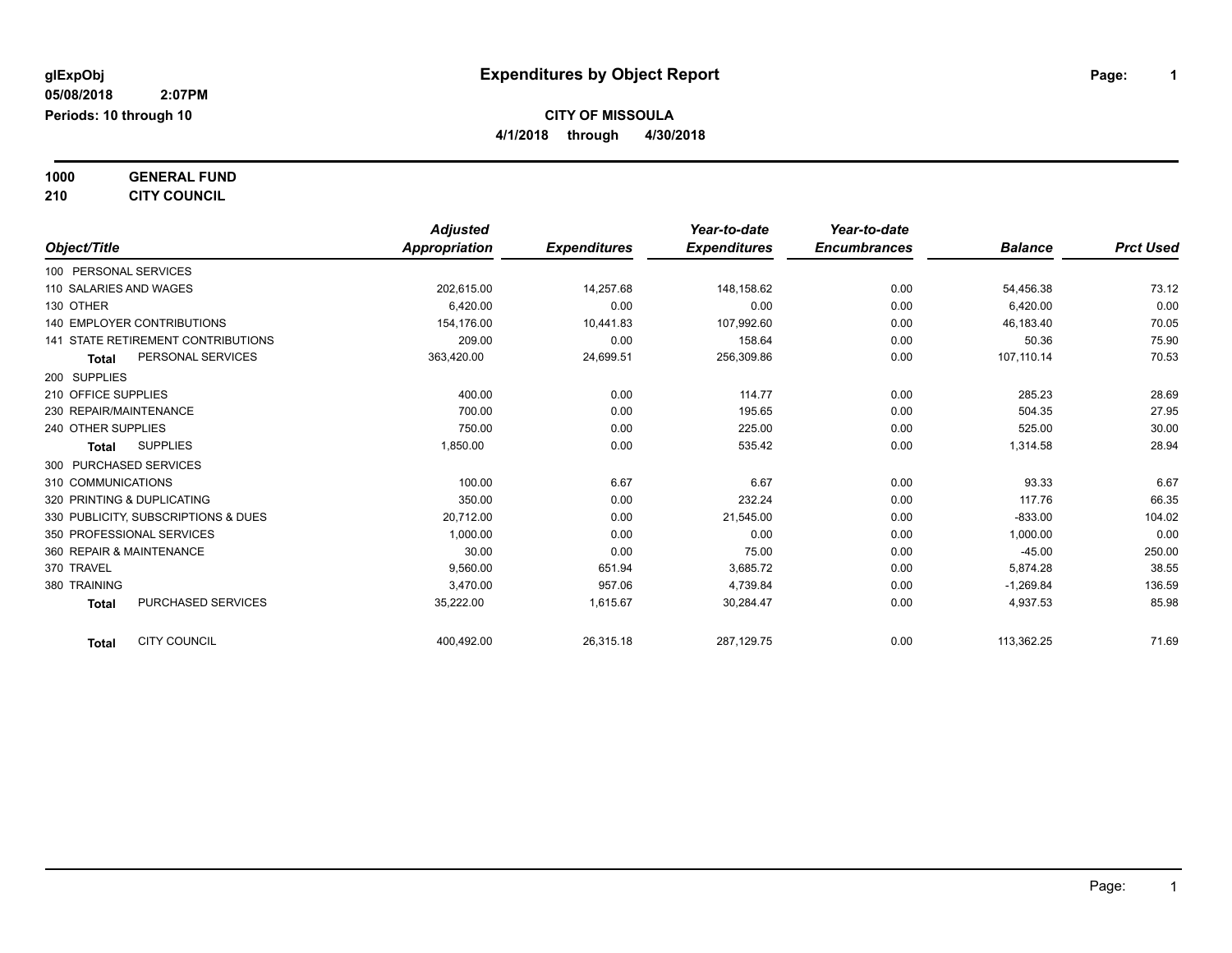**1000 GENERAL FUND**

**220 MAYOR**

|                                           | <b>Adjusted</b> |                     | Year-to-date        | Year-to-date        |                |                  |  |
|-------------------------------------------|-----------------|---------------------|---------------------|---------------------|----------------|------------------|--|
| Object/Title                              | Appropriation   | <b>Expenditures</b> | <b>Expenditures</b> | <b>Encumbrances</b> | <b>Balance</b> | <b>Prct Used</b> |  |
| 100 PERSONAL SERVICES                     |                 |                     |                     |                     |                |                  |  |
| 110 SALARIES AND WAGES                    | 404,429.00      | 31,581.64           | 323,533.22          | 0.00                | 80,895.78      | 80.00            |  |
| 120 OVERTIME                              | 500.00          | 0.00                | 0.00                | 0.00                | 500.00         | 0.00             |  |
| 130 OTHER                                 | 7.800.00        | 0.00                | 0.00                | 0.00                | 7,800.00       | 0.00             |  |
| <b>140 EMPLOYER CONTRIBUTIONS</b>         | 124,828.00      | 9,845.82            | 103,704.18          | 0.00                | 21,123.82      | 83.08            |  |
| <b>141 STATE RETIREMENT CONTRIBUTIONS</b> | 412.00          | 0.00                | 345.59              | 0.00                | 66.41          | 83.88            |  |
| PERSONAL SERVICES<br><b>Total</b>         | 537,969.00      | 41,427.46           | 427,582.99          | 0.00                | 110,386.01     | 79.48            |  |
| 200 SUPPLIES                              |                 |                     |                     |                     |                |                  |  |
| 210 OFFICE SUPPLIES                       | 1,004.00        | 0.00                | 414.51              | 0.00                | 589.49         | 41.29            |  |
| 220 OPERATING SUPPLIES                    | 1,120.00        | 51.00               | 318.95              | 0.00                | 801.05         | 28.48            |  |
| 230 REPAIR/MAINTENANCE                    | 100.00          | 0.00                | 0.00                | 0.00                | 100.00         | 0.00             |  |
| 231 GASOLINE                              | 108.00          | 0.00                | 21.50               | 0.00                | 86.50          | 19.91            |  |
| 240 OTHER SUPPLIES                        | 400.00          | 0.00                | 0.00                | 0.00                | 400.00         | 0.00             |  |
| <b>SUPPLIES</b><br><b>Total</b>           | 2,732.00        | 51.00               | 754.96              | 0.00                | 1,977.04       | 27.63            |  |
| 300 PURCHASED SERVICES                    |                 |                     |                     |                     |                |                  |  |
| 310 COMMUNICATIONS                        | 890.00          | 0.00                | 104.12              | 0.00                | 785.88         | 11.70            |  |
| 320 PRINTING & DUPLICATING                | 3.056.00        | 0.00                | 0.00                | 0.00                | 3,056.00       | 0.00             |  |
| 330 PUBLICITY, SUBSCRIPTIONS & DUES       | 10.617.00       | 68.00               | 10,144.58           | 0.00                | 472.42         | 95.55            |  |
| 344 TELEPHONE SERVICE                     | 6,076.00        | 311.73              | 2,829.37            | 0.00                | 3,246.63       | 46.57            |  |
| 350 PROFESSIONAL SERVICES                 | 3,307.00        | 0.00                | 0.00                | 0.00                | 3,307.00       | 0.00             |  |
| 360 REPAIR & MAINTENANCE                  | 605.00          | 17.06               | 296.38              | 0.00                | 308.62         | 48.99            |  |
| 370 TRAVEL                                | 2,508.00        | 24.00               | 1,812.16            | 0.00                | 695.84         | 72.26            |  |
| 380 TRAINING                              | 2.320.00        | 25.00               | 952.58              | 0.00                | 1.367.42       | 41.06            |  |
| 390 OTHER PURCHASED SERVICES              | 1,250.00        | 0.00                | 0.00                | 0.00                | 1,250.00       | 0.00             |  |
| PURCHASED SERVICES<br><b>Total</b>        | 30,629.00       | 445.79              | 16,139.19           | 0.00                | 14,489.81      | 52.69            |  |
| <b>MAYOR</b><br><b>Total</b>              | 571,330.00      | 41,924.25           | 444,477.14          | 0.00                | 126,852.86     | 77.80            |  |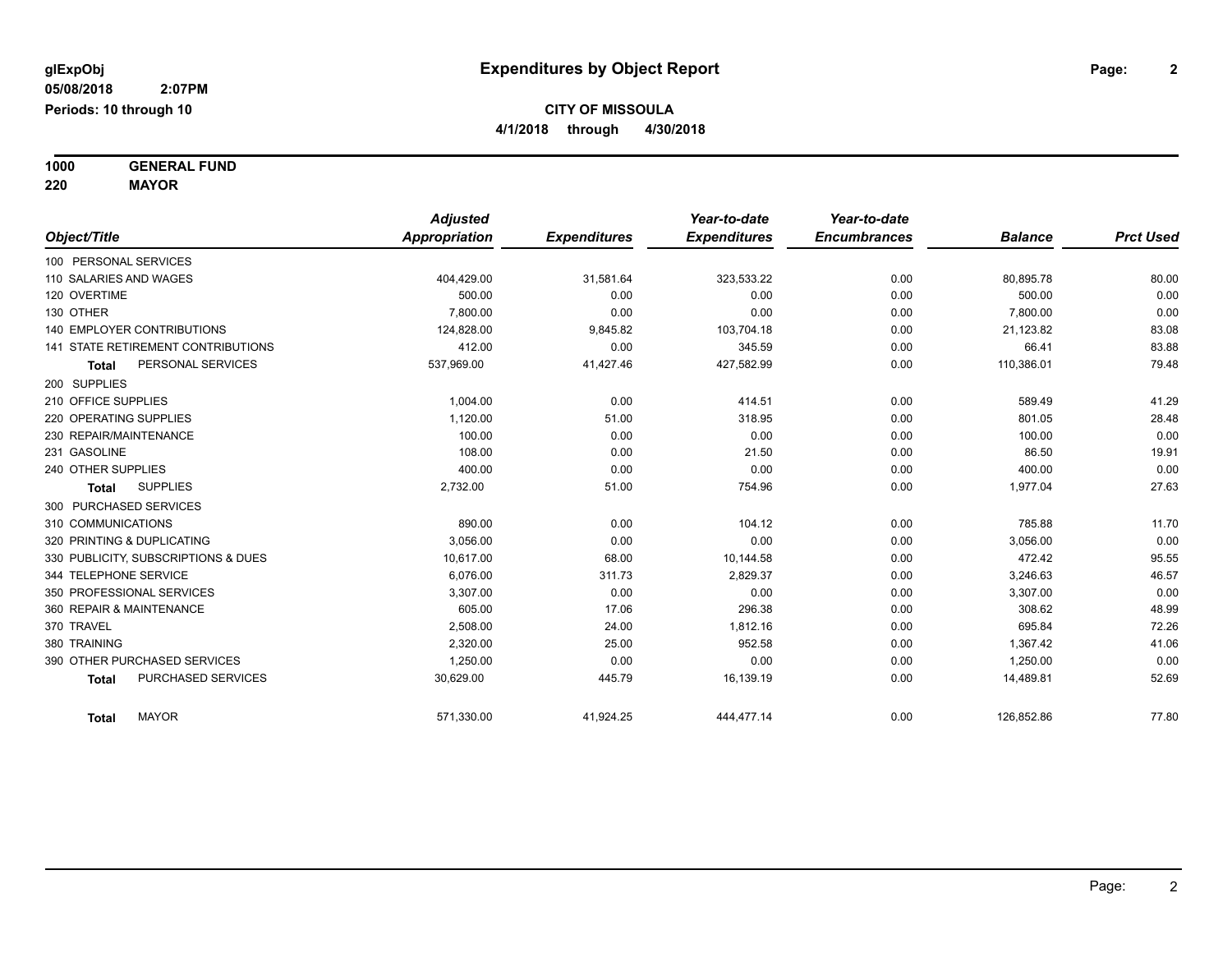# **1000 GENERAL FUND**

**221 HUMAN RESOURCES**

|                                           | <b>Adjusted</b>      |                     | Year-to-date        | Year-to-date        |                |                  |
|-------------------------------------------|----------------------|---------------------|---------------------|---------------------|----------------|------------------|
| Object/Title                              | <b>Appropriation</b> | <b>Expenditures</b> | <b>Expenditures</b> | <b>Encumbrances</b> | <b>Balance</b> | <b>Prct Used</b> |
| 100 PERSONAL SERVICES                     |                      |                     |                     |                     |                |                  |
| 110 SALARIES AND WAGES                    | 264,686.00           | 20,033.43           | 170,972.15          | 0.00                | 93,713.85      | 64.59            |
| 120 OVERTIME                              | 0.00                 | 0.00                | 0.00                | 0.00                | 0.00           | 0.00             |
| <b>140 EMPLOYER CONTRIBUTIONS</b>         | 97,500.00            | 6,845.46            | 66,555.55           | 0.00                | 30,944.45      | 68.26            |
| <b>141 STATE RETIREMENT CONTRIBUTIONS</b> | 264.00               | 0.00                | 179.49              | 0.00                | 84.51          | 67.99            |
| PERSONAL SERVICES<br><b>Total</b>         | 362,450.00           | 26,878.89           | 237,707.19          | 0.00                | 124,742.81     | 65.58            |
| 200 SUPPLIES                              |                      |                     |                     |                     |                |                  |
| 210 OFFICE SUPPLIES                       | 3,315.00             | 1,130.74            | 3,233.99            | 0.00                | 81.01          | 97.56            |
| 220 OPERATING SUPPLIES                    | 300.00               | 0.00                | 0.00                | 0.00                | 300.00         | 0.00             |
| 231 GASOLINE                              | 172.00               | 0.00                | 0.00                | 0.00                | 172.00         | 0.00             |
| <b>SUPPLIES</b><br><b>Total</b>           | 3,787.00             | 1,130.74            | 3,233.99            | 0.00                | 553.01         | 85.40            |
| 300 PURCHASED SERVICES                    |                      |                     |                     |                     |                |                  |
| 310 COMMUNICATIONS                        | 550.00               | 0.00                | 272.99              | 0.00                | 277.01         | 49.63            |
| 320 PRINTING & DUPLICATING                | 1,732.00             | 275.70              | 1,404.81            | 0.00                | 327.19         | 81.11            |
| 330 PUBLICITY, SUBSCRIPTIONS & DUES       | 2,241.00             | 104.00              | 643.00              | 0.00                | 1,598.00       | 28.69            |
| 344 TELEPHONE SERVICE                     | 335.00               | 0.00                | 25.14               | 0.00                | 309.86         | 7.50             |
| 350 PROFESSIONAL SERVICES                 | 11,000.00            | 0.00                | 1,750.00            | 0.00                | 9,250.00       | 15.91            |
| 360 REPAIR & MAINTENANCE                  | 3,992.00             | 1,732.82            | 2,195.33            | 0.00                | 1,796.67       | 54.99            |
| 370 TRAVEL                                | 3,088.00             | 0.00                | 306.52              | 0.00                | 2,781.48       | 9.93             |
| 380 TRAINING                              | 3,050.00             | 649.00              | 2,789.14            | 0.00                | 260.86         | 91.45            |
| 390 OTHER PURCHASED SERVICES              | 17,490.00            | 4,144.14            | 16,745.90           | 0.00                | 744.10         | 95.75            |
| <b>PURCHASED SERVICES</b><br><b>Total</b> | 43,478.00            | 6,905.66            | 26,132.83           | 0.00                | 17,345.17      | 60.11            |
| 900 CAPITAL OUTLAY                        |                      |                     |                     |                     |                |                  |
| 940 MACHINERY & EQUIPMENT                 | 0.00                 | 0.00                | 0.00                | 0.00                | 0.00           | 0.00             |
| <b>CAPITAL OUTLAY</b><br><b>Total</b>     | 0.00                 | 0.00                | 0.00                | 0.00                | 0.00           | 0.00             |
| <b>HUMAN RESOURCES</b><br><b>Total</b>    | 409,715.00           | 34,915.29           | 267,074.01          | 0.00                | 142,640.99     | 65.19            |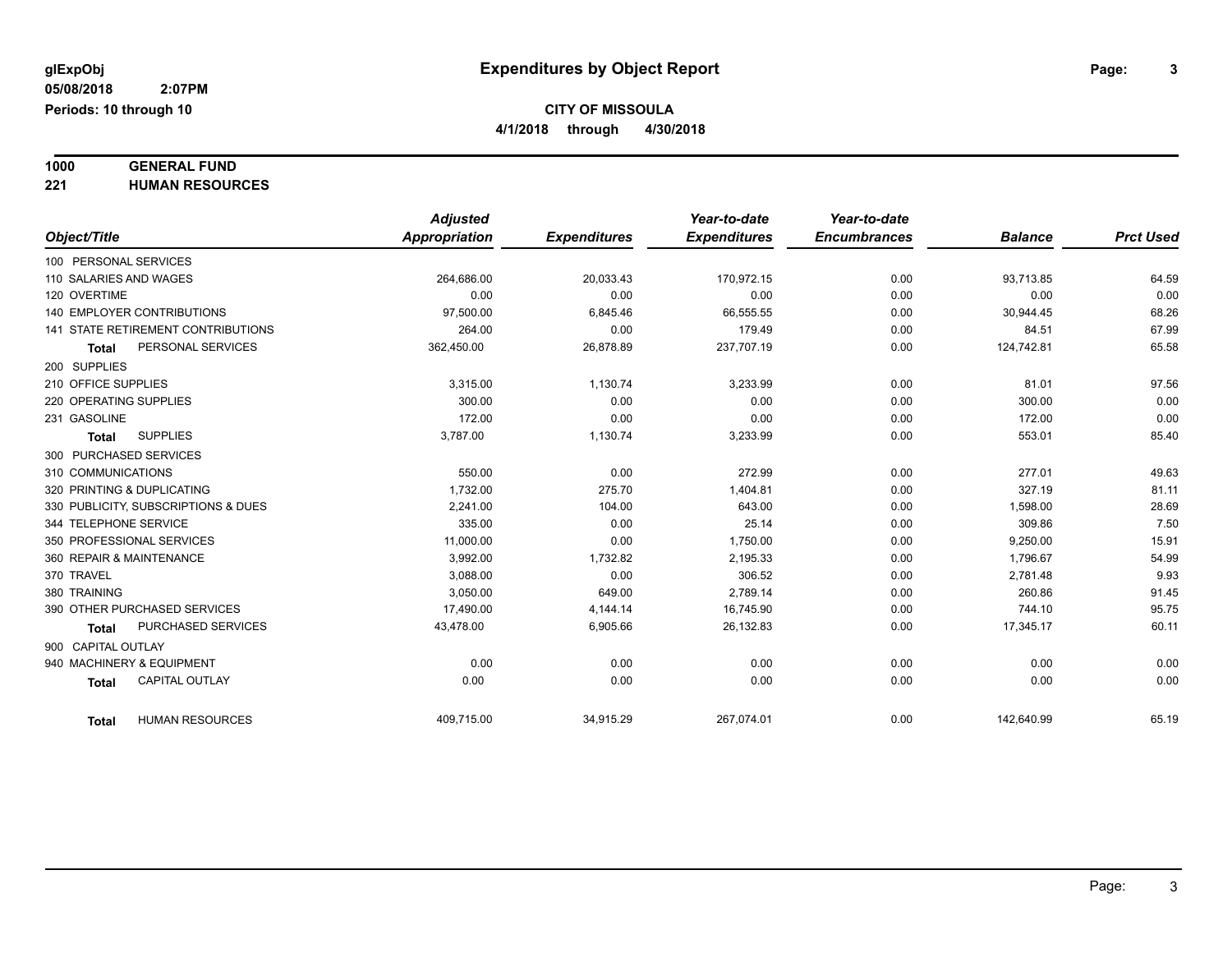# **1000 GENERAL FUND**

**223 CITY CLERK**

|                                                   | <b>Adjusted</b>      |                     | Year-to-date        | Year-to-date        |                |                  |
|---------------------------------------------------|----------------------|---------------------|---------------------|---------------------|----------------|------------------|
| Object/Title                                      | <b>Appropriation</b> | <b>Expenditures</b> | <b>Expenditures</b> | <b>Encumbrances</b> | <b>Balance</b> | <b>Prct Used</b> |
| 100 PERSONAL SERVICES                             |                      |                     |                     |                     |                |                  |
| 110 SALARIES AND WAGES                            | 245,641.00           | 18,845.08           | 192,751.50          | 0.00                | 52,889.50      | 78.47            |
| 120 OVERTIME                                      | 0.00                 | 0.00                | 0.00                | 0.00                | 0.00           | 0.00             |
| 130 OTHER                                         | 0.00                 | 0.00                | 0.00                | 0.00                | 0.00           | 0.00             |
| 140 EMPLOYER CONTRIBUTIONS                        | 94,987.00            | 7,601.86            | 80,580.18           | 0.00                | 14,406.82      | 84.83            |
| 141 STATE RETIREMENT CONTRIBUTIONS                | 246.00               | 0.00                | 206.12              | 0.00                | 39.88          | 83.79            |
| PERSONAL SERVICES<br>Total                        | 340,874.00           | 26,446.94           | 273,537.80          | 0.00                | 67,336.20      | 80.25            |
| 200 SUPPLIES                                      |                      |                     |                     |                     |                |                  |
| 210 OFFICE SUPPLIES                               | 2,710.00             | 18.73               | 860.71              | 0.00                | 1,849.29       | 31.76            |
| 220 OPERATING SUPPLIES                            | 250.00               | 0.00                | 172.10              | 0.00                | 77.90          | 68.84            |
| 230 REPAIR/MAINTENANCE                            | 0.00                 | 0.00                | 0.00                | 0.00                | 0.00           | 0.00             |
| 231 GASOLINE                                      | 250.00               | 22.66               | 102.72              | 0.00                | 147.28         | 41.09            |
| 240 OTHER SUPPLIES                                | 225.00               | 0.00                | 86.90               | 0.00                | 138.10         | 38.62            |
| <b>SUPPLIES</b><br><b>Total</b>                   | 3,435.00             | 41.39               | 1,222.43            | 0.00                | 2,212.57       | 35.59            |
| 300 PURCHASED SERVICES                            |                      |                     |                     |                     |                |                  |
| 310 COMMUNICATIONS                                | 20,156.00            | 2,778.97            | 8,912.47            | 0.00                | 11,243.53      | 44.22            |
| 320 PRINTING & DUPLICATING                        | 700.00               | 0.00                | 79.90               | 0.00                | 620.10         | 11.41            |
| 330 PUBLICITY, SUBSCRIPTIONS & DUES               | 1,925.00             | 113.75              | 1,788.08            | 0.00                | 136.92         | 92.89            |
| 344 TELEPHONE SERVICE                             | 200.00               | 0.00                | 7.84                | 0.00                | 192.16         | 3.92             |
| 350 PROFESSIONAL SERVICES                         | 116,100.00           | 562.50              | 85,014.77           | 0.00                | 31,085.23      | 73.23            |
| 360 REPAIR & MAINTENANCE                          | 1,450.00             | 593.63              | 1,203.88            | 0.00                | 246.12         | 83.03            |
| 370 TRAVEL                                        | 5,150.00             | 2,321.24            | 2,321.24            | 0.00                | 2,828.76       | 45.07            |
| 380 TRAINING                                      | 4,620.00             | 1,805.00            | 2,770.40            | 0.00                | 1,849.60       | 59.97            |
| 390 OTHER PURCHASED SERVICES                      | 3,500.00             | 455.00              | 3,658.00            | 0.00                | $-158.00$      | 104.51           |
| PURCHASED SERVICES<br>Total                       | 153,801.00           | 8,630.09            | 105,756.58          | 0.00                | 48,044.42      | 68.76            |
| 500 FIXED CHARGES                                 |                      |                     |                     |                     |                |                  |
| 500 FIXED CHARGES                                 | 0.00                 | 0.00                | 0.00                | 0.00                | 0.00           | 0.00             |
| <b>FIXED CHARGES</b><br>Total                     | 0.00                 | 0.00                | 0.00                | 0.00                | 0.00           | 0.00             |
| 700 GRANTS & CONTRIBUTIONS                        |                      |                     |                     |                     |                |                  |
| 700 GRANTS & CONTRIBUTIONS                        | 108,049.00           | 3,582.27            | 55,296.45           | 0.00                | 52,752.55      | 51.18            |
| <b>GRANTS &amp; CONTRIBUTIONS</b><br><b>Total</b> | 108,049.00           | 3,582.27            | 55,296.45           | 0.00                | 52,752.55      | 51.18            |
| 800 OTHER OBJECTS                                 |                      |                     |                     |                     |                |                  |
| 845 CONTINGENCY                                   | 0.00                 | 0.00                | 0.00                | 0.00                | 0.00           | 0.00             |
|                                                   |                      |                     |                     |                     |                |                  |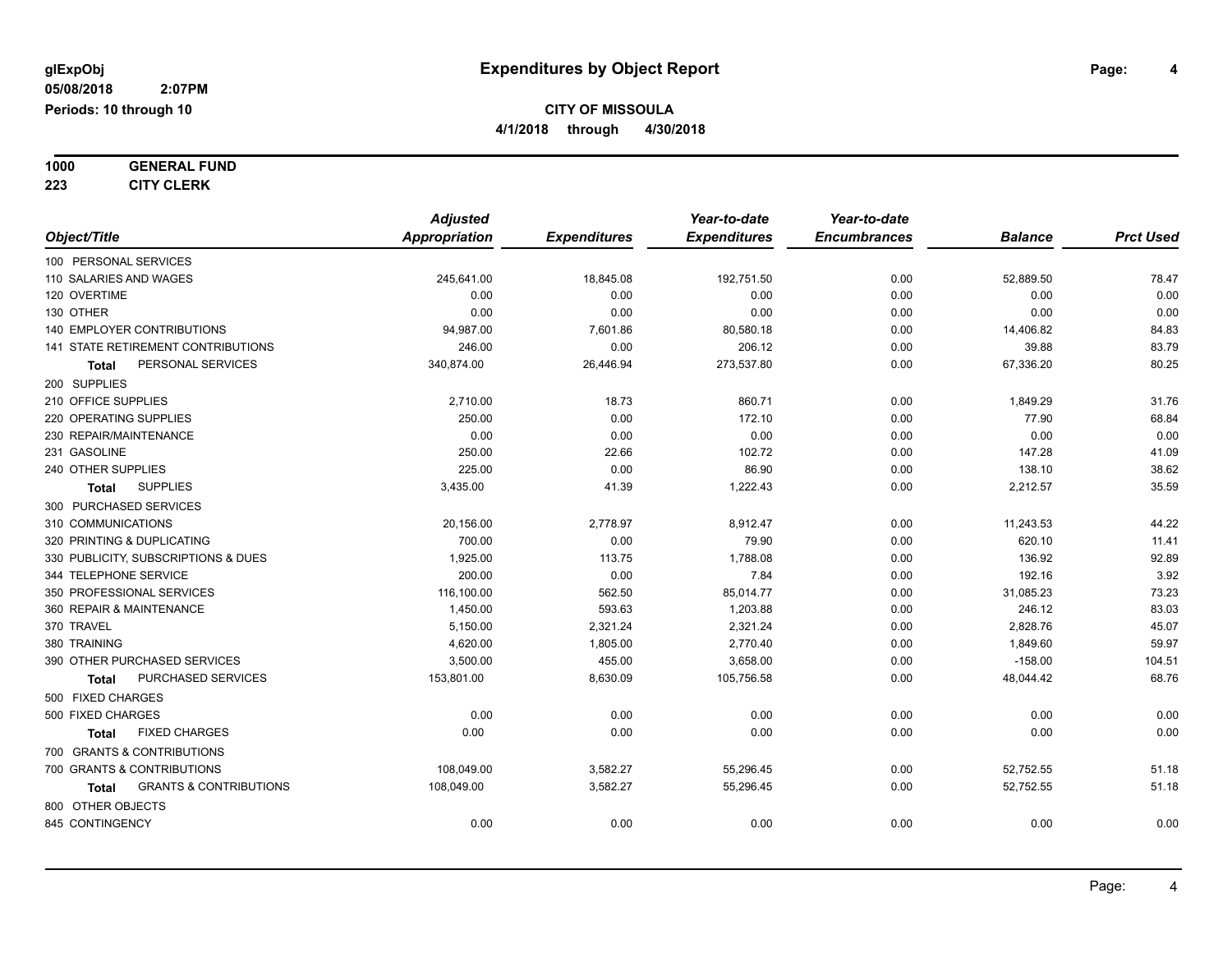#### **05/08/2018 2:07PM Periods: 10 through 10**

### **CITY OF MISSOULA 4/1/2018 through 4/30/2018**

**1000 GENERAL FUND 223 CITY CLERK**

|                           |                       | <b>Adjusted</b> |                     | Year-to-date        | Year-to-date        |                |                  |
|---------------------------|-----------------------|-----------------|---------------------|---------------------|---------------------|----------------|------------------|
| Object/Title              |                       | Appropriation   | <b>Expenditures</b> | <b>Expenditures</b> | <b>Encumbrances</b> | <b>Balance</b> | <b>Prct Used</b> |
| <b>Total</b>              | OTHER OBJECTS         | 0.00            | 0.00                | 0.00                | 0.00                | 0.00           | 0.00             |
| 900 CAPITAL OUTLAY        |                       |                 |                     |                     |                     |                |                  |
| 930 IMPROVEMENTS          |                       | 0.00            | 0.00                | 0.00                | 0.00                | 0.00           | 0.00             |
| 940 MACHINERY & EQUIPMENT |                       | 0.00            | 0.00                | 0.00                | 0.00                | 0.00           | 0.00             |
| <b>Total</b>              | <b>CAPITAL OUTLAY</b> | 0.00            | 0.00                | 0.00                | 0.00                | 0.00           | 0.00             |
| <b>Total</b>              | <b>CITY CLERK</b>     | 606,159.00      | 38,700.69           | 435,813.26          | 0.00                | 170.345.74     | 71.90            |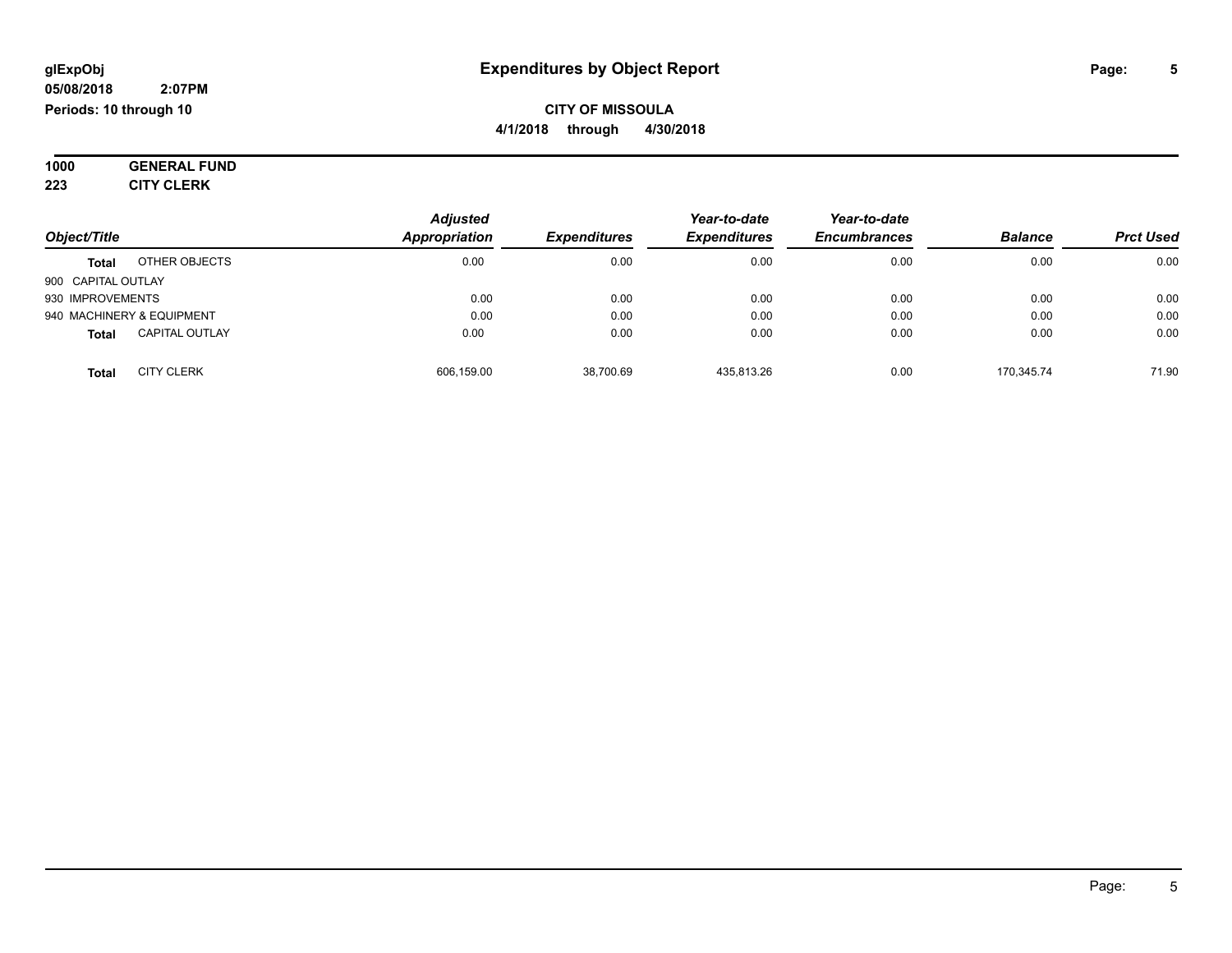#### **1000 GENERAL FUND 224 INFORMATION TECHNOLOGIES**

|                                          | <b>Adjusted</b>      |                     | Year-to-date        | Year-to-date        |                |                  |
|------------------------------------------|----------------------|---------------------|---------------------|---------------------|----------------|------------------|
| Object/Title                             | <b>Appropriation</b> | <b>Expenditures</b> | <b>Expenditures</b> | <b>Encumbrances</b> | <b>Balance</b> | <b>Prct Used</b> |
| 100 PERSONAL SERVICES                    |                      |                     |                     |                     |                |                  |
| 110 SALARIES AND WAGES                   | 466,920.00           | 37,142.03           | 358,381.93          | 0.00                | 108,538.07     | 76.75            |
| 120 OVERTIME                             | 0.00                 | 465.90              | 1,037.41            | 0.00                | $-1,037.41$    | 0.00             |
| 130 OTHER                                | 5,400.00             | 0.00                | 0.00                | 0.00                | 5,400.00       | 0.00             |
| 140 EMPLOYER CONTRIBUTIONS               | 168,412.00           | 14,240.14           | 135,829.23          | 0.00                | 32,582.77      | 80.65            |
| 141 STATE RETIREMENT CONTRIBUTIONS       | 471.00               | 0.00                | 375.57              | 0.00                | 95.43          | 79.74            |
| PERSONAL SERVICES<br><b>Total</b>        | 641,203.00           | 51,848.07           | 495,624.14          | 0.00                | 145,578.86     | 77.30            |
| 200 SUPPLIES                             |                      |                     |                     |                     |                |                  |
| 210 OFFICE SUPPLIES                      | 5,235.00             | 0.00                | 2,242.91            | 0.00                | 2,992.09       | 42.84            |
| 220 OPERATING SUPPLIES                   | 13,209.00            | 362.67              | 5,849.98            | 0.00                | 7,359.02       | 44.29            |
| 230 REPAIR/MAINTENANCE                   | 5,140.00             | 0.00                | 290.24              | 0.00                | 4,849.76       | 5.65             |
| 231 GASOLINE                             | 750.00               | 42.36               | 139.55              | 0.00                | 610.45         | 18.61            |
| 240 OTHER SUPPLIES                       | 2,900.00             | 0.00                | 115.35              | 0.00                | 2,784.65       | 3.98             |
| <b>SUPPLIES</b><br><b>Total</b>          | 27,234.00            | 405.03              | 8,638.03            | 0.00                | 18,595.97      | 31.72            |
| 300 PURCHASED SERVICES                   |                      |                     |                     |                     |                |                  |
| 310 COMMUNICATIONS                       | 156.00               | 0.00                | 107.20              | 0.00                | 48.80          | 68.72            |
| 320 PRINTING & DUPLICATING               | 350.00               | 0.00                | 30.94               | 0.00                | 319.06         | 8.84             |
| 330 PUBLICITY, SUBSCRIPTIONS & DUES      | 500.00               | 0.00                | 0.00                | 0.00                | 500.00         | 0.00             |
| 344 TELEPHONE SERVICE                    | 161,230.00           | 21,567.68           | 147,652.26          | 0.00                | 13,577.74      | 91.58            |
| 350 PROFESSIONAL SERVICES                | 4,380.00             | 0.00                | 1,876.42            | 0.00                | 2,503.58       | 42.84            |
| 360 REPAIR & MAINTENANCE                 | 417,800.00           | 5,474.95            | 372,618.18          | 0.00                | 45,181.82      | 89.19            |
| 370 TRAVEL                               | 9,259.00             | 0.00                | 2,996.80            | 0.00                | 6,262.20       | 32.37            |
| 380 TRAINING                             | 14,406.00            | 0.00                | 3,635.00            | 0.00                | 10,771.00      | 25.23            |
| 390 OTHER PURCHASED SERVICES             | 3,700.00             | 0.00                | 1,685.82            | 0.00                | 2,014.18       | 45.56            |
| PURCHASED SERVICES<br>Total              | 611,781.00           | 27,042.63           | 530,602.62          | 0.00                | 81,178.38      | 86.73            |
| 500 FIXED CHARGES                        |                      |                     |                     |                     |                |                  |
| 500 FIXED CHARGES                        | 0.00                 | 0.00                | 0.00                | 0.00                | 0.00           | 0.00             |
| <b>FIXED CHARGES</b><br>Total            | 0.00                 | 0.00                | 0.00                | 0.00                | 0.00           | 0.00             |
| 900 CAPITAL OUTLAY                       |                      |                     |                     |                     |                |                  |
| 940 MACHINERY & EQUIPMENT                | 0.00                 | 0.00                | 0.00                | 0.00                | 0.00           | 0.00             |
| CAPITAL OUTLAY<br><b>Total</b>           | 0.00                 | 0.00                | 0.00                | 0.00                | 0.00           | 0.00             |
|                                          |                      |                     |                     |                     |                |                  |
| <b>INFORMATION TECHNOLOGIES</b><br>Total | 1,280,218.00         | 79,295.73           | 1,034,864.79        | 0.00                | 245,353.21     | 80.84            |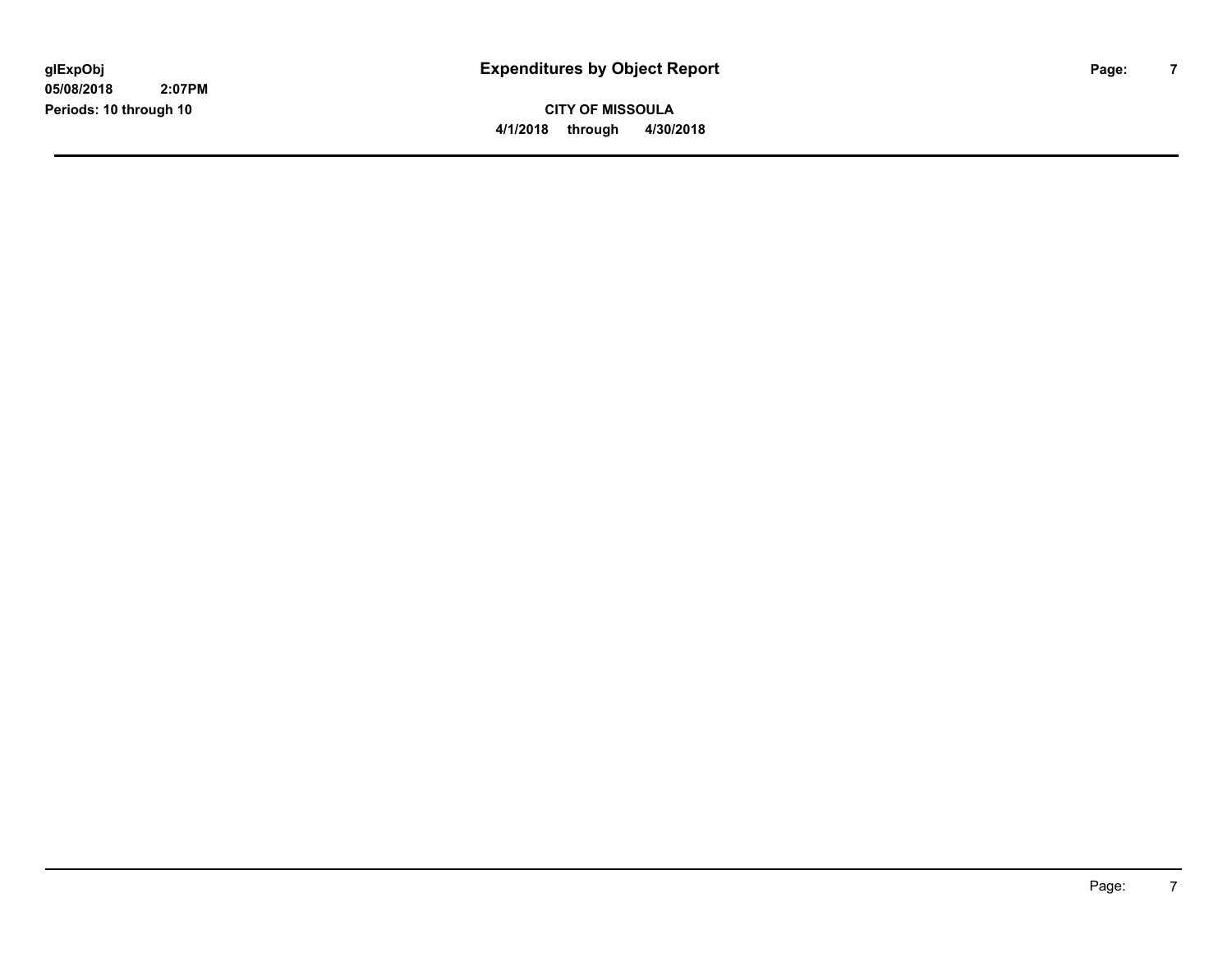**1000 GENERAL FUND**

**230 MUNICIPAL COURT**

| Appropriation<br>Object/Title<br><b>Expenditures</b><br><b>Expenditures</b><br><b>Encumbrances</b><br><b>Balance</b><br>100 PERSONAL SERVICES<br>110 SALARIES AND WAGES<br>836,369.00<br>66,553.49<br>677,778.25<br>0.00<br>158,590.75<br>120 OVERTIME<br>30,503.00<br>628.18<br>26,412.71<br>4,090.29<br>0.00<br><b>140 EMPLOYER CONTRIBUTIONS</b><br>330,734.00<br>26,639.29<br>281,727.54<br>0.00<br>49,006.46<br>141 STATE RETIREMENT CONTRIBUTIONS<br>847.00<br>124.53<br>0.00<br>722.47<br>0.00<br>PERSONAL SERVICES<br>93,820.96<br>964,318.55<br>1,198,453.00<br>0.00<br>234,134.45<br>Total<br>200 SUPPLIES<br>210 OFFICE SUPPLIES<br>116.34<br>4,072.96<br>0.00<br>683.04<br>4,756.00<br>220 OPERATING SUPPLIES<br>9,576.00<br>299.99<br>615.55<br>0.00<br>8,960.45<br>$-646.50$<br>230 REPAIR/MAINTENANCE<br>0.00<br>0.00<br>646.50<br>0.00<br>0.00<br>240 OTHER SUPPLIES<br>4,090.00<br>68.31<br>0.00<br>4,021.69<br><b>SUPPLIES</b><br>18,422.00<br>416.33<br>5,403.32<br>0.00<br>13,018.68<br>Total<br>300 PURCHASED SERVICES<br>310 COMMUNICATIONS<br>11,500.00<br>0.00<br>13,338.46<br>0.00<br>$-1,838.46$<br>1,187.00<br>0.00<br>750.96<br>320 PRINTING & DUPLICATING<br>436.04<br>0.00<br>330 PUBLICITY, SUBSCRIPTIONS & DUES<br>10.196.00<br>258.00<br>10,640.61<br>0.00<br>$-444.61$<br>827.30<br>344 TELEPHONE SERVICE<br>1,584.00<br>0.00<br>756.70<br>0.00<br>350 PROFESSIONAL SERVICES<br>206,822.00<br>49,348.84<br>163,932.89<br>0.00<br>42,889.11<br>360 REPAIR & MAINTENANCE<br>34,673.00<br>0.00<br>281.70<br>34,391.30<br>0.00<br>370 TRAVEL<br>0.00<br>0.00<br>5,174.00<br>0.00<br>5,174.00<br>380 TRAINING<br>9,000.00<br>301.00<br>4,841.50<br>0.00<br>4,158.50<br>390 OTHER PURCHASED SERVICES<br>6,263.00<br>17,585.32<br>18,650.46<br>$-12,387.46$<br>0.00<br>PURCHASED SERVICES<br>212,878.36<br>286,399.00<br>67,493.16<br>0.00<br>73,520.64<br>Total<br>500 FIXED CHARGES<br>0.00<br>0.00<br>31,361.00<br>500 FIXED CHARGES<br>31,361.00<br>0.00<br><b>FIXED CHARGES</b><br>31,361.00<br>0.00<br>0.00<br>0.00<br>31,361.00<br><b>Total</b><br>600 DEBT SERVICE<br>610 PRINCIPAL<br>27,333.00<br>0.00<br>0.00<br>0.00<br>27,333.00<br><b>DEBT SERVICE</b><br>27,333.00<br>0.00<br>0.00<br>0.00<br>27,333.00<br>Total<br>700 GRANTS & CONTRIBUTIONS |                            | <b>Adjusted</b> |      | Year-to-date | Year-to-date |           |                  |
|------------------------------------------------------------------------------------------------------------------------------------------------------------------------------------------------------------------------------------------------------------------------------------------------------------------------------------------------------------------------------------------------------------------------------------------------------------------------------------------------------------------------------------------------------------------------------------------------------------------------------------------------------------------------------------------------------------------------------------------------------------------------------------------------------------------------------------------------------------------------------------------------------------------------------------------------------------------------------------------------------------------------------------------------------------------------------------------------------------------------------------------------------------------------------------------------------------------------------------------------------------------------------------------------------------------------------------------------------------------------------------------------------------------------------------------------------------------------------------------------------------------------------------------------------------------------------------------------------------------------------------------------------------------------------------------------------------------------------------------------------------------------------------------------------------------------------------------------------------------------------------------------------------------------------------------------------------------------------------------------------------------------------------------------------------------------------------------------------------------------------------------------------------------------------------------------------------------------------------------------------------------------------------------|----------------------------|-----------------|------|--------------|--------------|-----------|------------------|
|                                                                                                                                                                                                                                                                                                                                                                                                                                                                                                                                                                                                                                                                                                                                                                                                                                                                                                                                                                                                                                                                                                                                                                                                                                                                                                                                                                                                                                                                                                                                                                                                                                                                                                                                                                                                                                                                                                                                                                                                                                                                                                                                                                                                                                                                                          |                            |                 |      |              |              |           | <b>Prct Used</b> |
|                                                                                                                                                                                                                                                                                                                                                                                                                                                                                                                                                                                                                                                                                                                                                                                                                                                                                                                                                                                                                                                                                                                                                                                                                                                                                                                                                                                                                                                                                                                                                                                                                                                                                                                                                                                                                                                                                                                                                                                                                                                                                                                                                                                                                                                                                          |                            |                 |      |              |              |           |                  |
|                                                                                                                                                                                                                                                                                                                                                                                                                                                                                                                                                                                                                                                                                                                                                                                                                                                                                                                                                                                                                                                                                                                                                                                                                                                                                                                                                                                                                                                                                                                                                                                                                                                                                                                                                                                                                                                                                                                                                                                                                                                                                                                                                                                                                                                                                          |                            |                 |      |              |              |           | 81.04            |
|                                                                                                                                                                                                                                                                                                                                                                                                                                                                                                                                                                                                                                                                                                                                                                                                                                                                                                                                                                                                                                                                                                                                                                                                                                                                                                                                                                                                                                                                                                                                                                                                                                                                                                                                                                                                                                                                                                                                                                                                                                                                                                                                                                                                                                                                                          |                            |                 |      |              |              |           | 13.41            |
|                                                                                                                                                                                                                                                                                                                                                                                                                                                                                                                                                                                                                                                                                                                                                                                                                                                                                                                                                                                                                                                                                                                                                                                                                                                                                                                                                                                                                                                                                                                                                                                                                                                                                                                                                                                                                                                                                                                                                                                                                                                                                                                                                                                                                                                                                          |                            |                 |      |              |              |           | 85.18            |
|                                                                                                                                                                                                                                                                                                                                                                                                                                                                                                                                                                                                                                                                                                                                                                                                                                                                                                                                                                                                                                                                                                                                                                                                                                                                                                                                                                                                                                                                                                                                                                                                                                                                                                                                                                                                                                                                                                                                                                                                                                                                                                                                                                                                                                                                                          |                            |                 |      |              |              |           | 85.30            |
|                                                                                                                                                                                                                                                                                                                                                                                                                                                                                                                                                                                                                                                                                                                                                                                                                                                                                                                                                                                                                                                                                                                                                                                                                                                                                                                                                                                                                                                                                                                                                                                                                                                                                                                                                                                                                                                                                                                                                                                                                                                                                                                                                                                                                                                                                          |                            |                 |      |              |              |           | 80.46            |
|                                                                                                                                                                                                                                                                                                                                                                                                                                                                                                                                                                                                                                                                                                                                                                                                                                                                                                                                                                                                                                                                                                                                                                                                                                                                                                                                                                                                                                                                                                                                                                                                                                                                                                                                                                                                                                                                                                                                                                                                                                                                                                                                                                                                                                                                                          |                            |                 |      |              |              |           |                  |
|                                                                                                                                                                                                                                                                                                                                                                                                                                                                                                                                                                                                                                                                                                                                                                                                                                                                                                                                                                                                                                                                                                                                                                                                                                                                                                                                                                                                                                                                                                                                                                                                                                                                                                                                                                                                                                                                                                                                                                                                                                                                                                                                                                                                                                                                                          |                            |                 |      |              |              |           | 85.64            |
|                                                                                                                                                                                                                                                                                                                                                                                                                                                                                                                                                                                                                                                                                                                                                                                                                                                                                                                                                                                                                                                                                                                                                                                                                                                                                                                                                                                                                                                                                                                                                                                                                                                                                                                                                                                                                                                                                                                                                                                                                                                                                                                                                                                                                                                                                          |                            |                 |      |              |              |           | 6.43             |
|                                                                                                                                                                                                                                                                                                                                                                                                                                                                                                                                                                                                                                                                                                                                                                                                                                                                                                                                                                                                                                                                                                                                                                                                                                                                                                                                                                                                                                                                                                                                                                                                                                                                                                                                                                                                                                                                                                                                                                                                                                                                                                                                                                                                                                                                                          |                            |                 |      |              |              |           | 0.00             |
|                                                                                                                                                                                                                                                                                                                                                                                                                                                                                                                                                                                                                                                                                                                                                                                                                                                                                                                                                                                                                                                                                                                                                                                                                                                                                                                                                                                                                                                                                                                                                                                                                                                                                                                                                                                                                                                                                                                                                                                                                                                                                                                                                                                                                                                                                          |                            |                 |      |              |              |           | 1.67             |
|                                                                                                                                                                                                                                                                                                                                                                                                                                                                                                                                                                                                                                                                                                                                                                                                                                                                                                                                                                                                                                                                                                                                                                                                                                                                                                                                                                                                                                                                                                                                                                                                                                                                                                                                                                                                                                                                                                                                                                                                                                                                                                                                                                                                                                                                                          |                            |                 |      |              |              |           | 29.33            |
|                                                                                                                                                                                                                                                                                                                                                                                                                                                                                                                                                                                                                                                                                                                                                                                                                                                                                                                                                                                                                                                                                                                                                                                                                                                                                                                                                                                                                                                                                                                                                                                                                                                                                                                                                                                                                                                                                                                                                                                                                                                                                                                                                                                                                                                                                          |                            |                 |      |              |              |           |                  |
|                                                                                                                                                                                                                                                                                                                                                                                                                                                                                                                                                                                                                                                                                                                                                                                                                                                                                                                                                                                                                                                                                                                                                                                                                                                                                                                                                                                                                                                                                                                                                                                                                                                                                                                                                                                                                                                                                                                                                                                                                                                                                                                                                                                                                                                                                          |                            |                 |      |              |              |           | 115.99           |
|                                                                                                                                                                                                                                                                                                                                                                                                                                                                                                                                                                                                                                                                                                                                                                                                                                                                                                                                                                                                                                                                                                                                                                                                                                                                                                                                                                                                                                                                                                                                                                                                                                                                                                                                                                                                                                                                                                                                                                                                                                                                                                                                                                                                                                                                                          |                            |                 |      |              |              |           | 36.73            |
|                                                                                                                                                                                                                                                                                                                                                                                                                                                                                                                                                                                                                                                                                                                                                                                                                                                                                                                                                                                                                                                                                                                                                                                                                                                                                                                                                                                                                                                                                                                                                                                                                                                                                                                                                                                                                                                                                                                                                                                                                                                                                                                                                                                                                                                                                          |                            |                 |      |              |              |           | 104.36           |
|                                                                                                                                                                                                                                                                                                                                                                                                                                                                                                                                                                                                                                                                                                                                                                                                                                                                                                                                                                                                                                                                                                                                                                                                                                                                                                                                                                                                                                                                                                                                                                                                                                                                                                                                                                                                                                                                                                                                                                                                                                                                                                                                                                                                                                                                                          |                            |                 |      |              |              |           | 47.77            |
|                                                                                                                                                                                                                                                                                                                                                                                                                                                                                                                                                                                                                                                                                                                                                                                                                                                                                                                                                                                                                                                                                                                                                                                                                                                                                                                                                                                                                                                                                                                                                                                                                                                                                                                                                                                                                                                                                                                                                                                                                                                                                                                                                                                                                                                                                          |                            |                 |      |              |              |           | 79.26            |
|                                                                                                                                                                                                                                                                                                                                                                                                                                                                                                                                                                                                                                                                                                                                                                                                                                                                                                                                                                                                                                                                                                                                                                                                                                                                                                                                                                                                                                                                                                                                                                                                                                                                                                                                                                                                                                                                                                                                                                                                                                                                                                                                                                                                                                                                                          |                            |                 |      |              |              |           | 0.81             |
|                                                                                                                                                                                                                                                                                                                                                                                                                                                                                                                                                                                                                                                                                                                                                                                                                                                                                                                                                                                                                                                                                                                                                                                                                                                                                                                                                                                                                                                                                                                                                                                                                                                                                                                                                                                                                                                                                                                                                                                                                                                                                                                                                                                                                                                                                          |                            |                 |      |              |              |           | 0.00             |
|                                                                                                                                                                                                                                                                                                                                                                                                                                                                                                                                                                                                                                                                                                                                                                                                                                                                                                                                                                                                                                                                                                                                                                                                                                                                                                                                                                                                                                                                                                                                                                                                                                                                                                                                                                                                                                                                                                                                                                                                                                                                                                                                                                                                                                                                                          |                            |                 |      |              |              |           | 53.79            |
|                                                                                                                                                                                                                                                                                                                                                                                                                                                                                                                                                                                                                                                                                                                                                                                                                                                                                                                                                                                                                                                                                                                                                                                                                                                                                                                                                                                                                                                                                                                                                                                                                                                                                                                                                                                                                                                                                                                                                                                                                                                                                                                                                                                                                                                                                          |                            |                 |      |              |              |           | 297.79           |
|                                                                                                                                                                                                                                                                                                                                                                                                                                                                                                                                                                                                                                                                                                                                                                                                                                                                                                                                                                                                                                                                                                                                                                                                                                                                                                                                                                                                                                                                                                                                                                                                                                                                                                                                                                                                                                                                                                                                                                                                                                                                                                                                                                                                                                                                                          |                            |                 |      |              |              |           | 74.33            |
|                                                                                                                                                                                                                                                                                                                                                                                                                                                                                                                                                                                                                                                                                                                                                                                                                                                                                                                                                                                                                                                                                                                                                                                                                                                                                                                                                                                                                                                                                                                                                                                                                                                                                                                                                                                                                                                                                                                                                                                                                                                                                                                                                                                                                                                                                          |                            |                 |      |              |              |           |                  |
|                                                                                                                                                                                                                                                                                                                                                                                                                                                                                                                                                                                                                                                                                                                                                                                                                                                                                                                                                                                                                                                                                                                                                                                                                                                                                                                                                                                                                                                                                                                                                                                                                                                                                                                                                                                                                                                                                                                                                                                                                                                                                                                                                                                                                                                                                          |                            |                 |      |              |              |           | 0.00             |
|                                                                                                                                                                                                                                                                                                                                                                                                                                                                                                                                                                                                                                                                                                                                                                                                                                                                                                                                                                                                                                                                                                                                                                                                                                                                                                                                                                                                                                                                                                                                                                                                                                                                                                                                                                                                                                                                                                                                                                                                                                                                                                                                                                                                                                                                                          |                            |                 |      |              |              |           | 0.00             |
|                                                                                                                                                                                                                                                                                                                                                                                                                                                                                                                                                                                                                                                                                                                                                                                                                                                                                                                                                                                                                                                                                                                                                                                                                                                                                                                                                                                                                                                                                                                                                                                                                                                                                                                                                                                                                                                                                                                                                                                                                                                                                                                                                                                                                                                                                          |                            |                 |      |              |              |           |                  |
|                                                                                                                                                                                                                                                                                                                                                                                                                                                                                                                                                                                                                                                                                                                                                                                                                                                                                                                                                                                                                                                                                                                                                                                                                                                                                                                                                                                                                                                                                                                                                                                                                                                                                                                                                                                                                                                                                                                                                                                                                                                                                                                                                                                                                                                                                          |                            |                 |      |              |              |           | 0.00             |
|                                                                                                                                                                                                                                                                                                                                                                                                                                                                                                                                                                                                                                                                                                                                                                                                                                                                                                                                                                                                                                                                                                                                                                                                                                                                                                                                                                                                                                                                                                                                                                                                                                                                                                                                                                                                                                                                                                                                                                                                                                                                                                                                                                                                                                                                                          |                            |                 |      |              |              |           | 0.00             |
|                                                                                                                                                                                                                                                                                                                                                                                                                                                                                                                                                                                                                                                                                                                                                                                                                                                                                                                                                                                                                                                                                                                                                                                                                                                                                                                                                                                                                                                                                                                                                                                                                                                                                                                                                                                                                                                                                                                                                                                                                                                                                                                                                                                                                                                                                          |                            |                 |      |              |              |           |                  |
|                                                                                                                                                                                                                                                                                                                                                                                                                                                                                                                                                                                                                                                                                                                                                                                                                                                                                                                                                                                                                                                                                                                                                                                                                                                                                                                                                                                                                                                                                                                                                                                                                                                                                                                                                                                                                                                                                                                                                                                                                                                                                                                                                                                                                                                                                          | 700 GRANTS & CONTRIBUTIONS | 78,932.00       | 0.00 | 34,200.00    | 0.00         | 44,732.00 | 43.33            |
| <b>GRANTS &amp; CONTRIBUTIONS</b><br>78,932.00<br>0.00<br>34,200.00<br>0.00<br>44,732.00<br>Total                                                                                                                                                                                                                                                                                                                                                                                                                                                                                                                                                                                                                                                                                                                                                                                                                                                                                                                                                                                                                                                                                                                                                                                                                                                                                                                                                                                                                                                                                                                                                                                                                                                                                                                                                                                                                                                                                                                                                                                                                                                                                                                                                                                        |                            |                 |      |              |              |           | 43.33            |
| 800 OTHER OBJECTS                                                                                                                                                                                                                                                                                                                                                                                                                                                                                                                                                                                                                                                                                                                                                                                                                                                                                                                                                                                                                                                                                                                                                                                                                                                                                                                                                                                                                                                                                                                                                                                                                                                                                                                                                                                                                                                                                                                                                                                                                                                                                                                                                                                                                                                                        |                            |                 |      |              |              |           |                  |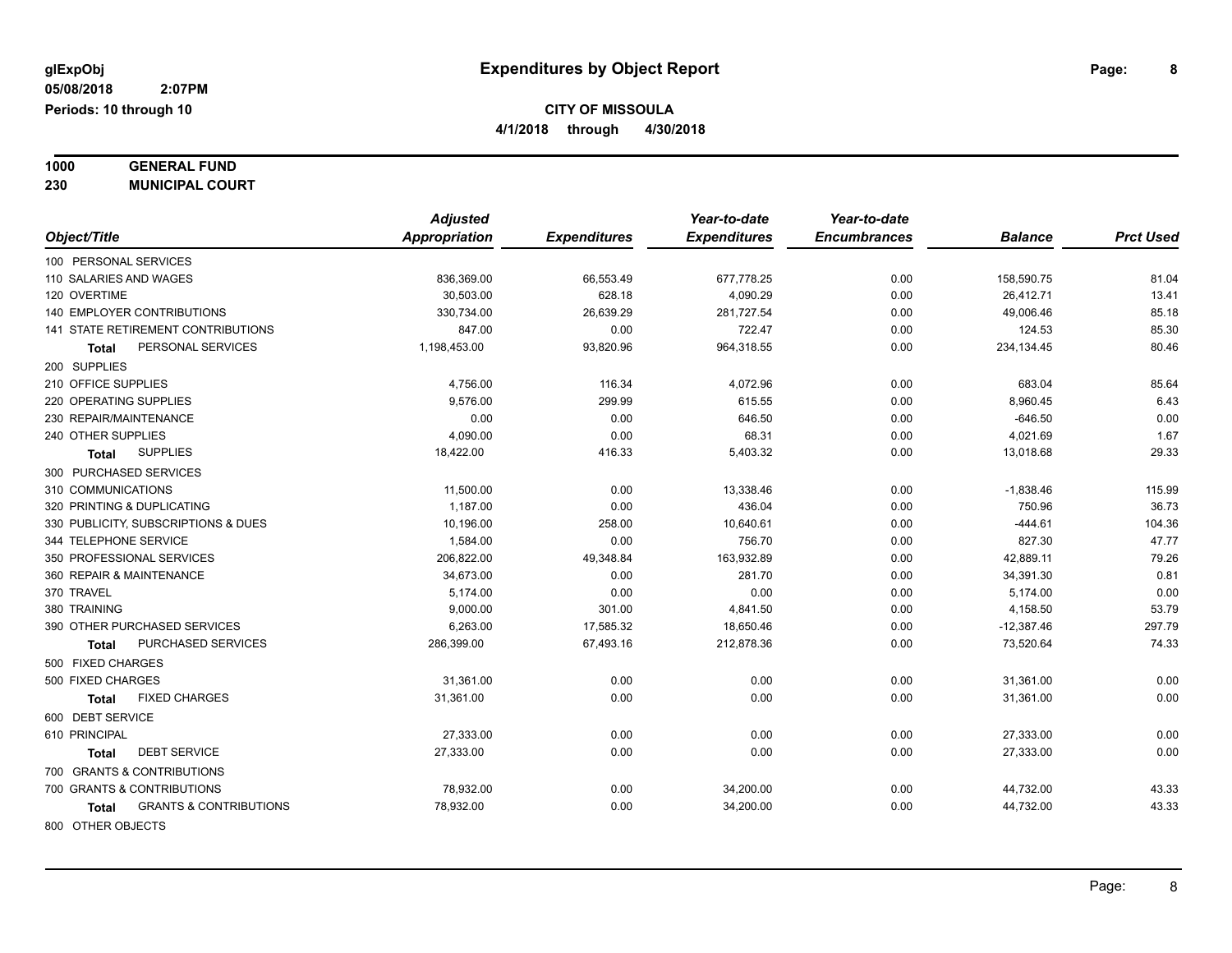| 1000 | <b>GENERAL FUND</b>    |  |
|------|------------------------|--|
| 230  | <b>MUNICIPAL COURT</b> |  |

|                    |                              | <b>Adjusted</b> |                            | Year-to-date        | Year-to-date        |                |                  |
|--------------------|------------------------------|-----------------|----------------------------|---------------------|---------------------|----------------|------------------|
| Object/Title       |                              | Appropriation   | <i><b>Expenditures</b></i> | <b>Expenditures</b> | <b>Encumbrances</b> | <b>Balance</b> | <b>Prct Used</b> |
|                    | 820 TRANSFERS TO OTHER FUNDS | 2.500.00        | 0.00                       | 1.250.00            | 0.00                | 1,250.00       | 50.00            |
| <b>Total</b>       | OTHER OBJECTS                | 2.500.00        | 0.00                       | 1.250.00            | 0.00                | 1.250.00       | 50.00            |
| 900 CAPITAL OUTLAY |                              |                 |                            |                     |                     |                |                  |
|                    | 940 MACHINERY & EQUIPMENT    | 0.00            | 0.00                       | 0.00                | 0.00                | 0.00           | 0.00             |
| <b>Total</b>       | <b>CAPITAL OUTLAY</b>        | 0.00            | 0.00                       | 0.00                | 0.00                | 0.00           | 0.00             |
| Total              | <b>MUNICIPAL COURT</b>       | 1.643.400.00    | 161.730.45                 | 1.218.050.23        | 0.00                | 425.349.77     | 74.12            |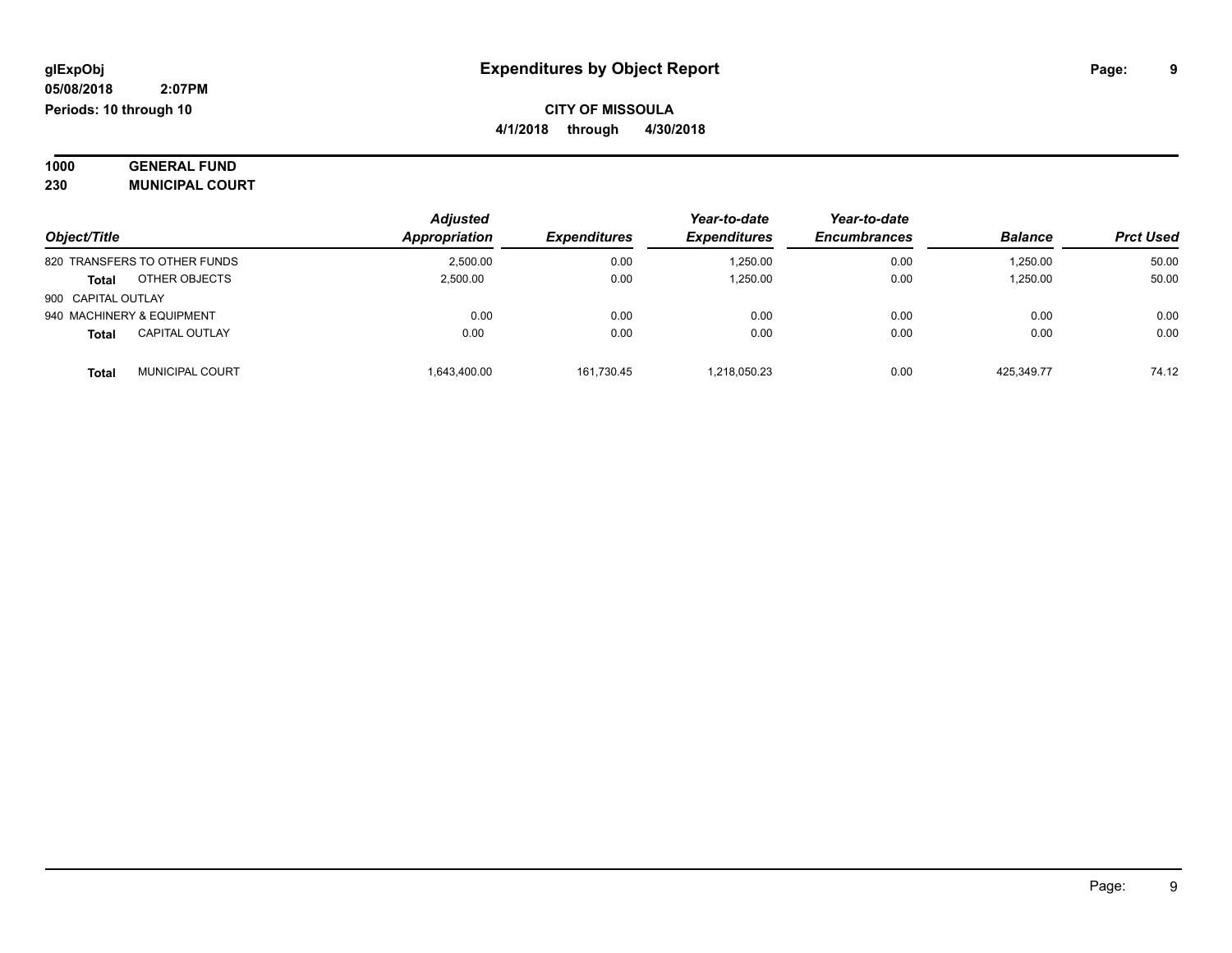**1000 GENERAL FUND 240 FINANCE**

*Object/Title Adjusted Appropriation Expenditures Year-to-date Expenditures Year-to-date Encumbrances Balance Prct Used* 100 PERSONAL SERVICES 110 SALARIES AND WAGES 735,554.00 53,756.38 547,195.56 0.00 188,358.44 74.39 120 OVERTIME 1,000.00 514.35 789.26 0.00 210.74 78.93 140 EMPLOYER CONTRIBUTIONS 199 282,873.00 282,873.00 217,041.92 217,041.92 0.00 65,831.08 217,041.92 141 STATE RETIREMENT CONTRIBUTIONS 741.00 0.00 593.28 0.00 147.72 80.06 **Total** PERSONAL SERVICES 1,020,168.00 73,717.44 765,620.02 0.00 254,547.98 75.05 200 SUPPLIES 210 OFFICE SUPPLIES 5,765.00 878.41 4,033.12 0.00 1,731.88 69.96 220 OPERATING SUPPLIES CONTROLLER CONTROLLER STATES AND STATES AND STATES AND STATES AND SCHOOL SECTION OF SALA 230 REPAIR/MAINTENANCE 50.00 0.00 0.00 0.00 50.00 0.00 231 GASOLINE 92.00 0.00 0.00 0.00 92.00 0.00 240 OTHER SUPPLIES 0.00 0.00 0.00 0.00 0.00 0.00 **Total** SUPPLIES 8,950.00 960.61 6,114.49 0.00 2,835.51 68.32 300 PURCHASED SERVICES 310 COMMUNICATIONS 43,893.00 0.00 40,314.42 0.00 3,578.58 91.85 320 PRINTING & DUPLICATING 5,480.00 543.58 2,617.83 0.00 2,862.17 47.77 330 PUBLICITY, SUBSCRIPTIONS & DUES 3,410.00 896.46 5,817.48 0.00 -2,407.48 170.60 344 TELEPHONE SERVICE 325.00 0.00 43.14 0.00 281.86 13.27 350 PROFESSIONAL SERVICES 113,950.00 113,956.00 2,252.84 172,026.17 172,026.17 0.00 -58,070.17 150.96 360 REPAIR & MAINTENANCE 66,424.00 0.00 30,498.26 0.00 35,925.74 45.91 370 TRAVEL 8,245.00 368.75 2,221.93 0.00 6,023.07 26.95 380 TRAINING 7,330.00 85.00 1,020.75 0.00 6,309.25 13.93 390 OTHER PURCHASED SERVICES 0.00 0.00 0.00 0.00 0.00 0.00 **Total** PURCHASED SERVICES 249,063.00 4,146.63 254,559.98 0.00 -5,496.98 102.21 500 FIXED CHARGES 500 FIXED CHARGES 500.00 0.00 0.00 0.00 500.00 0.00 **Total** FIXED CHARGES 500.00 0.00 0.00 0.00 500.00 0.00 900 CAPITAL OUTLAY 940 MACHINERY & EQUIPMENT 0.00 0.00 0.00 0.00 0.00 0.00 **Total** CAPITAL OUTLAY 0.00 0.00 0.00 0.00 0.00 0.00 **Total** FINANCE 1,278,681.00 78,824.68 1,026,294.49 0.00 252,386.51 80.26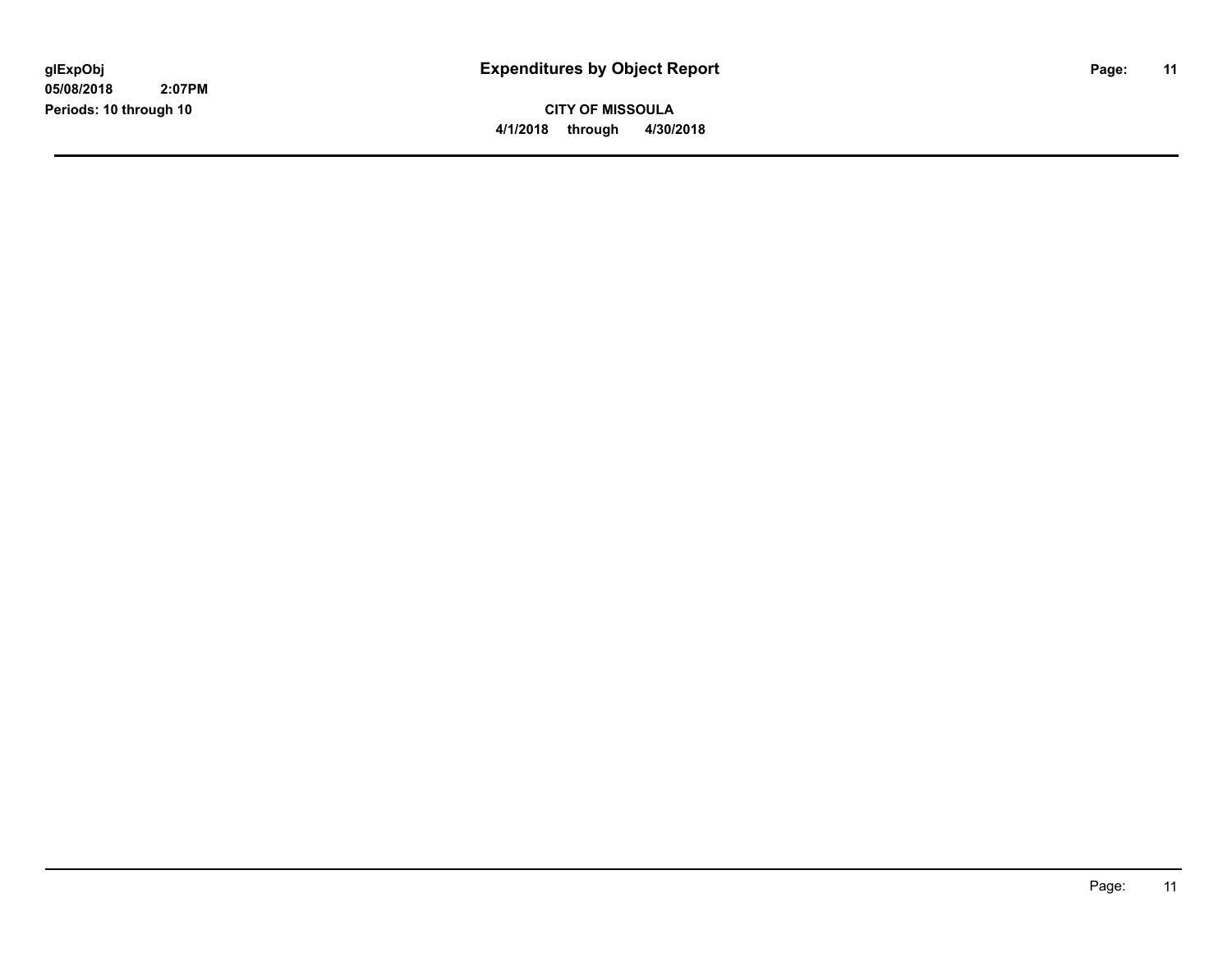# **1000 GENERAL FUND**

**245 CENTRAL SERVICES**

|                                                   | <b>Adjusted</b> |                     | Year-to-date        | Year-to-date        |                |                  |
|---------------------------------------------------|-----------------|---------------------|---------------------|---------------------|----------------|------------------|
| Object/Title                                      | Appropriation   | <b>Expenditures</b> | <b>Expenditures</b> | <b>Encumbrances</b> | <b>Balance</b> | <b>Prct Used</b> |
| 100 PERSONAL SERVICES                             |                 |                     |                     |                     |                |                  |
| 110 SALARIES AND WAGES                            | 181,276.00      | 13,887.03           | 142,309.08          | 0.00                | 38,966.92      | 78.50            |
| <b>140 EMPLOYER CONTRIBUTIONS</b>                 | 58,169.00       | 4,539.82            | 47,625.92           | 0.00                | 10,543.08      | 81.88            |
| <b>141 STATE RETIREMENT CONTRIBUTIONS</b>         | 181.00          | 0.00                | 146.83              | 0.00                | 34.17          | 81.12            |
| PERSONAL SERVICES<br><b>Total</b>                 | 239,626.00      | 18,426.85           | 190,081.83          | 0.00                | 49,544.17      | 79.32            |
| 200 SUPPLIES                                      |                 |                     |                     |                     |                |                  |
| 210 OFFICE SUPPLIES                               | 1,000.00        | 0.00                | 0.00                | 0.00                | 1,000.00       | 0.00             |
| 220 OPERATING SUPPLIES                            | 700.00          | 0.00                | 171.73              | 0.00                | 528.27         | 24.53            |
| 231 GASOLINE                                      | 350.00          | 0.00                | 0.00                | 0.00                | 350.00         | 0.00             |
| <b>SUPPLIES</b><br><b>Total</b>                   | 2,050.00        | 0.00                | 171.73              | 0.00                | 1,878.27       | 8.38             |
| 300 PURCHASED SERVICES                            |                 |                     |                     |                     |                |                  |
| 310 COMMUNICATIONS                                | 300.00          | 0.00                | 0.00                | 0.00                | 300.00         | 0.00             |
| 320 PRINTING & DUPLICATING                        | 450.00          | 47.77               | 302.06              | 0.00                | 147.94         | 67.12            |
| 330 PUBLICITY, SUBSCRIPTIONS & DUES               | 400.00          | 0.00                | 1,320.00            | 0.00                | $-920.00$      | 330.00           |
| 344 TELEPHONE SERVICE                             | 700.00          | 0.00                | 31.55               | 0.00                | 668.45         | 4.51             |
| 350 PROFESSIONAL SERVICES                         | 51,500.00       | 0.00                | 11,500.00           | 0.00                | 40,000.00      | 22.33            |
| 370 TRAVEL                                        | 2,000.00        | 0.00                | 1,021.97            | 0.00                | 978.03         | 51.10            |
| 380 TRAINING                                      | 3,000.00        | 0.00                | 280.00              | 0.00                | 2,720.00       | 9.33             |
| 390 OTHER PURCHASED SERVICES                      | 0.00            | 0.00                | 0.00                | 0.00                | 0.00           | 0.00             |
| PURCHASED SERVICES<br><b>Total</b>                | 58,350.00       | 47.77               | 14,455.58           | 0.00                | 43,894.42      | 24.77            |
| 500 FIXED CHARGES                                 |                 |                     |                     |                     |                |                  |
| 550 MERCHANT SERVICE FEES                         | 0.00            | 0.00                | 0.00                | 0.00                | 0.00           | 0.00             |
| <b>FIXED CHARGES</b><br><b>Total</b>              | 0.00            | 0.00                | 0.00                | 0.00                | 0.00           | 0.00             |
| 700 GRANTS & CONTRIBUTIONS                        |                 |                     |                     |                     |                |                  |
| 700 GRANTS & CONTRIBUTIONS                        | 0.00            | 0.00                | 0.00                | 0.00                | 0.00           | 0.00             |
| <b>GRANTS &amp; CONTRIBUTIONS</b><br><b>Total</b> | 0.00            | 0.00                | 0.00                | 0.00                | 0.00           | 0.00             |
| <b>CENTRAL SERVICES</b><br><b>Total</b>           | 300.026.00      | 18,474.62           | 204,709.14          | 0.00                | 95,316.86      | 68.23            |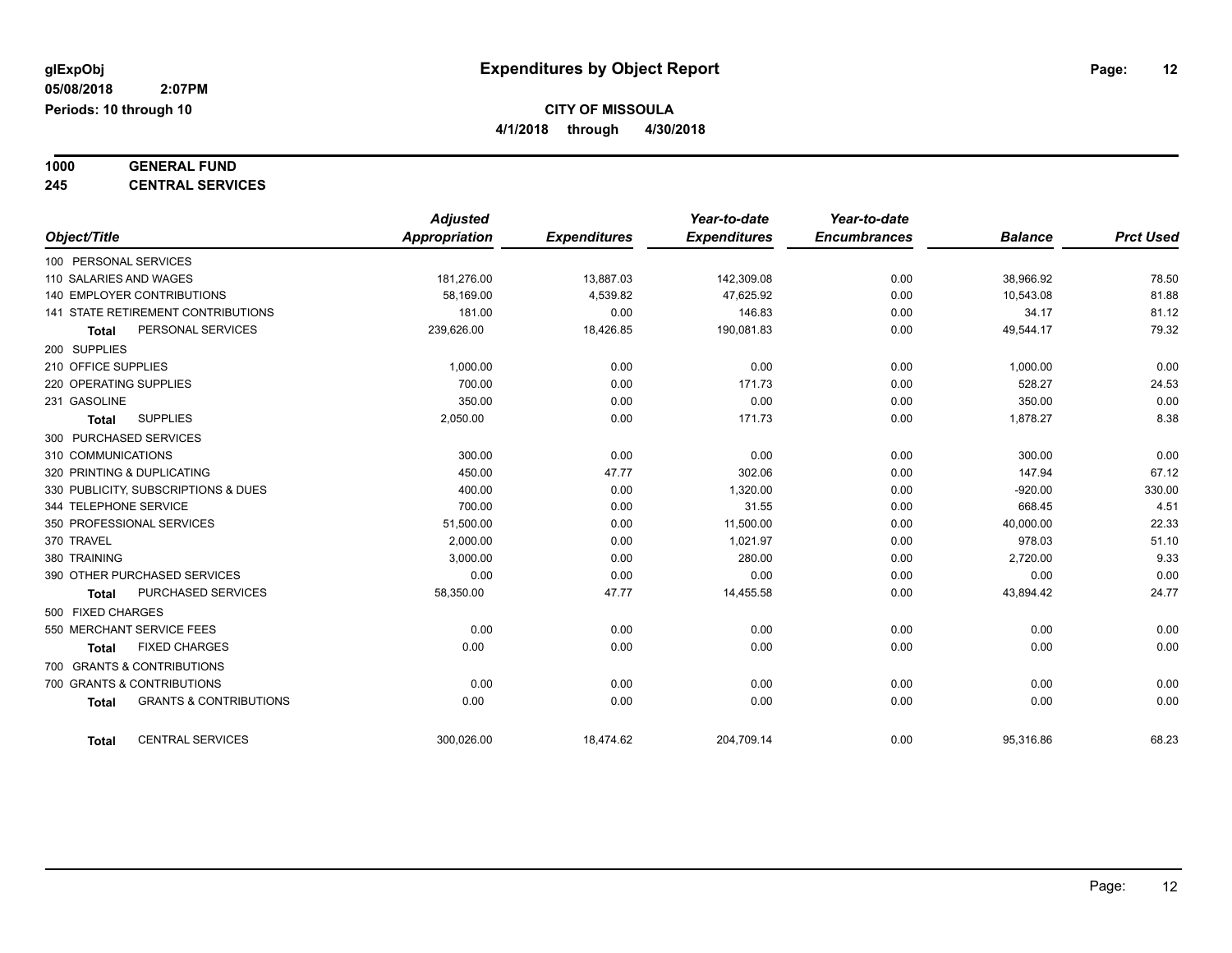#### **1000 GENERAL FUND 246 FACILITY MAINTENANCE DEPARTMENT**

|                                                   | <b>Adjusted</b>      |                     | Year-to-date        | Year-to-date        |                |                  |
|---------------------------------------------------|----------------------|---------------------|---------------------|---------------------|----------------|------------------|
| Object/Title                                      | <b>Appropriation</b> | <b>Expenditures</b> | <b>Expenditures</b> | <b>Encumbrances</b> | <b>Balance</b> | <b>Prct Used</b> |
| 100 PERSONAL SERVICES                             |                      |                     |                     |                     |                |                  |
| 110 SALARIES AND WAGES                            | 107,836.00           | 8,620.15            | 44,172.45           | 0.00                | 63,663.55      | 40.96            |
| 120 OVERTIME                                      | 0.00                 | 0.00                | 105.58              | 0.00                | $-105.58$      | 0.00             |
| 130 OTHER                                         | 9,230.00             | 0.00                | 0.00                | 0.00                | 9,230.00       | 0.00             |
| <b>140 EMPLOYER CONTRIBUTIONS</b>                 | 46,543.00            | 3,651.85            | 21,835.98           | 0.00                | 24,707.02      | 46.92            |
| <b>141 STATE RETIREMENT CONTRIBUTIONS</b>         | 0.00                 | 0.00                | 35.42               | 0.00                | $-35.42$       | 0.00             |
| <b>150 STATE RETIREMENT</b>                       | 119.00               | 0.00                | 0.00                | 0.00                | 119.00         | 0.00             |
| PERSONAL SERVICES<br><b>Total</b>                 | 163,728.00           | 12,272.00           | 66,149.43           | 0.00                | 97,578.57      | 40.40            |
| 200 SUPPLIES                                      |                      |                     |                     |                     |                |                  |
| 220 OPERATING SUPPLIES                            | 7,142.00             | 81.27               | 871.65              | 0.00                | 6,270.35       | 12.20            |
| 230 REPAIR/MAINTENANCE                            | 3,863.00             | 121.02              | 3,368.38            | 0.00                | 494.62         | 87.20            |
| 231 GASOLINE                                      | 170.00               | 290.67              | 2,320.53            | 0.00                | $-2,150.53$    | 1,365.02         |
| 240 OTHER SUPPLIES                                | 8,410.00             | 192.98              | 895.47              | 0.00                | 7,514.53       | 10.65            |
| <b>SUPPLIES</b><br><b>Total</b>                   | 19,585.00            | 685.94              | 7,456.03            | 0.00                | 12,128.97      | 38.07            |
| 300 PURCHASED SERVICES                            |                      |                     |                     |                     |                |                  |
| 330 PUBLICITY, SUBSCRIPTIONS & DUES               | 0.00                 | 0.00                | 248.74              | 0.00                | $-248.74$      | 0.00             |
| 340 SEWER                                         | 2,873.00             | 0.00                | 1,997.96            | 0.00                | 875.04         | 69.54            |
| 341 ELECTRICITY & NATURAL GAS                     | 239,166.00           | 12,486.00           | 139,244.40          | 0.00                | 99,921.60      | 58.22            |
| 342 STORM WATER                                   | 0.00                 | 0.00                | 0.00                | 0.00                | 0.00           | 0.00             |
| 343 WATER CHARGES                                 | 12,356.00            | 487.44              | 4,928.45            | 0.00                | 7,427.55       | 39.89            |
| 344 TELEPHONE SERVICE                             | 1,295.00             | 420.51              | 1,041.38            | 0.00                | 253.62         | 80.42            |
| 345 GARBAGE                                       | 14,901.00            | 418.63              | 7,935.30            | 0.00                | 6,965.70       | 53.25            |
| 350 PROFESSIONAL SERVICES                         | 2,720.00             | 0.00                | 438.00              | 0.00                | 2,282.00       | 16.10            |
| 360 REPAIR & MAINTENANCE                          | 184,678.00           | 9,808.50            | 149,068.99          | 0.00                | 35,609.01      | 80.72            |
| 370 TRAVEL                                        | 150.00               | 0.00                | 0.00                | 0.00                | 150.00         | 0.00             |
| 380 TRAINING                                      | 0.00                 | 0.00                | 0.00                | 0.00                | 0.00           | 0.00             |
| PURCHASED SERVICES<br><b>Total</b>                | 458,139.00           | 23,621.08           | 304,903.22          | 0.00                | 153,235.78     | 66.55            |
| 700 GRANTS & CONTRIBUTIONS                        |                      |                     |                     |                     |                |                  |
| 700 GRANTS & CONTRIBUTIONS                        | 45,862.00            | 2,412.24            | 35,506.00           | 0.00                | 10,356.00      | 77.42            |
| <b>GRANTS &amp; CONTRIBUTIONS</b><br><b>Total</b> | 45,862.00            | 2,412.24            | 35,506.00           | 0.00                | 10,356.00      | 77.42            |
| 900 CAPITAL OUTLAY                                |                      |                     |                     |                     |                |                  |
| 940 MACHINERY & EQUIPMENT                         | 0.00                 | 0.00                | 0.00                | 0.00                | 0.00           | 0.00             |
| <b>CAPITAL OUTLAY</b><br><b>Total</b>             | 0.00                 | 0.00                | 0.00                | 0.00                | 0.00           | 0.00             |
|                                                   |                      |                     |                     |                     |                |                  |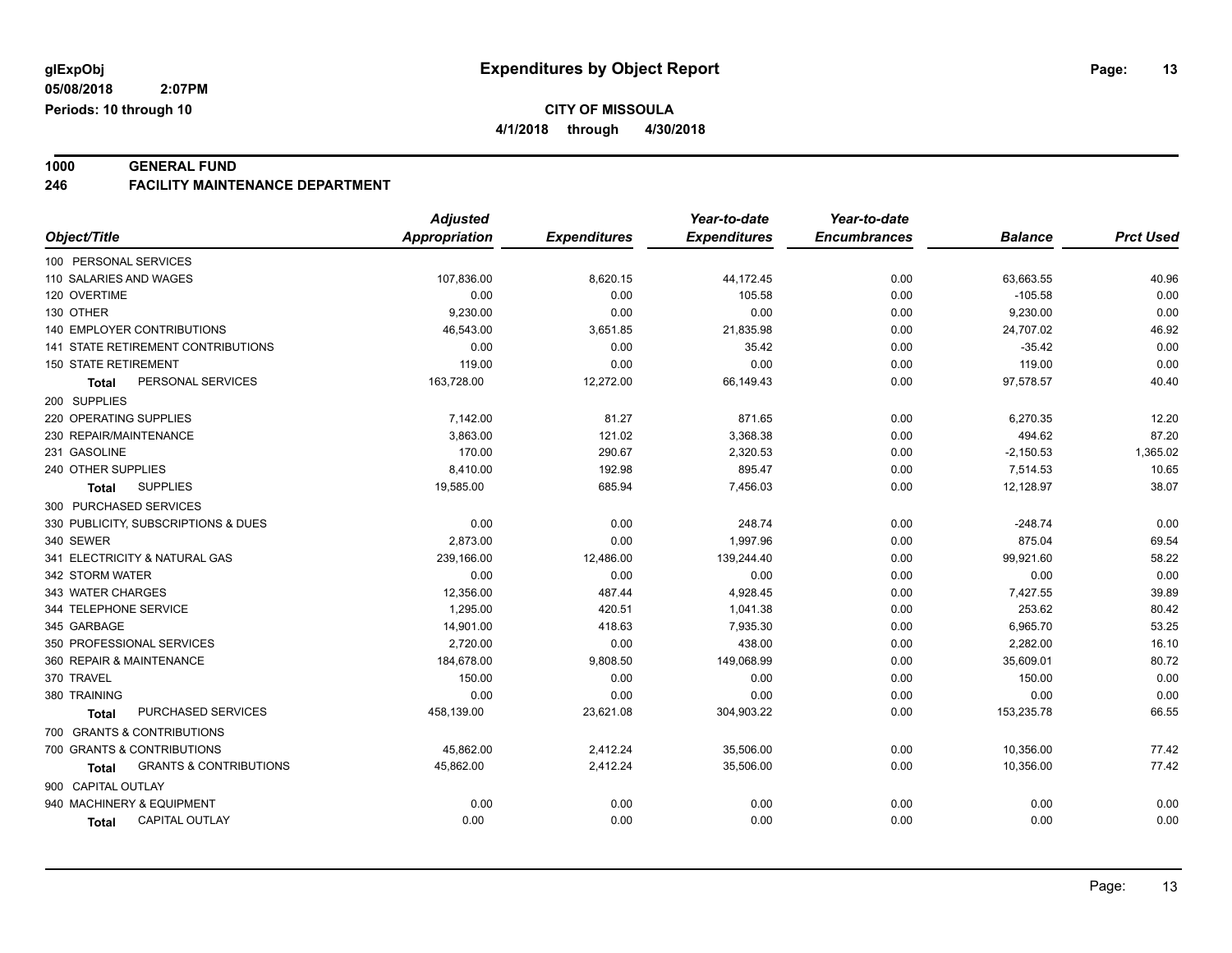| glExpObj<br>05/08/2018 | 2:07PM                          | <b>Expenditures by Object Report</b> |                                                 |            |      |            | Page: | 14    |
|------------------------|---------------------------------|--------------------------------------|-------------------------------------------------|------------|------|------------|-------|-------|
| Periods: 10 through 10 |                                 | 4/1/2018                             | <b>CITY OF MISSOULA</b><br>4/30/2018<br>through |            |      |            |       |       |
| 1000                   | <b>GENERAL FUND</b>             |                                      |                                                 |            |      |            |       |       |
| <b>Total</b>           | FACILITY MAINTENANCE DEPARTMENT | 687,314.00                           | 38.991.26                                       | 414.014.68 | 0.00 | 273,299.32 |       | 60.24 |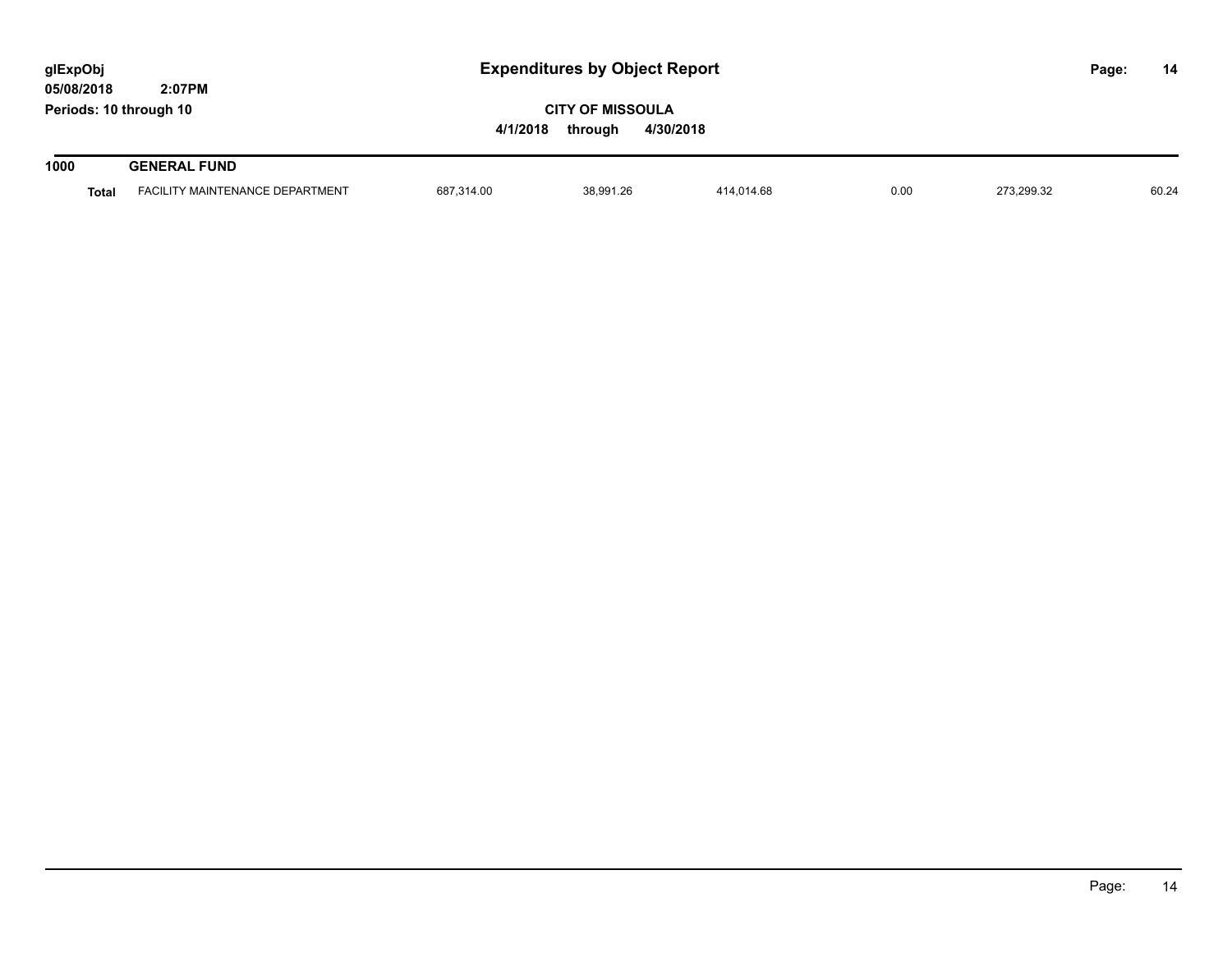## **1000 GENERAL FUND**

**250 DEVELOPMENT SERVICES**

|                                            | <b>Adjusted</b> |                     | Year-to-date        | Year-to-date        |                |                  |
|--------------------------------------------|-----------------|---------------------|---------------------|---------------------|----------------|------------------|
| Object/Title                               | Appropriation   | <b>Expenditures</b> | <b>Expenditures</b> | <b>Encumbrances</b> | <b>Balance</b> | <b>Prct Used</b> |
| 100 PERSONAL SERVICES                      |                 |                     |                     |                     |                |                  |
| 110 SALARIES AND WAGES                     | 1,386,269.00    | 47,887.40           | 1,128,727.15        | 0.00                | 257,541.85     | 81.42            |
| 120 OVERTIME                               | 4,276.00        | 0.00                | 73.58               | 0.00                | 4,202.42       | 1.72             |
| 130 OTHER                                  | 0.00            | 0.00                | 0.00                | 0.00                | 0.00           | 0.00             |
| 140 EMPLOYER CONTRIBUTIONS                 | 491,224.00      | 21,596.39           | 429,024.34          | 0.00                | 62,199.66      | 87.34            |
| 141 STATE RETIREMENT CONTRIBUTIONS         | 1,290.00        | 0.00                | 1,298.60            | 0.00                | $-8.60$        | 100.67           |
| PERSONAL SERVICES<br>Total                 | 1,883,059.00    | 69,483.79           | 1,559,123.67        | 0.00                | 323,935.33     | 82.80            |
| 200 SUPPLIES                               |                 |                     |                     |                     |                |                  |
| 210 OFFICE SUPPLIES                        | 20,524.00       | 2,980.94            | 15,574.78           | 0.00                | 4,949.22       | 75.89            |
| 220 OPERATING SUPPLIES                     | 2,756.00        | 69.55               | 1,523.62            | 0.00                | 1,232.38       | 55.28            |
| 230 REPAIR/MAINTENANCE                     | 3,850.00        | 571.25              | 2,710.04            | 0.00                | 1,139.96       | 70.39            |
| 231 GASOLINE                               | 12,899.00       | 475.82              | 5,476.73            | 0.00                | 7,422.27       | 42.46            |
| 240 OTHER SUPPLIES                         | 1,155.00        | 69.41               | 671.30              | 0.00                | 483.70         | 58.12            |
| <b>SUPPLIES</b><br><b>Total</b>            | 41,184.00       | 4,166.97            | 25,956.47           | 0.00                | 15,227.53      | 63.03            |
| 300 PURCHASED SERVICES                     |                 |                     |                     |                     |                |                  |
| 310 COMMUNICATIONS                         | 11,853.00       | 339.04              | 4,373.49            | 0.00                | 7,479.51       | 36.90            |
| 320 PRINTING & DUPLICATING                 | 8,459.00        | 335.57              | 1,849.62            | 0.00                | 6,609.38       | 21.87            |
| 330 PUBLICITY, SUBSCRIPTIONS & DUES        | 11,505.00       | 862.92              | 6,100.12            | 0.00                | 5,404.88       | 53.02            |
| 344 TELEPHONE SERVICE                      | 15,535.00       | 1,861.30            | 8,578.52            | 0.00                | 6,956.48       | 55.22            |
| 350 PROFESSIONAL SERVICES                  | 223,866.00      | 4,507.35            | 84,881.60           | 0.00                | 138,984.40     | 37.92            |
| 360 REPAIR & MAINTENANCE                   | 25,359.00       | 0.00                | 28,509.38           | 0.00                | $-3,150.38$    | 112.42           |
| 370 TRAVEL                                 | 14,723.00       | 1,497.06            | 9,686.62            | 0.00                | 5,036.38       | 65.79            |
| 380 TRAINING                               | 14,439.00       | 1,773.50            | 4,903.74            | 0.00                | 9,535.26       | 33.96            |
| 390 OTHER PURCHASED SERVICES               | 950.00          | 0.00                | 3,064.37            | 0.00                | $-2,114.37$    | 322.57           |
| PURCHASED SERVICES<br><b>Total</b>         | 326,689.00      | 11,176.74           | 151,947.46          | 0.00                | 174,741.54     | 46.51            |
| 500 FIXED CHARGES                          |                 |                     |                     |                     |                |                  |
| 550 MERCHANT SERVICE FEES                  | 0.00            | 0.00                | 0.00                | 0.00                | 0.00           | 0.00             |
| <b>FIXED CHARGES</b><br><b>Total</b>       | 0.00            | 0.00                | 0.00                | 0.00                | 0.00           | 0.00             |
| 700 GRANTS & CONTRIBUTIONS                 |                 |                     |                     |                     |                |                  |
| 700 GRANTS & CONTRIBUTIONS                 | 110,780.00      | 0.00                | 110,780.00          | 0.00                | 0.00           | 100.00           |
| <b>GRANTS &amp; CONTRIBUTIONS</b><br>Total | 110,780.00      | 0.00                | 110,780.00          | 0.00                | 0.00           | 100.00           |
| 800 OTHER OBJECTS                          |                 |                     |                     |                     |                |                  |
| 820 TRANSFERS TO OTHER FUNDS               | 213,975.00      | 0.00                | 111,937.50          | 0.00                | 102,037.50     | 52.31            |
|                                            |                 |                     |                     |                     |                |                  |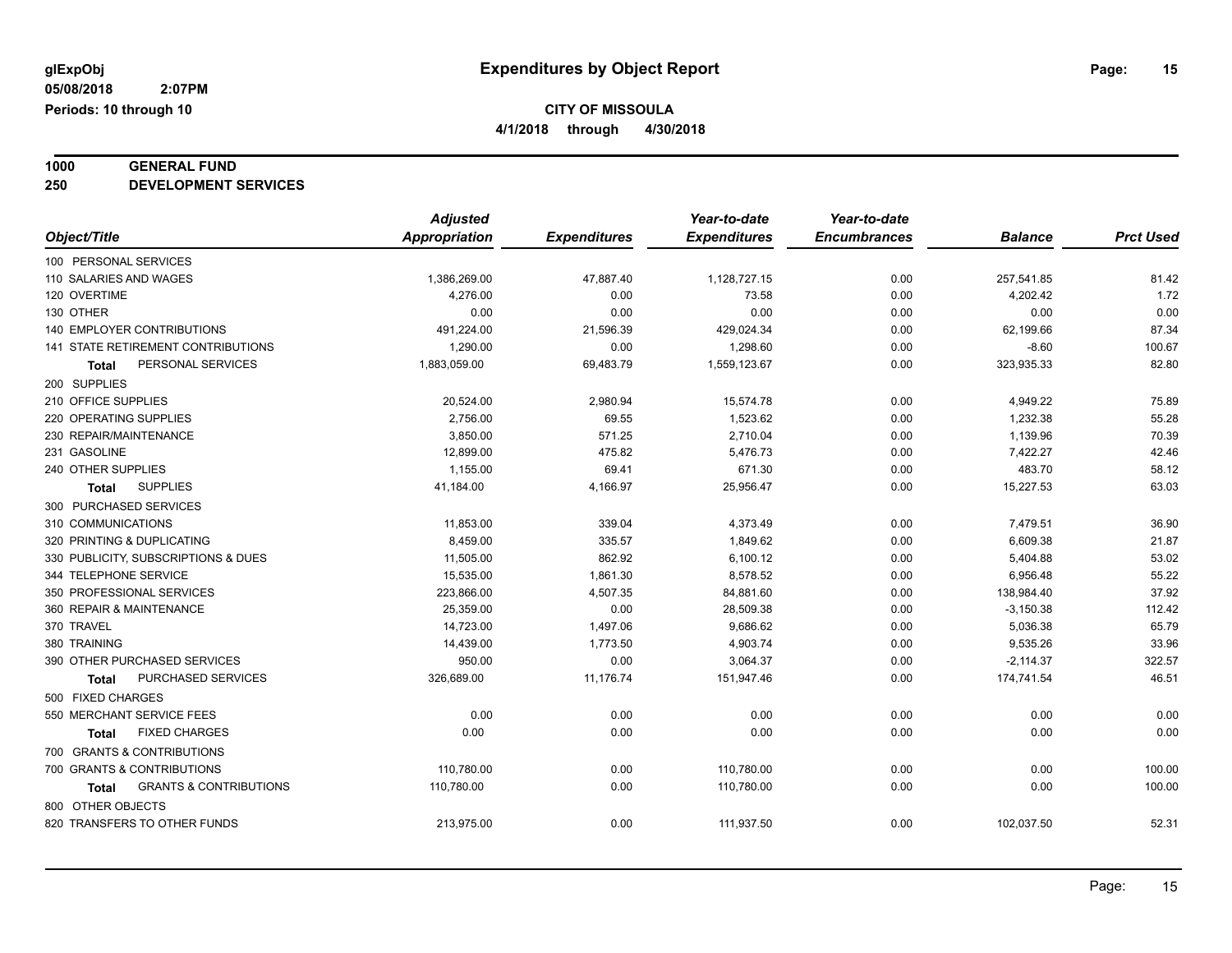#### **1000 GENERAL FUND 250 DEVELOPMENT SERVICES**

| Object/Title              |                       | <b>Adjusted</b><br>Appropriation | <b>Expenditures</b> | Year-to-date<br><b>Expenditures</b> | Year-to-date<br><b>Encumbrances</b> | <b>Balance</b> | <b>Prct Used</b> |
|---------------------------|-----------------------|----------------------------------|---------------------|-------------------------------------|-------------------------------------|----------------|------------------|
| Total                     | OTHER OBJECTS         | 213.975.00                       | 0.00                | 111.937.50                          | 0.00                                | 102.037.50     | 52.31            |
| 900 CAPITAL OUTLAY        |                       |                                  |                     |                                     |                                     |                |                  |
| 940 MACHINERY & EQUIPMENT |                       | 0.00                             | 0.00                | 0.00                                | 0.00                                | 0.00           | 0.00             |
| <b>Total</b>              | <b>CAPITAL OUTLAY</b> | 0.00                             | 0.00                | 0.00                                | 0.00                                | 0.00           | 0.00             |
| <b>Total</b>              | DEVELOPMENT SERVICES  | 2,575,687.00                     | 84,827.50           | 1,959,745.10                        | 0.00                                | 615,941.90     | 76.09            |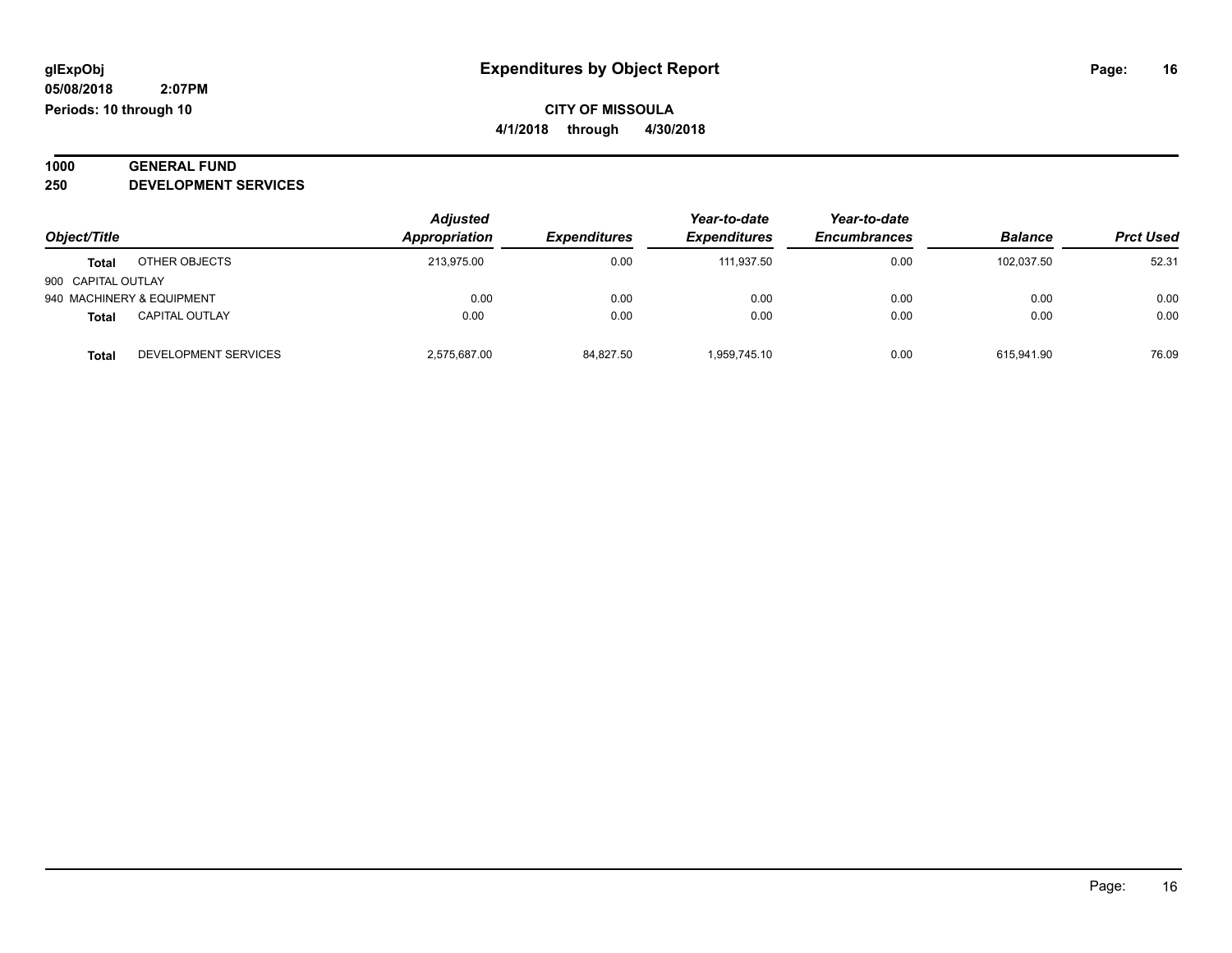**1000 GENERAL FUND 255 HOUSING & COMMUNITY DEVELOPMENT**

|                                            | <b>Adjusted</b>      |                     | Year-to-date        | Year-to-date        |                |                  |
|--------------------------------------------|----------------------|---------------------|---------------------|---------------------|----------------|------------------|
| Object/Title                               | <b>Appropriation</b> | <b>Expenditures</b> | <b>Expenditures</b> | <b>Encumbrances</b> | <b>Balance</b> | <b>Prct Used</b> |
| 100 PERSONAL SERVICES                      |                      |                     |                     |                     |                |                  |
| 110 SALARIES AND WAGES                     | 263,853.00           | 22,281.11           | 193,021.92          | 0.00                | 70,831.08      | 73.16            |
| 120 OVERTIME                               | 0.00                 | 0.00                | 0.00                | 0.00                | 0.00           | 0.00             |
| 140 EMPLOYER CONTRIBUTIONS                 | 89,699.00            | 6,955.87            | 64,296.84           | 0.00                | 25,402.16      | 71.68            |
| 141 STATE RETIREMENT CONTRIBUTIONS         | 264.00               | 0.00                | 167.28              | 0.00                | 96.72          | 63.36            |
| PERSONAL SERVICES<br><b>Total</b>          | 353,816.00           | 29,236.98           | 257,486.04          | 0.00                | 96,329.96      | 72.77            |
| 200 SUPPLIES                               |                      |                     |                     |                     |                |                  |
| 210 OFFICE SUPPLIES                        | 16,237.00            | 0.00                | 11,690.52           | 0.00                | 4,546.48       | 72.00            |
| 220 OPERATING SUPPLIES                     | 200.00               | 32.75               | 158.84              | 0.00                | 41.16          | 79.42            |
| 230 REPAIR/MAINTENANCE                     | 0.00                 | 0.00                | 0.00                | 0.00                | 0.00           | 0.00             |
| 231 GASOLINE                               | 0.00                 | 0.00                | 0.00                | 0.00                | 0.00           | 0.00             |
| 240 OTHER SUPPLIES                         | 0.00                 | 0.00                | 0.00                | 0.00                | 0.00           | 0.00             |
| <b>SUPPLIES</b><br>Total                   | 16,437.00            | 32.75               | 11,849.36           | 0.00                | 4,587.64       | 72.09            |
| 300 PURCHASED SERVICES                     |                      |                     |                     |                     |                |                  |
| 310 COMMUNICATIONS                         | 320.00               | 0.00                | 36.88               | 0.00                | 283.12         | 11.53            |
| 320 PRINTING & DUPLICATING                 | 4,535.00             | 96.59               | 1,462.44            | 0.00                | 3,072.56       | 32.25            |
| 330 PUBLICITY, SUBSCRIPTIONS & DUES        | 1,700.00             | 613.92              | 947.84              | 0.00                | 752.16         | 55.76            |
| 344 TELEPHONE SERVICE                      | 2,150.00             | 0.00                | 225.20              | 0.00                | 1,924.80       | 10.47            |
| 350 PROFESSIONAL SERVICES                  | 14,075.00            | 1,100.00            | 9,591.00            | 0.00                | 4,484.00       | 68.14            |
| 360 REPAIR & MAINTENANCE                   | 2,350.00             | 0.00                | 971.25              | 0.00                | 1,378.75       | 41.33            |
| 370 TRAVEL                                 | 8,077.00             | 1,241.15            | 2,680.48            | 0.00                | 5,396.52       | 33.19            |
| 380 TRAINING                               | 2,500.00             | 0.00                | 2,316.05            | 0.00                | 183.95         | 92.64            |
| 390 OTHER PURCHASED SERVICES               | 2,822.00             | 0.00                | 5,007.15            | 0.00                | $-2,185.15$    | 177.43           |
| PURCHASED SERVICES<br>Total                | 38,529.00            | 3,051.66            | 23,238.29           | 0.00                | 15,290.71      | 60.31            |
| 500 FIXED CHARGES                          |                      |                     |                     |                     |                |                  |
| 500 FIXED CHARGES                          | 0.00                 | 2,475.00            | 36,600.00           | 0.00                | $-36,600.00$   | 0.00             |
| <b>530 RENT</b>                            | 46,000.00            | 0.00                | 0.00                | 0.00                | 46,000.00      | 0.00             |
| <b>FIXED CHARGES</b><br>Total              | 46,000.00            | 2,475.00            | 36,600.00           | 0.00                | 9,400.00       | 79.57            |
| 700 GRANTS & CONTRIBUTIONS                 |                      |                     |                     |                     |                |                  |
| 700 GRANTS & CONTRIBUTIONS                 | 305,532.00           | 34,424.00           | 262,424.00          | 0.00                | 43,108.00      | 85.89            |
| <b>GRANTS &amp; CONTRIBUTIONS</b><br>Total | 305,532.00           | 34,424.00           | 262,424.00          | 0.00                | 43,108.00      | 85.89            |
| 900 CAPITAL OUTLAY                         |                      |                     |                     |                     |                |                  |
| 940 MACHINERY & EQUIPMENT                  | 4,000.00             | 0.00                | 172.49              | 0.00                | 3,827.51       | 4.31             |
|                                            |                      |                     |                     |                     |                |                  |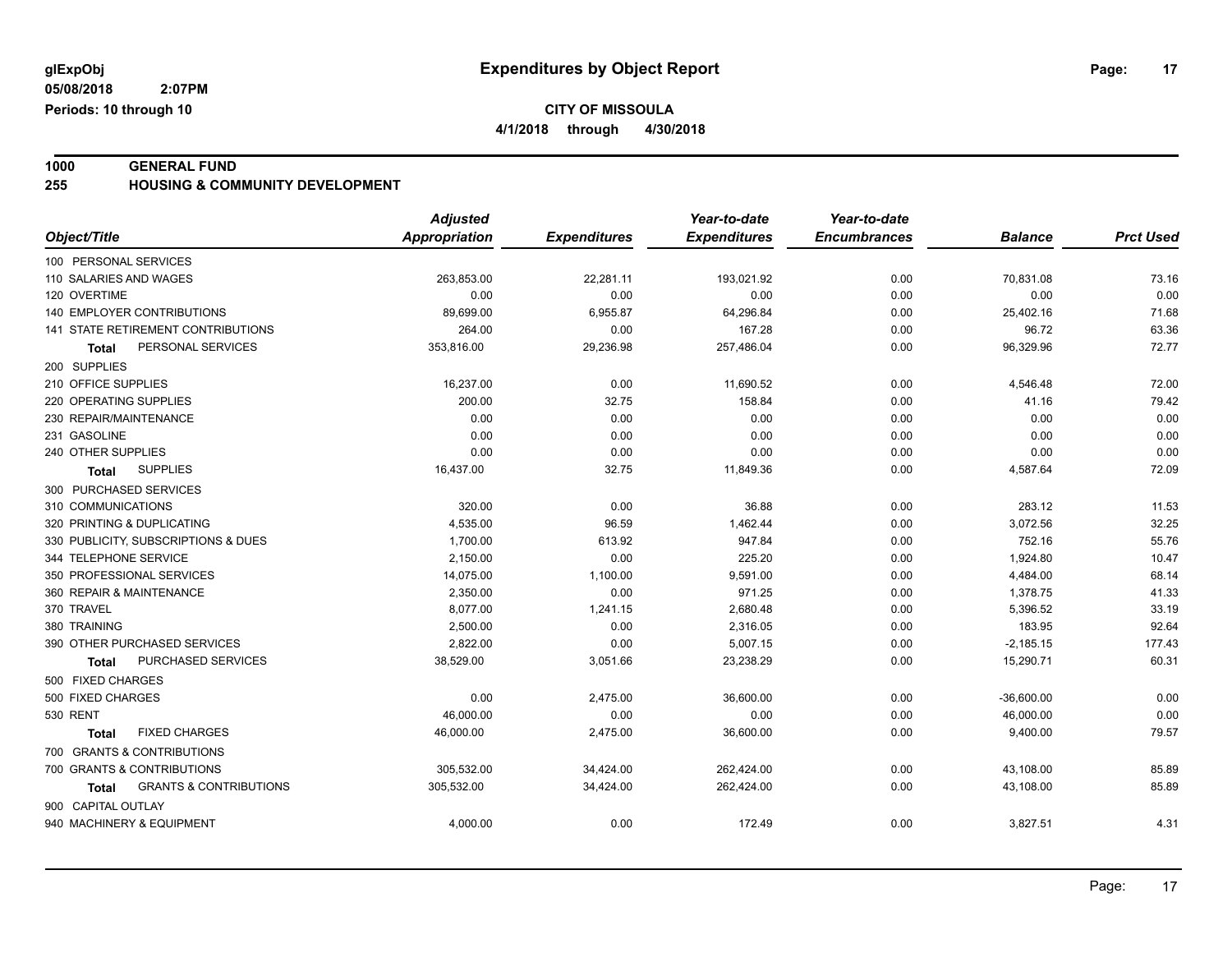# **1000 GENERAL FUND**

**255 HOUSING & COMMUNITY DEVELOPMENT**

|              |                                           | Adjusted      |                            | Year-to-date        | Year-to-date        |                | <b>Prct Used</b> |
|--------------|-------------------------------------------|---------------|----------------------------|---------------------|---------------------|----------------|------------------|
| Object/Title |                                           | Appropriation | <i><b>Expenditures</b></i> | <b>Expenditures</b> | <b>Encumbrances</b> | <b>Balance</b> |                  |
| Total        | <b>CAPITAL OUTLAY</b>                     | 4.000.00      | 0.00                       | 172.49              | 0.00                | 3.827.51       | 4.31             |
| <b>Total</b> | <b>HOUSING &amp; COMMUNITY DEVELOPMEN</b> | 764.314.00    | 69,220.39                  | 591.770.18          | 0.00                | 172.543.82     | 77.43            |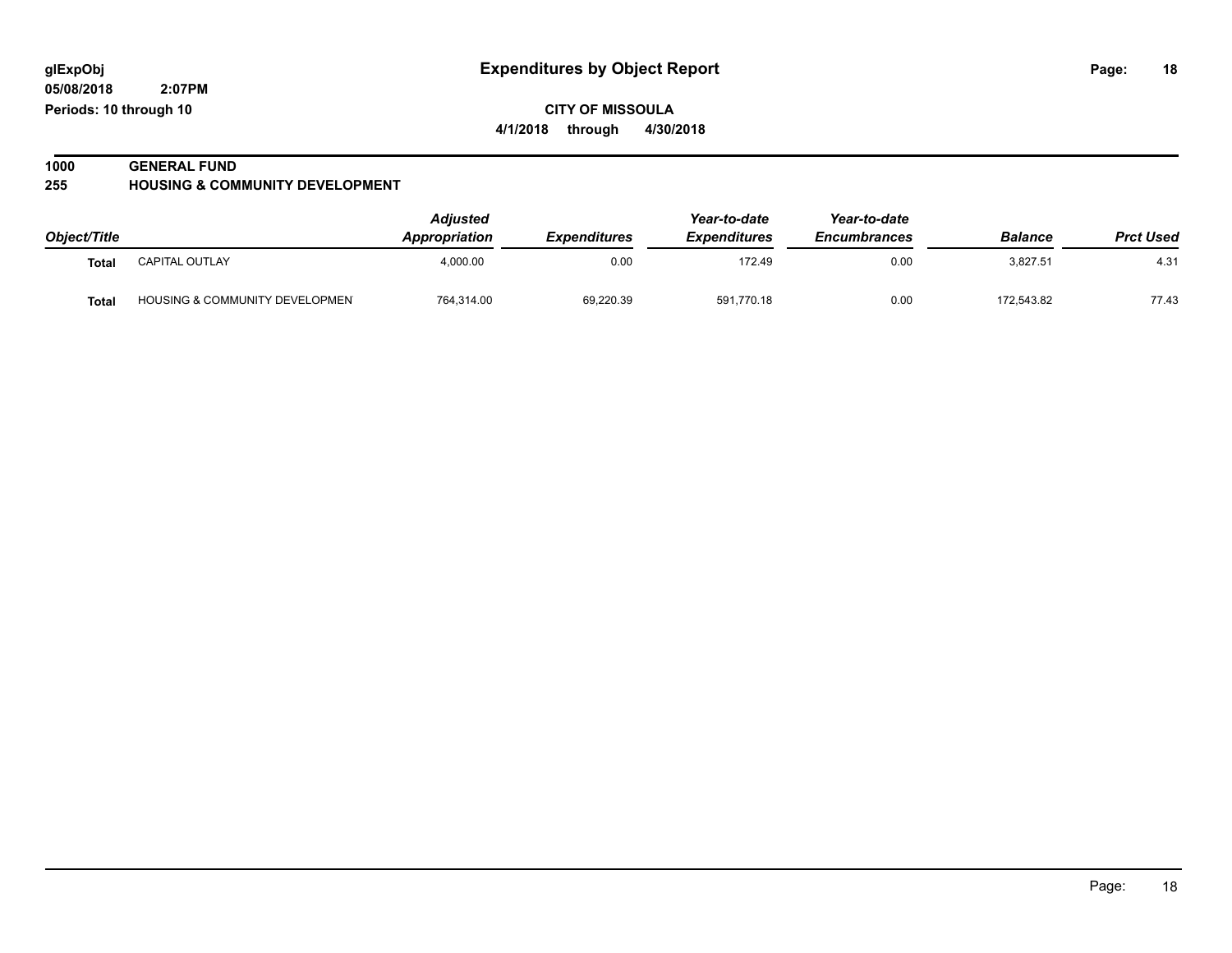| 1000 | <b>GENERAL FUND</b>  |
|------|----------------------|
| 270  | <b>CITY ATTORNEY</b> |

| Object/Title                                      | <b>Adjusted</b><br><b>Appropriation</b> | <b>Expenditures</b> | Year-to-date<br><b>Expenditures</b> | Year-to-date<br><b>Encumbrances</b> | <b>Balance</b> | <b>Prct Used</b> |
|---------------------------------------------------|-----------------------------------------|---------------------|-------------------------------------|-------------------------------------|----------------|------------------|
| 100 PERSONAL SERVICES                             |                                         |                     |                                     |                                     |                |                  |
| 110 SALARIES AND WAGES                            | 1,043,559.00                            | 76,656.68           | 805,733.51                          | 0.00                                | 237,825.49     | 77.21            |
| 120 OVERTIME                                      | 5,000.00                                | 423.91              | 4,812.59                            | 0.00                                | 187.41         | 96.25            |
| <b>140 EMPLOYER CONTRIBUTIONS</b>                 | 353,413.00                              | 26.617.51           | 287,941.98                          | 0.00                                | 65,471.02      | 81.47            |
| <b>141 STATE RETIREMENT CONTRIBUTIONS</b>         | 1,049.00                                | 0.00                | 860.49                              | 0.00                                | 188.51         | 82.03            |
| PERSONAL SERVICES<br><b>Total</b>                 | 1,403,021.00                            | 103,698.10          | 1,099,348.57                        | 0.00                                | 303,672.43     | 78.36            |
| 200 SUPPLIES                                      |                                         |                     |                                     |                                     |                |                  |
| 210 OFFICE SUPPLIES                               | 6,118.00                                | 388.03              | 4,391.97                            | 0.00                                | 1,726.03       | 71.79            |
| 220 OPERATING SUPPLIES                            | 1,250.00                                | 549.10              | 1,714.45                            | 0.00                                | $-464.45$      | 137.16           |
| 231 GASOLINE                                      | 263.00                                  | 0.00                | 110.28                              | 0.00                                | 152.72         | 41.93            |
| <b>SUPPLIES</b><br><b>Total</b>                   | 7,631.00                                | 937.13              | 6,216.70                            | 0.00                                | 1,414.30       | 81.47            |
| 300 PURCHASED SERVICES                            |                                         |                     |                                     |                                     |                |                  |
| 310 COMMUNICATIONS                                | 1,350.00                                | 0.00                | 980.80                              | 0.00                                | 369.20         | 72.65            |
| 320 PRINTING & DUPLICATING                        | 550.00                                  | 0.00                | 718.36                              | 0.00                                | $-168.36$      | 130.61           |
| 330 PUBLICITY, SUBSCRIPTIONS & DUES               | 13,000.00                               | 12.00               | 8,065.92                            | 0.00                                | 4,934.08       | 62.05            |
| 344 TELEPHONE SERVICE                             | 264.00                                  | 0.00                | 53.02                               | 0.00                                | 210.98         | 20.08            |
| 350 PROFESSIONAL SERVICES                         | 3,250.00                                | 324.64              | 2,104.84                            | 0.00                                | 1,145.16       | 64.76            |
| 360 REPAIR & MAINTENANCE                          | 19,930.00                               | 71.42               | 19,461.63                           | 0.00                                | 468.37         | 97.65            |
| 370 TRAVEL                                        | 6,000.00                                | 702.80              | 7,354.13                            | 0.00                                | $-1,354.13$    | 122.57           |
| 380 TRAINING                                      | 9,000.00                                | 1,338.00            | 3,839.00                            | 0.00                                | 5,161.00       | 42.66            |
| 390 OTHER PURCHASED SERVICES                      | 0.00                                    | 0.00                | 0.00                                | 0.00                                | 0.00           | 0.00             |
| PURCHASED SERVICES<br>Total                       | 53,344.00                               | 2,448.86            | 42,577.70                           | 0.00                                | 10,766.30      | 79.82            |
| 500 FIXED CHARGES                                 |                                         |                     |                                     |                                     |                |                  |
| 500 FIXED CHARGES                                 | 0.00                                    | 0.00                | 0.00                                | 0.00                                | 0.00           | 0.00             |
| <b>FIXED CHARGES</b><br>Total                     | 0.00                                    | 0.00                | 0.00                                | 0.00                                | 0.00           | 0.00             |
| 700 GRANTS & CONTRIBUTIONS                        |                                         |                     |                                     |                                     |                |                  |
| 700 GRANTS & CONTRIBUTIONS                        | 167,818.00                              | 40,154.50           | 127,663.50                          | 0.00                                | 40,154.50      | 76.07            |
| <b>GRANTS &amp; CONTRIBUTIONS</b><br><b>Total</b> | 167,818.00                              | 40,154.50           | 127,663.50                          | 0.00                                | 40,154.50      | 76.07            |
| 800 OTHER OBJECTS                                 |                                         |                     |                                     |                                     |                |                  |
| 845 CONTINGENCY                                   | 0.00                                    | 0.00                | 0.00                                | 0.00                                | 0.00           | 0.00             |
| OTHER OBJECTS<br>Total                            | 0.00                                    | 0.00                | 0.00                                | 0.00                                | 0.00           | 0.00             |
| 900 CAPITAL OUTLAY                                |                                         |                     |                                     |                                     |                |                  |
| 920 BUILDINGS                                     | 0.00                                    | 0.00                | 0.00                                | 0.00                                | 0.00           | 0.00             |
|                                                   |                                         |                     |                                     |                                     |                |                  |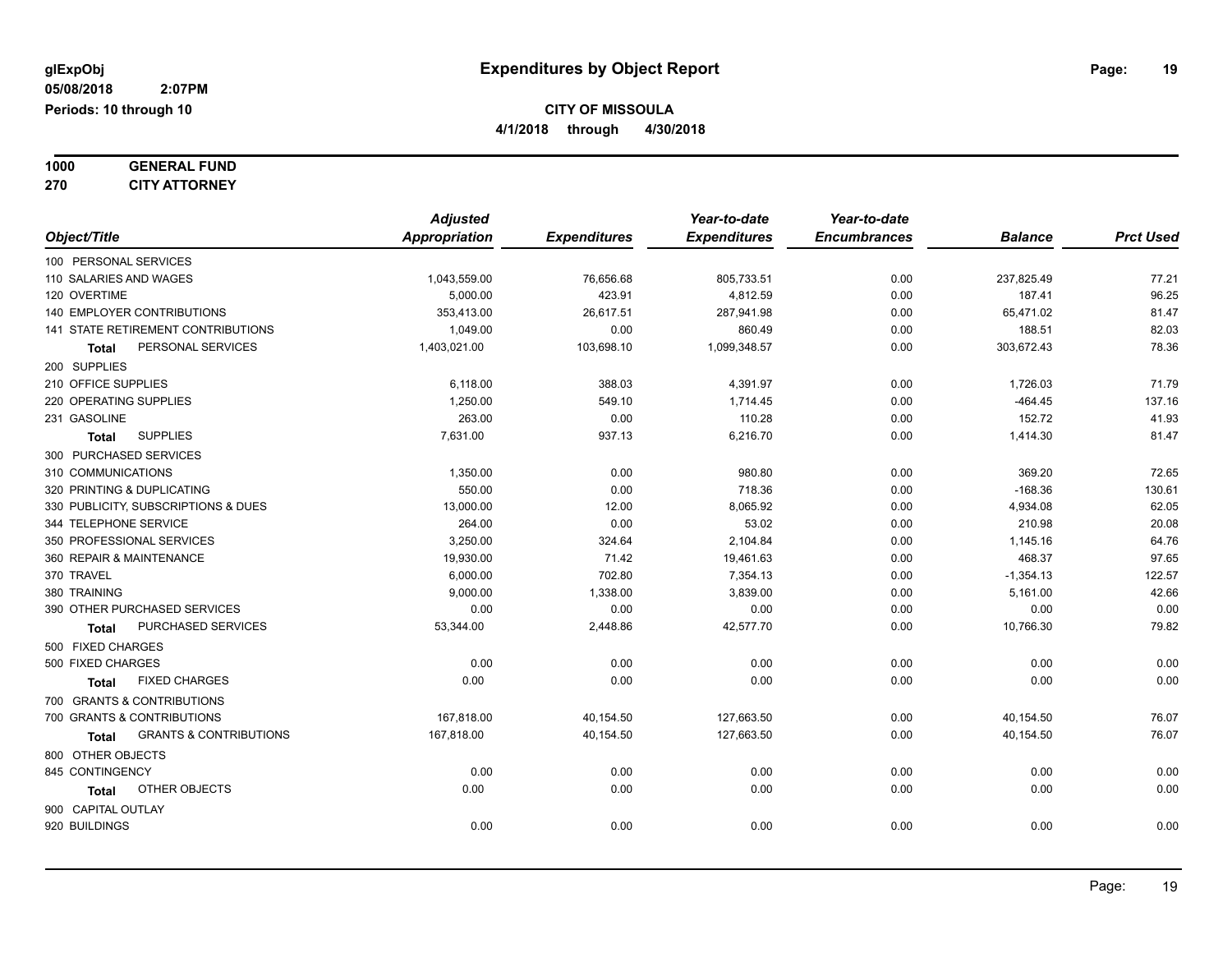#### **05/08/2018 2:07PM Periods: 10 through 10**

**CITY OF MISSOULA 4/1/2018 through 4/30/2018**

**1000 GENERAL FUND 270 CITY ATTORNEY**

|              |                           | <b>Adjusted</b><br>Appropriation<br><i><b>Expenditures</b></i> | Year-to-date        | Year-to-date        |                |                  |       |
|--------------|---------------------------|----------------------------------------------------------------|---------------------|---------------------|----------------|------------------|-------|
| Object/Title |                           |                                                                | <b>Expenditures</b> | <b>Encumbrances</b> | <b>Balance</b> | <b>Prct Used</b> |       |
|              | 940 MACHINERY & EQUIPMENT | 4.289.00                                                       | 0.00                | 2.217.79            | 0.00           | 2,071.21         | 51.71 |
| <b>Total</b> | <b>CAPITAL OUTLAY</b>     | 4.289.00                                                       | 0.00                | 2.217.79            | 0.00           | 2.071.21         | 51.71 |
| <b>Tota</b>  | <b>CITY ATTORNEY</b>      | 636,103.00                                                     | 147,238.59          | 1,278,024.26        | 0.00           | 358,078.74       | 78.11 |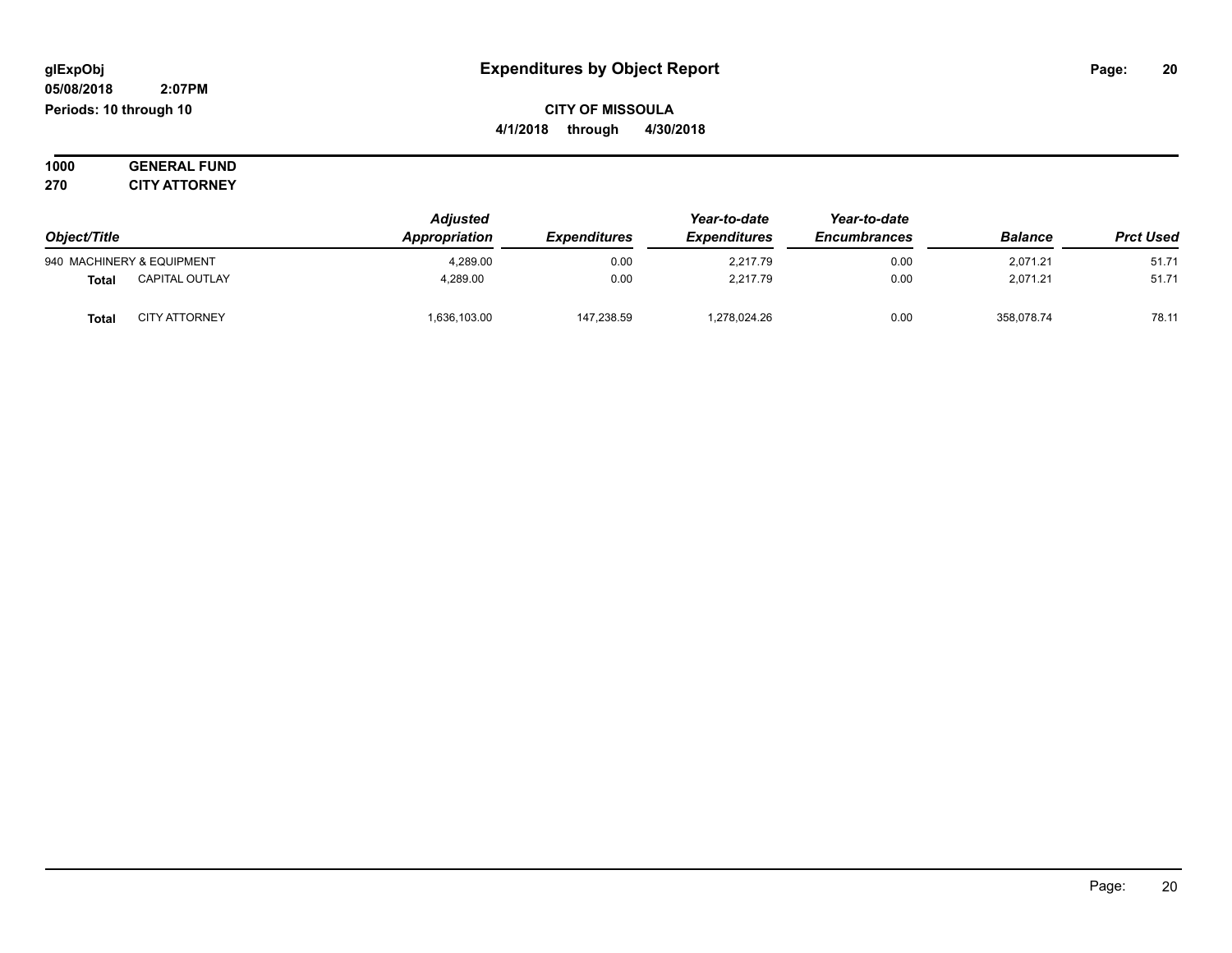# **1000 GENERAL FUND<br>280 PUBLIC WORKS /**

**280 PUBLIC WORKS ADMINISTRATION**

|                                     | <b>Adjusted</b>      |                     | Year-to-date        | Year-to-date        |                |                  |
|-------------------------------------|----------------------|---------------------|---------------------|---------------------|----------------|------------------|
| Object/Title                        | <b>Appropriation</b> | <b>Expenditures</b> | <b>Expenditures</b> | <b>Encumbrances</b> | <b>Balance</b> | <b>Prct Used</b> |
| 100 PERSONAL SERVICES               |                      |                     |                     |                     |                |                  |
| 110 SALARIES AND WAGES              | 506,928.00           | 35,336.26           | 413,674.13          | 0.00                | 93,253.87      | 81.60            |
| 120 OVERTIME                        | 3,669.00             | 0.00                | 1,320.89            | 0.00                | 2,348.11       | 36.00            |
| 130 OTHER                           | 2,330.00             | 20.00               | 520.00              | 0.00                | 1,810.00       | 22.32            |
| 140 EMPLOYER CONTRIBUTIONS          | 239,428.00           | 14,386.30           | 186,742.90          | 0.00                | 52,685.10      | 78.00            |
| 141 STATE RETIREMENT CONTRIBUTIONS  | 512.00               | 0.00                | 455.99              | 0.00                | 56.01          | 89.06            |
| PERSONAL SERVICES<br>Total          | 752,867.00           | 49,742.56           | 602,713.91          | 0.00                | 150,153.09     | 80.06            |
| 200 SUPPLIES                        |                      |                     |                     |                     |                |                  |
| 210 OFFICE SUPPLIES                 | 1,150.00             | 200.10              | 654.69              | 0.00                | 495.31         | 56.93            |
| 220 OPERATING SUPPLIES              | 1,935.00             | 313.15              | 2,418.17            | 0.00                | $-483.17$      | 124.97           |
| 230 REPAIR/MAINTENANCE              | 59,860.00            | 53.15               | 11,909.98           | 0.00                | 47,950.02      | 19.90            |
| 231 GASOLINE                        | 9,280.00             | 505.61              | 4,948.93            | 0.00                | 4,331.07       | 53.33            |
| 240 OTHER SUPPLIES                  | 31,090.00            | 585.97              | 28,125.18           | 0.00                | 2,964.82       | 90.46            |
| <b>SUPPLIES</b><br>Total            | 103,315.00           | 1,657.98            | 48,056.95           | 0.00                | 55,258.05      | 46.51            |
| 300 PURCHASED SERVICES              |                      |                     |                     |                     |                |                  |
| 310 COMMUNICATIONS                  | 300.00               | 0.00                | 42.50               | 0.00                | 257.50         | 14.17            |
| 320 PRINTING & DUPLICATING          | 200.00               | 76.54               | 266.40              | 0.00                | $-66.40$       | 133.20           |
| 330 PUBLICITY, SUBSCRIPTIONS & DUES | 1,100.00             | $-210.00$           | 501.00              | 0.00                | 599.00         | 45.55            |
| 341 ELECTRICITY & NATURAL GAS       | 149,399.00           | 12,860.63           | 114,898.89          | 0.00                | 34,500.11      | 76.91            |
| 344 TELEPHONE SERVICE               | 1,854.00             | 277.92              | 2,420.51            | 0.00                | $-566.51$      | 130.56           |
| 345 GARBAGE                         | 489.00               | 0.00                | 140.40              | 0.00                | 348.60         | 28.71            |
| 350 PROFESSIONAL SERVICES           | 757.00               | 0.00                | 573.39              | 0.00                | 183.61         | 75.75            |
| 360 REPAIR & MAINTENANCE            | 15,900.00            | 4,820.79            | 24,606.68           | 0.00                | $-8,706.68$    | 154.76           |
| 370 TRAVEL                          | 1,550.00             | 0.00                | 424.77              | 0.00                | 1,125.23       | 27.40            |
| 380 TRAINING                        | 2,200.00             | 641.58              | 1,560.28            | 0.00                | 639.72         | 70.92            |
| PURCHASED SERVICES<br><b>Total</b>  | 173,749.00           | 18,467.46           | 145,434.82          | 0.00                | 28,314.18      | 83.70            |
| 500 FIXED CHARGES                   |                      |                     |                     |                     |                |                  |
| 500 FIXED CHARGES                   | 0.00                 | 0.00                | 0.00                | 0.00                | 0.00           | 0.00             |
| <b>FIXED CHARGES</b><br>Total       | 0.00                 | 0.00                | 0.00                | 0.00                | 0.00           | 0.00             |
| 800 OTHER OBJECTS                   |                      |                     |                     |                     |                |                  |
| 850 SALARY SAVINGS                  | 0.00                 | 0.00                | 0.00                | 0.00                | 0.00           | 0.00             |
| OTHER OBJECTS<br>Total              | 0.00                 | 0.00                | 0.00                | 0.00                | 0.00           | 0.00             |
|                                     |                      |                     |                     |                     |                |                  |
| 900 CAPITAL OUTLAY                  |                      |                     |                     |                     |                |                  |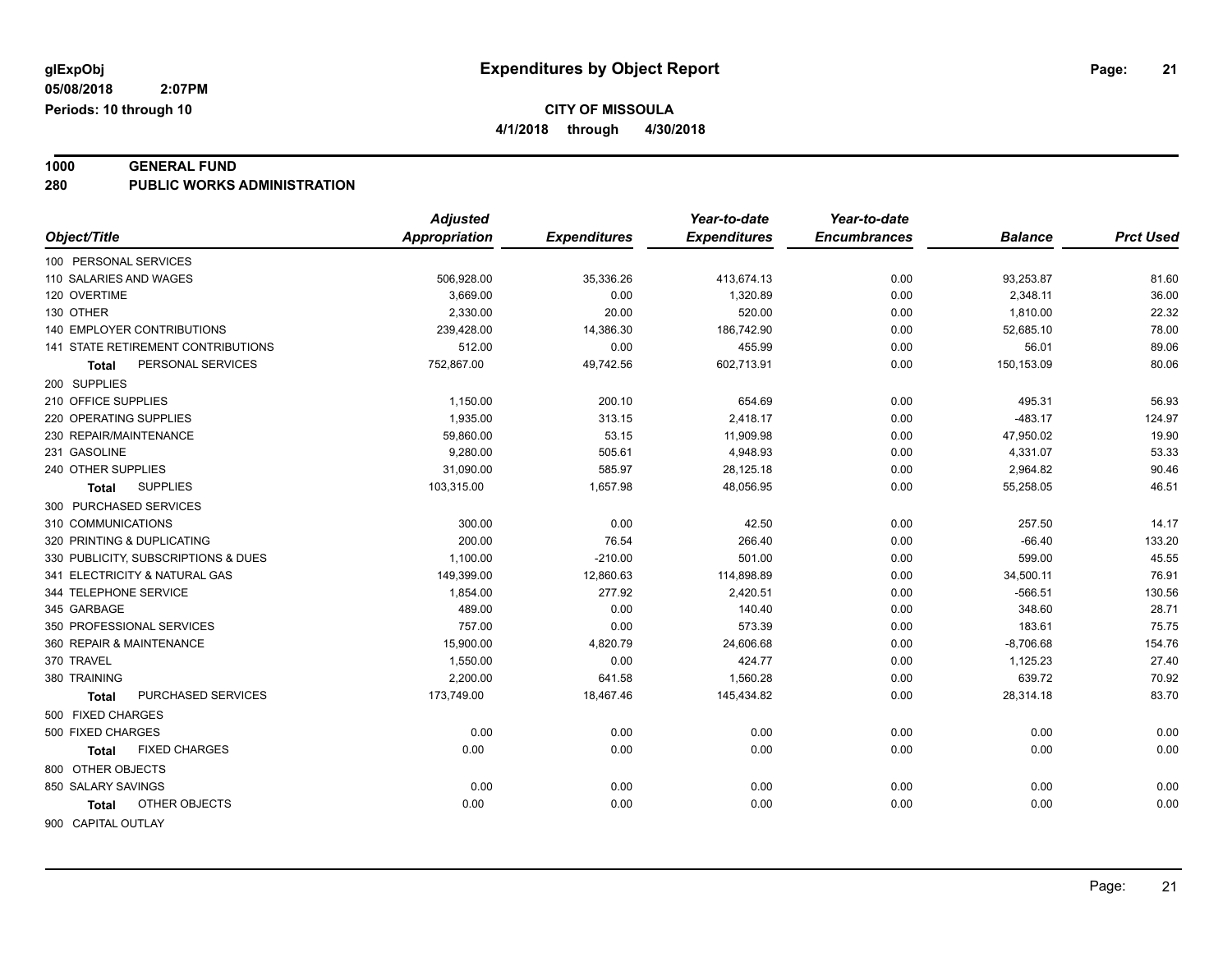**05/08/2018 2:07PM Periods: 10 through 10**

**CITY OF MISSOULA 4/1/2018 through 4/30/2018**

#### **1000 GENERAL FUND<br>280 PUBLIC WORKS A 280 PUBLIC WORKS ADMINISTRATION**

| Object/Title |                             | <b>Adjusted</b><br>Appropriation<br><b>Expenditures</b> | Year-to-date<br><b>Expenditures</b> | Year-to-date<br><b>Encumbrances</b> | <b>Balance</b> | <b>Prct Used</b> |       |
|--------------|-----------------------------|---------------------------------------------------------|-------------------------------------|-------------------------------------|----------------|------------------|-------|
|              | 940 MACHINERY & EQUIPMENT   | 0.00                                                    | 0.00                                | 0.00                                | 0.00           | 0.00             | 0.00  |
| <b>Total</b> | <b>CAPITAL OUTLAY</b>       | 0.00                                                    | 0.00                                | 0.00                                | 0.00           | 0.00             | 0.00  |
| Tota         | PUBLIC WORKS ADMINISTRATION | 029,931.00                                              | 69,868.00                           | 796.205.68                          | 0.00           | 233,725.32       | 77.31 |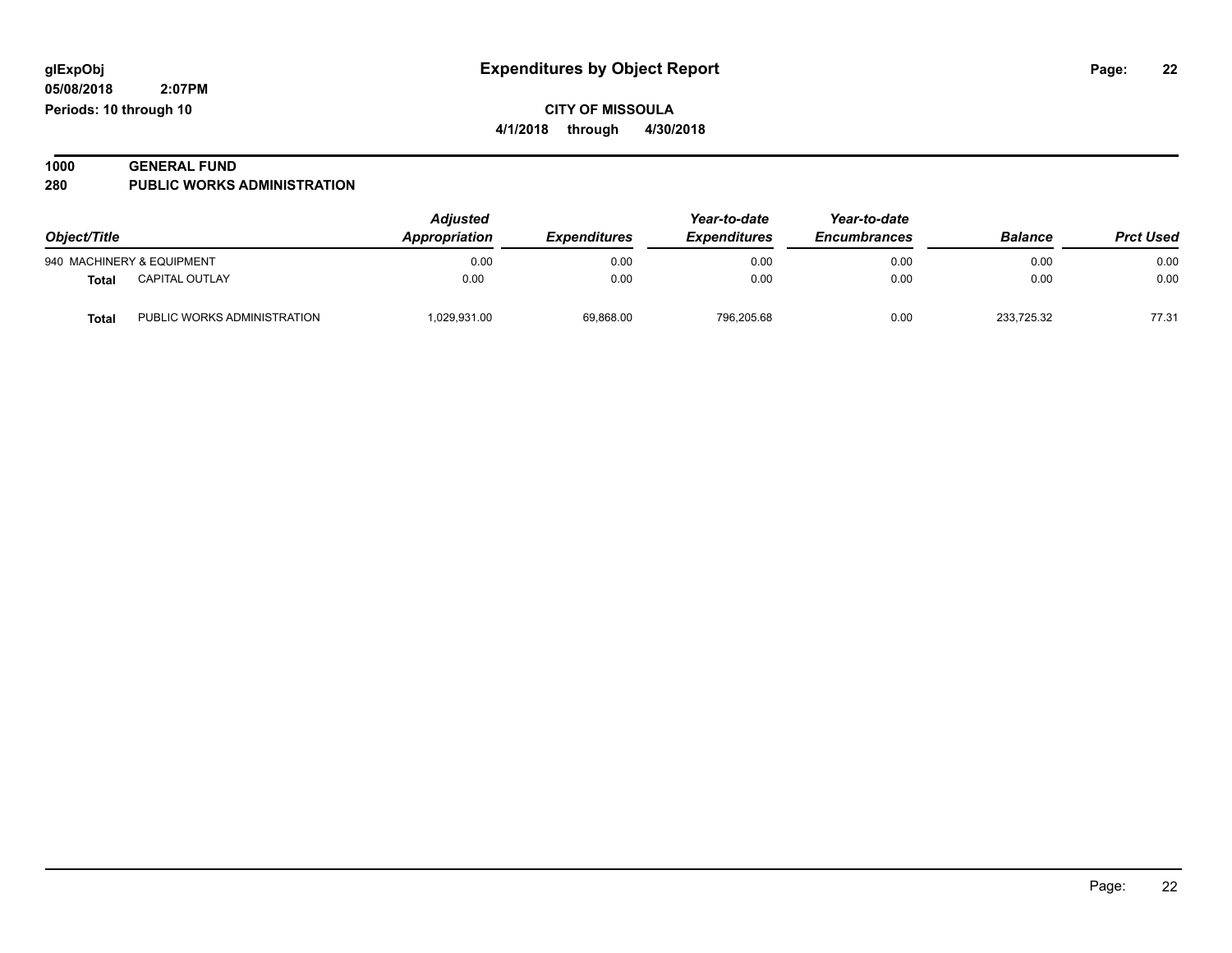**1000 GENERAL FUND 290 POLICE**

|                                           | <b>Adjusted</b> |                     | Year-to-date        | Year-to-date        |                |                  |
|-------------------------------------------|-----------------|---------------------|---------------------|---------------------|----------------|------------------|
| Object/Title                              | Appropriation   | <b>Expenditures</b> | <b>Expenditures</b> | <b>Encumbrances</b> | <b>Balance</b> | <b>Prct Used</b> |
| 100 PERSONAL SERVICES                     |                 |                     |                     |                     |                |                  |
| 110 SALARIES AND WAGES                    | 8,854,698.00    | 675,079.54          | 6,859,303.04        | 0.00                | 1,995,394.96   | 77.47            |
| 115 SALARIES/HEALTH INSURANCE BENEFIT     | 980,562.00      | 77,568.00           | 768,384.00          | 0.00                | 212,178.00     | 78.36            |
| 120 OVERTIME                              | 270,768.00      | 21,332.75           | 219,626.50          | 0.00                | 51,141.50      | 81.11            |
| 121 OUTSIDE HIRE OVERTIME                 | 75,000.00       | 4,048.22            | 108,170.55          | 0.00                | $-33,170.55$   | 144.23           |
| 122 COURT OVERTIME                        | 23,364.00       | 1,248.77            | 39,091.98           | 0.00                | $-15,727.98$   | 167.32           |
| 123 CELL PHONE OVERTIME                   | 60,690.00       | 0.00                | 9,971.71            | 0.00                | 50,718.29      | 16.43            |
| 130 OTHER                                 | 73,140.00       | 0.00                | 69,510.96           | 0.00                | 3,629.04       | 95.04            |
| 133 EDUCATION COMPENSATION                | 0.00            | 1,410.00            | 14,377.50           | 0.00                | $-14,377.50$   | 0.00             |
| 140 EMPLOYER CONTRIBUTIONS                | 2,460,436.00    | 182,535.19          | 1,875,613.12        | 0.00                | 584,822.88     | 76.23            |
| <b>141 STATE RETIREMENT CONTRIBUTIONS</b> | 2,569,388.00    | 0.00                | 1,847,561.96        | 0.00                | 721,826.04     | 71.91            |
| PERSONAL SERVICES<br><b>Total</b>         | 15,368,046.00   | 963,222.47          | 11,811,611.32       | 0.00                | 3,556,434.68   | 76.86            |
| 200 SUPPLIES                              |                 |                     |                     |                     |                |                  |
| 210 OFFICE SUPPLIES                       | 21,524.00       | 492.79              | 6,973.24            | 0.00                | 14,550.76      | 32.40            |
| 220 OPERATING SUPPLIES                    | 100,457.00      | 5,349.25            | 55,806.50           | 0.00                | 44,650.50      | 55.55            |
| 230 REPAIR/MAINTENANCE                    | 50,735.00       | 3,887.43            | 32.017.68           | 0.00                | 18,717.32      | 63.11            |
| 231 GASOLINE                              | 185,919.00      | 15,524.76           | 141,834.24          | 0.00                | 44,084.76      | 76.29            |
| <b>SUPPLIES</b><br>Total                  | 358,635.00      | 25,254.23           | 236,631.66          | 0.00                | 122,003.34     | 65.98            |
| 300 PURCHASED SERVICES                    |                 |                     |                     |                     |                |                  |
| 310 COMMUNICATIONS                        | 21,896.00       | 0.00                | 21,100.63           | 0.00                | 795.37         | 96.37            |
| 320 PRINTING & DUPLICATING                | 11,364.00       | 0.00                | 1,856.57            | 0.00                | 9,507.43       | 16.34            |
| 330 PUBLICITY, SUBSCRIPTIONS & DUES       | 14,938.00       | 531.29              | 13,627.88           | 0.00                | 1,310.12       | 91.23            |
| 344 TELEPHONE SERVICE                     | 48,772.00       | 0.00                | 31,367.60           | 0.00                | 17,404.40      | 64.31            |
| 350 PROFESSIONAL SERVICES                 | 71,155.00       | 3,613.82            | 43,785.88           | 0.00                | 27,369.12      | 61.54            |
| 360 REPAIR & MAINTENANCE                  | 125,340.00      | 8,936.67            | 137,581.55          | 0.00                | $-12,241.55$   | 109.77           |
| 370 TRAVEL                                | 29,500.00       | 1,743.02            | 28,935.89           | 0.00                | 564.11         | 98.09            |
| 380 TRAINING                              | 37,150.00       | 2,375.00            | 21,991.39           | 0.00                | 15,158.61      | 59.20            |
| 390 OTHER PURCHASED SERVICES              | 25,000.00       | 0.00                | 12,088.34           | 0.00                | 12,911.66      | 48.35            |
| 392 DONATIONS AND SALES                   | 0.00            | 108.25              | 4,641.44            | 0.00                | $-4,641.44$    | 0.00             |
| PURCHASED SERVICES<br>Total               | 385,115.00      | 17,308.05           | 316,977.17          | 0.00                | 68,137.83      | 82.31            |
| 500 FIXED CHARGES                         |                 |                     |                     |                     |                |                  |
| 500 FIXED CHARGES                         | 650.00          | 6,082.12            | 65,308.97           | 0.00                | $-64,658.97$   | 10,047.53        |
| <b>530 RENT</b>                           | 71,214.00       | 0.00                | 0.00                | 0.00                | 71,214.00      | 0.00             |
|                                           |                 |                     |                     |                     |                |                  |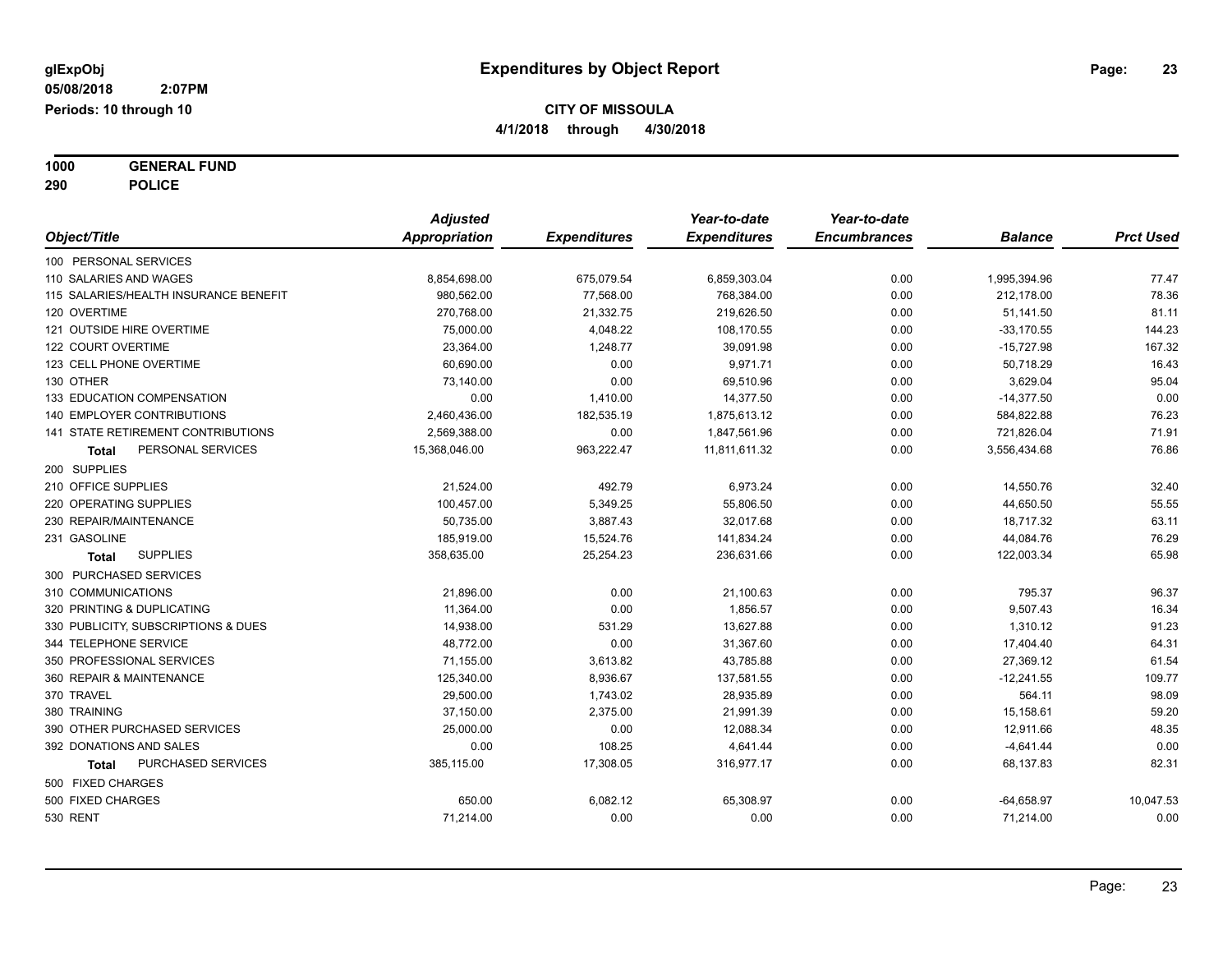**1000 GENERAL FUND 290 POLICE**

| Object/Title                          |                                   | <b>Adjusted</b><br><b>Appropriation</b> | <b>Expenditures</b> | Year-to-date<br><b>Expenditures</b> | Year-to-date<br><b>Encumbrances</b> | <b>Balance</b> | <b>Prct Used</b> |
|---------------------------------------|-----------------------------------|-----------------------------------------|---------------------|-------------------------------------|-------------------------------------|----------------|------------------|
| <b>FIXED CHARGES</b><br><b>Total</b>  |                                   | 71,864.00                               | 6,082.12            | 65,308.97                           | 0.00                                | 6,555.03       | 90.88            |
| 700 GRANTS & CONTRIBUTIONS            |                                   |                                         |                     |                                     |                                     |                |                  |
| 700 GRANTS & CONTRIBUTIONS            |                                   | 4,000.00                                | 0.00                | 0.00                                | 0.00                                | 4,000.00       | 0.00             |
| <b>Total</b>                          | <b>GRANTS &amp; CONTRIBUTIONS</b> | 4,000.00                                | 0.00                | 0.00                                | 0.00                                | 4,000.00       | 0.00             |
| 800 OTHER OBJECTS                     |                                   |                                         |                     |                                     |                                     |                |                  |
| 820 TRANSFERS TO OTHER FUNDS          |                                   | 6,000.00                                | 0.00                | 6,000.00                            | 0.00                                | 0.00           | 100.00           |
| 850 SALARY SAVINGS                    |                                   | 0.00                                    | 0.00                | 0.00                                | 0.00                                | 0.00           | 0.00             |
| OTHER OBJECTS<br><b>Total</b>         |                                   | 6,000.00                                | 0.00                | 6,000.00                            | 0.00                                | 0.00           | 100.00           |
| 900 CAPITAL OUTLAY                    |                                   |                                         |                     |                                     |                                     |                |                  |
| 940 MACHINERY & EQUIPMENT             |                                   | 40.950.00                               | 0.00                | 14.504.28                           | 0.00                                | 26,445.72      | 35.42            |
| <b>CAPITAL OUTLAY</b><br><b>Total</b> |                                   | 40,950.00                               | 0.00                | 14,504.28                           | 0.00                                | 26,445.72      | 35.42            |
| <b>POLICE</b><br><b>Total</b>         |                                   | 16,234,610.00                           | 1,011,866.87        | 12,451,033.40                       | 0.00                                | 3,783,576.60   | 76.69            |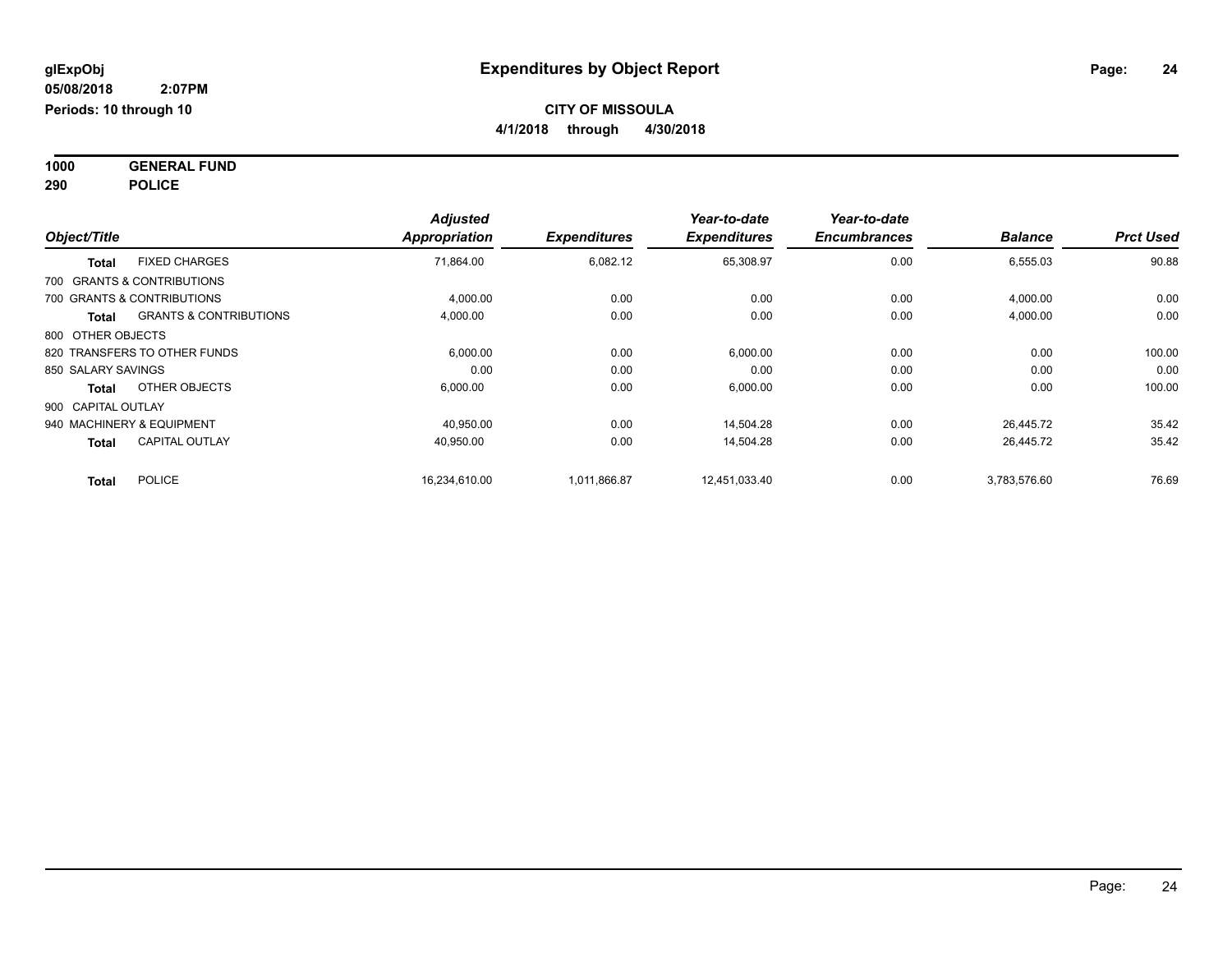**1000 GENERAL FUND 300 FIRE**

|                                       | <b>Adjusted</b>      |                     | Year-to-date        | Year-to-date        |                |                  |
|---------------------------------------|----------------------|---------------------|---------------------|---------------------|----------------|------------------|
| Object/Title                          | <b>Appropriation</b> | <b>Expenditures</b> | <b>Expenditures</b> | <b>Encumbrances</b> | <b>Balance</b> | <b>Prct Used</b> |
| 100 PERSONAL SERVICES                 |                      |                     |                     |                     |                |                  |
| 110 SALARIES AND WAGES                | 7,095,844.00         | 531,963.25          | 5,503,191.89        | 0.00                | 1,592,652.11   | 77.56            |
| 115 SALARIES/HEALTH INSURANCE BENEFIT | 847,872.00           | 68,352.00           | 679,170.00          | 0.00                | 168,702.00     | 80.10            |
| 120 OVERTIME                          | 846,810.00           | 19,947.95           | 1,016,859.52        | 0.00                | $-170,049.52$  | 120.08           |
| 121 OUTSIDE HIRE OVERTIME             | 529,665.00           | 0.00                | 0.00                | 0.00                | 529,665.00     | 0.00             |
| 130 OTHER                             | 60,950.00            | 0.00                | 60,044.28           | 0.00                | 905.72         | 98.51            |
| <b>140 EMPLOYER CONTRIBUTIONS</b>     | 1,738,955.00         | 127,805.43          | 1,352,736.61        | 0.00                | 386,218.39     | 77.79            |
| 141 STATE RETIREMENT CONTRIBUTIONS    | 2,538,910.00         | 0.00                | 1,833,868.15        | 0.00                | 705,041.85     | 72.23            |
| PERSONAL SERVICES<br><b>Total</b>     | 13,659,006.00        | 748,068.63          | 10,445,870.45       | 0.00                | 3,213,135.55   | 76.48            |
| 200 SUPPLIES                          |                      |                     |                     |                     |                |                  |
| 210 OFFICE SUPPLIES                   | 16,004.00            | 699.75              | 5,765.40            | 0.00                | 10,238.60      | 36.02            |
| 220 OPERATING SUPPLIES                | 216,944.00           | 9,613.53            | 102,303.81          | 0.00                | 114,640.19     | 47.16            |
| 230 REPAIR/MAINTENANCE                | 61,500.00            | 3,352.05            | 31,421.73           | 0.00                | 30,078.27      | 51.09            |
| 231 GASOLINE                          | 61,827.00            | 5,369.37            | 37,511.98           | 0.00                | 24,315.02      | 60.67            |
| 240 OTHER SUPPLIES                    | 593.00               | 0.00                | 345.26              | 0.00                | 247.74         | 58.22            |
| <b>SUPPLIES</b><br>Total              | 356,868.00           | 19,034.70           | 177,348.18          | 0.00                | 179,519.82     | 49.70            |
| 300 PURCHASED SERVICES                |                      |                     |                     |                     |                |                  |
| 310 COMMUNICATIONS                    | 577.00               | 48.62               | 432.85              | 0.00                | 144.15         | 75.02            |
| 320 PRINTING & DUPLICATING            | 1,488.00             | 0.00                | 114.38              | 0.00                | 1,373.62       | 7.69             |
| 330 PUBLICITY, SUBSCRIPTIONS & DUES   | 13,563.00            | 599.95              | 7,132.28            | 0.00                | 6,430.72       | 52.59            |
| 340 SEWER                             | 1,465.00             | 0.00                | 1,199.00            | 0.00                | 266.00         | 81.84            |
| 341 ELECTRICITY & NATURAL GAS         | 76,723.00            | 8,090.27            | 60,337.51           | 0.00                | 16,385.49      | 78.64            |
| 342 STORM WATER                       | 0.00                 | 0.00                | 0.00                | 0.00                | 0.00           | 0.00             |
| 343 WATER CHARGES                     | 14,677.00            | 575.71              | 9,826.65            | 0.00                | 4,850.35       | 66.95            |
| 344 TELEPHONE SERVICE                 | 20,088.00            | 1,029.33            | 12,405.35           | 0.00                | 7,682.65       | 61.76            |
| 345 GARBAGE                           | 5,850.00             | 0.00                | 5,587.01            | 0.00                | 262.99         | 95.50            |
| 350 PROFESSIONAL SERVICES             | 39,272.00            | 3,354.79            | 27,172.35           | 0.00                | 12,099.65      | 69.19            |
| 360 REPAIR & MAINTENANCE              | 73,044.00            | 4,735.94            | 72,116.34           | 0.00                | 927.66         | 98.73            |
| 370 TRAVEL                            | 32,358.00            | 1,001.36            | 17,462.78           | 0.00                | 14,895.22      | 53.97            |
| 380 TRAINING                          | 23,796.00            | 1,007.60            | 13,857.39           | 0.00                | 9,938.61       | 58.23            |
| 390 OTHER PURCHASED SERVICES          | 11,580.00            | 784.45              | 2,994.27            | 0.00                | 8,585.73       | 25.86            |
| PURCHASED SERVICES<br><b>Total</b>    | 314,481.00           | 21,228.02           | 230,638.16          | 0.00                | 83,842.84      | 73.34            |
|                                       |                      |                     |                     |                     |                |                  |

500 FIXED CHARGES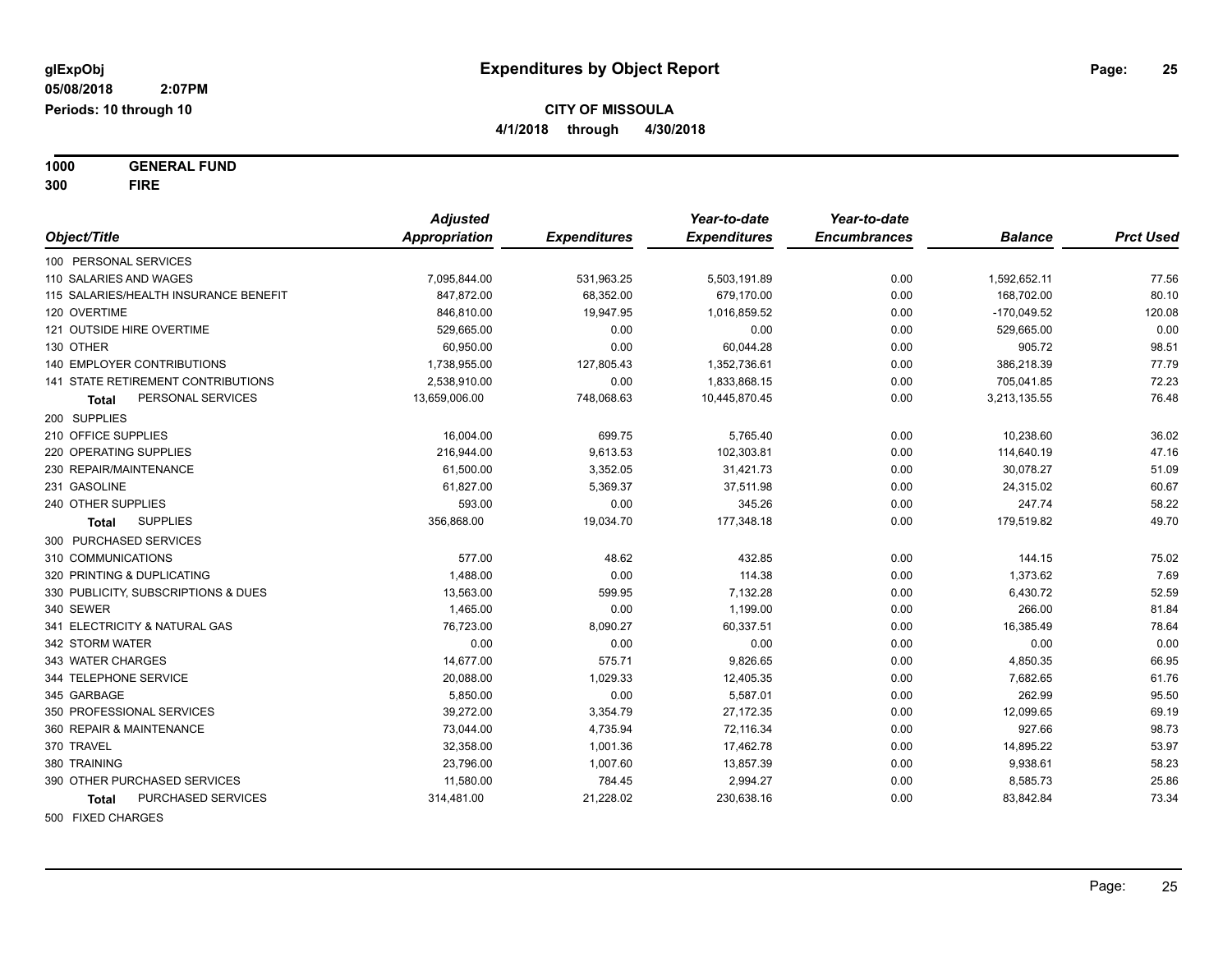**1000 GENERAL FUND 300 FIRE**

|                           |                                   | <b>Adjusted</b>      |                     | Year-to-date        | Year-to-date        |                |                  |
|---------------------------|-----------------------------------|----------------------|---------------------|---------------------|---------------------|----------------|------------------|
| Object/Title              |                                   | <b>Appropriation</b> | <b>Expenditures</b> | <b>Expenditures</b> | <b>Encumbrances</b> | <b>Balance</b> | <b>Prct Used</b> |
| 500 FIXED CHARGES         |                                   | 308.00               | 0.00                | 0.00                | 0.00                | 308.00         | 0.00             |
| <b>530 RENT</b>           |                                   | 0.00                 | 240.00              | 320.00              | 0.00                | $-320.00$      | 0.00             |
| <b>Total</b>              | <b>FIXED CHARGES</b>              | 308.00               | 240.00              | 320.00              | 0.00                | $-12.00$       | 103.90           |
|                           | 700 GRANTS & CONTRIBUTIONS        |                      |                     |                     |                     |                |                  |
|                           | 700 GRANTS & CONTRIBUTIONS        | 2,700.00             | 0.00                | 2,700.00            | 0.00                | 0.00           | 100.00           |
| <b>Total</b>              | <b>GRANTS &amp; CONTRIBUTIONS</b> | 2,700.00             | 0.00                | 2,700.00            | 0.00                | 0.00           | 100.00           |
| 800 OTHER OBJECTS         |                                   |                      |                     |                     |                     |                |                  |
|                           | 820 TRANSFERS TO OTHER FUNDS      | 0.00                 | 0.00                | 0.00                | 0.00                | 0.00           | 0.00             |
| 850 SALARY SAVINGS        |                                   | 0.00                 | 0.00                | 0.00                | 0.00                | 0.00           | 0.00             |
| <b>Total</b>              | OTHER OBJECTS                     | 0.00                 | 0.00                | 0.00                | 0.00                | 0.00           | 0.00             |
| 900 CAPITAL OUTLAY        |                                   |                      |                     |                     |                     |                |                  |
| 940 MACHINERY & EQUIPMENT |                                   | 0.00                 | 0.00                | 10.47               | 0.00                | $-10.47$       | 0.00             |
| <b>Total</b>              | <b>CAPITAL OUTLAY</b>             | 0.00                 | 0.00                | 10.47               | 0.00                | $-10.47$       | 0.00             |
| <b>Total</b>              | <b>FIRE</b>                       | 14,333,363.00        | 788,571.35          | 10,856,887.26       | 0.00                | 3,476,475.74   | 75.75            |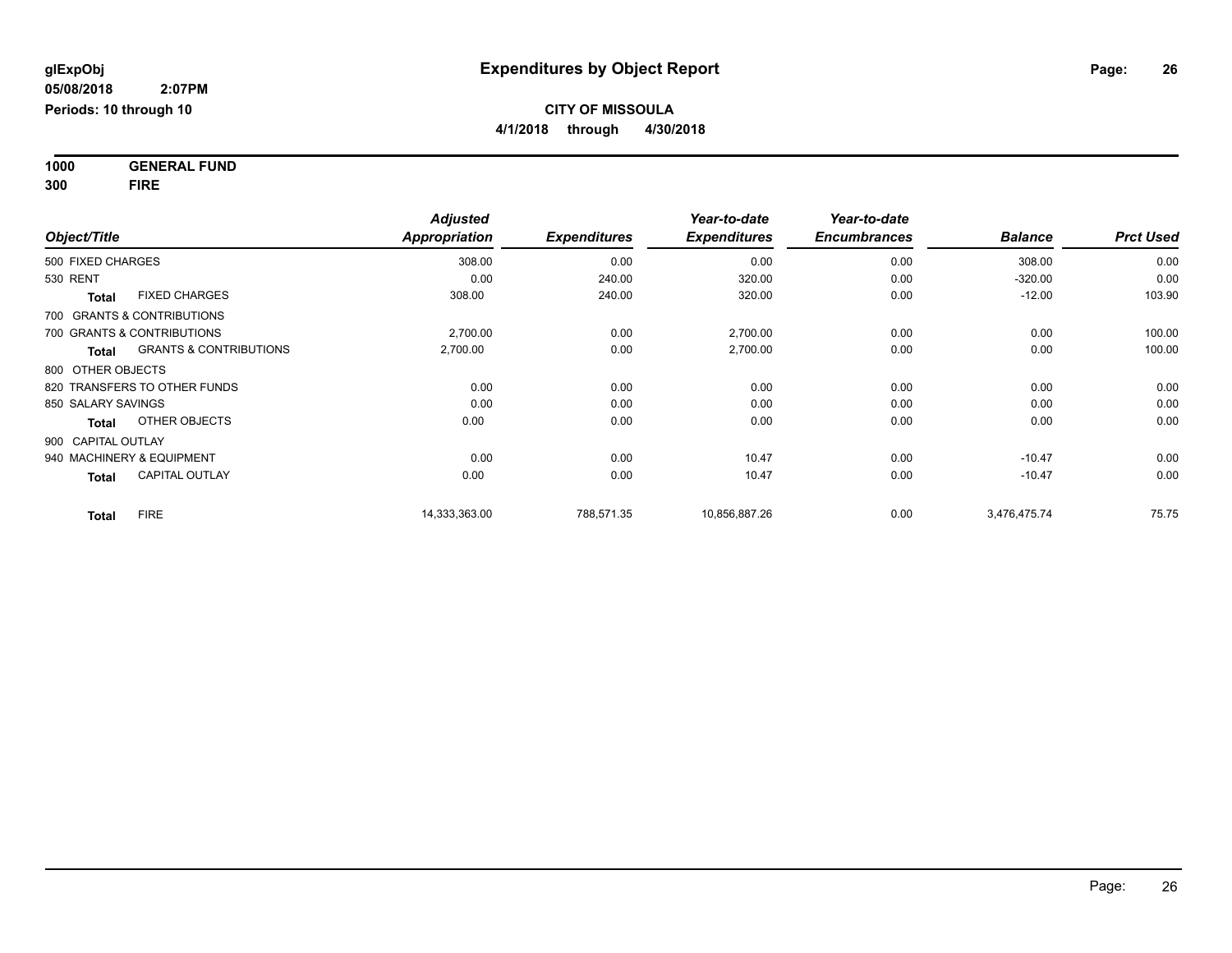# **1000 GENERAL FUND**

**320 STREET MAINTENANCE**

|                                           | <b>Adjusted</b> |                     | Year-to-date        | Year-to-date        |                |                  |
|-------------------------------------------|-----------------|---------------------|---------------------|---------------------|----------------|------------------|
| Object/Title                              | Appropriation   | <b>Expenditures</b> | <b>Expenditures</b> | <b>Encumbrances</b> | <b>Balance</b> | <b>Prct Used</b> |
| 100 PERSONAL SERVICES                     |                 |                     |                     |                     |                |                  |
| 110 SALARIES AND WAGES                    | 1,442,102.00    | 108,799.33          | 1,183,625.02        | 0.00                | 258,476.98     | 82.08            |
| 120 OVERTIME                              | 15,000.00       | 165.38              | 34,229.91           | 0.00                | $-19,229.91$   | 228.20           |
| 130 OTHER                                 | 6,000.00        | 500.00              | 5,320.00            | 0.00                | 680.00         | 88.67            |
| <b>140 EMPLOYER CONTRIBUTIONS</b>         | 792,093.00      | 64,142.57           | 717,617.81          | 0.00                | 74,475.19      | 90.60            |
| 141 STATE RETIREMENT CONTRIBUTIONS        | 1,465.00        | 0.00                | 1,157.94            | 0.00                | 307.06         | 79.04            |
| PERSONAL SERVICES<br>Total                | 2,256,660.00    | 173,607.28          | 1,941,950.68        | 0.00                | 314,709.32     | 86.05            |
| 200 SUPPLIES                              |                 |                     |                     |                     |                |                  |
| 210 OFFICE SUPPLIES                       | 1,600.00        | 32.95               | 798.31              | 0.00                | 801.69         | 49.89            |
| 220 OPERATING SUPPLIES                    | 170,318.00      | 6,120.40            | 418,527.30          | 0.00                | $-248,209.30$  | 245.73           |
| 230 REPAIR/MAINTENANCE                    | 84,215.00       | 27,691.53           | 132,793.51          | 0.00                | $-48,578.51$   | 157.68           |
| 231 GASOLINE                              | 218,603.00      | 143.95              | 139,002.40          | 0.00                | 79,600.60      | 63.59            |
| 240 OTHER SUPPLIES                        | 0.00            | 0.00                | 0.00                | 0.00                | 0.00           | 0.00             |
| 250 SUPPLIES FOR RESALE                   | 0.00            | 0.00                | 0.00                | 0.00                | 0.00           | 0.00             |
| <b>SUPPLIES</b><br><b>Total</b>           | 474,736.00      | 33,988.83           | 691,121.52          | 0.00                | $-216,385.52$  | 145.58           |
| 300 PURCHASED SERVICES                    |                 |                     |                     |                     |                |                  |
| 310 COMMUNICATIONS                        | 0.00            | 0.00                | 36.16               | 0.00                | $-36.16$       | 0.00             |
| 320 PRINTING & DUPLICATING                | 7,000.00        | 1,017.33            | 6,261.84            | 0.00                | 738.16         | 89.45            |
| 330 PUBLICITY, SUBSCRIPTIONS & DUES       | 3,000.00        | 0.00                | 706.58              | 0.00                | 2,293.42       | 23.55            |
| 341 ELECTRICITY & NATURAL GAS             | 0.00            | 0.00                | 0.00                | 0.00                | 0.00           | 0.00             |
| 343 WATER CHARGES                         | 7,000.00        | 1,860.13            | 8,862.00            | 0.00                | $-1,862.00$    | 126.60           |
| 344 TELEPHONE SERVICE                     | 1,821.00        | 183.64              | 1,410.10            | 0.00                | 410.90         | 77.44            |
| 345 GARBAGE                               | 7,798.00        | 465.75              | 1,255.10            | 0.00                | 6,542.90       | 16.10            |
| 350 PROFESSIONAL SERVICES                 | 5,150.00        | 360.00              | 645.50              | 0.00                | 4,504.50       | 12.53            |
| 360 REPAIR & MAINTENANCE                  | 21,000.00       | 0.00                | 7,345.54            | 0.00                | 13,654.46      | 34.98            |
| 370 TRAVEL                                | 2,300.00        | 0.00                | 80.00               | 0.00                | 2,220.00       | 3.48             |
| 380 TRAINING                              | 1,500.00        | 145.00              | 355.00              | 0.00                | 1,145.00       | 23.67            |
| PURCHASED SERVICES<br>Total               | 56,569.00       | 4,031.85            | 26,957.82           | 0.00                | 29,611.18      | 47.65            |
| 400 BUILDING MATERIALS                    |                 |                     |                     |                     |                |                  |
| <b>400 BUILDING MATERIALS</b>             | 62,263.00       | 0.00                | 13,321.74           | 0.00                | 48,941.26      | 21.40            |
| <b>BUILDING MATERIALS</b><br><b>Total</b> | 62,263.00       | 0.00                | 13,321.74           | 0.00                | 48,941.26      | 21.40            |
| 500 FIXED CHARGES                         |                 |                     |                     |                     |                |                  |
| 500 FIXED CHARGES                         | 30,500.00       | 0.00                | 18,703.90           | 0.00                | 11,796.10      | 61.32            |
|                                           |                 |                     |                     |                     |                |                  |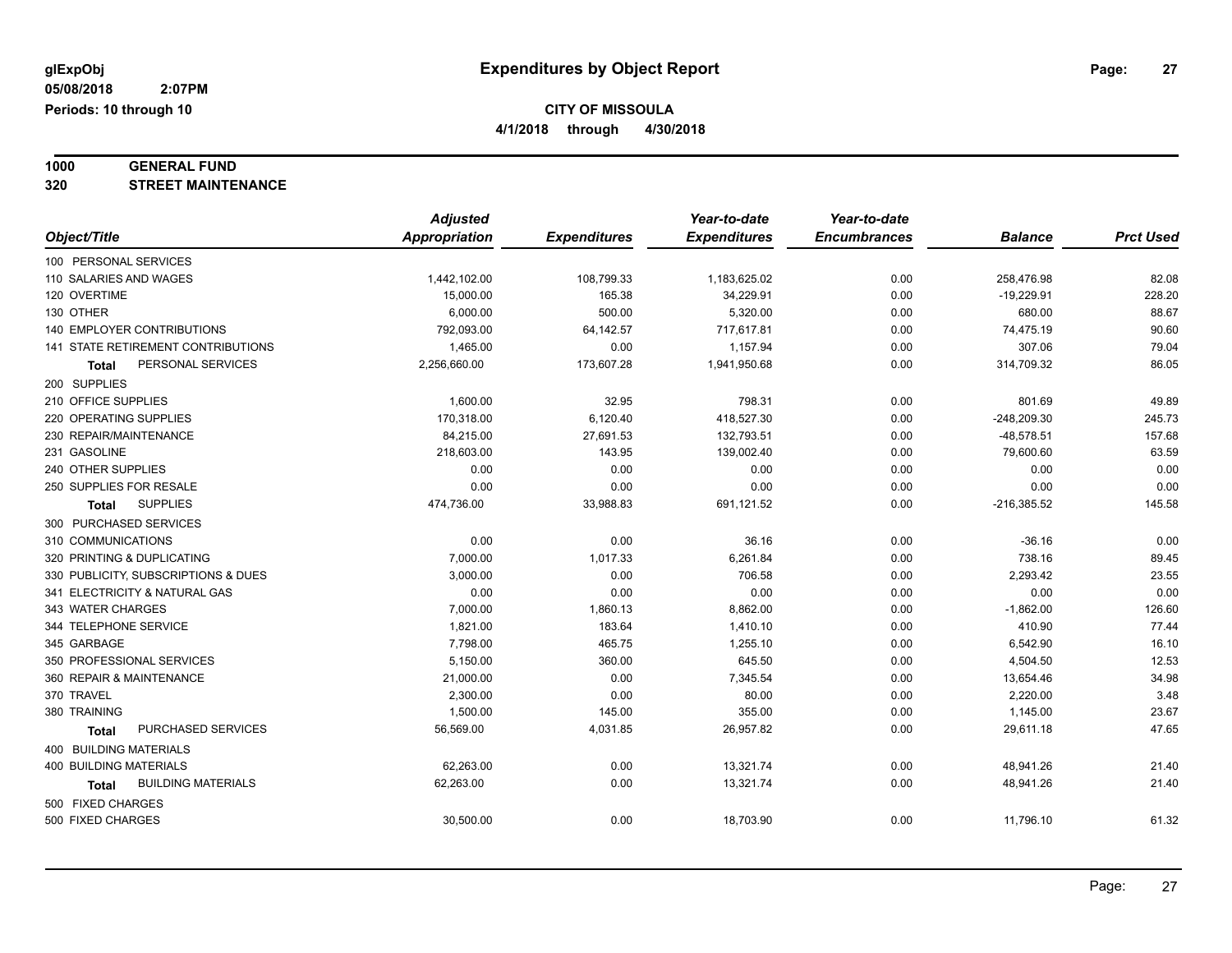**Prct Used** 

### **CITY OF MISSOULA 4/1/2018 through 4/30/2018**

#### **1000 GENERAL FUND 320 STREET MAINTENANCE**

| ◡▴◡                | 9111211117111177777               |                                         |                     |                                     |                                     |                |                  |
|--------------------|-----------------------------------|-----------------------------------------|---------------------|-------------------------------------|-------------------------------------|----------------|------------------|
| Object/Title       |                                   | <b>Adjusted</b><br><b>Appropriation</b> | <b>Expenditures</b> | Year-to-date<br><b>Expenditures</b> | Year-to-date<br><b>Encumbrances</b> | <b>Balance</b> | <b>Prct Used</b> |
| <b>Total</b>       | <b>FIXED CHARGES</b>              | 30,500.00                               | 0.00                | 18,703.90                           | 0.00                                | 11,796.10      | 61.32            |
|                    | 700 GRANTS & CONTRIBUTIONS        |                                         |                     |                                     |                                     |                |                  |
|                    | 700 GRANTS & CONTRIBUTIONS        | 0.00                                    | 0.00                | 0.00                                | 0.00                                | 0.00           | 0.00             |
| Total              | <b>GRANTS &amp; CONTRIBUTIONS</b> | 0.00                                    | 0.00                | 0.00                                | 0.00                                | 0.00           | 0.00             |
| 900 CAPITAL OUTLAY |                                   |                                         |                     |                                     |                                     |                |                  |
| 930 IMPROVEMENTS   |                                   | 104.814.00                              | 0.00                | 18.860.74                           | 0.00                                | 85,953.26      | 17.99            |
|                    | 940 MACHINERY & EQUIPMENT         | 0.00                                    | 0.00                | 0.00                                | 0.00                                | 0.00           | 0.00             |
| <b>Total</b>       | <b>CAPITAL OUTLAY</b>             | 104,814.00                              | 0.00                | 18,860.74                           | 0.00                                | 85,953.26      | 17.99            |
| <b>Total</b>       | <b>STREET MAINTENANCE</b>         | 2,985,542.00                            | 211,627.96          | 2,710,916.40                        | 0.00                                | 274,625.60     | 90.80            |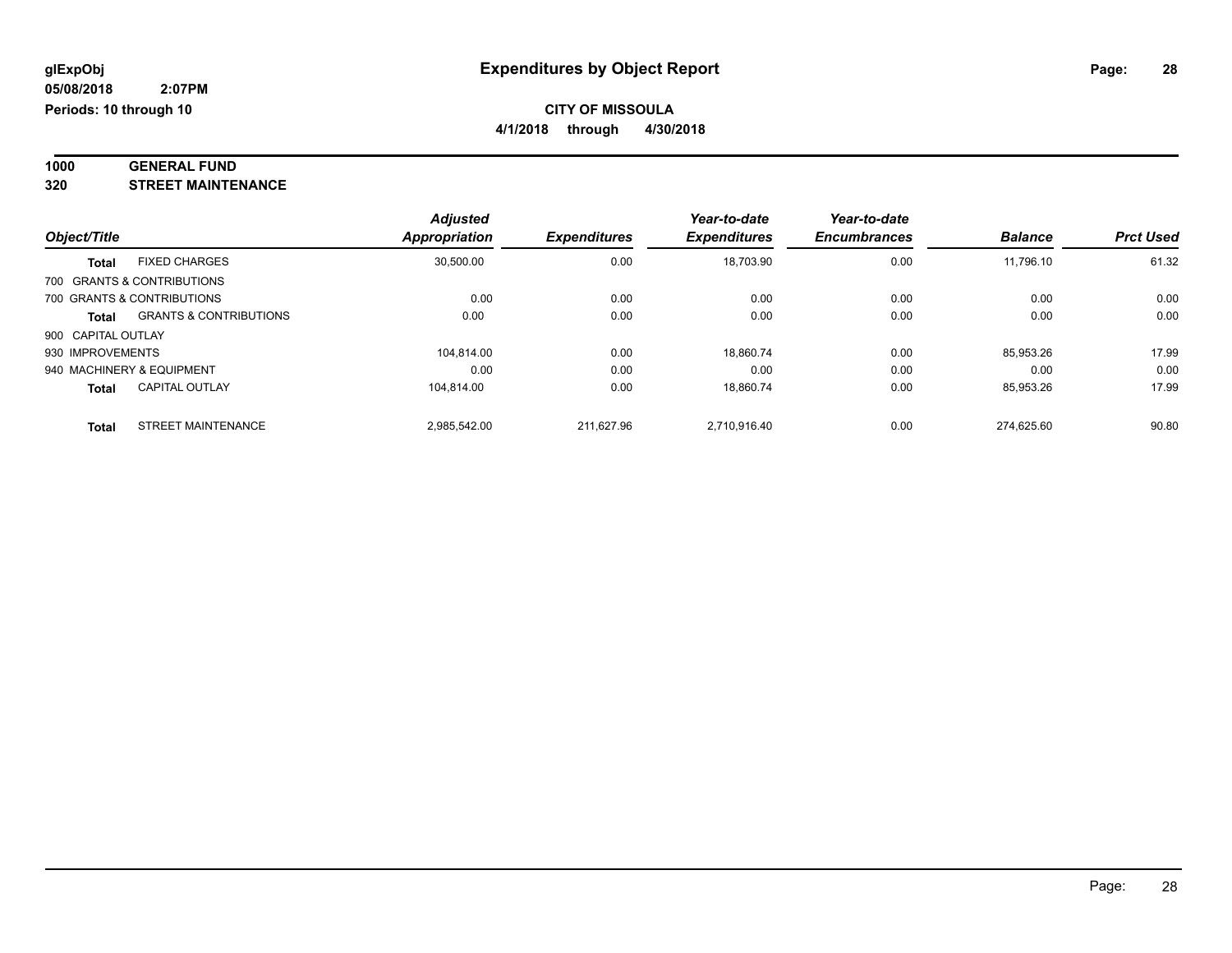## **1000 GENERAL FUND**

**321 FLEET MAINTENANCE**

|                                          |  | <b>Adjusted</b>      |                     | Year-to-date        | Year-to-date        |                |                  |
|------------------------------------------|--|----------------------|---------------------|---------------------|---------------------|----------------|------------------|
| Object/Title                             |  | <b>Appropriation</b> | <b>Expenditures</b> | <b>Expenditures</b> | <b>Encumbrances</b> | <b>Balance</b> | <b>Prct Used</b> |
| 100 PERSONAL SERVICES                    |  |                      |                     |                     |                     |                |                  |
| 110 SALARIES AND WAGES                   |  | 508,806.00           | 43,590.65           | 457,342.40          | 0.00                | 51,463.60      | 89.89            |
| 120 OVERTIME                             |  | 2.000.00             | 19.38               | 1,094.27            | 0.00                | 905.73         | 54.71            |
| 130 OTHER                                |  | 168,960.00           | 140.00              | 1,400.00            | 0.00                | 167,560.00     | 0.83             |
| <b>140 EMPLOYER CONTRIBUTIONS</b>        |  | 297,318.00           | 20,161.21           | 208,352.84          | 0.00                | 88,965.16      | 70.08            |
| 141 STATE RETIREMENT CONTRIBUTIONS       |  | 679.00               | 0.00                | 600.66              | 0.00                | 78.34          | 88.46            |
| PERSONAL SERVICES<br><b>Total</b>        |  | 977,763.00           | 63,911.24           | 668,790.17          | 0.00                | 308,972.83     | 68.40            |
| 200 SUPPLIES                             |  |                      |                     |                     |                     |                |                  |
| 210 OFFICE SUPPLIES                      |  | 1,000.00             | 0.00                | 283.56              | 0.00                | 716.44         | 28.36            |
| 220 OPERATING SUPPLIES                   |  | 35,750.00            | 1,610.89            | 14,242.38           | 0.00                | 21,507.62      | 39.84            |
| 230 REPAIR/MAINTENANCE                   |  | 39,399.00            | 2,657.10            | 39,695.47           | 0.00                | $-296.47$      | 100.75           |
| 231 GASOLINE                             |  | 3,032.00             | 322.71              | 1,895.81            | 0.00                | 1,136.19       | 62.53            |
| 240 OTHER SUPPLIES                       |  | 2,600.00             | 0.00                | 406.48              | 0.00                | 2,193.52       | 15.63            |
| <b>SUPPLIES</b><br>Total                 |  | 81,781.00            | 4,590.70            | 56,523.70           | 0.00                | 25,257.30      | 69.12            |
| 300 PURCHASED SERVICES                   |  |                      |                     |                     |                     |                |                  |
| 310 COMMUNICATIONS                       |  | 156.00               | 0.00                | 182.77              | 0.00                | $-26.77$       | 117.16           |
| 320 PRINTING & DUPLICATING               |  | 350.00               | 0.00                | 0.00                | 0.00                | 350.00         | 0.00             |
| 330 PUBLICITY, SUBSCRIPTIONS & DUES      |  | 230.00               | 5.00                | 463.74              | 0.00                | $-233.74$      | 201.63           |
| 344 TELEPHONE SERVICE                    |  | 1,295.00             | 69.25               | 682.69              | 0.00                | 612.31         | 52.72            |
| 350 PROFESSIONAL SERVICES                |  | 11,924.00            | 434.02              | 7,047.54            | 0.00                | 4,876.46       | 59.10            |
| 360 REPAIR & MAINTENANCE                 |  | 7,920.00             | 0.00                | 1,117.00            | 0.00                | 6,803.00       | 14.10            |
| 370 TRAVEL                               |  | 900.00               | 0.00                | 0.00                | 0.00                | 900.00         | 0.00             |
| 380 TRAINING                             |  | 850.00               | 0.00                | 350.00              | 0.00                | 500.00         | 41.18            |
| PURCHASED SERVICES<br><b>Total</b>       |  | 23,625.00            | 508.27              | 9,843.74            | 0.00                | 13,781.26      | 41.67            |
| 800 OTHER OBJECTS                        |  |                      |                     |                     |                     |                |                  |
| 845 CONTINGENCY                          |  | 0.00                 | 0.00                | 0.00                | 0.00                | 0.00           | 0.00             |
| OTHER OBJECTS<br><b>Total</b>            |  | 0.00                 | 0.00                | 0.00                | 0.00                | 0.00           | 0.00             |
| 900 CAPITAL OUTLAY                       |  |                      |                     |                     |                     |                |                  |
| 940 MACHINERY & EQUIPMENT                |  | 0.00                 | 0.00                | 0.00                | 0.00                | 0.00           | 0.00             |
| <b>CAPITAL OUTLAY</b><br><b>Total</b>    |  | 0.00                 | 0.00                | 0.00                | 0.00                | 0.00           | 0.00             |
| <b>FLEET MAINTENANCE</b><br><b>Total</b> |  | 1,083,169.00         | 69,010.21           | 735,157.61          | 0.00                | 348,011.39     | 67.87            |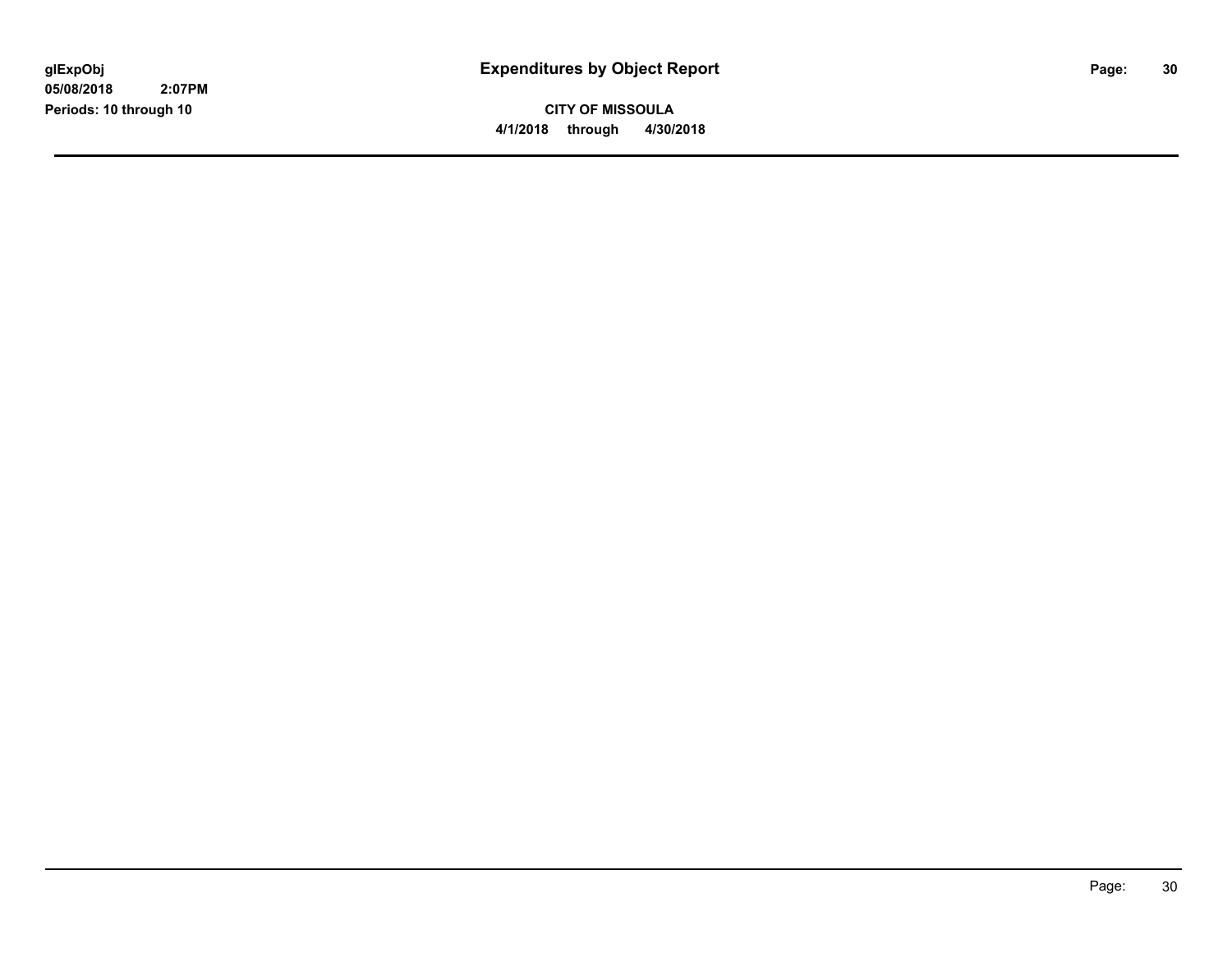**1000 GENERAL FUND**

**340 CEMETERY**

|                                     | <b>Adjusted</b>      |                     | Year-to-date        | Year-to-date        |                |                  |
|-------------------------------------|----------------------|---------------------|---------------------|---------------------|----------------|------------------|
| Object/Title                        | <b>Appropriation</b> | <b>Expenditures</b> | <b>Expenditures</b> | <b>Encumbrances</b> | <b>Balance</b> | <b>Prct Used</b> |
| 100 PERSONAL SERVICES               |                      |                     |                     |                     |                |                  |
| 110 SALARIES AND WAGES              | 388,452.00           | 27,521.70           | 273,424.72          | 0.00                | 115,027.28     | 70.39            |
| 120 OVERTIME                        | 5,000.00             | 264.43              | 2,816.22            | 0.00                | 2,183.78       | 56.32            |
| 140 EMPLOYER CONTRIBUTIONS          | 169,869.00           | 11,443.98           | 119,490.82          | 0.00                | 50,378.18      | 70.34            |
| 141 STATE RETIREMENT CONTRIBUTIONS  | 389.00               | 0.00                | 298.02              | 0.00                | 90.98          | 76.61            |
| PERSONAL SERVICES<br>Total          | 563,710.00           | 39,230.11           | 396,029.78          | 0.00                | 167,680.22     | 70.25            |
| 200 SUPPLIES                        |                      |                     |                     |                     |                |                  |
| 210 OFFICE SUPPLIES                 | 2,770.00             | 259.73              | 1,415.97            | 0.00                | 1,354.03       | 51.12            |
| 220 OPERATING SUPPLIES              | 40,802.00            | 1,500.56            | 22,776.74           | 0.00                | 18,025.26      | 55.82            |
| 230 REPAIR/MAINTENANCE              | 20,120.00            | 592.07              | 13,730.84           | 0.00                | 6,389.16       | 68.24            |
| 231 GASOLINE                        | 14,398.00            | 115.46              | 6,789.59            | 0.00                | 7,608.41       | 47.16            |
| 240 OTHER SUPPLIES                  | 0.00                 | 0.00                | 0.00                | 0.00                | 0.00           | 0.00             |
| 250 SUPPLIES FOR RESALE             | 0.00                 | 0.00                | 0.00                | 0.00                | 0.00           | 0.00             |
| <b>SUPPLIES</b><br><b>Total</b>     | 78,090.00            | 2,467.82            | 44,713.14           | 0.00                | 33,376.86      | 57.26            |
| 300 PURCHASED SERVICES              |                      |                     |                     |                     |                |                  |
| 310 COMMUNICATIONS                  | 2,015.00             | 106.92              | 1,634.51            | 0.00                | 380.49         | 81.12            |
| 320 PRINTING & DUPLICATING          | 775.00               | 0.00                | 40.00               | 0.00                | 735.00         | 5.16             |
| 330 PUBLICITY, SUBSCRIPTIONS & DUES | 813.00               | 0.00                | 229.46              | 0.00                | 583.54         | 28.22            |
| 341 ELECTRICITY & NATURAL GAS       | 19,552.00            | 732.59              | 12,050.06           | 0.00                | 7,501.94       | 61.63            |
| 343 WATER CHARGES                   | 1,082.00             | 57.57               | 541.13              | 0.00                | 540.87         | 50.01            |
| 344 TELEPHONE SERVICE               | 2.400.00             | 107.16              | 1,143.17            | 0.00                | 1,256.83       | 47.63            |
| 345 GARBAGE                         | 1,325.00             | 219.00              | 1,183.90            | 0.00                | 141.10         | 89.35            |
| 350 PROFESSIONAL SERVICES           | 1,000.00             | 0.00                | 0.00                | 0.00                | 1,000.00       | 0.00             |
| 360 REPAIR & MAINTENANCE            | 3,700.00             | 179.26              | 2,519.02            | 0.00                | 1,180.98       | 68.08            |
| 370 TRAVEL                          | 500.00               | 0.00                | 0.00                | 0.00                | 500.00         | 0.00             |
| 380 TRAINING                        | 2,006.00             | 345.26              | 562.51              | 0.00                | 1,443.49       | 28.04            |
| 390 OTHER PURCHASED SERVICES        | 3,342.00             | 202.80              | 1,903.85            | 0.00                | 1,438.15       | 56.97            |
| PURCHASED SERVICES<br>Total         | 38,510.00            | 1,950.56            | 21,807.61           | 0.00                | 16,702.39      | 56.63            |
| 400 BUILDING MATERIALS              |                      |                     |                     |                     |                |                  |
| <b>400 BUILDING MATERIALS</b>       | 0.00                 | 0.00                | 0.00                | 0.00                | 0.00           | 0.00             |
| <b>BUILDING MATERIALS</b><br>Total  | 0.00                 | 0.00                | 0.00                | 0.00                | 0.00           | 0.00             |
| 500 FIXED CHARGES                   |                      |                     |                     |                     |                |                  |
| 500 FIXED CHARGES                   | 0.00                 | 0.00                | 0.00                | 0.00                | 0.00           | 0.00             |
|                                     |                      |                     |                     |                     |                |                  |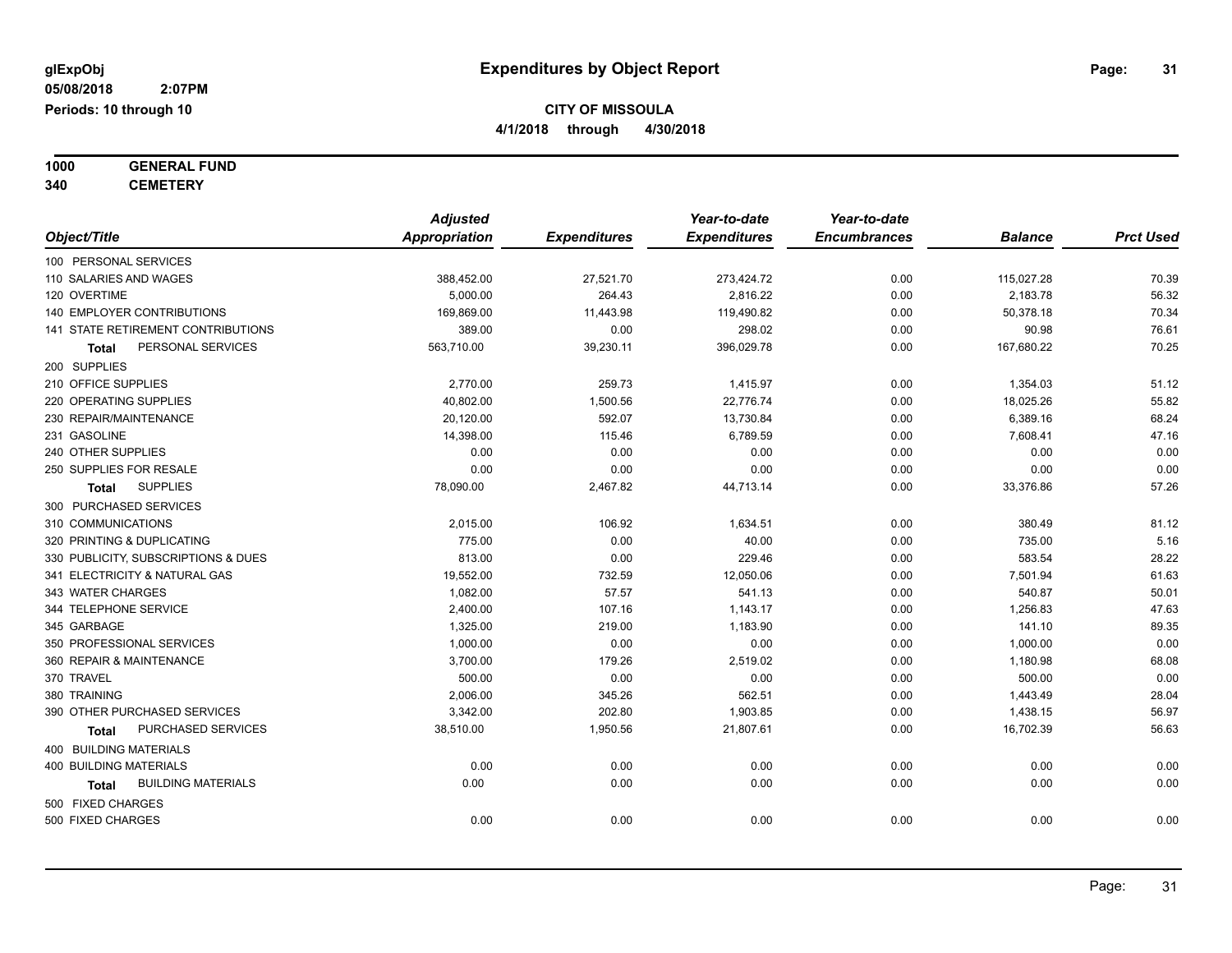**1000 GENERAL FUND 340 CEMETERY**

|                           |                       | <b>Adjusted</b> | <b>Expenditures</b> | Year-to-date<br><b>Expenditures</b> | Year-to-date<br><b>Encumbrances</b> | <b>Balance</b> | <b>Prct Used</b> |
|---------------------------|-----------------------|-----------------|---------------------|-------------------------------------|-------------------------------------|----------------|------------------|
| Object/Title              | <b>Appropriation</b>  |                 |                     |                                     |                                     |                |                  |
| <b>530 RENT</b>           |                       | 500.00          | 10.50               | 480.78                              | 0.00                                | 19.22          | 96.16            |
| <b>Total</b>              | <b>FIXED CHARGES</b>  | 500.00          | 10.50               | 480.78                              | 0.00                                | 19.22          | 96.16            |
| 800 OTHER OBJECTS         |                       |                 |                     |                                     |                                     |                |                  |
| 845 CONTINGENCY           |                       | 8,185.00        | 0.00                | 3,892.00                            | 0.00                                | 4,293.00       | 47.55            |
| 850 SALARY SAVINGS        |                       | 0.00            | 0.00                | 0.00                                | 0.00                                | 0.00           | 0.00             |
| <b>Total</b>              | OTHER OBJECTS         | 8,185.00        | 0.00                | 3,892.00                            | 0.00                                | 4,293.00       | 47.55            |
| 900 CAPITAL OUTLAY        |                       |                 |                     |                                     |                                     |                |                  |
| 920 BUILDINGS             |                       | 0.00            | 0.00                | 0.00                                | 0.00                                | 0.00           | 0.00             |
| 930 IMPROVEMENTS          |                       | 0.00            | 0.00                | 0.00                                | 0.00                                | 0.00           | 0.00             |
| 940 MACHINERY & EQUIPMENT |                       | 0.00            | 0.00                | 0.00                                | 0.00                                | 0.00           | 0.00             |
| <b>Total</b>              | <b>CAPITAL OUTLAY</b> | 0.00            | 0.00                | 0.00                                | 0.00                                | 0.00           | 0.00             |
| <b>Total</b>              | <b>CEMETERY</b>       | 688,995.00      | 43,658.99           | 466,923.31                          | 0.00                                | 222,071.69     | 67.77            |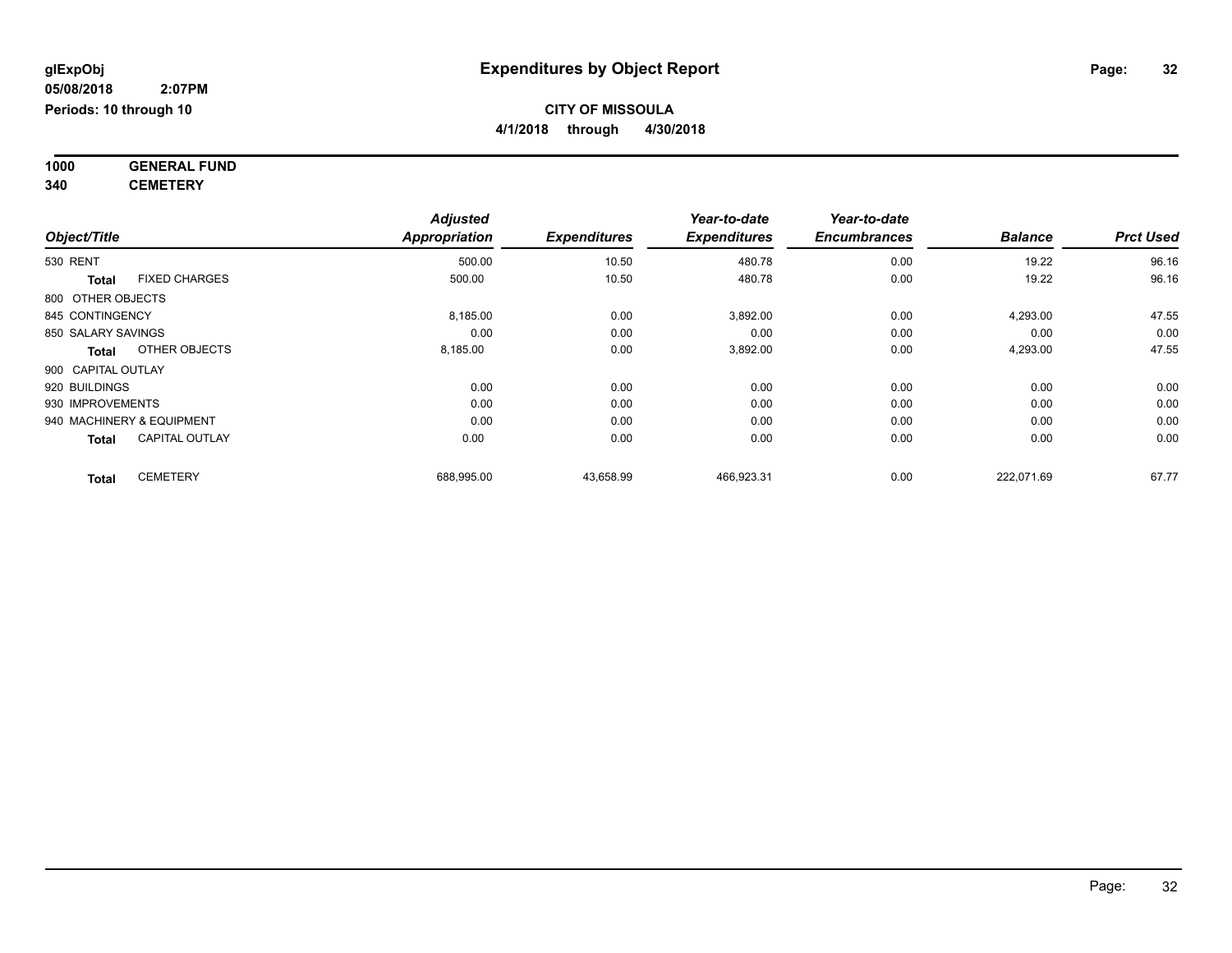## **1000 GENERAL FUND**

**370 PARKS & RECREATION**

|                                           | <b>Adjusted</b>      |                     | Year-to-date        | Year-to-date        |                |                  |
|-------------------------------------------|----------------------|---------------------|---------------------|---------------------|----------------|------------------|
| Object/Title                              | <b>Appropriation</b> | <b>Expenditures</b> | <b>Expenditures</b> | <b>Encumbrances</b> | <b>Balance</b> | <b>Prct Used</b> |
| 100 PERSONAL SERVICES                     |                      |                     |                     |                     |                |                  |
| 110 SALARIES AND WAGES                    | 2,352,807.00         | 160,155.38          | 1,725,571.36        | 0.00                | 627,235.64     | 73.34            |
| 111 INTERMITTENT SALARY & WAGES           | 0.00                 | 0.00                | 0.00                | 0.00                | 0.00           | 0.00             |
| 120 OVERTIME                              | 7,000.00             | 70.23               | 6,122.36            | 0.00                | 877.64         | 87.46            |
| 130 OTHER                                 | 12,760.00            | 0.00                | 0.00                | 0.00                | 12,760.00      | 0.00             |
| <b>140 EMPLOYER CONTRIBUTIONS</b>         | 828,026.00           | 60,943.56           | 673,508.09          | 0.00                | 154,517.91     | 81.34            |
| 141 STATE RETIREMENT CONTRIBUTIONS        | 1,962.00             | 0.00                | 1,977.12            | 0.00                | $-15.12$       | 100.77           |
| 143 INTERMITTENT EMPLOYER CONTRIBUTIONS   | 0.00                 | 0.00                | 0.00                | 0.00                | 0.00           | 0.00             |
| PERSONAL SERVICES<br><b>Total</b>         | 3,202,555.00         | 221,169.17          | 2,407,178.93        | 0.00                | 795,376.07     | 75.16            |
| 200 SUPPLIES                              |                      |                     |                     |                     |                |                  |
| 210 OFFICE SUPPLIES                       | 5,465.00             | 94.65               | 3,730.99            | 0.00                | 1,734.01       | 68.27            |
| 220 OPERATING SUPPLIES                    | 139,127.00           | 7,457.09            | 61,274.90           | 0.00                | 77,852.10      | 44.04            |
| 230 REPAIR/MAINTENANCE                    | 68,649.00            | 1,342.95            | 24,933.77           | 0.00                | 43,715.23      | 36.32            |
| 231 GASOLINE                              | 79,836.00            | 0.00                | 38,204.87           | 0.00                | 41,631.13      | 47.85            |
| 240 OTHER SUPPLIES                        | 0.00                 | 0.00                | 0.00                | 0.00                | 0.00           | 0.00             |
| <b>SUPPLIES</b><br><b>Total</b>           | 293,077.00           | 8,894.69            | 128,144.53          | 0.00                | 164,932.47     | 43.72            |
| 300 PURCHASED SERVICES                    |                      |                     |                     |                     |                |                  |
| 310 COMMUNICATIONS                        | 4,553.00             | 48.32               | 2,311.85            | 0.00                | 2,241.15       | 50.78            |
| 320 PRINTING & DUPLICATING                | 8,700.00             | 0.00                | 1,783.17            | 0.00                | 6,916.83       | 20.50            |
| 330 PUBLICITY, SUBSCRIPTIONS & DUES       | 9,140.00             | 3,839.70            | 8,849.86            | 0.00                | 290.14         | 96.83            |
| 340 SEWER                                 | 2,263.00             | 0.00                | 2,557.37            | 0.00                | $-294.37$      | 113.01           |
| 341 ELECTRICITY & NATURAL GAS             | 120,045.00           | 8,693.81            | 42.597.71           | 0.00                | 77,447.29      | 35.48            |
| 342 STORM WATER                           | 0.00                 | 0.00                | 0.00                | 0.00                | 0.00           | 0.00             |
| 343 WATER CHARGES                         | 156,800.00           | 1,072.69            | 139,797.52          | 0.00                | 17,002.48      | 89.16            |
| 344 TELEPHONE SERVICE                     | 20,021.00            | 1,384.27            | 11,406.65           | 0.00                | 8,614.35       | 56.97            |
| 345 GARBAGE                               | 30,296.00            | 227.00              | 21,677.11           | 0.00                | 8,618.89       | 71.55            |
| 350 PROFESSIONAL SERVICES                 | 69,250.00            | 1,526.96            | 31,440.93           | 0.00                | 37,809.07      | 45.40            |
| 360 REPAIR & MAINTENANCE                  | 57,756.00            | 85.00               | 20,581.11           | 0.00                | 37,174.89      | 35.63            |
| 370 TRAVEL                                | 6,194.00             | 0.00                | 2,693.72            | 0.00                | 3,500.28       | 43.49            |
| 380 TRAINING                              | 5,236.00             | 456.57              | 2,104.68            | 0.00                | 3,131.32       | 40.20            |
| 390 OTHER PURCHASED SERVICES              | 26,371.00            | 1,153.12            | 30,561.53           | 0.00                | $-4,190.53$    | 115.89           |
| <b>PURCHASED SERVICES</b><br><b>Total</b> | 516,625.00           | 18,487.44           | 318,363.21          | 0.00                | 198,261.79     | 61.62            |
|                                           |                      |                     |                     |                     |                |                  |

500 FIXED CHARGES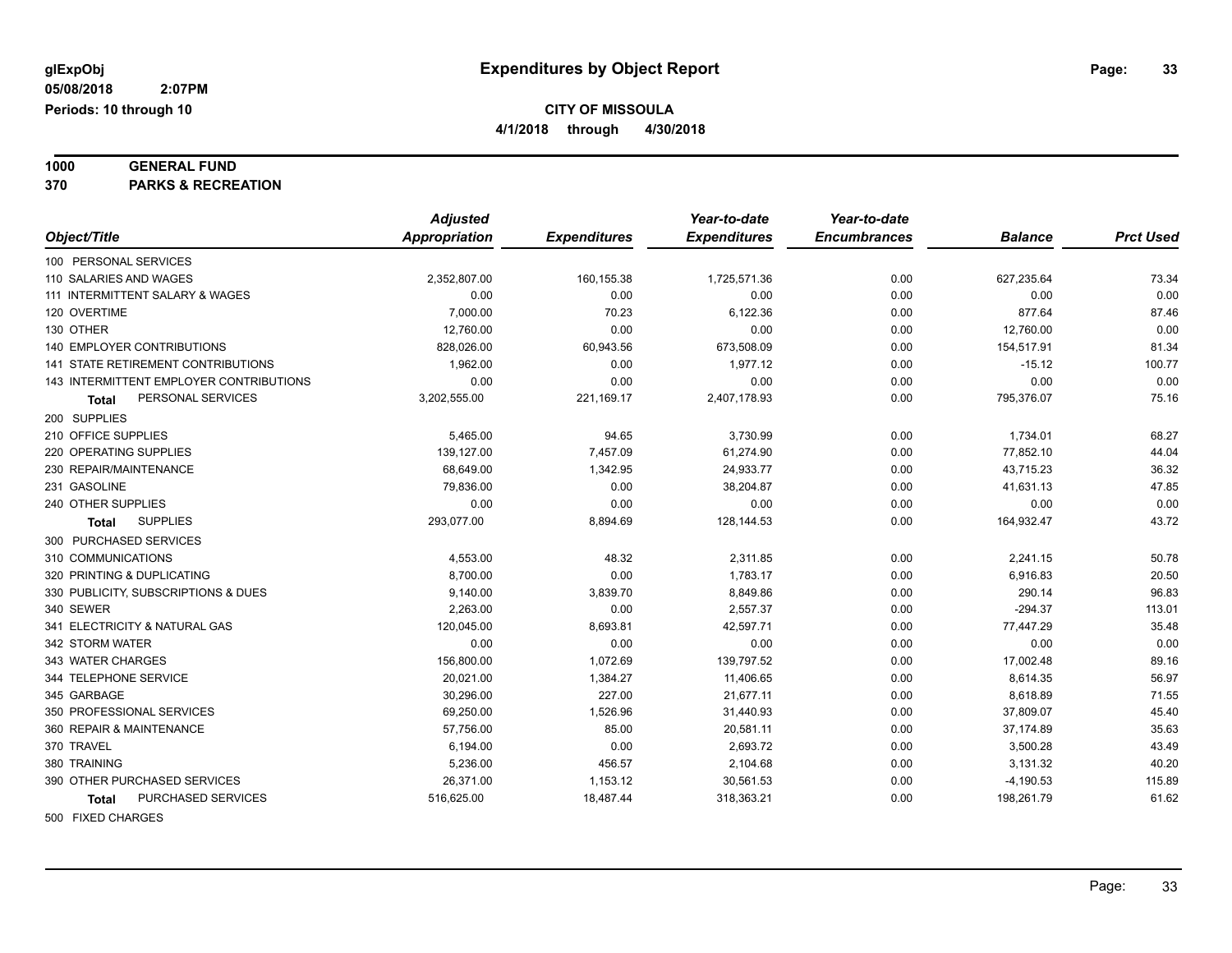# **1000 GENERAL FUND**

**370 PARKS & RECREATION**

| Object/Title              |                                   | <b>Adjusted</b><br><b>Appropriation</b> | <b>Expenditures</b> | Year-to-date<br><b>Expenditures</b> | Year-to-date<br><b>Encumbrances</b> | <b>Balance</b> | <b>Prct Used</b> |
|---------------------------|-----------------------------------|-----------------------------------------|---------------------|-------------------------------------|-------------------------------------|----------------|------------------|
| 500 FIXED CHARGES         |                                   | 1,300.00                                | 0.00                | 972.60                              | 0.00                                | 327.40         | 74.82            |
| <b>530 RENT</b>           |                                   | 0.00                                    | 0.00                | 4,880.00                            | 0.00                                | $-4,880.00$    | 0.00             |
| <b>Total</b>              | <b>FIXED CHARGES</b>              | 1,300.00                                | 0.00                | 5,852.60                            | 0.00                                | $-4,552.60$    | 450.20           |
|                           | 700 GRANTS & CONTRIBUTIONS        |                                         |                     |                                     |                                     |                |                  |
|                           | 700 GRANTS & CONTRIBUTIONS        | 0.00                                    | 0.00                | 0.00                                | 0.00                                | 0.00           | 0.00             |
| <b>Total</b>              | <b>GRANTS &amp; CONTRIBUTIONS</b> | 0.00                                    | 0.00                | 0.00                                | 0.00                                | 0.00           | 0.00             |
| 800 OTHER OBJECTS         |                                   |                                         |                     |                                     |                                     |                |                  |
|                           | 820 TRANSFERS TO OTHER FUNDS      | 17,810.00                               | 0.00                | 7,810.00                            | 0.00                                | 10,000.00      | 43.85            |
| <b>Total</b>              | OTHER OBJECTS                     | 17,810.00                               | 0.00                | 7,810.00                            | 0.00                                | 10,000.00      | 43.85            |
| 900 CAPITAL OUTLAY        |                                   |                                         |                     |                                     |                                     |                |                  |
| 930 IMPROVEMENTS          |                                   | 0.00                                    | 359.49              | 818.49                              | 0.00                                | $-818.49$      | 0.00             |
| 940 MACHINERY & EQUIPMENT |                                   | 0.00                                    | 0.00                | 0.00                                | 0.00                                | 0.00           | 0.00             |
| Total                     | <b>CAPITAL OUTLAY</b>             | 0.00                                    | 359.49              | 818.49                              | 0.00                                | $-818.49$      | 0.00             |
| <b>Total</b>              | PARKS & RECREATION                | 4,031,367.00                            | 248.910.79          | 2,868,167.76                        | 0.00                                | 1,163,199.24   | 71.15            |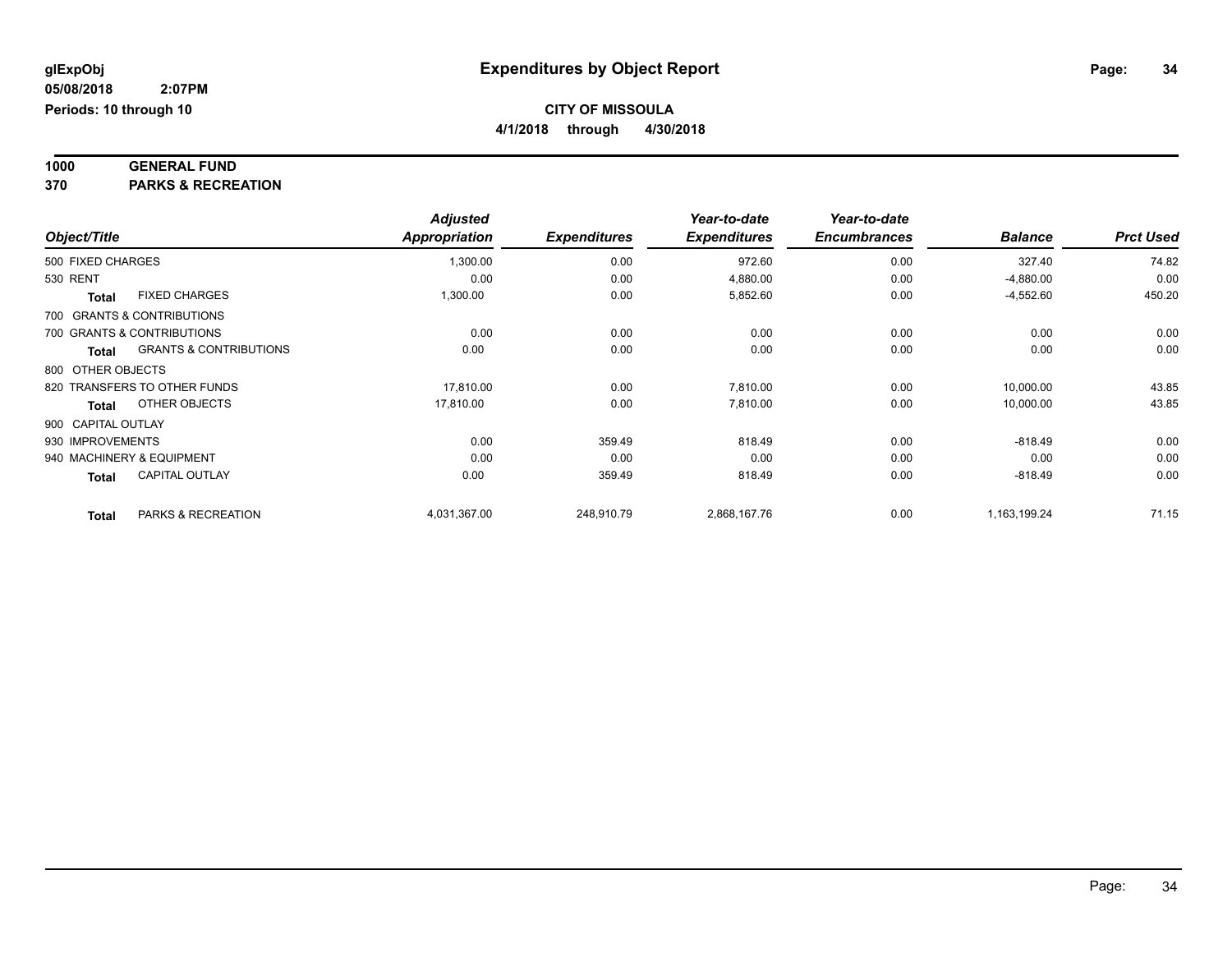# **1000 GENERAL FUND**

**390 NON-DEPARTMENTAL**

|                                                   | <b>Adjusted</b> |                     | Year-to-date        | Year-to-date        |                |                  |
|---------------------------------------------------|-----------------|---------------------|---------------------|---------------------|----------------|------------------|
| Object/Title                                      | Appropriation   | <b>Expenditures</b> | <b>Expenditures</b> | <b>Encumbrances</b> | <b>Balance</b> | <b>Prct Used</b> |
| 100 PERSONAL SERVICES                             |                 |                     |                     |                     |                |                  |
| 110 SALARIES AND WAGES                            | 84,455.00       | 0.00                | 0.00                | 0.00                | 84,455.00      | 0.00             |
| 120 OVERTIME                                      | 25,000.00       | 0.00                | 0.00                | 0.00                | 25,000.00      | 0.00             |
| 140 EMPLOYER CONTRIBUTIONS                        | $-72,940.00$    | 0.00                | 645.46              | 0.00                | $-73,585.46$   | $-0.88$          |
| 141 STATE RETIREMENT CONTRIBUTIONS                | 2,379.00        | 0.00                | 0.00                | 0.00                | 2,379.00       | 0.00             |
| PERSONAL SERVICES<br><b>Total</b>                 | 38,894.00       | 0.00                | 645.46              | 0.00                | 38,248.54      | 1.66             |
| 200 SUPPLIES                                      |                 |                     |                     |                     |                |                  |
| 220 OPERATING SUPPLIES                            | 0.00            | 0.00                | 87,242.00           | 0.00                | $-87,242.00$   | 0.00             |
| 230 REPAIR/MAINTENANCE                            | 50,000.00       | 0.00                | 0.00                | 0.00                | 50,000.00      | 0.00             |
| 240 OTHER SUPPLIES                                | 0.00            | 0.00                | 0.00                | 0.00                | 0.00           | 0.00             |
| <b>SUPPLIES</b><br>Total                          | 50,000.00       | 0.00                | 87,242.00           | 0.00                | $-37,242.00$   | 174.48           |
| 300 PURCHASED SERVICES                            |                 |                     |                     |                     |                |                  |
| 341 ELECTRICITY & NATURAL GAS                     | 0.00            | 0.00                | 912.50              | 0.00                | $-912.50$      | 0.00             |
| 342 STORM WATER                                   | 22,023.00       | 0.00                | 0.00                | 0.00                | 22,023.00      | 0.00             |
| 350 PROFESSIONAL SERVICES                         | 0.00            | 8,786.07            | 32,786.07           | 0.00                | $-32,786.07$   | 0.00             |
| 360 REPAIR & MAINTENANCE                          | 0.00            | 0.00                | 8,620.56            | 0.00                | $-8,620.56$    | 0.00             |
| 390 OTHER PURCHASED SERVICES                      | 0.00            | 0.00                | 0.00                | 0.00                | 0.00           | 0.00             |
| PURCHASED SERVICES<br>Total                       | 22,023.00       | 8,786.07            | 42,319.13           | 0.00                | $-20,296.13$   | 192.16           |
| 500 FIXED CHARGES                                 |                 |                     |                     |                     |                |                  |
| 500 FIXED CHARGES                                 | 1,058,263.00    | 15,222.85           | 656,566.61          | 0.00                | 401,696.39     | 62.04            |
| 550 MERCHANT SERVICE FEES                         | 0.00            | 0.00                | 0.00                | 0.00                | 0.00           | 0.00             |
| <b>FIXED CHARGES</b><br>Total                     | 1,058,263.00    | 15,222.85           | 656,566.61          | 0.00                | 401,696.39     | 62.04            |
| 600 DEBT SERVICE                                  |                 |                     |                     |                     |                |                  |
| 610 PRINCIPAL                                     | 220,478.00      | 0.00                | 176,069.60          | 0.00                | 44,408.40      | 79.86            |
| 620 INTEREST / SERVICE FEES                       | 7,409.00        | 0.00                | 6,648.71            | 0.00                | 760.29         | 89.74            |
| <b>DEBT SERVICE</b><br><b>Total</b>               | 227,887.00      | 0.00                | 182,718.31          | 0.00                | 45,168.69      | 80.18            |
| 700 GRANTS & CONTRIBUTIONS                        |                 |                     |                     |                     |                |                  |
| 700 GRANTS & CONTRIBUTIONS                        | 2,066,269.00    | 0.00                | 1,120,634.50        | 0.00                | 945,634.50     | 54.23            |
| <b>GRANTS &amp; CONTRIBUTIONS</b><br><b>Total</b> | 2,066,269.00    | 0.00                | 1,120,634.50        | 0.00                | 945,634.50     | 54.23            |
| 800 OTHER OBJECTS                                 |                 |                     |                     |                     |                |                  |
| 820 TRANSFERS TO OTHER FUNDS                      | 2,046,503.00    | 36,833.33           | 1,329,949.19        | 0.00                | 716,553.81     | 64.99            |
| 845 CONTINGENCY                                   | 132,225.00      | 2,483.77            | 19,083.77           | 0.00                | 113,141.23     | 14.43            |
| 850 SALARY SAVINGS                                | 0.00            | 0.00                | 0.00                | 0.00                | 0.00           | 0.00             |
|                                                   |                 |                     |                     |                     |                |                  |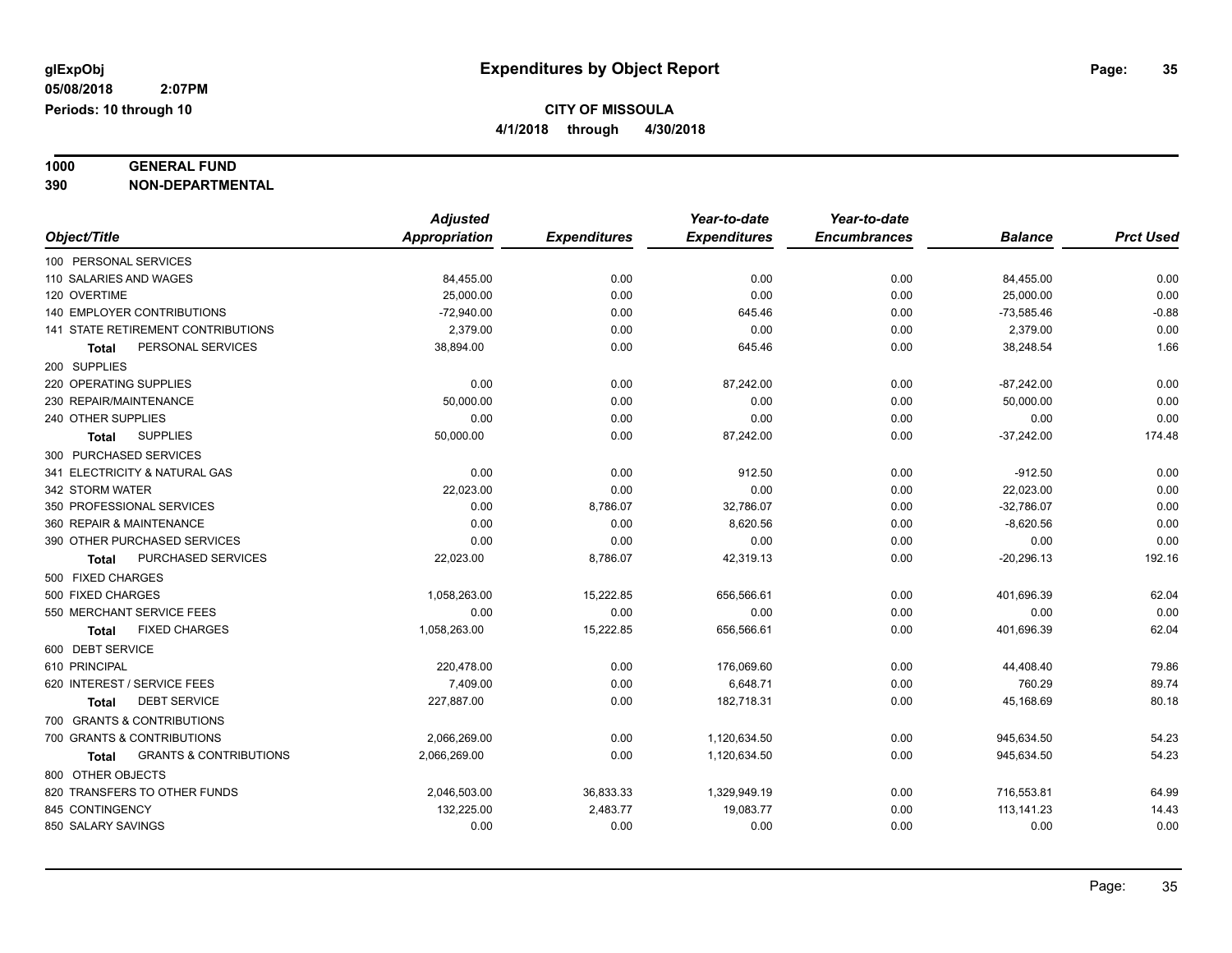### **1000 GENERAL FUND 390 NON-DEPARTMENTAL**

| Object/Title              |                       | <b>Adjusted</b><br>Appropriation | <b>Expenditures</b> | Year-to-date<br><b>Expenditures</b> | Year-to-date<br><b>Encumbrances</b> | <b>Balance</b> | <b>Prct Used</b> |
|---------------------------|-----------------------|----------------------------------|---------------------|-------------------------------------|-------------------------------------|----------------|------------------|
| <b>Total</b>              | OTHER OBJECTS         | 2.178.728.00                     | 39.317.10           | 1.349.032.96                        | 0.00                                | 829.695.04     | 61.92            |
| 900 CAPITAL OUTLAY        |                       |                                  |                     |                                     |                                     |                |                  |
| 940 MACHINERY & EQUIPMENT |                       | 0.00                             | 0.00                | 0.00                                | 0.00                                | 0.00           | 0.00             |
| <b>Total</b>              | <b>CAPITAL OUTLAY</b> | 0.00                             | 0.00                | 0.00                                | 0.00                                | 0.00           | 0.00             |
| Total                     | NON-DEPARTMENTAL      | 5,642,064.00                     | 63,326.02           | 3,439,158.97                        | 0.00                                | 2,202,905.03   | 60.96            |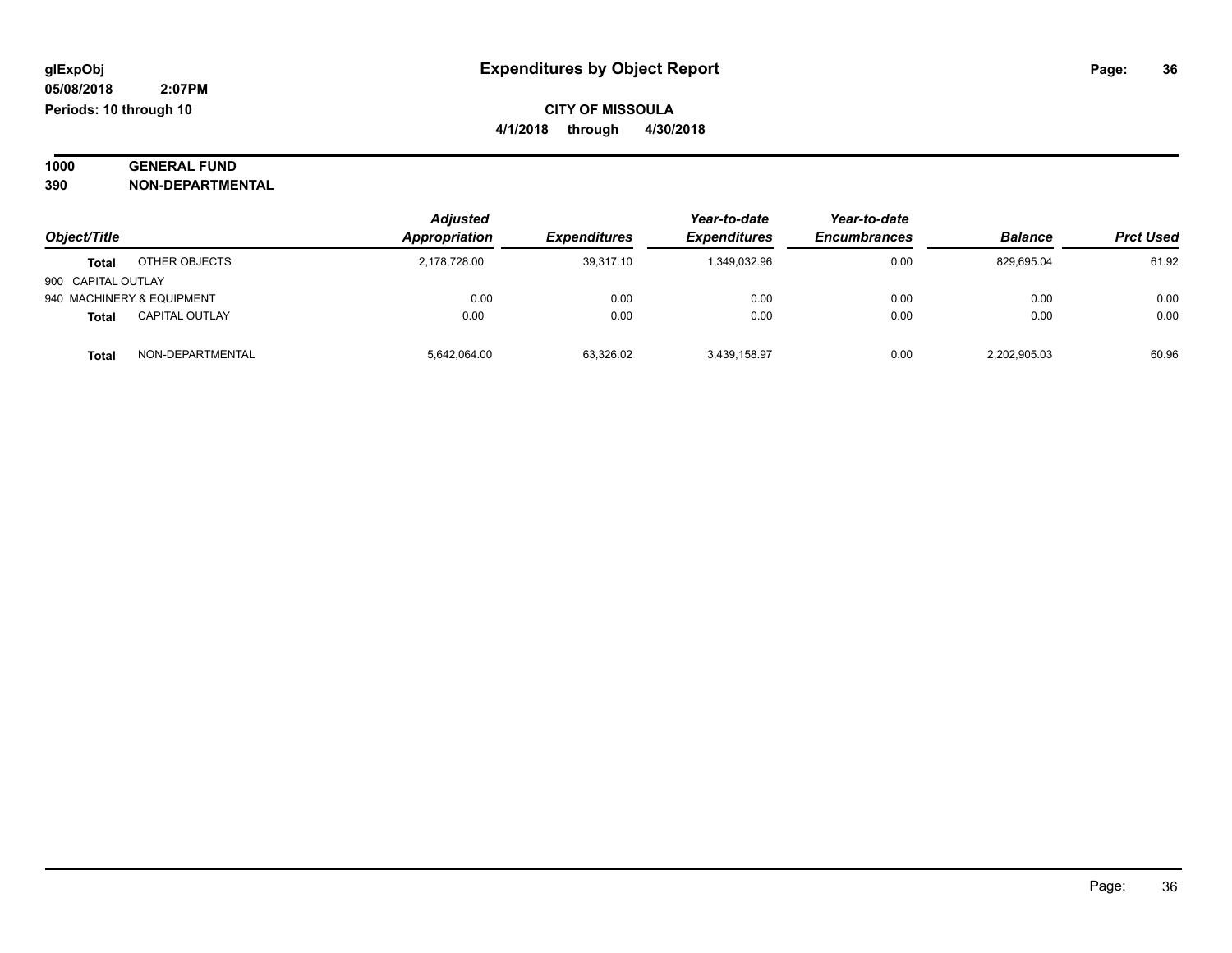**1000 GENERAL FUND**

|                                           | <b>Adjusted</b> |                     | Year-to-date        | Year-to-date        |                |                  |
|-------------------------------------------|-----------------|---------------------|---------------------|---------------------|----------------|------------------|
| Object/Title                              | Appropriation   | <b>Expenditures</b> | <b>Expenditures</b> | <b>Encumbrances</b> | <b>Balance</b> | <b>Prct Used</b> |
| 100 PERSONAL SERVICES                     |                 |                     |                     |                     |                |                  |
| 110 SALARIES AND WAGES                    | 27,373,099.00   | 1,993,948.21        | 21,148,867.90       | 0.00                | 6,224,231.10   | 77.26            |
| 111 INTERMITTENT SALARY & WAGES           | 0.00            | 0.00                | 0.00                | 0.00                | 0.00           | 0.00             |
| 115 SALARIES/HEALTH INSURANCE BENEFIT     | 1,828,434.00    | 145,920.00          | 1,447,554.00        | 0.00                | 380,880.00     | 79.17            |
| 120 OVERTIME                              | 1,216,526.00    | 43,832.46           | 1,292,978.38        | 0.00                | $-76,452.38$   | 106.28           |
| 121 OUTSIDE HIRE OVERTIME                 | 604,665.00      | 4,048.22            | 108,170.55          | 0.00                | 496,494.45     | 17.89            |
| 122 COURT OVERTIME                        | 23,364.00       | 1,248.77            | 39,091.98           | 0.00                | $-15,727.98$   | 167.32           |
| 123 CELL PHONE OVERTIME                   | 60,690.00       | 0.00                | 9,971.71            | 0.00                | 50,718.29      | 16.43            |
| 130 OTHER                                 | 352,990.00      | 660.00              | 136,795.24          | 0.00                | 216,194.76     | 38.75            |
| 133 EDUCATION COMPENSATION                | 0.00            | 1,410.00            | 14,377.50           | 0.00                | $-14,377.50$   | 0.00             |
| <b>140 EMPLOYER CONTRIBUTIONS</b>         | 8,745,743.00    | 639,840.79          | 6,978,863.91        | 0.00                | 1,766,879.09   | 79.80            |
| <b>141 STATE RETIREMENT CONTRIBUTIONS</b> | 5,121,658.00    | 0.00                | 3,691,009.62        | 0.00                | 1,430,648.38   | 72.07            |
| 143 INTERMITTENT EMPLOYER CONTRIBUTIONS   | 0.00            | 0.00                | 0.00                | 0.00                | 0.00           | 0.00             |
| <b>150 STATE RETIREMENT</b>               | 119.00          | 0.00                | 0.00                | 0.00                | 119.00         | 0.00             |
| PERSONAL SERVICES<br>Total                | 45,327,288.00   | 2,830,908.45        | 34,867,680.79       | 0.00                | 10,459,607.21  | 76.92            |
| 200 SUPPLIES                              |                 |                     |                     |                     |                |                  |
| 210 OFFICE SUPPLIES                       | 116,577.00      | 7,293.16            | 66,252.40           | 0.00                | 50,324.60      | 56.83            |
| 220 OPERATING SUPPLIES                    | 744,879.00      | 33,493.40           | 778,070.04          | 0.00                | $-33,191.04$   | 104.46           |
| 230 REPAIR/MAINTENANCE                    | 448,181.00      | 40,268.55           | 293,713.79          | 0.00                | 154,467.21     | 65.53            |
| 231 GASOLINE                              | 587,949.00      | 22,813.37           | 378,359.13          | 0.00                | 209,589.87     | 64.35            |
| 240 OTHER SUPPLIES                        | 52,213.00       | 848.36              | 30,939.25           | 0.00                | 21,273.75      | 59.26            |
| 250 SUPPLIES FOR RESALE                   | 0.00            | 0.00                | 0.00                | 0.00                | 0.00           | 0.00             |
| <b>SUPPLIES</b><br><b>Total</b>           | 1,949,799.00    | 104,716.84          | 1,547,334.61        | 0.00                | 402,464.39     | 79.36            |
| 300 PURCHASED SERVICES                    |                 |                     |                     |                     |                |                  |
| 310 COMMUNICATIONS                        | 120,565.00      | 3,328.54            | 94,188.77           | 0.00                | 26,376.23      | 78.12            |
| 320 PRINTING & DUPLICATING                | 56,726.00       | 2,393.08            | 19,456.60           | 0.00                | 37,269.40      | 34.30            |
| 330 PUBLICITY, SUBSCRIPTIONS & DUES       | 118,990.00      | 7,694.99            | 98,772.17           | 0.00                | 20,217.83      | 83.01            |
| 340 SEWER                                 | 6,601.00        | 0.00                | 5,754.33            | 0.00                | 846.67         | 87.17            |
| 341 ELECTRICITY & NATURAL GAS             | 604,885.00      | 42,863.30           | 370,041.07          | 0.00                | 234,843.93     | 61.18            |
| 342 STORM WATER                           | 22,023.00       | 0.00                | 0.00                | 0.00                | 22,023.00      | 0.00             |
| 343 WATER CHARGES                         | 191,915.00      | 4,053.54            | 163,955.75          | 0.00                | 27,959.25      | 85.43            |
| 344 TELEPHONE SERVICE                     | 285,945.00      | 27,212.79           | 222,080.19          | 0.00                | 63,864.81      | 77.67            |
| 345 GARBAGE                               | 60,659.00       | 1,330.38            | 37,778.82           | 0.00                | 22,880.18      | 62.28            |
| 350 PROFESSIONAL SERVICES                 | 950,484.00      | 76,171.83           | 676,567.35          | 0.00                | 273,916.65     | 71.18            |
| 360 REPAIR & MAINTENANCE                  | 1,061,951.00    | 36,456.04           | 879,667.78          | 0.00                | 182,283.22     | 82.84            |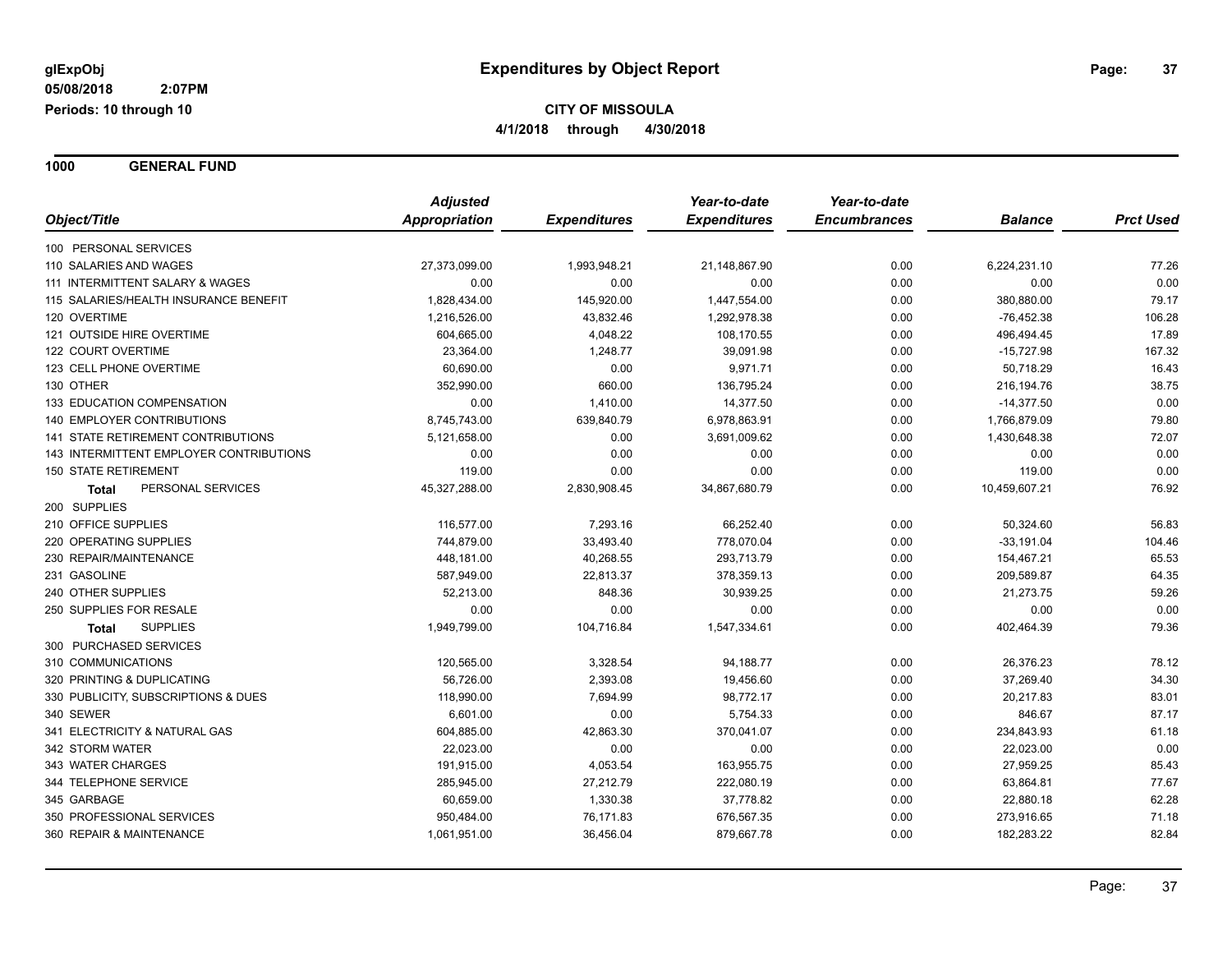**1000 GENERAL FUND**

|                                                   | <b>Adjusted</b> |                     | Year-to-date        | Year-to-date        |                |                  |
|---------------------------------------------------|-----------------|---------------------|---------------------|---------------------|----------------|------------------|
| Object/Title                                      | Appropriation   | <b>Expenditures</b> | <b>Expenditures</b> | <b>Encumbrances</b> | <b>Balance</b> | <b>Prct Used</b> |
| 370 TRAVEL                                        | 147,236.00      | 9,551.32            | 83,684.73           | 0.00                | 63,551.27      | 56.84            |
| 380 TRAINING                                      | 145,873.00      | 11,904.57           | 72,869.25           | 0.00                | 73,003.75      | 49.95            |
| 390 OTHER PURCHASED SERVICES                      | 102,268.00      | 24,324.83           | 96,359.69           | 0.00                | 5,908.31       | 94.22            |
| 392 DONATIONS AND SALES                           | 0.00            | 108.25              | 4,641.44            | 0.00                | $-4,641.44$    | 0.00             |
| <b>PURCHASED SERVICES</b><br>Total                | 3,876,121.00    | 247,393.46          | 2,825,817.94        | 0.00                | 1,050,303.06   | 72.90            |
| <b>400 BUILDING MATERIALS</b>                     |                 |                     |                     |                     |                |                  |
| <b>400 BUILDING MATERIALS</b>                     | 62,263.00       | 0.00                | 13,321.74           | 0.00                | 48,941.26      | 21.40            |
| <b>BUILDING MATERIALS</b><br><b>Total</b>         | 62,263.00       | 0.00                | 13,321.74           | 0.00                | 48,941.26      | 21.40            |
| 500 FIXED CHARGES                                 |                 |                     |                     |                     |                |                  |
| 500 FIXED CHARGES                                 | 1,122,882.00    | 23,779.97           | 778,152.08          | 0.00                | 344,729.92     | 69.30            |
| <b>530 RENT</b>                                   | 117,714.00      | 250.50              | 5,680.78            | 0.00                | 112,033.22     | 4.83             |
| 550 MERCHANT SERVICE FEES                         | 0.00            | 0.00                | 0.00                | 0.00                | 0.00           | 0.00             |
| <b>FIXED CHARGES</b><br><b>Total</b>              | 1,240,596.00    | 24,030.47           | 783,832.86          | 0.00                | 456,763.14     | 63.18            |
| 600 DEBT SERVICE                                  |                 |                     |                     |                     |                |                  |
| 610 PRINCIPAL                                     | 247,811.00      | 0.00                | 176,069.60          | 0.00                | 71,741.40      | 71.05            |
| 620 INTEREST / SERVICE FEES                       | 7,409.00        | 0.00                | 6,648.71            | 0.00                | 760.29         | 89.74            |
| <b>DEBT SERVICE</b><br><b>Total</b>               | 255,220.00      | 0.00                | 182,718.31          | 0.00                | 72,501.69      | 71.59            |
| 700 GRANTS & CONTRIBUTIONS                        |                 |                     |                     |                     |                |                  |
| 700 GRANTS & CONTRIBUTIONS                        | 2,889,942.00    | 80,573.01           | 1,749,204.45        | 0.00                | 1,140,737.55   | 60.53            |
| <b>GRANTS &amp; CONTRIBUTIONS</b><br><b>Total</b> | 2,889,942.00    | 80,573.01           | 1,749,204.45        | 0.00                | 1,140,737.55   | 60.53            |
| 800 OTHER OBJECTS                                 |                 |                     |                     |                     |                |                  |
| 820 TRANSFERS TO OTHER FUNDS                      | 2,286,788.00    | 36,833.33           | 1,456,946.69        | 0.00                | 829,841.31     | 63.71            |
| 845 CONTINGENCY                                   | 140,410.00      | 2,483.77            | 22,975.77           | 0.00                | 117,434.23     | 16.36            |
| 850 SALARY SAVINGS                                | 0.00            | 0.00                | 0.00                | 0.00                | 0.00           | 0.00             |
| OTHER OBJECTS<br><b>Total</b>                     | 2,427,198.00    | 39,317.10           | 1,479,922.46        | 0.00                | 947,275.54     | 60.97            |
| 900 CAPITAL OUTLAY                                |                 |                     |                     |                     |                |                  |
| 920 BUILDINGS                                     | 0.00            | 0.00                | 0.00                | 0.00                | 0.00           | 0.00             |
| 930 IMPROVEMENTS                                  | 104,814.00      | 359.49              | 19,679.23           | 0.00                | 85,134.77      | 18.78            |
| 940 MACHINERY & EQUIPMENT                         | 49,239.00       | 0.00                | 16,905.03           | 0.00                | 32,333.97      | 34.33            |
| <b>CAPITAL OUTLAY</b><br><b>Total</b>             | 154,053.00      | 359.49              | 36,584.26           | 0.00                | 117,468.74     | 23.75            |
| <b>GENERAL FUND</b><br><b>Total</b>               | 58,182,480.00   | 3,327,298.82        | 43,486,417.42       | 0.00                | 14,696,062.58  | 74.74            |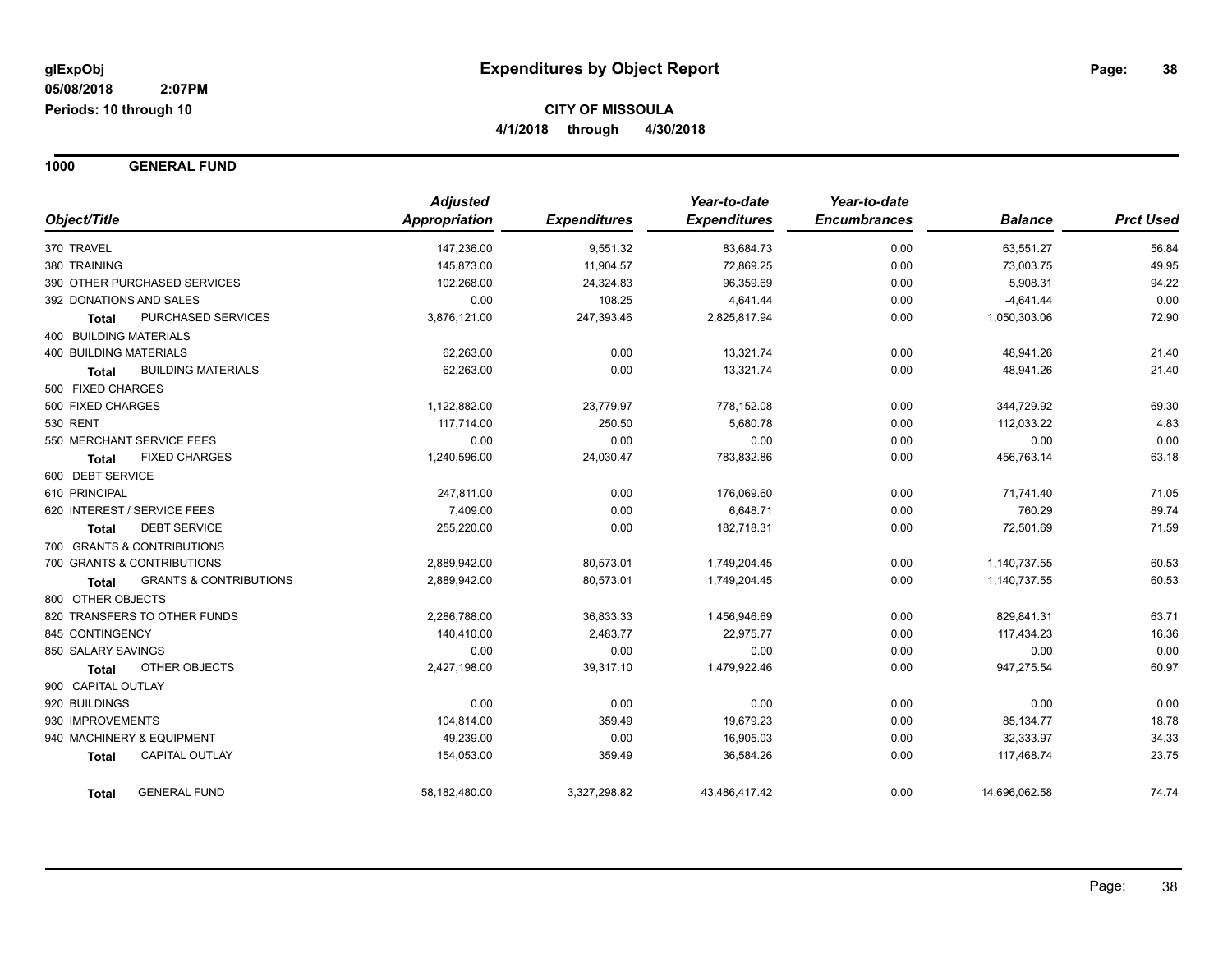**CITY OF MISSOULA**

**4/1/2018 through 4/30/2018**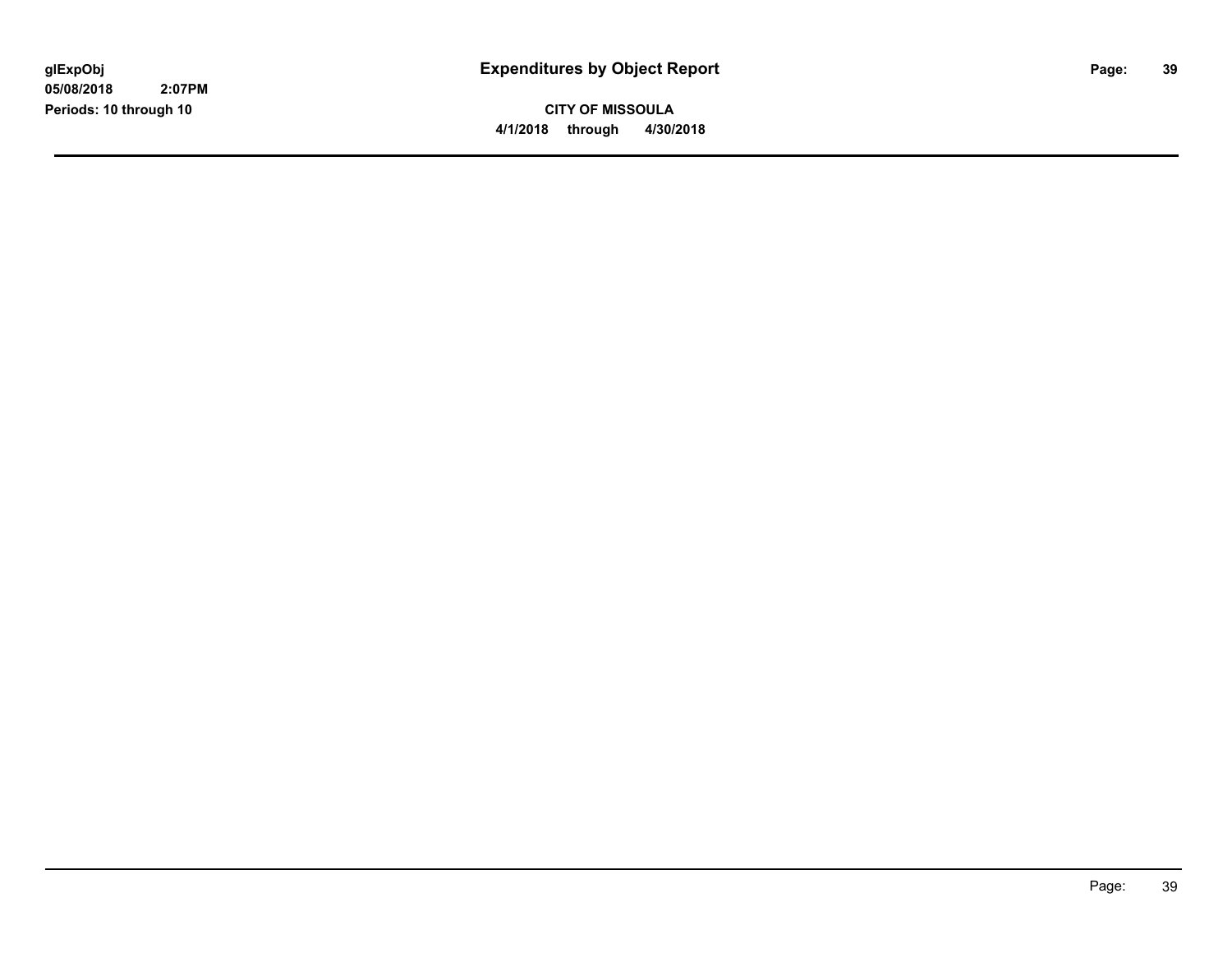### **CITY OF MISSOULA**

**4/1/2018 through 4/30/2018**

# **1211 PARK ACQUISITION & DEVELOPMENT**

**370 PARKS & RECREATION**

|                        |                              | <b>Adjusted</b>      |                     | Year-to-date        | Year-to-date        |                |                  |
|------------------------|------------------------------|----------------------|---------------------|---------------------|---------------------|----------------|------------------|
| Object/Title           |                              | <b>Appropriation</b> | <b>Expenditures</b> | <b>Expenditures</b> | <b>Encumbrances</b> | <b>Balance</b> | <b>Prct Used</b> |
| 200 SUPPLIES           |                              |                      |                     |                     |                     |                |                  |
| 220 OPERATING SUPPLIES |                              | 10,000.00            | 0.00                | 0.00                | 0.00                | 10,000.00      | 0.00             |
| Total                  | <b>SUPPLIES</b>              | 10,000.00            | 0.00                | 0.00                | 0.00                | 10,000.00      | 0.00             |
|                        | 300 PURCHASED SERVICES       |                      |                     |                     |                     |                |                  |
|                        | 350 PROFESSIONAL SERVICES    | 25,000.00            | 0.00                | 0.00                | 0.00                | 25,000.00      | 0.00             |
|                        | 360 REPAIR & MAINTENANCE     | 0.00                 | 0.00                | 0.00                | 0.00                | 0.00           | 0.00             |
|                        | 390 OTHER PURCHASED SERVICES | 10,000.00            | 0.00                | 0.00                | 0.00                | 10,000.00      | 0.00             |
| Total                  | PURCHASED SERVICES           | 35,000.00            | 0.00                | 0.00                | 0.00                | 35,000.00      | 0.00             |
| 500 FIXED CHARGES      |                              |                      |                     |                     |                     |                |                  |
|                        | 550 MERCHANT SERVICE FEES    | 0.00                 | 0.00                | 0.00                | 0.00                | 0.00           | 0.00             |
| <b>Total</b>           | <b>FIXED CHARGES</b>         | 0.00                 | 0.00                | 0.00                | 0.00                | 0.00           | 0.00             |
| 800 OTHER OBJECTS      |                              |                      |                     |                     |                     |                |                  |
|                        | 820 TRANSFERS TO OTHER FUNDS | 0.00                 | 0.00                | 24,779.00           | 0.00                | $-24,779.00$   | 0.00             |
| <b>Total</b>           | OTHER OBJECTS                | 0.00                 | 0.00                | 24,779.00           | 0.00                | $-24,779.00$   | 0.00             |
| 900 CAPITAL OUTLAY     |                              |                      |                     |                     |                     |                |                  |
| 930 IMPROVEMENTS       |                              | 200,309.00           | 0.00                | 0.00                | 0.00                | 200,309.00     | 0.00             |
|                        | 940 MACHINERY & EQUIPMENT    | 29,650.00            | 0.00                | 17,948.00           | 0.00                | 11,702.00      | 60.53            |
| <b>Total</b>           | <b>CAPITAL OUTLAY</b>        | 229,959.00           | 0.00                | 17,948.00           | 0.00                | 212,011.00     | 7.80             |
| <b>Total</b>           | PARKS & RECREATION           | 274,959.00           | 0.00                | 42,727.00           | 0.00                | 232,232.00     | 15.54            |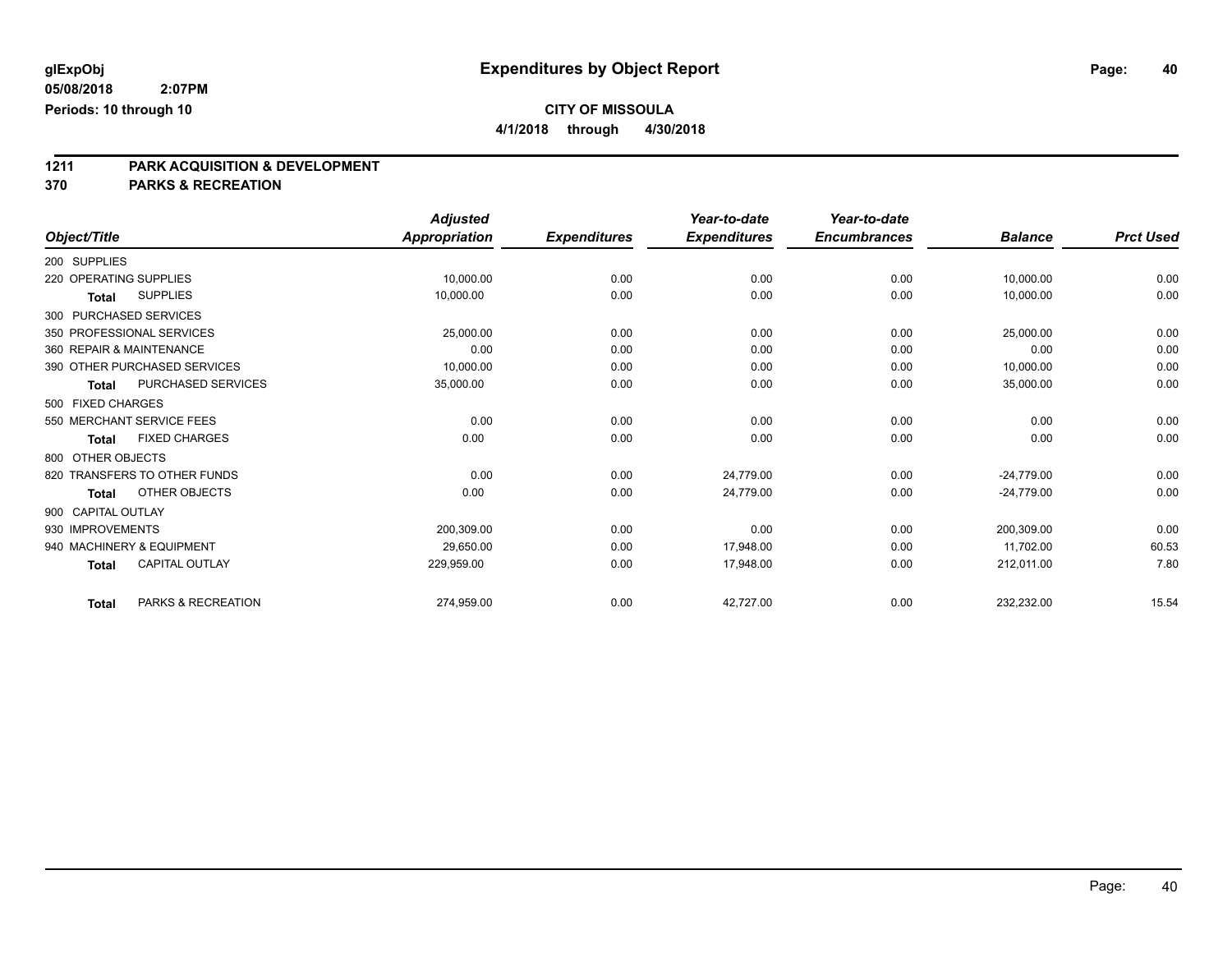### **CITY OF MISSOULA 4/1/2018 through 4/30/2018**

### **1211 PARK ACQUISITION & DEVELOPMENT**

|                        |                                | <b>Adjusted</b>      |                     | Year-to-date        | Year-to-date        |                |                  |
|------------------------|--------------------------------|----------------------|---------------------|---------------------|---------------------|----------------|------------------|
| Object/Title           |                                | <b>Appropriation</b> | <b>Expenditures</b> | <b>Expenditures</b> | <b>Encumbrances</b> | <b>Balance</b> | <b>Prct Used</b> |
| 200 SUPPLIES           |                                |                      |                     |                     |                     |                |                  |
| 220 OPERATING SUPPLIES |                                | 10,000.00            | 0.00                | 0.00                | 0.00                | 10,000.00      | 0.00             |
| <b>Total</b>           | <b>SUPPLIES</b>                | 10,000.00            | 0.00                | 0.00                | 0.00                | 10,000.00      | 0.00             |
| 300 PURCHASED SERVICES |                                |                      |                     |                     |                     |                |                  |
|                        | 350 PROFESSIONAL SERVICES      | 25,000.00            | 0.00                | 0.00                | 0.00                | 25,000.00      | 0.00             |
|                        | 360 REPAIR & MAINTENANCE       | 0.00                 | 0.00                | 0.00                | 0.00                | 0.00           | 0.00             |
|                        | 390 OTHER PURCHASED SERVICES   | 10,000.00            | 0.00                | 0.00                | 0.00                | 10,000.00      | 0.00             |
| <b>Total</b>           | PURCHASED SERVICES             | 35,000.00            | 0.00                | 0.00                | 0.00                | 35,000.00      | 0.00             |
| 500 FIXED CHARGES      |                                |                      |                     |                     |                     |                |                  |
|                        | 550 MERCHANT SERVICE FEES      | 0.00                 | 0.00                | 0.00                | 0.00                | 0.00           | 0.00             |
| <b>Total</b>           | <b>FIXED CHARGES</b>           | 0.00                 | 0.00                | 0.00                | 0.00                | 0.00           | 0.00             |
| 800 OTHER OBJECTS      |                                |                      |                     |                     |                     |                |                  |
|                        | 820 TRANSFERS TO OTHER FUNDS   | 0.00                 | 0.00                | 24,779.00           | 0.00                | $-24,779.00$   | 0.00             |
| <b>Total</b>           | OTHER OBJECTS                  | 0.00                 | 0.00                | 24,779.00           | 0.00                | $-24,779.00$   | 0.00             |
| 900 CAPITAL OUTLAY     |                                |                      |                     |                     |                     |                |                  |
| 930 IMPROVEMENTS       |                                | 200,309.00           | 0.00                | 0.00                | 0.00                | 200,309.00     | 0.00             |
|                        | 940 MACHINERY & EQUIPMENT      | 29,650.00            | 0.00                | 17,948.00           | 0.00                | 11,702.00      | 60.53            |
| <b>Total</b>           | <b>CAPITAL OUTLAY</b>          | 229,959.00           | 0.00                | 17,948.00           | 0.00                | 212,011.00     | 7.80             |
| <b>Total</b>           | PARK ACQUISITION & DEVELOPMENT | 274,959.00           | 0.00                | 42,727.00           | 0.00                | 232,232.00     | 15.54            |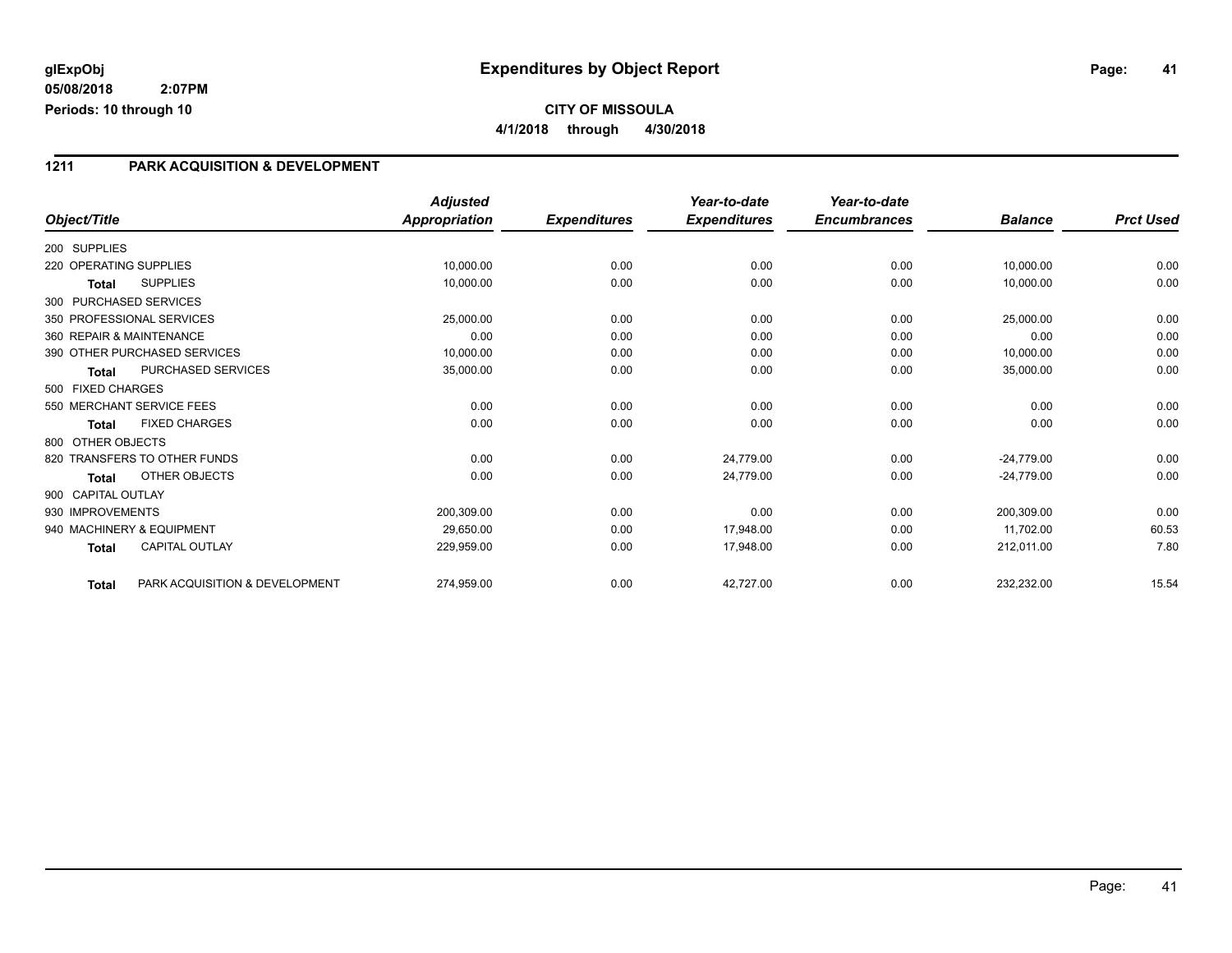**1212 PARK ENTERPRISE FUND**

**370 PARKS & RECREATION**

|                          |                              | <b>Adjusted</b> |                     | Year-to-date        | Year-to-date        |                |                  |
|--------------------------|------------------------------|-----------------|---------------------|---------------------|---------------------|----------------|------------------|
| Object/Title             |                              | Appropriation   | <b>Expenditures</b> | <b>Expenditures</b> | <b>Encumbrances</b> | <b>Balance</b> | <b>Prct Used</b> |
| 200 SUPPLIES             |                              |                 |                     |                     |                     |                |                  |
| 210 OFFICE SUPPLIES      |                              | 0.00            | 0.00                | 0.00                | 0.00                | 0.00           | 0.00             |
| 220 OPERATING SUPPLIES   |                              | 20,000.00       | 1,203.08            | 2,476.58            | 0.00                | 17,523.42      | 12.38            |
| 230 REPAIR/MAINTENANCE   |                              | 15,000.00       | 0.00                | 0.00                | 0.00                | 15,000.00      | 0.00             |
| 240 OTHER SUPPLIES       |                              | 0.00            | 0.00                | 0.00                | 0.00                | 0.00           | 0.00             |
| <b>Total</b>             | <b>SUPPLIES</b>              | 35,000.00       | 1,203.08            | 2,476.58            | 0.00                | 32,523.42      | 7.08             |
| 300 PURCHASED SERVICES   |                              |                 |                     |                     |                     |                |                  |
|                          | 350 PROFESSIONAL SERVICES    | 10.000.00       | 0.00                | 0.00                | 0.00                | 10,000.00      | 0.00             |
| 360 REPAIR & MAINTENANCE |                              | 0.00            | 0.00                | 0.00                | 0.00                | 0.00           | 0.00             |
|                          | 390 OTHER PURCHASED SERVICES | 20,000.00       | 0.00                | 0.00                | 0.00                | 20,000.00      | 0.00             |
| <b>Total</b>             | PURCHASED SERVICES           | 30,000.00       | 0.00                | 0.00                | 0.00                | 30,000.00      | 0.00             |
| 500 FIXED CHARGES        |                              |                 |                     |                     |                     |                |                  |
|                          | 550 MERCHANT SERVICE FEES    | 0.00            | 0.00                | 0.00                | 0.00                | 0.00           | 0.00             |
| <b>Total</b>             | <b>FIXED CHARGES</b>         | 0.00            | 0.00                | 0.00                | 0.00                | 0.00           | 0.00             |
| 800 OTHER OBJECTS        |                              |                 |                     |                     |                     |                |                  |
|                          | 820 TRANSFERS TO OTHER FUNDS | 0.00            | 0.00                | 0.00                | 0.00                | 0.00           | 0.00             |
| <b>Total</b>             | OTHER OBJECTS                | 0.00            | 0.00                | 0.00                | 0.00                | 0.00           | 0.00             |
| 900 CAPITAL OUTLAY       |                              |                 |                     |                     |                     |                |                  |
| 930 IMPROVEMENTS         |                              | 181,945.00      | 0.00                | 28,926.09           | 0.00                | 153,018.91     | 15.90            |
|                          | 940 MACHINERY & EQUIPMENT    | 85.415.00       | 0.00                | 0.00                | 0.00                | 85.415.00      | 0.00             |
| <b>Total</b>             | <b>CAPITAL OUTLAY</b>        | 267,360.00      | 0.00                | 28,926.09           | 0.00                | 238,433.91     | 10.82            |
| <b>Total</b>             | PARKS & RECREATION           | 332,360.00      | 1,203.08            | 31,402.67           | 0.00                | 300,957.33     | 9.45             |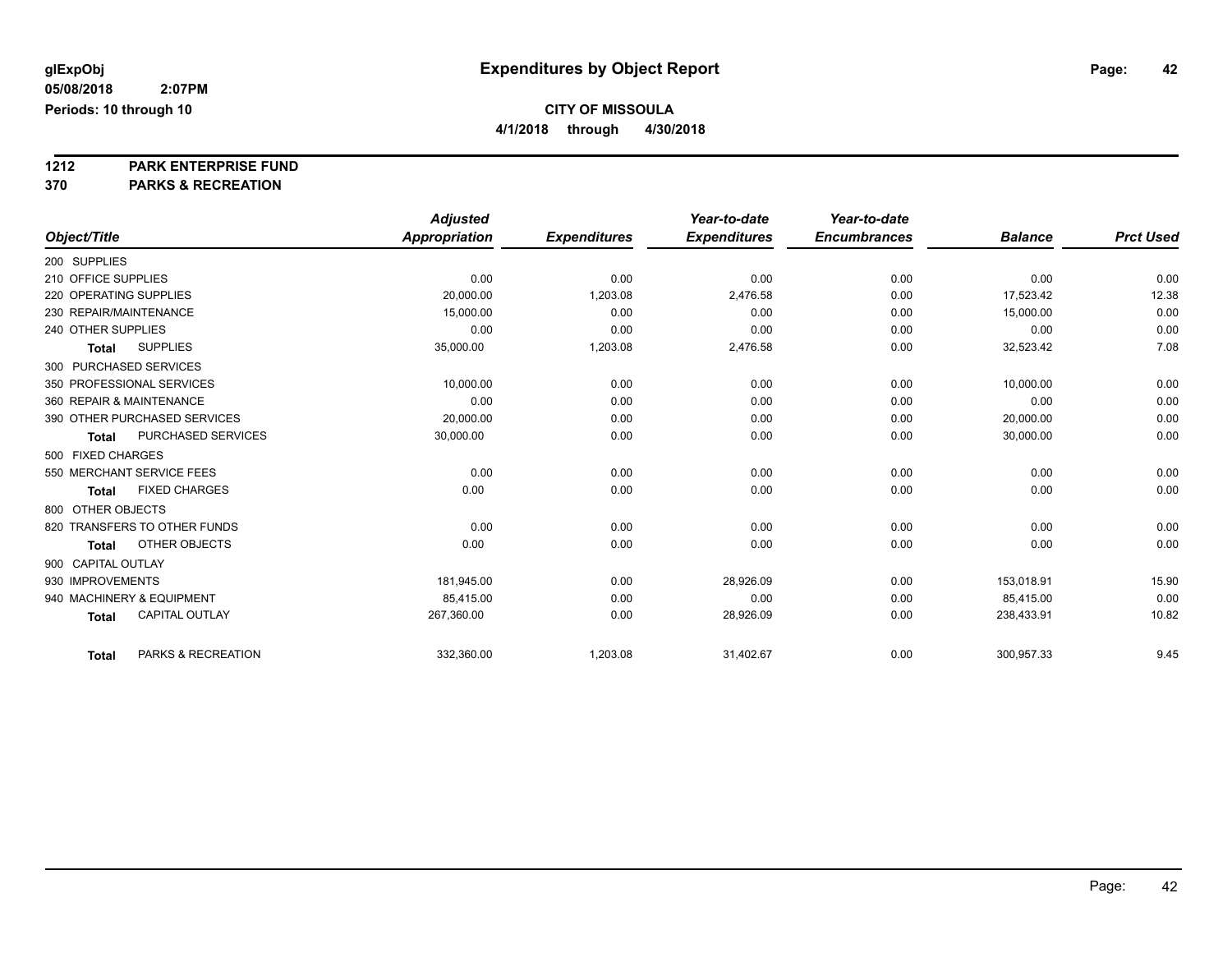### **1212 PARK ENTERPRISE FUND**

|                                           | <b>Adjusted</b>      |                     | Year-to-date        | Year-to-date        |                |                  |
|-------------------------------------------|----------------------|---------------------|---------------------|---------------------|----------------|------------------|
| Object/Title                              | <b>Appropriation</b> | <b>Expenditures</b> | <b>Expenditures</b> | <b>Encumbrances</b> | <b>Balance</b> | <b>Prct Used</b> |
| 200 SUPPLIES                              |                      |                     |                     |                     |                |                  |
| 210 OFFICE SUPPLIES                       | 0.00                 | 0.00                | 0.00                | 0.00                | 0.00           | 0.00             |
| 220 OPERATING SUPPLIES                    | 20,000.00            | 1,203.08            | 2,476.58            | 0.00                | 17,523.42      | 12.38            |
| 230 REPAIR/MAINTENANCE                    | 15,000.00            | 0.00                | 0.00                | 0.00                | 15,000.00      | 0.00             |
| 240 OTHER SUPPLIES                        | 0.00                 | 0.00                | 0.00                | 0.00                | 0.00           | 0.00             |
| <b>SUPPLIES</b><br><b>Total</b>           | 35,000.00            | 1,203.08            | 2,476.58            | 0.00                | 32,523.42      | 7.08             |
| 300 PURCHASED SERVICES                    |                      |                     |                     |                     |                |                  |
| 350 PROFESSIONAL SERVICES                 | 10.000.00            | 0.00                | 0.00                | 0.00                | 10,000.00      | 0.00             |
| 360 REPAIR & MAINTENANCE                  | 0.00                 | 0.00                | 0.00                | 0.00                | 0.00           | 0.00             |
| 390 OTHER PURCHASED SERVICES              | 20,000.00            | 0.00                | 0.00                | 0.00                | 20,000.00      | 0.00             |
| <b>PURCHASED SERVICES</b><br><b>Total</b> | 30,000.00            | 0.00                | 0.00                | 0.00                | 30,000.00      | 0.00             |
| 500 FIXED CHARGES                         |                      |                     |                     |                     |                |                  |
| 550 MERCHANT SERVICE FEES                 | 0.00                 | 0.00                | 0.00                | 0.00                | 0.00           | 0.00             |
| <b>FIXED CHARGES</b><br><b>Total</b>      | 0.00                 | 0.00                | 0.00                | 0.00                | 0.00           | 0.00             |
| 800 OTHER OBJECTS                         |                      |                     |                     |                     |                |                  |
| 820 TRANSFERS TO OTHER FUNDS              | 0.00                 | 0.00                | 0.00                | 0.00                | 0.00           | 0.00             |
| <b>OTHER OBJECTS</b><br><b>Total</b>      | 0.00                 | 0.00                | 0.00                | 0.00                | 0.00           | 0.00             |
| 900 CAPITAL OUTLAY                        |                      |                     |                     |                     |                |                  |
| 930 IMPROVEMENTS                          | 181,945.00           | 0.00                | 28,926.09           | 0.00                | 153,018.91     | 15.90            |
| 940 MACHINERY & EQUIPMENT                 | 85.415.00            | 0.00                | 0.00                | 0.00                | 85,415.00      | 0.00             |
| <b>CAPITAL OUTLAY</b><br><b>Total</b>     | 267,360.00           | 0.00                | 28,926.09           | 0.00                | 238,433.91     | 10.82            |
| PARK ENTERPRISE FUND<br>Total             | 332,360.00           | 1,203.08            | 31,402.67           | 0.00                | 300,957.33     | 9.45             |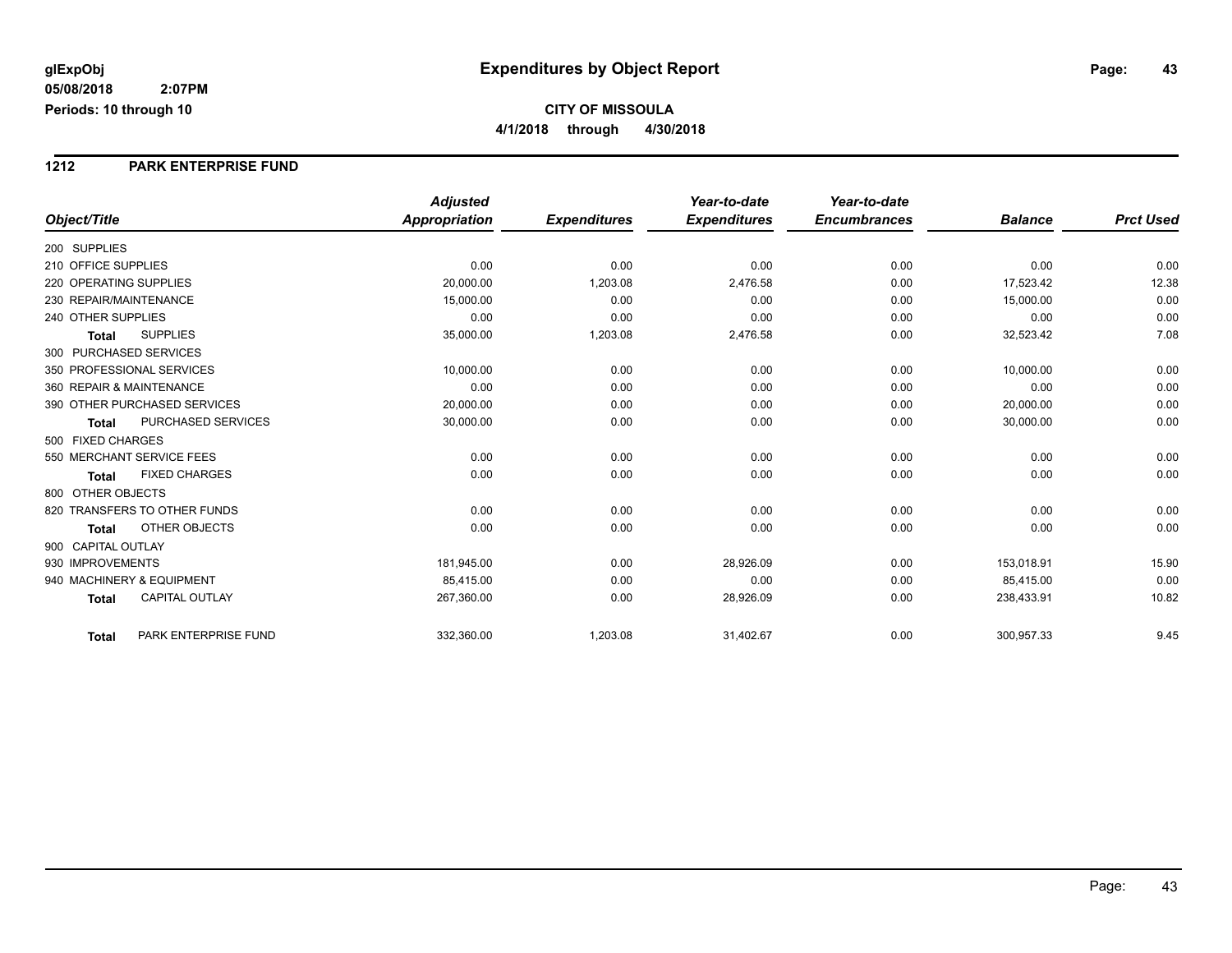**1216 PARKS & REC TRAILS, DEV**

**370 PARKS & RECREATION**

|                                                   | <b>Adjusted</b>      |                     | Year-to-date        | Year-to-date        |                |                  |
|---------------------------------------------------|----------------------|---------------------|---------------------|---------------------|----------------|------------------|
| Object/Title                                      | <b>Appropriation</b> | <b>Expenditures</b> | <b>Expenditures</b> | <b>Encumbrances</b> | <b>Balance</b> | <b>Prct Used</b> |
| 100 PERSONAL SERVICES                             |                      |                     |                     |                     |                |                  |
| 110 SALARIES AND WAGES                            | 11,291.00            | 0.00                | 848.35              | 0.00                | 10,442.65      | 7.51             |
| 120 OVERTIME                                      | 0.00                 | 0.00                | 0.00                | 0.00                | 0.00           | 0.00             |
| 140 EMPLOYER CONTRIBUTIONS                        | 1,909.00             | 0.00                | 192.09              | 0.00                | 1,716.91       | 10.06            |
| 141 STATE RETIREMENT CONTRIBUTIONS                | 0.00                 | 0.00                | 0.85                | 0.00                | $-0.85$        | 0.00             |
| PERSONAL SERVICES<br><b>Total</b>                 | 13,200.00            | 0.00                | 1,041.29            | 0.00                | 12,158.71      | 7.89             |
| 200 SUPPLIES                                      |                      |                     |                     |                     |                |                  |
| 220 OPERATING SUPPLIES                            | 60,000.00            | 0.00                | 39,529.04           | 0.00                | 20,470.96      | 65.88            |
| 230 REPAIR/MAINTENANCE                            | 35,000.00            | 0.00                | 2,823.80            | 0.00                | 32,176.20      | 8.07             |
| 240 OTHER SUPPLIES                                | 1,100.00             | 0.00                | 0.00                | 0.00                | 1,100.00       | 0.00             |
| <b>SUPPLIES</b><br>Total                          | 96,100.00            | 0.00                | 42,352.84           | 0.00                | 53,747.16      | 44.07            |
| 300 PURCHASED SERVICES                            |                      |                     |                     |                     |                |                  |
| 310 COMMUNICATIONS                                | 0.00                 | 0.00                | 0.00                | 0.00                | 0.00           | 0.00             |
| 320 PRINTING & DUPLICATING                        | 0.00                 | 0.00                | 0.00                | 0.00                | 0.00           | 0.00             |
| 330 PUBLICITY, SUBSCRIPTIONS & DUES               | 0.00                 | 0.00                | 235.03              | 0.00                | $-235.03$      | 0.00             |
| 350 PROFESSIONAL SERVICES                         | 157,150.00           | 0.00                | 55,950.73           | 0.00                | 101,199.27     | 35.60            |
| 360 REPAIR & MAINTENANCE                          | 10,000.00            | 0.00                | 616.50              | 0.00                | 9,383.50       | 6.17             |
| 370 TRAVEL                                        | 150.00               | 0.00                | 0.00                | 0.00                | 150.00         | 0.00             |
| 380 TRAINING                                      | 150.00               | 0.00                | 0.00                | 0.00                | 150.00         | 0.00             |
| 390 OTHER PURCHASED SERVICES                      | 100,000.00           | 0.00                | 4,155.00            | 0.00                | 95,845.00      | 4.16             |
| PURCHASED SERVICES<br>Total                       | 267,450.00           | 0.00                | 60,957.26           | 0.00                | 206,492.74     | 22.79            |
| 500 FIXED CHARGES                                 |                      |                     |                     |                     |                |                  |
| 550 MERCHANT SERVICE FEES                         | 0.00                 | 0.00                | 0.00                | 0.00                | 0.00           | 0.00             |
| <b>FIXED CHARGES</b><br><b>Total</b>              | 0.00                 | 0.00                | 0.00                | 0.00                | 0.00           | 0.00             |
| 700 GRANTS & CONTRIBUTIONS                        |                      |                     |                     |                     |                |                  |
| 700 GRANTS & CONTRIBUTIONS                        | 100,000.00           | 0.00                | 0.00                | 0.00                | 100,000.00     | 0.00             |
| <b>GRANTS &amp; CONTRIBUTIONS</b><br><b>Total</b> | 100,000.00           | 0.00                | 0.00                | 0.00                | 100,000.00     | 0.00             |
| 800 OTHER OBJECTS                                 |                      |                     |                     |                     |                |                  |
| 820 TRANSFERS TO OTHER FUNDS                      | 0.00                 | 0.00                | 51,136.55           | 0.00                | $-51,136.55$   | 0.00             |
| 845 CONTINGENCY                                   | 25,000.00            | 0.00                | 0.00                | 0.00                | 25,000.00      | 0.00             |
| OTHER OBJECTS<br><b>Total</b>                     | 25,000.00            | 0.00                | 51,136.55           | 0.00                | $-26, 136.55$  | 204.55           |
| 900 CAPITAL OUTLAY                                |                      |                     |                     |                     |                |                  |
| 920 BUILDINGS                                     | 100,000.00           | 0.00                | 0.00                | 0.00                | 100,000.00     | 0.00             |
|                                                   |                      |                     |                     |                     |                |                  |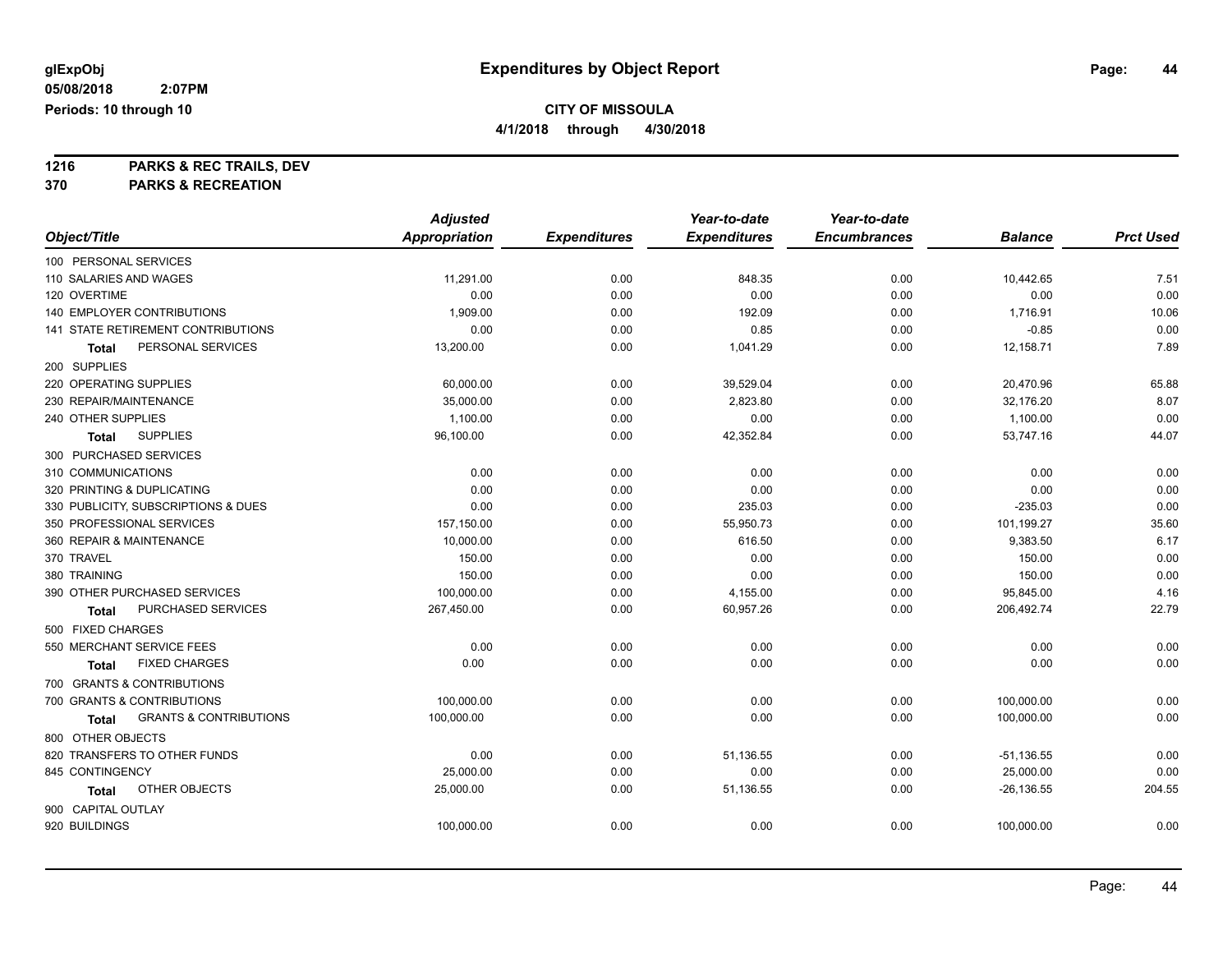**1216 PARKS & REC TRAILS, DEV 370 PARKS & RECREATION**

| Object/Title              |                               | <b>Adjusted</b><br>Appropriation | <b>Expenditures</b> | Year-to-date<br><b>Expenditures</b> | Year-to-date<br><b>Encumbrances</b> | <b>Balance</b> | <b>Prct Used</b> |
|---------------------------|-------------------------------|----------------------------------|---------------------|-------------------------------------|-------------------------------------|----------------|------------------|
| 930 IMPROVEMENTS          |                               | 256.450.00                       | 0.00                | 7.534.88                            | 0.00                                | 248.915.12     | 2.94             |
| 940 MACHINERY & EQUIPMENT |                               | 0.00                             | 0.00                | 0.00                                | 0.00                                | 0.00           | 0.00             |
| <b>Total</b>              | <b>CAPITAL OUTLAY</b>         | 356.450.00                       | 0.00                | 7.534.88                            | 0.00                                | 348.915.12     | 2.11             |
| Total                     | <b>PARKS &amp; RECREATION</b> | 858,200.00                       | 0.00                | 163,022.82                          | 0.00                                | 695.177.18     | 19.00            |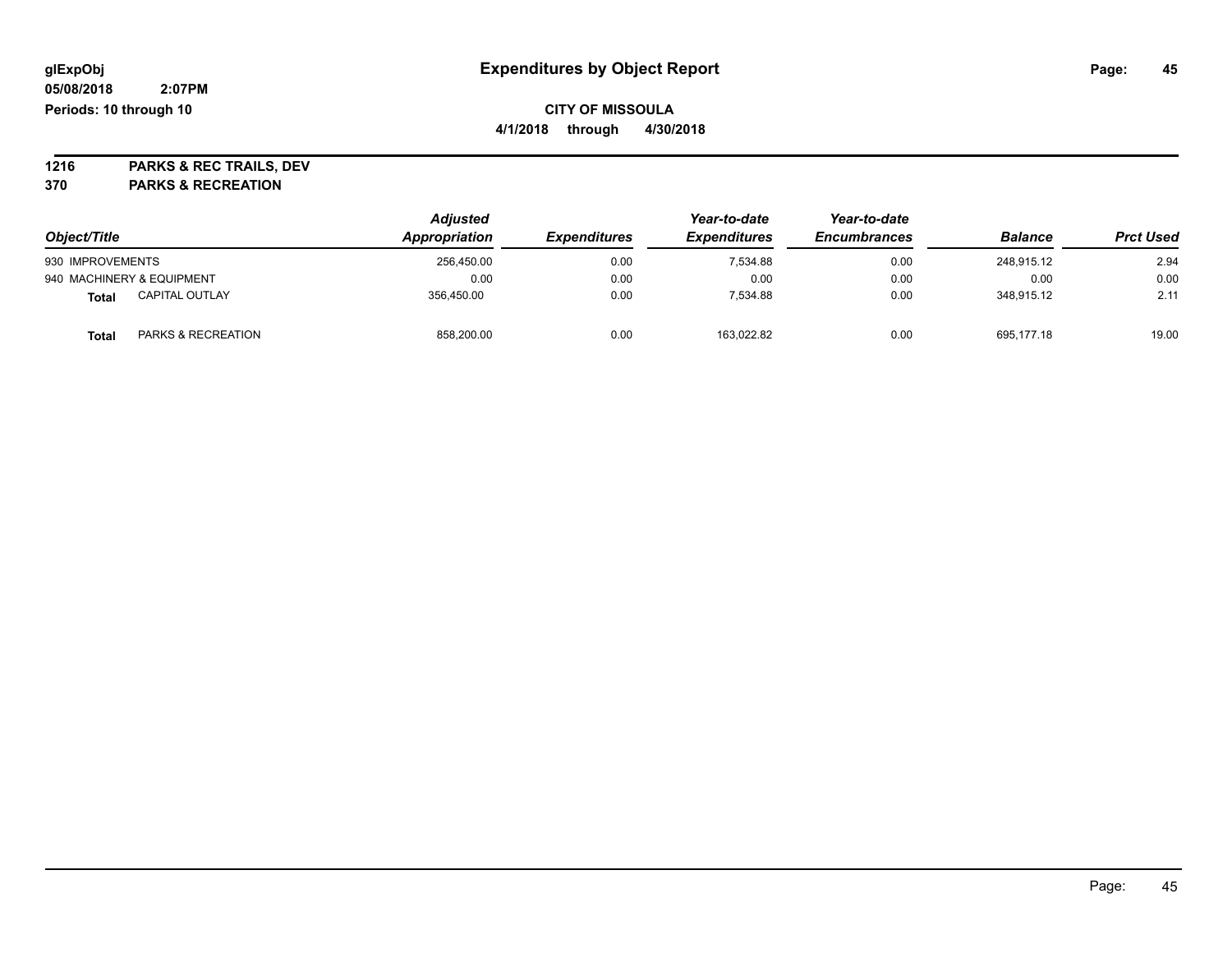### **1216 PARKS & REC TRAILS, DEV**

|                                                   | <b>Adjusted</b>      |                     | Year-to-date        | Year-to-date        |                |                  |
|---------------------------------------------------|----------------------|---------------------|---------------------|---------------------|----------------|------------------|
| Object/Title                                      | <b>Appropriation</b> | <b>Expenditures</b> | <b>Expenditures</b> | <b>Encumbrances</b> | <b>Balance</b> | <b>Prct Used</b> |
| 100 PERSONAL SERVICES                             |                      |                     |                     |                     |                |                  |
| 110 SALARIES AND WAGES                            | 11,291.00            | 0.00                | 848.35              | 0.00                | 10,442.65      | 7.51             |
| 120 OVERTIME                                      | 0.00                 | 0.00                | 0.00                | 0.00                | 0.00           | 0.00             |
| <b>140 EMPLOYER CONTRIBUTIONS</b>                 | 1,909.00             | 0.00                | 192.09              | 0.00                | 1,716.91       | 10.06            |
| 141 STATE RETIREMENT CONTRIBUTIONS                | 0.00                 | 0.00                | 0.85                | 0.00                | $-0.85$        | 0.00             |
| PERSONAL SERVICES<br>Total                        | 13,200.00            | 0.00                | 1,041.29            | 0.00                | 12,158.71      | 7.89             |
| 200 SUPPLIES                                      |                      |                     |                     |                     |                |                  |
| 220 OPERATING SUPPLIES                            | 60,000.00            | 0.00                | 39,529.04           | 0.00                | 20,470.96      | 65.88            |
| 230 REPAIR/MAINTENANCE                            | 35,000.00            | 0.00                | 2,823.80            | 0.00                | 32,176.20      | 8.07             |
| 240 OTHER SUPPLIES                                | 1,100.00             | 0.00                | 0.00                | 0.00                | 1,100.00       | 0.00             |
| <b>SUPPLIES</b><br>Total                          | 96,100.00            | 0.00                | 42,352.84           | 0.00                | 53,747.16      | 44.07            |
| 300 PURCHASED SERVICES                            |                      |                     |                     |                     |                |                  |
| 310 COMMUNICATIONS                                | 0.00                 | 0.00                | 0.00                | 0.00                | 0.00           | 0.00             |
| 320 PRINTING & DUPLICATING                        | 0.00                 | 0.00                | 0.00                | 0.00                | 0.00           | 0.00             |
| 330 PUBLICITY, SUBSCRIPTIONS & DUES               | 0.00                 | 0.00                | 235.03              | 0.00                | $-235.03$      | 0.00             |
| 350 PROFESSIONAL SERVICES                         | 157,150.00           | 0.00                | 55,950.73           | 0.00                | 101,199.27     | 35.60            |
| 360 REPAIR & MAINTENANCE                          | 10,000.00            | 0.00                | 616.50              | 0.00                | 9,383.50       | 6.17             |
| 370 TRAVEL                                        | 150.00               | 0.00                | 0.00                | 0.00                | 150.00         | 0.00             |
| 380 TRAINING                                      | 150.00               | 0.00                | 0.00                | 0.00                | 150.00         | 0.00             |
| 390 OTHER PURCHASED SERVICES                      | 100,000.00           | 0.00                | 4,155.00            | 0.00                | 95,845.00      | 4.16             |
| PURCHASED SERVICES<br>Total                       | 267,450.00           | 0.00                | 60,957.26           | 0.00                | 206,492.74     | 22.79            |
| 500 FIXED CHARGES                                 |                      |                     |                     |                     |                |                  |
| 550 MERCHANT SERVICE FEES                         | 0.00                 | 0.00                | 0.00                | 0.00                | 0.00           | 0.00             |
| <b>FIXED CHARGES</b><br><b>Total</b>              | 0.00                 | 0.00                | 0.00                | 0.00                | 0.00           | 0.00             |
| 700 GRANTS & CONTRIBUTIONS                        |                      |                     |                     |                     |                |                  |
| 700 GRANTS & CONTRIBUTIONS                        | 100,000.00           | 0.00                | 0.00                | 0.00                | 100,000.00     | 0.00             |
| <b>GRANTS &amp; CONTRIBUTIONS</b><br><b>Total</b> | 100,000.00           | 0.00                | 0.00                | 0.00                | 100,000.00     | 0.00             |
| 800 OTHER OBJECTS                                 |                      |                     |                     |                     |                |                  |
| 820 TRANSFERS TO OTHER FUNDS                      | 0.00                 | 0.00                | 51,136.55           | 0.00                | $-51,136.55$   | 0.00             |
| 845 CONTINGENCY                                   | 25,000.00            | 0.00                | 0.00                | 0.00                | 25,000.00      | 0.00             |
| OTHER OBJECTS<br>Total                            | 25,000.00            | 0.00                | 51,136.55           | 0.00                | $-26, 136.55$  | 204.55           |
| 900 CAPITAL OUTLAY                                |                      |                     |                     |                     |                |                  |
| 920 BUILDINGS                                     | 100,000.00           | 0.00                | 0.00                | 0.00                | 100,000.00     | 0.00             |
| 930 IMPROVEMENTS                                  | 256,450.00           | 0.00                | 7,534.88            | 0.00                | 248,915.12     | 2.94             |
|                                                   |                      |                     |                     |                     |                |                  |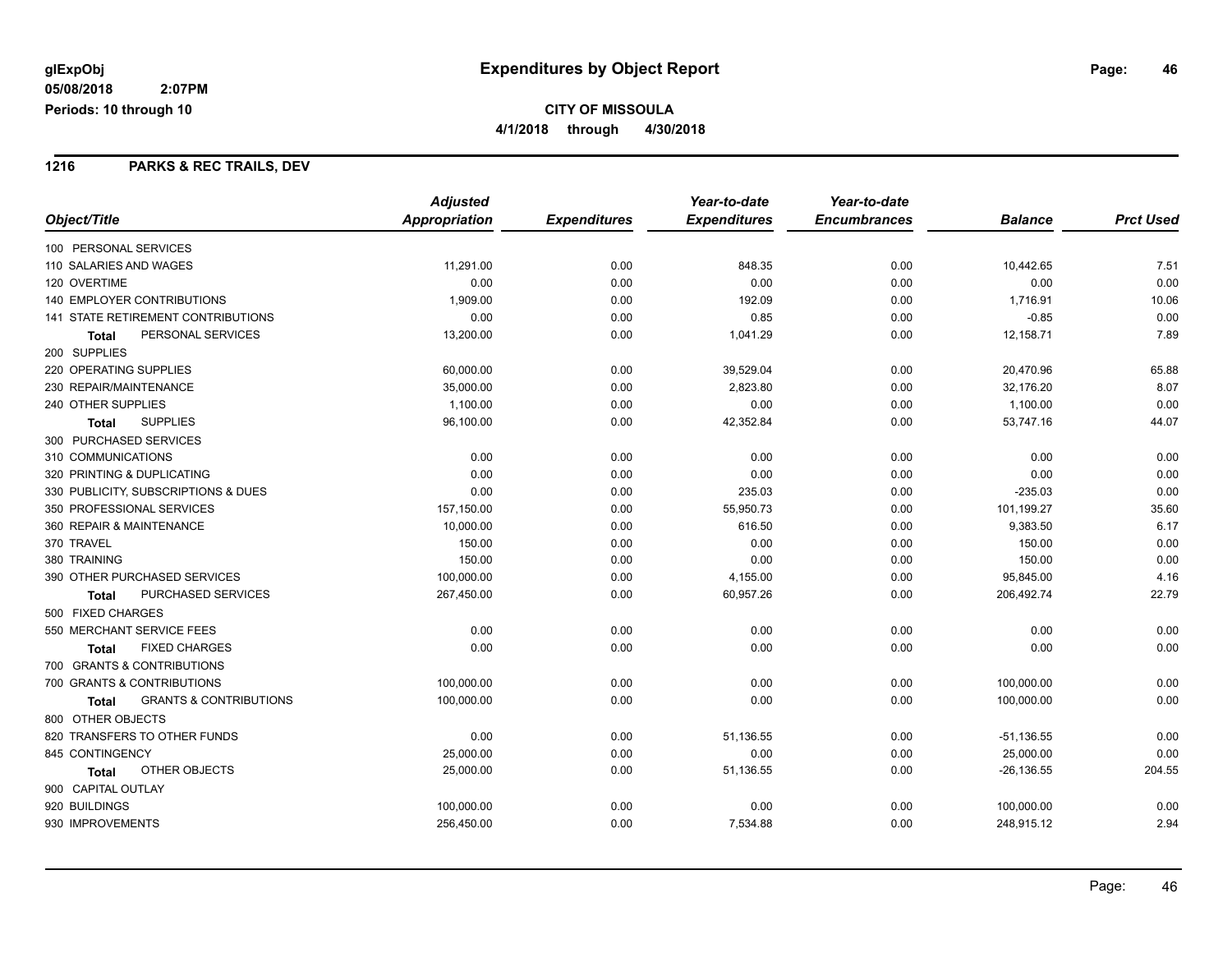**CITY OF MISSOULA 4/1/2018 through 4/30/2018**

### **1216 PARKS & REC TRAILS, DEV**

|                                         | <b>Adjusted</b> |                            | Year-to-date        | Year-to-date        |                |                  |
|-----------------------------------------|-----------------|----------------------------|---------------------|---------------------|----------------|------------------|
| Object/Title                            | Appropriation   | <i><b>Expenditures</b></i> | <b>Expenditures</b> | <b>Encumbrances</b> | <b>Balance</b> | <b>Prct Used</b> |
| 940 MACHINERY & EQUIPMENT               | 0.00            | 0.00                       | 0.00                | 0.00                | 0.00           | 0.00             |
| <b>CAPITAL OUTLAY</b><br><b>Total</b>   | 356.450.00      | 0.00                       | 7.534.88            | 0.00                | 348.915.12     | 2.11             |
| PARKS & REC TRAILS, DEV<br><b>Total</b> | 858,200.00      | 0.00                       | 163,022.82          | 0.00                | 695.177.18     | 19.00            |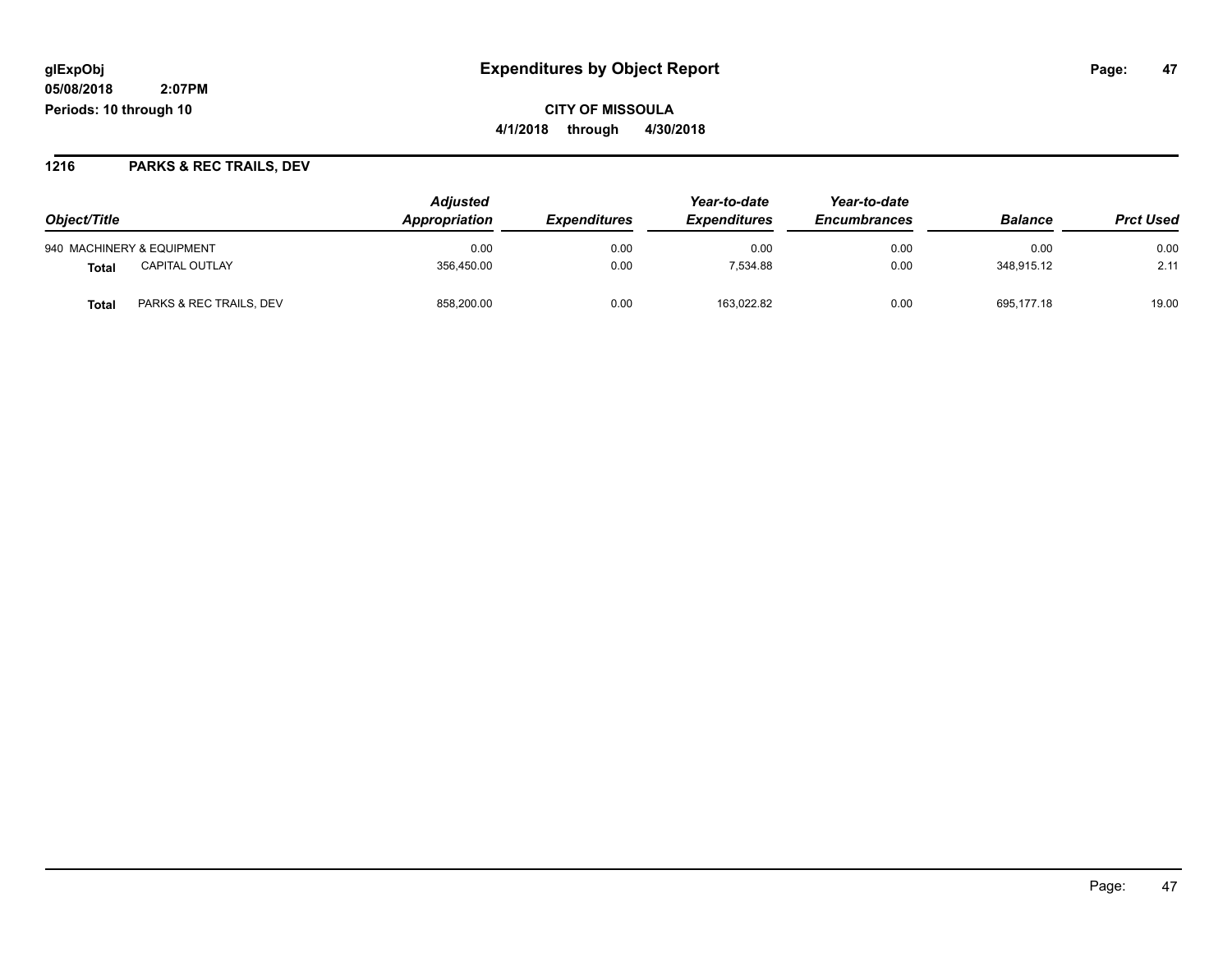### **CITY OF MISSOULA**

**4/1/2018 through 4/30/2018**

**1217 PARKS CITY LIFE GYM LEASE**

**370 PARKS & RECREATION**

|                                           | <b>Adjusted</b>      |                     | Year-to-date        | Year-to-date        |                |                  |
|-------------------------------------------|----------------------|---------------------|---------------------|---------------------|----------------|------------------|
| Object/Title                              | <b>Appropriation</b> | <b>Expenditures</b> | <b>Expenditures</b> | <b>Encumbrances</b> | <b>Balance</b> | <b>Prct Used</b> |
| 100 PERSONAL SERVICES                     |                      |                     |                     |                     |                |                  |
| 110 SALARIES AND WAGES                    | 16,000.00            | 0.00                | 7,616.92            | 0.00                | 8,383.08       | 47.61            |
| 120 OVERTIME                              | 0.00                 | 0.00                | 0.00                | 0.00                | 0.00           | 0.00             |
| <b>140 EMPLOYER CONTRIBUTIONS</b>         | 1,000.00             | 0.00                | 1,066.37            | 0.00                | $-66.37$       | 106.64           |
| <b>141 STATE RETIREMENT CONTRIBUTIONS</b> | 0.00                 | 0.00                | 7.03                | 0.00                | $-7.03$        | 0.00             |
| PERSONAL SERVICES<br><b>Total</b>         | 17,000.00            | 0.00                | 8,690.32            | 0.00                | 8,309.68       | 51.12            |
| 200 SUPPLIES                              |                      |                     |                     |                     |                |                  |
| 210 OFFICE SUPPLIES                       | 0.00                 | 0.00                | 0.00                | 0.00                | 0.00           | 0.00             |
| 220 OPERATING SUPPLIES                    | 1,500.00             | 247.94              | 1,919.98            | 0.00                | $-419.98$      | 128.00           |
| 230 REPAIR/MAINTENANCE                    | 1,000.00             | 0.00                | 1,032.00            | 0.00                | $-32.00$       | 103.20           |
| <b>SUPPLIES</b><br><b>Total</b>           | 2,500.00             | 247.94              | 2,951.98            | 0.00                | $-451.98$      | 118.08           |
| 300 PURCHASED SERVICES                    |                      |                     |                     |                     |                |                  |
| 320 PRINTING & DUPLICATING                | 1,000.00             | 0.00                | 15.00               | 0.00                | 985.00         | 1.50             |
| 330 PUBLICITY, SUBSCRIPTIONS & DUES       | 1.000.00             | 0.00                | 0.00                | 0.00                | 1.000.00       | 0.00             |
| 360 REPAIR & MAINTENANCE                  | 0.00                 | 0.00                | 1,002.00            | 0.00                | $-1,002.00$    | 0.00             |
| 390 OTHER PURCHASED SERVICES              | 0.00                 | 0.00                | 0.00                | 0.00                | 0.00           | 0.00             |
| PURCHASED SERVICES<br><b>Total</b>        | 2,000.00             | 0.00                | 1,017.00            | 0.00                | 983.00         | 50.85            |
| 500 FIXED CHARGES                         |                      |                     |                     |                     |                |                  |
| 500 FIXED CHARGES                         | 24,000.00            | 0.00                | 22.000.00           | 0.00                | 2,000.00       | 91.67            |
| 550 MERCHANT SERVICE FEES                 | 0.00                 | 0.00                | 0.00                | 0.00                | 0.00           | 0.00             |
| <b>FIXED CHARGES</b><br><b>Total</b>      | 24,000.00            | 0.00                | 22,000.00           | 0.00                | 2,000.00       | 91.67            |
| 900 CAPITAL OUTLAY                        |                      |                     |                     |                     |                |                  |
| 930 IMPROVEMENTS                          | 5,000.00             | 0.00                | 0.00                | 0.00                | 5,000.00       | 0.00             |
| <b>CAPITAL OUTLAY</b><br><b>Total</b>     | 5,000.00             | 0.00                | 0.00                | 0.00                | 5,000.00       | 0.00             |
| PARKS & RECREATION<br><b>Total</b>        | 50,500.00            | 247.94              | 34,659.30           | 0.00                | 15,840.70      | 68.63            |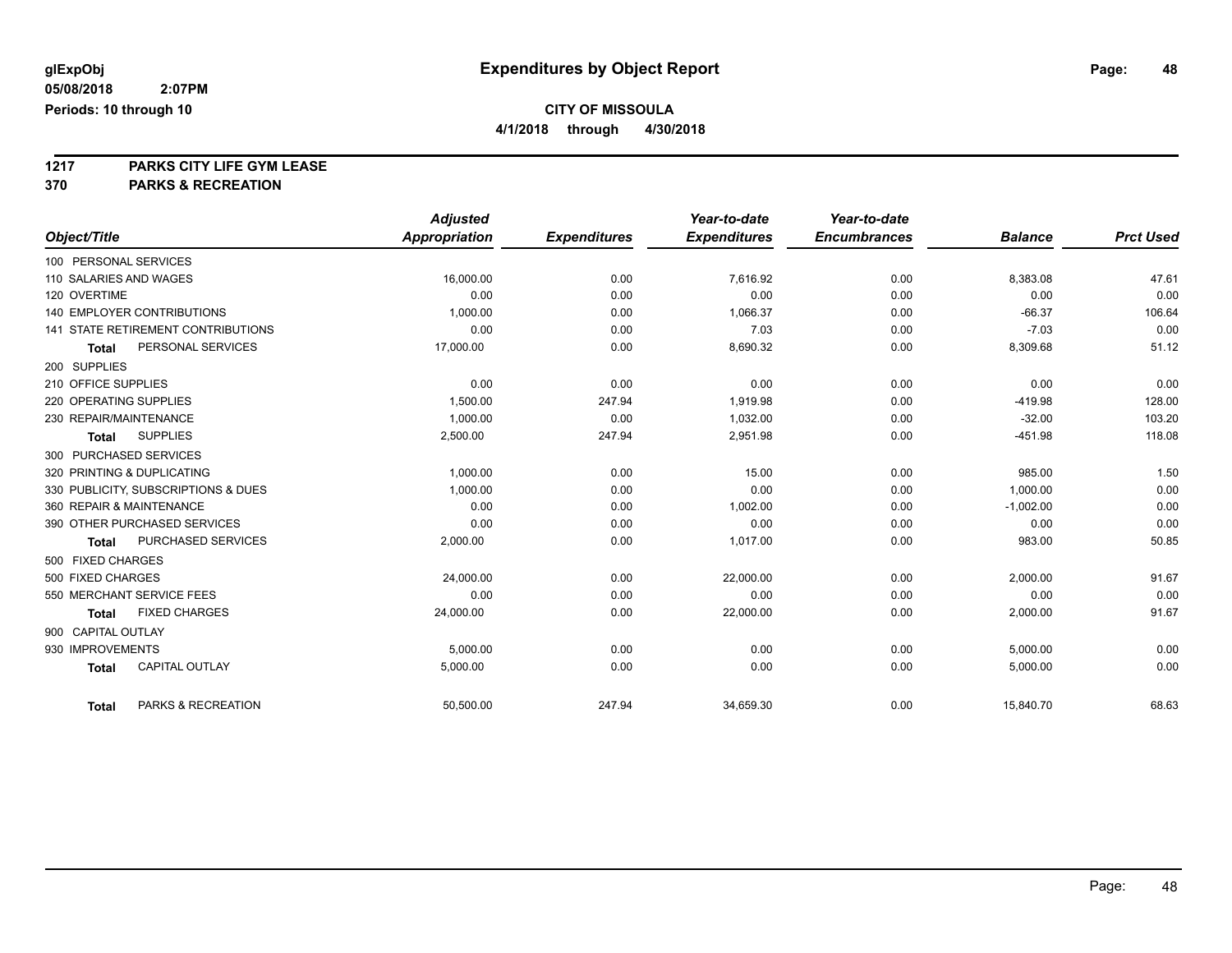### **1217 PARKS CITY LIFE GYM LEASE**

|                                           | <b>Adjusted</b>      |                     | Year-to-date        | Year-to-date        |                |                  |
|-------------------------------------------|----------------------|---------------------|---------------------|---------------------|----------------|------------------|
| Object/Title                              | <b>Appropriation</b> | <b>Expenditures</b> | <b>Expenditures</b> | <b>Encumbrances</b> | <b>Balance</b> | <b>Prct Used</b> |
| 100 PERSONAL SERVICES                     |                      |                     |                     |                     |                |                  |
| 110 SALARIES AND WAGES                    | 16,000.00            | 0.00                | 7,616.92            | 0.00                | 8,383.08       | 47.61            |
| 120 OVERTIME                              | 0.00                 | 0.00                | 0.00                | 0.00                | 0.00           | 0.00             |
| <b>140 EMPLOYER CONTRIBUTIONS</b>         | 1,000.00             | 0.00                | 1,066.37            | 0.00                | $-66.37$       | 106.64           |
| <b>141 STATE RETIREMENT CONTRIBUTIONS</b> | 0.00                 | 0.00                | 7.03                | 0.00                | $-7.03$        | 0.00             |
| PERSONAL SERVICES<br><b>Total</b>         | 17,000.00            | 0.00                | 8,690.32            | 0.00                | 8,309.68       | 51.12            |
| 200 SUPPLIES                              |                      |                     |                     |                     |                |                  |
| 210 OFFICE SUPPLIES                       | 0.00                 | 0.00                | 0.00                | 0.00                | 0.00           | 0.00             |
| 220 OPERATING SUPPLIES                    | 1,500.00             | 247.94              | 1,919.98            | 0.00                | $-419.98$      | 128.00           |
| 230 REPAIR/MAINTENANCE                    | 1,000.00             | 0.00                | 1,032.00            | 0.00                | $-32.00$       | 103.20           |
| <b>SUPPLIES</b><br>Total                  | 2,500.00             | 247.94              | 2,951.98            | 0.00                | $-451.98$      | 118.08           |
| 300 PURCHASED SERVICES                    |                      |                     |                     |                     |                |                  |
| 320 PRINTING & DUPLICATING                | 1,000.00             | 0.00                | 15.00               | 0.00                | 985.00         | 1.50             |
| 330 PUBLICITY, SUBSCRIPTIONS & DUES       | 1,000.00             | 0.00                | 0.00                | 0.00                | 1,000.00       | 0.00             |
| 360 REPAIR & MAINTENANCE                  | 0.00                 | 0.00                | 1,002.00            | 0.00                | $-1,002.00$    | 0.00             |
| 390 OTHER PURCHASED SERVICES              | 0.00                 | 0.00                | 0.00                | 0.00                | 0.00           | 0.00             |
| PURCHASED SERVICES<br><b>Total</b>        | 2,000.00             | 0.00                | 1,017.00            | 0.00                | 983.00         | 50.85            |
| 500 FIXED CHARGES                         |                      |                     |                     |                     |                |                  |
| 500 FIXED CHARGES                         | 24,000.00            | 0.00                | 22,000.00           | 0.00                | 2,000.00       | 91.67            |
| 550 MERCHANT SERVICE FEES                 | 0.00                 | 0.00                | 0.00                | 0.00                | 0.00           | 0.00             |
| <b>FIXED CHARGES</b><br><b>Total</b>      | 24,000.00            | 0.00                | 22,000.00           | 0.00                | 2,000.00       | 91.67            |
| 900 CAPITAL OUTLAY                        |                      |                     |                     |                     |                |                  |
| 930 IMPROVEMENTS                          | 5,000.00             | 0.00                | 0.00                | 0.00                | 5,000.00       | 0.00             |
| <b>CAPITAL OUTLAY</b><br><b>Total</b>     | 5,000.00             | 0.00                | 0.00                | 0.00                | 5,000.00       | 0.00             |
| PARKS CITY LIFE GYM LEASE<br><b>Total</b> | 50,500.00            | 247.94              | 34,659.30           | 0.00                | 15,840.70      | 68.63            |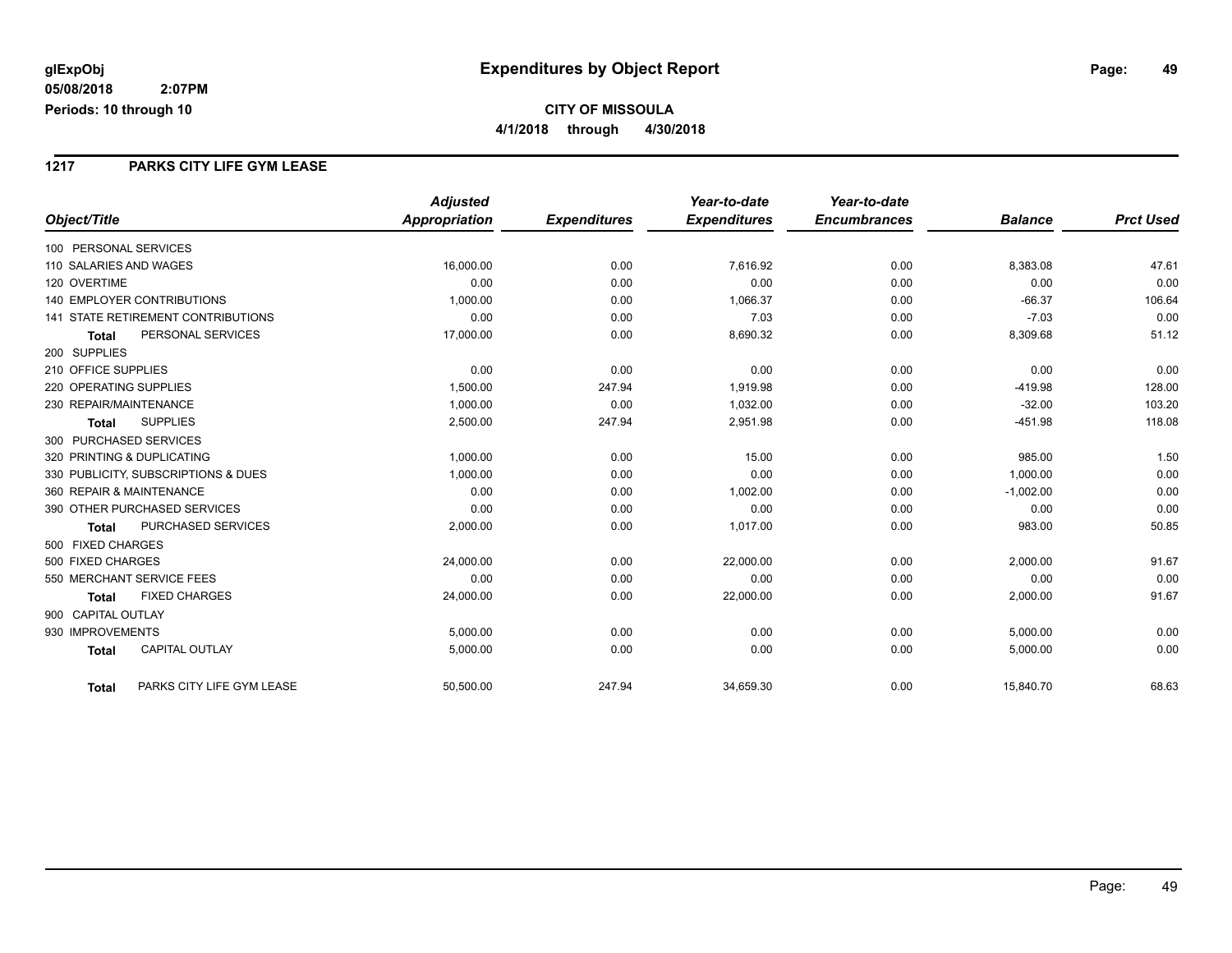**1218 ALL ABILITIES PLAYGROUND**

**370 PARKS & RECREATION**

|                                       | <b>Adjusted</b>      |                     | Year-to-date        | Year-to-date        |                |                  |
|---------------------------------------|----------------------|---------------------|---------------------|---------------------|----------------|------------------|
| Object/Title                          | <b>Appropriation</b> | <b>Expenditures</b> | <b>Expenditures</b> | <b>Encumbrances</b> | <b>Balance</b> | <b>Prct Used</b> |
| 300 PURCHASED SERVICES                |                      |                     |                     |                     |                |                  |
| 350 PROFESSIONAL SERVICES             | 0.00                 | 0.00                | 0.00                | 0.00                | 0.00           | 0.00             |
| 360 REPAIR & MAINTENANCE              | 0.00                 | 0.00                | 0.00                | 0.00                | 0.00           | 0.00             |
| PURCHASED SERVICES<br>Total           | 0.00                 | 0.00                | 0.00                | 0.00                | 0.00           | 0.00             |
| 500 FIXED CHARGES                     |                      |                     |                     |                     |                |                  |
| 550 MERCHANT SERVICE FEES             | 0.00                 | 0.00                | 0.00                | 0.00                | 0.00           | 0.00             |
| <b>FIXED CHARGES</b><br><b>Total</b>  | 0.00                 | 0.00                | 0.00                | 0.00                | 0.00           | 0.00             |
| 900 CAPITAL OUTLAY                    |                      |                     |                     |                     |                |                  |
| 930 IMPROVEMENTS                      | 0.00                 | 0.00                | 0.00                | 0.00                | 0.00           | 0.00             |
| <b>CAPITAL OUTLAY</b><br><b>Total</b> | 0.00                 | 0.00                | 0.00                | 0.00                | 0.00           | 0.00             |
|                                       |                      |                     |                     |                     |                |                  |
| PARKS & RECREATION<br><b>Total</b>    | 0.00                 | 0.00                | 0.00                | 0.00                | 0.00           | 0.00             |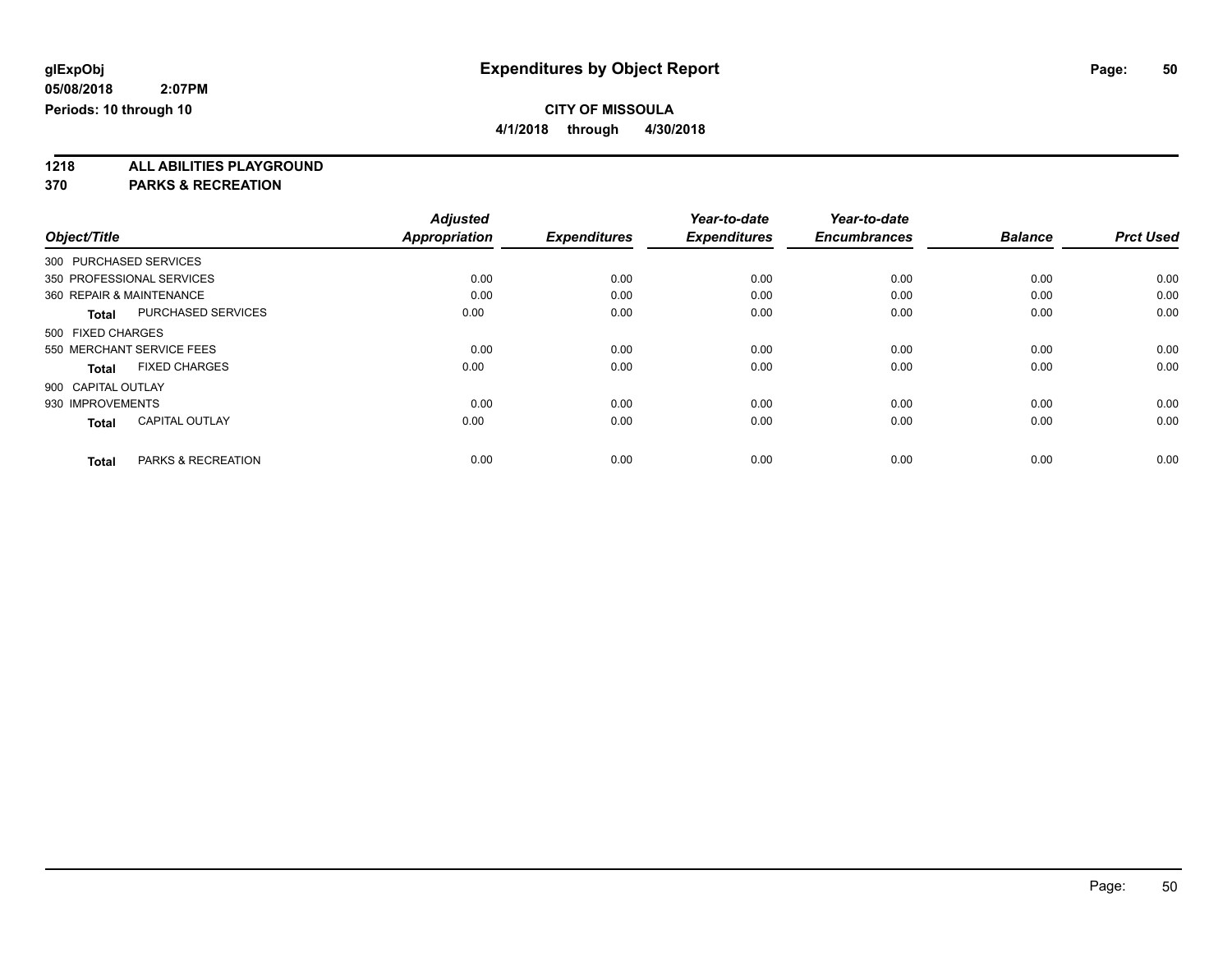**CITY OF MISSOULA 4/1/2018 through 4/30/2018**

### **1218 ALL ABILITIES PLAYGROUND**

|                           |                           | <b>Adjusted</b>      |                     | Year-to-date        | Year-to-date        |                |                  |
|---------------------------|---------------------------|----------------------|---------------------|---------------------|---------------------|----------------|------------------|
| Object/Title              |                           | <b>Appropriation</b> | <b>Expenditures</b> | <b>Expenditures</b> | <b>Encumbrances</b> | <b>Balance</b> | <b>Prct Used</b> |
| 300 PURCHASED SERVICES    |                           |                      |                     |                     |                     |                |                  |
| 350 PROFESSIONAL SERVICES |                           | 0.00                 | 0.00                | 0.00                | 0.00                | 0.00           | 0.00             |
| 360 REPAIR & MAINTENANCE  |                           | 0.00                 | 0.00                | 0.00                | 0.00                | 0.00           | 0.00             |
| <b>Total</b>              | <b>PURCHASED SERVICES</b> | 0.00                 | 0.00                | 0.00                | 0.00                | 0.00           | 0.00             |
| 500 FIXED CHARGES         |                           |                      |                     |                     |                     |                |                  |
| 550 MERCHANT SERVICE FEES |                           | 0.00                 | 0.00                | 0.00                | 0.00                | 0.00           | 0.00             |
| <b>Total</b>              | <b>FIXED CHARGES</b>      | 0.00                 | 0.00                | 0.00                | 0.00                | 0.00           | 0.00             |
| 900 CAPITAL OUTLAY        |                           |                      |                     |                     |                     |                |                  |
| 930 IMPROVEMENTS          |                           | 0.00                 | 0.00                | 0.00                | 0.00                | 0.00           | 0.00             |
| <b>Total</b>              | <b>CAPITAL OUTLAY</b>     | 0.00                 | 0.00                | 0.00                | 0.00                | 0.00           | 0.00             |
| <b>Total</b>              | ALL ABILITIES PLAYGROUND  | 0.00                 | 0.00                | 0.00                | 0.00                | 0.00           | 0.00             |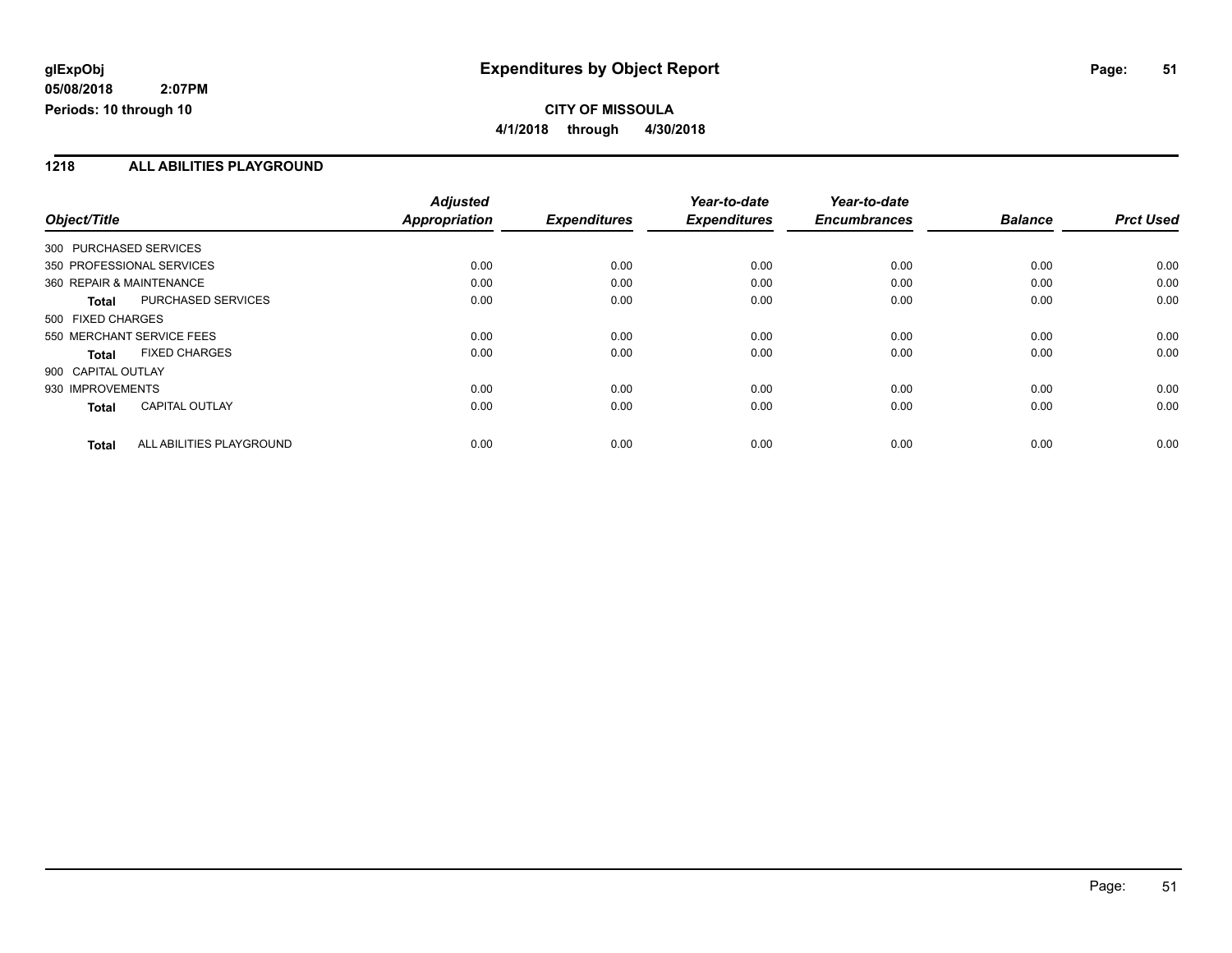### **1219 FT MISSOULA REGIONAL PARK**

**370 PARKS & RECREATION**

|                                         | <b>Adjusted</b>      |                     | Year-to-date        | Year-to-date        |                |                  |
|-----------------------------------------|----------------------|---------------------|---------------------|---------------------|----------------|------------------|
| Object/Title                            | <b>Appropriation</b> | <b>Expenditures</b> | <b>Expenditures</b> | <b>Encumbrances</b> | <b>Balance</b> | <b>Prct Used</b> |
| 100 PERSONAL SERVICES                   |                      |                     |                     |                     |                |                  |
| 110 SALARIES AND WAGES                  | 292,238.00           | 10,564.26           | 162,944.85          | 0.00                | 129,293.15     | 55.76            |
| 111 INTERMITTENT SALARY & WAGES         | 0.00                 | 0.00                | 0.00                | 0.00                | 0.00           | 0.00             |
| 120 OVERTIME                            | 2,000.00             | 0.00                | 543.30              | 0.00                | 1,456.70       | 27.17            |
| 140 EMPLOYER CONTRIBUTIONS              | 109,175.00           | 4,340.21            | 60,662.14           | 0.00                | 48,512.86      | 55.56            |
| 141 STATE RETIREMENT CONTRIBUTIONS      | 36.00                | 0.00                | 170.61              | 0.00                | $-134.61$      | 473.92           |
| 143 INTERMITTENT EMPLOYER CONTRIBUTIONS | 0.00                 | 0.00                | 0.00                | 0.00                | 0.00           | 0.00             |
| PERSONAL SERVICES<br><b>Total</b>       | 403,449.00           | 14,904.47           | 224,320.90          | 0.00                | 179,128.10     | 55.60            |
| 200 SUPPLIES                            |                      |                     |                     |                     |                |                  |
| 210 OFFICE SUPPLIES                     | 0.00                 | 0.00                | 105.69              | 0.00                | $-105.69$      | 0.00             |
| 220 OPERATING SUPPLIES                  | 236,500.00           | 1,996.11            | 47,342.68           | 0.00                | 189, 157.32    | 20.02            |
| 230 REPAIR/MAINTENANCE                  | 16,541.00            | 0.00                | 3,493.17            | 0.00                | 13,047.83      | 21.12            |
| 231 GASOLINE                            | 15,832.00            | 0.00                | 1,291.71            | 0.00                | 14,540.29      | 8.16             |
| 240 OTHER SUPPLIES                      | 25,000.00            | 0.00                | 0.00                | 0.00                | 25,000.00      | 0.00             |
| 250 SUPPLIES FOR RESALE                 | 1,000.00             | 0.00                | 0.00                | 0.00                | 1,000.00       | 0.00             |
| <b>SUPPLIES</b><br>Total                | 294,873.00           | 1,996.11            | 52,233.25           | 0.00                | 242,639.75     | 17.71            |
| 300 PURCHASED SERVICES                  |                      |                     |                     |                     |                |                  |
| 310 COMMUNICATIONS                      | 2,000.00             | 0.00                | 0.00                | 0.00                | 2,000.00       | 0.00             |
| 320 PRINTING & DUPLICATING              | 5,750.00             | 0.00                | 932.46              | 0.00                | 4,817.54       | 16.22            |
| 330 PUBLICITY, SUBSCRIPTIONS & DUES     | 10,000.00            | 810.00              | 4,130.43            | 0.00                | 5,869.57       | 41.30            |
| 340 SEWER                               | 1,000.00             | 0.00                | 0.00                | 0.00                | 1,000.00       | 0.00             |
| 341 ELECTRICITY & NATURAL GAS           | 32,446.00            | 1,069.53            | 11,901.31           | 0.00                | 20,544.69      | 36.68            |
| 342 STORM WATER                         | 0.00                 | 0.00                | 0.00                | 0.00                | 0.00           | 0.00             |
| 343 WATER CHARGES                       | 5,600.00             | 17.62               | 670.10              | 0.00                | 4,929.90       | 11.97            |
| 344 TELEPHONE SERVICE                   | 4,345.00             | 0.00                | 861.52              | 0.00                | 3,483.48       | 19.83            |
| 345 GARBAGE                             | 7,510.00             | 267.07              | 10,482.66           | 0.00                | $-2,972.66$    | 139.58           |
| 350 PROFESSIONAL SERVICES               | 63,251.00            | 120.01              | 2,335.07            | 0.00                | 60,915.93      | 3.69             |
| 360 REPAIR & MAINTENANCE                | 18,794.00            | 0.00                | 17,954.45           | 0.00                | 839.55         | 95.53            |
| 370 TRAVEL                              | 2,500.00             | 35.00               | 392.88              | 0.00                | 2,107.12       | 15.72            |
| 380 TRAINING                            | 2,500.00             | 0.00                | 0.00                | 0.00                | 2,500.00       | 0.00             |
| 390 OTHER PURCHASED SERVICES            | 5,790.00             | 0.00                | 8,777.18            | 0.00                | $-2,987.18$    | 151.59           |
| PURCHASED SERVICES<br><b>Total</b>      | 161,486.00           | 2,319.23            | 58,438.06           | 0.00                | 103,047.94     | 36.19            |
|                                         |                      |                     |                     |                     |                |                  |

500 FIXED CHARGES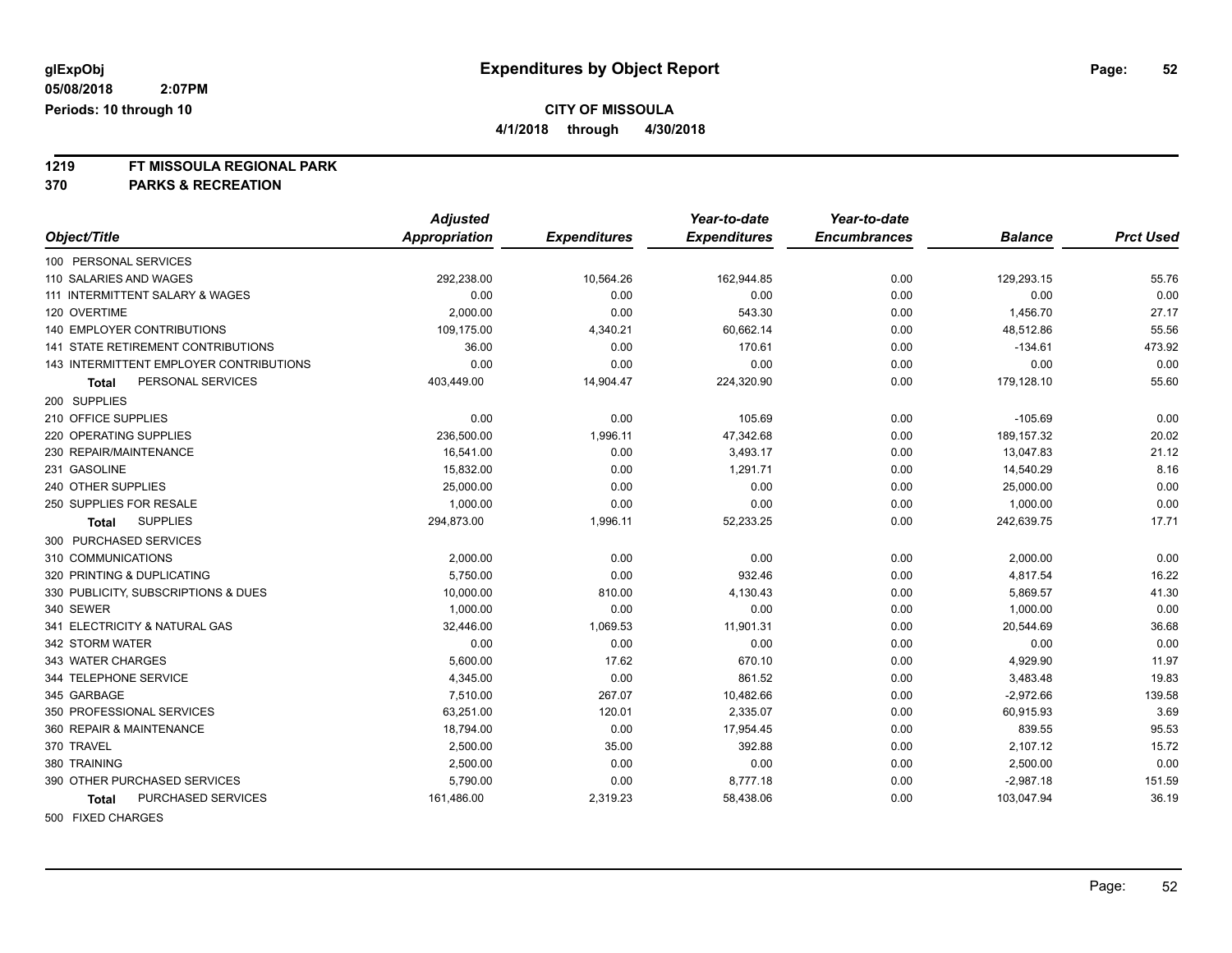**1219 FT MISSOULA REGIONAL PARK**

**370 PARKS & RECREATION**

|                                               | <b>Adjusted</b> |                     | Year-to-date        | Year-to-date        |                |                  |
|-----------------------------------------------|-----------------|---------------------|---------------------|---------------------|----------------|------------------|
| Object/Title                                  | Appropriation   | <b>Expenditures</b> | <b>Expenditures</b> | <b>Encumbrances</b> | <b>Balance</b> | <b>Prct Used</b> |
| 500 FIXED CHARGES                             | 5,000.00        | 0.00                | 0.00                | 0.00                | 5,000.00       | 0.00             |
| 550 MERCHANT SERVICE FEES                     | 0.00            | 0.00                | 0.00                | 0.00                | 0.00           | 0.00             |
| <b>FIXED CHARGES</b><br><b>Total</b>          | 5.000.00        | 0.00                | 0.00                | 0.00                | 5,000.00       | 0.00             |
| 900 CAPITAL OUTLAY                            |                 |                     |                     |                     |                |                  |
| 930 IMPROVEMENTS                              | 15,000.00       | 18,653.39           | 64.602.81           | 0.00                | $-49.602.81$   | 430.69           |
| 940 MACHINERY & EQUIPMENT                     | 52,800.00       | 0.00                | 0.00                | 0.00                | 52.800.00      | 0.00             |
| <b>CAPITAL OUTLAY</b><br><b>Total</b>         | 67.800.00       | 18.653.39           | 64.602.81           | 0.00                | 3.197.19       | 95.28            |
| <b>PARKS &amp; RECREATION</b><br><b>Total</b> | 932.608.00      | 37.873.20           | 399.595.02          | 0.00                | 533.012.98     | 42.85            |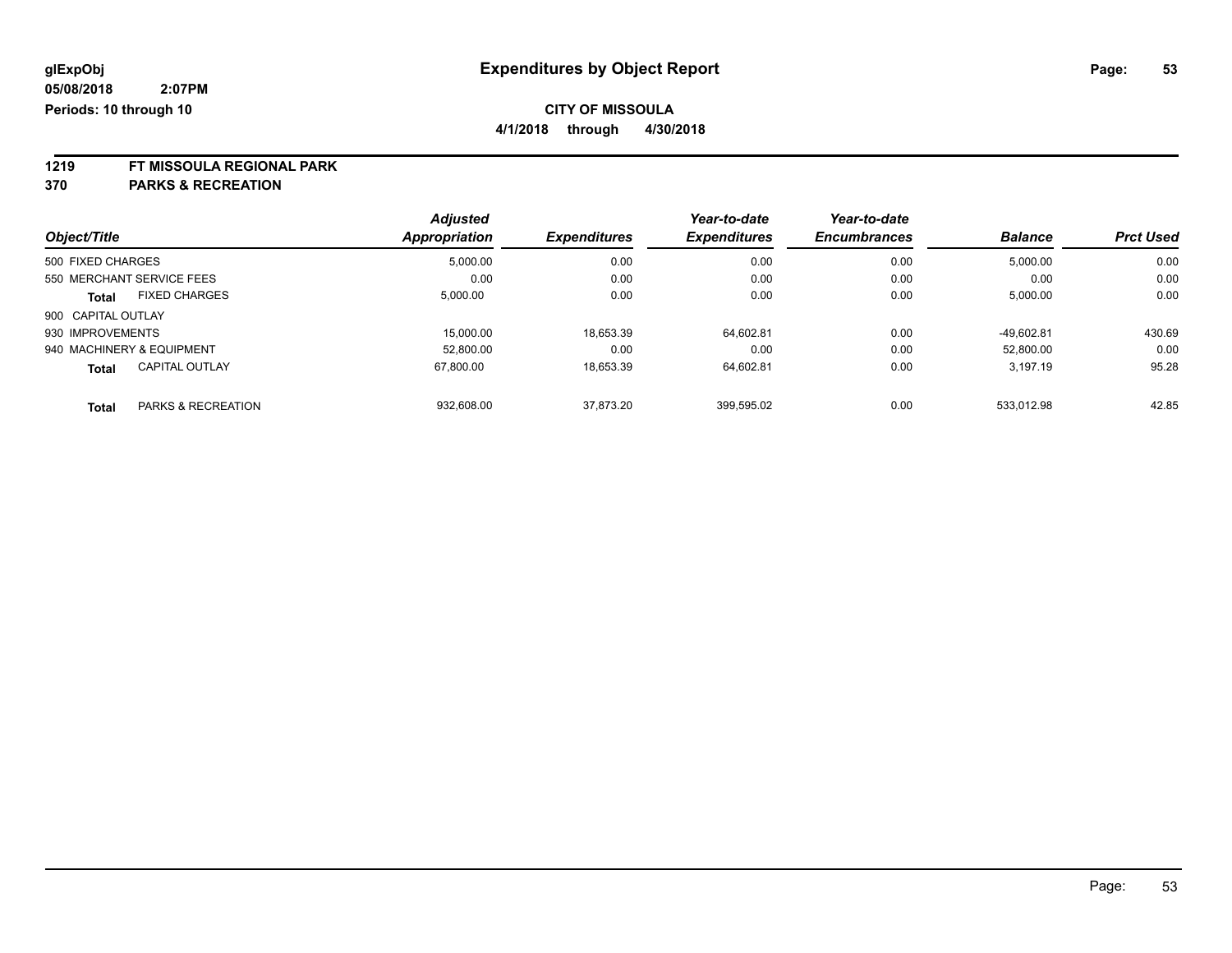### **1219 FT MISSOULA REGIONAL PARK**

|                                         | <b>Adjusted</b> |                     | Year-to-date        | Year-to-date        |                |                  |
|-----------------------------------------|-----------------|---------------------|---------------------|---------------------|----------------|------------------|
| Object/Title                            | Appropriation   | <b>Expenditures</b> | <b>Expenditures</b> | <b>Encumbrances</b> | <b>Balance</b> | <b>Prct Used</b> |
| 100 PERSONAL SERVICES                   |                 |                     |                     |                     |                |                  |
| 110 SALARIES AND WAGES                  | 292,238.00      | 10,564.26           | 162,944.85          | 0.00                | 129,293.15     | 55.76            |
| 111 INTERMITTENT SALARY & WAGES         | 0.00            | 0.00                | 0.00                | 0.00                | 0.00           | 0.00             |
| 120 OVERTIME                            | 2,000.00        | 0.00                | 543.30              | 0.00                | 1,456.70       | 27.17            |
| 140 EMPLOYER CONTRIBUTIONS              | 109,175.00      | 4,340.21            | 60,662.14           | 0.00                | 48,512.86      | 55.56            |
| 141 STATE RETIREMENT CONTRIBUTIONS      | 36.00           | 0.00                | 170.61              | 0.00                | $-134.61$      | 473.92           |
| 143 INTERMITTENT EMPLOYER CONTRIBUTIONS | 0.00            | 0.00                | 0.00                | 0.00                | 0.00           | 0.00             |
| PERSONAL SERVICES<br><b>Total</b>       | 403,449.00      | 14,904.47           | 224,320.90          | 0.00                | 179,128.10     | 55.60            |
| 200 SUPPLIES                            |                 |                     |                     |                     |                |                  |
| 210 OFFICE SUPPLIES                     | 0.00            | 0.00                | 105.69              | 0.00                | $-105.69$      | 0.00             |
| 220 OPERATING SUPPLIES                  | 236,500.00      | 1,996.11            | 47,342.68           | 0.00                | 189, 157.32    | 20.02            |
| 230 REPAIR/MAINTENANCE                  | 16,541.00       | 0.00                | 3,493.17            | 0.00                | 13,047.83      | 21.12            |
| 231 GASOLINE                            | 15,832.00       | 0.00                | 1,291.71            | 0.00                | 14,540.29      | 8.16             |
| 240 OTHER SUPPLIES                      | 25,000.00       | 0.00                | 0.00                | 0.00                | 25,000.00      | 0.00             |
| 250 SUPPLIES FOR RESALE                 | 1,000.00        | 0.00                | 0.00                | 0.00                | 1,000.00       | 0.00             |
| <b>SUPPLIES</b><br><b>Total</b>         | 294,873.00      | 1,996.11            | 52,233.25           | 0.00                | 242,639.75     | 17.71            |
| 300 PURCHASED SERVICES                  |                 |                     |                     |                     |                |                  |
| 310 COMMUNICATIONS                      | 2,000.00        | 0.00                | 0.00                | 0.00                | 2,000.00       | 0.00             |
| 320 PRINTING & DUPLICATING              | 5,750.00        | 0.00                | 932.46              | 0.00                | 4,817.54       | 16.22            |
| 330 PUBLICITY, SUBSCRIPTIONS & DUES     | 10,000.00       | 810.00              | 4,130.43            | 0.00                | 5,869.57       | 41.30            |
| 340 SEWER                               | 1,000.00        | 0.00                | 0.00                | 0.00                | 1,000.00       | 0.00             |
| 341 ELECTRICITY & NATURAL GAS           | 32,446.00       | 1,069.53            | 11,901.31           | 0.00                | 20,544.69      | 36.68            |
| 342 STORM WATER                         | 0.00            | 0.00                | 0.00                | 0.00                | 0.00           | 0.00             |
| 343 WATER CHARGES                       | 5,600.00        | 17.62               | 670.10              | 0.00                | 4,929.90       | 11.97            |
| 344 TELEPHONE SERVICE                   | 4,345.00        | 0.00                | 861.52              | 0.00                | 3,483.48       | 19.83            |
| 345 GARBAGE                             | 7,510.00        | 267.07              | 10,482.66           | 0.00                | $-2,972.66$    | 139.58           |
| 350 PROFESSIONAL SERVICES               | 63,251.00       | 120.01              | 2,335.07            | 0.00                | 60,915.93      | 3.69             |
| 360 REPAIR & MAINTENANCE                | 18,794.00       | 0.00                | 17,954.45           | 0.00                | 839.55         | 95.53            |
| 370 TRAVEL                              | 2,500.00        | 35.00               | 392.88              | 0.00                | 2,107.12       | 15.72            |
| 380 TRAINING                            | 2,500.00        | 0.00                | 0.00                | 0.00                | 2,500.00       | 0.00             |
| 390 OTHER PURCHASED SERVICES            | 5,790.00        | 0.00                | 8,777.18            | 0.00                | $-2,987.18$    | 151.59           |
| PURCHASED SERVICES<br><b>Total</b>      | 161,486.00      | 2,319.23            | 58,438.06           | 0.00                | 103,047.94     | 36.19            |
| 500 FIXED CHARGES                       |                 |                     |                     |                     |                |                  |
| 500 FIXED CHARGES                       | 5,000.00        | 0.00                | 0.00                | 0.00                | 5,000.00       | 0.00             |
|                                         |                 |                     |                     |                     |                |                  |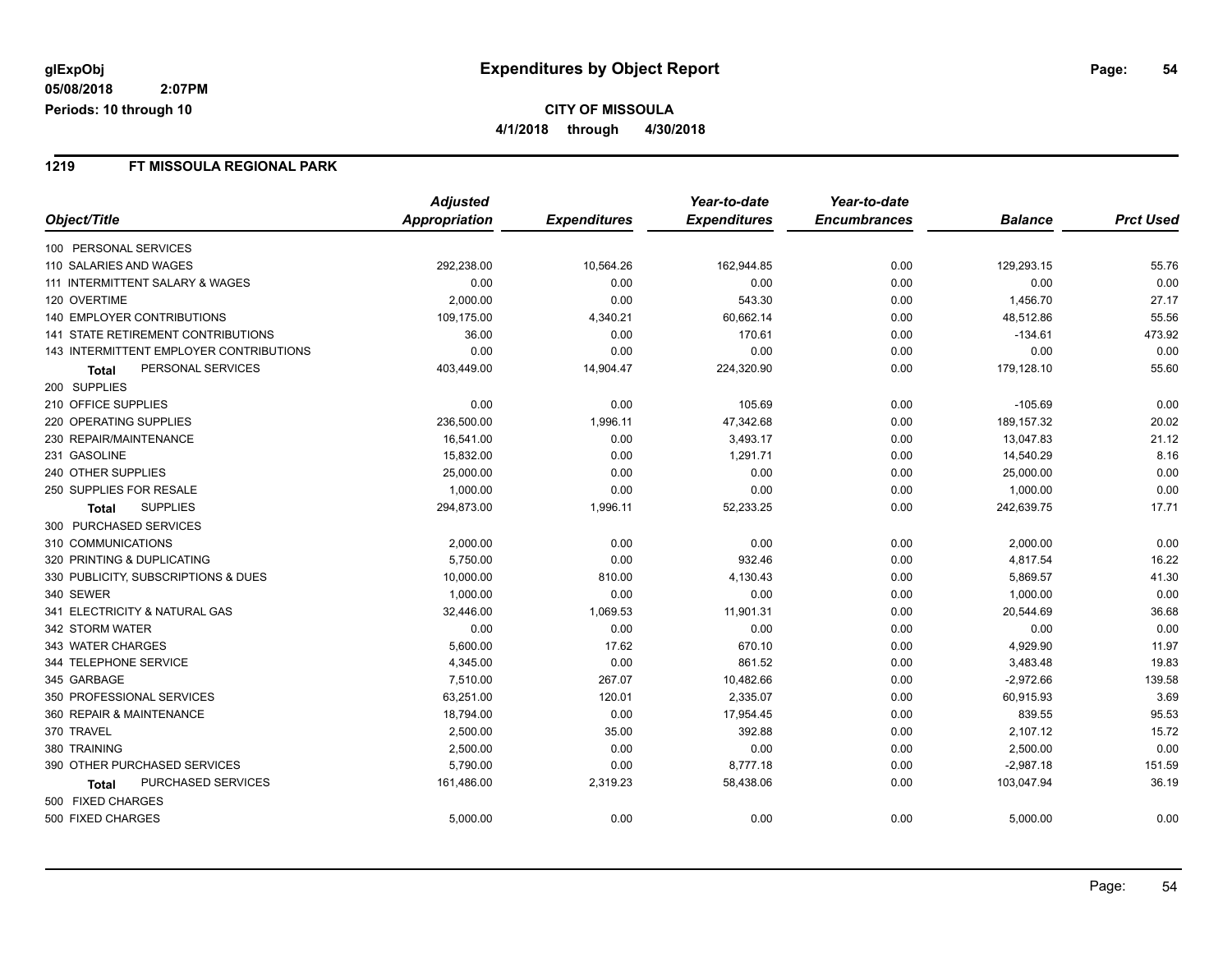### **1219 FT MISSOULA REGIONAL PARK**

| Object/Title                              | <b>Adjusted</b><br><b>Appropriation</b> | <b>Expenditures</b> | Year-to-date<br><b>Expenditures</b> | Year-to-date<br><b>Encumbrances</b> | <b>Balance</b> | <b>Prct Used</b> |
|-------------------------------------------|-----------------------------------------|---------------------|-------------------------------------|-------------------------------------|----------------|------------------|
| 550 MERCHANT SERVICE FEES                 | 0.00                                    | 0.00                | 0.00                                | 0.00                                | 0.00           | 0.00             |
| <b>FIXED CHARGES</b><br><b>Total</b>      | 5.000.00                                | 0.00                | 0.00                                | 0.00                                | 5,000.00       | 0.00             |
| 900 CAPITAL OUTLAY                        |                                         |                     |                                     |                                     |                |                  |
| 930 IMPROVEMENTS                          | 15,000.00                               | 18,653.39           | 64,602.81                           | 0.00                                | $-49,602.81$   | 430.69           |
| 940 MACHINERY & EQUIPMENT                 | 52.800.00                               | 0.00                | 0.00                                | 0.00                                | 52.800.00      | 0.00             |
| <b>CAPITAL OUTLAY</b><br><b>Total</b>     | 67.800.00                               | 18.653.39           | 64.602.81                           | 0.00                                | 3.197.19       | 95.28            |
| FT MISSOULA REGIONAL PARK<br><b>Total</b> | 932,608.00                              | 37.873.20           | 399,595.02                          | 0.00                                | 533.012.98     | 42.85            |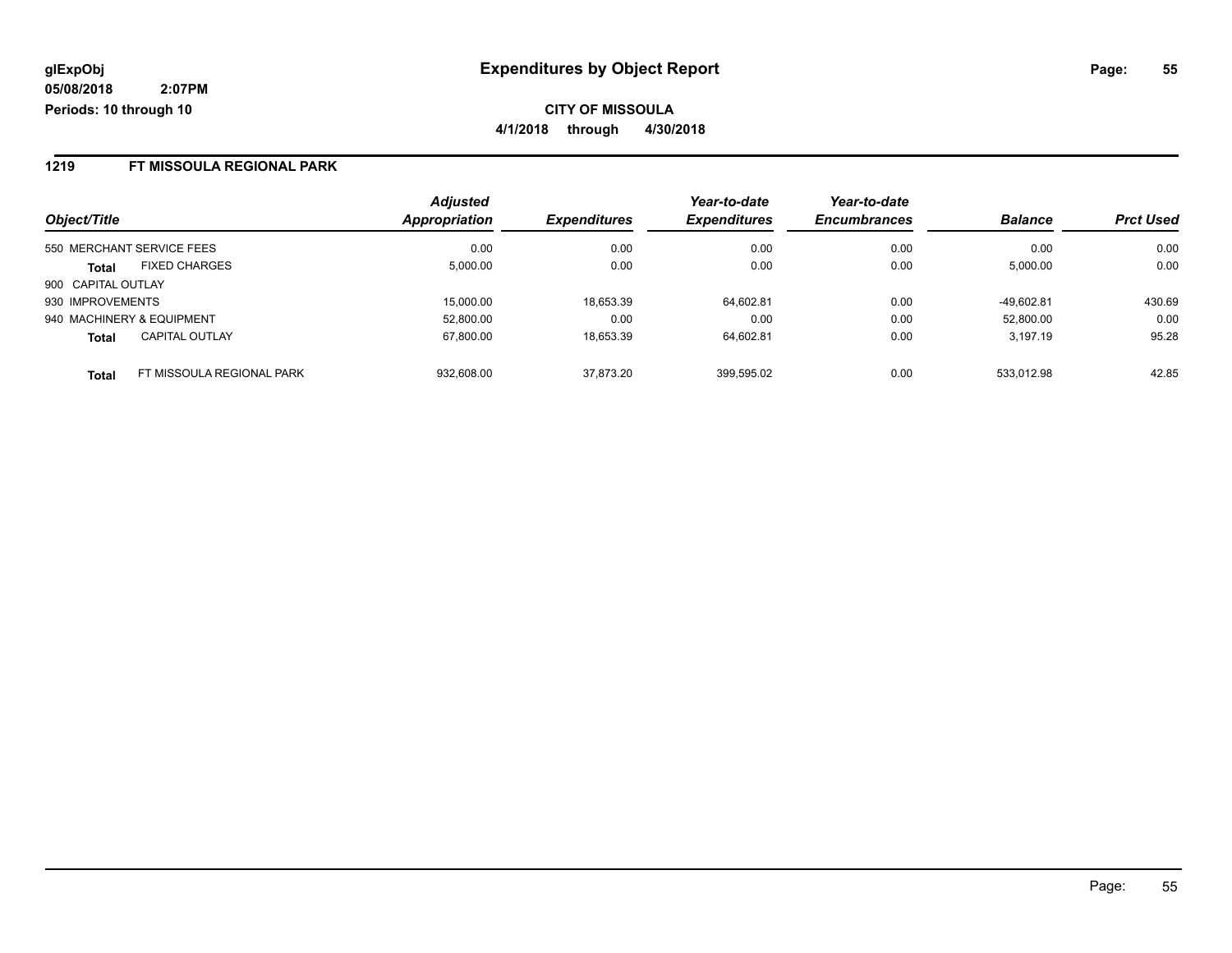# **1221 FMRP - MAINTENANCE**

**370 PARKS & RECREATION**

|                                         | <b>Adjusted</b>      |                     | Year-to-date        | Year-to-date        |                |                  |
|-----------------------------------------|----------------------|---------------------|---------------------|---------------------|----------------|------------------|
| Object/Title                            | <b>Appropriation</b> | <b>Expenditures</b> | <b>Expenditures</b> | <b>Encumbrances</b> | <b>Balance</b> | <b>Prct Used</b> |
| 100 PERSONAL SERVICES                   |                      |                     |                     |                     |                |                  |
| 110 SALARIES AND WAGES                  | 0.00                 | 0.00                | 0.00                | 0.00                | 0.00           | 0.00             |
| 111 INTERMITTENT SALARY & WAGES         | 0.00                 | 0.00                | 0.00                | 0.00                | 0.00           | 0.00             |
| 120 OVERTIME                            | 0.00                 | 0.00                | 0.00                | 0.00                | 0.00           | 0.00             |
| 140 EMPLOYER CONTRIBUTIONS              | 0.00                 | 0.00                | 0.00                | 0.00                | 0.00           | 0.00             |
| 143 INTERMITTENT EMPLOYER CONTRIBUTIONS | 0.00                 | 0.00                | 0.00                | 0.00                | 0.00           | 0.00             |
| PERSONAL SERVICES<br><b>Total</b>       | 0.00                 | 0.00                | 0.00                | 0.00                | 0.00           | 0.00             |
| 200 SUPPLIES                            |                      |                     |                     |                     |                |                  |
| 220 OPERATING SUPPLIES                  | 0.00                 | 0.00                | 0.00                | 0.00                | 0.00           | 0.00             |
| 230 REPAIR/MAINTENANCE                  | 0.00                 | 0.00                | 0.00                | 0.00                | 0.00           | 0.00             |
| 231 GASOLINE                            | 0.00                 | 0.00                | 0.00                | 0.00                | 0.00           | 0.00             |
| <b>SUPPLIES</b><br>Total                | 0.00                 | 0.00                | 0.00                | 0.00                | 0.00           | 0.00             |
| 300 PURCHASED SERVICES                  |                      |                     |                     |                     |                |                  |
| 310 COMMUNICATIONS                      | 0.00                 | 0.00                | 0.00                | 0.00                | 0.00           | 0.00             |
| 320 PRINTING & DUPLICATING              | 0.00                 | 0.00                | 0.00                | 0.00                | 0.00           | 0.00             |
| 330 PUBLICITY, SUBSCRIPTIONS & DUES     | 0.00                 | 0.00                | 0.00                | 0.00                | 0.00           | 0.00             |
| 340 SEWER                               | 0.00                 | 0.00                | 0.00                | 0.00                | 0.00           | 0.00             |
| 341 ELECTRICITY & NATURAL GAS           | 0.00                 | 0.00                | 0.00                | 0.00                | 0.00           | 0.00             |
| 343 WATER CHARGES                       | 0.00                 | 0.00                | 0.00                | 0.00                | 0.00           | 0.00             |
| 344 TELEPHONE SERVICE                   | 0.00                 | 0.00                | 0.00                | 0.00                | 0.00           | 0.00             |
| 345 GARBAGE                             | 0.00                 | 0.00                | 0.00                | 0.00                | 0.00           | 0.00             |
| 350 PROFESSIONAL SERVICES               | 0.00                 | 0.00                | 0.00                | 0.00                | 0.00           | 0.00             |
| 360 REPAIR & MAINTENANCE                | 0.00                 | 0.00                | 0.00                | 0.00                | 0.00           | 0.00             |
| 370 TRAVEL                              | 0.00                 | 0.00                | 0.00                | 0.00                | 0.00           | 0.00             |
| 380 TRAINING                            | 0.00                 | 0.00                | 0.00                | 0.00                | 0.00           | 0.00             |
| PURCHASED SERVICES<br><b>Total</b>      | 0.00                 | 0.00                | 0.00                | 0.00                | 0.00           | 0.00             |
| 900 CAPITAL OUTLAY                      |                      |                     |                     |                     |                |                  |
| 930 IMPROVEMENTS                        | 0.00                 | 0.00                | 0.00                | 0.00                | 0.00           | 0.00             |
| 940 MACHINERY & EQUIPMENT               | 0.00                 | 0.00                | 0.00                | 0.00                | 0.00           | 0.00             |
| CAPITAL OUTLAY<br><b>Total</b>          | 0.00                 | 0.00                | 0.00                | 0.00                | 0.00           | 0.00             |
| PARKS & RECREATION<br>Total             | 0.00                 | 0.00                | 0.00                | 0.00                | 0.00           | 0.00             |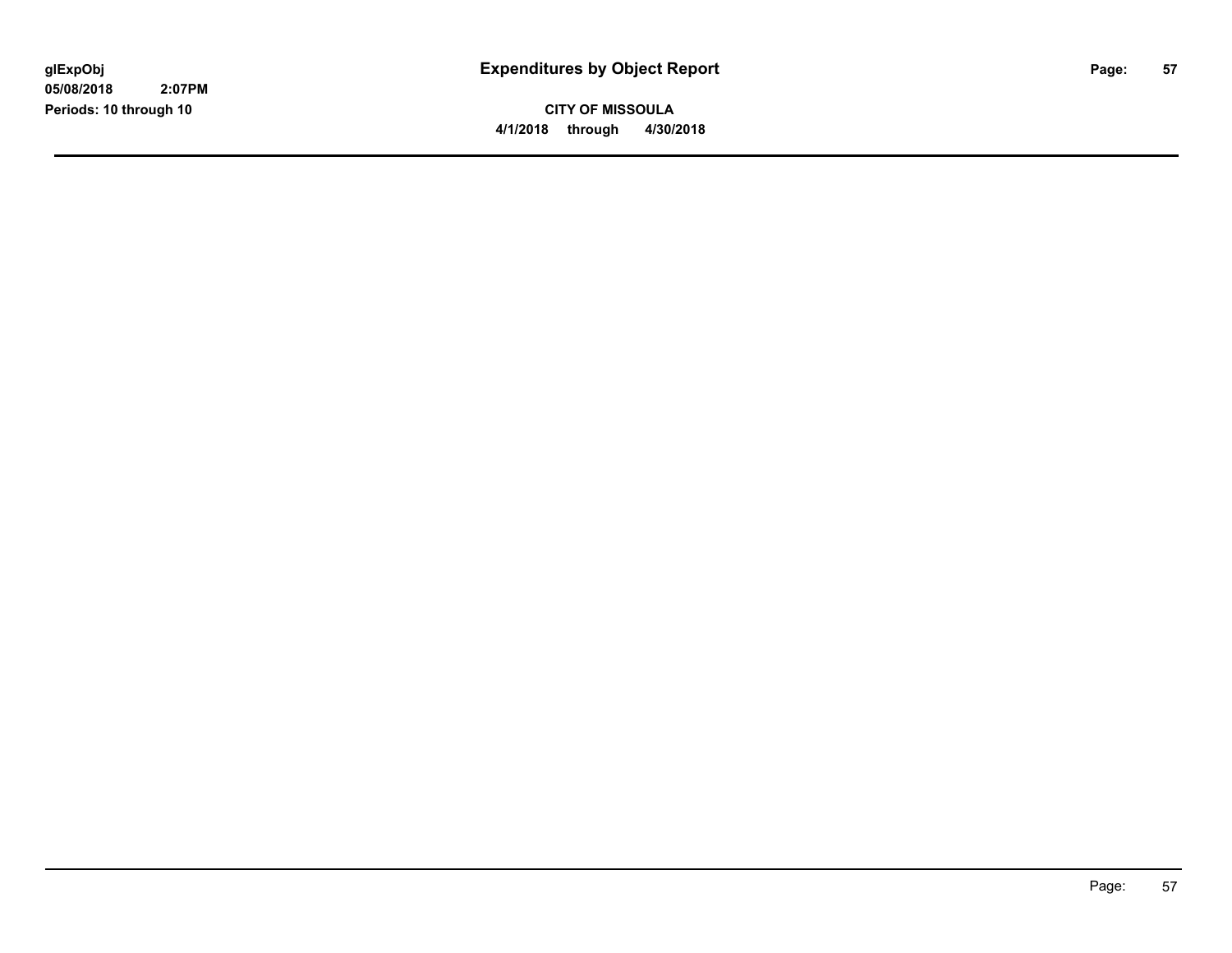#### **1221 FMRP - MAINTENANCE**

|                                           | <b>Adjusted</b>      |                     | Year-to-date        | Year-to-date        |                |                  |
|-------------------------------------------|----------------------|---------------------|---------------------|---------------------|----------------|------------------|
| Object/Title                              | <b>Appropriation</b> | <b>Expenditures</b> | <b>Expenditures</b> | <b>Encumbrances</b> | <b>Balance</b> | <b>Prct Used</b> |
| 100 PERSONAL SERVICES                     |                      |                     |                     |                     |                |                  |
| 110 SALARIES AND WAGES                    | 0.00                 | 0.00                | 0.00                | 0.00                | 0.00           | 0.00             |
| 111 INTERMITTENT SALARY & WAGES           | 0.00                 | 0.00                | 0.00                | 0.00                | 0.00           | 0.00             |
| 120 OVERTIME                              | 0.00                 | 0.00                | 0.00                | 0.00                | 0.00           | 0.00             |
| <b>140 EMPLOYER CONTRIBUTIONS</b>         | 0.00                 | 0.00                | 0.00                | 0.00                | 0.00           | 0.00             |
| 143 INTERMITTENT EMPLOYER CONTRIBUTIONS   | 0.00                 | 0.00                | 0.00                | 0.00                | 0.00           | 0.00             |
| PERSONAL SERVICES<br>Total                | 0.00                 | 0.00                | 0.00                | 0.00                | 0.00           | 0.00             |
| 200 SUPPLIES                              |                      |                     |                     |                     |                |                  |
| 220 OPERATING SUPPLIES                    | 0.00                 | 0.00                | 0.00                | 0.00                | 0.00           | 0.00             |
| 230 REPAIR/MAINTENANCE                    | 0.00                 | 0.00                | 0.00                | 0.00                | 0.00           | 0.00             |
| 231 GASOLINE                              | 0.00                 | 0.00                | 0.00                | 0.00                | 0.00           | 0.00             |
| <b>SUPPLIES</b><br><b>Total</b>           | 0.00                 | 0.00                | 0.00                | 0.00                | 0.00           | 0.00             |
| 300 PURCHASED SERVICES                    |                      |                     |                     |                     |                |                  |
| 310 COMMUNICATIONS                        | 0.00                 | 0.00                | 0.00                | 0.00                | 0.00           | 0.00             |
| 320 PRINTING & DUPLICATING                | 0.00                 | 0.00                | 0.00                | 0.00                | 0.00           | 0.00             |
| 330 PUBLICITY, SUBSCRIPTIONS & DUES       | 0.00                 | 0.00                | 0.00                | 0.00                | 0.00           | 0.00             |
| 340 SEWER                                 | 0.00                 | 0.00                | 0.00                | 0.00                | 0.00           | 0.00             |
| 341 ELECTRICITY & NATURAL GAS             | 0.00                 | 0.00                | 0.00                | 0.00                | 0.00           | 0.00             |
| 343 WATER CHARGES                         | 0.00                 | 0.00                | 0.00                | 0.00                | 0.00           | 0.00             |
| 344 TELEPHONE SERVICE                     | 0.00                 | 0.00                | 0.00                | 0.00                | 0.00           | 0.00             |
| 345 GARBAGE                               | 0.00                 | 0.00                | 0.00                | 0.00                | 0.00           | 0.00             |
| 350 PROFESSIONAL SERVICES                 | 0.00                 | 0.00                | 0.00                | 0.00                | 0.00           | 0.00             |
| 360 REPAIR & MAINTENANCE                  | 0.00                 | 0.00                | 0.00                | 0.00                | 0.00           | 0.00             |
| 370 TRAVEL                                | 0.00                 | 0.00                | 0.00                | 0.00                | 0.00           | 0.00             |
| 380 TRAINING                              | 0.00                 | 0.00                | 0.00                | 0.00                | 0.00           | 0.00             |
| PURCHASED SERVICES<br><b>Total</b>        | 0.00                 | 0.00                | 0.00                | 0.00                | 0.00           | 0.00             |
| 900 CAPITAL OUTLAY                        |                      |                     |                     |                     |                |                  |
| 930 IMPROVEMENTS                          | 0.00                 | 0.00                | 0.00                | 0.00                | 0.00           | 0.00             |
| 940 MACHINERY & EQUIPMENT                 | 0.00                 | 0.00                | 0.00                | 0.00                | 0.00           | 0.00             |
| <b>CAPITAL OUTLAY</b><br><b>Total</b>     | 0.00                 | 0.00                | 0.00                | 0.00                | 0.00           | 0.00             |
| <b>FMRP - MAINTENANCE</b><br><b>Total</b> | 0.00                 | 0.00                | 0.00                | 0.00                | 0.00           | 0.00             |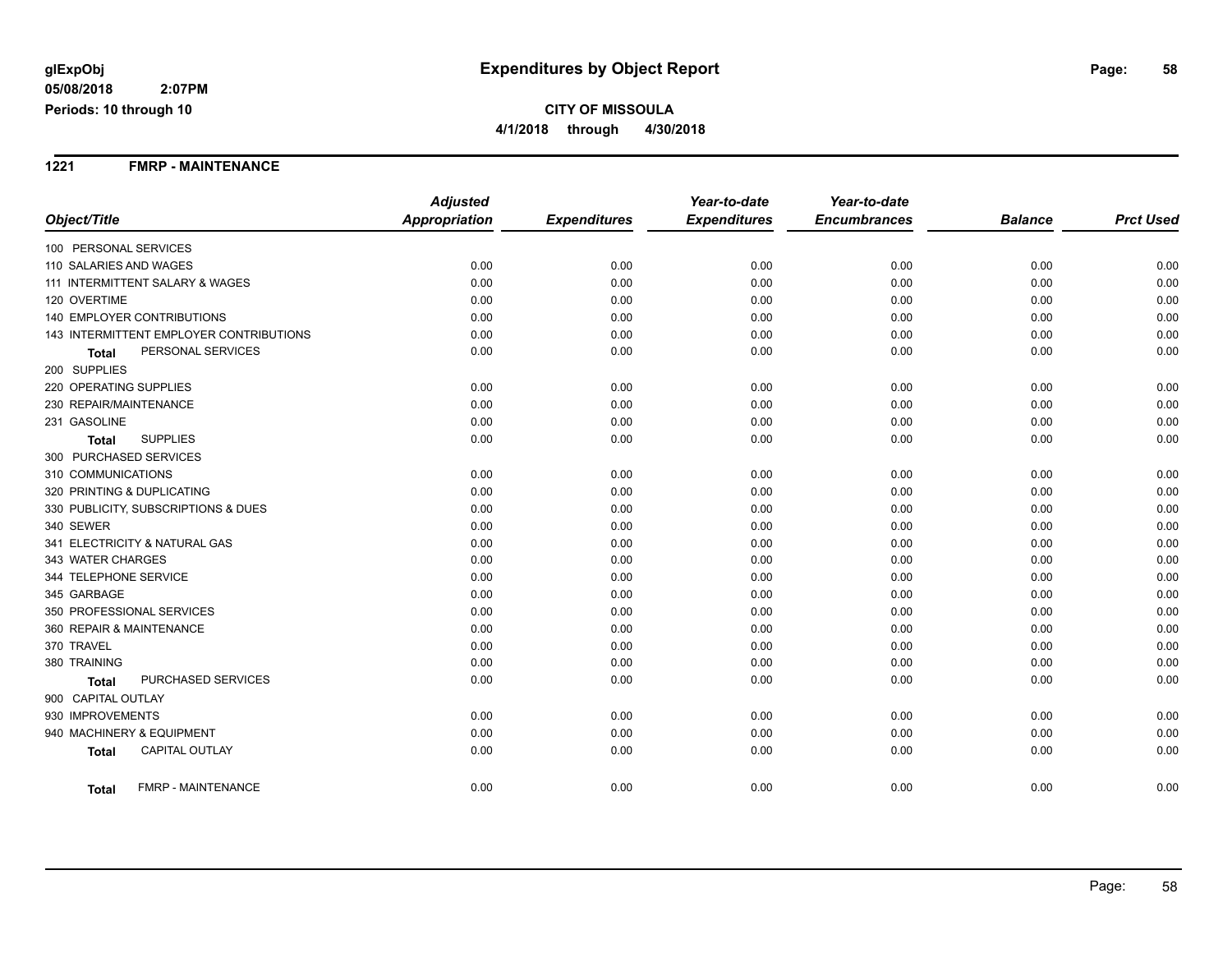**CITY OF MISSOULA**

**4/1/2018 through 4/30/2018**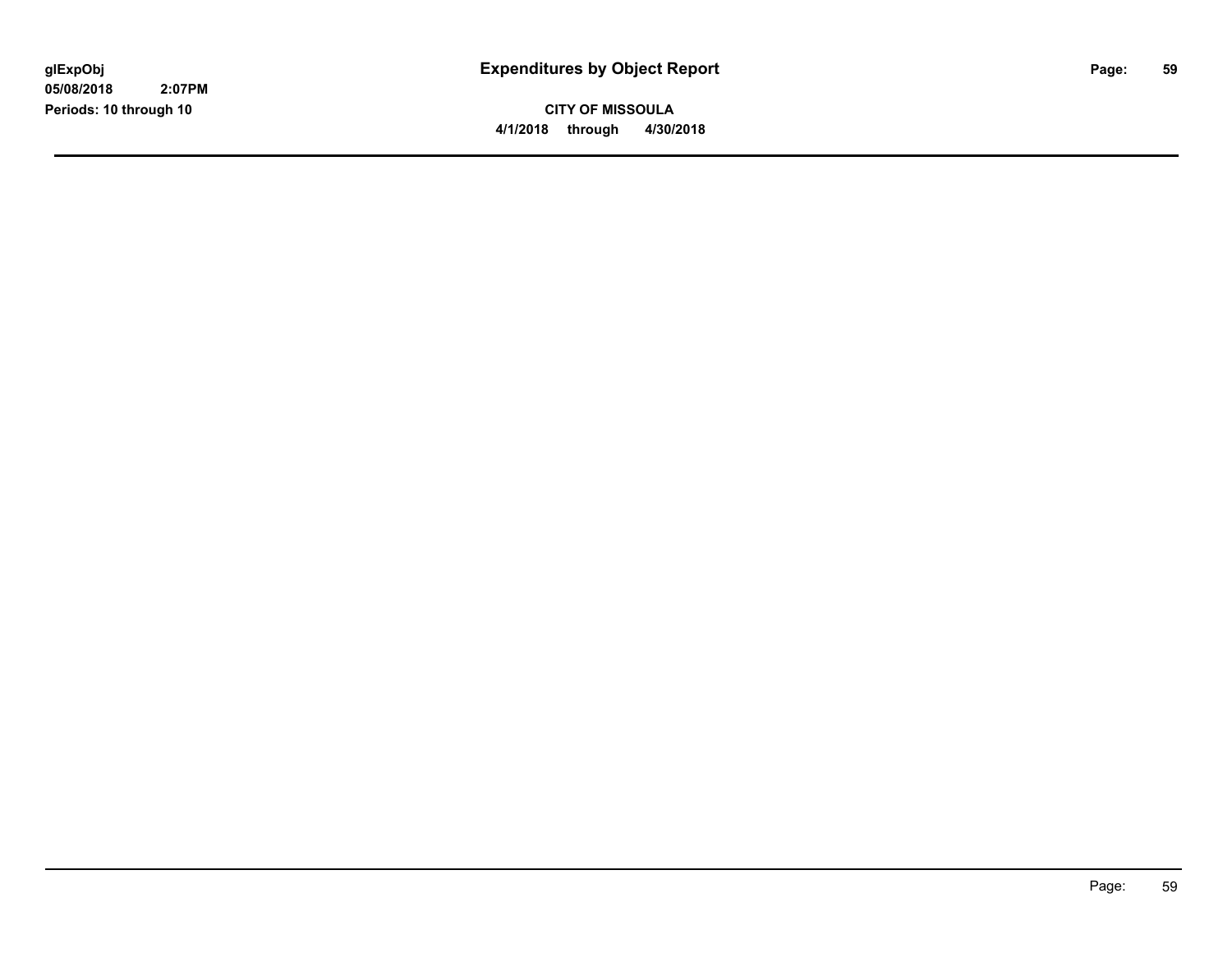# **1241 CEMETERY CREMAIN WALL FUND**

**340 CEMETERY**

| Object/Title                          | <b>Adjusted</b><br><b>Appropriation</b> | <b>Expenditures</b> | Year-to-date<br><b>Expenditures</b> | Year-to-date<br><b>Encumbrances</b> | <b>Balance</b> | <b>Prct Used</b> |
|---------------------------------------|-----------------------------------------|---------------------|-------------------------------------|-------------------------------------|----------------|------------------|
| 500 FIXED CHARGES                     |                                         |                     |                                     |                                     |                |                  |
| 550 MERCHANT SERVICE FEES             | 0.00                                    | 0.00                | 0.00                                | 0.00                                | 0.00           | 0.00             |
| <b>FIXED CHARGES</b><br><b>Total</b>  | 0.00                                    | 0.00                | 0.00                                | 0.00                                | 0.00           | 0.00             |
| 900 CAPITAL OUTLAY                    |                                         |                     |                                     |                                     |                |                  |
| 930 IMPROVEMENTS                      | 10,000.00                               | 0.00                | 183.00                              | 0.00                                | 9,817.00       | 1.83             |
| <b>CAPITAL OUTLAY</b><br><b>Total</b> | 10.000.00                               | 0.00                | 183.00                              | 0.00                                | 9.817.00       | 1.83             |
| <b>CEMETERY</b><br><b>Total</b>       | 10,000.00                               | 0.00                | 183.00                              | 0.00                                | 9,817.00       | 1.83             |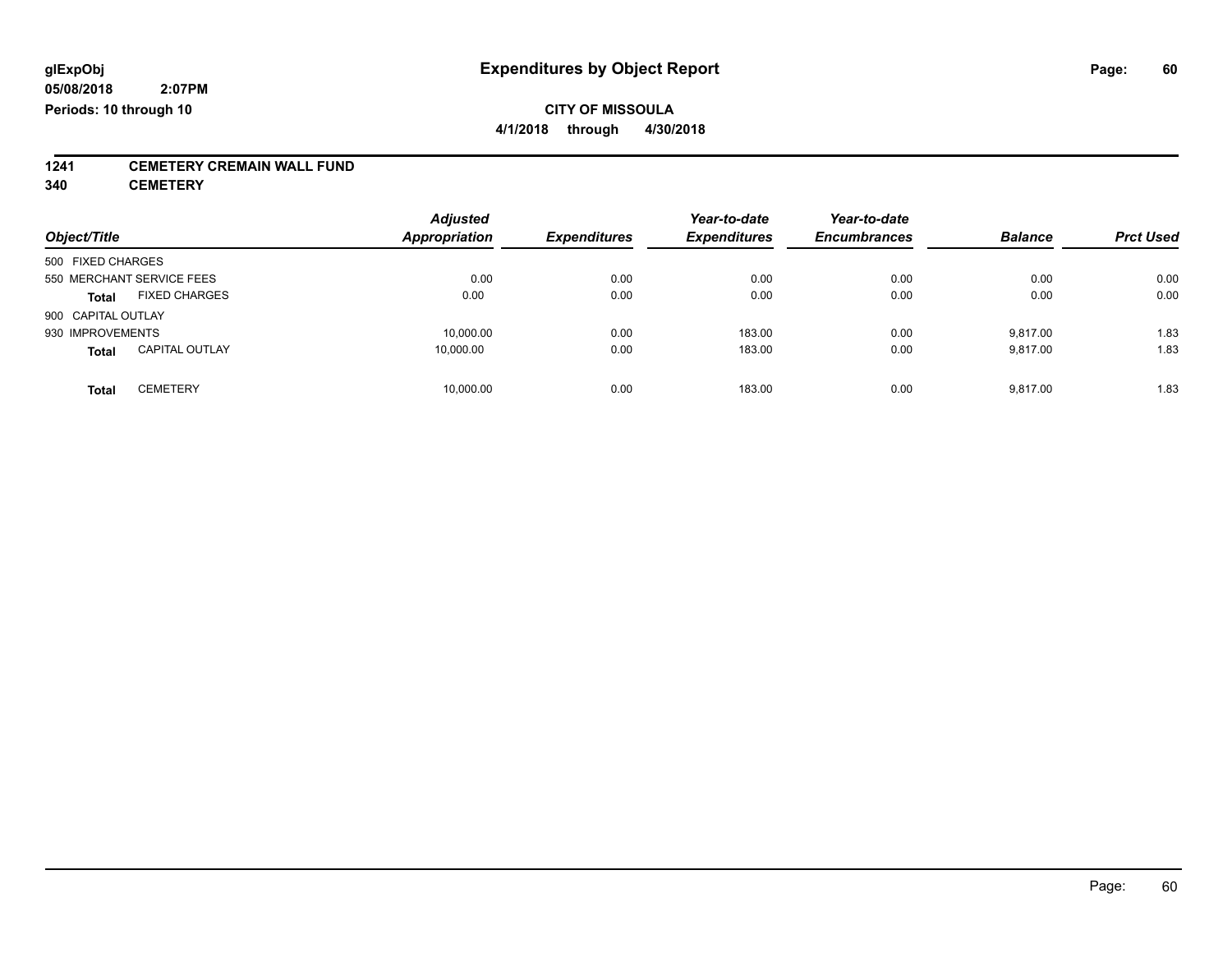**CITY OF MISSOULA 4/1/2018 through 4/30/2018**

### **1241 CEMETERY CREMAIN WALL FUND**

|                    |                                   | <b>Adjusted</b>      |                     | Year-to-date        | Year-to-date        |                |                  |
|--------------------|-----------------------------------|----------------------|---------------------|---------------------|---------------------|----------------|------------------|
| Object/Title       |                                   | <b>Appropriation</b> | <b>Expenditures</b> | <b>Expenditures</b> | <b>Encumbrances</b> | <b>Balance</b> | <b>Prct Used</b> |
| 500 FIXED CHARGES  |                                   |                      |                     |                     |                     |                |                  |
|                    | 550 MERCHANT SERVICE FEES         | 0.00                 | 0.00                | 0.00                | 0.00                | 0.00           | 0.00             |
| <b>Total</b>       | <b>FIXED CHARGES</b>              | 0.00                 | 0.00                | 0.00                | 0.00                | 0.00           | 0.00             |
| 900 CAPITAL OUTLAY |                                   |                      |                     |                     |                     |                |                  |
| 930 IMPROVEMENTS   |                                   | 10,000.00            | 0.00                | 183.00              | 0.00                | 9.817.00       | 1.83             |
| <b>Total</b>       | <b>CAPITAL OUTLAY</b>             | 10,000.00            | 0.00                | 183.00              | 0.00                | 9.817.00       | 1.83             |
| <b>Total</b>       | <b>CEMETERY CREMAIN WALL FUND</b> | 10,000.00            | 0.00                | 183.00              | 0.00                | 9,817.00       | 1.83             |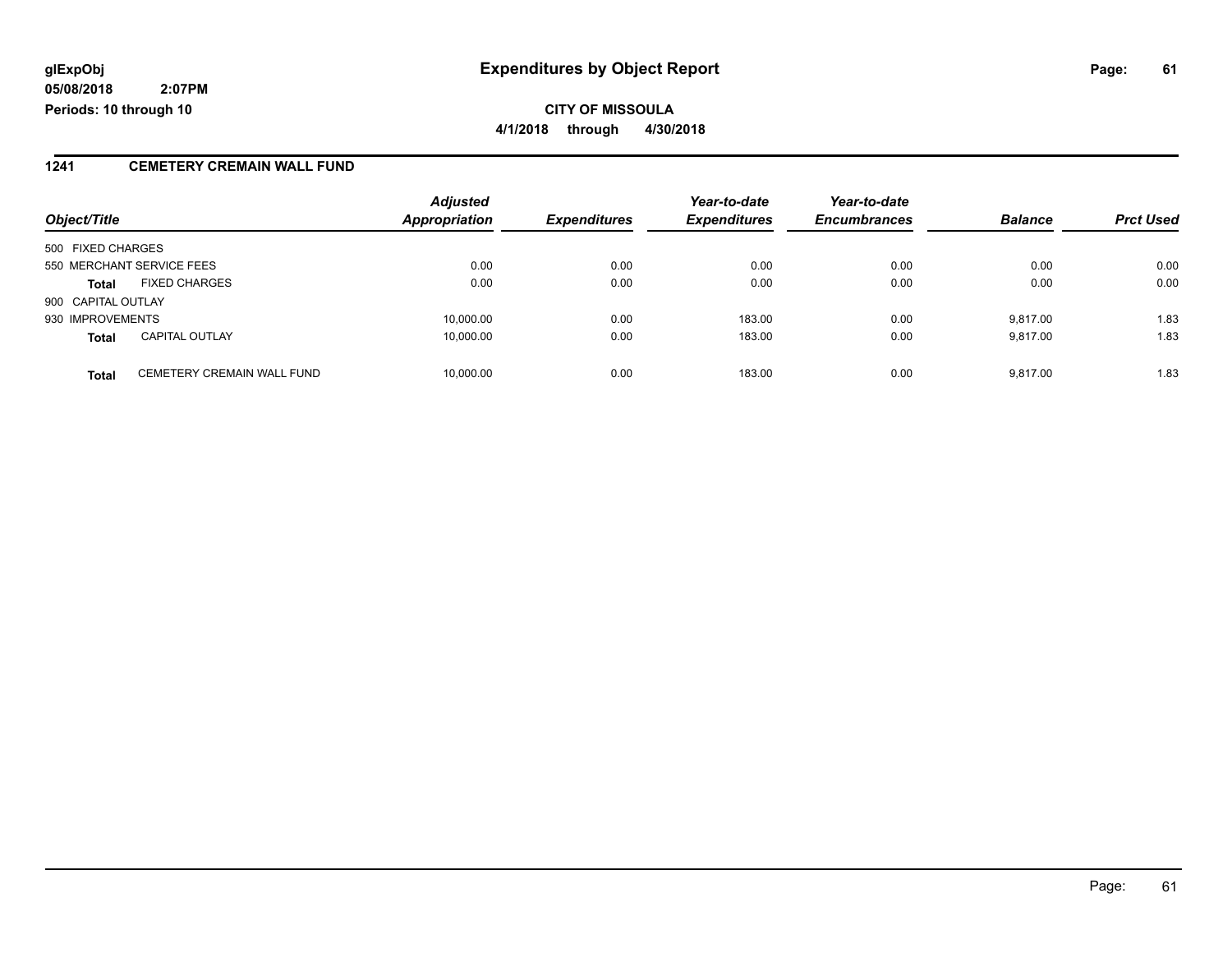# **1242 CEMETERY CAPITAL RESERVE FUND**

**340 CEMETERY**

|                        |                              | <b>Adjusted</b> |                     | Year-to-date        | Year-to-date        |                |                  |
|------------------------|------------------------------|-----------------|---------------------|---------------------|---------------------|----------------|------------------|
| Object/Title           |                              | Appropriation   | <b>Expenditures</b> | <b>Expenditures</b> | <b>Encumbrances</b> | <b>Balance</b> | <b>Prct Used</b> |
| 300 PURCHASED SERVICES |                              |                 |                     |                     |                     |                |                  |
| 370 TRAVEL             |                              | 0.00            | 0.00                | 0.00                | 0.00                | 0.00           | 0.00             |
| 380 TRAINING           |                              | 0.00            | 0.00                | 0.00                | 0.00                | 0.00           | 0.00             |
| <b>Total</b>           | PURCHASED SERVICES           | 0.00            | 0.00                | 0.00                | 0.00                | 0.00           | 0.00             |
| 500 FIXED CHARGES      |                              |                 |                     |                     |                     |                |                  |
|                        | 550 MERCHANT SERVICE FEES    | 0.00            | 0.00                | 0.00                | 0.00                | 0.00           | 0.00             |
| <b>Total</b>           | <b>FIXED CHARGES</b>         | 0.00            | 0.00                | 0.00                | 0.00                | 0.00           | 0.00             |
| 800 OTHER OBJECTS      |                              |                 |                     |                     |                     |                |                  |
|                        | 820 TRANSFERS TO OTHER FUNDS | 0.00            | 0.00                | 0.00                | 0.00                | 0.00           | 0.00             |
| 845 CONTINGENCY        |                              | 10,000.00       | 0.00                | 0.00                | 0.00                | 10,000.00      | 0.00             |
| <b>Total</b>           | OTHER OBJECTS                | 10,000.00       | 0.00                | 0.00                | 0.00                | 10,000.00      | 0.00             |
| 900 CAPITAL OUTLAY     |                              |                 |                     |                     |                     |                |                  |
| 920 BUILDINGS          |                              | 30,000.00       | 0.00                | 0.00                | 0.00                | 30,000.00      | 0.00             |
| 930 IMPROVEMENTS       |                              | 20,000.00       | 0.00                | 8,194.64            | 0.00                | 11,805.36      | 40.97            |
|                        | 940 MACHINERY & EQUIPMENT    | 80,000.00       | 0.00                | 0.00                | 0.00                | 80,000.00      | 0.00             |
| <b>Total</b>           | <b>CAPITAL OUTLAY</b>        | 130,000.00      | 0.00                | 8,194.64            | 0.00                | 121,805.36     | 6.30             |
| <b>Total</b>           | <b>CEMETERY</b>              | 140,000.00      | 0.00                | 8,194.64            | 0.00                | 131,805.36     | 5.85             |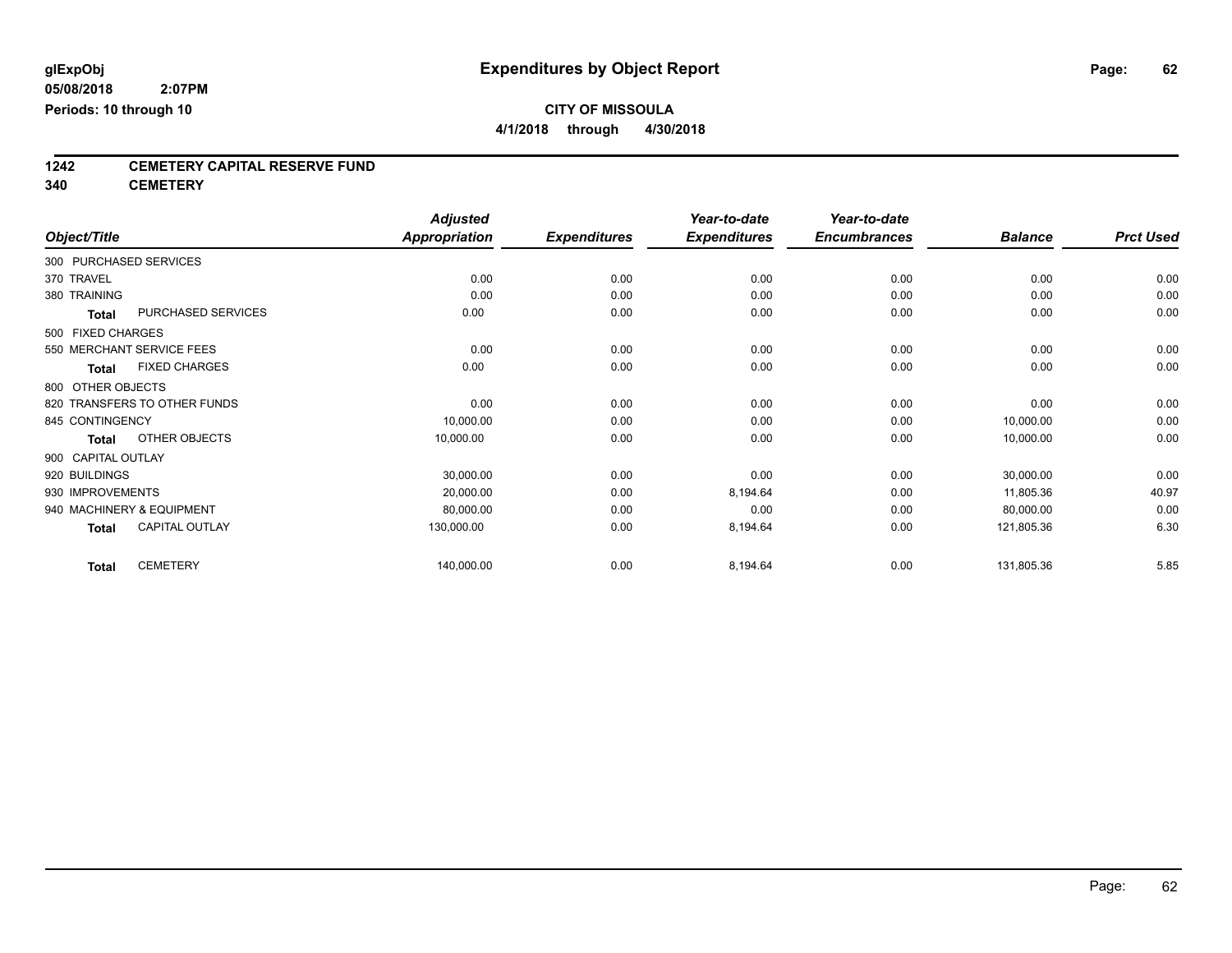### **CITY OF MISSOULA 4/1/2018 through 4/30/2018**

### **1242 CEMETERY CAPITAL RESERVE FUND**

|                        |                               | <b>Adjusted</b>      |                     | Year-to-date        | Year-to-date        |                |                  |
|------------------------|-------------------------------|----------------------|---------------------|---------------------|---------------------|----------------|------------------|
| Object/Title           |                               | <b>Appropriation</b> | <b>Expenditures</b> | <b>Expenditures</b> | <b>Encumbrances</b> | <b>Balance</b> | <b>Prct Used</b> |
| 300 PURCHASED SERVICES |                               |                      |                     |                     |                     |                |                  |
| 370 TRAVEL             |                               | 0.00                 | 0.00                | 0.00                | 0.00                | 0.00           | 0.00             |
| 380 TRAINING           |                               | 0.00                 | 0.00                | 0.00                | 0.00                | 0.00           | 0.00             |
| <b>Total</b>           | PURCHASED SERVICES            | 0.00                 | 0.00                | 0.00                | 0.00                | 0.00           | 0.00             |
| 500 FIXED CHARGES      |                               |                      |                     |                     |                     |                |                  |
|                        | 550 MERCHANT SERVICE FEES     | 0.00                 | 0.00                | 0.00                | 0.00                | 0.00           | 0.00             |
| <b>Total</b>           | <b>FIXED CHARGES</b>          | 0.00                 | 0.00                | 0.00                | 0.00                | 0.00           | 0.00             |
| 800 OTHER OBJECTS      |                               |                      |                     |                     |                     |                |                  |
|                        | 820 TRANSFERS TO OTHER FUNDS  | 0.00                 | 0.00                | 0.00                | 0.00                | 0.00           | 0.00             |
| 845 CONTINGENCY        |                               | 10,000.00            | 0.00                | 0.00                | 0.00                | 10,000.00      | 0.00             |
| <b>Total</b>           | OTHER OBJECTS                 | 10,000.00            | 0.00                | 0.00                | 0.00                | 10,000.00      | 0.00             |
| 900 CAPITAL OUTLAY     |                               |                      |                     |                     |                     |                |                  |
| 920 BUILDINGS          |                               | 30,000.00            | 0.00                | 0.00                | 0.00                | 30,000.00      | 0.00             |
| 930 IMPROVEMENTS       |                               | 20,000.00            | 0.00                | 8,194.64            | 0.00                | 11,805.36      | 40.97            |
|                        | 940 MACHINERY & EQUIPMENT     | 80,000.00            | 0.00                | 0.00                | 0.00                | 80,000.00      | 0.00             |
| <b>Total</b>           | <b>CAPITAL OUTLAY</b>         | 130,000.00           | 0.00                | 8,194.64            | 0.00                | 121,805.36     | 6.30             |
| <b>Total</b>           | CEMETERY CAPITAL RESERVE FUND | 140,000.00           | 0.00                | 8,194.64            | 0.00                | 131,805.36     | 5.85             |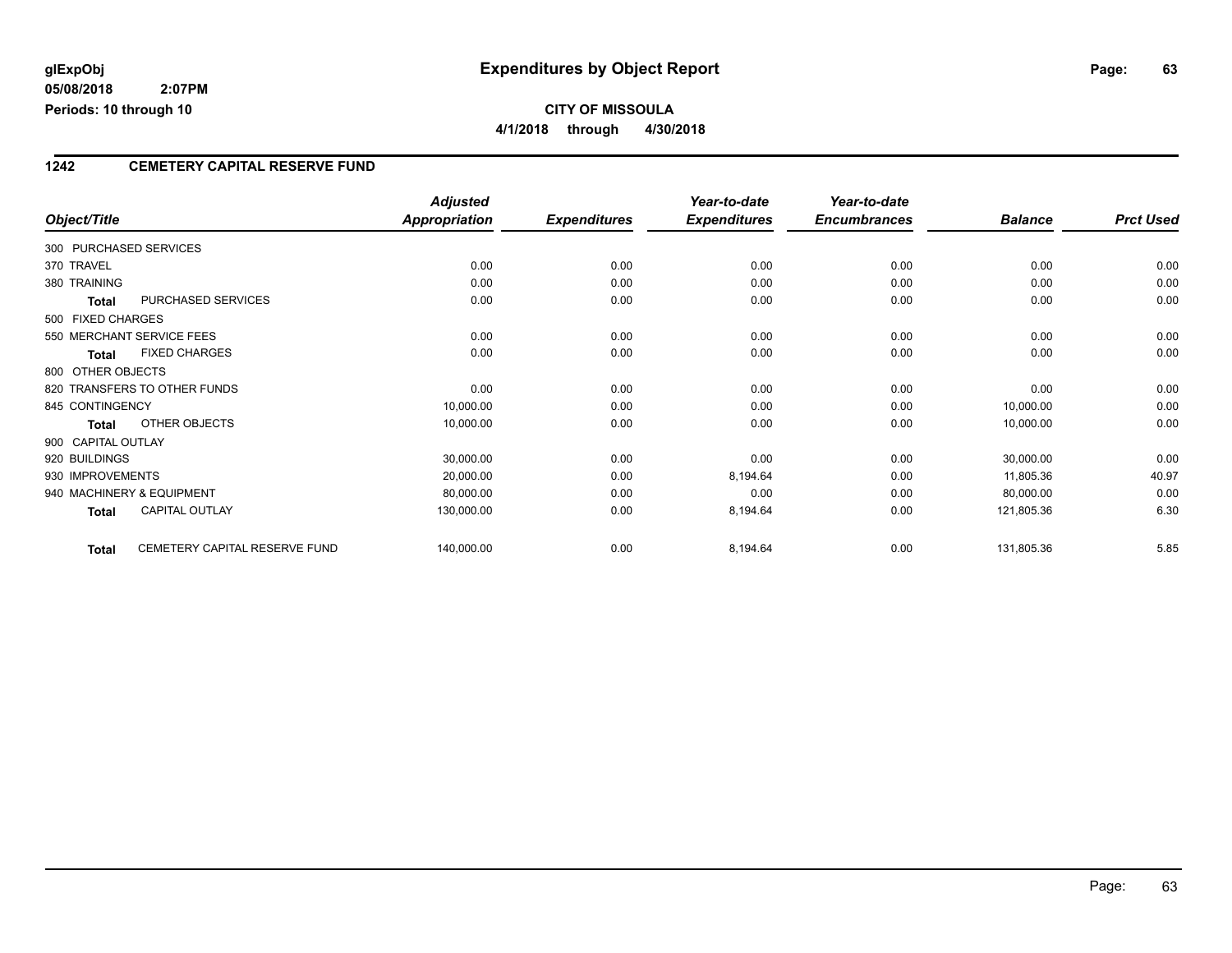**1243 CEMETERY MEMORIAL FUND**

**340 CEMETERY**

| Object/Title                          | <b>Adjusted</b><br><b>Appropriation</b> | <b>Expenditures</b> | Year-to-date<br><b>Expenditures</b> | Year-to-date<br><b>Encumbrances</b> | <b>Balance</b> | <b>Prct Used</b> |
|---------------------------------------|-----------------------------------------|---------------------|-------------------------------------|-------------------------------------|----------------|------------------|
| 500 FIXED CHARGES                     |                                         |                     |                                     |                                     |                |                  |
| 550 MERCHANT SERVICE FEES             | 0.00                                    | 0.00                | 0.00                                | 0.00                                | 0.00           | 0.00             |
| <b>FIXED CHARGES</b><br><b>Total</b>  | 0.00                                    | 0.00                | 0.00                                | 0.00                                | 0.00           | 0.00             |
| 900 CAPITAL OUTLAY                    |                                         |                     |                                     |                                     |                |                  |
| 930 IMPROVEMENTS                      | 8.000.00                                | 0.00                | 193.70                              | 0.00                                | 7.806.30       | 2.42             |
| <b>CAPITAL OUTLAY</b><br><b>Total</b> | 8,000.00                                | 0.00                | 193.70                              | 0.00                                | 7,806.30       | 2.42             |
| <b>CEMETERY</b><br>Total              | 8.000.00                                | 0.00                | 193.70                              | 0.00                                | 7.806.30       | 2.42             |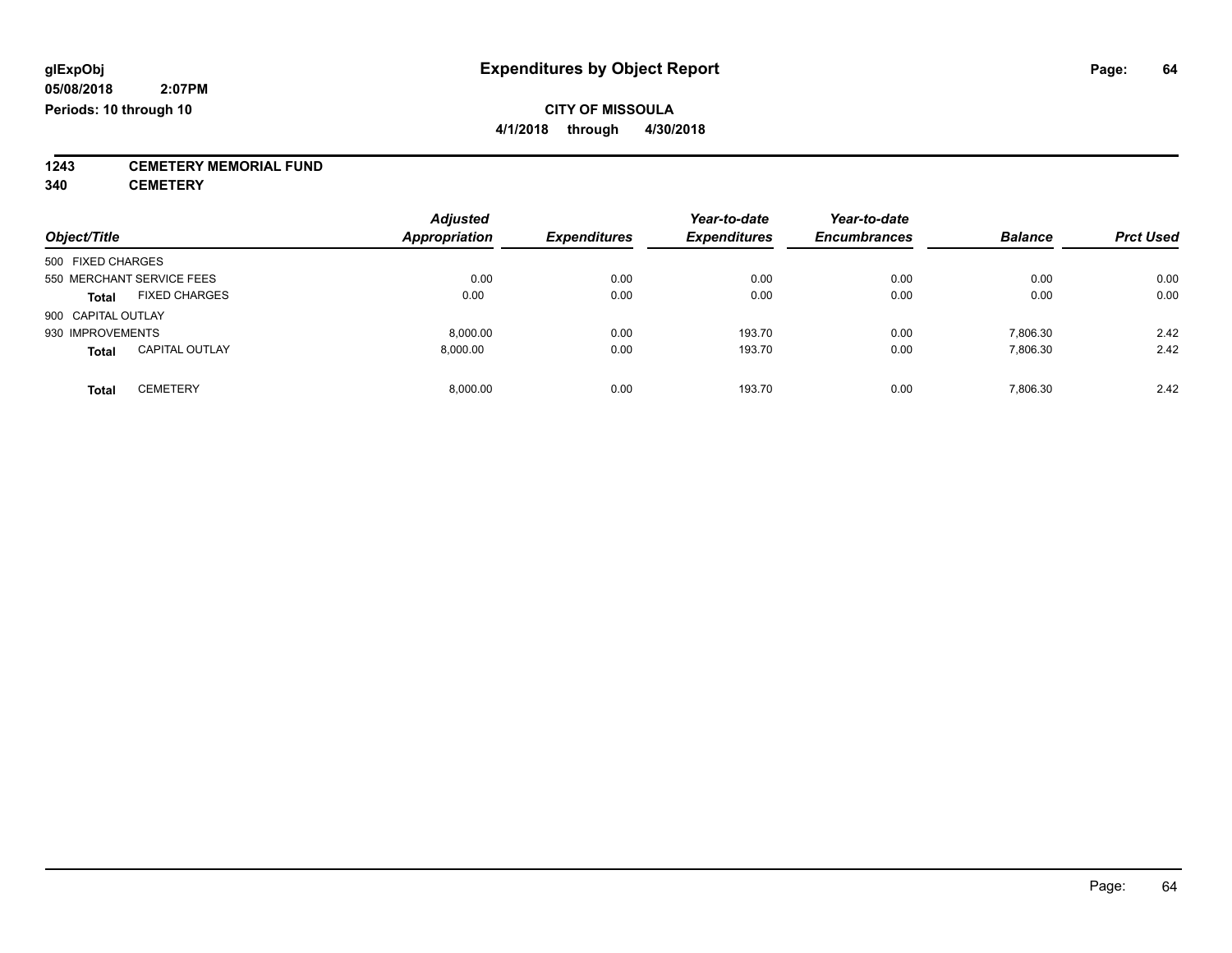### **1243 CEMETERY MEMORIAL FUND**

|                           | <b>Adjusted</b>                                    |                                  | Year-to-date                | Year-to-date                  |                             | <b>Prct Used</b>           |
|---------------------------|----------------------------------------------------|----------------------------------|-----------------------------|-------------------------------|-----------------------------|----------------------------|
|                           |                                                    |                                  |                             |                               |                             |                            |
|                           |                                                    |                                  |                             |                               |                             |                            |
| 550 MERCHANT SERVICE FEES | 0.00                                               | 0.00                             | 0.00                        | 0.00                          | 0.00                        | 0.00                       |
| <b>FIXED CHARGES</b>      | 0.00                                               | 0.00                             | 0.00                        | 0.00                          | 0.00                        | 0.00                       |
| 900 CAPITAL OUTLAY        |                                                    |                                  |                             |                               |                             |                            |
| 930 IMPROVEMENTS          | 8,000.00                                           | 0.00                             | 193.70                      | 0.00                          | 7,806.30                    | 2.42                       |
| <b>CAPITAL OUTLAY</b>     | 8.000.00                                           | 0.00                             | 193.70                      | 0.00                          | 7.806.30                    | 2.42                       |
|                           |                                                    |                                  |                             |                               |                             | 2.42                       |
|                           | 500 FIXED CHARGES<br><b>CEMETERY MEMORIAL FUND</b> | <b>Appropriation</b><br>8,000.00 | <b>Expenditures</b><br>0.00 | <b>Expenditures</b><br>193.70 | <b>Encumbrances</b><br>0.00 | <b>Balance</b><br>7,806.30 |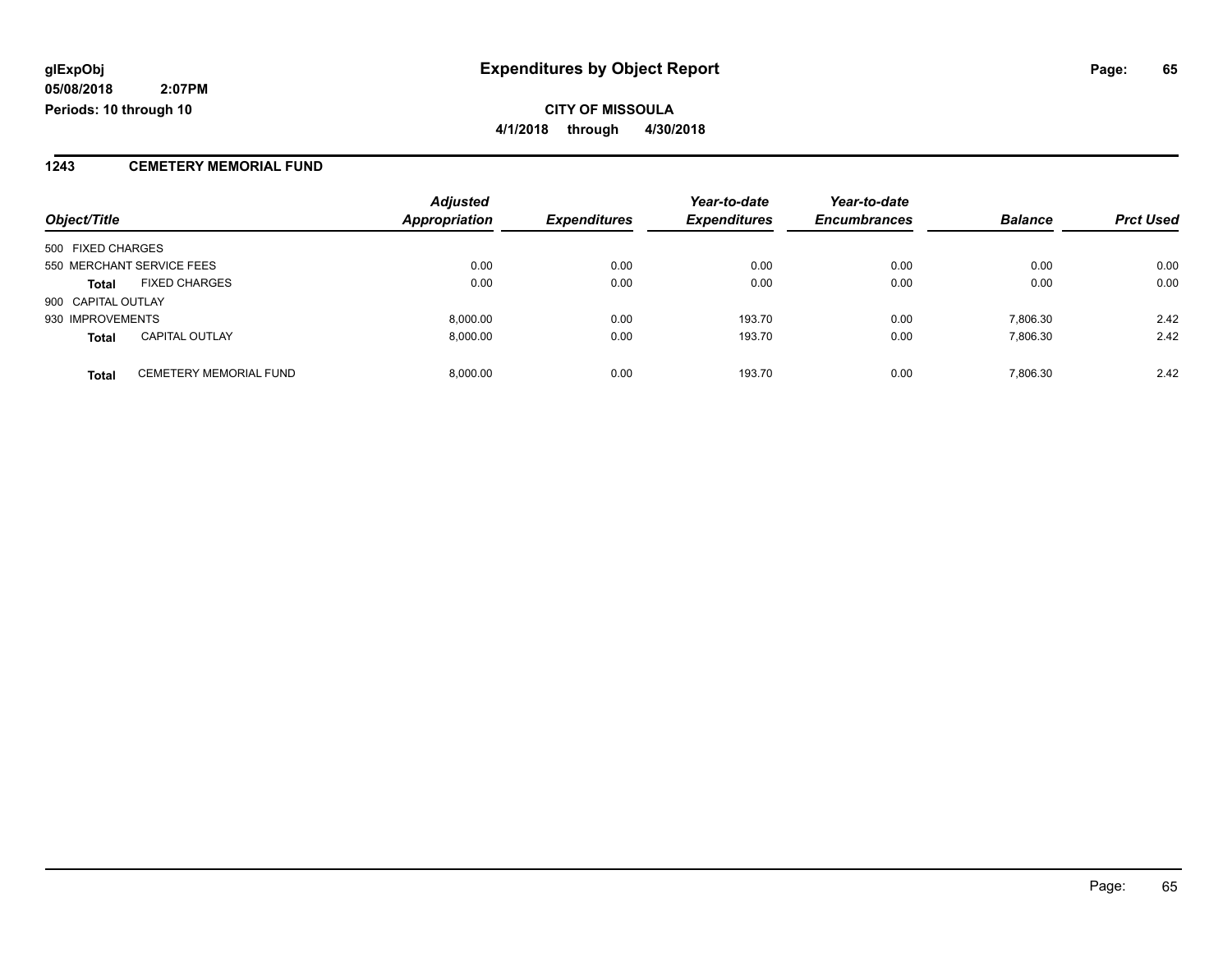### **CITY OF MISSOULA 4/1/2018 through 4/30/2018**

# **1251 JOHNSON ST PROPERTY RENTAL**

### **246 FACILITY MAINTENANCE DEPARTMENT**

|                        |                                        | <b>Adjusted</b>      |                     | Year-to-date        | Year-to-date        |                |                  |
|------------------------|----------------------------------------|----------------------|---------------------|---------------------|---------------------|----------------|------------------|
| Object/Title           |                                        | <b>Appropriation</b> | <b>Expenditures</b> | <b>Expenditures</b> | <b>Encumbrances</b> | <b>Balance</b> | <b>Prct Used</b> |
| 200 SUPPLIES           |                                        |                      |                     |                     |                     |                |                  |
| 230 REPAIR/MAINTENANCE |                                        | 0.00                 | 0.00                | 0.00                | 0.00                | 0.00           | 0.00             |
| <b>Total</b>           | <b>SUPPLIES</b>                        | 0.00                 | 0.00                | 0.00                | 0.00                | 0.00           | 0.00             |
|                        | 300 PURCHASED SERVICES                 |                      |                     |                     |                     |                |                  |
|                        | 350 PROFESSIONAL SERVICES              | 0.00                 | 0.00                | 0.00                | 0.00                | 0.00           | 0.00             |
|                        | 360 REPAIR & MAINTENANCE               | 0.00                 | 0.00                | 920.00              | 0.00                | $-920.00$      | 0.00             |
| <b>Total</b>           | PURCHASED SERVICES                     | 0.00                 | 0.00                | 920.00              | 0.00                | $-920.00$      | 0.00             |
| 500 FIXED CHARGES      |                                        |                      |                     |                     |                     |                |                  |
| 500 FIXED CHARGES      |                                        | 0.00                 | 0.00                | 0.00                | 0.00                | 0.00           | 0.00             |
| <b>Total</b>           | <b>FIXED CHARGES</b>                   | 0.00                 | 0.00                | 0.00                | 0.00                | 0.00           | 0.00             |
| <b>Total</b>           | <b>FACILITY MAINTENANCE DEPARTMENT</b> | 0.00                 | 0.00                | 920.00              | 0.00                | $-920.00$      | 0.00             |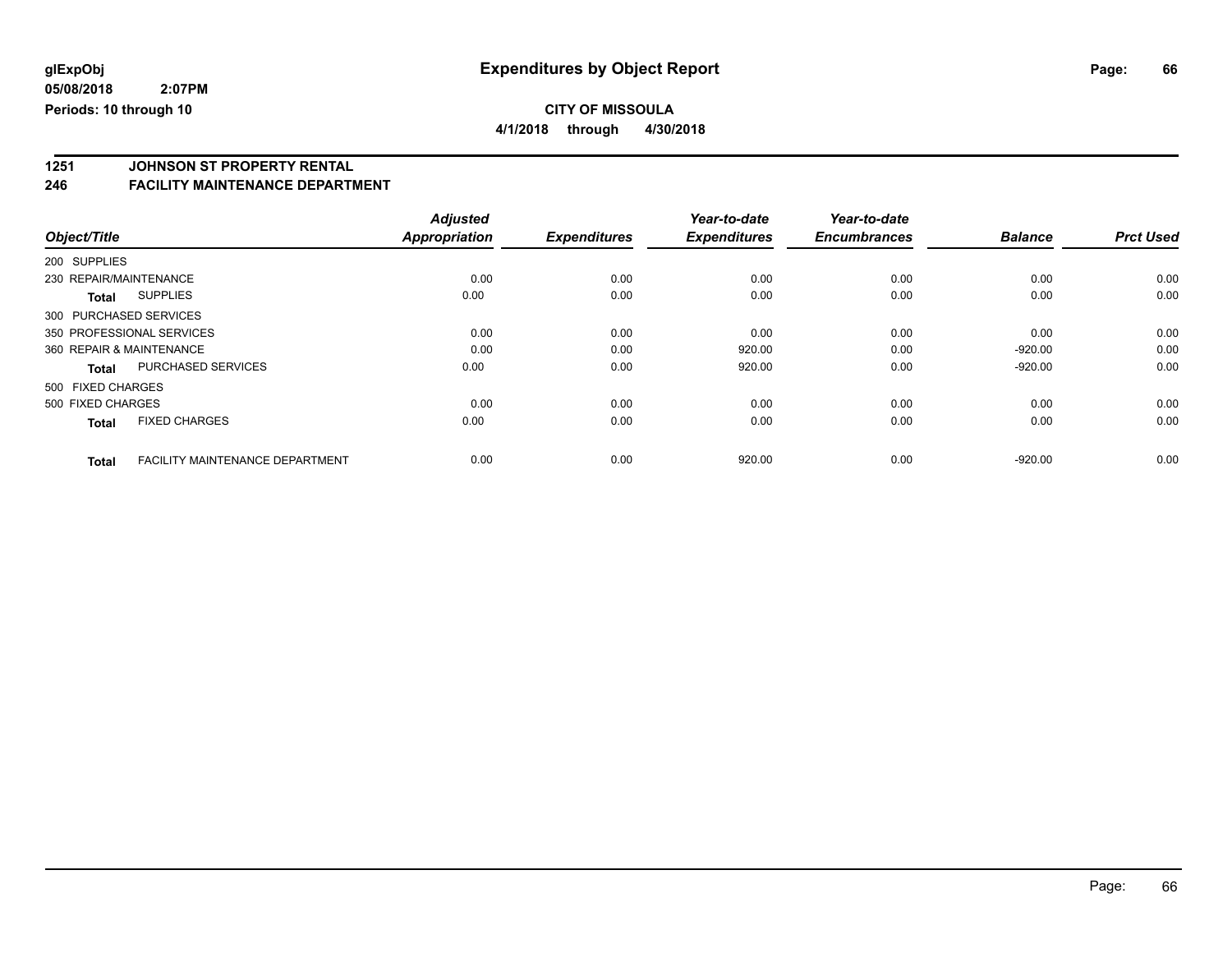### **CITY OF MISSOULA 4/1/2018 through 4/30/2018**

### **1251 JOHNSON ST PROPERTY RENTAL**

|                                            | <b>Adjusted</b>      |                     | Year-to-date        | Year-to-date        |                |                  |
|--------------------------------------------|----------------------|---------------------|---------------------|---------------------|----------------|------------------|
| Object/Title                               | <b>Appropriation</b> | <b>Expenditures</b> | <b>Expenditures</b> | <b>Encumbrances</b> | <b>Balance</b> | <b>Prct Used</b> |
| 200 SUPPLIES                               |                      |                     |                     |                     |                |                  |
| 230 REPAIR/MAINTENANCE                     | 0.00                 | 0.00                | 0.00                | 0.00                | 0.00           | 0.00             |
| <b>SUPPLIES</b><br>Total                   | 0.00                 | 0.00                | 0.00                | 0.00                | 0.00           | 0.00             |
| 300 PURCHASED SERVICES                     |                      |                     |                     |                     |                |                  |
| 350 PROFESSIONAL SERVICES                  | 0.00                 | 0.00                | 0.00                | 0.00                | 0.00           | 0.00             |
| 360 REPAIR & MAINTENANCE                   | 0.00                 | 0.00                | 920.00              | 0.00                | $-920.00$      | 0.00             |
| PURCHASED SERVICES<br><b>Total</b>         | 0.00                 | 0.00                | 920.00              | 0.00                | $-920.00$      | 0.00             |
| 500 FIXED CHARGES                          |                      |                     |                     |                     |                |                  |
| 500 FIXED CHARGES                          | 0.00                 | 0.00                | 0.00                | 0.00                | 0.00           | 0.00             |
| <b>FIXED CHARGES</b><br><b>Total</b>       | 0.00                 | 0.00                | 0.00                | 0.00                | 0.00           | 0.00             |
| JOHNSON ST PROPERTY RENTAL<br><b>Total</b> | 0.00                 | 0.00                | 920.00              | 0.00                | $-920.00$      | 0.00             |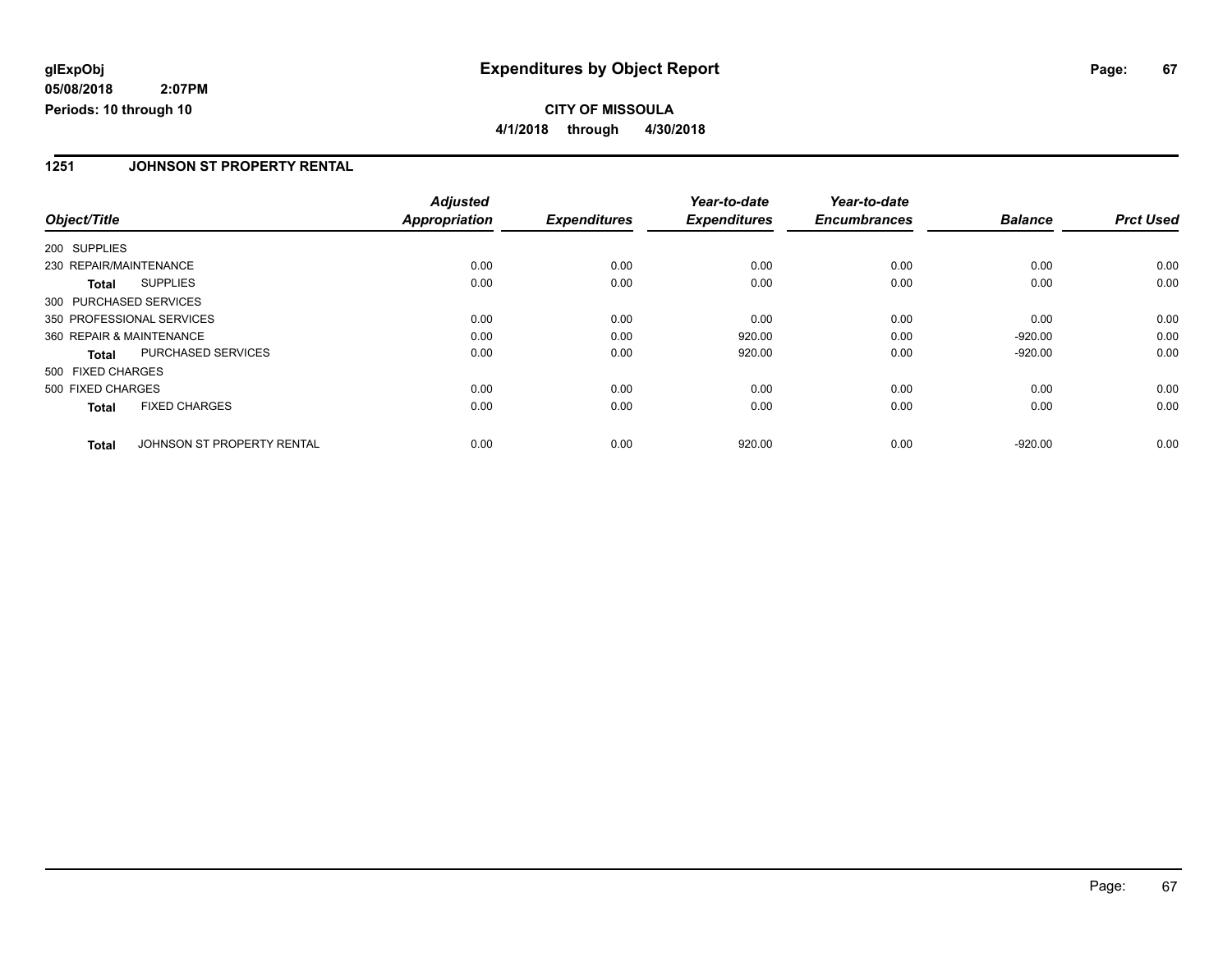**1265 TITLE 1 PROJECTS FUND**

**240 FINANCE**

|                   |                                   | <b>Adjusted</b>      |                     | Year-to-date        | Year-to-date        |                |                  |
|-------------------|-----------------------------------|----------------------|---------------------|---------------------|---------------------|----------------|------------------|
| Object/Title      |                                   | <b>Appropriation</b> | <b>Expenditures</b> | <b>Expenditures</b> | <b>Encumbrances</b> | <b>Balance</b> | <b>Prct Used</b> |
| 500 FIXED CHARGES |                                   |                      |                     |                     |                     |                |                  |
| 500 FIXED CHARGES |                                   | 0.00                 | 0.00                | 0.00                | 0.00                | 0.00           | 0.00             |
|                   | 550 MERCHANT SERVICE FEES         | 0.00                 | 0.00                | 0.00                | 0.00                | 0.00           | 0.00             |
| <b>Total</b>      | <b>FIXED CHARGES</b>              | 0.00                 | 0.00                | 0.00                | 0.00                | 0.00           | 0.00             |
|                   | 700 GRANTS & CONTRIBUTIONS        |                      |                     |                     |                     |                |                  |
|                   | 700 GRANTS & CONTRIBUTIONS        | 146,924.00           | 0.00                | 0.00                | 0.00                | 146,924.00     | 0.00             |
| <b>Total</b>      | <b>GRANTS &amp; CONTRIBUTIONS</b> | 146.924.00           | 0.00                | 0.00                | 0.00                | 146.924.00     | 0.00             |
| 800 OTHER OBJECTS |                                   |                      |                     |                     |                     |                |                  |
|                   | 820 TRANSFERS TO OTHER FUNDS      | 0.00                 | 0.00                | 0.00                | 0.00                | 0.00           | 0.00             |
| 845 CONTINGENCY   |                                   | 0.00                 | 0.00                | 0.00                | 0.00                | 0.00           | 0.00             |
| <b>Total</b>      | OTHER OBJECTS                     | 0.00                 | 0.00                | 0.00                | 0.00                | 0.00           | 0.00             |
| <b>Total</b>      | <b>FINANCE</b>                    | 146,924.00           | 0.00                | 0.00                | 0.00                | 146.924.00     | 0.00             |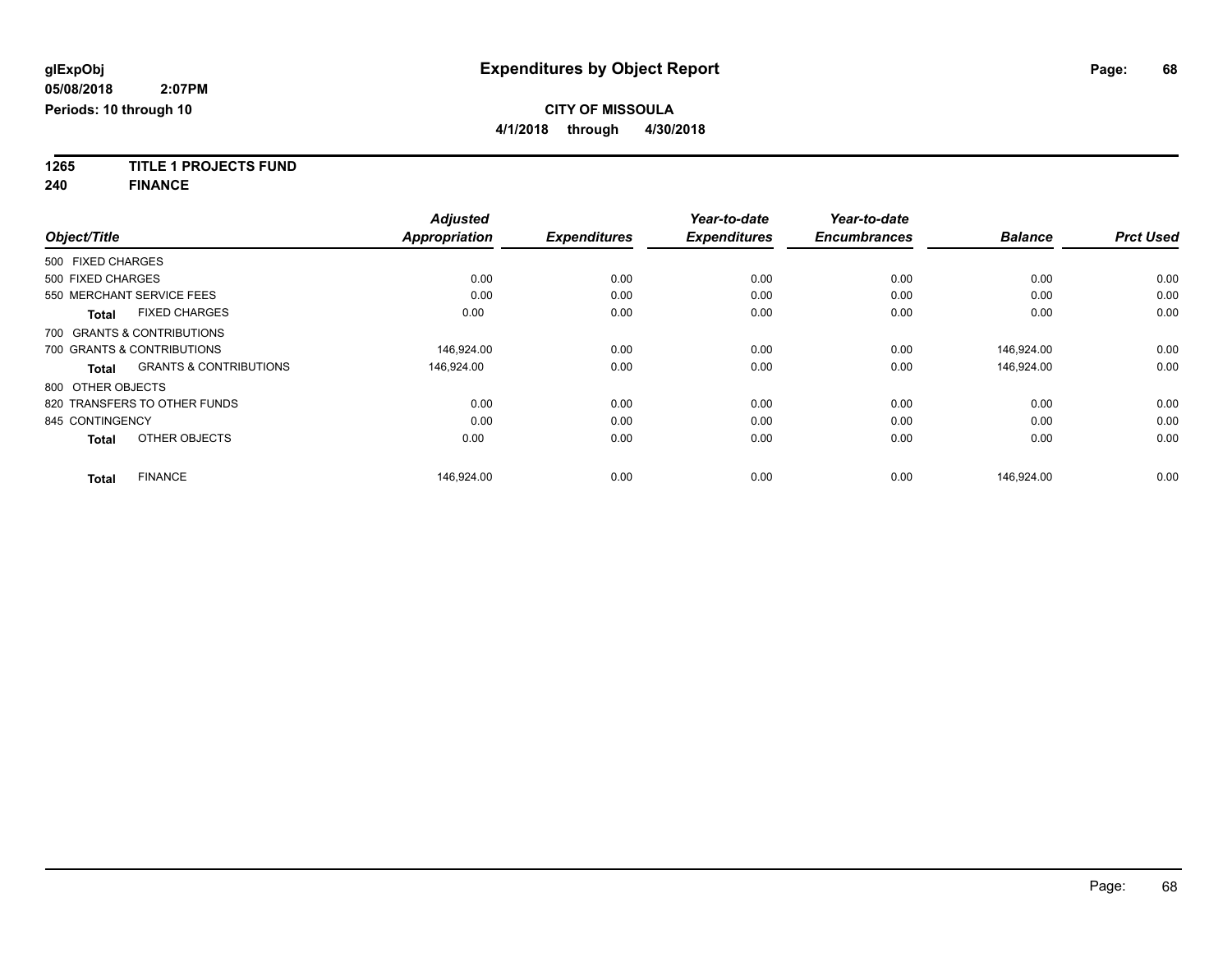### **1265 TITLE 1 PROJECTS FUND**

|                              |                                   | <b>Adjusted</b>      |                     | Year-to-date        | Year-to-date        |                |                  |
|------------------------------|-----------------------------------|----------------------|---------------------|---------------------|---------------------|----------------|------------------|
| Object/Title                 |                                   | <b>Appropriation</b> | <b>Expenditures</b> | <b>Expenditures</b> | <b>Encumbrances</b> | <b>Balance</b> | <b>Prct Used</b> |
| 500 FIXED CHARGES            |                                   |                      |                     |                     |                     |                |                  |
| 500 FIXED CHARGES            |                                   | 0.00                 | 0.00                | 0.00                | 0.00                | 0.00           | 0.00             |
| 550 MERCHANT SERVICE FEES    |                                   | 0.00                 | 0.00                | 0.00                | 0.00                | 0.00           | 0.00             |
| <b>Total</b>                 | <b>FIXED CHARGES</b>              | 0.00                 | 0.00                | 0.00                | 0.00                | 0.00           | 0.00             |
| 700 GRANTS & CONTRIBUTIONS   |                                   |                      |                     |                     |                     |                |                  |
| 700 GRANTS & CONTRIBUTIONS   |                                   | 146,924.00           | 0.00                | 0.00                | 0.00                | 146,924.00     | 0.00             |
| <b>Total</b>                 | <b>GRANTS &amp; CONTRIBUTIONS</b> | 146,924.00           | 0.00                | 0.00                | 0.00                | 146,924.00     | 0.00             |
| 800 OTHER OBJECTS            |                                   |                      |                     |                     |                     |                |                  |
| 820 TRANSFERS TO OTHER FUNDS |                                   | 0.00                 | 0.00                | 0.00                | 0.00                | 0.00           | 0.00             |
| 845 CONTINGENCY              |                                   | 0.00                 | 0.00                | 0.00                | 0.00                | 0.00           | 0.00             |
| <b>Total</b>                 | OTHER OBJECTS                     | 0.00                 | 0.00                | 0.00                | 0.00                | 0.00           | 0.00             |
| <b>Total</b>                 | TITLE 1 PROJECTS FUND             | 146,924.00           | 0.00                | 0.00                | 0.00                | 146,924.00     | 0.00             |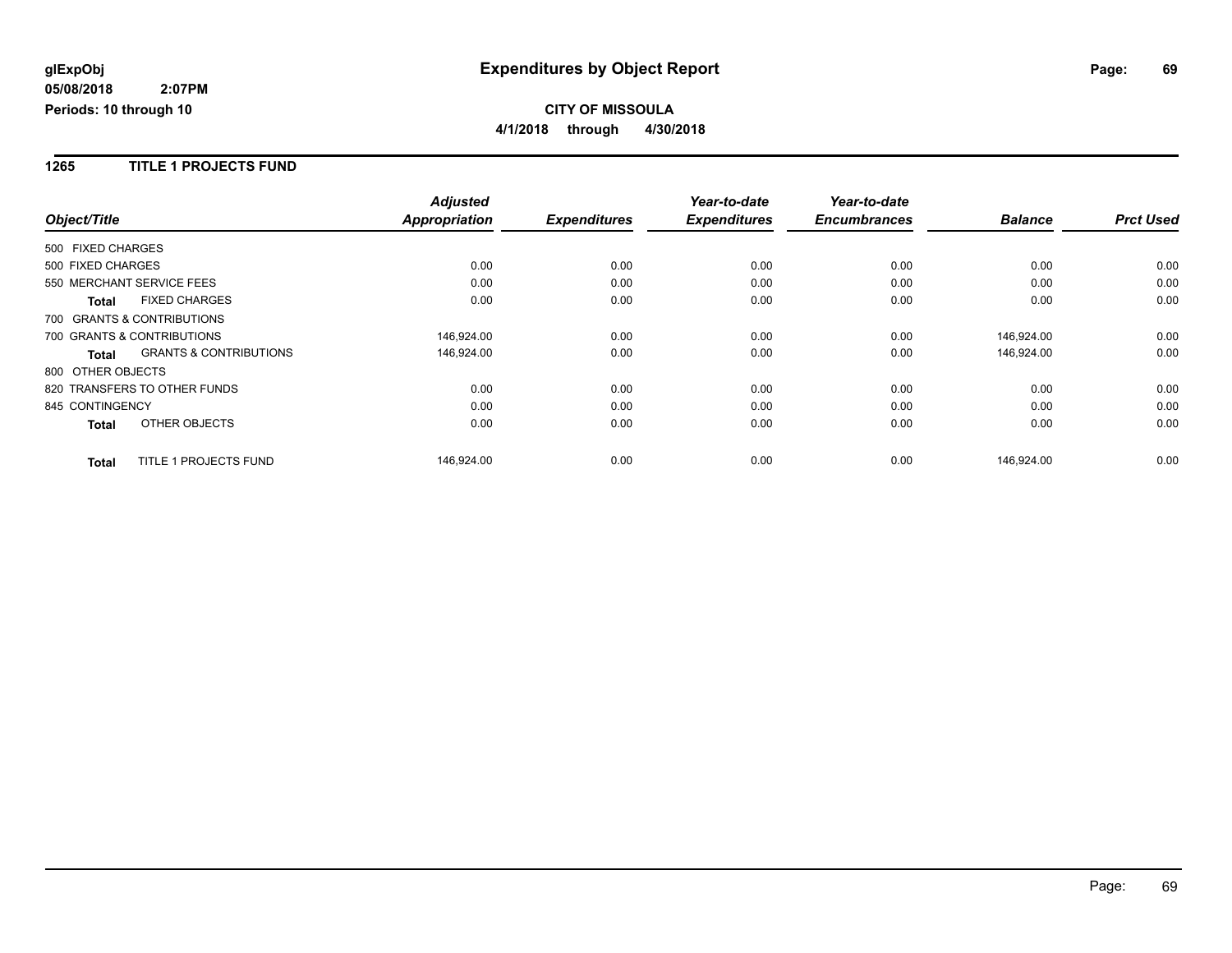# **1396 PROGRAM INCOME REVOLVING LOAN PROGRAM**

**390 NON-DEPARTMENTAL**

| Object/Title      |                                   | <b>Adjusted</b><br><b>Appropriation</b> | <b>Expenditures</b> | Year-to-date<br><b>Expenditures</b> | Year-to-date<br><b>Encumbrances</b> | <b>Balance</b> | <b>Prct Used</b> |
|-------------------|-----------------------------------|-----------------------------------------|---------------------|-------------------------------------|-------------------------------------|----------------|------------------|
|                   |                                   |                                         |                     |                                     |                                     |                |                  |
|                   | 300 PURCHASED SERVICES            |                                         |                     |                                     |                                     |                |                  |
|                   | 350 PROFESSIONAL SERVICES         | 0.00                                    | 0.00                | 0.00                                | 0.00                                | 0.00           | 0.00             |
| <b>Total</b>      | PURCHASED SERVICES                | 0.00                                    | 0.00                | 0.00                                | 0.00                                | 0.00           | 0.00             |
| 500 FIXED CHARGES |                                   |                                         |                     |                                     |                                     |                |                  |
|                   | 550 MERCHANT SERVICE FEES         | 0.00                                    | 0.00                | 0.00                                | 0.00                                | 0.00           | 0.00             |
| <b>Total</b>      | <b>FIXED CHARGES</b>              | 0.00                                    | 0.00                | 0.00                                | 0.00                                | 0.00           | 0.00             |
|                   | 700 GRANTS & CONTRIBUTIONS        |                                         |                     |                                     |                                     |                |                  |
|                   | 700 GRANTS & CONTRIBUTIONS        | 62.439.00                               | 0.00                | 0.00                                | 0.00                                | 62.439.00      | 0.00             |
| <b>Total</b>      | <b>GRANTS &amp; CONTRIBUTIONS</b> | 62,439.00                               | 0.00                | 0.00                                | 0.00                                | 62,439.00      | 0.00             |
| <b>Total</b>      | NON-DEPARTMENTAL                  | 62,439.00                               | 0.00                | 0.00                                | 0.00                                | 62.439.00      | 0.00             |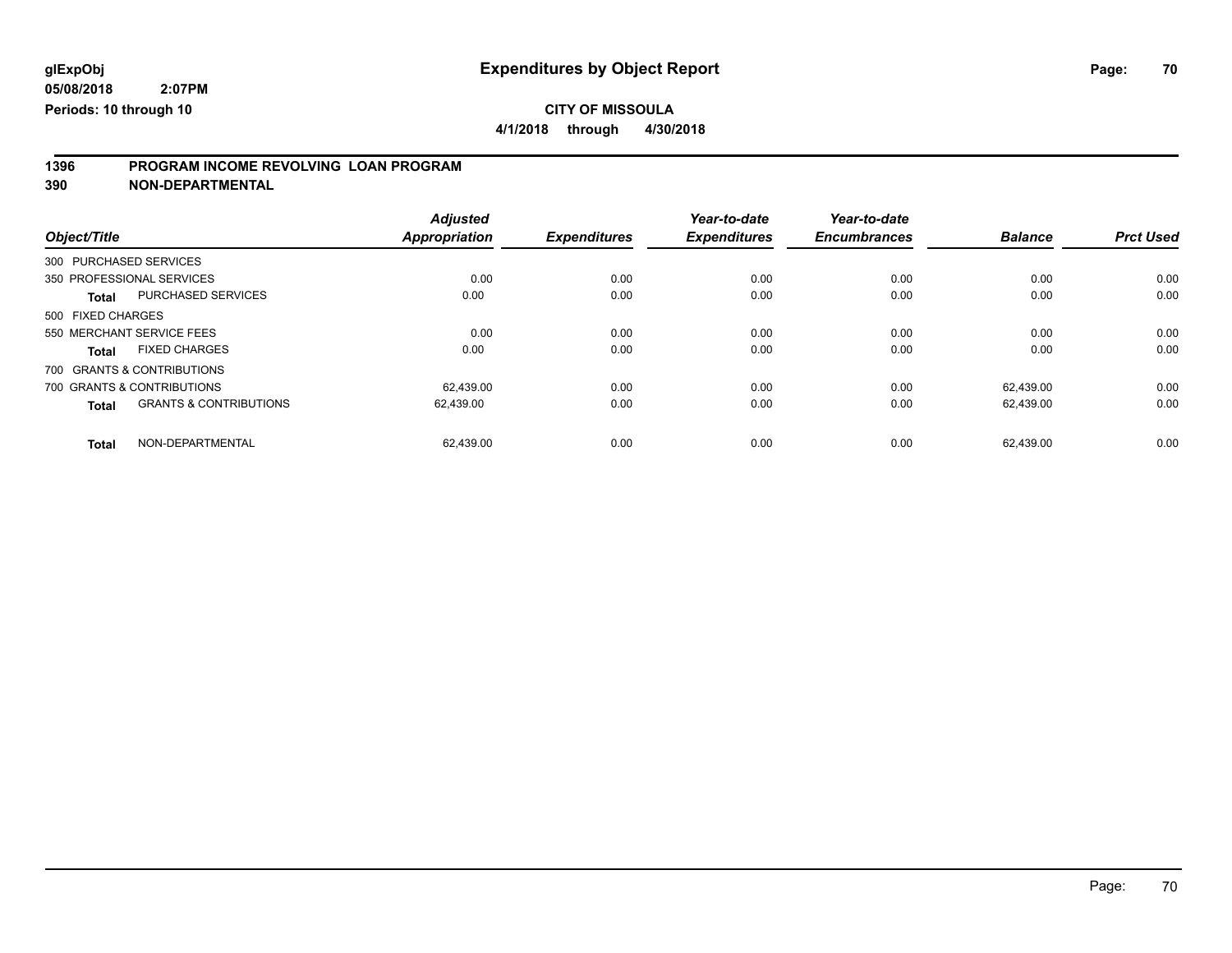### **CITY OF MISSOULA 4/1/2018 through 4/30/2018**

### **1396 PROGRAM INCOME REVOLVING LOAN PROGRAM**

| Object/Title           |                                   | <b>Adjusted</b><br>Appropriation | <b>Expenditures</b> | Year-to-date<br><b>Expenditures</b> | Year-to-date<br><b>Encumbrances</b> | <b>Balance</b> | <b>Prct Used</b> |
|------------------------|-----------------------------------|----------------------------------|---------------------|-------------------------------------|-------------------------------------|----------------|------------------|
| 300 PURCHASED SERVICES |                                   |                                  |                     |                                     |                                     |                |                  |
|                        | 350 PROFESSIONAL SERVICES         | 0.00                             | 0.00                | 0.00                                | 0.00                                | 0.00           | 0.00             |
| Total                  | PURCHASED SERVICES                | 0.00                             | 0.00                | 0.00                                | 0.00                                | 0.00           | 0.00             |
| 500 FIXED CHARGES      |                                   |                                  |                     |                                     |                                     |                |                  |
|                        | 550 MERCHANT SERVICE FEES         | 0.00                             | 0.00                | 0.00                                | 0.00                                | 0.00           | 0.00             |
| Total                  | <b>FIXED CHARGES</b>              | 0.00                             | 0.00                | 0.00                                | 0.00                                | 0.00           | 0.00             |
|                        | 700 GRANTS & CONTRIBUTIONS        |                                  |                     |                                     |                                     |                |                  |
|                        | 700 GRANTS & CONTRIBUTIONS        | 62.439.00                        | 0.00                | 0.00                                | 0.00                                | 62.439.00      | 0.00             |
| <b>Total</b>           | <b>GRANTS &amp; CONTRIBUTIONS</b> | 62,439.00                        | 0.00                | 0.00                                | 0.00                                | 62.439.00      | 0.00             |
| <b>Total</b>           | PROGRAM INCOME REVOLVING LOAN P   | 62.439.00                        | 0.00                | 0.00                                | 0.00                                | 62.439.00      | 0.00             |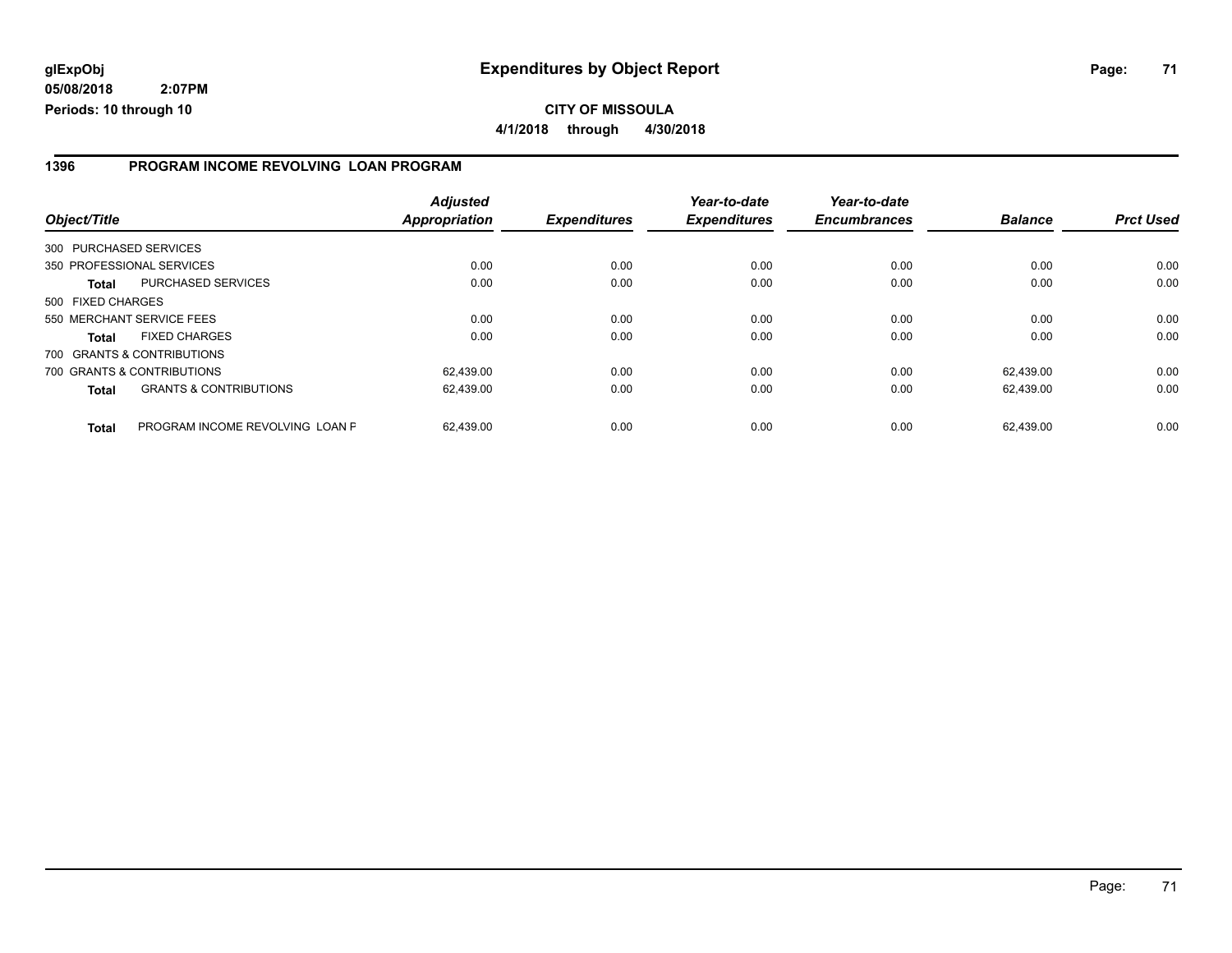**1397 STATE HOME PROGRAM INCOME**

**390 NON-DEPARTMENTAL**

|                   |                                   | <b>Adjusted</b>      |                     | Year-to-date        | Year-to-date        |                |                  |
|-------------------|-----------------------------------|----------------------|---------------------|---------------------|---------------------|----------------|------------------|
| Object/Title      |                                   | <b>Appropriation</b> | <b>Expenditures</b> | <b>Expenditures</b> | <b>Encumbrances</b> | <b>Balance</b> | <b>Prct Used</b> |
|                   | 300 PURCHASED SERVICES            |                      |                     |                     |                     |                |                  |
|                   | 350 PROFESSIONAL SERVICES         | 20.112.00            | 0.00                | 0.00                | 0.00                | 20.112.00      | 0.00             |
| <b>Total</b>      | <b>PURCHASED SERVICES</b>         | 20.112.00            | 0.00                | 0.00                | 0.00                | 20.112.00      | 0.00             |
| 500 FIXED CHARGES |                                   |                      |                     |                     |                     |                |                  |
|                   | 550 MERCHANT SERVICE FEES         | 0.00                 | 0.00                | 0.00                | 0.00                | 0.00           | 0.00             |
| <b>Total</b>      | <b>FIXED CHARGES</b>              | 0.00                 | 0.00                | 0.00                | 0.00                | 0.00           | 0.00             |
|                   | 700 GRANTS & CONTRIBUTIONS        |                      |                     |                     |                     |                |                  |
|                   | 700 GRANTS & CONTRIBUTIONS        | 0.00                 | 20.000.00           | 45.396.96           | 0.00                | -45.396.96     | 0.00             |
| <b>Total</b>      | <b>GRANTS &amp; CONTRIBUTIONS</b> | 0.00                 | 20,000.00           | 45,396.96           | 0.00                | -45.396.96     | 0.00             |
| <b>Total</b>      | NON-DEPARTMENTAL                  | 20.112.00            | 20.000.00           | 45.396.96           | 0.00                | $-25.284.96$   | 225.72           |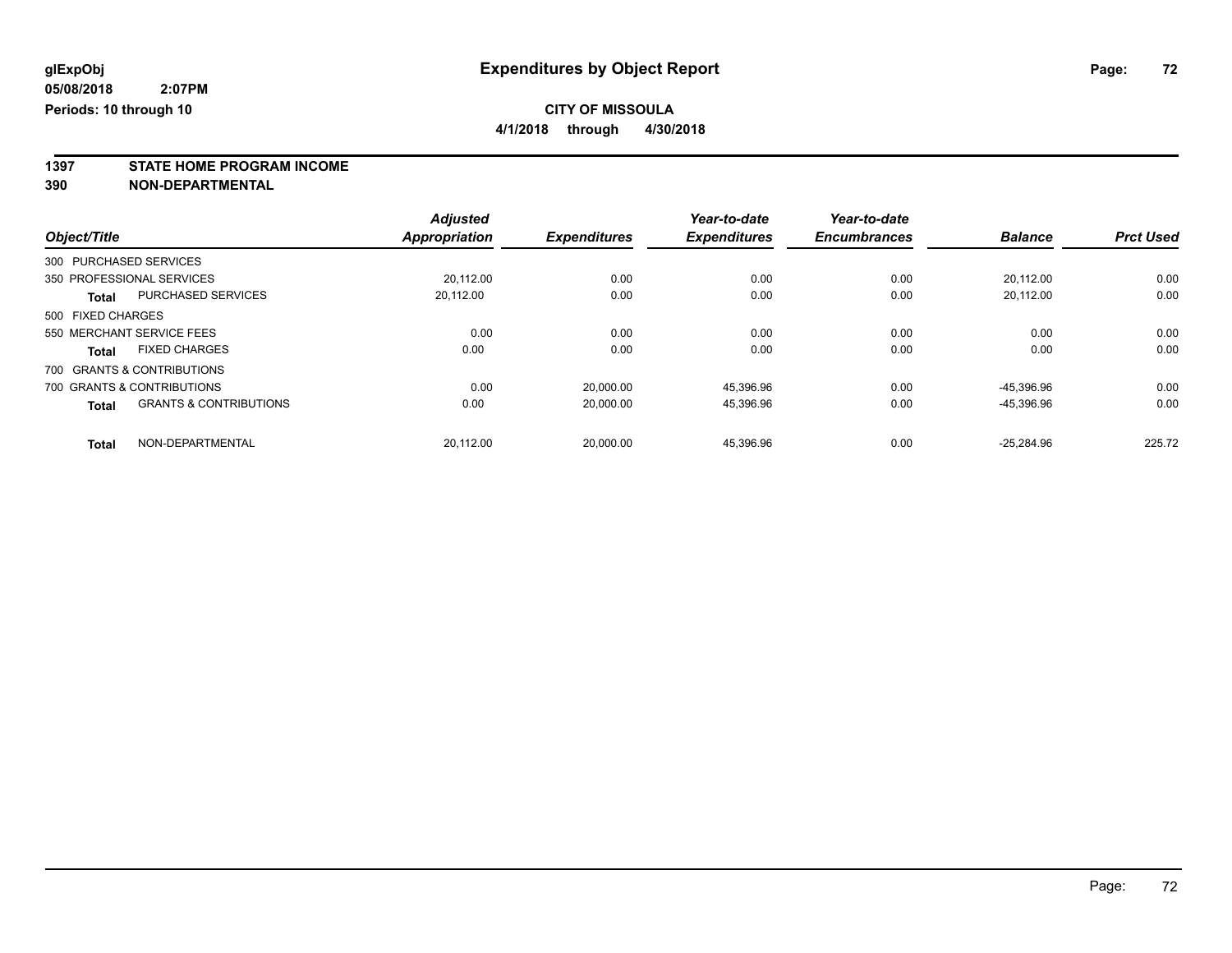**CITY OF MISSOULA 4/1/2018 through 4/30/2018**

#### **1397 STATE HOME PROGRAM INCOME**

|                                                   | <b>Adjusted</b>      |                     | Year-to-date        | Year-to-date        |                |                  |
|---------------------------------------------------|----------------------|---------------------|---------------------|---------------------|----------------|------------------|
| Object/Title                                      | <b>Appropriation</b> | <b>Expenditures</b> | <b>Expenditures</b> | <b>Encumbrances</b> | <b>Balance</b> | <b>Prct Used</b> |
| 300 PURCHASED SERVICES                            |                      |                     |                     |                     |                |                  |
| 350 PROFESSIONAL SERVICES                         | 20,112.00            | 0.00                | 0.00                | 0.00                | 20.112.00      | 0.00             |
| <b>PURCHASED SERVICES</b><br>Total                | 20,112.00            | 0.00                | 0.00                | 0.00                | 20.112.00      | 0.00             |
| 500 FIXED CHARGES                                 |                      |                     |                     |                     |                |                  |
| 550 MERCHANT SERVICE FEES                         | 0.00                 | 0.00                | 0.00                | 0.00                | 0.00           | 0.00             |
| <b>FIXED CHARGES</b><br><b>Total</b>              | 0.00                 | 0.00                | 0.00                | 0.00                | 0.00           | 0.00             |
| 700 GRANTS & CONTRIBUTIONS                        |                      |                     |                     |                     |                |                  |
| 700 GRANTS & CONTRIBUTIONS                        | 0.00                 | 20.000.00           | 45.396.96           | 0.00                | -45.396.96     | 0.00             |
| <b>GRANTS &amp; CONTRIBUTIONS</b><br><b>Total</b> | 0.00                 | 20,000.00           | 45,396.96           | 0.00                | -45.396.96     | 0.00             |
| STATE HOME PROGRAM INCOME<br><b>Total</b>         | 20.112.00            | 20,000.00           | 45.396.96           | 0.00                | $-25.284.96$   | 225.72           |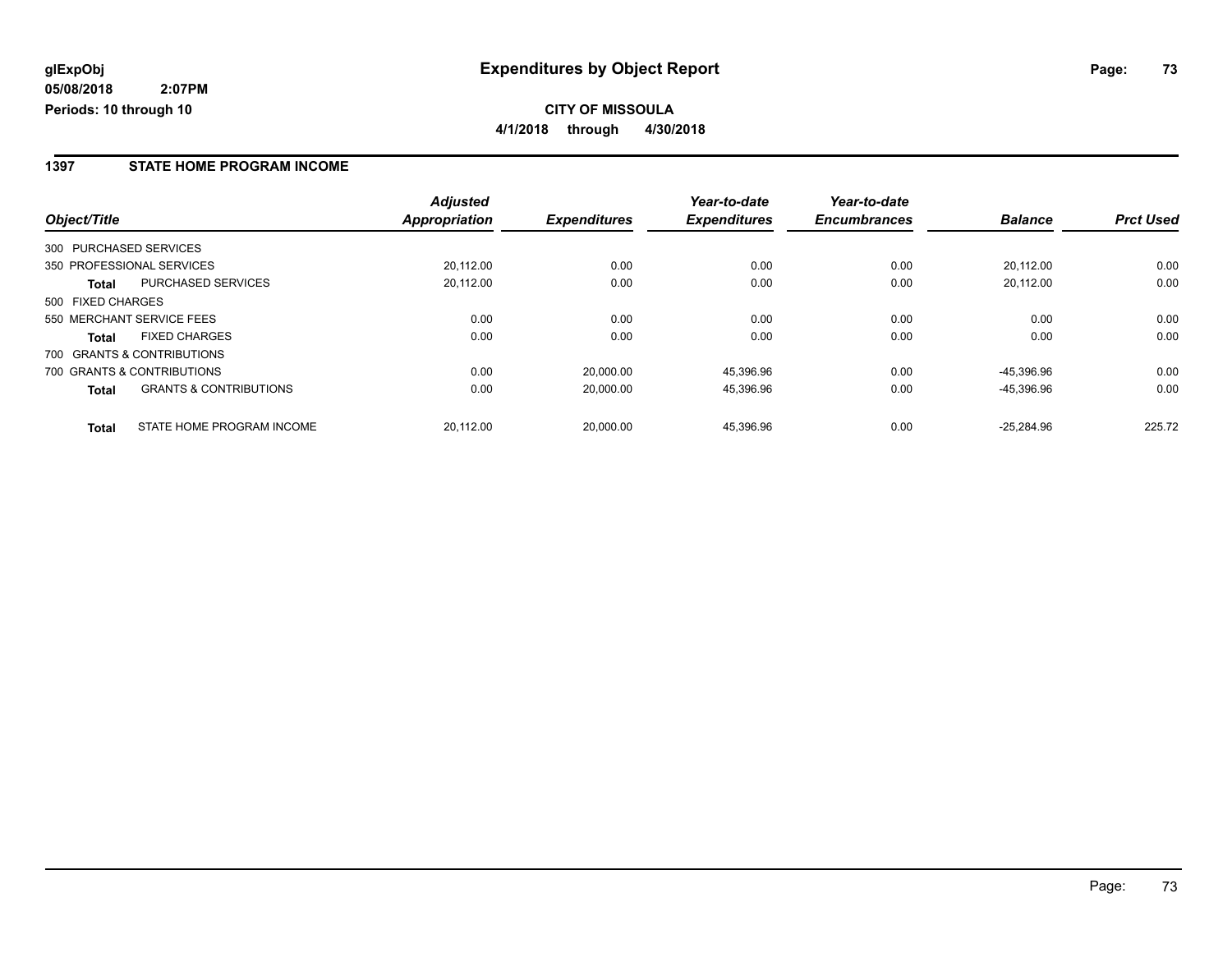**2250 PLANNING FUND 250 DEVELOPMENT SERVICES**

|                                            | <b>Adjusted</b>      |                     | Year-to-date        | Year-to-date        |                |                  |
|--------------------------------------------|----------------------|---------------------|---------------------|---------------------|----------------|------------------|
| Object/Title                               | <b>Appropriation</b> | <b>Expenditures</b> | <b>Expenditures</b> | <b>Encumbrances</b> | <b>Balance</b> | <b>Prct Used</b> |
| 100 PERSONAL SERVICES                      |                      |                     |                     |                     |                |                  |
| 110 SALARIES AND WAGES                     | 321,325.00           | 24,619.28           | 236,528.26          | 0.00                | 84,796.74      | 73.61            |
| 140 EMPLOYER CONTRIBUTIONS                 | 110,037.00           | 9,263.47            | 91,622.89           | 0.00                | 18,414.11      | 83.27            |
| 141 STATE RETIREMENT CONTRIBUTIONS         | 0.00                 | 0.00                | 246.86              | 0.00                | $-246.86$      | 0.00             |
| PERSONAL SERVICES<br>Total                 | 431,362.00           | 33,882.75           | 328,398.01          | 0.00                | 102,963.99     | 76.13            |
| 200 SUPPLIES                               |                      |                     |                     |                     |                |                  |
| 210 OFFICE SUPPLIES                        | 5,740.00             | 203.28              | 3,070.89            | 0.00                | 2,669.11       | 53.50            |
| 220 OPERATING SUPPLIES                     | 3,423.00             | 794.40              | 1,668.00            | 0.00                | 1,755.00       | 48.73            |
| 231 GASOLINE                               | 100.00               | 33.47               | 65.96               | 0.00                | 34.04          | 65.96            |
| 240 OTHER SUPPLIES                         | 0.00                 | 0.00                | 0.00                | 0.00                | 0.00           | 0.00             |
| <b>SUPPLIES</b><br><b>Total</b>            | 9,263.00             | 1,031.15            | 4,804.85            | 0.00                | 4,458.15       | 51.87            |
| 300 PURCHASED SERVICES                     |                      |                     |                     |                     |                |                  |
| 310 COMMUNICATIONS                         | 1,200.00             | 1,732.89            | 2,028.10            | 0.00                | $-828.10$      | 169.01           |
| 320 PRINTING & DUPLICATING                 | 3,000.00             | 497.96              | 1,385.42            | 0.00                | 1,614.58       | 46.18            |
| 330 PUBLICITY, SUBSCRIPTIONS & DUES        | 7,560.00             | 1,057.12            | 3,061.12            | 0.00                | 4,498.88       | 40.49            |
| 344 TELEPHONE SERVICE                      | 100.00               | 0.00                | 11.46               | 0.00                | 88.54          | 11.46            |
| 350 PROFESSIONAL SERVICES                  | 51,000.00            | 499.26              | 21,049.48           | 0.00                | 29,950.52      | 41.27            |
| 360 REPAIR & MAINTENANCE                   | 2,077.00             | 0.00                | 0.00                | 0.00                | 2,077.00       | 0.00             |
| 370 TRAVEL                                 | 5,500.00             | 3,587.10            | 3,895.32            | 0.00                | 1,604.68       | 70.82            |
| 380 TRAINING                               | 4,000.00             | 34.99               | 1,361.99            | 0.00                | 2,638.01       | 34.05            |
| 390 OTHER PURCHASED SERVICES               | 1,600.00             | 0.00                | 0.00                | 0.00                | 1,600.00       | 0.00             |
| <b>PURCHASED SERVICES</b><br><b>Total</b>  | 76,037.00            | 7,409.32            | 32,792.89           | 0.00                | 43,244.11      | 43.13            |
| 500 FIXED CHARGES                          |                      |                     |                     |                     |                |                  |
| 500 FIXED CHARGES                          | 25,000.00            | 0.00                | 12,500.00           | 0.00                | 12,500.00      | 50.00            |
| 550 MERCHANT SERVICE FEES                  | 0.00                 | 0.00                | 0.00                | 0.00                | 0.00           | 0.00             |
| <b>FIXED CHARGES</b><br><b>Total</b>       | 25,000.00            | 0.00                | 12,500.00           | 0.00                | 12,500.00      | 50.00            |
| 700 GRANTS & CONTRIBUTIONS                 |                      |                     |                     |                     |                |                  |
| 700 GRANTS & CONTRIBUTIONS                 | 0.00                 | 0.00                | 31,560.00           | 0.00                | $-31,560.00$   | 0.00             |
| <b>GRANTS &amp; CONTRIBUTIONS</b><br>Total | 0.00                 | 0.00                | 31,560.00           | 0.00                | $-31,560.00$   | 0.00             |
| 800 OTHER OBJECTS                          |                      |                     |                     |                     |                |                  |
| 820 TRANSFERS TO OTHER FUNDS               | 0.00                 | 0.00                | 0.00                | 0.00                | 0.00           | 0.00             |
| 845 CONTINGENCY                            | 0.00                 | 0.00                | 0.00                | 0.00                | 0.00           | 0.00             |
| OTHER OBJECTS<br><b>Total</b>              | 0.00                 | 0.00                | 0.00                | 0.00                | 0.00           | 0.00             |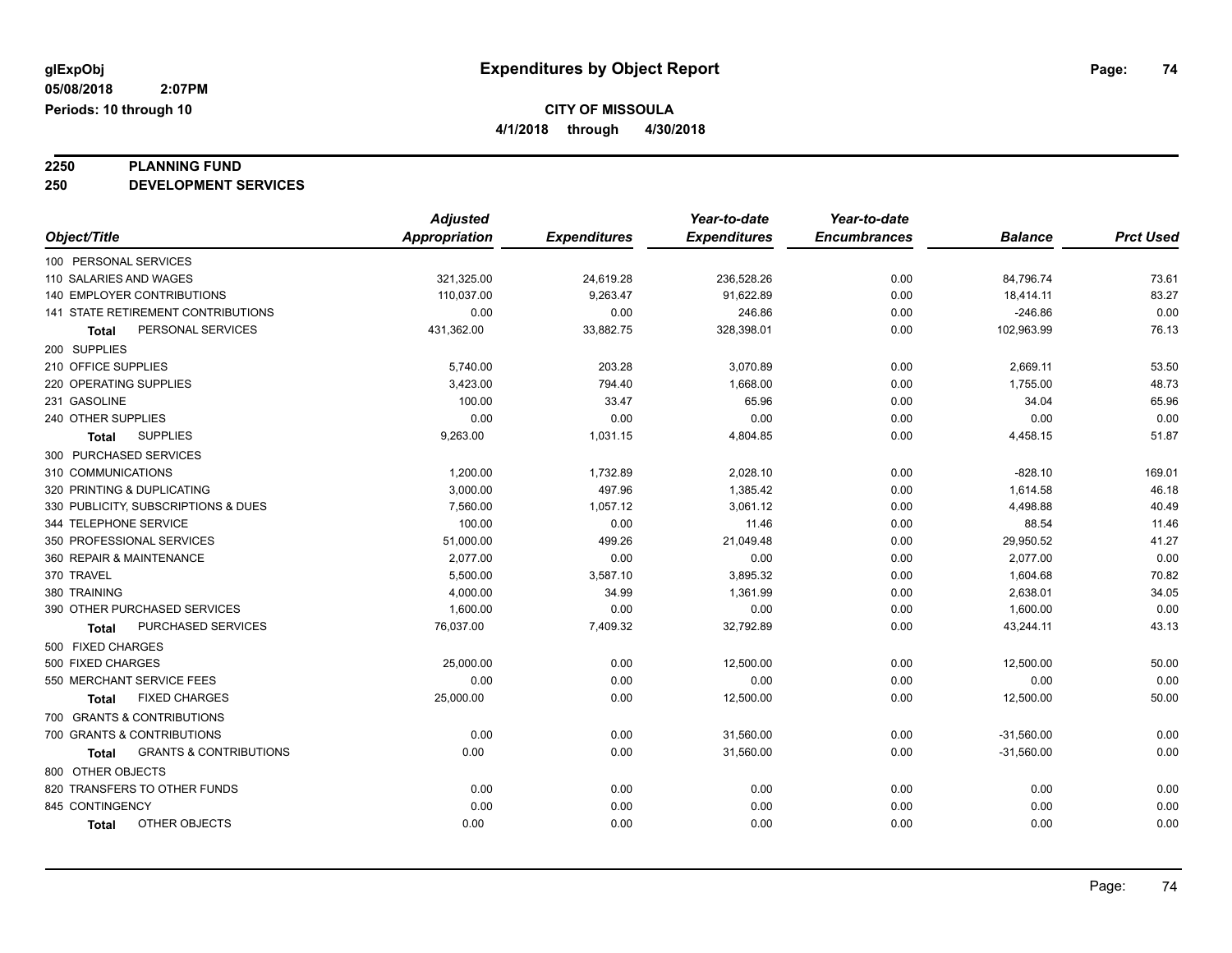| glExpObj<br>05/08/2018 | 2:07PM                      |            | <b>Expenditures by Object Report</b>            |            |      |            |  | 75    |
|------------------------|-----------------------------|------------|-------------------------------------------------|------------|------|------------|--|-------|
| Periods: 10 through 10 |                             | 4/1/2018   | <b>CITY OF MISSOULA</b><br>4/30/2018<br>through |            |      |            |  |       |
| 2250                   | <b>PLANNING FUND</b>        |            |                                                 |            |      |            |  |       |
| <b>Total</b>           | <b>DEVELOPMENT SERVICES</b> | 541,662.00 | 42,323.22                                       | 410.055.75 | 0.00 | 131.606.25 |  | 75.70 |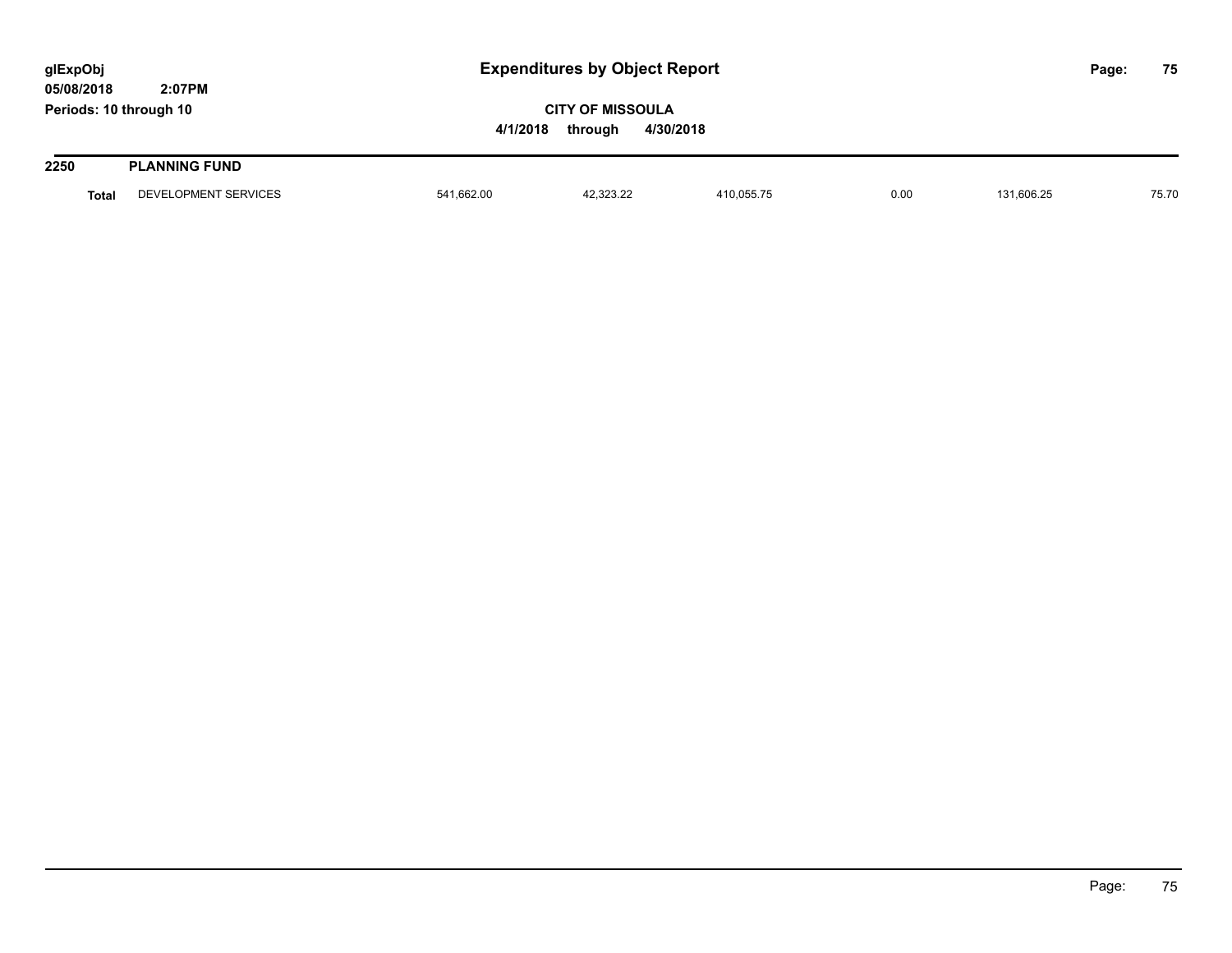**2250 PLANNING FUND**

|                                                   | <b>Adjusted</b>      |                     | Year-to-date        | Year-to-date        |                |                  |
|---------------------------------------------------|----------------------|---------------------|---------------------|---------------------|----------------|------------------|
| Object/Title                                      | <b>Appropriation</b> | <b>Expenditures</b> | <b>Expenditures</b> | <b>Encumbrances</b> | <b>Balance</b> | <b>Prct Used</b> |
| 100 PERSONAL SERVICES                             |                      |                     |                     |                     |                |                  |
| 110 SALARIES AND WAGES                            | 321,325.00           | 24,619.28           | 236,528.26          | 0.00                | 84,796.74      | 73.61            |
| <b>140 EMPLOYER CONTRIBUTIONS</b>                 | 110,037.00           | 9,263.47            | 91,622.89           | 0.00                | 18,414.11      | 83.27            |
| 141 STATE RETIREMENT CONTRIBUTIONS                | 0.00                 | 0.00                | 246.86              | 0.00                | $-246.86$      | 0.00             |
| PERSONAL SERVICES<br>Total                        | 431,362.00           | 33,882.75           | 328,398.01          | 0.00                | 102,963.99     | 76.13            |
| 200 SUPPLIES                                      |                      |                     |                     |                     |                |                  |
| 210 OFFICE SUPPLIES                               | 5,740.00             | 203.28              | 3,070.89            | 0.00                | 2,669.11       | 53.50            |
| 220 OPERATING SUPPLIES                            | 3,423.00             | 794.40              | 1,668.00            | 0.00                | 1,755.00       | 48.73            |
| 231 GASOLINE                                      | 100.00               | 33.47               | 65.96               | 0.00                | 34.04          | 65.96            |
| 240 OTHER SUPPLIES                                | 0.00                 | 0.00                | 0.00                | 0.00                | 0.00           | 0.00             |
| <b>SUPPLIES</b><br>Total                          | 9,263.00             | 1,031.15            | 4,804.85            | 0.00                | 4,458.15       | 51.87            |
| 300 PURCHASED SERVICES                            |                      |                     |                     |                     |                |                  |
| 310 COMMUNICATIONS                                | 1,200.00             | 1,732.89            | 2,028.10            | 0.00                | $-828.10$      | 169.01           |
| 320 PRINTING & DUPLICATING                        | 3,000.00             | 497.96              | 1,385.42            | 0.00                | 1,614.58       | 46.18            |
| 330 PUBLICITY, SUBSCRIPTIONS & DUES               | 7,560.00             | 1,057.12            | 3,061.12            | 0.00                | 4,498.88       | 40.49            |
| 344 TELEPHONE SERVICE                             | 100.00               | 0.00                | 11.46               | 0.00                | 88.54          | 11.46            |
| 350 PROFESSIONAL SERVICES                         | 51,000.00            | 499.26              | 21,049.48           | 0.00                | 29,950.52      | 41.27            |
| 360 REPAIR & MAINTENANCE                          | 2,077.00             | 0.00                | 0.00                | 0.00                | 2,077.00       | 0.00             |
| 370 TRAVEL                                        | 5,500.00             | 3,587.10            | 3,895.32            | 0.00                | 1,604.68       | 70.82            |
| 380 TRAINING                                      | 4,000.00             | 34.99               | 1,361.99            | 0.00                | 2,638.01       | 34.05            |
| 390 OTHER PURCHASED SERVICES                      | 1,600.00             | 0.00                | 0.00                | 0.00                | 1,600.00       | 0.00             |
| <b>PURCHASED SERVICES</b><br>Total                | 76,037.00            | 7,409.32            | 32,792.89           | 0.00                | 43,244.11      | 43.13            |
| 500 FIXED CHARGES                                 |                      |                     |                     |                     |                |                  |
| 500 FIXED CHARGES                                 | 25,000.00            | 0.00                | 12,500.00           | 0.00                | 12,500.00      | 50.00            |
| 550 MERCHANT SERVICE FEES                         | 0.00                 | 0.00                | 0.00                | 0.00                | 0.00           | 0.00             |
| <b>FIXED CHARGES</b><br>Total                     | 25,000.00            | 0.00                | 12,500.00           | 0.00                | 12,500.00      | 50.00            |
| 700 GRANTS & CONTRIBUTIONS                        |                      |                     |                     |                     |                |                  |
| 700 GRANTS & CONTRIBUTIONS                        | 0.00                 | 0.00                | 31,560.00           | 0.00                | $-31,560.00$   | 0.00             |
| <b>GRANTS &amp; CONTRIBUTIONS</b><br><b>Total</b> | 0.00                 | 0.00                | 31,560.00           | 0.00                | $-31,560.00$   | 0.00             |
| 800 OTHER OBJECTS                                 |                      |                     |                     |                     |                |                  |
| 820 TRANSFERS TO OTHER FUNDS                      | 0.00                 | 0.00                | 0.00                | 0.00                | 0.00           | 0.00             |
| 845 CONTINGENCY                                   | 0.00                 | 0.00                | 0.00                | 0.00                | 0.00           | 0.00             |
| <b>OTHER OBJECTS</b><br><b>Total</b>              | 0.00                 | 0.00                | 0.00                | 0.00                | 0.00           | 0.00             |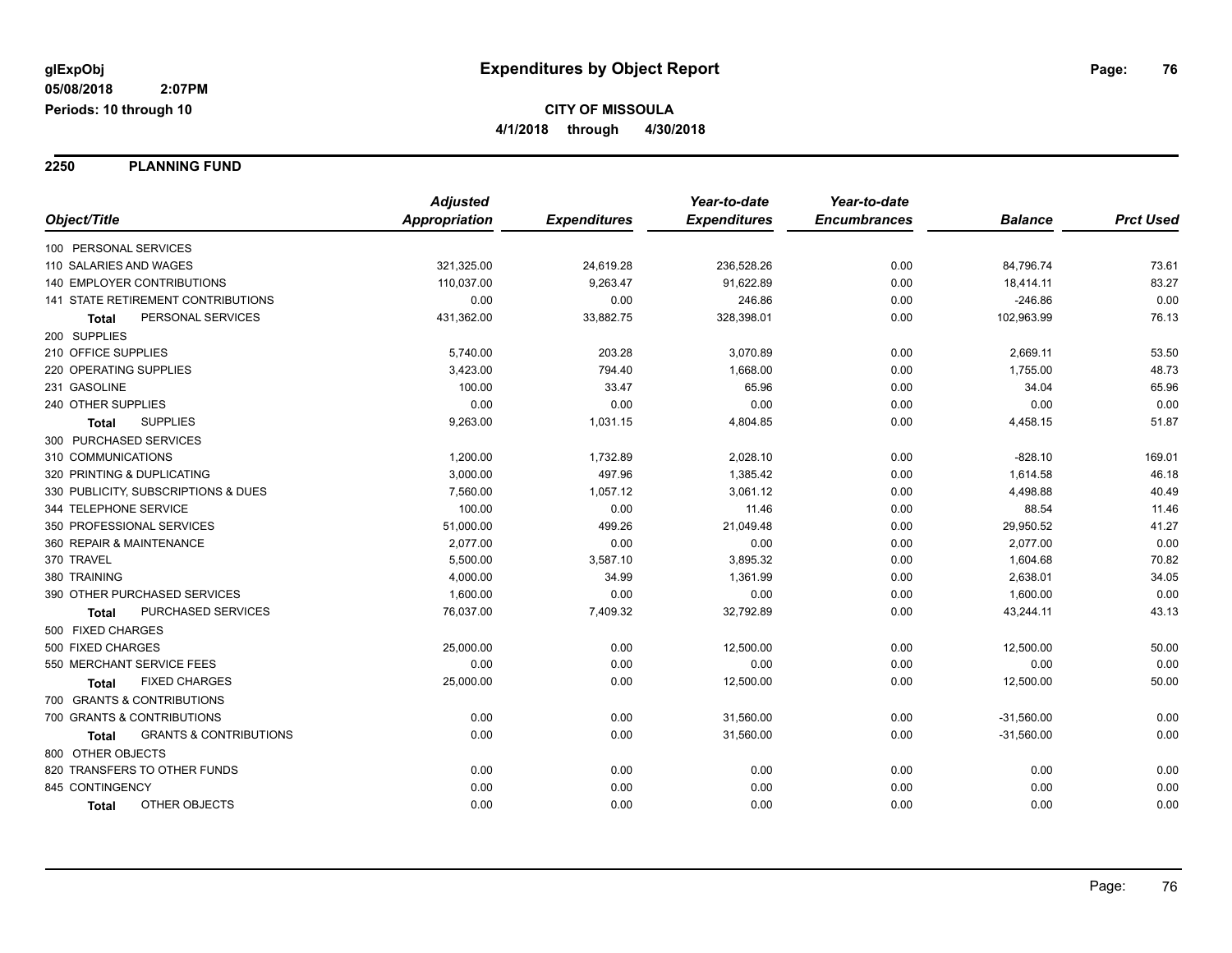| glExpObj<br>05/08/2018<br>2:07PM     | <b>Expenditures by Object Report</b>                        |           |            |      |            |       |
|--------------------------------------|-------------------------------------------------------------|-----------|------------|------|------------|-------|
| Periods: 10 through 10               | <b>CITY OF MISSOULA</b><br>4/30/2018<br>4/1/2018<br>through |           |            |      |            |       |
| <b>PLANNING FUND</b><br><b>Total</b> | 541,662.00                                                  | 42,323.22 | 410,055.75 | 0.00 | 131,606.25 | 75.70 |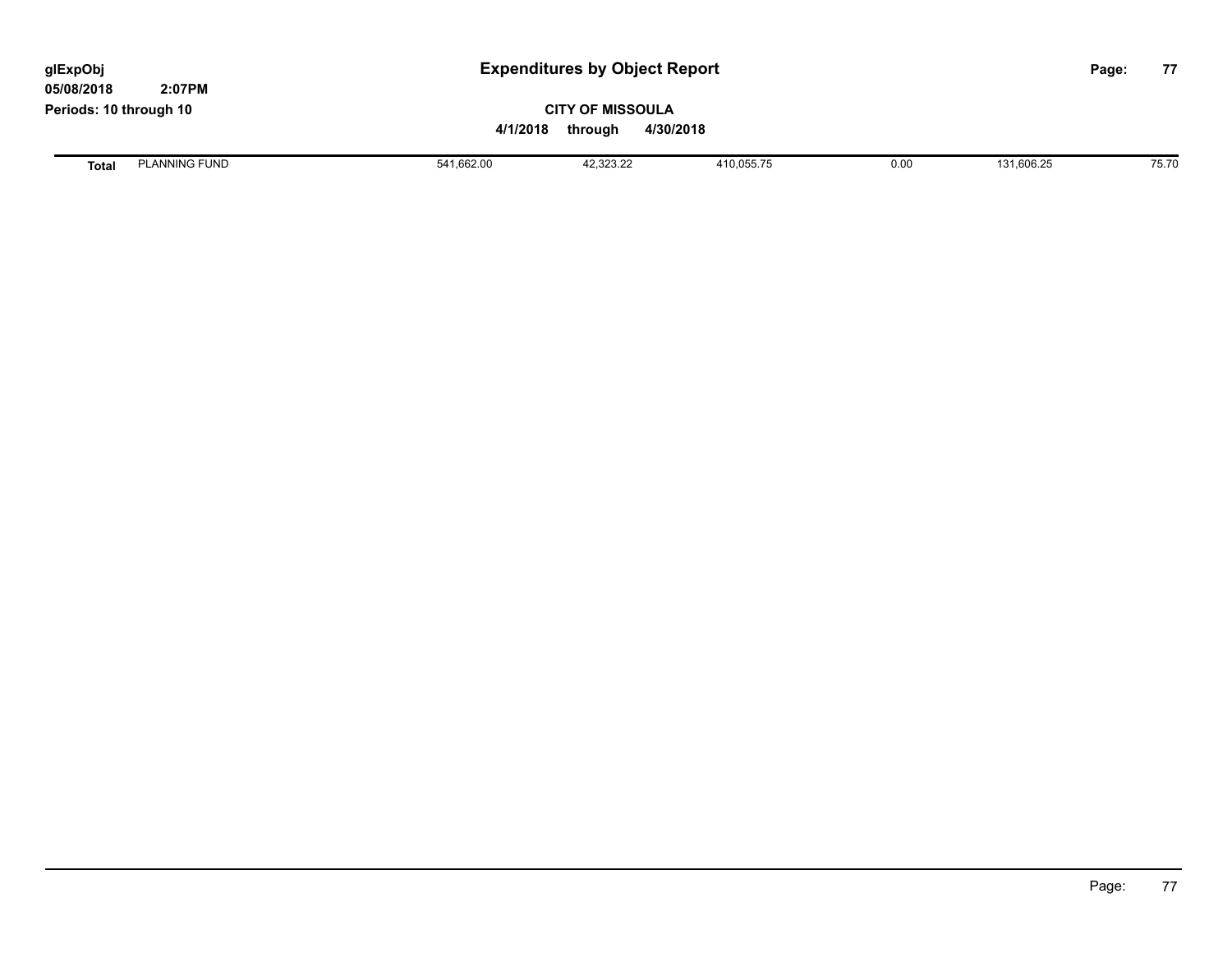**2310 PUBLIC SAFETY INFORMATION SYSTEMS 310 BUILDING INSPECTION**

|                        |                            | <b>Adjusted</b>      |                     | Year-to-date        | Year-to-date        |                |                  |
|------------------------|----------------------------|----------------------|---------------------|---------------------|---------------------|----------------|------------------|
| Object/Title           |                            | <b>Appropriation</b> | <b>Expenditures</b> | <b>Expenditures</b> | <b>Encumbrances</b> | <b>Balance</b> | <b>Prct Used</b> |
| 200 SUPPLIES           |                            |                      |                     |                     |                     |                |                  |
| 210 OFFICE SUPPLIES    |                            | 0.00                 | 0.00                | 0.00                | 0.00                | 0.00           | 0.00             |
| 220 OPERATING SUPPLIES |                            | 0.00                 | 0.00                | 0.00                | 0.00                | 0.00           | 0.00             |
| Total                  | <b>SUPPLIES</b>            | 0.00                 | 0.00                | 0.00                | 0.00                | 0.00           | 0.00             |
| 500 FIXED CHARGES      |                            |                      |                     |                     |                     |                |                  |
|                        | 550 MERCHANT SERVICE FEES  | 0.00                 | 0.00                | 0.00                | 0.00                | 0.00           | 0.00             |
| Total                  | <b>FIXED CHARGES</b>       | 0.00                 | 0.00                | 0.00                | 0.00                | 0.00           | 0.00             |
| 800 OTHER OBJECTS      |                            |                      |                     |                     |                     |                |                  |
| 845 CONTINGENCY        |                            | 0.00                 | 0.00                | 0.00                | 0.00                | 0.00           | 0.00             |
| Total                  | OTHER OBJECTS              | 0.00                 | 0.00                | 0.00                | 0.00                | 0.00           | 0.00             |
| 900 CAPITAL OUTLAY     |                            |                      |                     |                     |                     |                |                  |
|                        | 940 MACHINERY & EQUIPMENT  | 0.00                 | 0.00                | 0.00                | 0.00                | 0.00           | 0.00             |
| Total                  | <b>CAPITAL OUTLAY</b>      | 0.00                 | 0.00                | 0.00                | 0.00                | 0.00           | 0.00             |
| <b>Total</b>           | <b>BUILDING INSPECTION</b> | 0.00                 | 0.00                | 0.00                | 0.00                | 0.00           | 0.00             |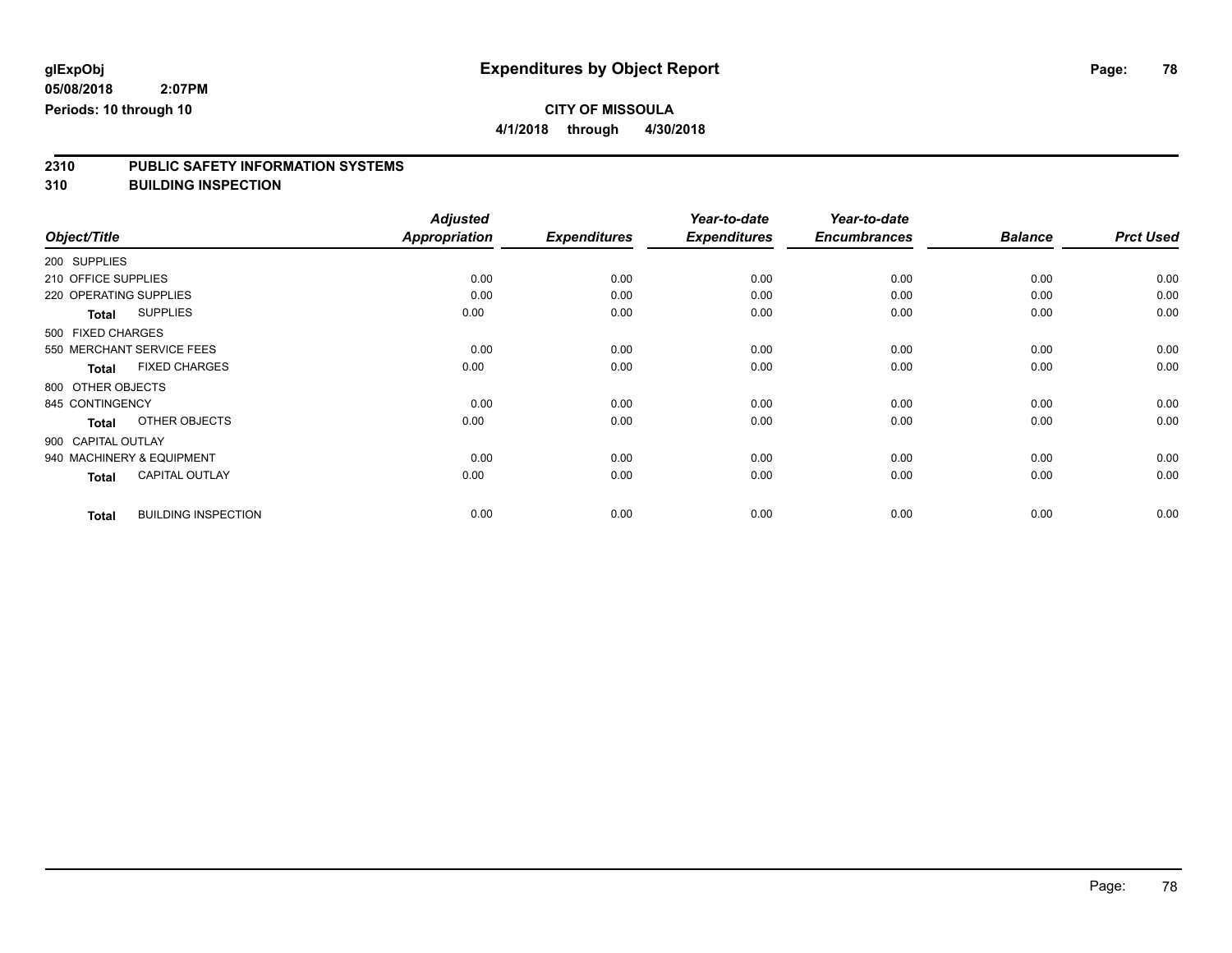**CITY OF MISSOULA 4/1/2018 through 4/30/2018**

#### **2310 PUBLIC SAFETY INFORMATION SYSTEMS**

|                        |                                   | <b>Adjusted</b>      |                     | Year-to-date        | Year-to-date        |                |                  |
|------------------------|-----------------------------------|----------------------|---------------------|---------------------|---------------------|----------------|------------------|
| Object/Title           |                                   | <b>Appropriation</b> | <b>Expenditures</b> | <b>Expenditures</b> | <b>Encumbrances</b> | <b>Balance</b> | <b>Prct Used</b> |
| 200 SUPPLIES           |                                   |                      |                     |                     |                     |                |                  |
| 210 OFFICE SUPPLIES    |                                   | 0.00                 | 0.00                | 0.00                | 0.00                | 0.00           | 0.00             |
| 220 OPERATING SUPPLIES |                                   | 0.00                 | 0.00                | 0.00                | 0.00                | 0.00           | 0.00             |
| Total                  | <b>SUPPLIES</b>                   | 0.00                 | 0.00                | 0.00                | 0.00                | 0.00           | 0.00             |
| 500 FIXED CHARGES      |                                   |                      |                     |                     |                     |                |                  |
|                        | 550 MERCHANT SERVICE FEES         | 0.00                 | 0.00                | 0.00                | 0.00                | 0.00           | 0.00             |
| <b>Total</b>           | <b>FIXED CHARGES</b>              | 0.00                 | 0.00                | 0.00                | 0.00                | 0.00           | 0.00             |
| 800 OTHER OBJECTS      |                                   |                      |                     |                     |                     |                |                  |
| 845 CONTINGENCY        |                                   | 0.00                 | 0.00                | 0.00                | 0.00                | 0.00           | 0.00             |
| <b>Total</b>           | OTHER OBJECTS                     | 0.00                 | 0.00                | 0.00                | 0.00                | 0.00           | 0.00             |
| 900 CAPITAL OUTLAY     |                                   |                      |                     |                     |                     |                |                  |
|                        | 940 MACHINERY & EQUIPMENT         | 0.00                 | 0.00                | 0.00                | 0.00                | 0.00           | 0.00             |
| Total                  | CAPITAL OUTLAY                    | 0.00                 | 0.00                | 0.00                | 0.00                | 0.00           | 0.00             |
| <b>Total</b>           | PUBLIC SAFETY INFORMATION SYSTEM! | 0.00                 | 0.00                | 0.00                | 0.00                | 0.00           | 0.00             |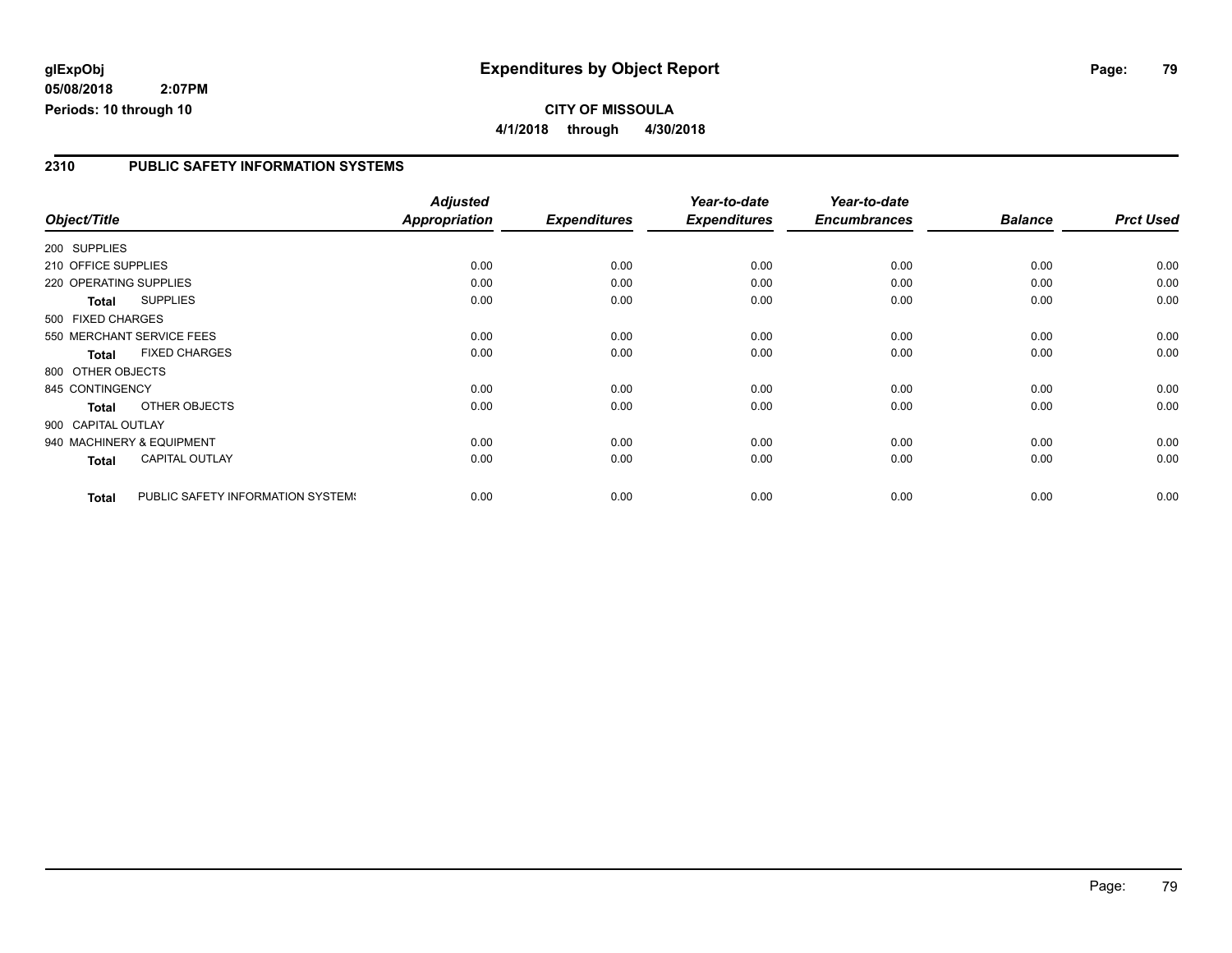# **2321 IMPACT FEE FUND**

|                    |                                         | <b>Adjusted</b>      |                     | Year-to-date        | Year-to-date        |                |                  |
|--------------------|-----------------------------------------|----------------------|---------------------|---------------------|---------------------|----------------|------------------|
| Object/Title       |                                         | <b>Appropriation</b> | <b>Expenditures</b> | <b>Expenditures</b> | <b>Encumbrances</b> | <b>Balance</b> | <b>Prct Used</b> |
|                    | 300 PURCHASED SERVICES                  |                      |                     |                     |                     |                |                  |
|                    | 350 PROFESSIONAL SERVICES               | 0.00                 | 3,875.00            | 30,139.50           | 0.00                | $-30,139.50$   | 0.00             |
| <b>Total</b>       | PURCHASED SERVICES                      | 0.00                 | 3,875.00            | 30,139.50           | 0.00                | $-30,139.50$   | 0.00             |
| 500 FIXED CHARGES  |                                         |                      |                     |                     |                     |                |                  |
|                    | 550 MERCHANT SERVICE FEES               | 0.00                 | 0.00                | 0.00                | 0.00                | 0.00           | 0.00             |
| <b>Total</b>       | <b>FIXED CHARGES</b>                    | 0.00                 | 0.00                | 0.00                | 0.00                | 0.00           | 0.00             |
|                    | 700 GRANTS & CONTRIBUTIONS              |                      |                     |                     |                     |                |                  |
|                    | 700 GRANTS & CONTRIBUTIONS              | 0.00                 | 0.00                | 0.00                | 0.00                | 0.00           | 0.00             |
| <b>Total</b>       | <b>GRANTS &amp; CONTRIBUTIONS</b>       | 0.00                 | 0.00                | 0.00                | 0.00                | 0.00           | 0.00             |
| 800 OTHER OBJECTS  |                                         |                      |                     |                     |                     |                |                  |
|                    | 820 TRANSFERS TO OTHER FUNDS            | 0.00                 | 0.00                | 0.00                | 0.00                | 0.00           | 0.00             |
| <b>Total</b>       | OTHER OBJECTS                           | 0.00                 | 0.00                | 0.00                | 0.00                | 0.00           | 0.00             |
| 900 CAPITAL OUTLAY |                                         |                      |                     |                     |                     |                |                  |
| 930 IMPROVEMENTS   |                                         | 3,205,295.00         | 7,298.59            | 182,561.94          | 0.00                | 3,022,733.06   | 5.70             |
|                    | 940 CONFINED SPACE RESCUE TRAINING PROP | 0.00                 | 0.00                | 36,237.07           | 0.00                | $-36,237.07$   | 0.00             |
| <b>Total</b>       | <b>CAPITAL OUTLAY</b>                   | 3,205,295.00         | 7,298.59            | 218,799.01          | 0.00                | 2,986,495.99   | 6.83             |
| <b>Total</b>       | NON-DEPARTMENTAL                        | 3,205,295.00         | 11,173.59           | 248,938.51          | 0.00                | 2,956,356.49   | 7.77             |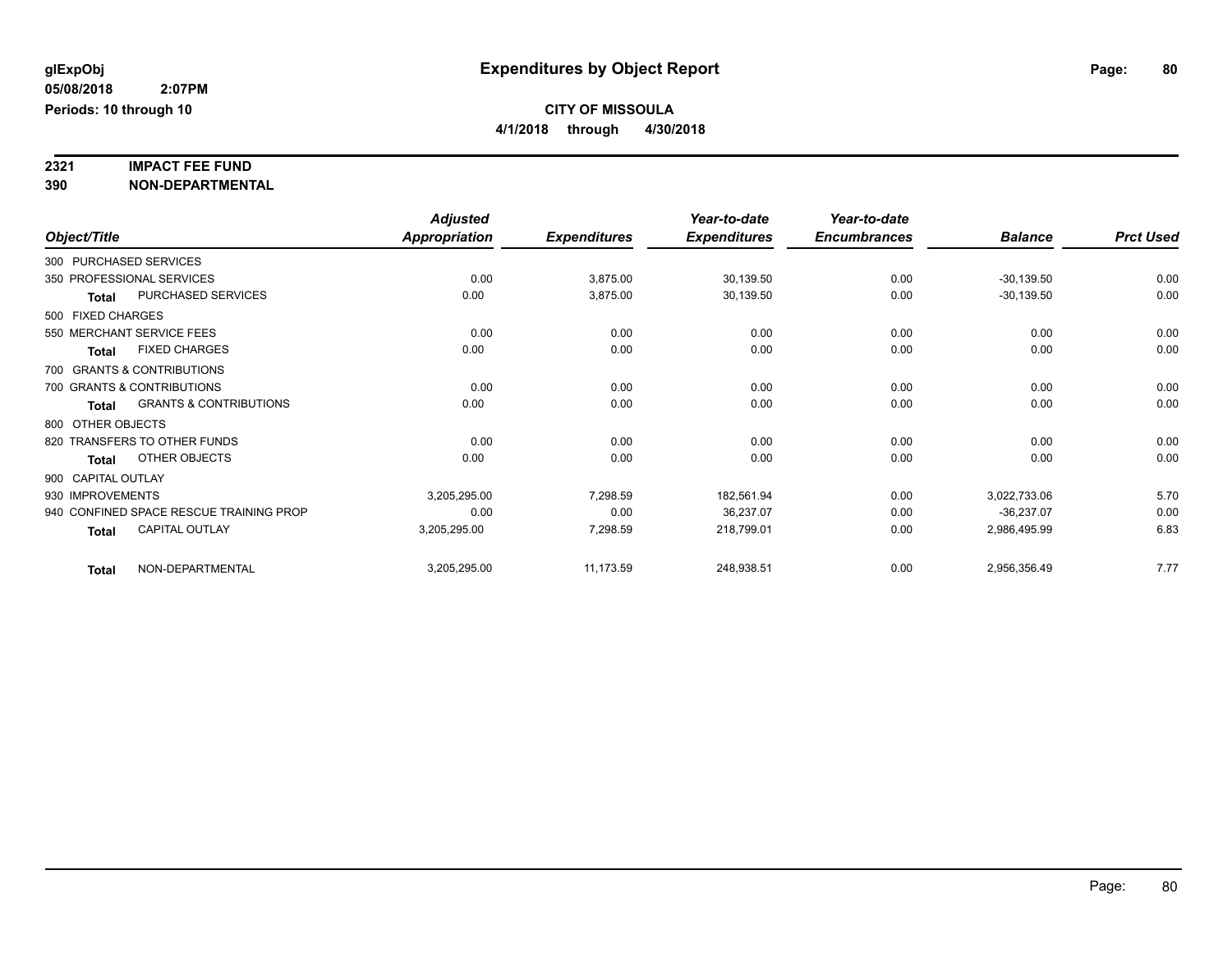**2321 IMPACT FEE FUND**

|                                                   | <b>Adjusted</b>      |                     | Year-to-date        | Year-to-date        |                |                  |
|---------------------------------------------------|----------------------|---------------------|---------------------|---------------------|----------------|------------------|
| Object/Title                                      | <b>Appropriation</b> | <b>Expenditures</b> | <b>Expenditures</b> | <b>Encumbrances</b> | <b>Balance</b> | <b>Prct Used</b> |
| 300 PURCHASED SERVICES                            |                      |                     |                     |                     |                |                  |
| 350 PROFESSIONAL SERVICES                         | 0.00                 | 3,875.00            | 30,139.50           | 0.00                | $-30,139.50$   | 0.00             |
| PURCHASED SERVICES<br><b>Total</b>                | 0.00                 | 3,875.00            | 30,139.50           | 0.00                | $-30,139.50$   | 0.00             |
| 500 FIXED CHARGES                                 |                      |                     |                     |                     |                |                  |
| 550 MERCHANT SERVICE FEES                         | 0.00                 | 0.00                | 0.00                | 0.00                | 0.00           | 0.00             |
| <b>FIXED CHARGES</b><br><b>Total</b>              | 0.00                 | 0.00                | 0.00                | 0.00                | 0.00           | 0.00             |
| 700 GRANTS & CONTRIBUTIONS                        |                      |                     |                     |                     |                |                  |
| 700 GRANTS & CONTRIBUTIONS                        | 0.00                 | 0.00                | 0.00                | 0.00                | 0.00           | 0.00             |
| <b>GRANTS &amp; CONTRIBUTIONS</b><br><b>Total</b> | 0.00                 | 0.00                | 0.00                | 0.00                | 0.00           | 0.00             |
| 800 OTHER OBJECTS                                 |                      |                     |                     |                     |                |                  |
| 820 TRANSFERS TO OTHER FUNDS                      | 0.00                 | 0.00                | 0.00                | 0.00                | 0.00           | 0.00             |
| <b>OTHER OBJECTS</b><br><b>Total</b>              | 0.00                 | 0.00                | 0.00                | 0.00                | 0.00           | 0.00             |
| 900 CAPITAL OUTLAY                                |                      |                     |                     |                     |                |                  |
| 930 IMPROVEMENTS                                  | 3,205,295.00         | 7,298.59            | 182,561.94          | 0.00                | 3,022,733.06   | 5.70             |
| 940 CONFINED SPACE RESCUE TRAINING PROP           | 0.00                 | 0.00                | 36,237.07           | 0.00                | $-36,237.07$   | 0.00             |
| <b>CAPITAL OUTLAY</b><br><b>Total</b>             | 3,205,295.00         | 7,298.59            | 218,799.01          | 0.00                | 2,986,495.99   | 6.83             |
| <b>IMPACT FEE FUND</b><br><b>Total</b>            | 3,205,295.00         | 11,173.59           | 248,938.51          | 0.00                | 2,956,356.49   | 7.77             |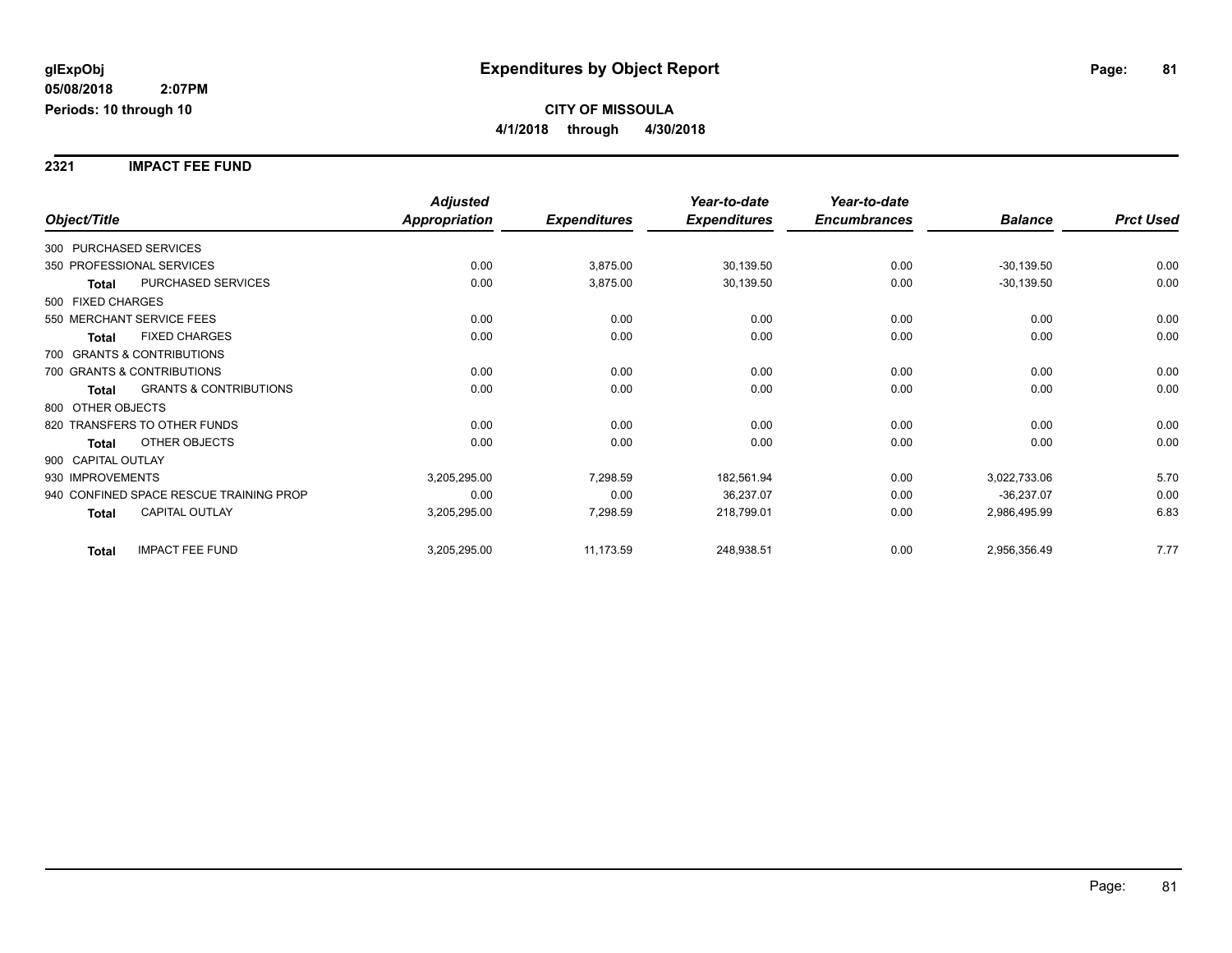### **CITY OF MISSOULA**

**4/1/2018 through 4/30/2018**

# **2322 GEORGE ELMER/CATTLE DR INTERSECTION**

| Object/Title |                                       | <b>Adjusted</b><br><b>Appropriation</b> | <b>Expenditures</b> | Year-to-date<br><b>Expenditures</b> | Year-to-date<br><b>Encumbrances</b> | <b>Balance</b> | <b>Prct Used</b> |
|--------------|---------------------------------------|-----------------------------------------|---------------------|-------------------------------------|-------------------------------------|----------------|------------------|
|              | 300 PURCHASED SERVICES                |                                         |                     |                                     |                                     |                |                  |
|              | 350 PROFESSIONAL SERVICES             | 15,000.00                               | 0.00                | 0.00                                | 0.00                                | 15,000.00      | 0.00             |
|              | PURCHASED SERVICES<br><b>Total</b>    | 15,000.00                               | 0.00                | 0.00                                | 0.00                                | 15,000.00      | 0.00             |
|              | 500 FIXED CHARGES                     |                                         |                     |                                     |                                     |                |                  |
|              | 550 MERCHANT SERVICE FEES             | 0.00                                    | 0.00                | 0.00                                | 0.00                                | 0.00           | 0.00             |
|              | <b>FIXED CHARGES</b><br><b>Total</b>  | 0.00                                    | 0.00                | 0.00                                | 0.00                                | 0.00           | 0.00             |
|              | 800 OTHER OBJECTS                     |                                         |                     |                                     |                                     |                |                  |
|              | 820 TRANSFERS TO OTHER FUNDS          | 0.00                                    | 0.00                | 0.00                                | 0.00                                | 0.00           | 0.00             |
|              | OTHER OBJECTS<br><b>Total</b>         | 0.00                                    | 0.00                | 0.00                                | 0.00                                | 0.00           | 0.00             |
|              | 900 CAPITAL OUTLAY                    |                                         |                     |                                     |                                     |                |                  |
|              | 930 IMPROVEMENTS                      | 0.00                                    | 0.00                | 0.00                                | 0.00                                | 0.00           | 0.00             |
|              | <b>CAPITAL OUTLAY</b><br><b>Total</b> | 0.00                                    | 0.00                | 0.00                                | 0.00                                | 0.00           | 0.00             |
|              | NON-DEPARTMENTAL<br><b>Total</b>      | 15,000.00                               | 0.00                | 0.00                                | 0.00                                | 15,000.00      | 0.00             |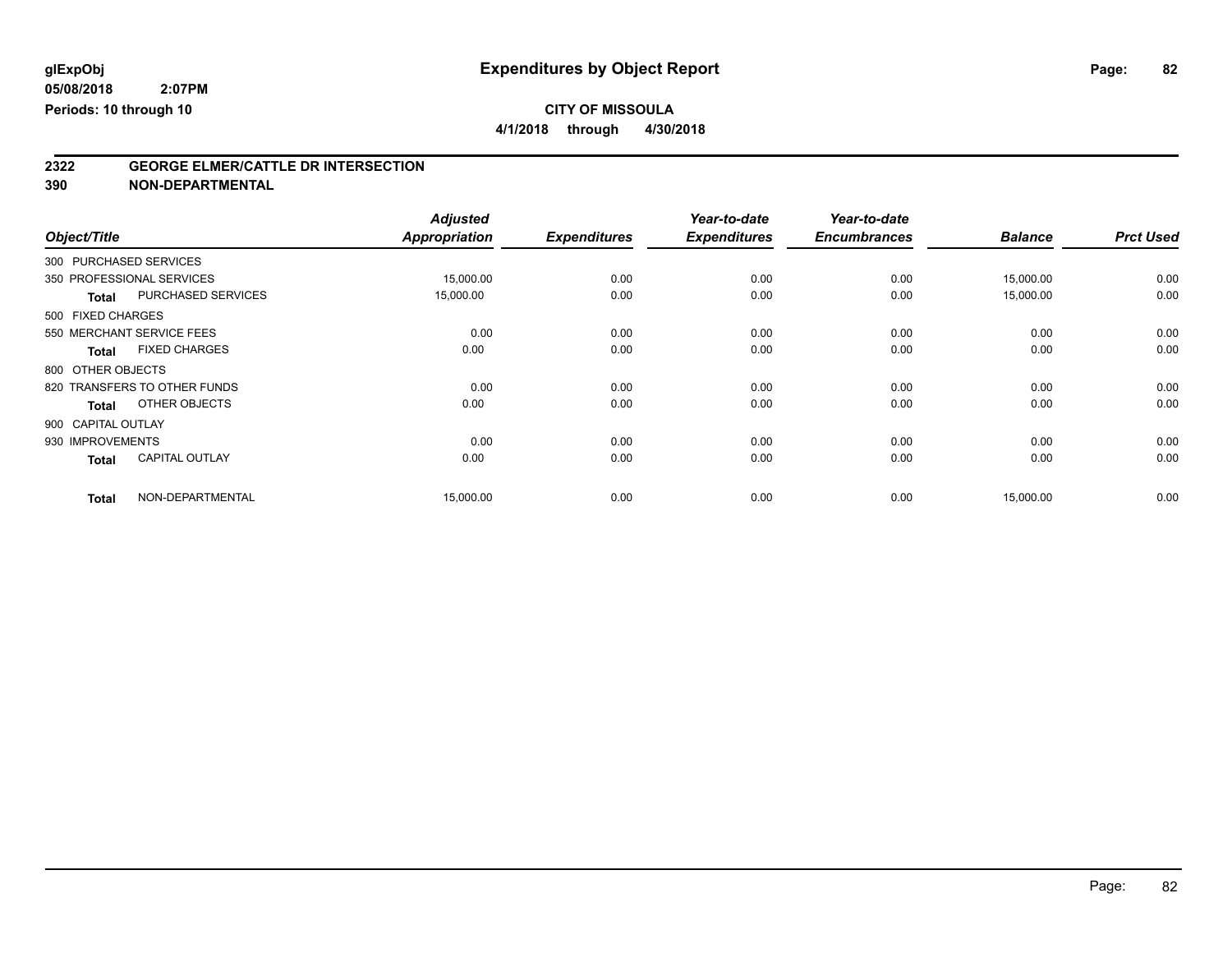#### **2322 GEORGE ELMER/CATTLE DR INTERSECTION**

|                    |                                  | <b>Adjusted</b> |                     | Year-to-date        | Year-to-date<br><b>Encumbrances</b> | <b>Balance</b> | <b>Prct Used</b> |
|--------------------|----------------------------------|-----------------|---------------------|---------------------|-------------------------------------|----------------|------------------|
| Object/Title       |                                  | Appropriation   | <b>Expenditures</b> | <b>Expenditures</b> |                                     |                |                  |
|                    | 300 PURCHASED SERVICES           |                 |                     |                     |                                     |                |                  |
|                    | 350 PROFESSIONAL SERVICES        | 15,000.00       | 0.00                | 0.00                | 0.00                                | 15,000.00      | 0.00             |
| <b>Total</b>       | PURCHASED SERVICES               | 15,000.00       | 0.00                | 0.00                | 0.00                                | 15,000.00      | 0.00             |
| 500 FIXED CHARGES  |                                  |                 |                     |                     |                                     |                |                  |
|                    | 550 MERCHANT SERVICE FEES        | 0.00            | 0.00                | 0.00                | 0.00                                | 0.00           | 0.00             |
| Total              | <b>FIXED CHARGES</b>             | 0.00            | 0.00                | 0.00                | 0.00                                | 0.00           | 0.00             |
| 800 OTHER OBJECTS  |                                  |                 |                     |                     |                                     |                |                  |
|                    | 820 TRANSFERS TO OTHER FUNDS     | 0.00            | 0.00                | 0.00                | 0.00                                | 0.00           | 0.00             |
| Total              | OTHER OBJECTS                    | 0.00            | 0.00                | 0.00                | 0.00                                | 0.00           | 0.00             |
| 900 CAPITAL OUTLAY |                                  |                 |                     |                     |                                     |                |                  |
| 930 IMPROVEMENTS   |                                  | 0.00            | 0.00                | 0.00                | 0.00                                | 0.00           | 0.00             |
| <b>Total</b>       | <b>CAPITAL OUTLAY</b>            | 0.00            | 0.00                | 0.00                | 0.00                                | 0.00           | 0.00             |
| <b>Total</b>       | GEORGE ELMER/CATTLE DR INTERSECT | 15,000.00       | 0.00                | 0.00                | 0.00                                | 15,000.00      | 0.00             |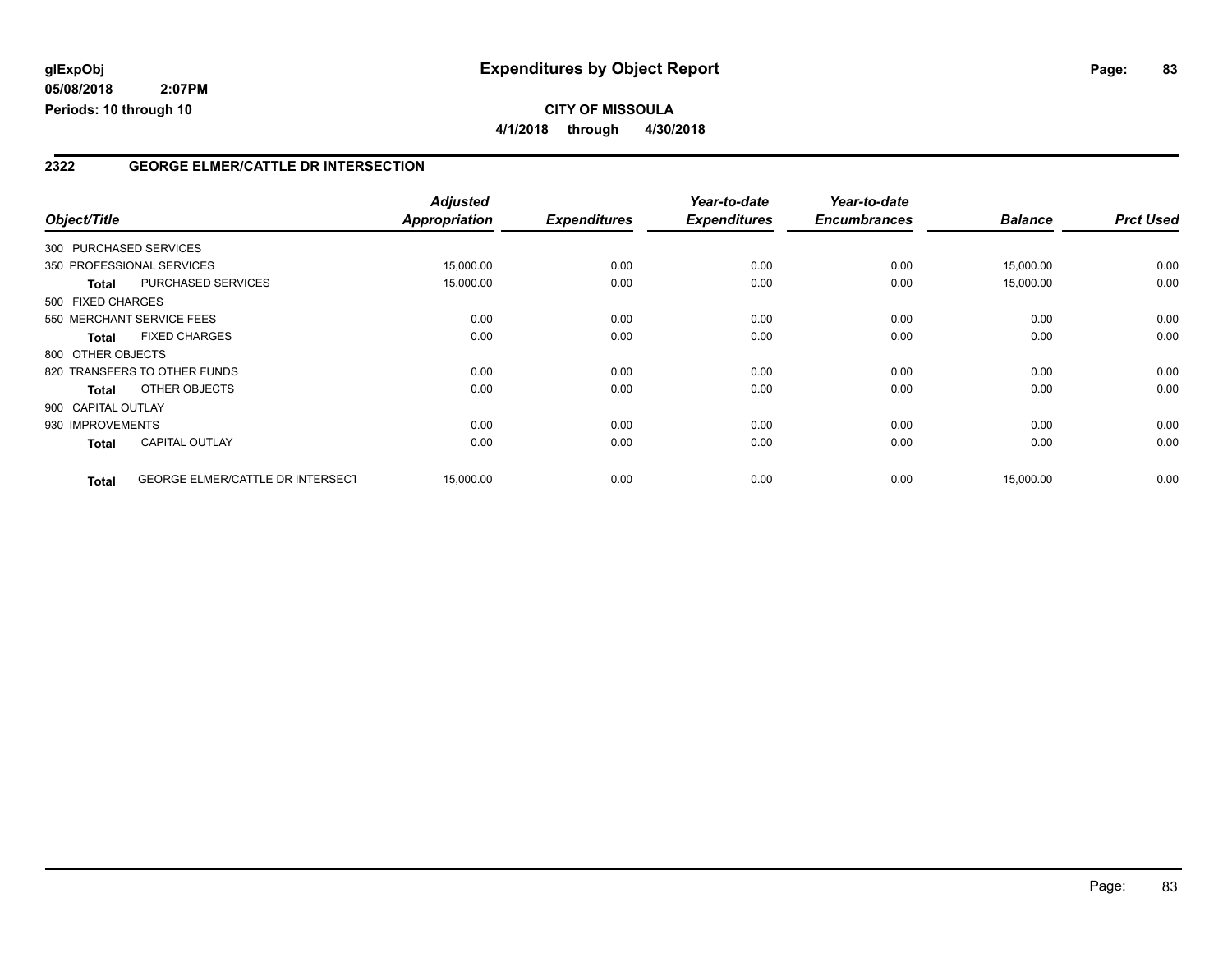**2365 PUBLIC ART FUND**

**220 MAYOR**

|                            |                              | <b>Adjusted</b> |                     | Year-to-date        | Year-to-date        |                |                  |
|----------------------------|------------------------------|-----------------|---------------------|---------------------|---------------------|----------------|------------------|
| Object/Title               |                              | Appropriation   | <b>Expenditures</b> | <b>Expenditures</b> | <b>Encumbrances</b> | <b>Balance</b> | <b>Prct Used</b> |
| 200 SUPPLIES               |                              |                 |                     |                     |                     |                |                  |
| 230 REPAIR/MAINTENANCE     |                              | 0.00            | 0.00                | 0.00                | 0.00                | 0.00           | 0.00             |
| Total                      | <b>SUPPLIES</b>              | 0.00            | 0.00                | 0.00                | 0.00                | 0.00           | 0.00             |
| 300 PURCHASED SERVICES     |                              |                 |                     |                     |                     |                |                  |
| 320 PRINTING & DUPLICATING |                              | 3,000.00        | 0.00                | 30.00               | 0.00                | 2,970.00       | 1.00             |
| 350 PROFESSIONAL SERVICES  |                              | 0.00            | 0.00                | 4,500.00            | 0.00                | $-4,500.00$    | 0.00             |
| 360 REPAIR & MAINTENANCE   |                              | 0.00            | 0.00                | 0.00                | 0.00                | 0.00           | 0.00             |
|                            | 390 OTHER PURCHASED SERVICES | 12,943.00       | 0.00                | 0.00                | 0.00                | 12,943.00      | 0.00             |
| <b>Total</b>               | PURCHASED SERVICES           | 15,943.00       | 0.00                | 4,530.00            | 0.00                | 11,413.00      | 28.41            |
| 500 FIXED CHARGES          |                              |                 |                     |                     |                     |                |                  |
| 550 MERCHANT SERVICE FEES  |                              | 0.00            | 0.00                | 0.00                | 0.00                | 0.00           | 0.00             |
| <b>Total</b>               | <b>FIXED CHARGES</b>         | 0.00            | 0.00                | 0.00                | 0.00                | 0.00           | 0.00             |
| 800 OTHER OBJECTS          |                              |                 |                     |                     |                     |                |                  |
| 845 CONTINGENCY            |                              | 0.00            | 0.00                | 0.00                | 0.00                | 0.00           | 0.00             |
| <b>Total</b>               | OTHER OBJECTS                | 0.00            | 0.00                | 0.00                | 0.00                | 0.00           | 0.00             |
| 900 CAPITAL OUTLAY         |                              |                 |                     |                     |                     |                |                  |
| 930 IMPROVEMENTS           |                              | 0.00            | 0.00                | 0.00                | 0.00                | 0.00           | 0.00             |
| <b>Total</b>               | <b>CAPITAL OUTLAY</b>        | 0.00            | 0.00                | 0.00                | 0.00                | 0.00           | 0.00             |
| <b>Total</b>               | <b>MAYOR</b>                 | 15,943.00       | 0.00                | 4,530.00            | 0.00                | 11,413.00      | 28.41            |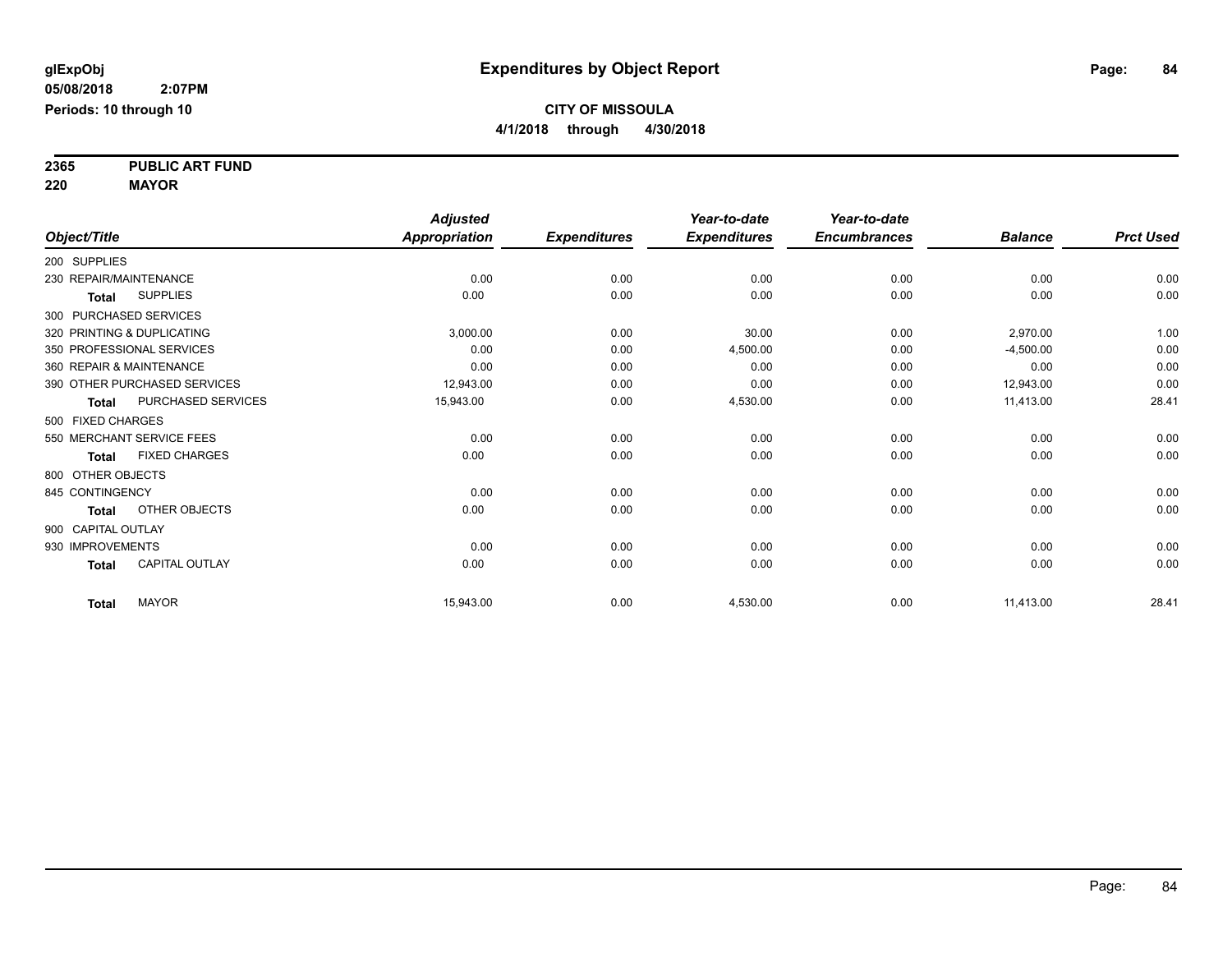#### **2365 PUBLIC ART FUND**

|                                       | <b>Adjusted</b>      |                     | Year-to-date        | Year-to-date        |                |                  |
|---------------------------------------|----------------------|---------------------|---------------------|---------------------|----------------|------------------|
| Object/Title                          | <b>Appropriation</b> | <b>Expenditures</b> | <b>Expenditures</b> | <b>Encumbrances</b> | <b>Balance</b> | <b>Prct Used</b> |
| 200 SUPPLIES                          |                      |                     |                     |                     |                |                  |
| 230 REPAIR/MAINTENANCE                | 0.00                 | 0.00                | 0.00                | 0.00                | 0.00           | 0.00             |
| <b>SUPPLIES</b><br><b>Total</b>       | 0.00                 | 0.00                | 0.00                | 0.00                | 0.00           | 0.00             |
| 300 PURCHASED SERVICES                |                      |                     |                     |                     |                |                  |
| 320 PRINTING & DUPLICATING            | 3,000.00             | 0.00                | 30.00               | 0.00                | 2,970.00       | 1.00             |
| 350 PROFESSIONAL SERVICES             | 0.00                 | 0.00                | 4,500.00            | 0.00                | $-4,500.00$    | 0.00             |
| 360 REPAIR & MAINTENANCE              | 0.00                 | 0.00                | 0.00                | 0.00                | 0.00           | 0.00             |
| 390 OTHER PURCHASED SERVICES          | 12,943.00            | 0.00                | 0.00                | 0.00                | 12,943.00      | 0.00             |
| PURCHASED SERVICES<br><b>Total</b>    | 15,943.00            | 0.00                | 4,530.00            | 0.00                | 11,413.00      | 28.41            |
| 500 FIXED CHARGES                     |                      |                     |                     |                     |                |                  |
| 550 MERCHANT SERVICE FEES             | 0.00                 | 0.00                | 0.00                | 0.00                | 0.00           | 0.00             |
| <b>FIXED CHARGES</b><br><b>Total</b>  | 0.00                 | 0.00                | 0.00                | 0.00                | 0.00           | 0.00             |
| 800 OTHER OBJECTS                     |                      |                     |                     |                     |                |                  |
| 845 CONTINGENCY                       | 0.00                 | 0.00                | 0.00                | 0.00                | 0.00           | 0.00             |
| OTHER OBJECTS<br><b>Total</b>         | 0.00                 | 0.00                | 0.00                | 0.00                | 0.00           | 0.00             |
| 900 CAPITAL OUTLAY                    |                      |                     |                     |                     |                |                  |
| 930 IMPROVEMENTS                      | 0.00                 | 0.00                | 0.00                | 0.00                | 0.00           | 0.00             |
| <b>CAPITAL OUTLAY</b><br><b>Total</b> | 0.00                 | 0.00                | 0.00                | 0.00                | 0.00           | 0.00             |
| PUBLIC ART FUND<br><b>Total</b>       | 15,943.00            | 0.00                | 4,530.00            | 0.00                | 11,413.00      | 28.41            |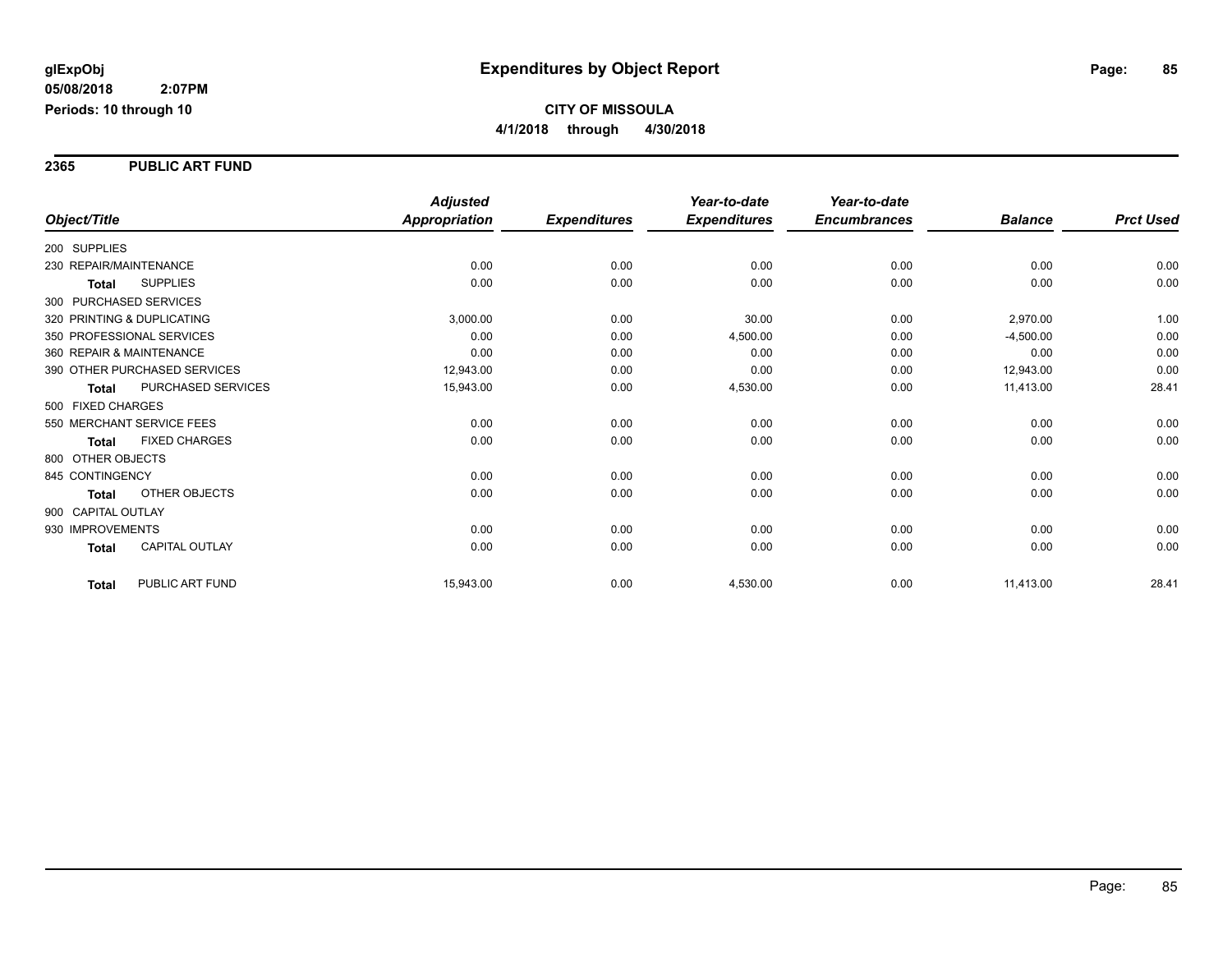### **CITY OF MISSOULA**

**4/1/2018 through 4/30/2018**

# **2371 EMPLOYEE HEALTH INSURANCE LEVY FUND**

| Object/Title                         | <b>Adjusted</b><br><b>Appropriation</b> | <b>Expenditures</b> | Year-to-date<br><b>Expenditures</b> | Year-to-date<br><b>Encumbrances</b> | <b>Balance</b> | <b>Prct Used</b> |
|--------------------------------------|-----------------------------------------|---------------------|-------------------------------------|-------------------------------------|----------------|------------------|
|                                      |                                         |                     |                                     |                                     |                |                  |
| 500 FIXED CHARGES                    |                                         |                     |                                     |                                     |                |                  |
| 550 MERCHANT SERVICE FEES            | 0.00                                    | 0.00                | 0.00                                | 0.00                                | 0.00           | 0.00             |
| <b>FIXED CHARGES</b><br><b>Total</b> | 0.00                                    | 0.00                | 0.00                                | 0.00                                | 0.00           | 0.00             |
| 800 OTHER OBJECTS                    |                                         |                     |                                     |                                     |                |                  |
| 820 TRANSFERS TO OTHER FUNDS         | 0.00                                    | 0.00                | 0.00                                | 0.00                                | 0.00           | 0.00             |
| OTHER OBJECTS<br><b>Total</b>        | 0.00                                    | 0.00                | 0.00                                | 0.00                                | 0.00           | 0.00             |
| NON-DEPARTMENTAL<br><b>Total</b>     | 0.00                                    | 0.00                | 0.00                                | 0.00                                | 0.00           | 0.00             |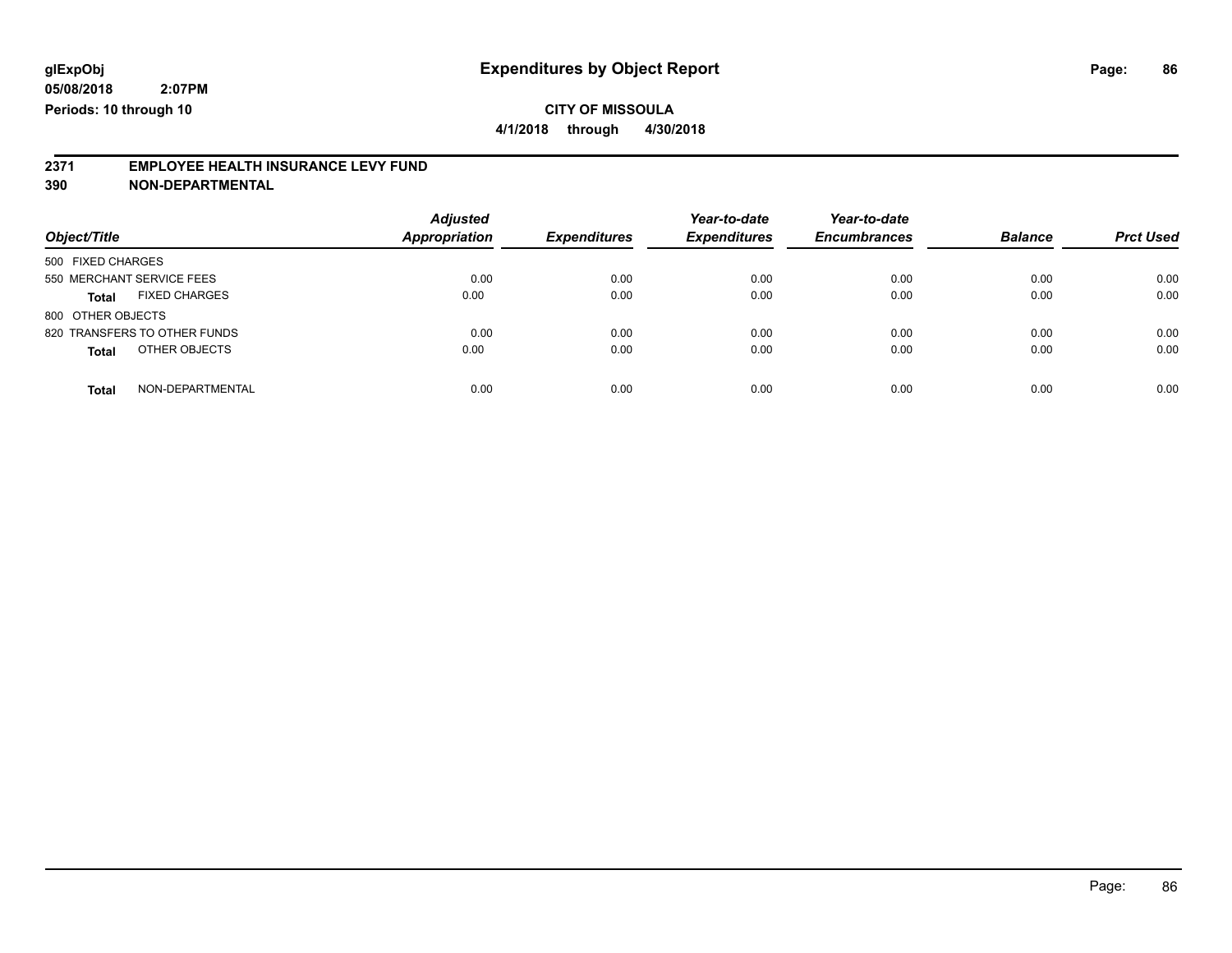**CITY OF MISSOULA 4/1/2018 through 4/30/2018**

#### **2371 EMPLOYEE HEALTH INSURANCE LEVY FUND**

| Object/Title                 |                                  | <b>Adjusted</b><br><b>Appropriation</b> | <b>Expenditures</b> | Year-to-date<br><b>Expenditures</b> | Year-to-date<br><b>Encumbrances</b> | <b>Balance</b> | <b>Prct Used</b> |
|------------------------------|----------------------------------|-----------------------------------------|---------------------|-------------------------------------|-------------------------------------|----------------|------------------|
|                              |                                  |                                         |                     |                                     |                                     |                |                  |
| 500 FIXED CHARGES            |                                  |                                         |                     |                                     |                                     |                |                  |
| 550 MERCHANT SERVICE FEES    |                                  | 0.00                                    | 0.00                | 0.00                                | 0.00                                | 0.00           | 0.00             |
| <b>Total</b>                 | <b>FIXED CHARGES</b>             | 0.00                                    | 0.00                | 0.00                                | 0.00                                | 0.00           | 0.00             |
| 800 OTHER OBJECTS            |                                  |                                         |                     |                                     |                                     |                |                  |
| 820 TRANSFERS TO OTHER FUNDS |                                  | 0.00                                    | 0.00                | 0.00                                | 0.00                                | 0.00           | 0.00             |
| <b>Total</b>                 | OTHER OBJECTS                    | 0.00                                    | 0.00                | 0.00                                | 0.00                                | 0.00           | 0.00             |
| <b>Total</b>                 | EMPLOYEE HEALTH INSURANCE LEVY F | 0.00                                    | 0.00                | 0.00                                | 0.00                                | 0.00           | 0.00             |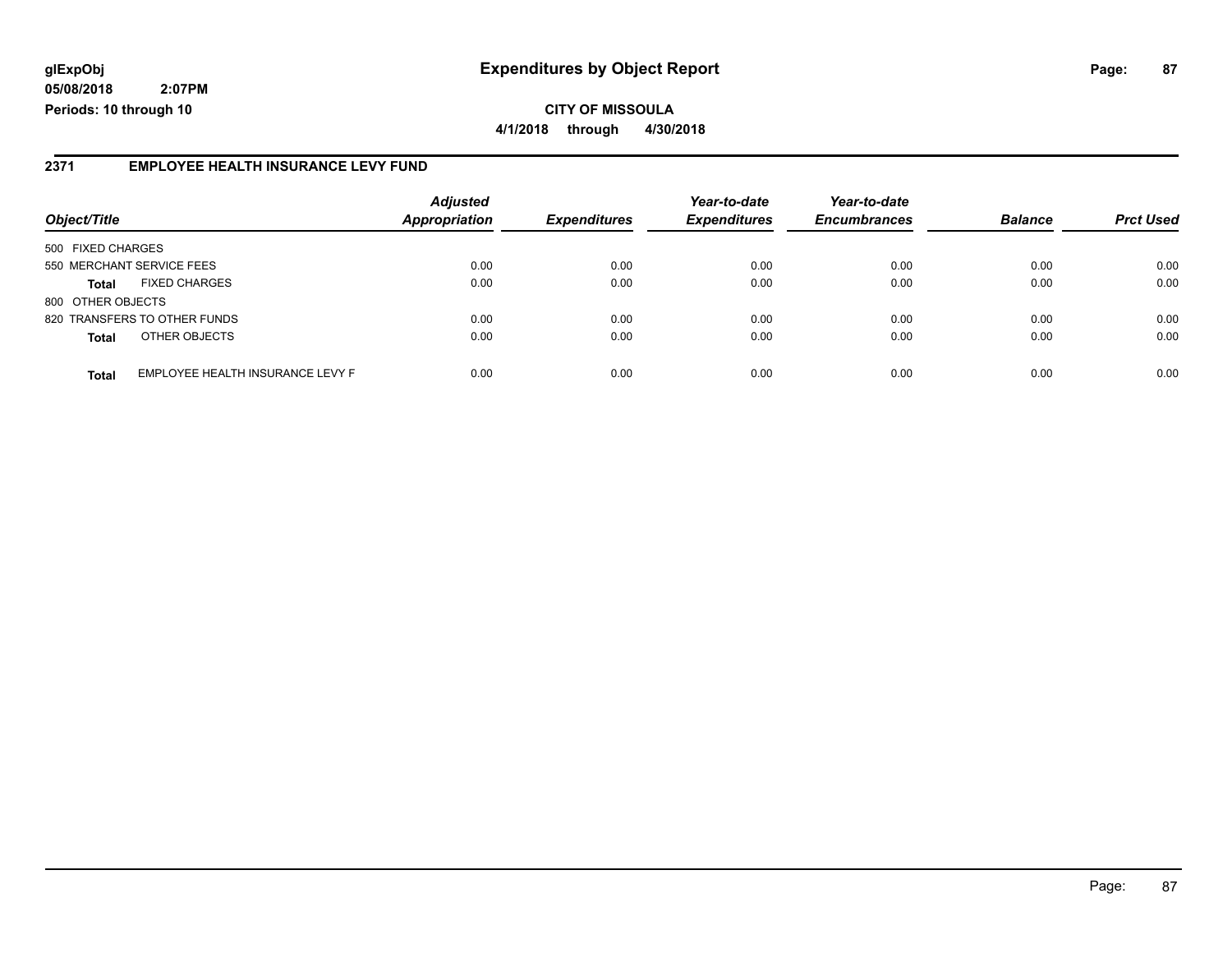**2372 PERMISSIVE MEDICAL LEVY**

| Object/Title                         | <b>Adjusted</b><br><b>Appropriation</b> | <b>Expenditures</b> | Year-to-date<br><b>Expenditures</b> | Year-to-date<br><b>Encumbrances</b> | <b>Balance</b> | <b>Prct Used</b> |
|--------------------------------------|-----------------------------------------|---------------------|-------------------------------------|-------------------------------------|----------------|------------------|
| 500 FIXED CHARGES                    |                                         |                     |                                     |                                     |                |                  |
|                                      |                                         |                     |                                     |                                     |                |                  |
| 550 MERCHANT SERVICE FEES            | 0.00                                    | 0.00                | 0.00                                | 0.00                                | 0.00           | 0.00             |
| <b>FIXED CHARGES</b><br><b>Total</b> | 0.00                                    | 0.00                | 0.00                                | 0.00                                | 0.00           | 0.00             |
| 800 OTHER OBJECTS                    |                                         |                     |                                     |                                     |                |                  |
| 820 TRANSFERS TO OTHER FUNDS         | 5,101,004.00                            | 0.00                | 2,550,502.03                        | 0.00                                | 2.550.501.97   | 50.00            |
| OTHER OBJECTS<br><b>Total</b>        | 5.101.004.00                            | 0.00                | 2,550,502.03                        | 0.00                                | 2,550,501.97   | 50.00            |
| NON-DEPARTMENTAL<br><b>Total</b>     | 5,101,004.00                            | 0.00                | 2,550,502.03                        | 0.00                                | 2.550.501.97   | 50.00            |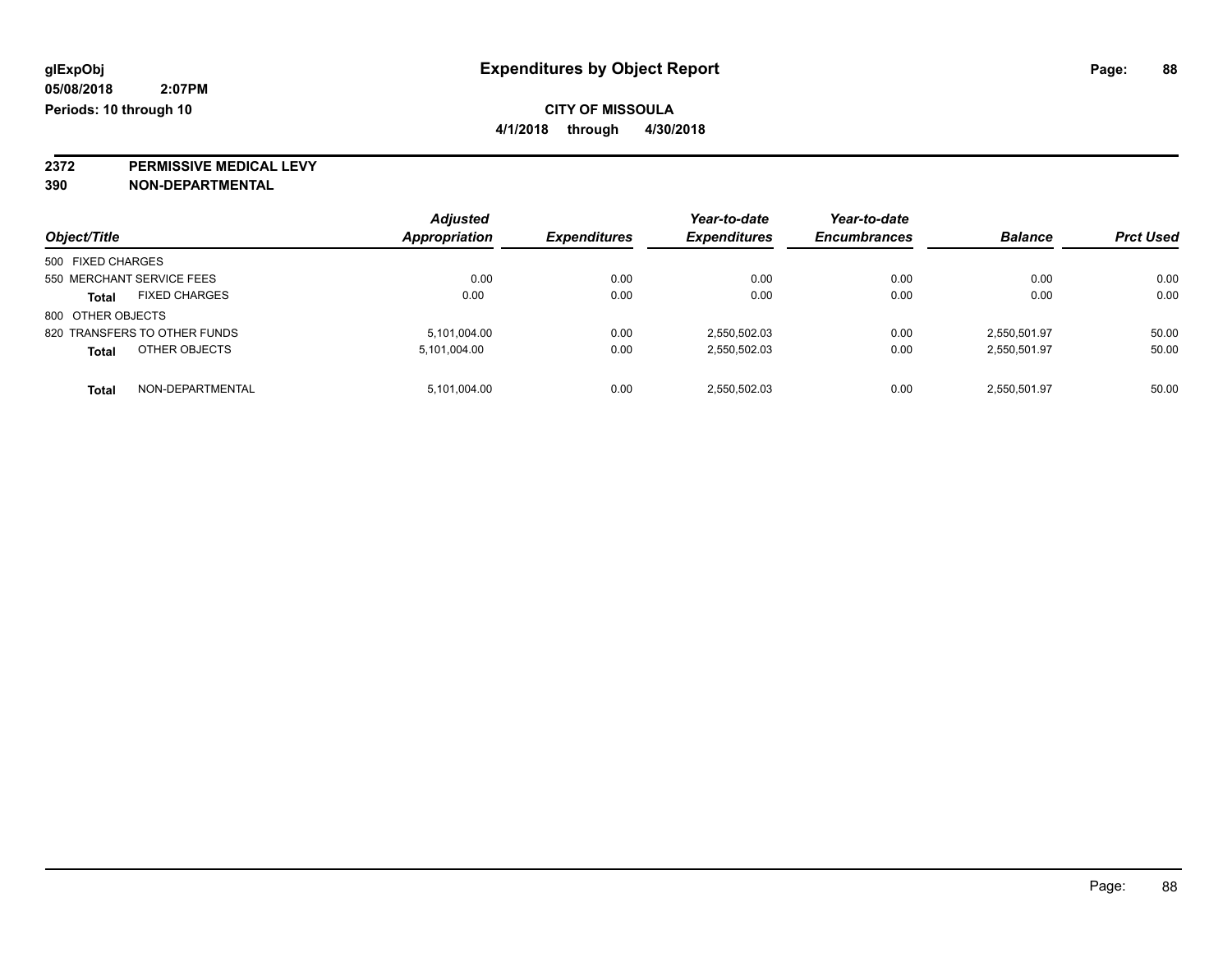#### **2372 PERMISSIVE MEDICAL LEVY**

| Object/Title              |                              | <b>Adjusted</b> | <b>Expenditures</b> | Year-to-date<br><b>Expenditures</b> | Year-to-date        | <b>Balance</b> |                  |
|---------------------------|------------------------------|-----------------|---------------------|-------------------------------------|---------------------|----------------|------------------|
|                           |                              | Appropriation   |                     |                                     | <b>Encumbrances</b> |                | <b>Prct Used</b> |
| 500 FIXED CHARGES         |                              |                 |                     |                                     |                     |                |                  |
| 550 MERCHANT SERVICE FEES |                              | 0.00            | 0.00                | 0.00                                | 0.00                | 0.00           | 0.00             |
| <b>Total</b>              | <b>FIXED CHARGES</b>         | 0.00            | 0.00                | 0.00                                | 0.00                | 0.00           | 0.00             |
| 800 OTHER OBJECTS         |                              |                 |                     |                                     |                     |                |                  |
|                           | 820 TRANSFERS TO OTHER FUNDS | 5,101,004.00    | 0.00                | 2,550,502.03                        | 0.00                | 2,550,501.97   | 50.00            |
| <b>Total</b>              | OTHER OBJECTS                | 5,101,004.00    | 0.00                | 2,550,502.03                        | 0.00                | 2,550,501.97   | 50.00            |
| <b>Total</b>              | PERMISSIVE MEDICAL LEVY      | 5,101,004.00    | 0.00                | 2,550,502.03                        | 0.00                | 2.550.501.97   | 50.00            |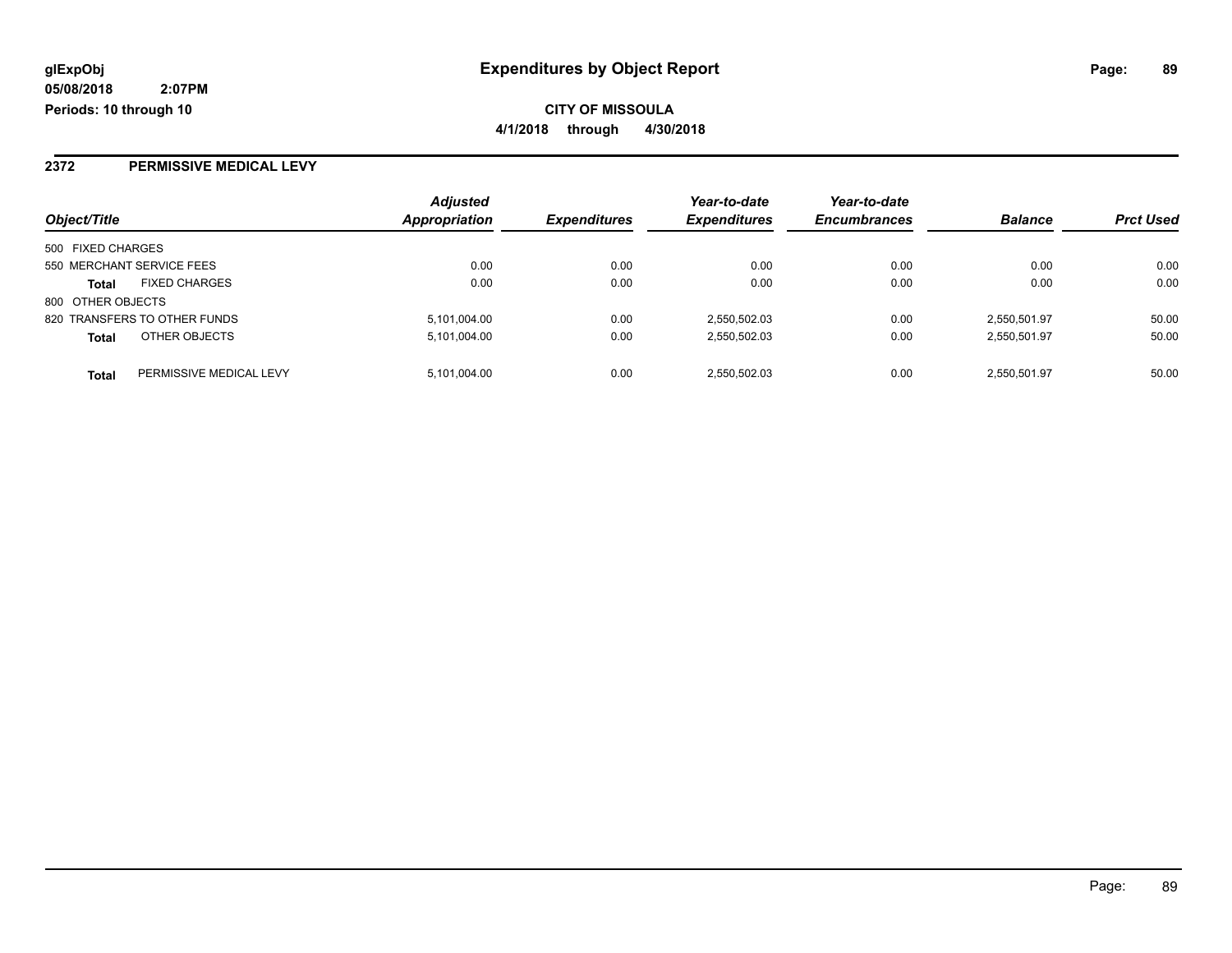# **2389 CABLE TELEVISION FRANCHISE FUND**

|                        |                                     | <b>Adjusted</b>      |                     | Year-to-date        | Year-to-date        |                |                  |
|------------------------|-------------------------------------|----------------------|---------------------|---------------------|---------------------|----------------|------------------|
| Object/Title           |                                     | <b>Appropriation</b> | <b>Expenditures</b> | <b>Expenditures</b> | <b>Encumbrances</b> | <b>Balance</b> | <b>Prct Used</b> |
| 300 PURCHASED SERVICES |                                     |                      |                     |                     |                     |                |                  |
|                        | 330 PUBLICITY, SUBSCRIPTIONS & DUES | 0.00                 | 0.00                | 0.00                | 0.00                | 0.00           | 0.00             |
|                        | 350 PROFESSIONAL SERVICES           | 20,288.00            | 373.00              | 16,547.50           | 0.00                | 3,740.50       | 81.56            |
|                        | 360 REPAIR & MAINTENANCE            | 0.00                 | 0.00                | 0.00                | 0.00                | 0.00           | 0.00             |
| 370 TRAVEL             |                                     | 1,000.00             | 0.00                | 0.00                | 0.00                | 1,000.00       | 0.00             |
| 380 TRAINING           |                                     | 1,000.00             | 0.00                | 0.00                | 0.00                | 1,000.00       | 0.00             |
| <b>Total</b>           | <b>PURCHASED SERVICES</b>           | 22,288.00            | 373.00              | 16,547.50           | 0.00                | 5,740.50       | 74.24            |
| 500 FIXED CHARGES      |                                     |                      |                     |                     |                     |                |                  |
|                        | 550 MERCHANT SERVICE FEES           | 0.00                 | 0.00                | 0.00                | 0.00                | 0.00           | 0.00             |
| <b>Total</b>           | <b>FIXED CHARGES</b>                | 0.00                 | 0.00                | 0.00                | 0.00                | 0.00           | 0.00             |
|                        | 700 GRANTS & CONTRIBUTIONS          |                      |                     |                     |                     |                |                  |
|                        | 700 GRANTS & CONTRIBUTIONS          | 440,000.00           | 121,923.11          | 363,846.16          | 0.00                | 76,153.84      | 82.69            |
| <b>Total</b>           | <b>GRANTS &amp; CONTRIBUTIONS</b>   | 440,000.00           | 121,923.11          | 363,846.16          | 0.00                | 76,153.84      | 82.69            |
| 800 OTHER OBJECTS      |                                     |                      |                     |                     |                     |                |                  |
|                        | 820 TRANSFERS TO OTHER FUNDS        | 221,433.00           | 0.00                | 150,716.50          | 0.00                | 70,716.50      | 68.06            |
| 845 CONTINGENCY        |                                     | 0.00                 | 0.00                | 0.00                | 0.00                | 0.00           | 0.00             |
| <b>Total</b>           | OTHER OBJECTS                       | 221,433.00           | 0.00                | 150,716.50          | 0.00                | 70,716.50      | 68.06            |
| 900 CAPITAL OUTLAY     |                                     |                      |                     |                     |                     |                |                  |
|                        | 940 MACHINERY & EQUIPMENT           | 37,567.00            | 5,063.00            | 30,791.82           | 0.00                | 6,775.18       | 81.97            |
| <b>Total</b>           | <b>CAPITAL OUTLAY</b>               | 37,567.00            | 5,063.00            | 30,791.82           | 0.00                | 6,775.18       | 81.97            |
| <b>Total</b>           | NON-DEPARTMENTAL                    | 721,288.00           | 127,359.11          | 561,901.98          | 0.00                | 159,386.02     | 77.90            |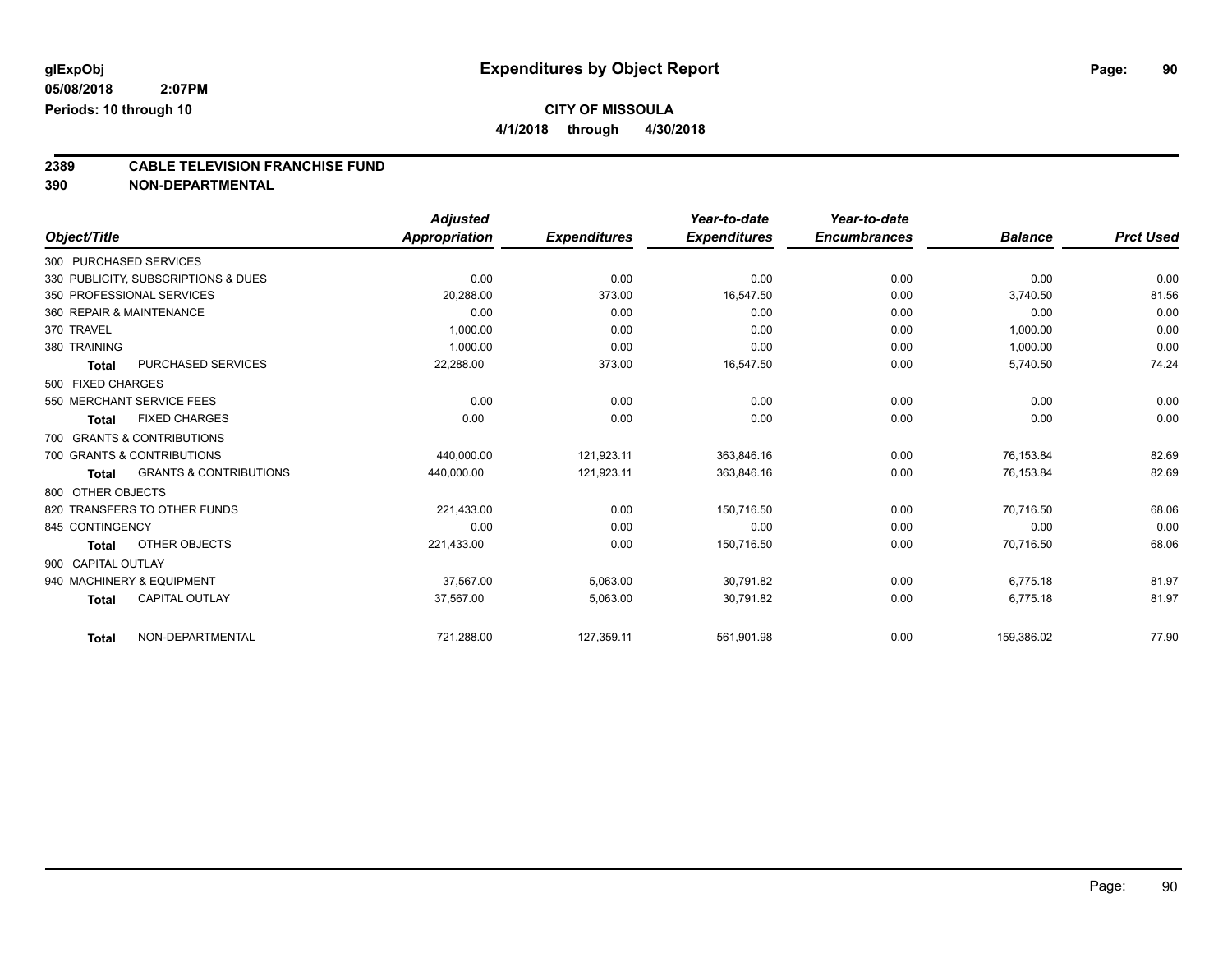#### **2389 CABLE TELEVISION FRANCHISE FUND**

|                        |                                     | <b>Adjusted</b> |                     | Year-to-date        | Year-to-date        |                |                  |
|------------------------|-------------------------------------|-----------------|---------------------|---------------------|---------------------|----------------|------------------|
| Object/Title           |                                     | Appropriation   | <b>Expenditures</b> | <b>Expenditures</b> | <b>Encumbrances</b> | <b>Balance</b> | <b>Prct Used</b> |
| 300 PURCHASED SERVICES |                                     |                 |                     |                     |                     |                |                  |
|                        | 330 PUBLICITY, SUBSCRIPTIONS & DUES | 0.00            | 0.00                | 0.00                | 0.00                | 0.00           | 0.00             |
|                        | 350 PROFESSIONAL SERVICES           | 20,288.00       | 373.00              | 16,547.50           | 0.00                | 3,740.50       | 81.56            |
|                        | 360 REPAIR & MAINTENANCE            | 0.00            | 0.00                | 0.00                | 0.00                | 0.00           | 0.00             |
| 370 TRAVEL             |                                     | 1,000.00        | 0.00                | 0.00                | 0.00                | 1,000.00       | 0.00             |
| 380 TRAINING           |                                     | 1,000.00        | 0.00                | 0.00                | 0.00                | 1,000.00       | 0.00             |
| <b>Total</b>           | <b>PURCHASED SERVICES</b>           | 22,288.00       | 373.00              | 16,547.50           | 0.00                | 5,740.50       | 74.24            |
| 500 FIXED CHARGES      |                                     |                 |                     |                     |                     |                |                  |
|                        | 550 MERCHANT SERVICE FEES           | 0.00            | 0.00                | 0.00                | 0.00                | 0.00           | 0.00             |
| Total                  | <b>FIXED CHARGES</b>                | 0.00            | 0.00                | 0.00                | 0.00                | 0.00           | 0.00             |
|                        | 700 GRANTS & CONTRIBUTIONS          |                 |                     |                     |                     |                |                  |
|                        | 700 GRANTS & CONTRIBUTIONS          | 440,000.00      | 121,923.11          | 363,846.16          | 0.00                | 76,153.84      | 82.69            |
| <b>Total</b>           | <b>GRANTS &amp; CONTRIBUTIONS</b>   | 440,000.00      | 121,923.11          | 363,846.16          | 0.00                | 76,153.84      | 82.69            |
| 800 OTHER OBJECTS      |                                     |                 |                     |                     |                     |                |                  |
|                        | 820 TRANSFERS TO OTHER FUNDS        | 221,433.00      | 0.00                | 150,716.50          | 0.00                | 70,716.50      | 68.06            |
| 845 CONTINGENCY        |                                     | 0.00            | 0.00                | 0.00                | 0.00                | 0.00           | 0.00             |
| <b>Total</b>           | OTHER OBJECTS                       | 221,433.00      | 0.00                | 150,716.50          | 0.00                | 70,716.50      | 68.06            |
| 900 CAPITAL OUTLAY     |                                     |                 |                     |                     |                     |                |                  |
|                        | 940 MACHINERY & EQUIPMENT           | 37,567.00       | 5,063.00            | 30,791.82           | 0.00                | 6,775.18       | 81.97            |
| <b>Total</b>           | <b>CAPITAL OUTLAY</b>               | 37,567.00       | 5,063.00            | 30,791.82           | 0.00                | 6,775.18       | 81.97            |
| <b>Total</b>           | CABLE TELEVISION FRANCHISE FUND     | 721,288.00      | 127,359.11          | 561,901.98          | 0.00                | 159,386.02     | 77.90            |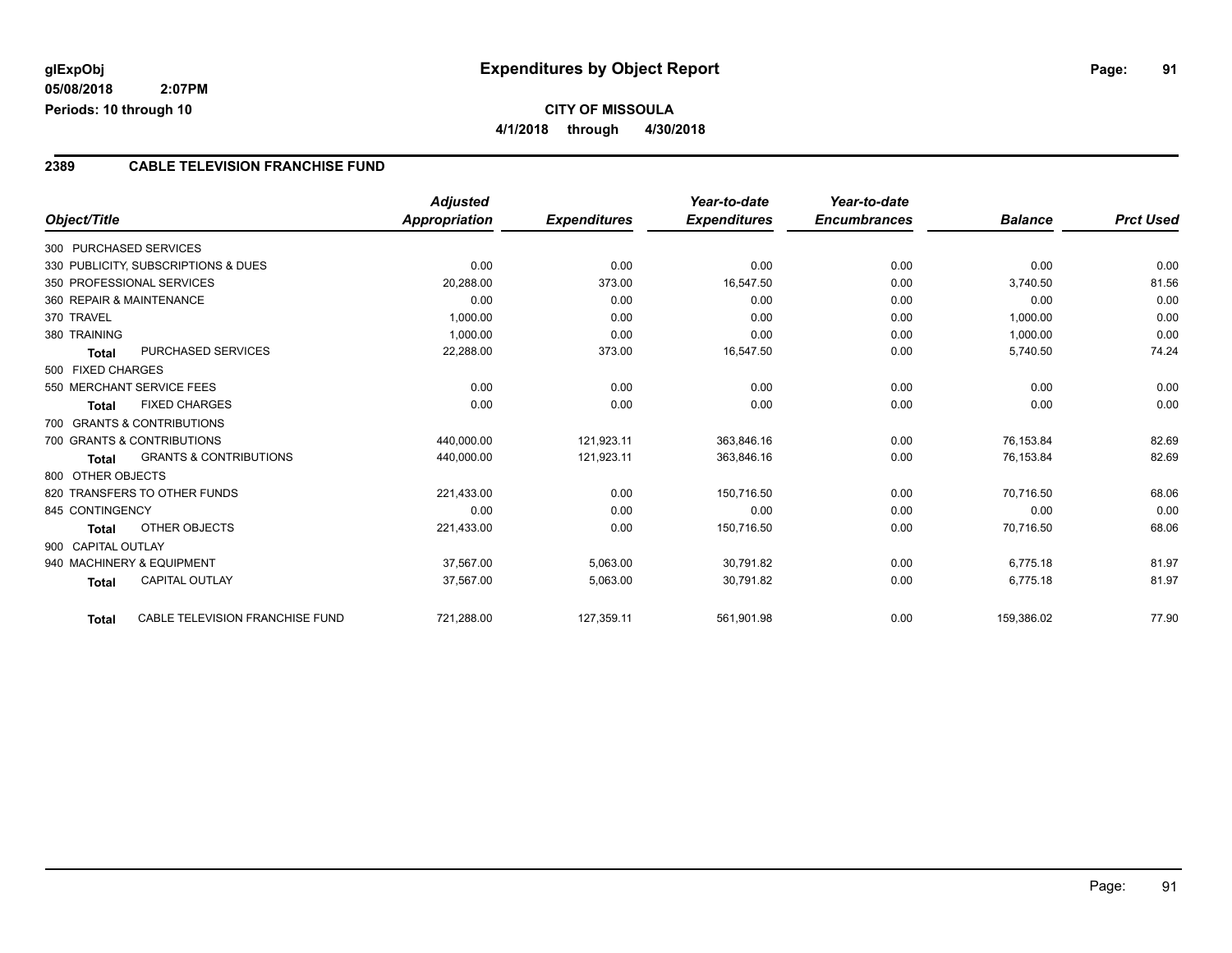**2390 DRUG FORFEITURE FUND**

**290 POLICE**

|                                            | <b>Adjusted</b>      |                     | Year-to-date        | Year-to-date        |                |                  |
|--------------------------------------------|----------------------|---------------------|---------------------|---------------------|----------------|------------------|
| Object/Title                               | <b>Appropriation</b> | <b>Expenditures</b> | <b>Expenditures</b> | <b>Encumbrances</b> | <b>Balance</b> | <b>Prct Used</b> |
| 100 PERSONAL SERVICES                      |                      |                     |                     |                     |                |                  |
| 110 SALARIES AND WAGES                     | 0.00                 | 0.00                | 0.00                | 0.00                | 0.00           | 0.00             |
| 120 OVERTIME                               | 0.00                 | 0.00                | 0.00                | 0.00                | 0.00           | 0.00             |
| 140 EMPLOYER CONTRIBUTIONS                 | 0.00                 | 0.00                | 0.00                | 0.00                | 0.00           | 0.00             |
| PERSONAL SERVICES<br>Total                 | 0.00                 | 0.00                | 0.00                | 0.00                | 0.00           | 0.00             |
| 200 SUPPLIES                               |                      |                     |                     |                     |                |                  |
| 210 OFFICE SUPPLIES                        | 0.00                 | 0.00                | 0.00                | 0.00                | 0.00           | 0.00             |
| 220 OPERATING SUPPLIES                     | 3,000.00             | 238.45              | 1,984.63            | 0.00                | 1,015.37       | 66.15            |
| 230 REPAIR/MAINTENANCE                     | 3,000.00             | 0.00                | 0.00                | 0.00                | 3,000.00       | 0.00             |
| 231 GASOLINE                               | 500.00               | 0.00                | 0.00                | 0.00                | 500.00         | 0.00             |
| 240 OTHER SUPPLIES                         | 0.00                 | 0.00                | 0.00                | 0.00                | 0.00           | 0.00             |
| <b>SUPPLIES</b><br>Total                   | 6,500.00             | 238.45              | 1,984.63            | 0.00                | 4,515.37       | 30.53            |
| 300 PURCHASED SERVICES                     |                      |                     |                     |                     |                |                  |
| 310 COMMUNICATIONS                         | 500.00               | 0.00                | 0.00                | 0.00                | 500.00         | 0.00             |
| 320 PRINTING & DUPLICATING                 | 300.00               | 0.00                | 0.00                | 0.00                | 300.00         | 0.00             |
| 330 PUBLICITY, SUBSCRIPTIONS & DUES        | 0.00                 | 0.00                | 0.00                | 0.00                | 0.00           | 0.00             |
| 344 TELEPHONE SERVICE                      | 0.00                 | 0.00                | 0.00                | 0.00                | 0.00           | 0.00             |
| 350 PROFESSIONAL SERVICES                  | 0.00                 | 0.00                | 4,242.54            | 0.00                | $-4,242.54$    | 0.00             |
| 360 REPAIR & MAINTENANCE                   | 500.00               | 0.00                | 0.00                | 0.00                | 500.00         | 0.00             |
| 370 TRAVEL                                 | 2,000.00             | 767.06              | 2,894.90            | 0.00                | $-894.90$      | 144.75           |
| 380 TRAINING                               | 1,500.00             | 0.00                | 1,700.00            | 0.00                | $-200.00$      | 113.33           |
| 390 OTHER PURCHASED SERVICES               | 500.00               | 0.00                | 0.00                | 0.00                | 500.00         | 0.00             |
| PURCHASED SERVICES<br><b>Total</b>         | 5,300.00             | 767.06              | 8,837.44            | 0.00                | $-3,537.44$    | 166.74           |
| 500 FIXED CHARGES                          |                      |                     |                     |                     |                |                  |
| 500 FIXED CHARGES                          | 1,000.00             | 0.00                | 0.00                | 0.00                | 1,000.00       | 0.00             |
| 550 MERCHANT SERVICE FEES                  | 0.00                 | 0.00                | 0.00                | 0.00                | 0.00           | 0.00             |
| <b>FIXED CHARGES</b><br>Total              | 1,000.00             | 0.00                | 0.00                | 0.00                | 1,000.00       | 0.00             |
| 700 GRANTS & CONTRIBUTIONS                 |                      |                     |                     |                     |                |                  |
| 700 GRANTS & CONTRIBUTIONS                 | 0.00                 | 0.00                | 0.00                | 0.00                | 0.00           | 0.00             |
| <b>GRANTS &amp; CONTRIBUTIONS</b><br>Total | 0.00                 | 0.00                | 0.00                | 0.00                | 0.00           | 0.00             |
| 800 OTHER OBJECTS                          |                      |                     |                     |                     |                |                  |
| 820 TRANSFERS TO OTHER FUNDS               | 0.00                 | 0.00                | 0.00                | 0.00                | 0.00           | 0.00             |
| 845 CONTINGENCY                            | 0.00                 | 0.00                | 0.00                | 0.00                | 0.00           | 0.00             |
|                                            |                      |                     |                     |                     |                |                  |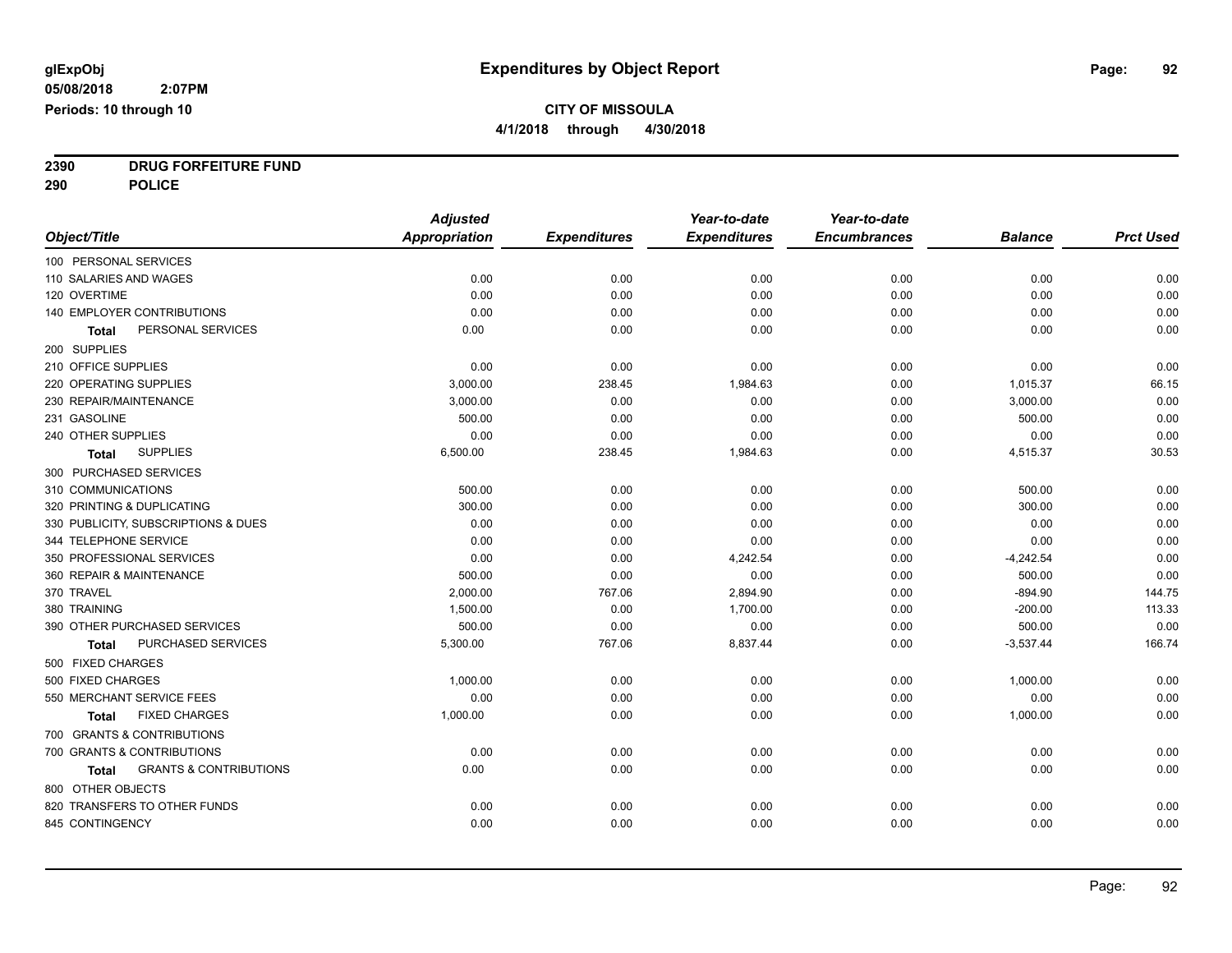#### **CITY OF MISSOULA 4/1/2018 through 4/30/2018**

**2390 DRUG FORFEITURE FUND**

**290 POLICE**

|                    |                           | <b>Adjusted</b>     |                     | Year-to-date        | Year-to-date   |                  |       |
|--------------------|---------------------------|---------------------|---------------------|---------------------|----------------|------------------|-------|
| Object/Title       | Appropriation             | <b>Expenditures</b> | <b>Expenditures</b> | <b>Encumbrances</b> | <b>Balance</b> | <b>Prct Used</b> |       |
| <b>Total</b>       | OTHER OBJECTS             | 0.00                | 0.00                | 0.00                | 0.00           | 0.00             | 0.00  |
| 900 CAPITAL OUTLAY |                           |                     |                     |                     |                |                  |       |
| 930 IMPROVEMENTS   |                           | 0.00                | 0.00                | 0.00                | 0.00           | 0.00             | 0.00  |
|                    | 940 MACHINERY & EQUIPMENT | 5,000.00            | 0.00                | 0.00                | 0.00           | 5,000.00         | 0.00  |
| <b>Total</b>       | <b>CAPITAL OUTLAY</b>     | 5.000.00            | 0.00                | 0.00                | 0.00           | 5,000.00         | 0.00  |
| <b>Total</b>       | <b>POLICE</b>             | 17,800.00           | 1.005.51            | 10.822.07           | 0.00           | 6,977.93         | 60.80 |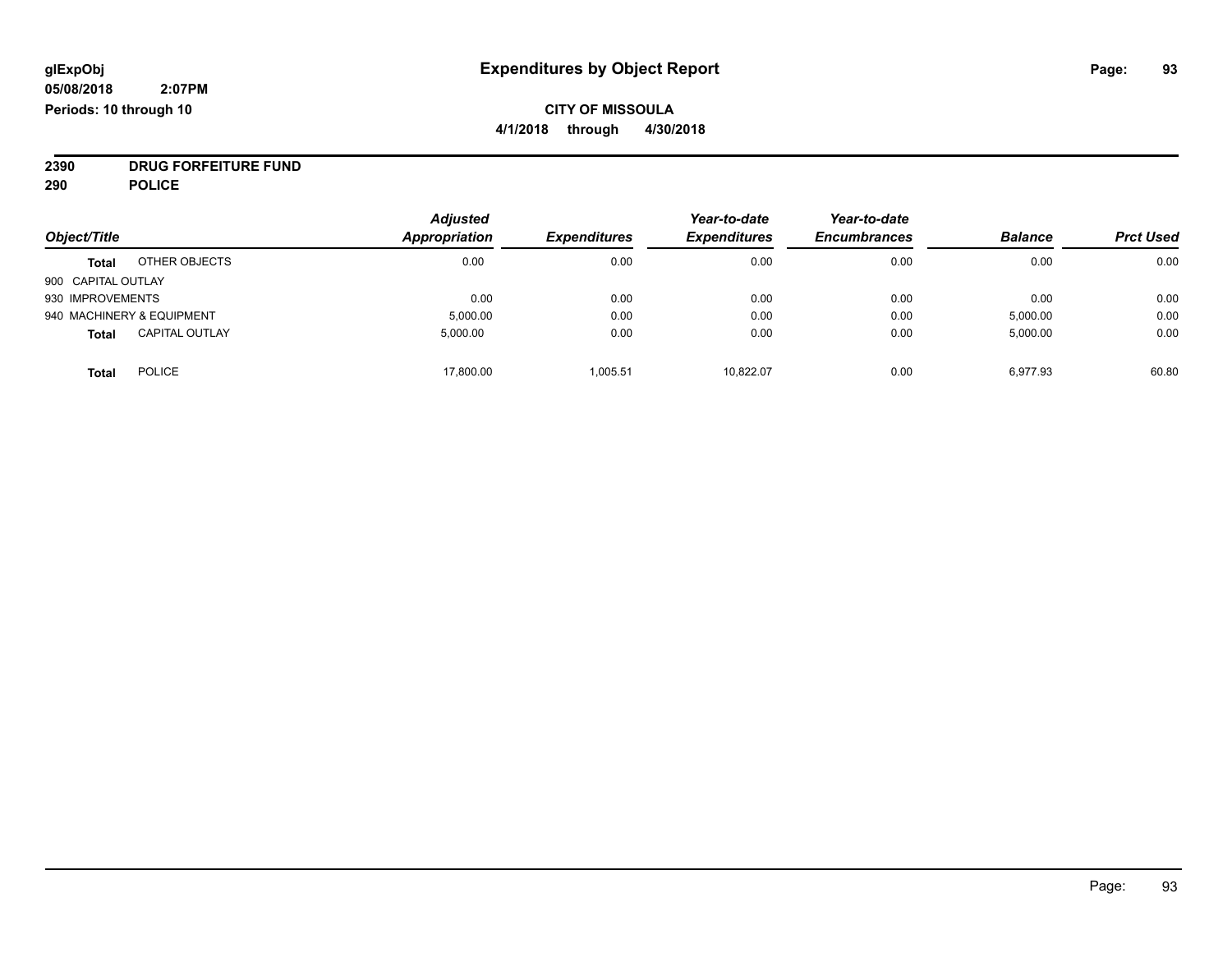#### **2390 DRUG FORFEITURE FUND**

|                                                   | <b>Adjusted</b>      |                     | Year-to-date        | Year-to-date        |                |                  |
|---------------------------------------------------|----------------------|---------------------|---------------------|---------------------|----------------|------------------|
| Object/Title                                      | <b>Appropriation</b> | <b>Expenditures</b> | <b>Expenditures</b> | <b>Encumbrances</b> | <b>Balance</b> | <b>Prct Used</b> |
| 100 PERSONAL SERVICES                             |                      |                     |                     |                     |                |                  |
| 110 SALARIES AND WAGES                            | 0.00                 | 0.00                | 0.00                | 0.00                | 0.00           | 0.00             |
| 120 OVERTIME                                      | 0.00                 | 0.00                | 0.00                | 0.00                | 0.00           | 0.00             |
| 140 EMPLOYER CONTRIBUTIONS                        | 0.00                 | 0.00                | 0.00                | 0.00                | 0.00           | 0.00             |
| PERSONAL SERVICES<br><b>Total</b>                 | 0.00                 | 0.00                | 0.00                | 0.00                | 0.00           | 0.00             |
| 200 SUPPLIES                                      |                      |                     |                     |                     |                |                  |
| 210 OFFICE SUPPLIES                               | 0.00                 | 0.00                | 0.00                | 0.00                | 0.00           | 0.00             |
| 220 OPERATING SUPPLIES                            | 3,000.00             | 238.45              | 1,984.63            | 0.00                | 1,015.37       | 66.15            |
| 230 REPAIR/MAINTENANCE                            | 3,000.00             | 0.00                | 0.00                | 0.00                | 3,000.00       | 0.00             |
| 231 GASOLINE                                      | 500.00               | 0.00                | 0.00                | 0.00                | 500.00         | 0.00             |
| 240 OTHER SUPPLIES                                | 0.00                 | 0.00                | 0.00                | 0.00                | 0.00           | 0.00             |
| <b>SUPPLIES</b><br><b>Total</b>                   | 6,500.00             | 238.45              | 1,984.63            | 0.00                | 4,515.37       | 30.53            |
| 300 PURCHASED SERVICES                            |                      |                     |                     |                     |                |                  |
| 310 COMMUNICATIONS                                | 500.00               | 0.00                | 0.00                | 0.00                | 500.00         | 0.00             |
| 320 PRINTING & DUPLICATING                        | 300.00               | 0.00                | 0.00                | 0.00                | 300.00         | 0.00             |
| 330 PUBLICITY, SUBSCRIPTIONS & DUES               | 0.00                 | 0.00                | 0.00                | 0.00                | 0.00           | 0.00             |
| 344 TELEPHONE SERVICE                             | 0.00                 | 0.00                | 0.00                | 0.00                | 0.00           | 0.00             |
| 350 PROFESSIONAL SERVICES                         | 0.00                 | 0.00                | 4,242.54            | 0.00                | $-4,242.54$    | 0.00             |
| 360 REPAIR & MAINTENANCE                          | 500.00               | 0.00                | 0.00                | 0.00                | 500.00         | 0.00             |
| 370 TRAVEL                                        | 2,000.00             | 767.06              | 2,894.90            | 0.00                | $-894.90$      | 144.75           |
| 380 TRAINING                                      | 1,500.00             | 0.00                | 1,700.00            | 0.00                | $-200.00$      | 113.33           |
| 390 OTHER PURCHASED SERVICES                      | 500.00               | 0.00                | 0.00                | 0.00                | 500.00         | 0.00             |
| PURCHASED SERVICES<br><b>Total</b>                | 5,300.00             | 767.06              | 8,837.44            | 0.00                | $-3,537.44$    | 166.74           |
| 500 FIXED CHARGES                                 |                      |                     |                     |                     |                |                  |
| 500 FIXED CHARGES                                 | 1,000.00             | 0.00                | 0.00                | 0.00                | 1,000.00       | 0.00             |
| 550 MERCHANT SERVICE FEES                         | 0.00                 | 0.00                | 0.00                | 0.00                | 0.00           | 0.00             |
| <b>FIXED CHARGES</b><br><b>Total</b>              | 1,000.00             | 0.00                | 0.00                | 0.00                | 1,000.00       | 0.00             |
| 700 GRANTS & CONTRIBUTIONS                        |                      |                     |                     |                     |                |                  |
| 700 GRANTS & CONTRIBUTIONS                        | 0.00                 | 0.00                | 0.00                | 0.00                | 0.00           | 0.00             |
| <b>GRANTS &amp; CONTRIBUTIONS</b><br><b>Total</b> | 0.00                 | 0.00                | 0.00                | 0.00                | 0.00           | 0.00             |
| 800 OTHER OBJECTS                                 |                      |                     |                     |                     |                |                  |
| 820 TRANSFERS TO OTHER FUNDS                      | 0.00                 | 0.00                | 0.00                | 0.00                | 0.00           | 0.00             |
| 845 CONTINGENCY                                   | 0.00                 | 0.00                | 0.00                | 0.00                | 0.00           | 0.00             |
| OTHER OBJECTS<br><b>Total</b>                     | 0.00                 | 0.00                | 0.00                | 0.00                | 0.00           | 0.00             |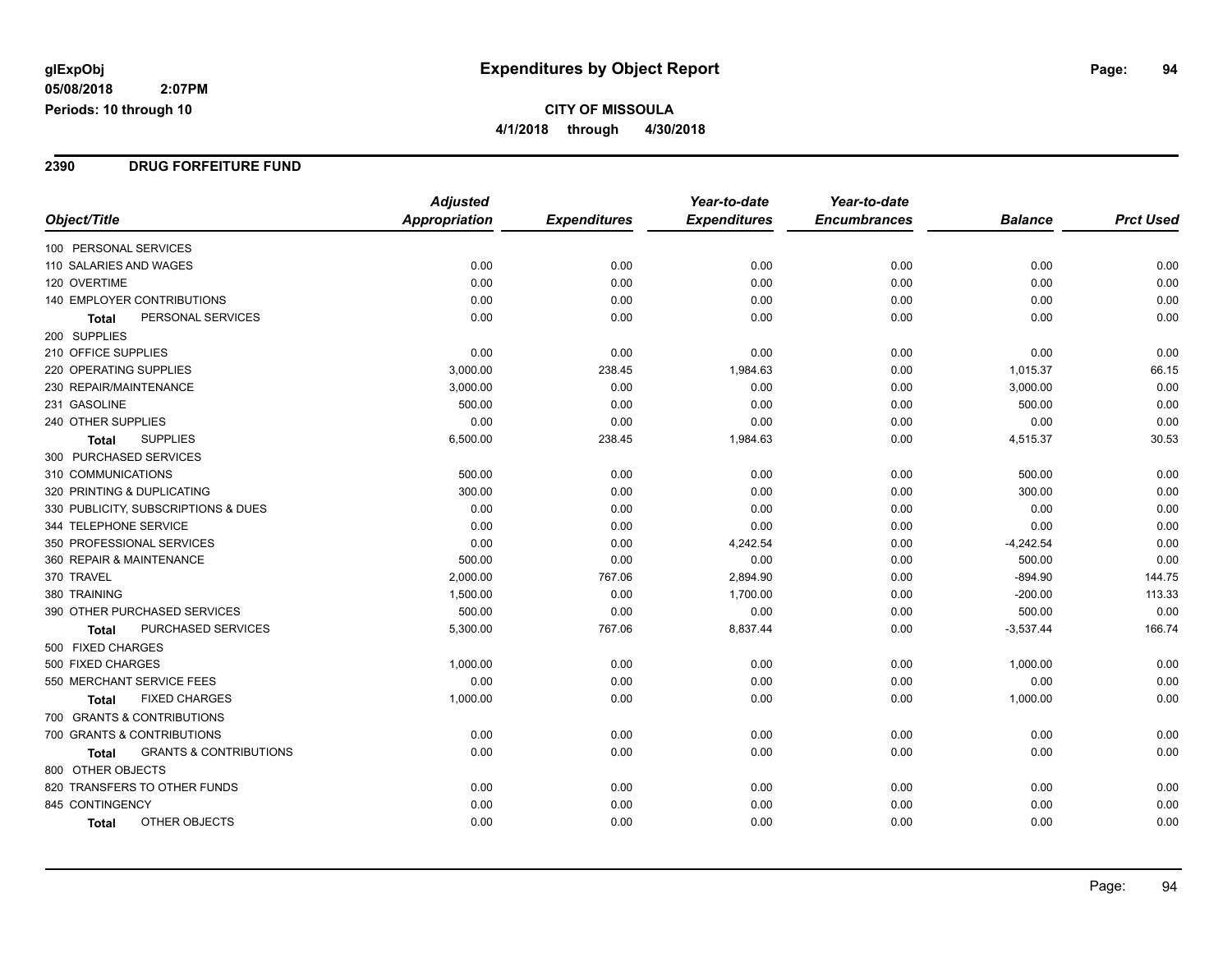**CITY OF MISSOULA 4/1/2018 through 4/30/2018**

#### **2390 DRUG FORFEITURE FUND**

| Object/Title                          | <b>Adjusted</b><br>Appropriation | <b>Expenditures</b> | Year-to-date<br><b>Expenditures</b> | Year-to-date<br><b>Encumbrances</b> | <b>Balance</b> | <b>Prct Used</b> |
|---------------------------------------|----------------------------------|---------------------|-------------------------------------|-------------------------------------|----------------|------------------|
| 900 CAPITAL OUTLAY                    |                                  |                     |                                     |                                     |                |                  |
| 930 IMPROVEMENTS                      | 0.00                             | 0.00                | 0.00                                | 0.00                                | 0.00           | 0.00             |
| 940 MACHINERY & EQUIPMENT             | 5,000.00                         | 0.00                | 0.00                                | 0.00                                | 5,000.00       | 0.00             |
| <b>CAPITAL OUTLAY</b><br><b>Total</b> | 5.000.00                         | 0.00                | 0.00                                | 0.00                                | 5,000.00       | 0.00             |
| DRUG FORFEITURE FUND<br><b>Total</b>  | 17.800.00                        | 1.005.51            | 10.822.07                           | 0.00                                | 6.977.93       | 60.80            |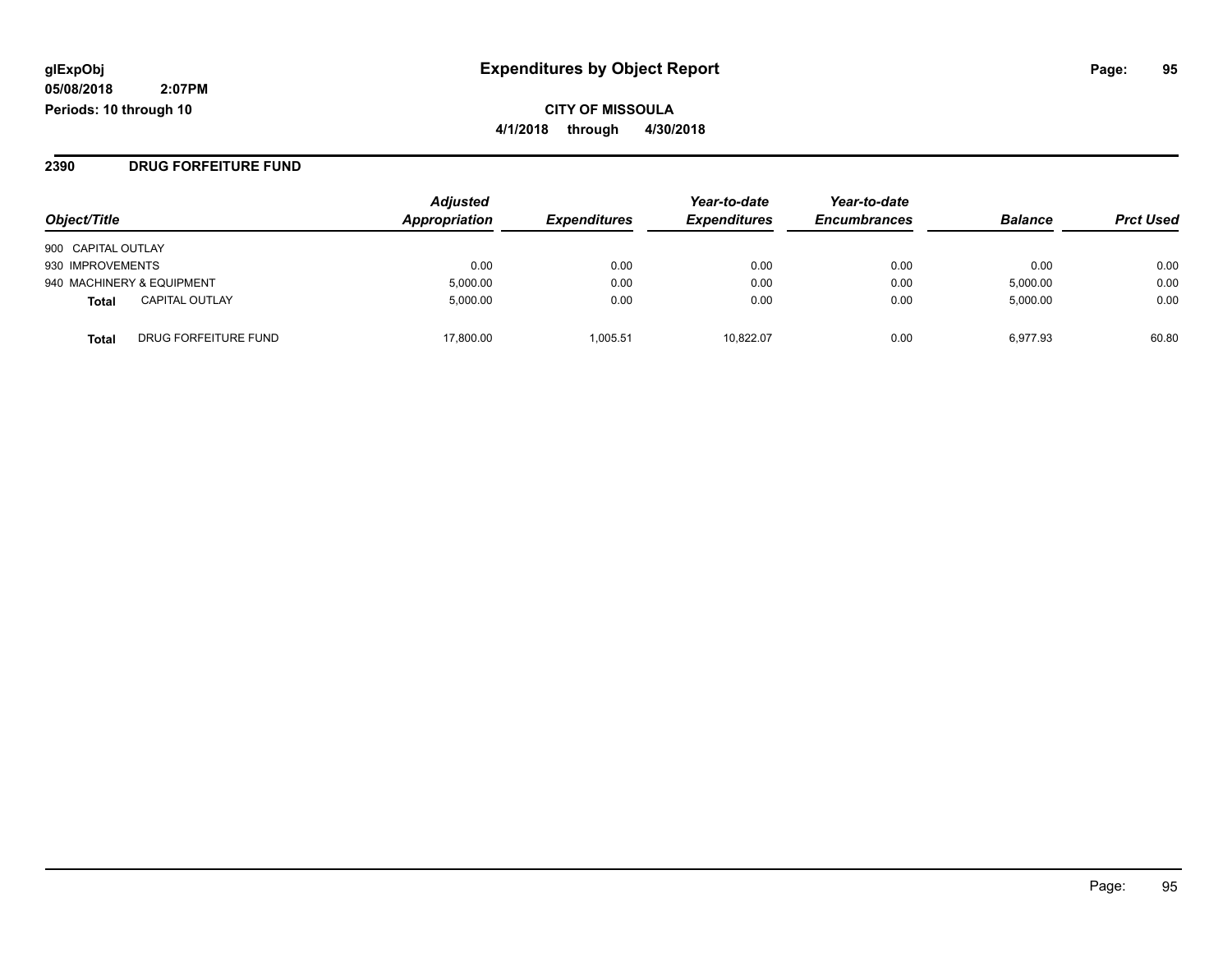### **CITY OF MISSOULA**

**4/1/2018 through 4/30/2018**

**2394 BUILDING INSPECTION FUND**

**310 BUILDING INSPECTION**

|                                           | <b>Adjusted</b> |                     | Year-to-date        | Year-to-date        |                |                  |
|-------------------------------------------|-----------------|---------------------|---------------------|---------------------|----------------|------------------|
| Object/Title                              | Appropriation   | <b>Expenditures</b> | <b>Expenditures</b> | <b>Encumbrances</b> | <b>Balance</b> | <b>Prct Used</b> |
| 100 PERSONAL SERVICES                     |                 |                     |                     |                     |                |                  |
| 110 SALARIES AND WAGES                    | 811,835.00      | 115,938.91          | 620,292.09          | 0.00                | 191,542.91     | 76.41            |
| 115 SALARIES/HEALTH INSURANCE BENEFIT     | 0.00            | 0.00                | 0.00                | 0.00                | 0.00           | 0.00             |
| 120 OVERTIME                              | 500.00          | 0.00                | 0.00                | 0.00                | 500.00         | 0.00             |
| 130 OTHER                                 | 0.00            | 0.00                | 0.00                | 0.00                | 0.00           | 0.00             |
| 140 EMPLOYER CONTRIBUTIONS                | 281,738.00      | 38,976.86           | 229,958.76          | 0.00                | 51,779.24      | 81.62            |
| <b>141 STATE RETIREMENT CONTRIBUTIONS</b> | 0.00            | 0.00                | 558.46              | 0.00                | $-558.46$      | 0.00             |
| PERSONAL SERVICES<br><b>Total</b>         | 1,094,073.00    | 154,915.77          | 850,809.31          | 0.00                | 243,263.69     | 77.77            |
| 200 SUPPLIES                              |                 |                     |                     |                     |                |                  |
| 210 OFFICE SUPPLIES                       | 2,200.00        | 105.46              | 28,695.36           | 0.00                | $-26,495.36$   | 1,304.33         |
| 220 OPERATING SUPPLIES                    | 5,500.00        | 530.20              | 23,822.54           | 0.00                | $-18,322.54$   | 433.14           |
| 230 REPAIR/MAINTENANCE                    | 3,000.00        | 330.96              | 717.54              | 0.00                | 2,282.46       | 23.92            |
| 231 GASOLINE                              | 11,475.00       | 505.36              | 4,271.95            | 0.00                | 7,203.05       | 37.23            |
| 250 SUPPLIES FOR RESALE                   | 500.00          | 0.00                | 0.00                | 0.00                | 500.00         | 0.00             |
| <b>SUPPLIES</b><br><b>Total</b>           | 22,675.00       | 1,471.98            | 57,507.39           | 0.00                | $-34,832.39$   | 253.62           |
| 300 PURCHASED SERVICES                    |                 |                     |                     |                     |                |                  |
| 310 COMMUNICATIONS                        | 1,000.00        | 0.00                | 279.07              | 0.00                | 720.93         | 27.91            |
| 320 PRINTING & DUPLICATING                | 7.600.00        | 262.31              | 3,419.40            | 0.00                | 4,180.60       | 44.99            |
| 330 PUBLICITY, SUBSCRIPTIONS & DUES       | 2,100.00        | 0.00                | 12,350.18           | 0.00                | $-10,250.18$   | 588.10           |
| 344 TELEPHONE SERVICE                     | 13,548.00       | 3,154.18            | 14,116.54           | 0.00                | $-568.54$      | 104.20           |
| 350 PROFESSIONAL SERVICES                 | 14,600.00       | 0.00                | 49,601.30           | 0.00                | $-35,001.30$   | 339.73           |
| 360 REPAIR & MAINTENANCE                  | 44,378.00       | 3,960.00            | 5,796.24            | 0.00                | 38,581.76      | 13.06            |
| 370 TRAVEL                                | 5,025.00        | 1,588.38            | 4,324.71            | 0.00                | 700.29         | 86.06            |
| 380 TRAINING                              | 6,500.00        | 1,024.90            | 3,609.43            | 0.00                | 2,890.57       | 55.53            |
| <b>PURCHASED SERVICES</b><br>Total        | 94,751.00       | 9,989.77            | 93,496.87           | 0.00                | 1,254.13       | 98.68            |
| 500 FIXED CHARGES                         |                 |                     |                     |                     |                |                  |
| 500 FIXED CHARGES                         | 416,338.00      | 0.00                | 187,126.04          | 0.00                | 229,211.96     | 44.95            |
| 550 MERCHANT SERVICE FEES                 | 0.00            | 0.00                | 0.00                | 0.00                | 0.00           | 0.00             |
| <b>FIXED CHARGES</b><br>Total             | 416,338.00      | 0.00                | 187,126.04          | 0.00                | 229,211.96     | 44.95            |
| 600 DEBT SERVICE                          |                 |                     |                     |                     |                |                  |
| 610 PRINCIPAL                             | 0.00            | 3,624.79            | 3,624.79            | 0.00                | $-3,624.79$    | 0.00             |
| 620 INTEREST / SERVICE FEES               | 0.00            | 116.65              | 116.65              | 0.00                | $-116.65$      | 0.00             |
| <b>DEBT SERVICE</b><br><b>Total</b>       | 0.00            | 3,741.44            | 3,741.44            | 0.00                | $-3,741.44$    | 0.00             |
|                                           |                 |                     |                     |                     |                |                  |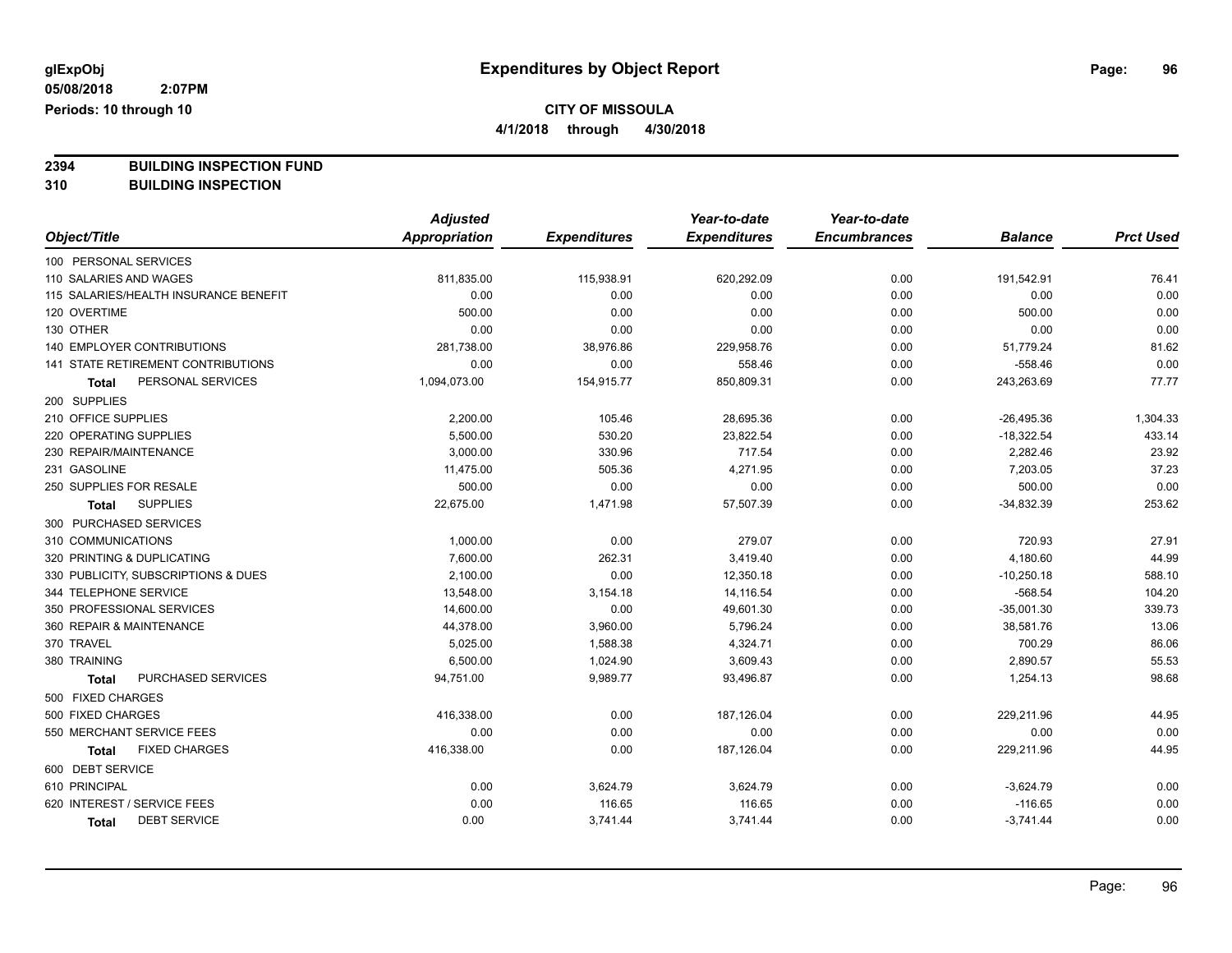**2394 BUILDING INSPECTION FUND**

**310 BUILDING INSPECTION**

| Object/Title       |                            | <b>Adjusted</b><br>Appropriation | <b>Expenditures</b> | Year-to-date<br><b>Expenditures</b> | Year-to-date<br><b>Encumbrances</b> | <b>Balance</b> | <b>Prct Used</b> |
|--------------------|----------------------------|----------------------------------|---------------------|-------------------------------------|-------------------------------------|----------------|------------------|
| 900 CAPITAL OUTLAY |                            |                                  |                     |                                     |                                     |                |                  |
|                    | 940 MACHINERY & EQUIPMENT  | 0.00                             | 0.00                | 0.00                                | 0.00                                | 0.00           | 0.00             |
| Total              | <b>CAPITAL OUTLAY</b>      | 0.00                             | 0.00                | 0.00                                | 0.00                                | 0.00           | 0.00             |
| Total              | <b>BUILDING INSPECTION</b> | 1,627,837.00                     | 170.118.96          | 192,681.05                          | 0.00                                | 435.155.95     | 73.27            |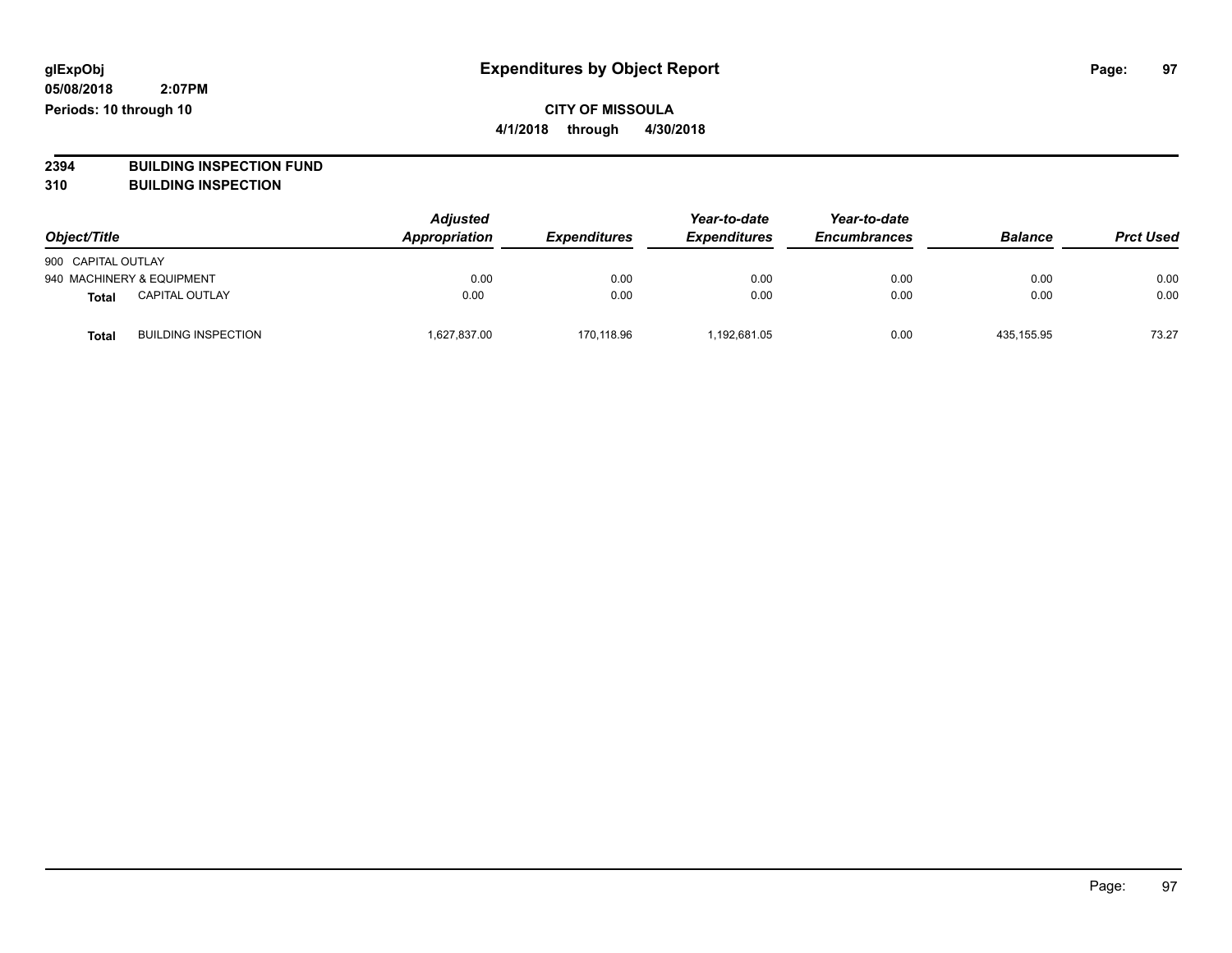#### **2394 BUILDING INSPECTION FUND**

|                                           | <b>Adjusted</b> |                     | Year-to-date        | Year-to-date        |                |                  |
|-------------------------------------------|-----------------|---------------------|---------------------|---------------------|----------------|------------------|
| Object/Title                              | Appropriation   | <b>Expenditures</b> | <b>Expenditures</b> | <b>Encumbrances</b> | <b>Balance</b> | <b>Prct Used</b> |
| 100 PERSONAL SERVICES                     |                 |                     |                     |                     |                |                  |
| 110 SALARIES AND WAGES                    | 811,835.00      | 115,938.91          | 620,292.09          | 0.00                | 191,542.91     | 76.41            |
| 115 SALARIES/HEALTH INSURANCE BENEFIT     | 0.00            | 0.00                | 0.00                | 0.00                | 0.00           | 0.00             |
| 120 OVERTIME                              | 500.00          | 0.00                | 0.00                | 0.00                | 500.00         | 0.00             |
| 130 OTHER                                 | 0.00            | 0.00                | 0.00                | 0.00                | 0.00           | 0.00             |
| 140 EMPLOYER CONTRIBUTIONS                | 281,738.00      | 38,976.86           | 229,958.76          | 0.00                | 51,779.24      | 81.62            |
| <b>141 STATE RETIREMENT CONTRIBUTIONS</b> | 0.00            | 0.00                | 558.46              | 0.00                | $-558.46$      | 0.00             |
| PERSONAL SERVICES<br>Total                | 1,094,073.00    | 154,915.77          | 850,809.31          | 0.00                | 243,263.69     | 77.77            |
| 200 SUPPLIES                              |                 |                     |                     |                     |                |                  |
| 210 OFFICE SUPPLIES                       | 2,200.00        | 105.46              | 28,695.36           | 0.00                | $-26,495.36$   | 1,304.33         |
| 220 OPERATING SUPPLIES                    | 5,500.00        | 530.20              | 23,822.54           | 0.00                | $-18,322.54$   | 433.14           |
| 230 REPAIR/MAINTENANCE                    | 3,000.00        | 330.96              | 717.54              | 0.00                | 2,282.46       | 23.92            |
| 231 GASOLINE                              | 11,475.00       | 505.36              | 4,271.95            | 0.00                | 7,203.05       | 37.23            |
| 250 SUPPLIES FOR RESALE                   | 500.00          | 0.00                | 0.00                | 0.00                | 500.00         | 0.00             |
| <b>SUPPLIES</b><br><b>Total</b>           | 22,675.00       | 1,471.98            | 57,507.39           | 0.00                | $-34,832.39$   | 253.62           |
| 300 PURCHASED SERVICES                    |                 |                     |                     |                     |                |                  |
| 310 COMMUNICATIONS                        | 1,000.00        | 0.00                | 279.07              | 0.00                | 720.93         | 27.91            |
| 320 PRINTING & DUPLICATING                | 7,600.00        | 262.31              | 3,419.40            | 0.00                | 4,180.60       | 44.99            |
| 330 PUBLICITY, SUBSCRIPTIONS & DUES       | 2,100.00        | 0.00                | 12,350.18           | 0.00                | $-10,250.18$   | 588.10           |
| 344 TELEPHONE SERVICE                     | 13,548.00       | 3,154.18            | 14,116.54           | 0.00                | $-568.54$      | 104.20           |
| 350 PROFESSIONAL SERVICES                 | 14,600.00       | 0.00                | 49,601.30           | 0.00                | $-35,001.30$   | 339.73           |
| 360 REPAIR & MAINTENANCE                  | 44,378.00       | 3,960.00            | 5,796.24            | 0.00                | 38,581.76      | 13.06            |
| 370 TRAVEL                                | 5,025.00        | 1,588.38            | 4,324.71            | 0.00                | 700.29         | 86.06            |
| 380 TRAINING                              | 6,500.00        | 1,024.90            | 3,609.43            | 0.00                | 2,890.57       | 55.53            |
| <b>PURCHASED SERVICES</b><br>Total        | 94,751.00       | 9,989.77            | 93,496.87           | 0.00                | 1,254.13       | 98.68            |
| 500 FIXED CHARGES                         |                 |                     |                     |                     |                |                  |
| 500 FIXED CHARGES                         | 416,338.00      | 0.00                | 187,126.04          | 0.00                | 229,211.96     | 44.95            |
| 550 MERCHANT SERVICE FEES                 | 0.00            | 0.00                | 0.00                | 0.00                | 0.00           | 0.00             |
| <b>FIXED CHARGES</b><br><b>Total</b>      | 416,338.00      | 0.00                | 187,126.04          | 0.00                | 229,211.96     | 44.95            |
| 600 DEBT SERVICE                          |                 |                     |                     |                     |                |                  |
| 610 PRINCIPAL                             | 0.00            | 3,624.79            | 3,624.79            | 0.00                | $-3,624.79$    | 0.00             |
| 620 INTEREST / SERVICE FEES               | 0.00            | 116.65              | 116.65              | 0.00                | $-116.65$      | 0.00             |
| <b>DEBT SERVICE</b><br><b>Total</b>       | 0.00            | 3,741.44            | 3,741.44            | 0.00                | $-3,741.44$    | 0.00             |
| 900 CAPITAL OUTLAY                        |                 |                     |                     |                     |                |                  |

Page: 98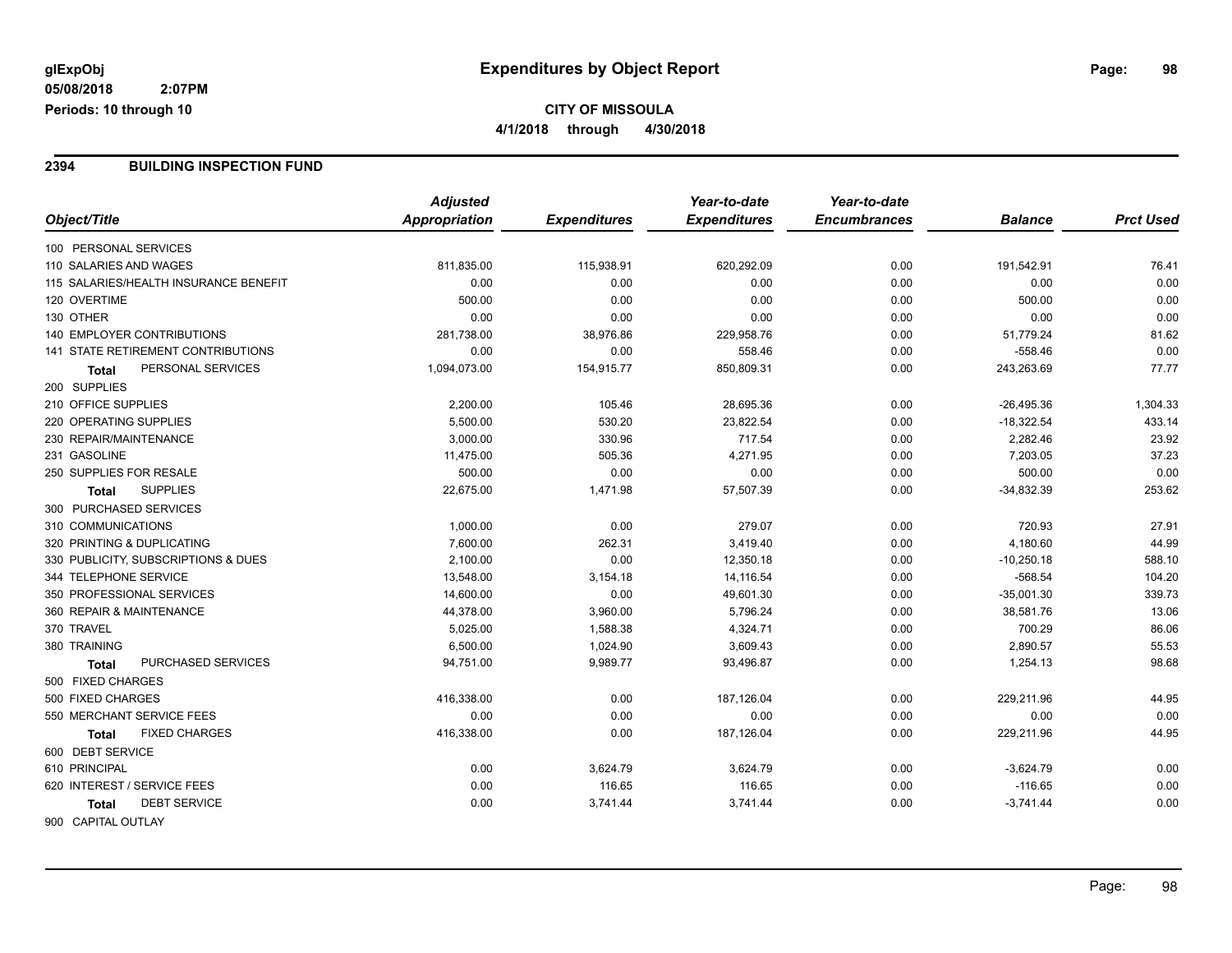**CITY OF MISSOULA 4/1/2018 through 4/30/2018**

#### **2394 BUILDING INSPECTION FUND**

|                           |                                 | <b>Adjusted</b> |                            | Year-to-date        | Year-to-date        |                |                  |
|---------------------------|---------------------------------|-----------------|----------------------------|---------------------|---------------------|----------------|------------------|
| Object/Title              |                                 | Appropriation   | <i><b>Expenditures</b></i> | <b>Expenditures</b> | <b>Encumbrances</b> | <b>Balance</b> | <b>Prct Used</b> |
| 940 MACHINERY & EQUIPMENT |                                 | 0.00            | 0.00                       | 0.00                | 0.00                | 0.00           | 0.00             |
| Total                     | <b>CAPITAL OUTLAY</b>           | 0.00            | 0.00                       | 0.00                | 0.00                | 0.00           | 0.00             |
| <b>Total</b>              | <b>BUILDING INSPECTION FUND</b> | 1,627,837.00    | 170.118.96                 | 1,192,681.05        | 0.00                | 435,155.95     | 73.27            |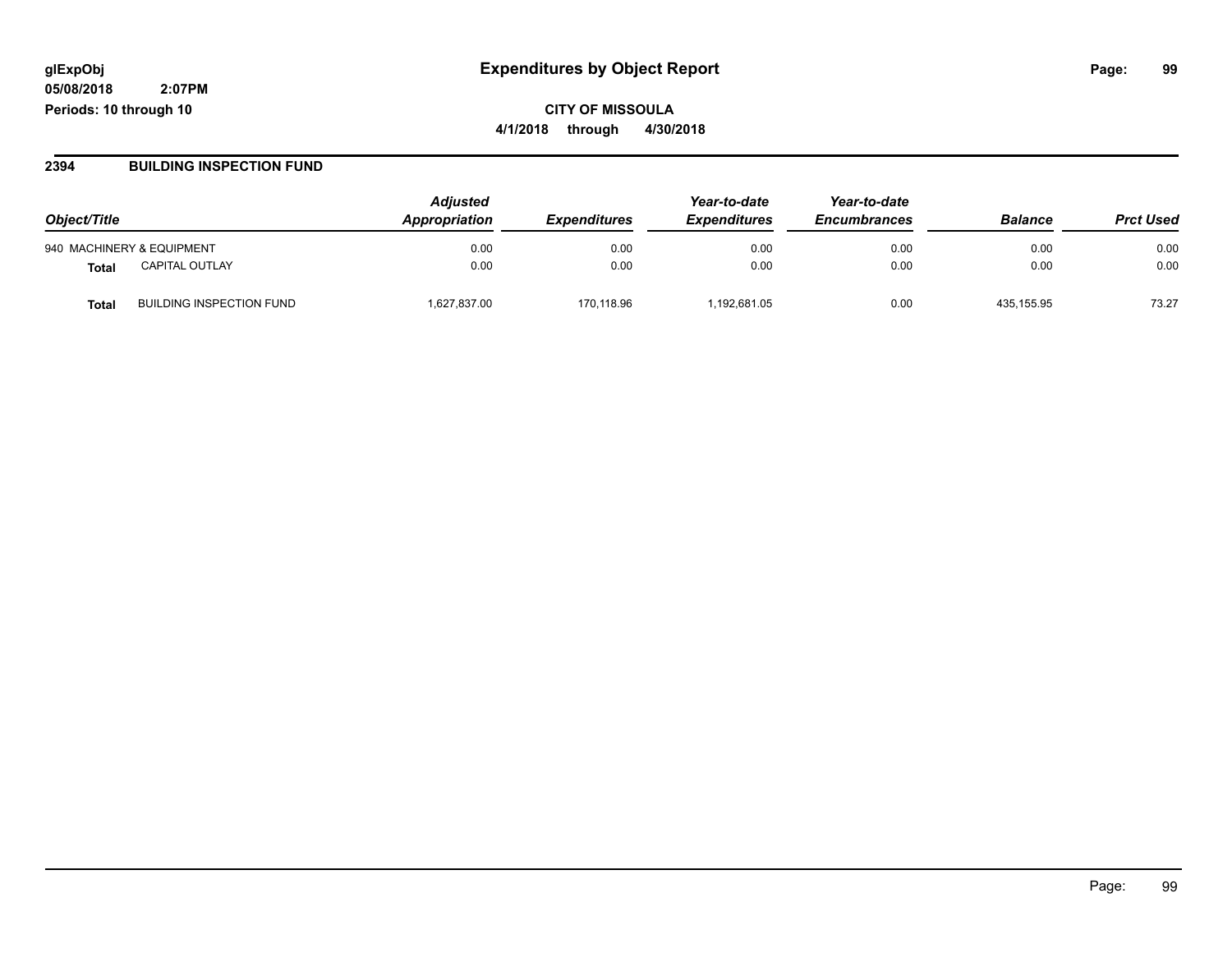### **CITY OF MISSOULA**

**4/1/2018 through 4/30/2018**

## **2395 CITY GRANTS & PROGRAM INCOME FUND**

|                              |                                   | <b>Adjusted</b> |                     | Year-to-date        | Year-to-date        |                |                  |
|------------------------------|-----------------------------------|-----------------|---------------------|---------------------|---------------------|----------------|------------------|
| Object/Title                 |                                   | Appropriation   | <b>Expenditures</b> | <b>Expenditures</b> | <b>Encumbrances</b> | <b>Balance</b> | <b>Prct Used</b> |
| 300 PURCHASED SERVICES       |                                   |                 |                     |                     |                     |                |                  |
| 350 PROFESSIONAL SERVICES    |                                   | 0.00            | 0.00                | 0.00                | 0.00                | 0.00           | 0.00             |
| <b>Total</b>                 | PURCHASED SERVICES                | 0.00            | 0.00                | 0.00                | 0.00                | 0.00           | 0.00             |
| 500 FIXED CHARGES            |                                   |                 |                     |                     |                     |                |                  |
| 550 MERCHANT SERVICE FEES    |                                   | 0.00            | 0.00                | 0.00                | 0.00                | 0.00           | 0.00             |
| <b>Total</b>                 | <b>FIXED CHARGES</b>              | 0.00            | 0.00                | 0.00                | 0.00                | 0.00           | 0.00             |
| 700 GRANTS & CONTRIBUTIONS   |                                   |                 |                     |                     |                     |                |                  |
| 700 GRANTS & CONTRIBUTIONS   |                                   | 0.00            | 0.00                | 0.00                | 0.00                | 0.00           | 0.00             |
| <b>Total</b>                 | <b>GRANTS &amp; CONTRIBUTIONS</b> | 0.00            | 0.00                | 0.00                | 0.00                | 0.00           | 0.00             |
| 800 OTHER OBJECTS            |                                   |                 |                     |                     |                     |                |                  |
| 820 TRANSFERS TO OTHER FUNDS |                                   | 0.00            | 0.00                | 0.00                | 0.00                | 0.00           | 0.00             |
| 845 CONTINGENCY              |                                   | 0.00            | 0.00                | 0.00                | 0.00                | 0.00           | 0.00             |
| <b>Total</b>                 | OTHER OBJECTS                     | 0.00            | 0.00                | 0.00                | 0.00                | 0.00           | 0.00             |
| <b>Total</b>                 | NON-DEPARTMENTAL                  | 0.00            | 0.00                | 0.00                | 0.00                | 0.00           | 0.00             |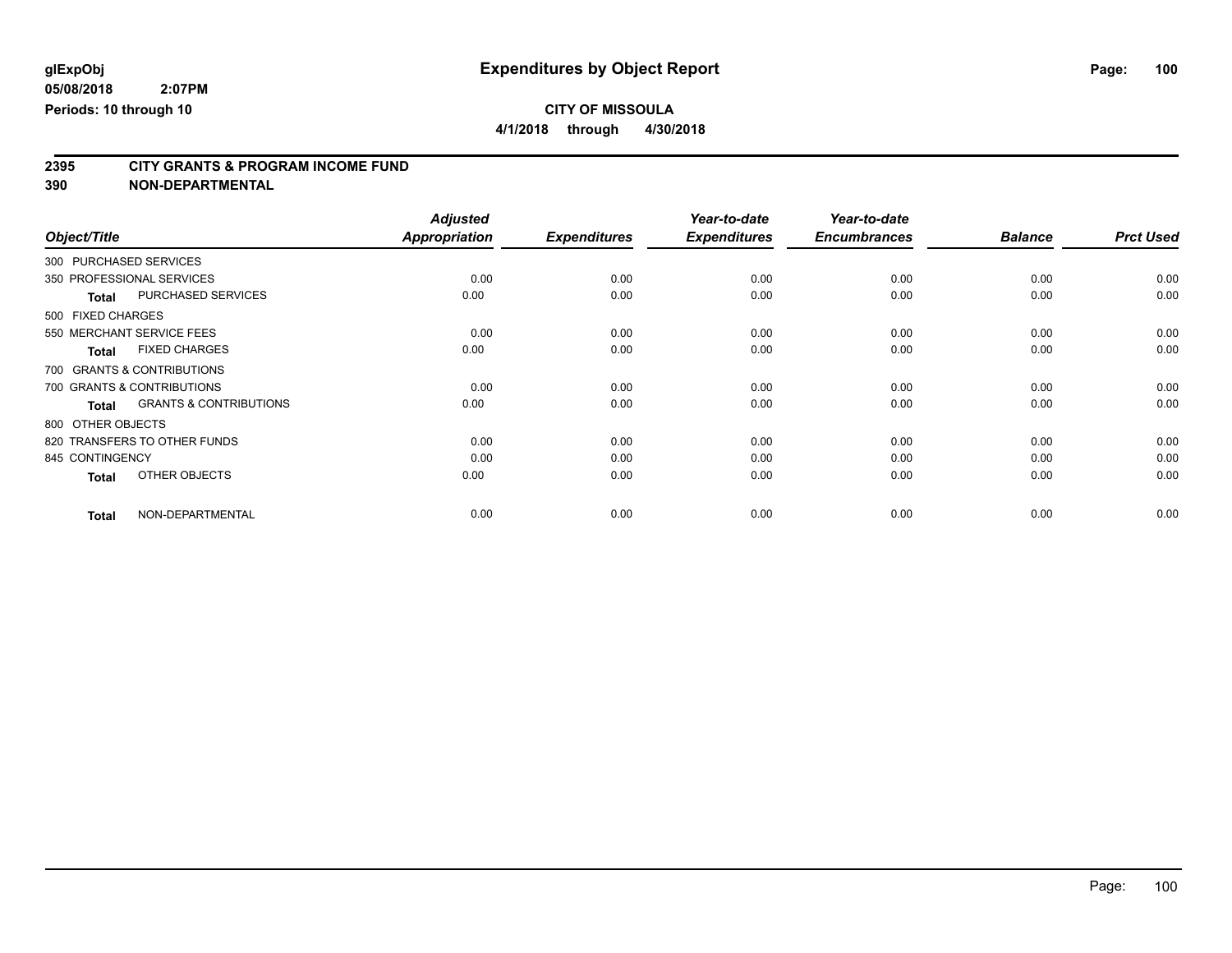#### **2395 CITY GRANTS & PROGRAM INCOME FUND**

| Object/Title              |                                   | <b>Adjusted</b><br>Appropriation | <b>Expenditures</b> | Year-to-date<br><b>Expenditures</b> | Year-to-date<br><b>Encumbrances</b> | <b>Balance</b> | <b>Prct Used</b> |
|---------------------------|-----------------------------------|----------------------------------|---------------------|-------------------------------------|-------------------------------------|----------------|------------------|
| 300 PURCHASED SERVICES    |                                   |                                  |                     |                                     |                                     |                |                  |
| 350 PROFESSIONAL SERVICES |                                   | 0.00                             | 0.00                | 0.00                                | 0.00                                | 0.00           | 0.00             |
| <b>Total</b>              | PURCHASED SERVICES                | 0.00                             | 0.00                | 0.00                                | 0.00                                | 0.00           | 0.00             |
| 500 FIXED CHARGES         |                                   |                                  |                     |                                     |                                     |                |                  |
| 550 MERCHANT SERVICE FEES |                                   | 0.00                             | 0.00                | 0.00                                | 0.00                                | 0.00           | 0.00             |
| Total                     | <b>FIXED CHARGES</b>              | 0.00                             | 0.00                | 0.00                                | 0.00                                | 0.00           | 0.00             |
|                           | 700 GRANTS & CONTRIBUTIONS        |                                  |                     |                                     |                                     |                |                  |
|                           | 700 GRANTS & CONTRIBUTIONS        | 0.00                             | 0.00                | 0.00                                | 0.00                                | 0.00           | 0.00             |
| <b>Total</b>              | <b>GRANTS &amp; CONTRIBUTIONS</b> | 0.00                             | 0.00                | 0.00                                | 0.00                                | 0.00           | 0.00             |
| 800 OTHER OBJECTS         |                                   |                                  |                     |                                     |                                     |                |                  |
|                           | 820 TRANSFERS TO OTHER FUNDS      | 0.00                             | 0.00                | 0.00                                | 0.00                                | 0.00           | 0.00             |
| 845 CONTINGENCY           |                                   | 0.00                             | 0.00                | 0.00                                | 0.00                                | 0.00           | 0.00             |
| <b>Total</b>              | OTHER OBJECTS                     | 0.00                             | 0.00                | 0.00                                | 0.00                                | 0.00           | 0.00             |
| <b>Total</b>              | CITY GRANTS & PROGRAM INCOME FUN  | 0.00                             | 0.00                | 0.00                                | 0.00                                | 0.00           | 0.00             |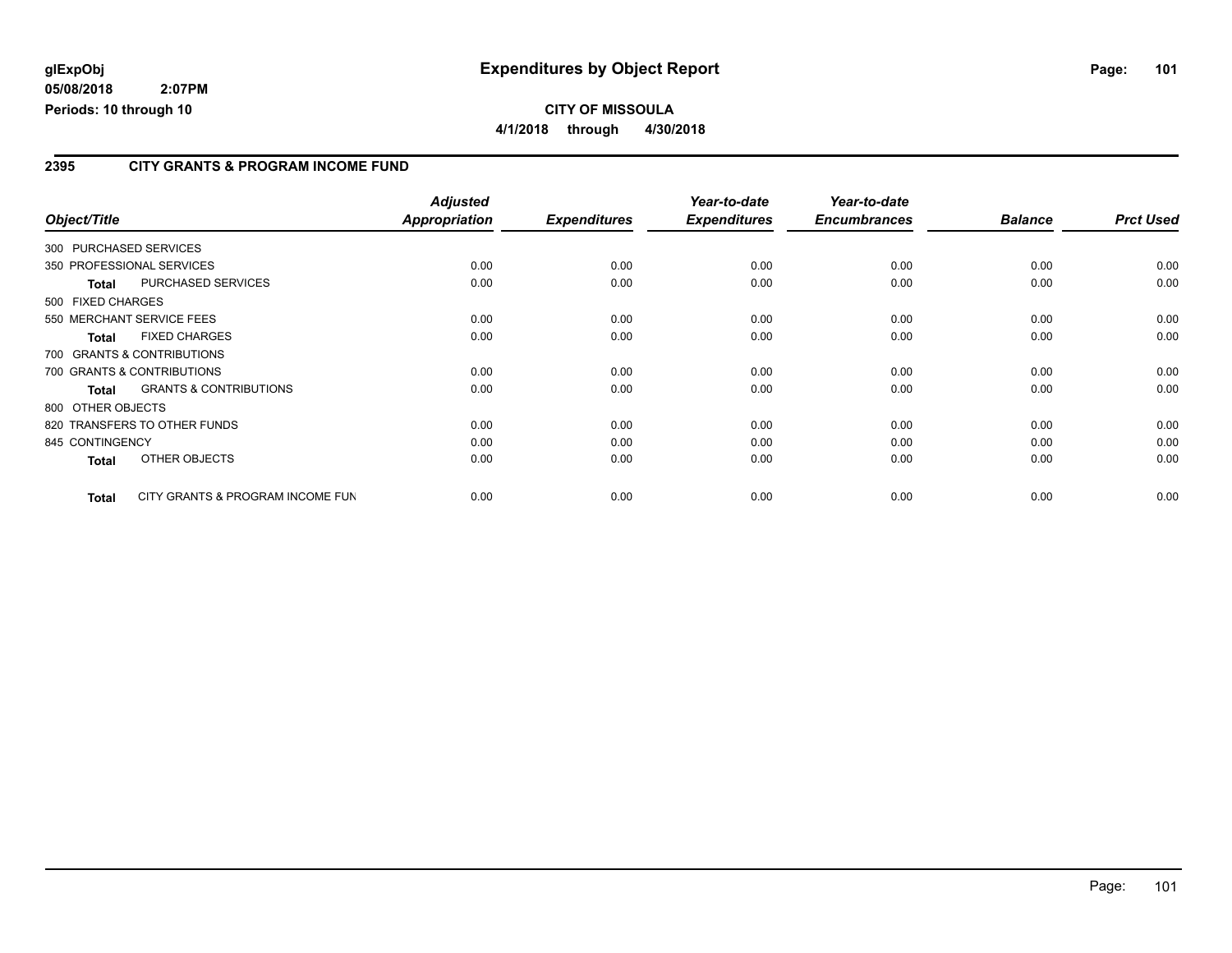**CITY OF MISSOULA 4/1/2018 through 4/30/2018**

#### **2396 ENERGY EFFICIENCY REVOLVING LOAN FUND 390 NON-DEPARTMENTAL**

| Object/Title |                                   | <b>Adjusted</b><br>Appropriation | <b>Expenditures</b> | Year-to-date<br><b>Expenditures</b> | Year-to-date<br><b>Encumbrances</b> | <b>Balance</b> | <b>Prct Used</b> |
|--------------|-----------------------------------|----------------------------------|---------------------|-------------------------------------|-------------------------------------|----------------|------------------|
|              | 700 GRANTS & CONTRIBUTIONS        |                                  |                     |                                     |                                     |                |                  |
|              | 700 GRANTS & CONTRIBUTIONS        | 0.00                             | 0.00                | 0.00                                | 0.00                                | 0.00           | 0.00             |
| <b>Total</b> | <b>GRANTS &amp; CONTRIBUTIONS</b> | 0.00                             | 0.00                | 0.00                                | 0.00                                | 0.00           | 0.00             |
| <b>Total</b> | NON-DEPARTMENTAL                  | 0.00                             | 0.00                | 0.00                                | 0.00                                | 0.00           | 0.00             |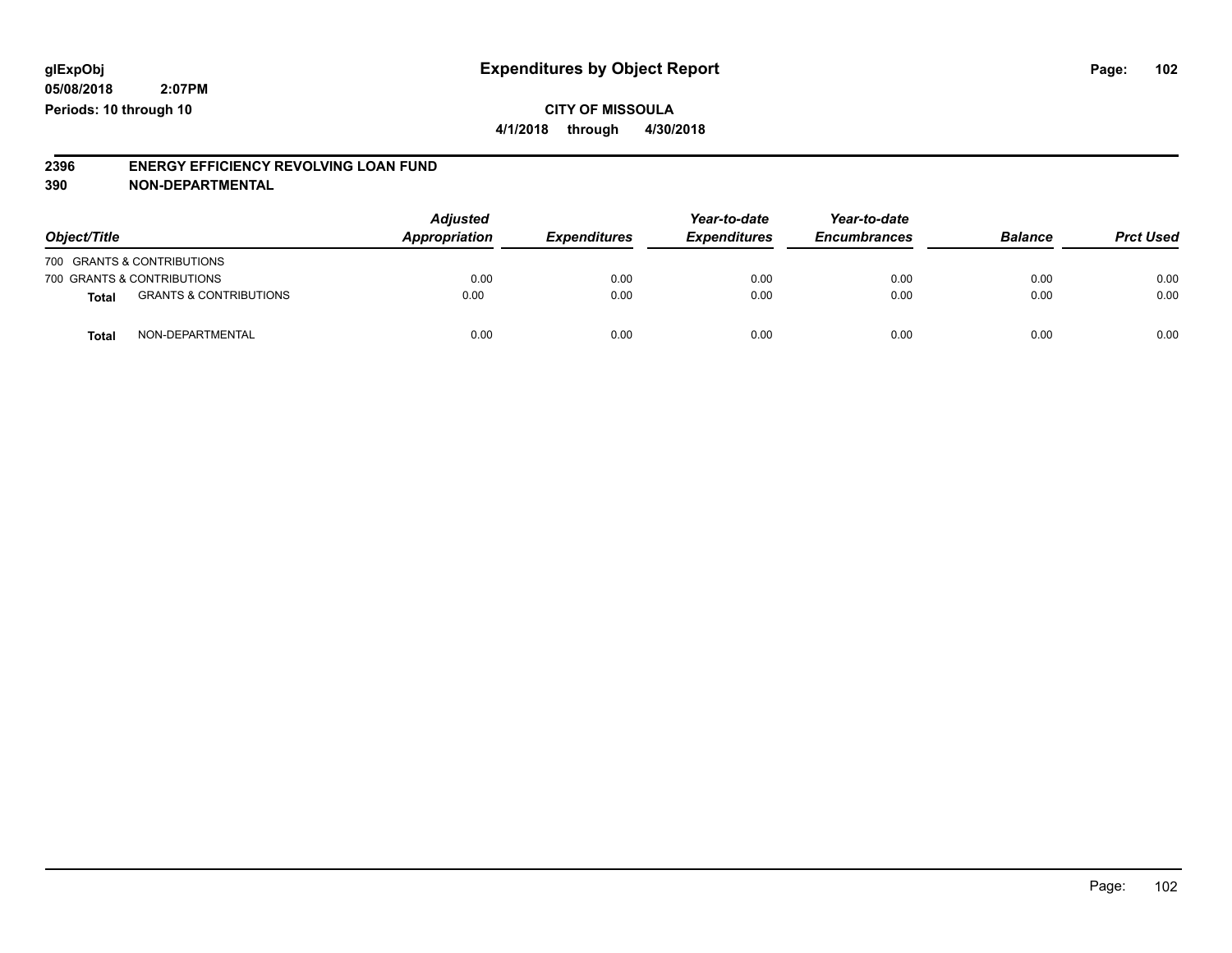### **glExpObj Expenditures by Object Report Page: 103**

**05/08/2018 2:07PM Periods: 10 through 10**

#### **2396 ENERGY EFFICIENCY REVOLVING LOAN FUND**

| Object/Title |                                   | <b>Adjusted</b><br>Appropriation | <i><b>Expenditures</b></i> | Year-to-date<br><b>Expenditures</b> | Year-to-date<br><b>Encumbrances</b> | <b>Balance</b> | <b>Prct Used</b> |
|--------------|-----------------------------------|----------------------------------|----------------------------|-------------------------------------|-------------------------------------|----------------|------------------|
|              | 700 GRANTS & CONTRIBUTIONS        |                                  |                            |                                     |                                     |                |                  |
|              | 700 GRANTS & CONTRIBUTIONS        | 0.00                             | 0.00                       | 0.00                                | 0.00                                | 0.00           | 0.00             |
| Total        | <b>GRANTS &amp; CONTRIBUTIONS</b> | 0.00                             | 0.00                       | 0.00                                | 0.00                                | 0.00           | 0.00             |
| Tota         | ENERGY EFFICIENCY REVOLVING LOAN  | 0.00                             | 0.00                       | 0.00                                | 0.00                                | 0.00           | 0.00             |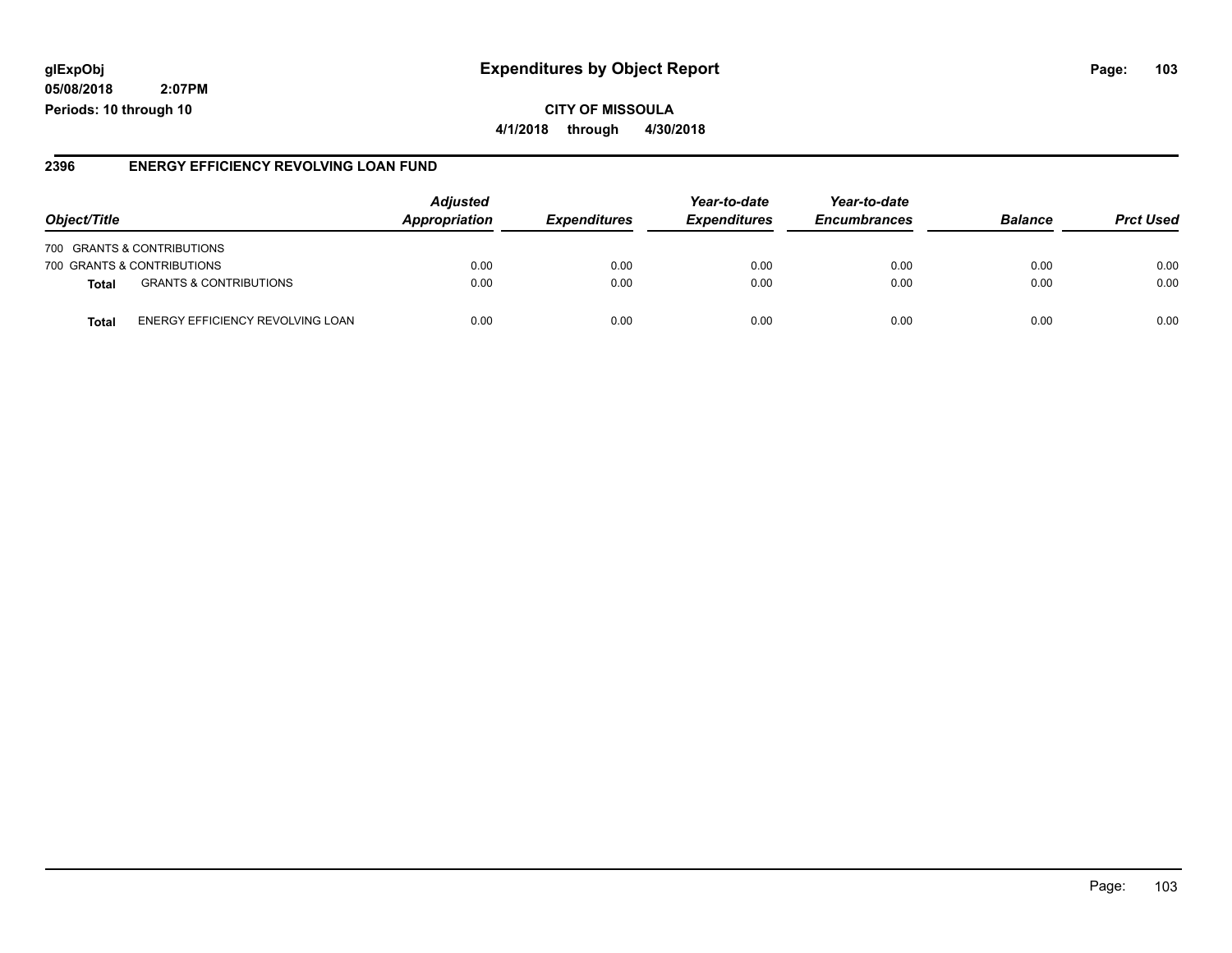### **CITY OF MISSOULA**

**4/1/2018 through 4/30/2018**

# **2399 DANGEROUS BUILDING DEMOLITION & REPAIR F**

**310 BUILDING INSPECTION**

| Object/Title              |                            | <b>Adjusted</b><br><b>Appropriation</b> | <b>Expenditures</b> | Year-to-date<br><b>Expenditures</b> | Year-to-date<br><b>Encumbrances</b> | <b>Balance</b> | <b>Prct Used</b> |
|---------------------------|----------------------------|-----------------------------------------|---------------------|-------------------------------------|-------------------------------------|----------------|------------------|
| 500 FIXED CHARGES         |                            |                                         |                     |                                     |                                     |                |                  |
| 550 MERCHANT SERVICE FEES |                            | 0.00                                    | 0.00                | 0.00                                | 0.00                                | 0.00           | 0.00             |
| <b>Total</b>              | <b>FIXED CHARGES</b>       | 0.00                                    | 0.00                | 0.00                                | 0.00                                | 0.00           | 0.00             |
| 800 OTHER OBJECTS         |                            |                                         |                     |                                     |                                     |                |                  |
| 845 CONTINGENCY           |                            | 15,000.00                               | 0.00                | 0.00                                | 0.00                                | 15,000.00      | 0.00             |
| <b>Total</b>              | OTHER OBJECTS              | 15,000.00                               | 0.00                | 0.00                                | 0.00                                | 15,000.00      | 0.00             |
| <b>Total</b>              | <b>BUILDING INSPECTION</b> | 15,000.00                               | 0.00                | 0.00                                | 0.00                                | 15.000.00      | 0.00             |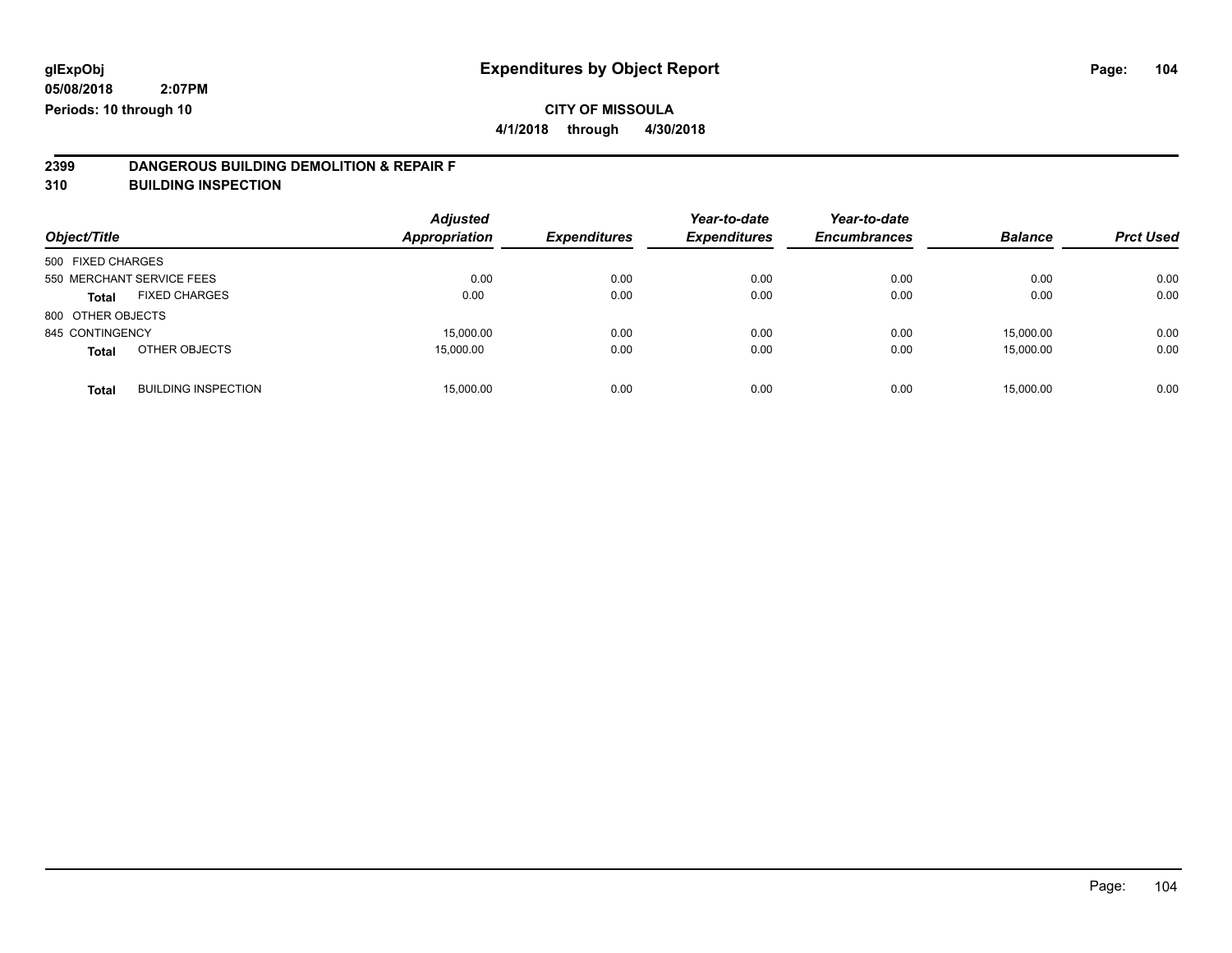**CITY OF MISSOULA 4/1/2018 through 4/30/2018**

#### **2399 DANGEROUS BUILDING DEMOLITION & REPAIR F**

| Object/Title      |                                   | <b>Adjusted</b><br><b>Appropriation</b> | <b>Expenditures</b> | Year-to-date<br><b>Expenditures</b> | Year-to-date<br><b>Encumbrances</b> | <b>Balance</b> | <b>Prct Used</b> |
|-------------------|-----------------------------------|-----------------------------------------|---------------------|-------------------------------------|-------------------------------------|----------------|------------------|
| 500 FIXED CHARGES |                                   |                                         |                     |                                     |                                     |                |                  |
|                   | 550 MERCHANT SERVICE FEES         | 0.00                                    | 0.00                | 0.00                                | 0.00                                | 0.00           | 0.00             |
| <b>Total</b>      | <b>FIXED CHARGES</b>              | 0.00                                    | 0.00                | 0.00                                | 0.00                                | 0.00           | 0.00             |
| 800 OTHER OBJECTS |                                   |                                         |                     |                                     |                                     |                |                  |
| 845 CONTINGENCY   |                                   | 15,000.00                               | 0.00                | 0.00                                | 0.00                                | 15.000.00      | 0.00             |
| <b>Total</b>      | OTHER OBJECTS                     | 15,000.00                               | 0.00                | 0.00                                | 0.00                                | 15,000.00      | 0.00             |
| <b>Total</b>      | DANGEROUS BUILDING DEMOLITION & F | 15,000.00                               | 0.00                | 0.00                                | 0.00                                | 15,000.00      | 0.00             |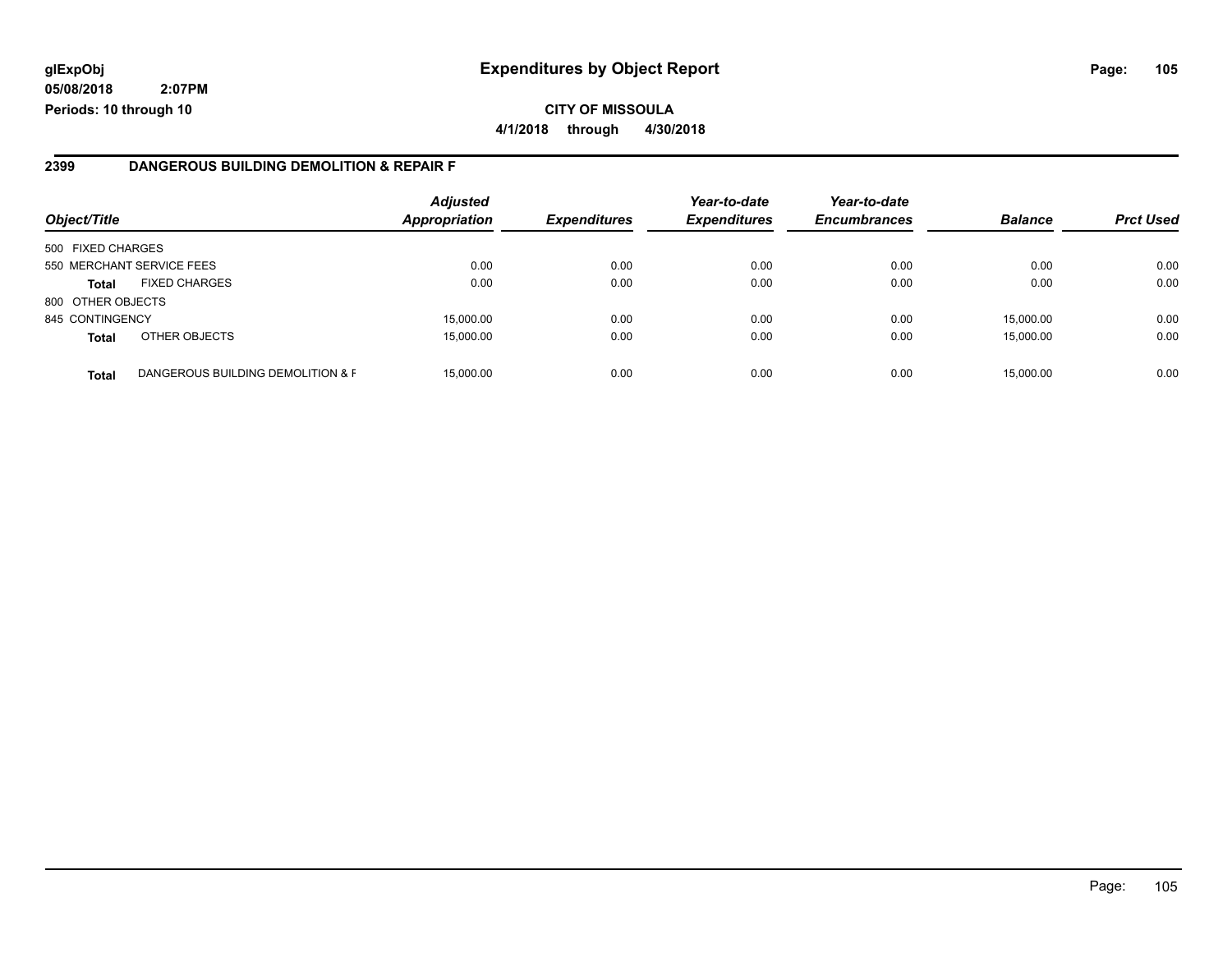## **2400 STREET LIGHTING ASSESSMENTS FUND**

#### **280 PUBLIC WORKS ADMINISTRATION**

|                          |                               | <b>Adjusted</b>      |                     | Year-to-date        | Year-to-date        |                |                  |
|--------------------------|-------------------------------|----------------------|---------------------|---------------------|---------------------|----------------|------------------|
| Object/Title             |                               | <b>Appropriation</b> | <b>Expenditures</b> | <b>Expenditures</b> | <b>Encumbrances</b> | <b>Balance</b> | <b>Prct Used</b> |
| 300 PURCHASED SERVICES   |                               |                      |                     |                     |                     |                |                  |
|                          | 341 ELECTRICITY & NATURAL GAS | 353.271.00           | 27.929.83           | 253.319.25          | 0.00                | 99.951.75      | 71.71            |
|                          | 350 PROFESSIONAL SERVICES     | 11,743.00            | 0.00                | 7,625.00            | 0.00                | 4,118.00       | 64.93            |
| 360 REPAIR & MAINTENANCE |                               | 0.00                 | 0.00                | 0.00                | 0.00                | 0.00           | 0.00             |
| <b>Total</b>             | <b>PURCHASED SERVICES</b>     | 365.014.00           | 27.929.83           | 260.944.25          | 0.00                | 104.069.75     | 71.49            |
| 500 FIXED CHARGES        |                               |                      |                     |                     |                     |                |                  |
|                          | 550 MERCHANT SERVICE FEES     | 0.00                 | 0.00                | 0.00                | 0.00                | 0.00           | 0.00             |
| <b>Total</b>             | <b>FIXED CHARGES</b>          | 0.00                 | 0.00                | 0.00                | 0.00                | 0.00           | 0.00             |
| <b>Total</b>             | PUBLIC WORKS ADMINISTRATION   | 365.014.00           | 27.929.83           | 260.944.25          | 0.00                | 104.069.75     | 71.49            |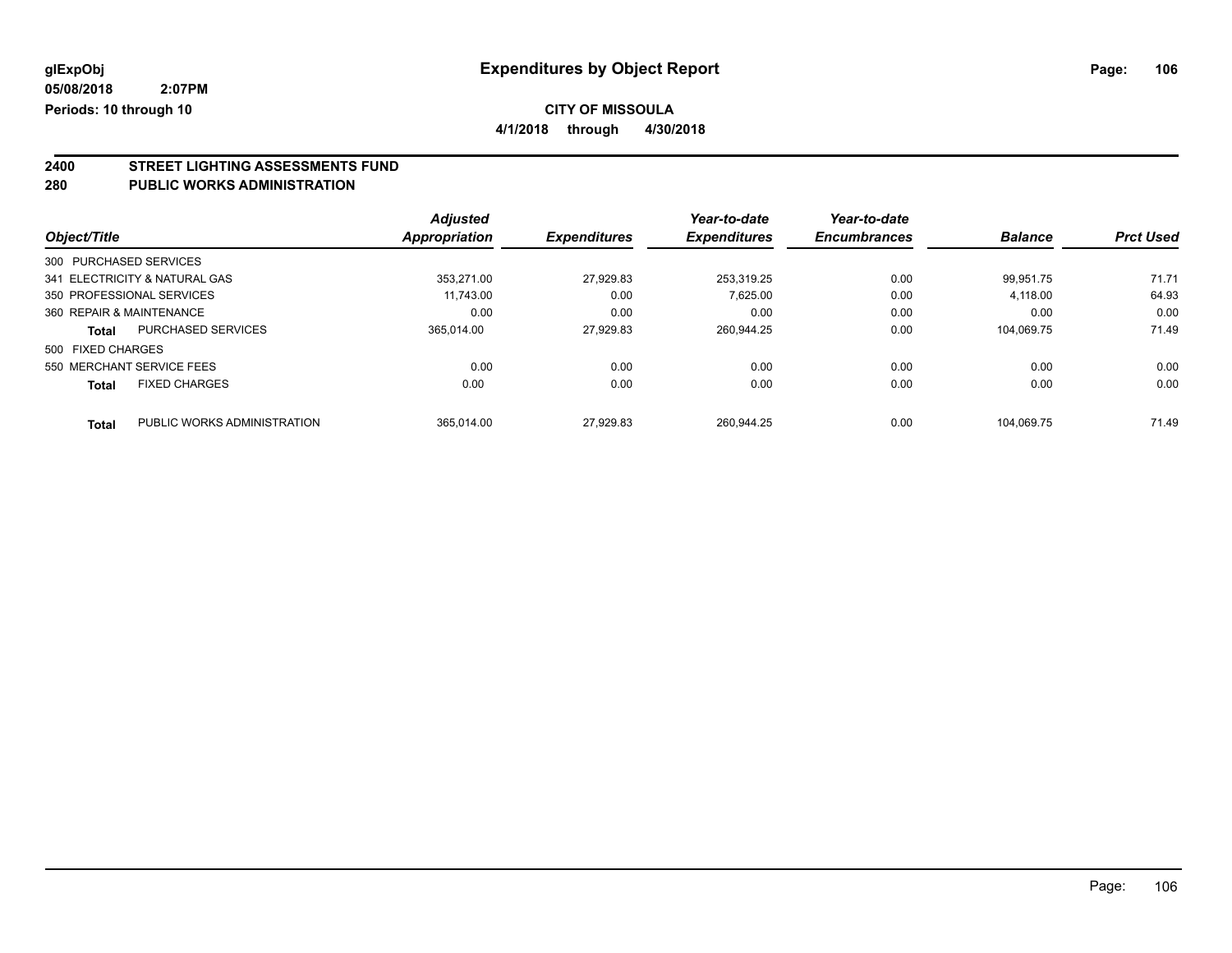#### **2400 STREET LIGHTING ASSESSMENTS FUND**

|                   |                                  | <b>Adjusted</b>      |                     | Year-to-date        | Year-to-date        |                |                  |
|-------------------|----------------------------------|----------------------|---------------------|---------------------|---------------------|----------------|------------------|
| Object/Title      |                                  | <b>Appropriation</b> | <b>Expenditures</b> | <b>Expenditures</b> | <b>Encumbrances</b> | <b>Balance</b> | <b>Prct Used</b> |
|                   | 300 PURCHASED SERVICES           |                      |                     |                     |                     |                |                  |
|                   | 341 ELECTRICITY & NATURAL GAS    | 353.271.00           | 27.929.83           | 253.319.25          | 0.00                | 99.951.75      | 71.71            |
|                   | 350 PROFESSIONAL SERVICES        | 11.743.00            | 0.00                | 7.625.00            | 0.00                | 4,118.00       | 64.93            |
|                   | 360 REPAIR & MAINTENANCE         | 0.00                 | 0.00                | 0.00                | 0.00                | 0.00           | 0.00             |
| <b>Total</b>      | <b>PURCHASED SERVICES</b>        | 365.014.00           | 27,929.83           | 260.944.25          | 0.00                | 104.069.75     | 71.49            |
| 500 FIXED CHARGES |                                  |                      |                     |                     |                     |                |                  |
|                   | 550 MERCHANT SERVICE FEES        | 0.00                 | 0.00                | 0.00                | 0.00                | 0.00           | 0.00             |
| <b>Total</b>      | <b>FIXED CHARGES</b>             | 0.00                 | 0.00                | 0.00                | 0.00                | 0.00           | 0.00             |
| <b>Total</b>      | STREET LIGHTING ASSESSMENTS FUND | 365.014.00           | 27.929.83           | 260.944.25          | 0.00                | 104.069.75     | 71.49            |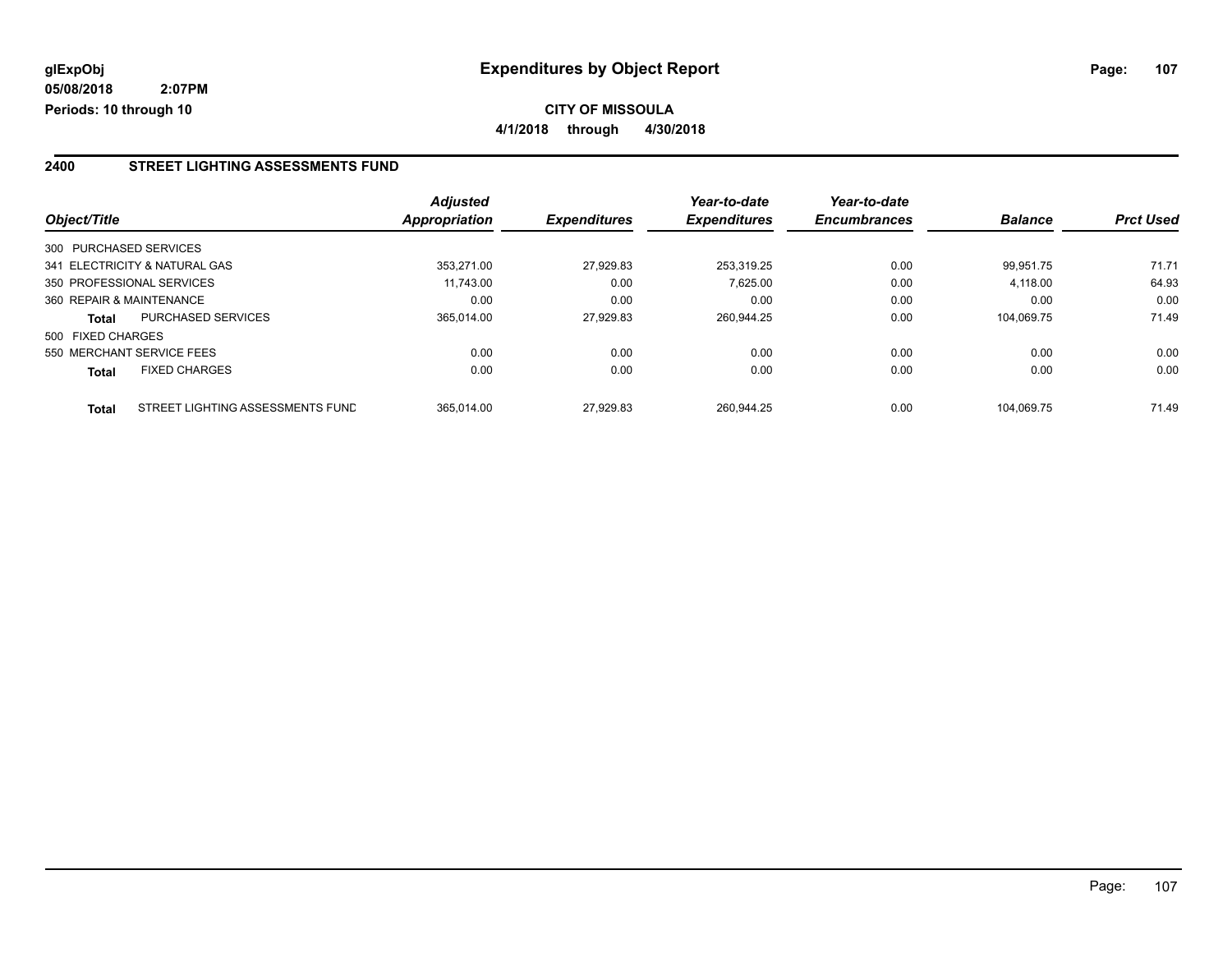### **CITY OF MISSOULA**

**4/1/2018 through 4/30/2018**

## **2500 STREET MAINTENANCE ASSESSMENT FUND**

| Object/Title                 |                           | <b>Adjusted</b><br>Appropriation | <b>Expenditures</b> | Year-to-date<br><b>Expenditures</b> | Year-to-date<br><b>Encumbrances</b> | <b>Balance</b> | <b>Prct Used</b> |
|------------------------------|---------------------------|----------------------------------|---------------------|-------------------------------------|-------------------------------------|----------------|------------------|
| 300 PURCHASED SERVICES       |                           |                                  |                     |                                     |                                     |                |                  |
| 345 GARBAGE                  |                           | 61,854.00                        | 5,083.33            | 48.211.74                           | 0.00                                | 13.642.26      | 77.94            |
| <b>Total</b>                 | <b>PURCHASED SERVICES</b> | 61,854.00                        | 5,083.33            | 48,211.74                           | 0.00                                | 13.642.26      | 77.94            |
| 500 FIXED CHARGES            |                           |                                  |                     |                                     |                                     |                |                  |
| 550 MERCHANT SERVICE FEES    |                           | 0.00                             | 0.00                | 0.00                                | 0.00                                | 0.00           | 0.00             |
| <b>Total</b>                 | <b>FIXED CHARGES</b>      | 0.00                             | 0.00                | 0.00                                | 0.00                                | 0.00           | 0.00             |
| 800 OTHER OBJECTS            |                           |                                  |                     |                                     |                                     |                |                  |
| 820 TRANSFERS TO OTHER FUNDS |                           | 41,000.00                        | 0.00                | 20,500.00                           | 0.00                                | 20.500.00      | 50.00            |
| <b>Total</b>                 | OTHER OBJECTS             | 41,000.00                        | 0.00                | 20,500.00                           | 0.00                                | 20,500.00      | 50.00            |
|                              |                           |                                  |                     |                                     |                                     |                |                  |
| <b>Total</b>                 | NON-DEPARTMENTAL          | 102.854.00                       | 5,083.33            | 68.711.74                           | 0.00                                | 34.142.26      | 66.81            |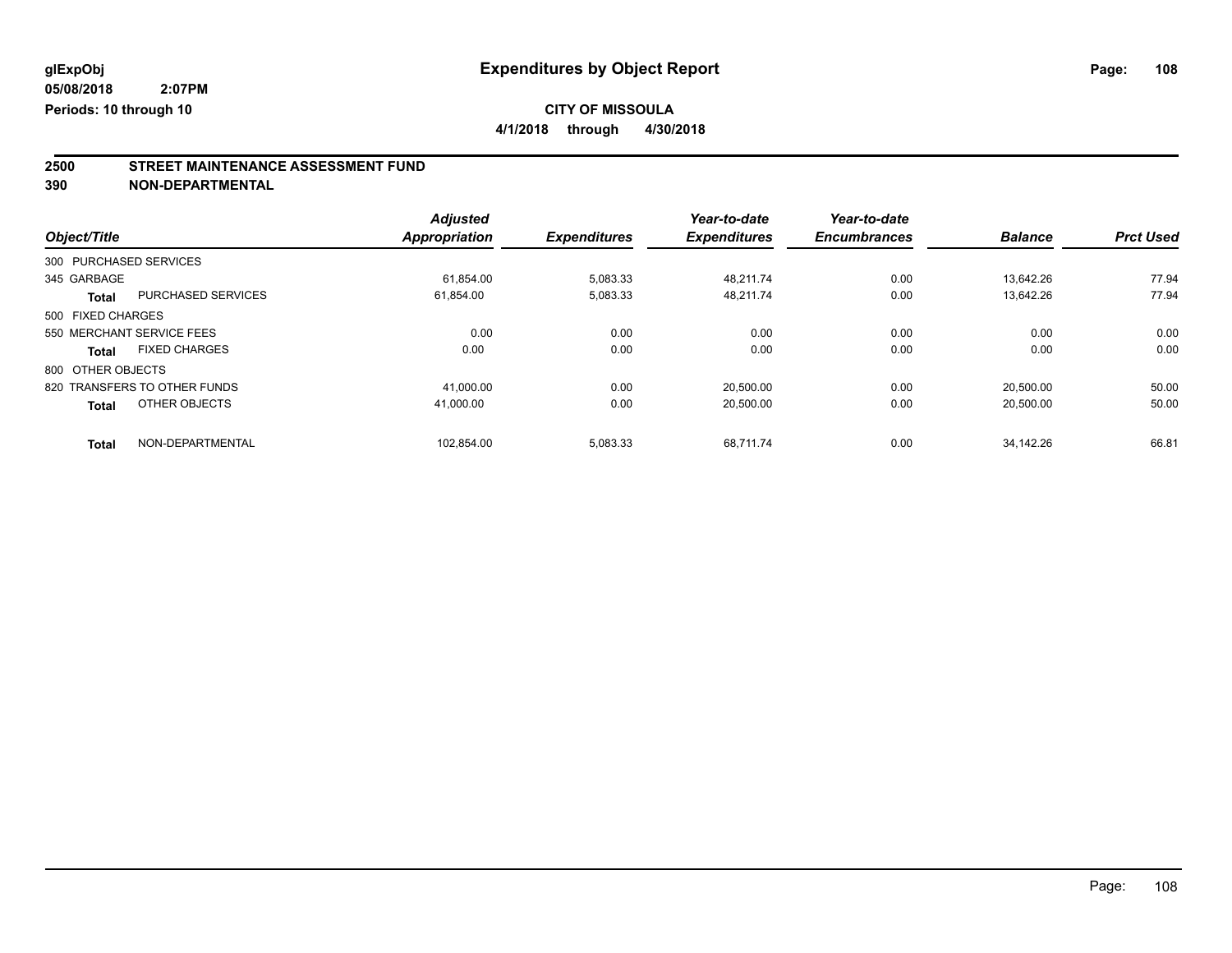**05/08/2018 2:07PM Periods: 10 through 10**

**4/1/2018 through 4/30/2018**

### **2500 STREET MAINTENANCE ASSESSMENT FUND**

|                   |                                  | <b>Adjusted</b> |                     | Year-to-date        | Year-to-date        |                |                  |
|-------------------|----------------------------------|-----------------|---------------------|---------------------|---------------------|----------------|------------------|
| Object/Title      |                                  | Appropriation   | <b>Expenditures</b> | <b>Expenditures</b> | <b>Encumbrances</b> | <b>Balance</b> | <b>Prct Used</b> |
|                   | 300 PURCHASED SERVICES           |                 |                     |                     |                     |                |                  |
| 345 GARBAGE       |                                  | 61.854.00       | 5,083.33            | 48.211.74           | 0.00                | 13.642.26      | 77.94            |
| <b>Total</b>      | <b>PURCHASED SERVICES</b>        | 61,854.00       | 5,083.33            | 48.211.74           | 0.00                | 13.642.26      | 77.94            |
| 500 FIXED CHARGES |                                  |                 |                     |                     |                     |                |                  |
|                   | 550 MERCHANT SERVICE FEES        | 0.00            | 0.00                | 0.00                | 0.00                | 0.00           | 0.00             |
| Total             | <b>FIXED CHARGES</b>             | 0.00            | 0.00                | 0.00                | 0.00                | 0.00           | 0.00             |
| 800 OTHER OBJECTS |                                  |                 |                     |                     |                     |                |                  |
|                   | 820 TRANSFERS TO OTHER FUNDS     | 41.000.00       | 0.00                | 20.500.00           | 0.00                | 20.500.00      | 50.00            |
| <b>Total</b>      | OTHER OBJECTS                    | 41,000.00       | 0.00                | 20,500.00           | 0.00                | 20.500.00      | 50.00            |
| <b>Total</b>      | STREET MAINTENANCE ASSESSMENT FI | 102.854.00      | 5,083.33            | 68.711.74           | 0.00                | 34.142.26      | 66.81            |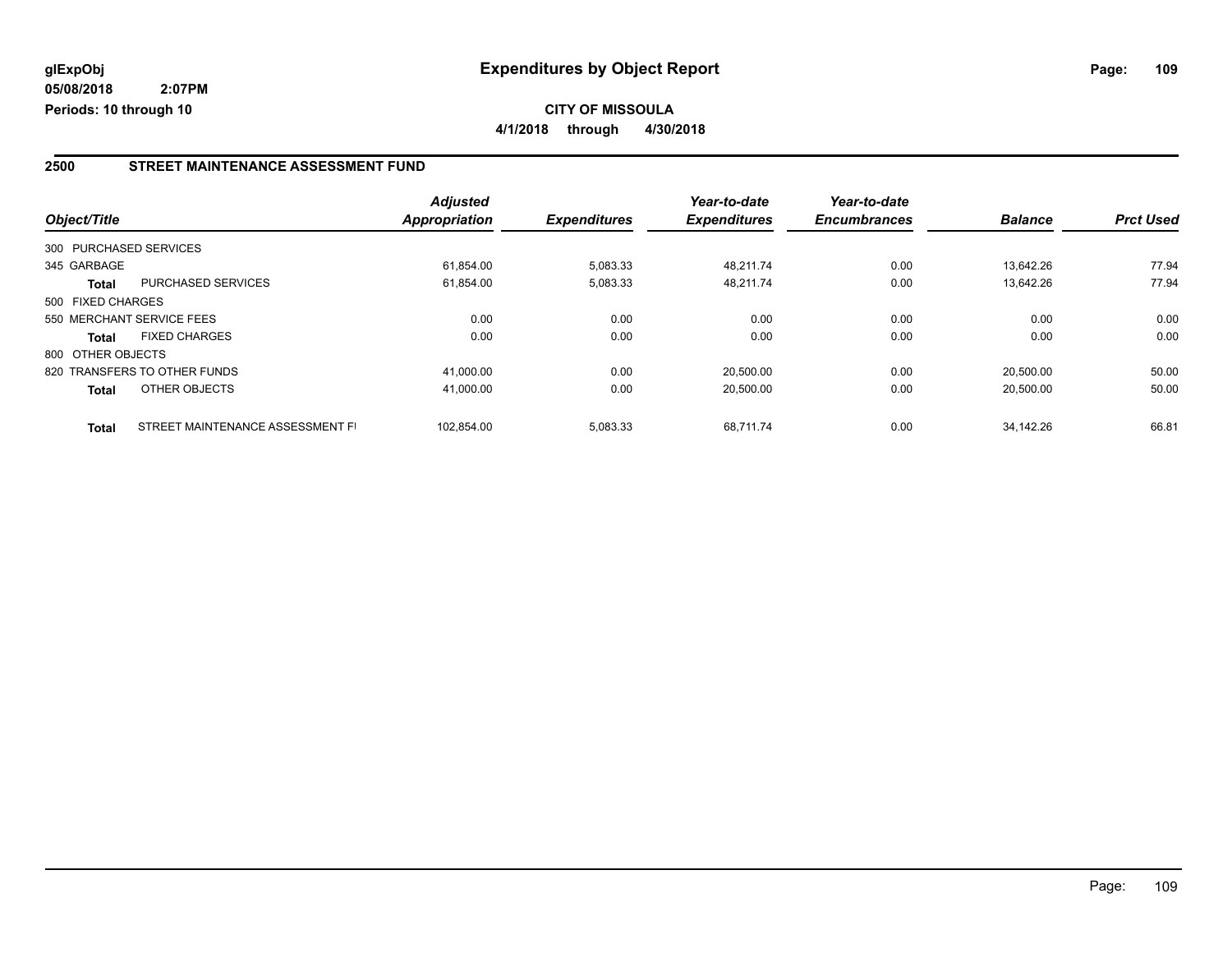## **2512 ROAD DISTRICT #1**

### **320 STREET MAINTENANCE**

|                                           | <b>Adjusted</b> |                     | Year-to-date        | Year-to-date        |                |                  |
|-------------------------------------------|-----------------|---------------------|---------------------|---------------------|----------------|------------------|
| Object/Title                              | Appropriation   | <b>Expenditures</b> | <b>Expenditures</b> | <b>Encumbrances</b> | <b>Balance</b> | <b>Prct Used</b> |
| 100 PERSONAL SERVICES                     |                 |                     |                     |                     |                |                  |
| 110 SALARIES AND WAGES                    | 148,100.00      | 5,415.04            | 39,003.04           | 0.00                | 109,096.96     | 26.34            |
| 130 OTHER                                 | 0.00            | 0.00                | 0.00                | 0.00                | 0.00           | 0.00             |
| 140 EMPLOYER CONTRIBUTIONS                | 69,039.00       | 936.31              | 6,729.44            | 0.00                | 62,309.56      | 9.75             |
| 141 STATE RETIREMENT CONTRIBUTIONS        | 147.00          | 0.00                | 35.83               | 0.00                | 111.17         | 24.37            |
| PERSONAL SERVICES<br>Total                | 217,286.00      | 6,351.35            | 45,768.31           | 0.00                | 171,517.69     | 21.06            |
| 200 SUPPLIES                              |                 |                     |                     |                     |                |                  |
| 210 OFFICE SUPPLIES                       | 6,185.00        | 0.00                | 443.34              | 0.00                | 5,741.66       | 7.17             |
| 220 OPERATING SUPPLIES                    | 91,014.00       | 0.00                | 94,375.65           | 0.00                | $-3,361.65$    | 103.69           |
| 230 REPAIR/MAINTENANCE                    | 92,478.00       | 6,930.00            | 98,171.96           | 0.00                | $-5,693.96$    | 106.16           |
| 231 GASOLINE                              | 1,135.00        | 0.00                | 1,345.06            | 0.00                | $-210.06$      | 118.51           |
| 240 OTHER SUPPLIES                        | 549.00          | 0.00                | 0.00                | 0.00                | 549.00         | 0.00             |
| <b>SUPPLIES</b><br><b>Total</b>           | 191,361.00      | 6,930.00            | 194,336.01          | 0.00                | $-2,975.01$    | 101.55           |
| 300 PURCHASED SERVICES                    |                 |                     |                     |                     |                |                  |
| 310 COMMUNICATIONS                        | 0.00            | 0.00                | 1.62                | 0.00                | $-1.62$        | 0.00             |
| 330 PUBLICITY, SUBSCRIPTIONS & DUES       | 0.00            | 0.00                | 0.00                | 0.00                | 0.00           | 0.00             |
| 350 PROFESSIONAL SERVICES                 | 129,500.00      | 0.00                | 23,171.51           | 0.00                | 106,328.49     | 17.89            |
| 360 REPAIR & MAINTENANCE                  | 2,500.00        | 200.00              | 800.00              | 0.00                | 1,700.00       | 32.00            |
| 370 TRAVEL                                | 1,450.00        | 0.00                | 21.00               | 0.00                | 1,429.00       | 1.45             |
| 380 TRAINING                              | 350.00          | 0.00                | 0.00                | 0.00                | 350.00         | 0.00             |
| PURCHASED SERVICES<br><b>Total</b>        | 133,800.00      | 200.00              | 23,994.13           | 0.00                | 109,805.87     | 17.93            |
| 400 BUILDING MATERIALS                    |                 |                     |                     |                     |                |                  |
| <b>400 BUILDING MATERIALS</b>             | 275,201.00      | 0.00                | 254,813.85          | 0.00                | 20,387.15      | 92.59            |
| <b>BUILDING MATERIALS</b><br><b>Total</b> | 275,201.00      | 0.00                | 254,813.85          | 0.00                | 20,387.15      | 92.59            |
| 500 FIXED CHARGES                         |                 |                     |                     |                     |                |                  |
| 500 FIXED CHARGES                         | 101,949.00      | 0.00                | 13,023.50           | 0.00                | 88,925.50      | 12.77            |
| 550 MERCHANT SERVICE FEES                 | 0.00            | 0.00                | 0.00                | 0.00                | 0.00           | 0.00             |
| <b>FIXED CHARGES</b><br><b>Total</b>      | 101,949.00      | 0.00                | 13,023.50           | 0.00                | 88,925.50      | 12.77            |
| 600 DEBT SERVICE                          |                 |                     |                     |                     |                |                  |
| 610 PRINCIPAL                             | 605,289.00      | 95,653.10           | 483,147.66          | 0.00                | 122,141.34     | 79.82            |
| 620 INTEREST / SERVICE FEES               | 46,121.00       | 9,502.26            | 46,961.89           | 0.00                | $-840.89$      | 101.82           |
| <b>DEBT SERVICE</b><br><b>Total</b>       | 651,410.00      | 105,155.36          | 530,109.55          | 0.00                | 121,300.45     | 81.38            |
| 700 GRANTS & CONTRIBUTIONS                |                 |                     |                     |                     |                |                  |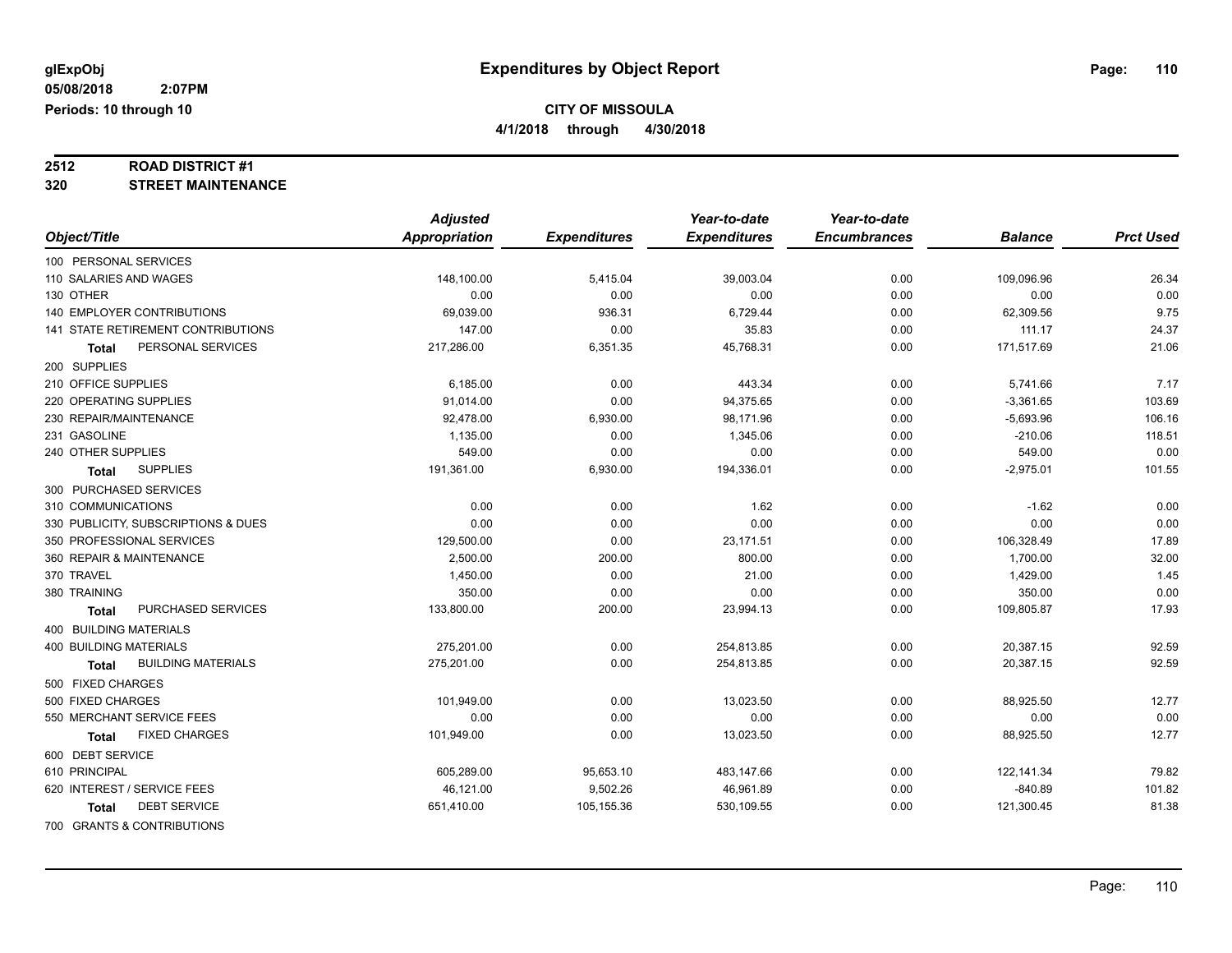## **2512 ROAD DISTRICT #1**

**320 STREET MAINTENANCE**

| Object/Title               |                                   | <b>Adjusted</b><br>Appropriation | <b>Expenditures</b> | Year-to-date<br><b>Expenditures</b> | Year-to-date<br><b>Encumbrances</b> | <b>Balance</b> | <b>Prct Used</b> |
|----------------------------|-----------------------------------|----------------------------------|---------------------|-------------------------------------|-------------------------------------|----------------|------------------|
|                            |                                   |                                  |                     |                                     |                                     |                |                  |
| 700 GRANTS & CONTRIBUTIONS |                                   | 0.00                             | 0.00                | 6.400.00                            | 0.00                                | $-6,400.00$    | 0.00             |
| <b>Total</b>               | <b>GRANTS &amp; CONTRIBUTIONS</b> | 0.00                             | 0.00                | 6,400.00                            | 0.00                                | $-6,400.00$    | 0.00             |
| 800 OTHER OBJECTS          |                                   |                                  |                     |                                     |                                     |                |                  |
|                            | 820 TRANSFERS TO OTHER FUNDS      | 104.057.00                       | 0.00                | 52.028.50                           | 0.00                                | 52.028.50      | 50.00            |
| 845 CONTINGENCY            |                                   | 0.00                             | 0.00                | 0.00                                | 0.00                                | 0.00           | 0.00             |
| Total                      | OTHER OBJECTS                     | 104,057.00                       | 0.00                | 52,028.50                           | 0.00                                | 52,028.50      | 50.00            |
| 900 CAPITAL OUTLAY         |                                   |                                  |                     |                                     |                                     |                |                  |
| 930 IMPROVEMENTS           |                                   | 455.802.00                       | 0.00                | 58.625.37                           | 0.00                                | 397.176.63     | 12.86            |
| <b>Total</b>               | <b>CAPITAL OUTLAY</b>             | 455,802.00                       | 0.00                | 58,625.37                           | 0.00                                | 397.176.63     | 12.86            |
| <b>Total</b>               | <b>STREET MAINTENANCE</b>         | 2.130.866.00                     | 118.636.71          | 1.179.099.22                        | 0.00                                | 951.766.78     | 55.33            |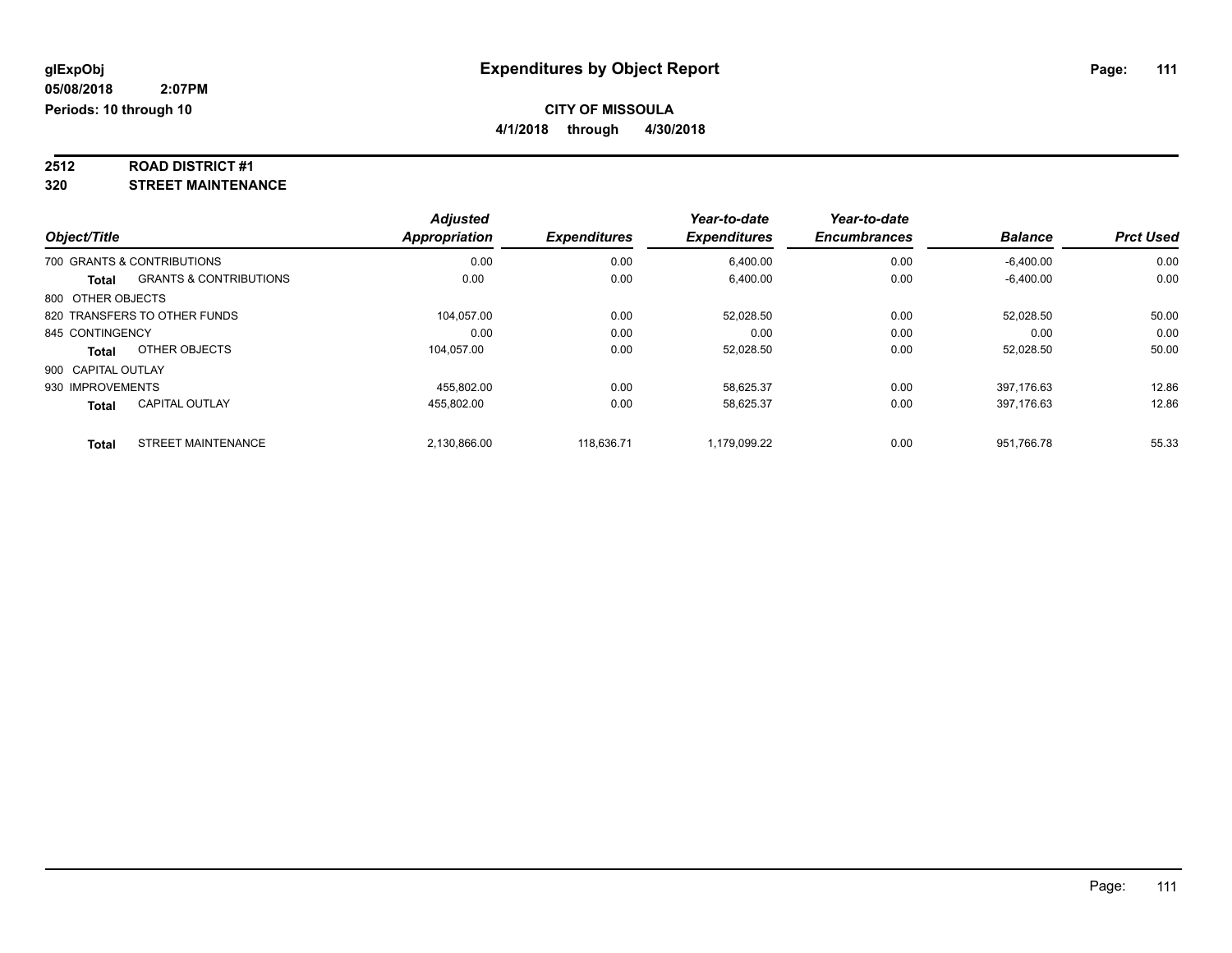## **2512 ROAD DISTRICT #1**

**390 NON-DEPARTMENTAL**

| Object/Title                  | <b>Adjusted</b> | Appropriation<br><b>Expenditures</b> | Year-to-date<br><b>Expenditures</b> | Year-to-date<br><b>Encumbrances</b> | <b>Balance</b> | <b>Prct Used</b> |
|-------------------------------|-----------------|--------------------------------------|-------------------------------------|-------------------------------------|----------------|------------------|
| 500 FIXED CHARGES             |                 |                                      |                                     |                                     |                |                  |
| 500 FIXED CHARGES             | 0.00            | 0.00                                 | 0.00                                | 0.00                                | 0.00           | 0.00             |
| <b>FIXED CHARGES</b><br>Total | 0.00            | 0.00                                 | 0.00                                | 0.00                                | 0.00           | 0.00             |
| NON-DEPARTMENTAL<br>Total     | 0.00            | 0.00                                 | 0.00                                | 0.00                                | 0.00           | 0.00             |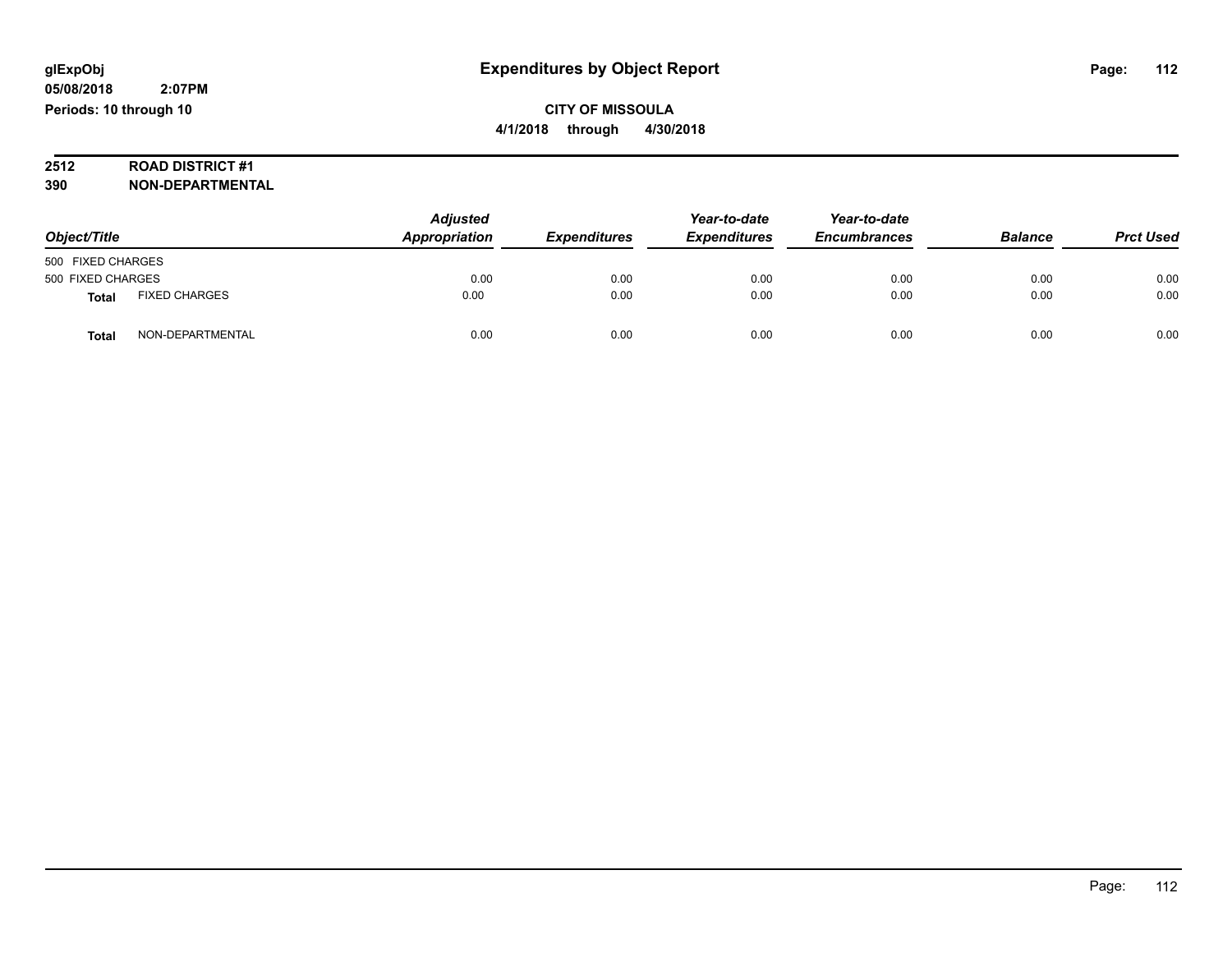### **2512 ROAD DISTRICT #1**

|                                           | <b>Adjusted</b>      |                     | Year-to-date        | Year-to-date        |                |                  |
|-------------------------------------------|----------------------|---------------------|---------------------|---------------------|----------------|------------------|
| Object/Title                              | <b>Appropriation</b> | <b>Expenditures</b> | <b>Expenditures</b> | <b>Encumbrances</b> | <b>Balance</b> | <b>Prct Used</b> |
| 100 PERSONAL SERVICES                     |                      |                     |                     |                     |                |                  |
| 110 SALARIES AND WAGES                    | 148,100.00           | 5,415.04            | 39,003.04           | 0.00                | 109,096.96     | 26.34            |
| 130 OTHER                                 | 0.00                 | 0.00                | 0.00                | 0.00                | 0.00           | 0.00             |
| <b>140 EMPLOYER CONTRIBUTIONS</b>         | 69,039.00            | 936.31              | 6,729.44            | 0.00                | 62,309.56      | 9.75             |
| <b>141 STATE RETIREMENT CONTRIBUTIONS</b> | 147.00               | 0.00                | 35.83               | 0.00                | 111.17         | 24.37            |
| PERSONAL SERVICES<br>Total                | 217,286.00           | 6,351.35            | 45,768.31           | 0.00                | 171,517.69     | 21.06            |
| 200 SUPPLIES                              |                      |                     |                     |                     |                |                  |
| 210 OFFICE SUPPLIES                       | 6,185.00             | 0.00                | 443.34              | 0.00                | 5,741.66       | 7.17             |
| 220 OPERATING SUPPLIES                    | 91,014.00            | 0.00                | 94,375.65           | 0.00                | $-3,361.65$    | 103.69           |
| 230 REPAIR/MAINTENANCE                    | 92,478.00            | 6,930.00            | 98,171.96           | 0.00                | $-5,693.96$    | 106.16           |
| 231 GASOLINE                              | 1,135.00             | 0.00                | 1,345.06            | 0.00                | $-210.06$      | 118.51           |
| 240 OTHER SUPPLIES                        | 549.00               | 0.00                | 0.00                | 0.00                | 549.00         | 0.00             |
| <b>SUPPLIES</b><br><b>Total</b>           | 191,361.00           | 6,930.00            | 194,336.01          | 0.00                | $-2,975.01$    | 101.55           |
| 300 PURCHASED SERVICES                    |                      |                     |                     |                     |                |                  |
| 310 COMMUNICATIONS                        | 0.00                 | 0.00                | 1.62                | 0.00                | $-1.62$        | 0.00             |
| 330 PUBLICITY, SUBSCRIPTIONS & DUES       | 0.00                 | 0.00                | 0.00                | 0.00                | 0.00           | 0.00             |
| 350 PROFESSIONAL SERVICES                 | 129,500.00           | 0.00                | 23,171.51           | 0.00                | 106,328.49     | 17.89            |
| 360 REPAIR & MAINTENANCE                  | 2,500.00             | 200.00              | 800.00              | 0.00                | 1,700.00       | 32.00            |
| 370 TRAVEL                                | 1,450.00             | 0.00                | 21.00               | 0.00                | 1,429.00       | 1.45             |
| 380 TRAINING                              | 350.00               | 0.00                | 0.00                | 0.00                | 350.00         | 0.00             |
| PURCHASED SERVICES<br><b>Total</b>        | 133,800.00           | 200.00              | 23,994.13           | 0.00                | 109,805.87     | 17.93            |
| <b>400 BUILDING MATERIALS</b>             |                      |                     |                     |                     |                |                  |
| <b>400 BUILDING MATERIALS</b>             | 275,201.00           | 0.00                | 254,813.85          | 0.00                | 20,387.15      | 92.59            |
| <b>BUILDING MATERIALS</b><br><b>Total</b> | 275,201.00           | 0.00                | 254,813.85          | 0.00                | 20,387.15      | 92.59            |
| 500 FIXED CHARGES                         |                      |                     |                     |                     |                |                  |
| 500 FIXED CHARGES                         | 101,949.00           | 0.00                | 13,023.50           | 0.00                | 88,925.50      | 12.77            |
| 550 MERCHANT SERVICE FEES                 | 0.00                 | 0.00                | 0.00                | 0.00                | 0.00           | 0.00             |
| <b>FIXED CHARGES</b><br>Total             | 101,949.00           | 0.00                | 13,023.50           | 0.00                | 88,925.50      | 12.77            |
| 600 DEBT SERVICE                          |                      |                     |                     |                     |                |                  |
| 610 PRINCIPAL                             | 605,289.00           | 95,653.10           | 483,147.66          | 0.00                | 122,141.34     | 79.82            |
| 620 INTEREST / SERVICE FEES               | 46,121.00            | 9,502.26            | 46,961.89           | 0.00                | $-840.89$      | 101.82           |
| <b>DEBT SERVICE</b><br><b>Total</b>       | 651,410.00           | 105,155.36          | 530,109.55          | 0.00                | 121,300.45     | 81.38            |
| 700 GRANTS & CONTRIBUTIONS                |                      |                     |                     |                     |                |                  |
| 700 GRANTS & CONTRIBUTIONS                | 0.00                 | 0.00                | 6,400.00            | 0.00                | $-6,400.00$    | 0.00             |
|                                           |                      |                     |                     |                     |                |                  |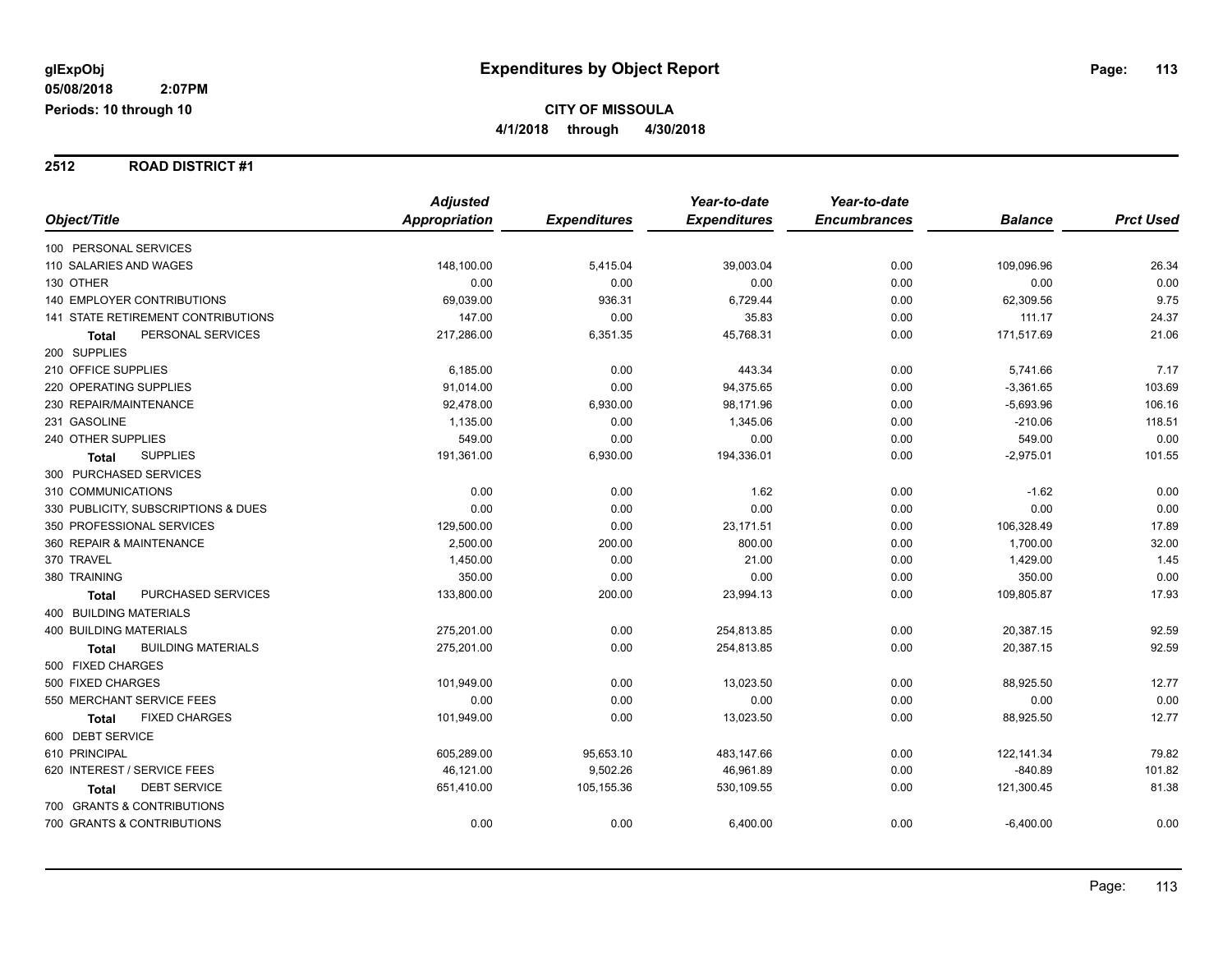### **2512 ROAD DISTRICT #1**

|                                                   | <b>Adjusted</b> |                     | Year-to-date        | Year-to-date        |                |                  |
|---------------------------------------------------|-----------------|---------------------|---------------------|---------------------|----------------|------------------|
| Object/Title                                      | Appropriation   | <b>Expenditures</b> | <b>Expenditures</b> | <b>Encumbrances</b> | <b>Balance</b> | <b>Prct Used</b> |
| <b>GRANTS &amp; CONTRIBUTIONS</b><br><b>Total</b> | 0.00            | 0.00                | 6,400.00            | 0.00                | $-6,400.00$    | 0.00             |
| 800 OTHER OBJECTS                                 |                 |                     |                     |                     |                |                  |
| 820 TRANSFERS TO OTHER FUNDS                      | 104.057.00      | 0.00                | 52.028.50           | 0.00                | 52.028.50      | 50.00            |
| 845 CONTINGENCY                                   | 0.00            | 0.00                | 0.00                | 0.00                | 0.00           | 0.00             |
| OTHER OBJECTS<br>Total                            | 104.057.00      | 0.00                | 52.028.50           | 0.00                | 52.028.50      | 50.00            |
| 900 CAPITAL OUTLAY                                |                 |                     |                     |                     |                |                  |
| 930 IMPROVEMENTS                                  | 455.802.00      | 0.00                | 58.625.37           | 0.00                | 397.176.63     | 12.86            |
| <b>CAPITAL OUTLAY</b><br><b>Total</b>             | 455,802.00      | 0.00                | 58,625.37           | 0.00                | 397,176.63     | 12.86            |
| ROAD DISTRICT #1<br><b>Total</b>                  | 2.130.866.00    | 118.636.71          | 1.179.099.22        | 0.00                | 951.766.78     | 55.33            |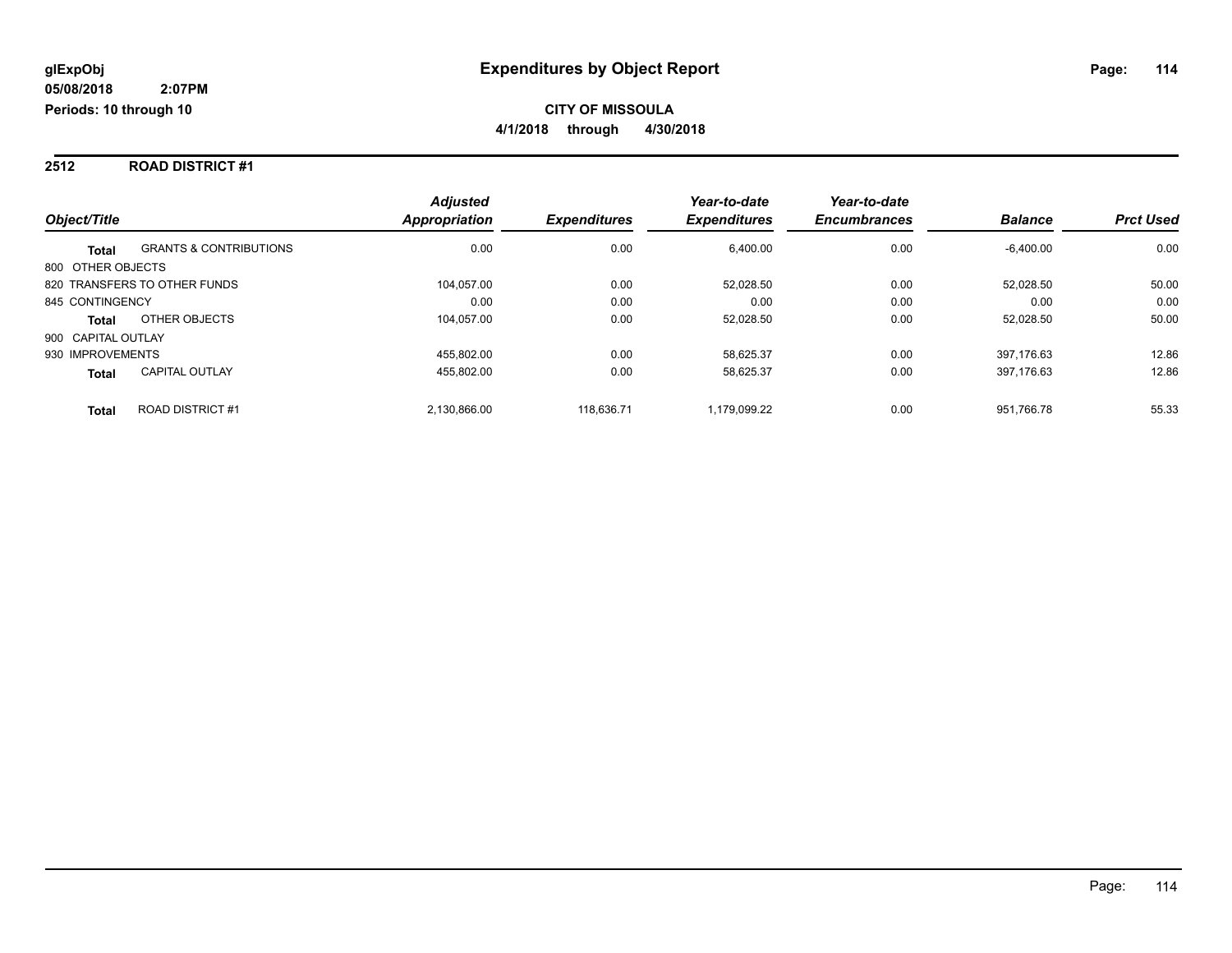## **2513 PARK DISTRICT #1**

**370 PARKS & RECREATION**

|                                           | <b>Adjusted</b> |                     | Year-to-date        | Year-to-date        |                |                  |
|-------------------------------------------|-----------------|---------------------|---------------------|---------------------|----------------|------------------|
| Object/Title                              | Appropriation   | <b>Expenditures</b> | <b>Expenditures</b> | <b>Encumbrances</b> | <b>Balance</b> | <b>Prct Used</b> |
| 100 PERSONAL SERVICES                     |                 |                     |                     |                     |                |                  |
| 110 SALARIES AND WAGES                    | 261,724.00      | 17,456.25           | 187,165.91          | 0.00                | 74,558.09      | 71.51            |
| 111 INTERMITTENT SALARY & WAGES           | 0.00            | 0.00                | 0.00                | 0.00                | 0.00           | 0.00             |
| 120 OVERTIME                              | 0.00            | 0.00                | 1,224.65            | 0.00                | $-1,224.65$    | 0.00             |
| 140 EMPLOYER CONTRIBUTIONS                | 112,375.00      | 8,287.20            | 83,935.48           | 0.00                | 28,439.52      | 74.69            |
| <b>141 STATE RETIREMENT CONTRIBUTIONS</b> | 227.00          | 0.00                | 201.50              | 0.00                | 25.50          | 88.77            |
| 143 INTERMITTENT EMPLOYER CONTRIBUTIONS   | 0.00            | 0.00                | 0.00                | 0.00                | 0.00           | 0.00             |
| PERSONAL SERVICES<br><b>Total</b>         | 374,326.00      | 25,743.45           | 272,527.54          | 0.00                | 101,798.46     | 72.80            |
| 200 SUPPLIES                              |                 |                     |                     |                     |                |                  |
| 220 OPERATING SUPPLIES                    | 76,916.00       | 972.29              | 92,486.98           | 0.00                | $-15,570.98$   | 120.24           |
| 230 REPAIR/MAINTENANCE                    | 98,266.00       | 4,627.76            | 19,756.91           | 0.00                | 78,509.09      | 20.11            |
| 231 GASOLINE                              | 10,144.00       | 0.00                | 10,937.16           | 0.00                | $-793.16$      | 107.82           |
| <b>SUPPLIES</b><br><b>Total</b>           | 185,326.00      | 5,600.05            | 123,181.05          | 0.00                | 62,144.95      | 66.47            |
| 300 PURCHASED SERVICES                    |                 |                     |                     |                     |                |                  |
| 300 PURCHASED SERVICES                    | 0.00            | 0.00                | 0.00                | 0.00                | 0.00           | 0.00             |
| 310 COMMUNICATIONS                        | 0.00            | 0.00                | 65.60               | 0.00                | $-65.60$       | 0.00             |
| 320 PRINTING & DUPLICATING                | 0.00            | 0.00                | 0.00                | 0.00                | 0.00           | 0.00             |
| 330 PUBLICITY, SUBSCRIPTIONS & DUES       | 3,000.00        | 1,400.00            | 2,500.00            | 0.00                | 500.00         | 83.33            |
| 341 ELECTRICITY & NATURAL GAS             | 47,924.00       | 0.00                | 49,746.92           | 0.00                | $-1,822.92$    | 103.80           |
| 343 WATER CHARGES                         | 7,685.00        | 0.00                | 12,967.35           | 0.00                | $-5,282.35$    | 168.74           |
| 344 TELEPHONE SERVICE                     | 900.00          | 0.00                | 0.00                | 0.00                | 900.00         | 0.00             |
| 345 GARBAGE                               | 3,310.00        | 0.00                | 4,516.78            | 0.00                | $-1,206.78$    | 136.46           |
| 350 PROFESSIONAL SERVICES                 | 77,344.00       | 1,535.04            | 45,896.39           | 0.00                | 31,447.61      | 59.34            |
| 360 REPAIR & MAINTENANCE                  | 130,640.00      | 0.00                | 87,719.65           | 0.00                | 42,920.35      | 67.15            |
| 370 TRAVEL                                | 500.00          | 0.00                | 641.59              | 0.00                | $-141.59$      | 128.32           |
| 380 TRAINING                              | 983.00          | 120.00              | 888.30              | 0.00                | 94.70          | 90.37            |
| PURCHASED SERVICES<br><b>Total</b>        | 272,286.00      | 3,055.04            | 204,942.58          | 0.00                | 67,343.42      | 75.27            |
| 500 FIXED CHARGES                         |                 |                     |                     |                     |                |                  |
| 550 MERCHANT SERVICE FEES                 | 0.00            | 0.00                | 0.00                | 0.00                | 0.00           | 0.00             |
| <b>FIXED CHARGES</b><br><b>Total</b>      | 0.00            | 0.00                | 0.00                | 0.00                | 0.00           | 0.00             |
| 600 DEBT SERVICE                          |                 |                     |                     |                     |                |                  |
| 610 PRINCIPAL                             | 199,023.00      | 69,993.05           | 183,186.80          | 0.00                | 15,836.20      | 92.04            |
| 620 INTEREST / SERVICE FEES               | 6,711.00        | 3,372.14            | 7,509.82            | 0.00                | $-798.82$      | 111.90           |
|                                           |                 |                     |                     |                     |                |                  |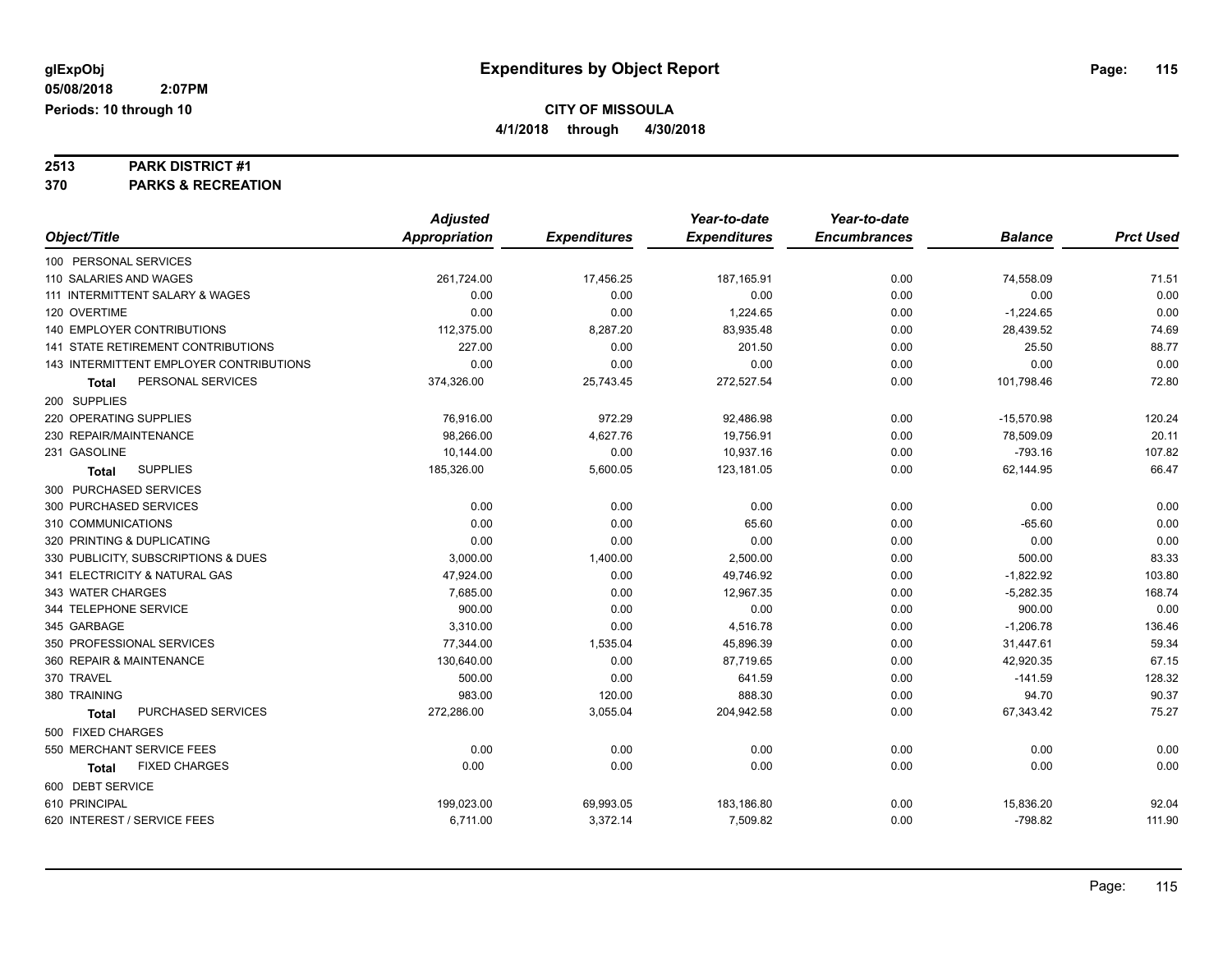## **2513 PARK DISTRICT #1**

**370 PARKS & RECREATION**

|                    |                                   | <b>Adjusted</b> |                     | Year-to-date        | Year-to-date        |                |                  |
|--------------------|-----------------------------------|-----------------|---------------------|---------------------|---------------------|----------------|------------------|
| Object/Title       |                                   | Appropriation   | <b>Expenditures</b> | <b>Expenditures</b> | <b>Encumbrances</b> | <b>Balance</b> | <b>Prct Used</b> |
| <b>Total</b>       | <b>DEBT SERVICE</b>               | 205,734.00      | 73,365.19           | 190,696.62          | 0.00                | 15,037.38      | 92.69            |
|                    | 700 GRANTS & CONTRIBUTIONS        |                 |                     |                     |                     |                |                  |
|                    | 700 GRANTS & CONTRIBUTIONS        | 0.00            | 0.00                | 0.00                | 0.00                | 0.00           | 0.00             |
| <b>Total</b>       | <b>GRANTS &amp; CONTRIBUTIONS</b> | 0.00            | 0.00                | 0.00                | 0.00                | 0.00           | 0.00             |
| 800 OTHER OBJECTS  |                                   |                 |                     |                     |                     |                |                  |
|                    | 820 TRANSFERS TO OTHER FUNDS      | 483,890.00      | 0.00                | 241,945.00          | 0.00                | 241,945.00     | 50.00            |
| <b>Total</b>       | OTHER OBJECTS                     | 483,890.00      | 0.00                | 241,945.00          | 0.00                | 241,945.00     | 50.00            |
| 900 CAPITAL OUTLAY |                                   |                 |                     |                     |                     |                |                  |
| 930 IMPROVEMENTS   |                                   | 30,000.00       | 0.00                | 42.361.58           | 0.00                | $-12.361.58$   | 141.21           |
|                    | 940 MACHINERY & EQUIPMENT         | 40,000.00       | 0.00                | 0.00                | 0.00                | 40,000.00      | 0.00             |
| <b>Total</b>       | <b>CAPITAL OUTLAY</b>             | 70,000.00       | 0.00                | 42,361.58           | 0.00                | 27,638.42      | 60.52            |
| <b>Total</b>       | PARKS & RECREATION                | 1,591,562.00    | 107,763.73          | 1,075,654.37        | 0.00                | 515.907.63     | 67.58            |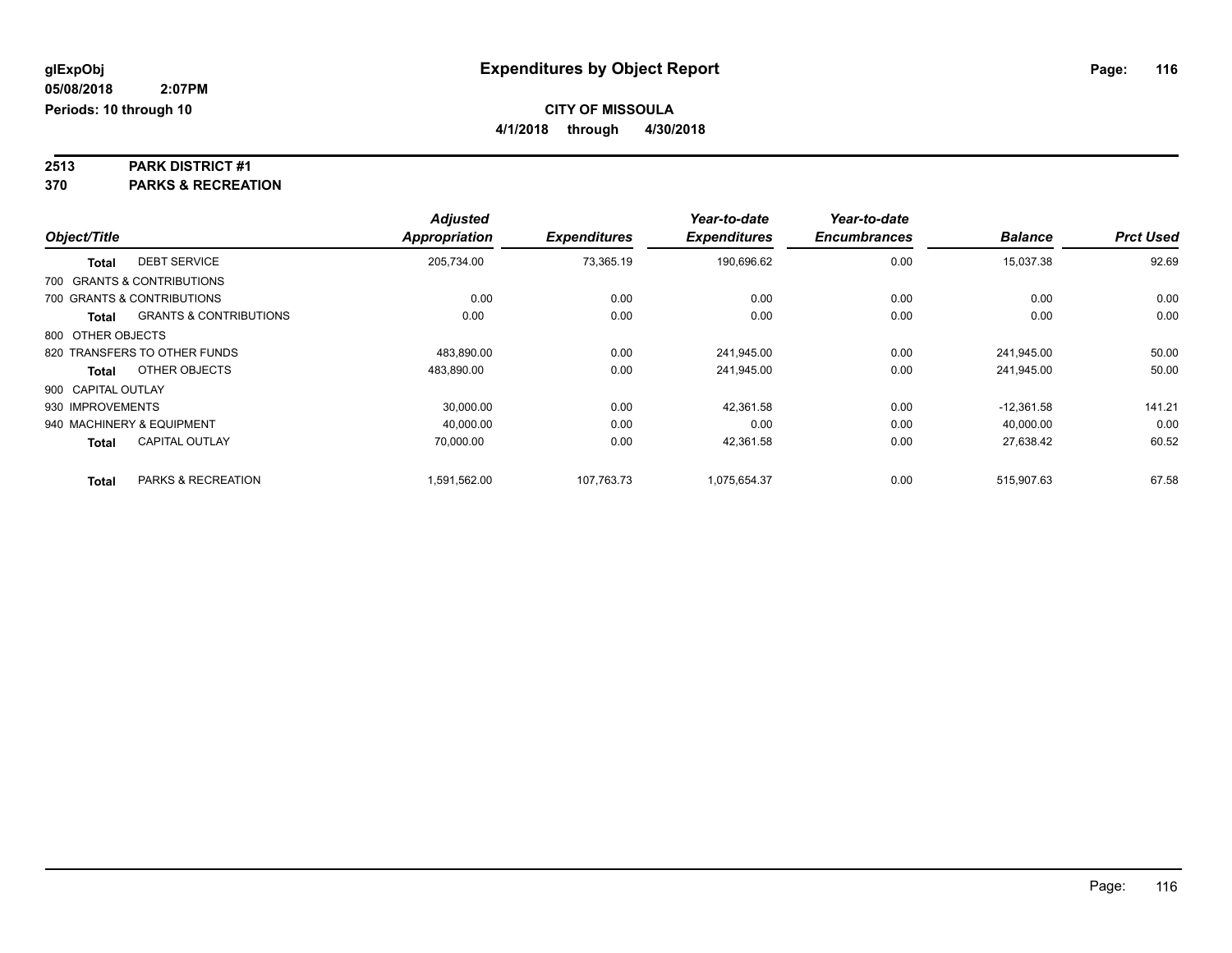### **2513 PARK DISTRICT #1**

|                                         | <b>Adjusted</b> |                     | Year-to-date        | Year-to-date        |                |                  |
|-----------------------------------------|-----------------|---------------------|---------------------|---------------------|----------------|------------------|
| Object/Title                            | Appropriation   | <b>Expenditures</b> | <b>Expenditures</b> | <b>Encumbrances</b> | <b>Balance</b> | <b>Prct Used</b> |
| 100 PERSONAL SERVICES                   |                 |                     |                     |                     |                |                  |
| 110 SALARIES AND WAGES                  | 261,724.00      | 17,456.25           | 187, 165.91         | 0.00                | 74,558.09      | 71.51            |
| 111 INTERMITTENT SALARY & WAGES         | 0.00            | 0.00                | 0.00                | 0.00                | 0.00           | 0.00             |
| 120 OVERTIME                            | 0.00            | 0.00                | 1,224.65            | 0.00                | $-1,224.65$    | 0.00             |
| 140 EMPLOYER CONTRIBUTIONS              | 112,375.00      | 8,287.20            | 83,935.48           | 0.00                | 28,439.52      | 74.69            |
| 141 STATE RETIREMENT CONTRIBUTIONS      | 227.00          | 0.00                | 201.50              | 0.00                | 25.50          | 88.77            |
| 143 INTERMITTENT EMPLOYER CONTRIBUTIONS | 0.00            | 0.00                | 0.00                | 0.00                | 0.00           | 0.00             |
| PERSONAL SERVICES<br><b>Total</b>       | 374,326.00      | 25,743.45           | 272,527.54          | 0.00                | 101,798.46     | 72.80            |
| 200 SUPPLIES                            |                 |                     |                     |                     |                |                  |
| 220 OPERATING SUPPLIES                  | 76,916.00       | 972.29              | 92,486.98           | 0.00                | $-15,570.98$   | 120.24           |
| 230 REPAIR/MAINTENANCE                  | 98,266.00       | 4,627.76            | 19,756.91           | 0.00                | 78,509.09      | 20.11            |
| 231 GASOLINE                            | 10,144.00       | 0.00                | 10,937.16           | 0.00                | $-793.16$      | 107.82           |
| <b>SUPPLIES</b><br><b>Total</b>         | 185,326.00      | 5,600.05            | 123,181.05          | 0.00                | 62,144.95      | 66.47            |
| 300 PURCHASED SERVICES                  |                 |                     |                     |                     |                |                  |
| 300 PURCHASED SERVICES                  | 0.00            | 0.00                | 0.00                | 0.00                | 0.00           | 0.00             |
| 310 COMMUNICATIONS                      | 0.00            | 0.00                | 65.60               | 0.00                | $-65.60$       | 0.00             |
| 320 PRINTING & DUPLICATING              | 0.00            | 0.00                | 0.00                | 0.00                | 0.00           | 0.00             |
| 330 PUBLICITY, SUBSCRIPTIONS & DUES     | 3,000.00        | 1,400.00            | 2,500.00            | 0.00                | 500.00         | 83.33            |
| 341 ELECTRICITY & NATURAL GAS           | 47,924.00       | 0.00                | 49,746.92           | 0.00                | $-1,822.92$    | 103.80           |
| 343 WATER CHARGES                       | 7,685.00        | 0.00                | 12,967.35           | 0.00                | $-5,282.35$    | 168.74           |
| 344 TELEPHONE SERVICE                   | 900.00          | 0.00                | 0.00                | 0.00                | 900.00         | 0.00             |
| 345 GARBAGE                             | 3,310.00        | 0.00                | 4,516.78            | 0.00                | $-1,206.78$    | 136.46           |
| 350 PROFESSIONAL SERVICES               | 77,344.00       | 1,535.04            | 45,896.39           | 0.00                | 31,447.61      | 59.34            |
| 360 REPAIR & MAINTENANCE                | 130,640.00      | 0.00                | 87,719.65           | 0.00                | 42,920.35      | 67.15            |
| 370 TRAVEL                              | 500.00          | 0.00                | 641.59              | 0.00                | $-141.59$      | 128.32           |
| 380 TRAINING                            | 983.00          | 120.00              | 888.30              | 0.00                | 94.70          | 90.37            |
| PURCHASED SERVICES<br>Total             | 272,286.00      | 3,055.04            | 204,942.58          | 0.00                | 67,343.42      | 75.27            |
| 500 FIXED CHARGES                       |                 |                     |                     |                     |                |                  |
| 550 MERCHANT SERVICE FEES               | 0.00            | 0.00                | 0.00                | 0.00                | 0.00           | 0.00             |
| <b>FIXED CHARGES</b><br>Total           | 0.00            | 0.00                | 0.00                | 0.00                | 0.00           | 0.00             |
| 600 DEBT SERVICE                        |                 |                     |                     |                     |                |                  |
| 610 PRINCIPAL                           | 199,023.00      | 69,993.05           | 183,186.80          | 0.00                | 15,836.20      | 92.04            |
| 620 INTEREST / SERVICE FEES             | 6,711.00        | 3,372.14            | 7,509.82            | 0.00                | $-798.82$      | 111.90           |
| <b>DEBT SERVICE</b><br><b>Total</b>     | 205,734.00      | 73,365.19           | 190,696.62          | 0.00                | 15,037.38      | 92.69            |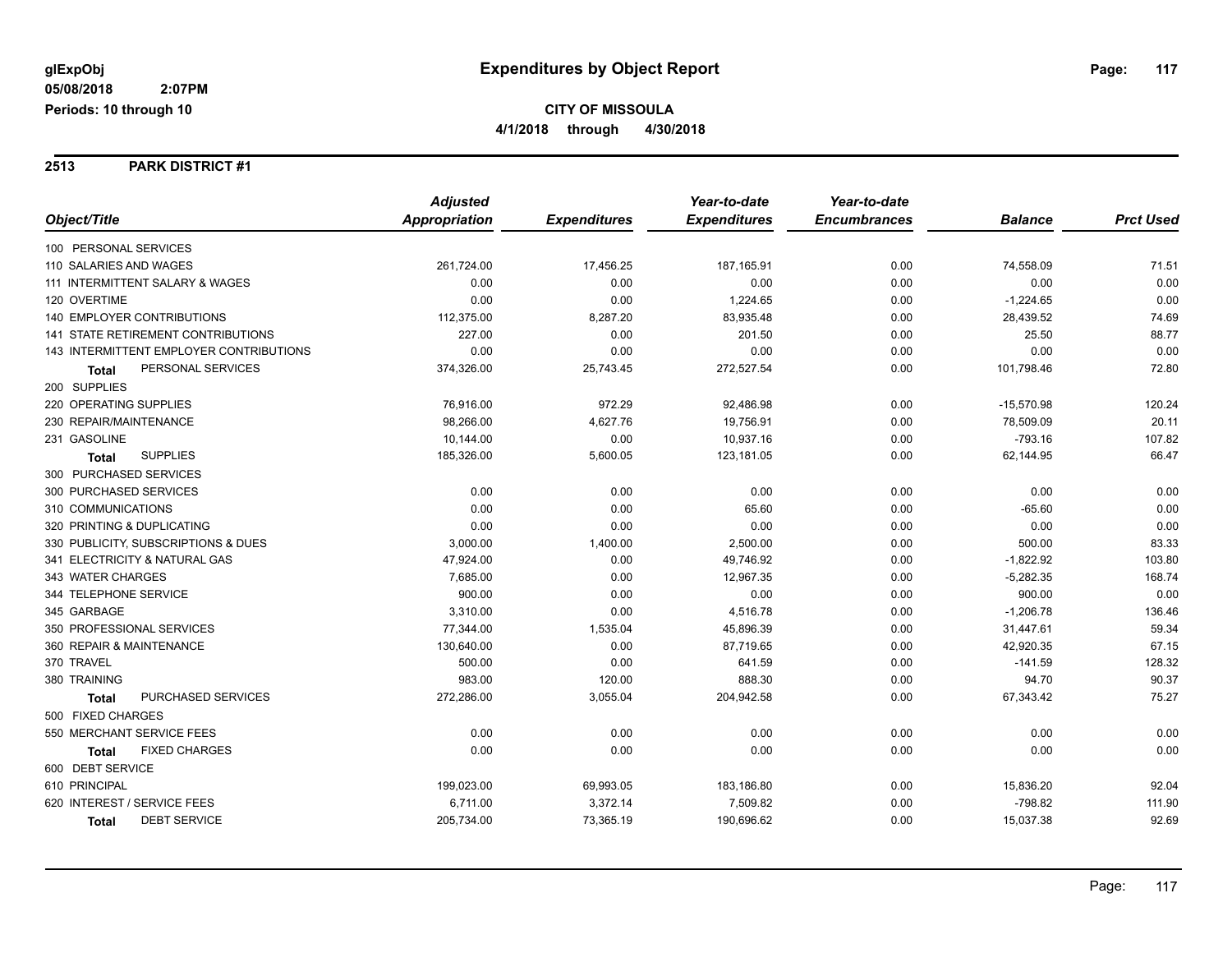### **2513 PARK DISTRICT #1**

|                    |                                   | <b>Adjusted</b>      |                     | Year-to-date        | Year-to-date        |                |                  |
|--------------------|-----------------------------------|----------------------|---------------------|---------------------|---------------------|----------------|------------------|
| Object/Title       |                                   | <b>Appropriation</b> | <b>Expenditures</b> | <b>Expenditures</b> | <b>Encumbrances</b> | <b>Balance</b> | <b>Prct Used</b> |
|                    | 700 GRANTS & CONTRIBUTIONS        |                      |                     |                     |                     |                |                  |
|                    | 700 GRANTS & CONTRIBUTIONS        | 0.00                 | 0.00                | 0.00                | 0.00                | 0.00           | 0.00             |
| <b>Total</b>       | <b>GRANTS &amp; CONTRIBUTIONS</b> | 0.00                 | 0.00                | 0.00                | 0.00                | 0.00           | 0.00             |
| 800 OTHER OBJECTS  |                                   |                      |                     |                     |                     |                |                  |
|                    | 820 TRANSFERS TO OTHER FUNDS      | 483,890.00           | 0.00                | 241.945.00          | 0.00                | 241.945.00     | 50.00            |
| Total              | OTHER OBJECTS                     | 483,890.00           | 0.00                | 241,945.00          | 0.00                | 241.945.00     | 50.00            |
| 900 CAPITAL OUTLAY |                                   |                      |                     |                     |                     |                |                  |
| 930 IMPROVEMENTS   |                                   | 30.000.00            | 0.00                | 42.361.58           | 0.00                | $-12.361.58$   | 141.21           |
|                    | 940 MACHINERY & EQUIPMENT         | 40,000.00            | 0.00                | 0.00                | 0.00                | 40.000.00      | 0.00             |
| <b>Total</b>       | <b>CAPITAL OUTLAY</b>             | 70,000.00            | 0.00                | 42,361.58           | 0.00                | 27,638.42      | 60.52            |
| <b>Total</b>       | <b>PARK DISTRICT#1</b>            | 1,591,562.00         | 107.763.73          | 1.075.654.37        | 0.00                | 515.907.63     | 67.58            |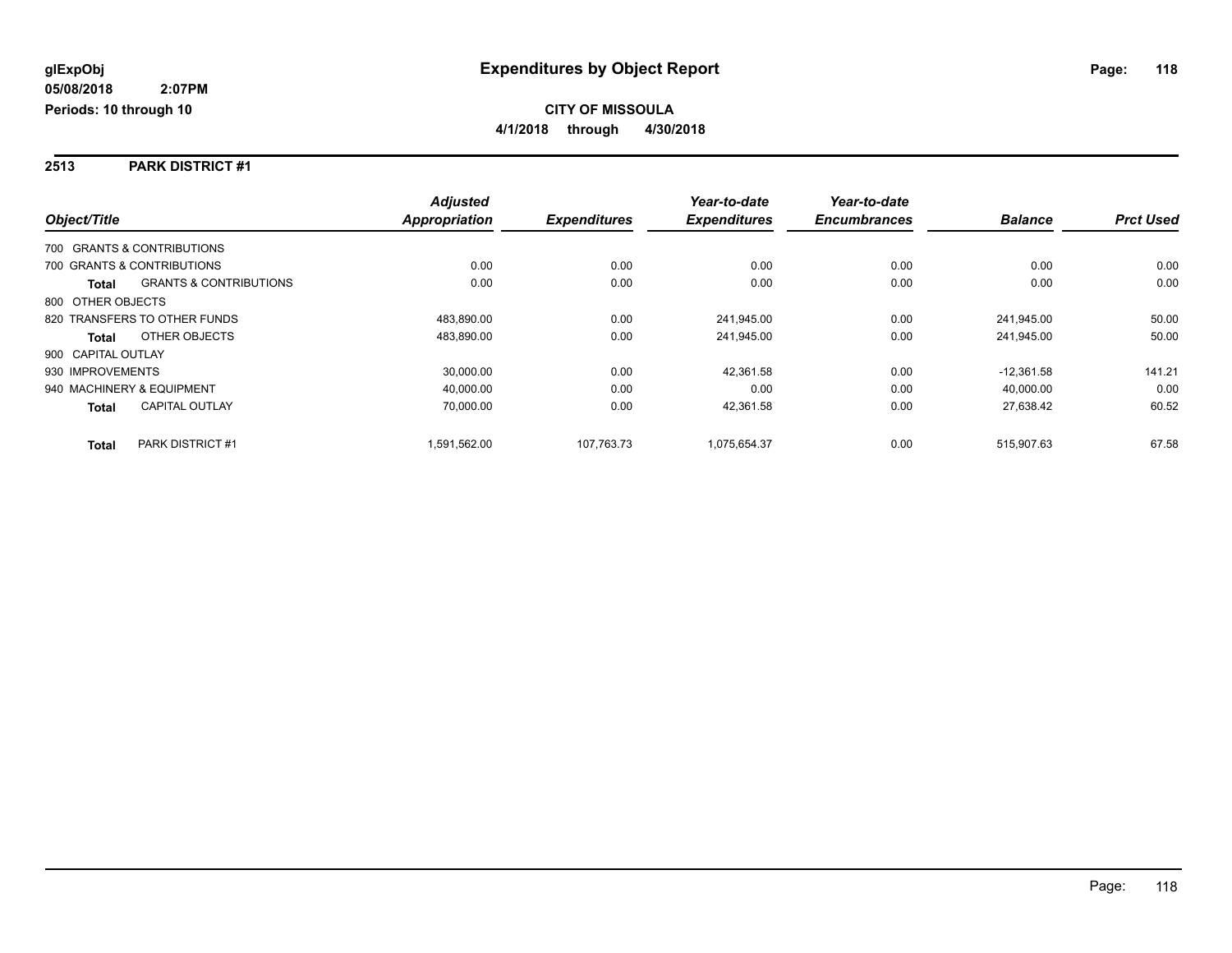**2820 STATE GAS TAX FUND 280 PUBLIC WORKS ADMINISTRATION**

|              |                    |                              | <b>Adjusted</b> |                     | Year-to-date        | Year-to-date        |                |                  |
|--------------|--------------------|------------------------------|-----------------|---------------------|---------------------|---------------------|----------------|------------------|
| Object/Title |                    |                              | Appropriation   | <b>Expenditures</b> | <b>Expenditures</b> | <b>Encumbrances</b> | <b>Balance</b> | <b>Prct Used</b> |
|              |                    | 300 PURCHASED SERVICES       |                 |                     |                     |                     |                |                  |
|              |                    | 350 PROFESSIONAL SERVICES    | 0.00            | 0.00                | 0.00                | 0.00                | 0.00           | 0.00             |
|              | <b>Total</b>       | PURCHASED SERVICES           | 0.00            | 0.00                | 0.00                | 0.00                | 0.00           | 0.00             |
|              | 500 FIXED CHARGES  |                              |                 |                     |                     |                     |                |                  |
|              | 500 FIXED CHARGES  |                              | 0.00            | 0.00                | 0.00                | 0.00                | 0.00           | 0.00             |
|              |                    | 550 MERCHANT SERVICE FEES    | 0.00            | 0.00                | 0.00                | 0.00                | 0.00           | 0.00             |
|              | Total              | <b>FIXED CHARGES</b>         | 0.00            | 0.00                | 0.00                | 0.00                | 0.00           | 0.00             |
|              | 800 OTHER OBJECTS  |                              |                 |                     |                     |                     |                |                  |
|              |                    | 820 TRANSFERS TO OTHER FUNDS | 564.000.00      | 0.00                | 282,000.00          | 0.00                | 282,000.00     | 50.00            |
|              | Total              | OTHER OBJECTS                | 564,000.00      | 0.00                | 282,000.00          | 0.00                | 282,000.00     | 50.00            |
|              | 900 CAPITAL OUTLAY |                              |                 |                     |                     |                     |                |                  |
|              | 930 IMPROVEMENTS   |                              | 408,500.00      | 1,423.93            | 347,497.70          | 0.00                | 61,002.30      | 85.07            |
|              | <b>Total</b>       | CAPITAL OUTLAY               | 408,500.00      | 1,423.93            | 347,497.70          | 0.00                | 61,002.30      | 85.07            |
|              | <b>Total</b>       | PUBLIC WORKS ADMINISTRATION  | 972,500.00      | 1,423.93            | 629,497.70          | 0.00                | 343,002.30     | 64.73            |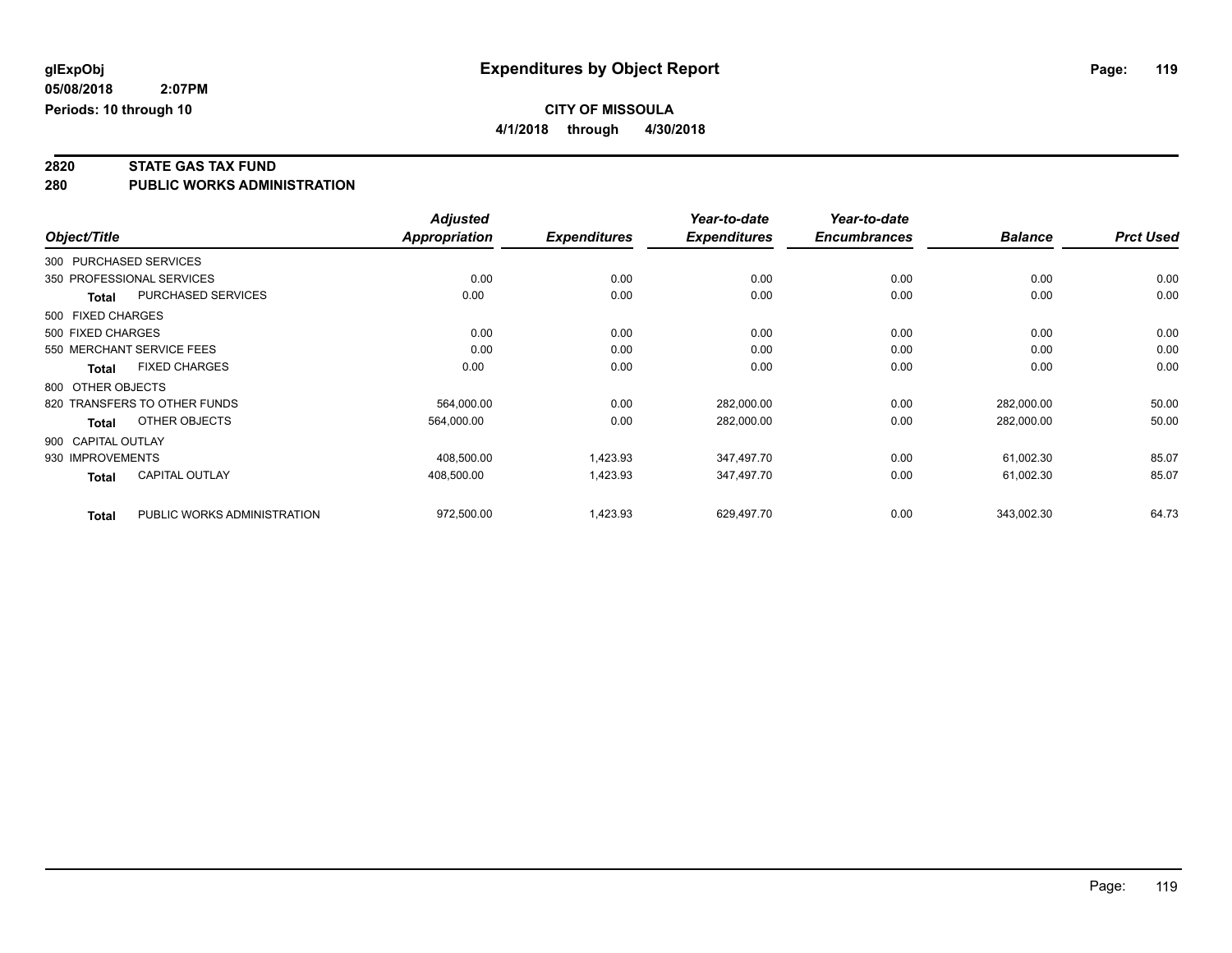### **2820 STATE GAS TAX FUND**

|                    |                              | <b>Adjusted</b> |                     | Year-to-date        | Year-to-date        |                |                  |
|--------------------|------------------------------|-----------------|---------------------|---------------------|---------------------|----------------|------------------|
| Object/Title       |                              | Appropriation   | <b>Expenditures</b> | <b>Expenditures</b> | <b>Encumbrances</b> | <b>Balance</b> | <b>Prct Used</b> |
|                    | 300 PURCHASED SERVICES       |                 |                     |                     |                     |                |                  |
|                    | 350 PROFESSIONAL SERVICES    | 0.00            | 0.00                | 0.00                | 0.00                | 0.00           | 0.00             |
| <b>Total</b>       | <b>PURCHASED SERVICES</b>    | 0.00            | 0.00                | 0.00                | 0.00                | 0.00           | 0.00             |
| 500 FIXED CHARGES  |                              |                 |                     |                     |                     |                |                  |
| 500 FIXED CHARGES  |                              | 0.00            | 0.00                | 0.00                | 0.00                | 0.00           | 0.00             |
|                    | 550 MERCHANT SERVICE FEES    | 0.00            | 0.00                | 0.00                | 0.00                | 0.00           | 0.00             |
| <b>Total</b>       | <b>FIXED CHARGES</b>         | 0.00            | 0.00                | 0.00                | 0.00                | 0.00           | 0.00             |
| 800 OTHER OBJECTS  |                              |                 |                     |                     |                     |                |                  |
|                    | 820 TRANSFERS TO OTHER FUNDS | 564,000.00      | 0.00                | 282,000.00          | 0.00                | 282,000.00     | 50.00            |
| <b>Total</b>       | OTHER OBJECTS                | 564,000.00      | 0.00                | 282,000.00          | 0.00                | 282,000.00     | 50.00            |
| 900 CAPITAL OUTLAY |                              |                 |                     |                     |                     |                |                  |
| 930 IMPROVEMENTS   |                              | 408,500.00      | 1,423.93            | 347,497.70          | 0.00                | 61,002.30      | 85.07            |
| Total              | CAPITAL OUTLAY               | 408,500.00      | 1,423.93            | 347,497.70          | 0.00                | 61,002.30      | 85.07            |
| <b>Total</b>       | STATE GAS TAX FUND           | 972,500.00      | 1,423.93            | 629,497.70          | 0.00                | 343,002.30     | 64.73            |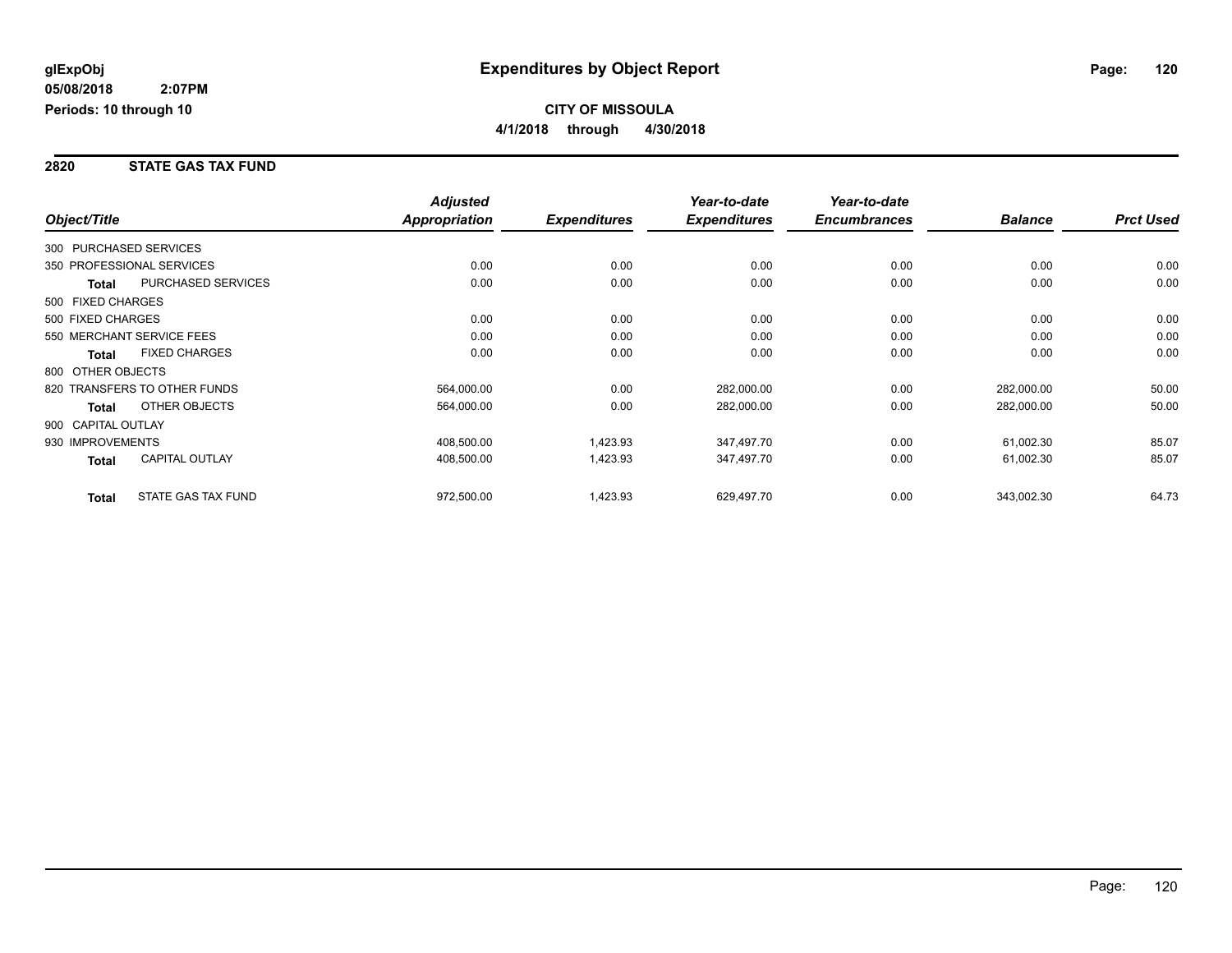## **2917 CRIME VICTIM SURCHARGE**

**390 NON-DEPARTMENTAL**

| Object/Title                         | <b>Adjusted</b><br>Appropriation | <b>Expenditures</b> | Year-to-date<br><b>Expenditures</b> | Year-to-date<br><b>Encumbrances</b> | <b>Balance</b> | <b>Prct Used</b> |
|--------------------------------------|----------------------------------|---------------------|-------------------------------------|-------------------------------------|----------------|------------------|
| 500 FIXED CHARGES                    |                                  |                     |                                     |                                     |                |                  |
| 550 MERCHANT SERVICE FEES            | 0.00                             | 0.00                | 0.00                                | 0.00                                | 0.00           | 0.00             |
| <b>FIXED CHARGES</b><br><b>Total</b> | 0.00                             | 0.00                | 0.00                                | 0.00                                | 0.00           | 0.00             |
| NON-DEPARTMENTAL<br>Total            | 0.00                             | 0.00                | 0.00                                | 0.00                                | 0.00           | 0.00             |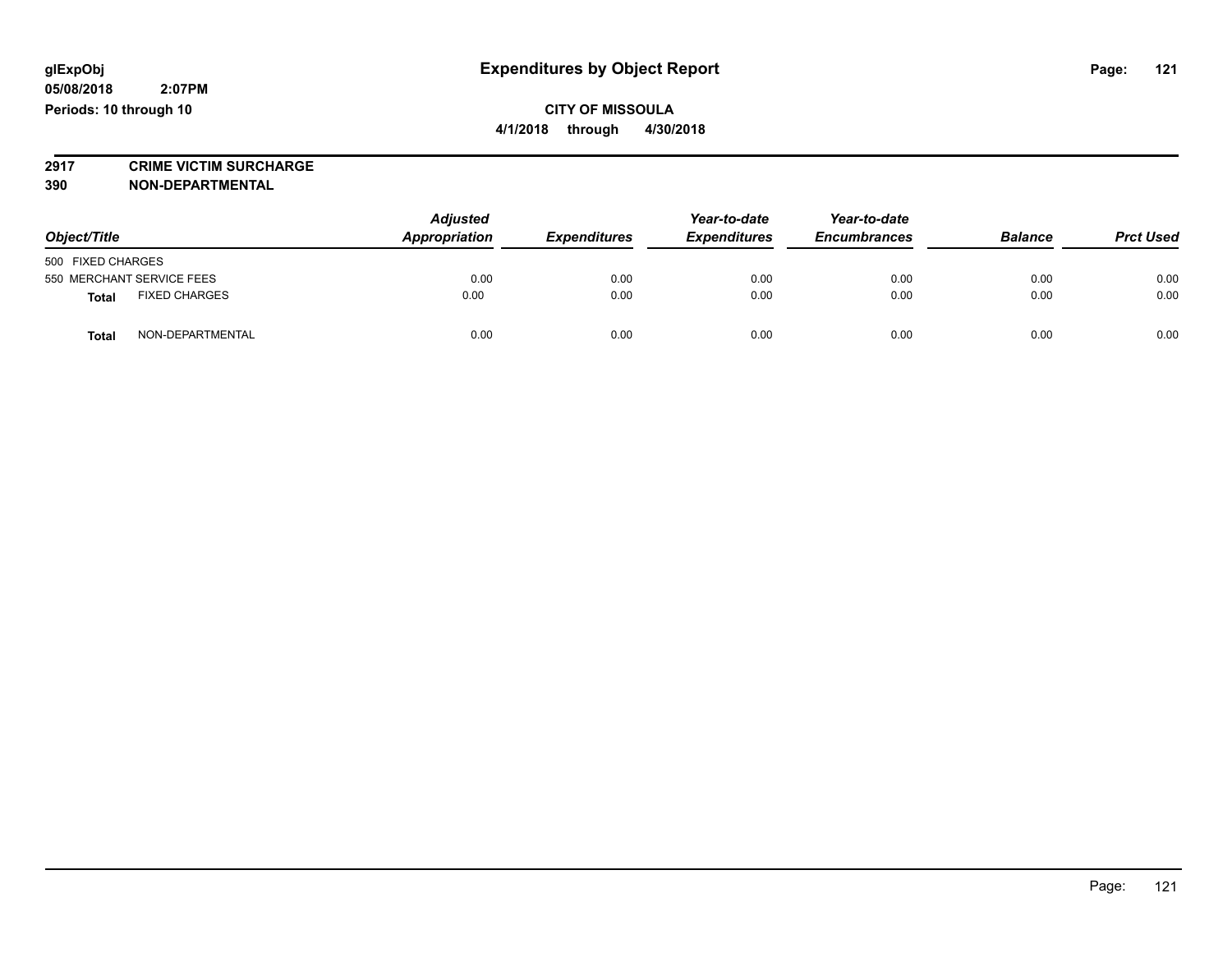**05/08/2018 2:07PM Periods: 10 through 10**

**CITY OF MISSOULA 4/1/2018 through 4/30/2018**

### **2917 CRIME VICTIM SURCHARGE**

|                                               | <b>Adjusted</b> |                     | Year-to-date        | Year-to-date        |                |                  |
|-----------------------------------------------|-----------------|---------------------|---------------------|---------------------|----------------|------------------|
| Object/Title                                  | Appropriation   | <b>Expenditures</b> | <b>Expenditures</b> | <b>Encumbrances</b> | <b>Balance</b> | <b>Prct Used</b> |
| 500 FIXED CHARGES                             |                 |                     |                     |                     |                |                  |
| 550 MERCHANT SERVICE FEES                     | 0.00            | 0.00                | 0.00                | 0.00                | 0.00           | 0.00             |
| <b>FIXED CHARGES</b><br>Total                 | 0.00            | 0.00                | 0.00                | 0.00                | 0.00           | 0.00             |
| <b>CRIME VICTIM SURCHARGE</b><br><b>Total</b> | 0.00            | 0.00                | 0.00                | 0.00                | 0.00           | 0.00             |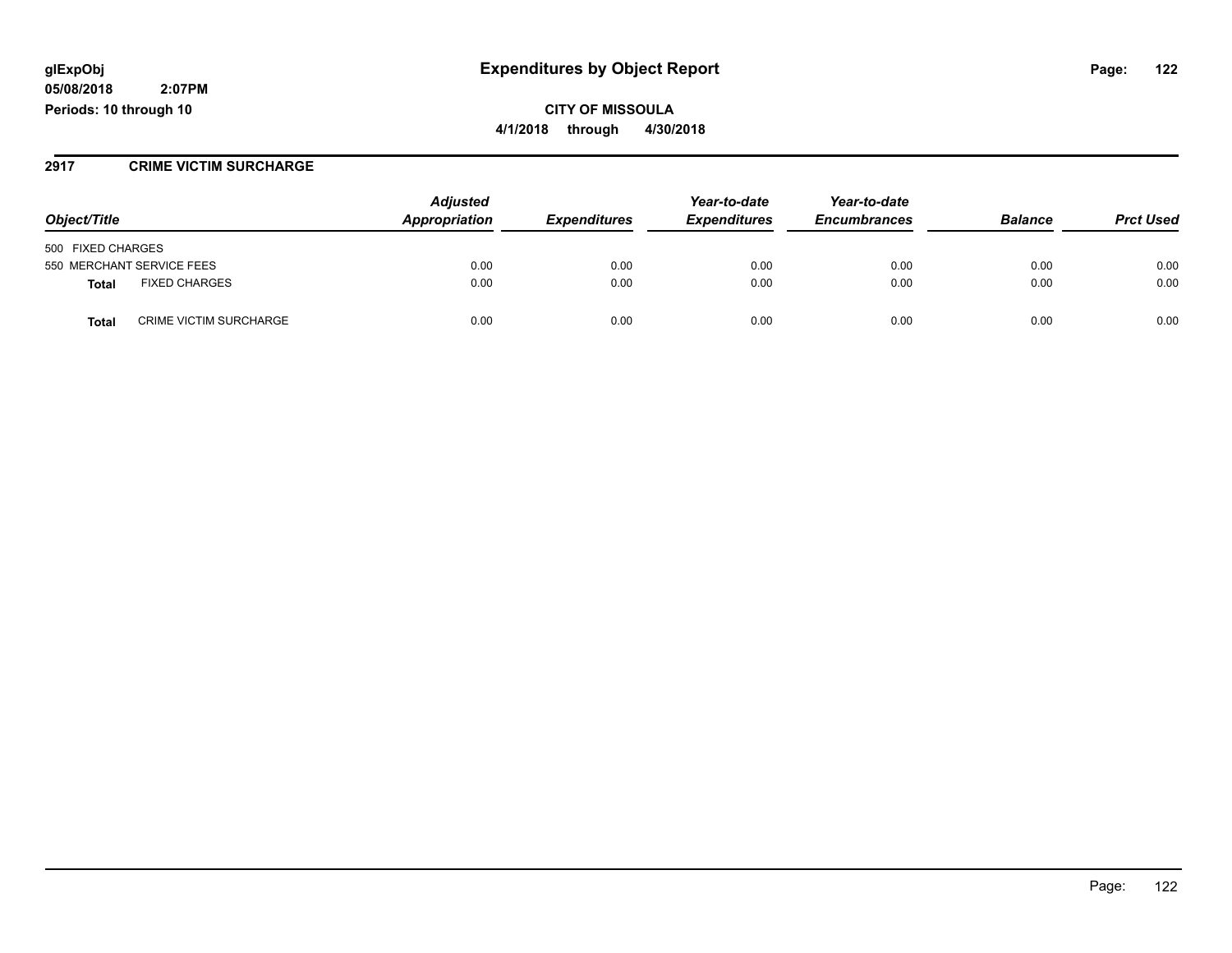## **2918 LAW ENFORCEMENT BLOCK GRANT FUND**

**290 POLICE**

|                                                   | <b>Adjusted</b>      |                     | Year-to-date        | Year-to-date        |                |                  |
|---------------------------------------------------|----------------------|---------------------|---------------------|---------------------|----------------|------------------|
| Object/Title                                      | <b>Appropriation</b> | <b>Expenditures</b> | <b>Expenditures</b> | <b>Encumbrances</b> | <b>Balance</b> | <b>Prct Used</b> |
| 200 SUPPLIES                                      |                      |                     |                     |                     |                |                  |
| 220 OPERATING SUPPLIES                            | 43,124.00            | 0.00                | 0.00                | 0.00                | 43,124.00      | 0.00             |
| <b>SUPPLIES</b><br><b>Total</b>                   | 43,124.00            | 0.00                | 0.00                | 0.00                | 43.124.00      | 0.00             |
| 300 PURCHASED SERVICES                            |                      |                     |                     |                     |                |                  |
| 350 PROFESSIONAL SERVICES                         | 0.00                 | 0.00                | 0.00                | 0.00                | 0.00           | 0.00             |
| 370 TRAVEL                                        | 0.00                 | 0.00                | 0.00                | 0.00                | 0.00           | 0.00             |
| <b>PURCHASED SERVICES</b><br><b>Total</b>         | 0.00                 | 0.00                | 0.00                | 0.00                | 0.00           | 0.00             |
| 700 GRANTS & CONTRIBUTIONS                        |                      |                     |                     |                     |                |                  |
| 700 GRANTS & CONTRIBUTIONS                        | 17.249.00            | 0.00                | 0.00                | 0.00                | 17.249.00      | 0.00             |
| <b>GRANTS &amp; CONTRIBUTIONS</b><br><b>Total</b> | 17,249.00            | 0.00                | 0.00                | 0.00                | 17,249.00      | 0.00             |
| <b>POLICE</b><br><b>Total</b>                     | 60,373.00            | 0.00                | 0.00                | 0.00                | 60,373.00      | 0.00             |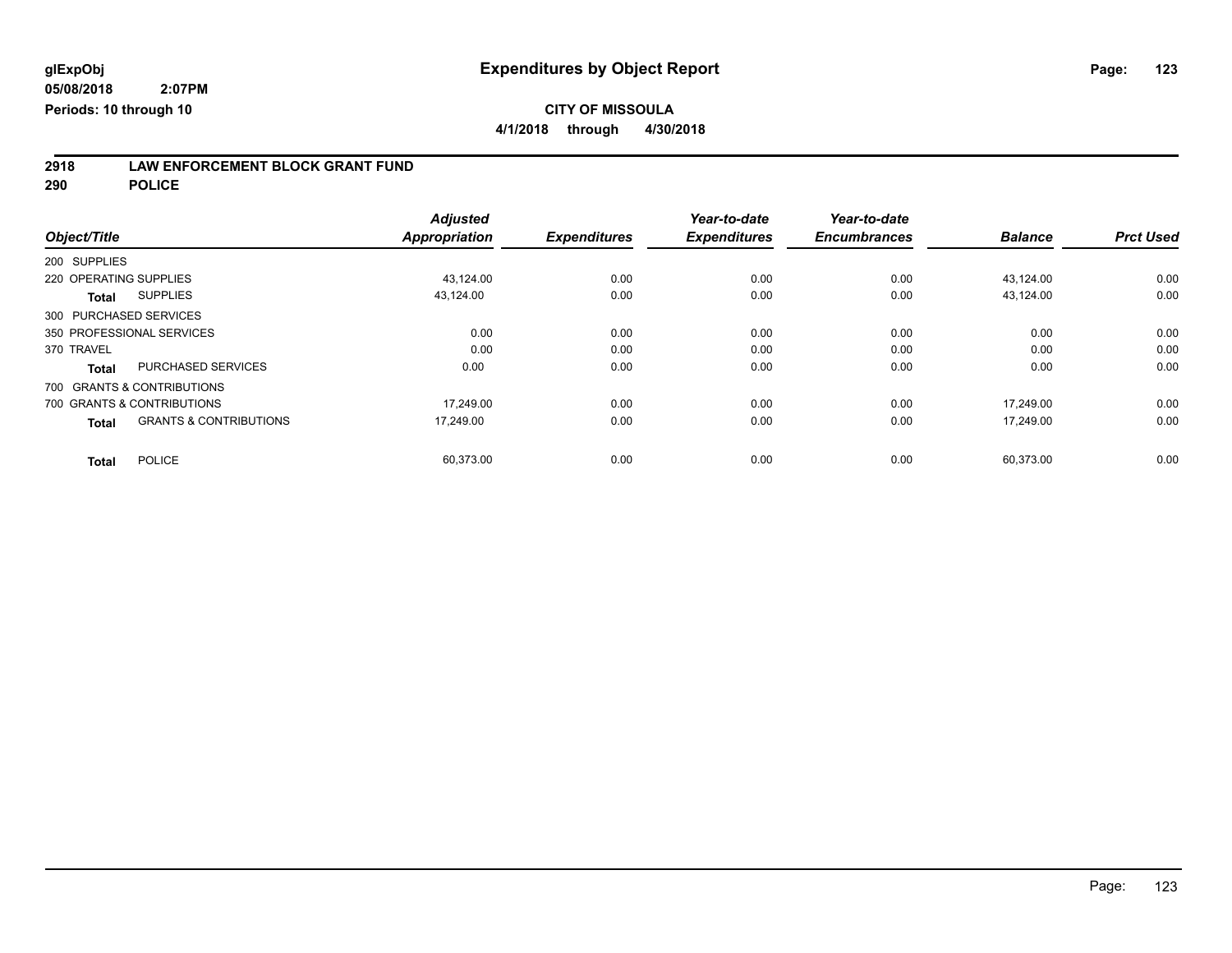**05/08/2018 2:07PM Periods: 10 through 10**

**CITY OF MISSOULA 4/1/2018 through 4/30/2018**

### **2918 LAW ENFORCEMENT BLOCK GRANT FUND**

|                            |                                   | <b>Adjusted</b> |                     | Year-to-date        | Year-to-date        |                |                  |
|----------------------------|-----------------------------------|-----------------|---------------------|---------------------|---------------------|----------------|------------------|
| Object/Title               |                                   | Appropriation   | <b>Expenditures</b> | <b>Expenditures</b> | <b>Encumbrances</b> | <b>Balance</b> | <b>Prct Used</b> |
| 200 SUPPLIES               |                                   |                 |                     |                     |                     |                |                  |
| 220 OPERATING SUPPLIES     |                                   | 43,124.00       | 0.00                | 0.00                | 0.00                | 43.124.00      | 0.00             |
| Total                      | <b>SUPPLIES</b>                   | 43,124.00       | 0.00                | 0.00                | 0.00                | 43,124.00      | 0.00             |
| 300 PURCHASED SERVICES     |                                   |                 |                     |                     |                     |                |                  |
| 350 PROFESSIONAL SERVICES  |                                   | 0.00            | 0.00                | 0.00                | 0.00                | 0.00           | 0.00             |
| 370 TRAVEL                 |                                   | 0.00            | 0.00                | 0.00                | 0.00                | 0.00           | 0.00             |
| <b>Total</b>               | <b>PURCHASED SERVICES</b>         | 0.00            | 0.00                | 0.00                | 0.00                | 0.00           | 0.00             |
| 700 GRANTS & CONTRIBUTIONS |                                   |                 |                     |                     |                     |                |                  |
| 700 GRANTS & CONTRIBUTIONS |                                   | 17.249.00       | 0.00                | 0.00                | 0.00                | 17.249.00      | 0.00             |
| Total                      | <b>GRANTS &amp; CONTRIBUTIONS</b> | 17,249.00       | 0.00                | 0.00                | 0.00                | 17.249.00      | 0.00             |
| <b>Total</b>               | LAW ENFORCEMENT BLOCK GRANT FUN   | 60.373.00       | 0.00                | 0.00                | 0.00                | 60.373.00      | 0.00             |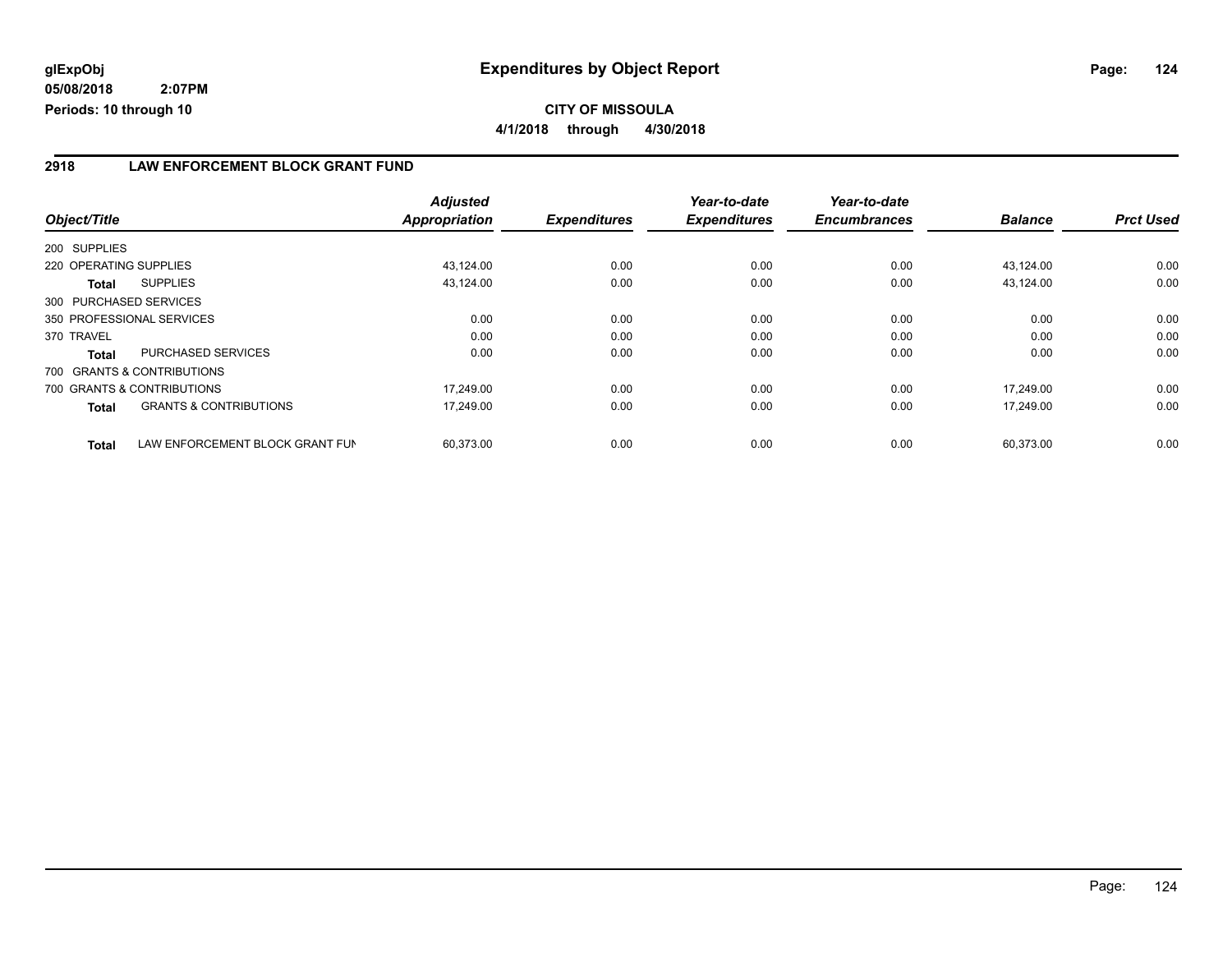# **2919 HIDTA FUND**

**290 POLICE**

|                        |                                    | <b>Adjusted</b>      |                     | Year-to-date        | Year-to-date        |                |                  |
|------------------------|------------------------------------|----------------------|---------------------|---------------------|---------------------|----------------|------------------|
| Object/Title           |                                    | <b>Appropriation</b> | <b>Expenditures</b> | <b>Expenditures</b> | <b>Encumbrances</b> | <b>Balance</b> | <b>Prct Used</b> |
| 100 PERSONAL SERVICES  |                                    |                      |                     |                     |                     |                |                  |
| 120 OVERTIME           |                                    | 13,321.00            | 0.00                | 0.00                | 0.00                | 13,321.00      | 0.00             |
|                        | <b>140 EMPLOYER CONTRIBUTIONS</b>  | 1,350.00             | 0.00                | 0.00                | 0.00                | 1,350.00       | 0.00             |
|                        | 141 STATE RETIREMENT CONTRIBUTIONS | 0.00                 | 0.00                | 0.00                | 0.00                | 0.00           | 0.00             |
| Total                  | PERSONAL SERVICES                  | 14,671.00            | 0.00                | 0.00                | 0.00                | 14,671.00      | 0.00             |
| 200 SUPPLIES           |                                    |                      |                     |                     |                     |                |                  |
| 210 OFFICE SUPPLIES    |                                    | 3,500.00             | 0.00                | 0.00                | 0.00                | 3,500.00       | 0.00             |
| 220 OPERATING SUPPLIES |                                    | 3,500.00             | 2,872.50            | 5,441.26            | 0.00                | $-1,941.26$    | 155.46           |
| <b>Total</b>           | <b>SUPPLIES</b>                    | 7,000.00             | 2,872.50            | 5,441.26            | 0.00                | 1,558.74       | 77.73            |
| 300 PURCHASED SERVICES |                                    |                      |                     |                     |                     |                |                  |
|                        | 320 PRINTING & DUPLICATING         | 2,400.00             | 0.00                | 0.00                | 0.00                | 2,400.00       | 0.00             |
|                        | 341 ELECTRICITY & NATURAL GAS      | 5,000.00             | 0.00                | 1,932.60            | 0.00                | 3,067.40       | 38.65            |
| 344 TELEPHONE SERVICE  |                                    | 250.00               | 0.00                | 0.00                | 0.00                | 250.00         | 0.00             |
|                        | 350 PROFESSIONAL SERVICES          | 6,000.00             | 494.84              | 4,376.13            | 0.00                | 1,623.87       | 72.94            |
|                        | 360 REPAIR & MAINTENANCE           | 5,000.00             | 0.00                | 4,280.00            | 0.00                | 720.00         | 85.60            |
| 370 TRAVEL             |                                    | 5,500.00             | 0.00                | 901.87              | 0.00                | 4,598.13       | 16.40            |
| 380 TRAINING           |                                    | 5,500.00             | 0.00                | 0.00                | 0.00                | 5,500.00       | 0.00             |
|                        | 390 OTHER PURCHASED SERVICES       | 200.00               | 0.00                | 0.00                | 0.00                | 200.00         | 0.00             |
| Total                  | PURCHASED SERVICES                 | 29,850.00            | 494.84              | 11,490.60           | 0.00                | 18,359.40      | 38.49            |
| 500 FIXED CHARGES      |                                    |                      |                     |                     |                     |                |                  |
| 500 FIXED CHARGES      |                                    | 24,079.00            | 2,112.84            | 19,853.48           | 0.00                | 4,225.52       | 82.45            |
|                        | 550 MERCHANT SERVICE FEES          | 0.00                 | 0.00                | 0.00                | 0.00                | 0.00           | 0.00             |
| <b>Total</b>           | <b>FIXED CHARGES</b>               | 24,079.00            | 2,112.84            | 19,853.48           | 0.00                | 4,225.52       | 82.45            |
|                        | 700 GRANTS & CONTRIBUTIONS         |                      |                     |                     |                     |                |                  |
|                        | 700 GRANTS & CONTRIBUTIONS         | 65,000.00            | 0.00                | 0.00                | 0.00                | 65,000.00      | 0.00             |
| <b>Total</b>           | <b>GRANTS &amp; CONTRIBUTIONS</b>  | 65,000.00            | 0.00                | 0.00                | 0.00                | 65,000.00      | 0.00             |
| 900 CAPITAL OUTLAY     |                                    |                      |                     |                     |                     |                |                  |
| 920 BUILDINGS          |                                    | 0.00                 | 0.00                | 0.00                | 0.00                | 0.00           | 0.00             |
|                        | 940 MACHINERY & EQUIPMENT          | 0.00                 | 0.00                | 0.00                | 0.00                | 0.00           | 0.00             |
| <b>Total</b>           | <b>CAPITAL OUTLAY</b>              | 0.00                 | 0.00                | 0.00                | 0.00                | 0.00           | 0.00             |
| <b>Total</b>           | <b>POLICE</b>                      | 140,600.00           | 5,480.18            | 36,785.34           | 0.00                | 103,814.66     | 26.16            |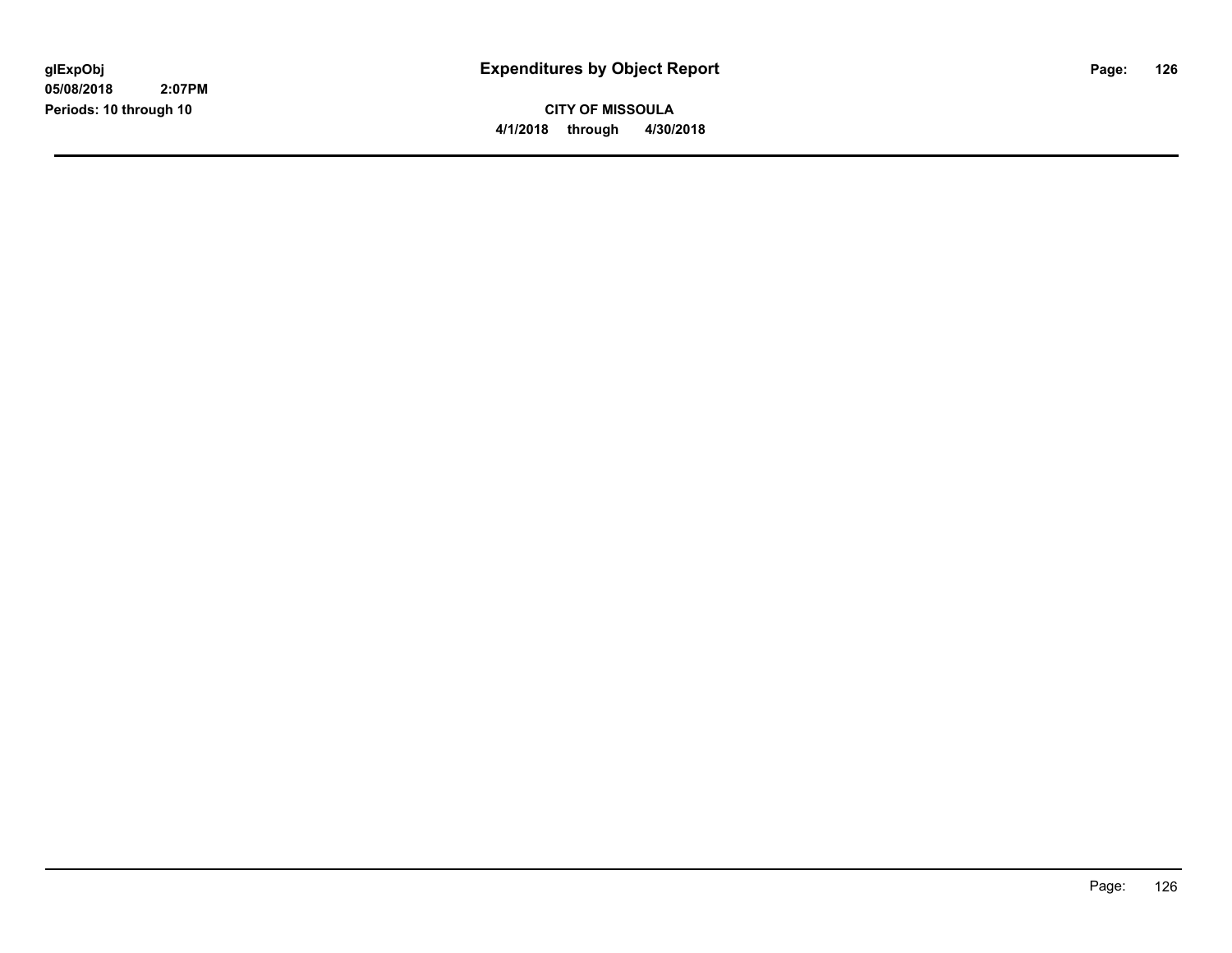**2919 HIDTA FUND**

|                                                   | <b>Adjusted</b>      |                     | Year-to-date        | Year-to-date        |                |                  |
|---------------------------------------------------|----------------------|---------------------|---------------------|---------------------|----------------|------------------|
| Object/Title                                      | <b>Appropriation</b> | <b>Expenditures</b> | <b>Expenditures</b> | <b>Encumbrances</b> | <b>Balance</b> | <b>Prct Used</b> |
| 100 PERSONAL SERVICES                             |                      |                     |                     |                     |                |                  |
| 120 OVERTIME                                      | 13,321.00            | 0.00                | 0.00                | 0.00                | 13,321.00      | 0.00             |
| 140 EMPLOYER CONTRIBUTIONS                        | 1,350.00             | 0.00                | 0.00                | 0.00                | 1,350.00       | 0.00             |
| 141 STATE RETIREMENT CONTRIBUTIONS                | 0.00                 | 0.00                | 0.00                | 0.00                | 0.00           | 0.00             |
| PERSONAL SERVICES<br><b>Total</b>                 | 14,671.00            | 0.00                | 0.00                | 0.00                | 14,671.00      | 0.00             |
| 200 SUPPLIES                                      |                      |                     |                     |                     |                |                  |
| 210 OFFICE SUPPLIES                               | 3,500.00             | 0.00                | 0.00                | 0.00                | 3,500.00       | 0.00             |
| 220 OPERATING SUPPLIES                            | 3,500.00             | 2,872.50            | 5,441.26            | 0.00                | $-1,941.26$    | 155.46           |
| <b>SUPPLIES</b><br><b>Total</b>                   | 7,000.00             | 2,872.50            | 5,441.26            | 0.00                | 1,558.74       | 77.73            |
| 300 PURCHASED SERVICES                            |                      |                     |                     |                     |                |                  |
| 320 PRINTING & DUPLICATING                        | 2,400.00             | 0.00                | 0.00                | 0.00                | 2,400.00       | 0.00             |
| 341 ELECTRICITY & NATURAL GAS                     | 5,000.00             | 0.00                | 1,932.60            | 0.00                | 3,067.40       | 38.65            |
| 344 TELEPHONE SERVICE                             | 250.00               | 0.00                | 0.00                | 0.00                | 250.00         | 0.00             |
| 350 PROFESSIONAL SERVICES                         | 6,000.00             | 494.84              | 4,376.13            | 0.00                | 1,623.87       | 72.94            |
| 360 REPAIR & MAINTENANCE                          | 5,000.00             | 0.00                | 4,280.00            | 0.00                | 720.00         | 85.60            |
| 370 TRAVEL                                        | 5,500.00             | 0.00                | 901.87              | 0.00                | 4,598.13       | 16.40            |
| 380 TRAINING                                      | 5,500.00             | 0.00                | 0.00                | 0.00                | 5,500.00       | 0.00             |
| 390 OTHER PURCHASED SERVICES                      | 200.00               | 0.00                | 0.00                | 0.00                | 200.00         | 0.00             |
| PURCHASED SERVICES<br><b>Total</b>                | 29,850.00            | 494.84              | 11,490.60           | 0.00                | 18,359.40      | 38.49            |
| 500 FIXED CHARGES                                 |                      |                     |                     |                     |                |                  |
| 500 FIXED CHARGES                                 | 24,079.00            | 2,112.84            | 19,853.48           | 0.00                | 4,225.52       | 82.45            |
| 550 MERCHANT SERVICE FEES                         | 0.00                 | 0.00                | 0.00                | 0.00                | 0.00           | 0.00             |
| <b>FIXED CHARGES</b><br><b>Total</b>              | 24,079.00            | 2,112.84            | 19,853.48           | 0.00                | 4,225.52       | 82.45            |
| 700 GRANTS & CONTRIBUTIONS                        |                      |                     |                     |                     |                |                  |
| 700 GRANTS & CONTRIBUTIONS                        | 65,000.00            | 0.00                | 0.00                | 0.00                | 65,000.00      | 0.00             |
| <b>GRANTS &amp; CONTRIBUTIONS</b><br><b>Total</b> | 65,000.00            | 0.00                | 0.00                | 0.00                | 65,000.00      | 0.00             |
| 900 CAPITAL OUTLAY                                |                      |                     |                     |                     |                |                  |
| 920 BUILDINGS                                     | 0.00                 | 0.00                | 0.00                | 0.00                | 0.00           | 0.00             |
| 940 MACHINERY & EQUIPMENT                         | 0.00                 | 0.00                | 0.00                | 0.00                | 0.00           | 0.00             |
| <b>CAPITAL OUTLAY</b><br><b>Total</b>             | 0.00                 | 0.00                | 0.00                | 0.00                | 0.00           | 0.00             |
| <b>HIDTA FUND</b><br><b>Total</b>                 | 140,600.00           | 5,480.18            | 36,785.34           | 0.00                | 103,814.66     | 26.16            |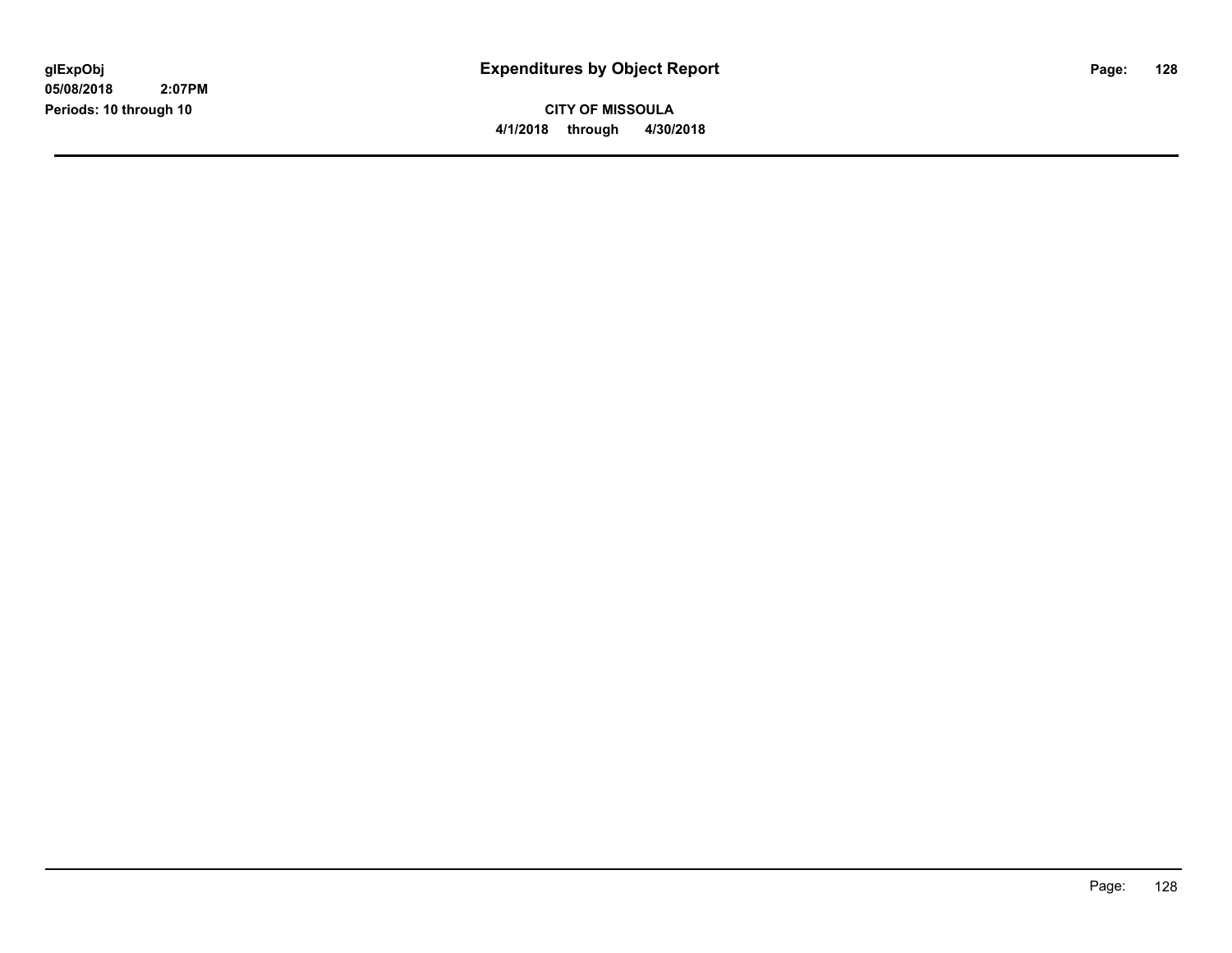## **CITY OF MISSOULA**

**4/1/2018 through 4/30/2018**

## **2939 CDBG PROGRAM INCOME ACCOUNT**

**400 ENTITLEMENT GRANTS**

|                   |                                   | <b>Adjusted</b> |                     | Year-to-date        | Year-to-date        |                |                  |
|-------------------|-----------------------------------|-----------------|---------------------|---------------------|---------------------|----------------|------------------|
| Object/Title      |                                   | Appropriation   | <b>Expenditures</b> | <b>Expenditures</b> | <b>Encumbrances</b> | <b>Balance</b> | <b>Prct Used</b> |
|                   | 300 PURCHASED SERVICES            |                 |                     |                     |                     |                |                  |
|                   | 350 PROFESSIONAL SERVICES         | 29,463.00       | 0.00                | 0.00                | 0.00                | 29,463.00      | 0.00             |
| <b>Total</b>      | PURCHASED SERVICES                | 29,463.00       | 0.00                | 0.00                | 0.00                | 29,463.00      | 0.00             |
| 500 FIXED CHARGES |                                   |                 |                     |                     |                     |                |                  |
|                   | 550 MERCHANT SERVICE FEES         | 0.00            | 0.00                | 0.00                | 0.00                | 0.00           | 0.00             |
| Total             | <b>FIXED CHARGES</b>              | 0.00            | 0.00                | 0.00                | 0.00                | 0.00           | 0.00             |
|                   | 700 GRANTS & CONTRIBUTIONS        |                 |                     |                     |                     |                |                  |
|                   | 700 GRANTS & CONTRIBUTIONS        | 0.00            | 0.00                | 22,577.05           | 0.00                | $-22,577.05$   | 0.00             |
| <b>Total</b>      | <b>GRANTS &amp; CONTRIBUTIONS</b> | 0.00            | 0.00                | 22,577.05           | 0.00                | $-22,577.05$   | 0.00             |
| 800 OTHER OBJECTS |                                   |                 |                     |                     |                     |                |                  |
|                   | 820 TRANSFERS TO OTHER FUNDS      | 0.00            | 0.00                | 0.00                | 0.00                | 0.00           | 0.00             |
| <b>Total</b>      | OTHER OBJECTS                     | 0.00            | 0.00                | 0.00                | 0.00                | 0.00           | 0.00             |
| <b>Total</b>      | <b>ENTITLEMENT GRANTS</b>         | 29,463.00       | 0.00                | 22,577.05           | 0.00                | 6,885.95       | 76.63            |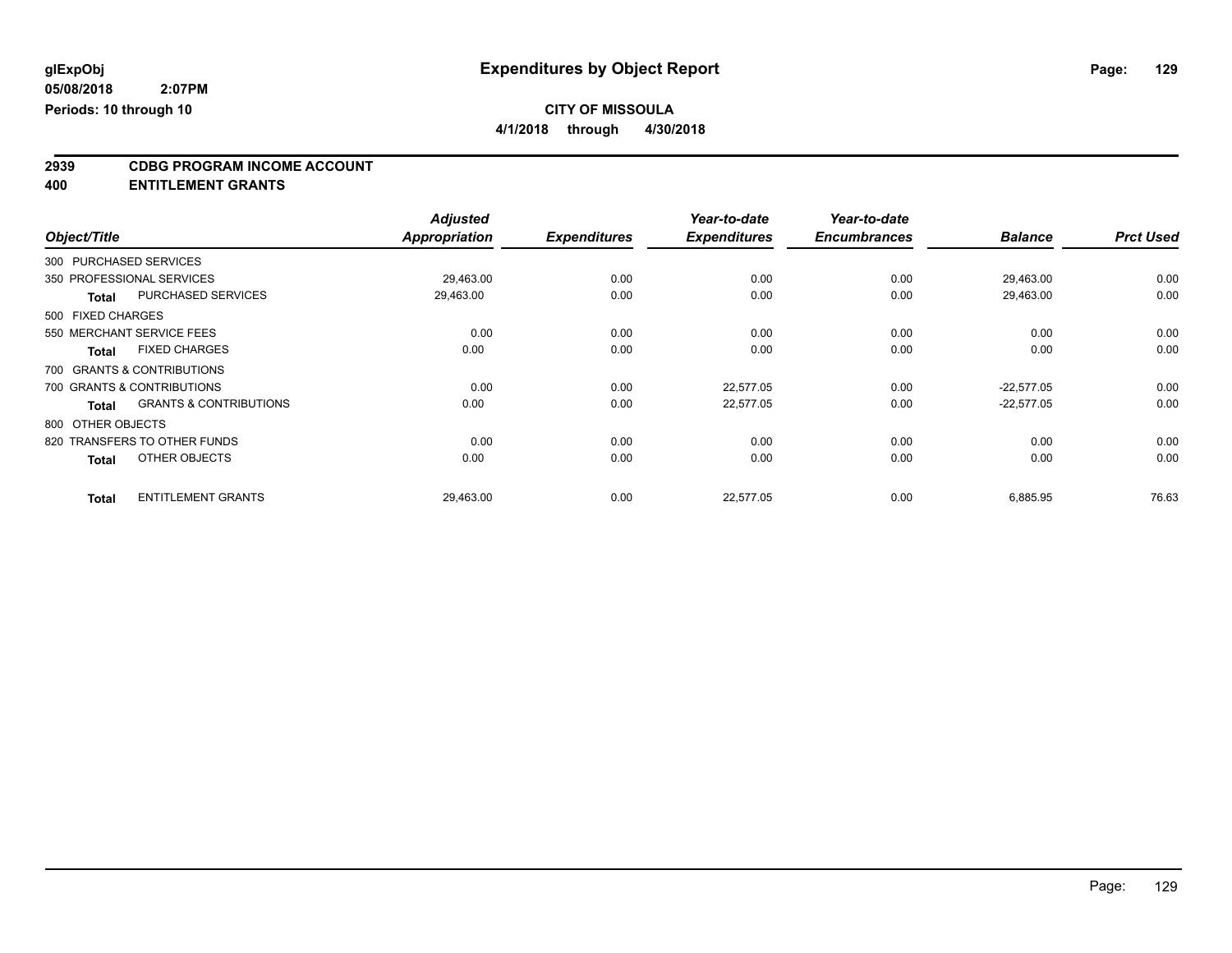**05/08/2018 2:07PM Periods: 10 through 10**

### **2939 CDBG PROGRAM INCOME ACCOUNT**

|                   |                                   | <b>Adjusted</b> |                     | Year-to-date        | Year-to-date        |                |                  |
|-------------------|-----------------------------------|-----------------|---------------------|---------------------|---------------------|----------------|------------------|
| Object/Title      |                                   | Appropriation   | <b>Expenditures</b> | <b>Expenditures</b> | <b>Encumbrances</b> | <b>Balance</b> | <b>Prct Used</b> |
|                   | 300 PURCHASED SERVICES            |                 |                     |                     |                     |                |                  |
|                   | 350 PROFESSIONAL SERVICES         | 29,463.00       | 0.00                | 0.00                | 0.00                | 29,463.00      | 0.00             |
| <b>Total</b>      | PURCHASED SERVICES                | 29,463.00       | 0.00                | 0.00                | 0.00                | 29,463.00      | 0.00             |
| 500 FIXED CHARGES |                                   |                 |                     |                     |                     |                |                  |
|                   | 550 MERCHANT SERVICE FEES         | 0.00            | 0.00                | 0.00                | 0.00                | 0.00           | 0.00             |
| <b>Total</b>      | <b>FIXED CHARGES</b>              | 0.00            | 0.00                | 0.00                | 0.00                | 0.00           | 0.00             |
|                   | 700 GRANTS & CONTRIBUTIONS        |                 |                     |                     |                     |                |                  |
|                   | 700 GRANTS & CONTRIBUTIONS        | 0.00            | 0.00                | 22,577.05           | 0.00                | $-22,577.05$   | 0.00             |
| Total             | <b>GRANTS &amp; CONTRIBUTIONS</b> | 0.00            | 0.00                | 22,577.05           | 0.00                | $-22,577.05$   | 0.00             |
| 800 OTHER OBJECTS |                                   |                 |                     |                     |                     |                |                  |
|                   | 820 TRANSFERS TO OTHER FUNDS      | 0.00            | 0.00                | 0.00                | 0.00                | 0.00           | 0.00             |
| <b>Total</b>      | OTHER OBJECTS                     | 0.00            | 0.00                | 0.00                | 0.00                | 0.00           | 0.00             |
| <b>Total</b>      | CDBG PROGRAM INCOME ACCOUNT       | 29,463.00       | 0.00                | 22,577.05           | 0.00                | 6,885.95       | 76.63            |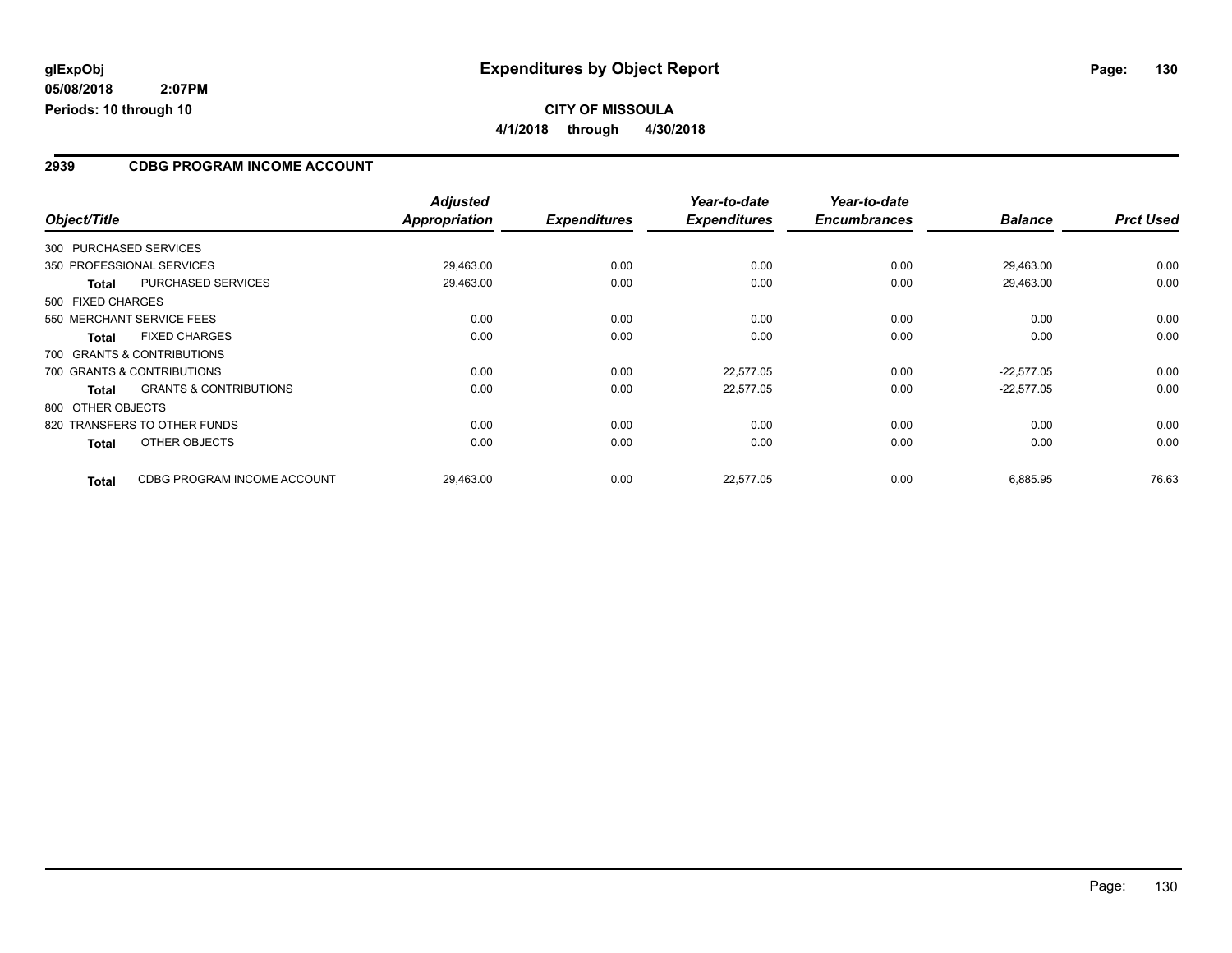### **2940 CDBG FUND 400 ENTITLEMENT GRANTS**

|                   |                                   | <b>Adjusted</b> |                     | Year-to-date        | Year-to-date        |                |                  |
|-------------------|-----------------------------------|-----------------|---------------------|---------------------|---------------------|----------------|------------------|
| Object/Title      |                                   | Appropriation   | <b>Expenditures</b> | <b>Expenditures</b> | <b>Encumbrances</b> | <b>Balance</b> | <b>Prct Used</b> |
|                   | 300 PURCHASED SERVICES            |                 |                     |                     |                     |                |                  |
|                   | 350 PROFESSIONAL SERVICES         | 0.00            | 644.30              | 1,983.14            | 0.00                | $-1,983.14$    | 0.00             |
| <b>Total</b>      | <b>PURCHASED SERVICES</b>         | 0.00            | 644.30              | 1,983.14            | 0.00                | $-1,983.14$    | 0.00             |
| 500 FIXED CHARGES |                                   |                 |                     |                     |                     |                |                  |
|                   | 550 MERCHANT SERVICE FEES         | 0.00            | 0.00                | 0.00                | 0.00                | 0.00           | 0.00             |
| <b>Total</b>      | <b>FIXED CHARGES</b>              | 0.00            | 0.00                | 0.00                | 0.00                | 0.00           | 0.00             |
|                   | 700 GRANTS & CONTRIBUTIONS        |                 |                     |                     |                     |                |                  |
|                   | 700 GRANTS & CONTRIBUTIONS        | 471,117.00      | 146,488.59          | 232,024.71          | 0.00                | 239,092.29     | 49.25            |
| <b>Total</b>      | <b>GRANTS &amp; CONTRIBUTIONS</b> | 471.117.00      | 146.488.59          | 232,024.71          | 0.00                | 239.092.29     | 49.25            |
| 800 OTHER OBJECTS |                                   |                 |                     |                     |                     |                |                  |
|                   | 820 TRANSFERS TO OTHER FUNDS      | 104,130.00      | 0.00                | 0.00                | 0.00                | 104,130.00     | 0.00             |
| <b>Total</b>      | OTHER OBJECTS                     | 104,130.00      | 0.00                | 0.00                | 0.00                | 104,130.00     | 0.00             |
| <b>Total</b>      | <b>ENTITLEMENT GRANTS</b>         | 575.247.00      | 147,132.89          | 234,007.85          | 0.00                | 341,239.15     | 40.68            |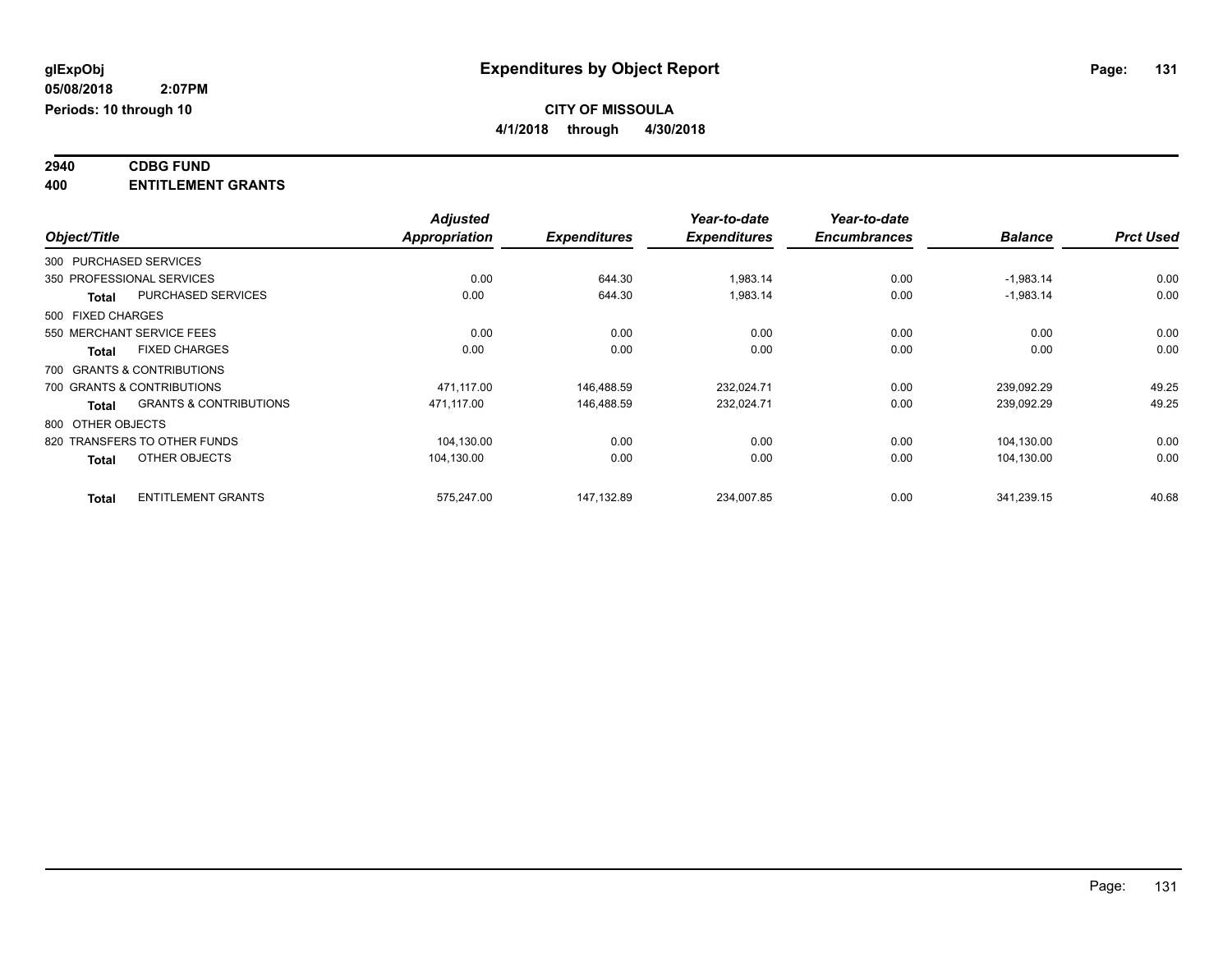**2940 CDBG FUND**

|                        |                                   | <b>Adjusted</b>      |                     | Year-to-date        | Year-to-date        |                |                  |
|------------------------|-----------------------------------|----------------------|---------------------|---------------------|---------------------|----------------|------------------|
| Object/Title           |                                   | <b>Appropriation</b> | <b>Expenditures</b> | <b>Expenditures</b> | <b>Encumbrances</b> | <b>Balance</b> | <b>Prct Used</b> |
| 300 PURCHASED SERVICES |                                   |                      |                     |                     |                     |                |                  |
|                        | 350 PROFESSIONAL SERVICES         | 0.00                 | 644.30              | 1,983.14            | 0.00                | $-1,983.14$    | 0.00             |
| Total                  | <b>PURCHASED SERVICES</b>         | 0.00                 | 644.30              | 1,983.14            | 0.00                | $-1,983.14$    | 0.00             |
| 500 FIXED CHARGES      |                                   |                      |                     |                     |                     |                |                  |
|                        | 550 MERCHANT SERVICE FEES         | 0.00                 | 0.00                | 0.00                | 0.00                | 0.00           | 0.00             |
| <b>Total</b>           | <b>FIXED CHARGES</b>              | 0.00                 | 0.00                | 0.00                | 0.00                | 0.00           | 0.00             |
|                        | 700 GRANTS & CONTRIBUTIONS        |                      |                     |                     |                     |                |                  |
|                        | 700 GRANTS & CONTRIBUTIONS        | 471.117.00           | 146,488.59          | 232,024.71          | 0.00                | 239.092.29     | 49.25            |
| <b>Total</b>           | <b>GRANTS &amp; CONTRIBUTIONS</b> | 471,117.00           | 146,488.59          | 232,024.71          | 0.00                | 239,092.29     | 49.25            |
| 800 OTHER OBJECTS      |                                   |                      |                     |                     |                     |                |                  |
|                        | 820 TRANSFERS TO OTHER FUNDS      | 104,130.00           | 0.00                | 0.00                | 0.00                | 104,130.00     | 0.00             |
| <b>Total</b>           | OTHER OBJECTS                     | 104,130.00           | 0.00                | 0.00                | 0.00                | 104,130.00     | 0.00             |
| <b>Total</b>           | <b>CDBG FUND</b>                  | 575.247.00           | 147,132.89          | 234,007.85          | 0.00                | 341,239.15     | 40.68            |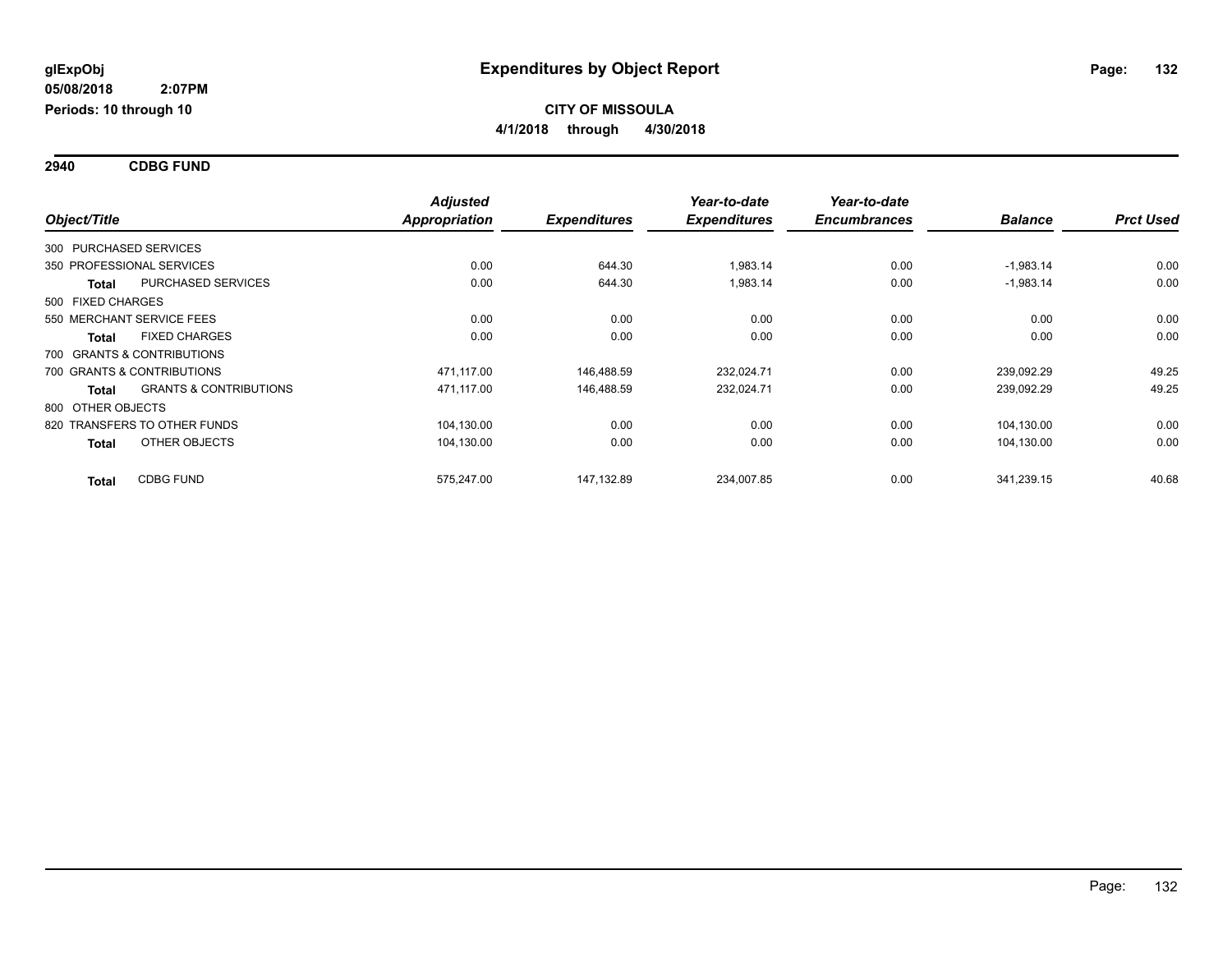## **2941 HOME FUND<br>390 NON-DEPART**

**390 NON-DEPARTMENTAL**

|                                    | Adjusted      |                     | Year-to-date        | Year-to-date        | <b>Balance</b> |                  |
|------------------------------------|---------------|---------------------|---------------------|---------------------|----------------|------------------|
| Object/Title                       | Appropriation | <b>Expenditures</b> | <b>Expenditures</b> | <b>Encumbrances</b> |                | <b>Prct Used</b> |
| 300 PURCHASED SERVICES             |               |                     |                     |                     |                |                  |
| 350 PROFESSIONAL SERVICES          | 0.00          | 0.00                | 0.00                | 0.00                | 0.00           | 0.00             |
| PURCHASED SERVICES<br><b>Total</b> | 0.00          | 0.00                | 0.00                | 0.00                | 0.00           | 0.00             |
| NON-DEPARTMENTAL<br><b>Total</b>   | 0.00          | 0.00                | 0.00                | 0.00                | 0.00           | 0.00             |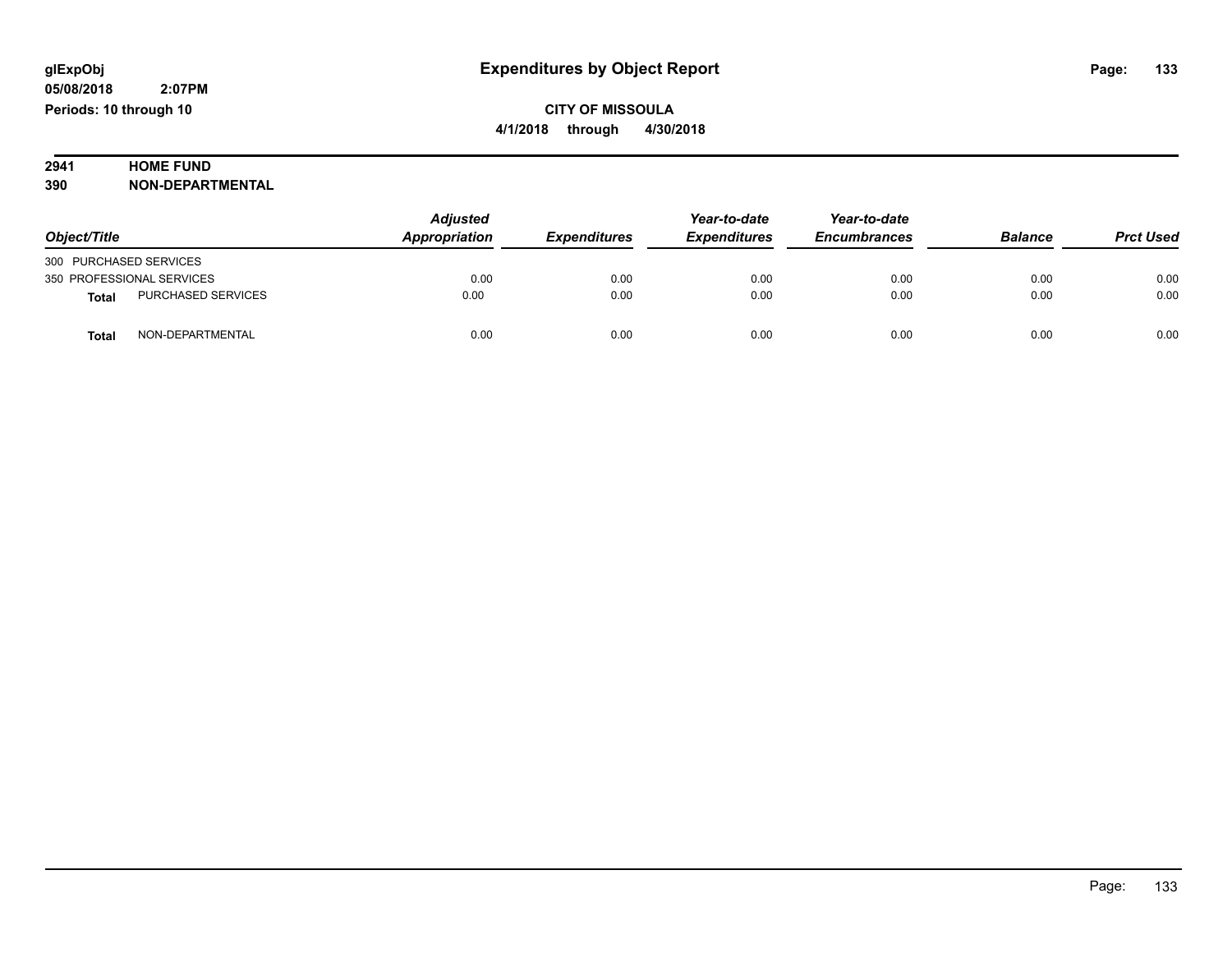## **2941 HOME FUND**

**400 ENTITLEMENT GRANTS**

|                        |                                     | <b>Adjusted</b>      |                     | Year-to-date        | Year-to-date        |                |                  |
|------------------------|-------------------------------------|----------------------|---------------------|---------------------|---------------------|----------------|------------------|
| Object/Title           |                                     | <b>Appropriation</b> | <b>Expenditures</b> | <b>Expenditures</b> | <b>Encumbrances</b> | <b>Balance</b> | <b>Prct Used</b> |
| 300 PURCHASED SERVICES |                                     |                      |                     |                     |                     |                |                  |
|                        | 330 PUBLICITY, SUBSCRIPTIONS & DUES | 0.00                 | 0.00                | 38.50               | 0.00                | $-38.50$       | 0.00             |
|                        | 350 PROFESSIONAL SERVICES           | 0.00                 | 0.00                | 283.38              | 0.00                | $-283.38$      | 0.00             |
| <b>Total</b>           | PURCHASED SERVICES                  | 0.00                 | 0.00                | 321.88              | 0.00                | $-321.88$      | 0.00             |
| 500 FIXED CHARGES      |                                     |                      |                     |                     |                     |                |                  |
|                        | 550 MERCHANT SERVICE FEES           | 0.00                 | 0.00                | 0.00                | 0.00                | 0.00           | 0.00             |
| Total                  | <b>FIXED CHARGES</b>                | 0.00                 | 0.00                | 0.00                | 0.00                | 0.00           | 0.00             |
|                        | 700 GRANTS & CONTRIBUTIONS          |                      |                     |                     |                     |                |                  |
|                        | 700 GRANTS & CONTRIBUTIONS          | 374,753.00           | 0.00                | 199,541.05          | 0.00                | 175,211.95     | 53.25            |
| Total                  | <b>GRANTS &amp; CONTRIBUTIONS</b>   | 374,753.00           | 0.00                | 199,541.05          | 0.00                | 175,211.95     | 53.25            |
| 800 OTHER OBJECTS      |                                     |                      |                     |                     |                     |                |                  |
|                        | 820 TRANSFERS TO OTHER FUNDS        | 32,000.00            | 0.00                | 0.00                | 0.00                | 32,000.00      | 0.00             |
| 845 CONTINGENCY        |                                     | 0.00                 | 0.00                | 0.00                | 0.00                | 0.00           | 0.00             |
| <b>Total</b>           | <b>OTHER OBJECTS</b>                | 32,000.00            | 0.00                | 0.00                | 0.00                | 32,000.00      | 0.00             |
| <b>Total</b>           | <b>ENTITLEMENT GRANTS</b>           | 406,753.00           | 0.00                | 199,862.93          | 0.00                | 206,890.07     | 49.14            |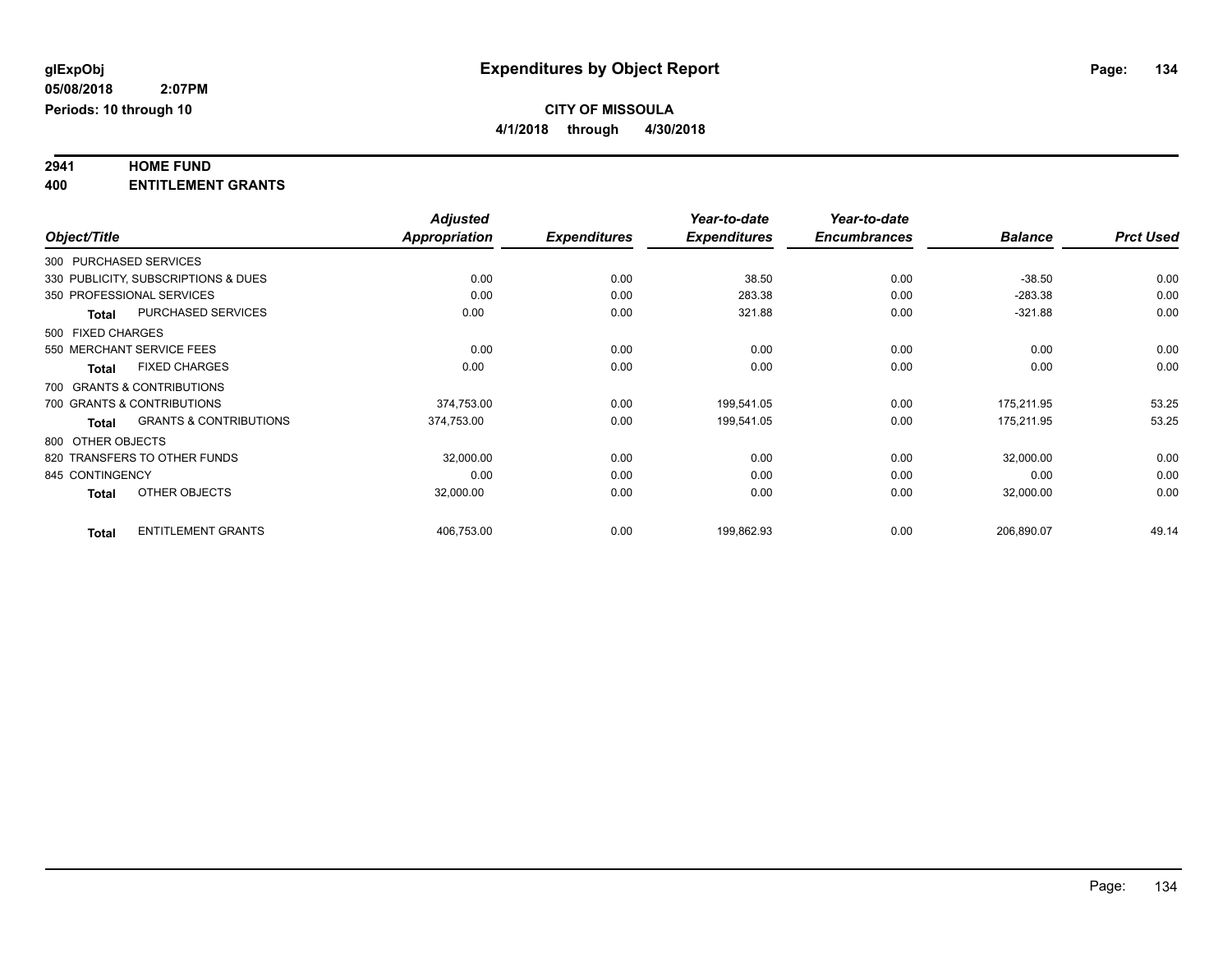**2941 HOME FUND**

|                        |                                     | <b>Adjusted</b>      |                     | Year-to-date        | Year-to-date        |                |                  |
|------------------------|-------------------------------------|----------------------|---------------------|---------------------|---------------------|----------------|------------------|
| Object/Title           |                                     | <b>Appropriation</b> | <b>Expenditures</b> | <b>Expenditures</b> | <b>Encumbrances</b> | <b>Balance</b> | <b>Prct Used</b> |
| 300 PURCHASED SERVICES |                                     |                      |                     |                     |                     |                |                  |
|                        | 330 PUBLICITY, SUBSCRIPTIONS & DUES | 0.00                 | 0.00                | 38.50               | 0.00                | $-38.50$       | 0.00             |
|                        | 350 PROFESSIONAL SERVICES           | 0.00                 | 0.00                | 283.38              | 0.00                | $-283.38$      | 0.00             |
| <b>Total</b>           | PURCHASED SERVICES                  | 0.00                 | 0.00                | 321.88              | 0.00                | $-321.88$      | 0.00             |
| 500 FIXED CHARGES      |                                     |                      |                     |                     |                     |                |                  |
|                        | 550 MERCHANT SERVICE FEES           | 0.00                 | 0.00                | 0.00                | 0.00                | 0.00           | 0.00             |
| <b>Total</b>           | <b>FIXED CHARGES</b>                | 0.00                 | 0.00                | 0.00                | 0.00                | 0.00           | 0.00             |
|                        | 700 GRANTS & CONTRIBUTIONS          |                      |                     |                     |                     |                |                  |
|                        | 700 GRANTS & CONTRIBUTIONS          | 374,753.00           | 0.00                | 199,541.05          | 0.00                | 175,211.95     | 53.25            |
| <b>Total</b>           | <b>GRANTS &amp; CONTRIBUTIONS</b>   | 374,753.00           | 0.00                | 199,541.05          | 0.00                | 175,211.95     | 53.25            |
| 800 OTHER OBJECTS      |                                     |                      |                     |                     |                     |                |                  |
|                        | 820 TRANSFERS TO OTHER FUNDS        | 32,000.00            | 0.00                | 0.00                | 0.00                | 32,000.00      | 0.00             |
| 845 CONTINGENCY        |                                     | 0.00                 | 0.00                | 0.00                | 0.00                | 0.00           | 0.00             |
| <b>Total</b>           | OTHER OBJECTS                       | 32,000.00            | 0.00                | 0.00                | 0.00                | 32,000.00      | 0.00             |
| <b>Total</b>           | <b>HOME FUND</b>                    | 406,753.00           | 0.00                | 199,862.93          | 0.00                | 206,890.07     | 49.14            |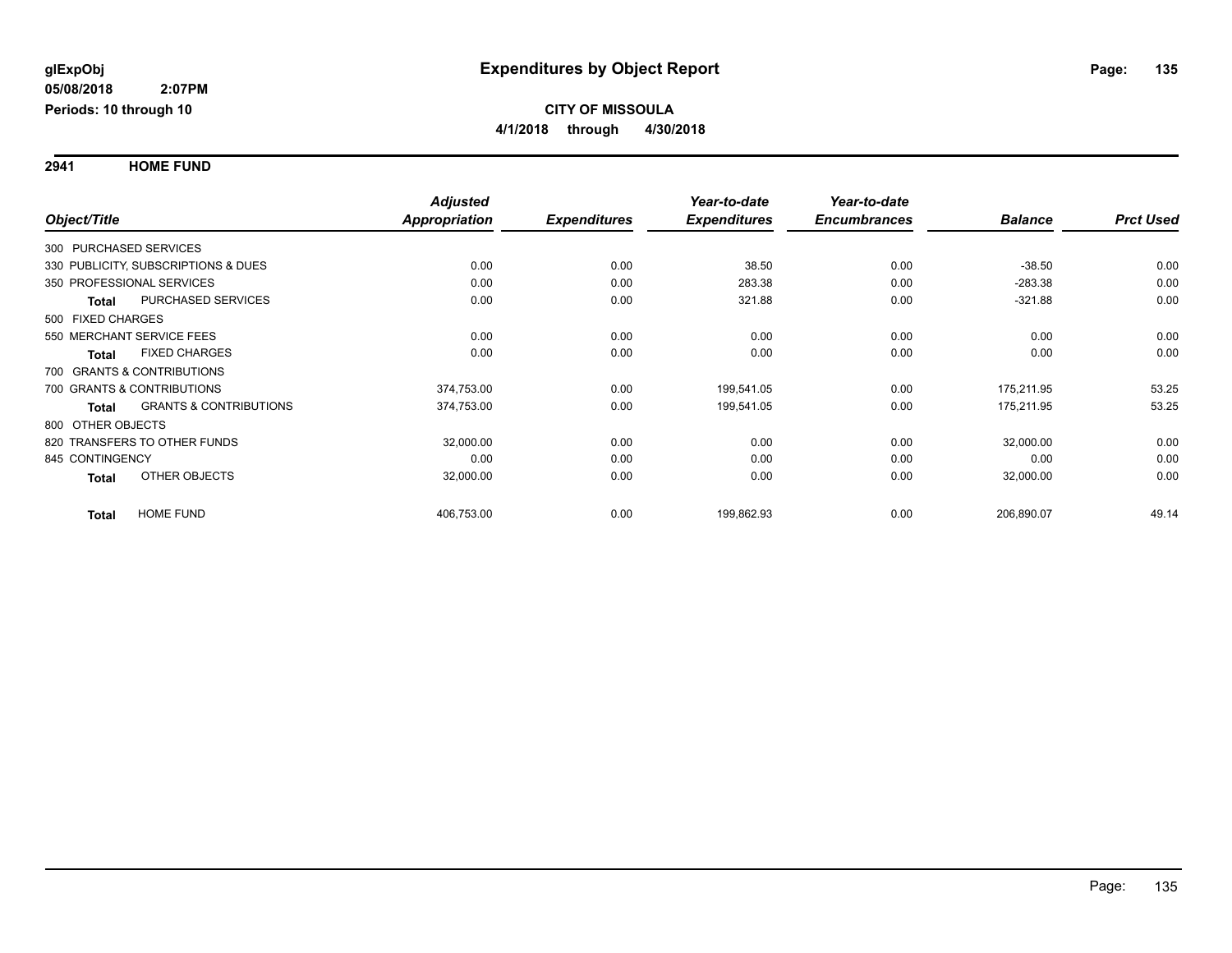**2943 CITY HOME PROGRAM INCOME**

**400 ENTITLEMENT GRANTS**

|                           |                                   | <b>Adjusted</b> |                     | Year-to-date        | Year-to-date        |                |                  |
|---------------------------|-----------------------------------|-----------------|---------------------|---------------------|---------------------|----------------|------------------|
| Object/Title              |                                   | Appropriation   | <b>Expenditures</b> | <b>Expenditures</b> | <b>Encumbrances</b> | <b>Balance</b> | <b>Prct Used</b> |
| 300 PURCHASED SERVICES    |                                   |                 |                     |                     |                     |                |                  |
| 350 PROFESSIONAL SERVICES |                                   | 25,000.00       | 0.00                | 0.00                | 0.00                | 25.000.00      | 0.00             |
| <b>Total</b>              | <b>PURCHASED SERVICES</b>         | 25,000.00       | 0.00                | 0.00                | 0.00                | 25,000.00      | 0.00             |
|                           | 700 GRANTS & CONTRIBUTIONS        |                 |                     |                     |                     |                |                  |
|                           | 700 GRANTS & CONTRIBUTIONS        | 0.00            | 0.00                | 17.323.40           | 0.00                | $-17.323.40$   | 0.00             |
| <b>Total</b>              | <b>GRANTS &amp; CONTRIBUTIONS</b> | 0.00            | 0.00                | 17,323.40           | 0.00                | $-17.323.40$   | 0.00             |
| 800 OTHER OBJECTS         |                                   |                 |                     |                     |                     |                |                  |
|                           | 820 TRANSFERS TO OTHER FUNDS      | 0.00            | 0.00                | 0.00                | 0.00                | 0.00           | 0.00             |
| <b>Total</b>              | OTHER OBJECTS                     | 0.00            | 0.00                | 0.00                | 0.00                | 0.00           | 0.00             |
| <b>Total</b>              | <b>ENTITLEMENT GRANTS</b>         | 25,000.00       | 0.00                | 17.323.40           | 0.00                | 7.676.60       | 69.29            |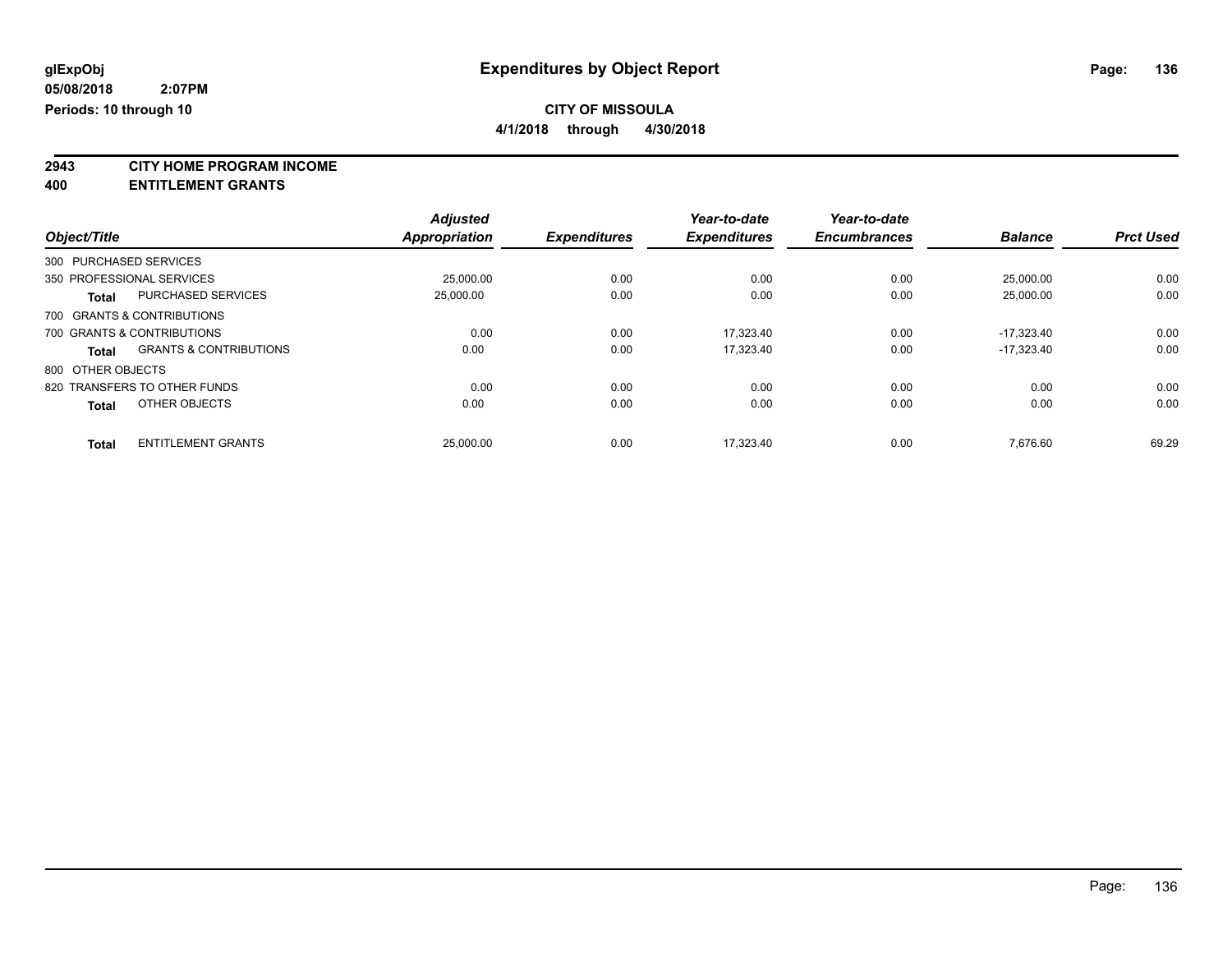### **2943 CITY HOME PROGRAM INCOME**

|                            |                                   | <b>Adjusted</b>      |                     | Year-to-date        | Year-to-date        |                |                  |
|----------------------------|-----------------------------------|----------------------|---------------------|---------------------|---------------------|----------------|------------------|
| Object/Title               |                                   | <b>Appropriation</b> | <b>Expenditures</b> | <b>Expenditures</b> | <b>Encumbrances</b> | <b>Balance</b> | <b>Prct Used</b> |
| 300 PURCHASED SERVICES     |                                   |                      |                     |                     |                     |                |                  |
| 350 PROFESSIONAL SERVICES  |                                   | 25.000.00            | 0.00                | 0.00                | 0.00                | 25.000.00      | 0.00             |
| Total                      | PURCHASED SERVICES                | 25,000.00            | 0.00                | 0.00                | 0.00                | 25.000.00      | 0.00             |
| 700 GRANTS & CONTRIBUTIONS |                                   |                      |                     |                     |                     |                |                  |
| 700 GRANTS & CONTRIBUTIONS |                                   | 0.00                 | 0.00                | 17.323.40           | 0.00                | $-17.323.40$   | 0.00             |
| <b>Total</b>               | <b>GRANTS &amp; CONTRIBUTIONS</b> | 0.00                 | 0.00                | 17.323.40           | 0.00                | $-17.323.40$   | 0.00             |
| 800 OTHER OBJECTS          |                                   |                      |                     |                     |                     |                |                  |
|                            | 820 TRANSFERS TO OTHER FUNDS      | 0.00                 | 0.00                | 0.00                | 0.00                | 0.00           | 0.00             |
| <b>Total</b>               | OTHER OBJECTS                     | 0.00                 | 0.00                | 0.00                | 0.00                | 0.00           | 0.00             |
| <b>Total</b>               | CITY HOME PROGRAM INCOME          | 25.000.00            | 0.00                | 17.323.40           | 0.00                | 7.676.60       | 69.29            |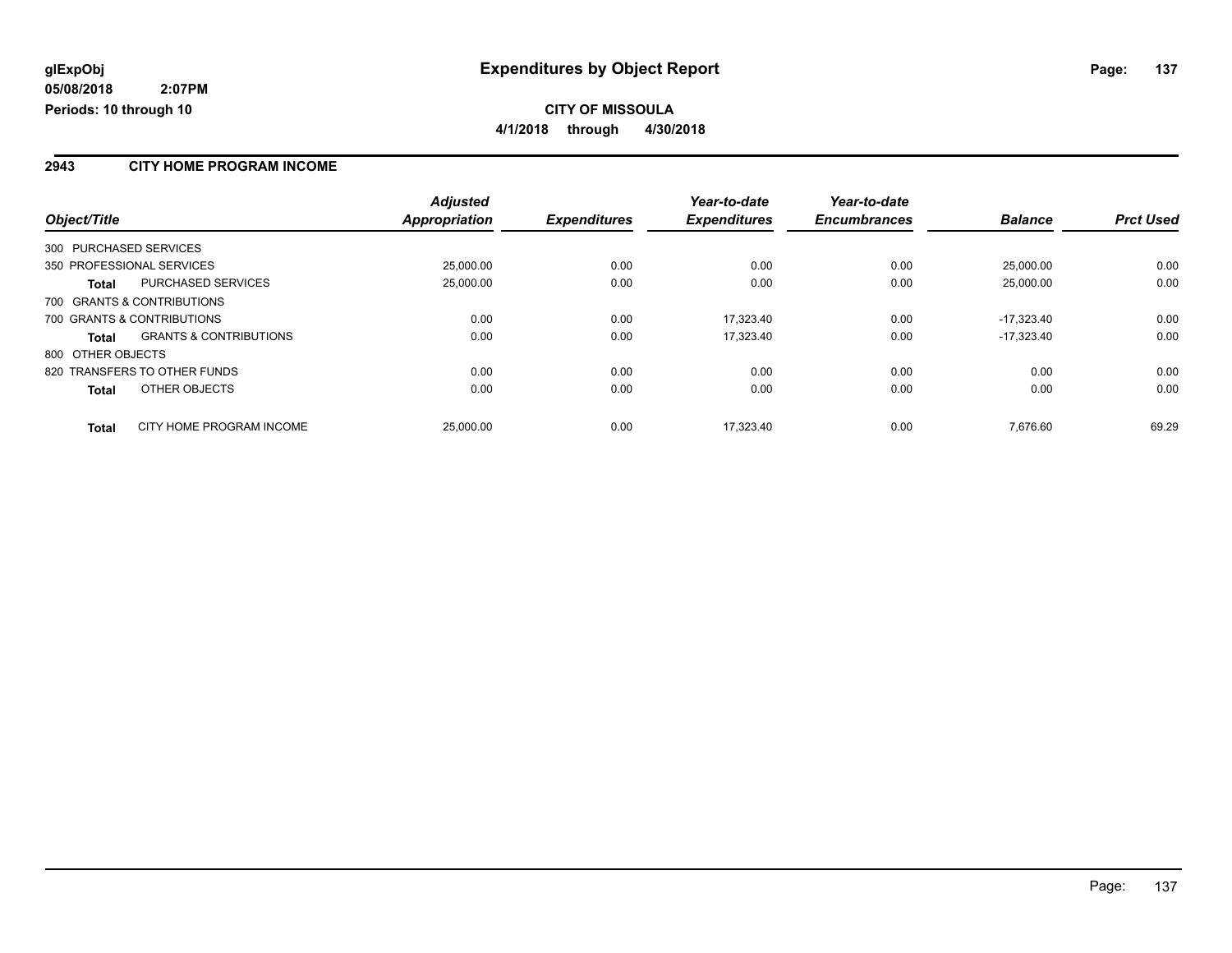## **2955 TRANSPORTATION**

**250 DEVELOPMENT SERVICES**

|                                                   | <b>Adjusted</b>      |                     | Year-to-date        | Year-to-date        |                |                  |
|---------------------------------------------------|----------------------|---------------------|---------------------|---------------------|----------------|------------------|
| Object/Title                                      | <b>Appropriation</b> | <b>Expenditures</b> | <b>Expenditures</b> | <b>Encumbrances</b> | <b>Balance</b> | <b>Prct Used</b> |
| 100 PERSONAL SERVICES                             |                      |                     |                     |                     |                |                  |
| 110 SALARIES AND WAGES                            | 467,018.00           | 30,324.91           | 312,282.31          | 0.00                | 154,735.69     | 66.87            |
| 120 OVERTIME                                      | 0.00                 | 0.00                | 33.00               | 0.00                | $-33.00$       | 0.00             |
| 140 EMPLOYER CONTRIBUTIONS                        | 173,075.00           | 11,083.18           | 113,234.05          | 0.00                | 59,840.95      | 65.42            |
| 141 STATE RETIREMENT CONTRIBUTIONS                | 0.00                 | 0.00                | 342.56              | 0.00                | $-342.56$      | 0.00             |
| PERSONAL SERVICES<br>Total                        | 640,093.00           | 41,408.09           | 425,891.92          | 0.00                | 214,201.08     | 66.54            |
| 200 SUPPLIES                                      |                      |                     |                     |                     |                |                  |
| 210 OFFICE SUPPLIES                               | 8,500.00             | 567.99              | 6,463.42            | 0.00                | 2,036.58       | 76.04            |
| 220 OPERATING SUPPLIES                            | 26,800.00            | 34.95               | 25,267.43           | 0.00                | 1,532.57       | 94.28            |
| 230 REPAIR/MAINTENANCE                            | 0.00                 | 140.00              | 140.00              | 0.00                | $-140.00$      | 0.00             |
| 231 GASOLINE                                      | 0.00                 | 0.00                | 0.00                | 0.00                | 0.00           | 0.00             |
| 240 OTHER SUPPLIES                                | 360.00               | 0.00                | 0.00                | 0.00                | 360.00         | 0.00             |
| <b>SUPPLIES</b><br>Total                          | 35,660.00            | 742.94              | 31,870.85           | 0.00                | 3,789.15       | 89.37            |
| 300 PURCHASED SERVICES                            |                      |                     |                     |                     |                |                  |
| 310 COMMUNICATIONS                                | 3,100.00             | 125.00              | 2,468.09            | 0.00                | 631.91         | 79.62            |
| 320 PRINTING & DUPLICATING                        | 7,125.00             | 237.14              | 4,736.96            | 0.00                | 2,388.04       | 66.48            |
| 330 PUBLICITY, SUBSCRIPTIONS & DUES               | 37,725.00            | 544.61              | 19,083.37           | 0.00                | 18,641.63      | 50.59            |
| 344 TELEPHONE SERVICE                             | 579.00               | 0.00                | 20.75               | 0.00                | 558.25         | 3.58             |
| 350 PROFESSIONAL SERVICES                         | 55,004.00            | 16,000.00           | 22,470.05           | 0.00                | 32,533.95      | 40.85            |
| 360 REPAIR & MAINTENANCE                          | 8,900.00             | 2,901.54            | 4,954.58            | 0.00                | 3,945.42       | 55.67            |
| 370 TRAVEL                                        | 13,500.00            | 4,960.81            | 8,309.60            | 0.00                | 5,190.40       | 61.55            |
| 380 TRAINING                                      | 11,300.00            | 20.00               | 1,796.97            | 0.00                | 9,503.03       | 15.90            |
| 390 OTHER PURCHASED SERVICES                      | 16,050.00            | 0.00                | 2,692.50            | 0.00                | 13,357.50      | 16.78            |
| PURCHASED SERVICES<br><b>Total</b>                | 153,283.00           | 24,789.10           | 66,532.87           | 0.00                | 86,750.13      | 43.41            |
| 500 FIXED CHARGES                                 |                      |                     |                     |                     |                |                  |
| 500 FIXED CHARGES                                 | 38,592.00            | 498.62              | 17,560.93           | 0.00                | 21,031.07      | 45.50            |
| 550 MERCHANT SERVICE FEES                         | 0.00                 | 0.00                | 0.00                | 0.00                | 0.00           | 0.00             |
| <b>FIXED CHARGES</b><br><b>Total</b>              | 38,592.00            | 498.62              | 17,560.93           | 0.00                | 21,031.07      | 45.50            |
| 700 GRANTS & CONTRIBUTIONS                        |                      |                     |                     |                     |                |                  |
| 700 GRANTS & CONTRIBUTIONS                        | 148,133.00           | 0.00                | 95,268.40           | 0.00                | 52,864.60      | 64.31            |
| <b>GRANTS &amp; CONTRIBUTIONS</b><br><b>Total</b> | 148,133.00           | 0.00                | 95,268.40           | 0.00                | 52,864.60      | 64.31            |
| 800 OTHER OBJECTS                                 |                      |                     |                     |                     |                |                  |
| 820 TRANSFERS TO OTHER FUNDS                      | 20,000.00            | 0.00                | 0.00                | 0.00                | 20,000.00      | 0.00             |
|                                                   |                      |                     |                     |                     |                |                  |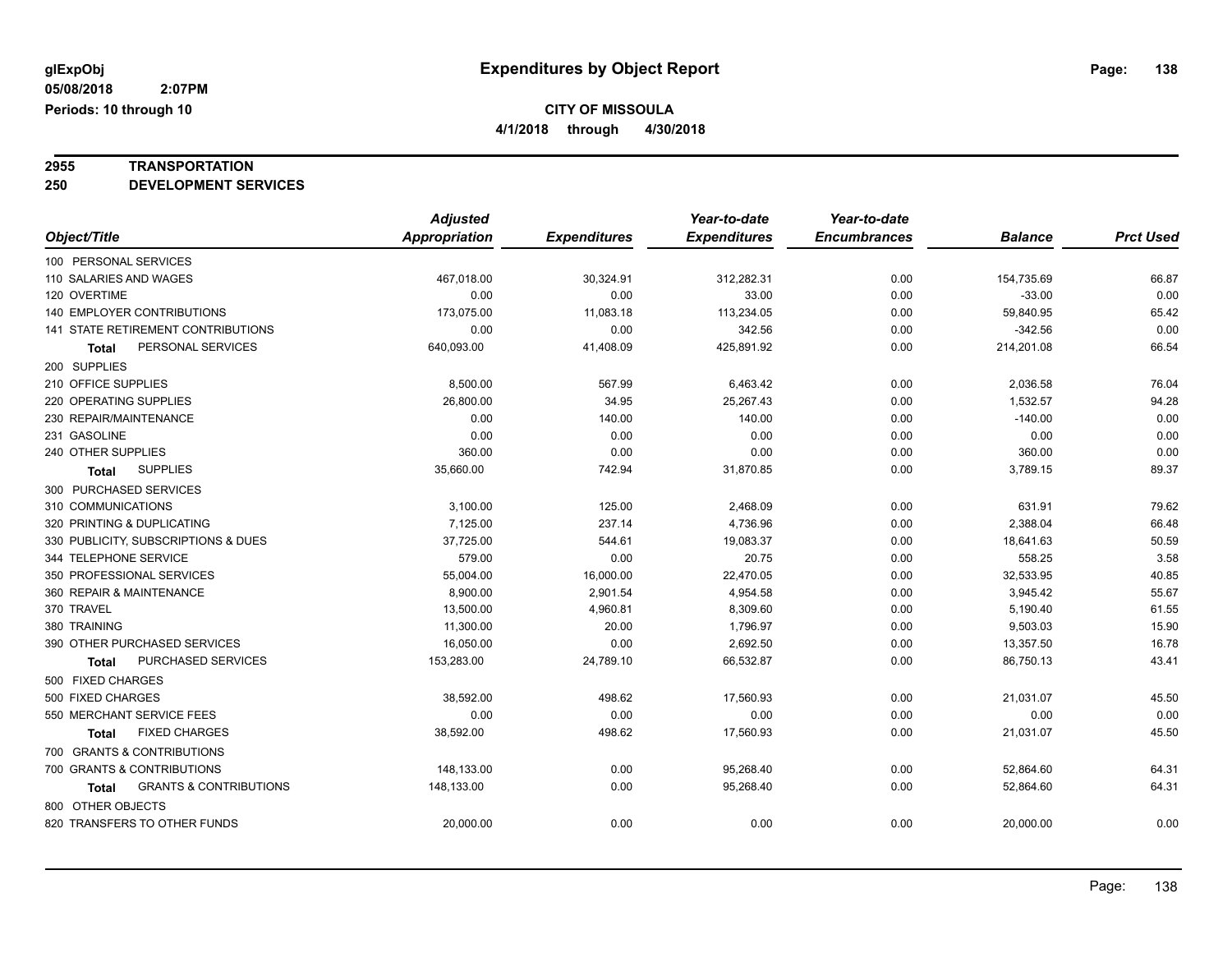## **2955 TRANSPORTATION**

**250 DEVELOPMENT SERVICES**

|                    |                           | <b>Adjusted</b> |                     | Year-to-date        | Year-to-date        |                |                  |
|--------------------|---------------------------|-----------------|---------------------|---------------------|---------------------|----------------|------------------|
| Object/Title       |                           | Appropriation   | <b>Expenditures</b> | <b>Expenditures</b> | <b>Encumbrances</b> | <b>Balance</b> | <b>Prct Used</b> |
| 845 CONTINGENCY    |                           | 290,230.00      | 0.00                | 0.00                | 0.00                | 290.230.00     | 0.00             |
| <b>Total</b>       | OTHER OBJECTS             | 310.230.00      | 0.00                | 0.00                | 0.00                | 310.230.00     | 0.00             |
| 900 CAPITAL OUTLAY |                           |                 |                     |                     |                     |                |                  |
|                    | 940 MACHINERY & EQUIPMENT | 0.00            | 0.00                | 0.00                | 0.00                | 0.00           | 0.00             |
| <b>Total</b>       | <b>CAPITAL OUTLAY</b>     | 0.00            | 0.00                | 0.00                | 0.00                | 0.00           | 0.00             |
| <b>Total</b>       | DEVELOPMENT SERVICES      | 1.325.991.00    | 67.438.75           | 637.124.97          | 0.00                | 688.866.03     | 48.05            |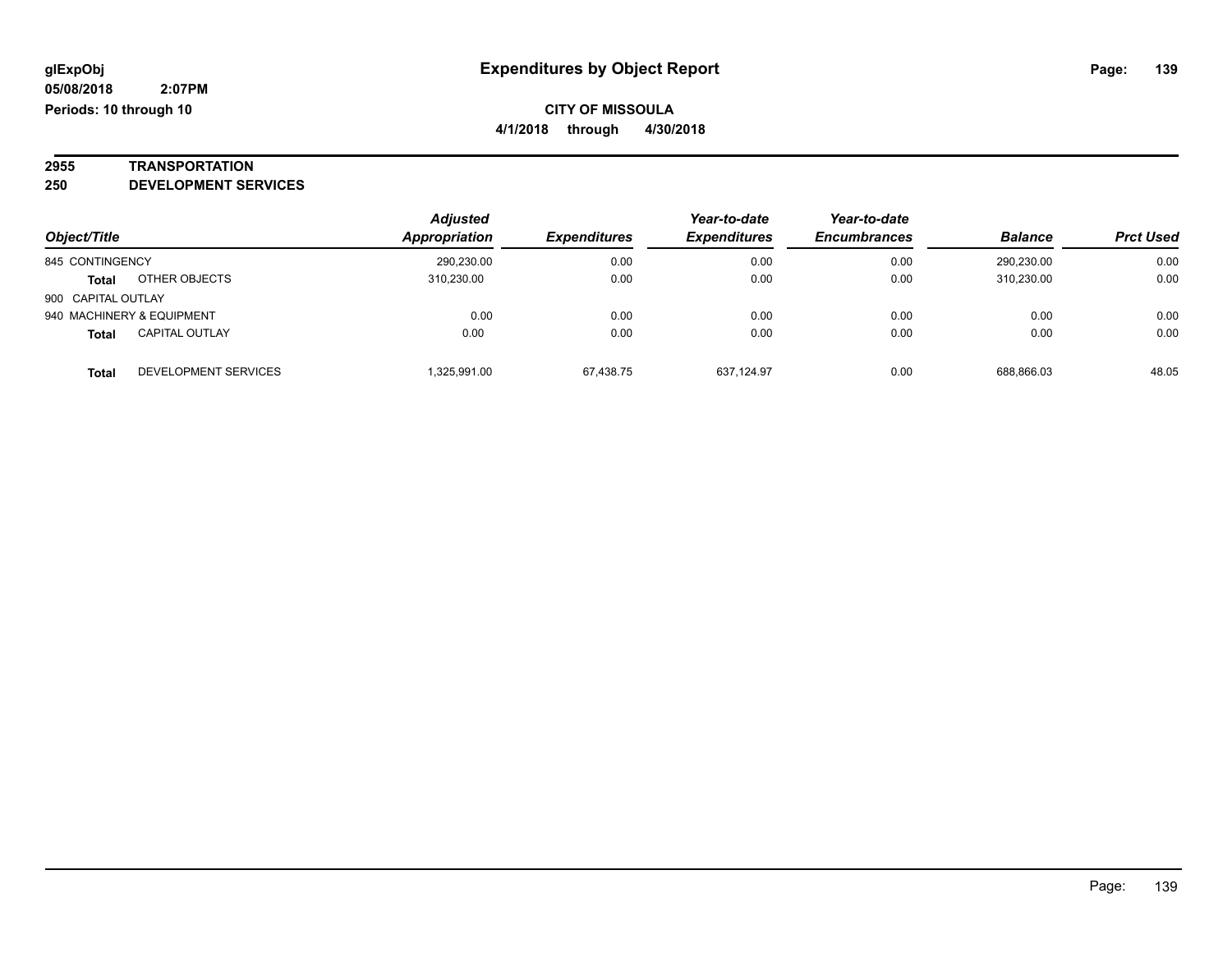### **2955 TRANSPORTATION**

|                                                   | <b>Adjusted</b> |                     | Year-to-date        | Year-to-date        |                |                  |
|---------------------------------------------------|-----------------|---------------------|---------------------|---------------------|----------------|------------------|
| Object/Title                                      | Appropriation   | <b>Expenditures</b> | <b>Expenditures</b> | <b>Encumbrances</b> | <b>Balance</b> | <b>Prct Used</b> |
| 100 PERSONAL SERVICES                             |                 |                     |                     |                     |                |                  |
| 110 SALARIES AND WAGES                            | 467,018.00      | 30,324.91           | 312,282.31          | 0.00                | 154,735.69     | 66.87            |
| 120 OVERTIME                                      | 0.00            | 0.00                | 33.00               | 0.00                | $-33.00$       | 0.00             |
| 140 EMPLOYER CONTRIBUTIONS                        | 173,075.00      | 11,083.18           | 113,234.05          | 0.00                | 59,840.95      | 65.42            |
| <b>141 STATE RETIREMENT CONTRIBUTIONS</b>         | 0.00            | 0.00                | 342.56              | 0.00                | $-342.56$      | 0.00             |
| PERSONAL SERVICES<br>Total                        | 640,093.00      | 41,408.09           | 425,891.92          | 0.00                | 214,201.08     | 66.54            |
| 200 SUPPLIES                                      |                 |                     |                     |                     |                |                  |
| 210 OFFICE SUPPLIES                               | 8,500.00        | 567.99              | 6,463.42            | 0.00                | 2,036.58       | 76.04            |
| 220 OPERATING SUPPLIES                            | 26,800.00       | 34.95               | 25,267.43           | 0.00                | 1,532.57       | 94.28            |
| 230 REPAIR/MAINTENANCE                            | 0.00            | 140.00              | 140.00              | 0.00                | $-140.00$      | 0.00             |
| 231 GASOLINE                                      | 0.00            | 0.00                | 0.00                | 0.00                | 0.00           | 0.00             |
| 240 OTHER SUPPLIES                                | 360.00          | 0.00                | 0.00                | 0.00                | 360.00         | 0.00             |
| <b>SUPPLIES</b><br><b>Total</b>                   | 35,660.00       | 742.94              | 31,870.85           | 0.00                | 3,789.15       | 89.37            |
| 300 PURCHASED SERVICES                            |                 |                     |                     |                     |                |                  |
| 310 COMMUNICATIONS                                | 3,100.00        | 125.00              | 2,468.09            | 0.00                | 631.91         | 79.62            |
| 320 PRINTING & DUPLICATING                        | 7,125.00        | 237.14              | 4,736.96            | 0.00                | 2,388.04       | 66.48            |
| 330 PUBLICITY, SUBSCRIPTIONS & DUES               | 37,725.00       | 544.61              | 19,083.37           | 0.00                | 18,641.63      | 50.59            |
| 344 TELEPHONE SERVICE                             | 579.00          | 0.00                | 20.75               | 0.00                | 558.25         | 3.58             |
| 350 PROFESSIONAL SERVICES                         | 55,004.00       | 16,000.00           | 22,470.05           | 0.00                | 32,533.95      | 40.85            |
| 360 REPAIR & MAINTENANCE                          | 8,900.00        | 2,901.54            | 4,954.58            | 0.00                | 3,945.42       | 55.67            |
| 370 TRAVEL                                        | 13,500.00       | 4,960.81            | 8,309.60            | 0.00                | 5,190.40       | 61.55            |
| 380 TRAINING                                      | 11,300.00       | 20.00               | 1,796.97            | 0.00                | 9,503.03       | 15.90            |
| 390 OTHER PURCHASED SERVICES                      | 16,050.00       | 0.00                | 2,692.50            | 0.00                | 13,357.50      | 16.78            |
| PURCHASED SERVICES<br><b>Total</b>                | 153,283.00      | 24,789.10           | 66,532.87           | 0.00                | 86,750.13      | 43.41            |
| 500 FIXED CHARGES                                 |                 |                     |                     |                     |                |                  |
| 500 FIXED CHARGES                                 | 38,592.00       | 498.62              | 17,560.93           | 0.00                | 21,031.07      | 45.50            |
| 550 MERCHANT SERVICE FEES                         | 0.00            | 0.00                | 0.00                | 0.00                | 0.00           | 0.00             |
| <b>FIXED CHARGES</b><br><b>Total</b>              | 38,592.00       | 498.62              | 17,560.93           | 0.00                | 21,031.07      | 45.50            |
| 700 GRANTS & CONTRIBUTIONS                        |                 |                     |                     |                     |                |                  |
| 700 GRANTS & CONTRIBUTIONS                        | 148,133.00      | 0.00                | 95,268.40           | 0.00                | 52,864.60      | 64.31            |
| <b>GRANTS &amp; CONTRIBUTIONS</b><br><b>Total</b> | 148,133.00      | 0.00                | 95,268.40           | 0.00                | 52,864.60      | 64.31            |
| 800 OTHER OBJECTS                                 |                 |                     |                     |                     |                |                  |
| 820 TRANSFERS TO OTHER FUNDS                      | 20,000.00       | 0.00                | 0.00                | 0.00                | 20,000.00      | 0.00             |
| 845 CONTINGENCY                                   | 290,230.00      | 0.00                | 0.00                | 0.00                | 290,230.00     | 0.00             |
|                                                   |                 |                     |                     |                     |                |                  |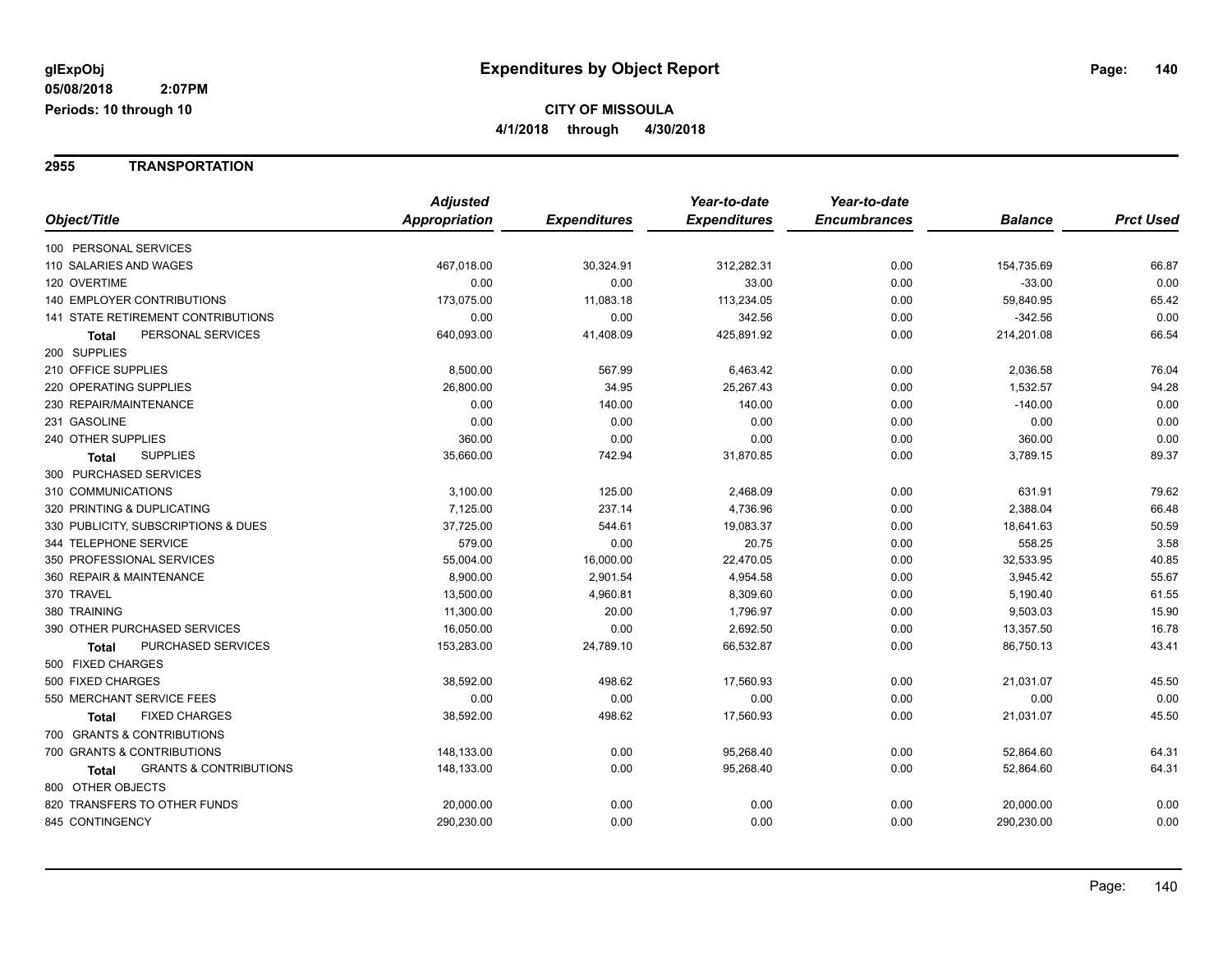### **2955 TRANSPORTATION**

| Object/Title                       |                           | <b>Adjusted</b><br>Appropriation | <i><b>Expenditures</b></i> | Year-to-date<br><b>Expenditures</b> | Year-to-date<br><b>Encumbrances</b> | <b>Balance</b> | <b>Prct Used</b> |
|------------------------------------|---------------------------|----------------------------------|----------------------------|-------------------------------------|-------------------------------------|----------------|------------------|
|                                    |                           |                                  |                            |                                     |                                     |                |                  |
| <b>Total</b><br>900 CAPITAL OUTLAY | OTHER OBJECTS             | 310,230.00                       | 0.00                       | 0.00                                | 0.00                                | 310.230.00     | 0.00             |
|                                    | 940 MACHINERY & EQUIPMENT | 0.00                             | 0.00                       | 0.00                                | 0.00                                | 0.00           | 0.00             |
| <b>Total</b>                       | <b>CAPITAL OUTLAY</b>     | 0.00                             | 0.00                       | 0.00                                | 0.00                                | 0.00           | 0.00             |
| <b>Total</b>                       | <b>TRANSPORTATION</b>     | 1,325,991.00                     | 67.438.75                  | 637.124.97                          | 0.00                                | 688.866.03     | 48.05            |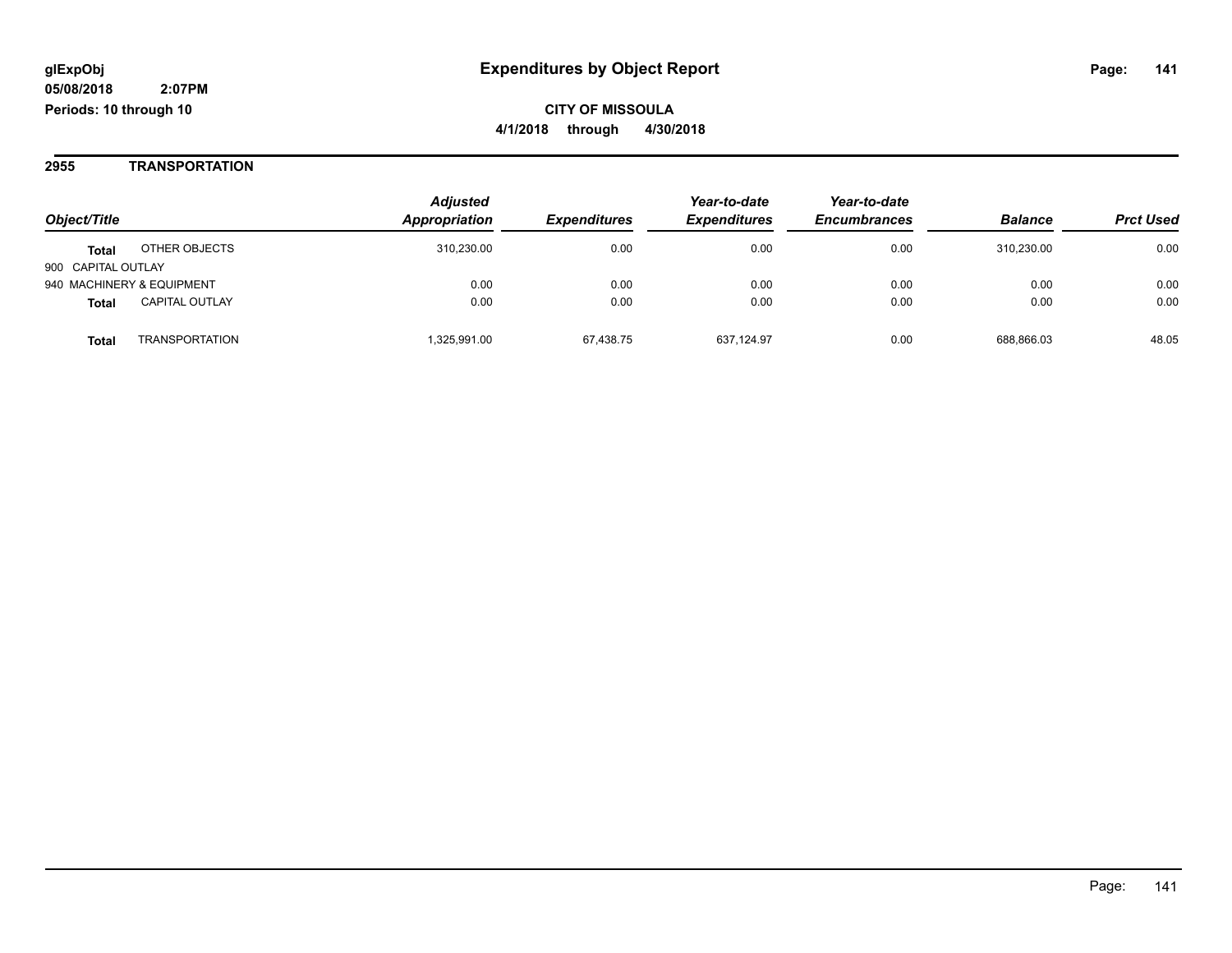## **2987 FEDERAL TRANSPORTATION FUND**

**390 NON-DEPARTMENTAL**

| Object/Title                          | <b>Adjusted</b><br><b>Appropriation</b> | <b>Expenditures</b> | Year-to-date<br><b>Expenditures</b> | Year-to-date<br><b>Encumbrances</b> | <b>Balance</b> | <b>Prct Used</b> |
|---------------------------------------|-----------------------------------------|---------------------|-------------------------------------|-------------------------------------|----------------|------------------|
| 800 OTHER OBJECTS                     |                                         |                     |                                     |                                     |                |                  |
| 820 TRANSFERS TO OTHER FUNDS          | 0.00                                    | 0.00                | 0.00                                | 0.00                                | 0.00           | 0.00             |
| OTHER OBJECTS<br><b>Total</b>         | 0.00                                    | 0.00                | 0.00                                | 0.00                                | 0.00           | 0.00             |
| 900 CAPITAL OUTLAY                    |                                         |                     |                                     |                                     |                |                  |
| 930 IMPROVEMENTS                      | 208.379.00                              | 0.00                | 227,281.88                          | 0.00                                | $-18.902.88$   | 109.07           |
| <b>CAPITAL OUTLAY</b><br><b>Total</b> | 208.379.00                              | 0.00                | 227,281.88                          | 0.00                                | $-18.902.88$   | 109.07           |
| NON-DEPARTMENTAL<br>Total             | 208.379.00                              | 0.00                | 227,281.88                          | 0.00                                | $-18.902.88$   | 109.07           |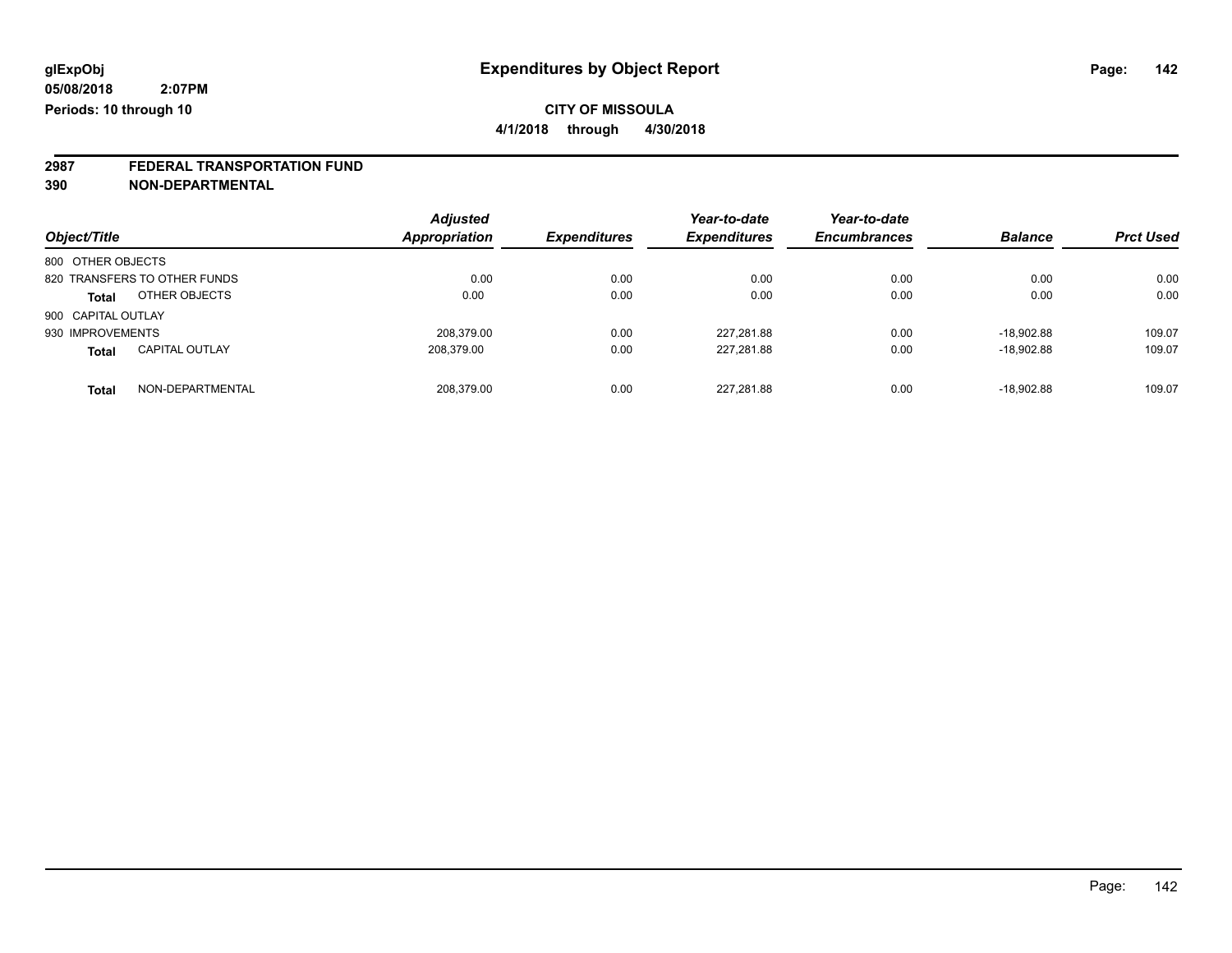**05/08/2018 2:07PM Periods: 10 through 10**

### **2987 FEDERAL TRANSPORTATION FUND**

|                    |                              | <b>Adjusted</b>      |                     | Year-to-date        | Year-to-date        |                |                  |
|--------------------|------------------------------|----------------------|---------------------|---------------------|---------------------|----------------|------------------|
| Object/Title       |                              | <b>Appropriation</b> | <b>Expenditures</b> | <b>Expenditures</b> | <b>Encumbrances</b> | <b>Balance</b> | <b>Prct Used</b> |
| 800 OTHER OBJECTS  |                              |                      |                     |                     |                     |                |                  |
|                    | 820 TRANSFERS TO OTHER FUNDS | 0.00                 | 0.00                | 0.00                | 0.00                | 0.00           | 0.00             |
| <b>Total</b>       | OTHER OBJECTS                | 0.00                 | 0.00                | 0.00                | 0.00                | 0.00           | 0.00             |
| 900 CAPITAL OUTLAY |                              |                      |                     |                     |                     |                |                  |
| 930 IMPROVEMENTS   |                              | 208.379.00           | 0.00                | 227.281.88          | 0.00                | $-18.902.88$   | 109.07           |
| <b>Total</b>       | <b>CAPITAL OUTLAY</b>        | 208.379.00           | 0.00                | 227.281.88          | 0.00                | $-18.902.88$   | 109.07           |
| <b>Total</b>       | FEDERAL TRANSPORTATION FUND  | 208.379.00           | 0.00                | 227,281.88          | 0.00                | $-18.902.88$   | 109.07           |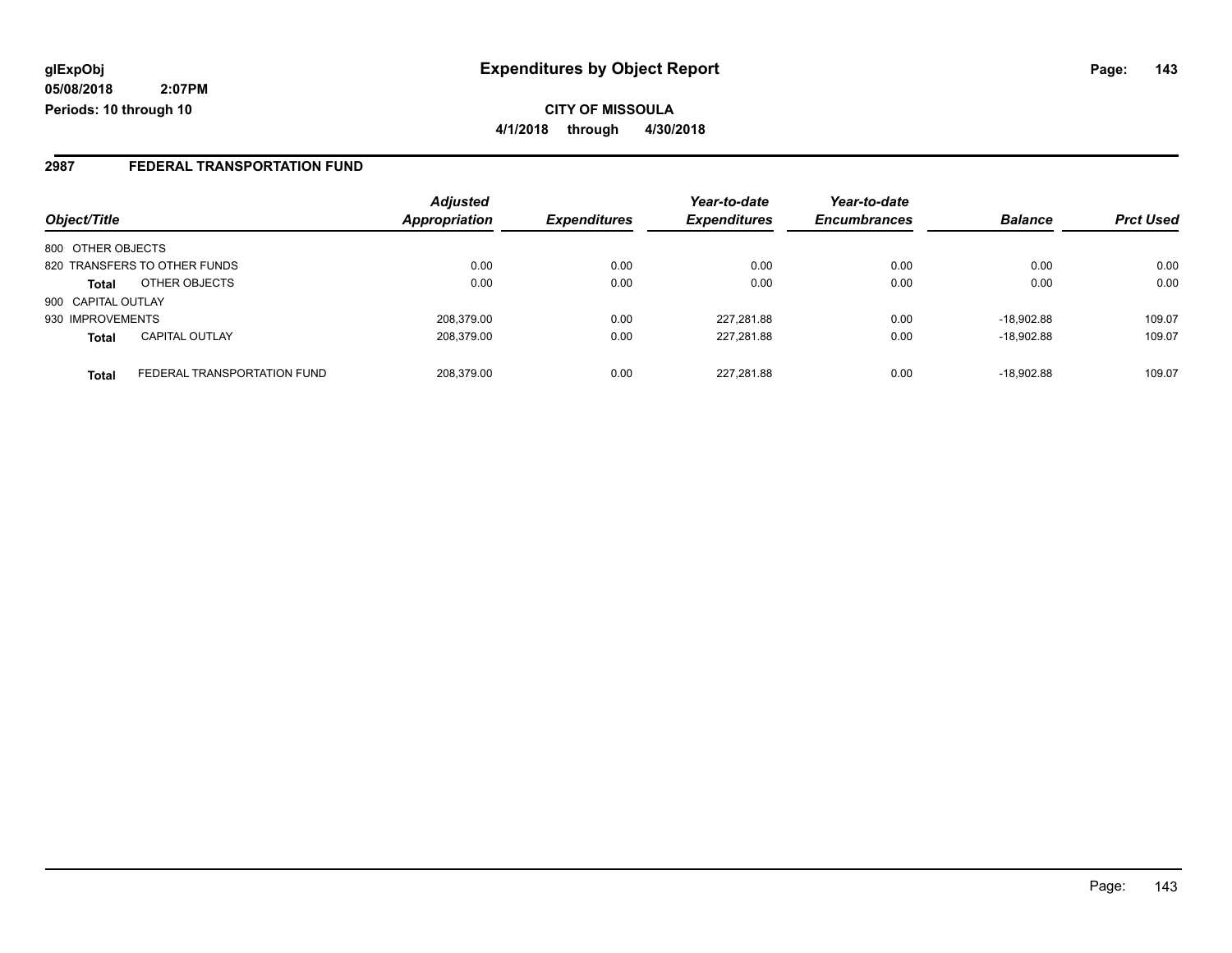### **05/08/2018 2:07PM Periods: 10 through 10**

### **CITY OF MISSOULA 4/1/2018 through 4/30/2018**

## **2988 GRANTS & DONATIONS FUND**

**223 CITY CLERK**

| Object/Title                         | <b>Adjusted</b><br>Appropriation | <b>Expenditures</b> | Year-to-date<br><b>Expenditures</b> | Year-to-date<br><b>Encumbrances</b> | <b>Balance</b> | <b>Prct Used</b> |
|--------------------------------------|----------------------------------|---------------------|-------------------------------------|-------------------------------------|----------------|------------------|
| 500 FIXED CHARGES                    |                                  |                     |                                     |                                     |                |                  |
| 550 MERCHANT SERVICE FEES            | 0.00                             | 0.00                | 0.00                                | 0.00                                | 0.00           | 0.00             |
| <b>FIXED CHARGES</b><br><b>Total</b> | 0.00                             | 0.00                | 0.00                                | 0.00                                | 0.00           | 0.00             |
| <b>CITY CLERK</b><br>Total           | 0.00                             | 0.00                | 0.00                                | 0.00                                | 0.00           | 0.00             |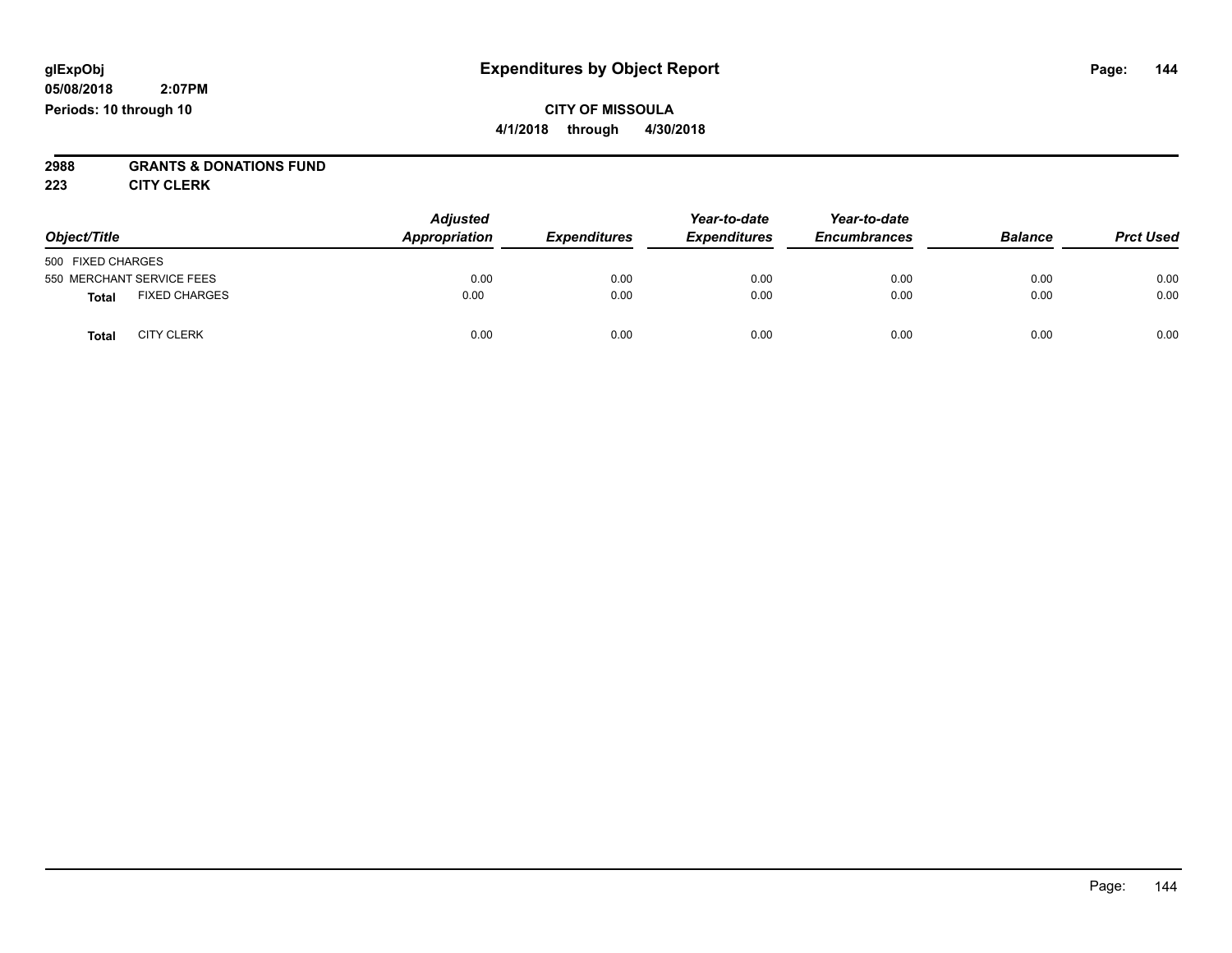#### **CITY OF MISSOULA 4/1/2018 through 4/30/2018**

# **2988 GRANTS & DONATIONS FUND**

**300 FIRE**

|                                | <b>Adjusted</b> | Year-to-date        |                     | Year-to-date        |                |                  |
|--------------------------------|-----------------|---------------------|---------------------|---------------------|----------------|------------------|
| Object/Title                   | Appropriation   | <b>Expenditures</b> | <b>Expenditures</b> | <b>Encumbrances</b> | <b>Balance</b> | <b>Prct Used</b> |
| 900 CAPITAL OUTLAY             |                 |                     |                     |                     |                |                  |
| 940 MACHINERY & EQUIPMENT      | 0.00            | 0.00                | 90,000.00           | 0.00                | $-90.000.00$   | 0.00             |
| <b>CAPITAL OUTLAY</b><br>Total | 0.00            | 0.00                | 90,000.00           | 0.00                | $-90,000.00$   | 0.00             |
| <b>FIRE</b><br>Total           | 0.00            | 0.00                | 90,000.00           | 0.00                | $-90,000.00$   | 0.00             |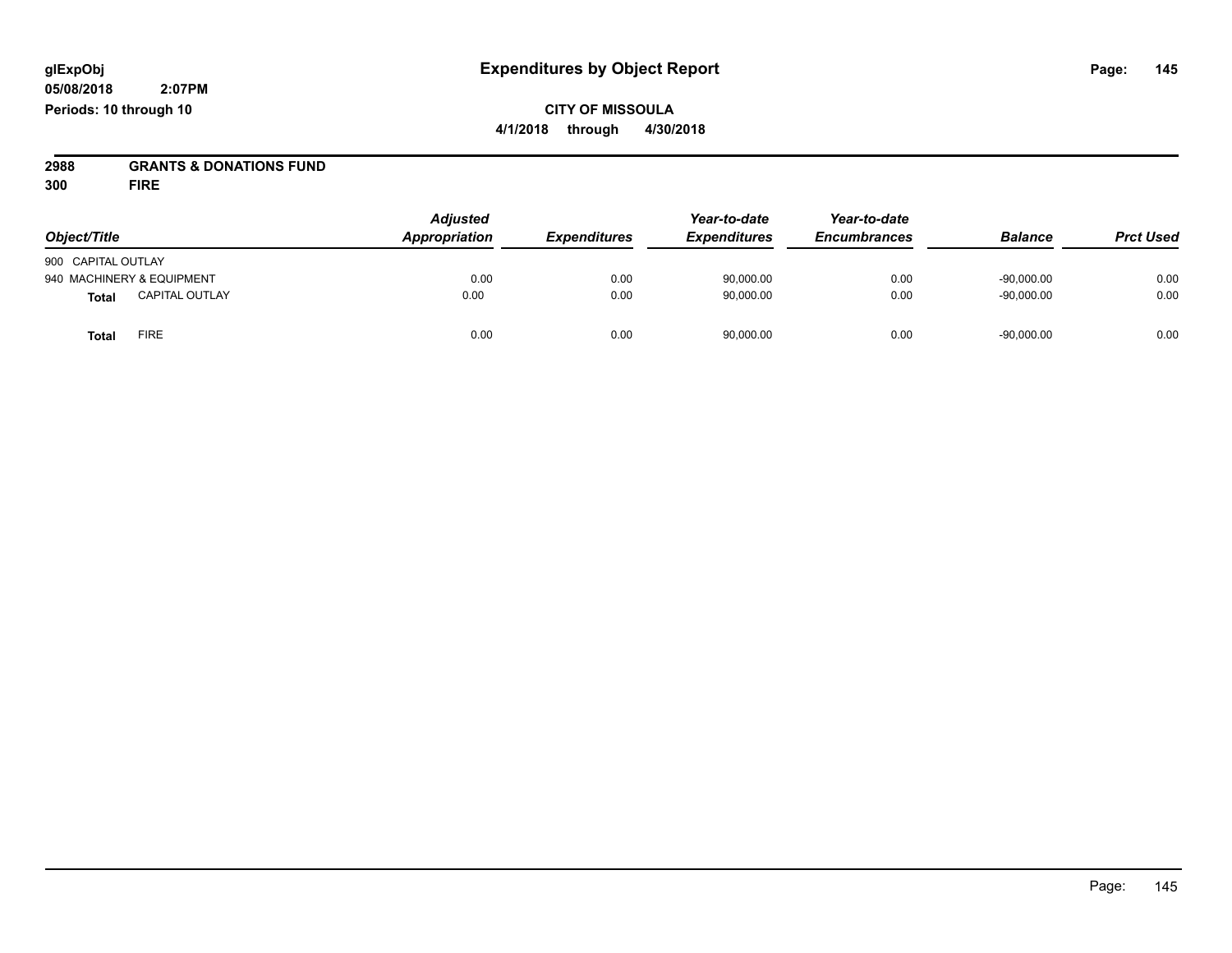# **2988 GRANTS & DONATIONS FUND**

|                        |                                   | <b>Adjusted</b>      |                     | Year-to-date        | Year-to-date        |                |                  |
|------------------------|-----------------------------------|----------------------|---------------------|---------------------|---------------------|----------------|------------------|
| Object/Title           |                                   | <b>Appropriation</b> | <b>Expenditures</b> | <b>Expenditures</b> | <b>Encumbrances</b> | <b>Balance</b> | <b>Prct Used</b> |
| 200 SUPPLIES           |                                   |                      |                     |                     |                     |                |                  |
| 210 OFFICE SUPPLIES    |                                   | 0.00                 | 0.00                | 0.00                | 0.00                | 0.00           | 0.00             |
| 220 OPERATING SUPPLIES |                                   | 0.00                 | 0.00                | 0.00                | 0.00                | 0.00           | 0.00             |
| <b>Total</b>           | <b>SUPPLIES</b>                   | 0.00                 | 0.00                | 0.00                | 0.00                | 0.00           | 0.00             |
| 300 PURCHASED SERVICES |                                   |                      |                     |                     |                     |                |                  |
| 310 COMMUNICATIONS     |                                   | 0.00                 | 0.00                | 0.00                | 0.00                | 0.00           | 0.00             |
|                        | 350 PROFESSIONAL SERVICES         | 0.00                 | 0.00                | 1,296.20            | 0.00                | $-1,296.20$    | 0.00             |
| 370 TRAVEL             |                                   | 0.00                 | 0.00                | 0.00                | 0.00                | 0.00           | 0.00             |
| 380 TRAINING           |                                   | 0.00                 | 0.00                | 0.00                | 0.00                | 0.00           | 0.00             |
| <b>Total</b>           | PURCHASED SERVICES                | 0.00                 | 0.00                | 1,296.20            | 0.00                | $-1,296.20$    | 0.00             |
|                        | 700 GRANTS & CONTRIBUTIONS        |                      |                     |                     |                     |                |                  |
|                        | 700 GRANTS & CONTRIBUTIONS        | 949,949.00           | 0.00                | 14,710.59           | 0.00                | 935,238.41     | 1.55             |
| Total                  | <b>GRANTS &amp; CONTRIBUTIONS</b> | 949,949.00           | 0.00                | 14,710.59           | 0.00                | 935,238.41     | 1.55             |
| 800 OTHER OBJECTS      |                                   |                      |                     |                     |                     |                |                  |
|                        | 820 TRANSFERS TO OTHER FUNDS      | 29,639.00            | 0.00                | 0.00                | 0.00                | 29,639.00      | 0.00             |
| 845 CONTINGENCY        |                                   | 0.00                 | 0.00                | 0.00                | 0.00                | 0.00           | 0.00             |
| <b>Total</b>           | OTHER OBJECTS                     | 29,639.00            | 0.00                | 0.00                | 0.00                | 29,639.00      | 0.00             |
| 900 CAPITAL OUTLAY     |                                   |                      |                     |                     |                     |                |                  |
| 930 IMPROVEMENTS       |                                   | 24,822.00            | 0.00                | 0.00                | 0.00                | 24,822.00      | 0.00             |
| <b>Total</b>           | <b>CAPITAL OUTLAY</b>             | 24,822.00            | 0.00                | 0.00                | 0.00                | 24,822.00      | 0.00             |
| <b>Total</b>           | NON-DEPARTMENTAL                  | 1,004,410.00         | 0.00                | 16,006.79           | 0.00                | 988,403.21     | 1.59             |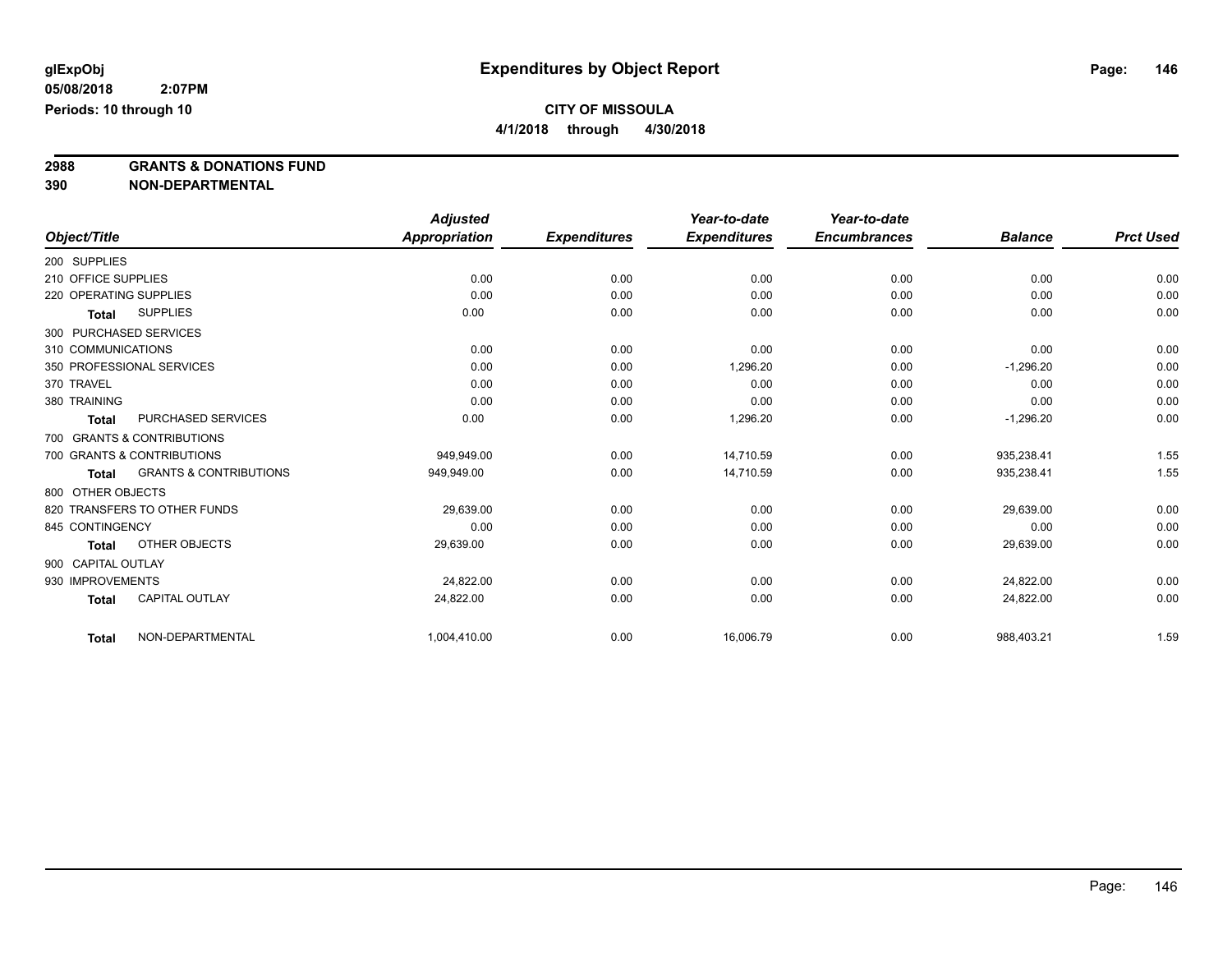#### **2988 GRANTS & DONATIONS FUND**

|                        |                                    | <b>Adjusted</b> |                     | Year-to-date        | Year-to-date        |                |                  |
|------------------------|------------------------------------|-----------------|---------------------|---------------------|---------------------|----------------|------------------|
| Object/Title           |                                    | Appropriation   | <b>Expenditures</b> | <b>Expenditures</b> | <b>Encumbrances</b> | <b>Balance</b> | <b>Prct Used</b> |
| 200 SUPPLIES           |                                    |                 |                     |                     |                     |                |                  |
| 210 OFFICE SUPPLIES    |                                    | 0.00            | 0.00                | 0.00                | 0.00                | 0.00           | 0.00             |
| 220 OPERATING SUPPLIES |                                    | 0.00            | 0.00                | 0.00                | 0.00                | 0.00           | 0.00             |
| <b>Total</b>           | <b>SUPPLIES</b>                    | 0.00            | 0.00                | 0.00                | 0.00                | 0.00           | 0.00             |
| 300 PURCHASED SERVICES |                                    |                 |                     |                     |                     |                |                  |
| 310 COMMUNICATIONS     |                                    | 0.00            | 0.00                | 0.00                | 0.00                | 0.00           | 0.00             |
|                        | 350 PROFESSIONAL SERVICES          | 0.00            | 0.00                | 1,296.20            | 0.00                | $-1,296.20$    | 0.00             |
| 370 TRAVEL             |                                    | 0.00            | 0.00                | 0.00                | 0.00                | 0.00           | 0.00             |
| 380 TRAINING           |                                    | 0.00            | 0.00                | 0.00                | 0.00                | 0.00           | 0.00             |
| <b>Total</b>           | PURCHASED SERVICES                 | 0.00            | 0.00                | 1,296.20            | 0.00                | $-1,296.20$    | 0.00             |
| 500 FIXED CHARGES      |                                    |                 |                     |                     |                     |                |                  |
|                        | 550 MERCHANT SERVICE FEES          | 0.00            | 0.00                | 0.00                | 0.00                | 0.00           | 0.00             |
| <b>Total</b>           | <b>FIXED CHARGES</b>               | 0.00            | 0.00                | 0.00                | 0.00                | 0.00           | 0.00             |
|                        | 700 GRANTS & CONTRIBUTIONS         |                 |                     |                     |                     |                |                  |
|                        | 700 GRANTS & CONTRIBUTIONS         | 949,949.00      | 0.00                | 14,710.59           | 0.00                | 935,238.41     | 1.55             |
| Total                  | <b>GRANTS &amp; CONTRIBUTIONS</b>  | 949,949.00      | 0.00                | 14,710.59           | 0.00                | 935,238.41     | 1.55             |
| 800 OTHER OBJECTS      |                                    |                 |                     |                     |                     |                |                  |
|                        | 820 TRANSFERS TO OTHER FUNDS       | 29,639.00       | 0.00                | 0.00                | 0.00                | 29,639.00      | 0.00             |
| 845 CONTINGENCY        |                                    | 0.00            | 0.00                | 0.00                | 0.00                | 0.00           | 0.00             |
| <b>Total</b>           | OTHER OBJECTS                      | 29,639.00       | 0.00                | 0.00                | 0.00                | 29,639.00      | 0.00             |
| 900 CAPITAL OUTLAY     |                                    |                 |                     |                     |                     |                |                  |
| 930 IMPROVEMENTS       |                                    | 24,822.00       | 0.00                | 0.00                | 0.00                | 24,822.00      | 0.00             |
|                        | 940 MACHINERY & EQUIPMENT          | 0.00            | 0.00                | 90,000.00           | 0.00                | $-90,000.00$   | 0.00             |
| <b>Total</b>           | CAPITAL OUTLAY                     | 24,822.00       | 0.00                | 90,000.00           | 0.00                | $-65,178.00$   | 362.58           |
| <b>Total</b>           | <b>GRANTS &amp; DONATIONS FUND</b> | 1,004,410.00    | 0.00                | 106,006.79          | 0.00                | 898,403.21     | 10.55            |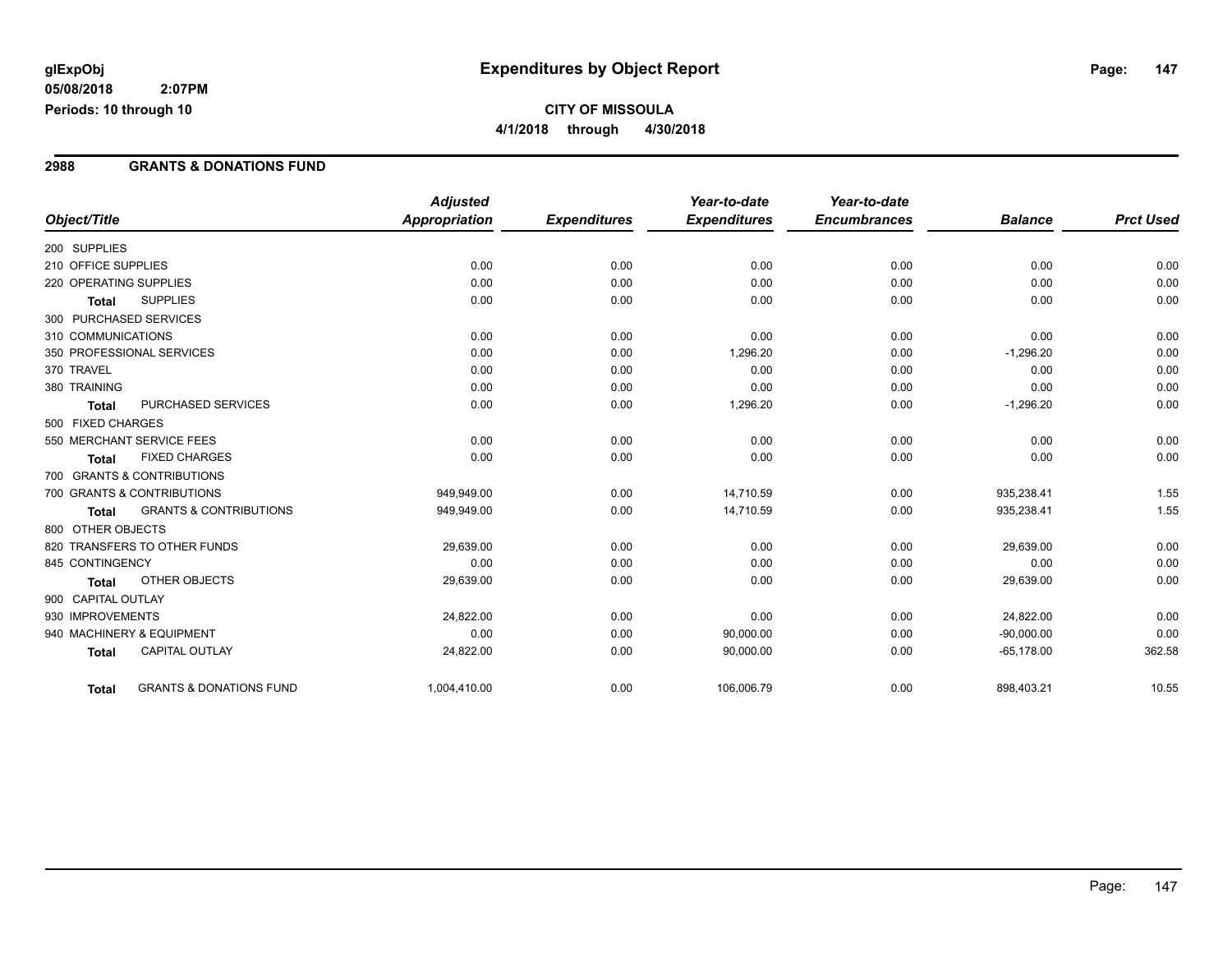# **2989 POLICE GRANTS & DONATIONS**

**290 POLICE**

|                                                   | <b>Adjusted</b> |                     | Year-to-date        | Year-to-date        |                |                  |
|---------------------------------------------------|-----------------|---------------------|---------------------|---------------------|----------------|------------------|
| Object/Title                                      | Appropriation   | <b>Expenditures</b> | <b>Expenditures</b> | <b>Encumbrances</b> | <b>Balance</b> | <b>Prct Used</b> |
| 100 PERSONAL SERVICES                             |                 |                     |                     |                     |                |                  |
| 110 SALARIES AND WAGES                            | 65,418.00       | 5,993.29            | 60,575.77           | 0.00                | 4,842.23       | 92.60            |
| 115 SALARIES/HEALTH INSURANCE BENEFIT             | 0.00            | 768.00              | 7,488.00            | 0.00                | $-7,488.00$    | 0.00             |
| 120 OVERTIME                                      | 72,700.00       | 4,509.58            | 51,123.54           | 0.00                | 21,576.46      | 70.32            |
| 130 OTHER                                         | 0.00            | 0.00                | 700.00              | 0.00                | $-700.00$      | 0.00             |
| 133 EDUCATION COMPENSATION                        | 0.00            | 20.00               | 205.00              | 0.00                | $-205.00$      | 0.00             |
| 140 EMPLOYER CONTRIBUTIONS                        | 33,961.00       | 1,734.10            | 17,913.71           | 0.00                | 16,047.29      | 52.75            |
| PERSONAL SERVICES<br><b>Total</b>                 | 172,079.00      | 13,024.97           | 138,006.02          | 0.00                | 34,072.98      | 80.20            |
| 200 SUPPLIES                                      |                 |                     |                     |                     |                |                  |
| 210 OFFICE SUPPLIES                               | 6.376.00        | 124.45              | 942.97              | 0.00                | 5,433.03       | 14.79            |
| 220 OPERATING SUPPLIES                            | 77,456.00       | 114.55              | 26,667.55           | 0.00                | 50,788.45      | 34.43            |
| 230 REPAIR/MAINTENANCE                            | 0.00            | 0.00                | 0.00                | 0.00                | 0.00           | 0.00             |
| <b>SUPPLIES</b><br><b>Total</b>                   | 83,832.00       | 239.00              | 27,610.52           | 0.00                | 56,221.48      | 32.94            |
| 300 PURCHASED SERVICES                            |                 |                     |                     |                     |                |                  |
| 344 TELEPHONE SERVICE                             | 10.012.00       | 644.28              | 5.897.56            | 0.00                | 4,114.44       | 58.90            |
| 350 PROFESSIONAL SERVICES                         | 81,443.00       | 139.97              | 60,744.63           | 0.00                | 20,698.37      | 74.59            |
| 360 REPAIR & MAINTENANCE                          | 4,798.00        | 0.00                | 7,565.25            | 0.00                | $-2,767.25$    | 157.68           |
| 370 TRAVEL                                        | 9,572.00        | 647.19              | 4,401.57            | 0.00                | 5,170.43       | 45.98            |
| PURCHASED SERVICES<br><b>Total</b>                | 105,825.00      | 1,431.44            | 78,609.01           | 0.00                | 27,215.99      | 74.28            |
| 500 FIXED CHARGES                                 |                 |                     |                     |                     |                |                  |
| 500 FIXED CHARGES                                 | 115.012.00      | 5.995.16            | 74,032.52           | 0.00                | 40.979.48      | 64.37            |
| <b>FIXED CHARGES</b><br><b>Total</b>              | 115,012.00      | 5,995.16            | 74,032.52           | 0.00                | 40,979.48      | 64.37            |
| 700 GRANTS & CONTRIBUTIONS                        |                 |                     |                     |                     |                |                  |
| 700 GRANTS & CONTRIBUTIONS                        | 20,000.00       | 0.00                | 2,900.00            | 0.00                | 17,100.00      | 14.50            |
| <b>GRANTS &amp; CONTRIBUTIONS</b><br><b>Total</b> | 20,000.00       | 0.00                | 2,900.00            | 0.00                | 17.100.00      | 14.50            |
|                                                   |                 |                     |                     |                     |                |                  |
| <b>POLICE</b><br><b>Total</b>                     | 496,748.00      | 20,690.57           | 321,158.07          | 0.00                | 175,589.93     | 64.65            |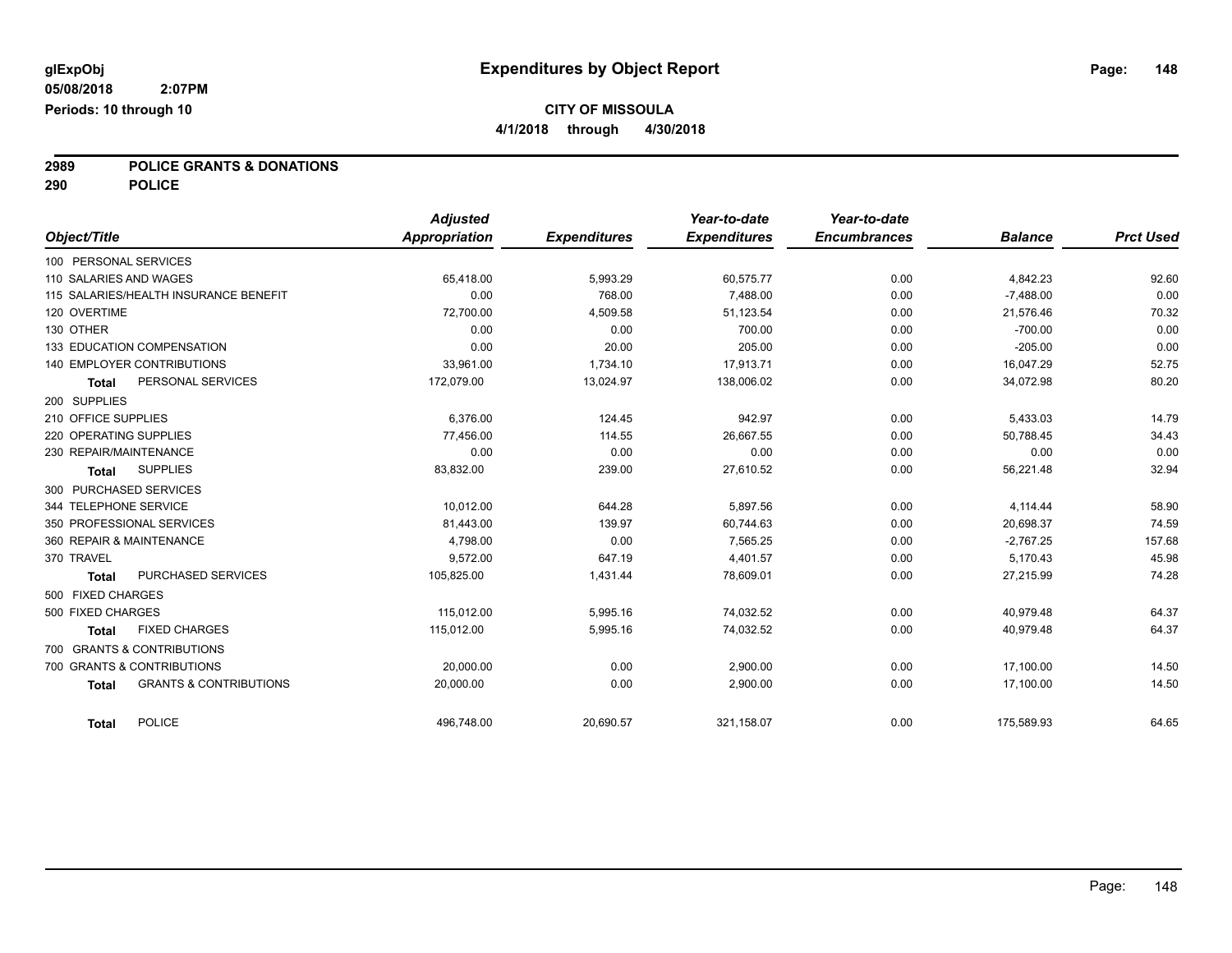#### **2989 POLICE GRANTS & DONATIONS**

|                                                   | <b>Adjusted</b> |                     | Year-to-date        | Year-to-date        |                |                  |
|---------------------------------------------------|-----------------|---------------------|---------------------|---------------------|----------------|------------------|
| Object/Title                                      | Appropriation   | <b>Expenditures</b> | <b>Expenditures</b> | <b>Encumbrances</b> | <b>Balance</b> | <b>Prct Used</b> |
| 100 PERSONAL SERVICES                             |                 |                     |                     |                     |                |                  |
| 110 SALARIES AND WAGES                            | 65,418.00       | 5,993.29            | 60,575.77           | 0.00                | 4,842.23       | 92.60            |
| 115 SALARIES/HEALTH INSURANCE BENEFIT             | 0.00            | 768.00              | 7,488.00            | 0.00                | $-7,488.00$    | 0.00             |
| 120 OVERTIME                                      | 72.700.00       | 4,509.58            | 51.123.54           | 0.00                | 21.576.46      | 70.32            |
| 130 OTHER                                         | 0.00            | 0.00                | 700.00              | 0.00                | $-700.00$      | 0.00             |
| 133 EDUCATION COMPENSATION                        | 0.00            | 20.00               | 205.00              | 0.00                | $-205.00$      | 0.00             |
| <b>140 EMPLOYER CONTRIBUTIONS</b>                 | 33,961.00       | 1,734.10            | 17,913.71           | 0.00                | 16,047.29      | 52.75            |
| PERSONAL SERVICES<br><b>Total</b>                 | 172,079.00      | 13,024.97           | 138,006.02          | 0.00                | 34,072.98      | 80.20            |
| 200 SUPPLIES                                      |                 |                     |                     |                     |                |                  |
| 210 OFFICE SUPPLIES                               | 6,376.00        | 124.45              | 942.97              | 0.00                | 5,433.03       | 14.79            |
| 220 OPERATING SUPPLIES                            | 77,456.00       | 114.55              | 26,667.55           | 0.00                | 50,788.45      | 34.43            |
| 230 REPAIR/MAINTENANCE                            | 0.00            | 0.00                | 0.00                | 0.00                | 0.00           | 0.00             |
| <b>SUPPLIES</b><br><b>Total</b>                   | 83,832.00       | 239.00              | 27,610.52           | 0.00                | 56,221.48      | 32.94            |
| 300 PURCHASED SERVICES                            |                 |                     |                     |                     |                |                  |
| 344 TELEPHONE SERVICE                             | 10,012.00       | 644.28              | 5,897.56            | 0.00                | 4,114.44       | 58.90            |
| 350 PROFESSIONAL SERVICES                         | 81,443.00       | 139.97              | 60,744.63           | 0.00                | 20,698.37      | 74.59            |
| 360 REPAIR & MAINTENANCE                          | 4.798.00        | 0.00                | 7.565.25            | 0.00                | $-2.767.25$    | 157.68           |
| 370 TRAVEL                                        | 9.572.00        | 647.19              | 4,401.57            | 0.00                | 5,170.43       | 45.98            |
| PURCHASED SERVICES<br><b>Total</b>                | 105,825.00      | 1,431.44            | 78,609.01           | 0.00                | 27,215.99      | 74.28            |
| 500 FIXED CHARGES                                 |                 |                     |                     |                     |                |                  |
| 500 FIXED CHARGES                                 | 115,012.00      | 5,995.16            | 74,032.52           | 0.00                | 40,979.48      | 64.37            |
| <b>FIXED CHARGES</b><br><b>Total</b>              | 115,012.00      | 5,995.16            | 74,032.52           | 0.00                | 40,979.48      | 64.37            |
| 700 GRANTS & CONTRIBUTIONS                        |                 |                     |                     |                     |                |                  |
| 700 GRANTS & CONTRIBUTIONS                        | 20,000.00       | 0.00                | 2,900.00            | 0.00                | 17,100.00      | 14.50            |
| <b>GRANTS &amp; CONTRIBUTIONS</b><br><b>Total</b> | 20,000.00       | 0.00                | 2,900.00            | 0.00                | 17,100.00      | 14.50            |
| POLICE GRANTS & DONATIONS<br><b>Total</b>         | 496,748.00      | 20,690.57           | 321,158.07          | 0.00                | 175,589.93     | 64.65            |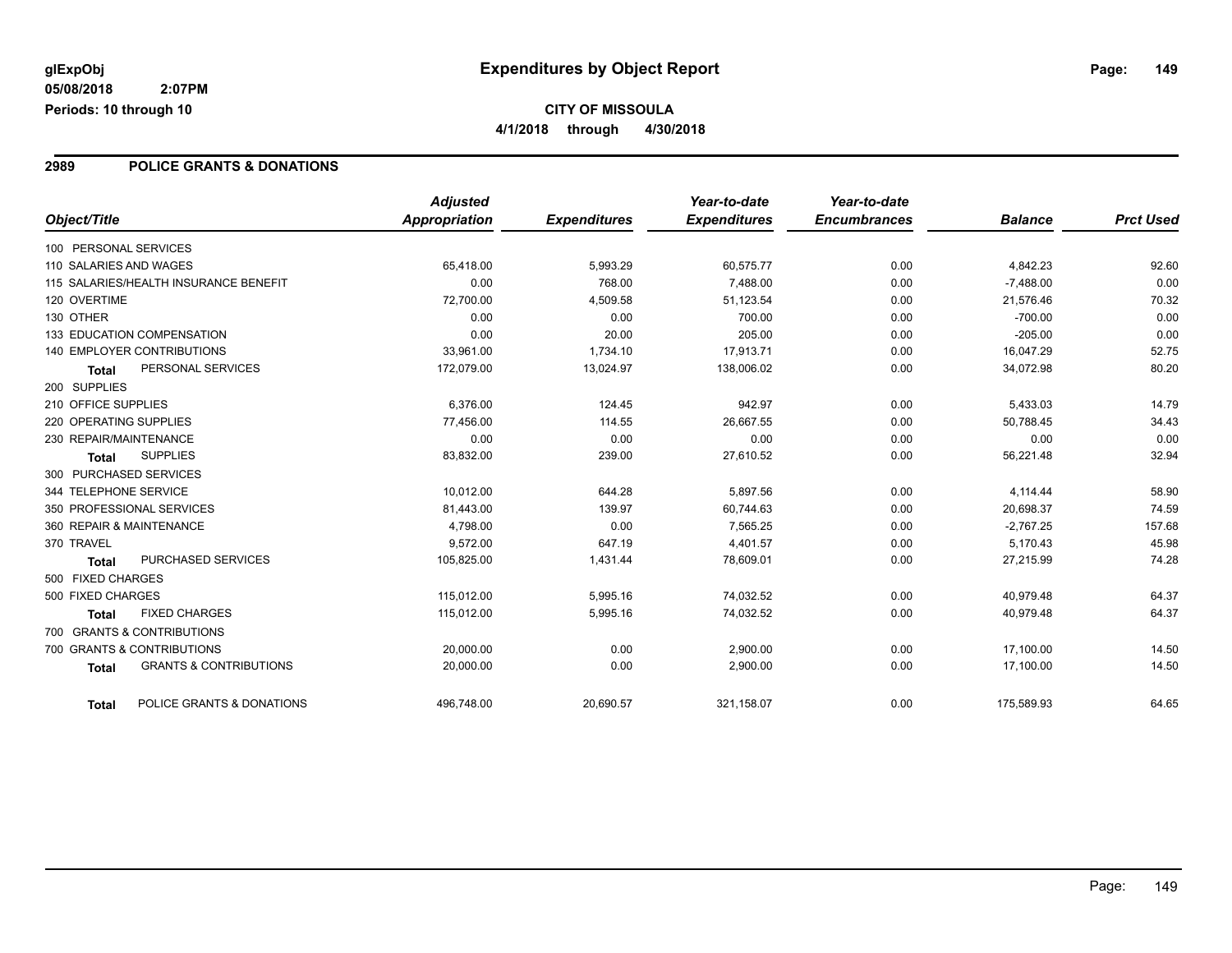# **2991 BROWNFIELDS**

**400 ENTITLEMENT GRANTS**

| Object/Title      |                                   | <b>Adjusted</b>      |                     | Year-to-date        | Year-to-date<br><b>Encumbrances</b> | <b>Balance</b> | <b>Prct Used</b> |
|-------------------|-----------------------------------|----------------------|---------------------|---------------------|-------------------------------------|----------------|------------------|
|                   |                                   | <b>Appropriation</b> | <b>Expenditures</b> | <b>Expenditures</b> |                                     |                |                  |
|                   | 700 GRANTS & CONTRIBUTIONS        |                      |                     |                     |                                     |                |                  |
|                   | 700 GRANTS & CONTRIBUTIONS        | 0.00                 | 2.342.60            | 30.229.02           | 0.00                                | $-30.229.02$   | 0.00             |
| <b>Total</b>      | <b>GRANTS &amp; CONTRIBUTIONS</b> | 0.00                 | 2.342.60            | 30,229.02           | 0.00                                | $-30.229.02$   | 0.00             |
| 800 OTHER OBJECTS |                                   |                      |                     |                     |                                     |                |                  |
|                   | 820 TRANSFERS TO OTHER FUNDS      | 0.00                 | 0.00                | 0.00                | 0.00                                | 0.00           | 0.00             |
| <b>Total</b>      | OTHER OBJECTS                     | 0.00                 | 0.00                | 0.00                | 0.00                                | 0.00           | 0.00             |
| <b>Total</b>      | <b>ENTITLEMENT GRANTS</b>         | 0.00                 | 2.342.60            | 30.229.02           | 0.00                                | $-30.229.02$   | 0.00             |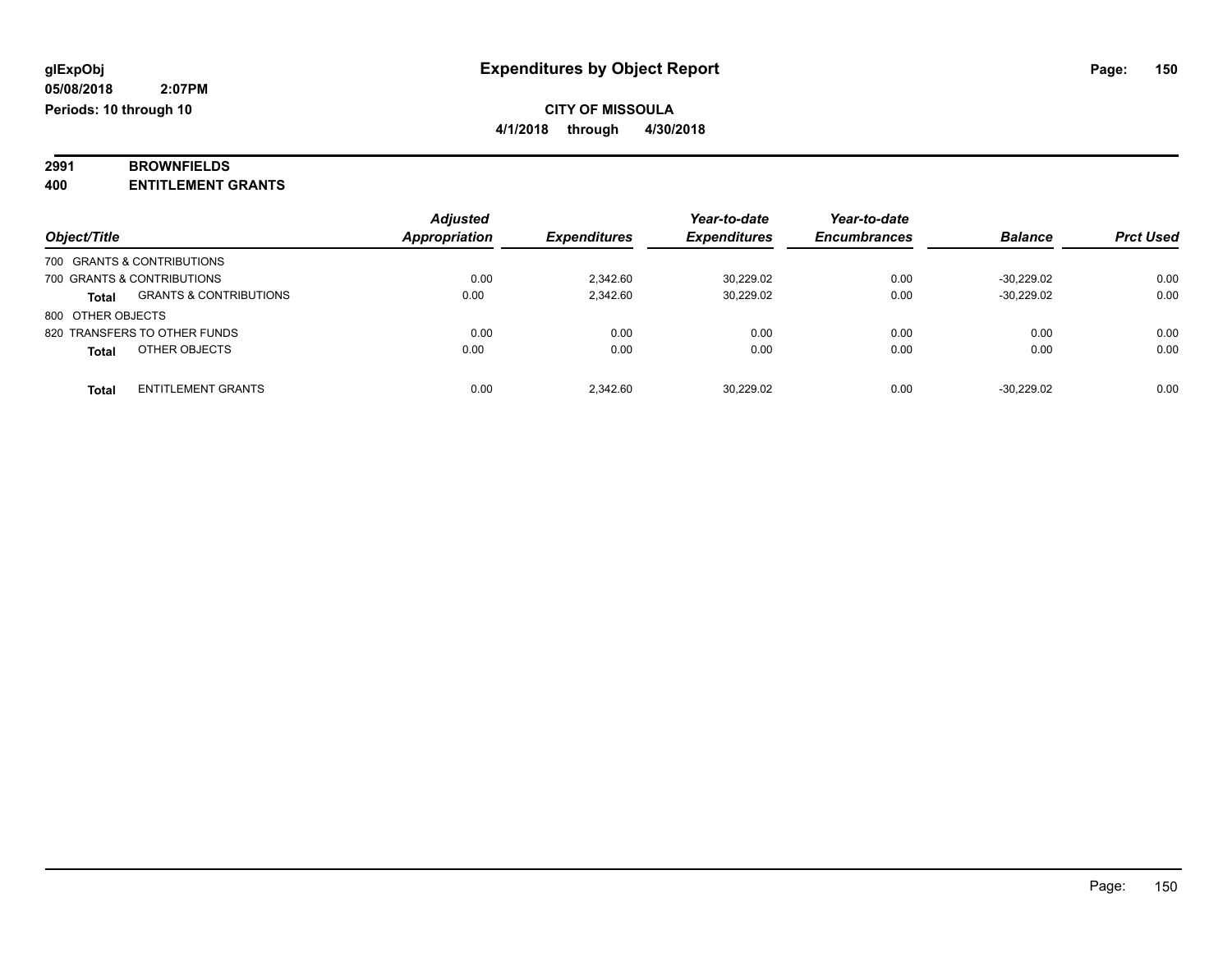#### **2991 BROWNFIELDS**

| Object/Title      |                                   | <b>Adjusted</b>      |                     | Year-to-date<br><b>Expenditures</b> | Year-to-date<br><b>Encumbrances</b> | <b>Balance</b> | <b>Prct Used</b> |
|-------------------|-----------------------------------|----------------------|---------------------|-------------------------------------|-------------------------------------|----------------|------------------|
|                   |                                   | <b>Appropriation</b> | <b>Expenditures</b> |                                     |                                     |                |                  |
|                   | 700 GRANTS & CONTRIBUTIONS        |                      |                     |                                     |                                     |                |                  |
|                   | 700 GRANTS & CONTRIBUTIONS        | 0.00                 | 2.342.60            | 30,229.02                           | 0.00                                | $-30.229.02$   | 0.00             |
| <b>Total</b>      | <b>GRANTS &amp; CONTRIBUTIONS</b> | 0.00                 | 2.342.60            | 30,229.02                           | 0.00                                | $-30.229.02$   | 0.00             |
| 800 OTHER OBJECTS |                                   |                      |                     |                                     |                                     |                |                  |
|                   | 820 TRANSFERS TO OTHER FUNDS      | 0.00                 | 0.00                | 0.00                                | 0.00                                | 0.00           | 0.00             |
| <b>Total</b>      | OTHER OBJECTS                     | 0.00                 | 0.00                | 0.00                                | 0.00                                | 0.00           | 0.00             |
| <b>Total</b>      | <b>BROWNFIELDS</b>                | 0.00                 | 2.342.60            | 30.229.02                           | 0.00                                | $-30.229.02$   | 0.00             |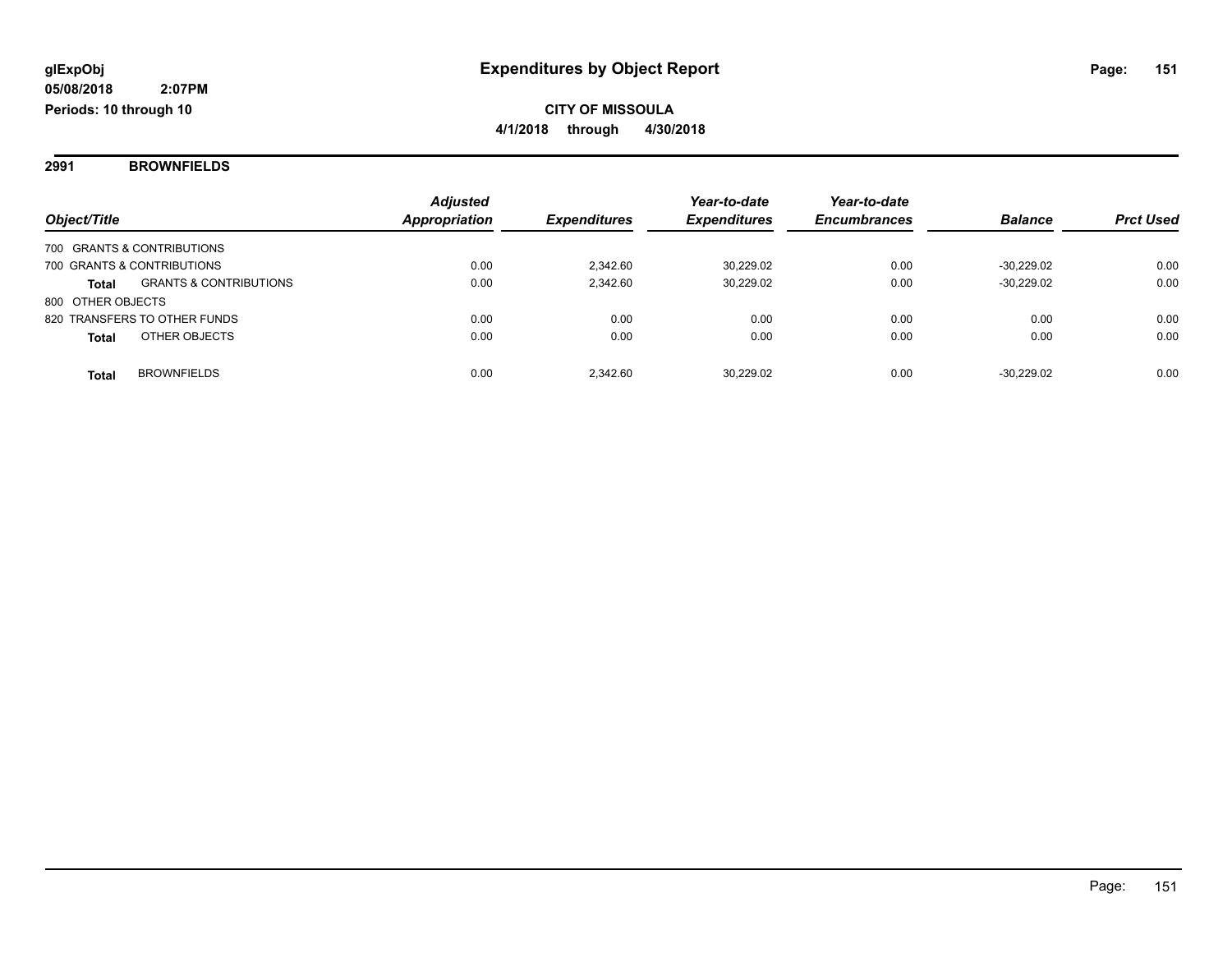# **3000 SID REVOLVING FUND**

|                                      | <b>Adjusted</b>      |                     | Year-to-date        | Year-to-date        |                |                  |
|--------------------------------------|----------------------|---------------------|---------------------|---------------------|----------------|------------------|
| Object/Title                         | <b>Appropriation</b> | <b>Expenditures</b> | <b>Expenditures</b> | <b>Encumbrances</b> | <b>Balance</b> | <b>Prct Used</b> |
| 500 FIXED CHARGES                    |                      |                     |                     |                     |                |                  |
| 550 MERCHANT SERVICE FEES            | 0.00                 | 0.00                | 0.00                | 0.00                | 0.00           | 0.00             |
| <b>FIXED CHARGES</b><br><b>Total</b> | 0.00                 | 0.00                | 0.00                | 0.00                | 0.00           | 0.00             |
| 800 OTHER OBJECTS                    |                      |                     |                     |                     |                |                  |
| 820 TRANSFERS TO OTHER FUNDS         | 100,000.00           | 0.00                | 0.00                | 0.00                | 100.000.00     | 0.00             |
| OTHER OBJECTS<br><b>Total</b>        | 100.000.00           | 0.00                | 0.00                | 0.00                | 100.000.00     | 0.00             |
| NON-DEPARTMENTAL<br>Total            | 100,000.00           | 0.00                | 0.00                | 0.00                | 100.000.00     | 0.00             |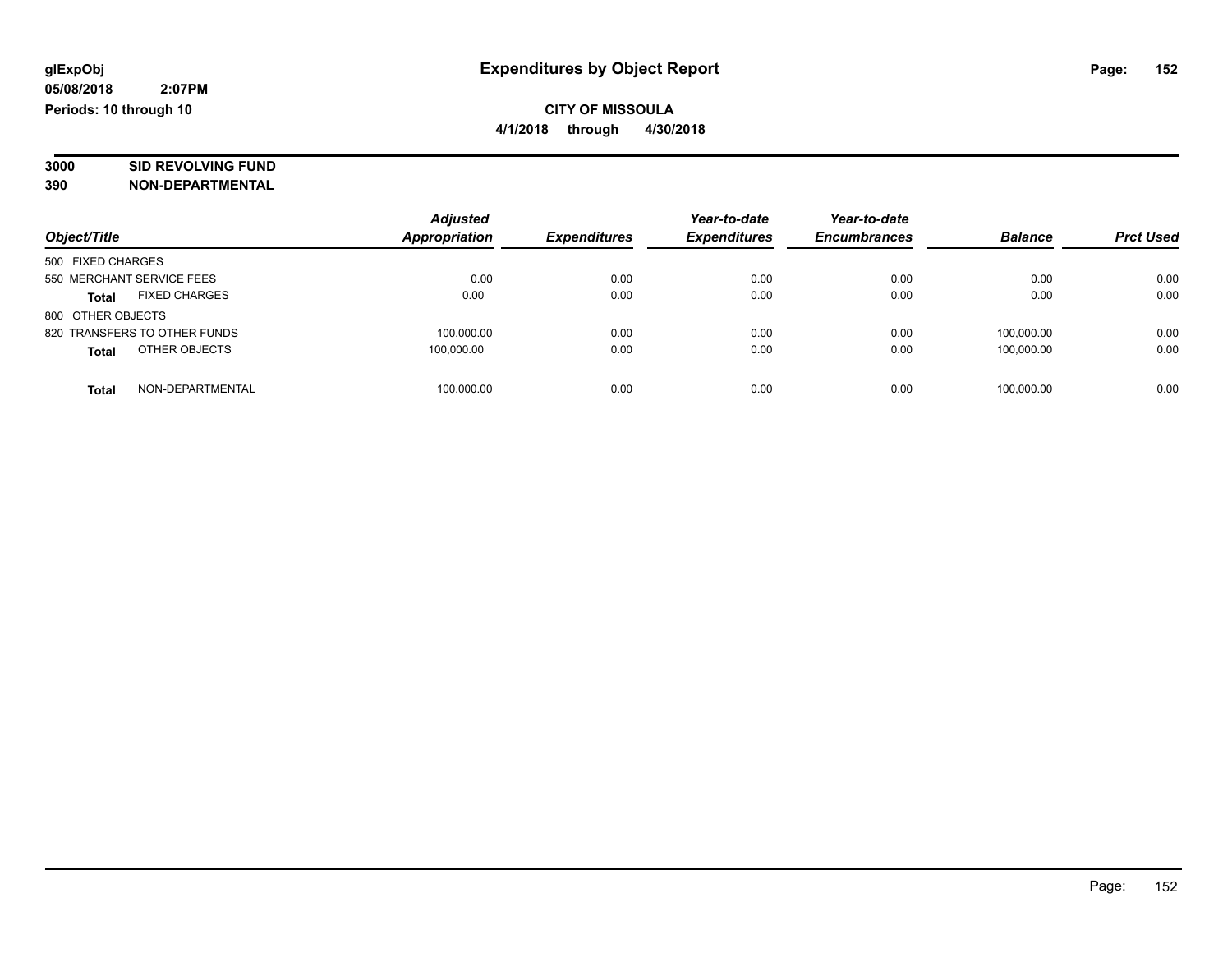**3000 SID REVOLVING FUND**

|                                      | <b>Adjusted</b><br><b>Appropriation</b> | <b>Expenditures</b> | Year-to-date<br><b>Expenditures</b> | Year-to-date<br><b>Encumbrances</b> | <b>Balance</b> | <b>Prct Used</b> |
|--------------------------------------|-----------------------------------------|---------------------|-------------------------------------|-------------------------------------|----------------|------------------|
| Object/Title                         |                                         |                     |                                     |                                     |                |                  |
| 500 FIXED CHARGES                    |                                         |                     |                                     |                                     |                |                  |
| 550 MERCHANT SERVICE FEES            | 0.00                                    | 0.00                | 0.00                                | 0.00                                | 0.00           | 0.00             |
| <b>FIXED CHARGES</b><br><b>Total</b> | 0.00                                    | 0.00                | 0.00                                | 0.00                                | 0.00           | 0.00             |
| 800 OTHER OBJECTS                    |                                         |                     |                                     |                                     |                |                  |
| 820 TRANSFERS TO OTHER FUNDS         | 100,000.00                              | 0.00                | 0.00                                | 0.00                                | 100.000.00     | 0.00             |
| OTHER OBJECTS<br><b>Total</b>        | 100,000.00                              | 0.00                | 0.00                                | 0.00                                | 100.000.00     | 0.00             |
|                                      |                                         |                     |                                     |                                     |                |                  |
| SID REVOLVING FUND<br><b>Total</b>   | 100,000.00                              | 0.00                | 0.00                                | 0.00                                | 100,000.00     | 0.00             |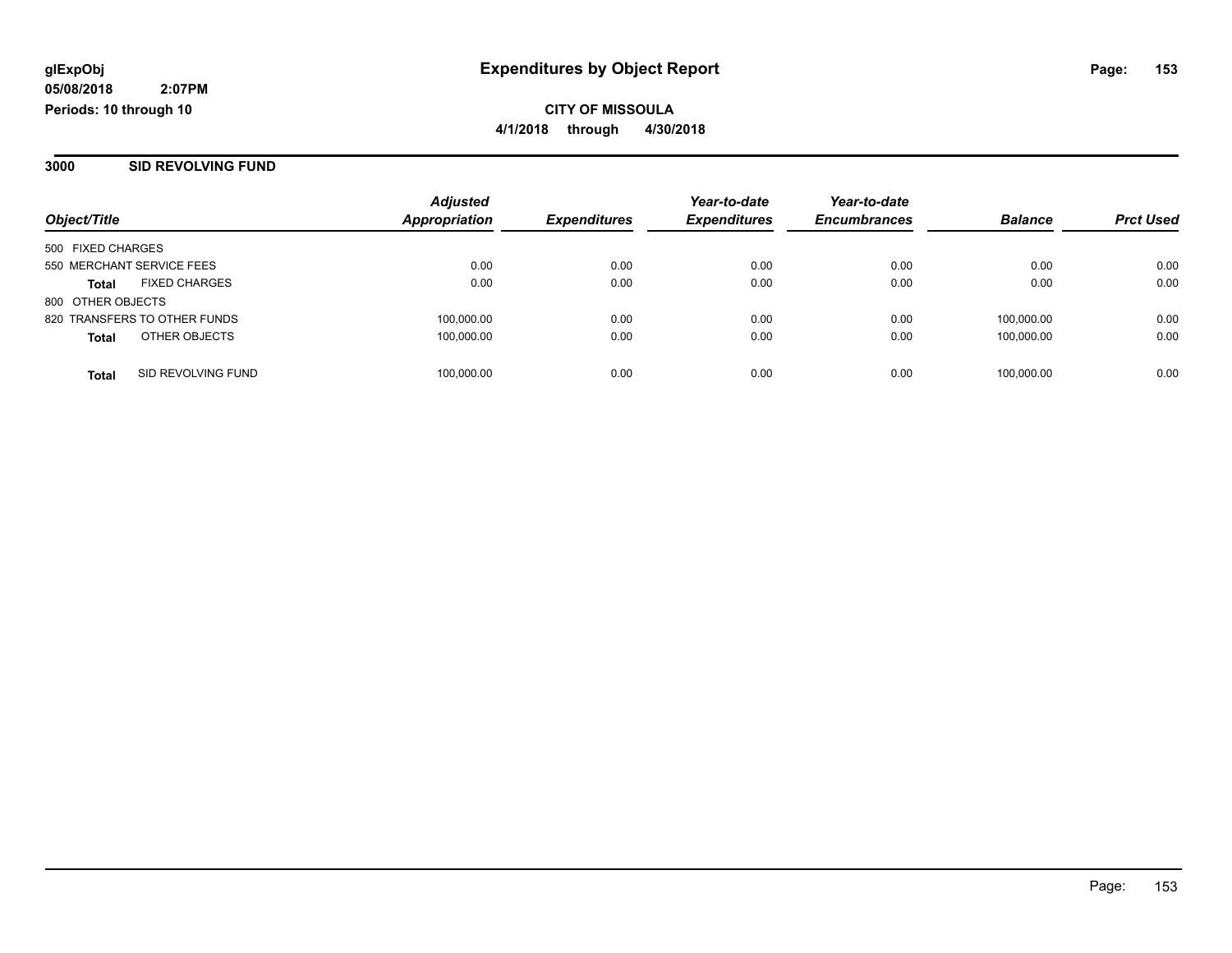| 3005 | <b>SID REBATES</b>                |
|------|-----------------------------------|
| 390  | <b>DEPARTMENTAL</b><br><b>NON</b> |

| Object/Title                  | <b>Adjusted</b><br>Appropriation | <b>Expenditures</b> | Year-to-date<br><b>Expenditures</b> | Year-to-date<br><b>Encumbrances</b> | <b>Balance</b> | <b>Prct Used</b> |
|-------------------------------|----------------------------------|---------------------|-------------------------------------|-------------------------------------|----------------|------------------|
| 500 FIXED CHARGES             |                                  |                     |                                     |                                     |                |                  |
| 550 MERCHANT SERVICE FEES     | 0.00                             | 0.00                | 0.00                                | 0.00                                | 0.00           | 0.00             |
| <b>FIXED CHARGES</b><br>Total | 0.00                             | 0.00                | 0.00                                | 0.00                                | 0.00           | 0.00             |
| NON-DEPARTMENTAL<br>Tota.     | 0.00                             | 0.00                | 0.00                                | 0.00                                | 0.00           | 0.00             |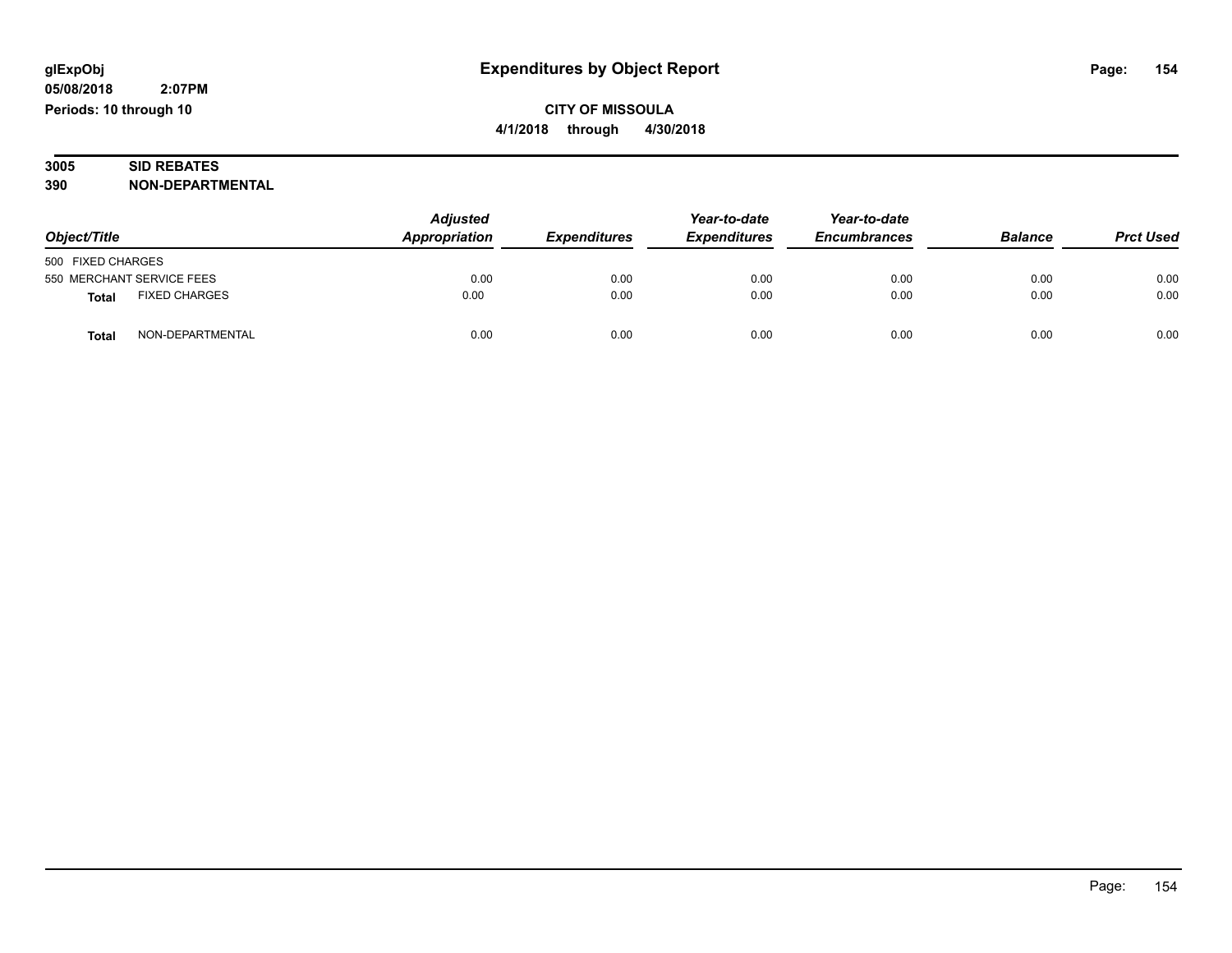#### **CITY OF MISSOULA 4/1/2018 through 4/30/2018**

**3005 SID REBATES**

| Object/Title                         | <b>Adjusted</b><br>Appropriation | <b>Expenditures</b> | Year-to-date<br><b>Expenditures</b> | Year-to-date<br><b>Encumbrances</b> | <b>Balance</b> | <b>Prct Used</b> |
|--------------------------------------|----------------------------------|---------------------|-------------------------------------|-------------------------------------|----------------|------------------|
|                                      |                                  |                     |                                     |                                     |                |                  |
| 500 FIXED CHARGES                    |                                  |                     |                                     |                                     |                |                  |
| 550 MERCHANT SERVICE FEES            | 0.00                             | 0.00                | 0.00                                | 0.00                                | 0.00           | 0.00             |
| <b>FIXED CHARGES</b><br><b>Total</b> | 0.00                             | 0.00                | 0.00                                | 0.00                                | 0.00           | 0.00             |
| SID REBATES<br>Total                 | 0.00                             | 0.00                | 0.00                                | 0.00                                | 0.00           | 0.00             |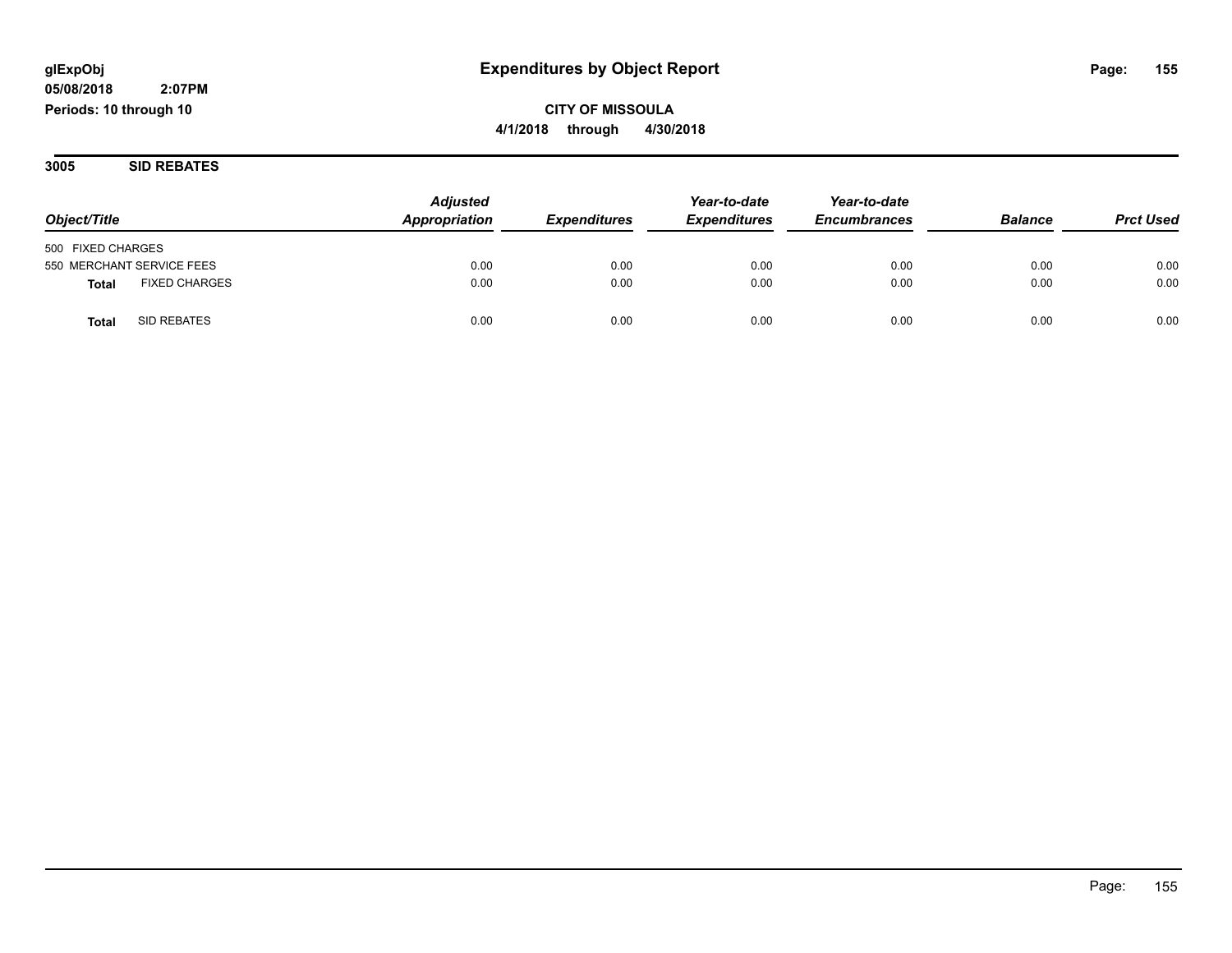#### **CITY OF MISSOULA 4/1/2018 through 4/30/2018**

#### **3065 1998 PUBLIC SAFETY G O BONDS FUND**

**000 \*\*\* Title Not Found \*\*\***

| Object/Title                            | <b>Adjusted</b><br>Appropriation | <b>Expenditures</b> | Year-to-date<br><b>Expenditures</b> | Year-to-date<br><b>Encumbrances</b> | <b>Balance</b> | <b>Prct Used</b> |
|-----------------------------------------|----------------------------------|---------------------|-------------------------------------|-------------------------------------|----------------|------------------|
| 800 OTHER OBJECTS                       |                                  |                     |                                     |                                     |                |                  |
| 820 TRANSFERS TO OTHER FUNDS            | 0.00                             | 0.00                | 0.00                                | 0.00                                | 0.00           | 0.00             |
| OTHER OBJECTS<br>Total                  | 0.00                             | 0.00                | 0.00                                | 0.00                                | 0.00           | 0.00             |
| *** Title Not Found ***<br><b>Total</b> | 0.00                             | 0.00                | 0.00                                | 0.00                                | 0.00           | 0.00             |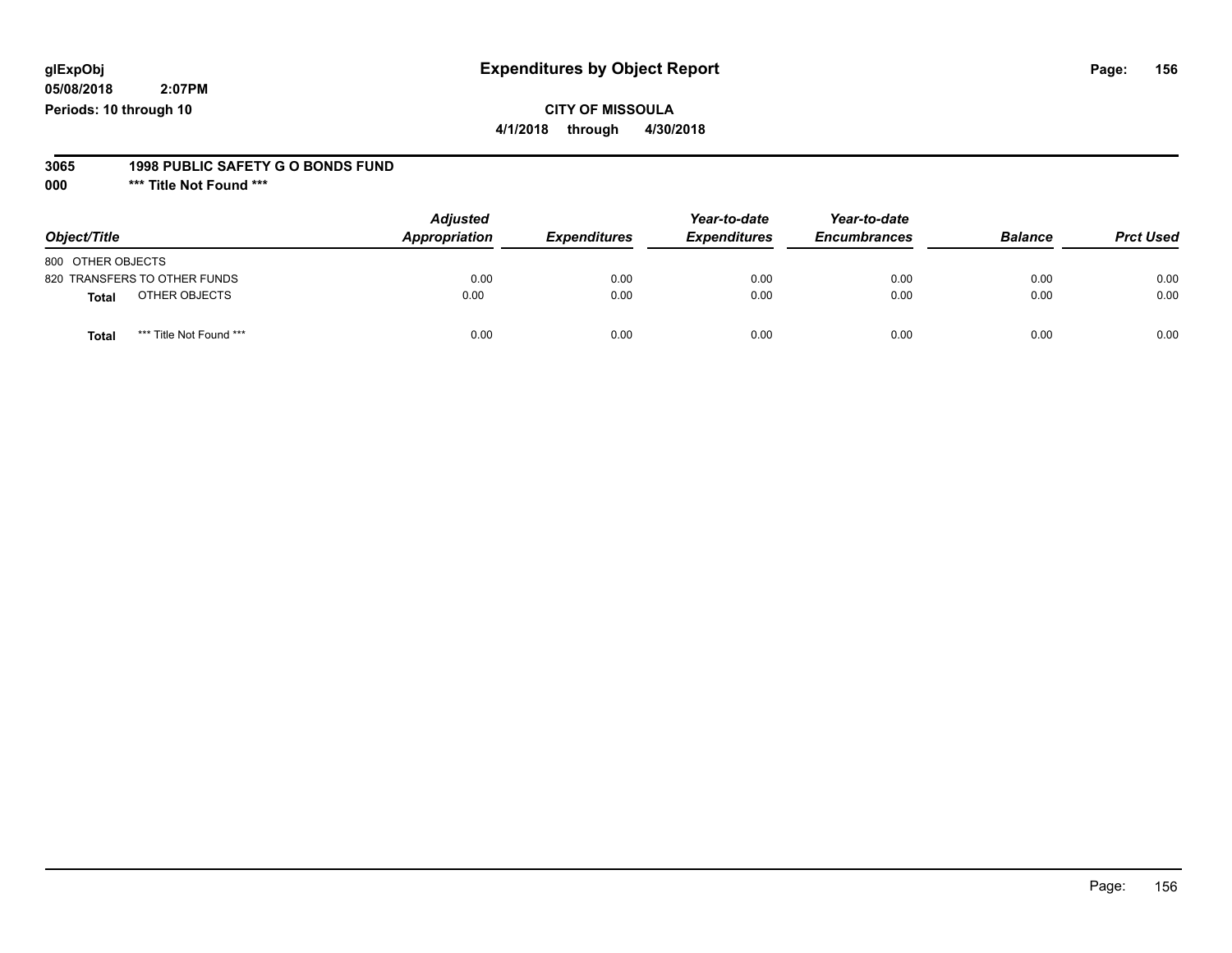#### **CITY OF MISSOULA 4/1/2018 through 4/30/2018**

# **3065 1998 PUBLIC SAFETY G O BONDS FUND**

| Object/Title      |                           | <b>Adjusted</b><br>Appropriation | <b>Expenditures</b> | Year-to-date<br><b>Expenditures</b> | Year-to-date<br><b>Encumbrances</b> | <b>Balance</b> | <b>Prct Used</b> |
|-------------------|---------------------------|----------------------------------|---------------------|-------------------------------------|-------------------------------------|----------------|------------------|
| 500 FIXED CHARGES |                           |                                  |                     |                                     |                                     |                |                  |
|                   | 550 MERCHANT SERVICE FEES | 0.00                             | 0.00                | 0.00                                | 0.00                                | 0.00           | 0.00             |
| <b>Total</b>      | <b>FIXED CHARGES</b>      | 0.00                             | 0.00                | 0.00                                | 0.00                                | 0.00           | 0.00             |
| Total             | NON-DEPARTMENTAL          | 0.00                             | 0.00                | 0.00                                | 0.00                                | 0.00           | 0.00             |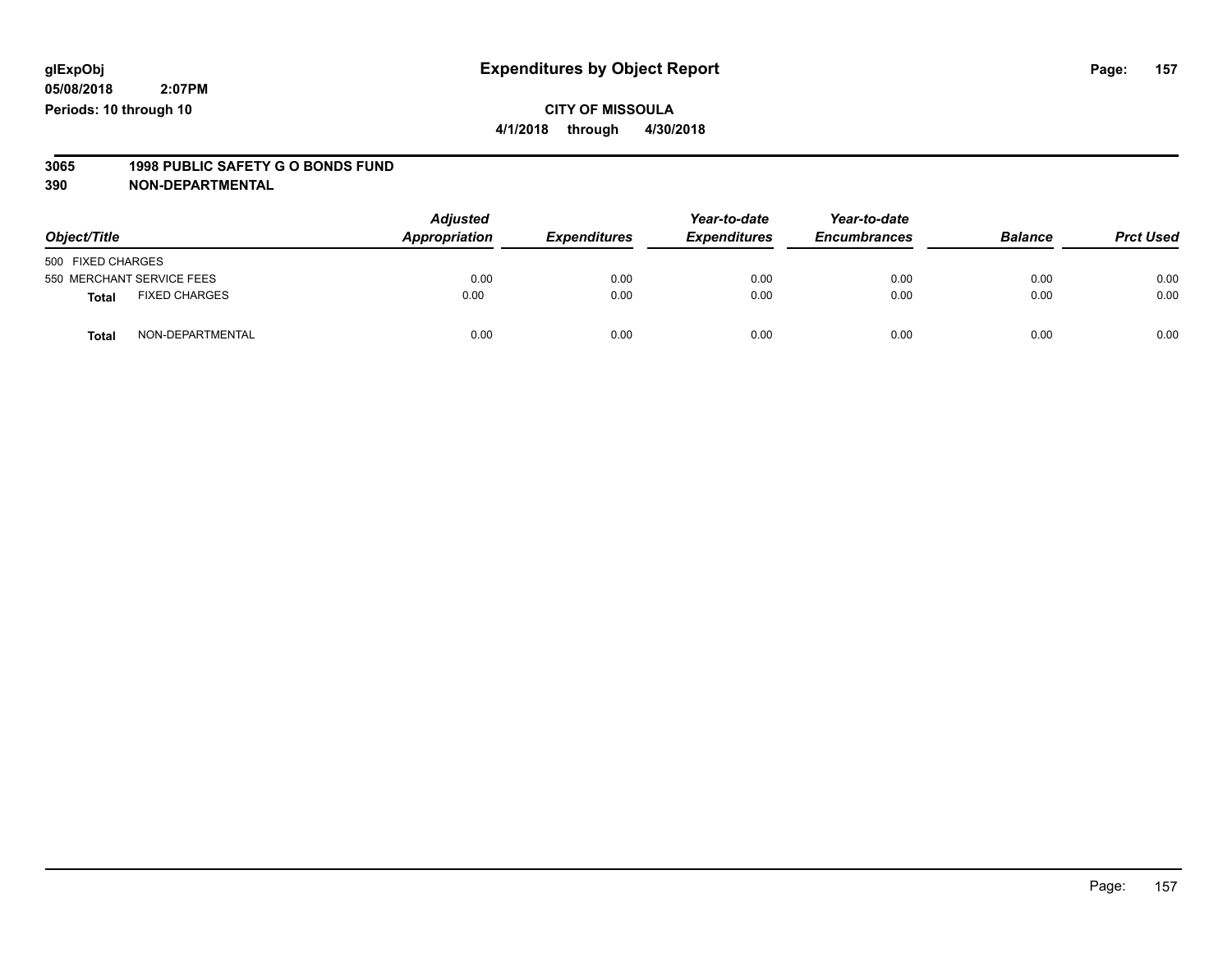#### **3065 1998 PUBLIC SAFETY G O BONDS FUND**

|                                                   | <b>Adjusted</b>      |                     | Year-to-date        | Year-to-date        |                |                  |
|---------------------------------------------------|----------------------|---------------------|---------------------|---------------------|----------------|------------------|
| Object/Title                                      | <b>Appropriation</b> | <b>Expenditures</b> | <b>Expenditures</b> | <b>Encumbrances</b> | <b>Balance</b> | <b>Prct Used</b> |
| 500 FIXED CHARGES                                 |                      |                     |                     |                     |                |                  |
| 550 MERCHANT SERVICE FEES                         | 0.00                 | 0.00                | 0.00                | 0.00                | 0.00           | 0.00             |
| <b>FIXED CHARGES</b><br><b>Total</b>              | 0.00                 | 0.00                | 0.00                | 0.00                | 0.00           | 0.00             |
| 800 OTHER OBJECTS                                 |                      |                     |                     |                     |                |                  |
| 820 TRANSFERS TO OTHER FUNDS                      | 0.00                 | 0.00                | 0.00                | 0.00                | 0.00           | 0.00             |
| OTHER OBJECTS<br><b>Total</b>                     | 0.00                 | 0.00                | 0.00                | 0.00                | 0.00           | 0.00             |
| 1998 PUBLIC SAFETY G O BONDS FUND<br><b>Total</b> | 0.00                 | 0.00                | 0.00                | 0.00                | 0.00           | 0.00             |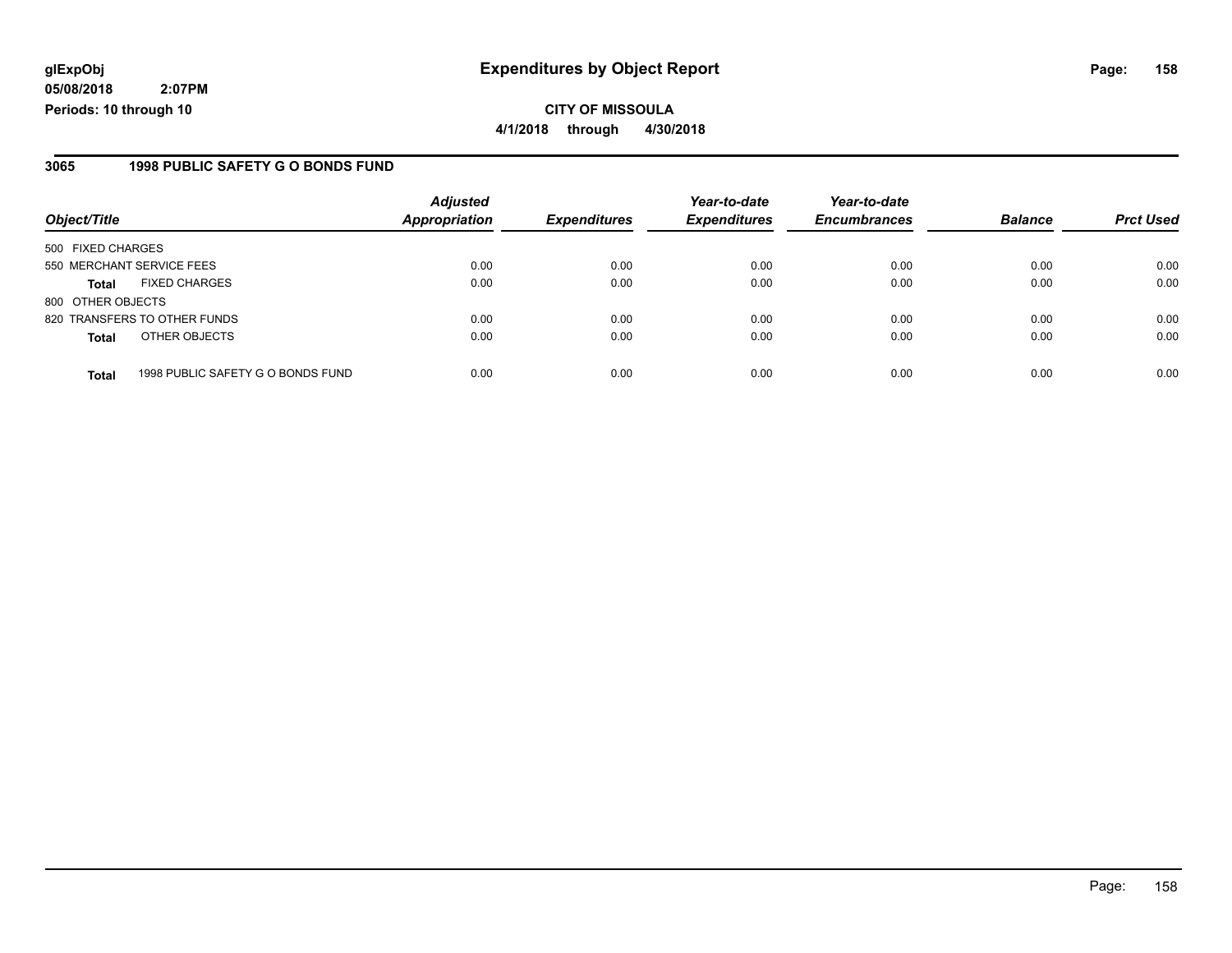**3070 1996 OPEN SPACE GO BONDS**

| Object/Title                         | <b>Adjusted</b><br><b>Appropriation</b> | <b>Expenditures</b> | Year-to-date<br><b>Expenditures</b> | Year-to-date<br><b>Encumbrances</b> | <b>Balance</b> | <b>Prct Used</b> |
|--------------------------------------|-----------------------------------------|---------------------|-------------------------------------|-------------------------------------|----------------|------------------|
| 500 FIXED CHARGES                    |                                         |                     |                                     |                                     |                |                  |
| 550 MERCHANT SERVICE FEES            | 0.00                                    | 0.00                | 0.00                                | 0.00                                | 0.00           | 0.00             |
| <b>FIXED CHARGES</b><br><b>Total</b> | 0.00                                    | 0.00                | 0.00                                | 0.00                                | 0.00           | 0.00             |
| 800 OTHER OBJECTS                    |                                         |                     |                                     |                                     |                |                  |
| 820 TRANSFERS TO OTHER FUNDS         | 0.00                                    | 0.00                | 0.00                                | 0.00                                | 0.00           | 0.00             |
| OTHER OBJECTS<br><b>Total</b>        | 0.00                                    | 0.00                | 0.00                                | 0.00                                | 0.00           | 0.00             |
| NON-DEPARTMENTAL<br><b>Total</b>     | 0.00                                    | 0.00                | 0.00                                | 0.00                                | 0.00           | 0.00             |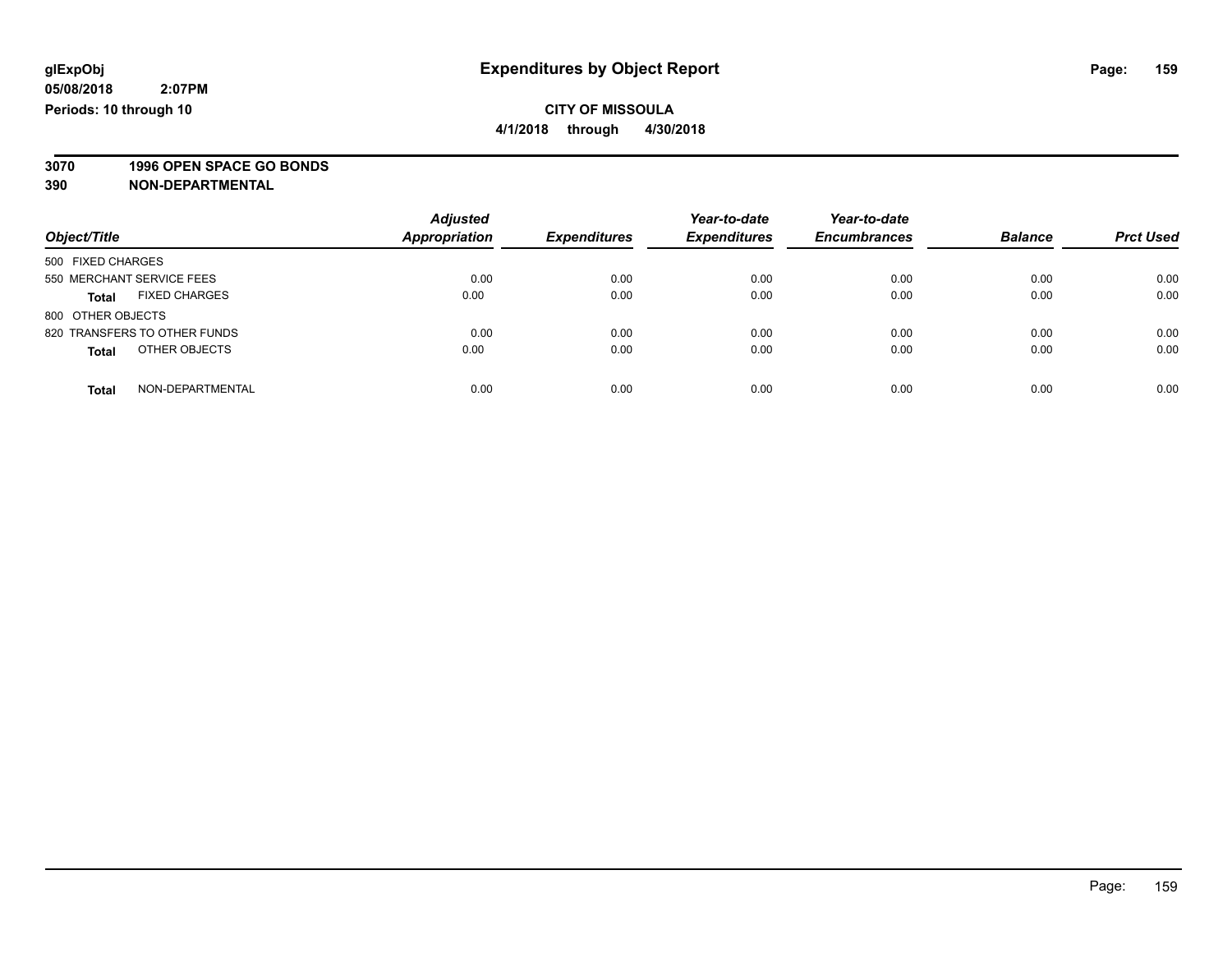**CITY OF MISSOULA 4/1/2018 through 4/30/2018**

#### **3070 1996 OPEN SPACE GO BONDS**

| Object/Title              |                              | <b>Adjusted</b><br><b>Appropriation</b> | <b>Expenditures</b> | Year-to-date<br><b>Expenditures</b> | Year-to-date        | <b>Balance</b> |                  |
|---------------------------|------------------------------|-----------------------------------------|---------------------|-------------------------------------|---------------------|----------------|------------------|
|                           |                              |                                         |                     |                                     | <b>Encumbrances</b> |                | <b>Prct Used</b> |
| 500 FIXED CHARGES         |                              |                                         |                     |                                     |                     |                |                  |
| 550 MERCHANT SERVICE FEES |                              | 0.00                                    | 0.00                | 0.00                                | 0.00                | 0.00           | 0.00             |
| <b>Total</b>              | <b>FIXED CHARGES</b>         | 0.00                                    | 0.00                | 0.00                                | 0.00                | 0.00           | 0.00             |
| 800 OTHER OBJECTS         |                              |                                         |                     |                                     |                     |                |                  |
|                           | 820 TRANSFERS TO OTHER FUNDS | 0.00                                    | 0.00                | 0.00                                | 0.00                | 0.00           | 0.00             |
| <b>Total</b>              | OTHER OBJECTS                | 0.00                                    | 0.00                | 0.00                                | 0.00                | 0.00           | 0.00             |
| <b>Total</b>              | 1996 OPEN SPACE GO BONDS     | 0.00                                    | 0.00                | 0.00                                | 0.00                | 0.00           | 0.00             |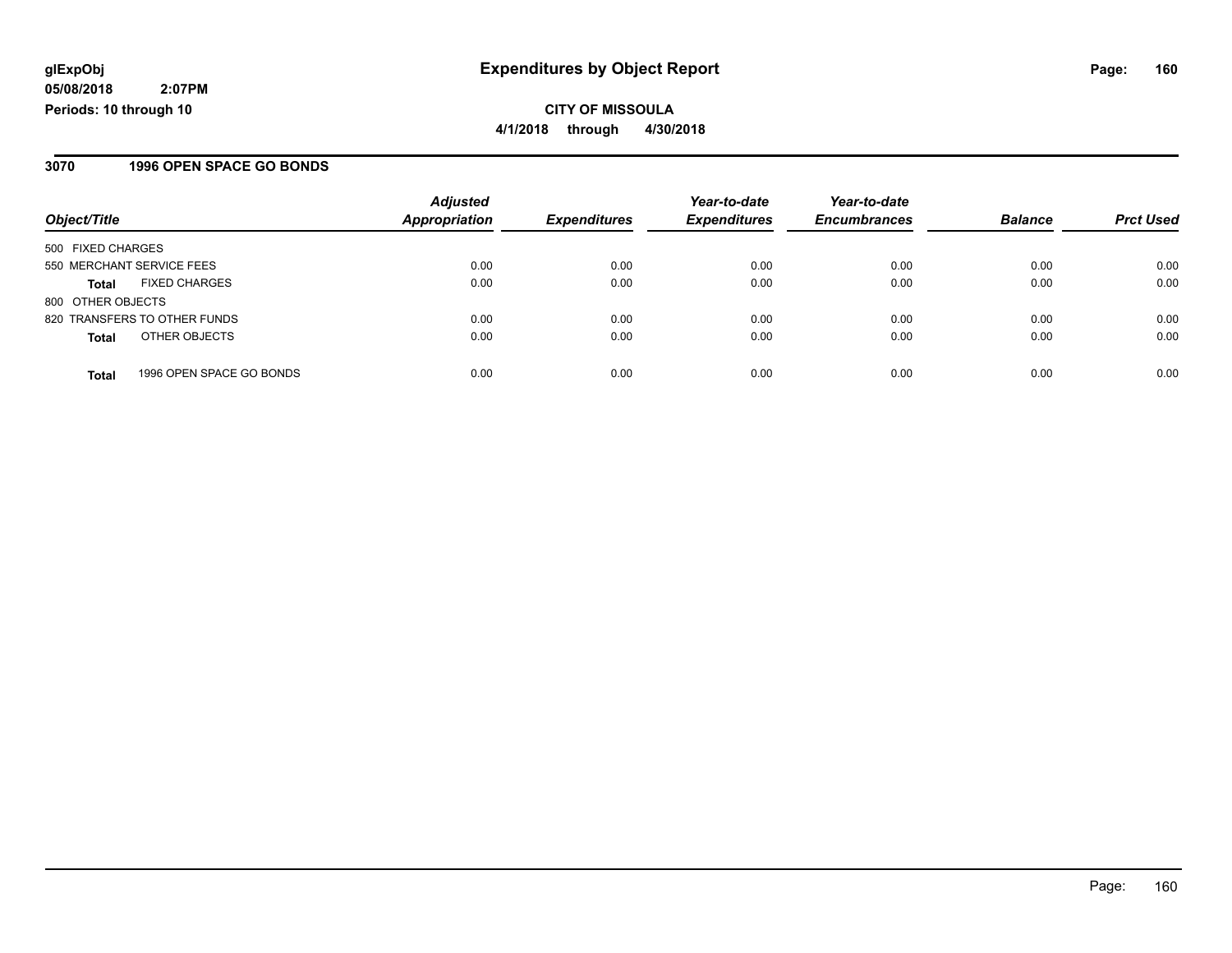# **3075 1997 OPEN SPACE G O BOND FUND**

| Object/Title                         | <b>Adjusted</b><br>Appropriation | <b>Expenditures</b> | Year-to-date<br><b>Expenditures</b> | Year-to-date<br><b>Encumbrances</b> | <b>Balance</b> | <b>Prct Used</b> |
|--------------------------------------|----------------------------------|---------------------|-------------------------------------|-------------------------------------|----------------|------------------|
| 500 FIXED CHARGES                    |                                  |                     |                                     |                                     |                |                  |
| 550 MERCHANT SERVICE FEES            | 0.00                             | 0.00                | 0.00                                | 0.00                                | 0.00           | 0.00             |
| <b>FIXED CHARGES</b><br><b>Total</b> | 0.00                             | 0.00                | 0.00                                | 0.00                                | 0.00           | 0.00             |
| 800 OTHER OBJECTS                    |                                  |                     |                                     |                                     |                |                  |
| 820 TRANSFERS TO OTHER FUNDS         | 0.00                             | 0.00                | 0.00                                | 0.00                                | 0.00           | 0.00             |
| OTHER OBJECTS<br><b>Total</b>        | 0.00                             | 0.00                | 0.00                                | 0.00                                | 0.00           | 0.00             |
| NON-DEPARTMENTAL<br><b>Total</b>     | 0.00                             | 0.00                | 0.00                                | 0.00                                | 0.00           | 0.00             |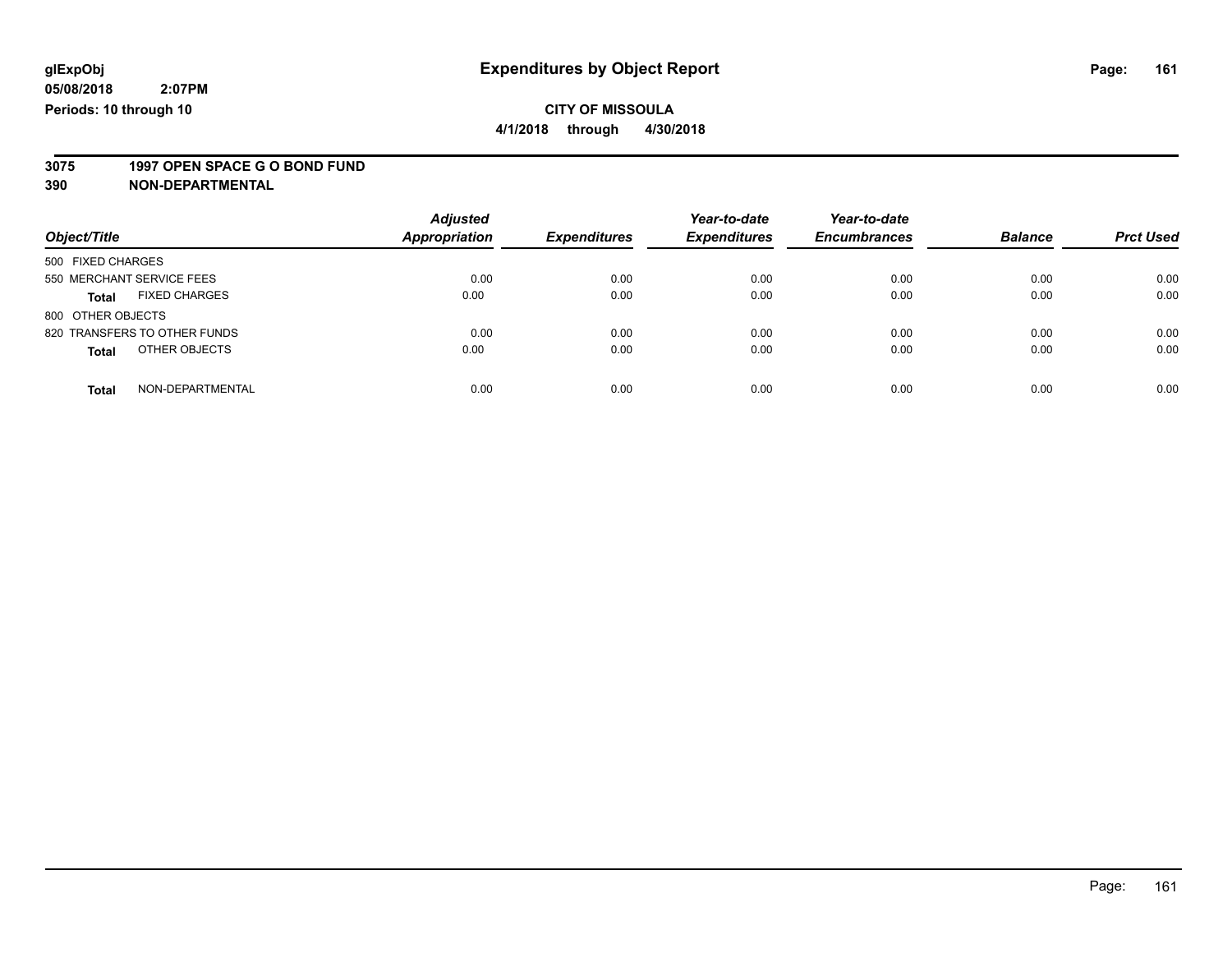**CITY OF MISSOULA 4/1/2018 through 4/30/2018**

#### **3075 1997 OPEN SPACE G O BOND FUND**

|                                               | <b>Adjusted</b>      |                     | Year-to-date        | Year-to-date        |                |                  |
|-----------------------------------------------|----------------------|---------------------|---------------------|---------------------|----------------|------------------|
| Object/Title                                  | <b>Appropriation</b> | <b>Expenditures</b> | <b>Expenditures</b> | <b>Encumbrances</b> | <b>Balance</b> | <b>Prct Used</b> |
| 500 FIXED CHARGES                             |                      |                     |                     |                     |                |                  |
| 550 MERCHANT SERVICE FEES                     | 0.00                 | 0.00                | 0.00                | 0.00                | 0.00           | 0.00             |
| <b>FIXED CHARGES</b><br><b>Total</b>          | 0.00                 | 0.00                | 0.00                | 0.00                | 0.00           | 0.00             |
| 800 OTHER OBJECTS                             |                      |                     |                     |                     |                |                  |
| 820 TRANSFERS TO OTHER FUNDS                  | 0.00                 | 0.00                | 0.00                | 0.00                | 0.00           | 0.00             |
| OTHER OBJECTS<br><b>Total</b>                 | 0.00                 | 0.00                | 0.00                | 0.00                | 0.00           | 0.00             |
| 1997 OPEN SPACE G O BOND FUND<br><b>Total</b> | 0.00                 | 0.00                | 0.00                | 0.00                | 0.00           | 0.00             |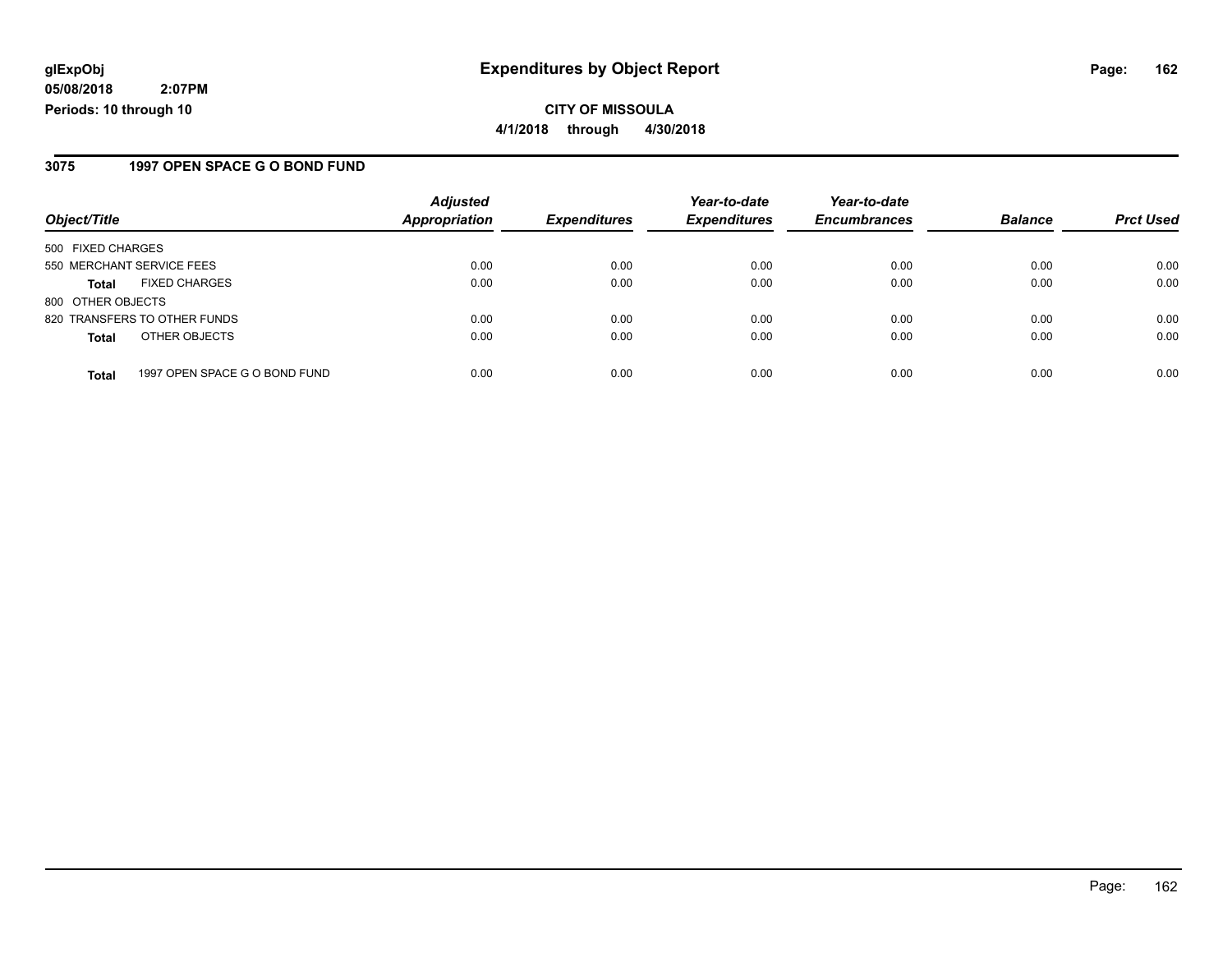### **CITY OF MISSOULA**

**4/1/2018 through 4/30/2018**

# **3080 1994 FIRE EQUIP/CITY HALLS REFUND BOND F**

|                                      | <b>Adjusted</b>      |                     | Year-to-date        | Year-to-date        |                |                  |
|--------------------------------------|----------------------|---------------------|---------------------|---------------------|----------------|------------------|
| Object/Title                         | <b>Appropriation</b> | <b>Expenditures</b> | <b>Expenditures</b> | <b>Encumbrances</b> | <b>Balance</b> | <b>Prct Used</b> |
| 500 FIXED CHARGES                    |                      |                     |                     |                     |                |                  |
| 550 MERCHANT SERVICE FEES            | 0.00                 | 0.00                | 0.00                | 0.00                | 0.00           | 0.00             |
| <b>FIXED CHARGES</b><br><b>Total</b> | 0.00                 | 0.00                | 0.00                | 0.00                | 0.00           | 0.00             |
| 600 DEBT SERVICE                     |                      |                     |                     |                     |                |                  |
| 620 INTEREST / SERVICE FEES          | 0.00                 | 0.00                | 0.00                | 0.00                | 0.00           | 0.00             |
| <b>DEBT SERVICE</b><br>Total         | 0.00                 | 0.00                | 0.00                | 0.00                | 0.00           | 0.00             |
| 800 OTHER OBJECTS                    |                      |                     |                     |                     |                |                  |
| 820 TRANSFERS TO OTHER FUNDS         | 0.00                 | 0.00                | 0.00                | 0.00                | 0.00           | 0.00             |
| OTHER OBJECTS<br><b>Total</b>        | 0.00                 | 0.00                | 0.00                | 0.00                | 0.00           | 0.00             |
| NON-DEPARTMENTAL<br><b>Total</b>     | 0.00                 | 0.00                | 0.00                | 0.00                | 0.00           | 0.00             |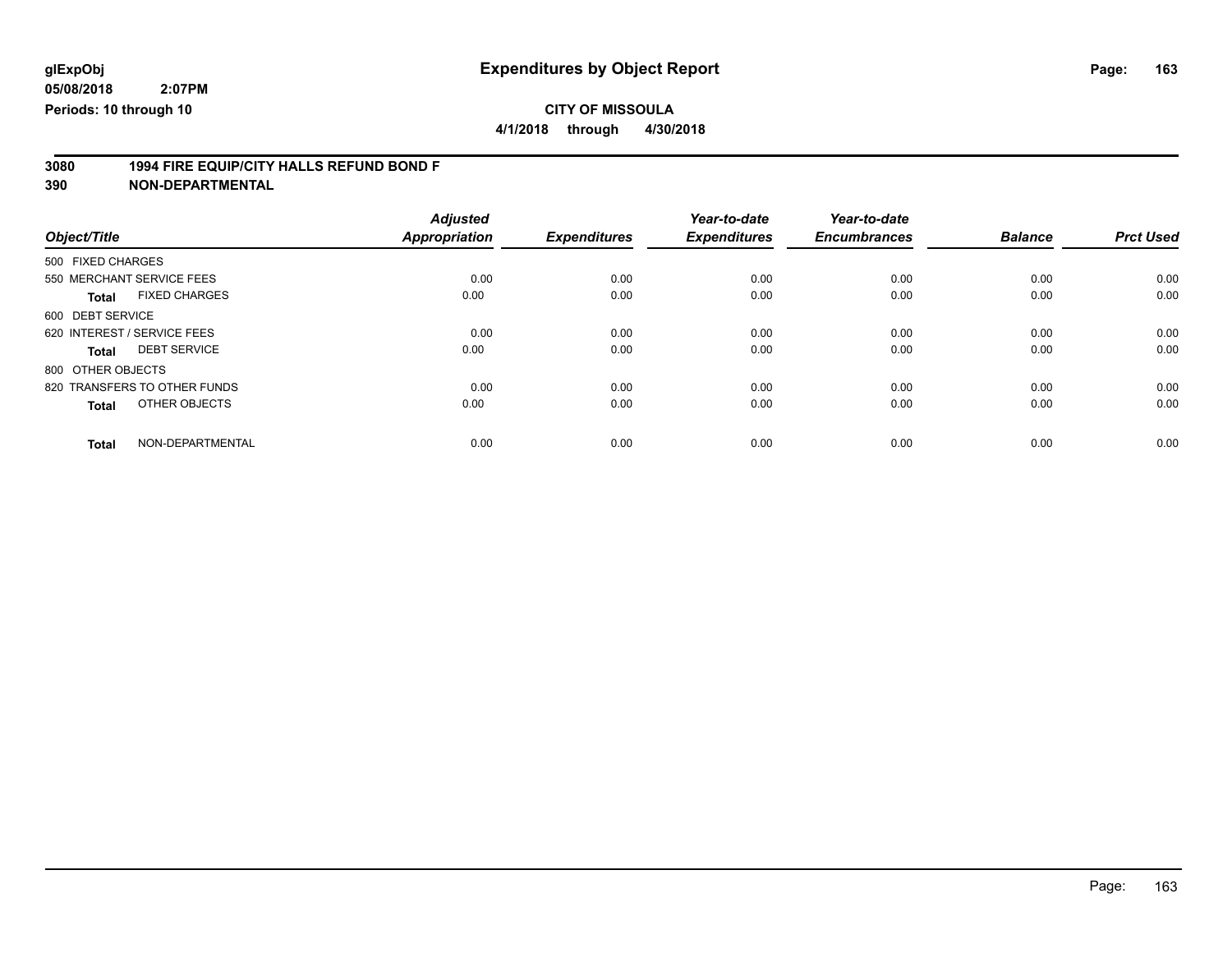#### **3080 1994 FIRE EQUIP/CITY HALLS REFUND BOND F**

| Object/Title      |                                     | <b>Adjusted</b><br><b>Appropriation</b> | <b>Expenditures</b> | Year-to-date<br><b>Expenditures</b> | Year-to-date<br><b>Encumbrances</b> | <b>Balance</b> | <b>Prct Used</b> |
|-------------------|-------------------------------------|-----------------------------------------|---------------------|-------------------------------------|-------------------------------------|----------------|------------------|
| 500 FIXED CHARGES |                                     |                                         |                     |                                     |                                     |                |                  |
|                   | 550 MERCHANT SERVICE FEES           | 0.00                                    | 0.00                | 0.00                                | 0.00                                | 0.00           | 0.00             |
| Total             | <b>FIXED CHARGES</b>                | 0.00                                    | 0.00                | 0.00                                | 0.00                                | 0.00           | 0.00             |
| 600 DEBT SERVICE  |                                     |                                         |                     |                                     |                                     |                |                  |
|                   | 620 INTEREST / SERVICE FEES         | 0.00                                    | 0.00                | 0.00                                | 0.00                                | 0.00           | 0.00             |
| Total             | <b>DEBT SERVICE</b>                 | 0.00                                    | 0.00                | 0.00                                | 0.00                                | 0.00           | 0.00             |
| 800 OTHER OBJECTS |                                     |                                         |                     |                                     |                                     |                |                  |
|                   | 820 TRANSFERS TO OTHER FUNDS        | 0.00                                    | 0.00                | 0.00                                | 0.00                                | 0.00           | 0.00             |
| <b>Total</b>      | OTHER OBJECTS                       | 0.00                                    | 0.00                | 0.00                                | 0.00                                | 0.00           | 0.00             |
| <b>Total</b>      | 1994 FIRE EQUIP/CITY HALLS REFUND B | 0.00                                    | 0.00                | 0.00                                | 0.00                                | 0.00           | 0.00             |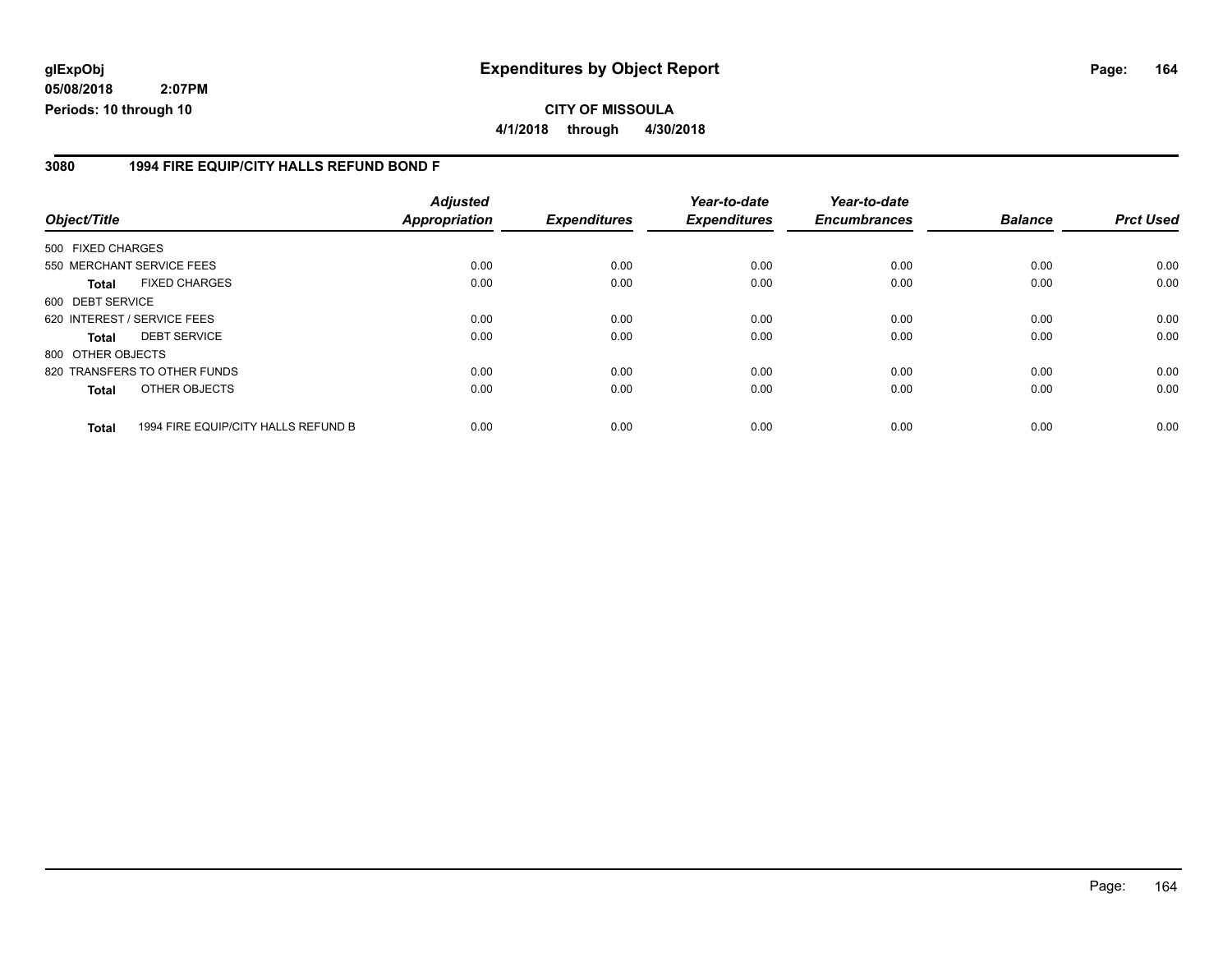# **3085 1993 FIRE STATION G O BOND FUND**

| Object/Title                         | <b>Adjusted</b><br>Appropriation | <b>Expenditures</b> | Year-to-date<br><b>Expenditures</b> | Year-to-date<br><b>Encumbrances</b> | <b>Balance</b> | <b>Prct Used</b> |
|--------------------------------------|----------------------------------|---------------------|-------------------------------------|-------------------------------------|----------------|------------------|
| 500 FIXED CHARGES                    |                                  |                     |                                     |                                     |                |                  |
| 550 MERCHANT SERVICE FEES            | 0.00                             | 0.00                | 0.00                                | 0.00                                | 0.00           | 0.00             |
| <b>FIXED CHARGES</b><br><b>Total</b> | 0.00                             | 0.00                | 0.00                                | 0.00                                | 0.00           | 0.00             |
| 800 OTHER OBJECTS                    |                                  |                     |                                     |                                     |                |                  |
| 820 TRANSFERS TO OTHER FUNDS         | 0.00                             | 0.00                | 0.00                                | 0.00                                | 0.00           | 0.00             |
| OTHER OBJECTS<br><b>Total</b>        | 0.00                             | 0.00                | 0.00                                | 0.00                                | 0.00           | 0.00             |
| NON-DEPARTMENTAL<br><b>Total</b>     | 0.00                             | 0.00                | 0.00                                | 0.00                                | 0.00           | 0.00             |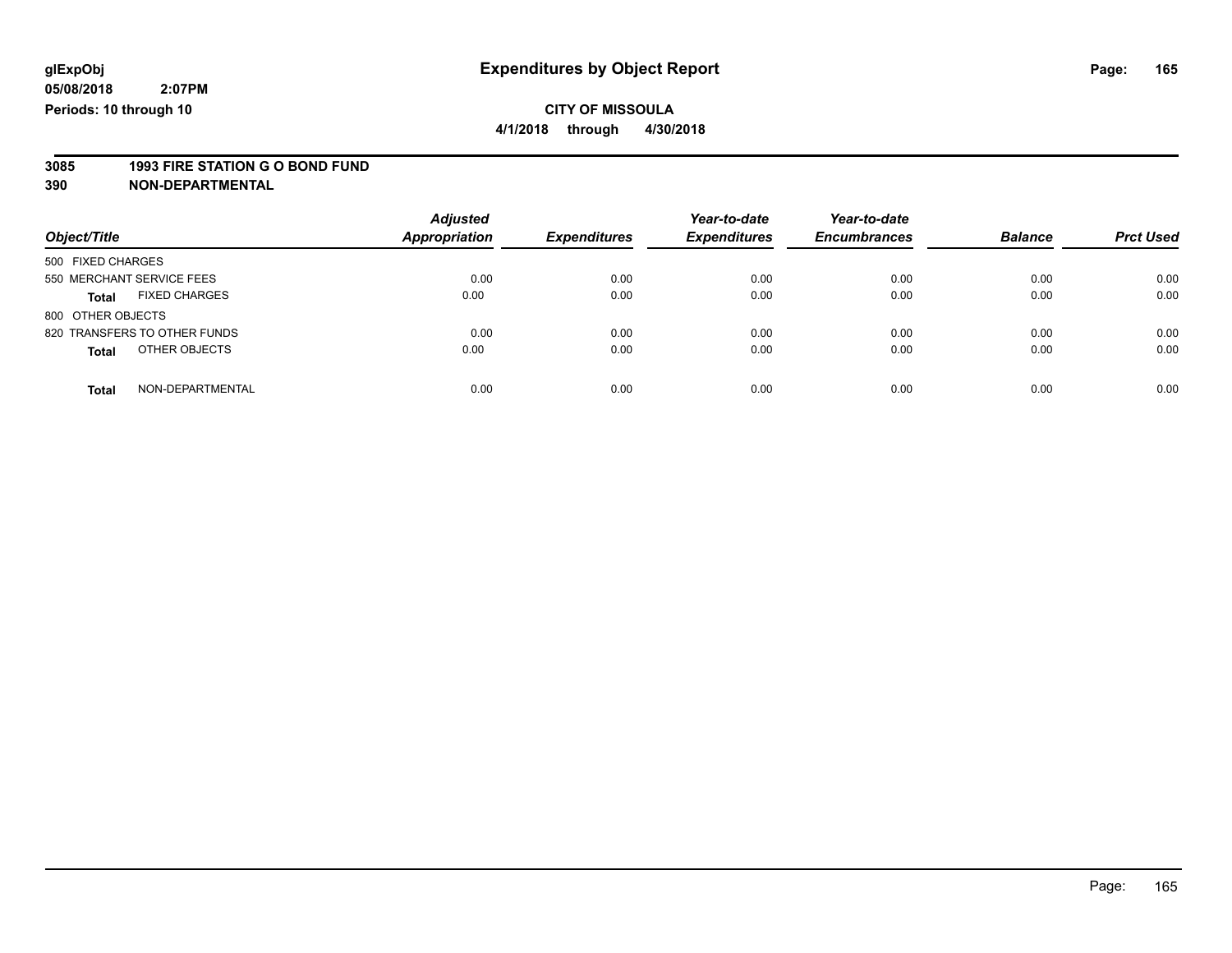**CITY OF MISSOULA 4/1/2018 through 4/30/2018**

#### **3085 1993 FIRE STATION G O BOND FUND**

| Object/Title              |                                 | <b>Adjusted</b>      | <b>Expenditures</b> | Year-to-date<br><b>Expenditures</b> | Year-to-date        | <b>Balance</b> |                  |
|---------------------------|---------------------------------|----------------------|---------------------|-------------------------------------|---------------------|----------------|------------------|
|                           |                                 | <b>Appropriation</b> |                     |                                     | <b>Encumbrances</b> |                | <b>Prct Used</b> |
| 500 FIXED CHARGES         |                                 |                      |                     |                                     |                     |                |                  |
| 550 MERCHANT SERVICE FEES |                                 | 0.00                 | 0.00                | 0.00                                | 0.00                | 0.00           | 0.00             |
| <b>Total</b>              | <b>FIXED CHARGES</b>            | 0.00                 | 0.00                | 0.00                                | 0.00                | 0.00           | 0.00             |
| 800 OTHER OBJECTS         |                                 |                      |                     |                                     |                     |                |                  |
|                           | 820 TRANSFERS TO OTHER FUNDS    | 0.00                 | 0.00                | 0.00                                | 0.00                | 0.00           | 0.00             |
| <b>Total</b>              | OTHER OBJECTS                   | 0.00                 | 0.00                | 0.00                                | 0.00                | 0.00           | 0.00             |
| <b>Total</b>              | 1993 FIRE STATION G O BOND FUND | 0.00                 | 0.00                | 0.00                                | 0.00                | 0.00           | 0.00             |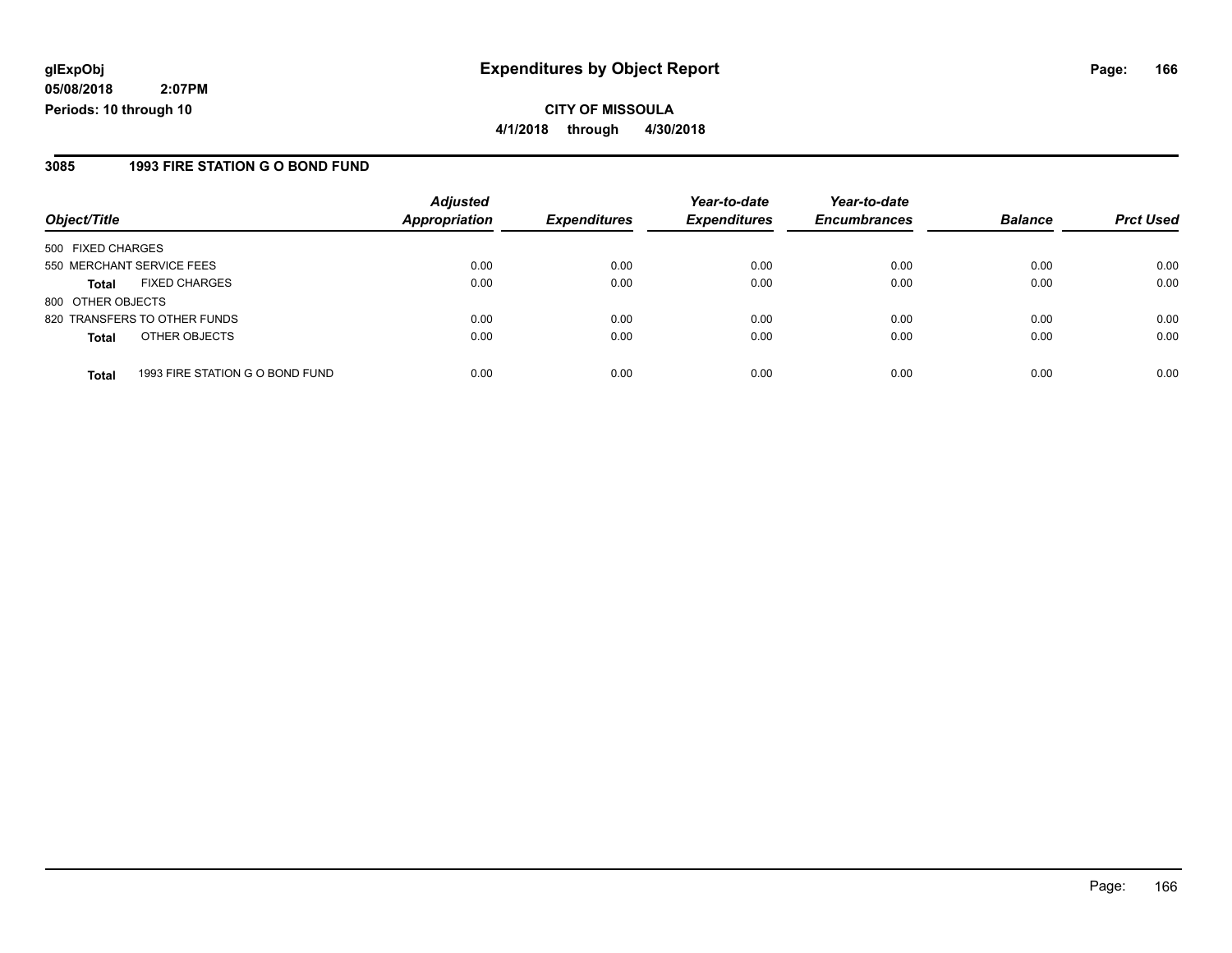# **3090 2004 AQUATICS BOND**

|                                      | <b>Adjusted</b>      |                     | Year-to-date        | Year-to-date        |                |                  |
|--------------------------------------|----------------------|---------------------|---------------------|---------------------|----------------|------------------|
| Object/Title                         | <b>Appropriation</b> | <b>Expenditures</b> | <b>Expenditures</b> | <b>Encumbrances</b> | <b>Balance</b> | <b>Prct Used</b> |
| 500 FIXED CHARGES                    |                      |                     |                     |                     |                |                  |
| 550 MERCHANT SERVICE FEES            | 0.00                 | 0.00                | 0.00                | 0.00                | 0.00           | 0.00             |
| <b>FIXED CHARGES</b><br><b>Total</b> | 0.00                 | 0.00                | 0.00                | 0.00                | 0.00           | 0.00             |
| 600 DEBT SERVICE                     |                      |                     |                     |                     |                |                  |
| 610 PRINCIPAL                        | 0.00                 | 0.00                | 0.00                | 0.00                | 0.00           | 0.00             |
| 620 INTEREST / SERVICE FEES          | 0.00                 | 0.00                | 0.00                | 0.00                | 0.00           | 0.00             |
| <b>DEBT SERVICE</b><br><b>Total</b>  | 0.00                 | 0.00                | 0.00                | 0.00                | 0.00           | 0.00             |
| 800 OTHER OBJECTS                    |                      |                     |                     |                     |                |                  |
| 820 TRANSFERS TO OTHER FUNDS         | 0.00                 | 0.00                | 0.00                | 0.00                | 0.00           | 0.00             |
| OTHER OBJECTS<br><b>Total</b>        | 0.00                 | 0.00                | 0.00                | 0.00                | 0.00           | 0.00             |
|                                      |                      |                     |                     |                     |                |                  |
| NON-DEPARTMENTAL<br><b>Total</b>     | 0.00                 | 0.00                | 0.00                | 0.00                | 0.00           | 0.00             |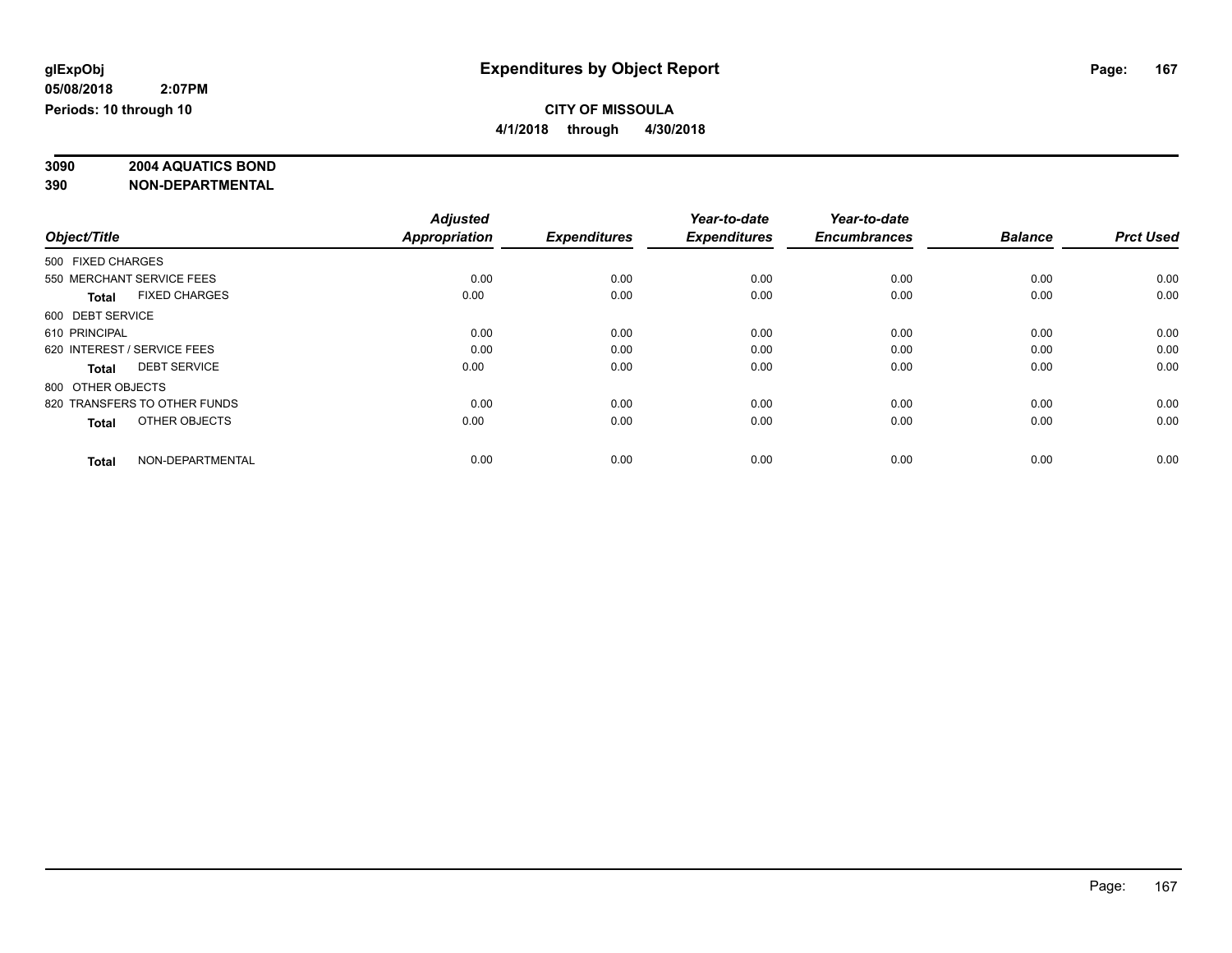#### **3090 2004 AQUATICS BOND**

|                                    | <b>Adjusted</b> |                     | Year-to-date        | Year-to-date        |                |                  |
|------------------------------------|-----------------|---------------------|---------------------|---------------------|----------------|------------------|
| Object/Title                       | Appropriation   | <b>Expenditures</b> | <b>Expenditures</b> | <b>Encumbrances</b> | <b>Balance</b> | <b>Prct Used</b> |
| 500 FIXED CHARGES                  |                 |                     |                     |                     |                |                  |
| 550 MERCHANT SERVICE FEES          | 0.00            | 0.00                | 0.00                | 0.00                | 0.00           | 0.00             |
| <b>FIXED CHARGES</b><br>Total      | 0.00            | 0.00                | 0.00                | 0.00                | 0.00           | 0.00             |
| 600 DEBT SERVICE                   |                 |                     |                     |                     |                |                  |
| 610 PRINCIPAL                      | 0.00            | 0.00                | 0.00                | 0.00                | 0.00           | 0.00             |
| 620 INTEREST / SERVICE FEES        | 0.00            | 0.00                | 0.00                | 0.00                | 0.00           | 0.00             |
| <b>DEBT SERVICE</b><br>Total       | 0.00            | 0.00                | 0.00                | 0.00                | 0.00           | 0.00             |
| 800 OTHER OBJECTS                  |                 |                     |                     |                     |                |                  |
| 820 TRANSFERS TO OTHER FUNDS       | 0.00            | 0.00                | 0.00                | 0.00                | 0.00           | 0.00             |
| OTHER OBJECTS<br>Total             | 0.00            | 0.00                | 0.00                | 0.00                | 0.00           | 0.00             |
| 2004 AQUATICS BOND<br><b>Total</b> | 0.00            | 0.00                | 0.00                | 0.00                | 0.00           | 0.00             |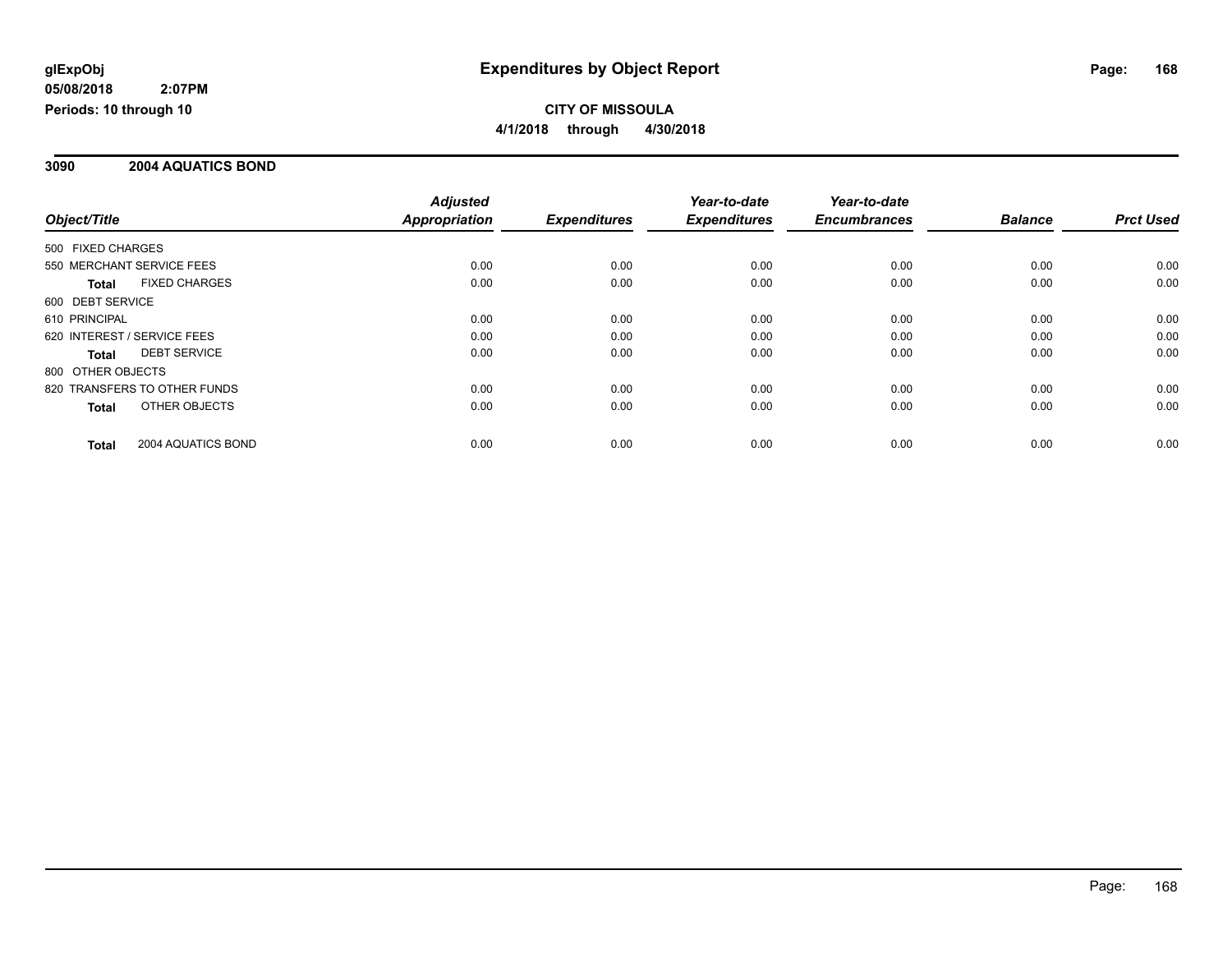### **CITY OF MISSOULA**

**4/1/2018 through 4/30/2018**

# **3091 SERIES 2012A AQUATICS REFUNDING BOND**

|                              |                      | <b>Adjusted</b>      |                     | Year-to-date        | Year-to-date        |                |                  |
|------------------------------|----------------------|----------------------|---------------------|---------------------|---------------------|----------------|------------------|
| Object/Title                 |                      | <b>Appropriation</b> | <b>Expenditures</b> | <b>Expenditures</b> | <b>Encumbrances</b> | <b>Balance</b> | <b>Prct Used</b> |
| 500 FIXED CHARGES            |                      |                      |                     |                     |                     |                |                  |
| 550 MERCHANT SERVICE FEES    |                      | 0.00                 | 0.00                | 0.00                | 0.00                | 0.00           | 0.00             |
| <b>Total</b>                 | <b>FIXED CHARGES</b> | 0.00                 | 0.00                | 0.00                | 0.00                | 0.00           | 0.00             |
| 600 DEBT SERVICE             |                      |                      |                     |                     |                     |                |                  |
| 610 PRINCIPAL                |                      | 525,000.00           | 0.00                | 0.00                | 0.00                | 525,000.00     | 0.00             |
| 620 INTEREST / SERVICE FEES  |                      | 66,848.00            | 0.00                | 36.873.75           | 0.00                | 29.974.25      | 55.16            |
| Total                        | <b>DEBT SERVICE</b>  | 591,848.00           | 0.00                | 36,873.75           | 0.00                | 554,974.25     | 6.23             |
| 800 OTHER OBJECTS            |                      |                      |                     |                     |                     |                |                  |
| 820 TRANSFERS TO OTHER FUNDS |                      | 0.00                 | 0.00                | 0.00                | 0.00                | 0.00           | 0.00             |
| <b>Total</b>                 | OTHER OBJECTS        | 0.00                 | 0.00                | 0.00                | 0.00                | 0.00           | 0.00             |
| <b>Total</b>                 | NON-DEPARTMENTAL     | 591,848.00           | 0.00                | 36,873.75           | 0.00                | 554,974.25     | 6.23             |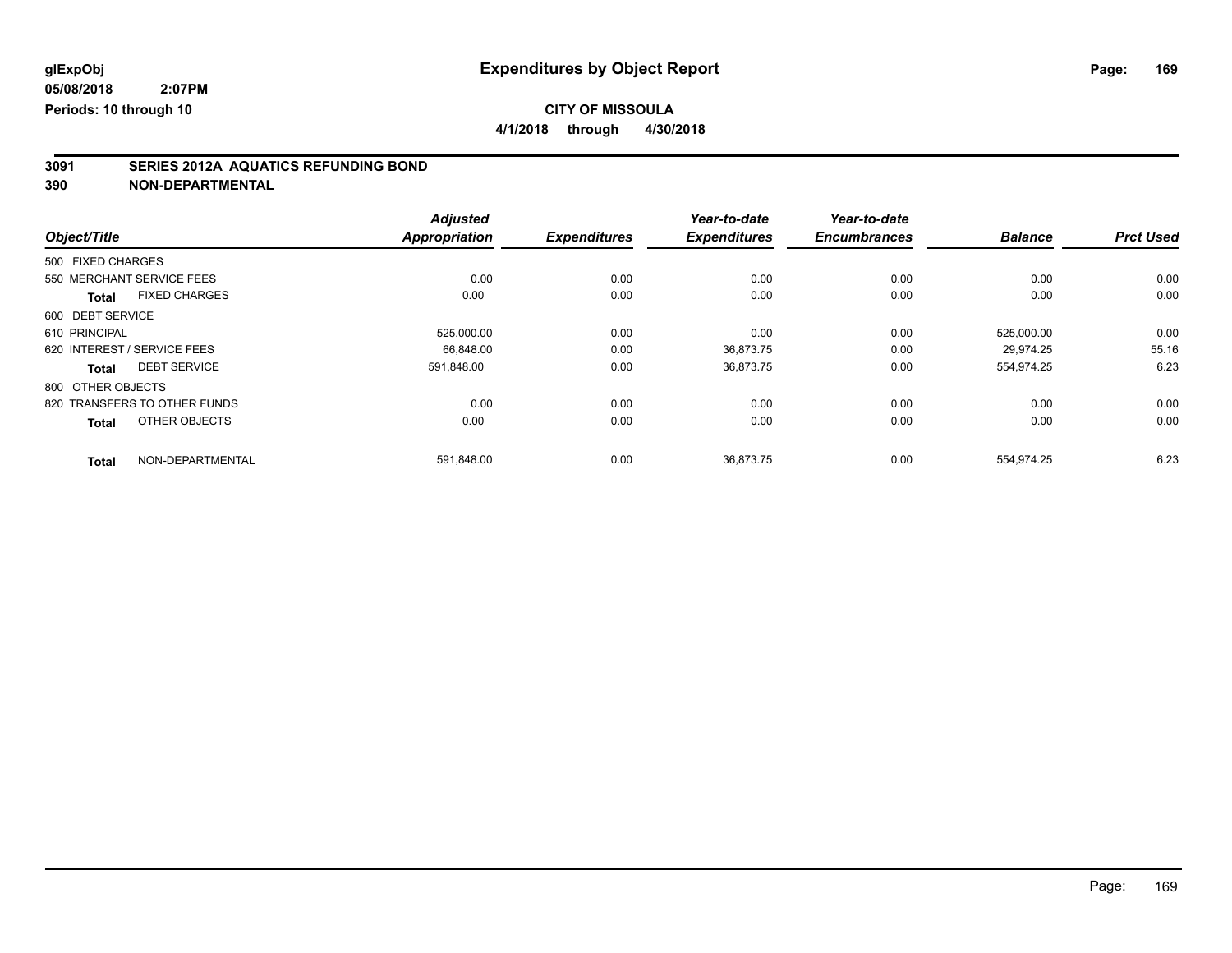#### **3091 SERIES 2012A AQUATICS REFUNDING BOND**

|                                      |                                   | <b>Adjusted</b>      |                     | Year-to-date        | Year-to-date        |                |                  |
|--------------------------------------|-----------------------------------|----------------------|---------------------|---------------------|---------------------|----------------|------------------|
| Object/Title                         |                                   | <b>Appropriation</b> | <b>Expenditures</b> | <b>Expenditures</b> | <b>Encumbrances</b> | <b>Balance</b> | <b>Prct Used</b> |
| 500 FIXED CHARGES                    |                                   |                      |                     |                     |                     |                |                  |
| 550 MERCHANT SERVICE FEES            |                                   | 0.00                 | 0.00                | 0.00                | 0.00                | 0.00           | 0.00             |
| <b>FIXED CHARGES</b><br><b>Total</b> |                                   | 0.00                 | 0.00                | 0.00                | 0.00                | 0.00           | 0.00             |
| 600 DEBT SERVICE                     |                                   |                      |                     |                     |                     |                |                  |
| 610 PRINCIPAL                        |                                   | 525,000.00           | 0.00                | 0.00                | 0.00                | 525.000.00     | 0.00             |
| 620 INTEREST / SERVICE FEES          |                                   | 66.848.00            | 0.00                | 36,873.75           | 0.00                | 29.974.25      | 55.16            |
| <b>DEBT SERVICE</b><br>Total         |                                   | 591,848.00           | 0.00                | 36,873.75           | 0.00                | 554,974.25     | 6.23             |
| 800 OTHER OBJECTS                    |                                   |                      |                     |                     |                     |                |                  |
| 820 TRANSFERS TO OTHER FUNDS         |                                   | 0.00                 | 0.00                | 0.00                | 0.00                | 0.00           | 0.00             |
| OTHER OBJECTS<br>Total               |                                   | 0.00                 | 0.00                | 0.00                | 0.00                | 0.00           | 0.00             |
| <b>Total</b>                         | SERIES 2012A AQUATICS REFUNDING B | 591,848.00           | 0.00                | 36.873.75           | 0.00                | 554,974.25     | 6.23             |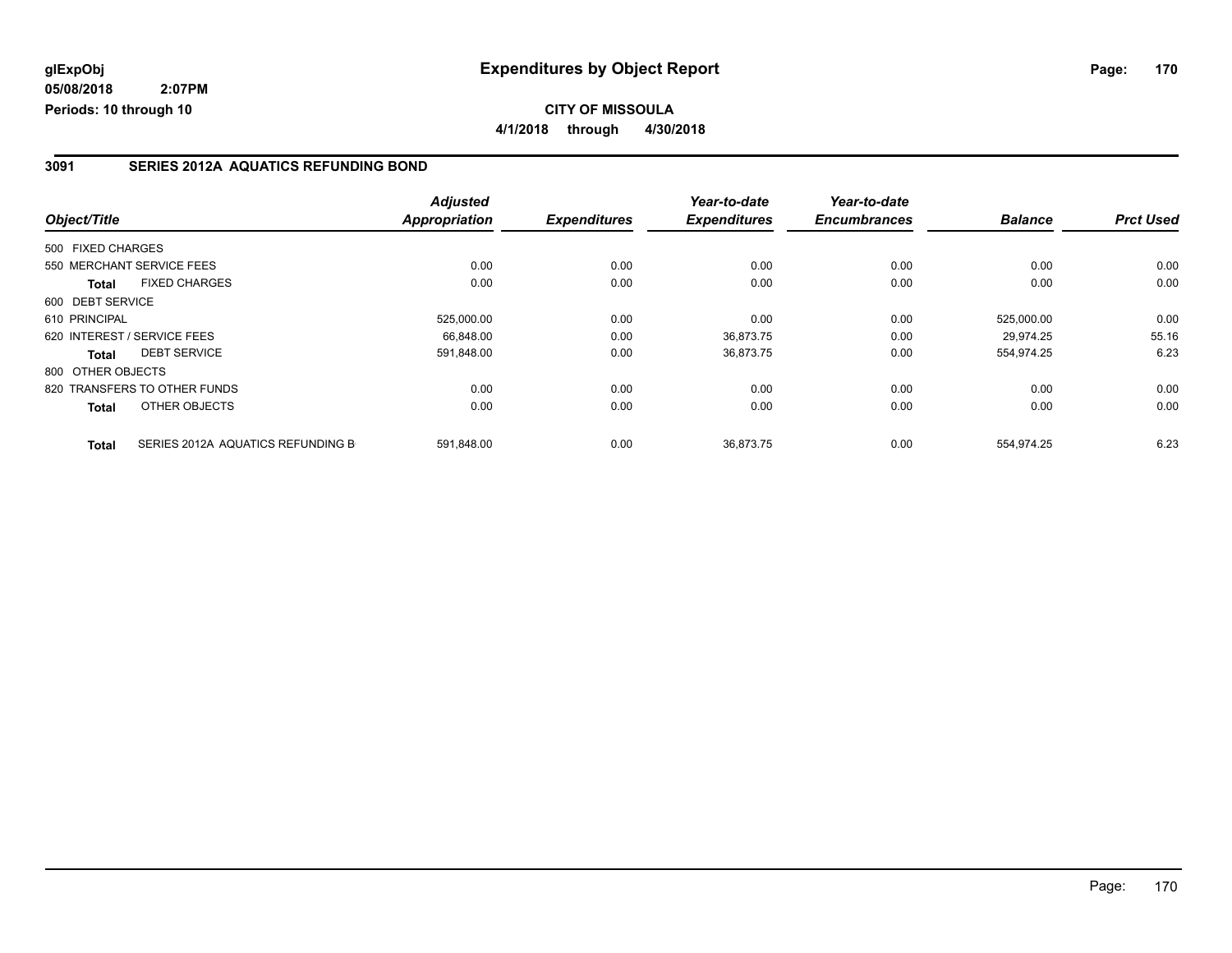# **3092 Series 2013A GO REFUNDING BONDS**

|                                      |                  | <b>Adjusted</b>      |                     | Year-to-date        | Year-to-date        |                |                  |
|--------------------------------------|------------------|----------------------|---------------------|---------------------|---------------------|----------------|------------------|
| Object/Title                         |                  | <b>Appropriation</b> | <b>Expenditures</b> | <b>Expenditures</b> | <b>Encumbrances</b> | <b>Balance</b> | <b>Prct Used</b> |
| 500 FIXED CHARGES                    |                  |                      |                     |                     |                     |                |                  |
| 550 MERCHANT SERVICE FEES            |                  | 0.00                 | 0.00                | 0.00                | 0.00                | 0.00           | 0.00             |
| <b>FIXED CHARGES</b><br><b>Total</b> |                  | 0.00                 | 0.00                | 0.00                | 0.00                | 0.00           | 0.00             |
| 600 DEBT SERVICE                     |                  |                      |                     |                     |                     |                |                  |
| 610 PRINCIPAL                        |                  | 465,000.00           | 0.00                | 0.00                | 0.00                | 465,000.00     | 0.00             |
| 620 INTEREST / SERVICE FEES          |                  | 81,780.00            | 0.00                | 41,240.00           | 0.00                | 40.540.00      | 50.43            |
| <b>DEBT SERVICE</b><br><b>Total</b>  |                  | 546,780.00           | 0.00                | 41,240.00           | 0.00                | 505,540.00     | 7.54             |
| 800 OTHER OBJECTS                    |                  |                      |                     |                     |                     |                |                  |
| 820 TRANSFERS TO OTHER FUNDS         |                  | 0.00                 | 0.00                | 0.00                | 0.00                | 0.00           | 0.00             |
| OTHER OBJECTS<br><b>Total</b>        |                  | 0.00                 | 0.00                | 0.00                | 0.00                | 0.00           | 0.00             |
| <b>Total</b>                         | NON-DEPARTMENTAL | 546,780.00           | 0.00                | 41,240.00           | 0.00                | 505,540.00     | 7.54             |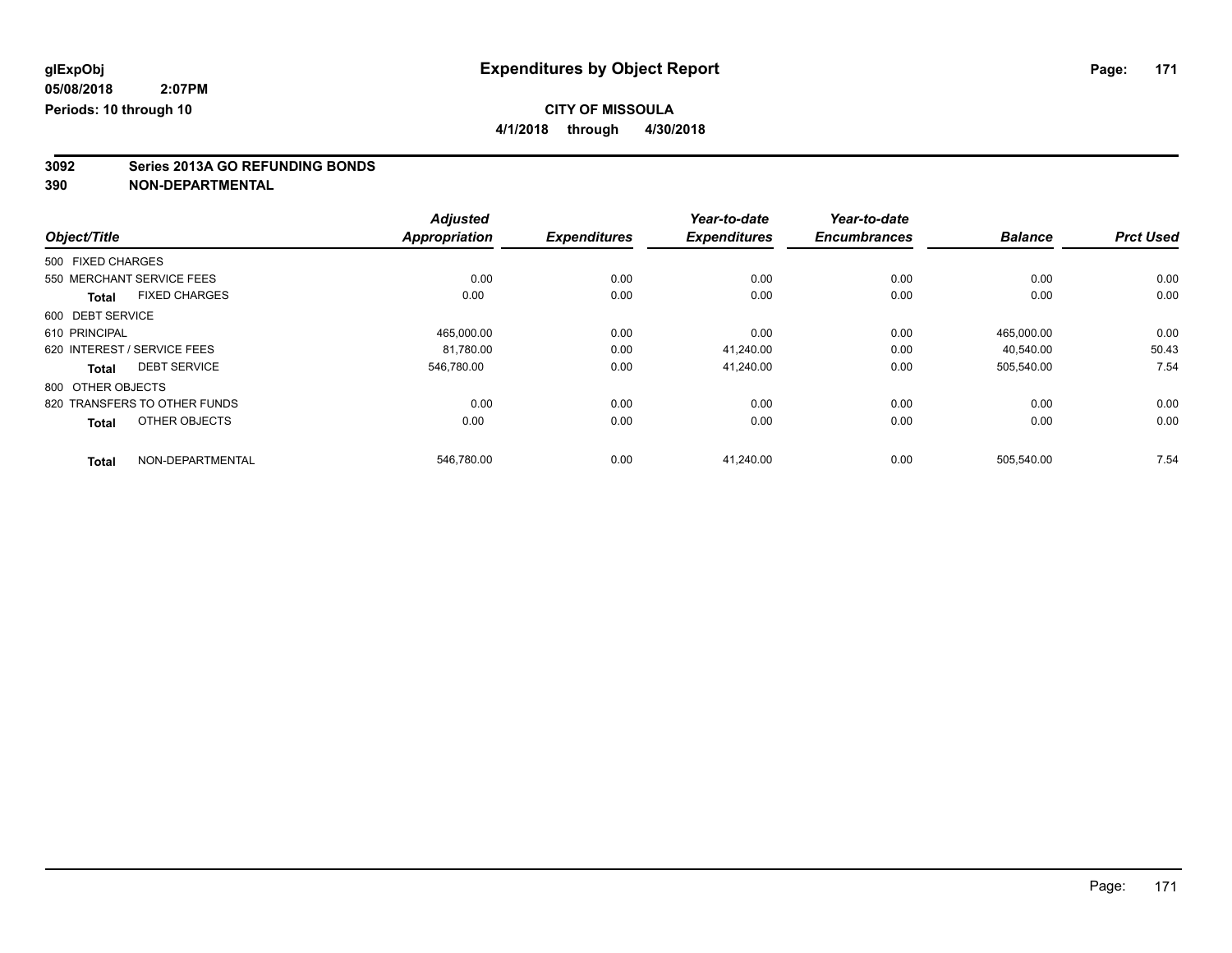### **CITY OF MISSOULA 4/1/2018 through 4/30/2018**

#### **3092 Series 2013A GO REFUNDING BONDS**

|                   |                                 | <b>Adjusted</b>      |                     | Year-to-date        | Year-to-date        |                |                  |
|-------------------|---------------------------------|----------------------|---------------------|---------------------|---------------------|----------------|------------------|
| Object/Title      |                                 | <b>Appropriation</b> | <b>Expenditures</b> | <b>Expenditures</b> | <b>Encumbrances</b> | <b>Balance</b> | <b>Prct Used</b> |
| 500 FIXED CHARGES |                                 |                      |                     |                     |                     |                |                  |
|                   | 550 MERCHANT SERVICE FEES       | 0.00                 | 0.00                | 0.00                | 0.00                | 0.00           | 0.00             |
| <b>Total</b>      | <b>FIXED CHARGES</b>            | 0.00                 | 0.00                | 0.00                | 0.00                | 0.00           | 0.00             |
| 600 DEBT SERVICE  |                                 |                      |                     |                     |                     |                |                  |
| 610 PRINCIPAL     |                                 | 465,000.00           | 0.00                | 0.00                | 0.00                | 465,000.00     | 0.00             |
|                   | 620 INTEREST / SERVICE FEES     | 81.780.00            | 0.00                | 41,240.00           | 0.00                | 40.540.00      | 50.43            |
| <b>Total</b>      | <b>DEBT SERVICE</b>             | 546,780.00           | 0.00                | 41.240.00           | 0.00                | 505,540.00     | 7.54             |
| 800 OTHER OBJECTS |                                 |                      |                     |                     |                     |                |                  |
|                   | 820 TRANSFERS TO OTHER FUNDS    | 0.00                 | 0.00                | 0.00                | 0.00                | 0.00           | 0.00             |
| Total             | OTHER OBJECTS                   | 0.00                 | 0.00                | 0.00                | 0.00                | 0.00           | 0.00             |
| <b>Total</b>      | Series 2013A GO REFUNDING BONDS | 546,780.00           | 0.00                | 41.240.00           | 0.00                | 505,540.00     | 7.54             |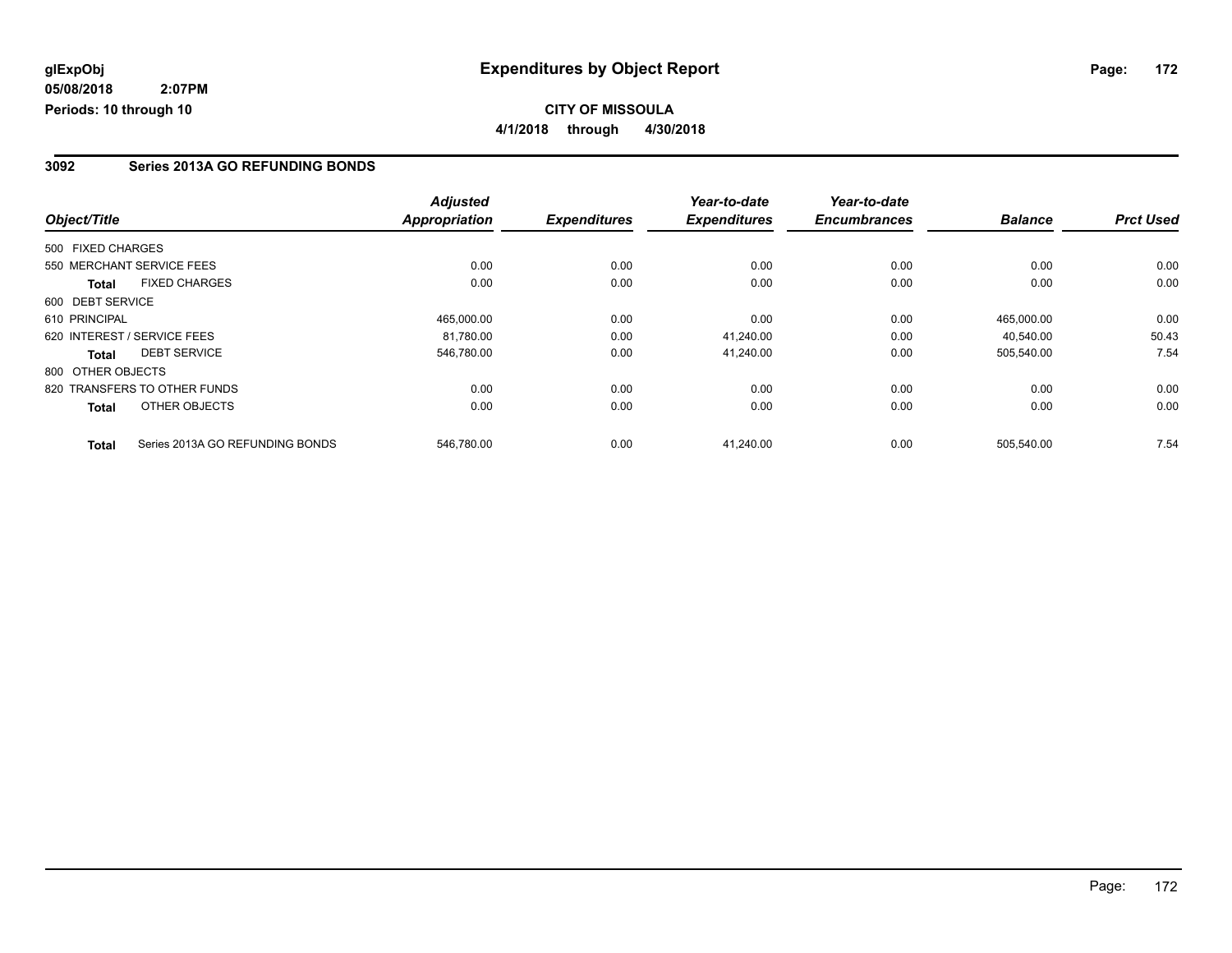# **3095 2004 REFUNDING BONDS DEBT SERVICE**

|                                      | <b>Adjusted</b> |                     | Year-to-date        | Year-to-date        |                |                  |
|--------------------------------------|-----------------|---------------------|---------------------|---------------------|----------------|------------------|
| Object/Title                         | Appropriation   | <b>Expenditures</b> | <b>Expenditures</b> | <b>Encumbrances</b> | <b>Balance</b> | <b>Prct Used</b> |
| 500 FIXED CHARGES                    |                 |                     |                     |                     |                |                  |
| 550 MERCHANT SERVICE FEES            | 0.00            | 0.00                | 0.00                | 0.00                | 0.00           | 0.00             |
| <b>FIXED CHARGES</b><br><b>Total</b> | 0.00            | 0.00                | 0.00                | 0.00                | 0.00           | 0.00             |
| 600 DEBT SERVICE                     |                 |                     |                     |                     |                |                  |
| 610 PRINCIPAL                        | 0.00            | 0.00                | 0.00                | 0.00                | 0.00           | 0.00             |
| 620 INTEREST / SERVICE FEES          | 0.00            | 0.00                | 0.00                | 0.00                | 0.00           | 0.00             |
| <b>DEBT SERVICE</b><br><b>Total</b>  | 0.00            | 0.00                | 0.00                | 0.00                | 0.00           | 0.00             |
| NON-DEPARTMENTAL<br><b>Total</b>     | 0.00            | 0.00                | 0.00                | 0.00                | 0.00           | 0.00             |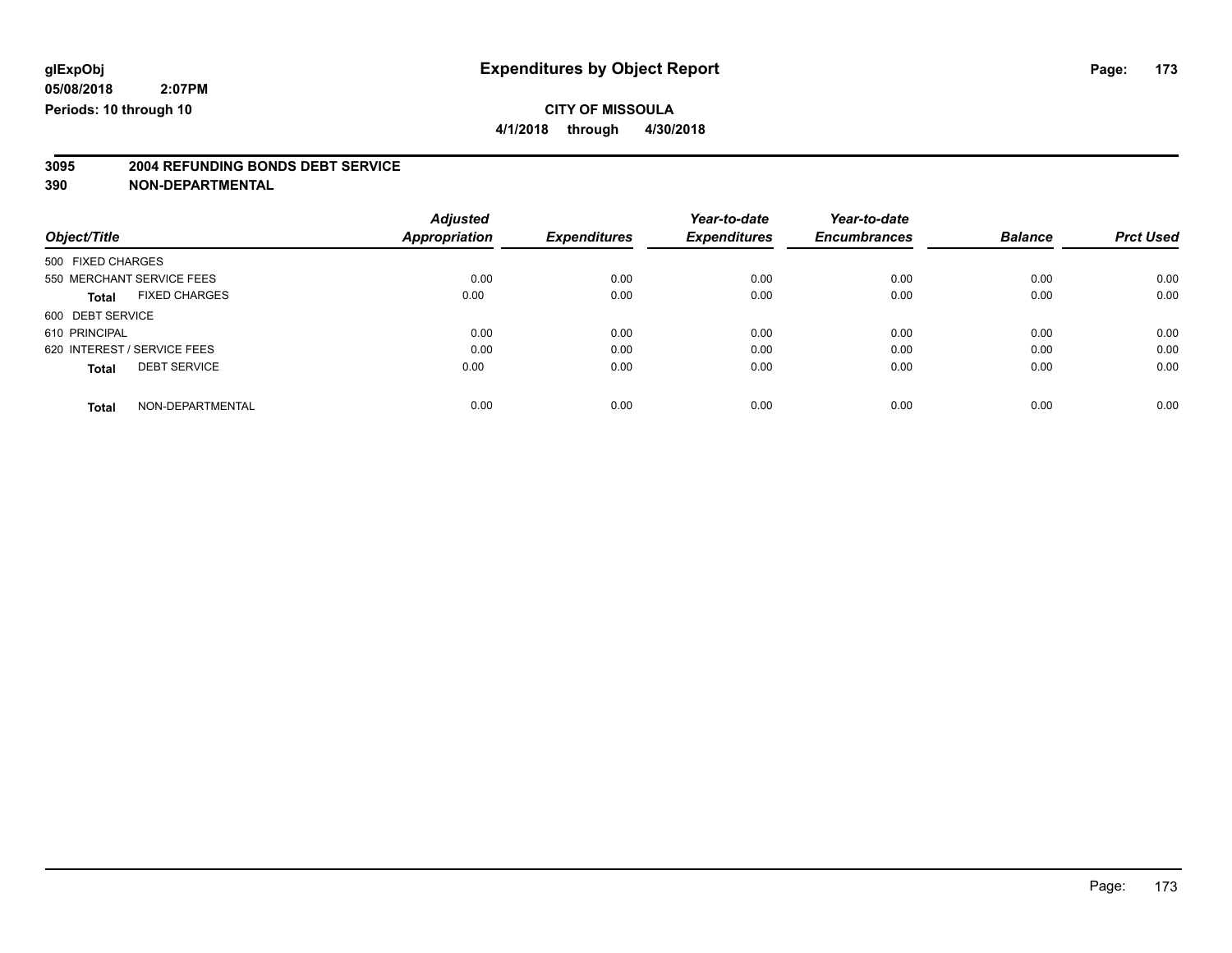#### **glExpObj Expenditures by Object Report Page: 174**

**05/08/2018 2:07PM Periods: 10 through 10**

#### **3095 2004 REFUNDING BONDS DEBT SERVICE**

| Object/Title                |                                   | <b>Adjusted</b><br><b>Appropriation</b> | <b>Expenditures</b> | Year-to-date<br><b>Expenditures</b> | Year-to-date<br><b>Encumbrances</b> | <b>Balance</b> | <b>Prct Used</b> |
|-----------------------------|-----------------------------------|-----------------------------------------|---------------------|-------------------------------------|-------------------------------------|----------------|------------------|
|                             |                                   |                                         |                     |                                     |                                     |                |                  |
| 500 FIXED CHARGES           |                                   |                                         |                     |                                     |                                     |                |                  |
| 550 MERCHANT SERVICE FEES   |                                   | 0.00                                    | 0.00                | 0.00                                | 0.00                                | 0.00           | 0.00             |
| <b>Total</b>                | <b>FIXED CHARGES</b>              | 0.00                                    | 0.00                | 0.00                                | 0.00                                | 0.00           | 0.00             |
| 600 DEBT SERVICE            |                                   |                                         |                     |                                     |                                     |                |                  |
| 610 PRINCIPAL               |                                   | 0.00                                    | 0.00                | 0.00                                | 0.00                                | 0.00           | 0.00             |
| 620 INTEREST / SERVICE FEES |                                   | 0.00                                    | 0.00                | 0.00                                | 0.00                                | 0.00           | 0.00             |
| <b>Total</b>                | <b>DEBT SERVICE</b>               | 0.00                                    | 0.00                | 0.00                                | 0.00                                | 0.00           | 0.00             |
| <b>Total</b>                | 2004 REFUNDING BONDS DEBT SERVICE | 0.00                                    | 0.00                | 0.00                                | 0.00                                | 0.00           | 0.00             |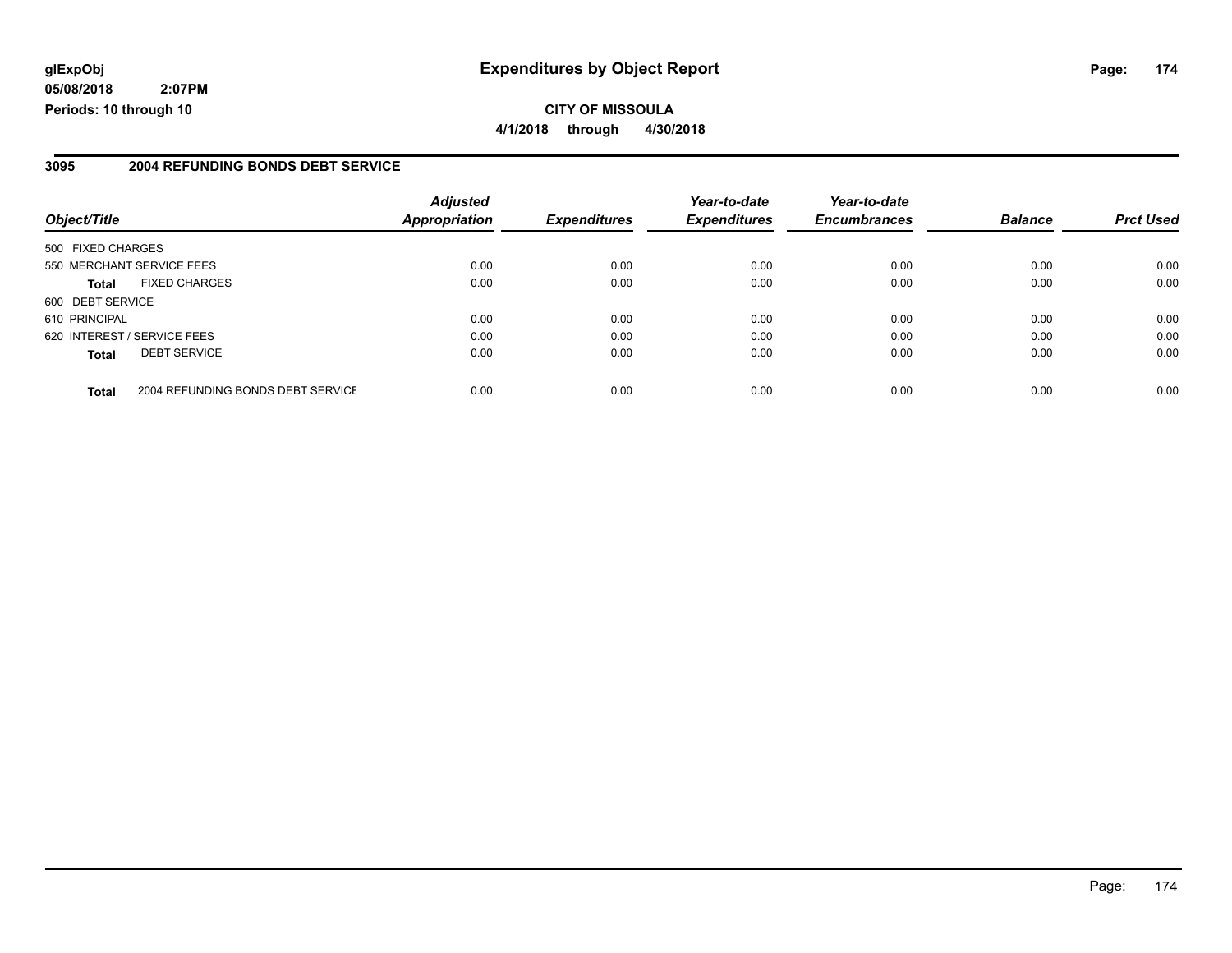**3096 NEW FIRE STATION GO BOND**

|                                      | <b>Adjusted</b>      |                     | Year-to-date        | Year-to-date        |                |                  |
|--------------------------------------|----------------------|---------------------|---------------------|---------------------|----------------|------------------|
| Object/Title                         | <b>Appropriation</b> | <b>Expenditures</b> | <b>Expenditures</b> | <b>Encumbrances</b> | <b>Balance</b> | <b>Prct Used</b> |
| 500 FIXED CHARGES                    |                      |                     |                     |                     |                |                  |
| 550 MERCHANT SERVICE FEES            | 0.00                 | 0.00                | 0.00                | 0.00                | 0.00           | 0.00             |
| <b>FIXED CHARGES</b><br><b>Total</b> | 0.00                 | 0.00                | 0.00                | 0.00                | 0.00           | 0.00             |
| 600 DEBT SERVICE                     |                      |                     |                     |                     |                |                  |
| 610 PRINCIPAL                        | 0.00                 | 0.00                | 0.00                | 0.00                | 0.00           | 0.00             |
| 620 INTEREST / SERVICE FEES          | 0.00                 | 0.00                | 0.00                | 0.00                | 0.00           | 0.00             |
| <b>DEBT SERVICE</b><br><b>Total</b>  | 0.00                 | 0.00                | 0.00                | 0.00                | 0.00           | 0.00             |
| 800 OTHER OBJECTS                    |                      |                     |                     |                     |                |                  |
| 820 TRANSFERS TO OTHER FUNDS         | 0.00                 | 0.00                | 0.00                | 0.00                | 0.00           | 0.00             |
| OTHER OBJECTS<br><b>Total</b>        | 0.00                 | 0.00                | 0.00                | 0.00                | 0.00           | 0.00             |
|                                      |                      |                     |                     |                     |                |                  |
| NON-DEPARTMENTAL<br><b>Total</b>     | 0.00                 | 0.00                | 0.00                | 0.00                | 0.00           | 0.00             |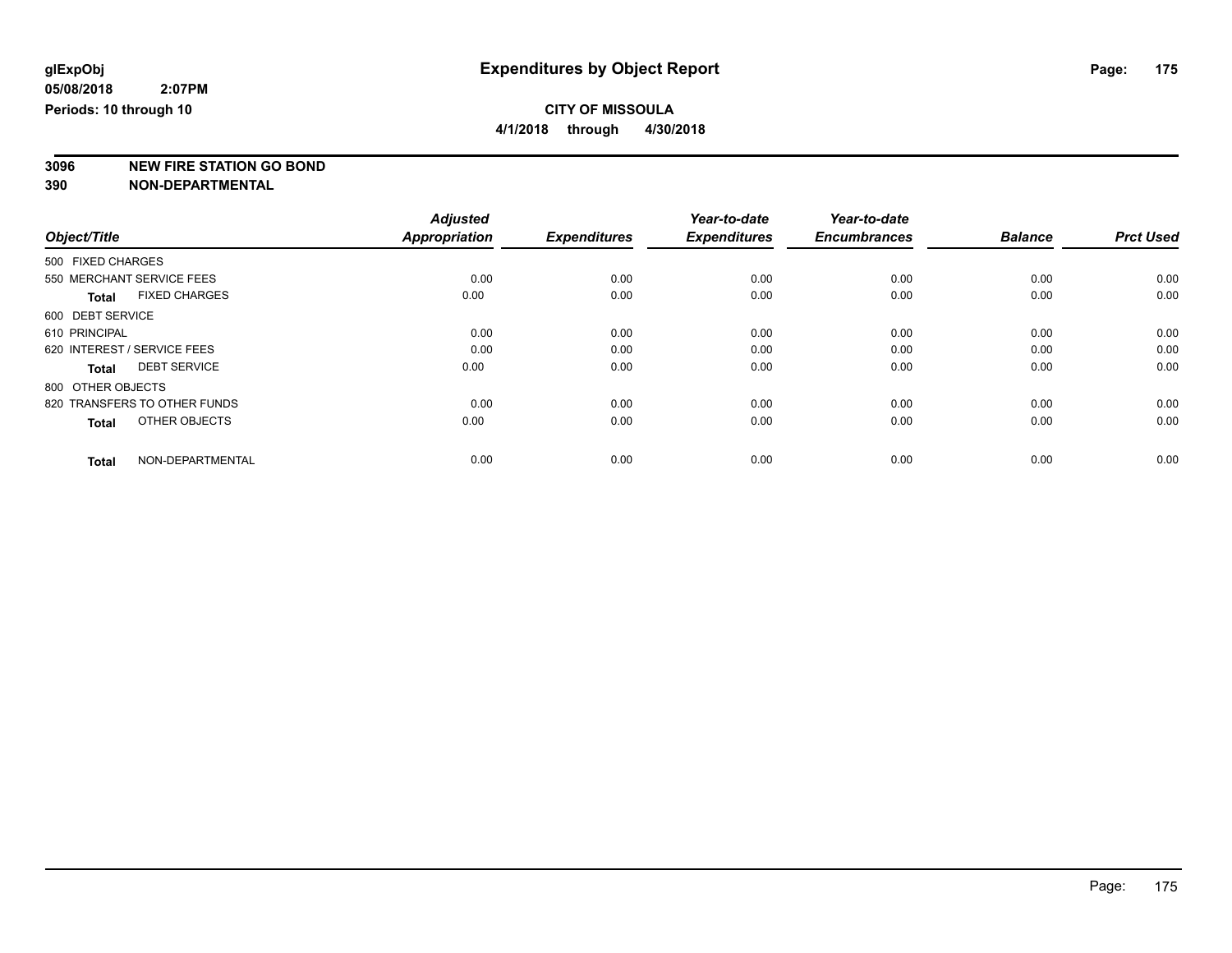### **CITY OF MISSOULA 4/1/2018 through 4/30/2018**

#### **3096 NEW FIRE STATION GO BOND**

|                                          | <b>Adjusted</b>      |                     | Year-to-date        | Year-to-date        |                |                  |
|------------------------------------------|----------------------|---------------------|---------------------|---------------------|----------------|------------------|
| Object/Title                             | <b>Appropriation</b> | <b>Expenditures</b> | <b>Expenditures</b> | <b>Encumbrances</b> | <b>Balance</b> | <b>Prct Used</b> |
| 500 FIXED CHARGES                        |                      |                     |                     |                     |                |                  |
| 550 MERCHANT SERVICE FEES                | 0.00                 | 0.00                | 0.00                | 0.00                | 0.00           | 0.00             |
| <b>FIXED CHARGES</b><br><b>Total</b>     | 0.00                 | 0.00                | 0.00                | 0.00                | 0.00           | 0.00             |
| 600 DEBT SERVICE                         |                      |                     |                     |                     |                |                  |
| 610 PRINCIPAL                            | 0.00                 | 0.00                | 0.00                | 0.00                | 0.00           | 0.00             |
| 620 INTEREST / SERVICE FEES              | 0.00                 | 0.00                | 0.00                | 0.00                | 0.00           | 0.00             |
| <b>DEBT SERVICE</b><br>Total             | 0.00                 | 0.00                | 0.00                | 0.00                | 0.00           | 0.00             |
| 800 OTHER OBJECTS                        |                      |                     |                     |                     |                |                  |
| 820 TRANSFERS TO OTHER FUNDS             | 0.00                 | 0.00                | 0.00                | 0.00                | 0.00           | 0.00             |
| OTHER OBJECTS<br><b>Total</b>            | 0.00                 | 0.00                | 0.00                | 0.00                | 0.00           | 0.00             |
| NEW FIRE STATION GO BOND<br><b>Total</b> | 0.00                 | 0.00                | 0.00                | 0.00                | 0.00           | 0.00             |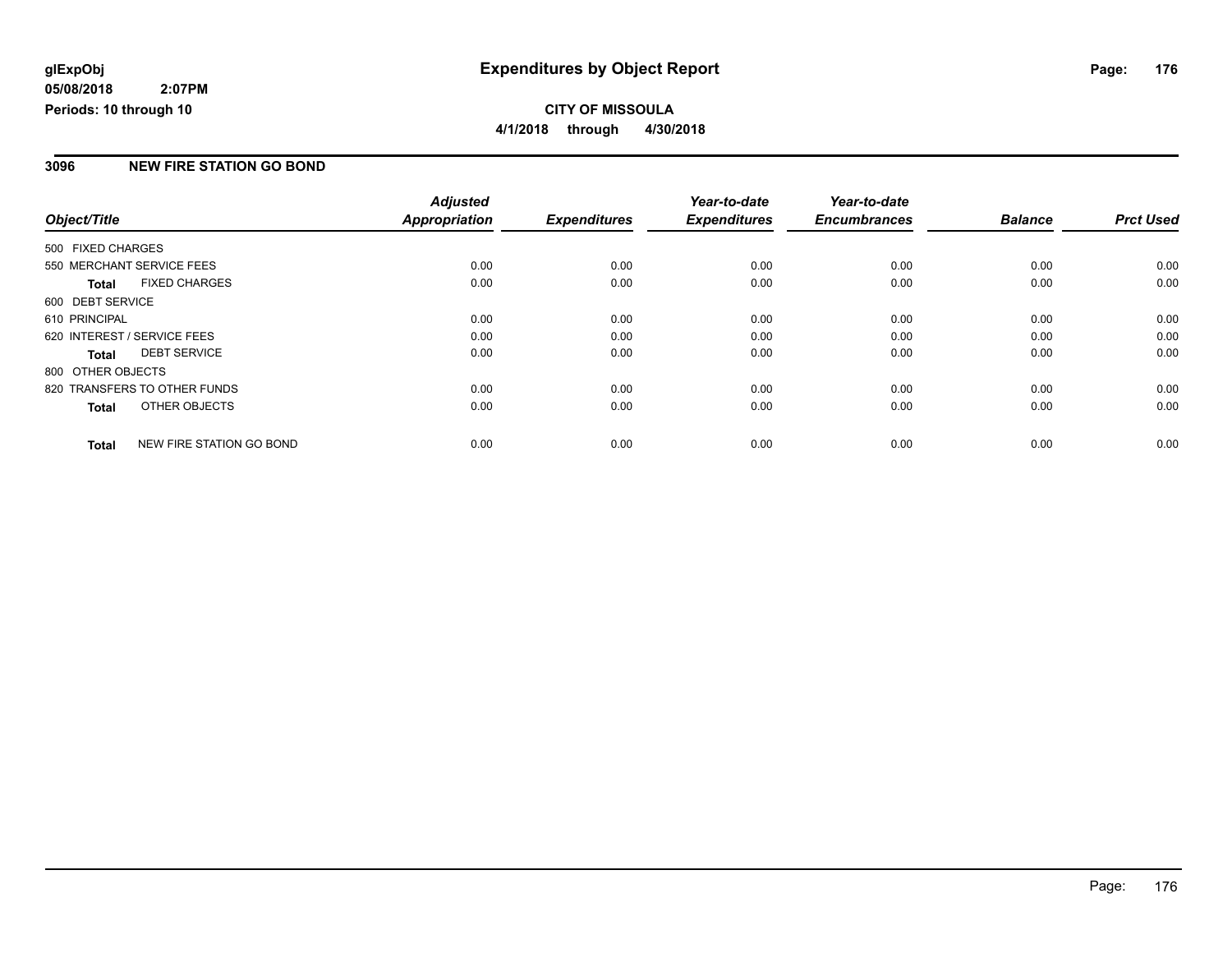**3097 2007 REFUNDING BONDS**

| Object/Title                         | <b>Adjusted</b><br><b>Appropriation</b> | <b>Expenditures</b> | Year-to-date<br><b>Expenditures</b> | Year-to-date<br><b>Encumbrances</b> | <b>Balance</b> | <b>Prct Used</b> |
|--------------------------------------|-----------------------------------------|---------------------|-------------------------------------|-------------------------------------|----------------|------------------|
| 500 FIXED CHARGES                    |                                         |                     |                                     |                                     |                |                  |
| 500 FIXED CHARGES                    | 0.00                                    | 0.00                | 0.00                                | 0.00                                | 0.00           | 0.00             |
| 550 MERCHANT SERVICE FEES            | 0.00                                    | 0.00                | 0.00                                | 0.00                                | 0.00           | 0.00             |
| <b>FIXED CHARGES</b><br><b>Total</b> | 0.00                                    | 0.00                | 0.00                                | 0.00                                | 0.00           | 0.00             |
| 600 DEBT SERVICE                     |                                         |                     |                                     |                                     |                |                  |
| 610 PRINCIPAL                        | 0.00                                    | 0.00                | 0.00                                | 0.00                                | 0.00           | 0.00             |
| 620 INTEREST / SERVICE FEES          | 0.00                                    | 0.00                | 0.00                                | 0.00                                | 0.00           | 0.00             |
| <b>DEBT SERVICE</b><br><b>Total</b>  | 0.00                                    | 0.00                | 0.00                                | 0.00                                | 0.00           | 0.00             |
| NON-DEPARTMENTAL<br><b>Total</b>     | 0.00                                    | 0.00                | 0.00                                | 0.00                                | 0.00           | 0.00             |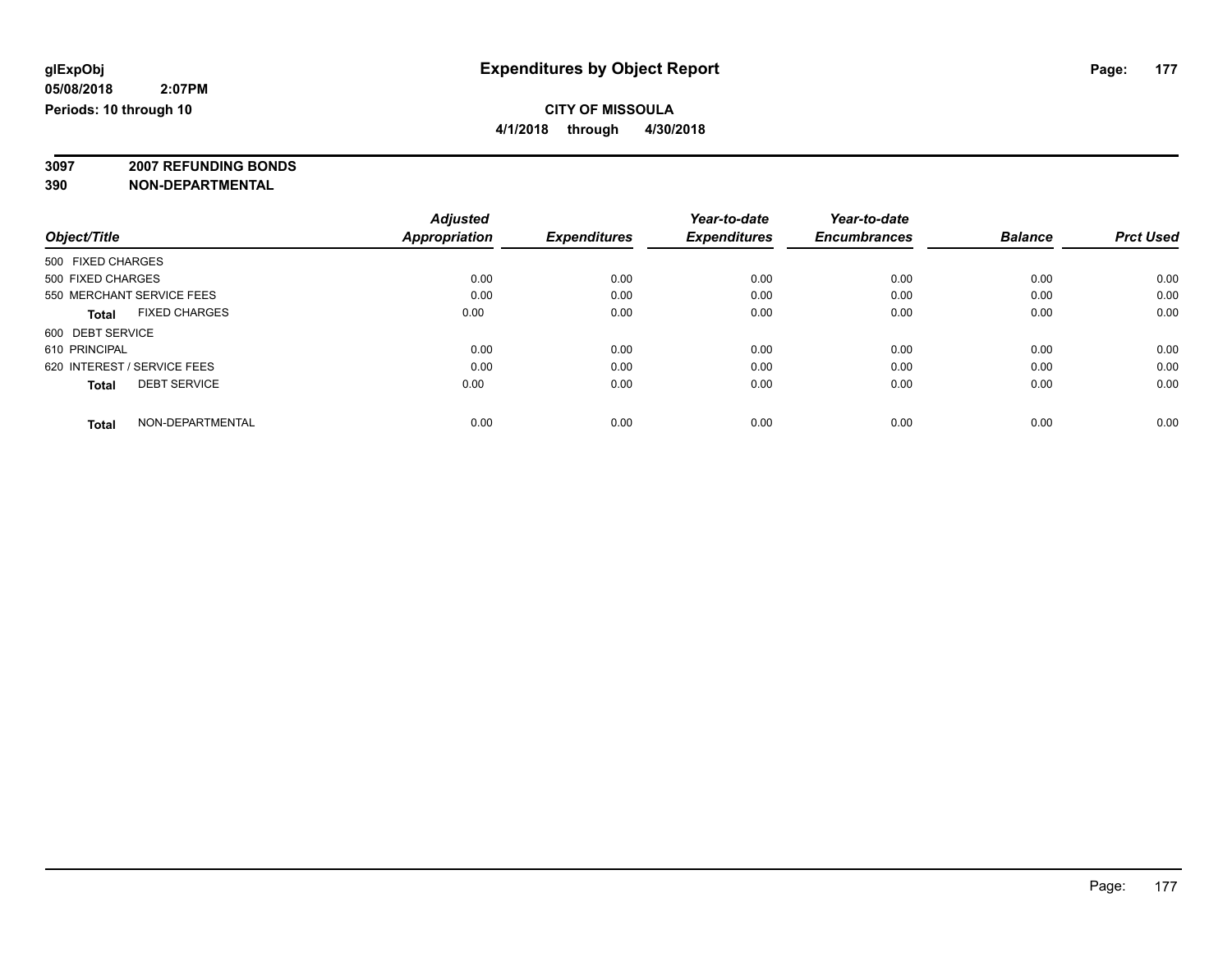#### **3097 2007 REFUNDING BONDS**

|                             |                      | <b>Adjusted</b>      |                     | Year-to-date        | Year-to-date        |                |                  |
|-----------------------------|----------------------|----------------------|---------------------|---------------------|---------------------|----------------|------------------|
| Object/Title                |                      | <b>Appropriation</b> | <b>Expenditures</b> | <b>Expenditures</b> | <b>Encumbrances</b> | <b>Balance</b> | <b>Prct Used</b> |
| 500 FIXED CHARGES           |                      |                      |                     |                     |                     |                |                  |
| 500 FIXED CHARGES           |                      | 0.00                 | 0.00                | 0.00                | 0.00                | 0.00           | 0.00             |
| 550 MERCHANT SERVICE FEES   |                      | 0.00                 | 0.00                | 0.00                | 0.00                | 0.00           | 0.00             |
| <b>Total</b>                | <b>FIXED CHARGES</b> | 0.00                 | 0.00                | 0.00                | 0.00                | 0.00           | 0.00             |
| 600 DEBT SERVICE            |                      |                      |                     |                     |                     |                |                  |
| 610 PRINCIPAL               |                      | 0.00                 | 0.00                | 0.00                | 0.00                | 0.00           | 0.00             |
| 620 INTEREST / SERVICE FEES |                      | 0.00                 | 0.00                | 0.00                | 0.00                | 0.00           | 0.00             |
| <b>Total</b>                | <b>DEBT SERVICE</b>  | 0.00                 | 0.00                | 0.00                | 0.00                | 0.00           | 0.00             |
| Total                       | 2007 REFUNDING BONDS | 0.00                 | 0.00                | 0.00                | 0.00                | 0.00           | 0.00             |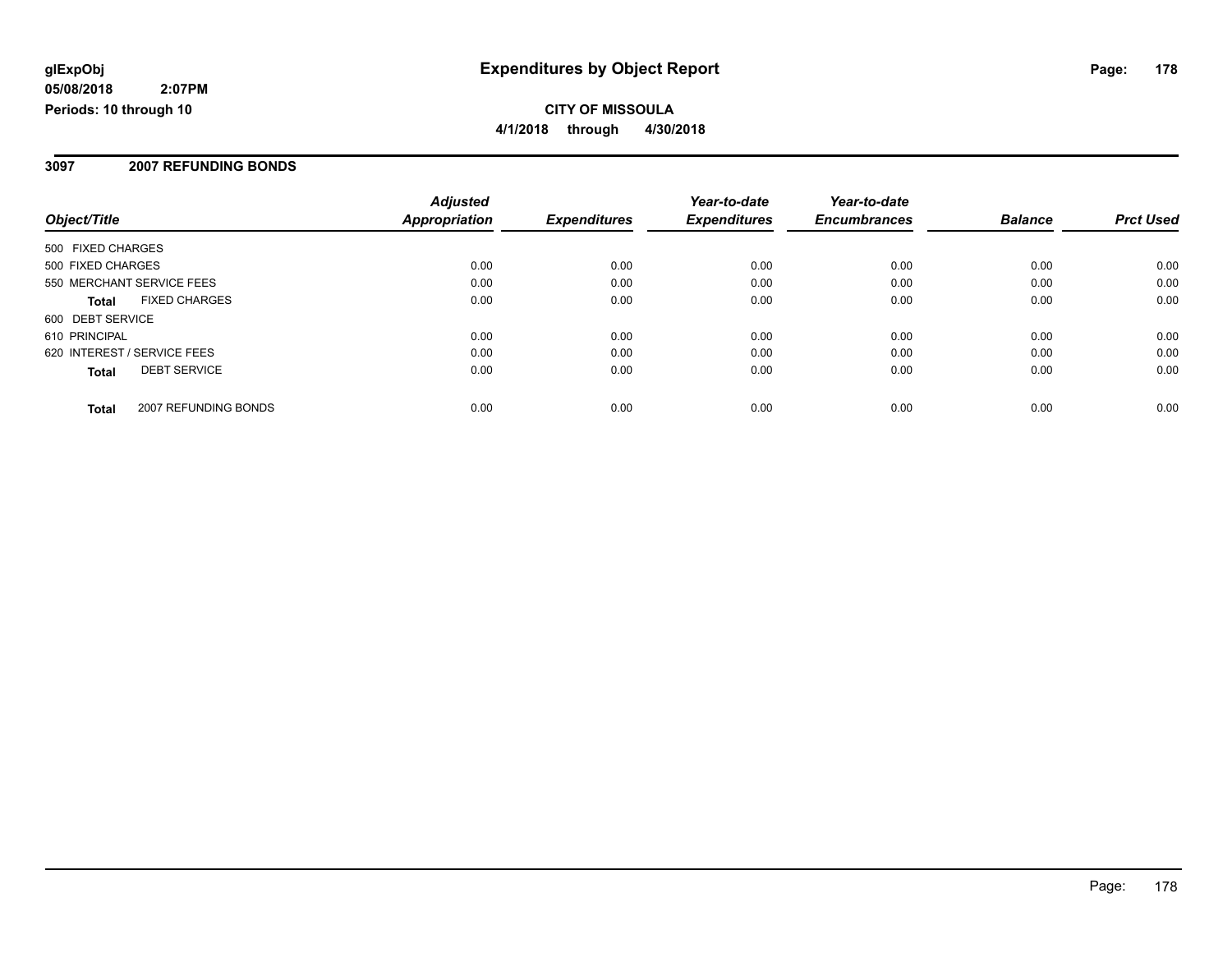# **3100 SIDEWALK & CURB WARRANTS FUND**

|                                      | <b>Adjusted</b>      |                     | Year-to-date        | Year-to-date        |                |                  |
|--------------------------------------|----------------------|---------------------|---------------------|---------------------|----------------|------------------|
| Object/Title                         | <b>Appropriation</b> | <b>Expenditures</b> | <b>Expenditures</b> | <b>Encumbrances</b> | <b>Balance</b> | <b>Prct Used</b> |
| 500 FIXED CHARGES                    |                      |                     |                     |                     |                |                  |
| 550 MERCHANT SERVICE FEES            | 0.00                 | 0.00                | 0.00                | 0.00                | 0.00           | 0.00             |
| <b>FIXED CHARGES</b><br><b>Total</b> | 0.00                 | 0.00                | 0.00                | 0.00                | 0.00           | 0.00             |
| 600 DEBT SERVICE                     |                      |                     |                     |                     |                |                  |
| 610 PRINCIPAL                        | 0.00                 | 0.00                | 0.00                | 0.00                | 0.00           | 0.00             |
| 620 INTEREST / SERVICE FEES          | 0.00                 | 0.00                | 0.00                | 0.00                | 0.00           | 0.00             |
| <b>DEBT SERVICE</b><br><b>Total</b>  | 0.00                 | 0.00                | 0.00                | 0.00                | 0.00           | 0.00             |
| 800 OTHER OBJECTS                    |                      |                     |                     |                     |                |                  |
| 820 TRANSFERS TO OTHER FUNDS         | 0.00                 | 0.00                | 0.00                | 0.00                | 0.00           | 0.00             |
| OTHER OBJECTS<br><b>Total</b>        | 0.00                 | 0.00                | 0.00                | 0.00                | 0.00           | 0.00             |
|                                      |                      |                     |                     |                     |                |                  |
| NON-DEPARTMENTAL<br><b>Total</b>     | 0.00                 | 0.00                | 0.00                | 0.00                | 0.00           | 0.00             |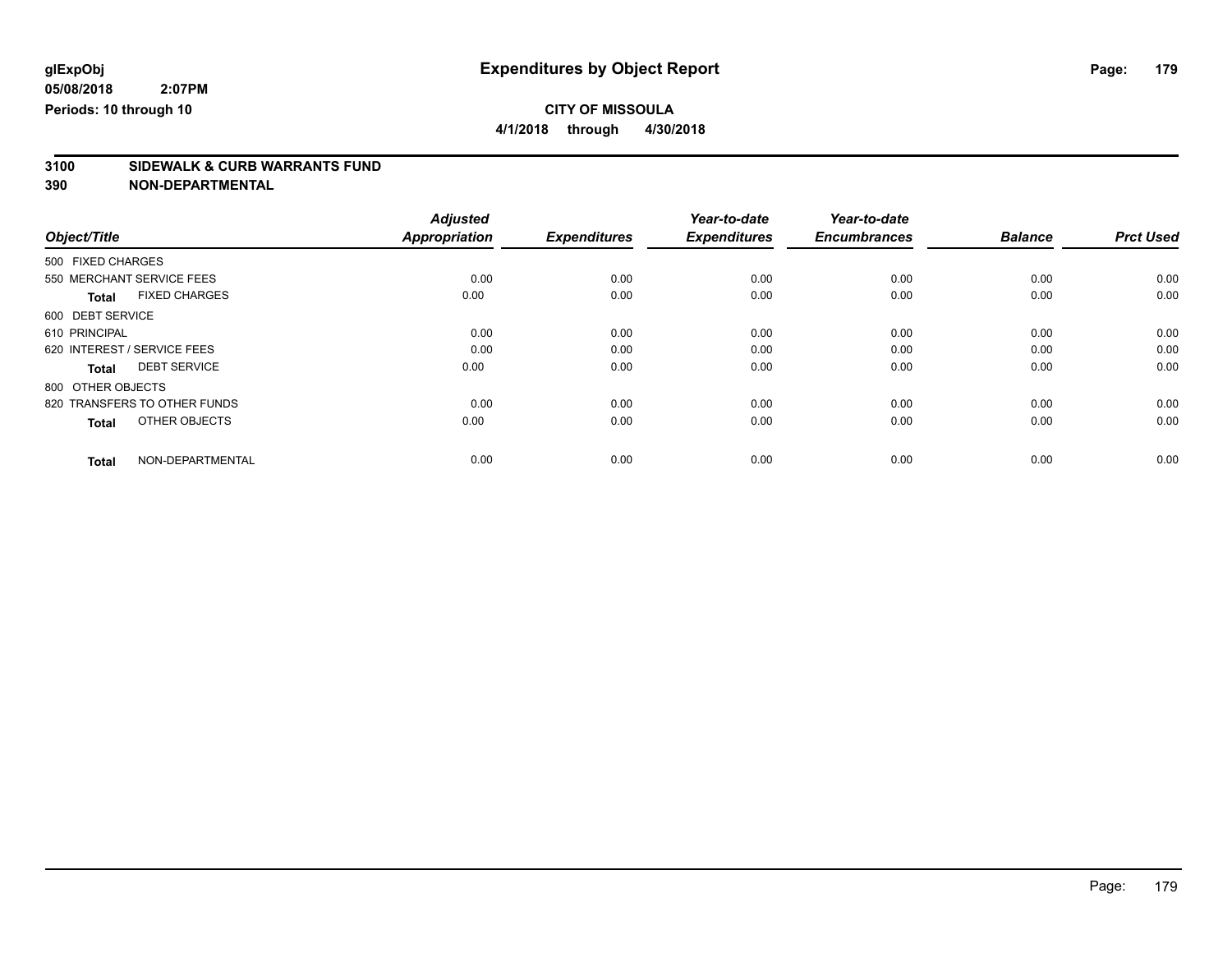#### **3100 SIDEWALK & CURB WARRANTS FUND**

| Object/Title              |                               | <b>Adjusted</b><br><b>Appropriation</b> | <b>Expenditures</b> | Year-to-date<br><b>Expenditures</b> | Year-to-date<br><b>Encumbrances</b> | <b>Balance</b> | <b>Prct Used</b> |
|---------------------------|-------------------------------|-----------------------------------------|---------------------|-------------------------------------|-------------------------------------|----------------|------------------|
|                           |                               |                                         |                     |                                     |                                     |                |                  |
| 550 MERCHANT SERVICE FEES |                               | 0.00                                    | 0.00                | 0.00                                | 0.00                                | 0.00           | 0.00             |
| <b>Total</b>              | <b>FIXED CHARGES</b>          | 0.00                                    | 0.00                | 0.00                                | 0.00                                | 0.00           | 0.00             |
| 600 DEBT SERVICE          |                               |                                         |                     |                                     |                                     |                |                  |
| 610 PRINCIPAL             |                               | 0.00                                    | 0.00                | 0.00                                | 0.00                                | 0.00           | 0.00             |
|                           | 620 INTEREST / SERVICE FEES   | 0.00                                    | 0.00                | 0.00                                | 0.00                                | 0.00           | 0.00             |
| Total                     | <b>DEBT SERVICE</b>           | 0.00                                    | 0.00                | 0.00                                | 0.00                                | 0.00           | 0.00             |
| 800 OTHER OBJECTS         |                               |                                         |                     |                                     |                                     |                |                  |
|                           | 820 TRANSFERS TO OTHER FUNDS  | 0.00                                    | 0.00                | 0.00                                | 0.00                                | 0.00           | 0.00             |
| <b>Total</b>              | OTHER OBJECTS                 | 0.00                                    | 0.00                | 0.00                                | 0.00                                | 0.00           | 0.00             |
| <b>Total</b>              | SIDEWALK & CURB WARRANTS FUND | 0.00                                    | 0.00                | 0.00                                | 0.00                                | 0.00           | 0.00             |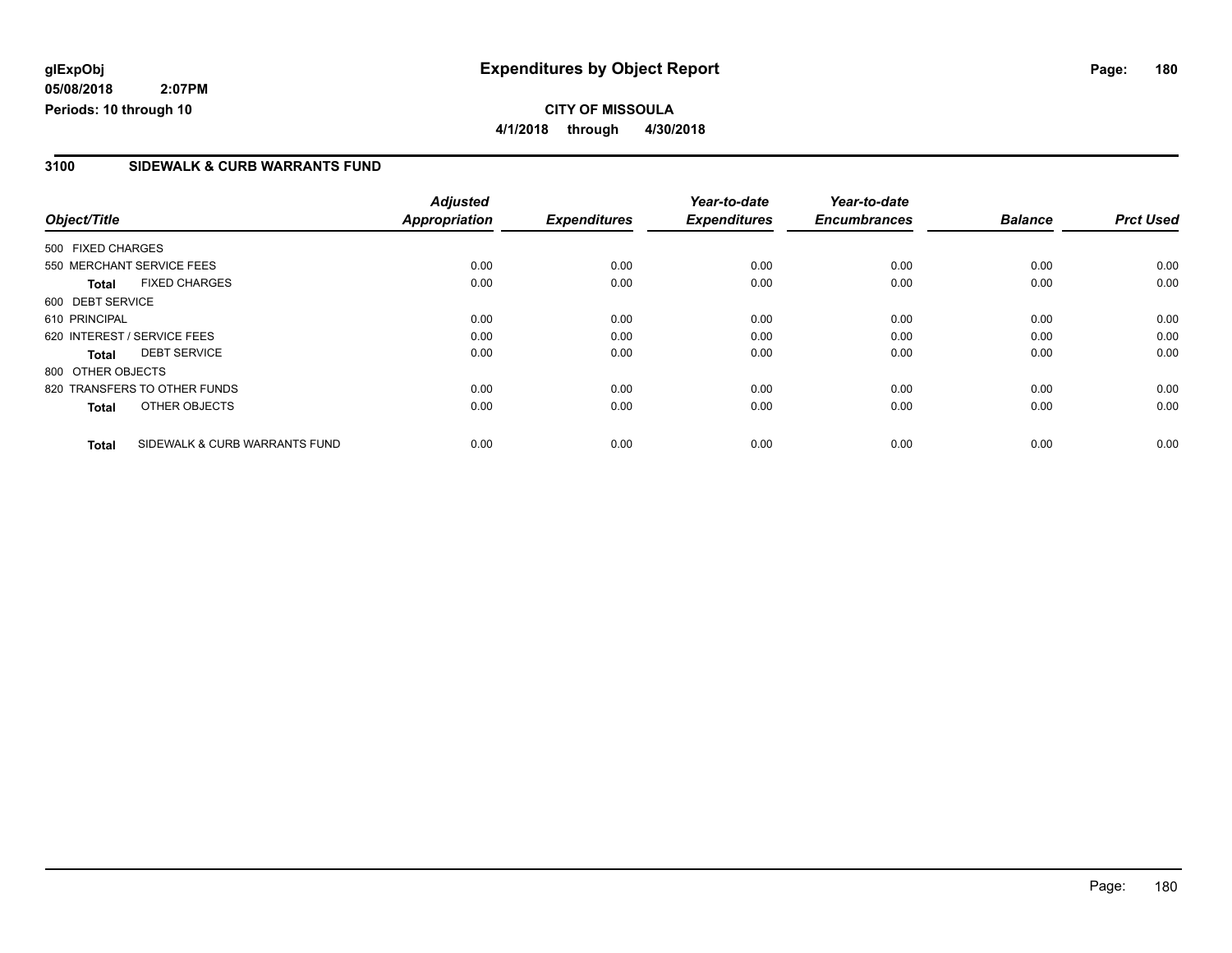# **CITY OF MISSOULA**

**4/1/2018 through 4/30/2018**

# **3200 FY99 SIDEWALK & CURB DEBT SERVICE FUND**

|                                      | <b>Adjusted</b>      |                     | Year-to-date        | Year-to-date        |                |                  |
|--------------------------------------|----------------------|---------------------|---------------------|---------------------|----------------|------------------|
| Object/Title                         | <b>Appropriation</b> | <b>Expenditures</b> | <b>Expenditures</b> | <b>Encumbrances</b> | <b>Balance</b> | <b>Prct Used</b> |
| 500 FIXED CHARGES                    |                      |                     |                     |                     |                |                  |
| 550 MERCHANT SERVICE FEES            | 0.00                 | 0.00                | 0.00                | 0.00                | 0.00           | 0.00             |
| <b>FIXED CHARGES</b><br><b>Total</b> | 0.00                 | 0.00                | 0.00                | 0.00                | 0.00           | 0.00             |
| 600 DEBT SERVICE                     |                      |                     |                     |                     |                |                  |
| 610 PRINCIPAL                        | 0.00                 | 0.00                | 0.00                | 0.00                | 0.00           | 0.00             |
| 620 INTEREST / SERVICE FEES          | 0.00                 | 0.00                | 0.00                | 0.00                | 0.00           | 0.00             |
| <b>DEBT SERVICE</b><br><b>Total</b>  | 0.00                 | 0.00                | 0.00                | 0.00                | 0.00           | 0.00             |
| 800 OTHER OBJECTS                    |                      |                     |                     |                     |                |                  |
| 820 TRANSFERS TO OTHER FUNDS         | 0.00                 | 0.00                | 0.00                | 0.00                | 0.00           | 0.00             |
| OTHER OBJECTS<br><b>Total</b>        | 0.00                 | 0.00                | 0.00                | 0.00                | 0.00           | 0.00             |
|                                      |                      |                     |                     |                     |                |                  |
| NON-DEPARTMENTAL<br><b>Total</b>     | 0.00                 | 0.00                | 0.00                | 0.00                | 0.00           | 0.00             |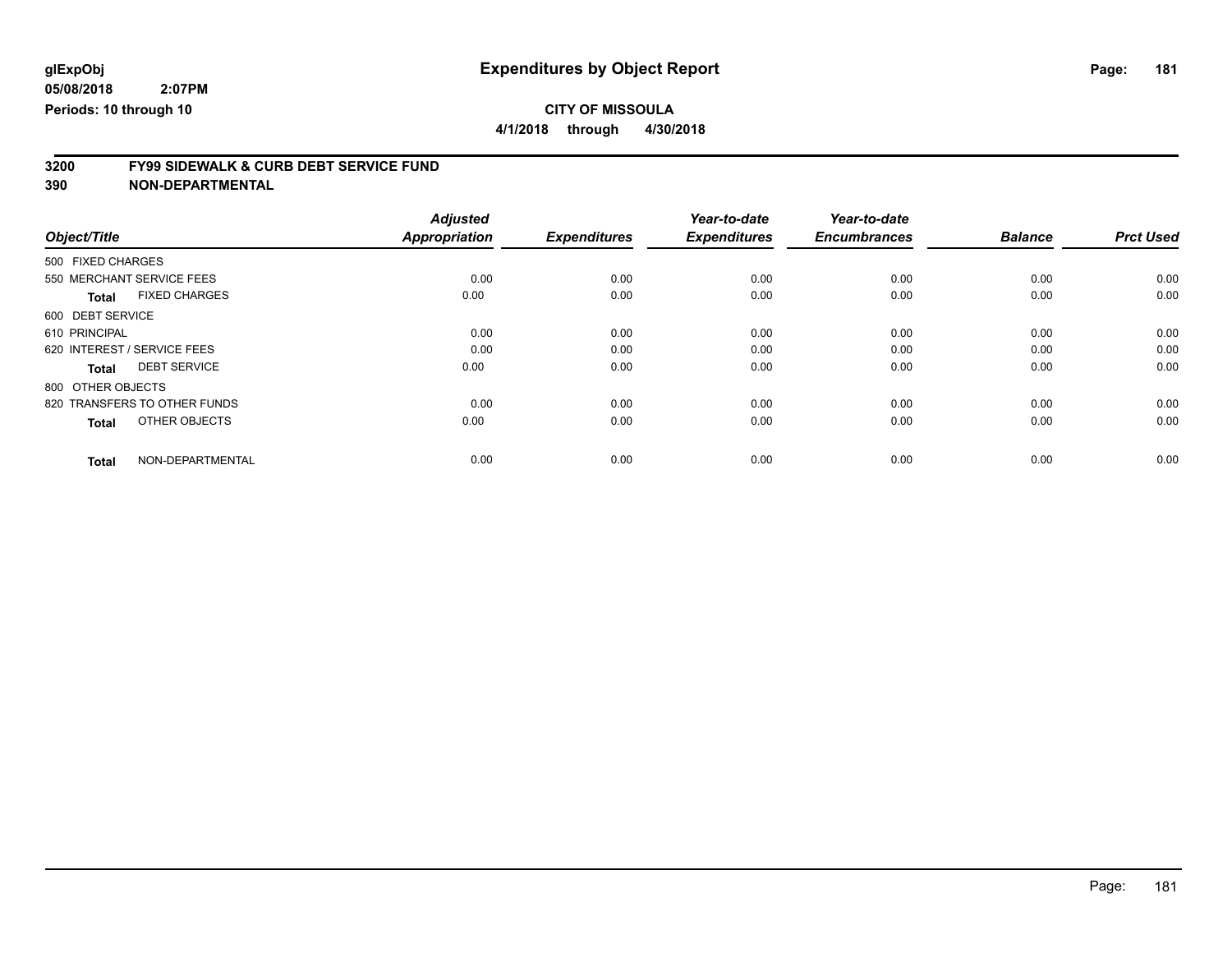#### **3200 FY99 SIDEWALK & CURB DEBT SERVICE FUND**

|                             |                                              | <b>Adjusted</b>      |                     | Year-to-date        | Year-to-date        |                |                  |
|-----------------------------|----------------------------------------------|----------------------|---------------------|---------------------|---------------------|----------------|------------------|
| Object/Title                |                                              | <b>Appropriation</b> | <b>Expenditures</b> | <b>Expenditures</b> | <b>Encumbrances</b> | <b>Balance</b> | <b>Prct Used</b> |
| 500 FIXED CHARGES           |                                              |                      |                     |                     |                     |                |                  |
| 550 MERCHANT SERVICE FEES   |                                              | 0.00                 | 0.00                | 0.00                | 0.00                | 0.00           | 0.00             |
| <b>Total</b>                | <b>FIXED CHARGES</b>                         | 0.00                 | 0.00                | 0.00                | 0.00                | 0.00           | 0.00             |
| 600 DEBT SERVICE            |                                              |                      |                     |                     |                     |                |                  |
| 610 PRINCIPAL               |                                              | 0.00                 | 0.00                | 0.00                | 0.00                | 0.00           | 0.00             |
| 620 INTEREST / SERVICE FEES |                                              | 0.00                 | 0.00                | 0.00                | 0.00                | 0.00           | 0.00             |
| <b>Total</b>                | <b>DEBT SERVICE</b>                          | 0.00                 | 0.00                | 0.00                | 0.00                | 0.00           | 0.00             |
| 800 OTHER OBJECTS           |                                              |                      |                     |                     |                     |                |                  |
|                             | 820 TRANSFERS TO OTHER FUNDS                 | 0.00                 | 0.00                | 0.00                | 0.00                | 0.00           | 0.00             |
| <b>Total</b>                | OTHER OBJECTS                                | 0.00                 | 0.00                | 0.00                | 0.00                | 0.00           | 0.00             |
| <b>Total</b>                | <b>FY99 SIDEWALK &amp; CURB DEBT SERVICE</b> | 0.00                 | 0.00                | 0.00                | 0.00                | 0.00           | 0.00             |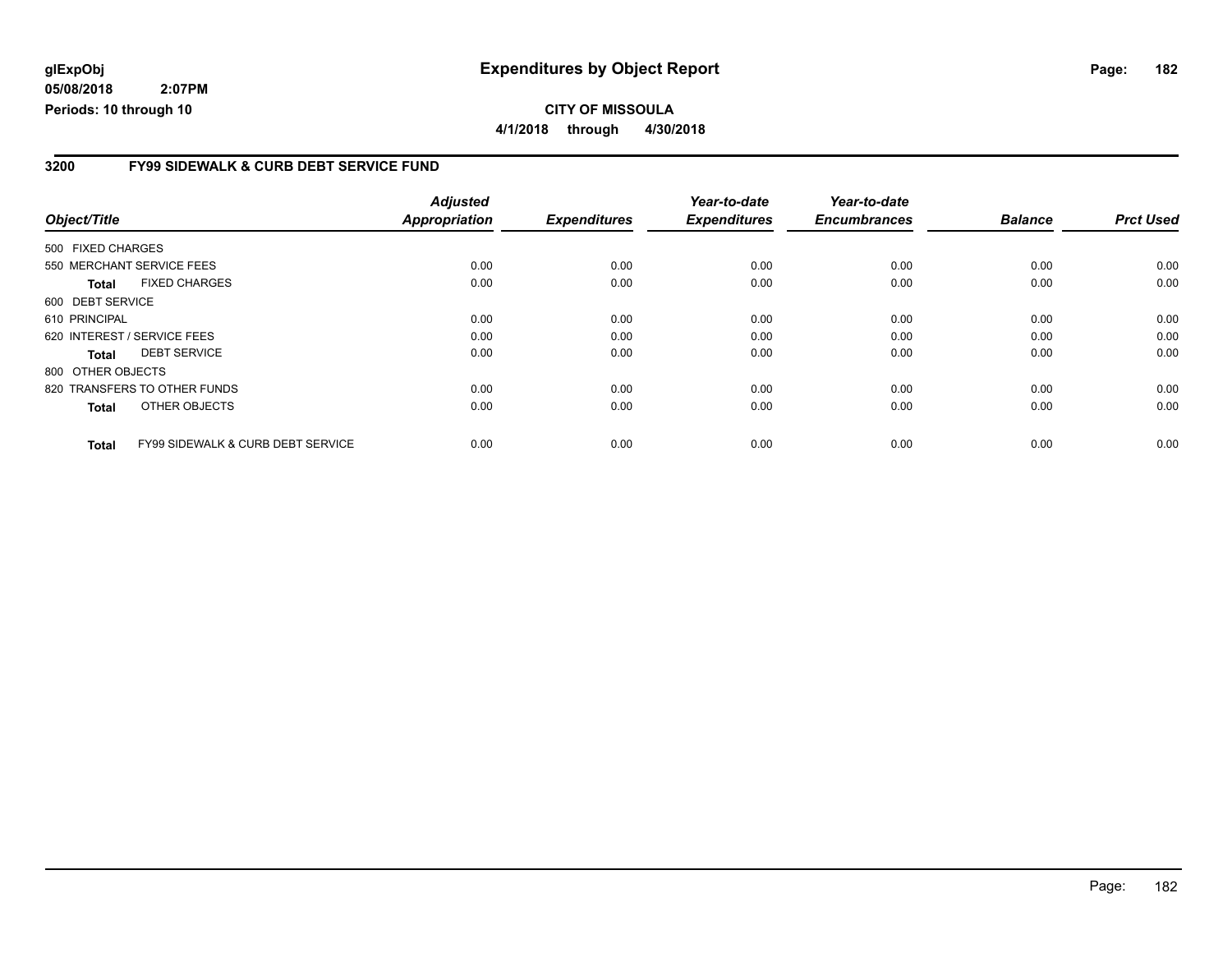# **CITY OF MISSOULA**

**4/1/2018 through 4/30/2018**

# **3300 FY00 SIDEWALK & CURB DEBT SERVICE FUND**

|                                      | <b>Adjusted</b> |                     | Year-to-date        | Year-to-date        |                |                  |
|--------------------------------------|-----------------|---------------------|---------------------|---------------------|----------------|------------------|
| Object/Title                         | Appropriation   | <b>Expenditures</b> | <b>Expenditures</b> | <b>Encumbrances</b> | <b>Balance</b> | <b>Prct Used</b> |
| 500 FIXED CHARGES                    |                 |                     |                     |                     |                |                  |
| 550 MERCHANT SERVICE FEES            | 0.00            | 0.00                | 0.00                | 0.00                | 0.00           | 0.00             |
| <b>FIXED CHARGES</b><br><b>Total</b> | 0.00            | 0.00                | 0.00                | 0.00                | 0.00           | 0.00             |
| 600 DEBT SERVICE                     |                 |                     |                     |                     |                |                  |
| 610 PRINCIPAL                        | 0.00            | 0.00                | 0.00                | 0.00                | 0.00           | 0.00             |
| 620 INTEREST / SERVICE FEES          | 0.00            | 0.00                | 0.00                | 0.00                | 0.00           | 0.00             |
| <b>DEBT SERVICE</b><br><b>Total</b>  | 0.00            | 0.00                | 0.00                | 0.00                | 0.00           | 0.00             |
| NON-DEPARTMENTAL<br><b>Total</b>     | 0.00            | 0.00                | 0.00                | 0.00                | 0.00           | 0.00             |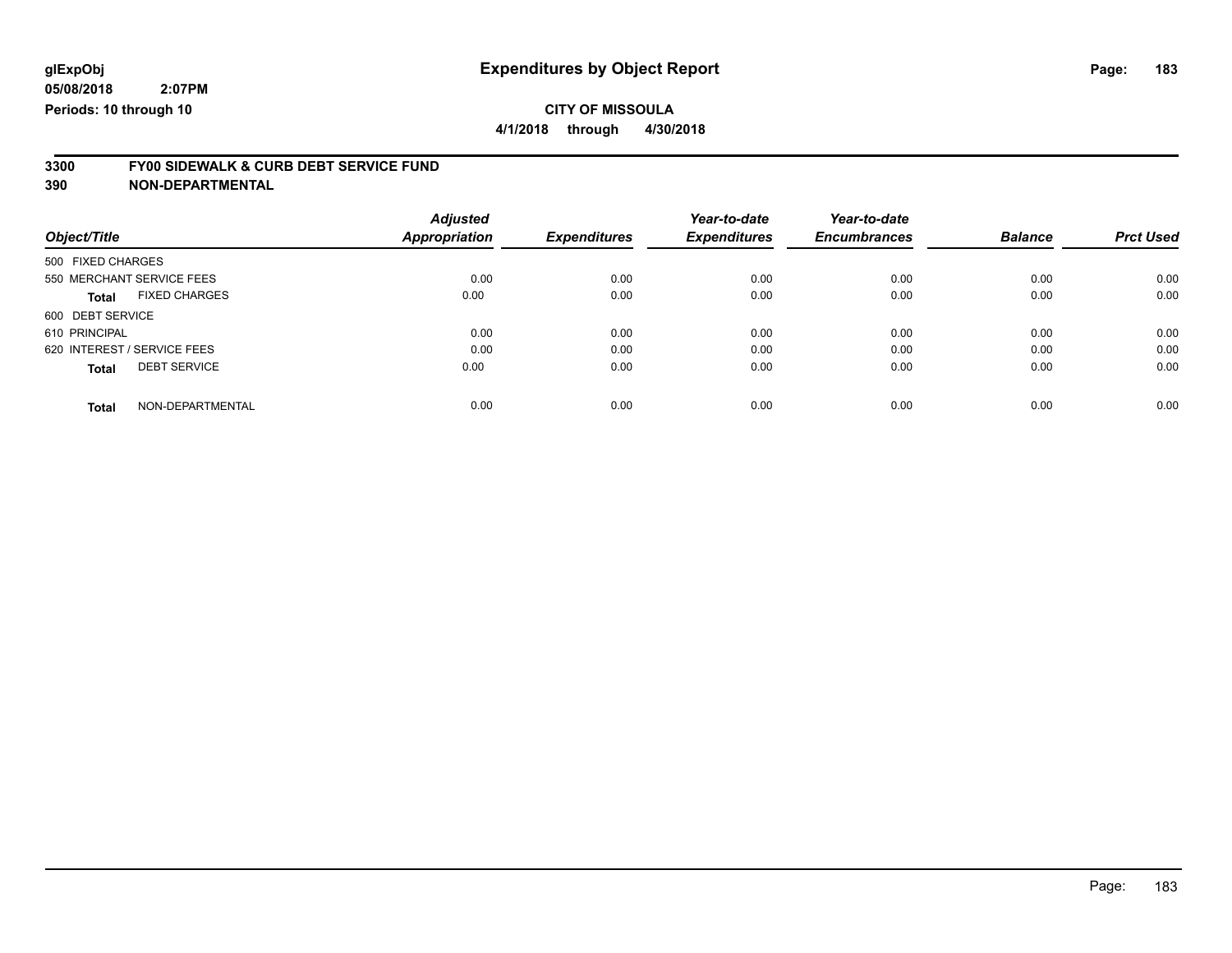# **glExpObj Expenditures by Object Report Page: 184**

**05/08/2018 2:07PM Periods: 10 through 10**

#### **3300 FY00 SIDEWALK & CURB DEBT SERVICE FUND**

| Object/Title                |                                   | <b>Adjusted</b><br><b>Appropriation</b> | <b>Expenditures</b> | Year-to-date<br><b>Expenditures</b> | Year-to-date<br><b>Encumbrances</b> | <b>Balance</b> | <b>Prct Used</b> |
|-----------------------------|-----------------------------------|-----------------------------------------|---------------------|-------------------------------------|-------------------------------------|----------------|------------------|
| 500 FIXED CHARGES           |                                   |                                         |                     |                                     |                                     |                |                  |
|                             | 550 MERCHANT SERVICE FEES         | 0.00                                    | 0.00                | 0.00                                | 0.00                                | 0.00           | 0.00             |
| <b>Total</b>                | <b>FIXED CHARGES</b>              | 0.00                                    | 0.00                | 0.00                                | 0.00                                | 0.00           | 0.00             |
| 600 DEBT SERVICE            |                                   |                                         |                     |                                     |                                     |                |                  |
| 610 PRINCIPAL               |                                   | 0.00                                    | 0.00                | 0.00                                | 0.00                                | 0.00           | 0.00             |
| 620 INTEREST / SERVICE FEES |                                   | 0.00                                    | 0.00                | 0.00                                | 0.00                                | 0.00           | 0.00             |
| <b>Total</b>                | <b>DEBT SERVICE</b>               | 0.00                                    | 0.00                | 0.00                                | 0.00                                | 0.00           | 0.00             |
| <b>Total</b>                | FY00 SIDEWALK & CURB DEBT SERVICE | 0.00                                    | 0.00                | 0.00                                | 0.00                                | 0.00           | 0.00             |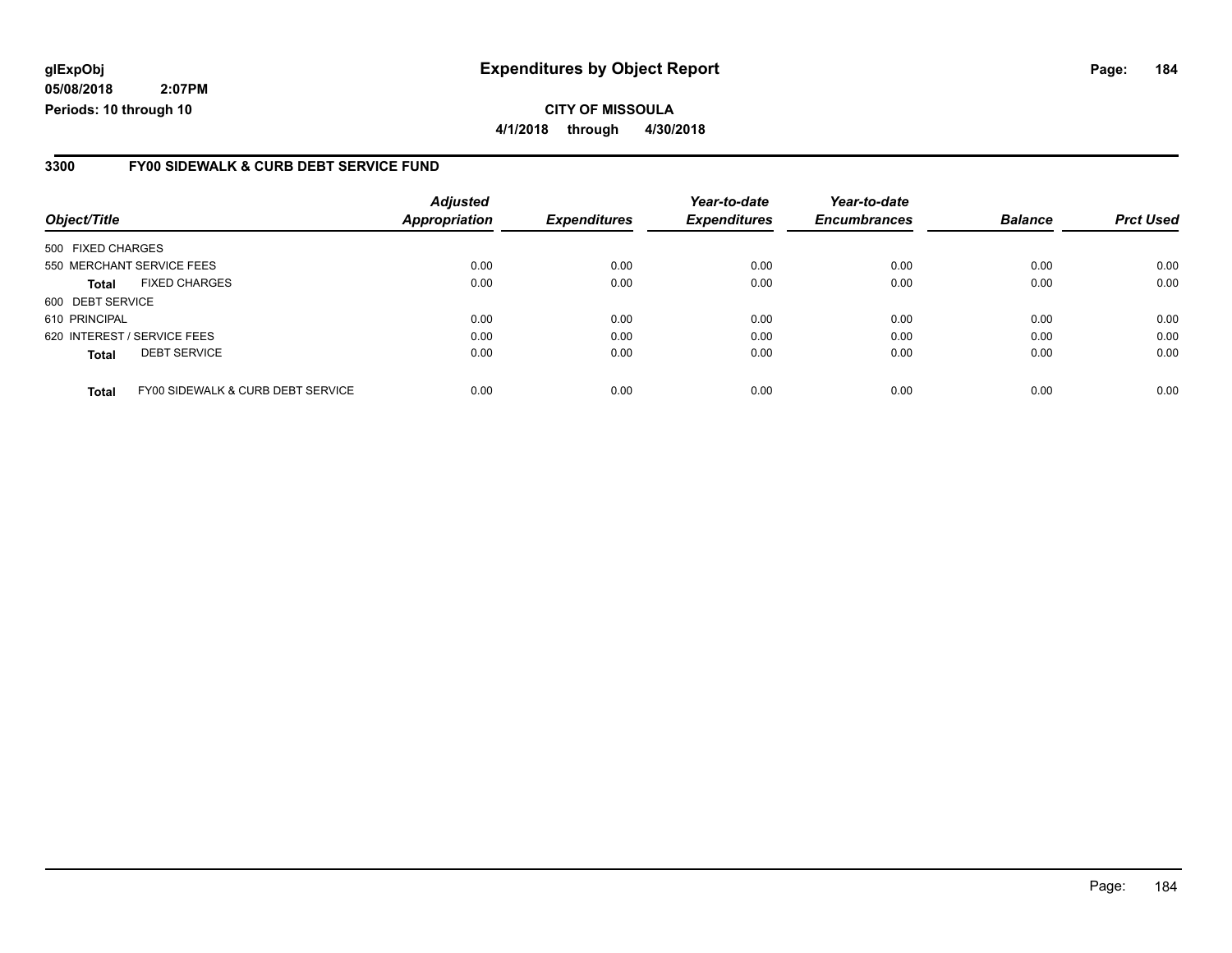#### **3305 JUDGMENT LEVIES 390 NON-DEPARTMENTAL**

|                                     | <b>Adjusted</b>      |                     | Year-to-date        | Year-to-date        |                |                  |
|-------------------------------------|----------------------|---------------------|---------------------|---------------------|----------------|------------------|
| Object/Title                        | <b>Appropriation</b> | <b>Expenditures</b> | <b>Expenditures</b> | <b>Encumbrances</b> | <b>Balance</b> | <b>Prct Used</b> |
| 600 DEBT SERVICE                    |                      |                     |                     |                     |                |                  |
| 615 JUDGMENT LEVY DEBT PAYMENT      | 0.00                 | 0.00                | 0.00                | 0.00                | 0.00           | 0.00             |
| <b>DEBT SERVICE</b><br><b>Total</b> | 0.00                 | 0.00                | 0.00                | 0.00                | 0.00           | 0.00             |
| 800 OTHER OBJECTS                   |                      |                     |                     |                     |                |                  |
| 820 TRANSFERS TO OTHER FUNDS        | 0.00                 | 0.00                | 0.00                | 0.00                | 0.00           | 0.00             |
| OTHER OBJECTS<br><b>Total</b>       | 0.00                 | 0.00                | 0.00                | 0.00                | 0.00           | 0.00             |
| NON-DEPARTMENTAL<br><b>Total</b>    | 0.00                 | 0.00                | 0.00                | 0.00                | 0.00           | 0.00             |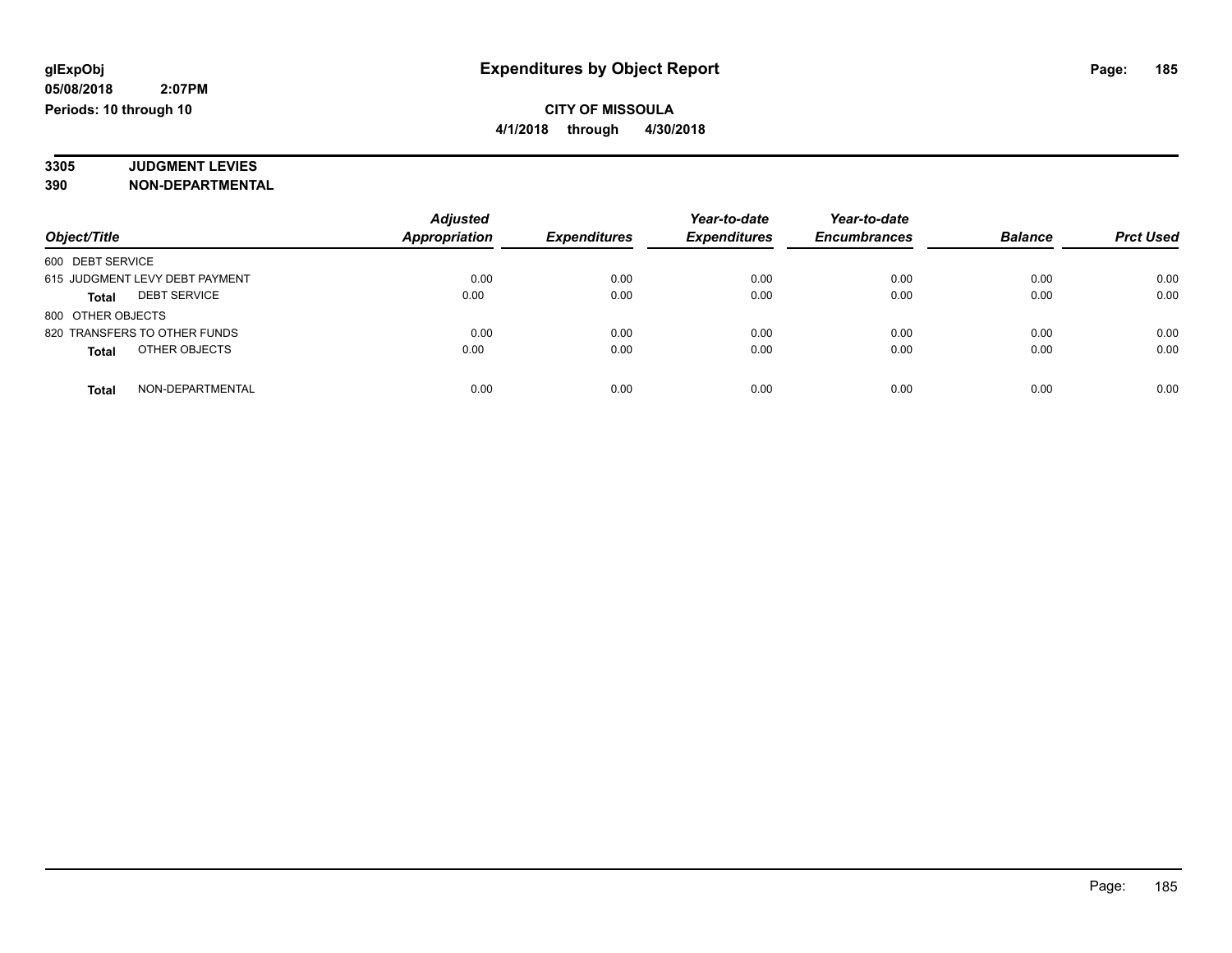**3305 JUDGMENT LEVIES**

|                                     | <b>Adjusted</b> |                     | Year-to-date        | Year-to-date        |                |                  |
|-------------------------------------|-----------------|---------------------|---------------------|---------------------|----------------|------------------|
| Object/Title                        | Appropriation   | <b>Expenditures</b> | <b>Expenditures</b> | <b>Encumbrances</b> | <b>Balance</b> | <b>Prct Used</b> |
| 600 DEBT SERVICE                    |                 |                     |                     |                     |                |                  |
| 615 JUDGMENT LEVY DEBT PAYMENT      | 0.00            | 0.00                | 0.00                | 0.00                | 0.00           | 0.00             |
| <b>DEBT SERVICE</b><br><b>Total</b> | 0.00            | 0.00                | 0.00                | 0.00                | 0.00           | 0.00             |
| 800 OTHER OBJECTS                   |                 |                     |                     |                     |                |                  |
| 820 TRANSFERS TO OTHER FUNDS        | 0.00            | 0.00                | 0.00                | 0.00                | 0.00           | 0.00             |
| OTHER OBJECTS<br><b>Total</b>       | 0.00            | 0.00                | 0.00                | 0.00                | 0.00           | 0.00             |
| <b>JUDGMENT LEVIES</b><br>Total     | 0.00            | 0.00                | 0.00                | 0.00                | 0.00           | 0.00             |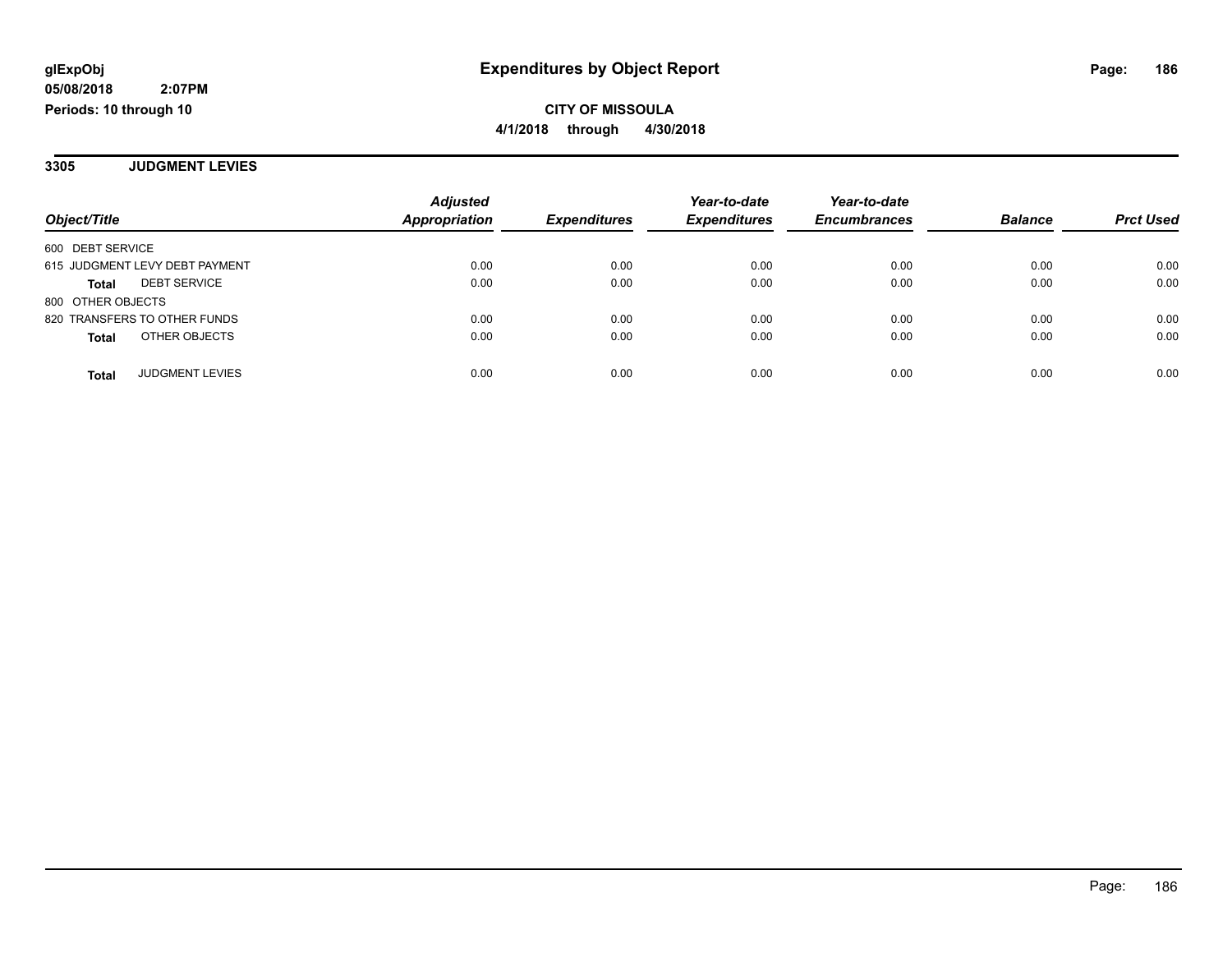## **glExpObj Expenditures by Object Report Page: 187**

**05/08/2018 2:07PM Periods: 10 through 10**

#### **3400 FY01 SIDEWALK & CURB DEBT SERVICE FUND**

**000 \*\*\* Title Not Found \*\*\***

| Object/Title                            | <b>Adjusted</b><br>Appropriation | <b>Expenditures</b> | Year-to-date<br><b>Expenditures</b> | Year-to-date<br><b>Encumbrances</b> | <b>Balance</b> | <b>Prct Used</b> |
|-----------------------------------------|----------------------------------|---------------------|-------------------------------------|-------------------------------------|----------------|------------------|
| 800 OTHER OBJECTS                       |                                  |                     |                                     |                                     |                |                  |
| 820 TRANSFERS TO OTHER FUNDS            | 0.00                             | 0.00                | 0.00                                | 0.00                                | 0.00           | 0.00             |
| OTHER OBJECTS<br><b>Total</b>           | 0.00                             | 0.00                | 0.00                                | 0.00                                | 0.00           | 0.00             |
| *** Title Not Found ***<br><b>Total</b> | 0.00                             | 0.00                | 0.00                                | 0.00                                | 0.00           | 0.00             |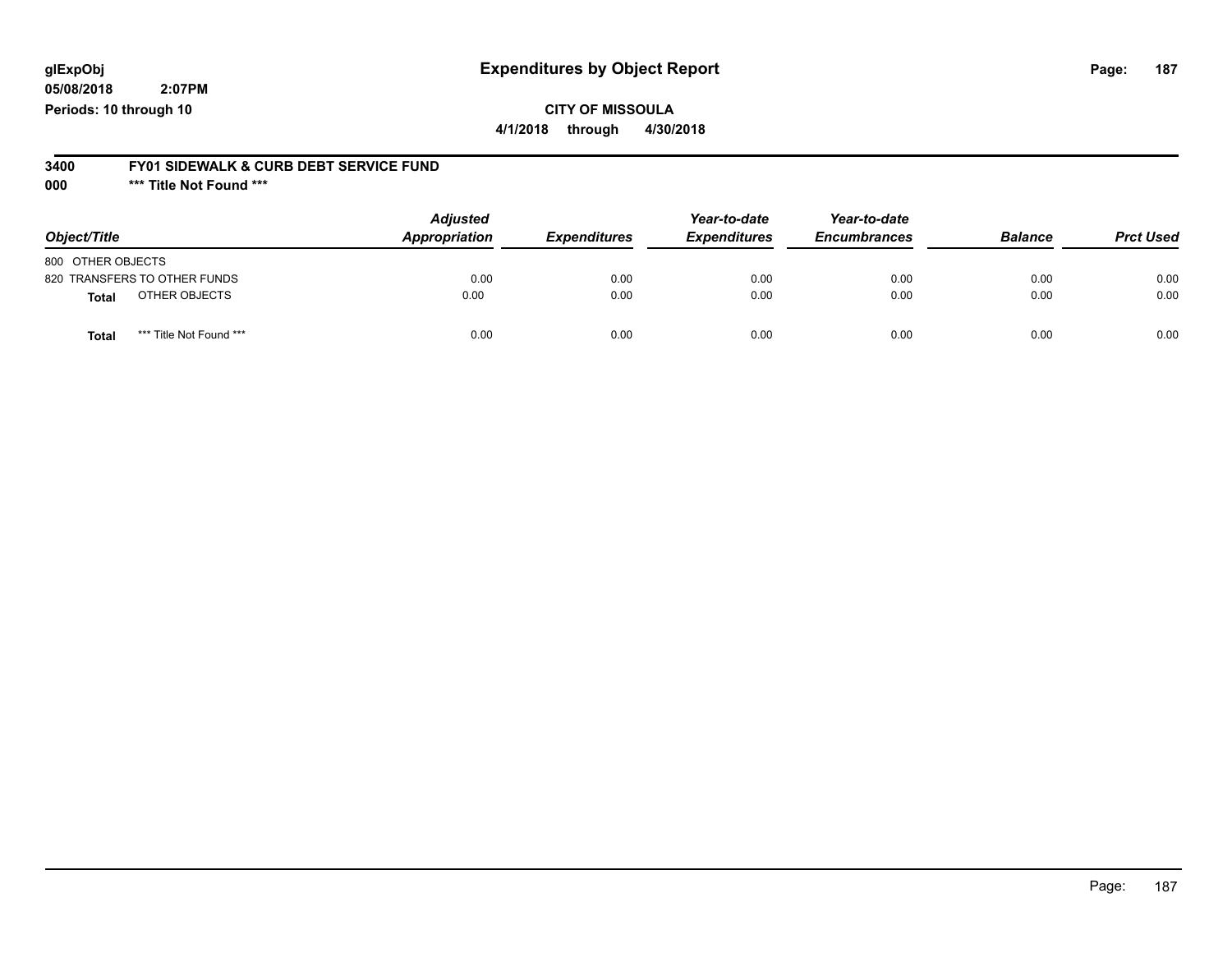# **CITY OF MISSOULA**

**4/1/2018 through 4/30/2018**

# **3400 FY01 SIDEWALK & CURB DEBT SERVICE FUND**

|                                      | <b>Adjusted</b>      |                     | Year-to-date        | Year-to-date        |                |                  |
|--------------------------------------|----------------------|---------------------|---------------------|---------------------|----------------|------------------|
| Object/Title                         | <b>Appropriation</b> | <b>Expenditures</b> | <b>Expenditures</b> | <b>Encumbrances</b> | <b>Balance</b> | <b>Prct Used</b> |
| 500 FIXED CHARGES                    |                      |                     |                     |                     |                |                  |
| 550 MERCHANT SERVICE FEES            | 0.00                 | 0.00                | 0.00                | 0.00                | 0.00           | 0.00             |
| <b>FIXED CHARGES</b><br><b>Total</b> | 0.00                 | 0.00                | 0.00                | 0.00                | 0.00           | 0.00             |
| 600 DEBT SERVICE                     |                      |                     |                     |                     |                |                  |
| 610 PRINCIPAL                        | 0.00                 | 0.00                | 0.00                | 0.00                | 0.00           | 0.00             |
| 620 INTEREST / SERVICE FEES          | 0.00                 | 0.00                | 0.00                | 0.00                | 0.00           | 0.00             |
| <b>DEBT SERVICE</b><br><b>Total</b>  | 0.00                 | 0.00                | 0.00                | 0.00                | 0.00           | 0.00             |
| 800 OTHER OBJECTS                    |                      |                     |                     |                     |                |                  |
| 820 TRANSFERS TO OTHER FUNDS         | 0.00                 | 0.00                | 0.00                | 0.00                | 0.00           | 0.00             |
| OTHER OBJECTS<br><b>Total</b>        | 0.00                 | 0.00                | 0.00                | 0.00                | 0.00           | 0.00             |
|                                      |                      |                     |                     |                     |                |                  |
| NON-DEPARTMENTAL<br><b>Total</b>     | 0.00                 | 0.00                | 0.00                | 0.00                | 0.00           | 0.00             |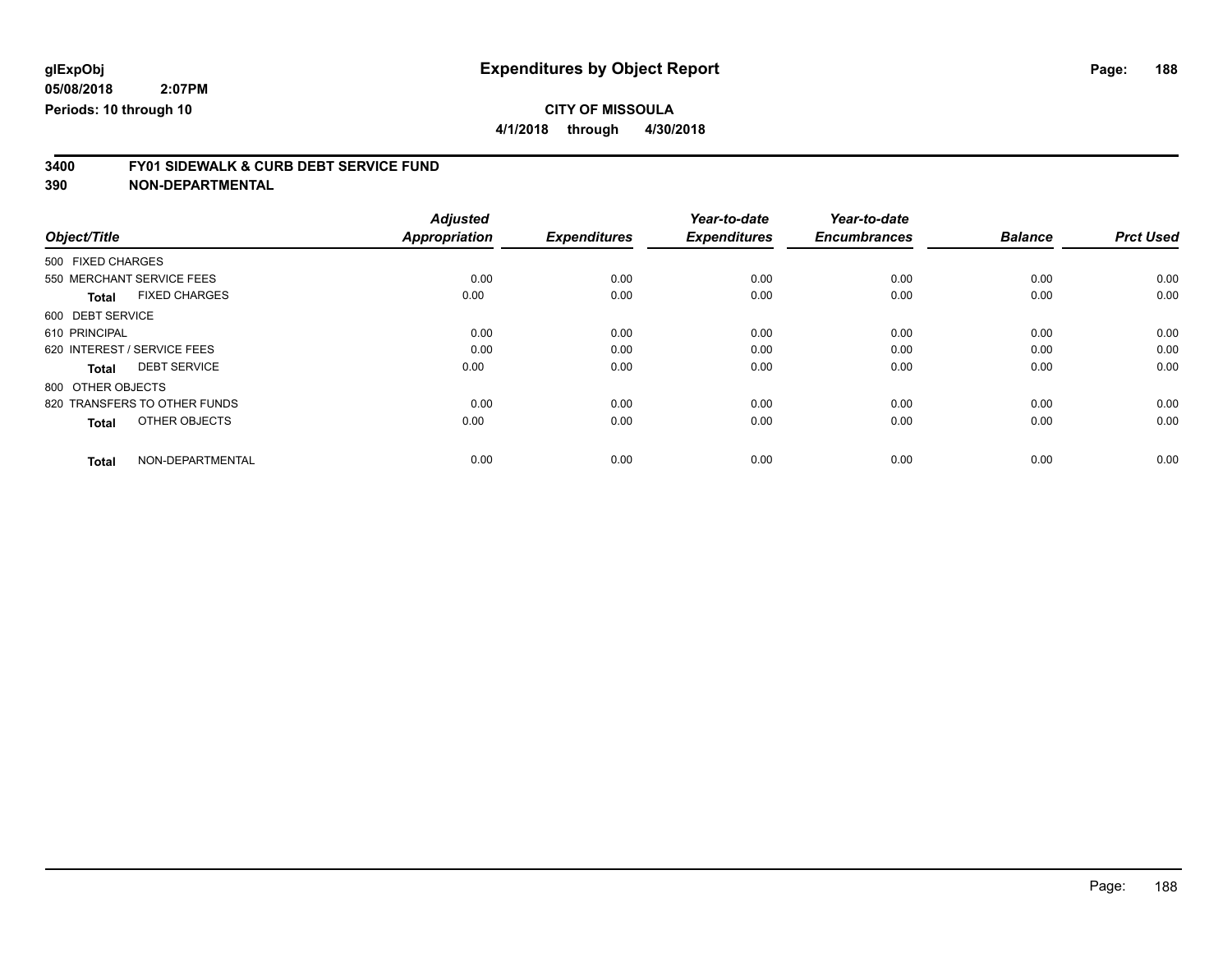#### **3400 FY01 SIDEWALK & CURB DEBT SERVICE FUND**

|                              |                                              | <b>Adjusted</b>      |                     | Year-to-date        | Year-to-date        |                |                  |
|------------------------------|----------------------------------------------|----------------------|---------------------|---------------------|---------------------|----------------|------------------|
| Object/Title                 |                                              | <b>Appropriation</b> | <b>Expenditures</b> | <b>Expenditures</b> | <b>Encumbrances</b> | <b>Balance</b> | <b>Prct Used</b> |
| 500 FIXED CHARGES            |                                              |                      |                     |                     |                     |                |                  |
| 550 MERCHANT SERVICE FEES    |                                              | 0.00                 | 0.00                | 0.00                | 0.00                | 0.00           | 0.00             |
| <b>Total</b>                 | <b>FIXED CHARGES</b>                         | 0.00                 | 0.00                | 0.00                | 0.00                | 0.00           | 0.00             |
| 600 DEBT SERVICE             |                                              |                      |                     |                     |                     |                |                  |
| 610 PRINCIPAL                |                                              | 0.00                 | 0.00                | 0.00                | 0.00                | 0.00           | 0.00             |
| 620 INTEREST / SERVICE FEES  |                                              | 0.00                 | 0.00                | 0.00                | 0.00                | 0.00           | 0.00             |
| <b>Total</b>                 | <b>DEBT SERVICE</b>                          | 0.00                 | 0.00                | 0.00                | 0.00                | 0.00           | 0.00             |
| 800 OTHER OBJECTS            |                                              |                      |                     |                     |                     |                |                  |
| 820 TRANSFERS TO OTHER FUNDS |                                              | 0.00                 | 0.00                | 0.00                | 0.00                | 0.00           | 0.00             |
| <b>Total</b>                 | OTHER OBJECTS                                | 0.00                 | 0.00                | 0.00                | 0.00                | 0.00           | 0.00             |
| <b>Total</b>                 | <b>FY01 SIDEWALK &amp; CURB DEBT SERVICE</b> | 0.00                 | 0.00                | 0.00                | 0.00                | 0.00           | 0.00             |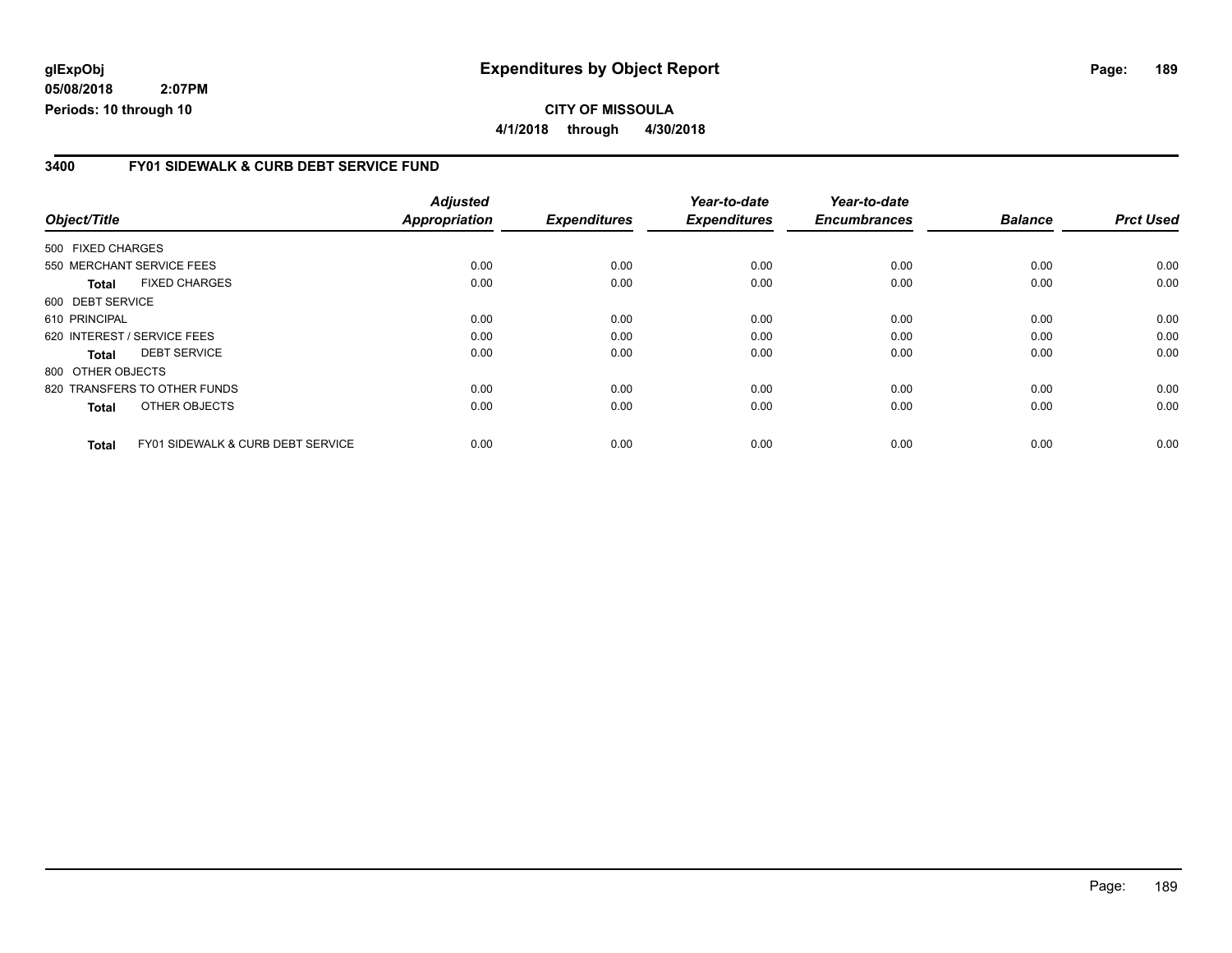# **glExpObj Expenditures by Object Report Page: 190**

**05/08/2018 2:07PM Periods: 10 through 10**

#### **3410 FY02 SIDEWALK & CURB DEBT SERVICE FUND**

**000 \*\*\* Title Not Found \*\*\***

| Object/Title                            | <b>Adjusted</b><br>Appropriation | <b>Expenditures</b> | Year-to-date<br><b>Expenditures</b> | Year-to-date<br><b>Encumbrances</b> | <b>Balance</b> | <b>Prct Used</b> |
|-----------------------------------------|----------------------------------|---------------------|-------------------------------------|-------------------------------------|----------------|------------------|
| 800 OTHER OBJECTS                       |                                  |                     |                                     |                                     |                |                  |
| 820 TRANSFERS TO OTHER FUNDS            | 0.00                             | 0.00                | 0.00                                | 0.00                                | 0.00           | 0.00             |
| OTHER OBJECTS<br>Total                  | 0.00                             | 0.00                | 0.00                                | 0.00                                | 0.00           | 0.00             |
| *** Title Not Found ***<br><b>Total</b> | 0.00                             | 0.00                | 0.00                                | 0.00                                | 0.00           | 0.00             |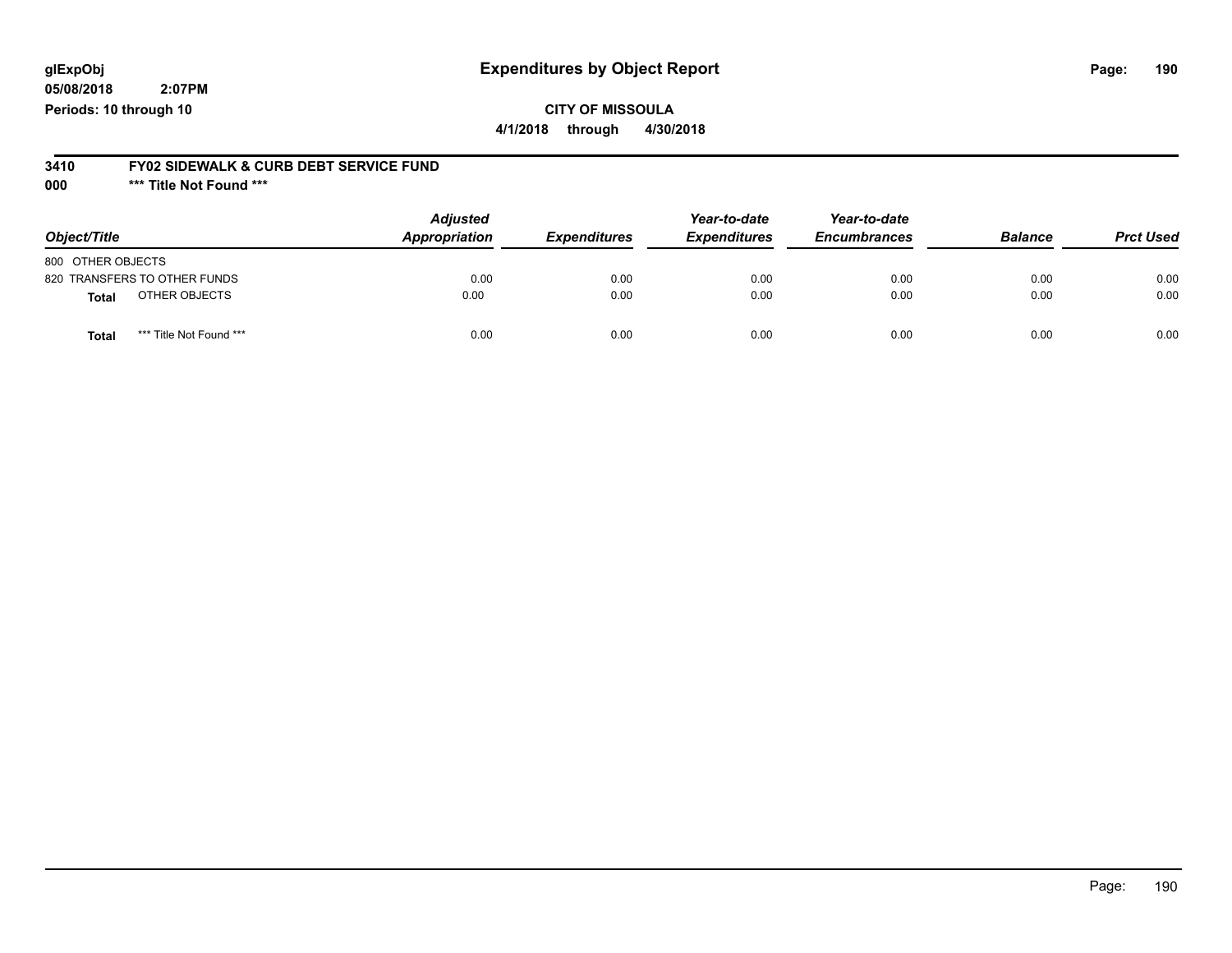# **CITY OF MISSOULA**

**4/1/2018 through 4/30/2018**

# **3410 FY02 SIDEWALK & CURB DEBT SERVICE FUND**

|                             |                      | <b>Adjusted</b>      |                     | Year-to-date        | Year-to-date        |                |                  |
|-----------------------------|----------------------|----------------------|---------------------|---------------------|---------------------|----------------|------------------|
| Object/Title                |                      | <b>Appropriation</b> | <b>Expenditures</b> | <b>Expenditures</b> | <b>Encumbrances</b> | <b>Balance</b> | <b>Prct Used</b> |
| 500 FIXED CHARGES           |                      |                      |                     |                     |                     |                |                  |
| 550 MERCHANT SERVICE FEES   |                      | 0.00                 | 0.00                | 0.00                | 0.00                | 0.00           | 0.00             |
| <b>Total</b>                | <b>FIXED CHARGES</b> | 0.00                 | 0.00                | 0.00                | 0.00                | 0.00           | 0.00             |
| 600 DEBT SERVICE            |                      |                      |                     |                     |                     |                |                  |
| 610 PRINCIPAL               |                      | 0.00                 | 0.00                | 0.00                | 0.00                | 0.00           | 0.00             |
| 620 INTEREST / SERVICE FEES |                      | 0.00                 | 0.00                | 0.00                | 0.00                | 0.00           | 0.00             |
| <b>Total</b>                | <b>DEBT SERVICE</b>  | 0.00                 | 0.00                | 0.00                | 0.00                | 0.00           | 0.00             |
| <b>Total</b>                | NON-DEPARTMENTAL     | 0.00                 | 0.00                | 0.00                | 0.00                | 0.00           | 0.00             |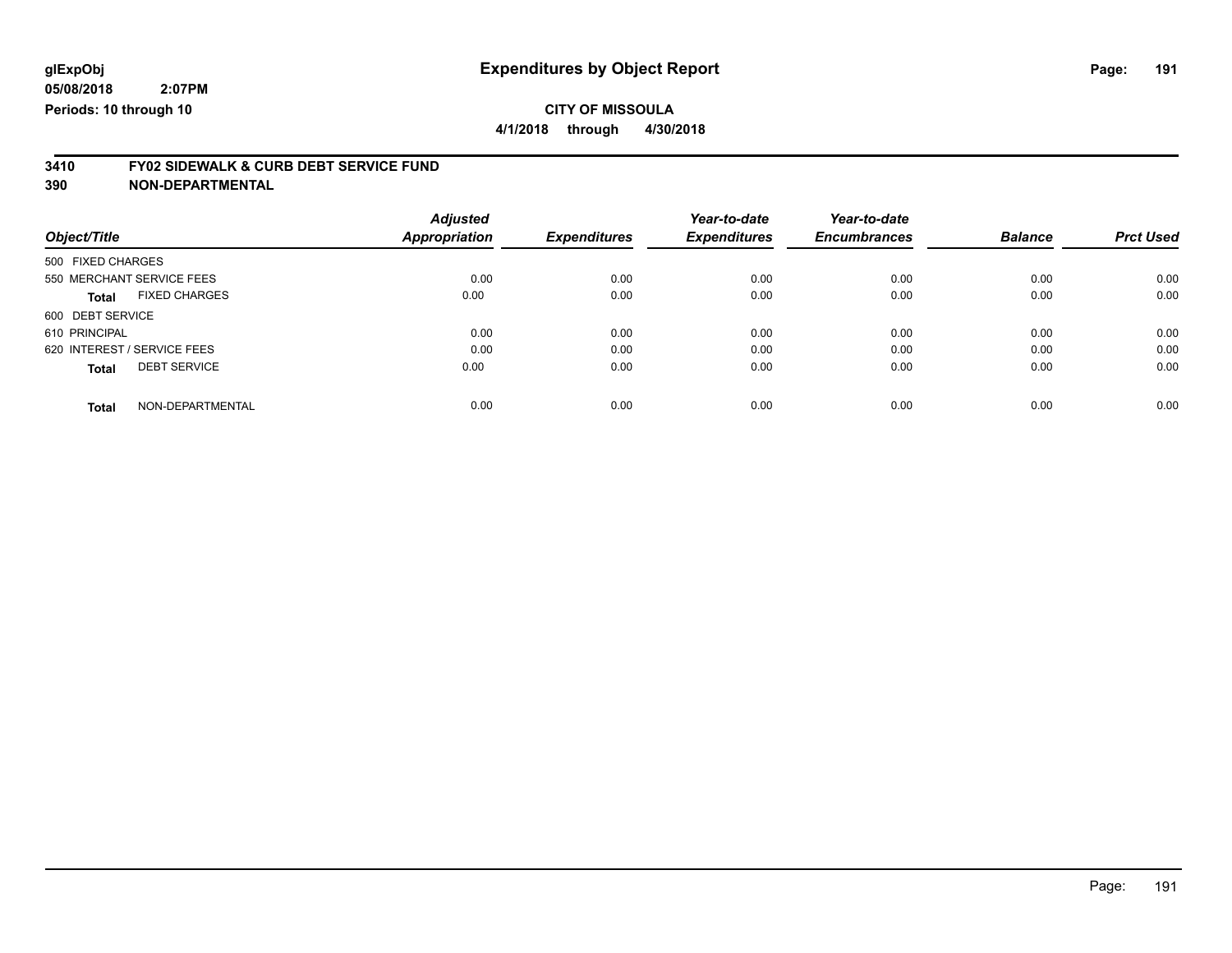#### **3410 FY02 SIDEWALK & CURB DEBT SERVICE FUND**

|                             |                                              | <b>Adjusted</b>      |                     | Year-to-date        | Year-to-date        |                |                  |
|-----------------------------|----------------------------------------------|----------------------|---------------------|---------------------|---------------------|----------------|------------------|
| Object/Title                |                                              | <b>Appropriation</b> | <b>Expenditures</b> | <b>Expenditures</b> | <b>Encumbrances</b> | <b>Balance</b> | <b>Prct Used</b> |
| 500 FIXED CHARGES           |                                              |                      |                     |                     |                     |                |                  |
| 550 MERCHANT SERVICE FEES   |                                              | 0.00                 | 0.00                | 0.00                | 0.00                | 0.00           | 0.00             |
| Total                       | <b>FIXED CHARGES</b>                         | 0.00                 | 0.00                | 0.00                | 0.00                | 0.00           | 0.00             |
| 600 DEBT SERVICE            |                                              |                      |                     |                     |                     |                |                  |
| 610 PRINCIPAL               |                                              | 0.00                 | 0.00                | 0.00                | 0.00                | 0.00           | 0.00             |
| 620 INTEREST / SERVICE FEES |                                              | 0.00                 | 0.00                | 0.00                | 0.00                | 0.00           | 0.00             |
| <b>Total</b>                | <b>DEBT SERVICE</b>                          | 0.00                 | 0.00                | 0.00                | 0.00                | 0.00           | 0.00             |
| 800 OTHER OBJECTS           |                                              |                      |                     |                     |                     |                |                  |
|                             | 820 TRANSFERS TO OTHER FUNDS                 | 0.00                 | 0.00                | 0.00                | 0.00                | 0.00           | 0.00             |
| <b>Total</b>                | OTHER OBJECTS                                | 0.00                 | 0.00                | 0.00                | 0.00                | 0.00           | 0.00             |
| <b>Total</b>                | <b>FY02 SIDEWALK &amp; CURB DEBT SERVICE</b> | 0.00                 | 0.00                | 0.00                | 0.00                | 0.00           | 0.00             |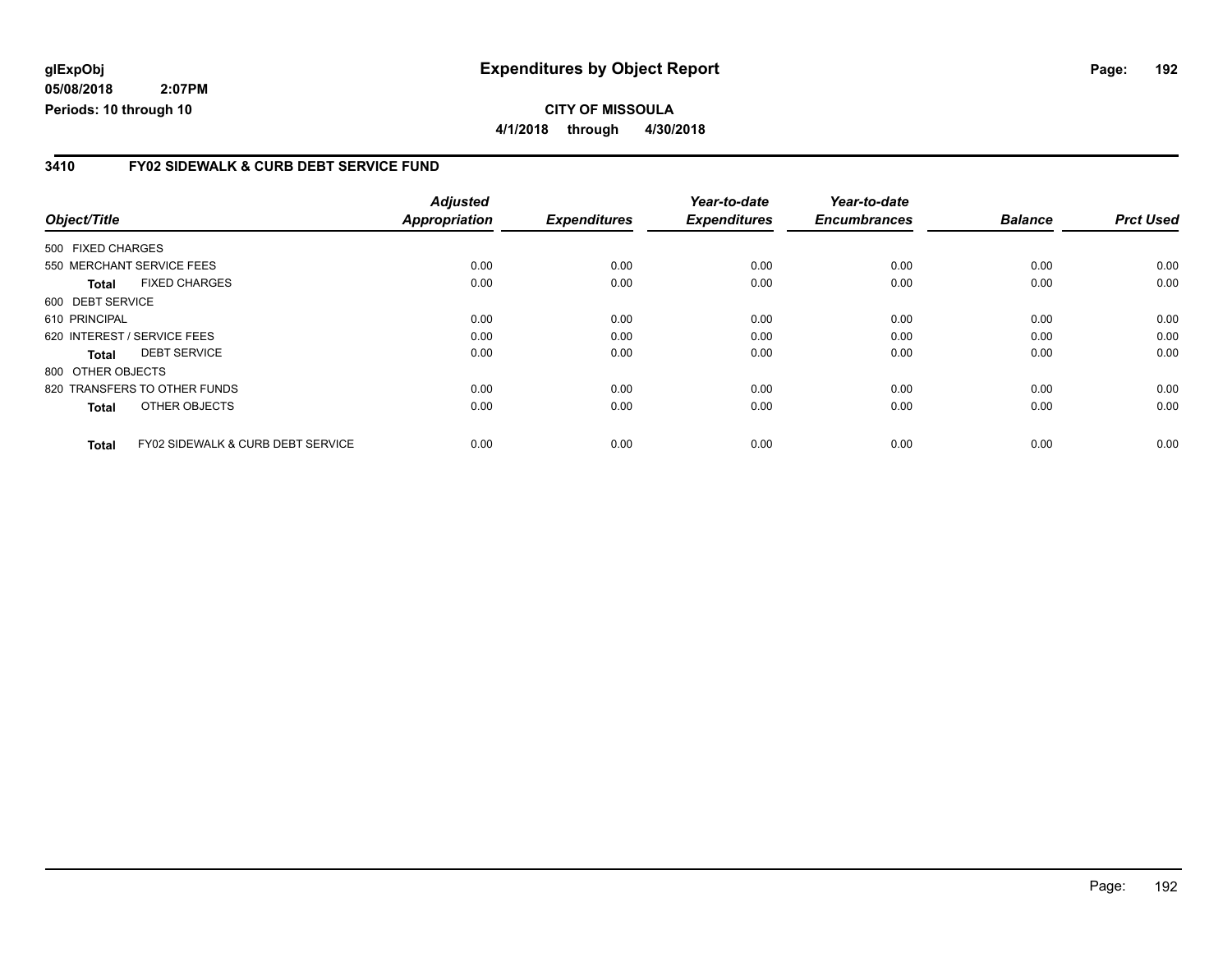# **3420 FY03 SIDEWALK & CURB DEBT SERVICE**

|                                      | <b>Adjusted</b>      |                     | Year-to-date        | Year-to-date        |                |                  |
|--------------------------------------|----------------------|---------------------|---------------------|---------------------|----------------|------------------|
| Object/Title                         | <b>Appropriation</b> | <b>Expenditures</b> | <b>Expenditures</b> | <b>Encumbrances</b> | <b>Balance</b> | <b>Prct Used</b> |
| 500 FIXED CHARGES                    |                      |                     |                     |                     |                |                  |
| 550 MERCHANT SERVICE FEES            | 0.00                 | 0.00                | 0.00                | 0.00                | 0.00           | 0.00             |
| <b>FIXED CHARGES</b><br><b>Total</b> | 0.00                 | 0.00                | 0.00                | 0.00                | 0.00           | 0.00             |
| 600 DEBT SERVICE                     |                      |                     |                     |                     |                |                  |
| 610 PRINCIPAL                        | 0.00                 | 0.00                | 0.00                | 0.00                | 0.00           | 0.00             |
| 620 INTEREST / SERVICE FEES          | 0.00                 | 0.00                | 0.00                | 0.00                | 0.00           | 0.00             |
| <b>DEBT SERVICE</b><br><b>Total</b>  | 0.00                 | 0.00                | 0.00                | 0.00                | 0.00           | 0.00             |
| NON-DEPARTMENTAL<br><b>Total</b>     | 0.00                 | 0.00                | 0.00                | 0.00                | 0.00           | 0.00             |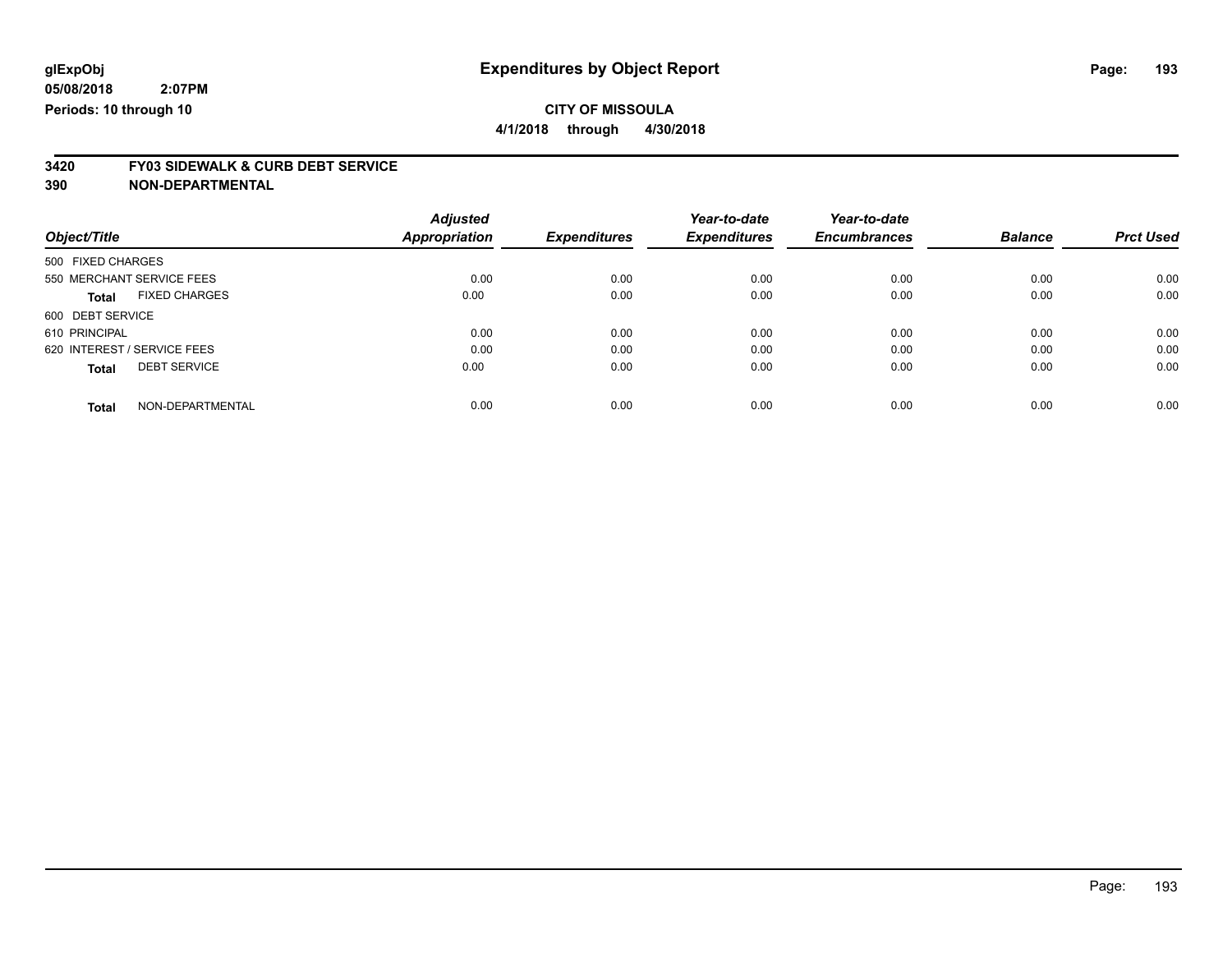**CITY OF MISSOULA 4/1/2018 through 4/30/2018**

#### **3420 FY03 SIDEWALK & CURB DEBT SERVICE**

| Object/Title                |                                   | <b>Adjusted</b><br><b>Appropriation</b> | <b>Expenditures</b> | Year-to-date<br><b>Expenditures</b> | Year-to-date<br><b>Encumbrances</b> | <b>Balance</b> | <b>Prct Used</b> |
|-----------------------------|-----------------------------------|-----------------------------------------|---------------------|-------------------------------------|-------------------------------------|----------------|------------------|
|                             |                                   |                                         |                     |                                     |                                     |                |                  |
| 500 FIXED CHARGES           |                                   |                                         |                     |                                     |                                     |                |                  |
| 550 MERCHANT SERVICE FEES   |                                   | 0.00                                    | 0.00                | 0.00                                | 0.00                                | 0.00           | 0.00             |
| <b>Total</b>                | <b>FIXED CHARGES</b>              | 0.00                                    | 0.00                | 0.00                                | 0.00                                | 0.00           | 0.00             |
| 600 DEBT SERVICE            |                                   |                                         |                     |                                     |                                     |                |                  |
| 610 PRINCIPAL               |                                   | 0.00                                    | 0.00                | 0.00                                | 0.00                                | 0.00           | 0.00             |
| 620 INTEREST / SERVICE FEES |                                   | 0.00                                    | 0.00                | 0.00                                | 0.00                                | 0.00           | 0.00             |
| <b>Total</b>                | <b>DEBT SERVICE</b>               | 0.00                                    | 0.00                | 0.00                                | 0.00                                | 0.00           | 0.00             |
| <b>Total</b>                | FY03 SIDEWALK & CURB DEBT SERVICE | 0.00                                    | 0.00                | 0.00                                | 0.00                                | 0.00           | 0.00             |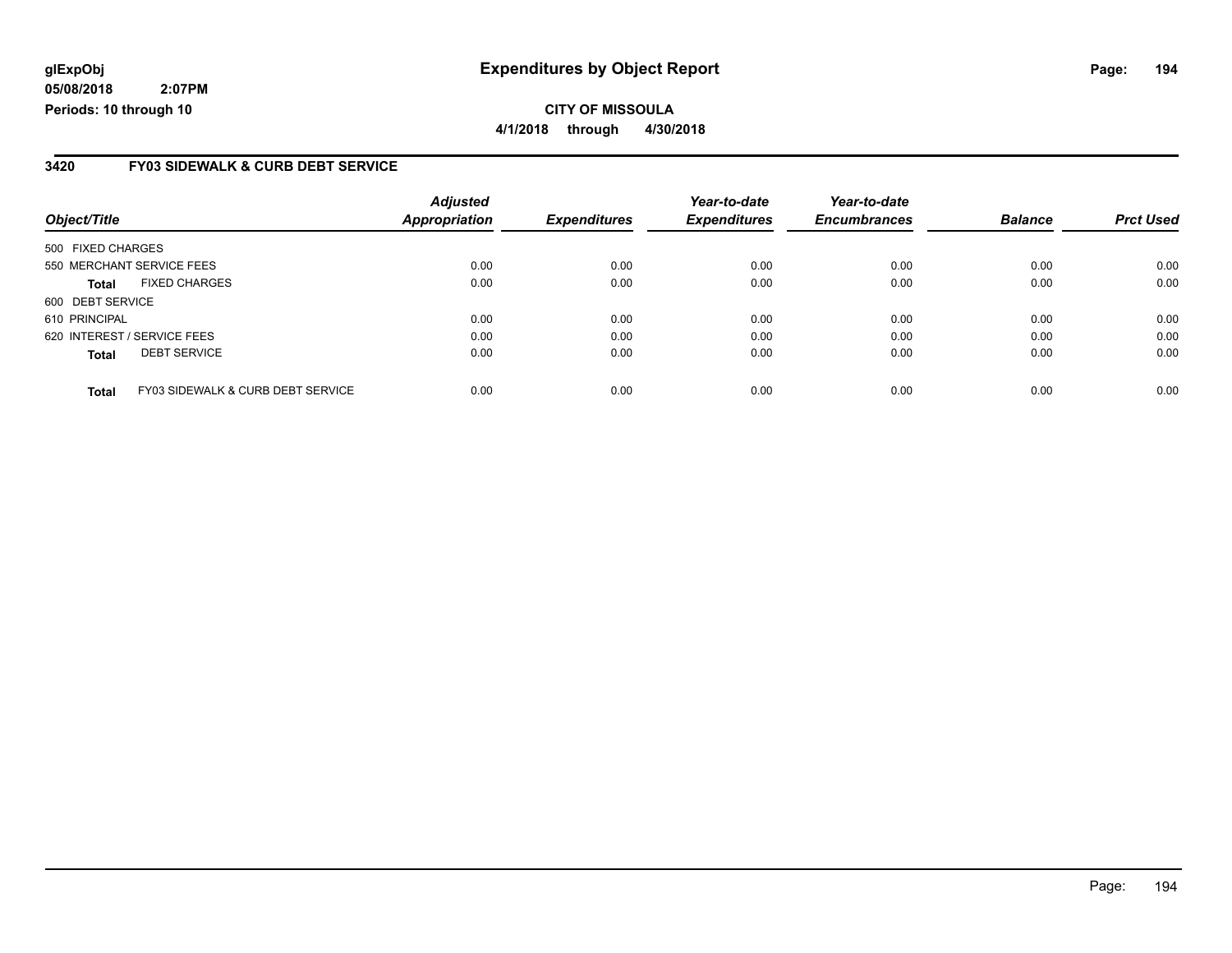# **3430 FY04 SIDEWALK CURB DEBT SERVICE**

|                                      | <b>Adjusted</b><br><b>Appropriation</b> | <b>Expenditures</b> | Year-to-date<br><b>Expenditures</b> | Year-to-date<br><b>Encumbrances</b> | <b>Balance</b> | <b>Prct Used</b> |
|--------------------------------------|-----------------------------------------|---------------------|-------------------------------------|-------------------------------------|----------------|------------------|
| Object/Title                         |                                         |                     |                                     |                                     |                |                  |
| 500 FIXED CHARGES                    |                                         |                     |                                     |                                     |                |                  |
| 550 MERCHANT SERVICE FEES            | 0.00                                    | 0.00                | 0.00                                | 0.00                                | 0.00           | 0.00             |
| <b>FIXED CHARGES</b><br><b>Total</b> | 0.00                                    | 0.00                | 0.00                                | 0.00                                | 0.00           | 0.00             |
| 600 DEBT SERVICE                     |                                         |                     |                                     |                                     |                |                  |
| 610 PRINCIPAL                        | 0.00                                    | 0.00                | 0.00                                | 0.00                                | 0.00           | 0.00             |
| 620 INTEREST / SERVICE FEES          | 0.00                                    | 0.00                | 3,100.00                            | 0.00                                | $-3,100.00$    | 0.00             |
| <b>DEBT SERVICE</b><br><b>Total</b>  | 0.00                                    | 0.00                | 3,100.00                            | 0.00                                | $-3,100.00$    | 0.00             |
| NON-DEPARTMENTAL<br><b>Total</b>     | 0.00                                    | 0.00                | 3.100.00                            | 0.00                                | $-3.100.00$    | 0.00             |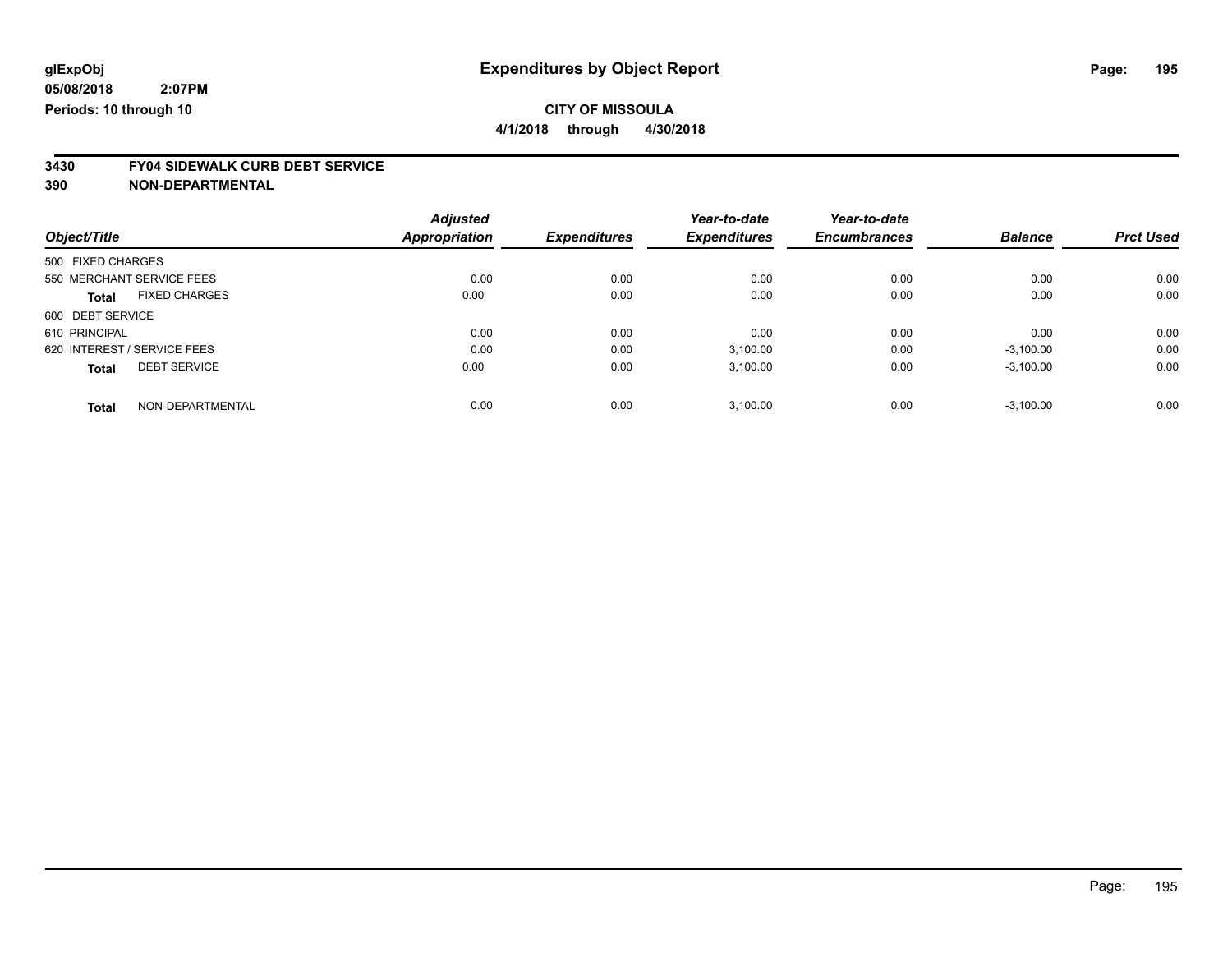**CITY OF MISSOULA 4/1/2018 through 4/30/2018**

#### **3430 FY04 SIDEWALK CURB DEBT SERVICE**

| Object/Title                                           | <b>Adjusted</b><br><b>Appropriation</b> | <b>Expenditures</b> | Year-to-date<br><b>Expenditures</b> | Year-to-date<br><b>Encumbrances</b> | <b>Balance</b> | <b>Prct Used</b> |
|--------------------------------------------------------|-----------------------------------------|---------------------|-------------------------------------|-------------------------------------|----------------|------------------|
|                                                        |                                         |                     |                                     |                                     |                |                  |
| 500 FIXED CHARGES                                      |                                         |                     |                                     |                                     |                |                  |
| 550 MERCHANT SERVICE FEES                              | 0.00                                    | 0.00                | 0.00                                | 0.00                                | 0.00           | 0.00             |
| <b>FIXED CHARGES</b><br><b>Total</b>                   | 0.00                                    | 0.00                | 0.00                                | 0.00                                | 0.00           | 0.00             |
| 600 DEBT SERVICE                                       |                                         |                     |                                     |                                     |                |                  |
| 610 PRINCIPAL                                          | 0.00                                    | 0.00                | 0.00                                | 0.00                                | 0.00           | 0.00             |
| 620 INTEREST / SERVICE FEES                            | 0.00                                    | 0.00                | 3.100.00                            | 0.00                                | $-3.100.00$    | 0.00             |
| <b>DEBT SERVICE</b><br><b>Total</b>                    | 0.00                                    | 0.00                | 3,100.00                            | 0.00                                | $-3,100.00$    | 0.00             |
| <b>FY04 SIDEWALK CURB DEBT SERVICE</b><br><b>Total</b> | 0.00                                    | 0.00                | 3,100.00                            | 0.00                                | $-3.100.00$    | 0.00             |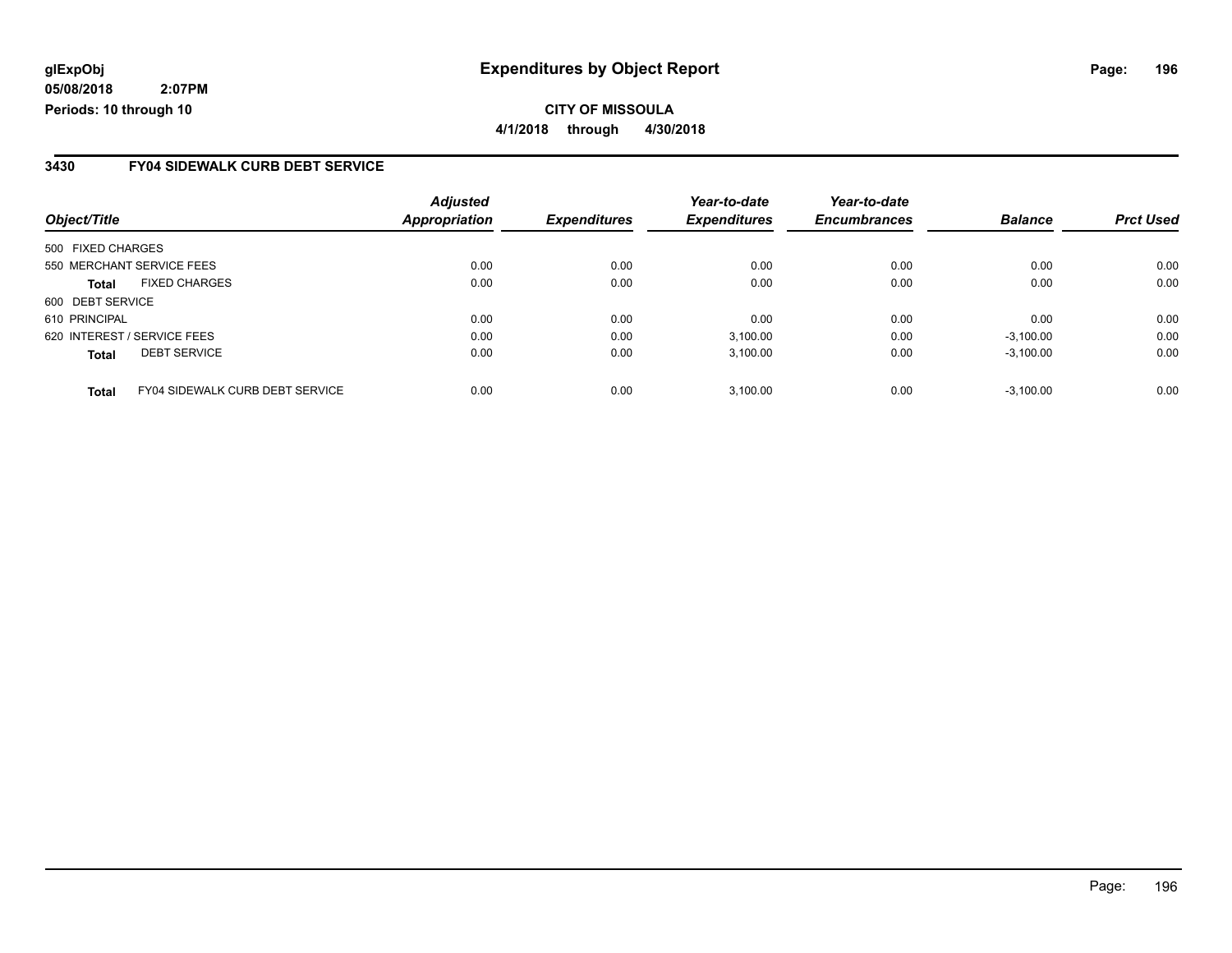**3440 FY05 SIDEWALK AND CURB**

|                                      | <b>Adjusted</b>      | <b>Expenditures</b> | Year-to-date<br><b>Expenditures</b> | Year-to-date        | <b>Balance</b> | <b>Prct Used</b> |
|--------------------------------------|----------------------|---------------------|-------------------------------------|---------------------|----------------|------------------|
| Object/Title                         | <b>Appropriation</b> |                     |                                     | <b>Encumbrances</b> |                |                  |
| 500 FIXED CHARGES                    |                      |                     |                                     |                     |                |                  |
| 550 MERCHANT SERVICE FEES            | 0.00                 | 0.00                | 0.00                                | 0.00                | 0.00           | 0.00             |
| <b>FIXED CHARGES</b><br><b>Total</b> | 0.00                 | 0.00                | 0.00                                | 0.00                | 0.00           | 0.00             |
| 600 DEBT SERVICE                     |                      |                     |                                     |                     |                |                  |
| 610 PRINCIPAL                        | 0.00                 | 0.00                | 0.00                                | 0.00                | 0.00           | 0.00             |
| 620 INTEREST / SERVICE FEES          | 0.00                 | 0.00                | 3,100.00                            | 0.00                | $-3.100.00$    | 0.00             |
| <b>DEBT SERVICE</b><br><b>Total</b>  | 0.00                 | 0.00                | 3.100.00                            | 0.00                | $-3,100.00$    | 0.00             |
| NON-DEPARTMENTAL<br><b>Total</b>     | 0.00                 | 0.00                | 3,100.00                            | 0.00                | $-3.100.00$    | 0.00             |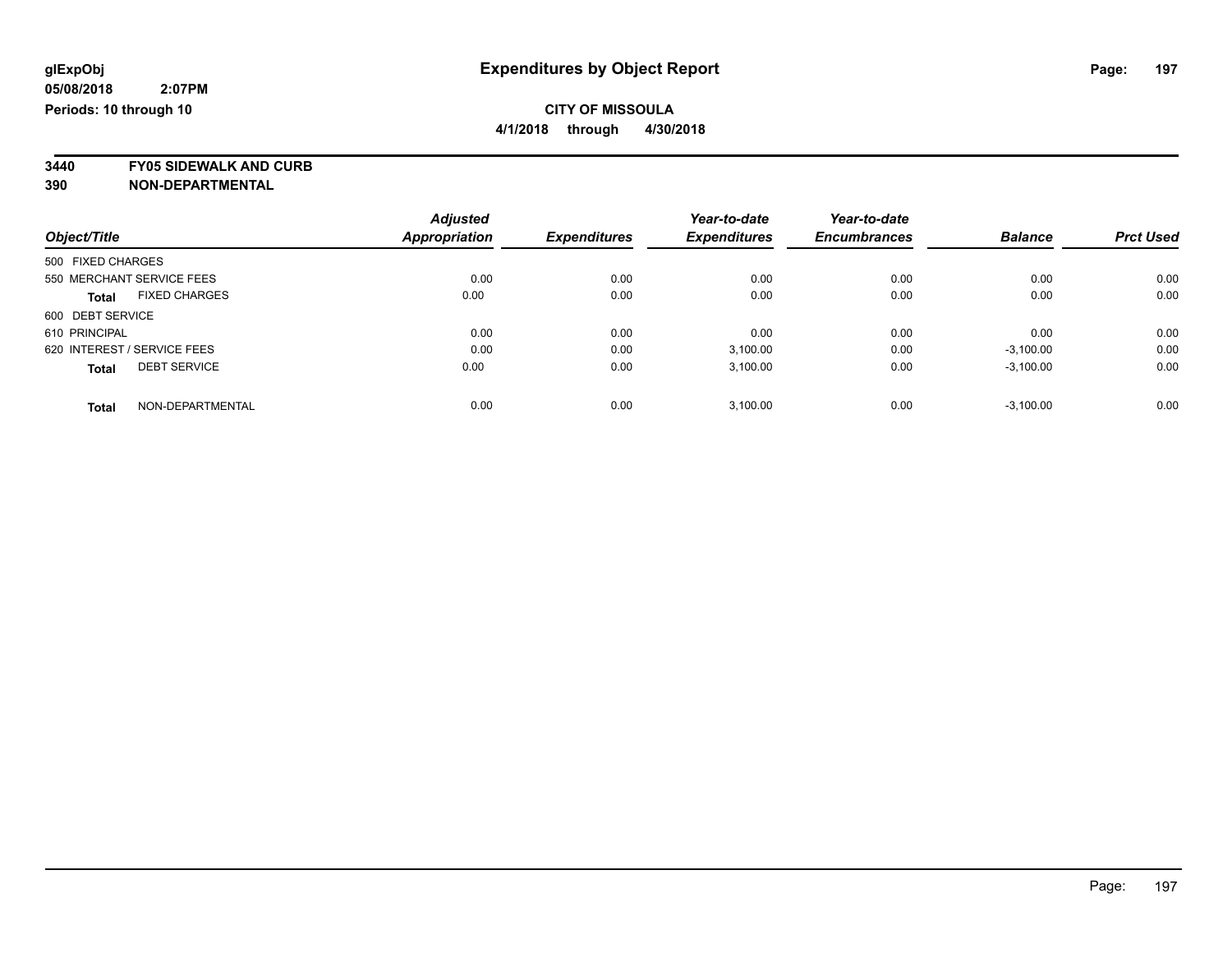#### **3440 FY05 SIDEWALK AND CURB**

| Object/Title                                  | <b>Adjusted</b><br>Appropriation | <b>Expenditures</b> | Year-to-date<br><b>Expenditures</b> | Year-to-date<br><b>Encumbrances</b> | <b>Balance</b> | <b>Prct Used</b> |
|-----------------------------------------------|----------------------------------|---------------------|-------------------------------------|-------------------------------------|----------------|------------------|
| 500 FIXED CHARGES                             |                                  |                     |                                     |                                     |                |                  |
| 550 MERCHANT SERVICE FEES                     | 0.00                             | 0.00                | 0.00                                | 0.00                                | 0.00           | 0.00             |
| <b>FIXED CHARGES</b><br><b>Total</b>          | 0.00                             | 0.00                | 0.00                                | 0.00                                | 0.00           | 0.00             |
| 600 DEBT SERVICE                              |                                  |                     |                                     |                                     |                |                  |
| 610 PRINCIPAL                                 | 0.00                             | 0.00                | 0.00                                | 0.00                                | 0.00           | 0.00             |
| 620 INTEREST / SERVICE FEES                   | 0.00                             | 0.00                | 3,100.00                            | 0.00                                | $-3,100.00$    | 0.00             |
| <b>DEBT SERVICE</b><br><b>Total</b>           | 0.00                             | 0.00                | 3,100.00                            | 0.00                                | $-3,100.00$    | 0.00             |
| <b>FY05 SIDEWALK AND CURB</b><br><b>Total</b> | 0.00                             | 0.00                | 3.100.00                            | 0.00                                | $-3.100.00$    | 0.00             |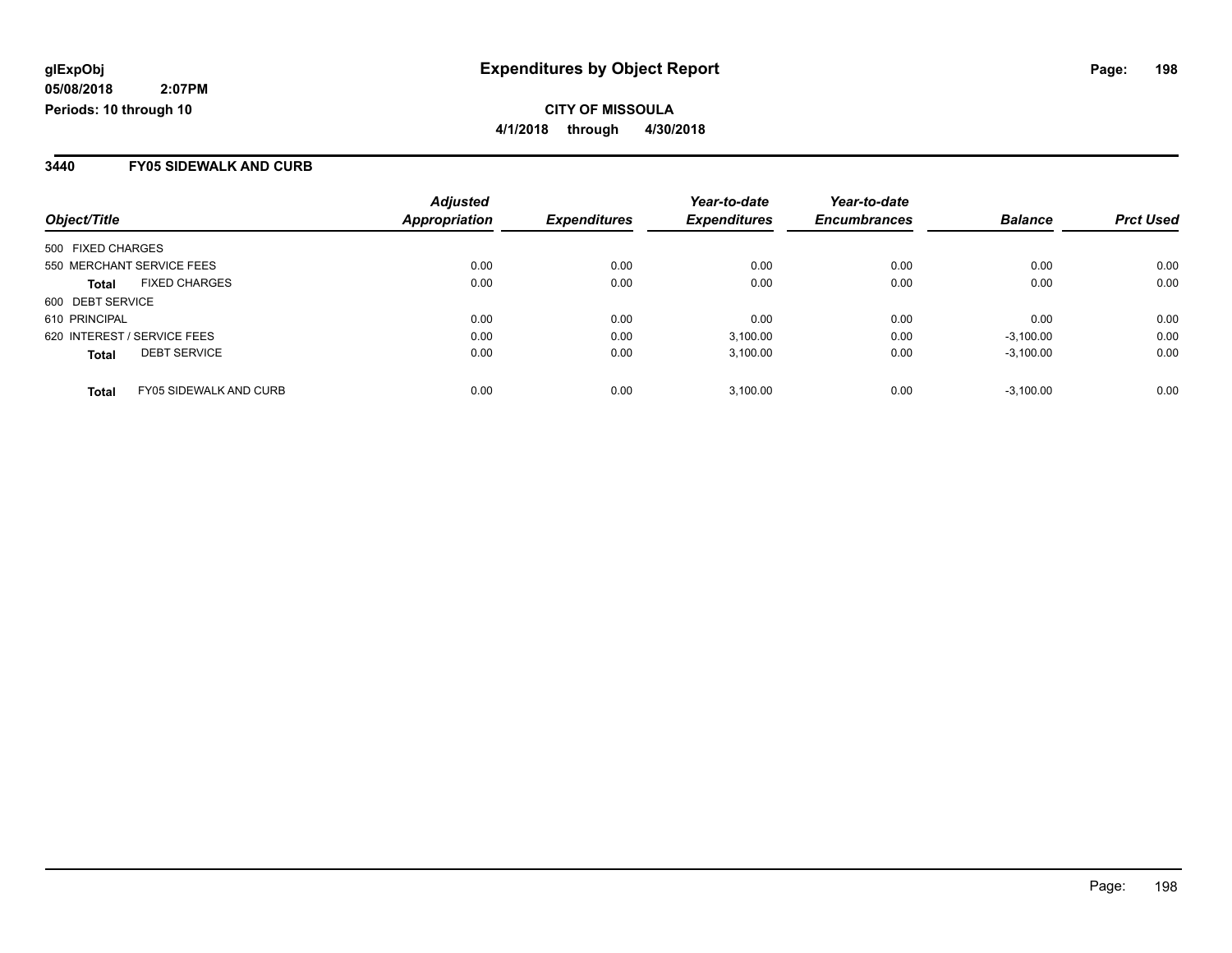**3450 FY06 SIDEWALK AND CURB**

|                                      | <b>Adjusted</b>      |                     | Year-to-date        | Year-to-date        |                |                  |
|--------------------------------------|----------------------|---------------------|---------------------|---------------------|----------------|------------------|
| Object/Title                         | <b>Appropriation</b> | <b>Expenditures</b> | <b>Expenditures</b> | <b>Encumbrances</b> | <b>Balance</b> | <b>Prct Used</b> |
| 500 FIXED CHARGES                    |                      |                     |                     |                     |                |                  |
| 550 MERCHANT SERVICE FEES            | 350.00               | 0.00                | 0.00                | 0.00                | 350.00         | 0.00             |
| <b>FIXED CHARGES</b><br><b>Total</b> | 350.00               | 0.00                | 0.00                | 0.00                | 350.00         | 0.00             |
| 600 DEBT SERVICE                     |                      |                     |                     |                     |                |                  |
| 610 PRINCIPAL                        | 25,000.00            | 0.00                | 0.00                | 0.00                | 25,000.00      | 0.00             |
| 620 INTEREST / SERVICE FEES          | 1.063.00             | 0.00                | 531.25              | 0.00                | 531.75         | 49.98            |
| <b>DEBT SERVICE</b><br><b>Total</b>  | 26,063.00            | 0.00                | 531.25              | 0.00                | 25,531.75      | 2.04             |
| NON-DEPARTMENTAL<br><b>Total</b>     | 26.413.00            | 0.00                | 531.25              | 0.00                | 25.881.75      | 2.01             |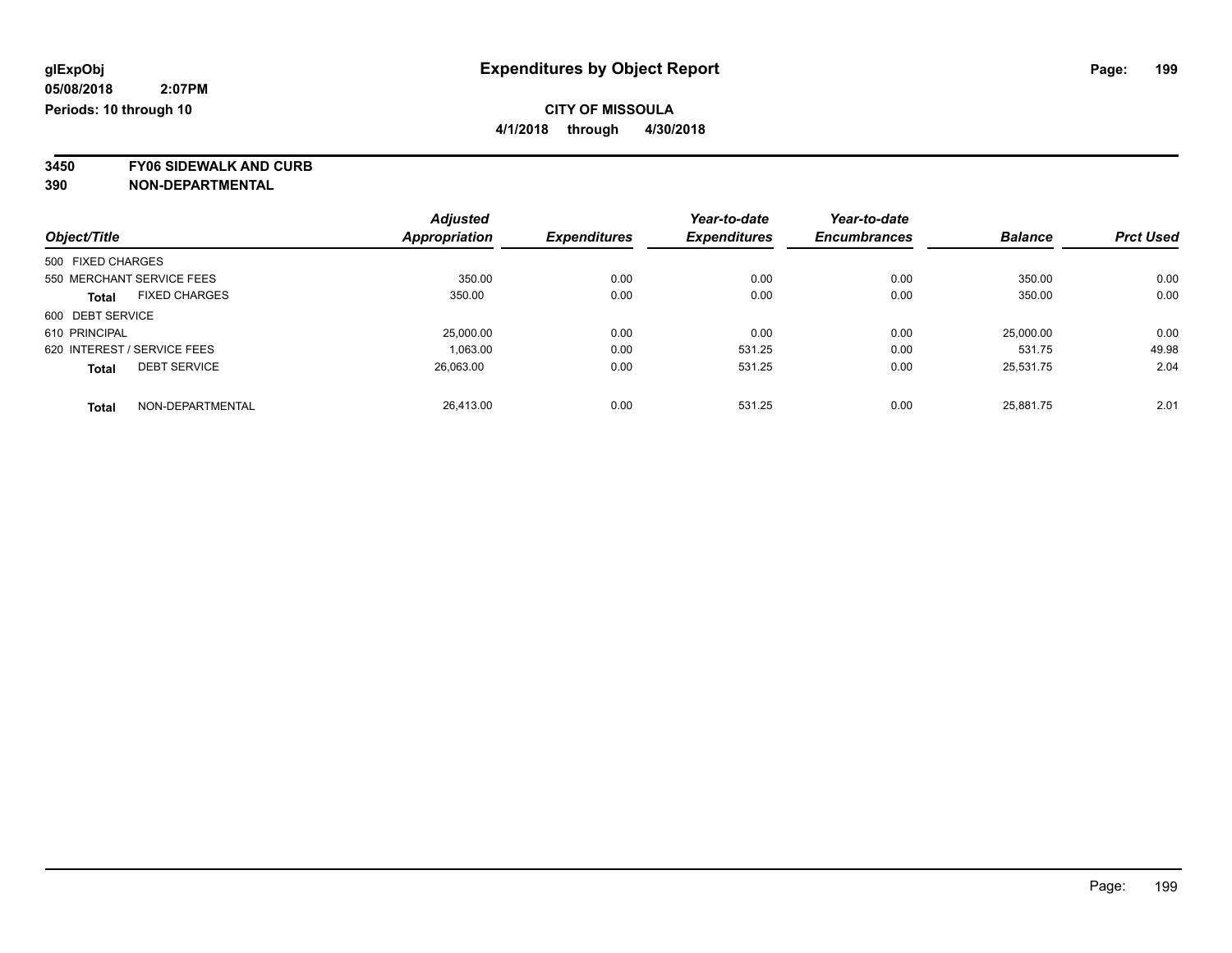#### **3450 FY06 SIDEWALK AND CURB**

| Object/Title      |                               | <b>Adjusted</b><br>Appropriation | <b>Expenditures</b> | Year-to-date<br><b>Expenditures</b> | Year-to-date<br><b>Encumbrances</b> | <b>Balance</b> | <b>Prct Used</b> |
|-------------------|-------------------------------|----------------------------------|---------------------|-------------------------------------|-------------------------------------|----------------|------------------|
| 500 FIXED CHARGES |                               |                                  |                     |                                     |                                     |                |                  |
|                   |                               |                                  |                     |                                     |                                     |                |                  |
|                   | 550 MERCHANT SERVICE FEES     | 350.00                           | 0.00                | 0.00                                | 0.00                                | 350.00         | 0.00             |
| <b>Total</b>      | <b>FIXED CHARGES</b>          | 350.00                           | 0.00                | 0.00                                | 0.00                                | 350.00         | 0.00             |
| 600 DEBT SERVICE  |                               |                                  |                     |                                     |                                     |                |                  |
| 610 PRINCIPAL     |                               | 25,000.00                        | 0.00                | 0.00                                | 0.00                                | 25,000.00      | 0.00             |
|                   | 620 INTEREST / SERVICE FEES   | 1,063.00                         | 0.00                | 531.25                              | 0.00                                | 531.75         | 49.98            |
| <b>Total</b>      | <b>DEBT SERVICE</b>           | 26,063.00                        | 0.00                | 531.25                              | 0.00                                | 25,531.75      | 2.04             |
| <b>Total</b>      | <b>FY06 SIDEWALK AND CURB</b> | 26.413.00                        | 0.00                | 531.25                              | 0.00                                | 25.881.75      | 2.01             |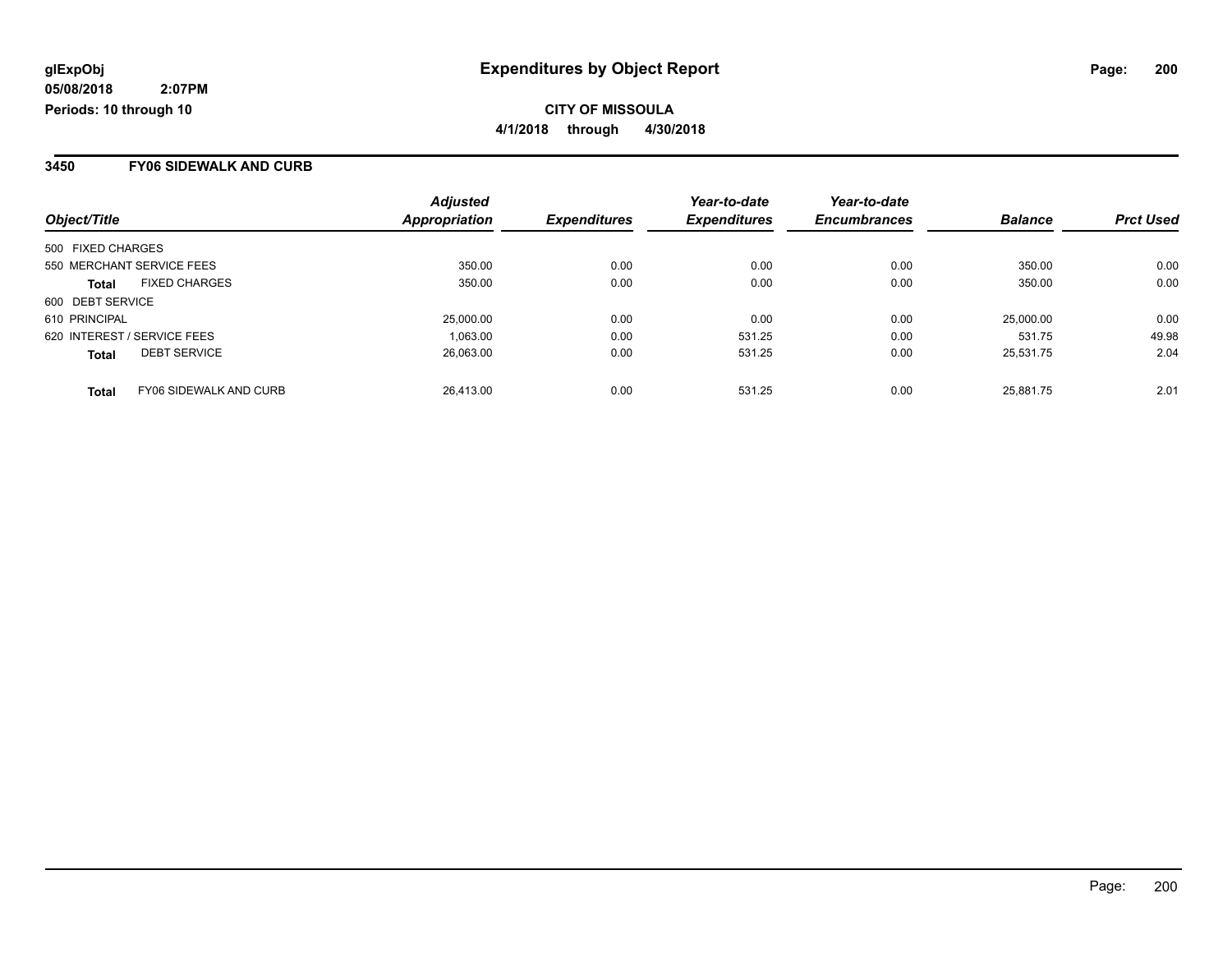**3460 FY07 SIDEWALK AND CURB DEBT**

|                                      | <b>Adjusted</b>      |                     | Year-to-date        | Year-to-date        |                |                  |
|--------------------------------------|----------------------|---------------------|---------------------|---------------------|----------------|------------------|
| Object/Title                         | <b>Appropriation</b> | <b>Expenditures</b> | <b>Expenditures</b> | <b>Encumbrances</b> | <b>Balance</b> | <b>Prct Used</b> |
| 500 FIXED CHARGES                    |                      |                     |                     |                     |                |                  |
| 550 MERCHANT SERVICE FEES            | 350.00               | 0.00                | 0.00                | 0.00                | 350.00         | 0.00             |
| <b>FIXED CHARGES</b><br><b>Total</b> | 350.00               | 0.00                | 0.00                | 0.00                | 350.00         | 0.00             |
| 600 DEBT SERVICE                     |                      |                     |                     |                     |                |                  |
| 610 PRINCIPAL                        | 40.000.00            | 0.00                | 0.00                | 0.00                | 40.000.00      | 0.00             |
| 620 INTEREST / SERVICE FEES          | 9.500.00             | 0.00                | 8,200.00            | 0.00                | 1.300.00       | 86.32            |
| <b>DEBT SERVICE</b><br><b>Total</b>  | 49.500.00            | 0.00                | 8,200.00            | 0.00                | 41.300.00      | 16.57            |
| NON-DEPARTMENTAL<br><b>Total</b>     | 49.850.00            | 0.00                | 8,200.00            | 0.00                | 41.650.00      | 16.45            |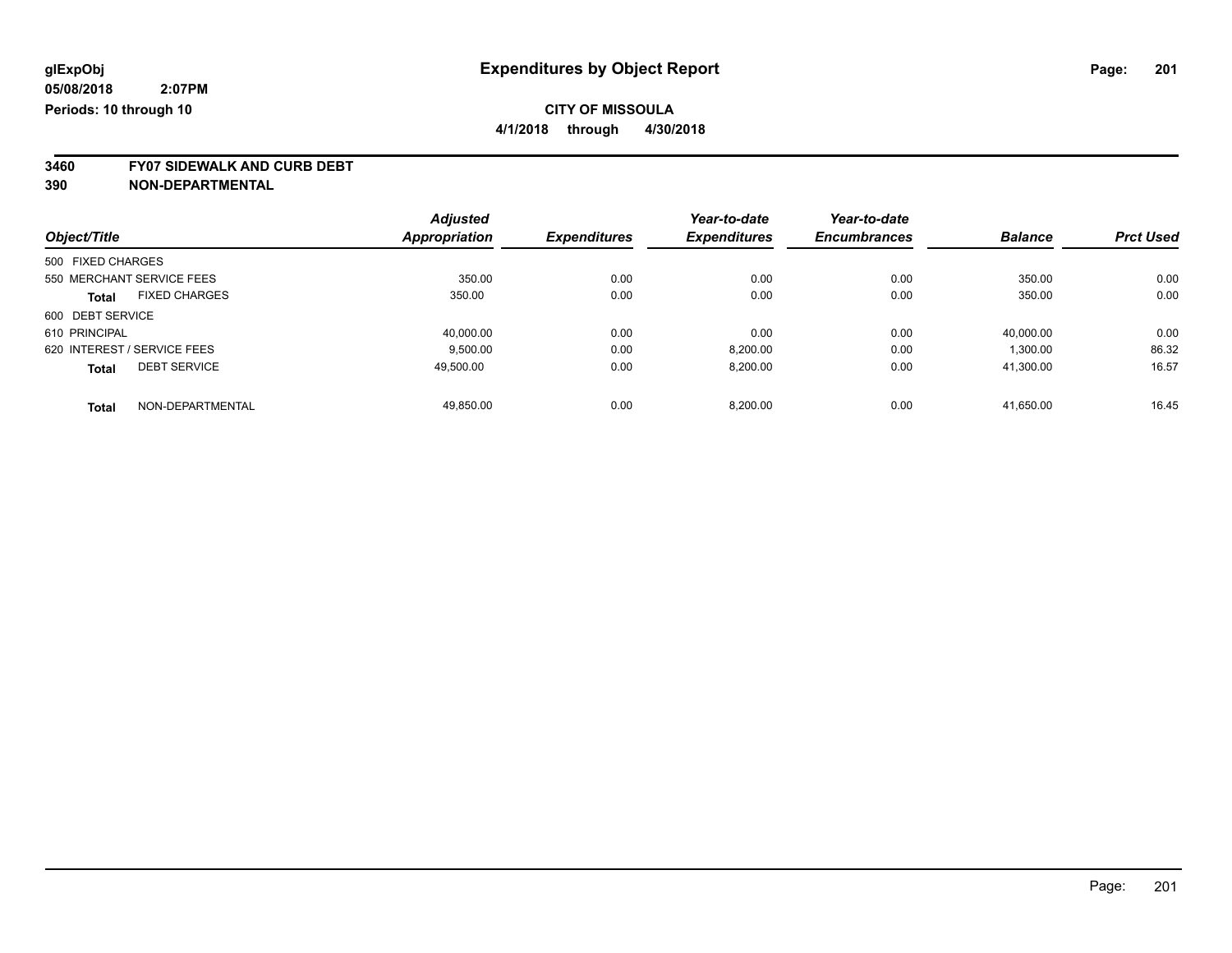**CITY OF MISSOULA 4/1/2018 through 4/30/2018**

#### **3460 FY07 SIDEWALK AND CURB DEBT**

| Object/Title                                       | <b>Adjusted</b><br><b>Appropriation</b> | <b>Expenditures</b> | Year-to-date<br><b>Expenditures</b> | Year-to-date<br><b>Encumbrances</b> | <b>Balance</b> | <b>Prct Used</b> |
|----------------------------------------------------|-----------------------------------------|---------------------|-------------------------------------|-------------------------------------|----------------|------------------|
| 500 FIXED CHARGES                                  |                                         |                     |                                     |                                     |                |                  |
| 550 MERCHANT SERVICE FEES                          | 350.00                                  | 0.00                | 0.00                                | 0.00                                | 350.00         | 0.00             |
| <b>FIXED CHARGES</b><br><b>Total</b>               | 350.00                                  | 0.00                | 0.00                                | 0.00                                | 350.00         | 0.00             |
| 600 DEBT SERVICE                                   |                                         |                     |                                     |                                     |                |                  |
| 610 PRINCIPAL                                      | 40,000.00                               | 0.00                | 0.00                                | 0.00                                | 40,000.00      | 0.00             |
| 620 INTEREST / SERVICE FEES                        | 9,500.00                                | 0.00                | 8,200.00                            | 0.00                                | 1,300.00       | 86.32            |
| <b>DEBT SERVICE</b><br><b>Total</b>                | 49,500.00                               | 0.00                | 8,200.00                            | 0.00                                | 41,300.00      | 16.57            |
| <b>FY07 SIDEWALK AND CURB DEBT</b><br><b>Total</b> | 49.850.00                               | 0.00                | 8.200.00                            | 0.00                                | 41.650.00      | 16.45            |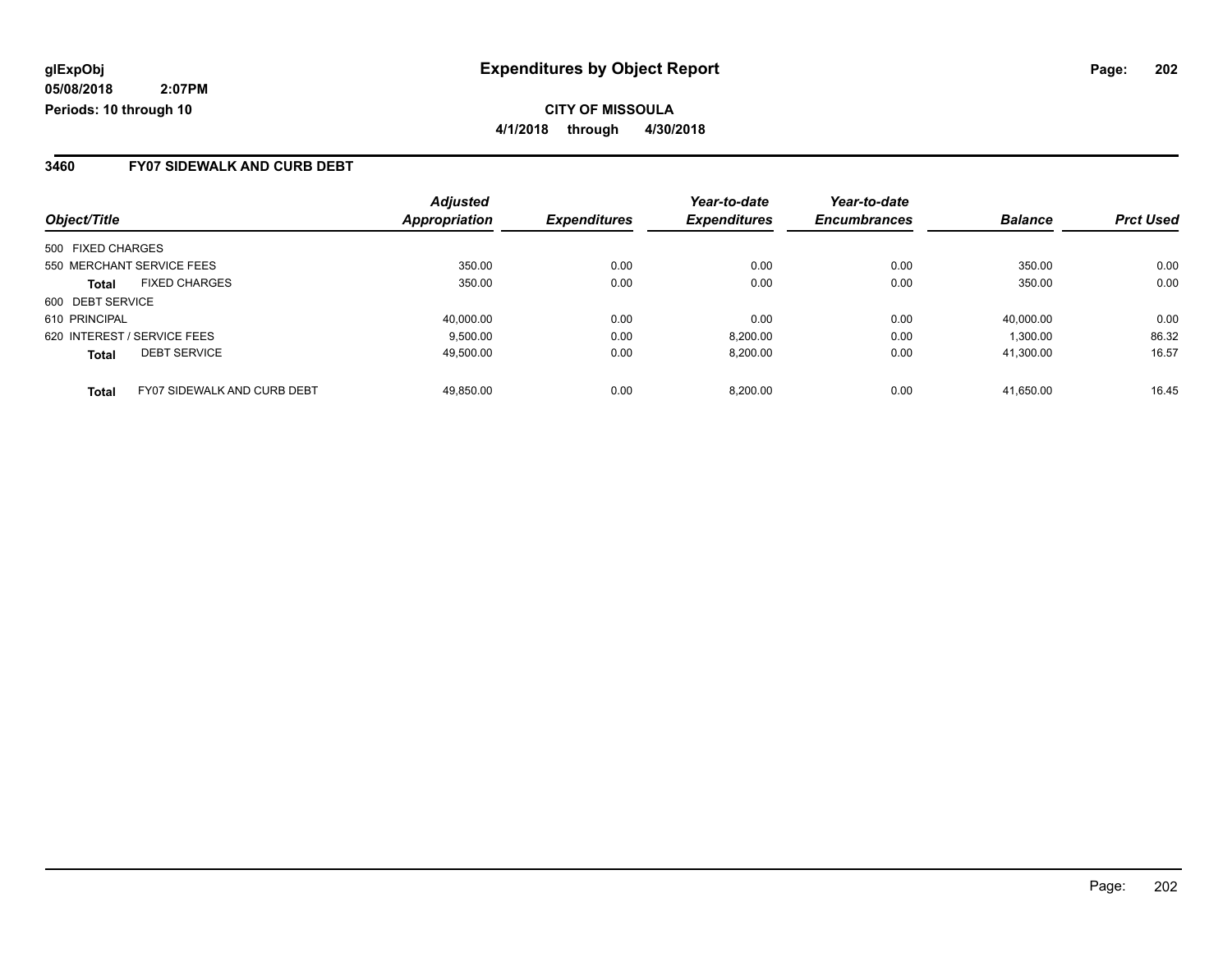# **3461 SERIES 2008A SIDEWALK AND CURB**

#### **280 PUBLIC WORKS ADMINISTRATION**

| Object/Title                                | <b>Adjusted</b><br>Appropriation | <b>Expenditures</b> | Year-to-date<br><b>Expenditures</b> | Year-to-date<br><b>Encumbrances</b> | <b>Balance</b> | <b>Prct Used</b> |
|---------------------------------------------|----------------------------------|---------------------|-------------------------------------|-------------------------------------|----------------|------------------|
| 500 FIXED CHARGES                           |                                  |                     |                                     |                                     |                |                  |
| 550 MERCHANT SERVICE FEES                   | 0.00                             | 0.00                | 0.00                                | 0.00                                | 0.00           | 0.00             |
| <b>FIXED CHARGES</b><br><b>Total</b>        | 0.00                             | 0.00                | 0.00                                | 0.00                                | 0.00           | 0.00             |
| 800 OTHER OBJECTS                           |                                  |                     |                                     |                                     |                |                  |
| 820 TRANSFERS TO OTHER FUNDS                | 0.00                             | 0.00                | 0.00                                | 0.00                                | 0.00           | 0.00             |
| OTHER OBJECTS<br><b>Total</b>               | 0.00                             | 0.00                | 0.00                                | 0.00                                | 0.00           | 0.00             |
| PUBLIC WORKS ADMINISTRATION<br><b>Total</b> | 0.00                             | 0.00                | 0.00                                | 0.00                                | 0.00           | 0.00             |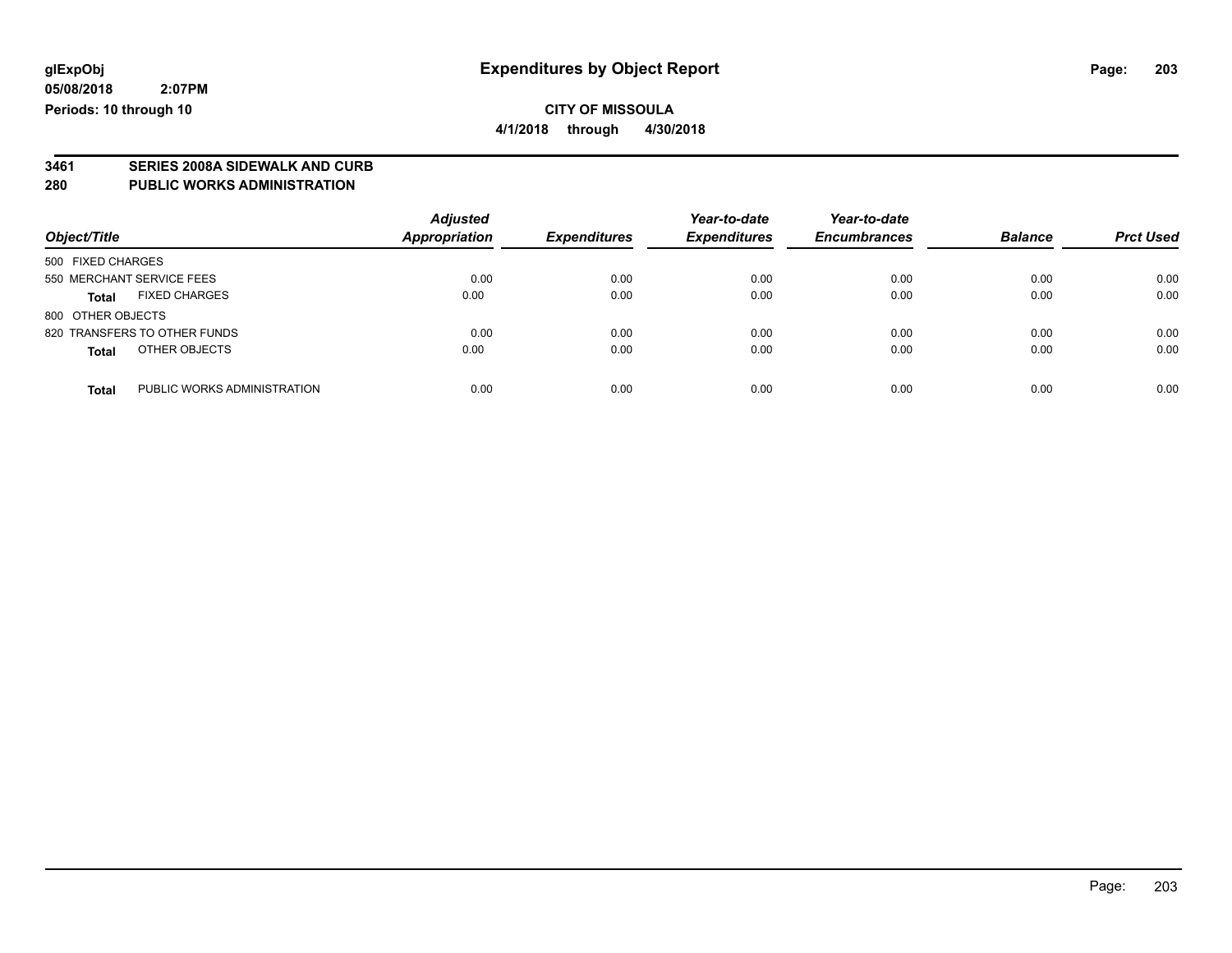**3461 SERIES 2008A SIDEWALK AND CURB**

|                   |                              | <b>Adjusted</b>      |                     | Year-to-date        | Year-to-date        |                |                  |
|-------------------|------------------------------|----------------------|---------------------|---------------------|---------------------|----------------|------------------|
| Object/Title      |                              | <b>Appropriation</b> | <b>Expenditures</b> | <b>Expenditures</b> | <b>Encumbrances</b> | <b>Balance</b> | <b>Prct Used</b> |
| 500 FIXED CHARGES |                              |                      |                     |                     |                     |                |                  |
|                   | 550 MERCHANT SERVICE FEES    | 350.00               | 0.00                | 0.00                | 0.00                | 350.00         | 0.00             |
| <b>Total</b>      | <b>FIXED CHARGES</b>         | 350.00               | 0.00                | 0.00                | 0.00                | 350.00         | 0.00             |
| 600 DEBT SERVICE  |                              |                      |                     |                     |                     |                |                  |
| 610 PRINCIPAL     |                              | 20,000.00            | 0.00                | 0.00                | 0.00                | 20,000.00      | 0.00             |
|                   | 620 INTEREST / SERVICE FEES  | 6,538.00             | 0.00                | 6,368.75            | 0.00                | 169.25         | 97.41            |
| Total             | <b>DEBT SERVICE</b>          | 26,538.00            | 0.00                | 6,368.75            | 0.00                | 20,169.25      | 24.00            |
| 800 OTHER OBJECTS |                              |                      |                     |                     |                     |                |                  |
|                   | 820 TRANSFERS TO OTHER FUNDS | 0.00                 | 0.00                | 0.00                | 0.00                | 0.00           | 0.00             |
| <b>Total</b>      | OTHER OBJECTS                | 0.00                 | 0.00                | 0.00                | 0.00                | 0.00           | 0.00             |
| <b>Total</b>      | NON-DEPARTMENTAL             | 26,888.00            | 0.00                | 6,368.75            | 0.00                | 20,519.25      | 23.69            |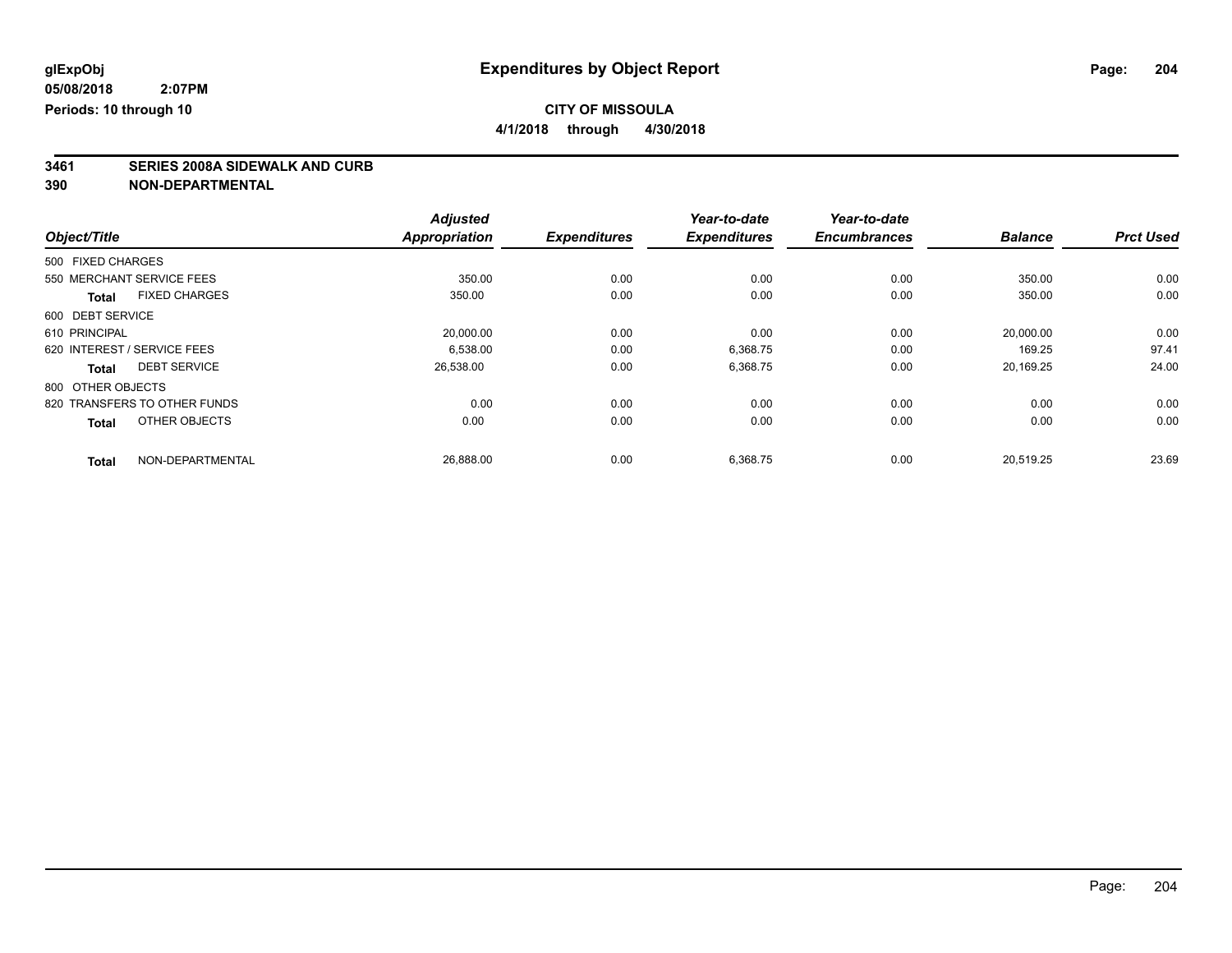## **CITY OF MISSOULA 4/1/2018 through 4/30/2018**

#### **3461 SERIES 2008A SIDEWALK AND CURB**

|                   |                                | <b>Adjusted</b> |                     | Year-to-date        | Year-to-date        |                |                  |
|-------------------|--------------------------------|-----------------|---------------------|---------------------|---------------------|----------------|------------------|
| Object/Title      |                                | Appropriation   | <b>Expenditures</b> | <b>Expenditures</b> | <b>Encumbrances</b> | <b>Balance</b> | <b>Prct Used</b> |
| 500 FIXED CHARGES |                                |                 |                     |                     |                     |                |                  |
|                   | 550 MERCHANT SERVICE FEES      | 350.00          | 0.00                | 0.00                | 0.00                | 350.00         | 0.00             |
| <b>Total</b>      | <b>FIXED CHARGES</b>           | 350.00          | 0.00                | 0.00                | 0.00                | 350.00         | 0.00             |
| 600 DEBT SERVICE  |                                |                 |                     |                     |                     |                |                  |
| 610 PRINCIPAL     |                                | 20.000.00       | 0.00                | 0.00                | 0.00                | 20.000.00      | 0.00             |
|                   | 620 INTEREST / SERVICE FEES    | 6,538.00        | 0.00                | 6,368.75            | 0.00                | 169.25         | 97.41            |
| <b>Total</b>      | <b>DEBT SERVICE</b>            | 26,538.00       | 0.00                | 6,368.75            | 0.00                | 20,169.25      | 24.00            |
| 800 OTHER OBJECTS |                                |                 |                     |                     |                     |                |                  |
|                   | 820 TRANSFERS TO OTHER FUNDS   | 0.00            | 0.00                | 0.00                | 0.00                | 0.00           | 0.00             |
| <b>Total</b>      | OTHER OBJECTS                  | 0.00            | 0.00                | 0.00                | 0.00                | 0.00           | 0.00             |
| <b>Total</b>      | SERIES 2008A SIDEWALK AND CURB | 26,888.00       | 0.00                | 6,368.75            | 0.00                | 20.519.25      | 23.69            |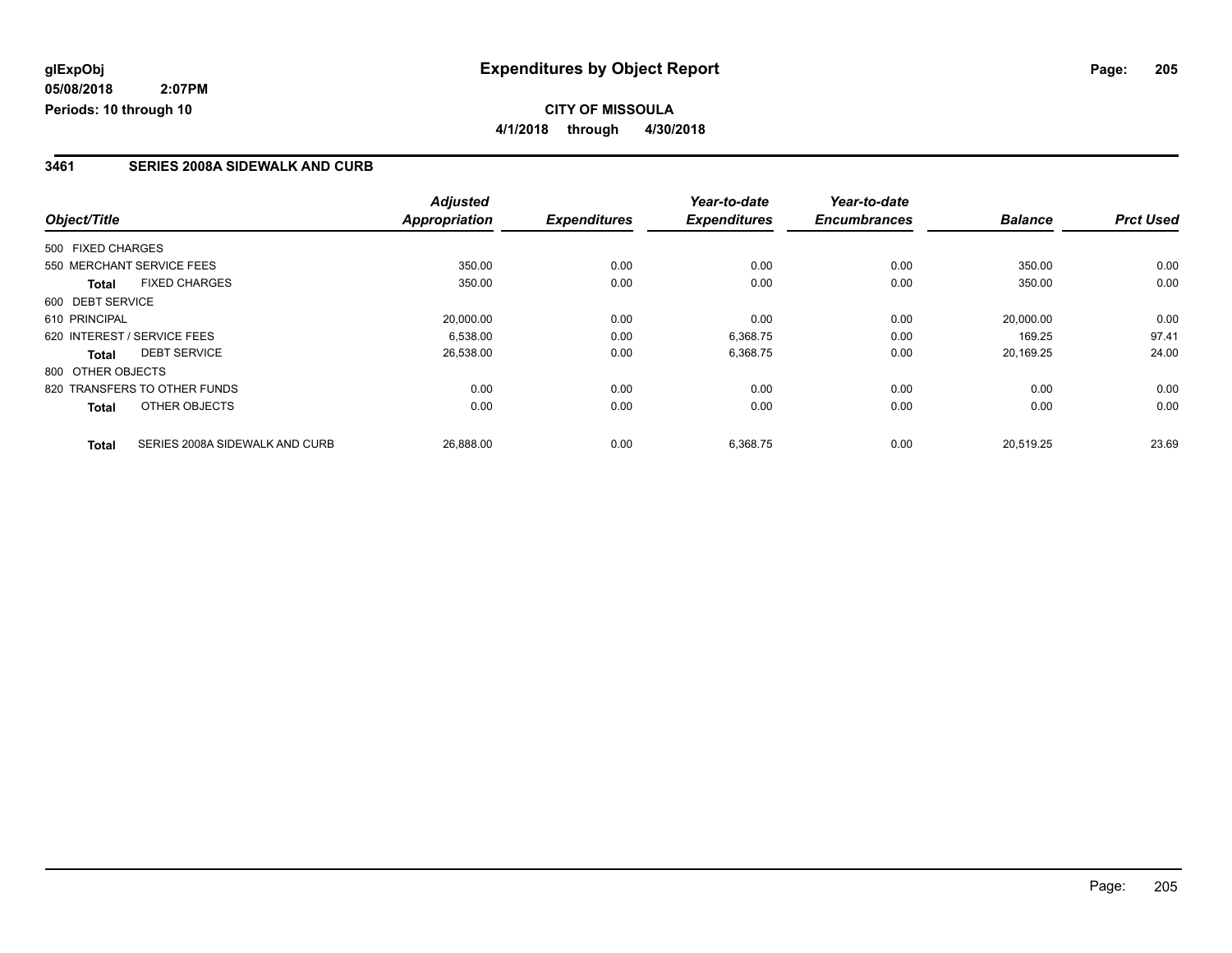# **3462 SERIES 2009 SIDEWALK AND CURB**

|                   |                              | <b>Adjusted</b>      |                     | Year-to-date        | Year-to-date        |                |                  |
|-------------------|------------------------------|----------------------|---------------------|---------------------|---------------------|----------------|------------------|
| Object/Title      |                              | <b>Appropriation</b> | <b>Expenditures</b> | <b>Expenditures</b> | <b>Encumbrances</b> | <b>Balance</b> | <b>Prct Used</b> |
| 500 FIXED CHARGES |                              |                      |                     |                     |                     |                |                  |
|                   | 550 MERCHANT SERVICE FEES    | 0.00                 | 0.00                | 0.00                | 0.00                | 0.00           | 0.00             |
| <b>Total</b>      | <b>FIXED CHARGES</b>         | 0.00                 | 0.00                | 0.00                | 0.00                | 0.00           | 0.00             |
| 600 DEBT SERVICE  |                              |                      |                     |                     |                     |                |                  |
| 610 PRINCIPAL     |                              | 25,000.00            | 0.00                | 0.00                | 0.00                | 25,000.00      | 0.00             |
|                   | 620 INTEREST / SERVICE FEES  | 11.018.00            | 0.00                | 8,908.75            | 0.00                | 2,109.25       | 80.86            |
| <b>Total</b>      | <b>DEBT SERVICE</b>          | 36,018.00            | 0.00                | 8,908.75            | 0.00                | 27,109.25      | 24.73            |
| 800 OTHER OBJECTS |                              |                      |                     |                     |                     |                |                  |
|                   | 820 TRANSFERS TO OTHER FUNDS | 0.00                 | 0.00                | 0.00                | 0.00                | 0.00           | 0.00             |
| <b>Total</b>      | OTHER OBJECTS                | 0.00                 | 0.00                | 0.00                | 0.00                | 0.00           | 0.00             |
| <b>Total</b>      | NON-DEPARTMENTAL             | 36,018.00            | 0.00                | 8,908.75            | 0.00                | 27,109.25      | 24.73            |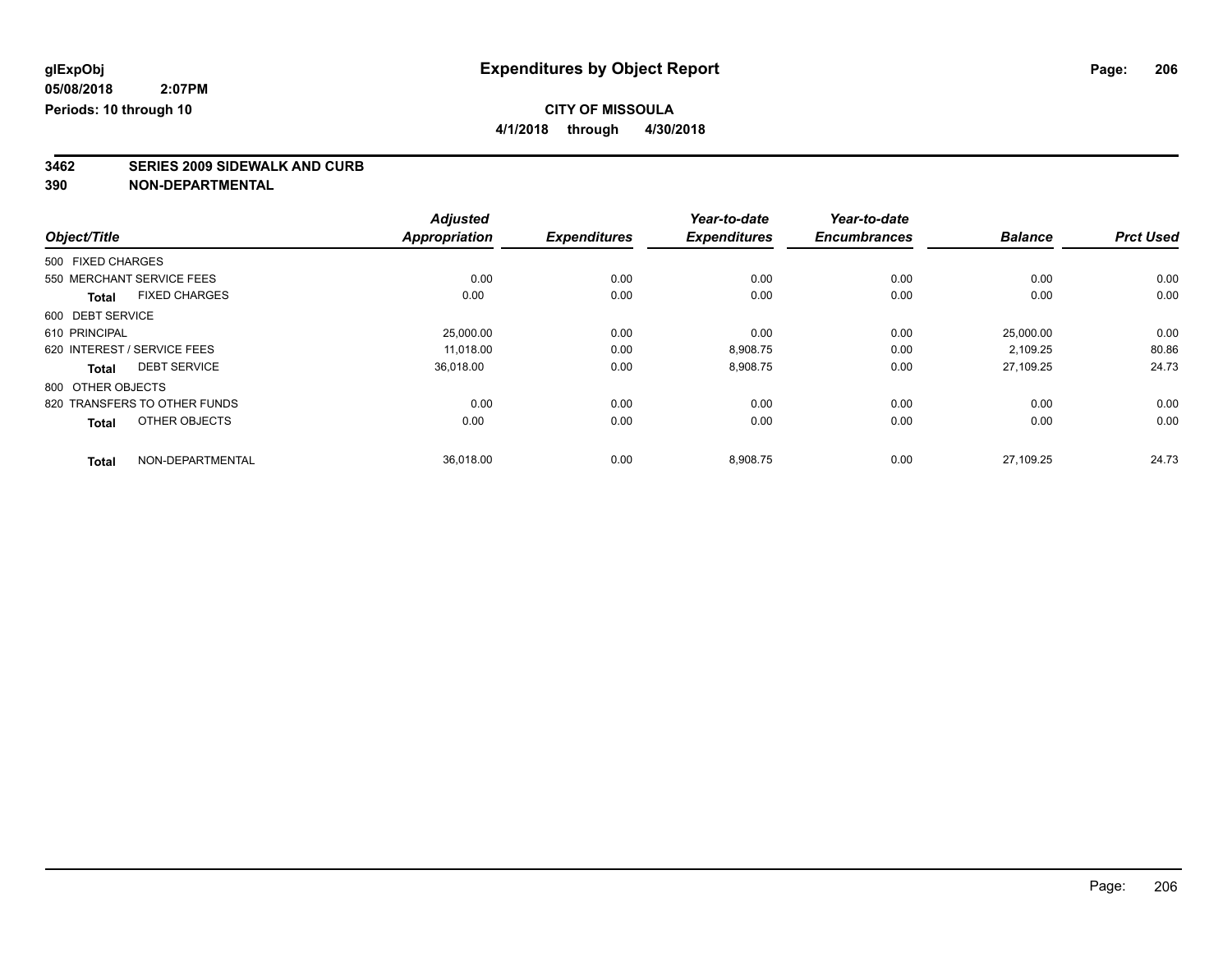# **CITY OF MISSOULA 4/1/2018 through 4/30/2018**

#### **3462 SERIES 2009 SIDEWALK AND CURB**

|                   |                               | <b>Adjusted</b>      |                     | Year-to-date        | Year-to-date        |                |                  |
|-------------------|-------------------------------|----------------------|---------------------|---------------------|---------------------|----------------|------------------|
| Object/Title      |                               | <b>Appropriation</b> | <b>Expenditures</b> | <b>Expenditures</b> | <b>Encumbrances</b> | <b>Balance</b> | <b>Prct Used</b> |
| 500 FIXED CHARGES |                               |                      |                     |                     |                     |                |                  |
|                   | 550 MERCHANT SERVICE FEES     | 0.00                 | 0.00                | 0.00                | 0.00                | 0.00           | 0.00             |
| <b>Total</b>      | <b>FIXED CHARGES</b>          | 0.00                 | 0.00                | 0.00                | 0.00                | 0.00           | 0.00             |
| 600 DEBT SERVICE  |                               |                      |                     |                     |                     |                |                  |
| 610 PRINCIPAL     |                               | 25,000.00            | 0.00                | 0.00                | 0.00                | 25,000.00      | 0.00             |
|                   | 620 INTEREST / SERVICE FEES   | 11.018.00            | 0.00                | 8,908.75            | 0.00                | 2.109.25       | 80.86            |
| <b>Total</b>      | <b>DEBT SERVICE</b>           | 36,018.00            | 0.00                | 8,908.75            | 0.00                | 27.109.25      | 24.73            |
| 800 OTHER OBJECTS |                               |                      |                     |                     |                     |                |                  |
|                   | 820 TRANSFERS TO OTHER FUNDS  | 0.00                 | 0.00                | 0.00                | 0.00                | 0.00           | 0.00             |
| <b>Total</b>      | OTHER OBJECTS                 | 0.00                 | 0.00                | 0.00                | 0.00                | 0.00           | 0.00             |
| <b>Total</b>      | SERIES 2009 SIDEWALK AND CURB | 36,018.00            | 0.00                | 8,908.75            | 0.00                | 27.109.25      | 24.73            |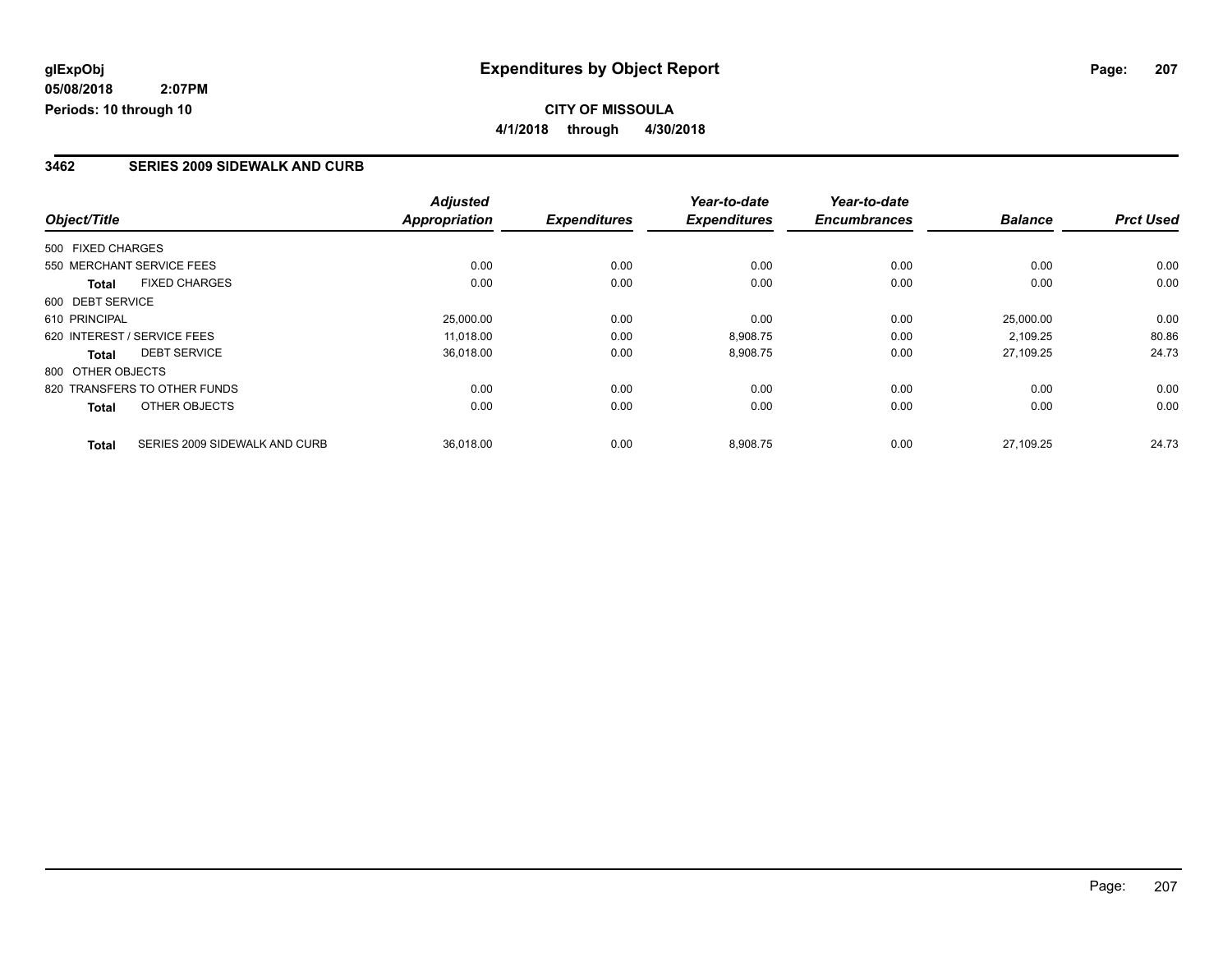# **3463 SERIES 2010 SIDEWALK AND CURB**

|                             |                      | <b>Adjusted</b> |                     | Year-to-date        | Year-to-date        |                |                  |
|-----------------------------|----------------------|-----------------|---------------------|---------------------|---------------------|----------------|------------------|
| Object/Title                |                      | Appropriation   | <b>Expenditures</b> | <b>Expenditures</b> | <b>Encumbrances</b> | <b>Balance</b> | <b>Prct Used</b> |
| 500 FIXED CHARGES           |                      |                 |                     |                     |                     |                |                  |
| 550 MERCHANT SERVICE FEES   |                      | 0.00            | 0.00                | 0.00                | 0.00                | 0.00           | 0.00             |
| <b>Total</b>                | <b>FIXED CHARGES</b> | 0.00            | 0.00                | 0.00                | 0.00                | 0.00           | 0.00             |
| 600 DEBT SERVICE            |                      |                 |                     |                     |                     |                |                  |
| 610 PRINCIPAL               |                      | 75,000.00       | 0.00                | 0.00                | 0.00                | 75.000.00      | 0.00             |
| 620 INTEREST / SERVICE FEES |                      | 17.938.00       | 0.00                | 12.418.75           | 0.00                | 5,519.25       | 69.23            |
| <b>Total</b>                | <b>DEBT SERVICE</b>  | 92,938.00       | 0.00                | 12.418.75           | 0.00                | 80.519.25      | 13.36            |
| <b>Total</b>                | NON-DEPARTMENTAL     | 92.938.00       | 0.00                | 12.418.75           | 0.00                | 80.519.25      | 13.36            |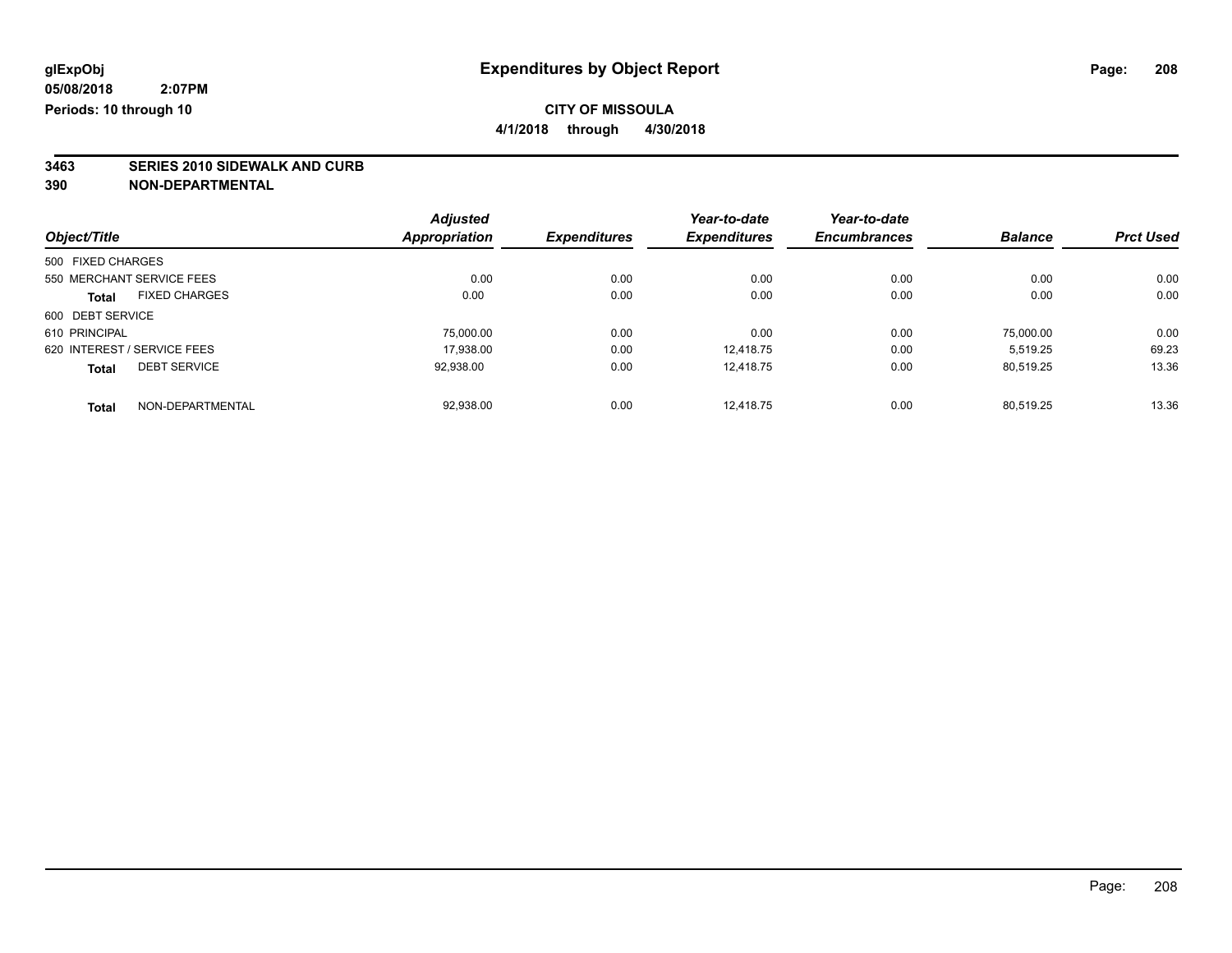#### **3463 SERIES 2010 SIDEWALK AND CURB**

|                             |                               | <b>Adjusted</b>      |                     | Year-to-date        | Year-to-date        |                |                  |
|-----------------------------|-------------------------------|----------------------|---------------------|---------------------|---------------------|----------------|------------------|
| Object/Title                |                               | <b>Appropriation</b> | <b>Expenditures</b> | <b>Expenditures</b> | <b>Encumbrances</b> | <b>Balance</b> | <b>Prct Used</b> |
| 500 FIXED CHARGES           |                               |                      |                     |                     |                     |                |                  |
| 550 MERCHANT SERVICE FEES   |                               | 0.00                 | 0.00                | 0.00                | 0.00                | 0.00           | 0.00             |
| <b>Total</b>                | <b>FIXED CHARGES</b>          | 0.00                 | 0.00                | 0.00                | 0.00                | 0.00           | 0.00             |
| 600 DEBT SERVICE            |                               |                      |                     |                     |                     |                |                  |
| 610 PRINCIPAL               |                               | 75,000.00            | 0.00                | 0.00                | 0.00                | 75.000.00      | 0.00             |
| 620 INTEREST / SERVICE FEES |                               | 17.938.00            | 0.00                | 12.418.75           | 0.00                | 5.519.25       | 69.23            |
| <b>Total</b>                | <b>DEBT SERVICE</b>           | 92.938.00            | 0.00                | 12.418.75           | 0.00                | 80.519.25      | 13.36            |
| <b>Total</b>                | SERIES 2010 SIDEWALK AND CURB | 92.938.00            | 0.00                | 12.418.75           | 0.00                | 80.519.25      | 13.36            |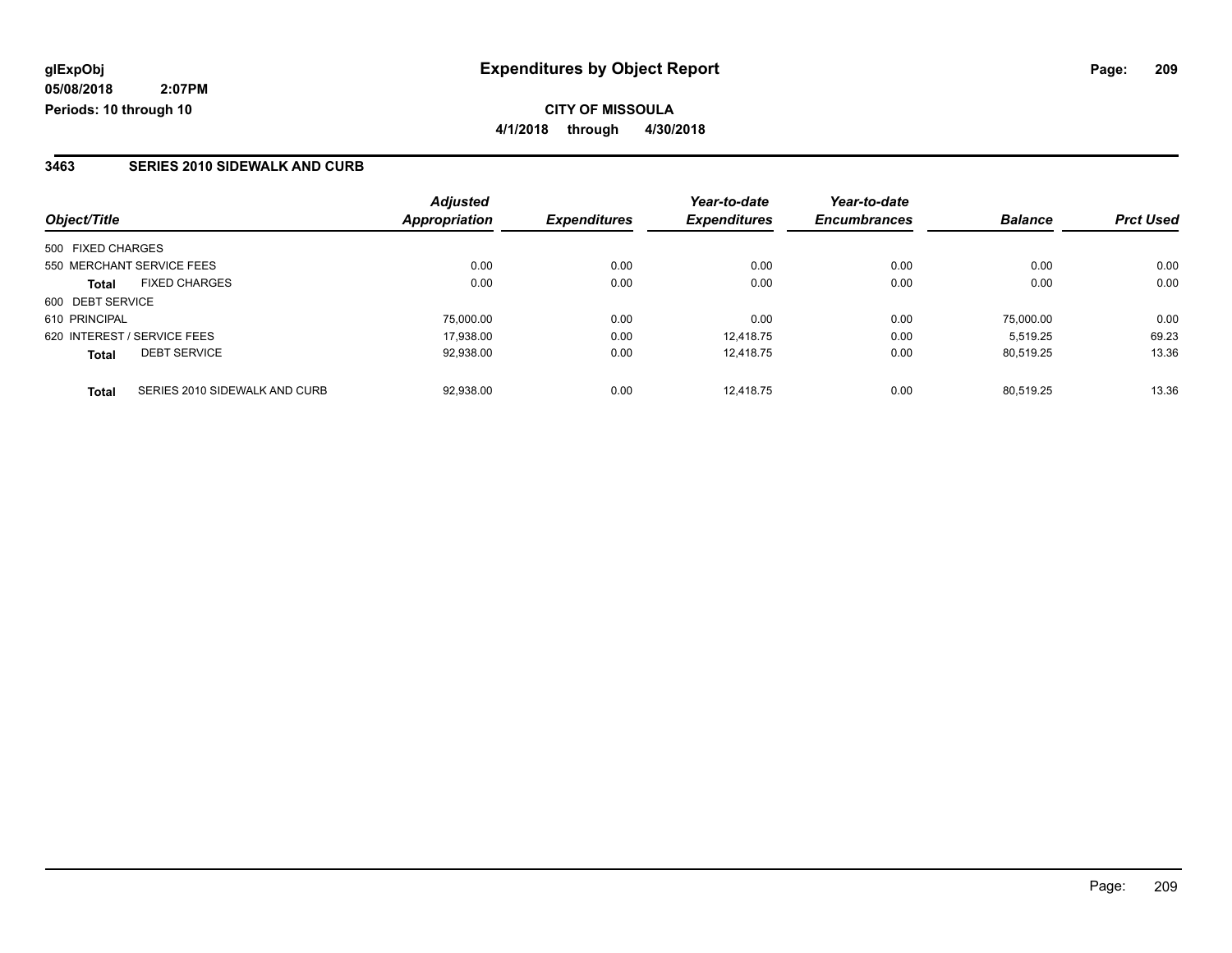**3464 FY12 S/C DEBT SERVICE**

|                             |                      | <b>Adjusted</b> |                     | Year-to-date        | Year-to-date        |                |                  |
|-----------------------------|----------------------|-----------------|---------------------|---------------------|---------------------|----------------|------------------|
| Object/Title                |                      | Appropriation   | <b>Expenditures</b> | <b>Expenditures</b> | <b>Encumbrances</b> | <b>Balance</b> | <b>Prct Used</b> |
| 500 FIXED CHARGES           |                      |                 |                     |                     |                     |                |                  |
| 550 MERCHANT SERVICE FEES   |                      | 0.00            | 0.00                | 0.00                | 0.00                | 0.00           | 0.00             |
| <b>Total</b>                | <b>FIXED CHARGES</b> | 0.00            | 0.00                | 0.00                | 0.00                | 0.00           | 0.00             |
| 600 DEBT SERVICE            |                      |                 |                     |                     |                     |                |                  |
| 610 PRINCIPAL               |                      | 45,000.00       | 0.00                | 0.00                | 0.00                | 45,000.00      | 0.00             |
| 620 INTEREST / SERVICE FEES |                      | 19,560.00       | 0.00                | 10,130.00           | 0.00                | 9,430.00       | 51.79            |
| <b>Total</b>                | <b>DEBT SERVICE</b>  | 64.560.00       | 0.00                | 10.130.00           | 0.00                | 54.430.00      | 15.69            |
| <b>Total</b>                | NON-DEPARTMENTAL     | 64.560.00       | 0.00                | 10.130.00           | 0.00                | 54.430.00      | 15.69            |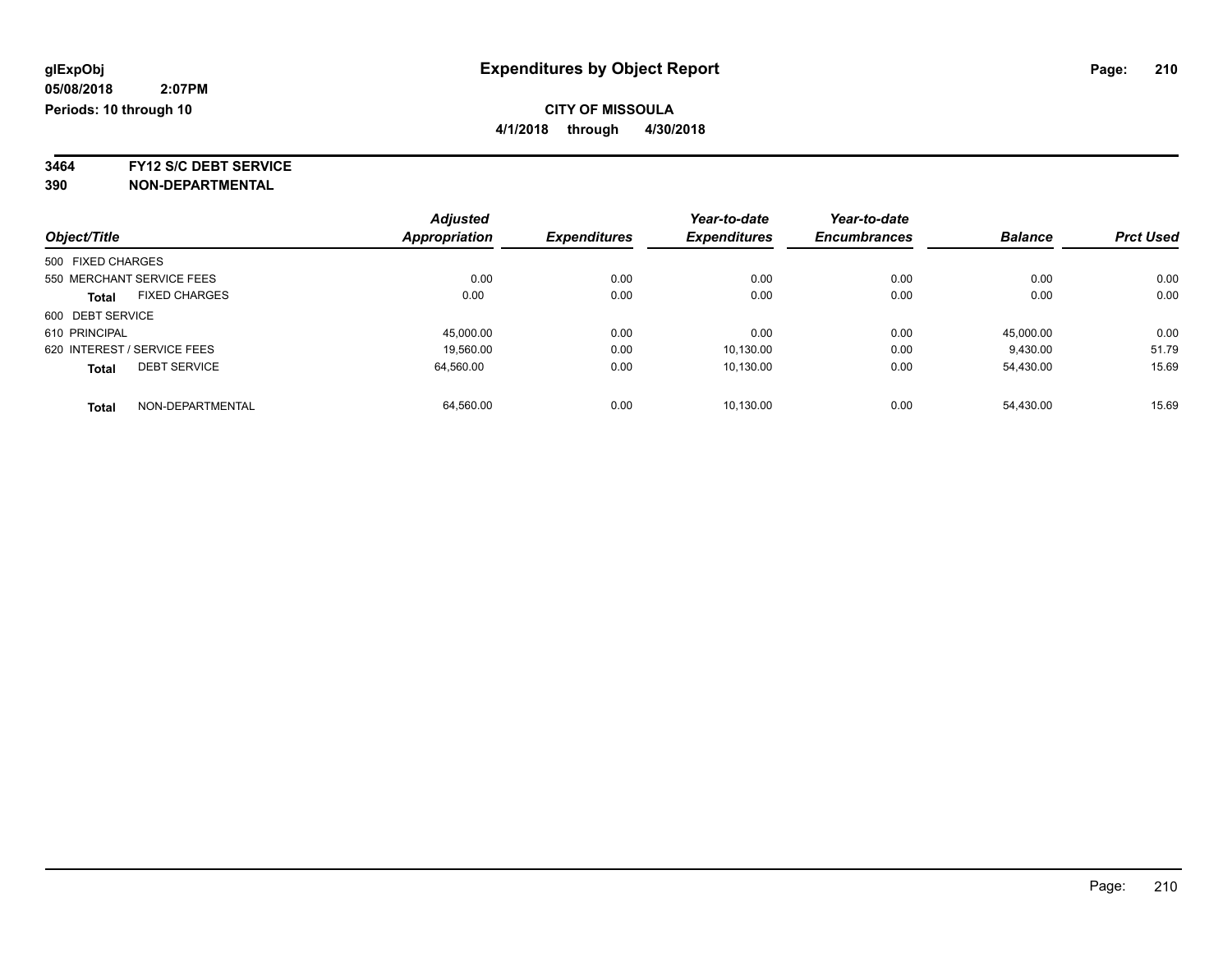#### **3464 FY12 S/C DEBT SERVICE**

|                                       | <b>Adjusted</b>      |                     | Year-to-date        | Year-to-date        |                |                  |
|---------------------------------------|----------------------|---------------------|---------------------|---------------------|----------------|------------------|
| Object/Title                          | <b>Appropriation</b> | <b>Expenditures</b> | <b>Expenditures</b> | <b>Encumbrances</b> | <b>Balance</b> | <b>Prct Used</b> |
| 500 FIXED CHARGES                     |                      |                     |                     |                     |                |                  |
| 550 MERCHANT SERVICE FEES             | 0.00                 | 0.00                | 0.00                | 0.00                | 0.00           | 0.00             |
| <b>FIXED CHARGES</b><br>Total         | 0.00                 | 0.00                | 0.00                | 0.00                | 0.00           | 0.00             |
| 600 DEBT SERVICE                      |                      |                     |                     |                     |                |                  |
| 610 PRINCIPAL                         | 45,000.00            | 0.00                | 0.00                | 0.00                | 45,000.00      | 0.00             |
| 620 INTEREST / SERVICE FEES           | 19.560.00            | 0.00                | 10.130.00           | 0.00                | 9,430.00       | 51.79            |
| <b>DEBT SERVICE</b><br><b>Total</b>   | 64.560.00            | 0.00                | 10.130.00           | 0.00                | 54.430.00      | 15.69            |
| FY12 S/C DEBT SERVICE<br><b>Total</b> | 64.560.00            | 0.00                | 10.130.00           | 0.00                | 54.430.00      | 15.69            |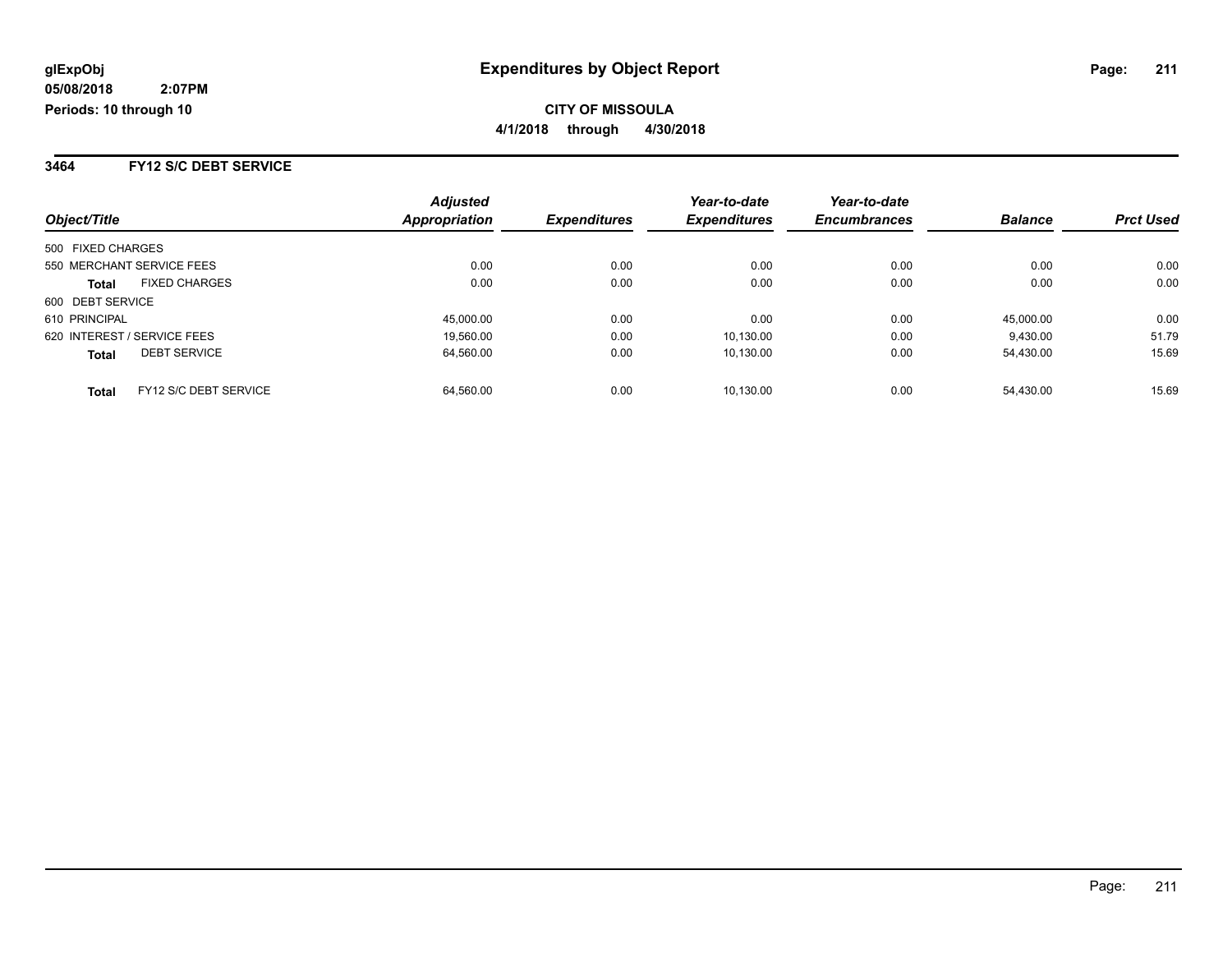# **3465 FY13 SIDEWALK/CURB DEBT SERVICE**

|                             |                      | <b>Adjusted</b>      |                     | Year-to-date        | Year-to-date        |                |                  |
|-----------------------------|----------------------|----------------------|---------------------|---------------------|---------------------|----------------|------------------|
| Object/Title                |                      | <b>Appropriation</b> | <b>Expenditures</b> | <b>Expenditures</b> | <b>Encumbrances</b> | <b>Balance</b> | <b>Prct Used</b> |
| 500 FIXED CHARGES           |                      |                      |                     |                     |                     |                |                  |
| 550 MERCHANT SERVICE FEES   |                      | 0.00                 | 0.00                | 0.00                | 0.00                | 0.00           | 0.00             |
| <b>Total</b>                | <b>FIXED CHARGES</b> | 0.00                 | 0.00                | 0.00                | 0.00                | 0.00           | 0.00             |
| 600 DEBT SERVICE            |                      |                      |                     |                     |                     |                |                  |
| 610 PRINCIPAL               |                      | 29.000.00            | 0.00                | 0.00                | 0.00                | 29.000.00      | 0.00             |
| 620 INTEREST / SERVICE FEES |                      | 9,113.00             | 0.00                | 4,543.69            | 0.00                | 4,569.31       | 49.86            |
| <b>Total</b>                | <b>DEBT SERVICE</b>  | 38.113.00            | 0.00                | 4,543.69            | 0.00                | 33,569.31      | 11.92            |
| <b>Total</b>                | NON-DEPARTMENTAL     | 38.113.00            | 0.00                | 4.543.69            | 0.00                | 33.569.31      | 11.92            |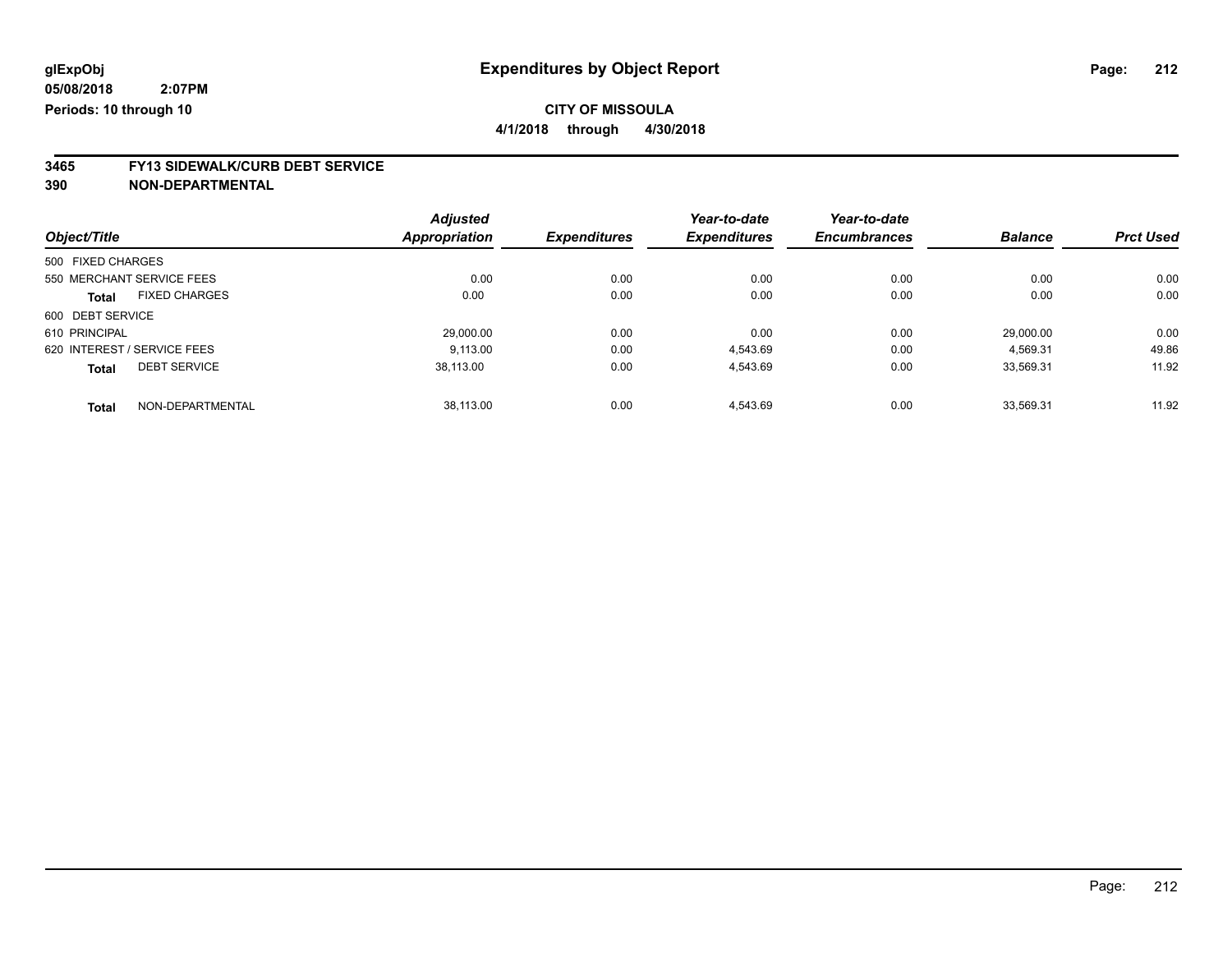**CITY OF MISSOULA 4/1/2018 through 4/30/2018**

#### **3465 FY13 SIDEWALK/CURB DEBT SERVICE**

| Object/Title                                    | <b>Adjusted</b><br><b>Appropriation</b> | <b>Expenditures</b> | Year-to-date<br><b>Expenditures</b> | Year-to-date<br><b>Encumbrances</b> | <b>Balance</b> | <b>Prct Used</b> |
|-------------------------------------------------|-----------------------------------------|---------------------|-------------------------------------|-------------------------------------|----------------|------------------|
|                                                 |                                         |                     |                                     |                                     |                |                  |
| 500 FIXED CHARGES                               |                                         |                     |                                     |                                     |                |                  |
| 550 MERCHANT SERVICE FEES                       | 0.00                                    | 0.00                | 0.00                                | 0.00                                | 0.00           | 0.00             |
| <b>FIXED CHARGES</b><br><b>Total</b>            | 0.00                                    | 0.00                | 0.00                                | 0.00                                | 0.00           | 0.00             |
| 600 DEBT SERVICE                                |                                         |                     |                                     |                                     |                |                  |
| 610 PRINCIPAL                                   | 29,000.00                               | 0.00                | 0.00                                | 0.00                                | 29.000.00      | 0.00             |
| 620 INTEREST / SERVICE FEES                     | 9.113.00                                | 0.00                | 4.543.69                            | 0.00                                | 4.569.31       | 49.86            |
| <b>DEBT SERVICE</b><br><b>Total</b>             | 38,113.00                               | 0.00                | 4,543.69                            | 0.00                                | 33.569.31      | 11.92            |
| FY13 SIDEWALK/CURB DEBT SERVICE<br><b>Total</b> | 38.113.00                               | 0.00                | 4.543.69                            | 0.00                                | 33.569.31      | 11.92            |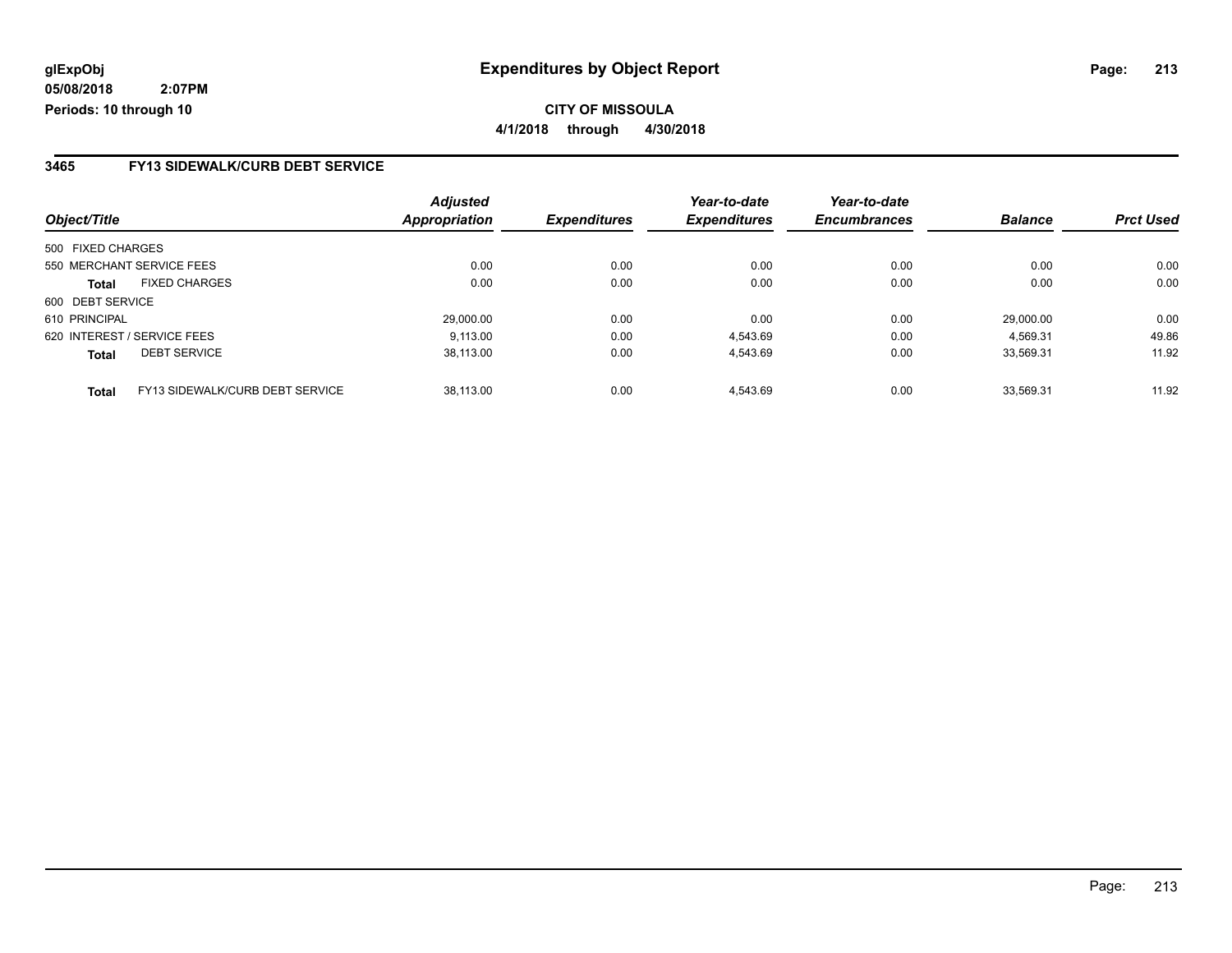# **3466 FY15 SIDEWALK/CURB DEBT SERVICE**

|                             |                           | <b>Adjusted</b>      |                     | Year-to-date        | Year-to-date        |                |                  |
|-----------------------------|---------------------------|----------------------|---------------------|---------------------|---------------------|----------------|------------------|
| Object/Title                |                           | <b>Appropriation</b> | <b>Expenditures</b> | <b>Expenditures</b> | <b>Encumbrances</b> | <b>Balance</b> | <b>Prct Used</b> |
| 300 PURCHASED SERVICES      |                           |                      |                     |                     |                     |                |                  |
| 350 PROFESSIONAL SERVICES   |                           | 0.00                 | 0.00                | 0.00                | 0.00                | 0.00           | 0.00             |
| <b>Total</b>                | <b>PURCHASED SERVICES</b> | 0.00                 | 0.00                | 0.00                | 0.00                | 0.00           | 0.00             |
| 500 FIXED CHARGES           |                           |                      |                     |                     |                     |                |                  |
| 550 MERCHANT SERVICE FEES   |                           | 350.00               | 0.00                | 0.00                | 0.00                | 350.00         | 0.00             |
| <b>Total</b>                | <b>FIXED CHARGES</b>      | 350.00               | 0.00                | 0.00                | 0.00                | 350.00         | 0.00             |
| 600 DEBT SERVICE            |                           |                      |                     |                     |                     |                |                  |
| 610 PRINCIPAL               |                           | 65,721.00            | 0.00                | 0.00                | 0.00                | 65,721.00      | 0.00             |
| 620 INTEREST / SERVICE FEES |                           | 23.075.00            | 0.00                | 11,478.02           | 0.00                | 11,596.98      | 49.74            |
| <b>Total</b>                | <b>DEBT SERVICE</b>       | 88,796.00            | 0.00                | 11,478.02           | 0.00                | 77.317.98      | 12.93            |
| <b>Total</b>                | NON-DEPARTMENTAL          | 89,146.00            | 0.00                | 11,478.02           | 0.00                | 77,667.98      | 12.88            |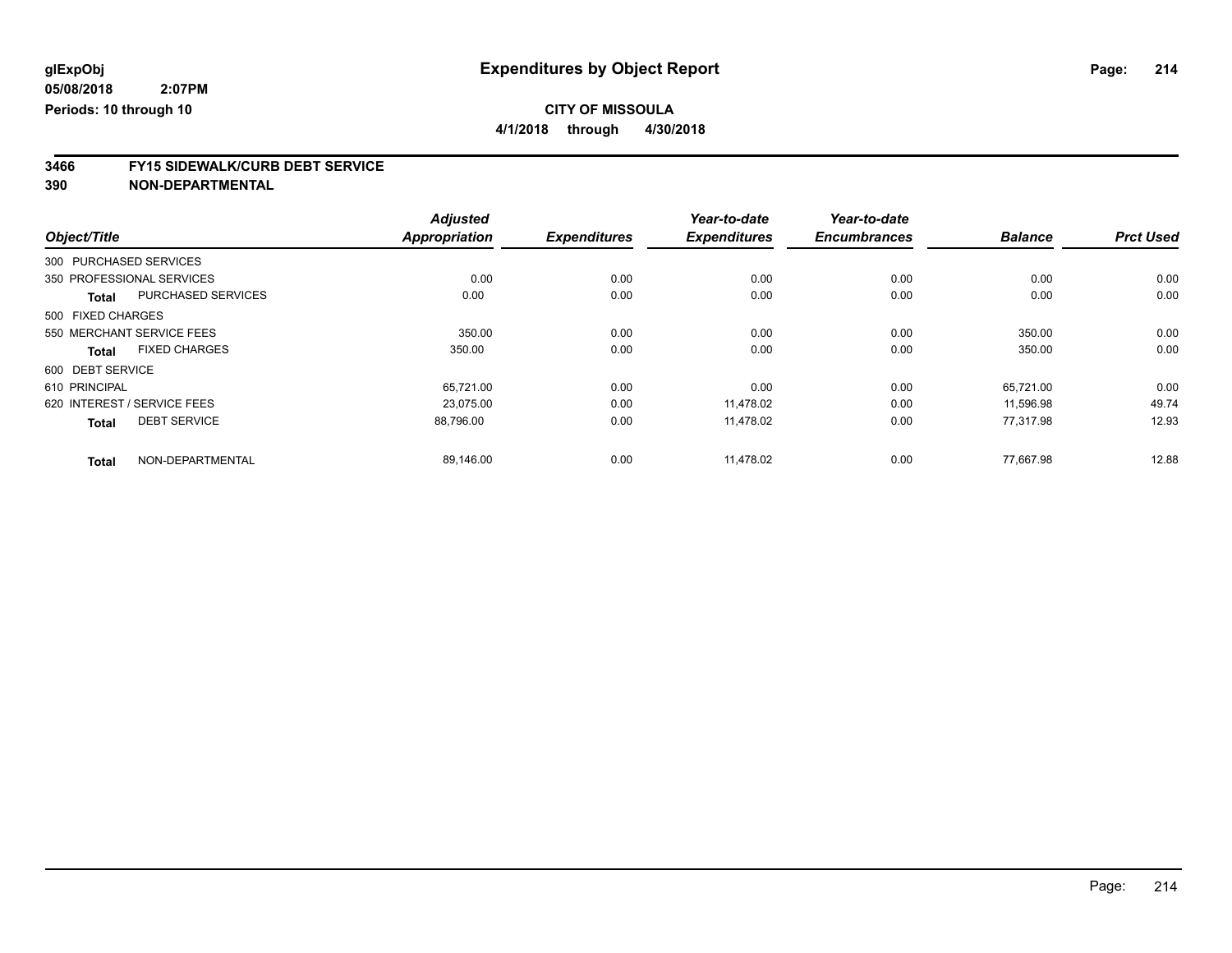#### **3466 FY15 SIDEWALK/CURB DEBT SERVICE**

|                   |                                 | <b>Adjusted</b>      |                     | Year-to-date        | Year-to-date        |                |                  |
|-------------------|---------------------------------|----------------------|---------------------|---------------------|---------------------|----------------|------------------|
| Object/Title      |                                 | <b>Appropriation</b> | <b>Expenditures</b> | <b>Expenditures</b> | <b>Encumbrances</b> | <b>Balance</b> | <b>Prct Used</b> |
|                   | 300 PURCHASED SERVICES          |                      |                     |                     |                     |                |                  |
|                   | 350 PROFESSIONAL SERVICES       | 0.00                 | 0.00                | 0.00                | 0.00                | 0.00           | 0.00             |
| Total             | PURCHASED SERVICES              | 0.00                 | 0.00                | 0.00                | 0.00                | 0.00           | 0.00             |
| 500 FIXED CHARGES |                                 |                      |                     |                     |                     |                |                  |
|                   | 550 MERCHANT SERVICE FEES       | 350.00               | 0.00                | 0.00                | 0.00                | 350.00         | 0.00             |
| Total             | <b>FIXED CHARGES</b>            | 350.00               | 0.00                | 0.00                | 0.00                | 350.00         | 0.00             |
| 600 DEBT SERVICE  |                                 |                      |                     |                     |                     |                |                  |
| 610 PRINCIPAL     |                                 | 65,721.00            | 0.00                | 0.00                | 0.00                | 65,721.00      | 0.00             |
|                   | 620 INTEREST / SERVICE FEES     | 23,075.00            | 0.00                | 11,478.02           | 0.00                | 11.596.98      | 49.74            |
| <b>Total</b>      | <b>DEBT SERVICE</b>             | 88,796.00            | 0.00                | 11,478.02           | 0.00                | 77,317.98      | 12.93            |
| <b>Total</b>      | FY15 SIDEWALK/CURB DEBT SERVICE | 89,146.00            | 0.00                | 11.478.02           | 0.00                | 77.667.98      | 12.88            |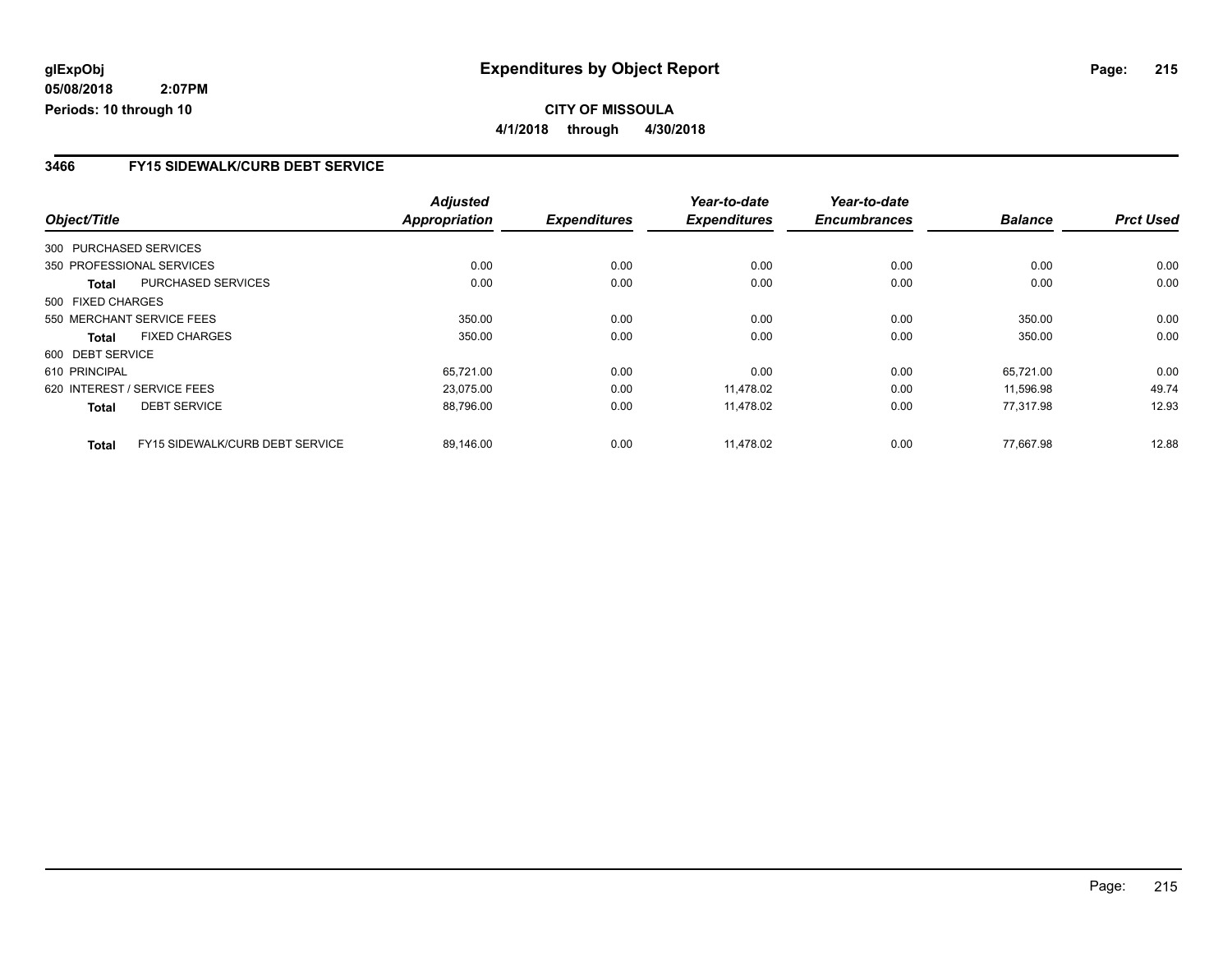# **3467 FY16 SIDEWALK/CURB DEBT SERVICE**

|                   |                             | <b>Adjusted</b>      |                     | Year-to-date        | Year-to-date        |                |                  |
|-------------------|-----------------------------|----------------------|---------------------|---------------------|---------------------|----------------|------------------|
| Object/Title      |                             | <b>Appropriation</b> | <b>Expenditures</b> | <b>Expenditures</b> | <b>Encumbrances</b> | <b>Balance</b> | <b>Prct Used</b> |
|                   | 300 PURCHASED SERVICES      |                      |                     |                     |                     |                |                  |
|                   | 350 PROFESSIONAL SERVICES   | 0.00                 | 0.00                | 0.00                | 0.00                | 0.00           | 0.00             |
| <b>Total</b>      | <b>PURCHASED SERVICES</b>   | 0.00                 | 0.00                | 0.00                | 0.00                | 0.00           | 0.00             |
| 500 FIXED CHARGES |                             |                      |                     |                     |                     |                |                  |
|                   | 550 MERCHANT SERVICE FEES   | 350.00               | 0.00                | 0.00                | 0.00                | 350.00         | 0.00             |
| <b>Total</b>      | <b>FIXED CHARGES</b>        | 350.00               | 0.00                | 0.00                | 0.00                | 350.00         | 0.00             |
| 600 DEBT SERVICE  |                             |                      |                     |                     |                     |                |                  |
| 610 PRINCIPAL     |                             | 21,872.00            | 0.00                | 0.00                | 0.00                | 21.872.00      | 0.00             |
|                   | 620 INTEREST / SERVICE FEES | 10.748.00            | 0.00                | 5,373.85            | 0.00                | 5,374.15       | 50.00            |
| <b>Total</b>      | <b>DEBT SERVICE</b>         | 32,620.00            | 0.00                | 5,373.85            | 0.00                | 27.246.15      | 16.47            |
| <b>Total</b>      | NON-DEPARTMENTAL            | 32,970.00            | 0.00                | 5,373.85            | 0.00                | 27,596.15      | 16.30            |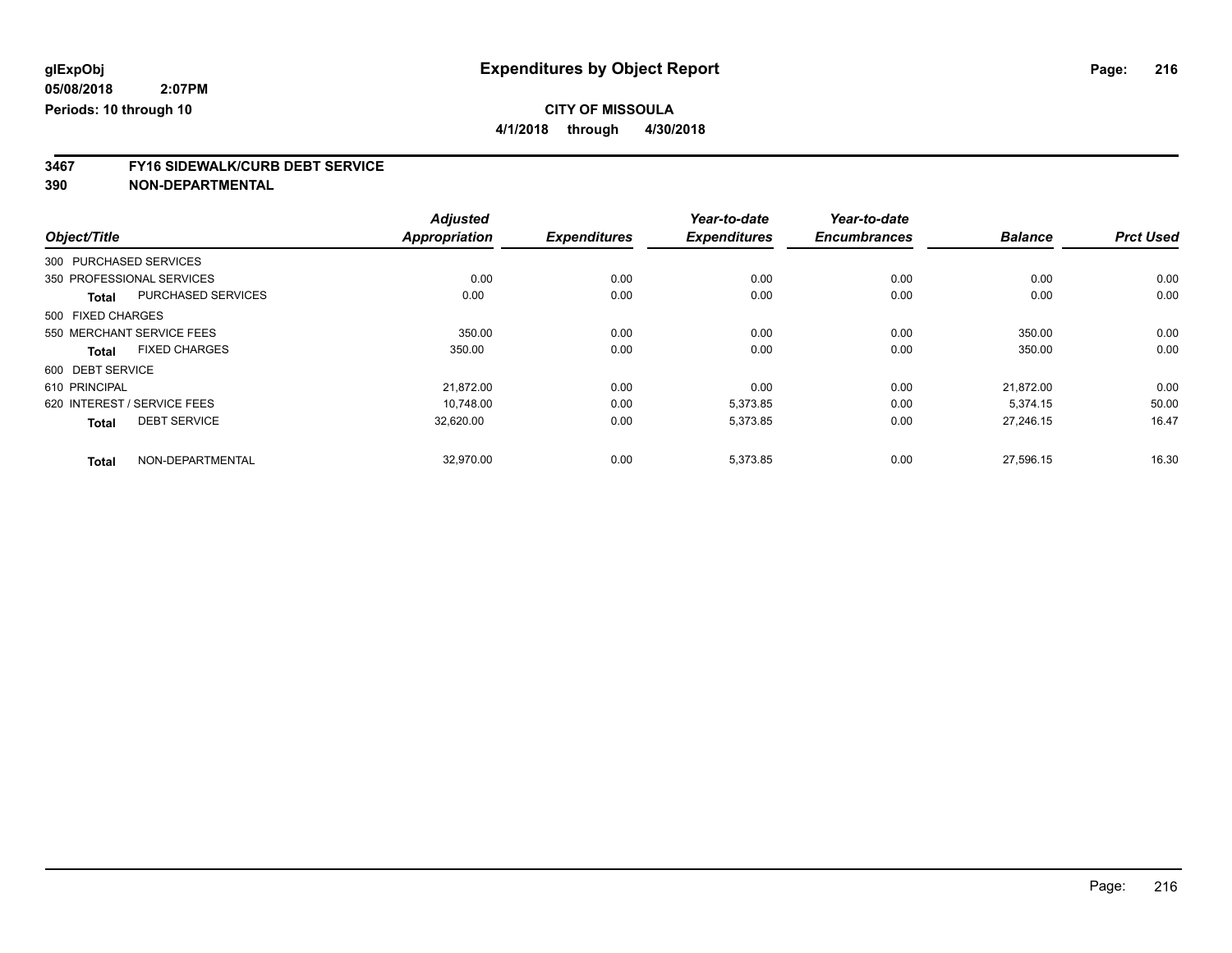## **3467 FY16 SIDEWALK/CURB DEBT SERVICE**

|                   |                                 | <b>Adjusted</b>      |                     | Year-to-date        | Year-to-date        |                |                  |
|-------------------|---------------------------------|----------------------|---------------------|---------------------|---------------------|----------------|------------------|
| Object/Title      |                                 | <b>Appropriation</b> | <b>Expenditures</b> | <b>Expenditures</b> | <b>Encumbrances</b> | <b>Balance</b> | <b>Prct Used</b> |
|                   | 300 PURCHASED SERVICES          |                      |                     |                     |                     |                |                  |
|                   | 350 PROFESSIONAL SERVICES       | 0.00                 | 0.00                | 0.00                | 0.00                | 0.00           | 0.00             |
| Total             | <b>PURCHASED SERVICES</b>       | 0.00                 | 0.00                | 0.00                | 0.00                | 0.00           | 0.00             |
| 500 FIXED CHARGES |                                 |                      |                     |                     |                     |                |                  |
|                   | 550 MERCHANT SERVICE FEES       | 350.00               | 0.00                | 0.00                | 0.00                | 350.00         | 0.00             |
| Total             | <b>FIXED CHARGES</b>            | 350.00               | 0.00                | 0.00                | 0.00                | 350.00         | 0.00             |
| 600 DEBT SERVICE  |                                 |                      |                     |                     |                     |                |                  |
| 610 PRINCIPAL     |                                 | 21,872.00            | 0.00                | 0.00                | 0.00                | 21,872.00      | 0.00             |
|                   | 620 INTEREST / SERVICE FEES     | 10.748.00            | 0.00                | 5.373.85            | 0.00                | 5.374.15       | 50.00            |
| Total             | <b>DEBT SERVICE</b>             | 32,620.00            | 0.00                | 5,373.85            | 0.00                | 27,246.15      | 16.47            |
| <b>Total</b>      | FY16 SIDEWALK/CURB DEBT SERVICE | 32.970.00            | 0.00                | 5.373.85            | 0.00                | 27.596.15      | 16.30            |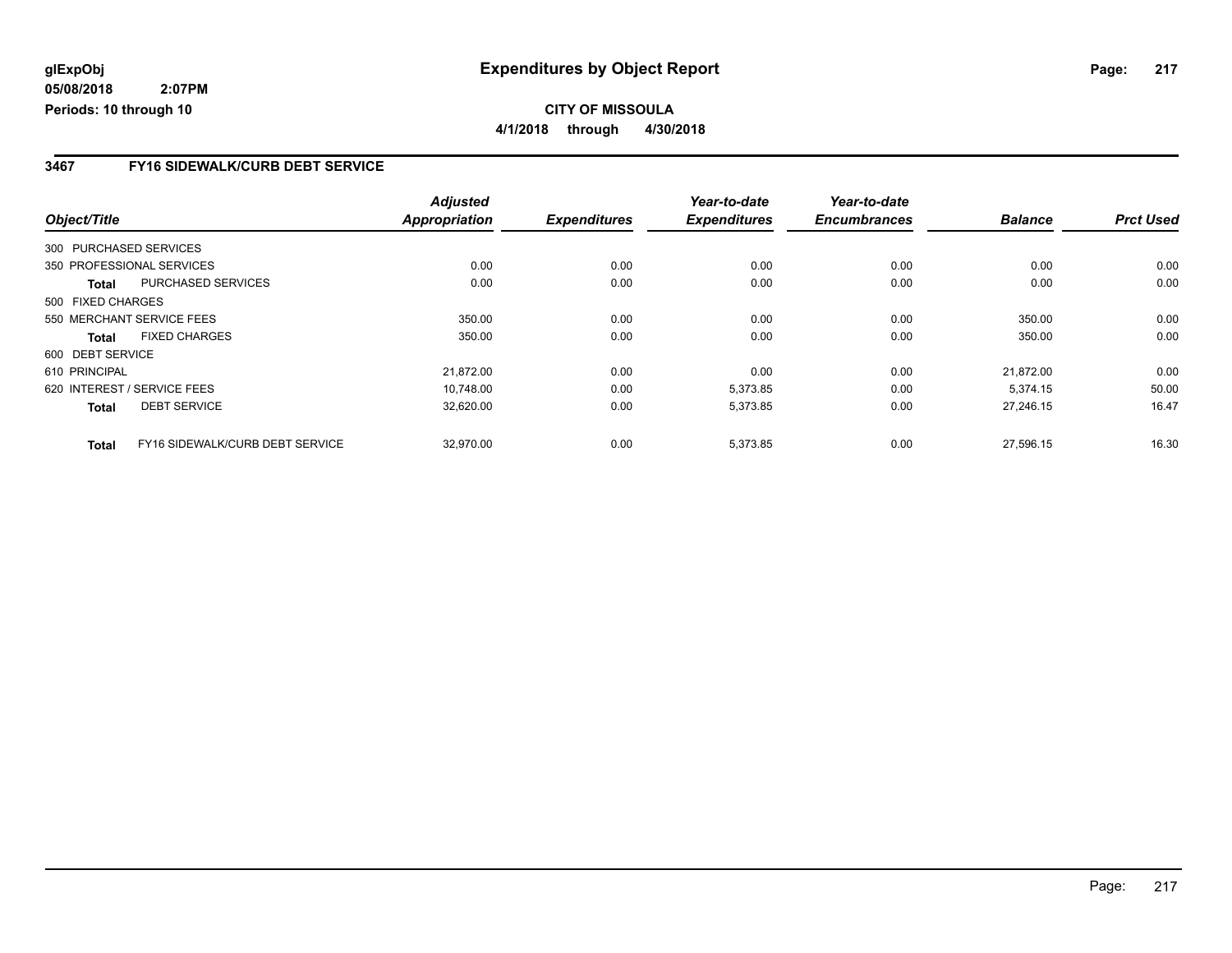**3468 FY17 SIDEWALK/CURB DEBT SERVICE**

|                   |                             | <b>Adjusted</b>      |                     | Year-to-date        | Year-to-date        |                |                  |
|-------------------|-----------------------------|----------------------|---------------------|---------------------|---------------------|----------------|------------------|
| Object/Title      |                             | <b>Appropriation</b> | <b>Expenditures</b> | <b>Expenditures</b> | <b>Encumbrances</b> | <b>Balance</b> | <b>Prct Used</b> |
|                   | 300 PURCHASED SERVICES      |                      |                     |                     |                     |                |                  |
|                   | 350 PROFESSIONAL SERVICES   | 0.00                 | 0.00                | 0.00                | 0.00                | 0.00           | 0.00             |
| <b>Total</b>      | <b>PURCHASED SERVICES</b>   | 0.00                 | 0.00                | 0.00                | 0.00                | 0.00           | 0.00             |
| 500 FIXED CHARGES |                             |                      |                     |                     |                     |                |                  |
|                   | 550 MERCHANT SERVICE FEES   | 0.00                 | 0.00                | 0.00                | 0.00                | 0.00           | 0.00             |
| Total             | <b>FIXED CHARGES</b>        | 0.00                 | 0.00                | 0.00                | 0.00                | 0.00           | 0.00             |
| 600 DEBT SERVICE  |                             |                      |                     |                     |                     |                |                  |
| 610 PRINCIPAL     |                             | 0.00                 | 0.00                | 0.00                | 0.00                | 0.00           | 0.00             |
|                   | 620 INTEREST / SERVICE FEES | 0.00                 | 0.00                | 11,786.36           | 0.00                | $-11,786.36$   | 0.00             |
| <b>Total</b>      | <b>DEBT SERVICE</b>         | 0.00                 | 0.00                | 11,786.36           | 0.00                | $-11.786.36$   | 0.00             |
| <b>Total</b>      | NON-DEPARTMENTAL            | 0.00                 | 0.00                | 11,786.36           | 0.00                | $-11,786.36$   | 0.00             |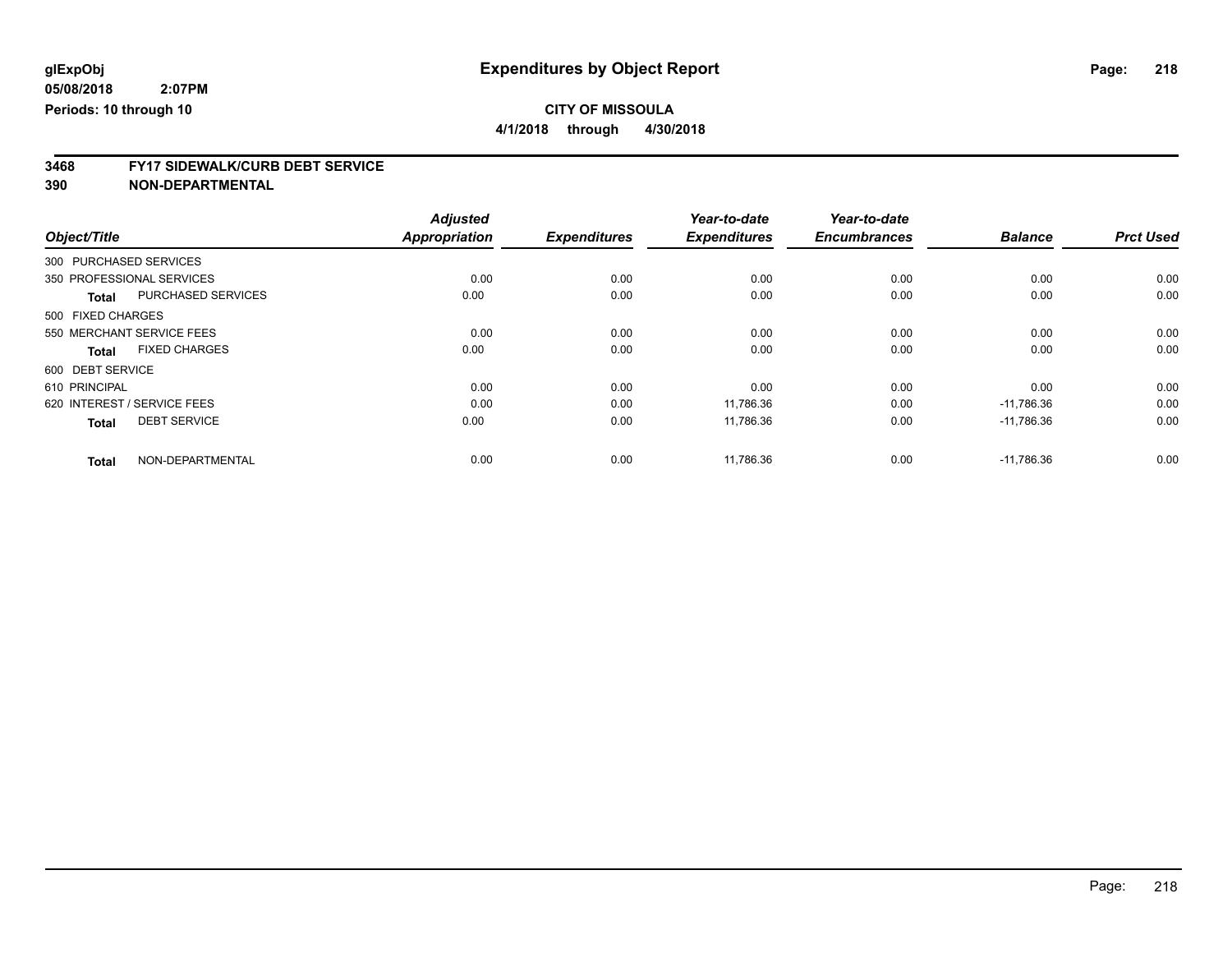**CITY OF MISSOULA 4/1/2018 through 4/30/2018**

## **3468 FY17 SIDEWALK/CURB DEBT SERVICE**

|                        |                                        | <b>Adjusted</b>      |                     | Year-to-date        | Year-to-date        |                |                  |
|------------------------|----------------------------------------|----------------------|---------------------|---------------------|---------------------|----------------|------------------|
| Object/Title           |                                        | <b>Appropriation</b> | <b>Expenditures</b> | <b>Expenditures</b> | <b>Encumbrances</b> | <b>Balance</b> | <b>Prct Used</b> |
| 300 PURCHASED SERVICES |                                        |                      |                     |                     |                     |                |                  |
|                        | 350 PROFESSIONAL SERVICES              | 0.00                 | 0.00                | 0.00                | 0.00                | 0.00           | 0.00             |
| Total                  | PURCHASED SERVICES                     | 0.00                 | 0.00                | 0.00                | 0.00                | 0.00           | 0.00             |
| 500 FIXED CHARGES      |                                        |                      |                     |                     |                     |                |                  |
|                        | 550 MERCHANT SERVICE FEES              | 0.00                 | 0.00                | 0.00                | 0.00                | 0.00           | 0.00             |
| Total                  | <b>FIXED CHARGES</b>                   | 0.00                 | 0.00                | 0.00                | 0.00                | 0.00           | 0.00             |
| 600 DEBT SERVICE       |                                        |                      |                     |                     |                     |                |                  |
| 610 PRINCIPAL          |                                        | 0.00                 | 0.00                | 0.00                | 0.00                | 0.00           | 0.00             |
|                        | 620 INTEREST / SERVICE FEES            | 0.00                 | 0.00                | 11,786.36           | 0.00                | $-11.786.36$   | 0.00             |
| <b>Total</b>           | <b>DEBT SERVICE</b>                    | 0.00                 | 0.00                | 11,786.36           | 0.00                | $-11.786.36$   | 0.00             |
| <b>Total</b>           | <b>FY17 SIDEWALK/CURB DEBT SERVICE</b> | 0.00                 | 0.00                | 11.786.36           | 0.00                | $-11.786.36$   | 0.00             |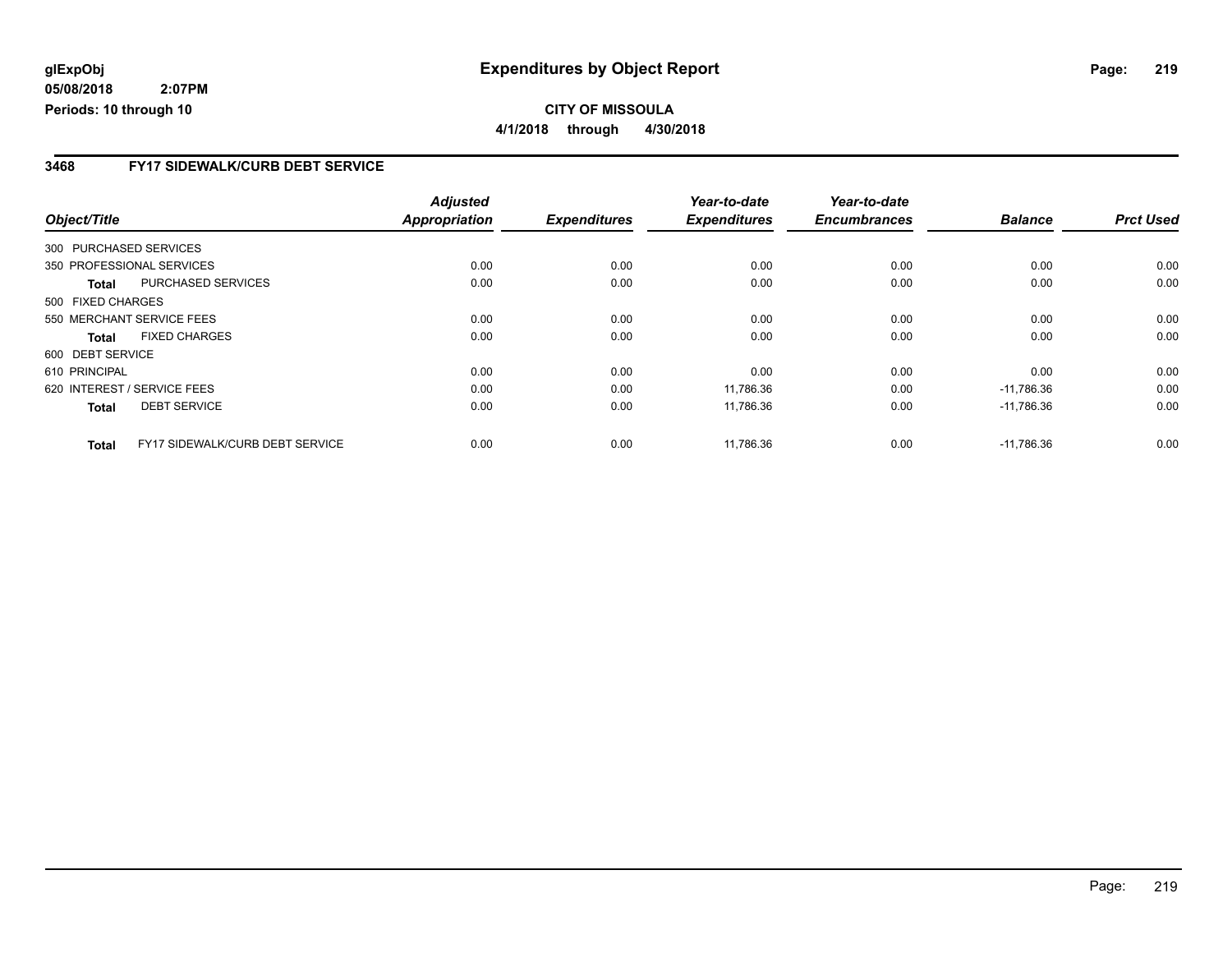# **3491 SID 491 DEBT SERVICE FUND**

**390 NON-DEPARTMENTAL**

**05/08/2018**

**Periods: 10 through 10**

| Object/Title                        | <b>Adjusted</b><br>Appropriation | <b>Expenditures</b> | Year-to-date<br><b>Expenditures</b> | Year-to-date<br><b>Encumbrances</b> | <b>Balance</b> | <b>Prct Used</b> |
|-------------------------------------|----------------------------------|---------------------|-------------------------------------|-------------------------------------|----------------|------------------|
| 600 DEBT SERVICE                    |                                  |                     |                                     |                                     |                |                  |
| 620 INTEREST / SERVICE FEES         | 0.00                             | 0.00                | 0.00                                | 0.00                                | 0.00           | 0.00             |
| <b>DEBT SERVICE</b><br><b>Total</b> | 0.00                             | 0.00                | 0.00                                | 0.00                                | 0.00           | 0.00             |
| NON-DEPARTMENTAL<br><b>Total</b>    | 0.00                             | 0.00                | 0.00                                | 0.00                                | 0.00           | 0.00             |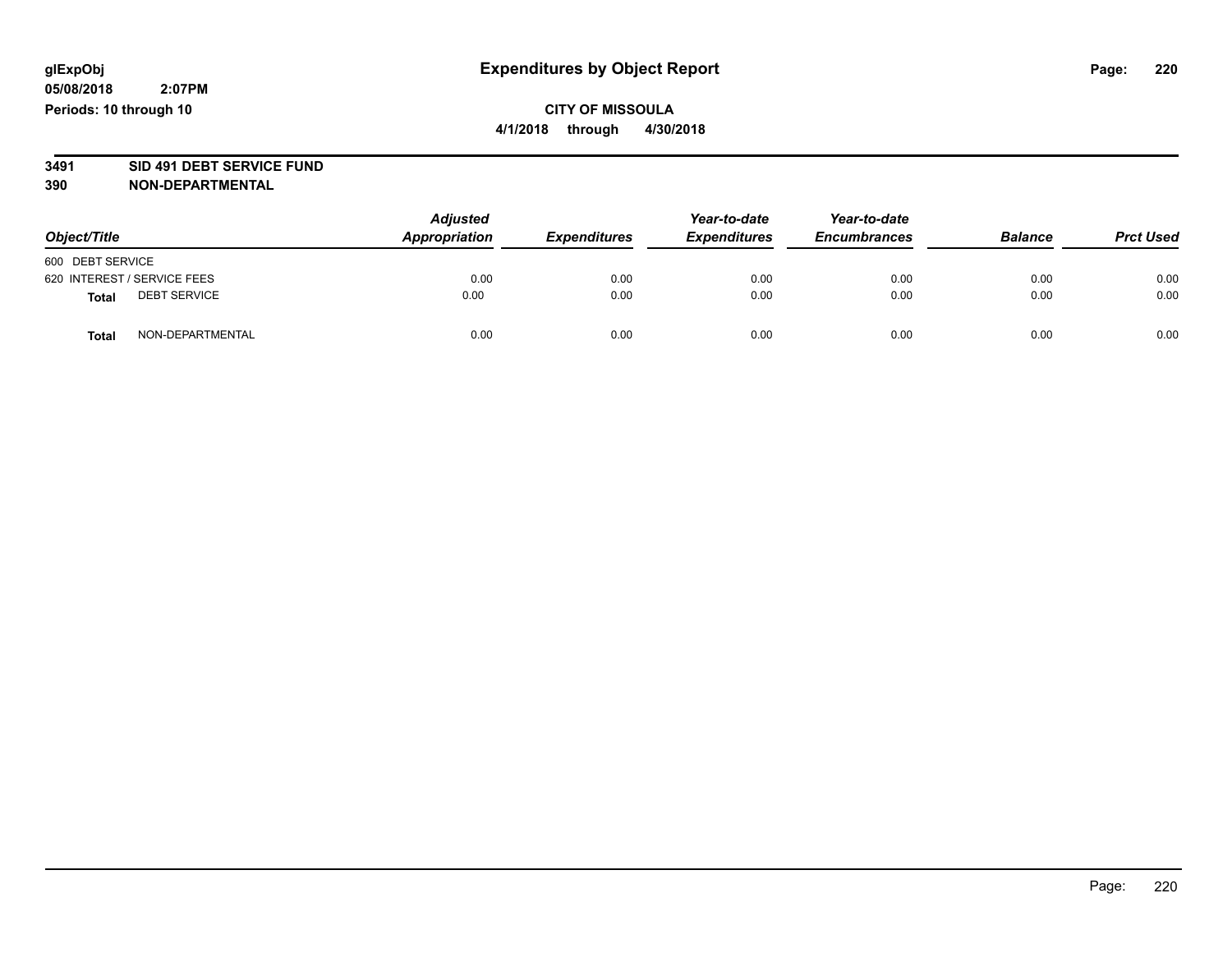**CITY OF MISSOULA 4/1/2018 through 4/30/2018**

## **3491 SID 491 DEBT SERVICE FUND**

|                                           | <b>Adjusted</b> |                            | Year-to-date        | Year-to-date        |                |                  |
|-------------------------------------------|-----------------|----------------------------|---------------------|---------------------|----------------|------------------|
| Object/Title                              | Appropriation   | <i><b>Expenditures</b></i> | <b>Expenditures</b> | <b>Encumbrances</b> | <b>Balance</b> | <b>Prct Used</b> |
| 600 DEBT SERVICE                          |                 |                            |                     |                     |                |                  |
| 620 INTEREST / SERVICE FEES               | 0.00            | 0.00                       | 0.00                | 0.00                | 0.00           | 0.00             |
| <b>DEBT SERVICE</b><br><b>Total</b>       | 0.00            | 0.00                       | 0.00                | 0.00                | 0.00           | 0.00             |
| SID 491 DEBT SERVICE FUND<br><b>Total</b> | 0.00            | 0.00                       | 0.00                | 0.00                | 0.00           | 0.00             |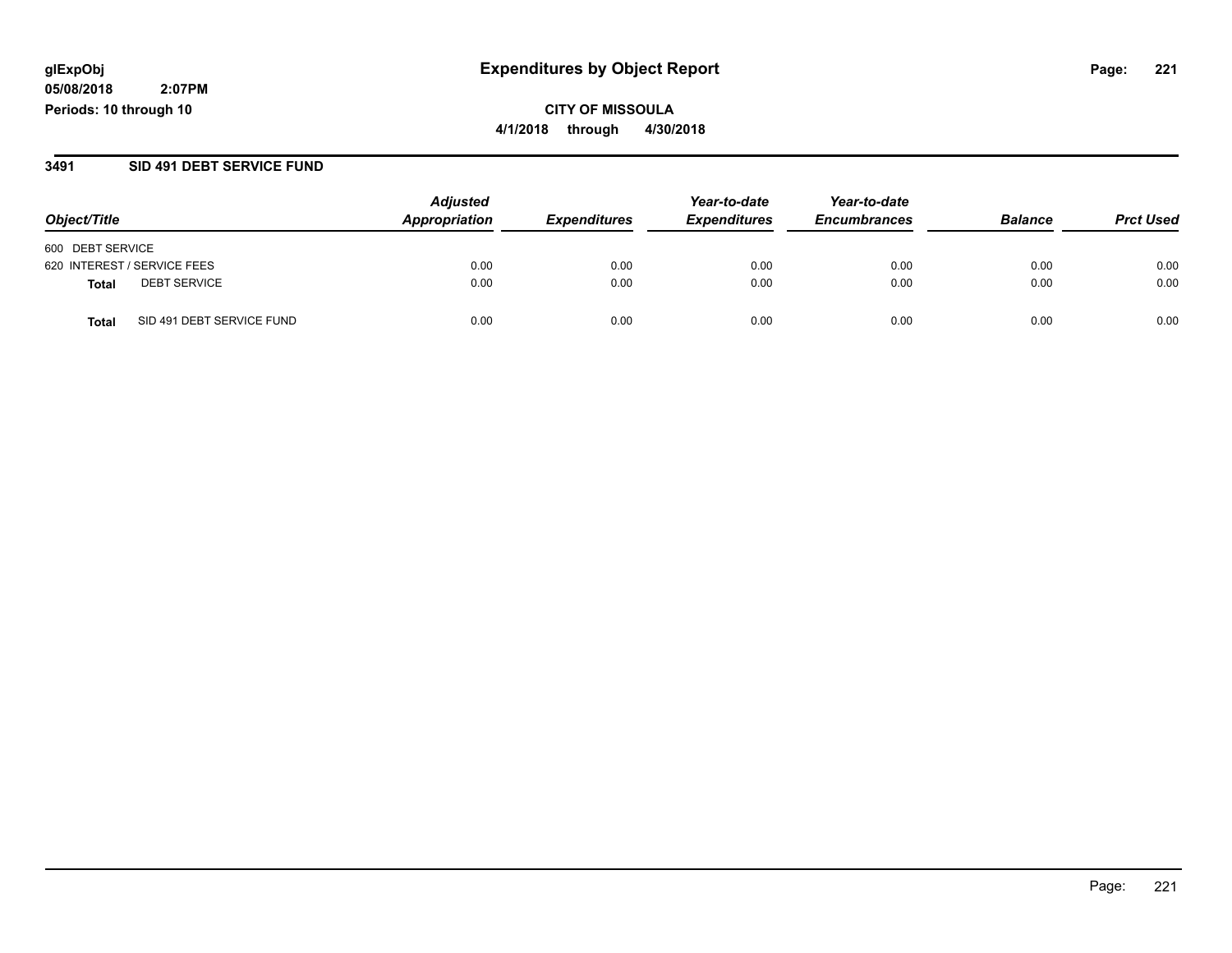# **CITY OF MISSOULA 4/1/2018 through 4/30/2018**

# **3495 SID 495 DEBT SERVICE FUND**

| Object/Title                 |                         | <b>Adjusted</b><br>Appropriation | <b>Expenditures</b> | Year-to-date<br><b>Expenditures</b> | Year-to-date<br><b>Encumbrances</b> | <b>Balance</b> | <b>Prct Used</b> |
|------------------------------|-------------------------|----------------------------------|---------------------|-------------------------------------|-------------------------------------|----------------|------------------|
| 800 OTHER OBJECTS            |                         |                                  |                     |                                     |                                     |                |                  |
| 820 TRANSFERS TO OTHER FUNDS |                         | 0.00                             | 0.00                | 0.00                                | 0.00                                | 0.00           | 0.00             |
| Total                        | OTHER OBJECTS           | 0.00                             | 0.00                | 0.00                                | 0.00                                | 0.00           | 0.00             |
| Tota                         | *** Title Not Found *** | 0.00                             | 0.00                | 0.00                                | 0.00                                | 0.00           | 0.00             |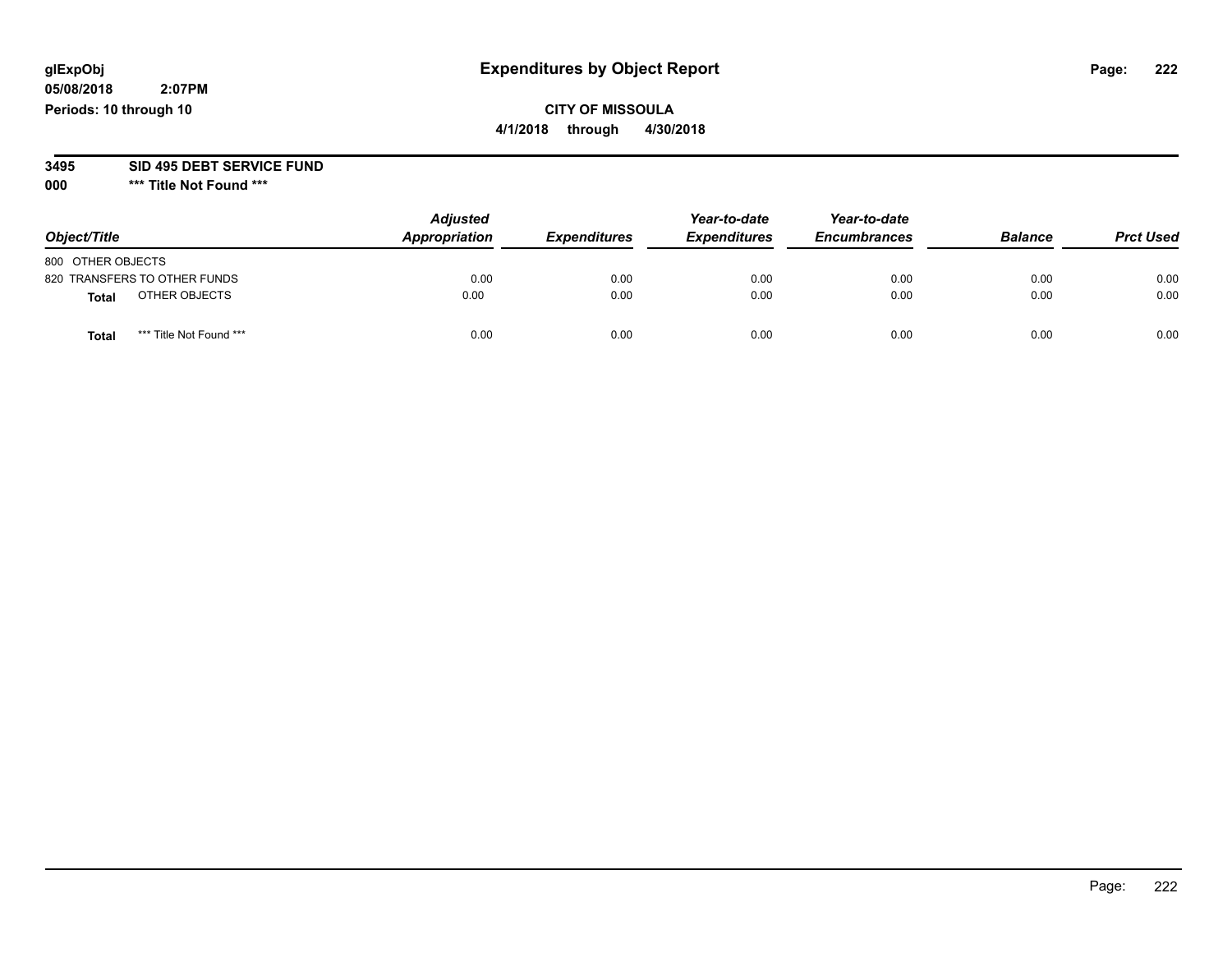**3495 SID 495 DEBT SERVICE FUND**

| Object/Title                  | <b>Adjusted</b><br>Appropriation | <b>Expenditures</b> | Year-to-date<br><b>Expenditures</b> | Year-to-date<br><b>Encumbrances</b> | <b>Balance</b> | <b>Prct Used</b> |
|-------------------------------|----------------------------------|---------------------|-------------------------------------|-------------------------------------|----------------|------------------|
| 500 FIXED CHARGES             |                                  |                     |                                     |                                     |                |                  |
| 550 MERCHANT SERVICE FEES     | 0.00                             | 0.00                | 0.00                                | 0.00                                | 0.00           | 0.00             |
| <b>FIXED CHARGES</b><br>Total | 0.00                             | 0.00                | 0.00                                | 0.00                                | 0.00           | 0.00             |
| 800 OTHER OBJECTS             |                                  |                     |                                     |                                     |                |                  |
| 820 TRANSFERS TO OTHER FUNDS  | 0.00                             | 0.00                | 0.00                                | 0.00                                | 0.00           | 0.00             |
| OTHER OBJECTS<br><b>Total</b> | 0.00                             | 0.00                | 0.00                                | 0.00                                | 0.00           | 0.00             |
| NON-DEPARTMENTAL<br>Total     | 0.00                             | 0.00                | 0.00                                | 0.00                                | 0.00           | 0.00             |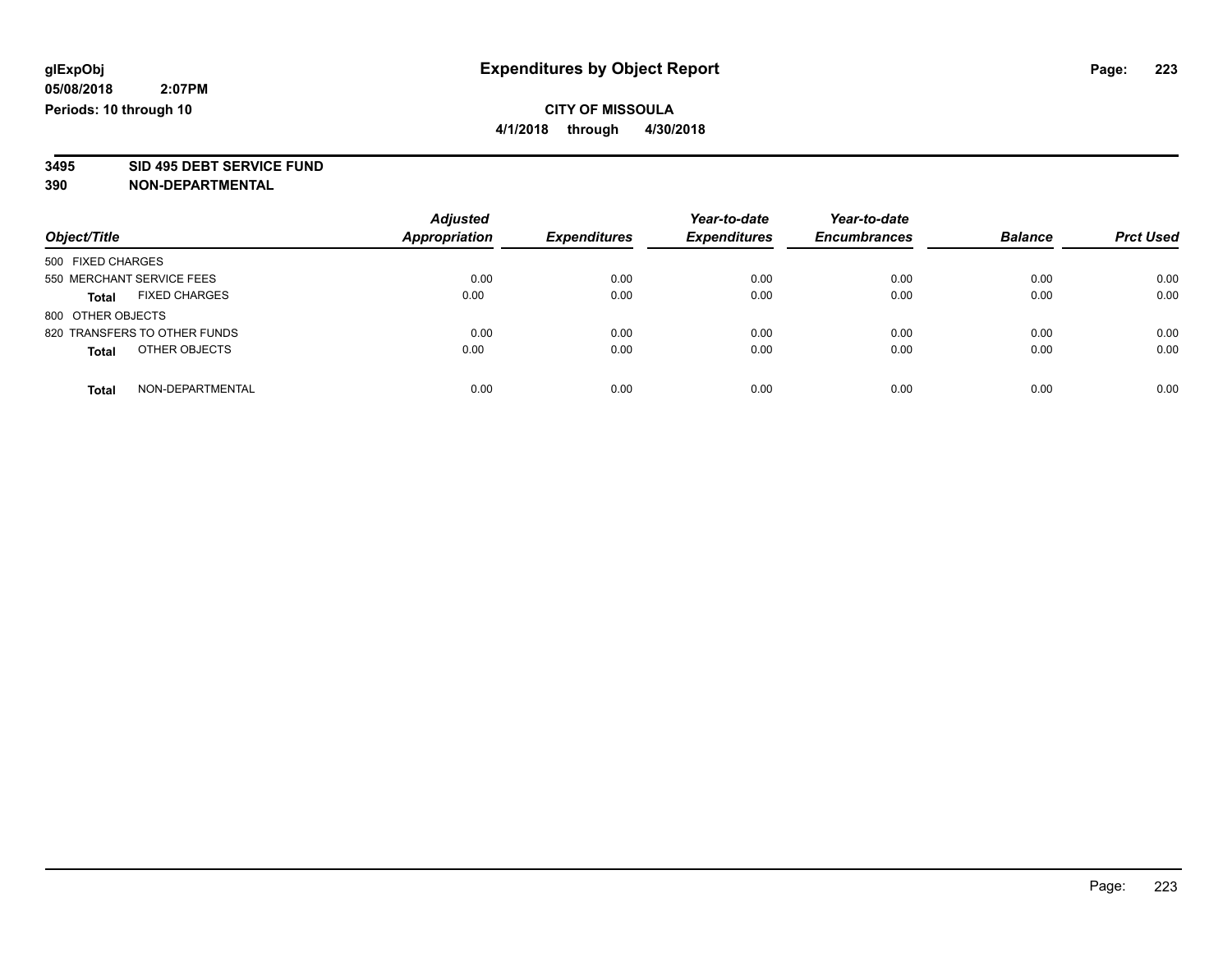**CITY OF MISSOULA 4/1/2018 through 4/30/2018**

### **3495 SID 495 DEBT SERVICE FUND**

| Object/Title                              | <b>Adjusted</b><br><b>Appropriation</b> | <b>Expenditures</b> | Year-to-date<br><b>Expenditures</b> | Year-to-date<br><b>Encumbrances</b> | <b>Balance</b> | <b>Prct Used</b> |
|-------------------------------------------|-----------------------------------------|---------------------|-------------------------------------|-------------------------------------|----------------|------------------|
|                                           |                                         |                     |                                     |                                     |                |                  |
| 500 FIXED CHARGES                         |                                         |                     |                                     |                                     |                |                  |
| 550 MERCHANT SERVICE FEES                 | 0.00                                    | 0.00                | 0.00                                | 0.00                                | 0.00           | 0.00             |
| <b>FIXED CHARGES</b><br><b>Total</b>      | 0.00                                    | 0.00                | 0.00                                | 0.00                                | 0.00           | 0.00             |
| 800 OTHER OBJECTS                         |                                         |                     |                                     |                                     |                |                  |
| 820 TRANSFERS TO OTHER FUNDS              | 0.00                                    | 0.00                | 0.00                                | 0.00                                | 0.00           | 0.00             |
| OTHER OBJECTS<br><b>Total</b>             | 0.00                                    | 0.00                | 0.00                                | 0.00                                | 0.00           | 0.00             |
|                                           |                                         |                     |                                     |                                     |                |                  |
| SID 495 DEBT SERVICE FUND<br><b>Total</b> | 0.00                                    | 0.00                | 0.00                                | 0.00                                | 0.00           | 0.00             |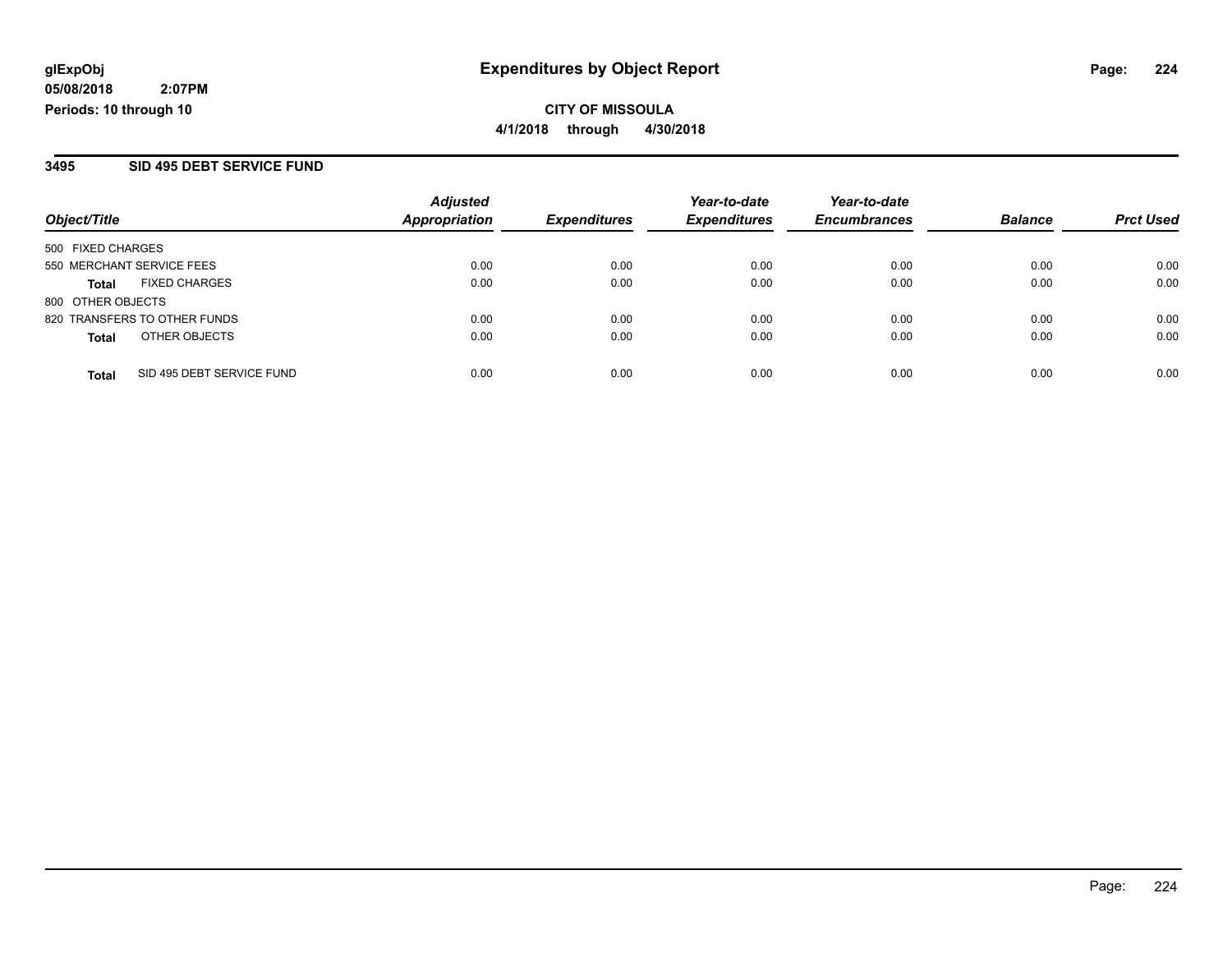# **CITY OF MISSOULA 4/1/2018 through 4/30/2018**

### **3497 SID 497 DEBT SERVICE FUND**

| Object/Title      |                              | <b>Adjusted</b><br>Appropriation | <b>Expenditures</b> | Year-to-date<br><b>Expenditures</b> | Year-to-date<br><b>Encumbrances</b> | <b>Balance</b> | <b>Prct Used</b> |
|-------------------|------------------------------|----------------------------------|---------------------|-------------------------------------|-------------------------------------|----------------|------------------|
| 800 OTHER OBJECTS |                              |                                  |                     |                                     |                                     |                |                  |
|                   | 820 TRANSFERS TO OTHER FUNDS | 0.00                             | 0.00                | 0.00                                | 0.00                                | 0.00           | 0.00             |
| <b>Total</b>      | OTHER OBJECTS                | 0.00                             | 0.00                | 0.00                                | 0.00                                | 0.00           | 0.00             |
| <b>Total</b>      | *** Title Not Found ***      | 0.00                             | 0.00                | 0.00                                | 0.00                                | 0.00           | 0.00             |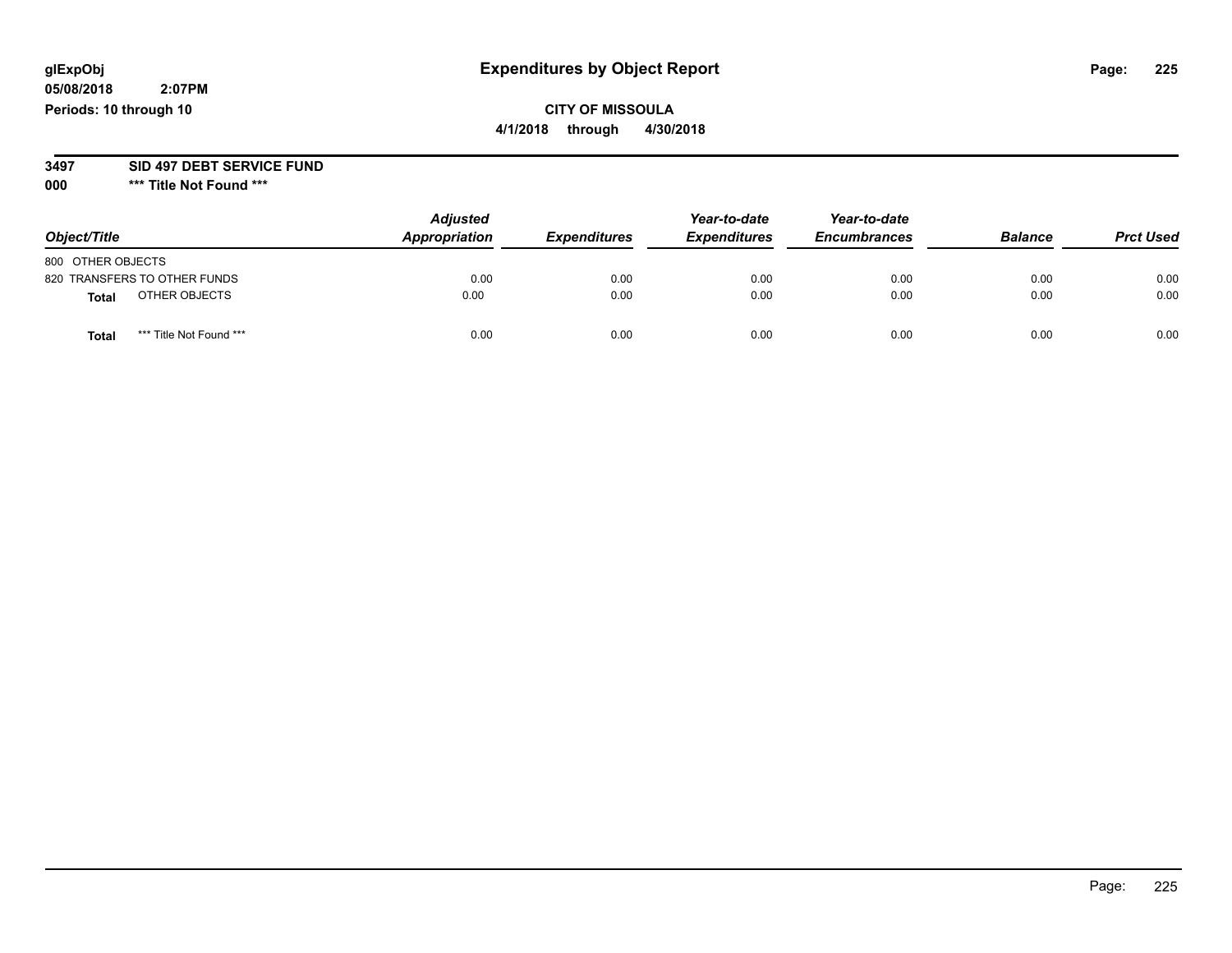**3497 SID 497 DEBT SERVICE FUND**

|                                      | <b>Adjusted</b>      |                     | Year-to-date        | Year-to-date        |                |                  |
|--------------------------------------|----------------------|---------------------|---------------------|---------------------|----------------|------------------|
| Object/Title                         | <b>Appropriation</b> | <b>Expenditures</b> | <b>Expenditures</b> | <b>Encumbrances</b> | <b>Balance</b> | <b>Prct Used</b> |
| 500 FIXED CHARGES                    |                      |                     |                     |                     |                |                  |
| 550 MERCHANT SERVICE FEES            | 0.00                 | 0.00                | 0.00                | 0.00                | 0.00           | 0.00             |
| <b>FIXED CHARGES</b><br><b>Total</b> | 0.00                 | 0.00                | 0.00                | 0.00                | 0.00           | 0.00             |
| 600 DEBT SERVICE                     |                      |                     |                     |                     |                |                  |
| 620 INTEREST / SERVICE FEES          | 0.00                 | 0.00                | 0.00                | 0.00                | 0.00           | 0.00             |
| <b>DEBT SERVICE</b><br>Total         | 0.00                 | 0.00                | 0.00                | 0.00                | 0.00           | 0.00             |
| 800 OTHER OBJECTS                    |                      |                     |                     |                     |                |                  |
| 800 OTHER OBJECTS                    | 0.00                 | 0.00                | 0.00                | 0.00                | 0.00           | 0.00             |
| 820 TRANSFERS TO OTHER FUNDS         | 0.00                 | 0.00                | 0.00                | 0.00                | 0.00           | 0.00             |
| OTHER OBJECTS<br><b>Total</b>        | 0.00                 | 0.00                | 0.00                | 0.00                | 0.00           | 0.00             |
|                                      |                      |                     |                     |                     |                |                  |
| NON-DEPARTMENTAL<br><b>Total</b>     | 0.00                 | 0.00                | 0.00                | 0.00                | 0.00           | 0.00             |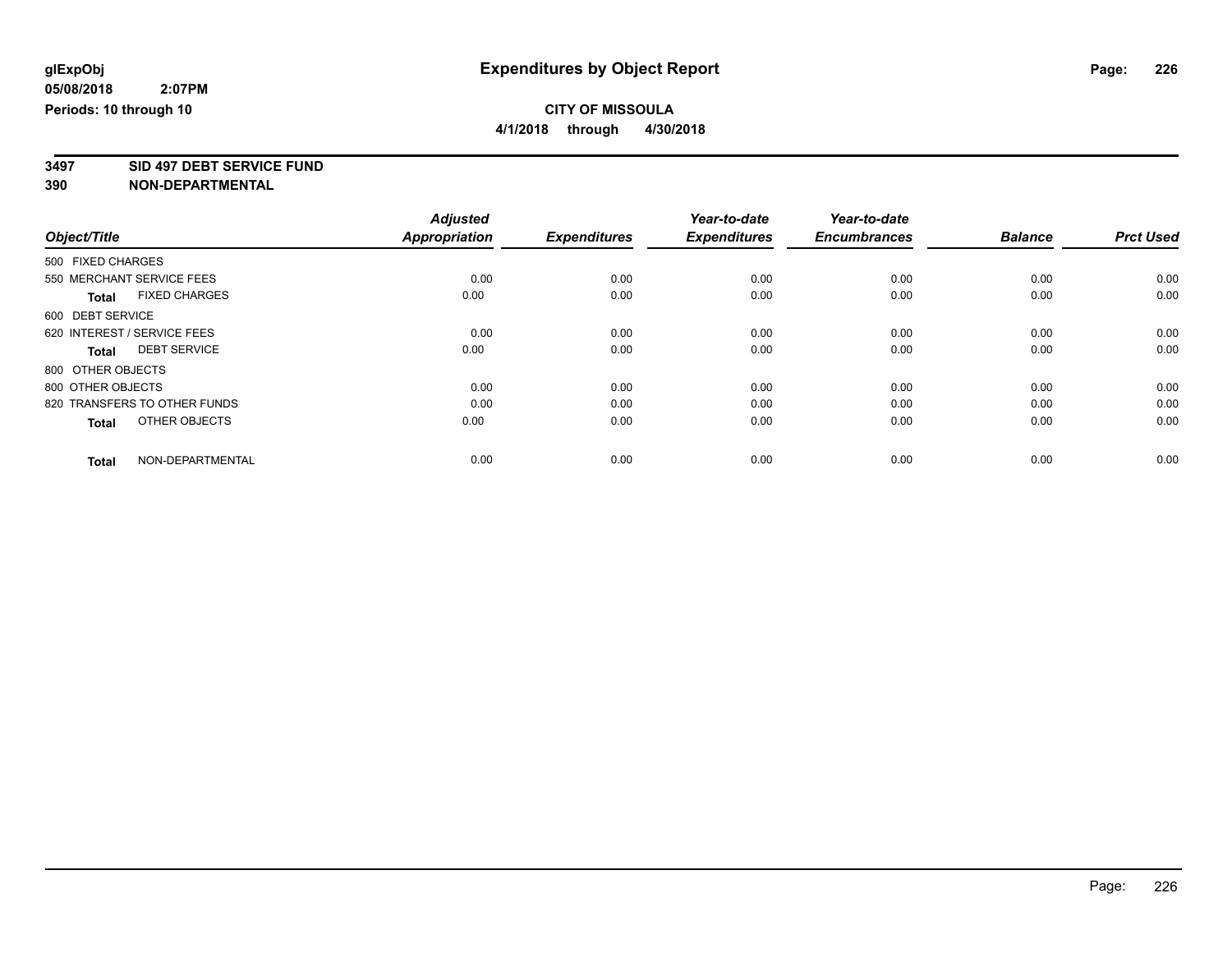## **3497 SID 497 DEBT SERVICE FUND**

|                                           | <b>Adjusted</b>      |                     | Year-to-date        | Year-to-date        |                |                  |
|-------------------------------------------|----------------------|---------------------|---------------------|---------------------|----------------|------------------|
| Object/Title                              | <b>Appropriation</b> | <b>Expenditures</b> | <b>Expenditures</b> | <b>Encumbrances</b> | <b>Balance</b> | <b>Prct Used</b> |
| 500 FIXED CHARGES                         |                      |                     |                     |                     |                |                  |
| 550 MERCHANT SERVICE FEES                 | 0.00                 | 0.00                | 0.00                | 0.00                | 0.00           | 0.00             |
| <b>FIXED CHARGES</b><br><b>Total</b>      | 0.00                 | 0.00                | 0.00                | 0.00                | 0.00           | 0.00             |
| 600 DEBT SERVICE                          |                      |                     |                     |                     |                |                  |
| 620 INTEREST / SERVICE FEES               | 0.00                 | 0.00                | 0.00                | 0.00                | 0.00           | 0.00             |
| <b>DEBT SERVICE</b><br><b>Total</b>       | 0.00                 | 0.00                | 0.00                | 0.00                | 0.00           | 0.00             |
| 800 OTHER OBJECTS                         |                      |                     |                     |                     |                |                  |
| 800 OTHER OBJECTS                         | 0.00                 | 0.00                | 0.00                | 0.00                | 0.00           | 0.00             |
| 820 TRANSFERS TO OTHER FUNDS              | 0.00                 | 0.00                | 0.00                | 0.00                | 0.00           | 0.00             |
| OTHER OBJECTS<br><b>Total</b>             | 0.00                 | 0.00                | 0.00                | 0.00                | 0.00           | 0.00             |
| SID 497 DEBT SERVICE FUND<br><b>Total</b> | 0.00                 | 0.00                | 0.00                | 0.00                | 0.00           | 0.00             |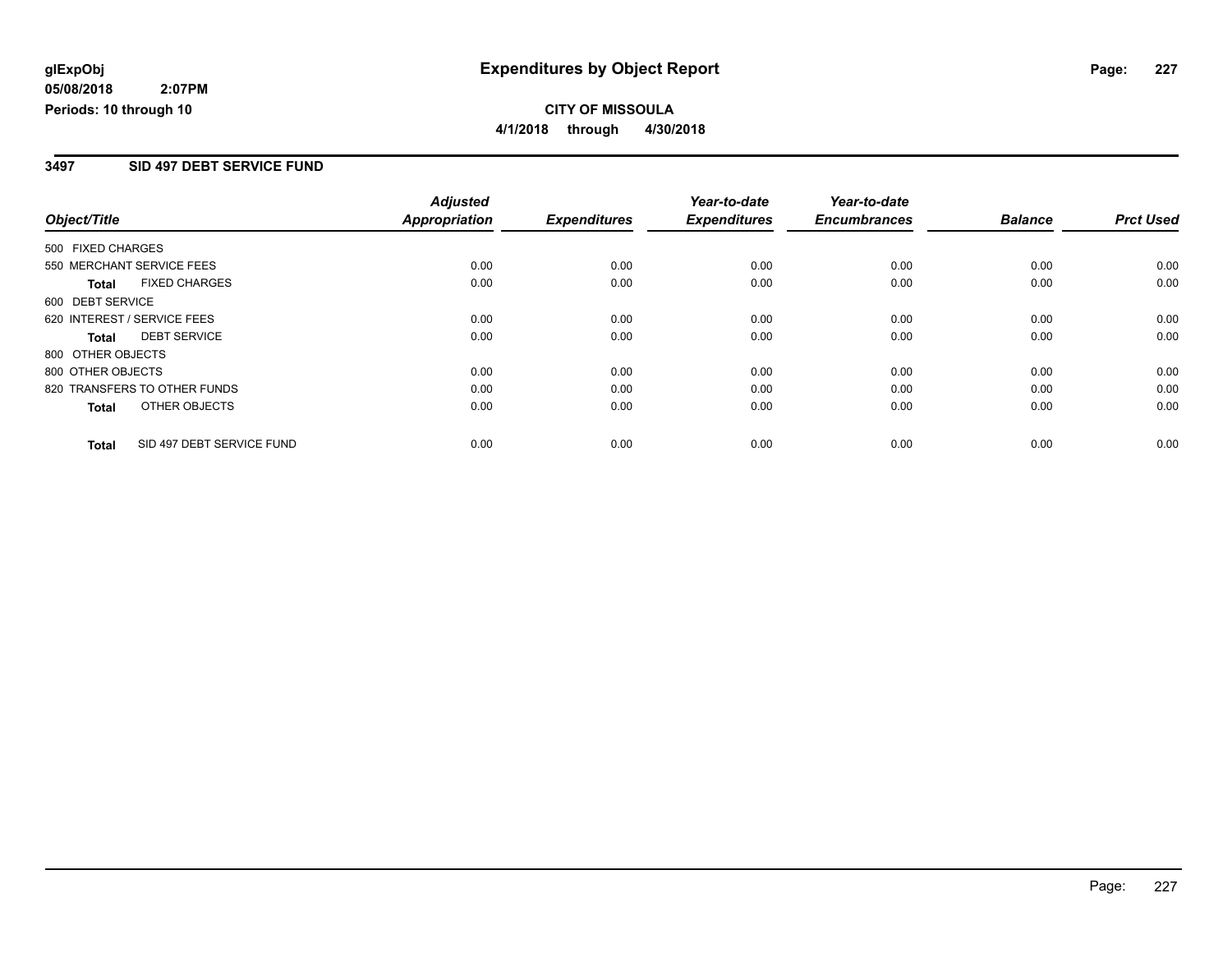# **CITY OF MISSOULA 4/1/2018 through 4/30/2018**

### **3498 SID 498 DEBT SERVICE FUND**

| Object/Title                 |                         | <b>Adjusted</b><br>Appropriation | <b>Expenditures</b> | Year-to-date<br><b>Expenditures</b> | Year-to-date<br><b>Encumbrances</b> | <b>Balance</b> | <b>Prct Used</b> |
|------------------------------|-------------------------|----------------------------------|---------------------|-------------------------------------|-------------------------------------|----------------|------------------|
| 800 OTHER OBJECTS            |                         |                                  |                     |                                     |                                     |                |                  |
| 820 TRANSFERS TO OTHER FUNDS |                         | 0.00                             | 0.00                | 0.00                                | 0.00                                | 0.00           | 0.00             |
| Total                        | OTHER OBJECTS           | 0.00                             | 0.00                | 0.00                                | 0.00                                | 0.00           | 0.00             |
| Tota                         | *** Title Not Found *** | 0.00                             | 0.00                | 0.00                                | 0.00                                | 0.00           | 0.00             |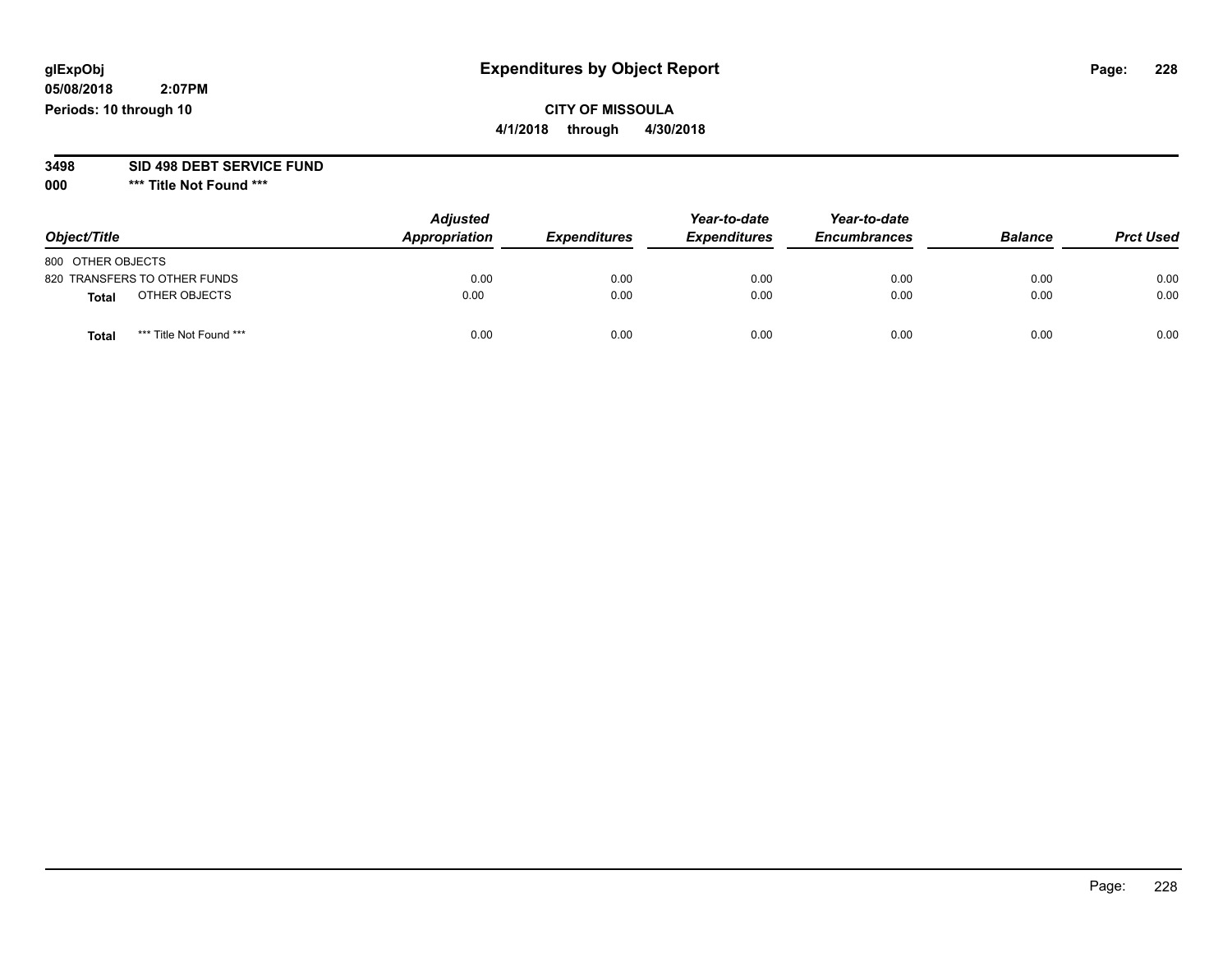**3498 SID 498 DEBT SERVICE FUND**

|                             |                      | <b>Adjusted</b> |                     | Year-to-date        | Year-to-date        |                |                  |
|-----------------------------|----------------------|-----------------|---------------------|---------------------|---------------------|----------------|------------------|
| Object/Title                |                      | Appropriation   | <b>Expenditures</b> | <b>Expenditures</b> | <b>Encumbrances</b> | <b>Balance</b> | <b>Prct Used</b> |
| 500 FIXED CHARGES           |                      |                 |                     |                     |                     |                |                  |
| 550 MERCHANT SERVICE FEES   |                      | 0.00            | 0.00                | 0.00                | 0.00                | 0.00           | 0.00             |
| Total                       | <b>FIXED CHARGES</b> | 0.00            | 0.00                | 0.00                | 0.00                | 0.00           | 0.00             |
| 600 DEBT SERVICE            |                      |                 |                     |                     |                     |                |                  |
| 610 PRINCIPAL               |                      | 0.00            | 0.00                | 0.00                | 0.00                | 0.00           | 0.00             |
| 620 INTEREST / SERVICE FEES |                      | 0.00            | 0.00                | 0.00                | 0.00                | 0.00           | 0.00             |
| <b>Total</b>                | <b>DEBT SERVICE</b>  | 0.00            | 0.00                | 0.00                | 0.00                | 0.00           | 0.00             |
| <b>Total</b>                | NON-DEPARTMENTAL     | 0.00            | 0.00                | 0.00                | 0.00                | 0.00           | 0.00             |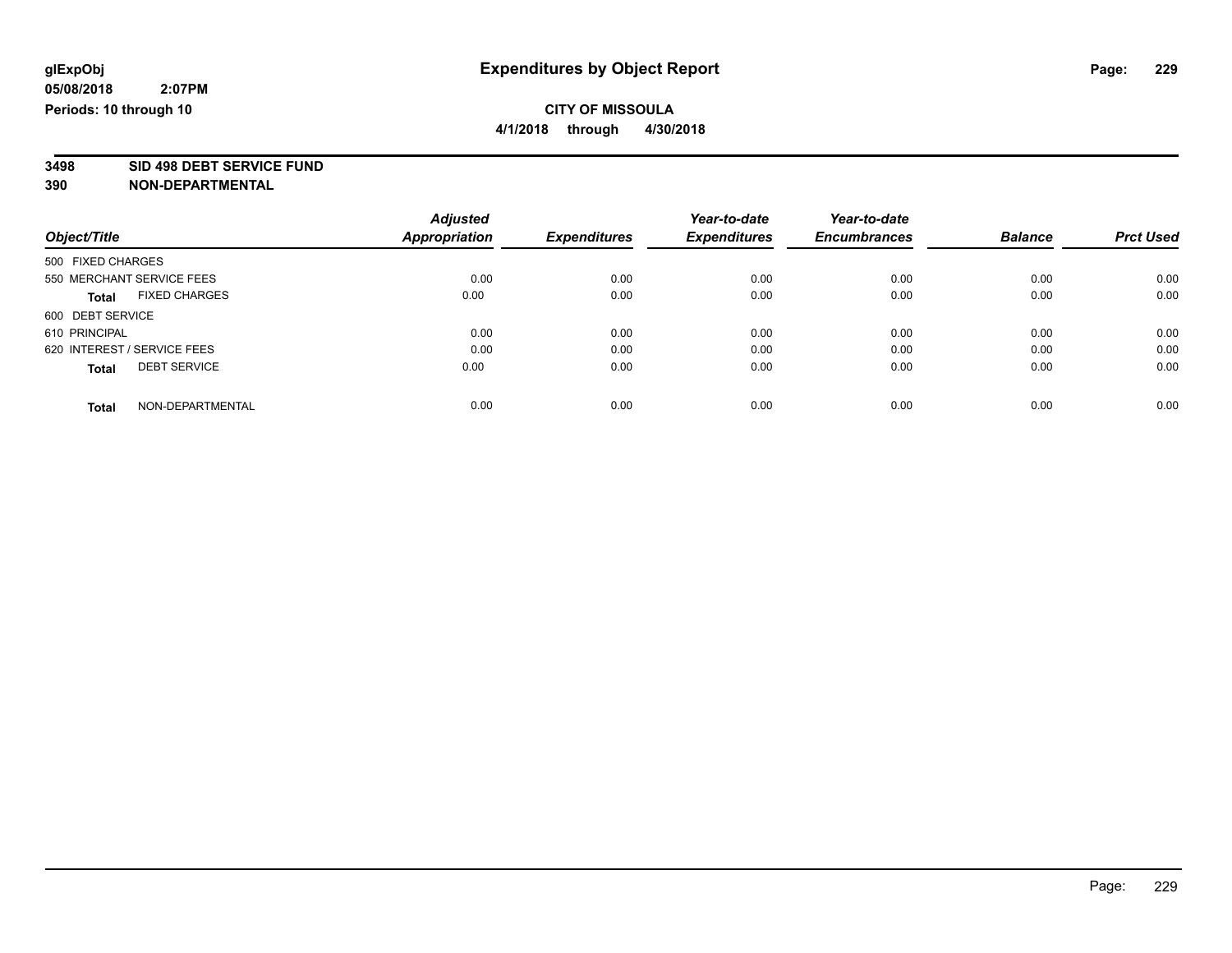## **3498 SID 498 DEBT SERVICE FUND**

|                             |                              | <b>Adjusted</b>      |                     | Year-to-date        | Year-to-date        |                |                  |
|-----------------------------|------------------------------|----------------------|---------------------|---------------------|---------------------|----------------|------------------|
| Object/Title                |                              | <b>Appropriation</b> | <b>Expenditures</b> | <b>Expenditures</b> | <b>Encumbrances</b> | <b>Balance</b> | <b>Prct Used</b> |
| 500 FIXED CHARGES           |                              |                      |                     |                     |                     |                |                  |
| 550 MERCHANT SERVICE FEES   |                              | 0.00                 | 0.00                | 0.00                | 0.00                | 0.00           | 0.00             |
| <b>Total</b>                | <b>FIXED CHARGES</b>         | 0.00                 | 0.00                | 0.00                | 0.00                | 0.00           | 0.00             |
| 600 DEBT SERVICE            |                              |                      |                     |                     |                     |                |                  |
| 610 PRINCIPAL               |                              | 0.00                 | 0.00                | 0.00                | 0.00                | 0.00           | 0.00             |
| 620 INTEREST / SERVICE FEES |                              | 0.00                 | 0.00                | 0.00                | 0.00                | 0.00           | 0.00             |
| <b>Total</b>                | <b>DEBT SERVICE</b>          | 0.00                 | 0.00                | 0.00                | 0.00                | 0.00           | 0.00             |
| 800 OTHER OBJECTS           |                              |                      |                     |                     |                     |                |                  |
|                             | 820 TRANSFERS TO OTHER FUNDS | 0.00                 | 0.00                | 0.00                | 0.00                | 0.00           | 0.00             |
| Total                       | OTHER OBJECTS                | 0.00                 | 0.00                | 0.00                | 0.00                | 0.00           | 0.00             |
| <b>Total</b>                | SID 498 DEBT SERVICE FUND    | 0.00                 | 0.00                | 0.00                | 0.00                | 0.00           | 0.00             |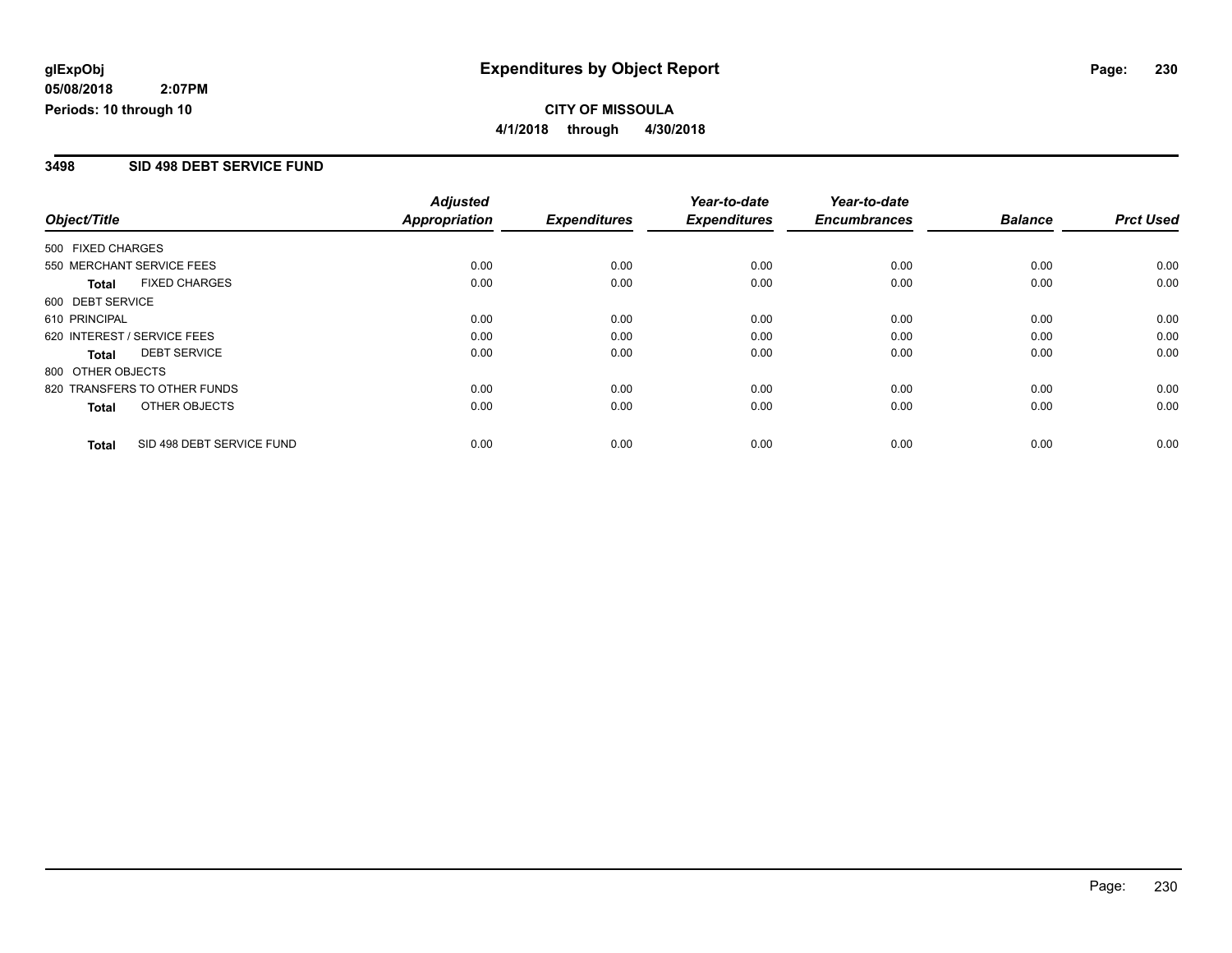**3500 SID 500 DEBT SERVICE FUND**

|                                     | <b>Adjusted</b>      |                     | Year-to-date        | Year-to-date        |                |                  |
|-------------------------------------|----------------------|---------------------|---------------------|---------------------|----------------|------------------|
| Object/Title                        | <b>Appropriation</b> | <b>Expenditures</b> | <b>Expenditures</b> | <b>Encumbrances</b> | <b>Balance</b> | <b>Prct Used</b> |
| 600 DEBT SERVICE                    |                      |                     |                     |                     |                |                  |
| 620 INTEREST / SERVICE FEES         | 0.00                 | 0.00                | 0.00                | 0.00                | 0.00           | 0.00             |
| <b>DEBT SERVICE</b><br><b>Total</b> | 0.00                 | 0.00                | 0.00                | 0.00                | 0.00           | 0.00             |
| 800 OTHER OBJECTS                   |                      |                     |                     |                     |                |                  |
| 820 TRANSFERS TO OTHER FUNDS        | 0.00                 | 0.00                | 0.00                | 0.00                | 0.00           | 0.00             |
| OTHER OBJECTS<br><b>Total</b>       | 0.00                 | 0.00                | 0.00                | 0.00                | 0.00           | 0.00             |
| NON-DEPARTMENTAL<br><b>Total</b>    | 0.00                 | 0.00                | 0.00                | 0.00                | 0.00           | 0.00             |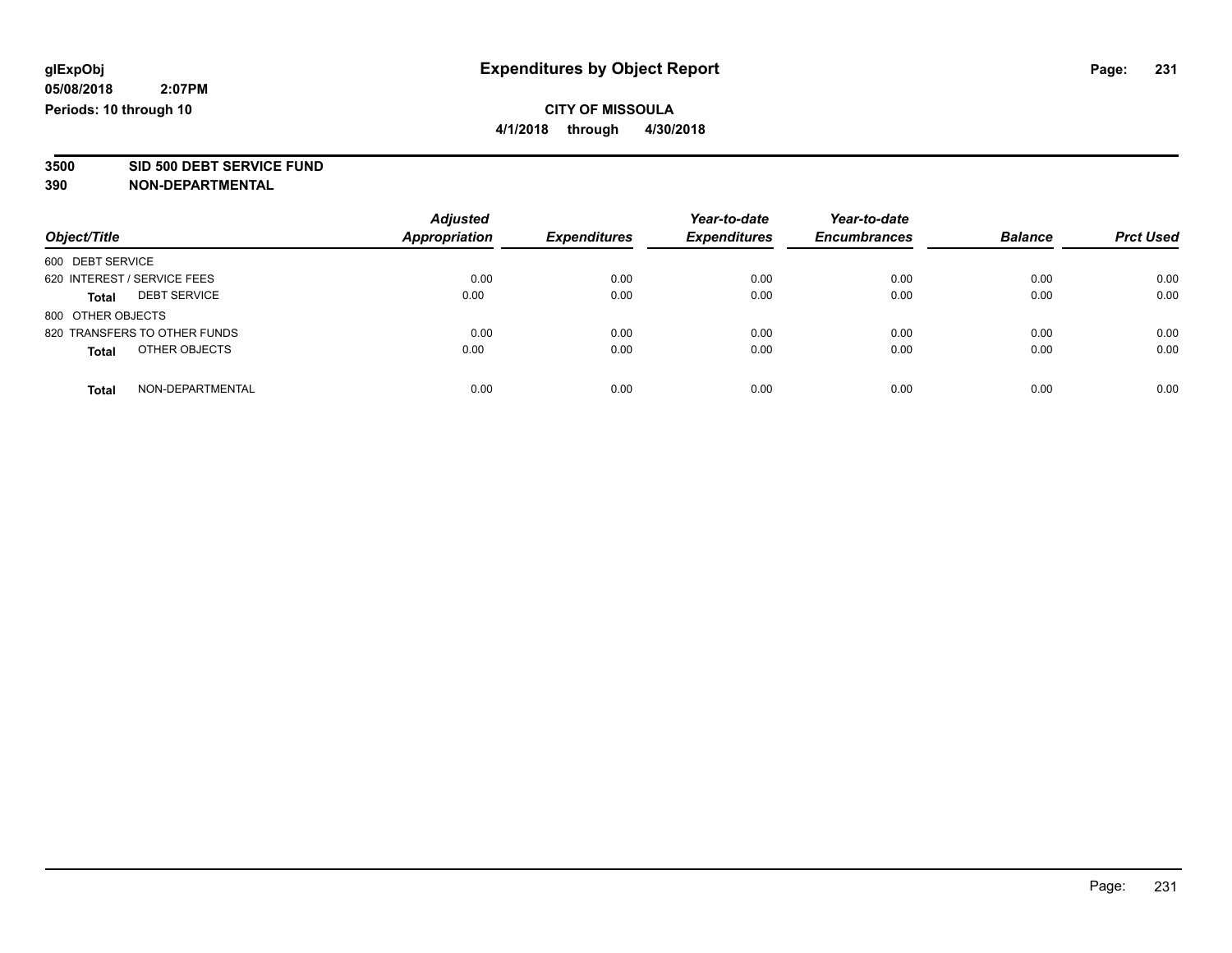**CITY OF MISSOULA 4/1/2018 through 4/30/2018**

## **3500 SID 500 DEBT SERVICE FUND**

| Object/Title                |                              | <b>Adjusted</b><br><b>Appropriation</b> | <b>Expenditures</b> | Year-to-date<br><b>Expenditures</b> | Year-to-date<br><b>Encumbrances</b> | <b>Balance</b> | <b>Prct Used</b> |
|-----------------------------|------------------------------|-----------------------------------------|---------------------|-------------------------------------|-------------------------------------|----------------|------------------|
|                             |                              |                                         |                     |                                     |                                     |                |                  |
| 600 DEBT SERVICE            |                              |                                         |                     |                                     |                                     |                |                  |
| 620 INTEREST / SERVICE FEES |                              | 0.00                                    | 0.00                | 0.00                                | 0.00                                | 0.00           | 0.00             |
| <b>Total</b>                | <b>DEBT SERVICE</b>          | 0.00                                    | 0.00                | 0.00                                | 0.00                                | 0.00           | 0.00             |
| 800 OTHER OBJECTS           |                              |                                         |                     |                                     |                                     |                |                  |
|                             | 820 TRANSFERS TO OTHER FUNDS | 0.00                                    | 0.00                | 0.00                                | 0.00                                | 0.00           | 0.00             |
| <b>Total</b>                | OTHER OBJECTS                | 0.00                                    | 0.00                | 0.00                                | 0.00                                | 0.00           | 0.00             |
| <b>Total</b>                | SID 500 DEBT SERVICE FUND    | 0.00                                    | 0.00                | 0.00                                | 0.00                                | 0.00           | 0.00             |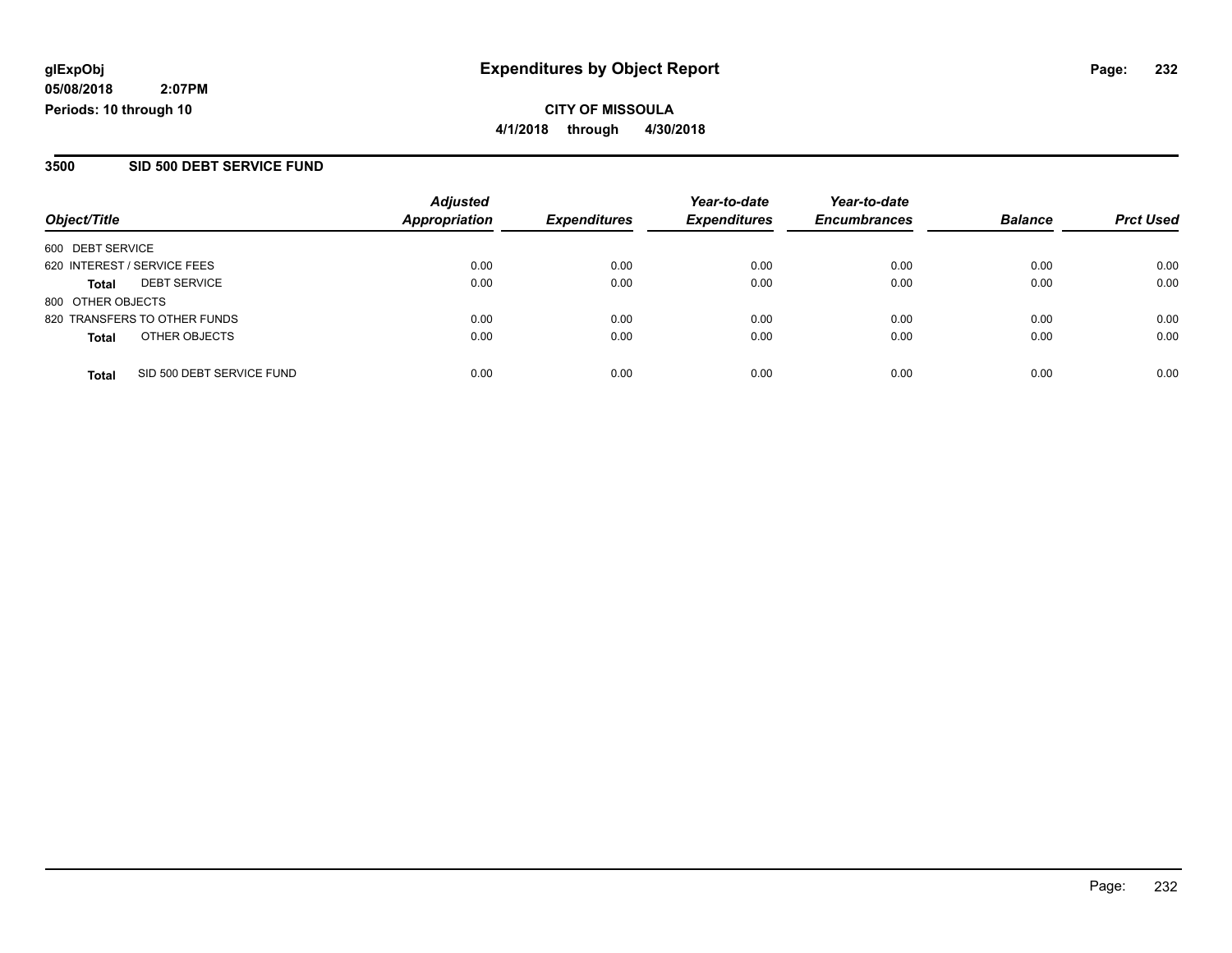# **CITY OF MISSOULA 4/1/2018 through 4/30/2018**

### **3501 SID 501 DEBT SERVICE FUND**

| Object/Title                     | <b>Adjusted</b><br>Appropriation | <b>Expenditures</b> | Year-to-date<br><b>Expenditures</b> | Year-to-date<br><b>Encumbrances</b> | <b>Balance</b> | <b>Prct Used</b> |
|----------------------------------|----------------------------------|---------------------|-------------------------------------|-------------------------------------|----------------|------------------|
| 800 OTHER OBJECTS                |                                  |                     |                                     |                                     |                |                  |
| 820 TRANSFERS TO OTHER FUNDS     | 0.00                             | 0.00                | 0.00                                | 0.00                                | 0.00           | 0.00             |
| OTHER OBJECTS<br><b>Total</b>    | 0.00                             | 0.00                | 0.00                                | 0.00                                | 0.00           | 0.00             |
| *** Title Not Found ***<br>Total | 0.00                             | 0.00                | 0.00                                | 0.00                                | 0.00           | 0.00             |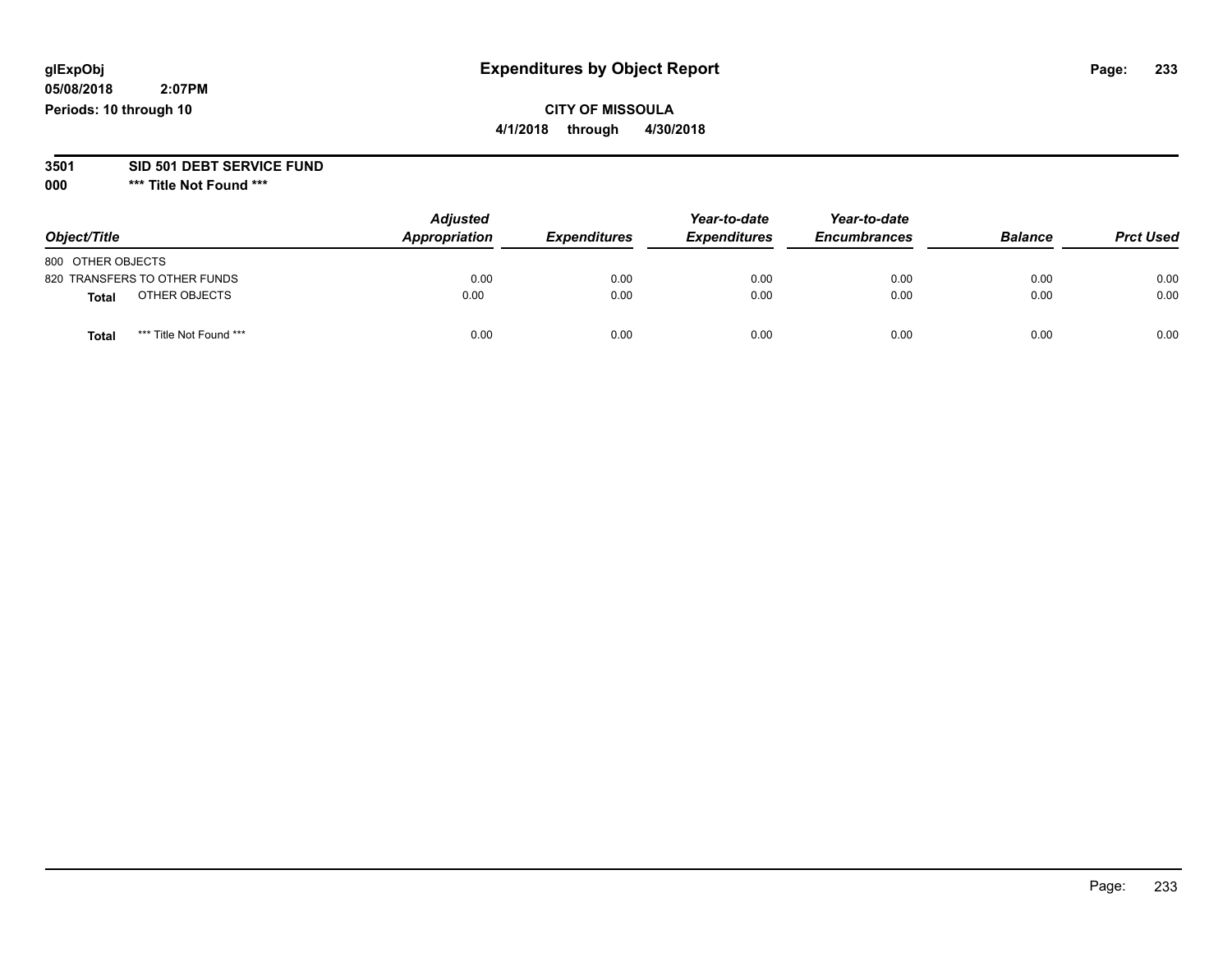# **3501 SID 501 DEBT SERVICE FUND**

|                                     | <b>Adjusted</b>      |                     | Year-to-date        | Year-to-date        |                |                  |
|-------------------------------------|----------------------|---------------------|---------------------|---------------------|----------------|------------------|
| Object/Title                        | <b>Appropriation</b> | <b>Expenditures</b> | <b>Expenditures</b> | <b>Encumbrances</b> | <b>Balance</b> | <b>Prct Used</b> |
| 500 FIXED CHARGES                   |                      |                     |                     |                     |                |                  |
| 550 MERCHANT SERVICE FEES           | 0.00                 | 0.00                | 0.00                | 0.00                | 0.00           | 0.00             |
| <b>FIXED CHARGES</b><br>Total       | 0.00                 | 0.00                | 0.00                | 0.00                | 0.00           | 0.00             |
| 600 DEBT SERVICE                    |                      |                     |                     |                     |                |                  |
| 610 PRINCIPAL                       | 0.00                 | 0.00                | 0.00                | 0.00                | 0.00           | 0.00             |
| 620 INTEREST / SERVICE FEES         | 0.00                 | 0.00                | 0.00                | 0.00                | 0.00           | 0.00             |
| <b>DEBT SERVICE</b><br><b>Total</b> | 0.00                 | 0.00                | 0.00                | 0.00                | 0.00           | 0.00             |
| NON-DEPARTMENTAL<br><b>Total</b>    | 0.00                 | 0.00                | 0.00                | 0.00                | 0.00           | 0.00             |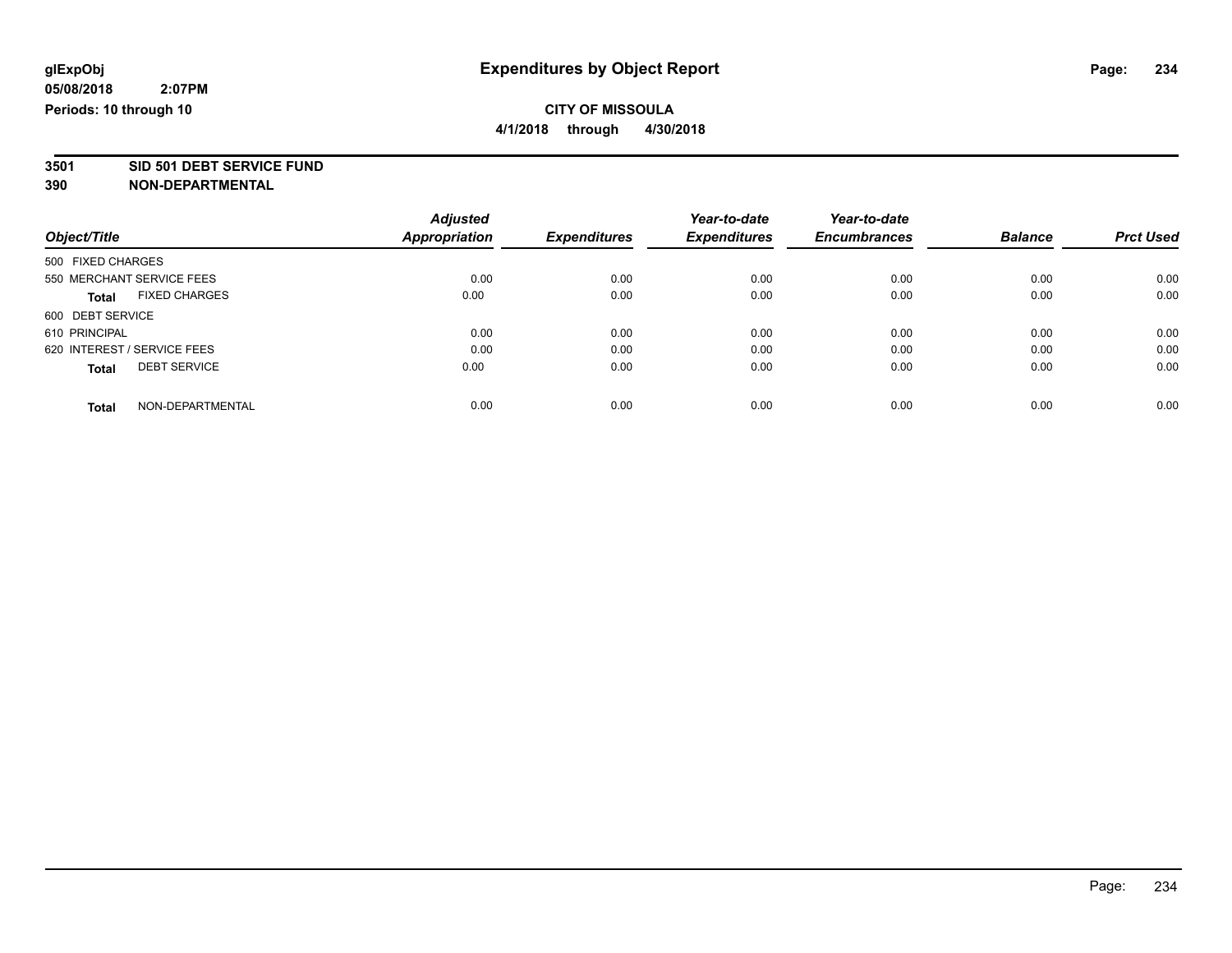## **3501 SID 501 DEBT SERVICE FUND**

|                             |                              | <b>Adjusted</b>      |                     | Year-to-date        | Year-to-date        |                |                  |
|-----------------------------|------------------------------|----------------------|---------------------|---------------------|---------------------|----------------|------------------|
| Object/Title                |                              | <b>Appropriation</b> | <b>Expenditures</b> | <b>Expenditures</b> | <b>Encumbrances</b> | <b>Balance</b> | <b>Prct Used</b> |
| 500 FIXED CHARGES           |                              |                      |                     |                     |                     |                |                  |
| 550 MERCHANT SERVICE FEES   |                              | 0.00                 | 0.00                | 0.00                | 0.00                | 0.00           | 0.00             |
| <b>Total</b>                | <b>FIXED CHARGES</b>         | 0.00                 | 0.00                | 0.00                | 0.00                | 0.00           | 0.00             |
| 600 DEBT SERVICE            |                              |                      |                     |                     |                     |                |                  |
| 610 PRINCIPAL               |                              | 0.00                 | 0.00                | 0.00                | 0.00                | 0.00           | 0.00             |
| 620 INTEREST / SERVICE FEES |                              | 0.00                 | 0.00                | 0.00                | 0.00                | 0.00           | 0.00             |
| <b>Total</b>                | <b>DEBT SERVICE</b>          | 0.00                 | 0.00                | 0.00                | 0.00                | 0.00           | 0.00             |
| 800 OTHER OBJECTS           |                              |                      |                     |                     |                     |                |                  |
|                             | 820 TRANSFERS TO OTHER FUNDS | 0.00                 | 0.00                | 0.00                | 0.00                | 0.00           | 0.00             |
| Total                       | OTHER OBJECTS                | 0.00                 | 0.00                | 0.00                | 0.00                | 0.00           | 0.00             |
| <b>Total</b>                | SID 501 DEBT SERVICE FUND    | 0.00                 | 0.00                | 0.00                | 0.00                | 0.00           | 0.00             |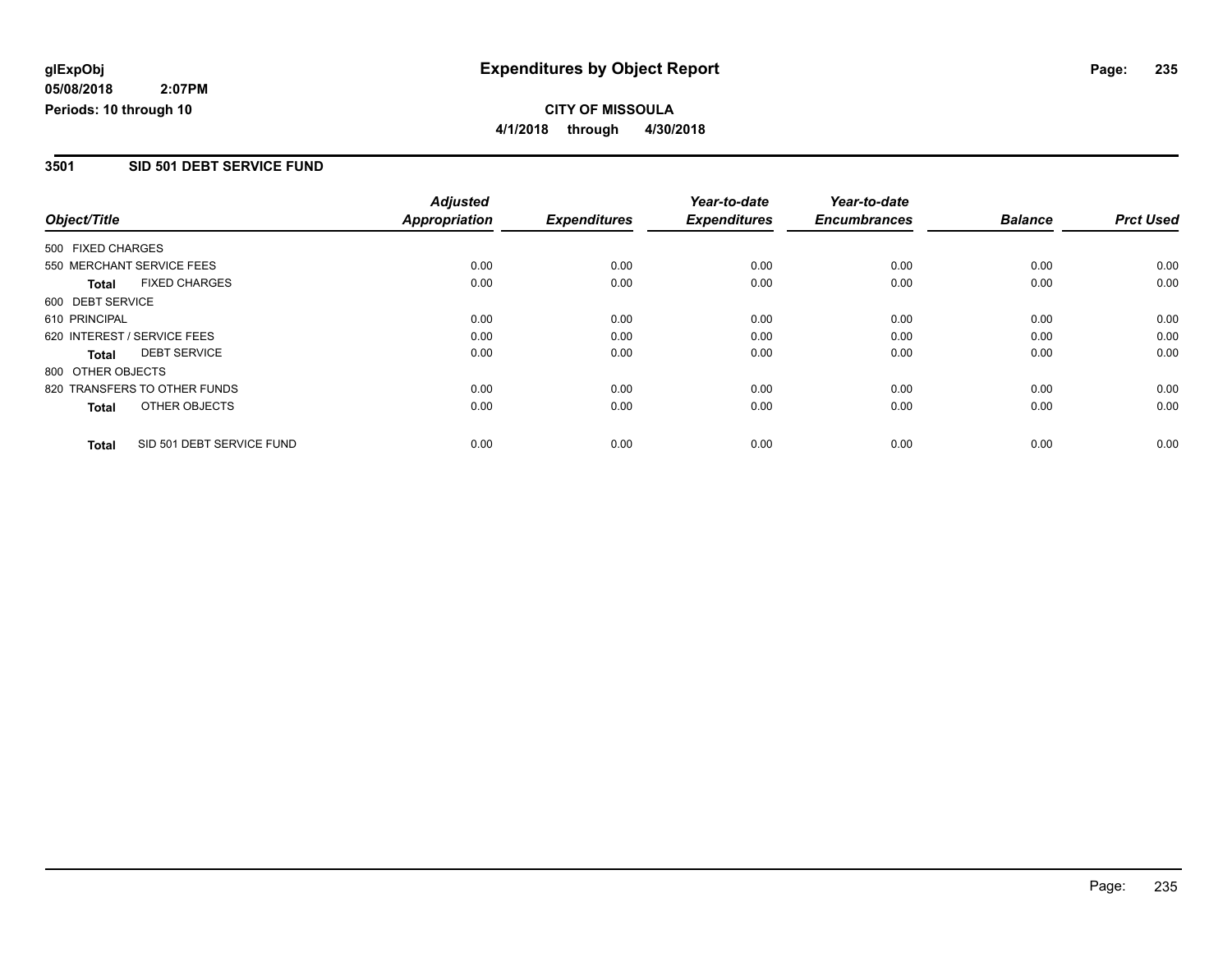# **CITY OF MISSOULA 4/1/2018 through 4/30/2018**

### **3503 SID 503 DEBT SERVICE FUND**

| Object/Title                    | <b>Adjusted</b><br><b>Appropriation</b> | <b>Expenditures</b> | Year-to-date<br><b>Expenditures</b> | Year-to-date<br><b>Encumbrances</b> | <b>Balance</b> | <b>Prct Used</b> |
|---------------------------------|-----------------------------------------|---------------------|-------------------------------------|-------------------------------------|----------------|------------------|
| 800 OTHER OBJECTS               |                                         |                     |                                     |                                     |                |                  |
| 820 TRANSFERS TO OTHER FUNDS    | 0.00                                    | 0.00                | 0.00                                | 0.00                                | 0.00           | 0.00             |
| OTHER OBJECTS<br>Total          | 0.00                                    | 0.00                | 0.00                                | 0.00                                | 0.00           | 0.00             |
| *** Title Not Found ***<br>Tota | 0.00                                    | 0.00                | 0.00                                | 0.00                                | 0.00           | 0.00             |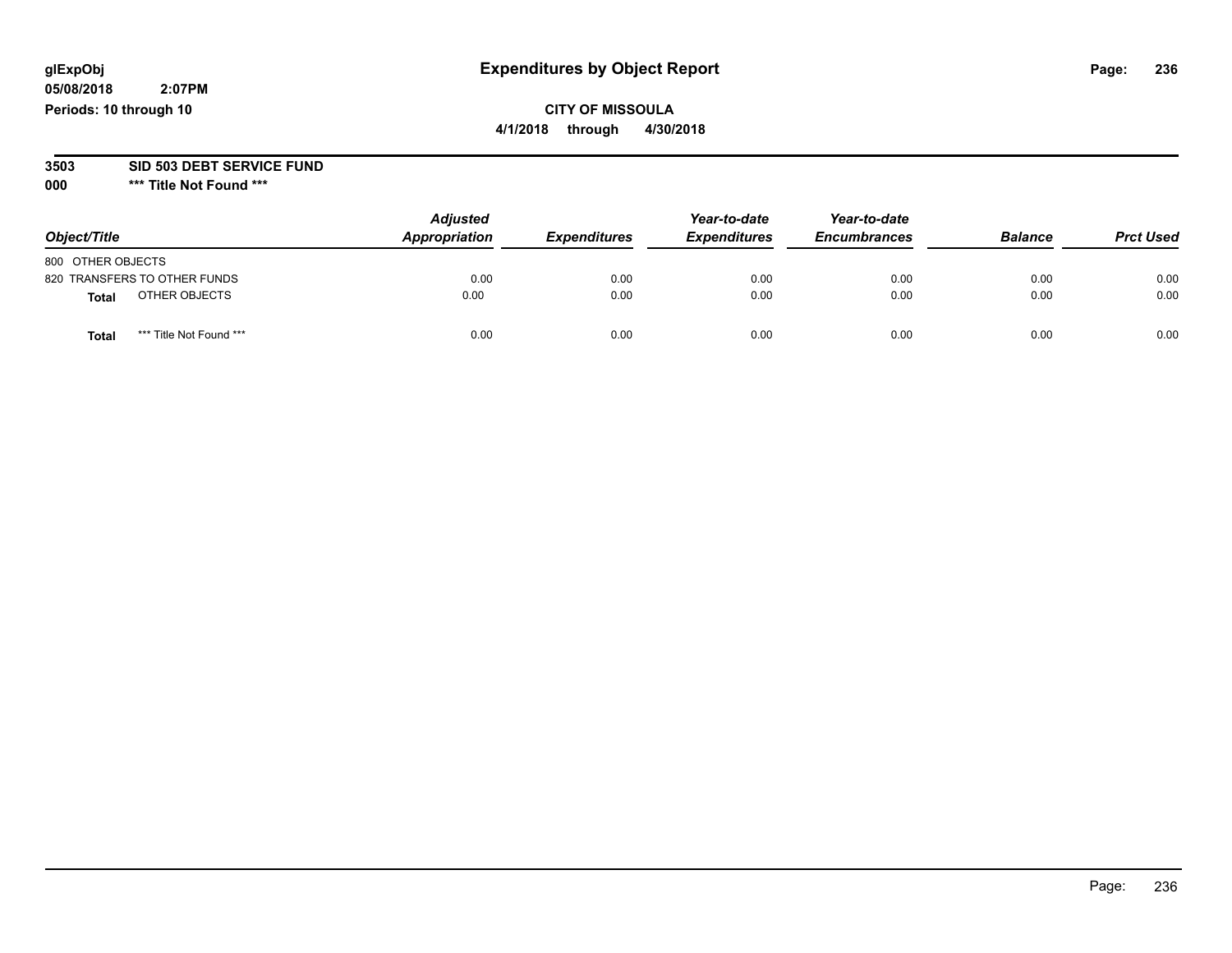**3503 SID 503 DEBT SERVICE FUND**

|                                      | <b>Adjusted</b> | <b>Expenditures</b> | Year-to-date<br><b>Expenditures</b> | Year-to-date        | <b>Balance</b> |                  |
|--------------------------------------|-----------------|---------------------|-------------------------------------|---------------------|----------------|------------------|
| Object/Title                         | Appropriation   |                     |                                     | <b>Encumbrances</b> |                | <b>Prct Used</b> |
| 500 FIXED CHARGES                    |                 |                     |                                     |                     |                |                  |
| 550 MERCHANT SERVICE FEES            | 0.00            | 0.00                | 0.00                                | 0.00                | 0.00           | 0.00             |
| <b>FIXED CHARGES</b><br><b>Total</b> | 0.00            | 0.00                | 0.00                                | 0.00                | 0.00           | 0.00             |
| 600 DEBT SERVICE                     |                 |                     |                                     |                     |                |                  |
| 610 PRINCIPAL                        | 0.00            | 0.00                | 0.00                                | 0.00                | 0.00           | 0.00             |
| 620 INTEREST / SERVICE FEES          | 0.00            | 0.00                | 0.00                                | 0.00                | 0.00           | 0.00             |
| <b>DEBT SERVICE</b><br><b>Total</b>  | 0.00            | 0.00                | 0.00                                | 0.00                | 0.00           | 0.00             |
| NON-DEPARTMENTAL<br><b>Total</b>     | 0.00            | 0.00                | 0.00                                | 0.00                | 0.00           | 0.00             |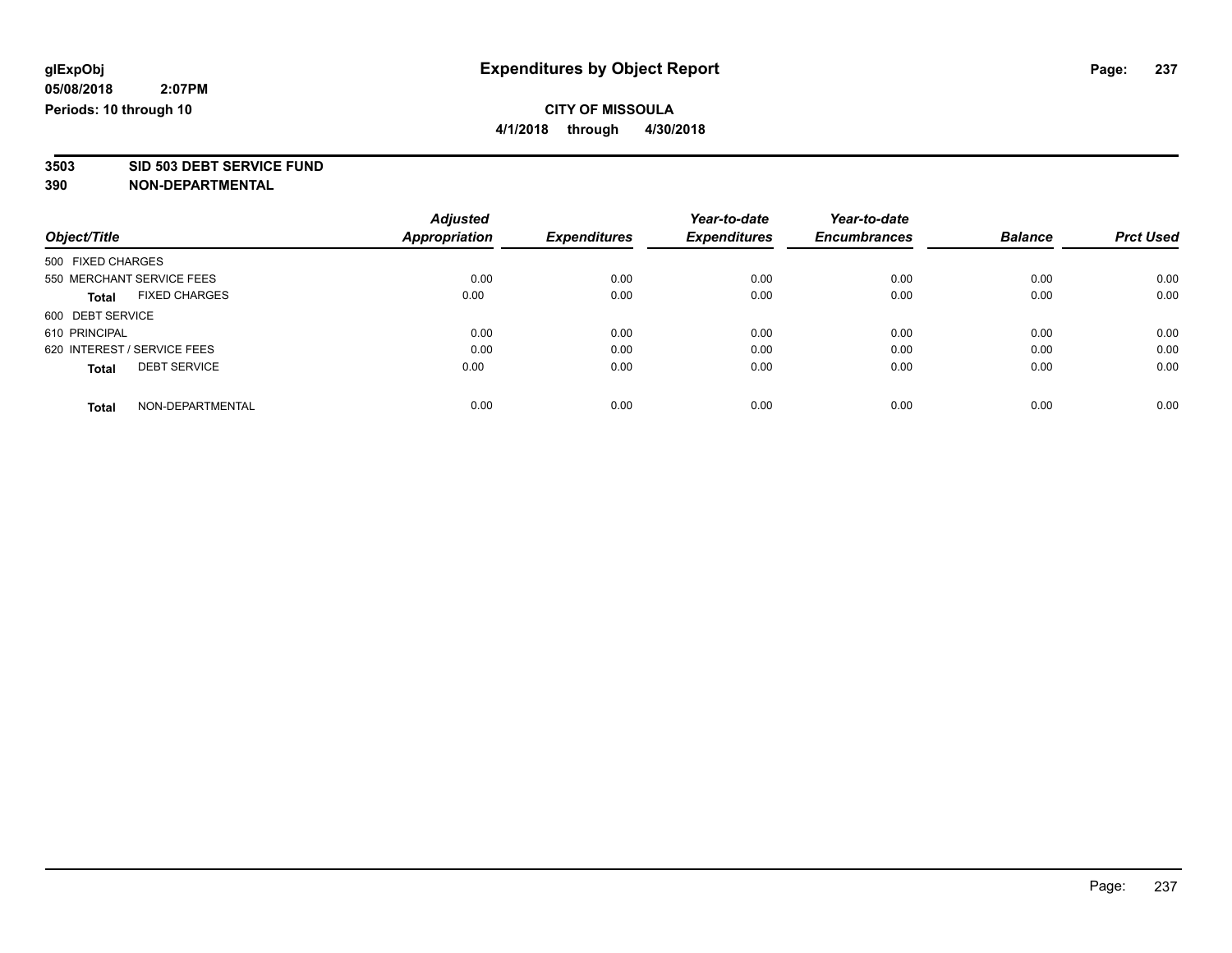## **3503 SID 503 DEBT SERVICE FUND**

|                             |                              | <b>Adjusted</b>      |                     | Year-to-date        | Year-to-date        |                |                  |
|-----------------------------|------------------------------|----------------------|---------------------|---------------------|---------------------|----------------|------------------|
| Object/Title                |                              | <b>Appropriation</b> | <b>Expenditures</b> | <b>Expenditures</b> | <b>Encumbrances</b> | <b>Balance</b> | <b>Prct Used</b> |
| 500 FIXED CHARGES           |                              |                      |                     |                     |                     |                |                  |
| 550 MERCHANT SERVICE FEES   |                              | 0.00                 | 0.00                | 0.00                | 0.00                | 0.00           | 0.00             |
| <b>Total</b>                | <b>FIXED CHARGES</b>         | 0.00                 | 0.00                | 0.00                | 0.00                | 0.00           | 0.00             |
| 600 DEBT SERVICE            |                              |                      |                     |                     |                     |                |                  |
| 610 PRINCIPAL               |                              | 0.00                 | 0.00                | 0.00                | 0.00                | 0.00           | 0.00             |
| 620 INTEREST / SERVICE FEES |                              | 0.00                 | 0.00                | 0.00                | 0.00                | 0.00           | 0.00             |
| <b>Total</b>                | <b>DEBT SERVICE</b>          | 0.00                 | 0.00                | 0.00                | 0.00                | 0.00           | 0.00             |
| 800 OTHER OBJECTS           |                              |                      |                     |                     |                     |                |                  |
|                             | 820 TRANSFERS TO OTHER FUNDS | 0.00                 | 0.00                | 0.00                | 0.00                | 0.00           | 0.00             |
| Total                       | OTHER OBJECTS                | 0.00                 | 0.00                | 0.00                | 0.00                | 0.00           | 0.00             |
| <b>Total</b>                | SID 503 DEBT SERVICE FUND    | 0.00                 | 0.00                | 0.00                | 0.00                | 0.00           | 0.00             |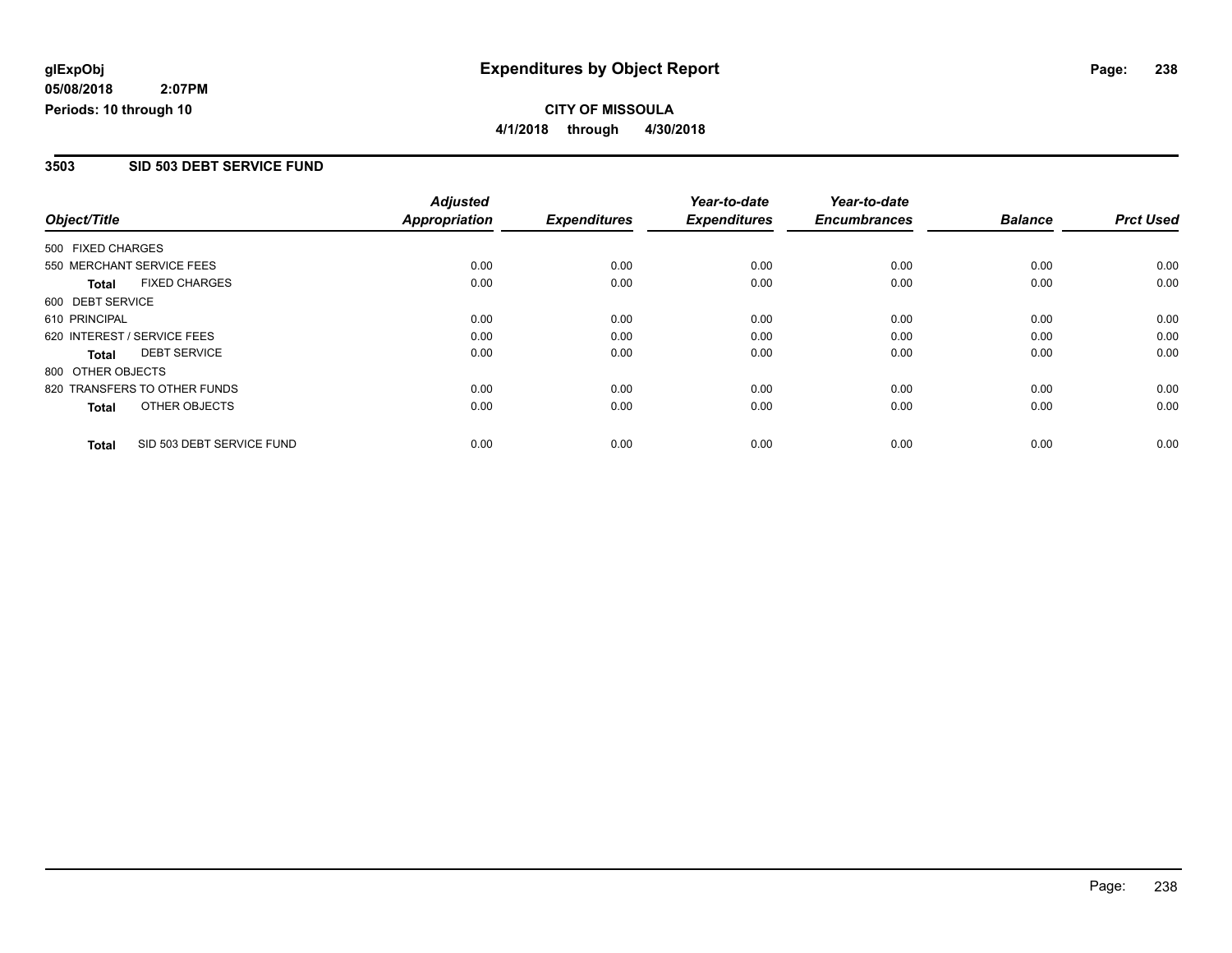# **CITY OF MISSOULA 4/1/2018 through 4/30/2018**

### **3505 SID 505 DEBT SERVICE FUND**

| Object/Title                     | <b>Adjusted</b><br>Appropriation | <b>Expenditures</b> | Year-to-date<br><b>Expenditures</b> | Year-to-date<br><b>Encumbrances</b> | <b>Balance</b> | <b>Prct Used</b> |
|----------------------------------|----------------------------------|---------------------|-------------------------------------|-------------------------------------|----------------|------------------|
| 800 OTHER OBJECTS                |                                  |                     |                                     |                                     |                |                  |
| 820 TRANSFERS TO OTHER FUNDS     | 0.00                             | 0.00                | 0.00                                | 0.00                                | 0.00           | 0.00             |
| OTHER OBJECTS<br><b>Total</b>    | 0.00                             | 0.00                | 0.00                                | 0.00                                | 0.00           | 0.00             |
| *** Title Not Found ***<br>Total | 0.00                             | 0.00                | 0.00                                | 0.00                                | 0.00           | 0.00             |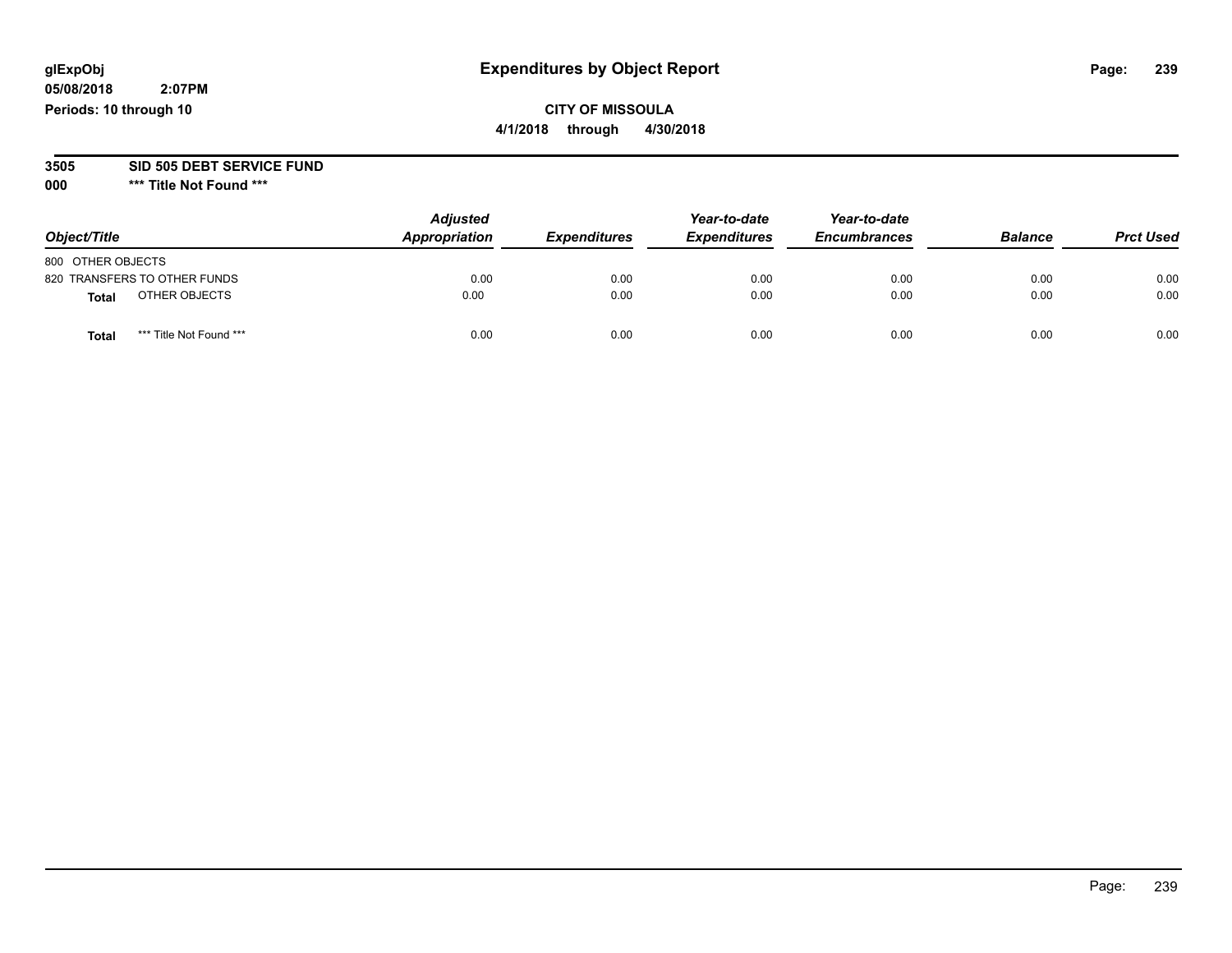**3505 SID 505 DEBT SERVICE FUND**

|                                      | <b>Adjusted</b> | <b>Expenditures</b> | Year-to-date<br><b>Expenditures</b> | Year-to-date        | <b>Balance</b> |                  |
|--------------------------------------|-----------------|---------------------|-------------------------------------|---------------------|----------------|------------------|
| Object/Title                         | Appropriation   |                     |                                     | <b>Encumbrances</b> |                | <b>Prct Used</b> |
| 500 FIXED CHARGES                    |                 |                     |                                     |                     |                |                  |
| 550 MERCHANT SERVICE FEES            | 0.00            | 0.00                | 0.00                                | 0.00                | 0.00           | 0.00             |
| <b>FIXED CHARGES</b><br><b>Total</b> | 0.00            | 0.00                | 0.00                                | 0.00                | 0.00           | 0.00             |
| 600 DEBT SERVICE                     |                 |                     |                                     |                     |                |                  |
| 610 PRINCIPAL                        | 0.00            | 0.00                | 0.00                                | 0.00                | 0.00           | 0.00             |
| 620 INTEREST / SERVICE FEES          | 0.00            | 0.00                | 0.00                                | 0.00                | 0.00           | 0.00             |
| <b>DEBT SERVICE</b><br><b>Total</b>  | 0.00            | 0.00                | 0.00                                | 0.00                | 0.00           | 0.00             |
| NON-DEPARTMENTAL<br><b>Total</b>     | 0.00            | 0.00                | 0.00                                | 0.00                | 0.00           | 0.00             |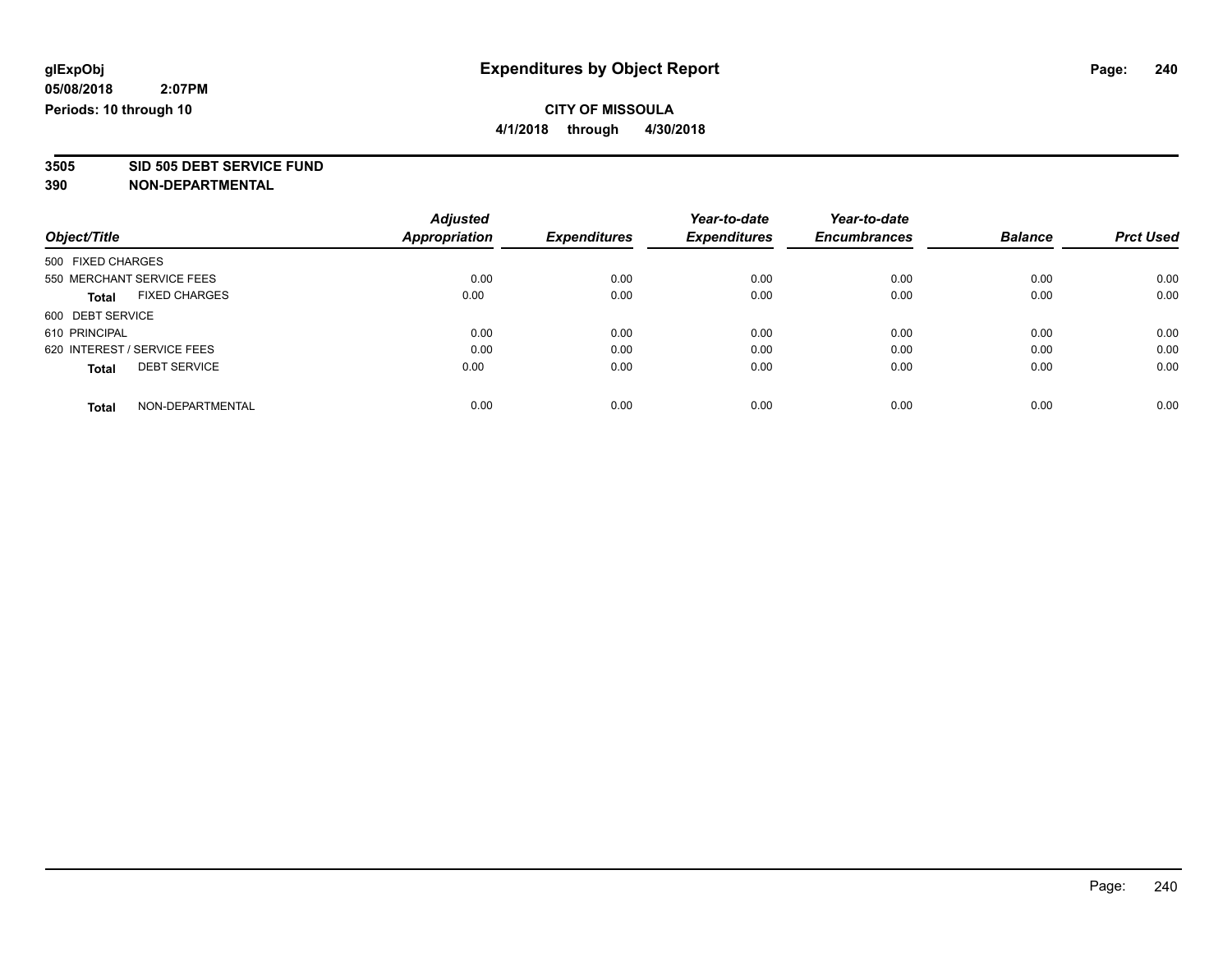## **3505 SID 505 DEBT SERVICE FUND**

|                   |                              | <b>Adjusted</b>      |                     | Year-to-date        | Year-to-date        |                |                  |
|-------------------|------------------------------|----------------------|---------------------|---------------------|---------------------|----------------|------------------|
| Object/Title      |                              | <b>Appropriation</b> | <b>Expenditures</b> | <b>Expenditures</b> | <b>Encumbrances</b> | <b>Balance</b> | <b>Prct Used</b> |
| 500 FIXED CHARGES |                              |                      |                     |                     |                     |                |                  |
|                   | 550 MERCHANT SERVICE FEES    | 0.00                 | 0.00                | 0.00                | 0.00                | 0.00           | 0.00             |
| <b>Total</b>      | <b>FIXED CHARGES</b>         | 0.00                 | 0.00                | 0.00                | 0.00                | 0.00           | 0.00             |
| 600 DEBT SERVICE  |                              |                      |                     |                     |                     |                |                  |
| 610 PRINCIPAL     |                              | 0.00                 | 0.00                | 0.00                | 0.00                | 0.00           | 0.00             |
|                   | 620 INTEREST / SERVICE FEES  | 0.00                 | 0.00                | 0.00                | 0.00                | 0.00           | 0.00             |
| Total             | <b>DEBT SERVICE</b>          | 0.00                 | 0.00                | 0.00                | 0.00                | 0.00           | 0.00             |
| 800 OTHER OBJECTS |                              |                      |                     |                     |                     |                |                  |
|                   | 820 TRANSFERS TO OTHER FUNDS | 0.00                 | 0.00                | 0.00                | 0.00                | 0.00           | 0.00             |
| Total             | OTHER OBJECTS                | 0.00                 | 0.00                | 0.00                | 0.00                | 0.00           | 0.00             |
| <b>Total</b>      | SID 505 DEBT SERVICE FUND    | 0.00                 | 0.00                | 0.00                | 0.00                | 0.00           | 0.00             |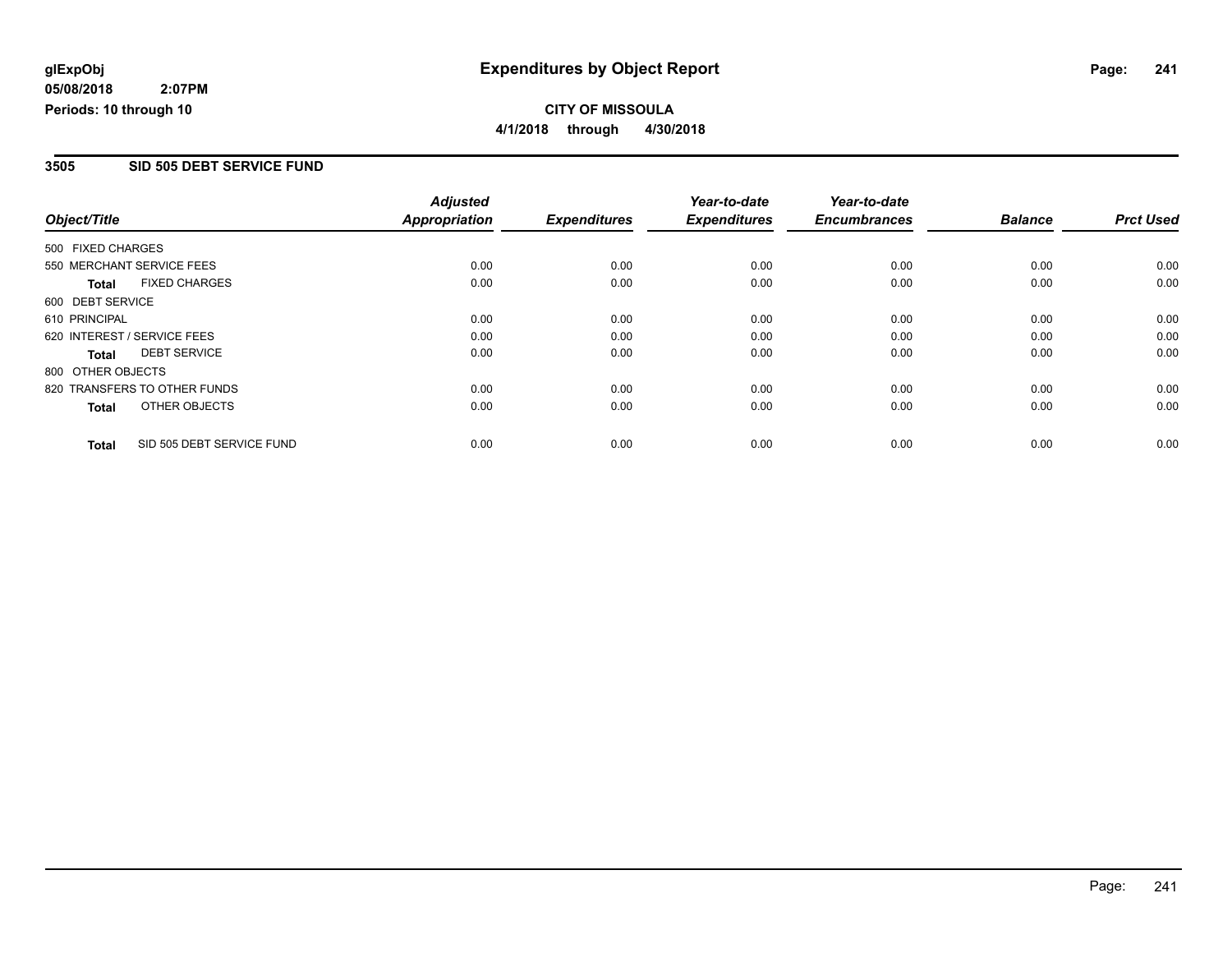# **CITY OF MISSOULA 4/1/2018 through 4/30/2018**

# **3506 SID 506 DEBT SERVICE FUND**

| Object/Title                    | <b>Adjusted</b><br>Appropriation | <b>Expenditures</b> | Year-to-date<br><b>Expenditures</b> | Year-to-date<br><b>Encumbrances</b> | <b>Balance</b> | <b>Prct Used</b> |
|---------------------------------|----------------------------------|---------------------|-------------------------------------|-------------------------------------|----------------|------------------|
| 800 OTHER OBJECTS               |                                  |                     |                                     |                                     |                |                  |
| 820 TRANSFERS TO OTHER FUNDS    | 0.00                             | 0.00                | 0.00                                | 0.00                                | 0.00           | 0.00             |
| OTHER OBJECTS<br>Total          | 0.00                             | 0.00                | 0.00                                | 0.00                                | 0.00           | 0.00             |
| *** Title Not Found ***<br>Tota | 0.00                             | 0.00                | 0.00                                | 0.00                                | 0.00           | 0.00             |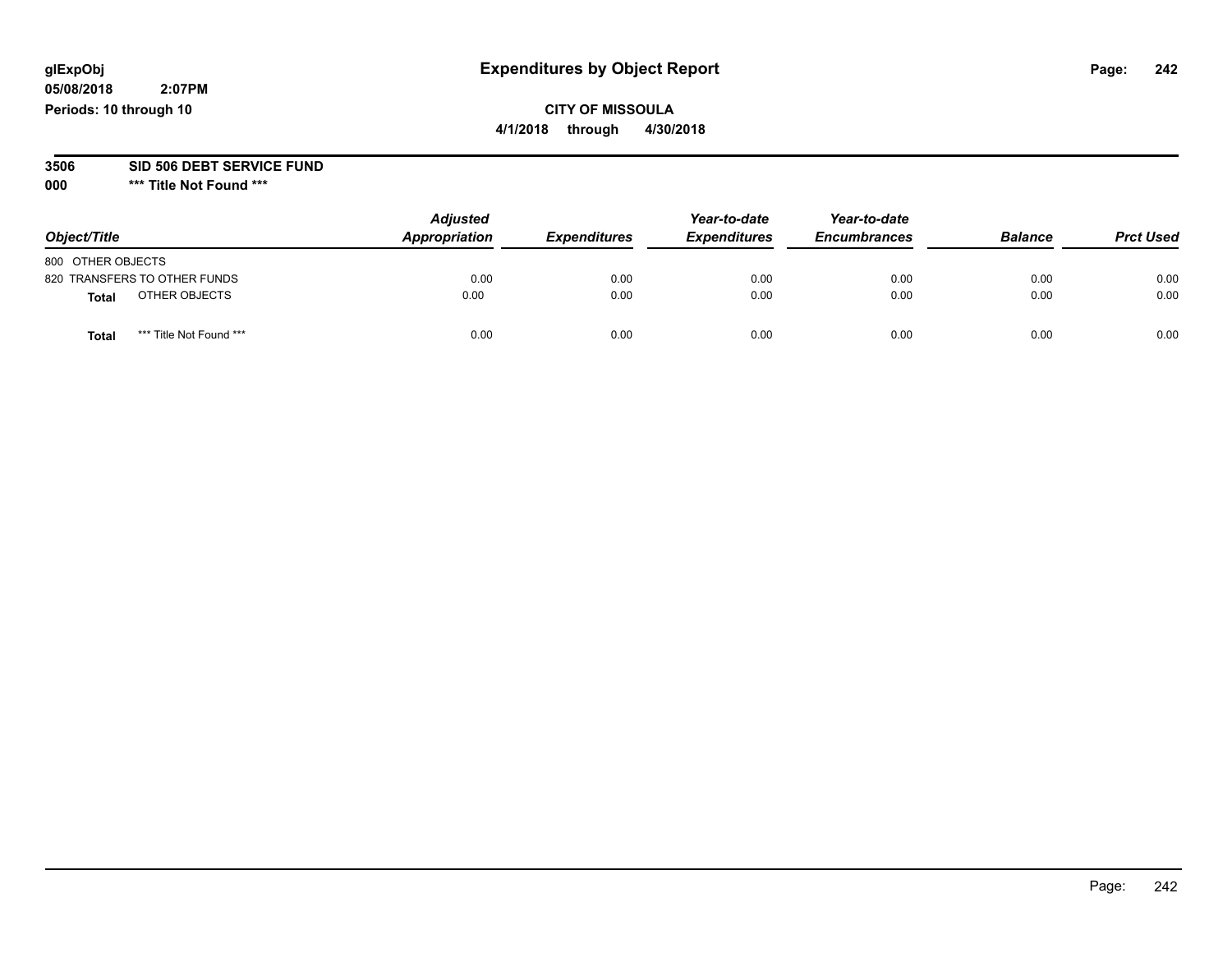**3506 SID 506 DEBT SERVICE FUND**

|                                      | <b>Adjusted</b> |                     | Year-to-date        | Year-to-date        |                |                  |
|--------------------------------------|-----------------|---------------------|---------------------|---------------------|----------------|------------------|
| Object/Title                         | Appropriation   | <b>Expenditures</b> | <b>Expenditures</b> | <b>Encumbrances</b> | <b>Balance</b> | <b>Prct Used</b> |
| 500 FIXED CHARGES                    |                 |                     |                     |                     |                |                  |
| 550 MERCHANT SERVICE FEES            | 0.00            | 0.00                | 0.00                | 0.00                | 0.00           | 0.00             |
| <b>FIXED CHARGES</b><br><b>Total</b> | 0.00            | 0.00                | 0.00                | 0.00                | 0.00           | 0.00             |
| 600 DEBT SERVICE                     |                 |                     |                     |                     |                |                  |
| 610 PRINCIPAL                        | 0.00            | 0.00                | 0.00                | 0.00                | 0.00           | 0.00             |
| 620 INTEREST / SERVICE FEES          | 0.00            | 0.00                | 0.00                | 0.00                | 0.00           | 0.00             |
| <b>DEBT SERVICE</b><br><b>Total</b>  | 0.00            | 0.00                | 0.00                | 0.00                | 0.00           | 0.00             |
| NON-DEPARTMENTAL<br><b>Total</b>     | 0.00            | 0.00                | 0.00                | 0.00                | 0.00           | 0.00             |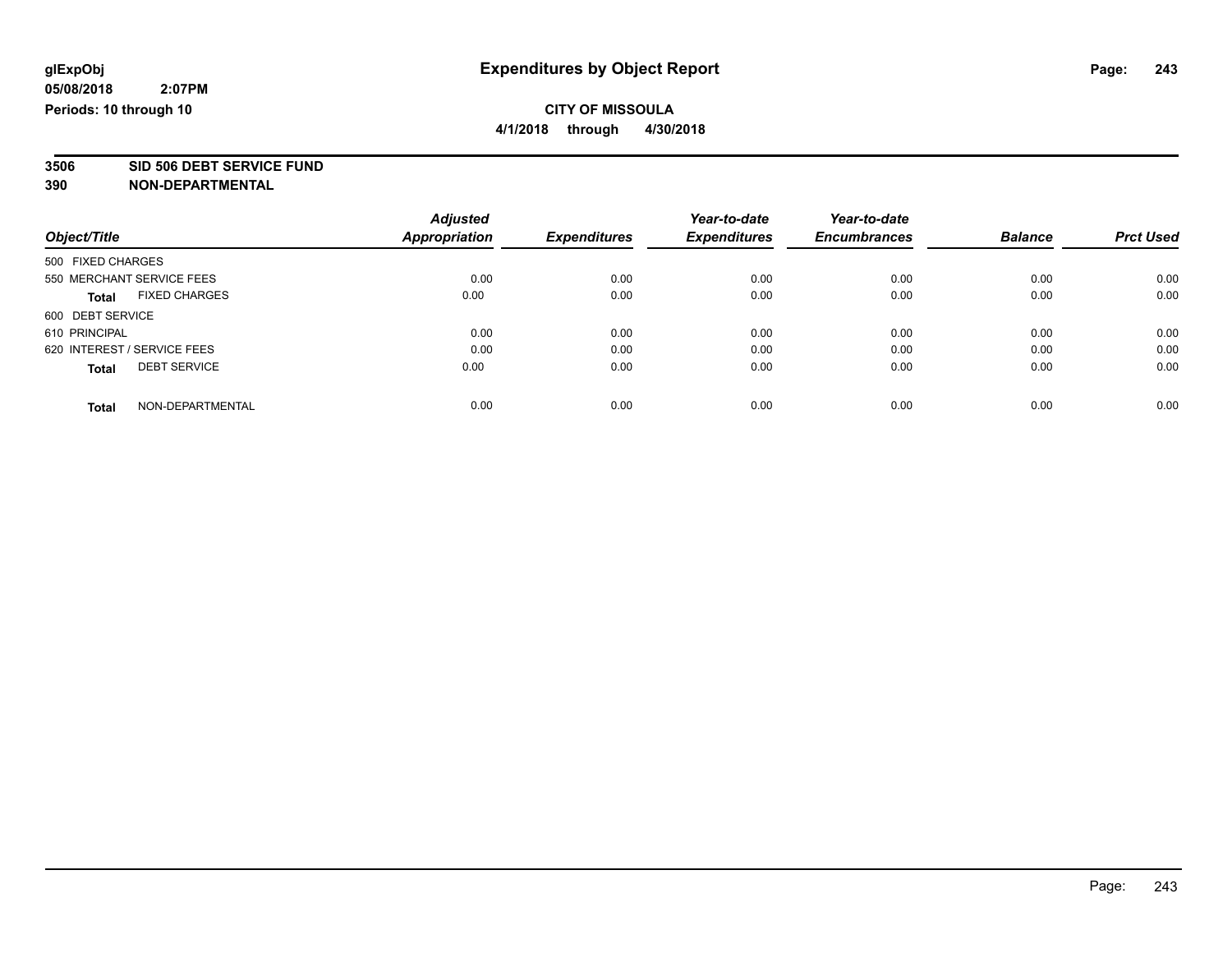## **3506 SID 506 DEBT SERVICE FUND**

|                   |                              | <b>Adjusted</b>      |                     | Year-to-date        | Year-to-date        |                |                  |
|-------------------|------------------------------|----------------------|---------------------|---------------------|---------------------|----------------|------------------|
| Object/Title      |                              | <b>Appropriation</b> | <b>Expenditures</b> | <b>Expenditures</b> | <b>Encumbrances</b> | <b>Balance</b> | <b>Prct Used</b> |
| 500 FIXED CHARGES |                              |                      |                     |                     |                     |                |                  |
|                   | 550 MERCHANT SERVICE FEES    | 0.00                 | 0.00                | 0.00                | 0.00                | 0.00           | 0.00             |
| <b>Total</b>      | <b>FIXED CHARGES</b>         | 0.00                 | 0.00                | 0.00                | 0.00                | 0.00           | 0.00             |
| 600 DEBT SERVICE  |                              |                      |                     |                     |                     |                |                  |
| 610 PRINCIPAL     |                              | 0.00                 | 0.00                | 0.00                | 0.00                | 0.00           | 0.00             |
|                   | 620 INTEREST / SERVICE FEES  | 0.00                 | 0.00                | 0.00                | 0.00                | 0.00           | 0.00             |
| <b>Total</b>      | <b>DEBT SERVICE</b>          | 0.00                 | 0.00                | 0.00                | 0.00                | 0.00           | 0.00             |
| 800 OTHER OBJECTS |                              |                      |                     |                     |                     |                |                  |
|                   | 820 TRANSFERS TO OTHER FUNDS | 0.00                 | 0.00                | 0.00                | 0.00                | 0.00           | 0.00             |
| Total             | OTHER OBJECTS                | 0.00                 | 0.00                | 0.00                | 0.00                | 0.00           | 0.00             |
| <b>Total</b>      | SID 506 DEBT SERVICE FUND    | 0.00                 | 0.00                | 0.00                | 0.00                | 0.00           | 0.00             |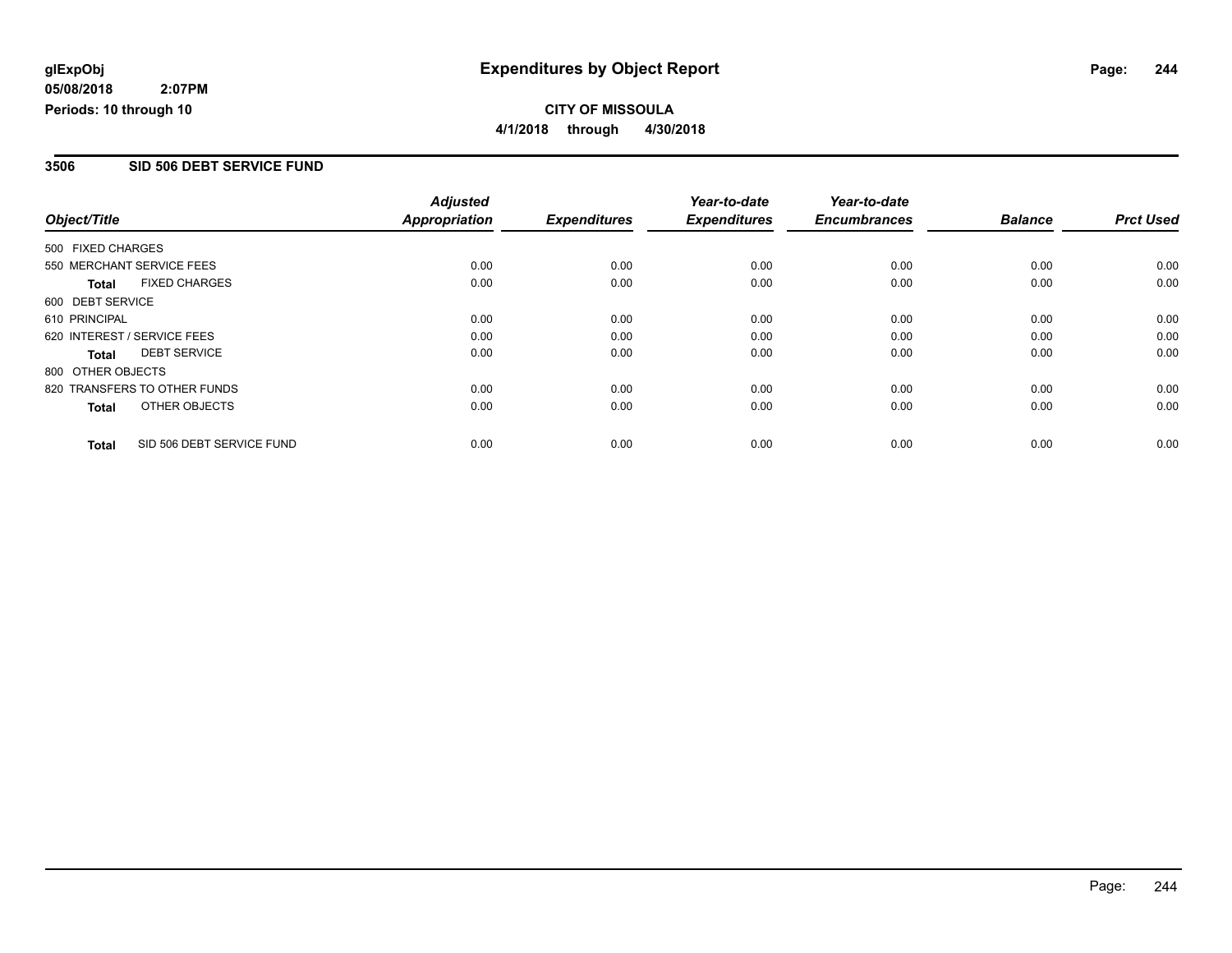# **CITY OF MISSOULA 4/1/2018 through 4/30/2018**

### **3507 SID 507 DEBT SERVICE FUND**

| Object/Title                 |                         | <b>Adjusted</b><br>Appropriation | <b>Expenditures</b> | Year-to-date<br><b>Expenditures</b> | Year-to-date<br><b>Encumbrances</b> | <b>Balance</b> | <b>Prct Used</b> |
|------------------------------|-------------------------|----------------------------------|---------------------|-------------------------------------|-------------------------------------|----------------|------------------|
| 800 OTHER OBJECTS            |                         |                                  |                     |                                     |                                     |                |                  |
| 820 TRANSFERS TO OTHER FUNDS |                         | 0.00                             | 0.00                | 0.00                                | 0.00                                | 0.00           | 0.00             |
| Total                        | OTHER OBJECTS           | 0.00                             | 0.00                | 0.00                                | 0.00                                | 0.00           | 0.00             |
| Tota                         | *** Title Not Found *** | 0.00                             | 0.00                | 0.00                                | 0.00                                | 0.00           | 0.00             |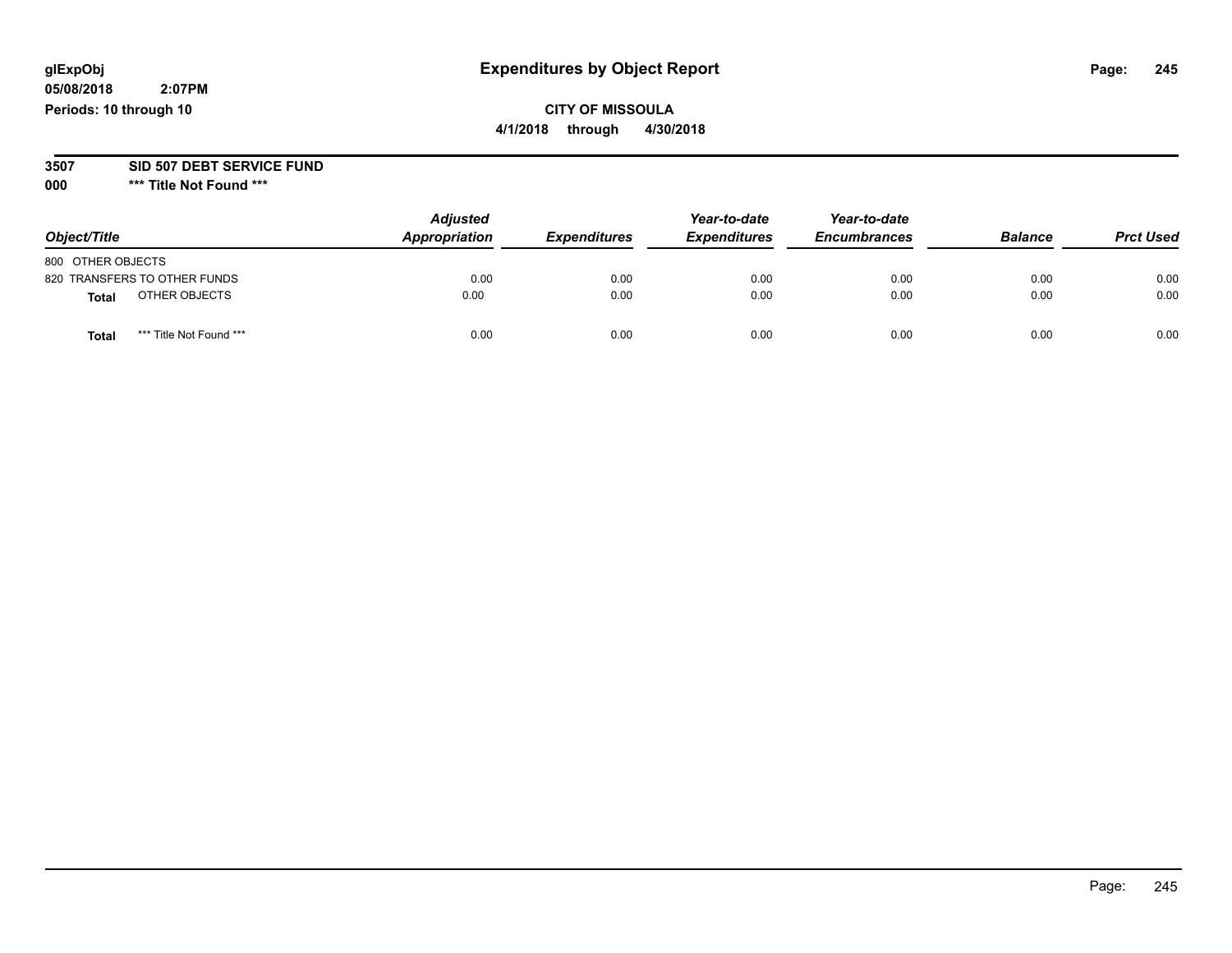# **3507 SID 507 DEBT SERVICE FUND**

| Object/Title                         |                  | <b>Adjusted</b><br>Appropriation | <b>Expenditures</b> | Year-to-date<br><b>Expenditures</b> | Year-to-date<br><b>Encumbrances</b> | <b>Balance</b> | <b>Prct Used</b> |
|--------------------------------------|------------------|----------------------------------|---------------------|-------------------------------------|-------------------------------------|----------------|------------------|
| 500 FIXED CHARGES                    |                  |                                  |                     |                                     |                                     |                |                  |
| 550 MERCHANT SERVICE FEES            |                  | 0.00                             | 0.00                | 0.00                                | 0.00                                | 0.00           | 0.00             |
| <b>FIXED CHARGES</b><br><b>Total</b> |                  | 0.00                             | 0.00                | 0.00                                | 0.00                                | 0.00           | 0.00             |
| <b>Total</b>                         | NON-DEPARTMENTAL | 0.00                             | 0.00                | 0.00                                | 0.00                                | 0.00           | 0.00             |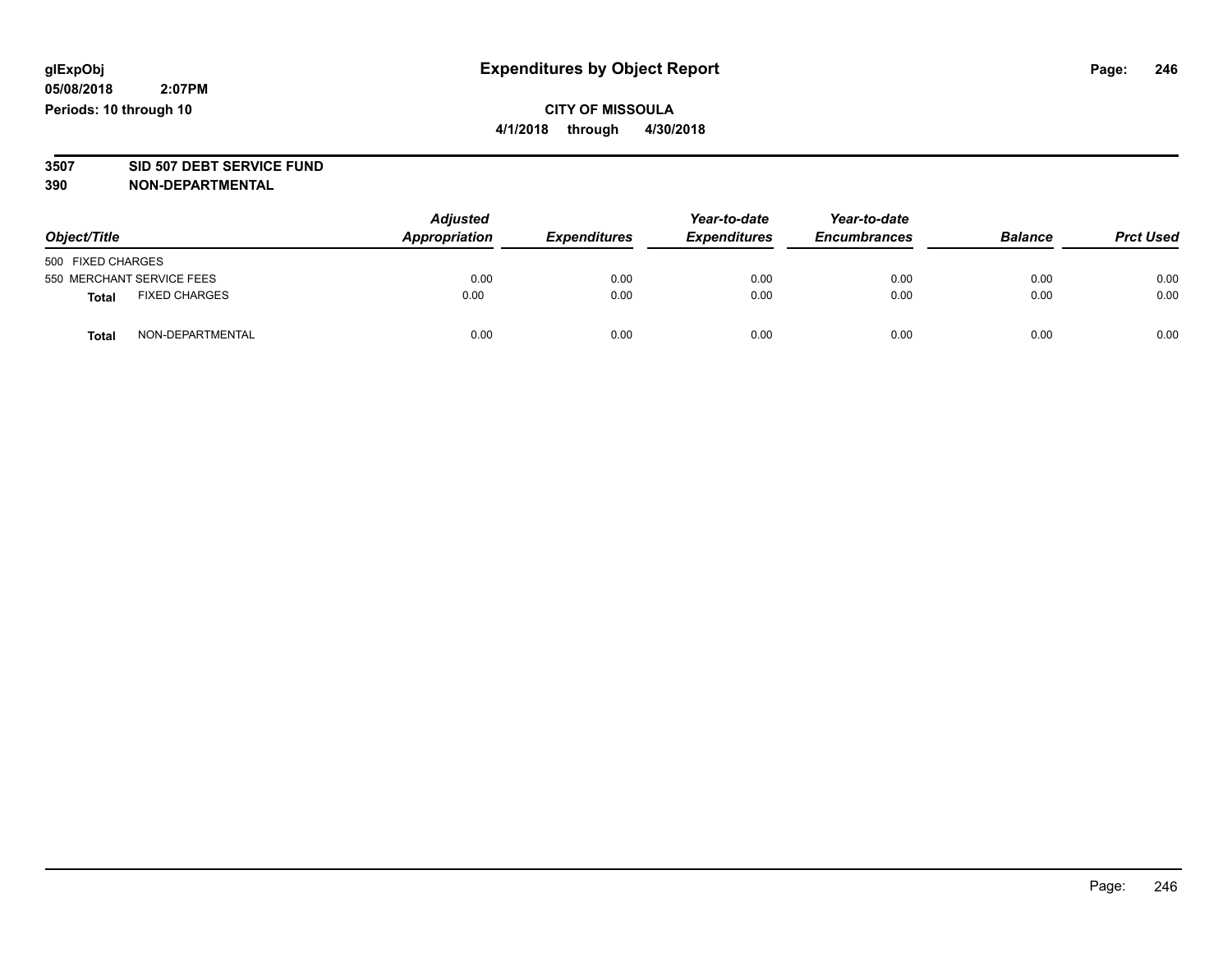**CITY OF MISSOULA 4/1/2018 through 4/30/2018**

## **3507 SID 507 DEBT SERVICE FUND**

|                           |                              | <b>Adjusted</b>      |                     | Year-to-date        | Year-to-date        |                |                  |
|---------------------------|------------------------------|----------------------|---------------------|---------------------|---------------------|----------------|------------------|
| Object/Title              |                              | <b>Appropriation</b> | <b>Expenditures</b> | <b>Expenditures</b> | <b>Encumbrances</b> | <b>Balance</b> | <b>Prct Used</b> |
| 500 FIXED CHARGES         |                              |                      |                     |                     |                     |                |                  |
| 550 MERCHANT SERVICE FEES |                              | 0.00                 | 0.00                | 0.00                | 0.00                | 0.00           | 0.00             |
| <b>Total</b>              | <b>FIXED CHARGES</b>         | 0.00                 | 0.00                | 0.00                | 0.00                | 0.00           | 0.00             |
| 800 OTHER OBJECTS         |                              |                      |                     |                     |                     |                |                  |
|                           | 820 TRANSFERS TO OTHER FUNDS | 0.00                 | 0.00                | 0.00                | 0.00                | 0.00           | 0.00             |
| <b>Total</b>              | OTHER OBJECTS                | 0.00                 | 0.00                | 0.00                | 0.00                | 0.00           | 0.00             |
| <b>Total</b>              | SID 507 DEBT SERVICE FUND    | 0.00                 | 0.00                | 0.00                | 0.00                | 0.00           | 0.00             |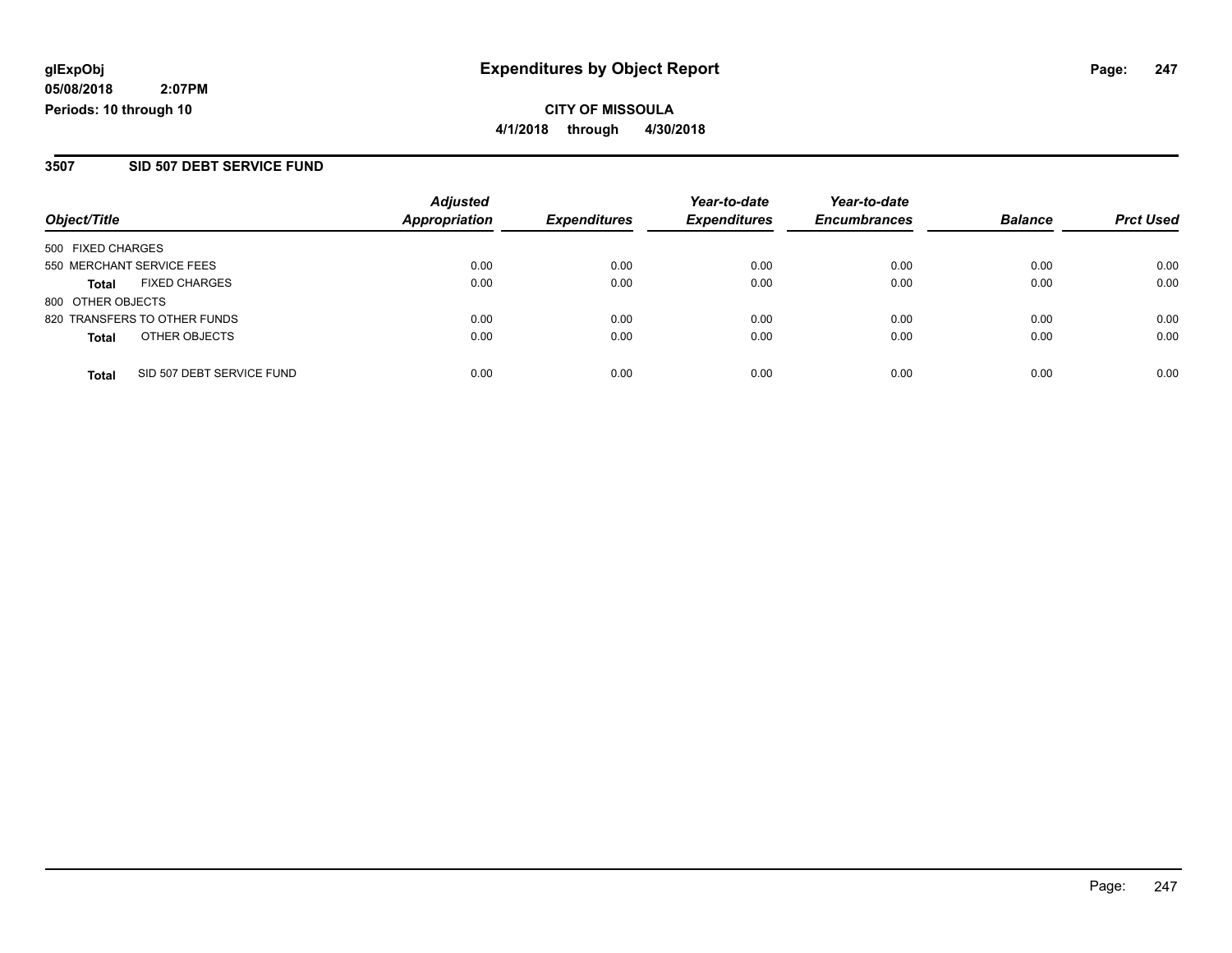# **CITY OF MISSOULA 4/1/2018 through 4/30/2018**

### **3508 SID 508 DEBT SERVICE FUND**

| Object/Title                            | <b>Adjusted</b><br>Appropriation | <b>Expenditures</b> | Year-to-date<br><b>Expenditures</b> | Year-to-date<br><b>Encumbrances</b> | <b>Balance</b> | <b>Prct Used</b> |
|-----------------------------------------|----------------------------------|---------------------|-------------------------------------|-------------------------------------|----------------|------------------|
| 800 OTHER OBJECTS                       |                                  |                     |                                     |                                     |                |                  |
| 820 TRANSFERS TO OTHER FUNDS            | 0.00                             | 0.00                | 0.00                                | 0.00                                | 0.00           | 0.00             |
| OTHER OBJECTS<br>Total                  | 0.00                             | 0.00                | 0.00                                | 0.00                                | 0.00           | 0.00             |
| *** Title Not Found ***<br><b>Total</b> | 0.00                             | 0.00                | 0.00                                | 0.00                                | 0.00           | 0.00             |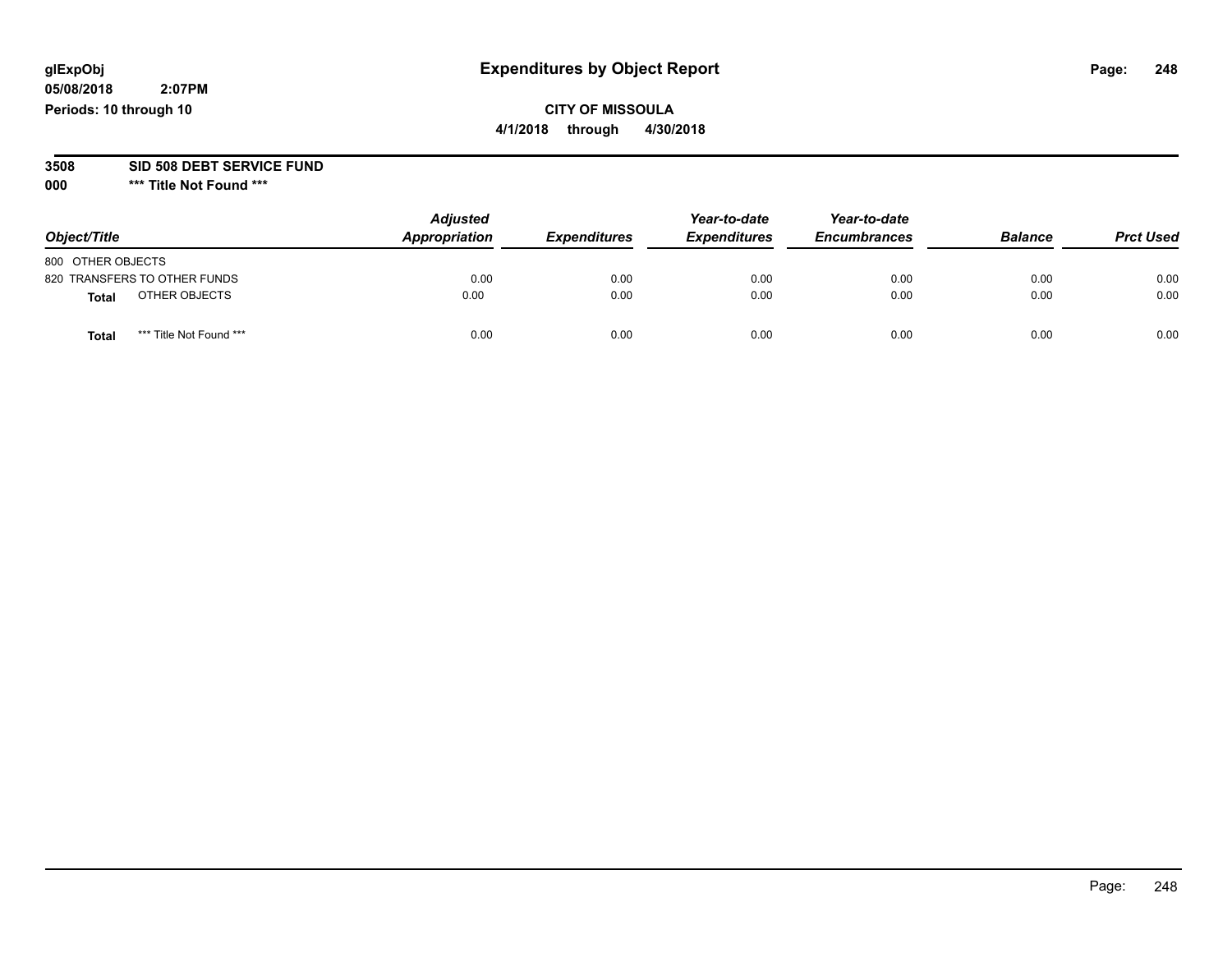# **3508 SID 508 DEBT SERVICE FUND**

**390 NON-DEPARTMENTAL**

**05/08/2018**

**Periods: 10 through 10**

| Object/Title                         | <b>Adjusted</b><br><b>Appropriation</b> | <b>Expenditures</b> | Year-to-date<br><b>Expenditures</b> | Year-to-date<br><b>Encumbrances</b> | <b>Balance</b> | <b>Prct Used</b> |
|--------------------------------------|-----------------------------------------|---------------------|-------------------------------------|-------------------------------------|----------------|------------------|
| 500 FIXED CHARGES                    |                                         |                     |                                     |                                     |                |                  |
| 550 MERCHANT SERVICE FEES            | 0.00                                    | 0.00                | 0.00                                | 0.00                                | 0.00           | 0.00             |
| <b>FIXED CHARGES</b><br><b>Total</b> | 0.00                                    | 0.00                | 0.00                                | 0.00                                | 0.00           | 0.00             |
| NON-DEPARTMENTAL<br>Total            | 0.00                                    | 0.00                | 0.00                                | 0.00                                | 0.00           | 0.00             |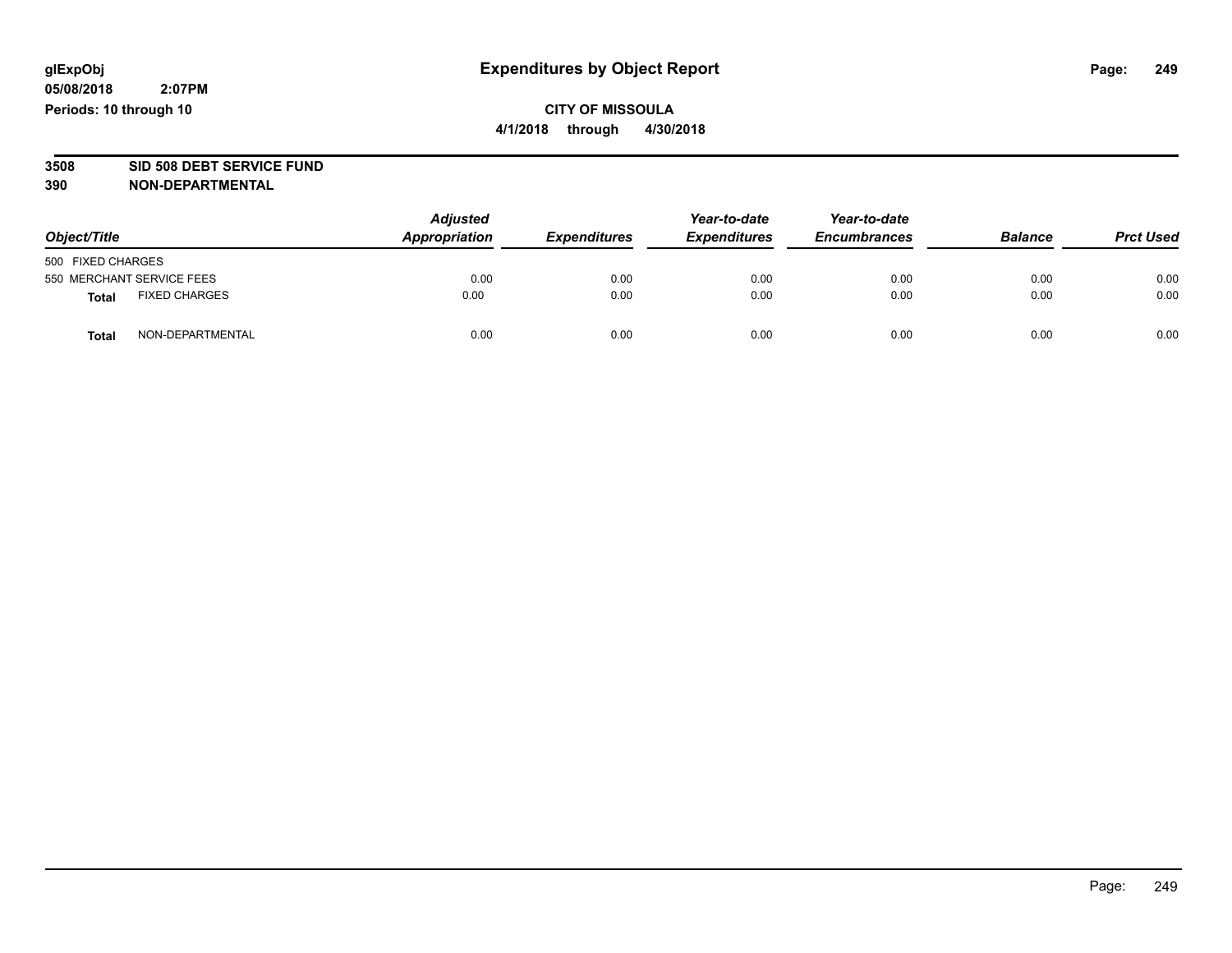**CITY OF MISSOULA 4/1/2018 through 4/30/2018**

## **3508 SID 508 DEBT SERVICE FUND**

|                              |                           | <b>Adjusted</b> |                     | Year-to-date        | Year-to-date        |                |                  |
|------------------------------|---------------------------|-----------------|---------------------|---------------------|---------------------|----------------|------------------|
| Object/Title                 |                           | Appropriation   | <b>Expenditures</b> | <b>Expenditures</b> | <b>Encumbrances</b> | <b>Balance</b> | <b>Prct Used</b> |
| 500 FIXED CHARGES            |                           |                 |                     |                     |                     |                |                  |
| 550 MERCHANT SERVICE FEES    |                           | 0.00            | 0.00                | 0.00                | 0.00                | 0.00           | 0.00             |
| <b>Total</b>                 | <b>FIXED CHARGES</b>      | 0.00            | 0.00                | 0.00                | 0.00                | 0.00           | 0.00             |
| 800 OTHER OBJECTS            |                           |                 |                     |                     |                     |                |                  |
| 820 TRANSFERS TO OTHER FUNDS |                           | 0.00            | 0.00                | 0.00                | 0.00                | 0.00           | 0.00             |
| <b>Total</b>                 | OTHER OBJECTS             | 0.00            | 0.00                | 0.00                | 0.00                | 0.00           | 0.00             |
| <b>Total</b>                 | SID 508 DEBT SERVICE FUND | 0.00            | 0.00                | 0.00                | 0.00                | 0.00           | 0.00             |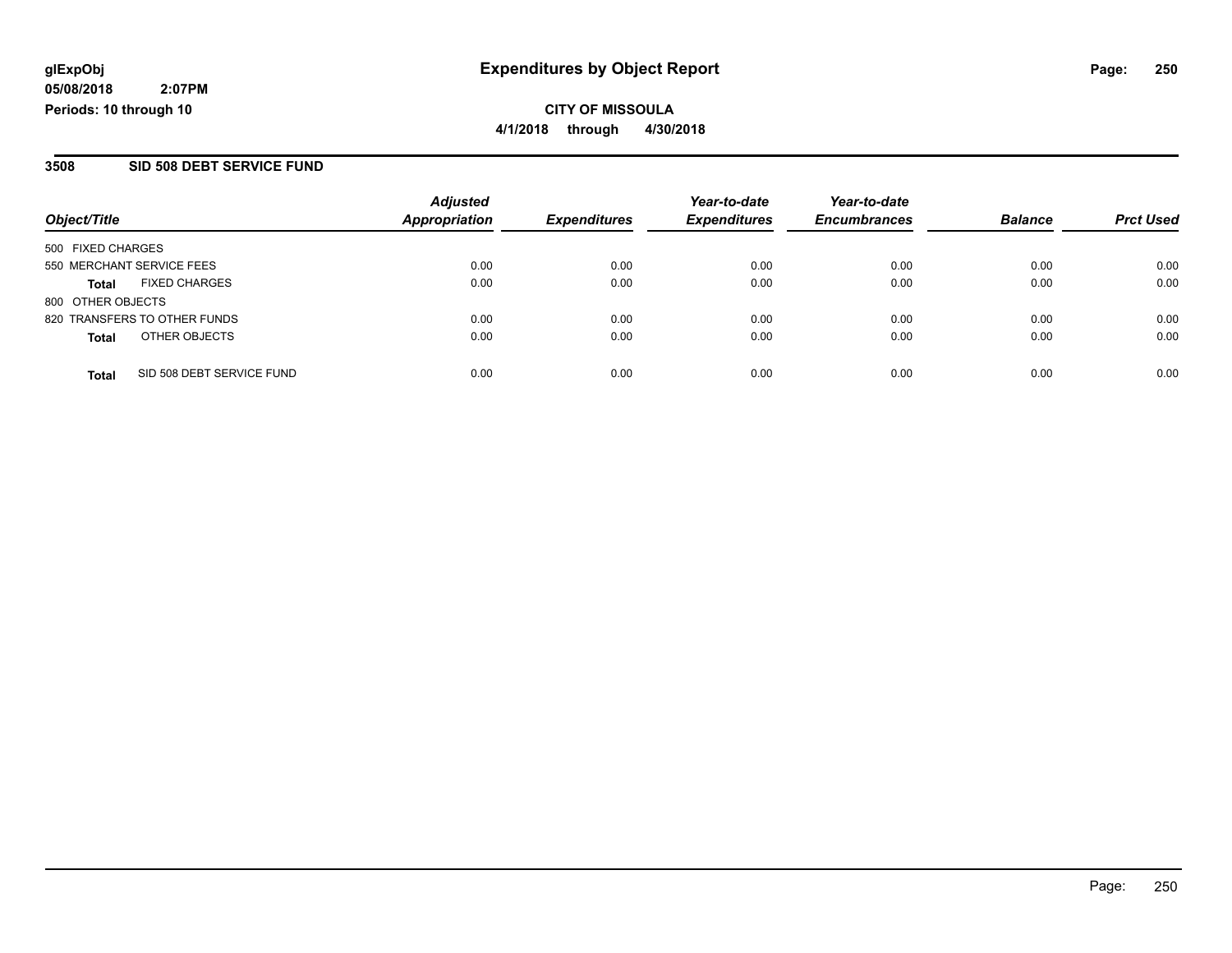# **CITY OF MISSOULA 4/1/2018 through 4/30/2018**

# **3510 SID 510 DEBT SERVICE FUND**

| Object/Title                     | <b>Adjusted</b><br>Appropriation | <b>Expenditures</b> | Year-to-date<br><b>Expenditures</b> | Year-to-date<br><b>Encumbrances</b> | <b>Balance</b> | <b>Prct Used</b> |
|----------------------------------|----------------------------------|---------------------|-------------------------------------|-------------------------------------|----------------|------------------|
| 800 OTHER OBJECTS                |                                  |                     |                                     |                                     |                |                  |
| 820 TRANSFERS TO OTHER FUNDS     | 0.00                             | 0.00                | 0.00                                | 0.00                                | 0.00           | 0.00             |
| OTHER OBJECTS<br><b>Total</b>    | 0.00                             | 0.00                | 0.00                                | 0.00                                | 0.00           | 0.00             |
| *** Title Not Found ***<br>Total | 0.00                             | 0.00                | 0.00                                | 0.00                                | 0.00           | 0.00             |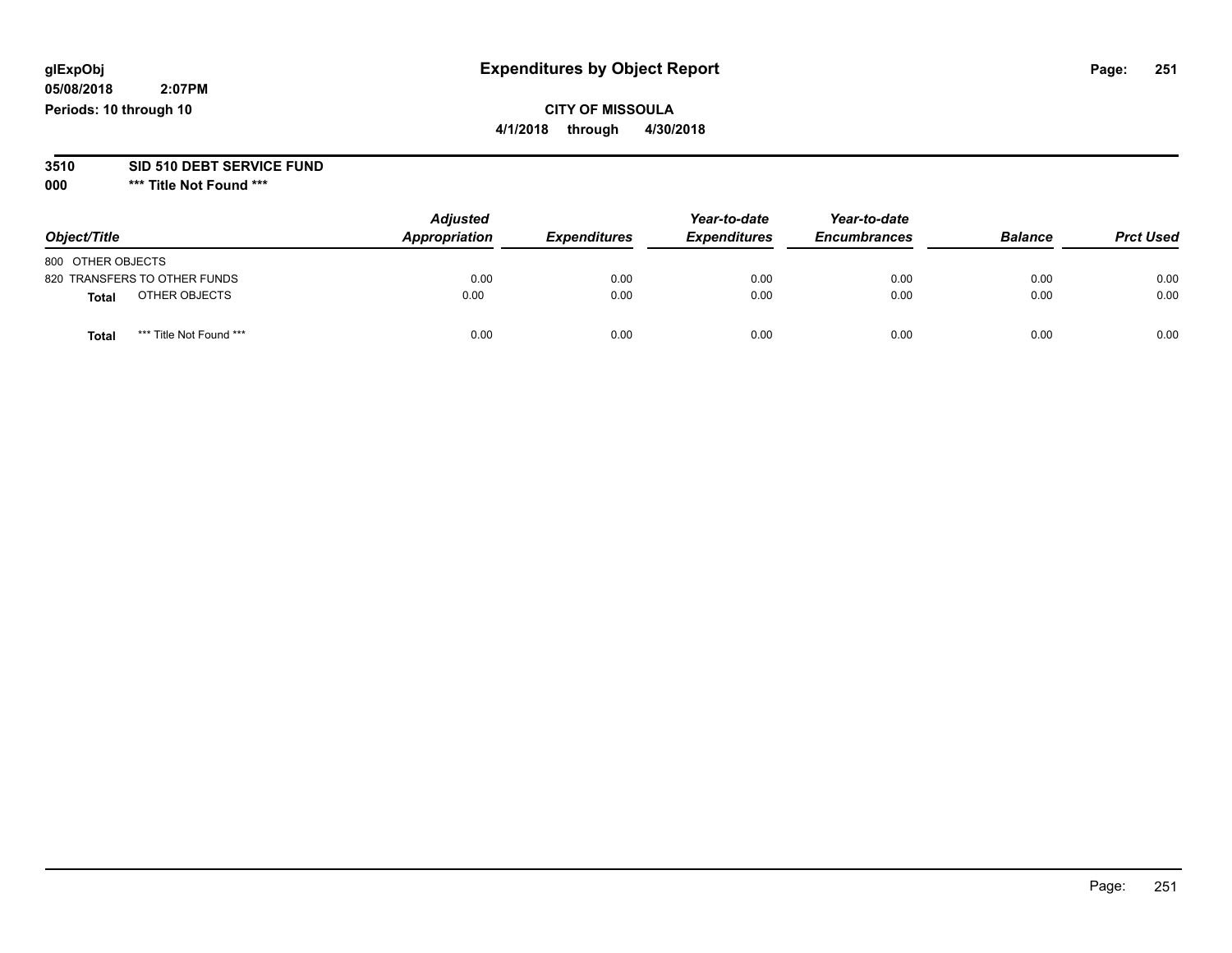# **3510 SID 510 DEBT SERVICE FUND**

|                                      | <b>Adjusted</b>      |                     | Year-to-date        | Year-to-date        |                |                  |
|--------------------------------------|----------------------|---------------------|---------------------|---------------------|----------------|------------------|
| Object/Title                         | <b>Appropriation</b> | <b>Expenditures</b> | <b>Expenditures</b> | <b>Encumbrances</b> | <b>Balance</b> | <b>Prct Used</b> |
| 500 FIXED CHARGES                    |                      |                     |                     |                     |                |                  |
| 550 MERCHANT SERVICE FEES            | 0.00                 | 0.00                | 0.00                | 0.00                | 0.00           | 0.00             |
| <b>FIXED CHARGES</b><br><b>Total</b> | 0.00                 | 0.00                | 0.00                | 0.00                | 0.00           | 0.00             |
| 600 DEBT SERVICE                     |                      |                     |                     |                     |                |                  |
| 610 PRINCIPAL                        | 0.00                 | 0.00                | 0.00                | 0.00                | 0.00           | 0.00             |
| 620 INTEREST / SERVICE FEES          | 0.00                 | 0.00                | 0.00                | 0.00                | 0.00           | 0.00             |
| <b>DEBT SERVICE</b><br><b>Total</b>  | 0.00                 | 0.00                | 0.00                | 0.00                | 0.00           | 0.00             |
| NON-DEPARTMENTAL<br>Total            | 0.00                 | 0.00                | 0.00                | 0.00                | 0.00           | 0.00             |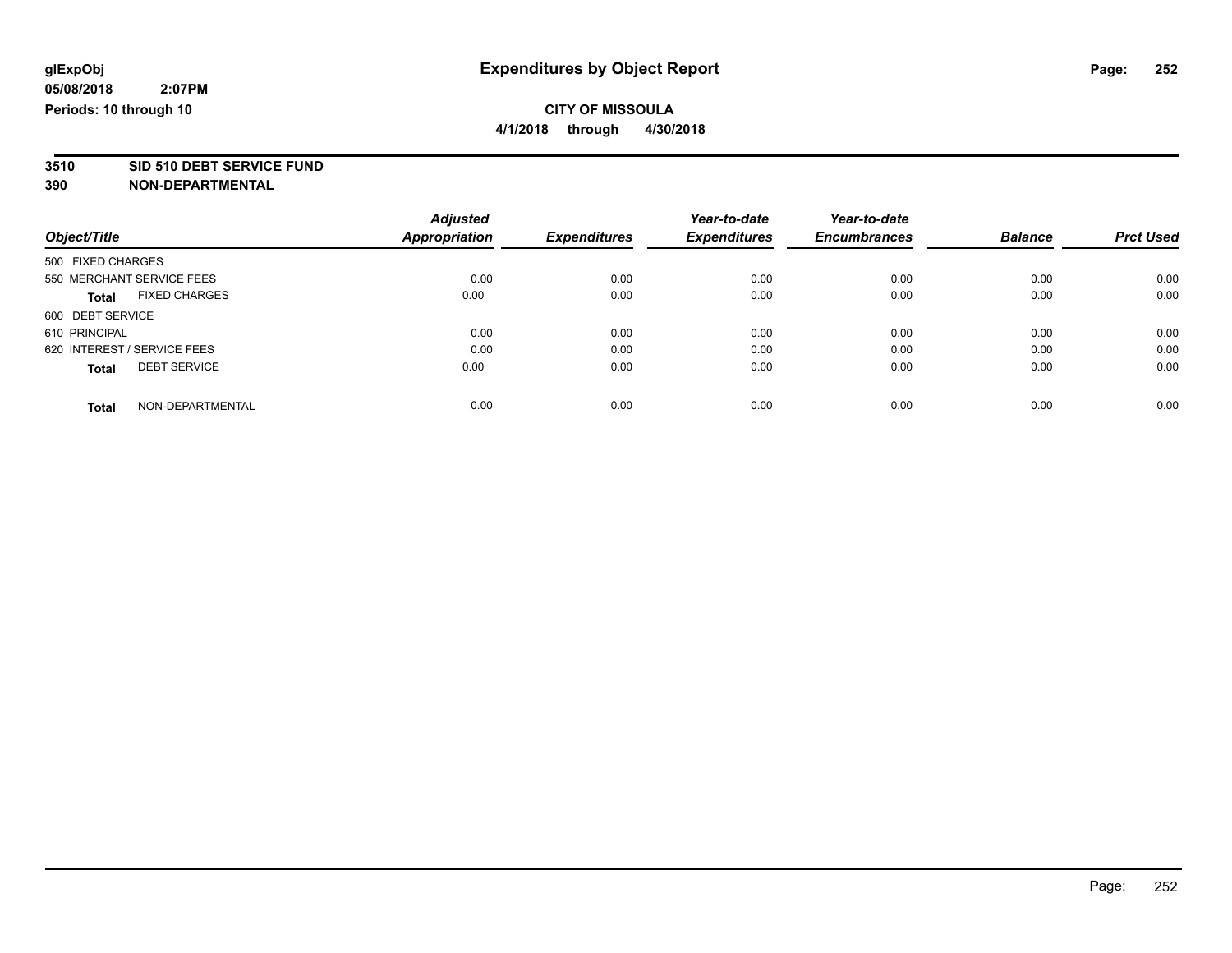## **3510 SID 510 DEBT SERVICE FUND**

|                   |                              | <b>Adjusted</b>      |                     | Year-to-date        | Year-to-date        |                |                  |
|-------------------|------------------------------|----------------------|---------------------|---------------------|---------------------|----------------|------------------|
| Object/Title      |                              | <b>Appropriation</b> | <b>Expenditures</b> | <b>Expenditures</b> | <b>Encumbrances</b> | <b>Balance</b> | <b>Prct Used</b> |
| 500 FIXED CHARGES |                              |                      |                     |                     |                     |                |                  |
|                   | 550 MERCHANT SERVICE FEES    | 0.00                 | 0.00                | 0.00                | 0.00                | 0.00           | 0.00             |
| <b>Total</b>      | <b>FIXED CHARGES</b>         | 0.00                 | 0.00                | 0.00                | 0.00                | 0.00           | 0.00             |
| 600 DEBT SERVICE  |                              |                      |                     |                     |                     |                |                  |
| 610 PRINCIPAL     |                              | 0.00                 | 0.00                | 0.00                | 0.00                | 0.00           | 0.00             |
|                   | 620 INTEREST / SERVICE FEES  | 0.00                 | 0.00                | 0.00                | 0.00                | 0.00           | 0.00             |
| Total             | <b>DEBT SERVICE</b>          | 0.00                 | 0.00                | 0.00                | 0.00                | 0.00           | 0.00             |
| 800 OTHER OBJECTS |                              |                      |                     |                     |                     |                |                  |
|                   | 820 TRANSFERS TO OTHER FUNDS | 0.00                 | 0.00                | 0.00                | 0.00                | 0.00           | 0.00             |
| Total             | OTHER OBJECTS                | 0.00                 | 0.00                | 0.00                | 0.00                | 0.00           | 0.00             |
| <b>Total</b>      | SID 510 DEBT SERVICE FUND    | 0.00                 | 0.00                | 0.00                | 0.00                | 0.00           | 0.00             |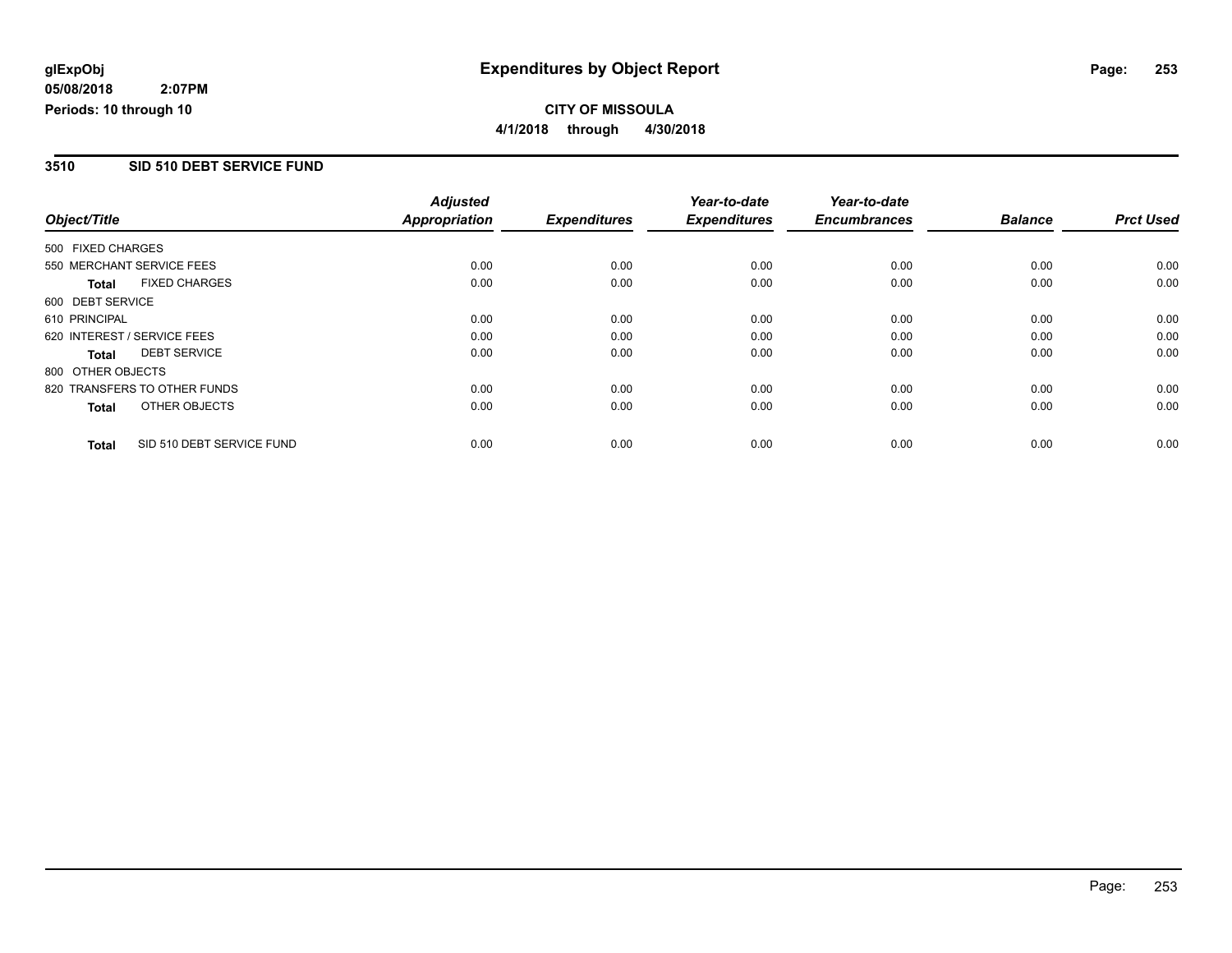#### **05/08/2018 2:07PM Periods: 10 through 10**

## **CITY OF MISSOULA 4/1/2018 through 4/30/2018**

# **3511 SID 511 DEBT SERVICE FUND**

**000 \*\*\* Title Not Found \*\*\***

| Object/Title                            | <b>Adjusted</b><br>Appropriation | <b>Expenditures</b> | Year-to-date<br><b>Expenditures</b> | Year-to-date<br><b>Encumbrances</b> | <b>Balance</b> | <b>Prct Used</b> |
|-----------------------------------------|----------------------------------|---------------------|-------------------------------------|-------------------------------------|----------------|------------------|
| 800 OTHER OBJECTS                       |                                  |                     |                                     |                                     |                |                  |
| 820 TRANSFERS TO OTHER FUNDS            | 0.00                             | 0.00                | 0.00                                | 0.00                                | 0.00           | 0.00             |
| OTHER OBJECTS<br><b>Total</b>           | 0.00                             | 0.00                | 0.00                                | 0.00                                | 0.00           | 0.00             |
| *** Title Not Found ***<br><b>Total</b> | 0.00                             | 0.00                | 0.00                                | 0.00                                | 0.00           | 0.00             |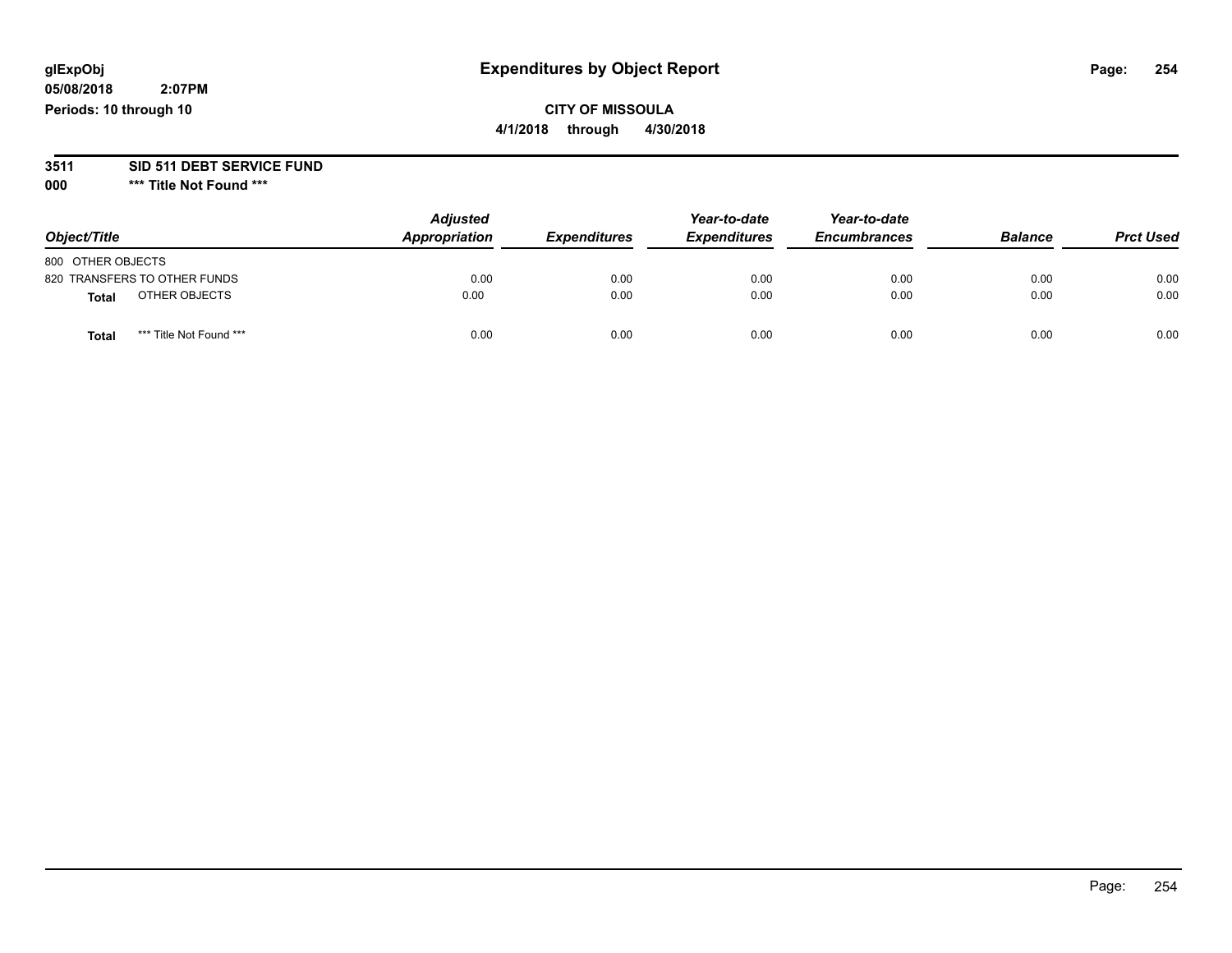# **3511 SID 511 DEBT SERVICE FUND**

|                                      | <b>Adjusted</b> |                     | Year-to-date        | Year-to-date        |                |                  |
|--------------------------------------|-----------------|---------------------|---------------------|---------------------|----------------|------------------|
| Object/Title                         | Appropriation   | <b>Expenditures</b> | <b>Expenditures</b> | <b>Encumbrances</b> | <b>Balance</b> | <b>Prct Used</b> |
| 500 FIXED CHARGES                    |                 |                     |                     |                     |                |                  |
| 550 MERCHANT SERVICE FEES            | 0.00            | 0.00                | 0.00                | 0.00                | 0.00           | 0.00             |
| <b>FIXED CHARGES</b><br><b>Total</b> | 0.00            | 0.00                | 0.00                | 0.00                | 0.00           | 0.00             |
| 600 DEBT SERVICE                     |                 |                     |                     |                     |                |                  |
| 610 PRINCIPAL                        | 0.00            | 0.00                | 0.00                | 0.00                | 0.00           | 0.00             |
| 620 INTEREST / SERVICE FEES          | 0.00            | 0.00                | 0.00                | 0.00                | 0.00           | 0.00             |
| <b>DEBT SERVICE</b><br><b>Total</b>  | 0.00            | 0.00                | 0.00                | 0.00                | 0.00           | 0.00             |
| NON-DEPARTMENTAL<br><b>Total</b>     | 0.00            | 0.00                | 0.00                | 0.00                | 0.00           | 0.00             |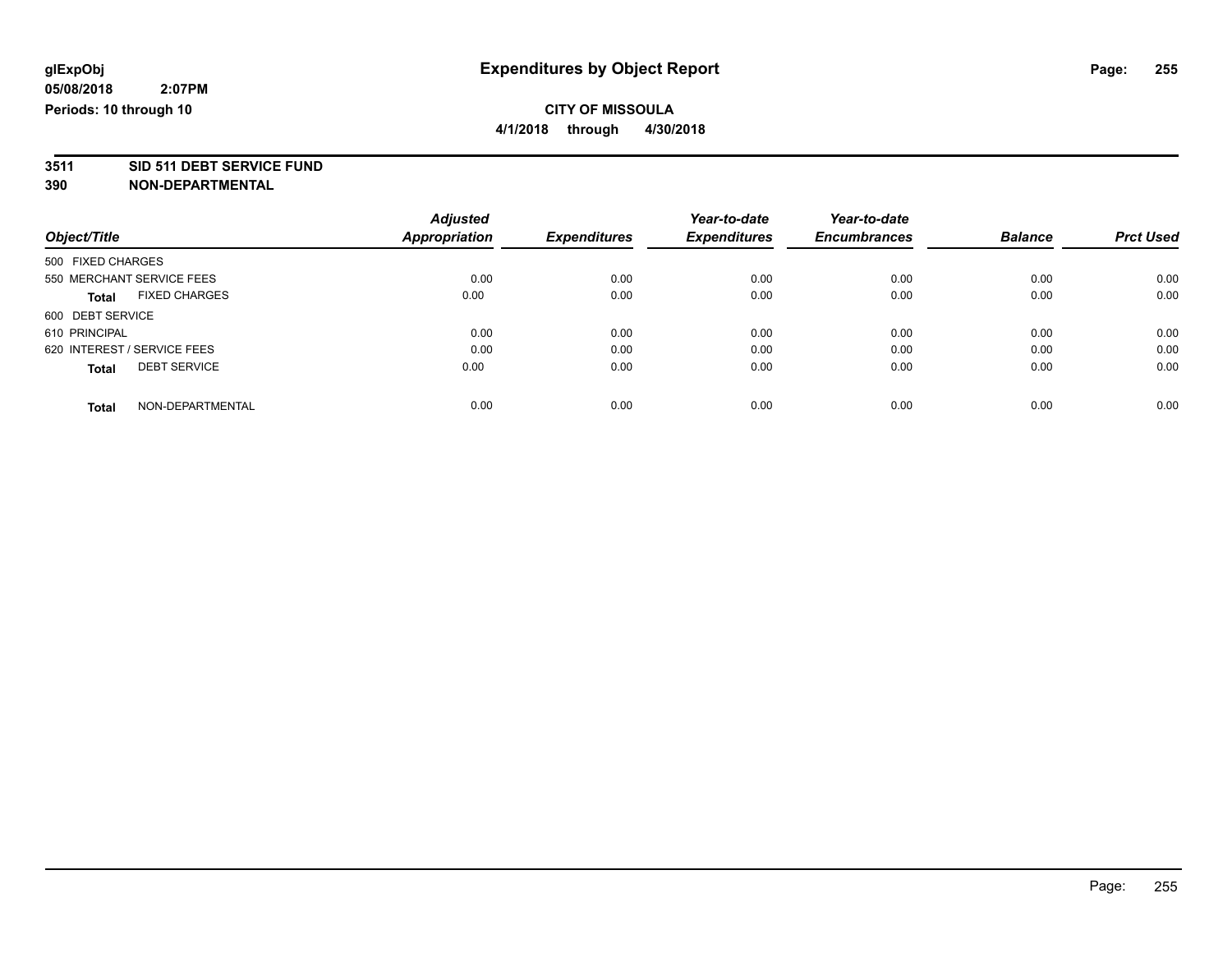## **3511 SID 511 DEBT SERVICE FUND**

|                   |                              | <b>Adjusted</b>      |                     | Year-to-date        | Year-to-date        |                |                  |
|-------------------|------------------------------|----------------------|---------------------|---------------------|---------------------|----------------|------------------|
| Object/Title      |                              | <b>Appropriation</b> | <b>Expenditures</b> | <b>Expenditures</b> | <b>Encumbrances</b> | <b>Balance</b> | <b>Prct Used</b> |
| 500 FIXED CHARGES |                              |                      |                     |                     |                     |                |                  |
|                   | 550 MERCHANT SERVICE FEES    | 0.00                 | 0.00                | 0.00                | 0.00                | 0.00           | 0.00             |
| <b>Total</b>      | <b>FIXED CHARGES</b>         | 0.00                 | 0.00                | 0.00                | 0.00                | 0.00           | 0.00             |
| 600 DEBT SERVICE  |                              |                      |                     |                     |                     |                |                  |
| 610 PRINCIPAL     |                              | 0.00                 | 0.00                | 0.00                | 0.00                | 0.00           | 0.00             |
|                   | 620 INTEREST / SERVICE FEES  | 0.00                 | 0.00                | 0.00                | 0.00                | 0.00           | 0.00             |
| Total             | <b>DEBT SERVICE</b>          | 0.00                 | 0.00                | 0.00                | 0.00                | 0.00           | 0.00             |
| 800 OTHER OBJECTS |                              |                      |                     |                     |                     |                |                  |
|                   | 820 TRANSFERS TO OTHER FUNDS | 0.00                 | 0.00                | 0.00                | 0.00                | 0.00           | 0.00             |
| <b>Total</b>      | OTHER OBJECTS                | 0.00                 | 0.00                | 0.00                | 0.00                | 0.00           | 0.00             |
| <b>Total</b>      | SID 511 DEBT SERVICE FUND    | 0.00                 | 0.00                | 0.00                | 0.00                | 0.00           | 0.00             |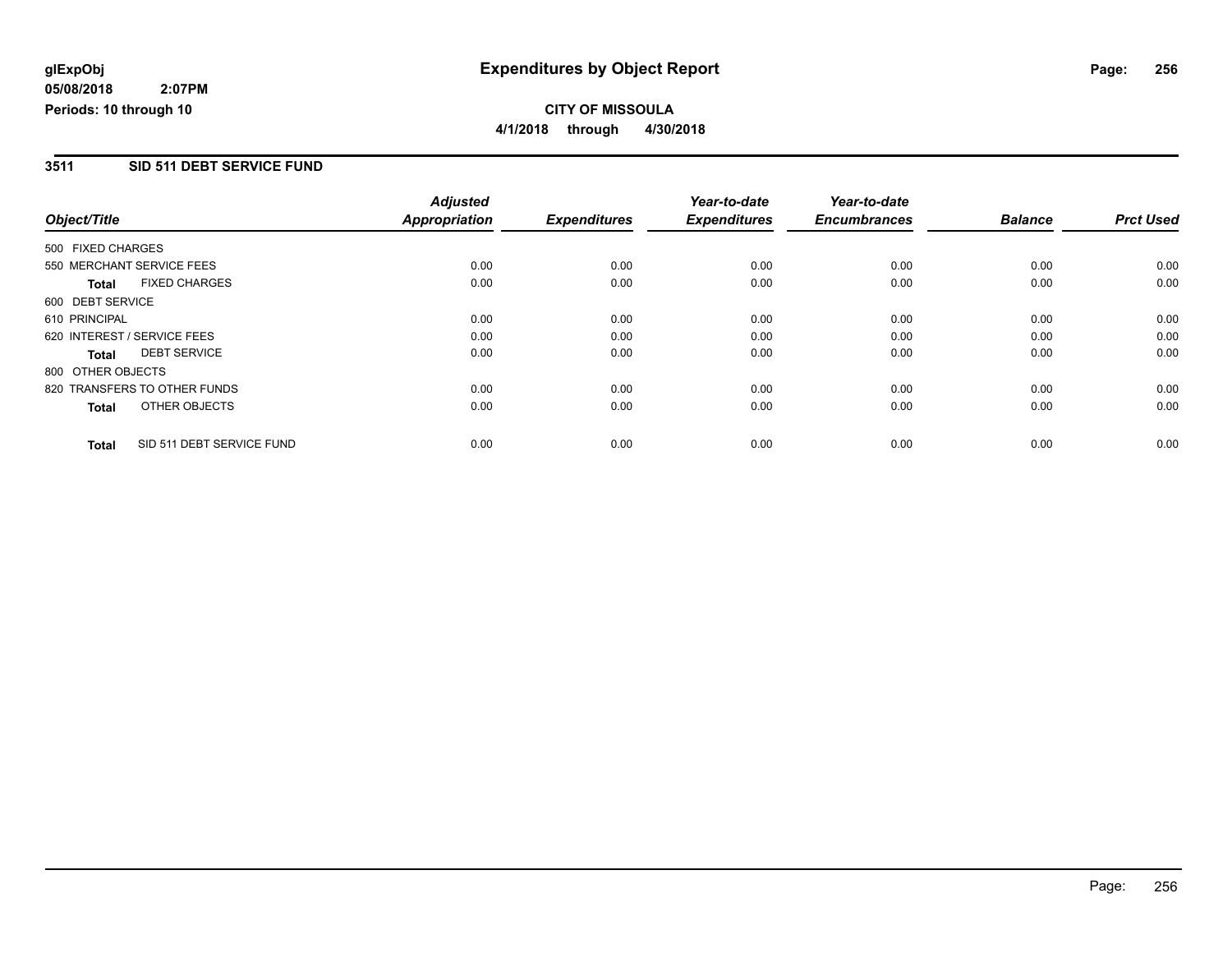**3512 SID 512 DEBT SERVICE FUND**

|                                      | <b>Adjusted</b> |                     | Year-to-date        | Year-to-date        |                |                  |
|--------------------------------------|-----------------|---------------------|---------------------|---------------------|----------------|------------------|
| Object/Title                         | Appropriation   | <b>Expenditures</b> | <b>Expenditures</b> | <b>Encumbrances</b> | <b>Balance</b> | <b>Prct Used</b> |
| 500 FIXED CHARGES                    |                 |                     |                     |                     |                |                  |
| 550 MERCHANT SERVICE FEES            | 0.00            | 0.00                | 0.00                | 0.00                | 0.00           | 0.00             |
| <b>FIXED CHARGES</b><br><b>Total</b> | 0.00            | 0.00                | 0.00                | 0.00                | 0.00           | 0.00             |
| 600 DEBT SERVICE                     |                 |                     |                     |                     |                |                  |
| 610 PRINCIPAL                        | 14,835.00       | 0.00                | 0.00                | 0.00                | 14.835.00      | 0.00             |
| 620 INTEREST / SERVICE FEES          | 779.00          | 0.00                | 735.57              | 0.00                | 43.43          | 94.42            |
| <b>DEBT SERVICE</b><br><b>Total</b>  | 15.614.00       | 0.00                | 735.57              | 0.00                | 14,878.43      | 4.71             |
| NON-DEPARTMENTAL<br><b>Total</b>     | 15.614.00       | 0.00                | 735.57              | 0.00                | 14.878.43      | 4.71             |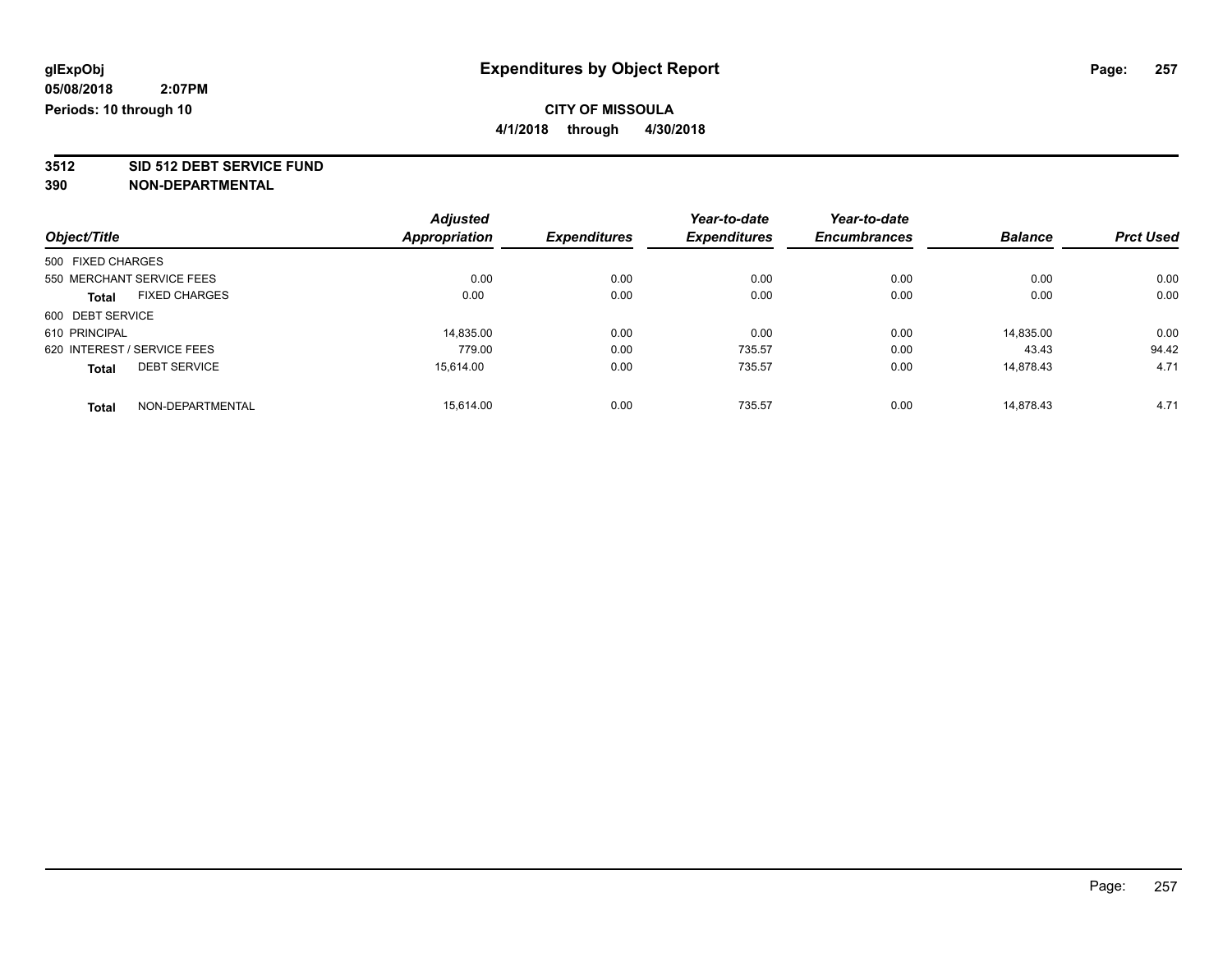### **3512 SID 512 DEBT SERVICE FUND**

|                                           | <b>Adjusted</b>      |                     | Year-to-date        | Year-to-date        |                |                  |
|-------------------------------------------|----------------------|---------------------|---------------------|---------------------|----------------|------------------|
| Object/Title                              | <b>Appropriation</b> | <b>Expenditures</b> | <b>Expenditures</b> | <b>Encumbrances</b> | <b>Balance</b> | <b>Prct Used</b> |
| 500 FIXED CHARGES                         |                      |                     |                     |                     |                |                  |
| 550 MERCHANT SERVICE FEES                 | 0.00                 | 0.00                | 0.00                | 0.00                | 0.00           | 0.00             |
| <b>FIXED CHARGES</b><br>Total             | 0.00                 | 0.00                | 0.00                | 0.00                | 0.00           | 0.00             |
| 600 DEBT SERVICE                          |                      |                     |                     |                     |                |                  |
| 610 PRINCIPAL                             | 14.835.00            | 0.00                | 0.00                | 0.00                | 14,835.00      | 0.00             |
| 620 INTEREST / SERVICE FEES               | 779.00               | 0.00                | 735.57              | 0.00                | 43.43          | 94.42            |
| <b>DEBT SERVICE</b><br><b>Total</b>       | 15.614.00            | 0.00                | 735.57              | 0.00                | 14.878.43      | 4.71             |
| SID 512 DEBT SERVICE FUND<br><b>Total</b> | 15.614.00            | 0.00                | 735.57              | 0.00                | 14.878.43      | 4.71             |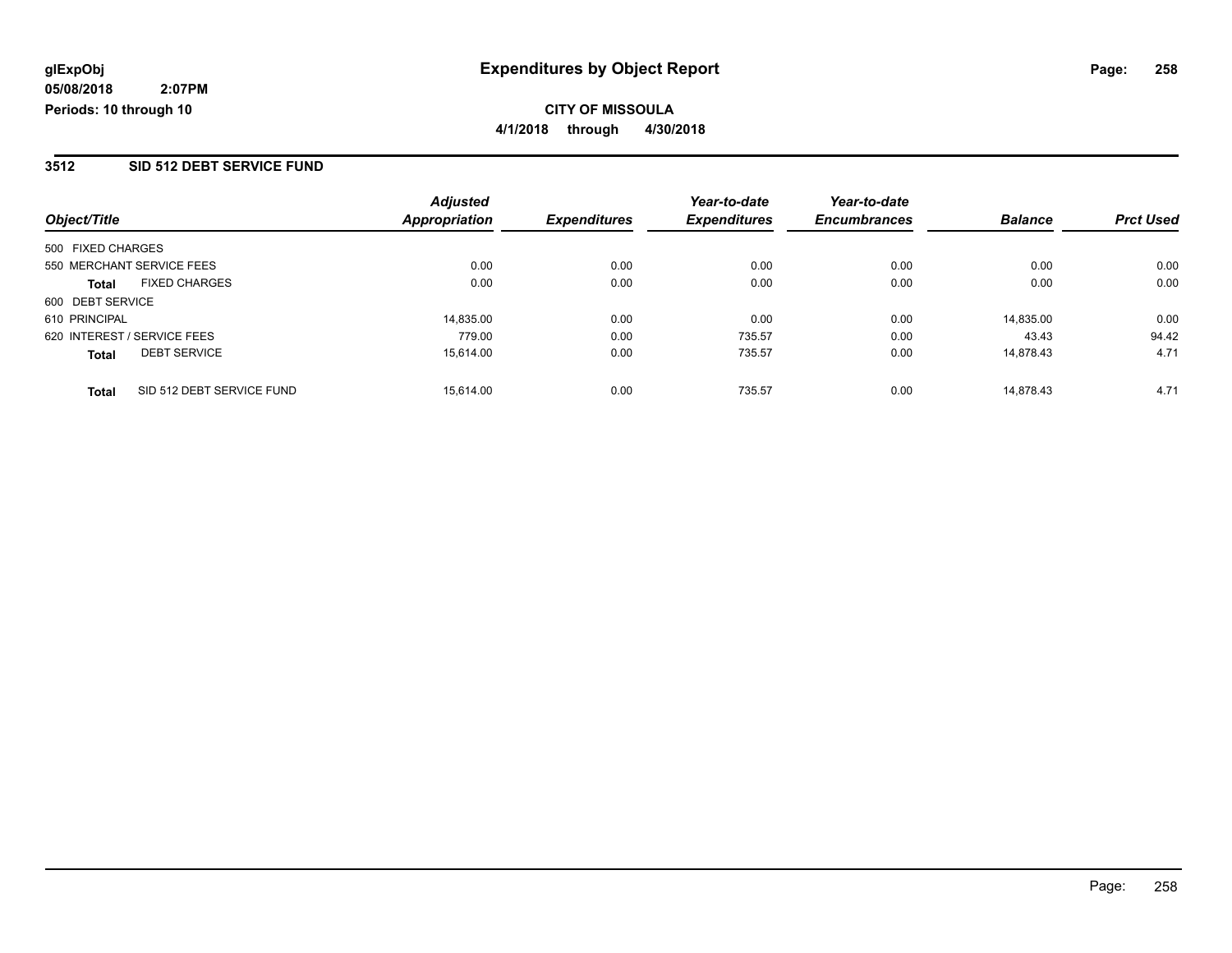**05/08/2018 2:07PM Periods: 10 through 10**

## **CITY OF MISSOULA 4/1/2018 through 4/30/2018**

# **3513 SID 513 DEBT SERVICE FUND**

### **280 PUBLIC WORKS ADMINISTRATION**

| Object/Title                                | <b>Adjusted</b><br><b>Appropriation</b> | <b>Expenditures</b> | Year-to-date<br><b>Expenditures</b> | Year-to-date<br><b>Encumbrances</b> | <b>Balance</b> | <b>Prct Used</b> |
|---------------------------------------------|-----------------------------------------|---------------------|-------------------------------------|-------------------------------------|----------------|------------------|
| 500 FIXED CHARGES                           |                                         |                     |                                     |                                     |                |                  |
| 550 MERCHANT SERVICE FEES                   | 0.00                                    | 0.00                | 0.00                                | 0.00                                | 0.00           | 0.00             |
| <b>FIXED CHARGES</b><br><b>Total</b>        | 0.00                                    | 0.00                | 0.00                                | 0.00                                | 0.00           | 0.00             |
| 800 OTHER OBJECTS                           |                                         |                     |                                     |                                     |                |                  |
| 820 TRANSFERS TO OTHER FUNDS                | 0.00                                    | 0.00                | 0.00                                | 0.00                                | 0.00           | 0.00             |
| OTHER OBJECTS<br><b>Total</b>               | 0.00                                    | 0.00                | 0.00                                | 0.00                                | 0.00           | 0.00             |
| PUBLIC WORKS ADMINISTRATION<br><b>Total</b> | 0.00                                    | 0.00                | 0.00                                | 0.00                                | 0.00           | 0.00             |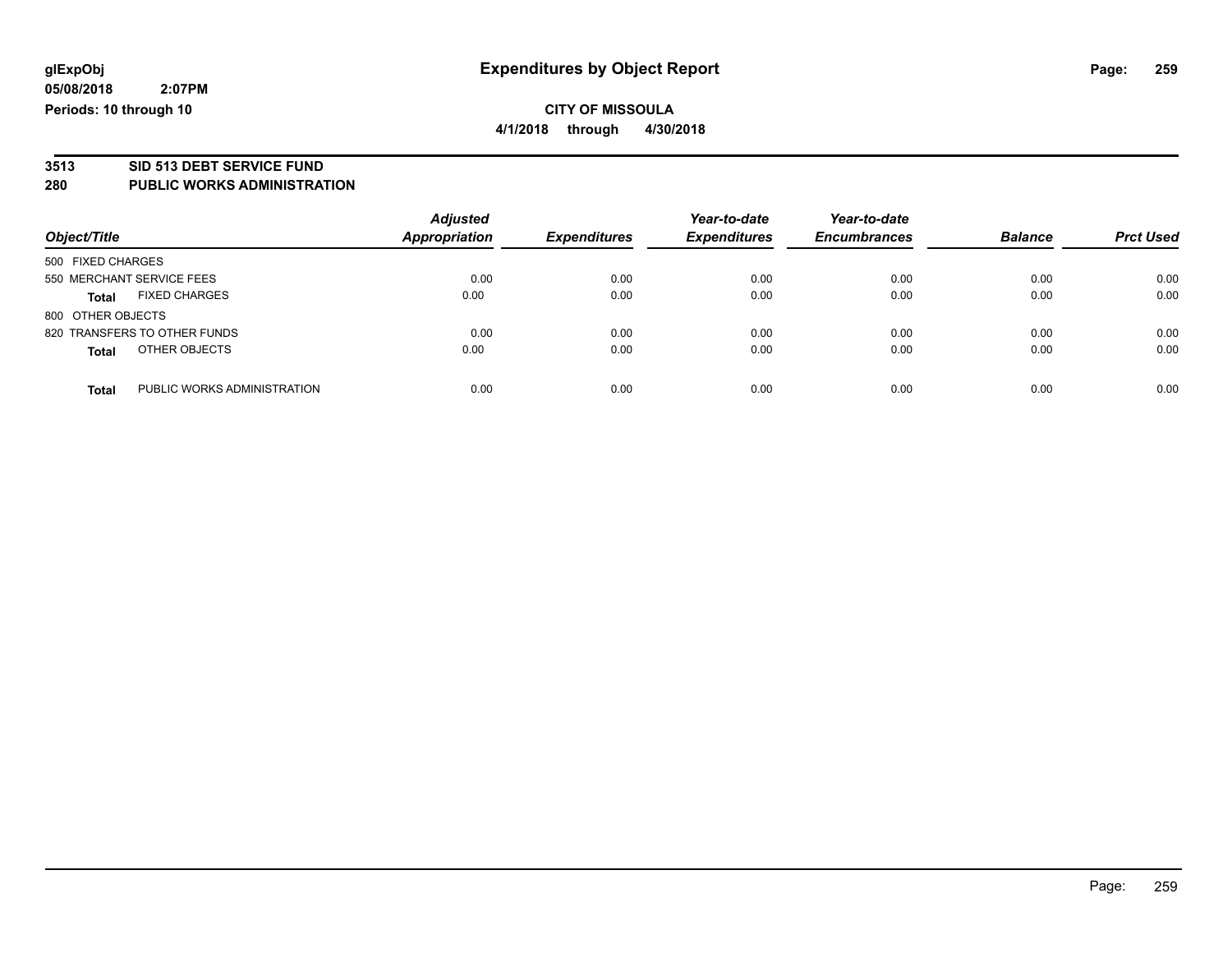# **3513 SID 513 DEBT SERVICE FUND**

|                                      | <b>Adjusted</b>      |                     | Year-to-date        | Year-to-date        |                |                  |
|--------------------------------------|----------------------|---------------------|---------------------|---------------------|----------------|------------------|
| Object/Title                         | <b>Appropriation</b> | <b>Expenditures</b> | <b>Expenditures</b> | <b>Encumbrances</b> | <b>Balance</b> | <b>Prct Used</b> |
| 500 FIXED CHARGES                    |                      |                     |                     |                     |                |                  |
| 550 MERCHANT SERVICE FEES            | 0.00                 | 0.00                | 0.00                | 0.00                | 0.00           | 0.00             |
| <b>FIXED CHARGES</b><br><b>Total</b> | 0.00                 | 0.00                | 0.00                | 0.00                | 0.00           | 0.00             |
| 600 DEBT SERVICE                     |                      |                     |                     |                     |                |                  |
| 610 PRINCIPAL                        | 0.00                 | 0.00                | 0.00                | 0.00                | 0.00           | 0.00             |
| 620 INTEREST / SERVICE FEES          | 0.00                 | 0.00                | 0.00                | 0.00                | 0.00           | 0.00             |
| <b>DEBT SERVICE</b><br><b>Total</b>  | 0.00                 | 0.00                | 0.00                | 0.00                | 0.00           | 0.00             |
| 800 OTHER OBJECTS                    |                      |                     |                     |                     |                |                  |
| 820 TRANSFERS TO OTHER FUNDS         | 0.00                 | 0.00                | 0.00                | 0.00                | 0.00           | 0.00             |
| OTHER OBJECTS<br><b>Total</b>        | 0.00                 | 0.00                | 0.00                | 0.00                | 0.00           | 0.00             |
|                                      |                      |                     |                     |                     |                |                  |
| NON-DEPARTMENTAL<br><b>Total</b>     | 0.00                 | 0.00                | 0.00                | 0.00                | 0.00           | 0.00             |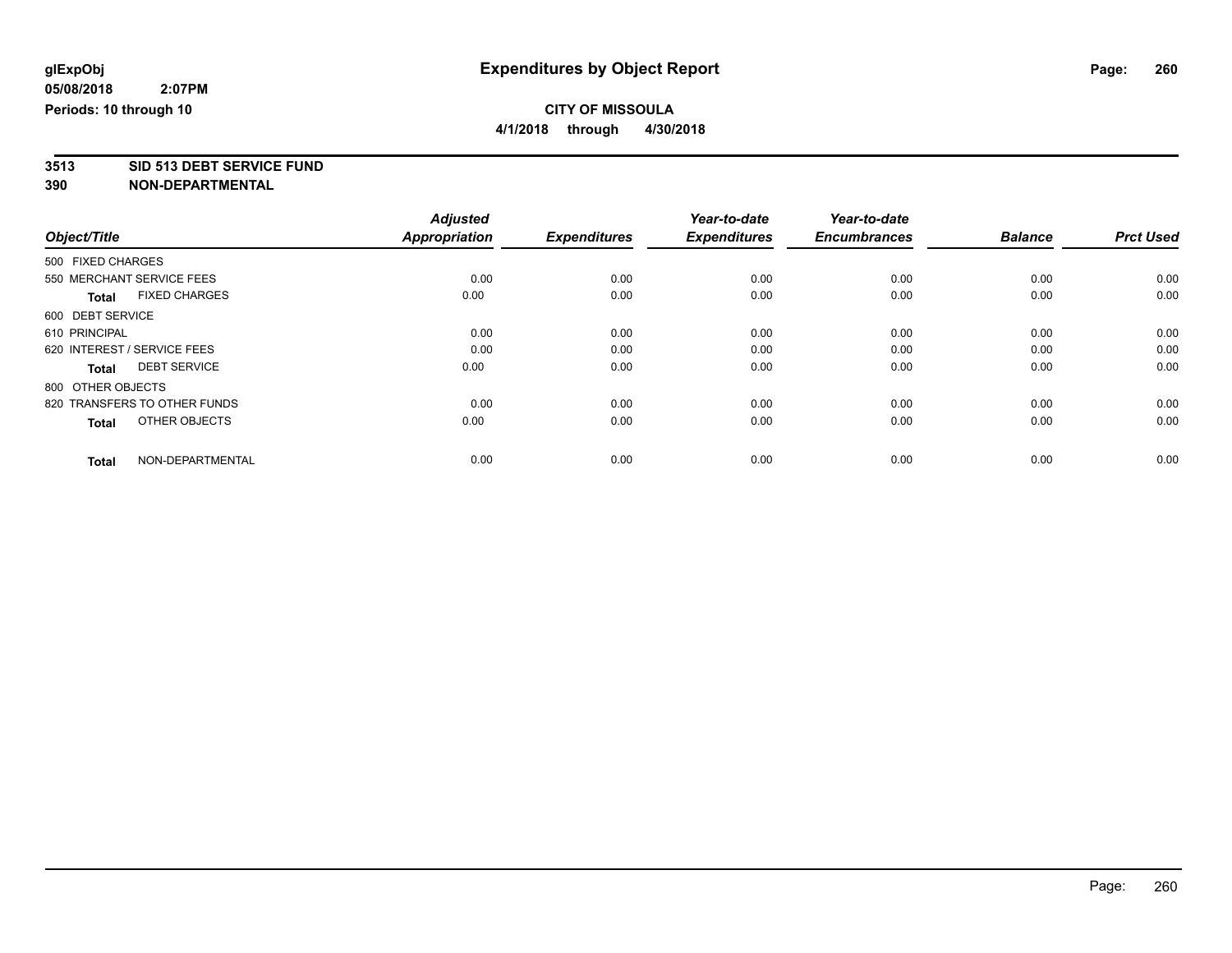## **3513 SID 513 DEBT SERVICE FUND**

|                              |                           | <b>Adjusted</b>      |                     | Year-to-date        | Year-to-date        |                |                  |
|------------------------------|---------------------------|----------------------|---------------------|---------------------|---------------------|----------------|------------------|
| Object/Title                 |                           | <b>Appropriation</b> | <b>Expenditures</b> | <b>Expenditures</b> | <b>Encumbrances</b> | <b>Balance</b> | <b>Prct Used</b> |
| 500 FIXED CHARGES            |                           |                      |                     |                     |                     |                |                  |
| 550 MERCHANT SERVICE FEES    |                           | 0.00                 | 0.00                | 0.00                | 0.00                | 0.00           | 0.00             |
| <b>Total</b>                 | <b>FIXED CHARGES</b>      | 0.00                 | 0.00                | 0.00                | 0.00                | 0.00           | 0.00             |
| 600 DEBT SERVICE             |                           |                      |                     |                     |                     |                |                  |
| 610 PRINCIPAL                |                           | 0.00                 | 0.00                | 0.00                | 0.00                | 0.00           | 0.00             |
| 620 INTEREST / SERVICE FEES  |                           | 0.00                 | 0.00                | 0.00                | 0.00                | 0.00           | 0.00             |
| Total                        | <b>DEBT SERVICE</b>       | 0.00                 | 0.00                | 0.00                | 0.00                | 0.00           | 0.00             |
| 800 OTHER OBJECTS            |                           |                      |                     |                     |                     |                |                  |
| 820 TRANSFERS TO OTHER FUNDS |                           | 0.00                 | 0.00                | 0.00                | 0.00                | 0.00           | 0.00             |
| Total                        | OTHER OBJECTS             | 0.00                 | 0.00                | 0.00                | 0.00                | 0.00           | 0.00             |
| <b>Total</b>                 | SID 513 DEBT SERVICE FUND | 0.00                 | 0.00                | 0.00                | 0.00                | 0.00           | 0.00             |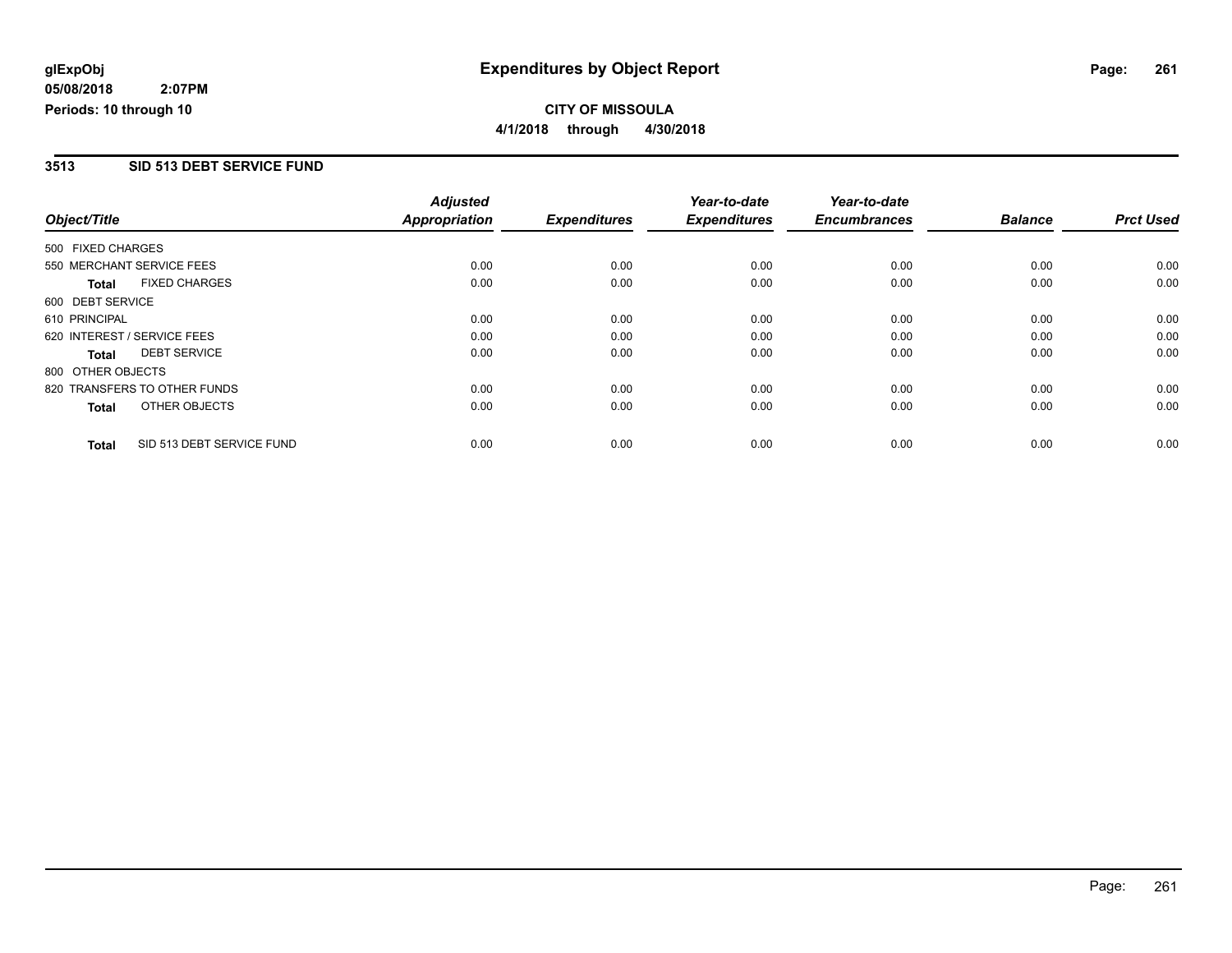#### **05/08/2018 2:07PM Periods: 10 through 10**

## **CITY OF MISSOULA 4/1/2018 through 4/30/2018**

#### **3514 SID 514 DEBT SERVICE FUND**

**000 \*\*\* Title Not Found \*\*\***

| Object/Title                     | <b>Adjusted</b><br>Appropriation | <b>Expenditures</b> | Year-to-date<br><b>Expenditures</b> | Year-to-date<br><b>Encumbrances</b> | <b>Balance</b> | <b>Prct Used</b> |
|----------------------------------|----------------------------------|---------------------|-------------------------------------|-------------------------------------|----------------|------------------|
| 800 OTHER OBJECTS                |                                  |                     |                                     |                                     |                |                  |
| 820 TRANSFERS TO OTHER FUNDS     | 0.00                             | 0.00                | 0.00                                | 0.00                                | 0.00           | 0.00             |
| OTHER OBJECTS<br><b>Total</b>    | 0.00                             | 0.00                | 0.00                                | 0.00                                | 0.00           | 0.00             |
| *** Title Not Found ***<br>Total | 0.00                             | 0.00                | 0.00                                | 0.00                                | 0.00           | 0.00             |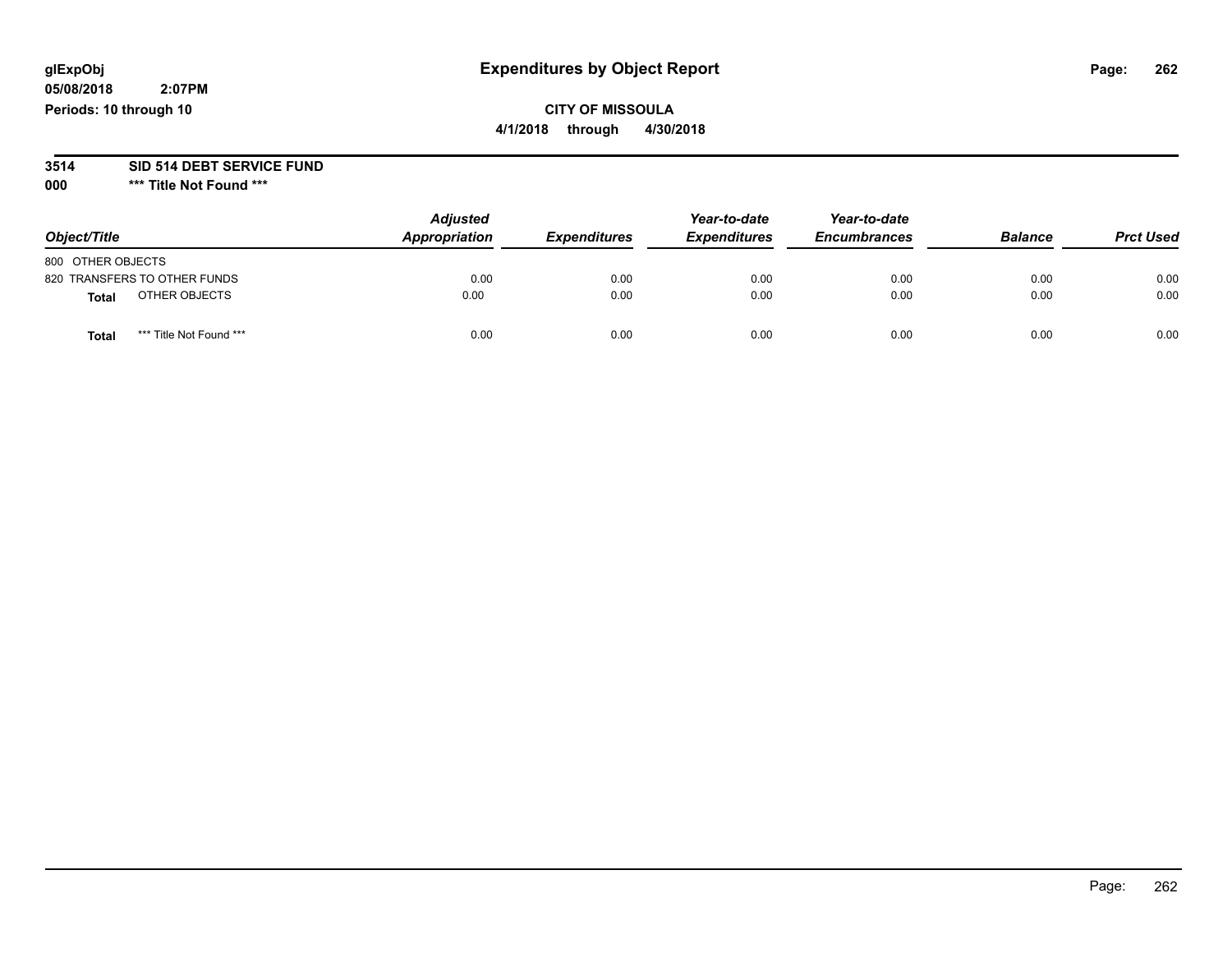# **3514 SID 514 DEBT SERVICE FUND**

|                                      | <b>Adjusted</b> |                     | Year-to-date        | Year-to-date        |                |                  |
|--------------------------------------|-----------------|---------------------|---------------------|---------------------|----------------|------------------|
| Object/Title                         | Appropriation   | <b>Expenditures</b> | <b>Expenditures</b> | <b>Encumbrances</b> | <b>Balance</b> | <b>Prct Used</b> |
| 500 FIXED CHARGES                    |                 |                     |                     |                     |                |                  |
| 550 MERCHANT SERVICE FEES            | 0.00            | 0.00                | 0.00                | 0.00                | 0.00           | 0.00             |
| <b>FIXED CHARGES</b><br><b>Total</b> | 0.00            | 0.00                | 0.00                | 0.00                | 0.00           | 0.00             |
| 600 DEBT SERVICE                     |                 |                     |                     |                     |                |                  |
| 610 PRINCIPAL                        | 0.00            | 0.00                | 0.00                | 0.00                | 0.00           | 0.00             |
| 620 INTEREST / SERVICE FEES          | 0.00            | 0.00                | 0.00                | 0.00                | 0.00           | 0.00             |
| <b>DEBT SERVICE</b><br><b>Total</b>  | 0.00            | 0.00                | 0.00                | 0.00                | 0.00           | 0.00             |
| NON-DEPARTMENTAL<br><b>Total</b>     | 0.00            | 0.00                | 0.00                | 0.00                | 0.00           | 0.00             |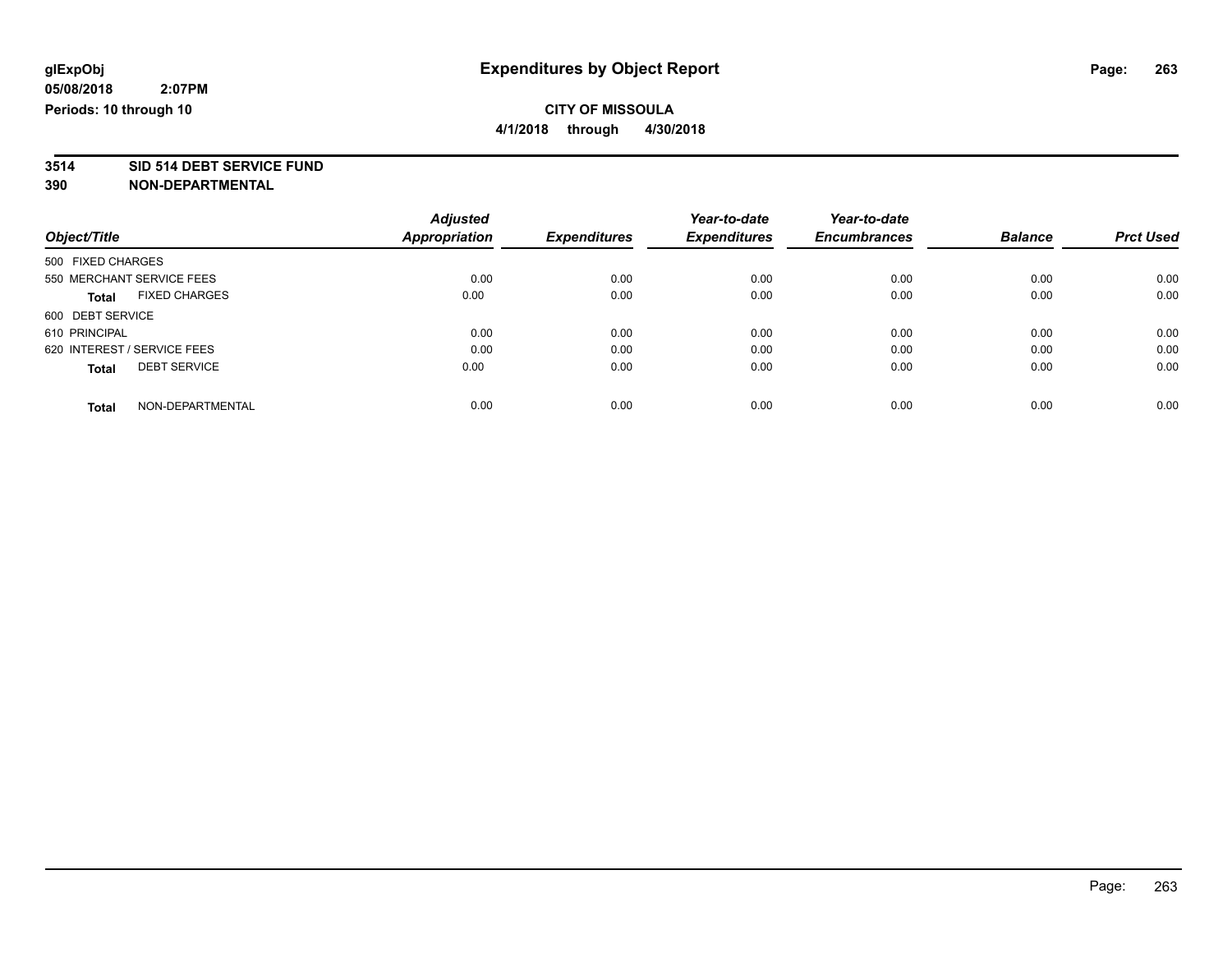## **3514 SID 514 DEBT SERVICE FUND**

|                             |                              | <b>Adjusted</b>      |                     | Year-to-date        | Year-to-date        |                |                  |
|-----------------------------|------------------------------|----------------------|---------------------|---------------------|---------------------|----------------|------------------|
| Object/Title                |                              | <b>Appropriation</b> | <b>Expenditures</b> | <b>Expenditures</b> | <b>Encumbrances</b> | <b>Balance</b> | <b>Prct Used</b> |
| 500 FIXED CHARGES           |                              |                      |                     |                     |                     |                |                  |
|                             | 550 MERCHANT SERVICE FEES    | 0.00                 | 0.00                | 0.00                | 0.00                | 0.00           | 0.00             |
| <b>Total</b>                | <b>FIXED CHARGES</b>         | 0.00                 | 0.00                | 0.00                | 0.00                | 0.00           | 0.00             |
| 600 DEBT SERVICE            |                              |                      |                     |                     |                     |                |                  |
| 610 PRINCIPAL               |                              | 0.00                 | 0.00                | 0.00                | 0.00                | 0.00           | 0.00             |
| 620 INTEREST / SERVICE FEES |                              | 0.00                 | 0.00                | 0.00                | 0.00                | 0.00           | 0.00             |
| Total                       | <b>DEBT SERVICE</b>          | 0.00                 | 0.00                | 0.00                | 0.00                | 0.00           | 0.00             |
| 800 OTHER OBJECTS           |                              |                      |                     |                     |                     |                |                  |
|                             | 820 TRANSFERS TO OTHER FUNDS | 0.00                 | 0.00                | 0.00                | 0.00                | 0.00           | 0.00             |
| Total                       | OTHER OBJECTS                | 0.00                 | 0.00                | 0.00                | 0.00                | 0.00           | 0.00             |
| <b>Total</b>                | SID 514 DEBT SERVICE FUND    | 0.00                 | 0.00                | 0.00                | 0.00                | 0.00           | 0.00             |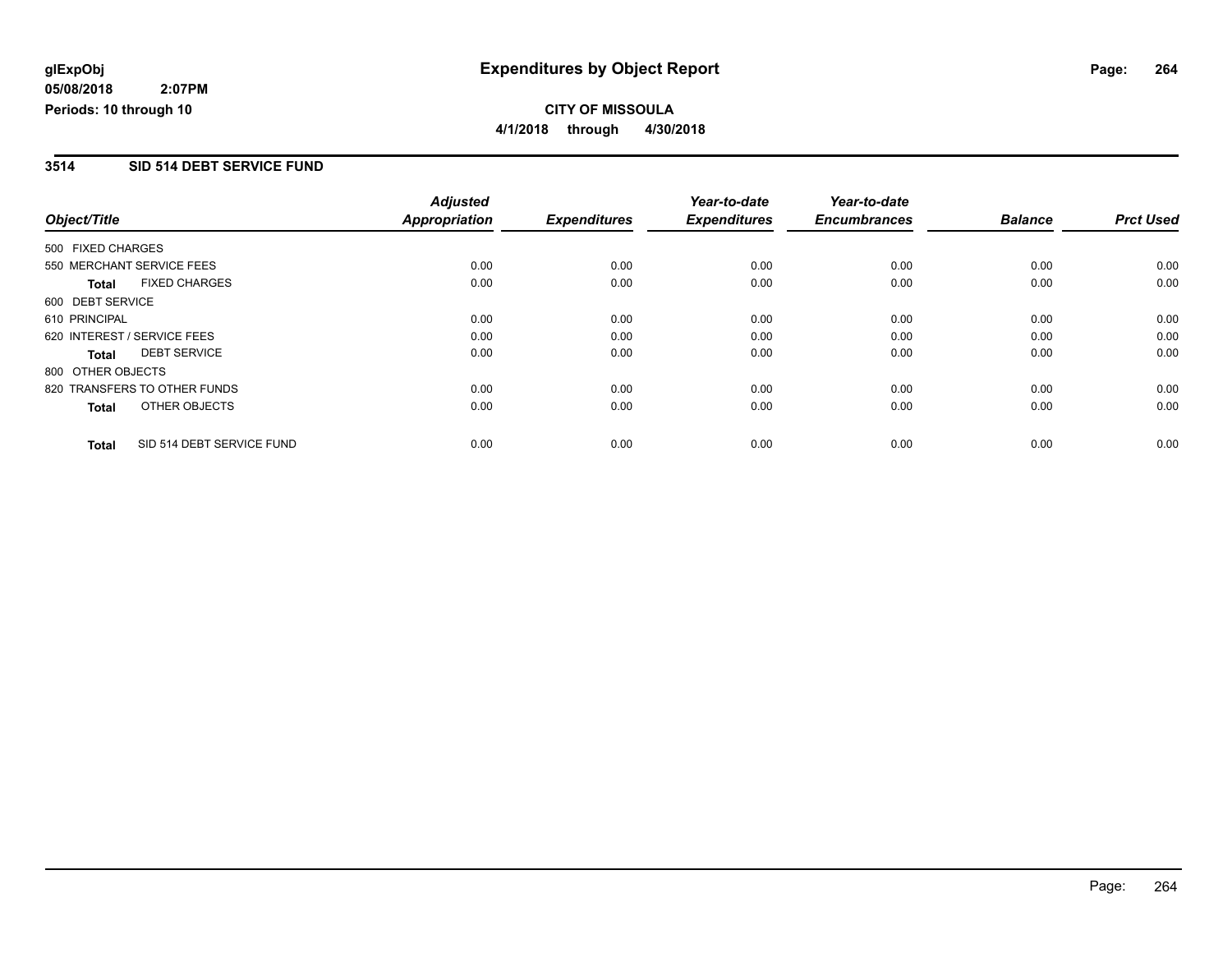# **3515 SID 515 DEBT SERVICE FUND**

|                                      | <b>Adjusted</b>      |                     | Year-to-date<br><b>Expenditures</b> | Year-to-date<br><b>Encumbrances</b> | <b>Balance</b> | <b>Prct Used</b> |
|--------------------------------------|----------------------|---------------------|-------------------------------------|-------------------------------------|----------------|------------------|
| Object/Title                         | <b>Appropriation</b> | <b>Expenditures</b> |                                     |                                     |                |                  |
| 500 FIXED CHARGES                    |                      |                     |                                     |                                     |                |                  |
| 550 MERCHANT SERVICE FEES            | 0.00                 | 0.00                | 0.00                                | 0.00                                | 0.00           | 0.00             |
| <b>FIXED CHARGES</b><br><b>Total</b> | 0.00                 | 0.00                | 0.00                                | 0.00                                | 0.00           | 0.00             |
| 600 DEBT SERVICE                     |                      |                     |                                     |                                     |                |                  |
| 610 PRINCIPAL                        | 0.00                 | 0.00                | 0.00                                | 0.00                                | 0.00           | 0.00             |
| 620 INTEREST / SERVICE FEES          | 0.00                 | 0.00                | 0.00                                | 0.00                                | 0.00           | 0.00             |
| <b>DEBT SERVICE</b><br><b>Total</b>  | 0.00                 | 0.00                | 0.00                                | 0.00                                | 0.00           | 0.00             |
| 800 OTHER OBJECTS                    |                      |                     |                                     |                                     |                |                  |
| 820 TRANSFERS TO OTHER FUNDS         | 0.00                 | 0.00                | 0.00                                | 0.00                                | 0.00           | 0.00             |
| OTHER OBJECTS<br><b>Total</b>        | 0.00                 | 0.00                | 0.00                                | 0.00                                | 0.00           | 0.00             |
|                                      |                      |                     |                                     |                                     |                |                  |
| NON-DEPARTMENTAL<br><b>Total</b>     | 0.00                 | 0.00                | 0.00                                | 0.00                                | 0.00           | 0.00             |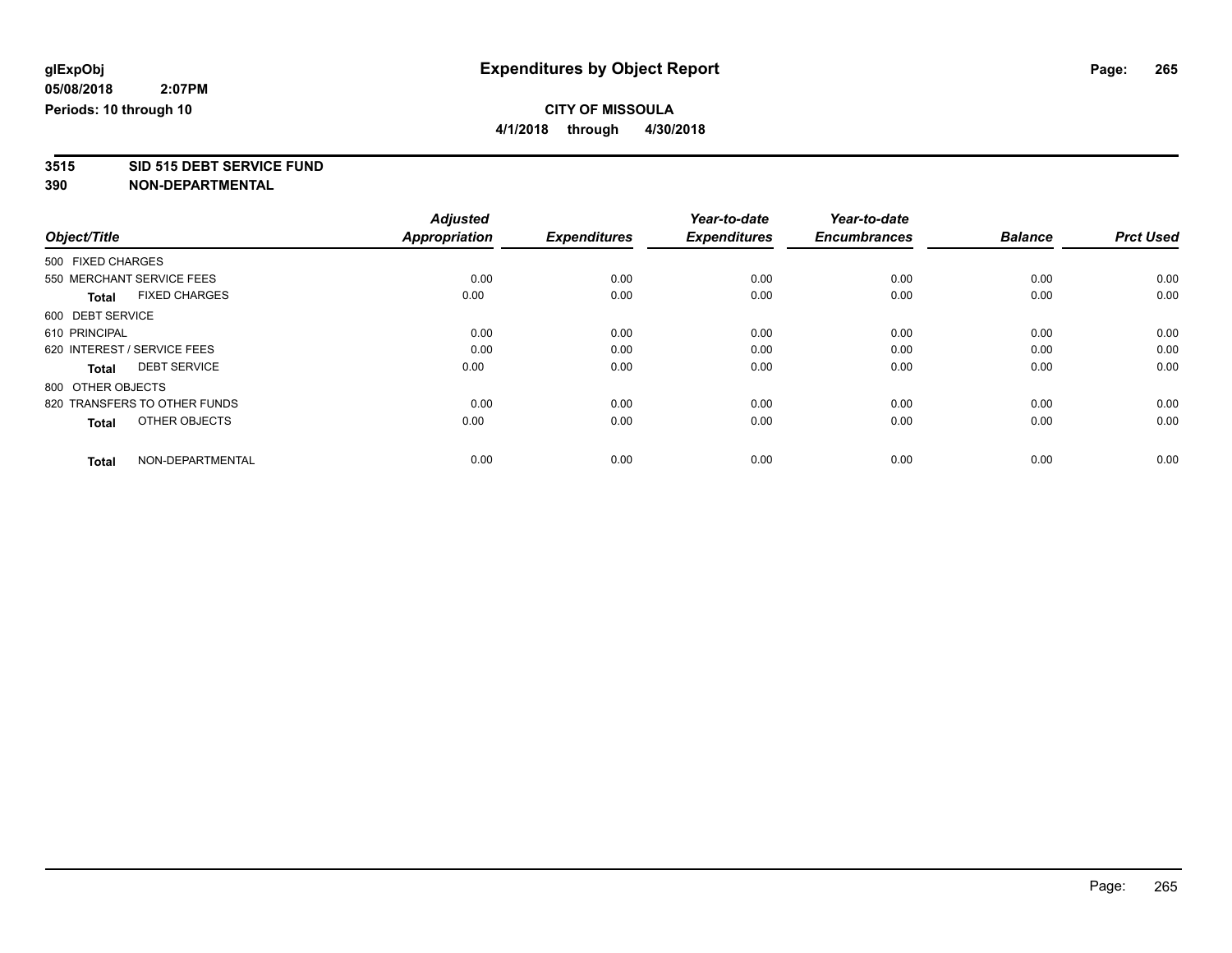## **3515 SID 515 DEBT SERVICE FUND**

|                   |                              | <b>Adjusted</b>      |                     | Year-to-date        | Year-to-date        |                |                  |
|-------------------|------------------------------|----------------------|---------------------|---------------------|---------------------|----------------|------------------|
| Object/Title      |                              | <b>Appropriation</b> | <b>Expenditures</b> | <b>Expenditures</b> | <b>Encumbrances</b> | <b>Balance</b> | <b>Prct Used</b> |
| 500 FIXED CHARGES |                              |                      |                     |                     |                     |                |                  |
|                   | 550 MERCHANT SERVICE FEES    | 0.00                 | 0.00                | 0.00                | 0.00                | 0.00           | 0.00             |
| <b>Total</b>      | <b>FIXED CHARGES</b>         | 0.00                 | 0.00                | 0.00                | 0.00                | 0.00           | 0.00             |
| 600 DEBT SERVICE  |                              |                      |                     |                     |                     |                |                  |
| 610 PRINCIPAL     |                              | 0.00                 | 0.00                | 0.00                | 0.00                | 0.00           | 0.00             |
|                   | 620 INTEREST / SERVICE FEES  | 0.00                 | 0.00                | 0.00                | 0.00                | 0.00           | 0.00             |
| Total             | <b>DEBT SERVICE</b>          | 0.00                 | 0.00                | 0.00                | 0.00                | 0.00           | 0.00             |
| 800 OTHER OBJECTS |                              |                      |                     |                     |                     |                |                  |
|                   | 820 TRANSFERS TO OTHER FUNDS | 0.00                 | 0.00                | 0.00                | 0.00                | 0.00           | 0.00             |
| Total             | OTHER OBJECTS                | 0.00                 | 0.00                | 0.00                | 0.00                | 0.00           | 0.00             |
| <b>Total</b>      | SID 515 DEBT SERVICE FUND    | 0.00                 | 0.00                | 0.00                | 0.00                | 0.00           | 0.00             |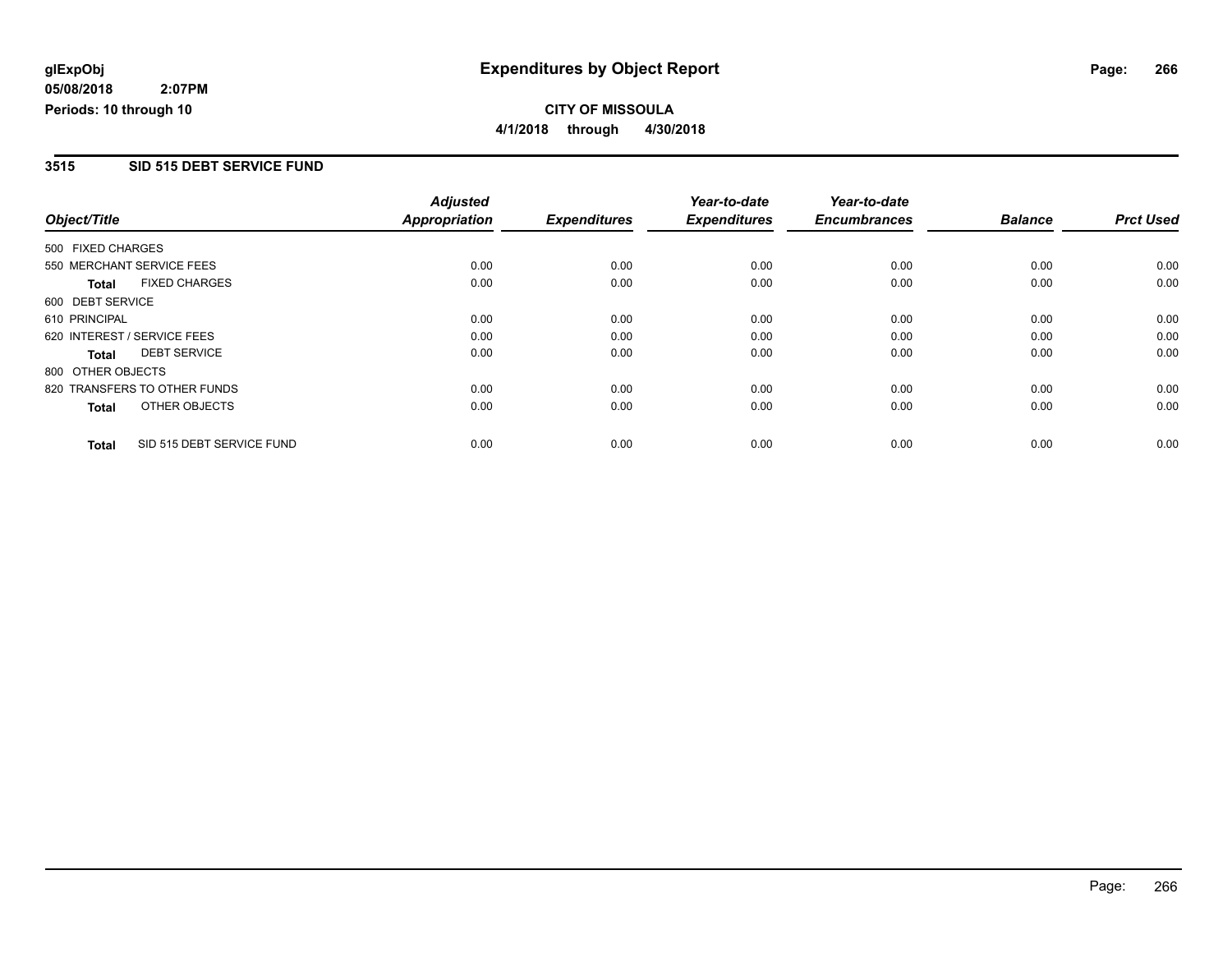#### **05/08/2018 2:07PM Periods: 10 through 10**

## **CITY OF MISSOULA 4/1/2018 through 4/30/2018**

### **3517 SID 517 DEBT SERVICE FUND**

**000 \*\*\* Title Not Found \*\*\***

| Object/Title                            | <b>Adjusted</b><br>Appropriation | <b>Expenditures</b> | Year-to-date<br><b>Expenditures</b> | Year-to-date<br><b>Encumbrances</b> | <b>Balance</b> | <b>Prct Used</b> |
|-----------------------------------------|----------------------------------|---------------------|-------------------------------------|-------------------------------------|----------------|------------------|
| 800 OTHER OBJECTS                       |                                  |                     |                                     |                                     |                |                  |
| 820 TRANSFERS TO OTHER FUNDS            | 0.00                             | 0.00                | 0.00                                | 0.00                                | 0.00           | 0.00             |
| OTHER OBJECTS<br><b>Total</b>           | 0.00                             | 0.00                | 0.00                                | 0.00                                | 0.00           | 0.00             |
| *** Title Not Found ***<br><b>Total</b> | 0.00                             | 0.00                | 0.00                                | 0.00                                | 0.00           | 0.00             |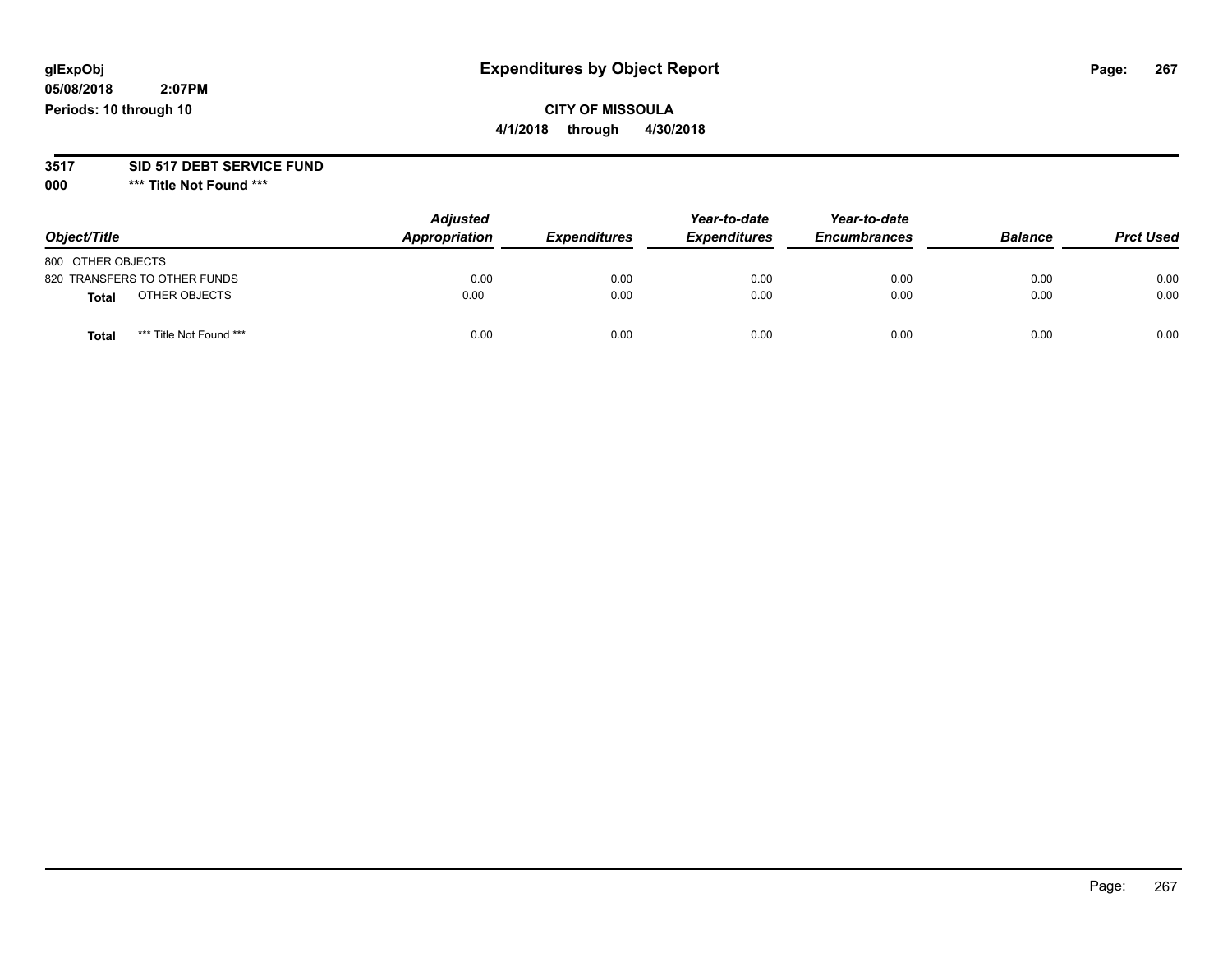# **3517 SID 517 DEBT SERVICE FUND**

|                                      | <b>Adjusted</b>      |                     | Year-to-date        | Year-to-date        |                |                  |
|--------------------------------------|----------------------|---------------------|---------------------|---------------------|----------------|------------------|
| Object/Title                         | <b>Appropriation</b> | <b>Expenditures</b> | <b>Expenditures</b> | <b>Encumbrances</b> | <b>Balance</b> | <b>Prct Used</b> |
| 500 FIXED CHARGES                    |                      |                     |                     |                     |                |                  |
| 550 MERCHANT SERVICE FEES            | 0.00                 | 0.00                | 0.00                | 0.00                | 0.00           | 0.00             |
| <b>FIXED CHARGES</b><br><b>Total</b> | 0.00                 | 0.00                | 0.00                | 0.00                | 0.00           | 0.00             |
| 600 DEBT SERVICE                     |                      |                     |                     |                     |                |                  |
| 610 PRINCIPAL                        | 0.00                 | 0.00                | 0.00                | 0.00                | 0.00           | 0.00             |
| 620 INTEREST / SERVICE FEES          | 0.00                 | 0.00                | 0.00                | 0.00                | 0.00           | 0.00             |
| <b>DEBT SERVICE</b><br><b>Total</b>  | 0.00                 | 0.00                | 0.00                | 0.00                | 0.00           | 0.00             |
| NON-DEPARTMENTAL<br>Total            | 0.00                 | 0.00                | 0.00                | 0.00                | 0.00           | 0.00             |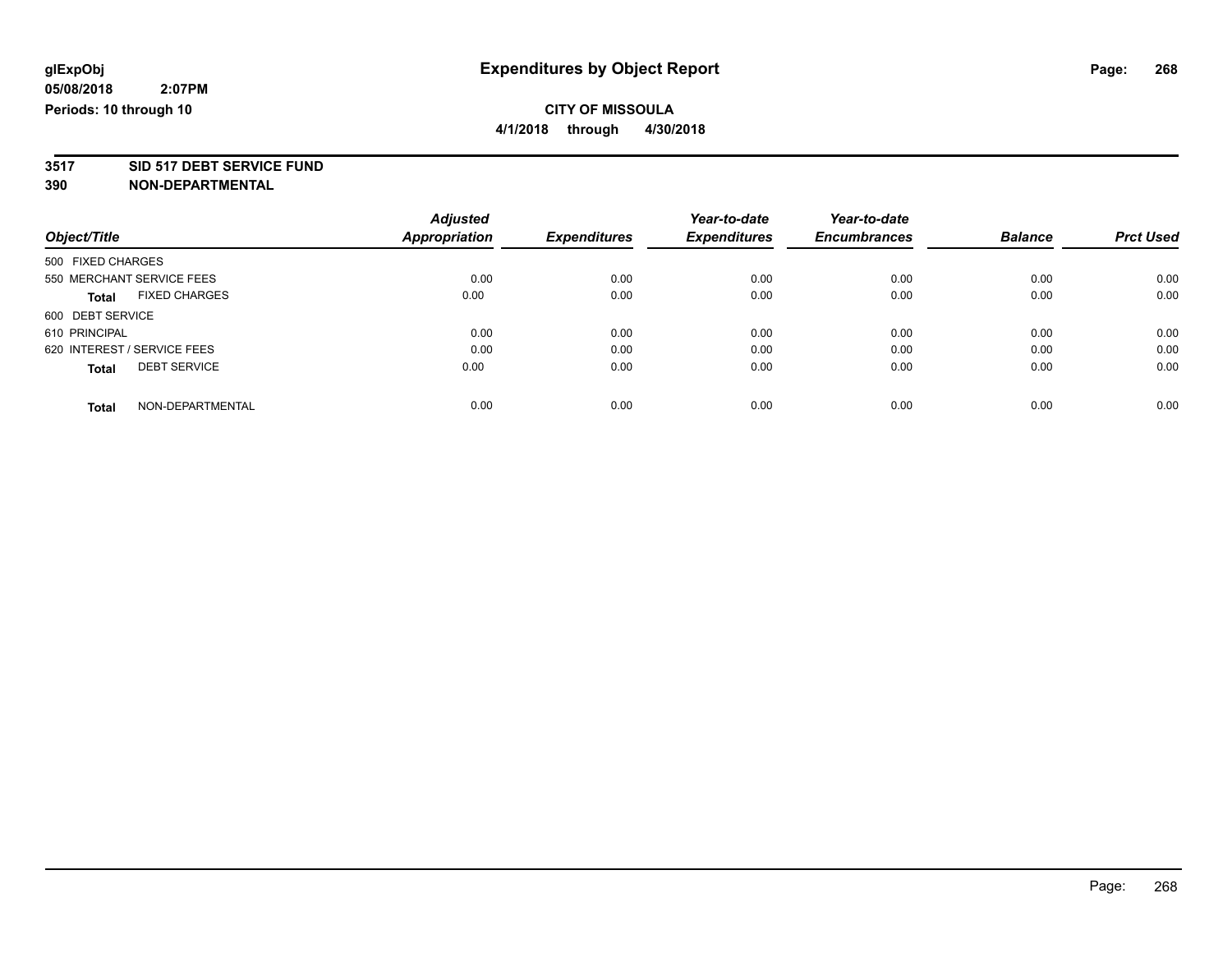## **3517 SID 517 DEBT SERVICE FUND**

|                   |                              | <b>Adjusted</b>      |                     | Year-to-date        | Year-to-date        |                |                  |
|-------------------|------------------------------|----------------------|---------------------|---------------------|---------------------|----------------|------------------|
| Object/Title      |                              | <b>Appropriation</b> | <b>Expenditures</b> | <b>Expenditures</b> | <b>Encumbrances</b> | <b>Balance</b> | <b>Prct Used</b> |
| 500 FIXED CHARGES |                              |                      |                     |                     |                     |                |                  |
|                   | 550 MERCHANT SERVICE FEES    | 0.00                 | 0.00                | 0.00                | 0.00                | 0.00           | 0.00             |
| <b>Total</b>      | <b>FIXED CHARGES</b>         | 0.00                 | 0.00                | 0.00                | 0.00                | 0.00           | 0.00             |
| 600 DEBT SERVICE  |                              |                      |                     |                     |                     |                |                  |
| 610 PRINCIPAL     |                              | 0.00                 | 0.00                | 0.00                | 0.00                | 0.00           | 0.00             |
|                   | 620 INTEREST / SERVICE FEES  | 0.00                 | 0.00                | 0.00                | 0.00                | 0.00           | 0.00             |
| Total             | <b>DEBT SERVICE</b>          | 0.00                 | 0.00                | 0.00                | 0.00                | 0.00           | 0.00             |
| 800 OTHER OBJECTS |                              |                      |                     |                     |                     |                |                  |
|                   | 820 TRANSFERS TO OTHER FUNDS | 0.00                 | 0.00                | 0.00                | 0.00                | 0.00           | 0.00             |
| <b>Total</b>      | OTHER OBJECTS                | 0.00                 | 0.00                | 0.00                | 0.00                | 0.00           | 0.00             |
| <b>Total</b>      | SID 517 DEBT SERVICE FUND    | 0.00                 | 0.00                | 0.00                | 0.00                | 0.00           | 0.00             |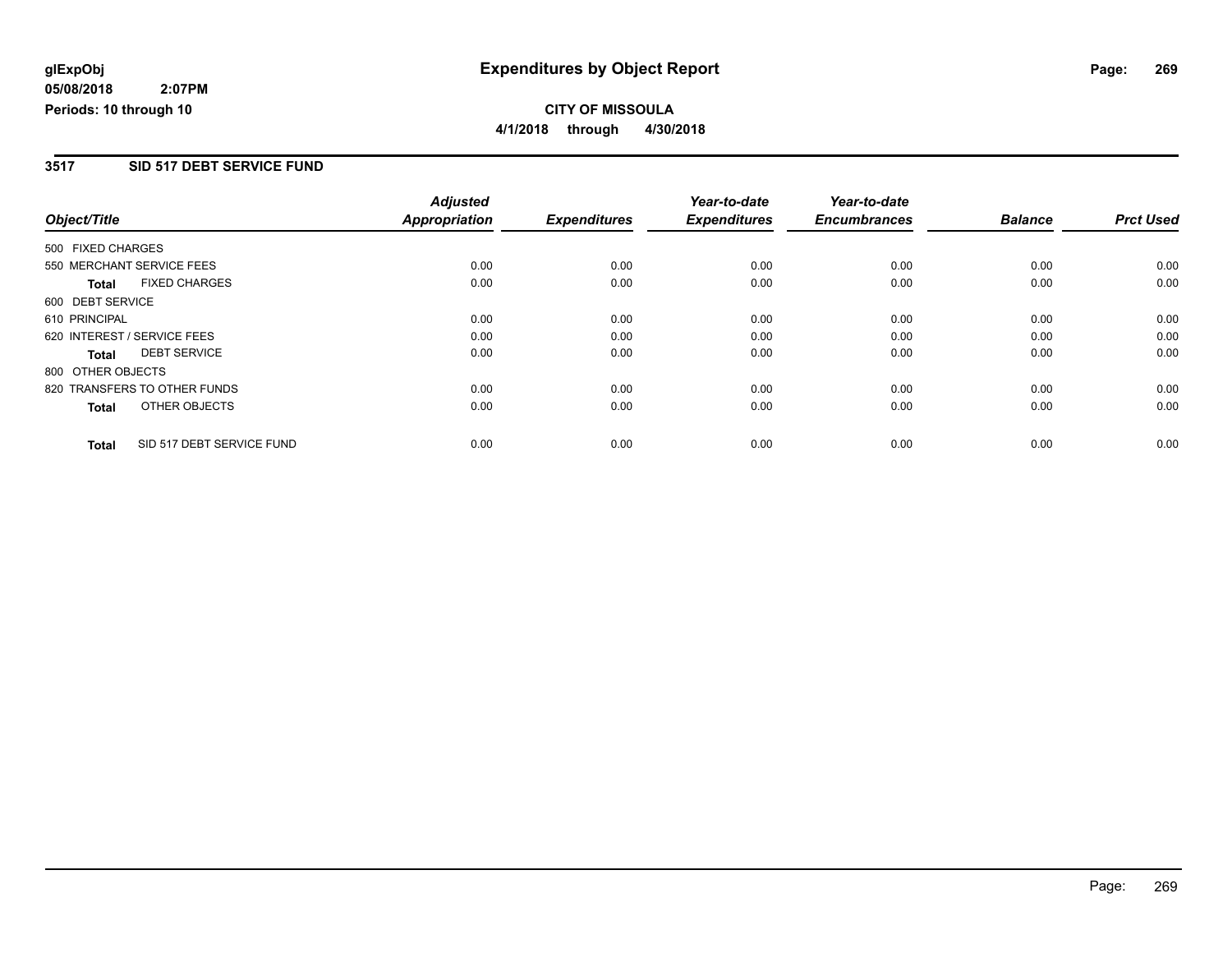#### **05/08/2018 2:07PM Periods: 10 through 10**

## **CITY OF MISSOULA 4/1/2018 through 4/30/2018**

# **3518 SID 518 DEBT SERVICE FUND**

**000 \*\*\* Title Not Found \*\*\***

| Object/Title                     | <b>Adjusted</b><br>Appropriation | <b>Expenditures</b> | Year-to-date<br><b>Expenditures</b> | Year-to-date<br><b>Encumbrances</b> | <b>Balance</b> | <b>Prct Used</b> |
|----------------------------------|----------------------------------|---------------------|-------------------------------------|-------------------------------------|----------------|------------------|
| 800 OTHER OBJECTS                |                                  |                     |                                     |                                     |                |                  |
| 820 TRANSFERS TO OTHER FUNDS     | 0.00                             | 0.00                | 0.00                                | 0.00                                | 0.00           | 0.00             |
| OTHER OBJECTS<br><b>Total</b>    | 0.00                             | 0.00                | 0.00                                | 0.00                                | 0.00           | 0.00             |
| *** Title Not Found ***<br>Total | 0.00                             | 0.00                | 0.00                                | 0.00                                | 0.00           | 0.00             |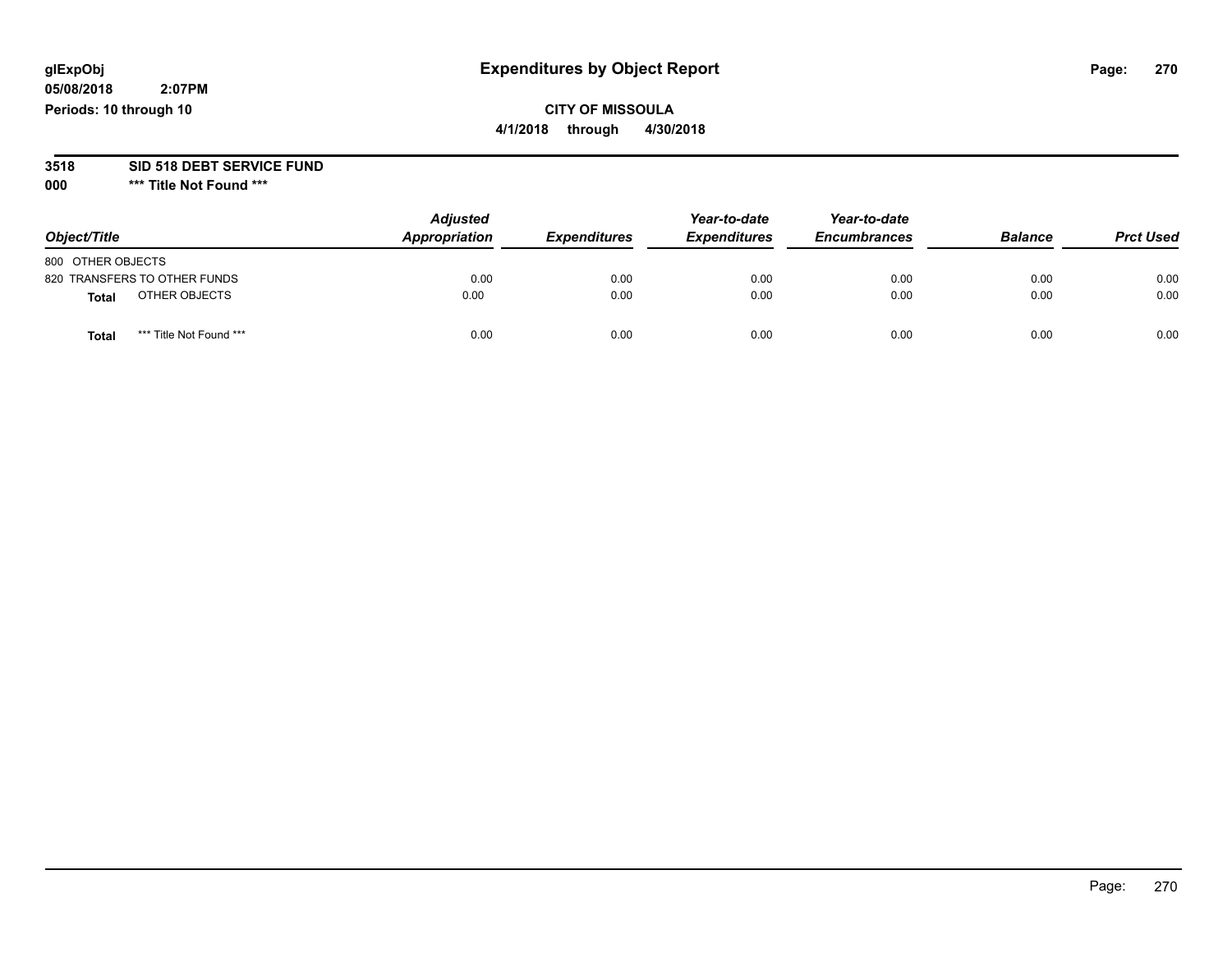# **3518 SID 518 DEBT SERVICE FUND**

|                                      | <b>Adjusted</b>      |                     | Year-to-date        | Year-to-date        |                |                  |
|--------------------------------------|----------------------|---------------------|---------------------|---------------------|----------------|------------------|
| Object/Title                         | <b>Appropriation</b> | <b>Expenditures</b> | <b>Expenditures</b> | <b>Encumbrances</b> | <b>Balance</b> | <b>Prct Used</b> |
| 500 FIXED CHARGES                    |                      |                     |                     |                     |                |                  |
| 550 MERCHANT SERVICE FEES            | 0.00                 | 0.00                | 0.00                | 0.00                | 0.00           | 0.00             |
| <b>FIXED CHARGES</b><br><b>Total</b> | 0.00                 | 0.00                | 0.00                | 0.00                | 0.00           | 0.00             |
| 600 DEBT SERVICE                     |                      |                     |                     |                     |                |                  |
| 610 PRINCIPAL                        | 0.00                 | 0.00                | 0.00                | 0.00                | 0.00           | 0.00             |
| 620 INTEREST / SERVICE FEES          | 0.00                 | 0.00                | 0.00                | 0.00                | 0.00           | 0.00             |
| <b>DEBT SERVICE</b><br><b>Total</b>  | 0.00                 | 0.00                | 0.00                | 0.00                | 0.00           | 0.00             |
| 800 OTHER OBJECTS                    |                      |                     |                     |                     |                |                  |
| 820 TRANSFERS TO OTHER FUNDS         | 0.00                 | 0.00                | 0.00                | 0.00                | 0.00           | 0.00             |
| OTHER OBJECTS<br><b>Total</b>        | 0.00                 | 0.00                | 0.00                | 0.00                | 0.00           | 0.00             |
|                                      |                      |                     |                     |                     |                |                  |
| NON-DEPARTMENTAL<br><b>Total</b>     | 0.00                 | 0.00                | 0.00                | 0.00                | 0.00           | 0.00             |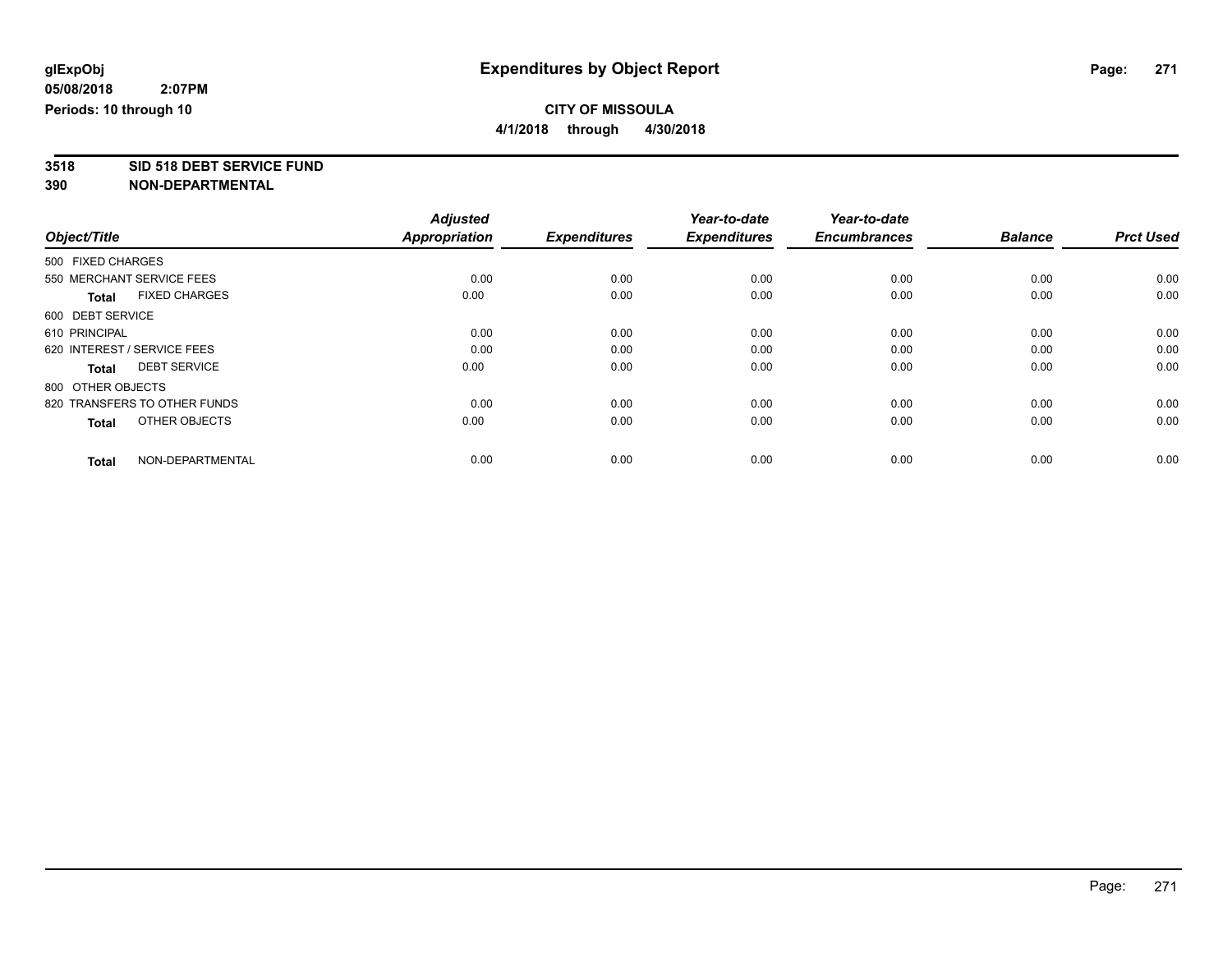### **3518 SID 518 DEBT SERVICE FUND**

|                             |                              | <b>Adjusted</b>      |                     | Year-to-date        | Year-to-date        |                |                  |
|-----------------------------|------------------------------|----------------------|---------------------|---------------------|---------------------|----------------|------------------|
| Object/Title                |                              | <b>Appropriation</b> | <b>Expenditures</b> | <b>Expenditures</b> | <b>Encumbrances</b> | <b>Balance</b> | <b>Prct Used</b> |
| 500 FIXED CHARGES           |                              |                      |                     |                     |                     |                |                  |
|                             | 550 MERCHANT SERVICE FEES    | 0.00                 | 0.00                | 0.00                | 0.00                | 0.00           | 0.00             |
| <b>Total</b>                | <b>FIXED CHARGES</b>         | 0.00                 | 0.00                | 0.00                | 0.00                | 0.00           | 0.00             |
| 600 DEBT SERVICE            |                              |                      |                     |                     |                     |                |                  |
| 610 PRINCIPAL               |                              | 0.00                 | 0.00                | 0.00                | 0.00                | 0.00           | 0.00             |
| 620 INTEREST / SERVICE FEES |                              | 0.00                 | 0.00                | 0.00                | 0.00                | 0.00           | 0.00             |
| Total                       | <b>DEBT SERVICE</b>          | 0.00                 | 0.00                | 0.00                | 0.00                | 0.00           | 0.00             |
| 800 OTHER OBJECTS           |                              |                      |                     |                     |                     |                |                  |
|                             | 820 TRANSFERS TO OTHER FUNDS | 0.00                 | 0.00                | 0.00                | 0.00                | 0.00           | 0.00             |
| Total                       | OTHER OBJECTS                | 0.00                 | 0.00                | 0.00                | 0.00                | 0.00           | 0.00             |
| <b>Total</b>                | SID 518 DEBT SERVICE FUND    | 0.00                 | 0.00                | 0.00                | 0.00                | 0.00           | 0.00             |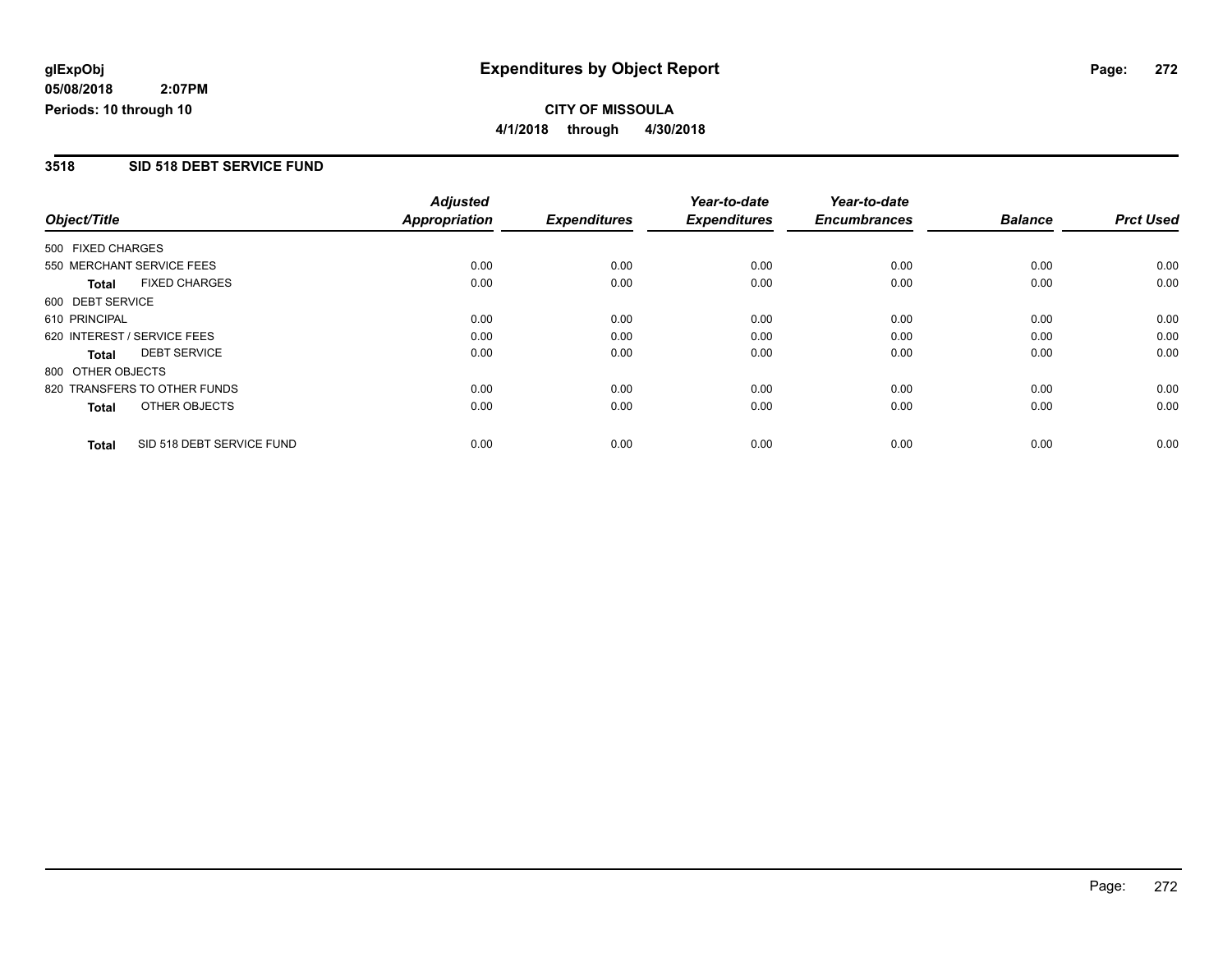# **3519 SID 519 DEBT SERVICE FUND**

|                                      | <b>Adjusted</b>      |                     | Year-to-date<br><b>Expenditures</b> | Year-to-date<br><b>Encumbrances</b> | <b>Balance</b> | <b>Prct Used</b> |
|--------------------------------------|----------------------|---------------------|-------------------------------------|-------------------------------------|----------------|------------------|
| Object/Title                         | <b>Appropriation</b> | <b>Expenditures</b> |                                     |                                     |                |                  |
| 500 FIXED CHARGES                    |                      |                     |                                     |                                     |                |                  |
| 550 MERCHANT SERVICE FEES            | 0.00                 | 0.00                | 0.00                                | 0.00                                | 0.00           | 0.00             |
| <b>FIXED CHARGES</b><br><b>Total</b> | 0.00                 | 0.00                | 0.00                                | 0.00                                | 0.00           | 0.00             |
| 600 DEBT SERVICE                     |                      |                     |                                     |                                     |                |                  |
| 610 PRINCIPAL                        | 0.00                 | 0.00                | 0.00                                | 0.00                                | 0.00           | 0.00             |
| 620 INTEREST / SERVICE FEES          | 0.00                 | 0.00                | 0.00                                | 0.00                                | 0.00           | 0.00             |
| <b>DEBT SERVICE</b><br><b>Total</b>  | 0.00                 | 0.00                | 0.00                                | 0.00                                | 0.00           | 0.00             |
| 800 OTHER OBJECTS                    |                      |                     |                                     |                                     |                |                  |
| 820 TRANSFERS TO OTHER FUNDS         | 0.00                 | 0.00                | 0.00                                | 0.00                                | 0.00           | 0.00             |
| OTHER OBJECTS<br><b>Total</b>        | 0.00                 | 0.00                | 0.00                                | 0.00                                | 0.00           | 0.00             |
|                                      |                      |                     |                                     |                                     |                |                  |
| NON-DEPARTMENTAL<br><b>Total</b>     | 0.00                 | 0.00                | 0.00                                | 0.00                                | 0.00           | 0.00             |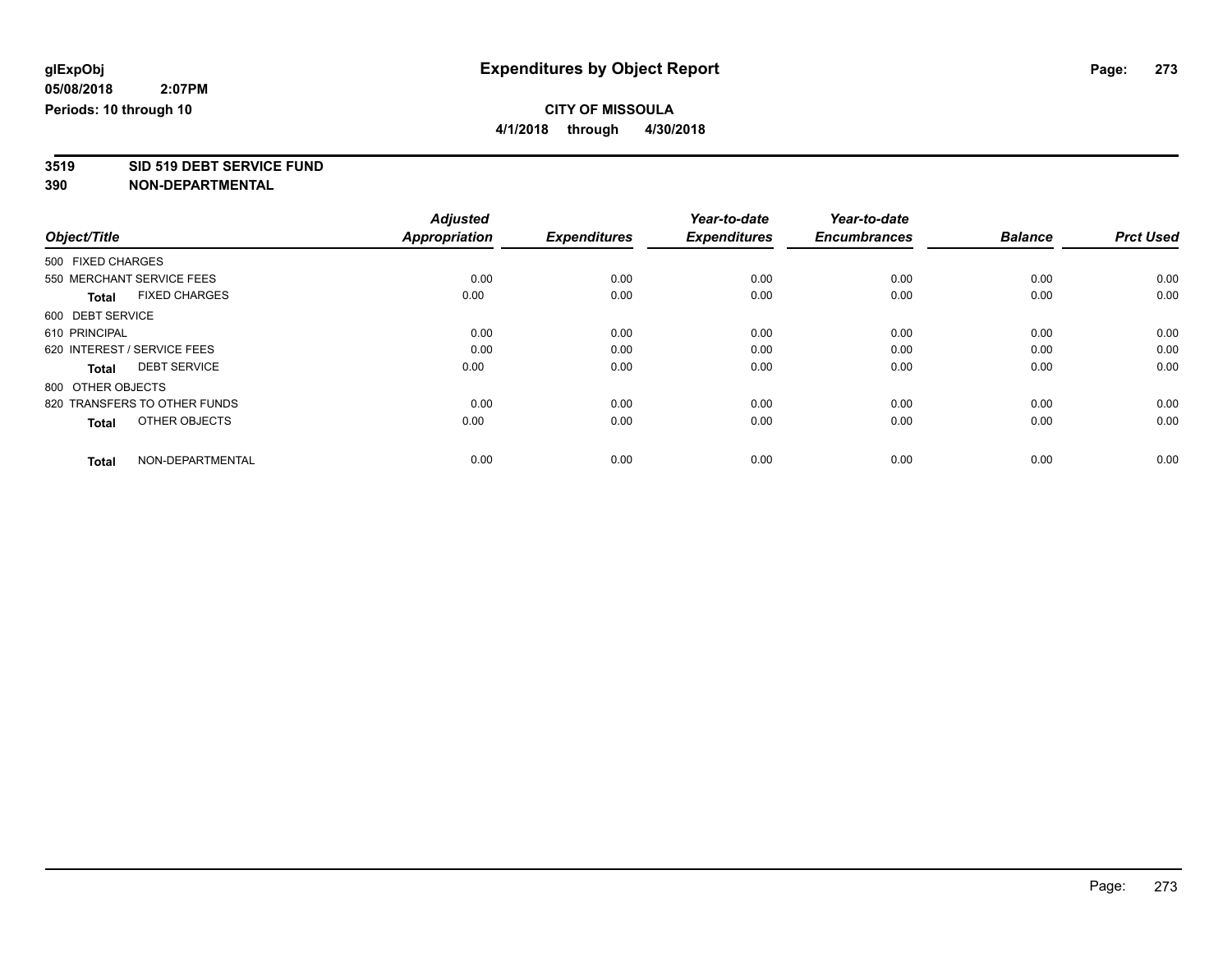### **3519 SID 519 DEBT SERVICE FUND**

|                             |                              | <b>Adjusted</b>      |                     | Year-to-date        | Year-to-date        |                |                  |
|-----------------------------|------------------------------|----------------------|---------------------|---------------------|---------------------|----------------|------------------|
| Object/Title                |                              | <b>Appropriation</b> | <b>Expenditures</b> | <b>Expenditures</b> | <b>Encumbrances</b> | <b>Balance</b> | <b>Prct Used</b> |
| 500 FIXED CHARGES           |                              |                      |                     |                     |                     |                |                  |
| 550 MERCHANT SERVICE FEES   |                              | 0.00                 | 0.00                | 0.00                | 0.00                | 0.00           | 0.00             |
| <b>Total</b>                | <b>FIXED CHARGES</b>         | 0.00                 | 0.00                | 0.00                | 0.00                | 0.00           | 0.00             |
| 600 DEBT SERVICE            |                              |                      |                     |                     |                     |                |                  |
| 610 PRINCIPAL               |                              | 0.00                 | 0.00                | 0.00                | 0.00                | 0.00           | 0.00             |
| 620 INTEREST / SERVICE FEES |                              | 0.00                 | 0.00                | 0.00                | 0.00                | 0.00           | 0.00             |
| Total                       | <b>DEBT SERVICE</b>          | 0.00                 | 0.00                | 0.00                | 0.00                | 0.00           | 0.00             |
| 800 OTHER OBJECTS           |                              |                      |                     |                     |                     |                |                  |
|                             | 820 TRANSFERS TO OTHER FUNDS | 0.00                 | 0.00                | 0.00                | 0.00                | 0.00           | 0.00             |
| Total                       | OTHER OBJECTS                | 0.00                 | 0.00                | 0.00                | 0.00                | 0.00           | 0.00             |
| <b>Total</b>                | SID 519 DEBT SERVICE FUND    | 0.00                 | 0.00                | 0.00                | 0.00                | 0.00           | 0.00             |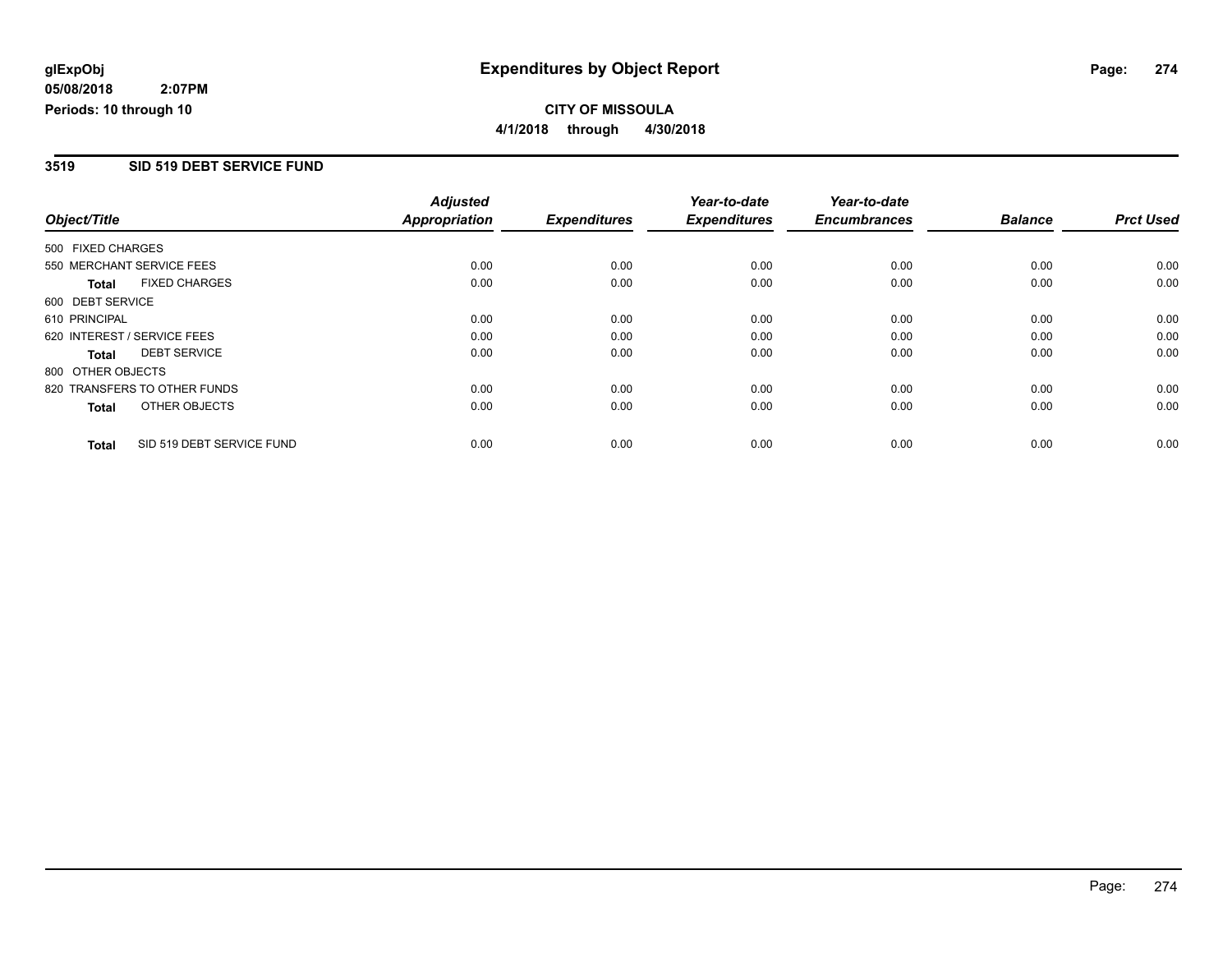**3520 SID 520 DEBT SERVICE FUND**

|                                      | <b>Adjusted</b>      | <b>Expenditures</b> | Year-to-date<br><b>Expenditures</b> | Year-to-date        | <b>Balance</b> | <b>Prct Used</b> |
|--------------------------------------|----------------------|---------------------|-------------------------------------|---------------------|----------------|------------------|
| Object/Title                         | <b>Appropriation</b> |                     |                                     | <b>Encumbrances</b> |                |                  |
| 500 FIXED CHARGES                    |                      |                     |                                     |                     |                |                  |
| 550 MERCHANT SERVICE FEES            | 0.00                 | 0.00                | 0.00                                | 0.00                | 0.00           | 0.00             |
| <b>FIXED CHARGES</b><br><b>Total</b> | 0.00                 | 0.00                | 0.00                                | 0.00                | 0.00           | 0.00             |
| 600 DEBT SERVICE                     |                      |                     |                                     |                     |                |                  |
| 610 PRINCIPAL                        | 149.000.00           | 0.00                | 74,000.00                           | 0.00                | 75,000.00      | 49.66            |
| 620 INTEREST / SERVICE FEES          | 10.560.00            | 0.00                | 6.021.56                            | 0.00                | 4.538.44       | 57.02            |
| <b>DEBT SERVICE</b><br><b>Total</b>  | 159.560.00           | 0.00                | 80.021.56                           | 0.00                | 79.538.44      | 50.15            |
| NON-DEPARTMENTAL<br><b>Total</b>     | 159.560.00           | 0.00                | 80.021.56                           | 0.00                | 79.538.44      | 50.15            |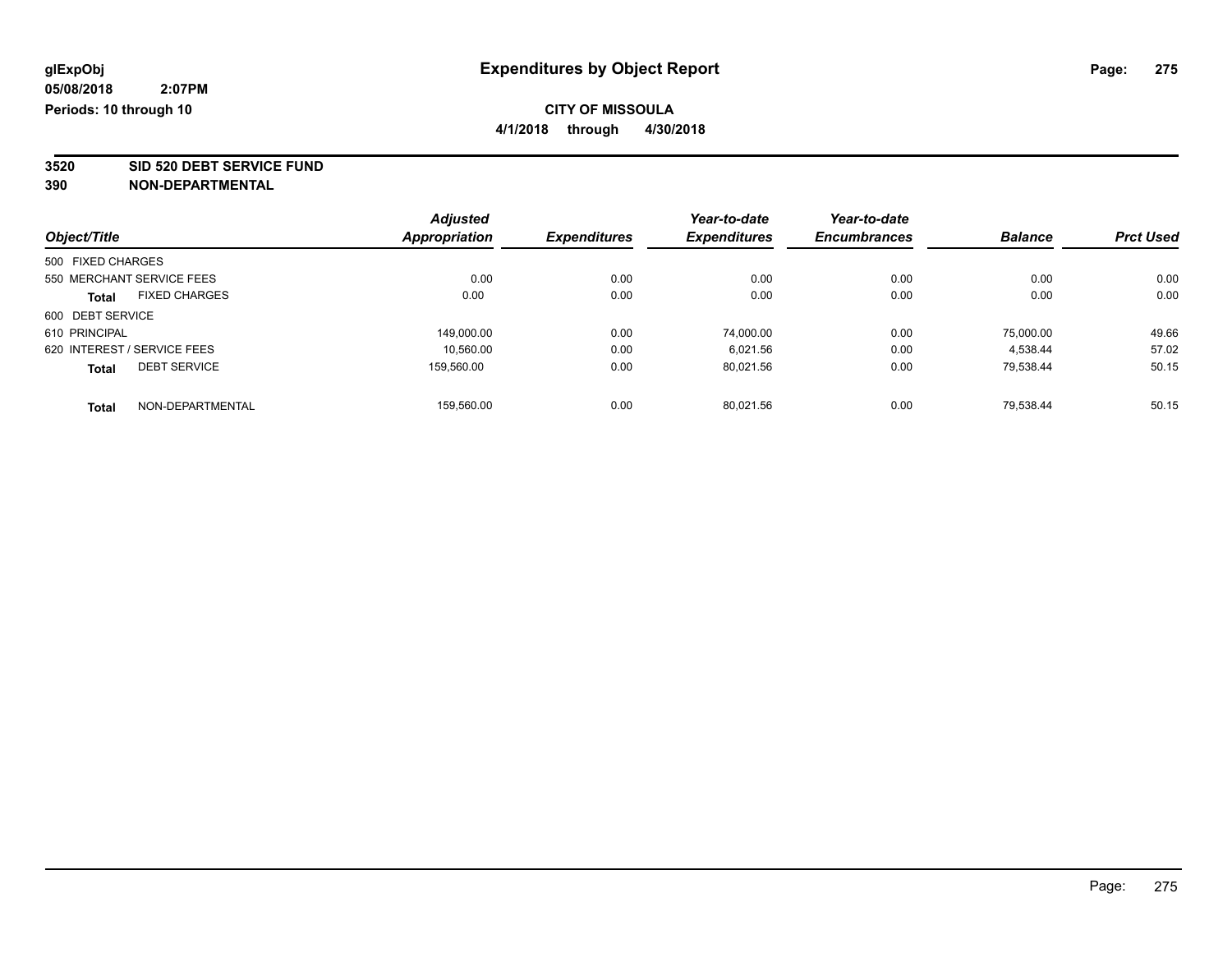#### **3520 SID 520 DEBT SERVICE FUND**

| Object/Title                              | <b>Adjusted</b><br>Appropriation | <b>Expenditures</b> | Year-to-date<br><b>Expenditures</b> | Year-to-date<br><b>Encumbrances</b> | <b>Balance</b> | <b>Prct Used</b> |
|-------------------------------------------|----------------------------------|---------------------|-------------------------------------|-------------------------------------|----------------|------------------|
| 500 FIXED CHARGES                         |                                  |                     |                                     |                                     |                |                  |
| 550 MERCHANT SERVICE FEES                 | 0.00                             | 0.00                | 0.00                                | 0.00                                | 0.00           | 0.00             |
| <b>FIXED CHARGES</b><br><b>Total</b>      | 0.00                             | 0.00                | 0.00                                | 0.00                                | 0.00           | 0.00             |
| 600 DEBT SERVICE                          |                                  |                     |                                     |                                     |                |                  |
| 610 PRINCIPAL                             | 149.000.00                       | 0.00                | 74,000.00                           | 0.00                                | 75,000.00      | 49.66            |
| 620 INTEREST / SERVICE FEES               | 10.560.00                        | 0.00                | 6.021.56                            | 0.00                                | 4.538.44       | 57.02            |
| <b>DEBT SERVICE</b><br><b>Total</b>       | 159.560.00                       | 0.00                | 80.021.56                           | 0.00                                | 79.538.44      | 50.15            |
| SID 520 DEBT SERVICE FUND<br><b>Total</b> | 159.560.00                       | 0.00                | 80.021.56                           | 0.00                                | 79.538.44      | 50.15            |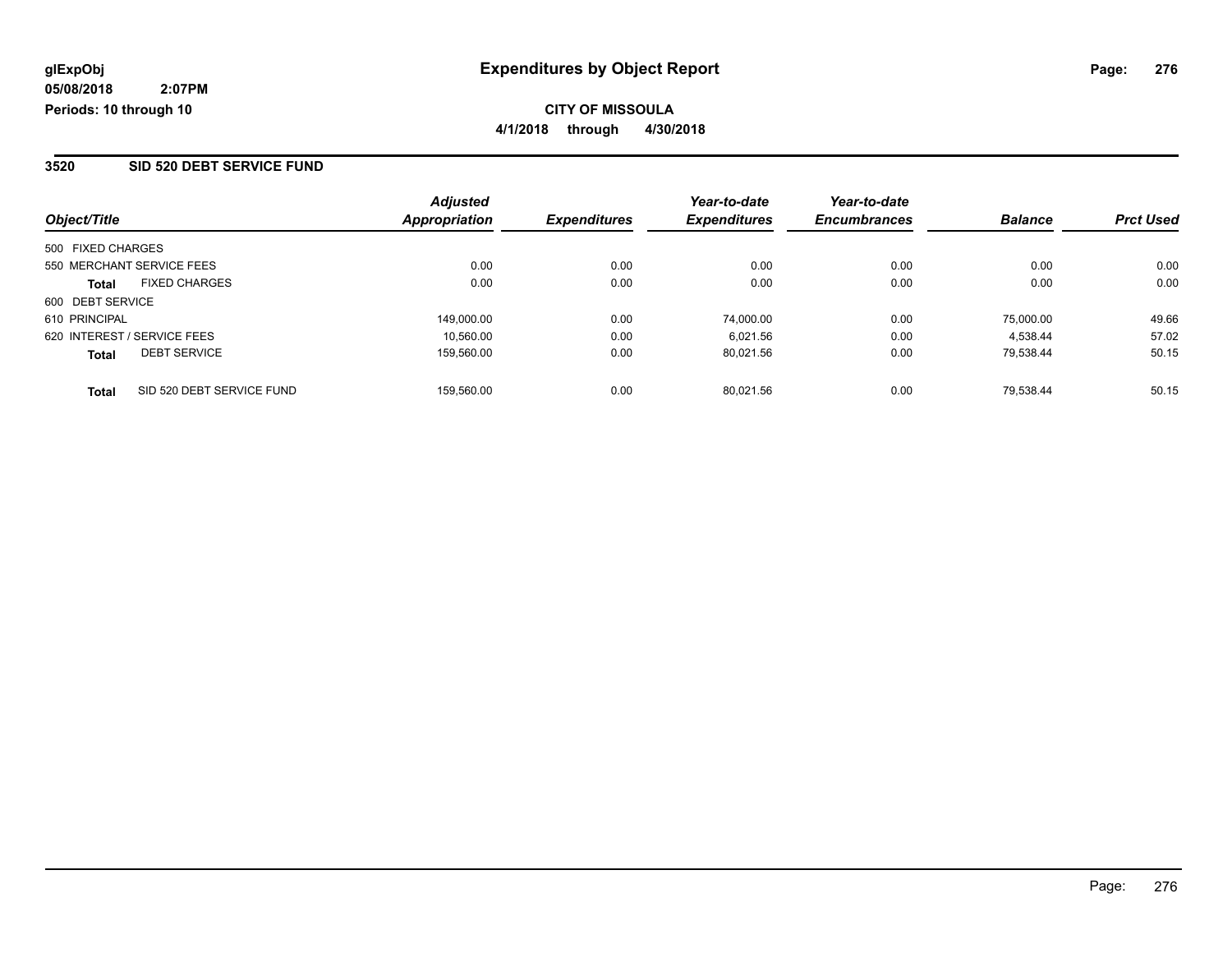# **3521 SID 521 DEBT SERVICE FUND**

| Object/Title                |                      | <b>Adjusted</b> | <b>Expenditures</b> | Year-to-date<br><b>Expenditures</b> | Year-to-date<br><b>Encumbrances</b> | <b>Balance</b> | <b>Prct Used</b> |
|-----------------------------|----------------------|-----------------|---------------------|-------------------------------------|-------------------------------------|----------------|------------------|
|                             |                      | Appropriation   |                     |                                     |                                     |                |                  |
| 500 FIXED CHARGES           |                      |                 |                     |                                     |                                     |                |                  |
| 550 MERCHANT SERVICE FEES   |                      | 0.00            | 0.00                | 0.00                                | 0.00                                | 0.00           | 0.00             |
| <b>Total</b>                | <b>FIXED CHARGES</b> | 0.00            | 0.00                | 0.00                                | 0.00                                | 0.00           | 0.00             |
| 600 DEBT SERVICE            |                      |                 |                     |                                     |                                     |                |                  |
| 610 PRINCIPAL               |                      | 68.00           | 0.00                | 0.00                                | 0.00                                | 68.00          | 0.00             |
| 620 INTEREST / SERVICE FEES |                      | 3.00            | 0.00                | 1.77                                | 0.00                                | 1.23           | 59.00            |
| <b>Total</b>                | <b>DEBT SERVICE</b>  | 71.00           | 0.00                | 1.77                                | 0.00                                | 69.23          | 2.49             |
| <b>Total</b>                | NON-DEPARTMENTAL     | 71.00           | 0.00                | 1.77                                | 0.00                                | 69.23          | 2.49             |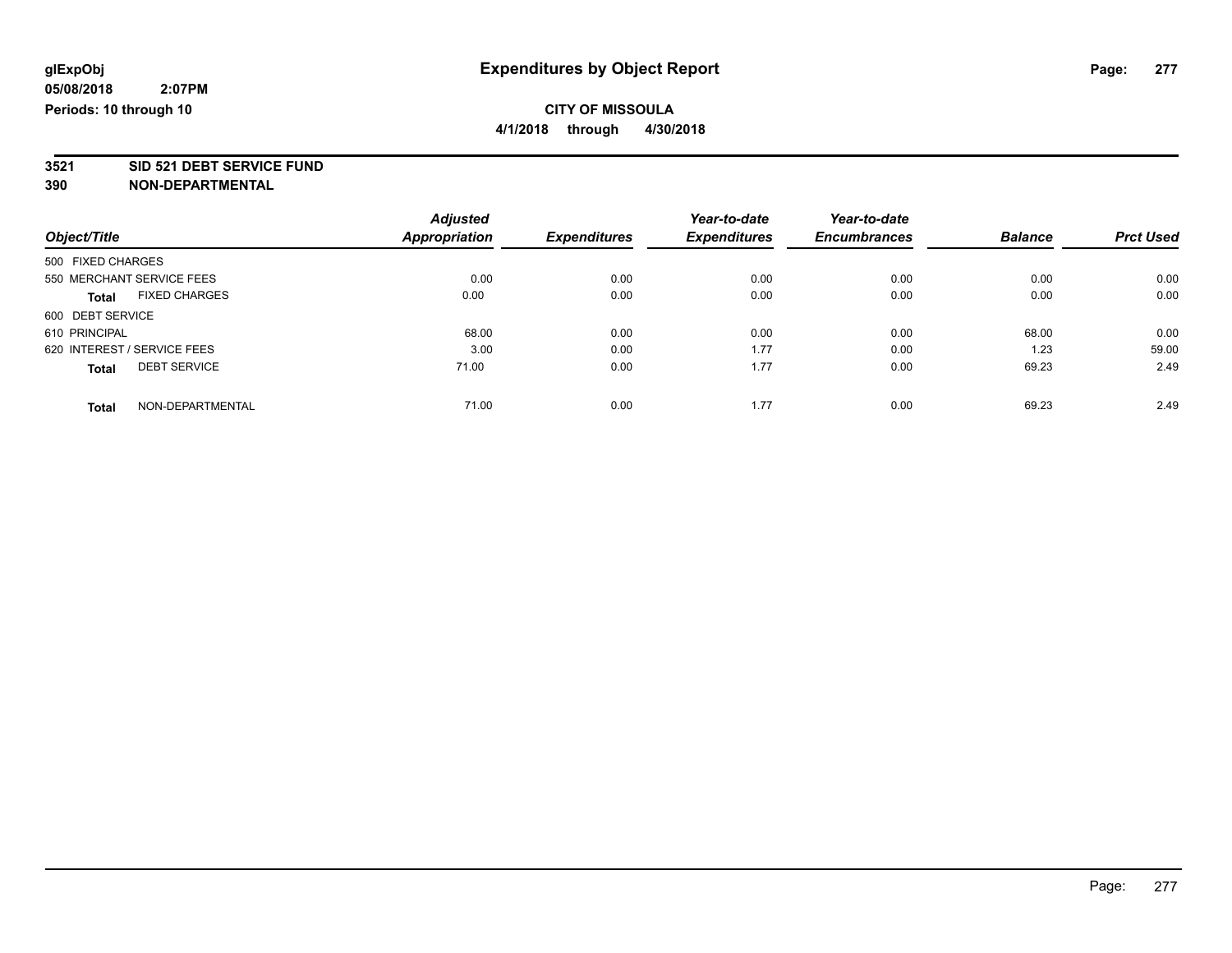## **3521 SID 521 DEBT SERVICE FUND**

|                                           | <b>Adjusted</b> |                     | Year-to-date        | Year-to-date        |                |                  |
|-------------------------------------------|-----------------|---------------------|---------------------|---------------------|----------------|------------------|
| Object/Title                              | Appropriation   | <b>Expenditures</b> | <b>Expenditures</b> | <b>Encumbrances</b> | <b>Balance</b> | <b>Prct Used</b> |
| 500 FIXED CHARGES                         |                 |                     |                     |                     |                |                  |
| 550 MERCHANT SERVICE FEES                 | 0.00            | 0.00                | 0.00                | 0.00                | 0.00           | 0.00             |
| <b>FIXED CHARGES</b><br><b>Total</b>      | 0.00            | 0.00                | 0.00                | 0.00                | 0.00           | 0.00             |
| 600 DEBT SERVICE                          |                 |                     |                     |                     |                |                  |
| 610 PRINCIPAL                             | 68.00           | 0.00                | 0.00                | 0.00                | 68.00          | 0.00             |
| 620 INTEREST / SERVICE FEES               | 3.00            | 0.00                | 1.77                | 0.00                | 1.23           | 59.00            |
| <b>DEBT SERVICE</b><br><b>Total</b>       | 71.00           | 0.00                | 1.77                | 0.00                | 69.23          | 2.49             |
| SID 521 DEBT SERVICE FUND<br><b>Total</b> | 71.00           | 0.00                | 1.77                | 0.00                | 69.23          | 2.49             |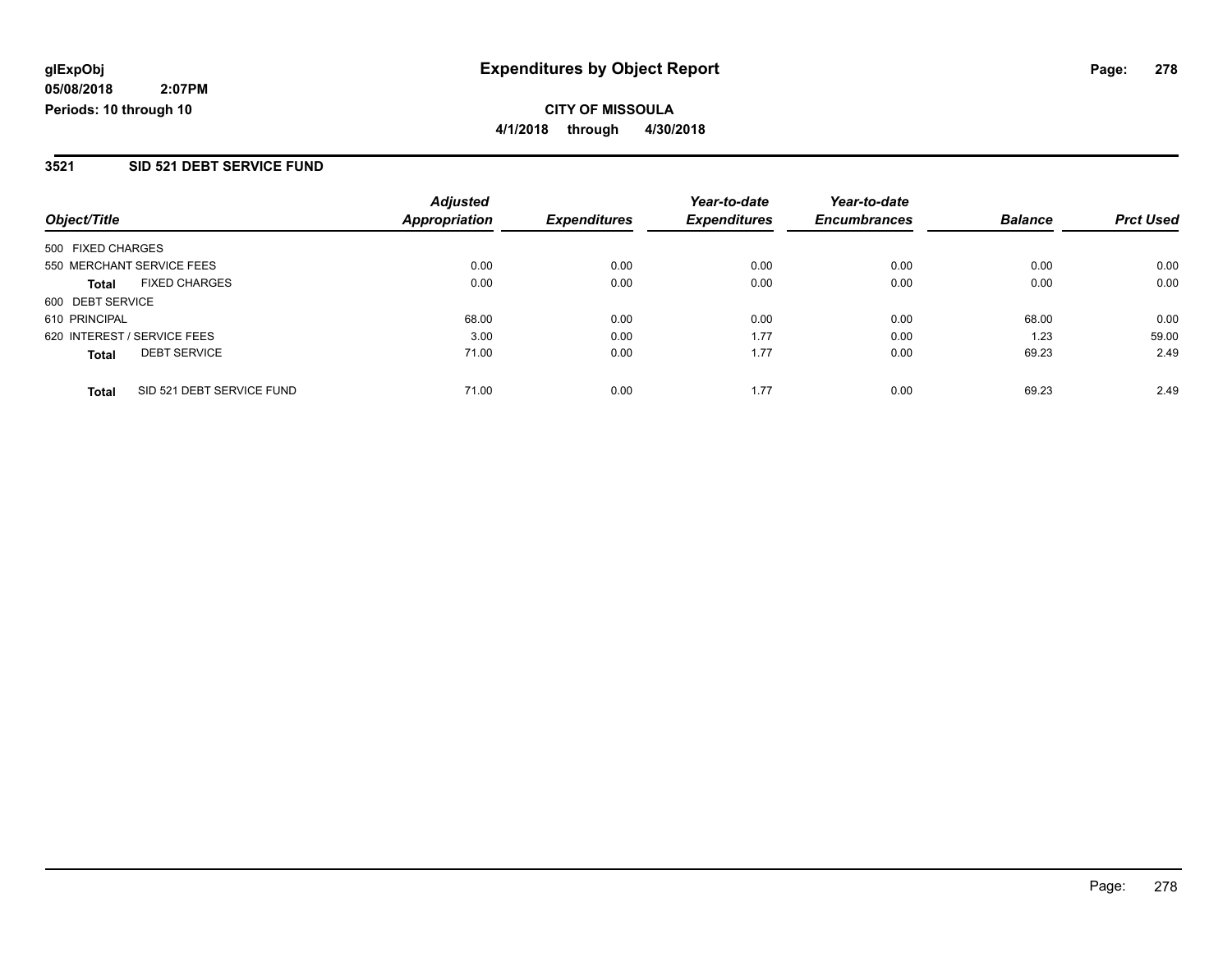**3522 SID 522 DEBT SERVICE FUND**

|                                      | <b>Adjusted</b> | <b>Expenditures</b> | Year-to-date<br><b>Expenditures</b> | Year-to-date<br><b>Encumbrances</b> | <b>Balance</b> | <b>Prct Used</b> |
|--------------------------------------|-----------------|---------------------|-------------------------------------|-------------------------------------|----------------|------------------|
| Object/Title                         | Appropriation   |                     |                                     |                                     |                |                  |
| 500 FIXED CHARGES                    |                 |                     |                                     |                                     |                |                  |
| 550 MERCHANT SERVICE FEES            | 0.00            | 0.00                | 0.00                                | 0.00                                | 0.00           | 0.00             |
| <b>FIXED CHARGES</b><br><b>Total</b> | 0.00            | 0.00                | 0.00                                | 0.00                                | 0.00           | 0.00             |
| 600 DEBT SERVICE                     |                 |                     |                                     |                                     |                |                  |
| 610 PRINCIPAL                        | 98.00           | 0.00                | 0.00                                | 0.00                                | 98.00          | 0.00             |
| 620 INTEREST / SERVICE FEES          | 5.00            | 0.00                | 4.85                                | 0.00                                | 0.15           | 97.00            |
| <b>DEBT SERVICE</b><br><b>Total</b>  | 103.00          | 0.00                | 4.85                                | 0.00                                | 98.15          | 4.71             |
| NON-DEPARTMENTAL<br><b>Total</b>     | 103.00          | 0.00                | 4.85                                | 0.00                                | 98.15          | 4.71             |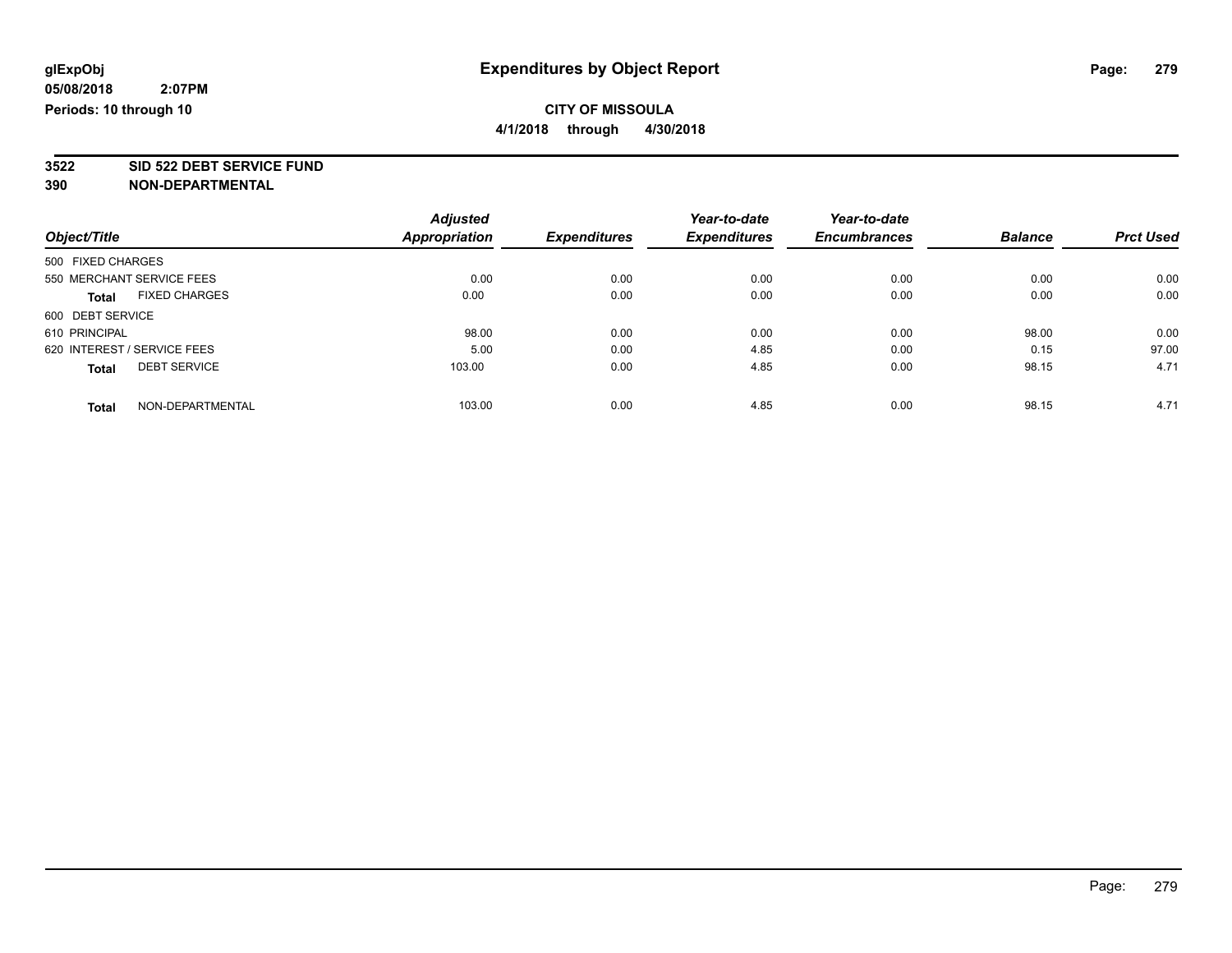## **3522 SID 522 DEBT SERVICE FUND**

|                                           | <b>Adjusted</b>      |                     | Year-to-date        | Year-to-date        |                |                  |
|-------------------------------------------|----------------------|---------------------|---------------------|---------------------|----------------|------------------|
| Object/Title                              | <b>Appropriation</b> | <b>Expenditures</b> | <b>Expenditures</b> | <b>Encumbrances</b> | <b>Balance</b> | <b>Prct Used</b> |
| 500 FIXED CHARGES                         |                      |                     |                     |                     |                |                  |
| 550 MERCHANT SERVICE FEES                 | 0.00                 | 0.00                | 0.00                | 0.00                | 0.00           | 0.00             |
| <b>FIXED CHARGES</b><br><b>Total</b>      | 0.00                 | 0.00                | 0.00                | 0.00                | 0.00           | 0.00             |
| 600 DEBT SERVICE                          |                      |                     |                     |                     |                |                  |
| 610 PRINCIPAL                             | 98.00                | 0.00                | 0.00                | 0.00                | 98.00          | 0.00             |
| 620 INTEREST / SERVICE FEES               | 5.00                 | 0.00                | 4.85                | 0.00                | 0.15           | 97.00            |
| <b>DEBT SERVICE</b><br><b>Total</b>       | 103.00               | 0.00                | 4.85                | 0.00                | 98.15          | 4.71             |
| SID 522 DEBT SERVICE FUND<br><b>Total</b> | 103.00               | 0.00                | 4.85                | 0.00                | 98.15          | 4.71             |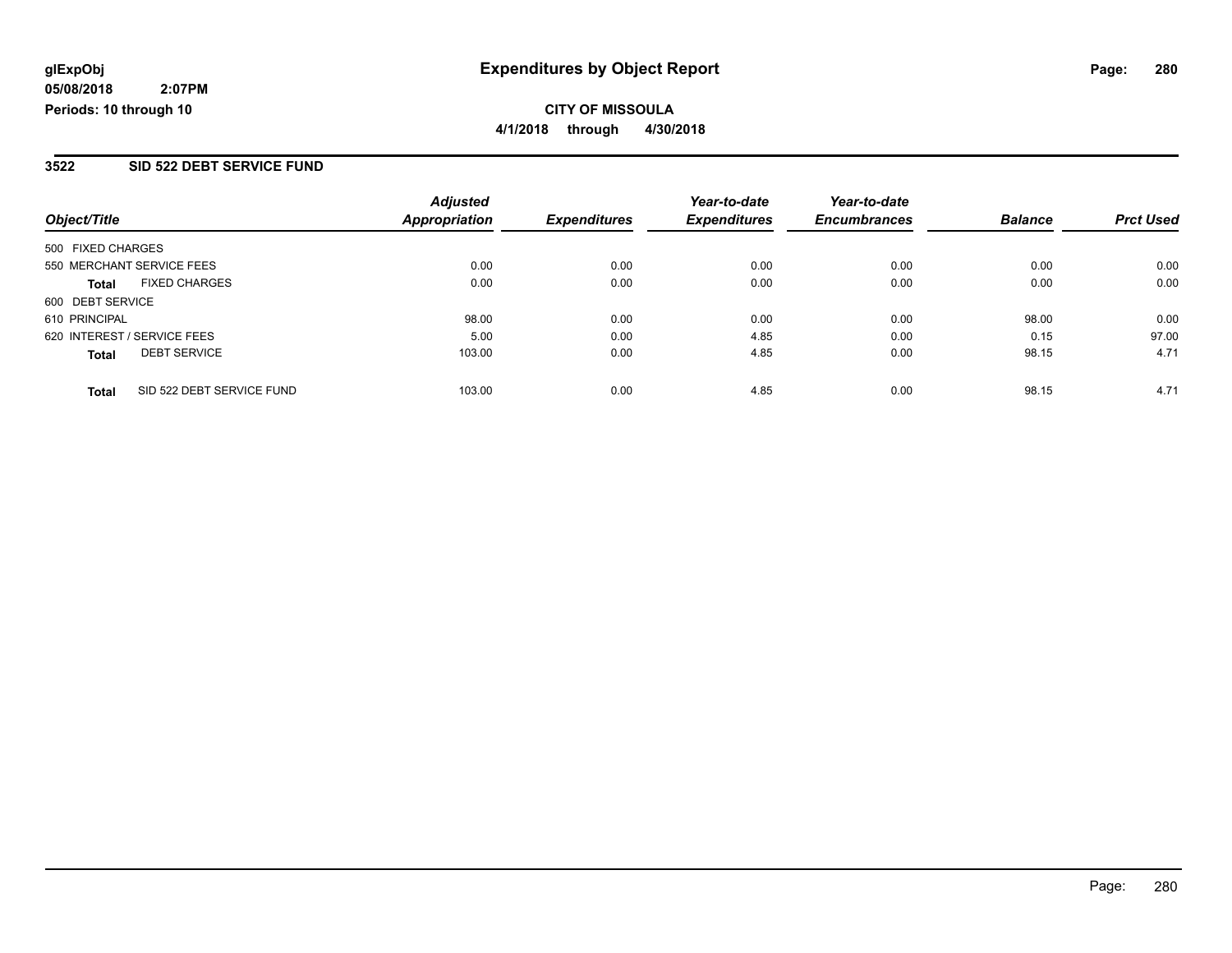**3524 SID 524 DEBT SERVICE FUND**

|                                      |  | <b>Adjusted</b> |                     | Year-to-date        | Year-to-date        |                |                  |
|--------------------------------------|--|-----------------|---------------------|---------------------|---------------------|----------------|------------------|
| Object/Title                         |  | Appropriation   | <b>Expenditures</b> | <b>Expenditures</b> | <b>Encumbrances</b> | <b>Balance</b> | <b>Prct Used</b> |
| 500 FIXED CHARGES                    |  |                 |                     |                     |                     |                |                  |
| 550 MERCHANT SERVICE FEES            |  | 0.00            | 0.00                | 0.00                | 0.00                | 0.00           | 0.00             |
| <b>FIXED CHARGES</b><br><b>Total</b> |  | 0.00            | 0.00                | 0.00                | 0.00                | 0.00           | 0.00             |
| 600 DEBT SERVICE                     |  |                 |                     |                     |                     |                |                  |
| 610 PRINCIPAL                        |  | 243,000.00      | 0.00                | 120,000.00          | 0.00                | 123.000.00     | 49.38            |
| 620 INTEREST / SERVICE FEES          |  | 62.160.00       | 0.00                | 32,280.00           | 0.00                | 29.880.00      | 51.93            |
| <b>DEBT SERVICE</b><br><b>Total</b>  |  | 305.160.00      | 0.00                | 152.280.00          | 0.00                | 152.880.00     | 49.90            |
| NON-DEPARTMENTAL<br><b>Total</b>     |  | 305.160.00      | 0.00                | 152.280.00          | 0.00                | 152.880.00     | 49.90            |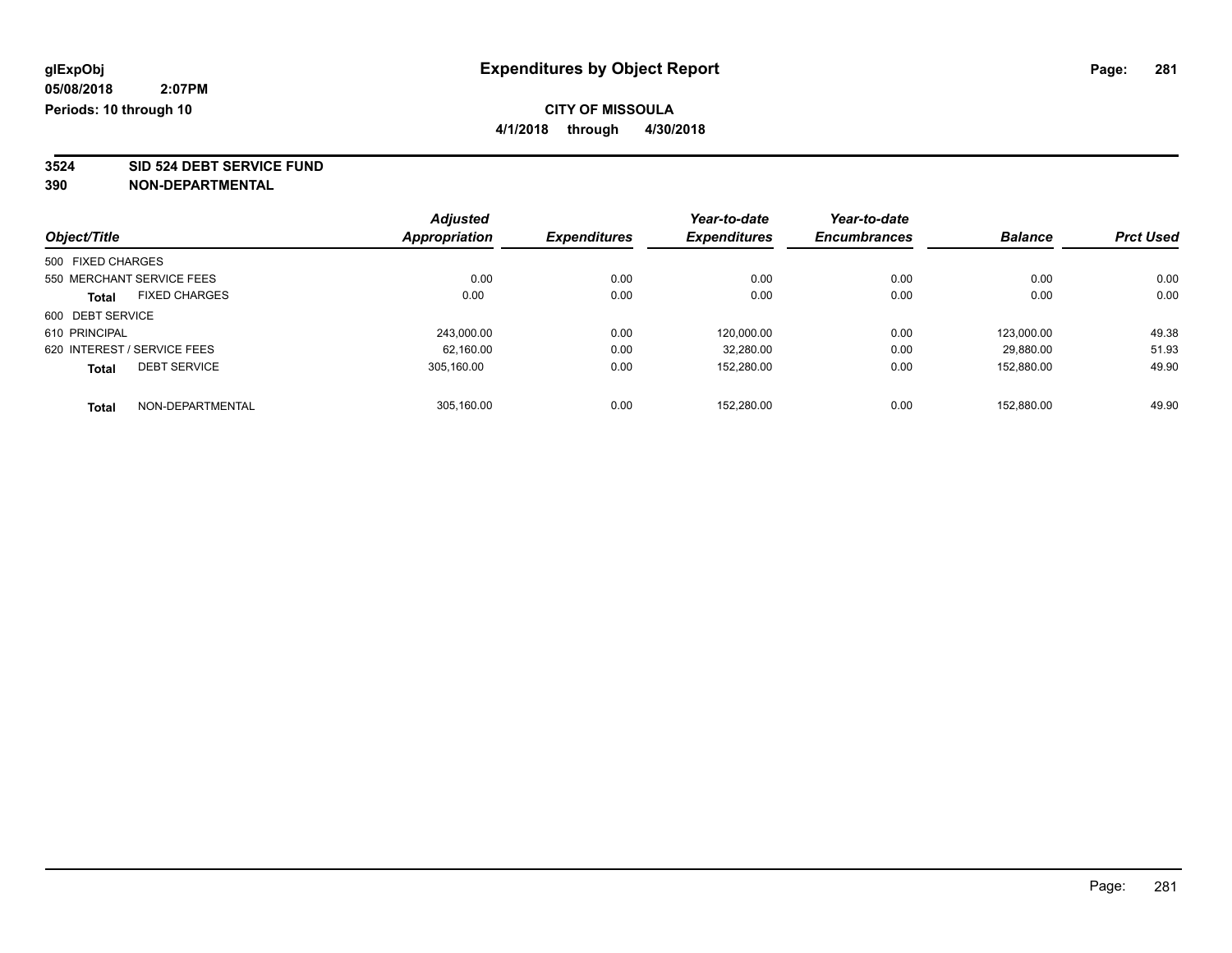#### **3524 SID 524 DEBT SERVICE FUND**

| Object/Title                |                           | <b>Adjusted</b><br>Appropriation | <b>Expenditures</b> | Year-to-date<br><b>Expenditures</b> | Year-to-date<br><b>Encumbrances</b> | <b>Balance</b> | <b>Prct Used</b> |
|-----------------------------|---------------------------|----------------------------------|---------------------|-------------------------------------|-------------------------------------|----------------|------------------|
| 500 FIXED CHARGES           |                           |                                  |                     |                                     |                                     |                |                  |
|                             |                           |                                  |                     |                                     |                                     |                |                  |
|                             | 550 MERCHANT SERVICE FEES | 0.00                             | 0.00                | 0.00                                | 0.00                                | 0.00           | 0.00             |
| <b>Total</b>                | <b>FIXED CHARGES</b>      | 0.00                             | 0.00                | 0.00                                | 0.00                                | 0.00           | 0.00             |
| 600 DEBT SERVICE            |                           |                                  |                     |                                     |                                     |                |                  |
| 610 PRINCIPAL               |                           | 243.000.00                       | 0.00                | 120.000.00                          | 0.00                                | 123,000.00     | 49.38            |
| 620 INTEREST / SERVICE FEES |                           | 62,160.00                        | 0.00                | 32,280.00                           | 0.00                                | 29.880.00      | 51.93            |
| <b>Total</b>                | <b>DEBT SERVICE</b>       | 305.160.00                       | 0.00                | 152,280.00                          | 0.00                                | 152.880.00     | 49.90            |
| <b>Total</b>                | SID 524 DEBT SERVICE FUND | 305.160.00                       | 0.00                | 152.280.00                          | 0.00                                | 152.880.00     | 49.90            |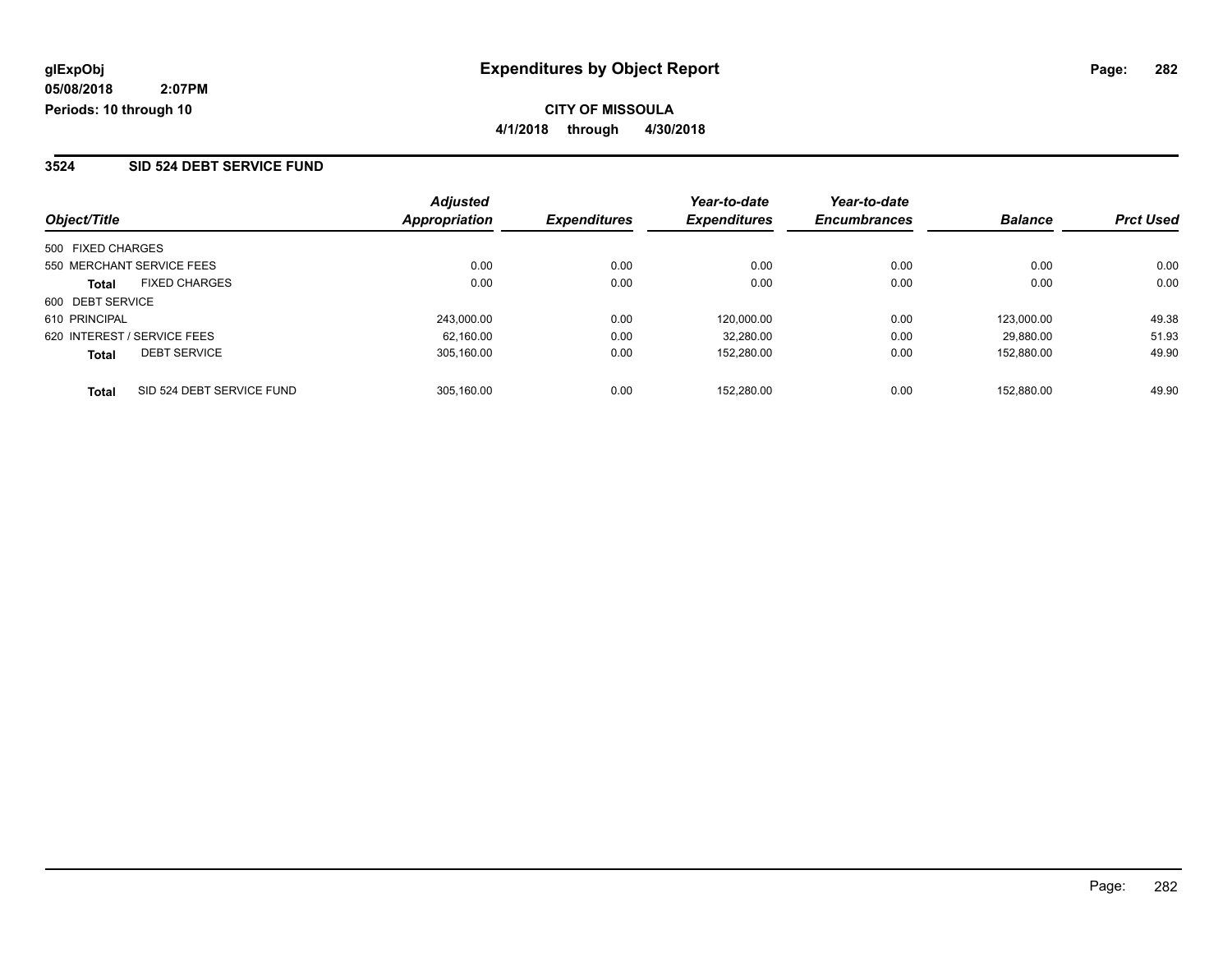**3525 SID 525 DEBT SERVICE FUND**

|                                      | <b>Adjusted</b>      | <b>Expenditures</b> | Year-to-date<br><b>Expenditures</b> | Year-to-date<br><b>Encumbrances</b> | <b>Balance</b> | <b>Prct Used</b> |
|--------------------------------------|----------------------|---------------------|-------------------------------------|-------------------------------------|----------------|------------------|
| Object/Title                         | <b>Appropriation</b> |                     |                                     |                                     |                |                  |
| 500 FIXED CHARGES                    |                      |                     |                                     |                                     |                |                  |
| 550 MERCHANT SERVICE FEES            | 0.00                 | 0.00                | 0.00                                | 0.00                                | 0.00           | 0.00             |
| <b>FIXED CHARGES</b><br><b>Total</b> | 0.00                 | 0.00                | 0.00                                | 0.00                                | 0.00           | 0.00             |
| 600 DEBT SERVICE                     |                      |                     |                                     |                                     |                |                  |
| 610 PRINCIPAL                        | 30.000.00            | 0.00                | 15.000.00                           | 0.00                                | 15,000.00      | 50.00            |
| 620 INTEREST / SERVICE FEES          | 3,300.00             | 0.00                | 1,800.00                            | 0.00                                | 1,500.00       | 54.55            |
| <b>DEBT SERVICE</b><br><b>Total</b>  | 33,300.00            | 0.00                | 16,800.00                           | 0.00                                | 16,500.00      | 50.45            |
| NON-DEPARTMENTAL<br><b>Total</b>     | 33.300.00            | 0.00                | 16.800.00                           | 0.00                                | 16.500.00      | 50.45            |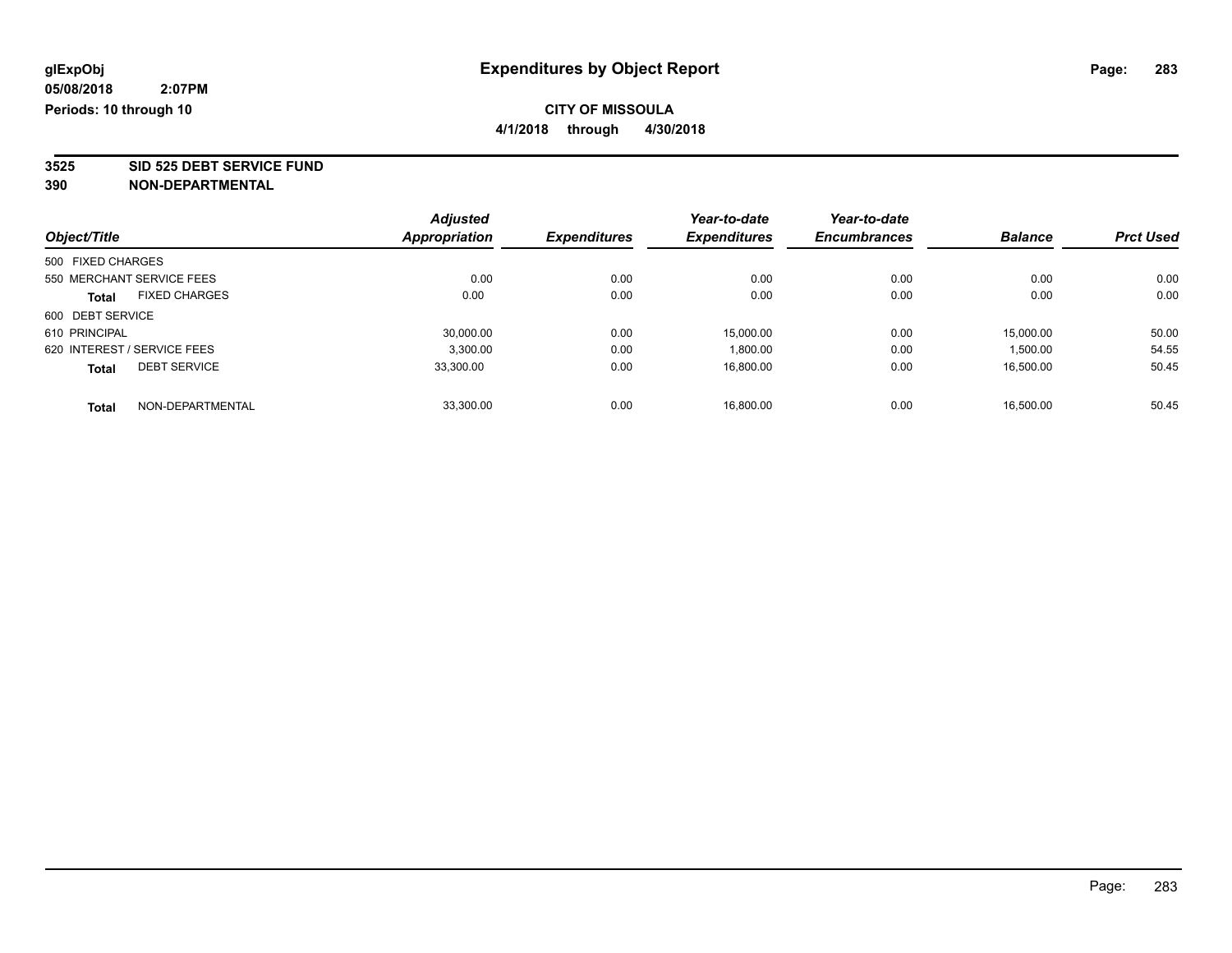### **3525 SID 525 DEBT SERVICE FUND**

| Object/Title                              | <b>Adjusted</b><br>Appropriation | <b>Expenditures</b> | Year-to-date<br><b>Expenditures</b> | Year-to-date<br><b>Encumbrances</b> | <b>Balance</b> | <b>Prct Used</b> |
|-------------------------------------------|----------------------------------|---------------------|-------------------------------------|-------------------------------------|----------------|------------------|
| 500 FIXED CHARGES                         |                                  |                     |                                     |                                     |                |                  |
| 550 MERCHANT SERVICE FEES                 | 0.00                             | 0.00                | 0.00                                | 0.00                                | 0.00           | 0.00             |
| <b>FIXED CHARGES</b><br><b>Total</b>      | 0.00                             | 0.00                | 0.00                                | 0.00                                | 0.00           | 0.00             |
| 600 DEBT SERVICE                          |                                  |                     |                                     |                                     |                |                  |
| 610 PRINCIPAL                             | 30,000.00                        | 0.00                | 15,000.00                           | 0.00                                | 15,000.00      | 50.00            |
| 620 INTEREST / SERVICE FEES               | 3,300.00                         | 0.00                | 1,800.00                            | 0.00                                | 1,500.00       | 54.55            |
| <b>DEBT SERVICE</b><br><b>Total</b>       | 33,300.00                        | 0.00                | 16,800.00                           | 0.00                                | 16.500.00      | 50.45            |
| SID 525 DEBT SERVICE FUND<br><b>Total</b> | 33.300.00                        | 0.00                | 16.800.00                           | 0.00                                | 16.500.00      | 50.45            |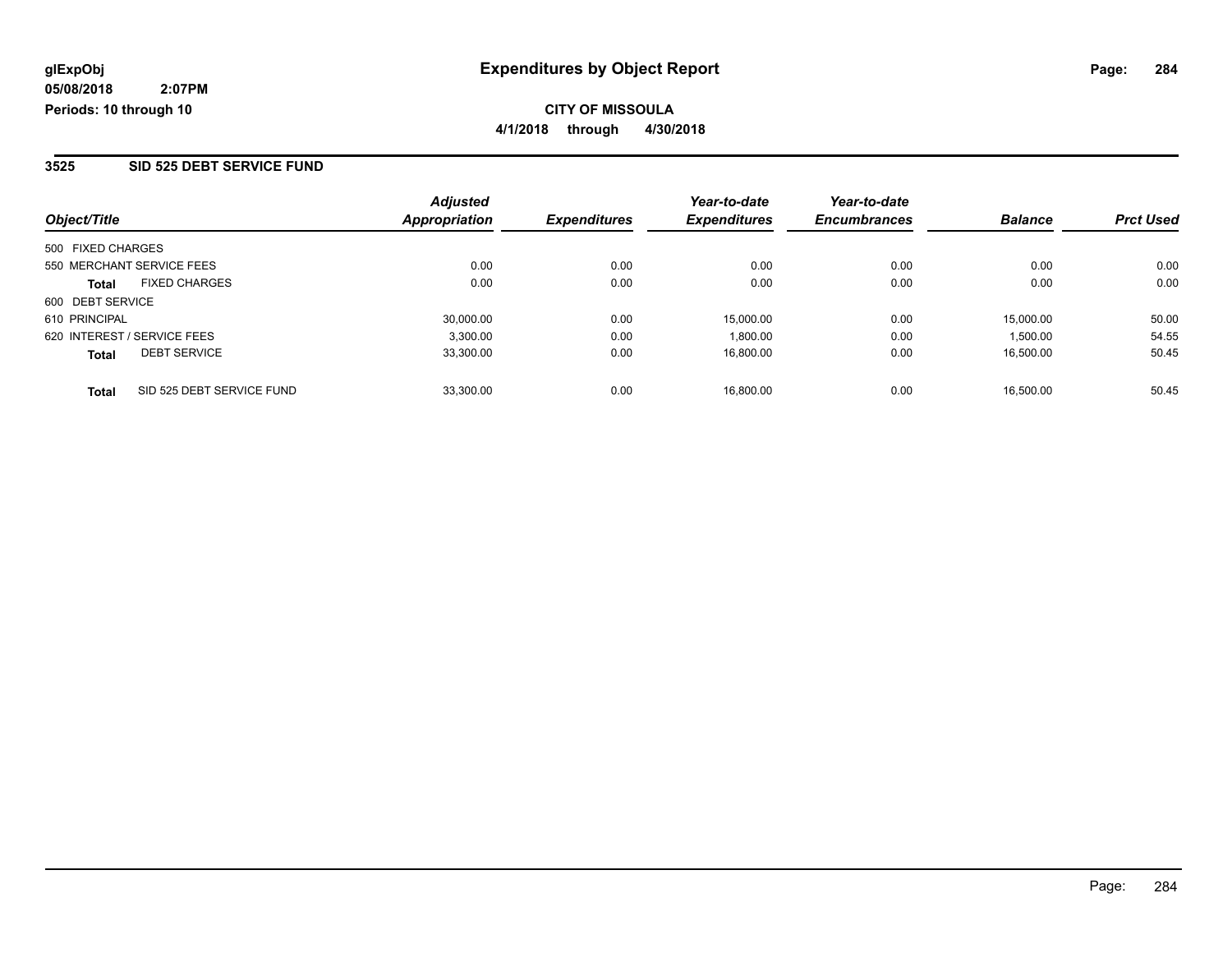**3526 SID 526 DEBT SERVICE FUND**

|                                      | <b>Adjusted</b>      | <b>Expenditures</b> | Year-to-date<br><b>Expenditures</b> | Year-to-date<br><b>Encumbrances</b> | <b>Balance</b> | <b>Prct Used</b> |
|--------------------------------------|----------------------|---------------------|-------------------------------------|-------------------------------------|----------------|------------------|
| Object/Title                         | <b>Appropriation</b> |                     |                                     |                                     |                |                  |
| 500 FIXED CHARGES                    |                      |                     |                                     |                                     |                |                  |
| 550 MERCHANT SERVICE FEES            | 0.00                 | 0.00                | 0.00                                | 0.00                                | 0.00           | 0.00             |
| <b>FIXED CHARGES</b><br><b>Total</b> | 0.00                 | 0.00                | 0.00                                | 0.00                                | 0.00           | 0.00             |
| 600 DEBT SERVICE                     |                      |                     |                                     |                                     |                |                  |
| 610 PRINCIPAL                        | 166.000.00           | 0.00                | 93.000.00                           | 0.00                                | 73.000.00      | 56.02            |
| 620 INTEREST / SERVICE FEES          | 26.640.00            | 0.00                | 18,602.50                           | 0.00                                | 8.037.50       | 69.83            |
| <b>DEBT SERVICE</b><br><b>Total</b>  | 192.640.00           | 0.00                | 111,602.50                          | 0.00                                | 81.037.50      | 57.93            |
| NON-DEPARTMENTAL<br><b>Total</b>     | 192.640.00           | 0.00                | 111.602.50                          | 0.00                                | 81.037.50      | 57.93            |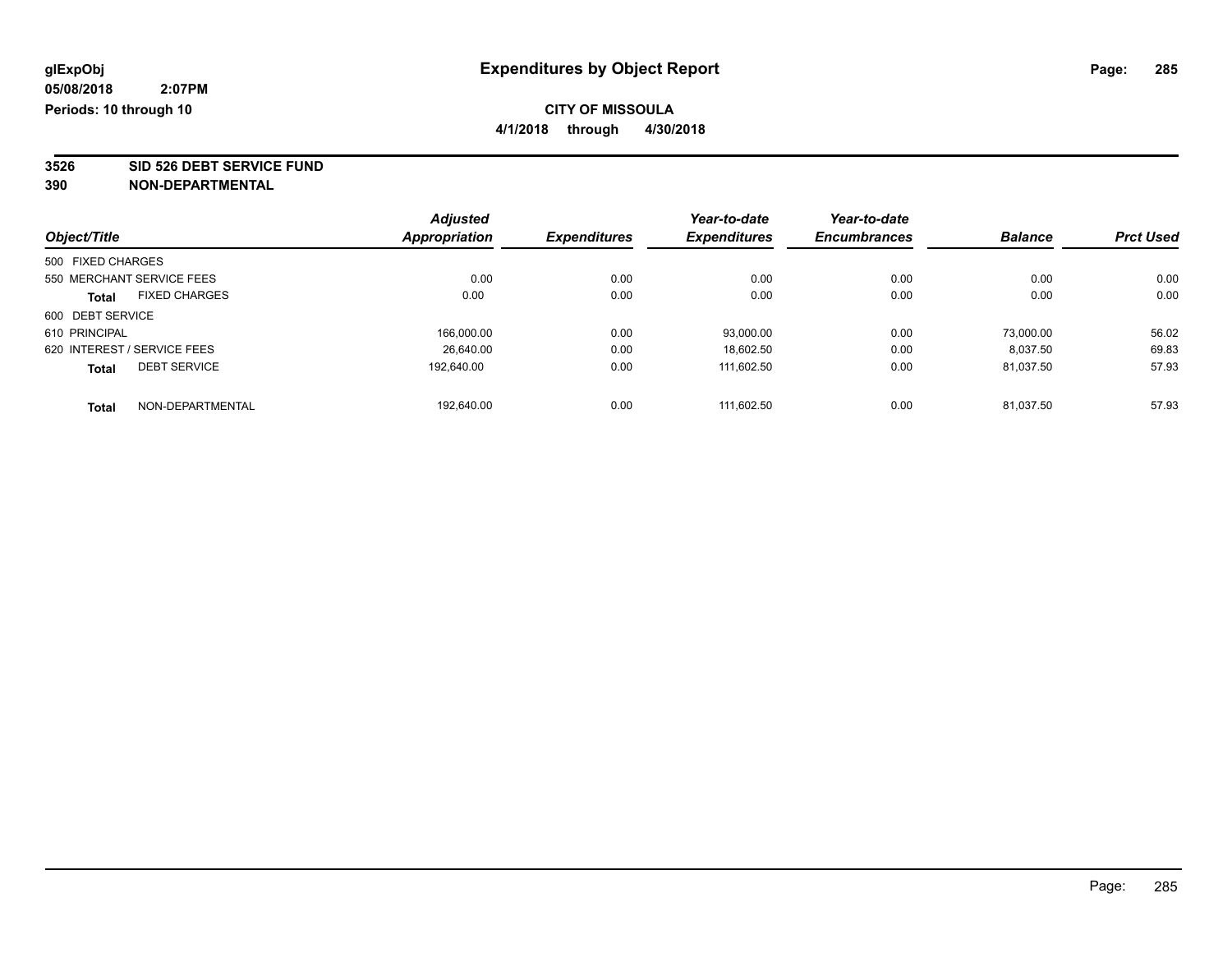#### **3526 SID 526 DEBT SERVICE FUND**

| Object/Title                              | <b>Adjusted</b><br>Appropriation | <b>Expenditures</b> | Year-to-date<br><b>Expenditures</b> | Year-to-date<br><b>Encumbrances</b> | <b>Balance</b> | <b>Prct Used</b> |
|-------------------------------------------|----------------------------------|---------------------|-------------------------------------|-------------------------------------|----------------|------------------|
| 500 FIXED CHARGES                         |                                  |                     |                                     |                                     |                |                  |
| 550 MERCHANT SERVICE FEES                 | 0.00                             | 0.00                | 0.00                                | 0.00                                | 0.00           | 0.00             |
| <b>FIXED CHARGES</b><br><b>Total</b>      | 0.00                             | 0.00                | 0.00                                | 0.00                                | 0.00           | 0.00             |
| 600 DEBT SERVICE                          |                                  |                     |                                     |                                     |                |                  |
| 610 PRINCIPAL                             | 166.000.00                       | 0.00                | 93,000.00                           | 0.00                                | 73.000.00      | 56.02            |
| 620 INTEREST / SERVICE FEES               | 26.640.00                        | 0.00                | 18.602.50                           | 0.00                                | 8.037.50       | 69.83            |
| <b>DEBT SERVICE</b><br><b>Total</b>       | 192.640.00                       | 0.00                | 111.602.50                          | 0.00                                | 81.037.50      | 57.93            |
| SID 526 DEBT SERVICE FUND<br><b>Total</b> | 192.640.00                       | 0.00                | 111.602.50                          | 0.00                                | 81.037.50      | 57.93            |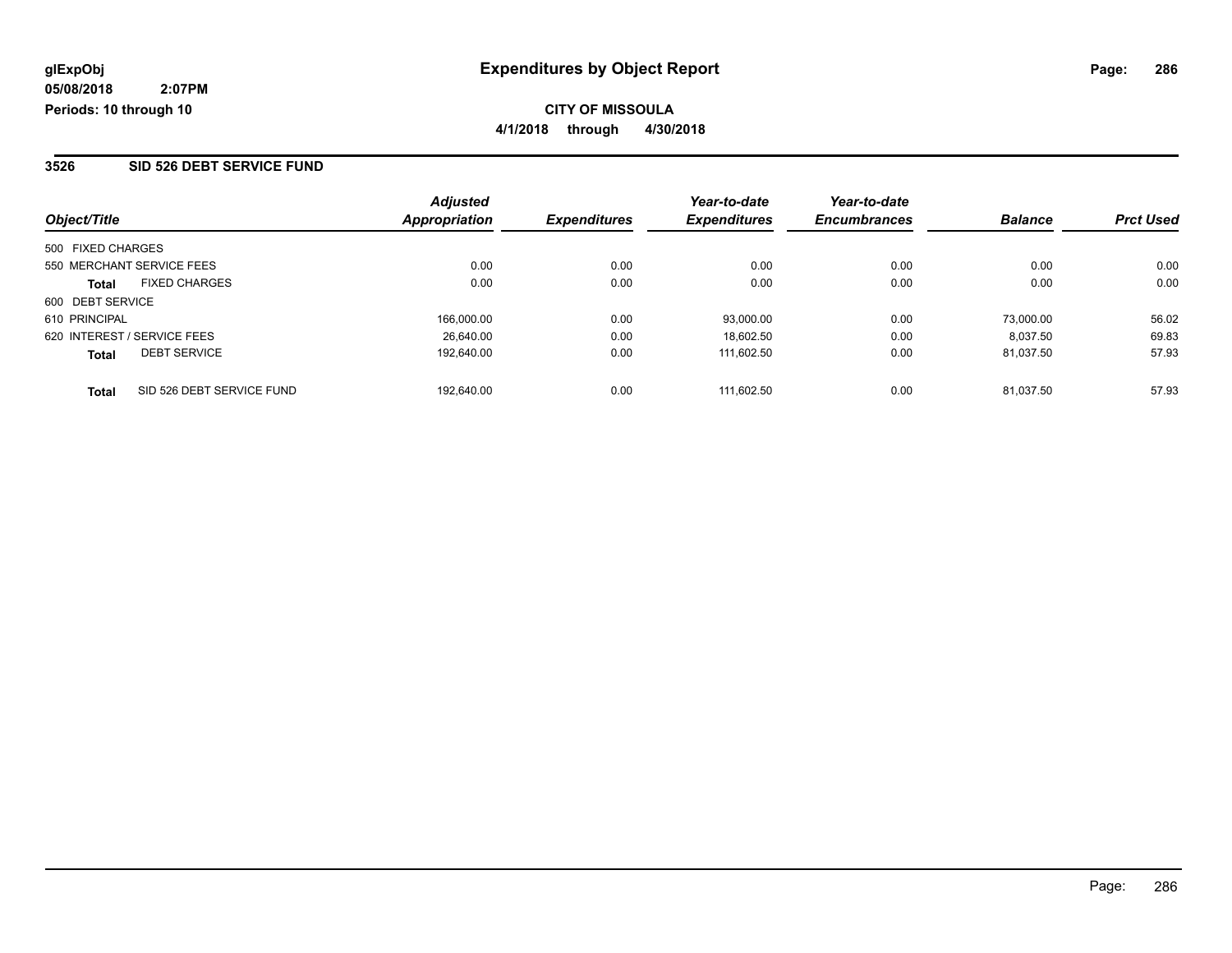#### **05/08/2018 2:07PM Periods: 10 through 10**

## **CITY OF MISSOULA 4/1/2018 through 4/30/2018**

#### **3527 SID 527 DEBT SERVICE FUND**

**000 \*\*\* Title Not Found \*\*\***

| Object/Title                            | <b>Adjusted</b><br>Appropriation | <b>Expenditures</b> | Year-to-date<br><b>Expenditures</b> | Year-to-date<br><b>Encumbrances</b> | <b>Balance</b> | <b>Prct Used</b> |
|-----------------------------------------|----------------------------------|---------------------|-------------------------------------|-------------------------------------|----------------|------------------|
| 800 OTHER OBJECTS                       |                                  |                     |                                     |                                     |                |                  |
| 820 TRANSFERS TO OTHER FUNDS            | 0.00                             | 0.00                | 0.00                                | 0.00                                | 0.00           | 0.00             |
| OTHER OBJECTS<br><b>Total</b>           | 0.00                             | 0.00                | 0.00                                | 0.00                                | 0.00           | 0.00             |
| *** Title Not Found ***<br><b>Total</b> | 0.00                             | 0.00                | 0.00                                | 0.00                                | 0.00           | 0.00             |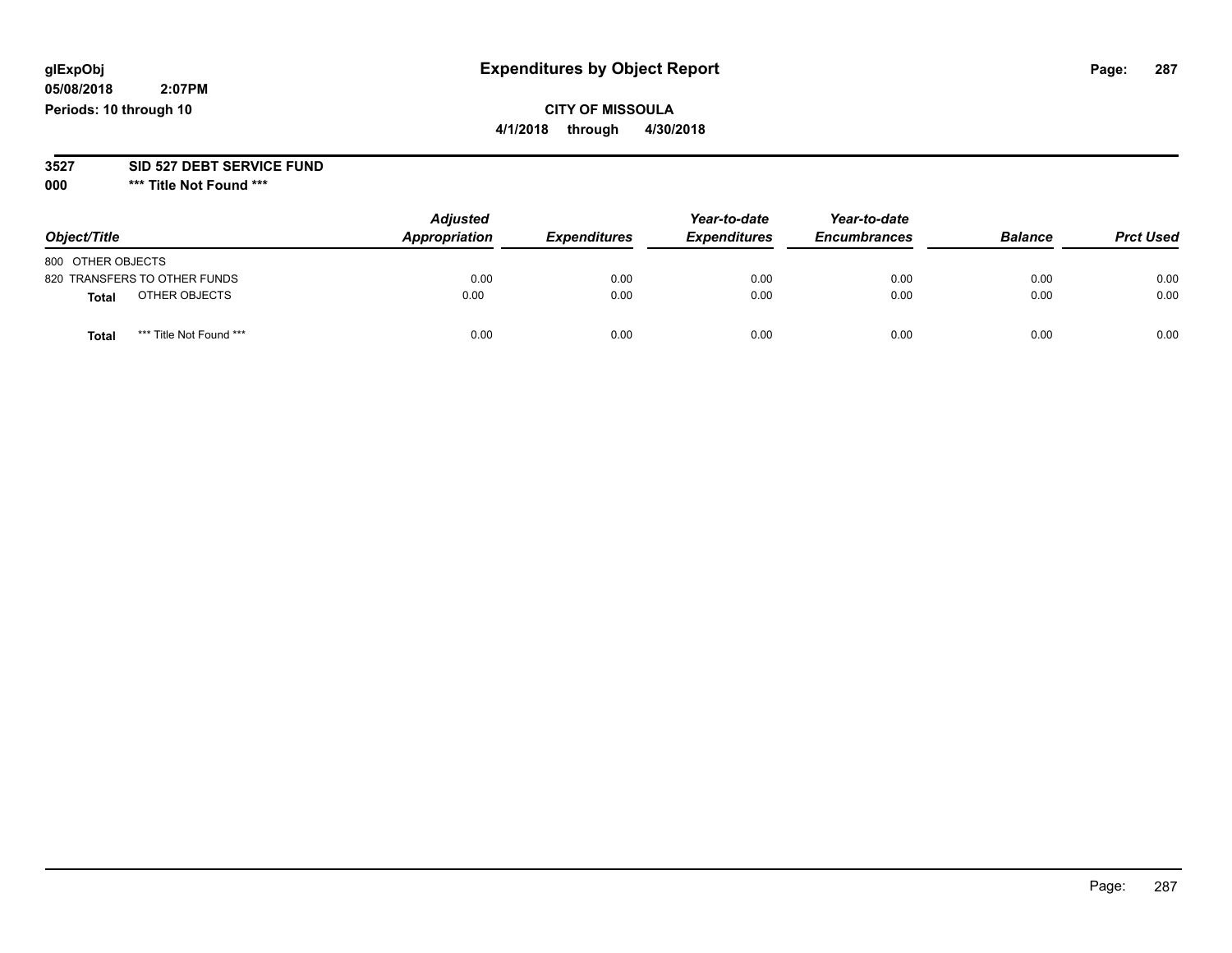**3527 SID 527 DEBT SERVICE FUND**

| Object/Title                |                           | <b>Adjusted</b>      |                     | Year-to-date        | Year-to-date<br><b>Encumbrances</b> |                | <b>Prct Used</b> |
|-----------------------------|---------------------------|----------------------|---------------------|---------------------|-------------------------------------|----------------|------------------|
|                             |                           | <b>Appropriation</b> | <b>Expenditures</b> | <b>Expenditures</b> |                                     | <b>Balance</b> |                  |
| 500 FIXED CHARGES           |                           |                      |                     |                     |                                     |                |                  |
|                             | 550 MERCHANT SERVICE FEES | 0.00                 | 0.00                | 0.00                | 0.00                                | 0.00           | 0.00             |
| <b>Total</b>                | <b>FIXED CHARGES</b>      | 0.00                 | 0.00                | 0.00                | 0.00                                | 0.00           | 0.00             |
| 600 DEBT SERVICE            |                           |                      |                     |                     |                                     |                |                  |
| 610 PRINCIPAL               |                           | 0.00                 | 0.00                | 0.00                | 0.00                                | 0.00           | 0.00             |
| 620 INTEREST / SERVICE FEES |                           | 0.00                 | 0.00                | 0.00                | 0.00                                | 0.00           | 0.00             |
| <b>Total</b>                | <b>DEBT SERVICE</b>       | 0.00                 | 0.00                | 0.00                | 0.00                                | 0.00           | 0.00             |
| <b>Total</b>                | NON-DEPARTMENTAL          | 0.00                 | 0.00                | 0.00                | 0.00                                | 0.00           | 0.00             |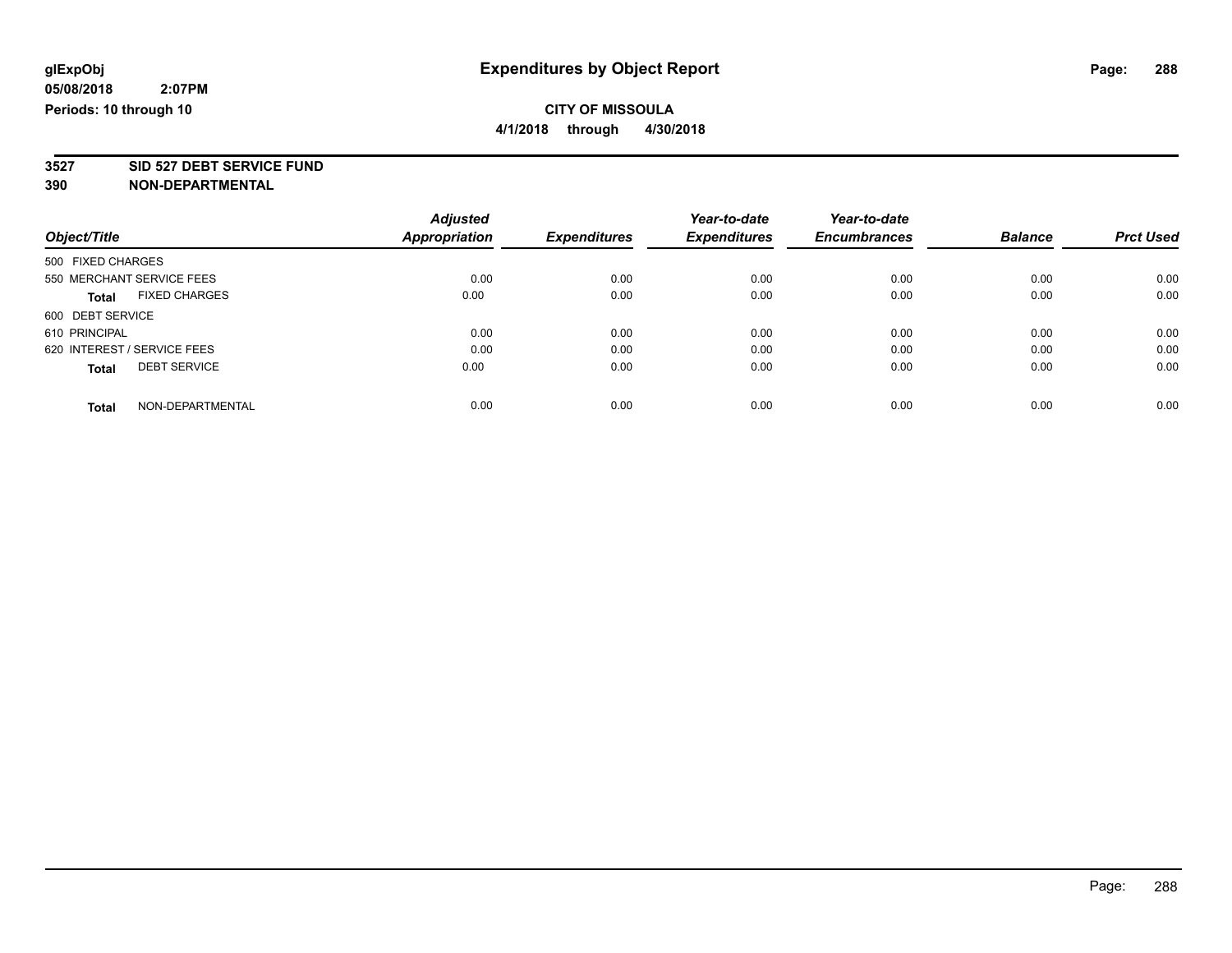#### **3527 SID 527 DEBT SERVICE FUND**

|                             |                              | <b>Adjusted</b>      |                     | Year-to-date        | Year-to-date        |                |                  |
|-----------------------------|------------------------------|----------------------|---------------------|---------------------|---------------------|----------------|------------------|
| Object/Title                |                              | <b>Appropriation</b> | <b>Expenditures</b> | <b>Expenditures</b> | <b>Encumbrances</b> | <b>Balance</b> | <b>Prct Used</b> |
| 500 FIXED CHARGES           |                              |                      |                     |                     |                     |                |                  |
|                             | 550 MERCHANT SERVICE FEES    | 0.00                 | 0.00                | 0.00                | 0.00                | 0.00           | 0.00             |
| <b>Total</b>                | <b>FIXED CHARGES</b>         | 0.00                 | 0.00                | 0.00                | 0.00                | 0.00           | 0.00             |
| 600 DEBT SERVICE            |                              |                      |                     |                     |                     |                |                  |
| 610 PRINCIPAL               |                              | 0.00                 | 0.00                | 0.00                | 0.00                | 0.00           | 0.00             |
| 620 INTEREST / SERVICE FEES |                              | 0.00                 | 0.00                | 0.00                | 0.00                | 0.00           | 0.00             |
| Total                       | <b>DEBT SERVICE</b>          | 0.00                 | 0.00                | 0.00                | 0.00                | 0.00           | 0.00             |
| 800 OTHER OBJECTS           |                              |                      |                     |                     |                     |                |                  |
|                             | 820 TRANSFERS TO OTHER FUNDS | 0.00                 | 0.00                | 0.00                | 0.00                | 0.00           | 0.00             |
| Total                       | OTHER OBJECTS                | 0.00                 | 0.00                | 0.00                | 0.00                | 0.00           | 0.00             |
| <b>Total</b>                | SID 527 DEBT SERVICE FUND    | 0.00                 | 0.00                | 0.00                | 0.00                | 0.00           | 0.00             |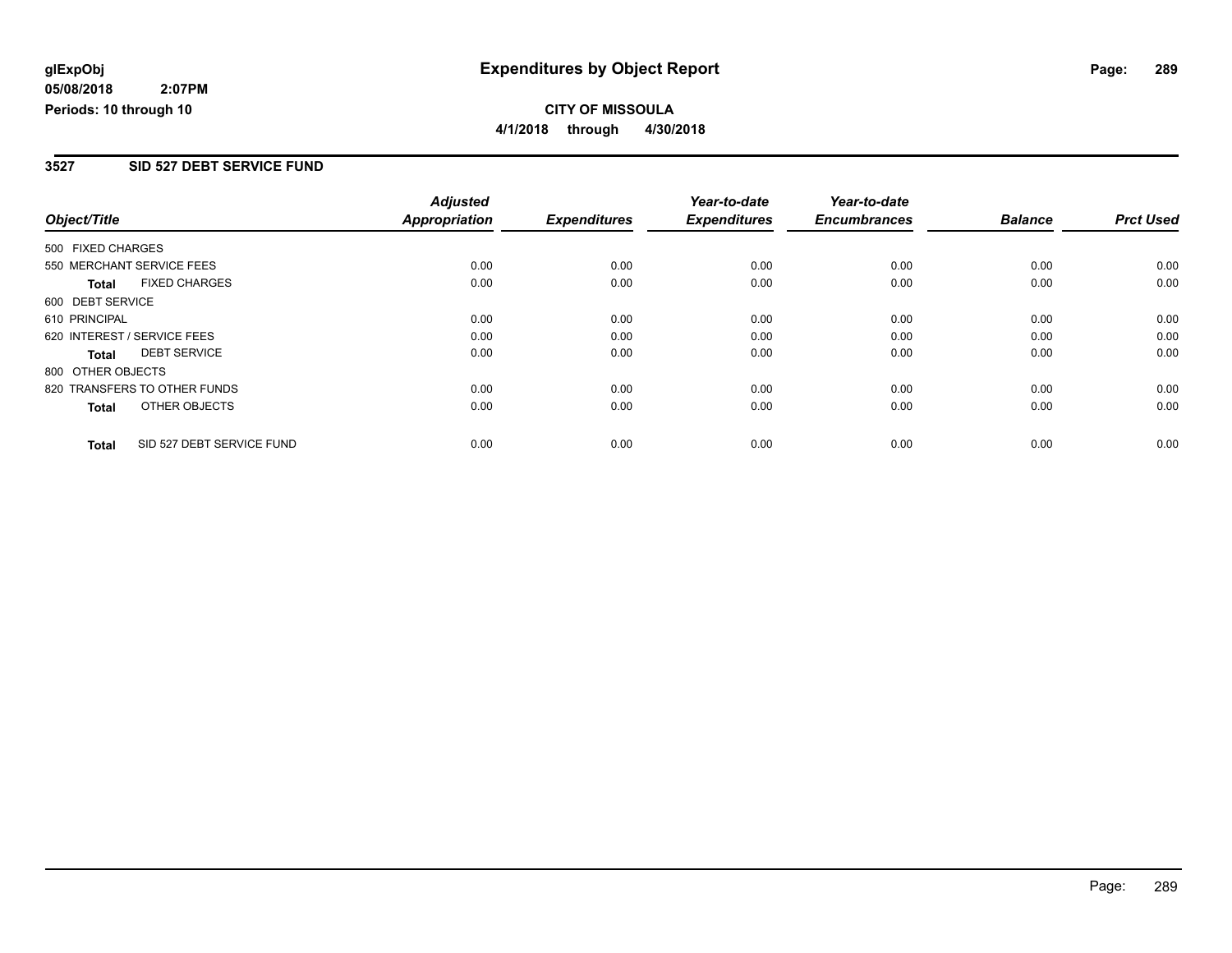# **3530 SID 530 DEBT SERVICE FUND**

|                                      | <b>Adjusted</b>      |                     | Year-to-date        | Year-to-date        |                |                  |
|--------------------------------------|----------------------|---------------------|---------------------|---------------------|----------------|------------------|
| Object/Title                         | <b>Appropriation</b> | <b>Expenditures</b> | <b>Expenditures</b> | <b>Encumbrances</b> | <b>Balance</b> | <b>Prct Used</b> |
| 500 FIXED CHARGES                    |                      |                     |                     |                     |                |                  |
| 550 MERCHANT SERVICE FEES            | 0.00                 | 0.00                | 0.00                | 0.00                | 0.00           | 0.00             |
| <b>FIXED CHARGES</b><br><b>Total</b> | 0.00                 | 0.00                | 0.00                | 0.00                | 0.00           | 0.00             |
| 600 DEBT SERVICE                     |                      |                     |                     |                     |                |                  |
| 610 PRINCIPAL                        | 0.00                 | 0.00                | 0.00                | 0.00                | 0.00           | 0.00             |
| 620 INTEREST / SERVICE FEES          | 0.00                 | 0.00                | 0.00                | 0.00                | 0.00           | 0.00             |
| <b>DEBT SERVICE</b><br><b>Total</b>  | 0.00                 | 0.00                | 0.00                | 0.00                | 0.00           | 0.00             |
| 800 OTHER OBJECTS                    |                      |                     |                     |                     |                |                  |
| 820 TRANSFERS TO OTHER FUNDS         | 0.00                 | 0.00                | 0.00                | 0.00                | 0.00           | 0.00             |
| OTHER OBJECTS<br><b>Total</b>        | 0.00                 | 0.00                | 0.00                | 0.00                | 0.00           | 0.00             |
|                                      |                      |                     |                     |                     |                |                  |
| NON-DEPARTMENTAL<br><b>Total</b>     | 0.00                 | 0.00                | 0.00                | 0.00                | 0.00           | 0.00             |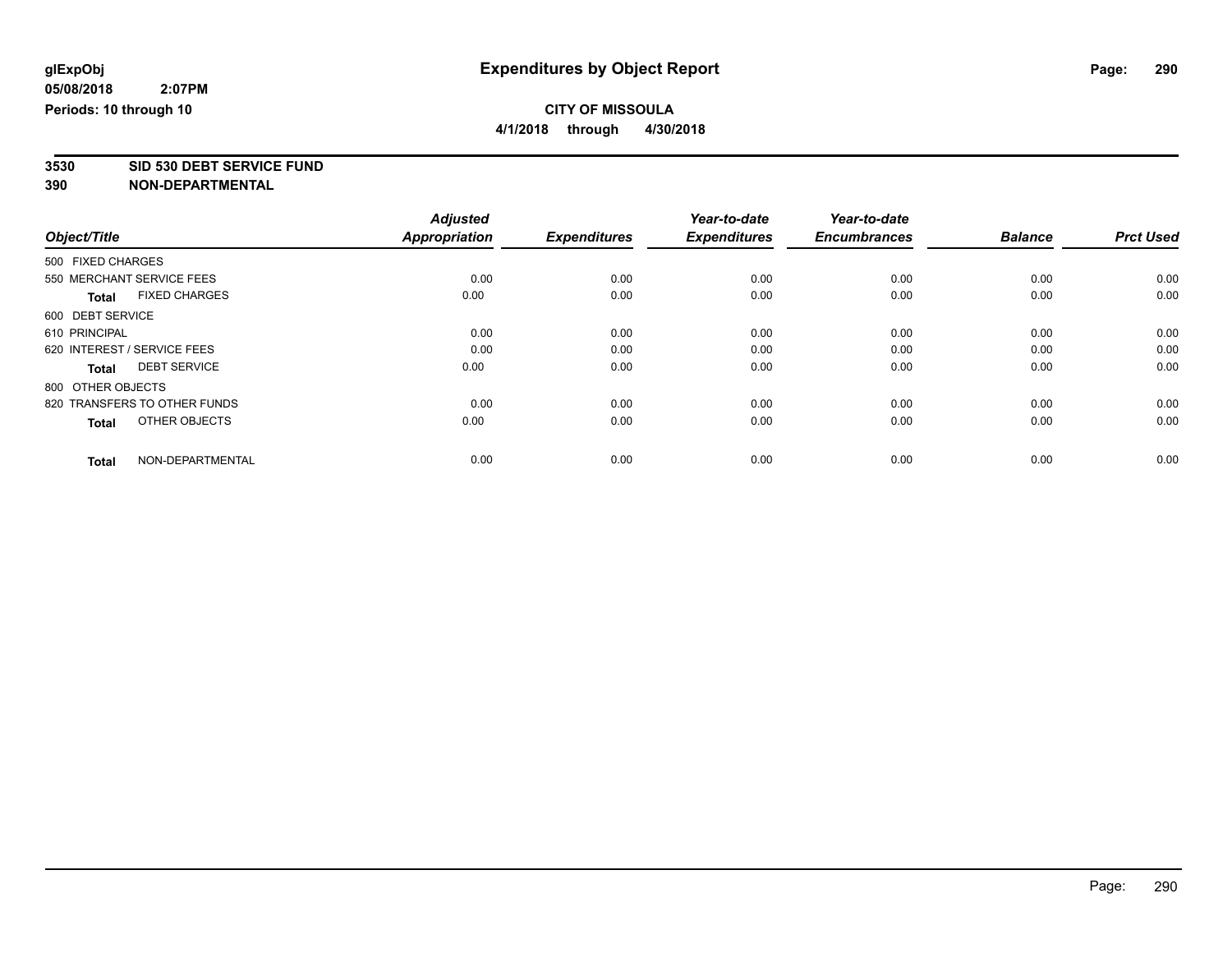#### **3530 SID 530 DEBT SERVICE FUND**

|                   |                              | <b>Adjusted</b>      |                     | Year-to-date        | Year-to-date        |                |                  |
|-------------------|------------------------------|----------------------|---------------------|---------------------|---------------------|----------------|------------------|
| Object/Title      |                              | <b>Appropriation</b> | <b>Expenditures</b> | <b>Expenditures</b> | <b>Encumbrances</b> | <b>Balance</b> | <b>Prct Used</b> |
| 500 FIXED CHARGES |                              |                      |                     |                     |                     |                |                  |
|                   | 550 MERCHANT SERVICE FEES    | 0.00                 | 0.00                | 0.00                | 0.00                | 0.00           | 0.00             |
| <b>Total</b>      | <b>FIXED CHARGES</b>         | 0.00                 | 0.00                | 0.00                | 0.00                | 0.00           | 0.00             |
| 600 DEBT SERVICE  |                              |                      |                     |                     |                     |                |                  |
| 610 PRINCIPAL     |                              | 0.00                 | 0.00                | 0.00                | 0.00                | 0.00           | 0.00             |
|                   | 620 INTEREST / SERVICE FEES  | 0.00                 | 0.00                | 0.00                | 0.00                | 0.00           | 0.00             |
| <b>Total</b>      | <b>DEBT SERVICE</b>          | 0.00                 | 0.00                | 0.00                | 0.00                | 0.00           | 0.00             |
| 800 OTHER OBJECTS |                              |                      |                     |                     |                     |                |                  |
|                   | 820 TRANSFERS TO OTHER FUNDS | 0.00                 | 0.00                | 0.00                | 0.00                | 0.00           | 0.00             |
| Total             | OTHER OBJECTS                | 0.00                 | 0.00                | 0.00                | 0.00                | 0.00           | 0.00             |
| <b>Total</b>      | SID 530 DEBT SERVICE FUND    | 0.00                 | 0.00                | 0.00                | 0.00                | 0.00           | 0.00             |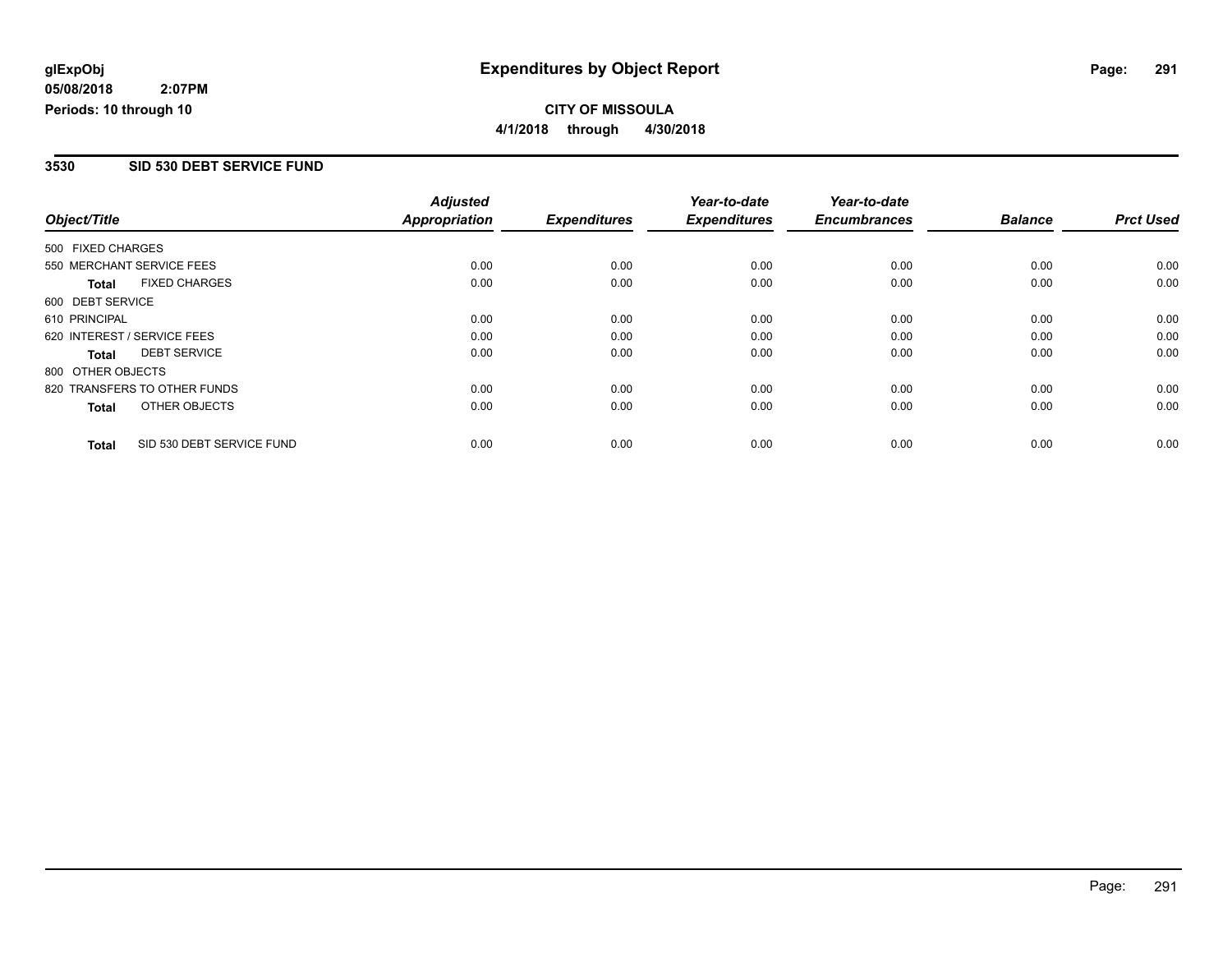# **3531 SID 531 HICKORY ST CALMING**

| Object/Title                         | <b>Adjusted</b><br><b>Appropriation</b> | <b>Expenditures</b> | Year-to-date<br><b>Expenditures</b> | Year-to-date<br><b>Encumbrances</b> | <b>Balance</b> | <b>Prct Used</b> |
|--------------------------------------|-----------------------------------------|---------------------|-------------------------------------|-------------------------------------|----------------|------------------|
| 500 FIXED CHARGES                    |                                         |                     |                                     |                                     |                |                  |
| 550 MERCHANT SERVICE FEES            | 0.00                                    | 0.00                | 0.00                                | 0.00                                | 0.00           | 0.00             |
| <b>FIXED CHARGES</b><br><b>Total</b> | 0.00                                    | 0.00                | 0.00                                | 0.00                                | 0.00           | 0.00             |
| 800 OTHER OBJECTS                    |                                         |                     |                                     |                                     |                |                  |
| 820 TRANSFERS TO OTHER FUNDS         | 0.00                                    | 0.00                | 0.00                                | 0.00                                | 0.00           | 0.00             |
| OTHER OBJECTS<br><b>Total</b>        | 0.00                                    | 0.00                | 0.00                                | 0.00                                | 0.00           | 0.00             |
| NON-DEPARTMENTAL<br>Total            | 0.00                                    | 0.00                | 0.00                                | 0.00                                | 0.00           | 0.00             |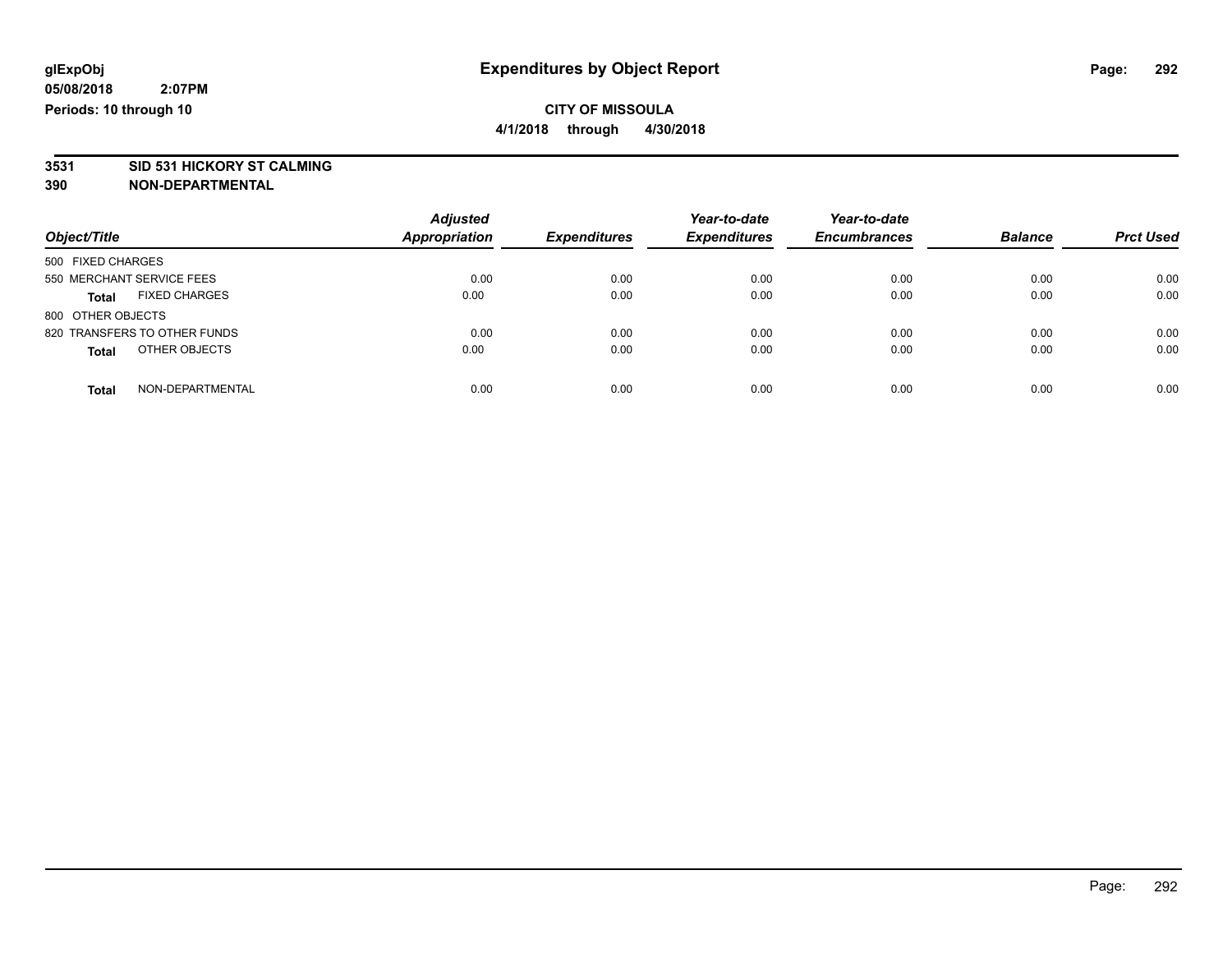**CITY OF MISSOULA 4/1/2018 through 4/30/2018**

#### **3531 SID 531 HICKORY ST CALMING**

|                           |                              | <b>Adjusted</b>      |                     | Year-to-date        | Year-to-date        |                |                  |
|---------------------------|------------------------------|----------------------|---------------------|---------------------|---------------------|----------------|------------------|
| Object/Title              |                              | <b>Appropriation</b> | <b>Expenditures</b> | <b>Expenditures</b> | <b>Encumbrances</b> | <b>Balance</b> | <b>Prct Used</b> |
| 500 FIXED CHARGES         |                              |                      |                     |                     |                     |                |                  |
| 550 MERCHANT SERVICE FEES |                              | 0.00                 | 0.00                | 0.00                | 0.00                | 0.00           | 0.00             |
| <b>Total</b>              | <b>FIXED CHARGES</b>         | 0.00                 | 0.00                | 0.00                | 0.00                | 0.00           | 0.00             |
| 800 OTHER OBJECTS         |                              |                      |                     |                     |                     |                |                  |
|                           | 820 TRANSFERS TO OTHER FUNDS | 0.00                 | 0.00                | 0.00                | 0.00                | 0.00           | 0.00             |
| <b>Total</b>              | OTHER OBJECTS                | 0.00                 | 0.00                | 0.00                | 0.00                | 0.00           | 0.00             |
| <b>Total</b>              | SID 531 HICKORY ST CALMING   | 0.00                 | 0.00                | 0.00                | 0.00                | 0.00           | 0.00             |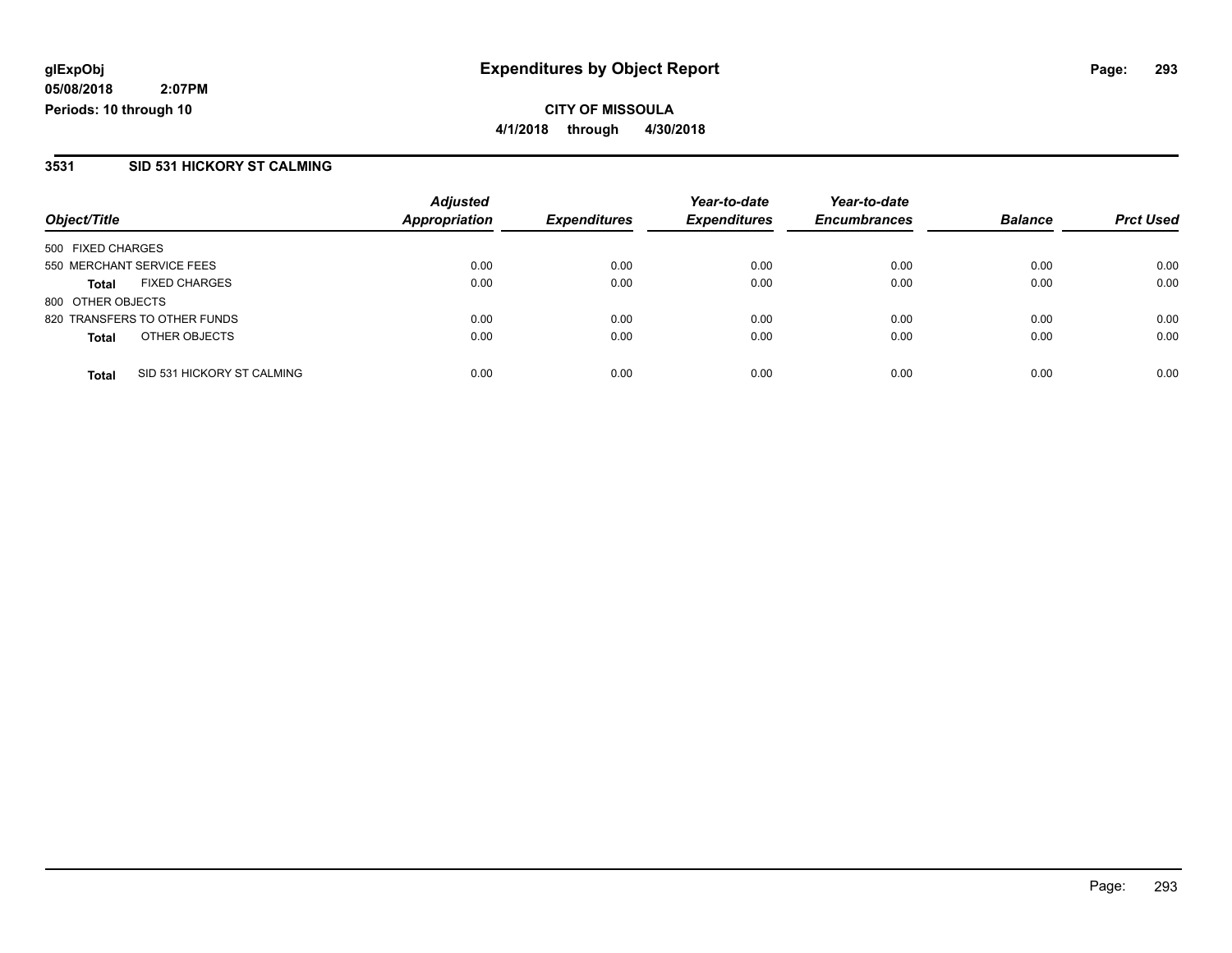**3532 SID 532 DEBT SERVICE FUND**

|                             |                      | <b>Adjusted</b> |                     | Year-to-date        | Year-to-date        |                |                  |
|-----------------------------|----------------------|-----------------|---------------------|---------------------|---------------------|----------------|------------------|
| Object/Title                |                      | Appropriation   | <b>Expenditures</b> | <b>Expenditures</b> | <b>Encumbrances</b> | <b>Balance</b> | <b>Prct Used</b> |
| 500 FIXED CHARGES           |                      |                 |                     |                     |                     |                |                  |
| 550 MERCHANT SERVICE FEES   |                      | 0.00            | 0.00                | 0.00                | 0.00                | 0.00           | 0.00             |
| <b>Total</b>                | <b>FIXED CHARGES</b> | 0.00            | 0.00                | 0.00                | 0.00                | 0.00           | 0.00             |
| 600 DEBT SERVICE            |                      |                 |                     |                     |                     |                |                  |
| 610 PRINCIPAL               |                      | 30,000.00       | 0.00                | 0.00                | 0.00                | 30,000.00      | 0.00             |
| 620 INTEREST / SERVICE FEES |                      | 9,238.00        | 0.00                | 4,968.75            | 0.00                | 4,269.25       | 53.79            |
| <b>Total</b>                | <b>DEBT SERVICE</b>  | 39.238.00       | 0.00                | 4,968.75            | 0.00                | 34.269.25      | 12.66            |
| <b>Total</b>                | NON-DEPARTMENTAL     | 39.238.00       | 0.00                | 4.968.75            | 0.00                | 34.269.25      | 12.66            |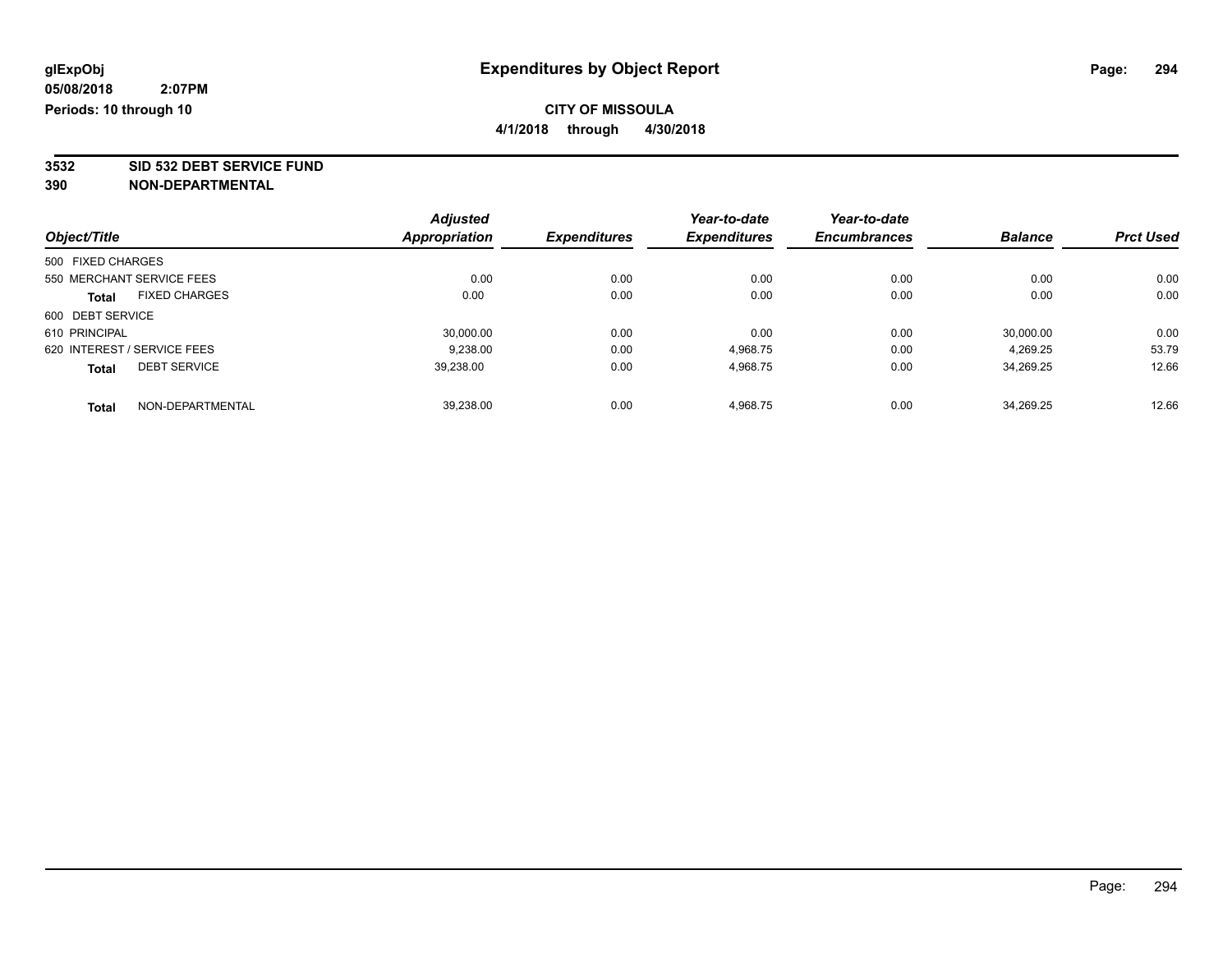#### **3532 SID 532 DEBT SERVICE FUND**

| Object/Title      |                             | <b>Adjusted</b><br>Appropriation | <b>Expenditures</b> | Year-to-date<br><b>Expenditures</b> | Year-to-date<br><b>Encumbrances</b> | <b>Balance</b> | <b>Prct Used</b> |
|-------------------|-----------------------------|----------------------------------|---------------------|-------------------------------------|-------------------------------------|----------------|------------------|
|                   |                             |                                  |                     |                                     |                                     |                |                  |
| 500 FIXED CHARGES |                             |                                  |                     |                                     |                                     |                |                  |
|                   | 550 MERCHANT SERVICE FEES   | 0.00                             | 0.00                | 0.00                                | 0.00                                | 0.00           | 0.00             |
| <b>Total</b>      | <b>FIXED CHARGES</b>        | 0.00                             | 0.00                | 0.00                                | 0.00                                | 0.00           | 0.00             |
| 600 DEBT SERVICE  |                             |                                  |                     |                                     |                                     |                |                  |
| 610 PRINCIPAL     |                             | 30.000.00                        | 0.00                | 0.00                                | 0.00                                | 30,000.00      | 0.00             |
|                   | 620 INTEREST / SERVICE FEES | 9.238.00                         | 0.00                | 4.968.75                            | 0.00                                | 4.269.25       | 53.79            |
| <b>Total</b>      | <b>DEBT SERVICE</b>         | 39,238.00                        | 0.00                | 4,968.75                            | 0.00                                | 34.269.25      | 12.66            |
| <b>Total</b>      | SID 532 DEBT SERVICE FUND   | 39.238.00                        | 0.00                | 4.968.75                            | 0.00                                | 34.269.25      | 12.66            |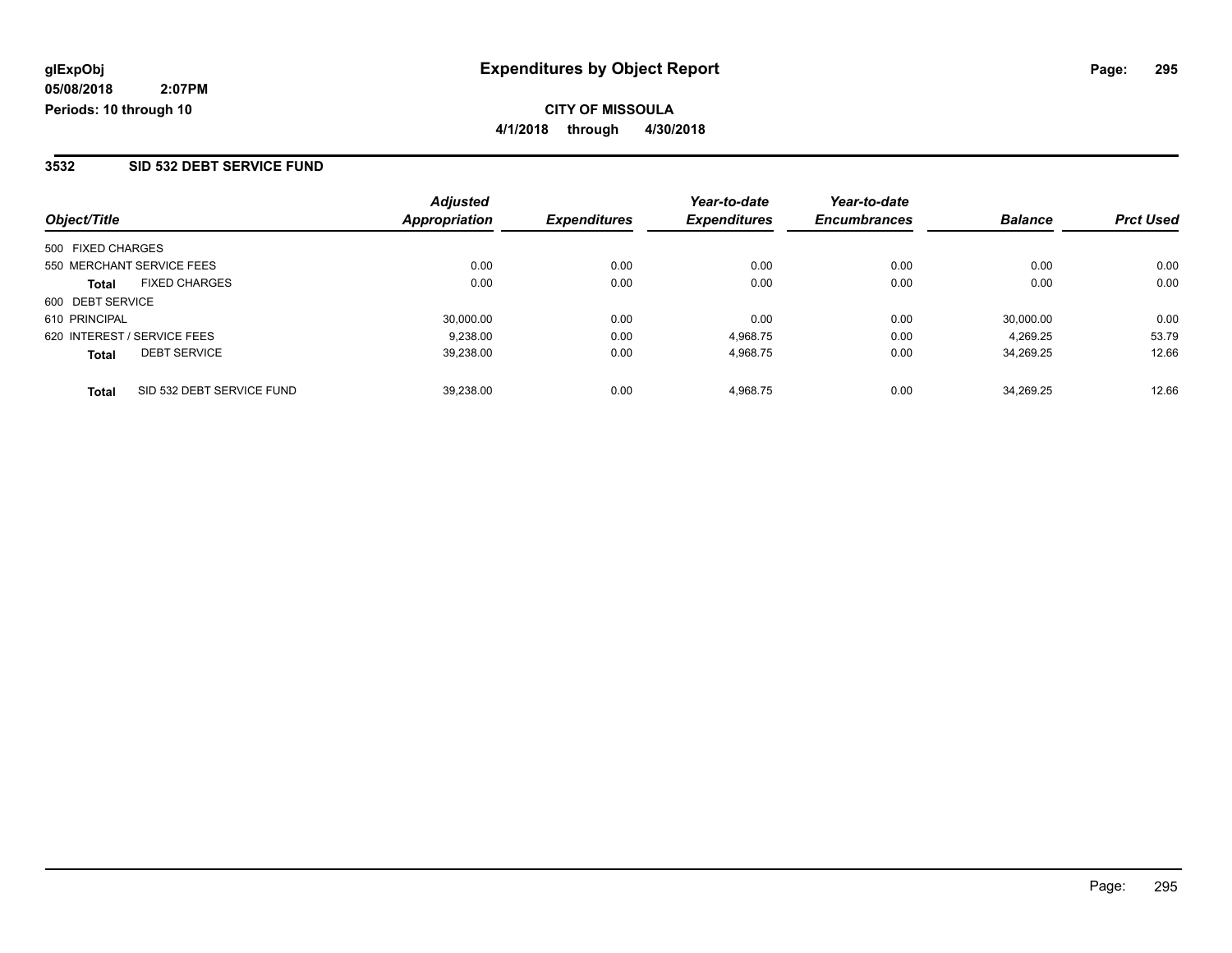# **3533 GILBERT ST SEWER SID DEBT FUND**

## **330 WASTEWATER\ COMPOST UTILITY**

| Object/Title                                | <b>Adjusted</b><br><b>Appropriation</b> | <b>Expenditures</b> | Year-to-date<br><b>Expenditures</b> | Year-to-date<br><b>Encumbrances</b> | <b>Balance</b> | <b>Prct Used</b> |
|---------------------------------------------|-----------------------------------------|---------------------|-------------------------------------|-------------------------------------|----------------|------------------|
| 500 FIXED CHARGES                           |                                         |                     |                                     |                                     |                |                  |
| 550 MERCHANT SERVICE FEES                   | 0.00                                    | 0.00                | 0.00                                | 0.00                                | 0.00           | 0.00             |
| <b>FIXED CHARGES</b><br><b>Total</b>        | 0.00                                    | 0.00                | 0.00                                | 0.00                                | 0.00           | 0.00             |
| WASTEWATER\ COMPOST UTILITY<br><b>Total</b> | 0.00                                    | 0.00                | 0.00                                | 0.00                                | 0.00           | 0.00             |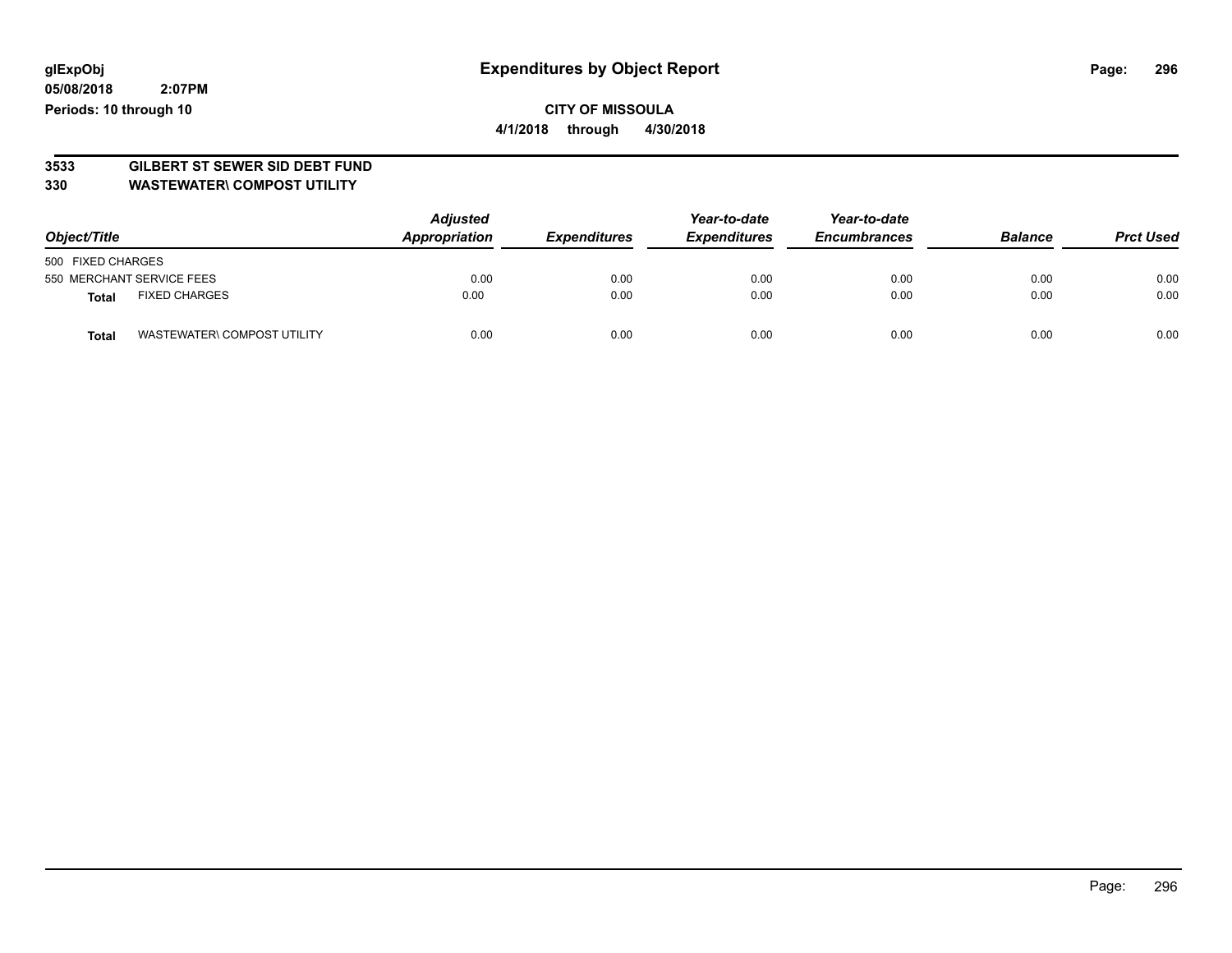**3533 GILBERT ST SEWER SID DEBT FUND**

|                                      | <b>Adjusted</b>      |                     | Year-to-date        | Year-to-date        |                |                  |
|--------------------------------------|----------------------|---------------------|---------------------|---------------------|----------------|------------------|
| Object/Title                         | <b>Appropriation</b> | <b>Expenditures</b> | <b>Expenditures</b> | <b>Encumbrances</b> | <b>Balance</b> | <b>Prct Used</b> |
| 500 FIXED CHARGES                    |                      |                     |                     |                     |                |                  |
| 500 FIXED CHARGES                    | 0.00                 | 0.00                | 0.00                | 0.00                | 0.00           | 0.00             |
| 550 MERCHANT SERVICE FEES            | 0.00                 | 0.00                | 0.00                | 0.00                | 0.00           | 0.00             |
| <b>FIXED CHARGES</b><br><b>Total</b> | 0.00                 | 0.00                | 0.00                | 0.00                | 0.00           | 0.00             |
| 600 DEBT SERVICE                     |                      |                     |                     |                     |                |                  |
| 610 PRINCIPAL                        | 13,000.00            | 0.00                | 6,000.00            | 0.00                | 7,000.00       | 46.15            |
| 620 INTEREST / SERVICE FEES          | 4,425.00             | 0.00                | 2,268.75            | 0.00                | 2,156.25       | 51.27            |
| <b>DEBT SERVICE</b><br><b>Total</b>  | 17,425.00            | 0.00                | 8,268.75            | 0.00                | 9,156.25       | 47.45            |
| 800 OTHER OBJECTS                    |                      |                     |                     |                     |                |                  |
| 820 TRANSFERS TO OTHER FUNDS         | 0.00                 | 0.00                | 0.00                | 0.00                | 0.00           | 0.00             |
| OTHER OBJECTS<br><b>Total</b>        | 0.00                 | 0.00                | 0.00                | 0.00                | 0.00           | 0.00             |
| NON-DEPARTMENTAL<br><b>Total</b>     | 17,425.00            | 0.00                | 8,268.75            | 0.00                | 9,156.25       | 47.45            |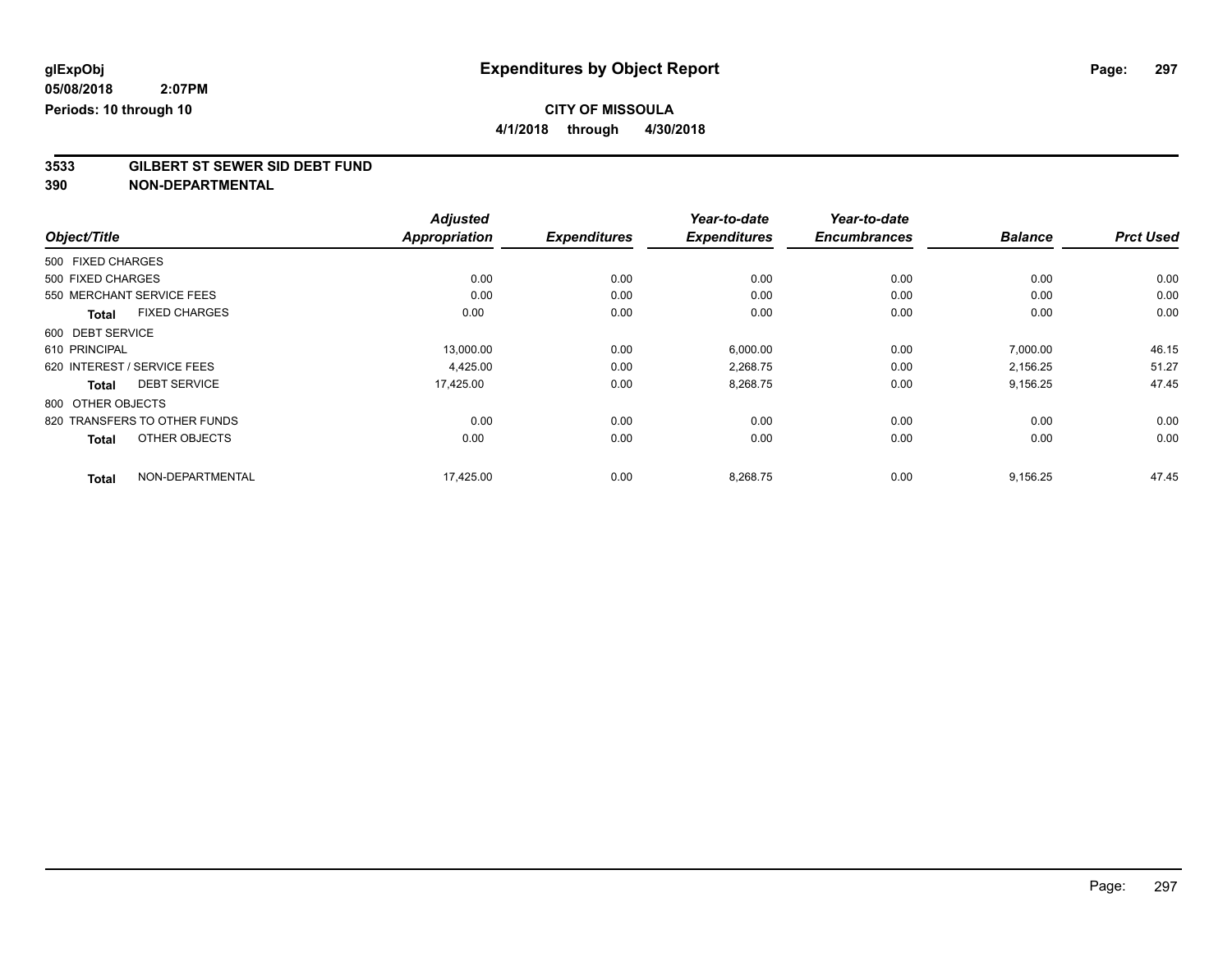**CITY OF MISSOULA 4/1/2018 through 4/30/2018**

#### **3533 GILBERT ST SEWER SID DEBT FUND**

|                   |                                | <b>Adjusted</b>      |                     | Year-to-date        | Year-to-date        |                |                  |
|-------------------|--------------------------------|----------------------|---------------------|---------------------|---------------------|----------------|------------------|
| Object/Title      |                                | <b>Appropriation</b> | <b>Expenditures</b> | <b>Expenditures</b> | <b>Encumbrances</b> | <b>Balance</b> | <b>Prct Used</b> |
| 500 FIXED CHARGES |                                |                      |                     |                     |                     |                |                  |
| 500 FIXED CHARGES |                                | 0.00                 | 0.00                | 0.00                | 0.00                | 0.00           | 0.00             |
|                   | 550 MERCHANT SERVICE FEES      | 0.00                 | 0.00                | 0.00                | 0.00                | 0.00           | 0.00             |
| <b>Total</b>      | <b>FIXED CHARGES</b>           | 0.00                 | 0.00                | 0.00                | 0.00                | 0.00           | 0.00             |
| 600 DEBT SERVICE  |                                |                      |                     |                     |                     |                |                  |
| 610 PRINCIPAL     |                                | 13,000.00            | 0.00                | 6,000.00            | 0.00                | 7,000.00       | 46.15            |
|                   | 620 INTEREST / SERVICE FEES    | 4,425.00             | 0.00                | 2,268.75            | 0.00                | 2,156.25       | 51.27            |
| <b>Total</b>      | <b>DEBT SERVICE</b>            | 17,425.00            | 0.00                | 8,268.75            | 0.00                | 9,156.25       | 47.45            |
| 800 OTHER OBJECTS |                                |                      |                     |                     |                     |                |                  |
|                   | 820 TRANSFERS TO OTHER FUNDS   | 0.00                 | 0.00                | 0.00                | 0.00                | 0.00           | 0.00             |
| <b>Total</b>      | OTHER OBJECTS                  | 0.00                 | 0.00                | 0.00                | 0.00                | 0.00           | 0.00             |
| <b>Total</b>      | GILBERT ST SEWER SID DEBT FUND | 17,425.00            | 0.00                | 8,268.75            | 0.00                | 9,156.25       | 47.45            |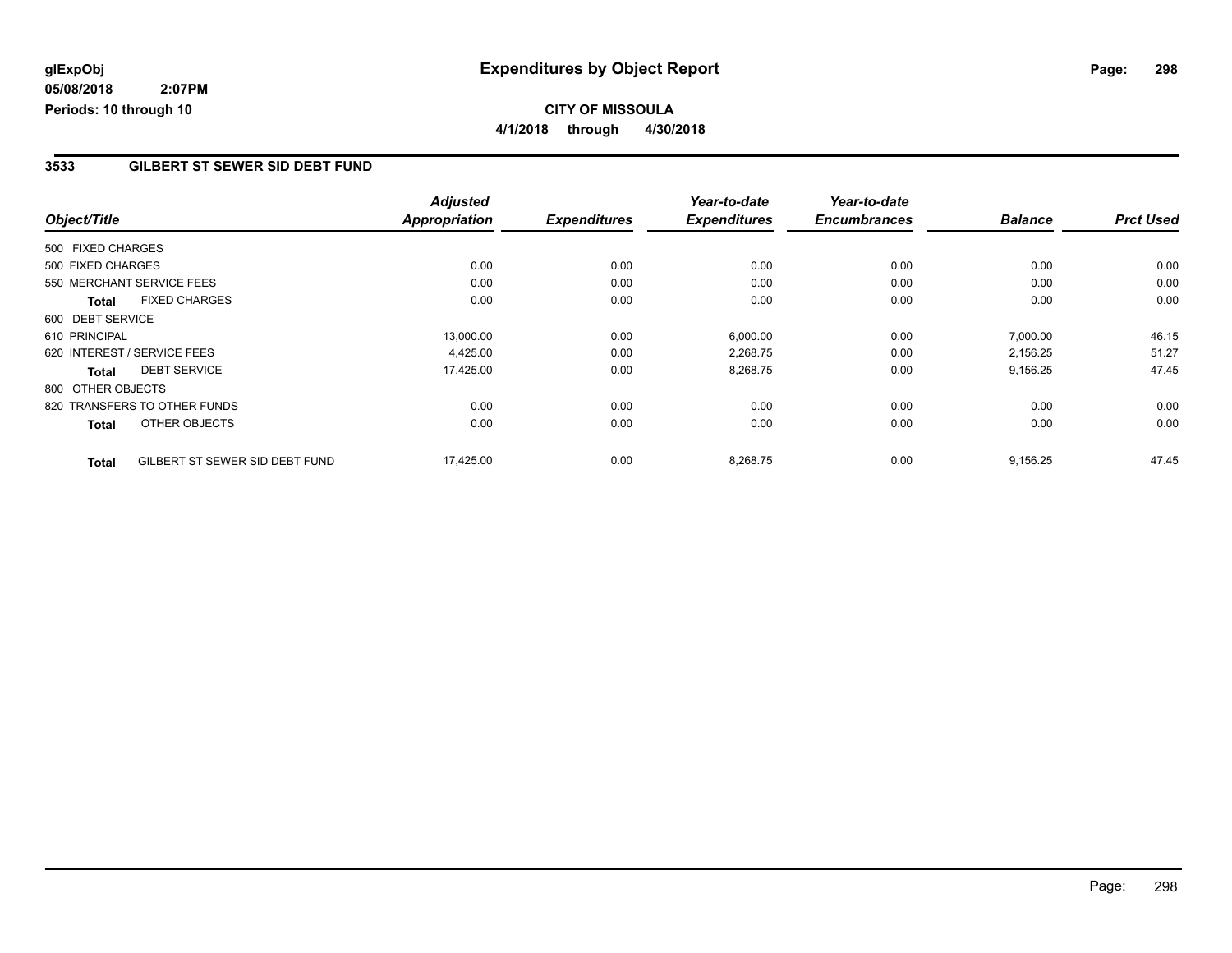**3534 LINCOLNWOOD SEWER PHASE I**

|                                      | <b>Adjusted</b>      |                     | Year-to-date        | Year-to-date        |                |                  |
|--------------------------------------|----------------------|---------------------|---------------------|---------------------|----------------|------------------|
| Object/Title                         | <b>Appropriation</b> | <b>Expenditures</b> | <b>Expenditures</b> | <b>Encumbrances</b> | <b>Balance</b> | <b>Prct Used</b> |
| 500 FIXED CHARGES                    |                      |                     |                     |                     |                |                  |
| 550 MERCHANT SERVICE FEES            | 0.00                 | 0.00                | 0.00                | 0.00                | 0.00           | 0.00             |
| <b>FIXED CHARGES</b><br><b>Total</b> | 0.00                 | 0.00                | 0.00                | 0.00                | 0.00           | 0.00             |
| 600 DEBT SERVICE                     |                      |                     |                     |                     |                |                  |
| 610 PRINCIPAL                        | 14.000.00            | 0.00                | 7.000.00            | 0.00                | 7.000.00       | 50.00            |
| 620 INTEREST / SERVICE FEES          | 5.044.00             | 0.00                | 2,587.50            | 0.00                | 2,456.50       | 51.30            |
| <b>DEBT SERVICE</b><br><b>Total</b>  | 19.044.00            | 0.00                | 9,587.50            | 0.00                | 9,456.50       | 50.34            |
| NON-DEPARTMENTAL<br><b>Total</b>     | 19.044.00            | 0.00                | 9.587.50            | 0.00                | 9.456.50       | 50.34            |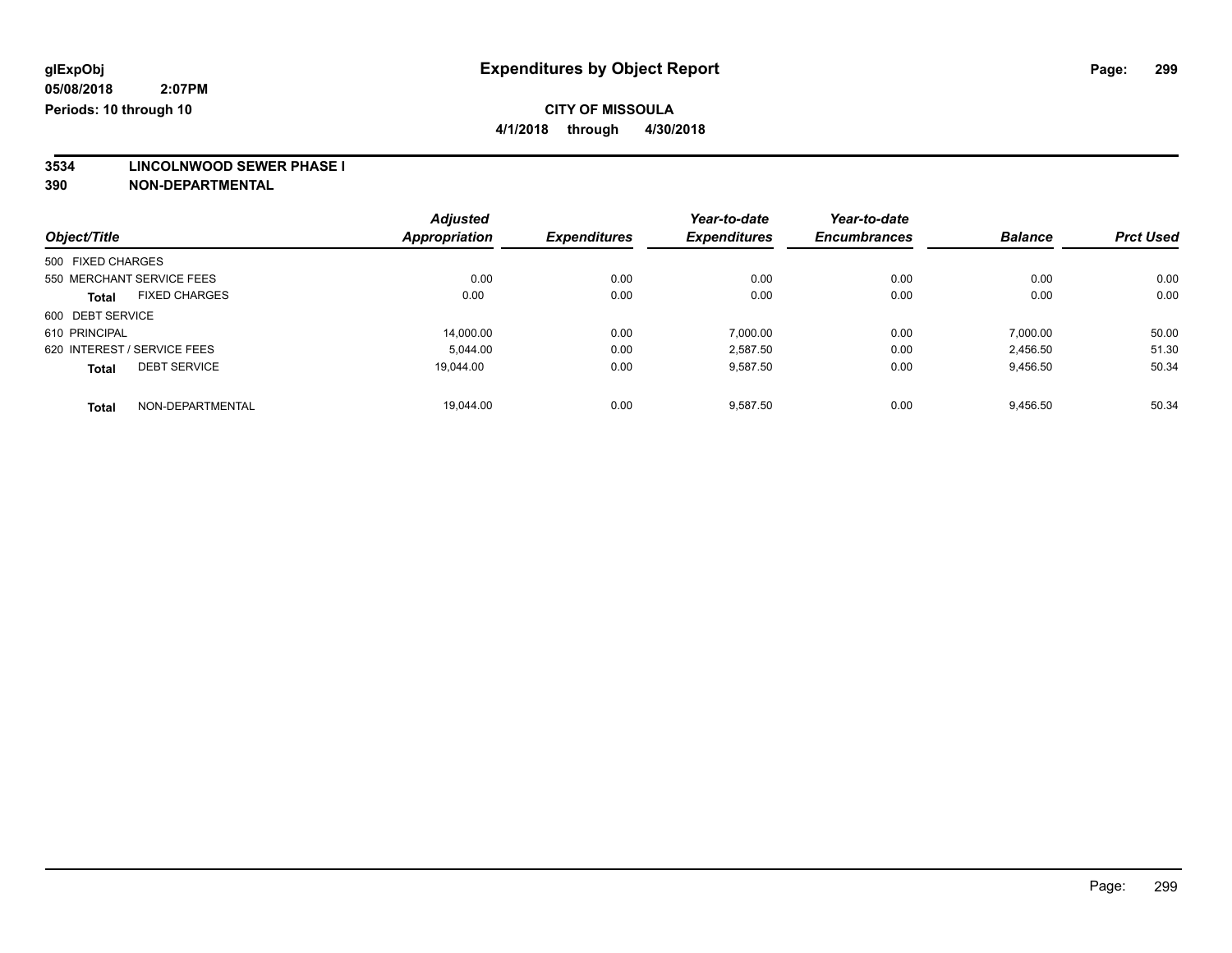**4/1/2018 through 4/30/2018**

#### **3534 LINCOLNWOOD SEWER PHASE I**

| Object/Title                              | <b>Adjusted</b><br>Appropriation | <b>Expenditures</b> | Year-to-date<br><b>Expenditures</b> | Year-to-date<br><b>Encumbrances</b> | <b>Balance</b> | <b>Prct Used</b> |
|-------------------------------------------|----------------------------------|---------------------|-------------------------------------|-------------------------------------|----------------|------------------|
|                                           |                                  |                     |                                     |                                     |                |                  |
| 500 FIXED CHARGES                         |                                  |                     |                                     |                                     |                |                  |
| 550 MERCHANT SERVICE FEES                 | 0.00                             | 0.00                | 0.00                                | 0.00                                | 0.00           | 0.00             |
| <b>FIXED CHARGES</b><br><b>Total</b>      | 0.00                             | 0.00                | 0.00                                | 0.00                                | 0.00           | 0.00             |
| 600 DEBT SERVICE                          |                                  |                     |                                     |                                     |                |                  |
| 610 PRINCIPAL                             | 14,000.00                        | 0.00                | 7.000.00                            | 0.00                                | 7.000.00       | 50.00            |
| 620 INTEREST / SERVICE FEES               | 5,044.00                         | 0.00                | 2,587.50                            | 0.00                                | 2.456.50       | 51.30            |
| <b>DEBT SERVICE</b><br><b>Total</b>       | 19,044.00                        | 0.00                | 9,587.50                            | 0.00                                | 9,456.50       | 50.34            |
| LINCOLNWOOD SEWER PHASE I<br><b>Total</b> | 19.044.00                        | 0.00                | 9.587.50                            | 0.00                                | 9.456.50       | 50.34            |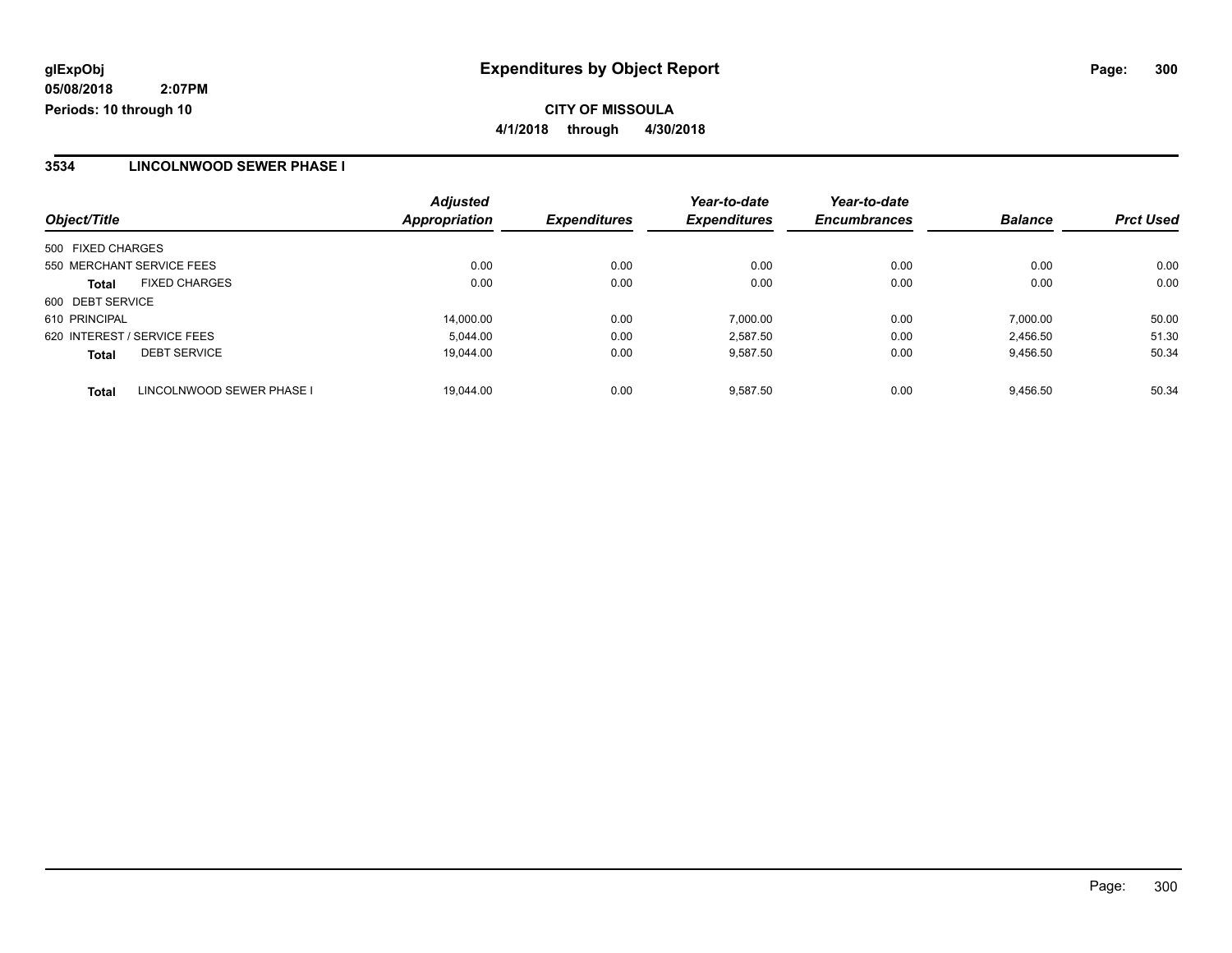# **3535 SLANT STREET TRAFFIC CALMING**

| Object/Title                         | <b>Adjusted</b><br><b>Appropriation</b> | <b>Expenditures</b> | Year-to-date<br><b>Expenditures</b> | Year-to-date<br><b>Encumbrances</b> | <b>Balance</b> | <b>Prct Used</b> |
|--------------------------------------|-----------------------------------------|---------------------|-------------------------------------|-------------------------------------|----------------|------------------|
| 500 FIXED CHARGES                    |                                         |                     |                                     |                                     |                |                  |
| 550 MERCHANT SERVICE FEES            | 0.00                                    | 0.00                | 0.00                                | 0.00                                | 0.00           | 0.00             |
| <b>FIXED CHARGES</b><br><b>Total</b> | 0.00                                    | 0.00                | 0.00                                | 0.00                                | 0.00           | 0.00             |
| 800 OTHER OBJECTS                    |                                         |                     |                                     |                                     |                |                  |
| 820 TRANSFERS TO OTHER FUNDS         | 0.00                                    | 0.00                | 0.00                                | 0.00                                | 0.00           | 0.00             |
| OTHER OBJECTS<br><b>Total</b>        | 0.00                                    | 0.00                | 0.00                                | 0.00                                | 0.00           | 0.00             |
| NON-DEPARTMENTAL<br>Total            | 0.00                                    | 0.00                | 0.00                                | 0.00                                | 0.00           | 0.00             |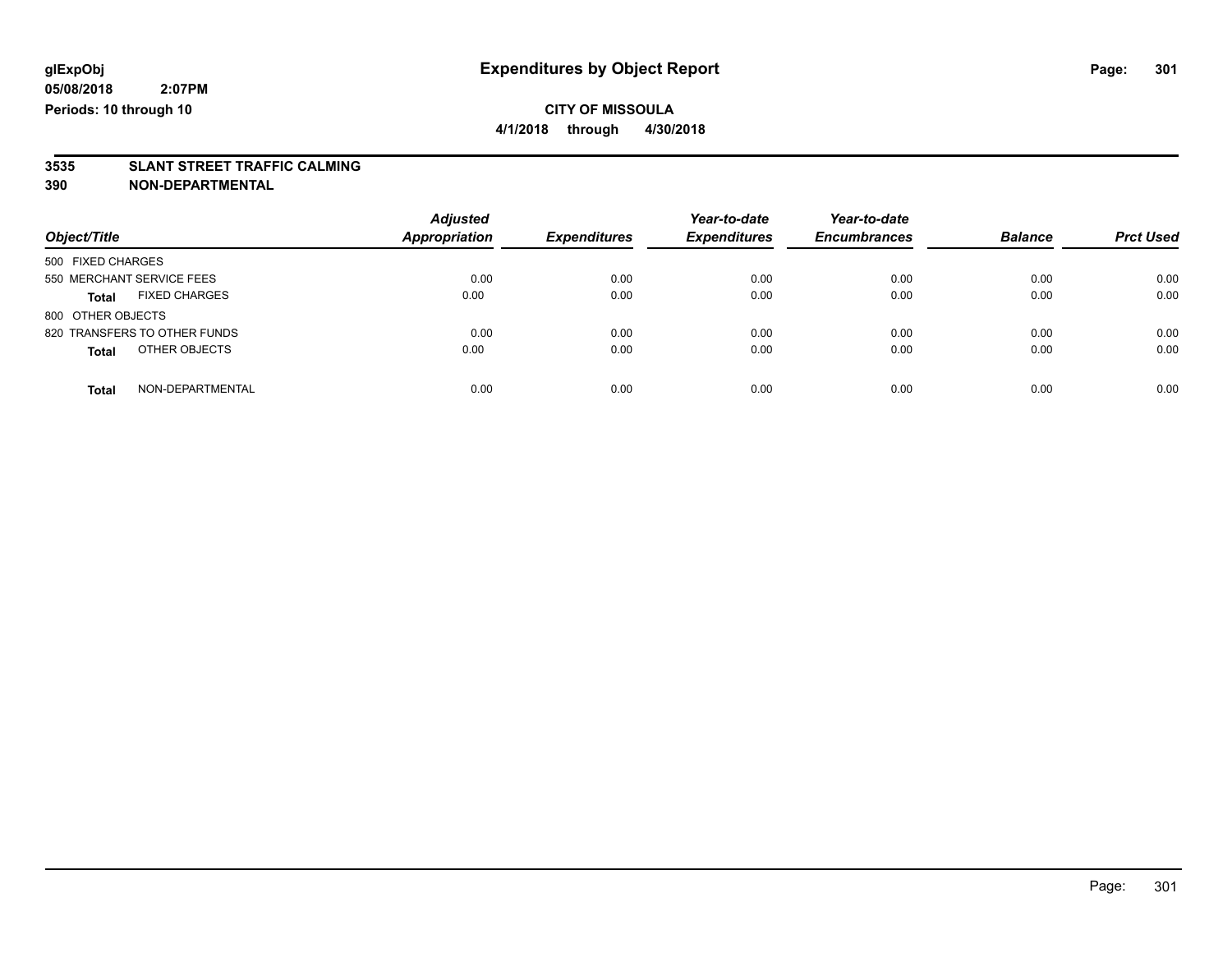**CITY OF MISSOULA 4/1/2018 through 4/30/2018**

#### **3535 SLANT STREET TRAFFIC CALMING**

|                              |                                     | <b>Adjusted</b>      |                     | Year-to-date        | Year-to-date        |                |                  |
|------------------------------|-------------------------------------|----------------------|---------------------|---------------------|---------------------|----------------|------------------|
| Object/Title                 |                                     | <b>Appropriation</b> | <b>Expenditures</b> | <b>Expenditures</b> | <b>Encumbrances</b> | <b>Balance</b> | <b>Prct Used</b> |
| 500 FIXED CHARGES            |                                     |                      |                     |                     |                     |                |                  |
| 550 MERCHANT SERVICE FEES    |                                     | 0.00                 | 0.00                | 0.00                | 0.00                | 0.00           | 0.00             |
| <b>Total</b>                 | <b>FIXED CHARGES</b>                | 0.00                 | 0.00                | 0.00                | 0.00                | 0.00           | 0.00             |
| 800 OTHER OBJECTS            |                                     |                      |                     |                     |                     |                |                  |
| 820 TRANSFERS TO OTHER FUNDS |                                     | 0.00                 | 0.00                | 0.00                | 0.00                | 0.00           | 0.00             |
| <b>Total</b>                 | OTHER OBJECTS                       | 0.00                 | 0.00                | 0.00                | 0.00                | 0.00           | 0.00             |
| <b>Total</b>                 | <b>SLANT STREET TRAFFIC CALMING</b> | 0.00                 | 0.00                | 0.00                | 0.00                | 0.00           | 0.00             |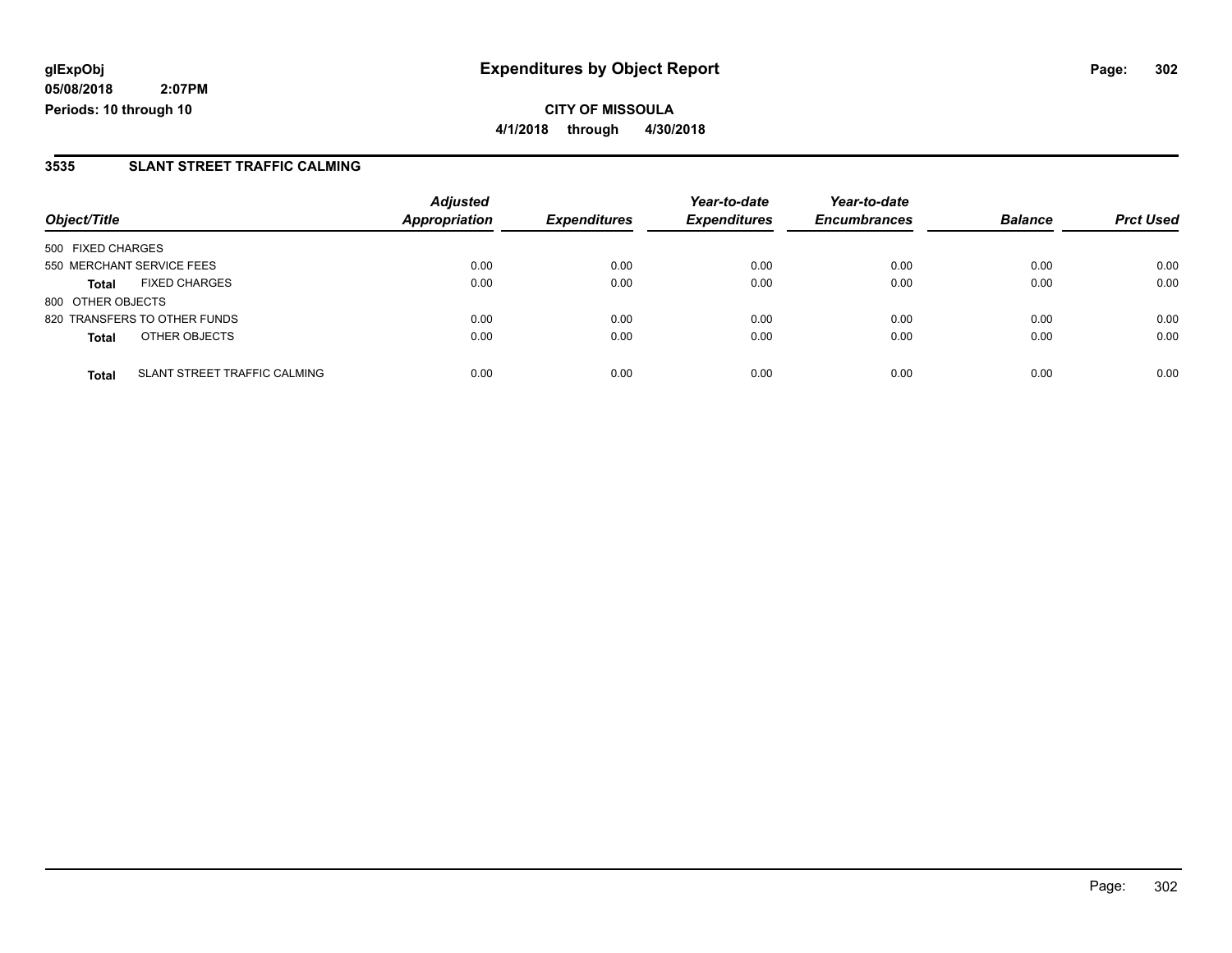# **3536 LINCOLNWOOD SEWER PHASE II**

|                                      | <b>Adjusted</b><br><b>Appropriation</b> |                     | Year-to-date        | Year-to-date        | <b>Balance</b> | <b>Prct Used</b> |
|--------------------------------------|-----------------------------------------|---------------------|---------------------|---------------------|----------------|------------------|
| Object/Title                         |                                         | <b>Expenditures</b> | <b>Expenditures</b> | <b>Encumbrances</b> |                |                  |
| 500 FIXED CHARGES                    |                                         |                     |                     |                     |                |                  |
| 550 MERCHANT SERVICE FEES            | 0.00                                    | 0.00                | 0.00                | 0.00                | 0.00           | 0.00             |
| <b>FIXED CHARGES</b><br><b>Total</b> | 0.00                                    | 0.00                | 0.00                | 0.00                | 0.00           | 0.00             |
| 600 DEBT SERVICE                     |                                         |                     |                     |                     |                |                  |
| 610 PRINCIPAL                        | 22,000.00                               | 0.00                | 0.00                | 0.00                | 22,000.00      | 0.00             |
| 620 INTEREST / SERVICE FEES          | 8.719.00                                | 0.00                | 0.00                | 0.00                | 8.719.00       | 0.00             |
| <b>DEBT SERVICE</b><br><b>Total</b>  | 30.719.00                               | 0.00                | 0.00                | 0.00                | 30.719.00      | 0.00             |
| NON-DEPARTMENTAL<br><b>Total</b>     | 30.719.00                               | 0.00                | 0.00                | 0.00                | 30.719.00      | 0.00             |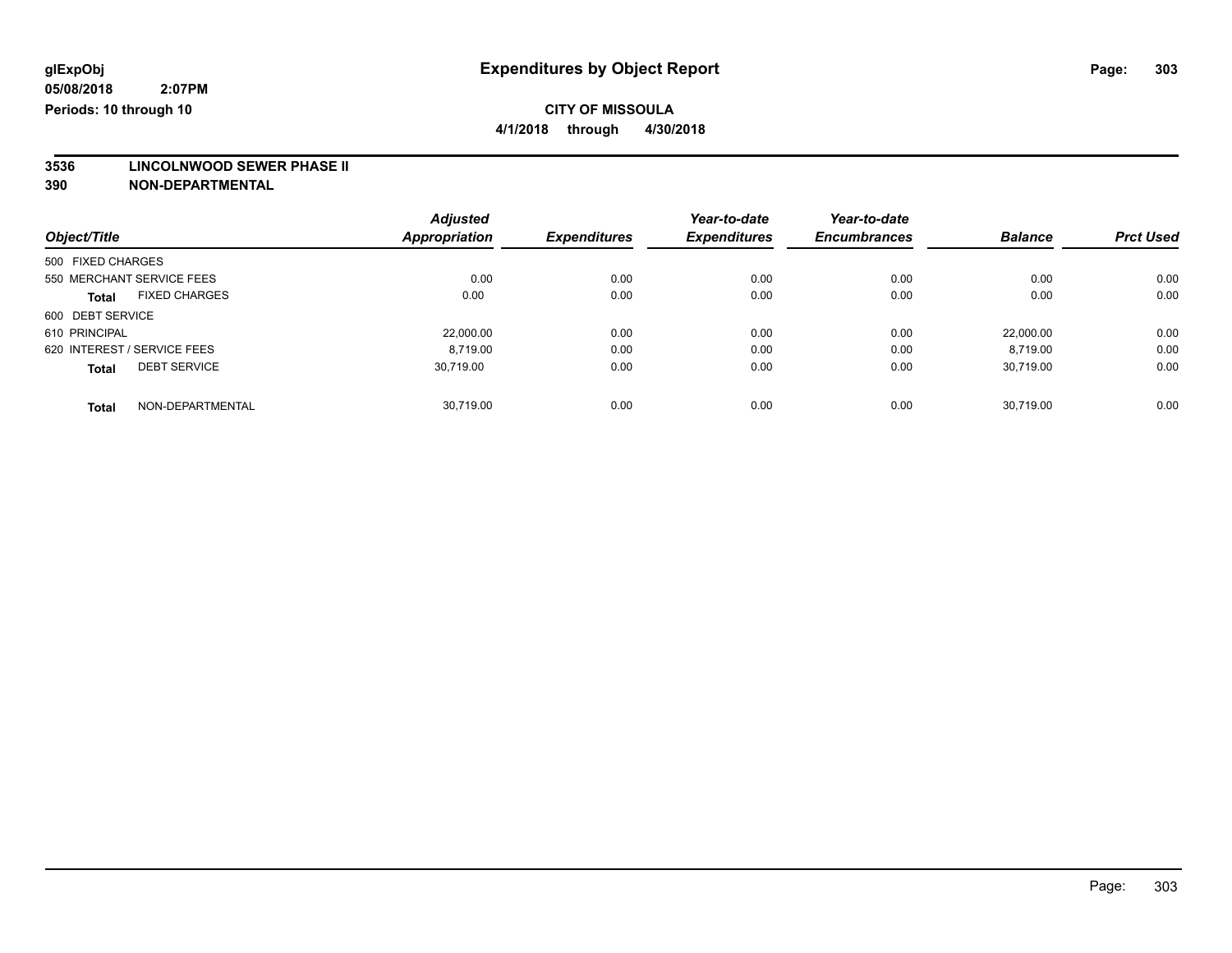## **CITY OF MISSOULA 4/1/2018 through 4/30/2018**

#### **3536 LINCOLNWOOD SEWER PHASE II**

| Object/Title                               | <b>Adjusted</b><br><b>Appropriation</b> | <b>Expenditures</b> | Year-to-date<br><b>Expenditures</b> | Year-to-date<br><b>Encumbrances</b> | <b>Balance</b> | <b>Prct Used</b> |
|--------------------------------------------|-----------------------------------------|---------------------|-------------------------------------|-------------------------------------|----------------|------------------|
| 500 FIXED CHARGES                          |                                         |                     |                                     |                                     |                |                  |
| 550 MERCHANT SERVICE FEES                  | 0.00                                    | 0.00                | 0.00                                | 0.00                                | 0.00           | 0.00             |
| <b>FIXED CHARGES</b><br><b>Total</b>       | 0.00                                    | 0.00                | 0.00                                | 0.00                                | 0.00           | 0.00             |
| 600 DEBT SERVICE                           |                                         |                     |                                     |                                     |                |                  |
| 610 PRINCIPAL                              | 22,000.00                               | 0.00                | 0.00                                | 0.00                                | 22.000.00      | 0.00             |
| 620 INTEREST / SERVICE FEES                | 8.719.00                                | 0.00                | 0.00                                | 0.00                                | 8.719.00       | 0.00             |
| <b>DEBT SERVICE</b><br><b>Total</b>        | 30.719.00                               | 0.00                | 0.00                                | 0.00                                | 30.719.00      | 0.00             |
| LINCOLNWOOD SEWER PHASE II<br><b>Total</b> | 30.719.00                               | 0.00                | 0.00                                | 0.00                                | 30.719.00      | 0.00             |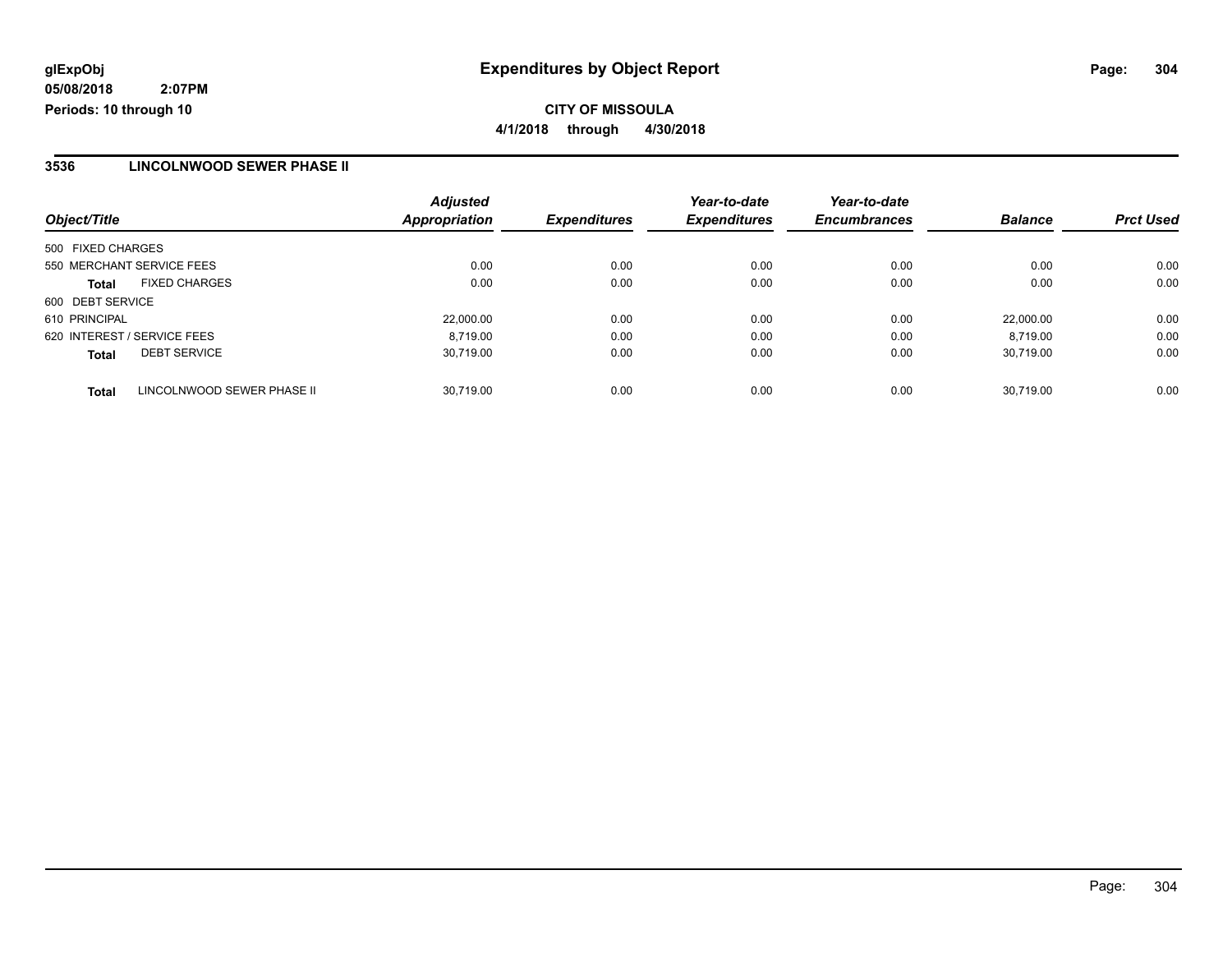# **3539 SOUTH 4TH STREET W TRAFFIC**

| Object/Title                  | <b>Adjusted</b><br>Appropriation | <b>Expenditures</b> | Year-to-date<br><b>Expenditures</b> | Year-to-date<br><b>Encumbrances</b> | <b>Balance</b> | <b>Prct Used</b> |
|-------------------------------|----------------------------------|---------------------|-------------------------------------|-------------------------------------|----------------|------------------|
| 500 FIXED CHARGES             |                                  |                     |                                     |                                     |                |                  |
| 550 MERCHANT SERVICE FEES     | 0.00                             | 0.00                | 0.00                                | 0.00                                | 0.00           | 0.00             |
| <b>FIXED CHARGES</b><br>Total | 0.00                             | 0.00                | 0.00                                | 0.00                                | 0.00           | 0.00             |
| 800 OTHER OBJECTS             |                                  |                     |                                     |                                     |                |                  |
| 820 TRANSFERS TO OTHER FUNDS  | 0.00                             | 0.00                | 0.00                                | 0.00                                | 0.00           | 0.00             |
| OTHER OBJECTS<br><b>Total</b> | 0.00                             | 0.00                | 0.00                                | 0.00                                | 0.00           | 0.00             |
| NON-DEPARTMENTAL<br>Total     | 0.00                             | 0.00                | 0.00                                | 0.00                                | 0.00           | 0.00             |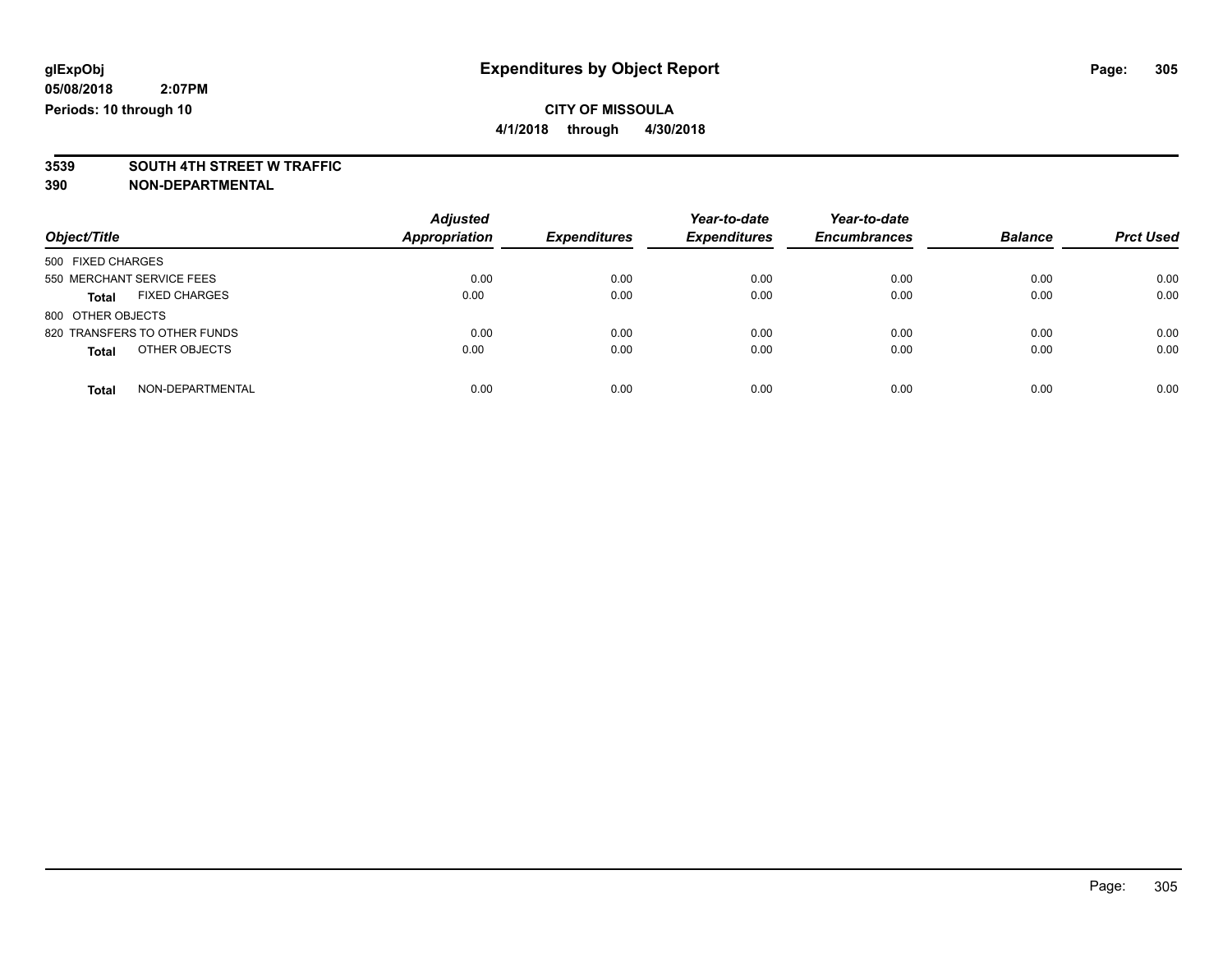**CITY OF MISSOULA 4/1/2018 through 4/30/2018**

#### **3539 SOUTH 4TH STREET W TRAFFIC**

|                           |                              | <b>Adjusted</b>      |                     | Year-to-date        | Year-to-date<br><b>Encumbrances</b> | <b>Balance</b> | <b>Prct Used</b> |
|---------------------------|------------------------------|----------------------|---------------------|---------------------|-------------------------------------|----------------|------------------|
| Object/Title              |                              | <b>Appropriation</b> | <b>Expenditures</b> | <b>Expenditures</b> |                                     |                |                  |
| 500 FIXED CHARGES         |                              |                      |                     |                     |                                     |                |                  |
| 550 MERCHANT SERVICE FEES |                              | 0.00                 | 0.00                | 0.00                | 0.00                                | 0.00           | 0.00             |
| <b>Total</b>              | <b>FIXED CHARGES</b>         | 0.00                 | 0.00                | 0.00                | 0.00                                | 0.00           | 0.00             |
| 800 OTHER OBJECTS         |                              |                      |                     |                     |                                     |                |                  |
|                           | 820 TRANSFERS TO OTHER FUNDS | 0.00                 | 0.00                | 0.00                | 0.00                                | 0.00           | 0.00             |
| <b>Total</b>              | OTHER OBJECTS                | 0.00                 | 0.00                | 0.00                | 0.00                                | 0.00           | 0.00             |
| <b>Total</b>              | SOUTH 4TH STREET W TRAFFIC   | 0.00                 | 0.00                | 0.00                | 0.00                                | 0.00           | 0.00             |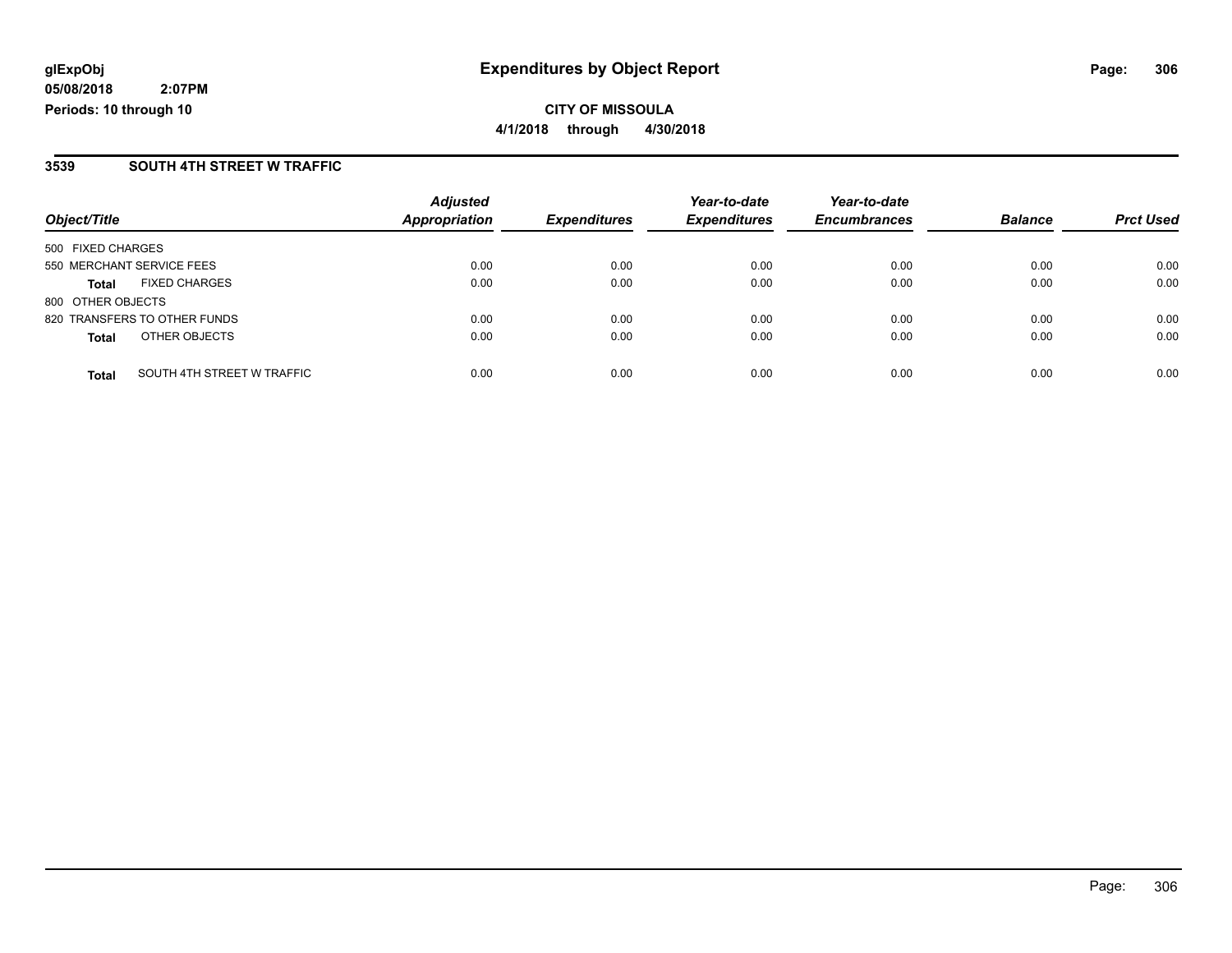**3540 SID 540 DEBT SERVICE FUND**

|                             |                           | <b>Adjusted</b>      |                     | Year-to-date        | Year-to-date        |                |                  |
|-----------------------------|---------------------------|----------------------|---------------------|---------------------|---------------------|----------------|------------------|
| Object/Title                |                           | <b>Appropriation</b> | <b>Expenditures</b> | <b>Expenditures</b> | <b>Encumbrances</b> | <b>Balance</b> | <b>Prct Used</b> |
| 300 PURCHASED SERVICES      |                           |                      |                     |                     |                     |                |                  |
| 350 PROFESSIONAL SERVICES   |                           | 0.00                 | 0.00                | 0.00                | 0.00                | 0.00           | 0.00             |
| <b>Total</b>                | <b>PURCHASED SERVICES</b> | 0.00                 | 0.00                | 0.00                | 0.00                | 0.00           | 0.00             |
| 500 FIXED CHARGES           |                           |                      |                     |                     |                     |                |                  |
| 550 MERCHANT SERVICE FEES   |                           | 0.00                 | 0.00                | 0.00                | 0.00                | 0.00           | 0.00             |
| <b>Total</b>                | <b>FIXED CHARGES</b>      | 0.00                 | 0.00                | 0.00                | 0.00                | 0.00           | 0.00             |
| 600 DEBT SERVICE            |                           |                      |                     |                     |                     |                |                  |
| 610 PRINCIPAL               |                           | 77,902.00            | 0.00                | 0.00                | 0.00                | 77,902.00      | 0.00             |
| 620 INTEREST / SERVICE FEES |                           | 40,163.00            | 0.00                | 21,707.50           | 0.00                | 18,455.50      | 54.05            |
| <b>Total</b>                | <b>DEBT SERVICE</b>       | 118.065.00           | 0.00                | 21.707.50           | 0.00                | 96,357.50      | 18.39            |
| <b>Total</b>                | NON-DEPARTMENTAL          | 118,065.00           | 0.00                | 21,707.50           | 0.00                | 96,357.50      | 18.39            |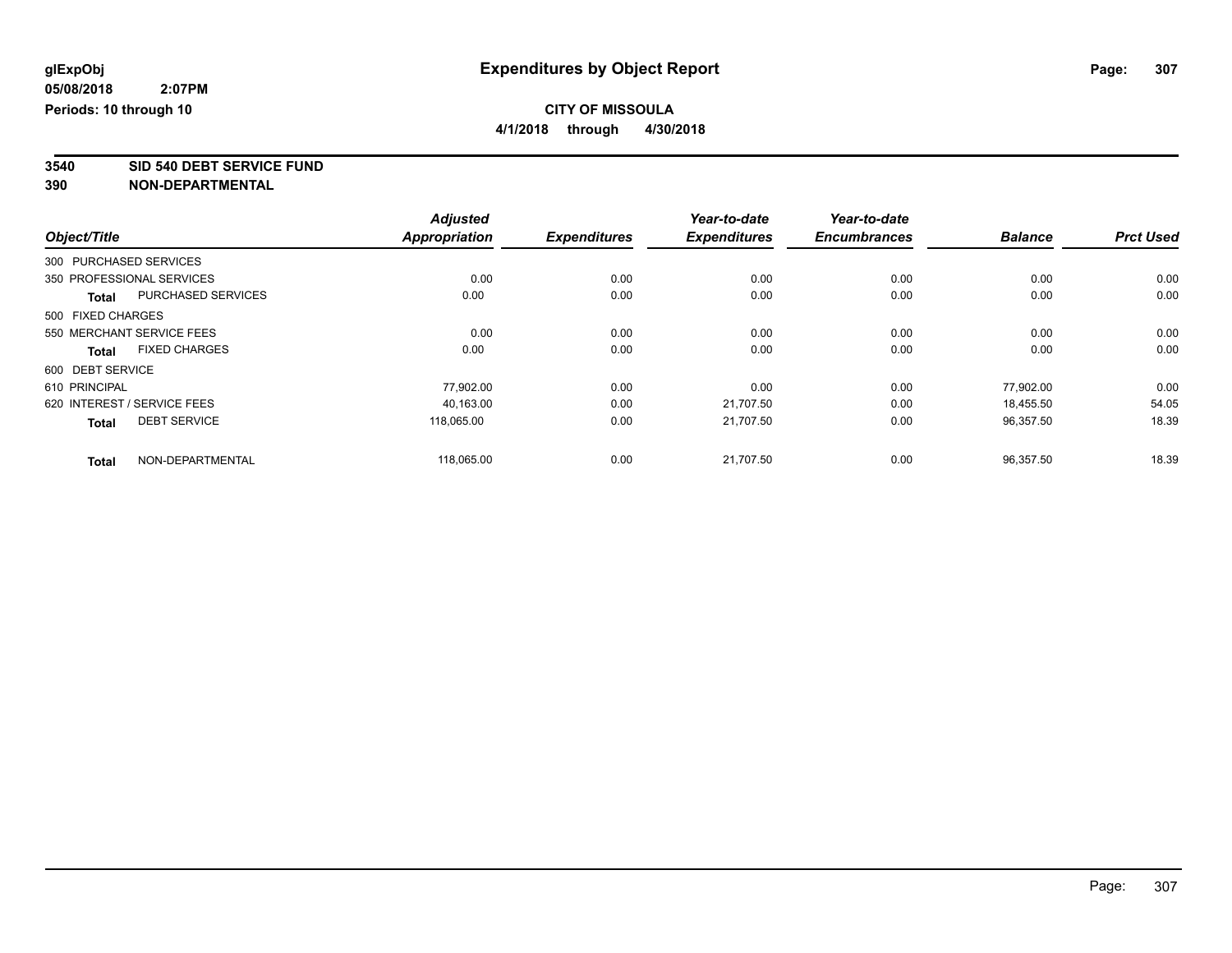#### **3540 SID 540 DEBT SERVICE FUND**

|                             |                           | <b>Adjusted</b> |                     | Year-to-date        | Year-to-date        |                |                  |
|-----------------------------|---------------------------|-----------------|---------------------|---------------------|---------------------|----------------|------------------|
| Object/Title                |                           | Appropriation   | <b>Expenditures</b> | <b>Expenditures</b> | <b>Encumbrances</b> | <b>Balance</b> | <b>Prct Used</b> |
| 300 PURCHASED SERVICES      |                           |                 |                     |                     |                     |                |                  |
| 350 PROFESSIONAL SERVICES   |                           | 0.00            | 0.00                | 0.00                | 0.00                | 0.00           | 0.00             |
| Total                       | PURCHASED SERVICES        | 0.00            | 0.00                | 0.00                | 0.00                | 0.00           | 0.00             |
| 500 FIXED CHARGES           |                           |                 |                     |                     |                     |                |                  |
| 550 MERCHANT SERVICE FEES   |                           | 0.00            | 0.00                | 0.00                | 0.00                | 0.00           | 0.00             |
| Total                       | <b>FIXED CHARGES</b>      | 0.00            | 0.00                | 0.00                | 0.00                | 0.00           | 0.00             |
| 600 DEBT SERVICE            |                           |                 |                     |                     |                     |                |                  |
| 610 PRINCIPAL               |                           | 77.902.00       | 0.00                | 0.00                | 0.00                | 77.902.00      | 0.00             |
| 620 INTEREST / SERVICE FEES |                           | 40.163.00       | 0.00                | 21.707.50           | 0.00                | 18.455.50      | 54.05            |
| <b>Total</b>                | <b>DEBT SERVICE</b>       | 118,065.00      | 0.00                | 21.707.50           | 0.00                | 96,357.50      | 18.39            |
| <b>Total</b>                | SID 540 DEBT SERVICE FUND | 118,065.00      | 0.00                | 21.707.50           | 0.00                | 96,357.50      | 18.39            |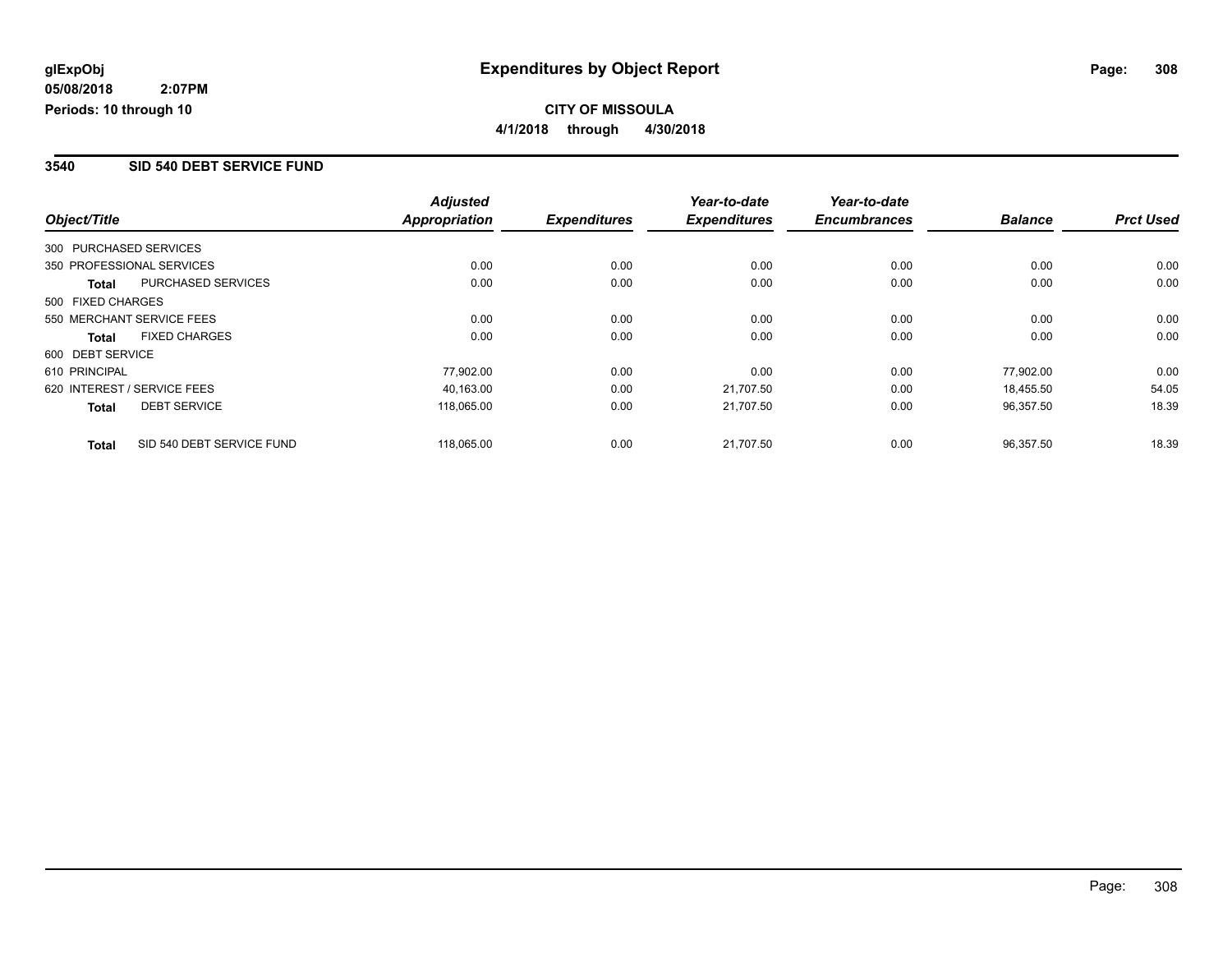# **3541 SID 541 DEBT SERVICE**

|                                      | <b>Adjusted</b> |                     | Year-to-date        | Year-to-date        |                |                  |
|--------------------------------------|-----------------|---------------------|---------------------|---------------------|----------------|------------------|
| Object/Title                         | Appropriation   | <b>Expenditures</b> | <b>Expenditures</b> | <b>Encumbrances</b> | <b>Balance</b> | <b>Prct Used</b> |
| 500 FIXED CHARGES                    |                 |                     |                     |                     |                |                  |
| 550 MERCHANT SERVICE FEES            | 350.00          | 0.00                | 0.00                | 0.00                | 350.00         | 0.00             |
| <b>FIXED CHARGES</b><br><b>Total</b> | 350.00          | 0.00                | 0.00                | 0.00                | 350.00         | 0.00             |
| 600 DEBT SERVICE                     |                 |                     |                     |                     |                |                  |
| 610 PRINCIPAL                        | 35,000.00       | 0.00                | 0.00                | 0.00                | 35,000.00      | 0.00             |
| 620 INTEREST / SERVICE FEES          | 26,568.00       | 0.00                | 13,583.75           | 0.00                | 12.984.25      | 51.13            |
| <b>DEBT SERVICE</b><br><b>Total</b>  | 61,568.00       | 0.00                | 13,583.75           | 0.00                | 47.984.25      | 22.06            |
| NON-DEPARTMENTAL<br><b>Total</b>     | 61.918.00       | 0.00                | 13.583.75           | 0.00                | 48.334.25      | 21.94            |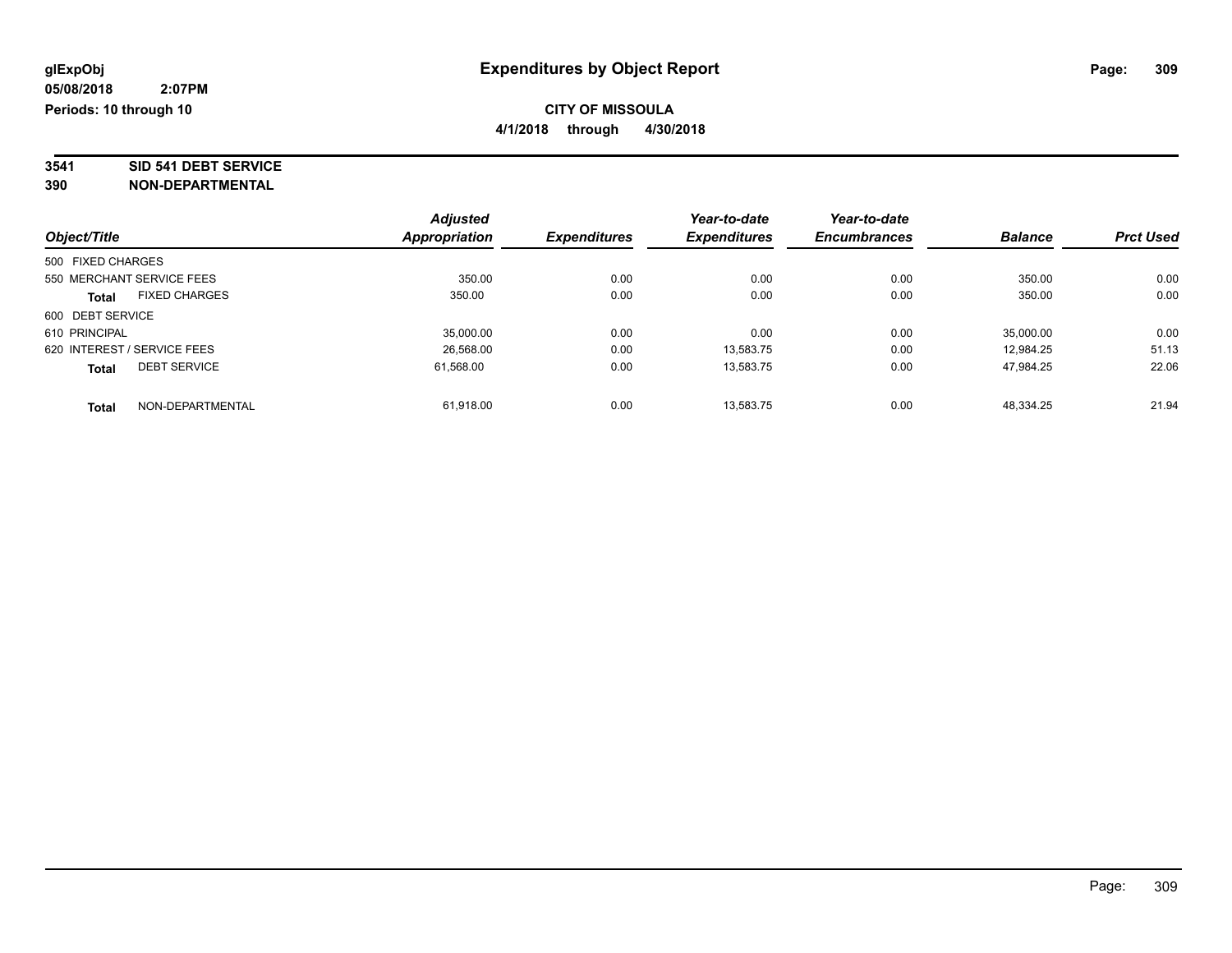#### **3541 SID 541 DEBT SERVICE**

| Object/Title                         | <b>Adjusted</b><br>Appropriation | <b>Expenditures</b> | Year-to-date<br><b>Expenditures</b> | Year-to-date<br><b>Encumbrances</b> | <b>Balance</b> | <b>Prct Used</b> |
|--------------------------------------|----------------------------------|---------------------|-------------------------------------|-------------------------------------|----------------|------------------|
| 500 FIXED CHARGES                    |                                  |                     |                                     |                                     |                |                  |
| 550 MERCHANT SERVICE FEES            | 350.00                           | 0.00                | 0.00                                | 0.00                                | 350.00         | 0.00             |
| <b>FIXED CHARGES</b><br><b>Total</b> | 350.00                           | 0.00                | 0.00                                | 0.00                                | 350.00         | 0.00             |
| 600 DEBT SERVICE                     |                                  |                     |                                     |                                     |                |                  |
| 610 PRINCIPAL                        | 35,000.00                        | 0.00                | 0.00                                | 0.00                                | 35,000.00      | 0.00             |
| 620 INTEREST / SERVICE FEES          | 26,568.00                        | 0.00                | 13.583.75                           | 0.00                                | 12.984.25      | 51.13            |
| <b>DEBT SERVICE</b><br><b>Total</b>  | 61,568.00                        | 0.00                | 13,583.75                           | 0.00                                | 47.984.25      | 22.06            |
| SID 541 DEBT SERVICE<br><b>Total</b> | 61.918.00                        | 0.00                | 13.583.75                           | 0.00                                | 48.334.25      | 21.94            |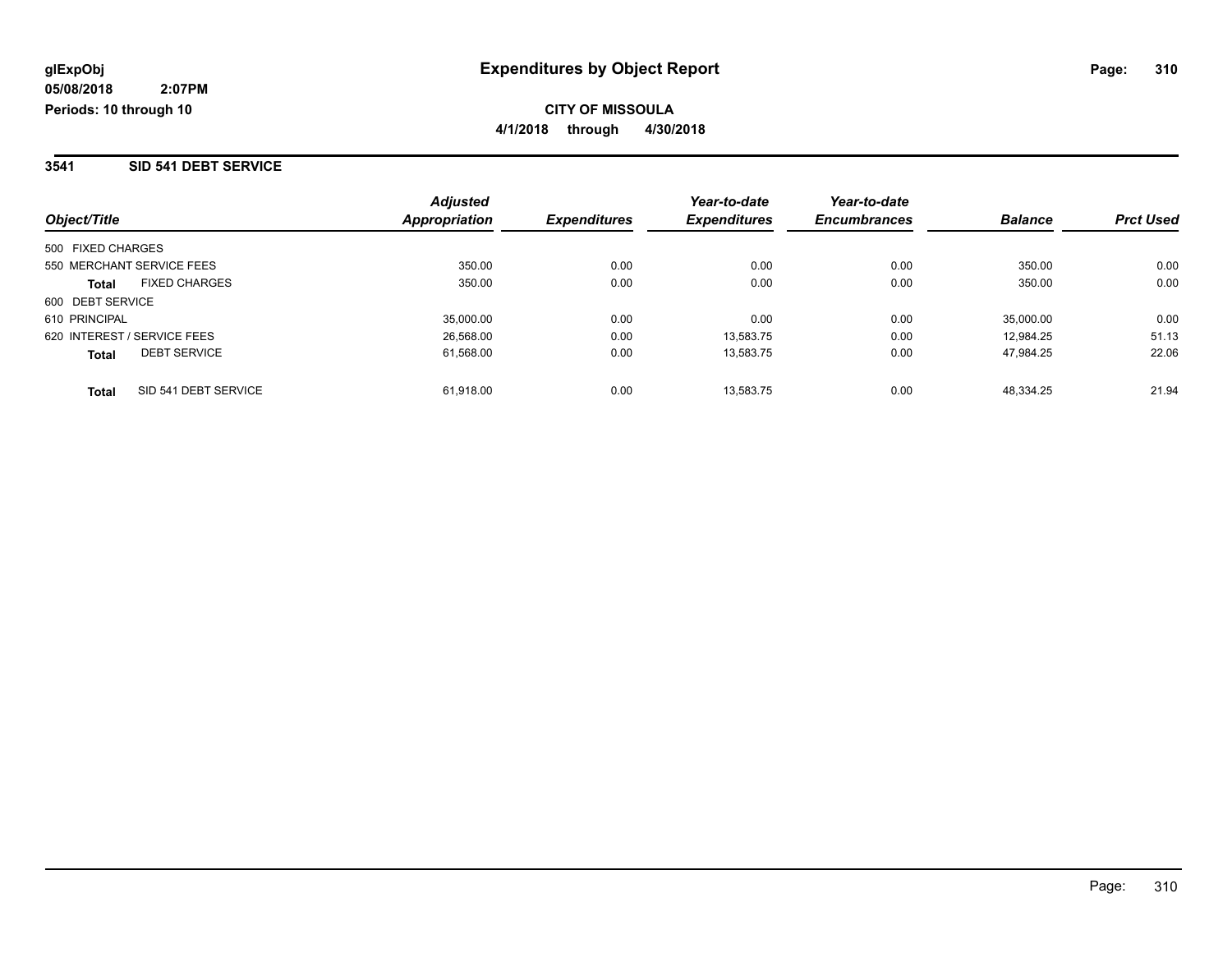# **3543 SID 543 DEBT SERVICE**

|                                      | <b>Adjusted</b> |                     | Year-to-date        | Year-to-date        |                |                  |
|--------------------------------------|-----------------|---------------------|---------------------|---------------------|----------------|------------------|
| Object/Title                         | Appropriation   | <b>Expenditures</b> | <b>Expenditures</b> | <b>Encumbrances</b> | <b>Balance</b> | <b>Prct Used</b> |
| 500 FIXED CHARGES                    |                 |                     |                     |                     |                |                  |
| 550 MERCHANT SERVICE FEES            | 0.00            | 0.00                | 0.00                | 0.00                | 0.00           | 0.00             |
| <b>FIXED CHARGES</b><br><b>Total</b> | 0.00            | 0.00                | 0.00                | 0.00                | 0.00           | 0.00             |
| 600 DEBT SERVICE                     |                 |                     |                     |                     |                |                  |
| 610 PRINCIPAL                        | 0.00            | 0.00                | 0.00                | 0.00                | 0.00           | 0.00             |
| 620 INTEREST / SERVICE FEES          | 0.00            | 0.00                | 0.00                | 0.00                | 0.00           | 0.00             |
| <b>DEBT SERVICE</b><br><b>Total</b>  | 0.00            | 0.00                | 0.00                | 0.00                | 0.00           | 0.00             |
| 800 OTHER OBJECTS                    |                 |                     |                     |                     |                |                  |
| 820 TRANSFERS TO OTHER FUNDS         | 0.00            | 0.00                | 0.00                | 0.00                | 0.00           | 0.00             |
| OTHER OBJECTS<br><b>Total</b>        | 0.00            | 0.00                | 0.00                | 0.00                | 0.00           | 0.00             |
|                                      |                 |                     |                     |                     |                |                  |
| NON-DEPARTMENTAL<br><b>Total</b>     | 0.00            | 0.00                | 0.00                | 0.00                | 0.00           | 0.00             |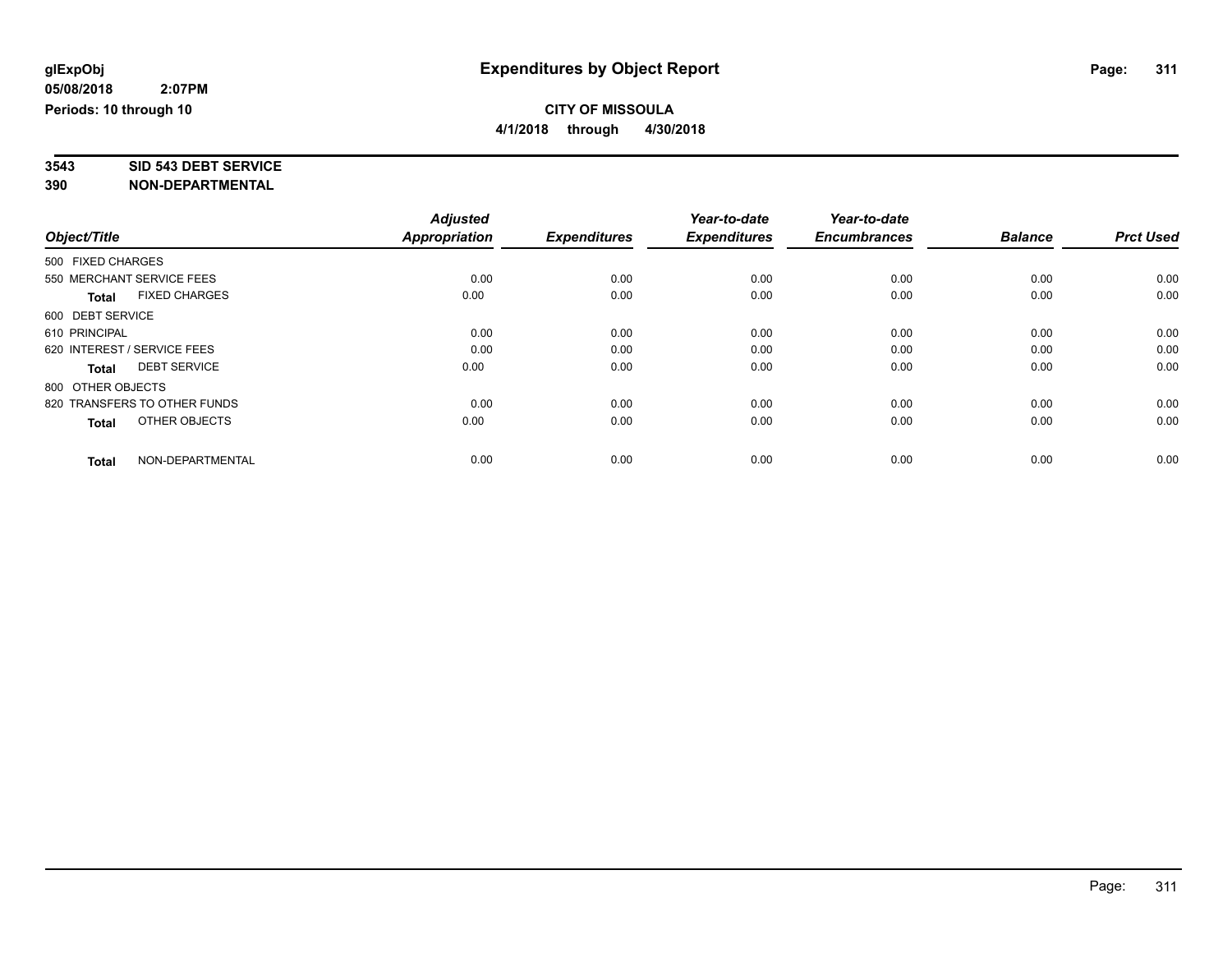#### **3543 SID 543 DEBT SERVICE**

|                   |                              | <b>Adjusted</b>     |                     | Year-to-date        | Year-to-date   |                  |      |
|-------------------|------------------------------|---------------------|---------------------|---------------------|----------------|------------------|------|
| Object/Title      | Appropriation                | <b>Expenditures</b> | <b>Expenditures</b> | <b>Encumbrances</b> | <b>Balance</b> | <b>Prct Used</b> |      |
| 500 FIXED CHARGES |                              |                     |                     |                     |                |                  |      |
|                   | 550 MERCHANT SERVICE FEES    | 0.00                | 0.00                | 0.00                | 0.00           | 0.00             | 0.00 |
| Total             | <b>FIXED CHARGES</b>         | 0.00                | 0.00                | 0.00                | 0.00           | 0.00             | 0.00 |
| 600 DEBT SERVICE  |                              |                     |                     |                     |                |                  |      |
| 610 PRINCIPAL     |                              | 0.00                | 0.00                | 0.00                | 0.00           | 0.00             | 0.00 |
|                   | 620 INTEREST / SERVICE FEES  | 0.00                | 0.00                | 0.00                | 0.00           | 0.00             | 0.00 |
| Total             | <b>DEBT SERVICE</b>          | 0.00                | 0.00                | 0.00                | 0.00           | 0.00             | 0.00 |
| 800 OTHER OBJECTS |                              |                     |                     |                     |                |                  |      |
|                   | 820 TRANSFERS TO OTHER FUNDS | 0.00                | 0.00                | 0.00                | 0.00           | 0.00             | 0.00 |
| Total             | OTHER OBJECTS                | 0.00                | 0.00                | 0.00                | 0.00           | 0.00             | 0.00 |
| <b>Total</b>      | SID 543 DEBT SERVICE         | 0.00                | 0.00                | 0.00                | 0.00           | 0.00             | 0.00 |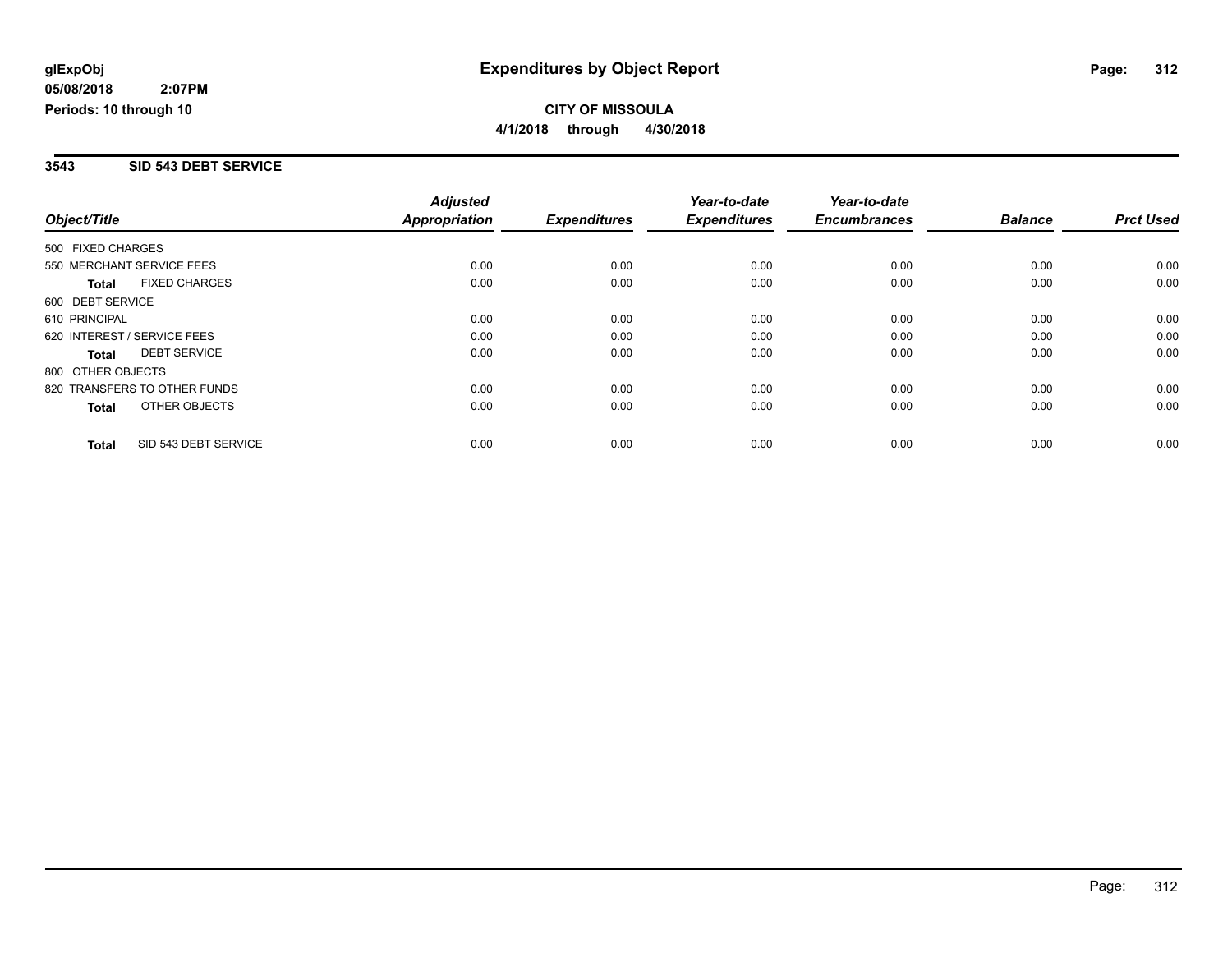# **3544 SID 544 RATTLESNAKE DEBT SERVICE**

|                                     | <b>Adjusted</b><br>Appropriation |                     | Year-to-date        | Year-to-date        |                |                  |
|-------------------------------------|----------------------------------|---------------------|---------------------|---------------------|----------------|------------------|
| Object/Title                        |                                  | <b>Expenditures</b> | <b>Expenditures</b> | <b>Encumbrances</b> | <b>Balance</b> | <b>Prct Used</b> |
| 600 DEBT SERVICE                    |                                  |                     |                     |                     |                |                  |
| 610 PRINCIPAL                       | 92,500.00                        | 0.00                | 36,000.00           | 0.00                | 56,500.00      | 38.92            |
| 620 INTEREST / SERVICE FEES         | 49,008.00                        | 0.00                | 22.331.25           | 0.00                | 26.676.75      | 45.57            |
| <b>DEBT SERVICE</b><br><b>Total</b> | 141.508.00                       | 0.00                | 58.331.25           | 0.00                | 83.176.75      | 41.22            |
| NON-DEPARTMENTAL<br>Total           | 141,508.00                       | 0.00                | 58.331.25           | 0.00                | 83.176.75      | 41.22            |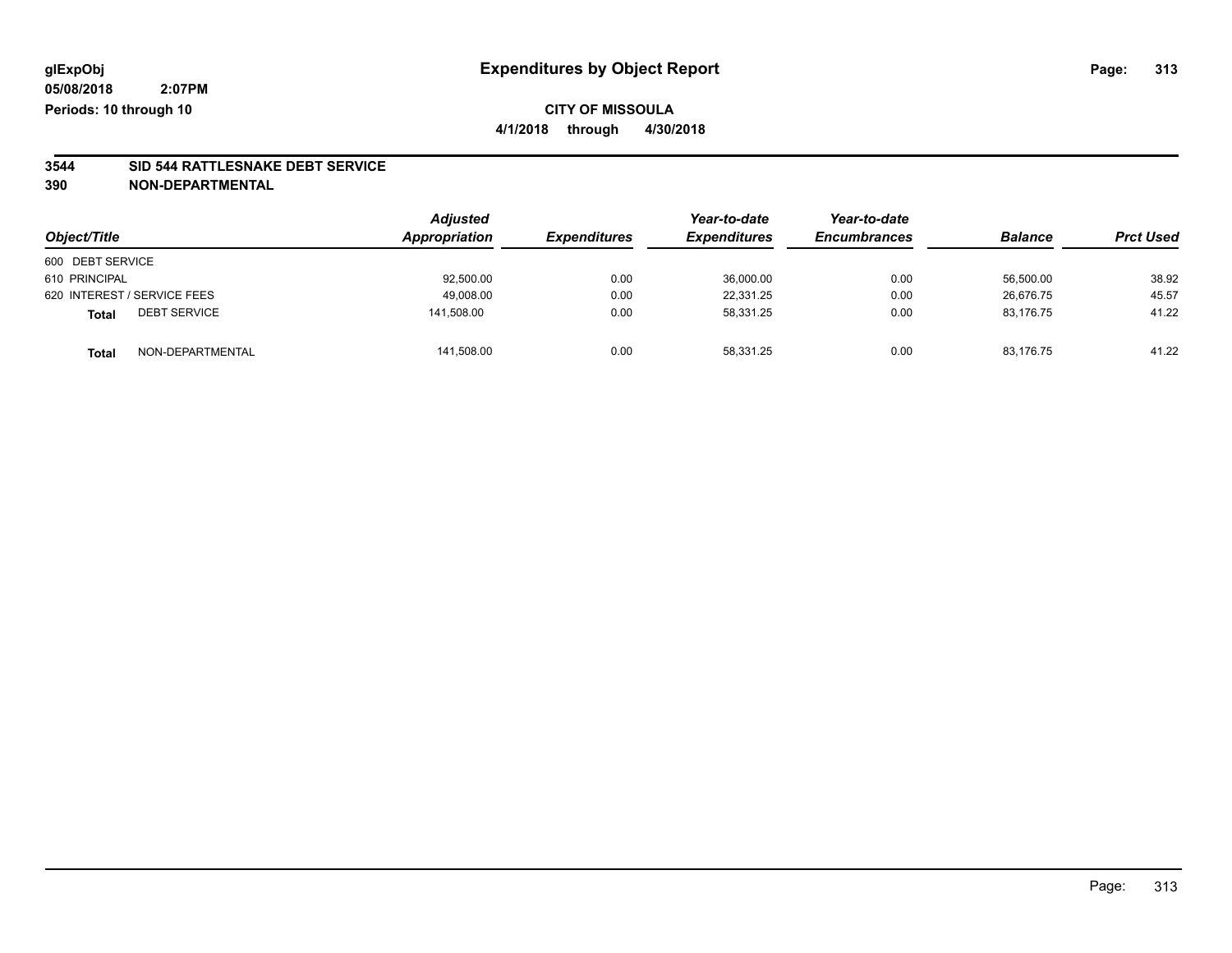### **CITY OF MISSOULA 4/1/2018 through 4/30/2018**

#### **3544 SID 544 RATTLESNAKE DEBT SERVICE**

**550 \*\*\* Title Not Found \*\*\***

| Object/Title                            | <b>Adjusted</b><br>Appropriation | <b>Expenditures</b> | Year-to-date<br><b>Expenditures</b> | Year-to-date<br><b>Encumbrances</b> | <b>Balance</b> | <b>Prct Used</b> |
|-----------------------------------------|----------------------------------|---------------------|-------------------------------------|-------------------------------------|----------------|------------------|
| 600 DEBT SERVICE                        |                                  |                     |                                     |                                     |                |                  |
| 610 PRINCIPAL                           | 0.00                             | 0.00                | 9.000.00                            | 0.00                                | $-9,000.00$    | 0.00             |
| 620 INTEREST / SERVICE FEES             | 0.00                             | 0.00                | 2,170.00                            | 0.00                                | $-2,170.00$    | 0.00             |
| <b>DEBT SERVICE</b><br><b>Total</b>     | 0.00                             | 0.00                | 11,170.00                           | 0.00                                | $-11,170.00$   | 0.00             |
| *** Title Not Found ***<br><b>Total</b> | 0.00                             | 0.00                | 11.170.00                           | 0.00                                | $-11.170.00$   | 0.00             |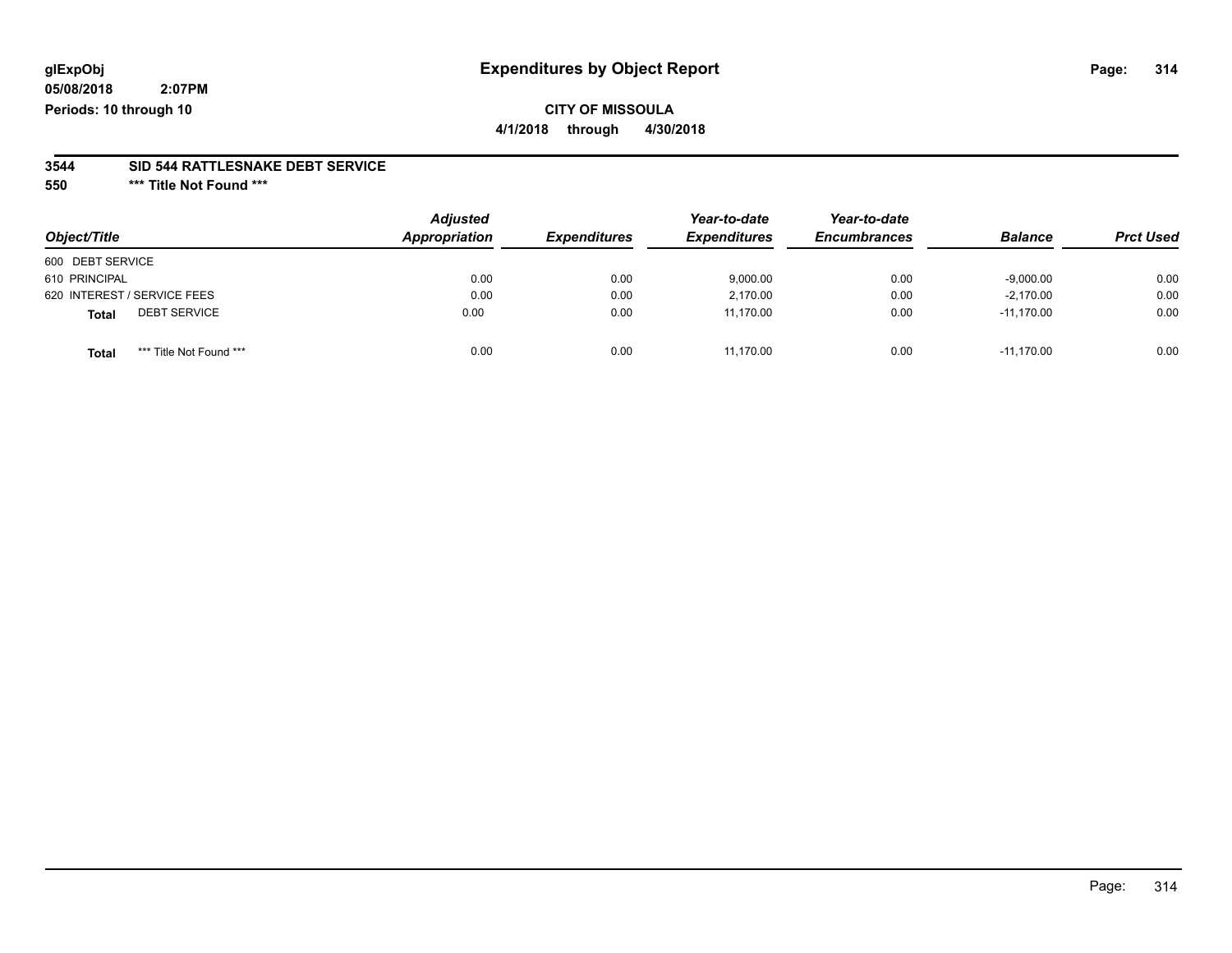## **CITY OF MISSOULA**

**4/1/2018 through 4/30/2018**

#### **3544 SID 544 RATTLESNAKE DEBT SERVICE**

**555 \*\*\* Title Not Found \*\*\***

|                                         | <b>Adjusted</b><br>Appropriation | <b>Expenditures</b> | Year-to-date<br><b>Expenditures</b> | Year-to-date<br><b>Encumbrances</b> | <b>Balance</b> | <b>Prct Used</b> |
|-----------------------------------------|----------------------------------|---------------------|-------------------------------------|-------------------------------------|----------------|------------------|
| Object/Title                            |                                  |                     |                                     |                                     |                |                  |
| 500 FIXED CHARGES                       |                                  |                     |                                     |                                     |                |                  |
| 550 MERCHANT SERVICE FEES               | 0.00                             | 0.00                | 0.00                                | 0.00                                | 0.00           | 0.00             |
| <b>FIXED CHARGES</b><br><b>Total</b>    | 0.00                             | 0.00                | 0.00                                | 0.00                                | 0.00           | 0.00             |
| 600 DEBT SERVICE                        |                                  |                     |                                     |                                     |                |                  |
| 610 PRINCIPAL                           | 0.00                             | 0.00                | 500.00                              | 0.00                                | $-500.00$      | 0.00             |
| 620 INTEREST / SERVICE FEES             | 0.00                             | 0.00                | 384.38                              | 0.00                                | $-384.38$      | 0.00             |
| <b>DEBT SERVICE</b><br><b>Total</b>     | 0.00                             | 0.00                | 884.38                              | 0.00                                | $-884.38$      | 0.00             |
| *** Title Not Found ***<br><b>Total</b> | 0.00                             | 0.00                | 884.38                              | 0.00                                | $-884.38$      | 0.00             |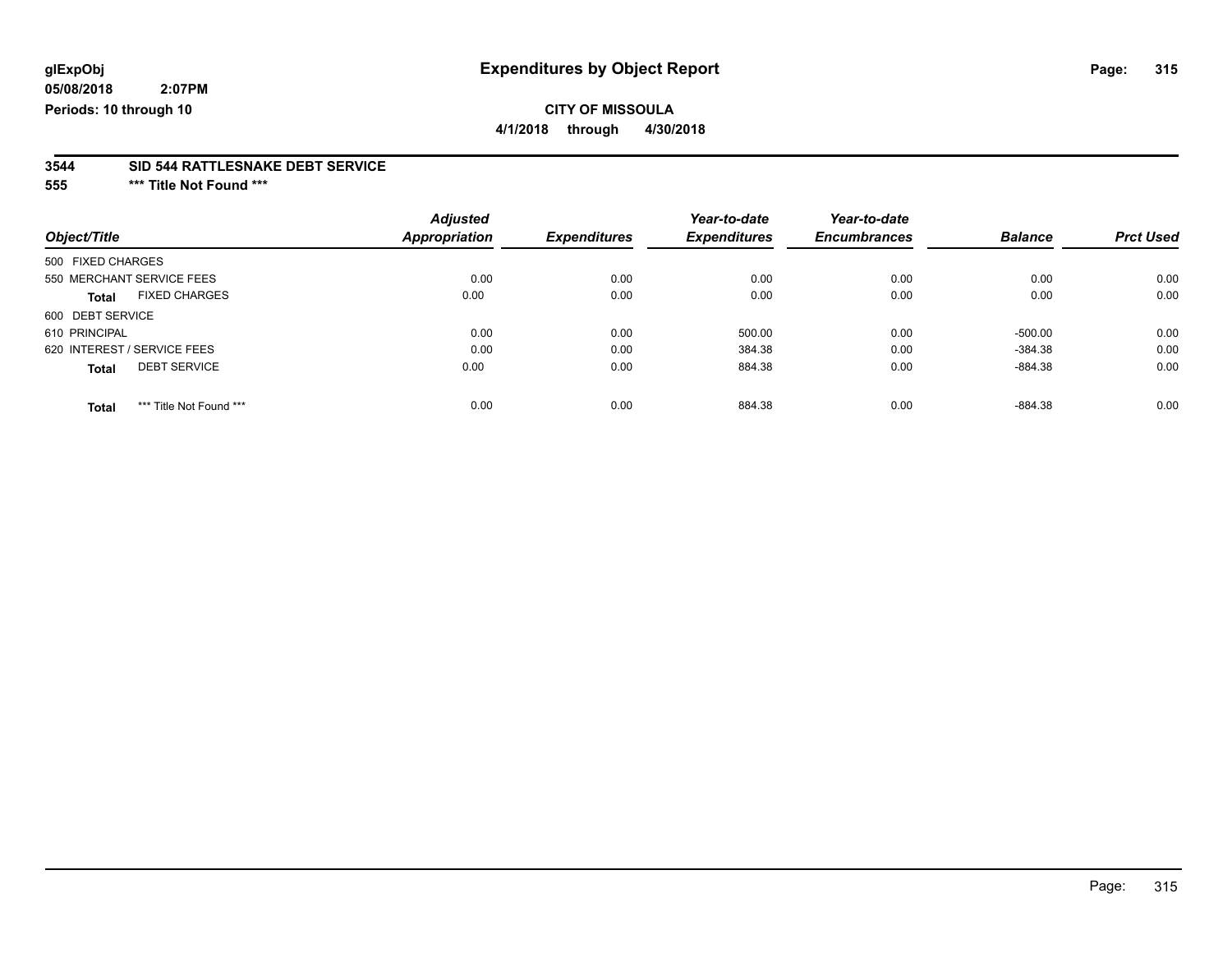**CITY OF MISSOULA 4/1/2018 through 4/30/2018**

#### **3544 SID 544 RATTLESNAKE DEBT SERVICE**

| Object/Title                                     | <b>Adjusted</b><br>Appropriation | <b>Expenditures</b> | Year-to-date<br><b>Expenditures</b> | Year-to-date<br><b>Encumbrances</b> | <b>Balance</b> | <b>Prct Used</b> |
|--------------------------------------------------|----------------------------------|---------------------|-------------------------------------|-------------------------------------|----------------|------------------|
|                                                  |                                  |                     |                                     |                                     |                |                  |
| 500 FIXED CHARGES                                |                                  |                     |                                     |                                     |                |                  |
| 550 MERCHANT SERVICE FEES                        | 0.00                             | 0.00                | 0.00                                | 0.00                                | 0.00           | 0.00             |
| <b>FIXED CHARGES</b><br><b>Total</b>             | 0.00                             | 0.00                | 0.00                                | 0.00                                | 0.00           | 0.00             |
| 600 DEBT SERVICE                                 |                                  |                     |                                     |                                     |                |                  |
| 610 PRINCIPAL                                    | 92,500.00                        | 0.00                | 45,500.00                           | 0.00                                | 47.000.00      | 49.19            |
| 620 INTEREST / SERVICE FEES                      | 49.008.00                        | 0.00                | 24,885.63                           | 0.00                                | 24.122.37      | 50.78            |
| <b>DEBT SERVICE</b><br><b>Total</b>              | 141,508.00                       | 0.00                | 70,385.63                           | 0.00                                | 71,122.37      | 49.74            |
| SID 544 RATTLESNAKE DEBT SERVICE<br><b>Total</b> | 141.508.00                       | 0.00                | 70.385.63                           | 0.00                                | 71.122.37      | 49.74            |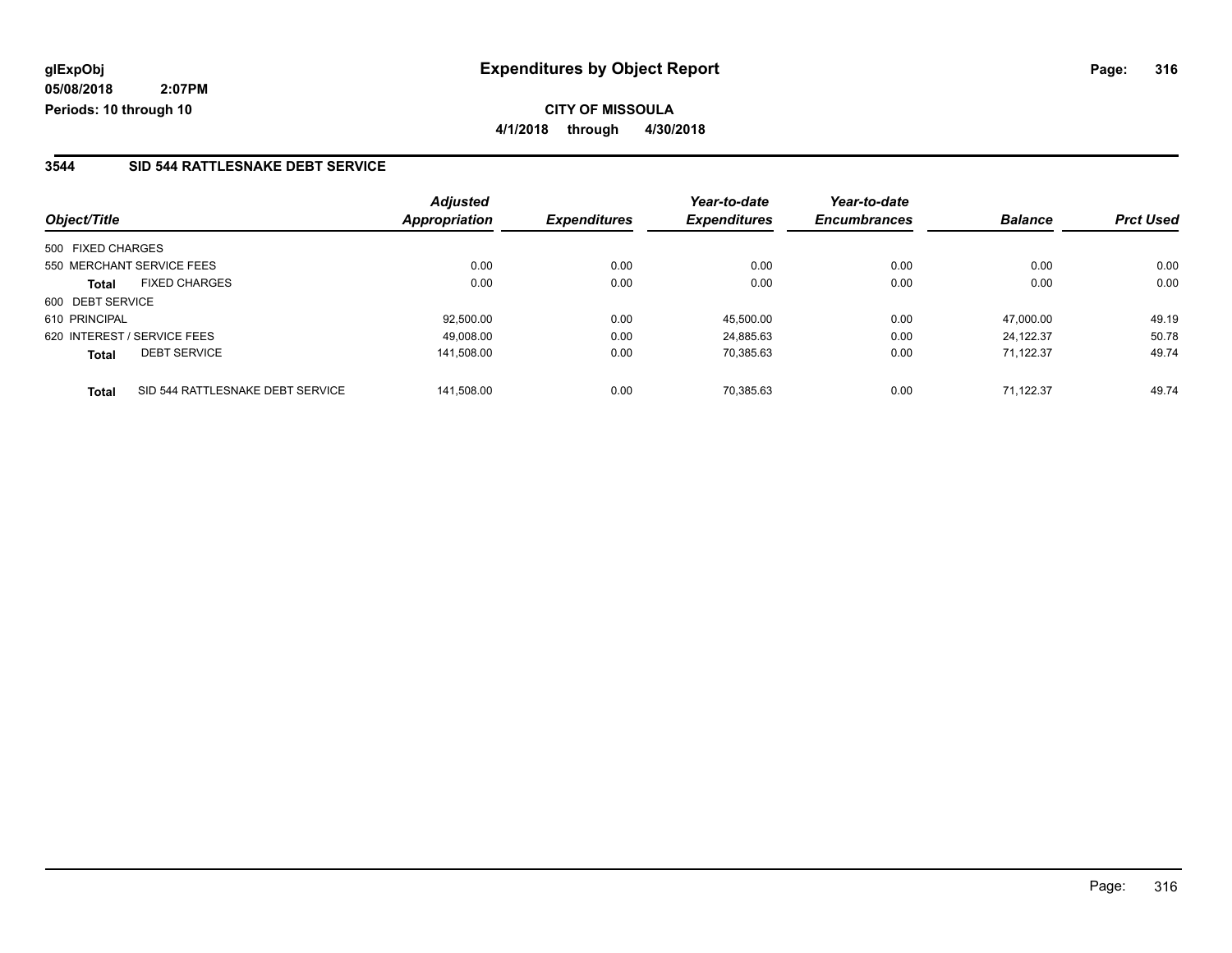# **3545 SID 545 DEBT SERVICE**

|                                      | <b>Adjusted</b>      | <b>Expenditures</b> | Year-to-date<br><b>Expenditures</b> | Year-to-date<br><b>Encumbrances</b> | <b>Balance</b> | <b>Prct Used</b> |
|--------------------------------------|----------------------|---------------------|-------------------------------------|-------------------------------------|----------------|------------------|
| Object/Title                         | <b>Appropriation</b> |                     |                                     |                                     |                |                  |
| 500 FIXED CHARGES                    |                      |                     |                                     |                                     |                |                  |
| 550 MERCHANT SERVICE FEES            | 0.00                 | 0.00                | 0.00                                | 0.00                                | 0.00           | 0.00             |
| <b>FIXED CHARGES</b><br><b>Total</b> | 0.00                 | 0.00                | 0.00                                | 0.00                                | 0.00           | 0.00             |
| 600 DEBT SERVICE                     |                      |                     |                                     |                                     |                |                  |
| 610 PRINCIPAL                        | 0.00                 | 0.00                | 0.00                                | 0.00                                | 0.00           | 0.00             |
| 620 INTEREST / SERVICE FEES          | 0.00                 | 0.00                | 0.00                                | 0.00                                | 0.00           | 0.00             |
| <b>DEBT SERVICE</b><br><b>Total</b>  | 0.00                 | 0.00                | 0.00                                | 0.00                                | 0.00           | 0.00             |
| 800 OTHER OBJECTS                    |                      |                     |                                     |                                     |                |                  |
| 820 TRANSFERS TO OTHER FUNDS         | 0.00                 | 0.00                | 0.00                                | 0.00                                | 0.00           | 0.00             |
| OTHER OBJECTS<br><b>Total</b>        | 0.00                 | 0.00                | 0.00                                | 0.00                                | 0.00           | 0.00             |
|                                      |                      |                     |                                     |                                     |                |                  |
| NON-DEPARTMENTAL<br><b>Total</b>     | 0.00                 | 0.00                | 0.00                                | 0.00                                | 0.00           | 0.00             |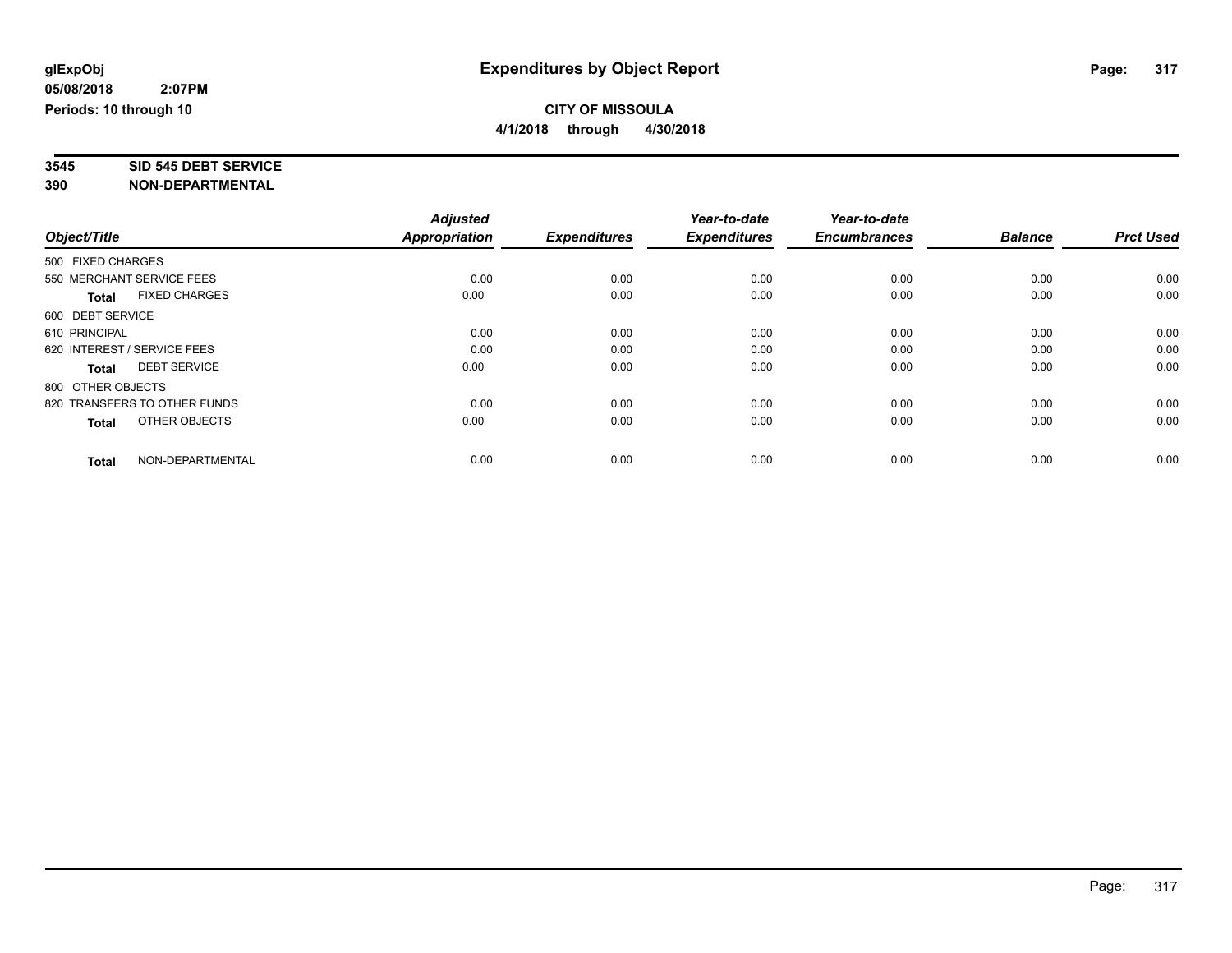#### **3545 SID 545 DEBT SERVICE**

|                              |                      | <b>Adjusted</b>      |                     | Year-to-date        | Year-to-date        |                |                  |
|------------------------------|----------------------|----------------------|---------------------|---------------------|---------------------|----------------|------------------|
| Object/Title                 |                      | <b>Appropriation</b> | <b>Expenditures</b> | <b>Expenditures</b> | <b>Encumbrances</b> | <b>Balance</b> | <b>Prct Used</b> |
| 500 FIXED CHARGES            |                      |                      |                     |                     |                     |                |                  |
| 550 MERCHANT SERVICE FEES    |                      | 0.00                 | 0.00                | 0.00                | 0.00                | 0.00           | 0.00             |
| <b>Total</b>                 | <b>FIXED CHARGES</b> | 0.00                 | 0.00                | 0.00                | 0.00                | 0.00           | 0.00             |
| 600 DEBT SERVICE             |                      |                      |                     |                     |                     |                |                  |
| 610 PRINCIPAL                |                      | 0.00                 | 0.00                | 0.00                | 0.00                | 0.00           | 0.00             |
| 620 INTEREST / SERVICE FEES  |                      | 0.00                 | 0.00                | 0.00                | 0.00                | 0.00           | 0.00             |
| Total                        | <b>DEBT SERVICE</b>  | 0.00                 | 0.00                | 0.00                | 0.00                | 0.00           | 0.00             |
| 800 OTHER OBJECTS            |                      |                      |                     |                     |                     |                |                  |
| 820 TRANSFERS TO OTHER FUNDS |                      | 0.00                 | 0.00                | 0.00                | 0.00                | 0.00           | 0.00             |
| Total                        | OTHER OBJECTS        | 0.00                 | 0.00                | 0.00                | 0.00                | 0.00           | 0.00             |
| <b>Total</b>                 | SID 545 DEBT SERVICE | 0.00                 | 0.00                | 0.00                | 0.00                | 0.00           | 0.00             |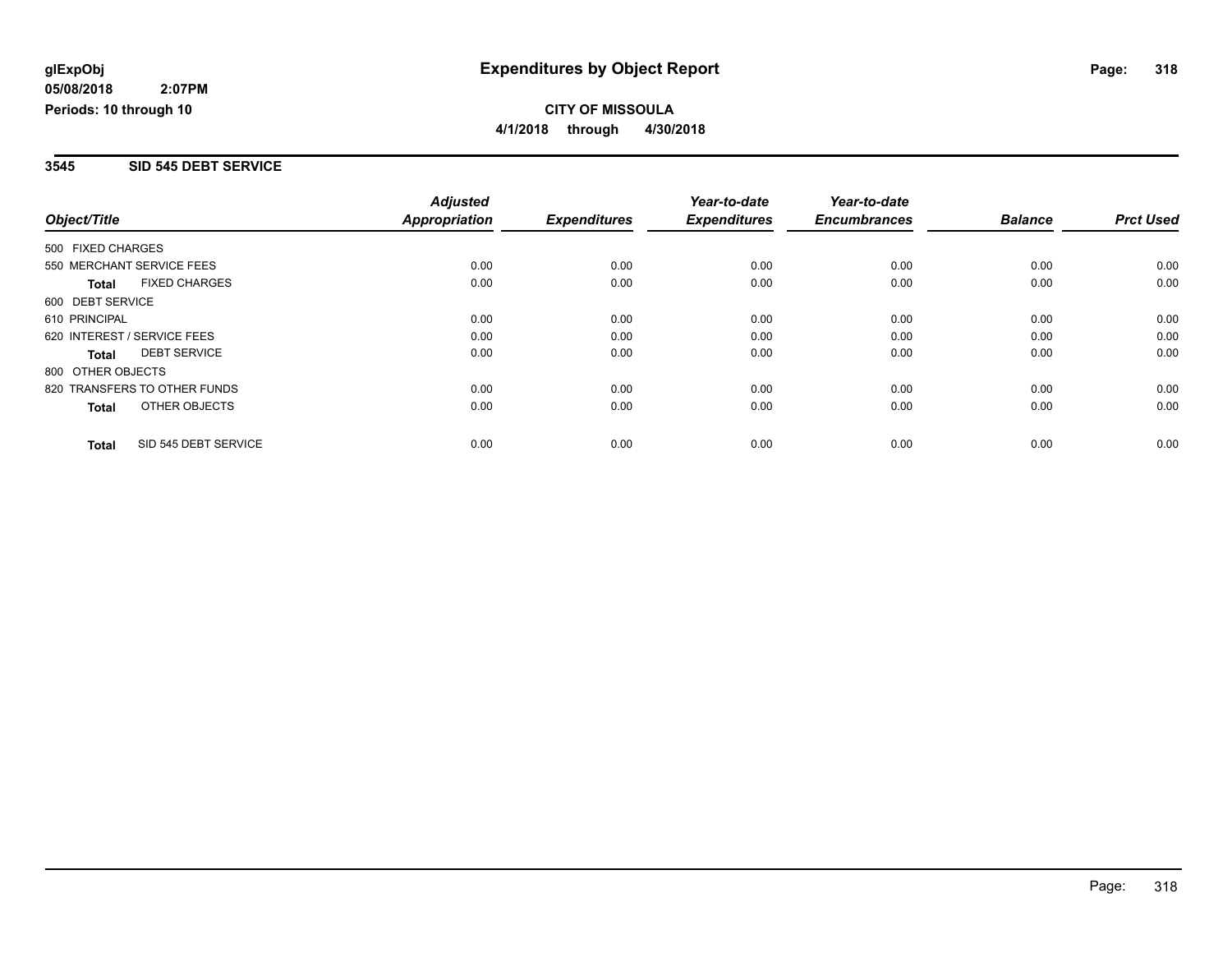# **3546 SID 546 DEBT SERVICE**

|                                      | <b>Adjusted</b>      | <b>Expenditures</b> | Year-to-date<br><b>Expenditures</b> | Year-to-date<br><b>Encumbrances</b> | <b>Balance</b> | <b>Prct Used</b> |
|--------------------------------------|----------------------|---------------------|-------------------------------------|-------------------------------------|----------------|------------------|
| Object/Title                         | <b>Appropriation</b> |                     |                                     |                                     |                |                  |
| 500 FIXED CHARGES                    |                      |                     |                                     |                                     |                |                  |
| 550 MERCHANT SERVICE FEES            | 0.00                 | 0.00                | 0.00                                | 0.00                                | 0.00           | 0.00             |
| <b>FIXED CHARGES</b><br><b>Total</b> | 0.00                 | 0.00                | 0.00                                | 0.00                                | 0.00           | 0.00             |
| 600 DEBT SERVICE                     |                      |                     |                                     |                                     |                |                  |
| 610 PRINCIPAL                        | 0.00                 | 0.00                | 0.00                                | 0.00                                | 0.00           | 0.00             |
| 620 INTEREST / SERVICE FEES          | 0.00                 | 0.00                | 0.00                                | 0.00                                | 0.00           | 0.00             |
| <b>DEBT SERVICE</b><br><b>Total</b>  | 0.00                 | 0.00                | 0.00                                | 0.00                                | 0.00           | 0.00             |
| 800 OTHER OBJECTS                    |                      |                     |                                     |                                     |                |                  |
| 820 TRANSFERS TO OTHER FUNDS         | 0.00                 | 0.00                | 0.00                                | 0.00                                | 0.00           | 0.00             |
| OTHER OBJECTS<br><b>Total</b>        | 0.00                 | 0.00                | 0.00                                | 0.00                                | 0.00           | 0.00             |
|                                      |                      |                     |                                     |                                     |                |                  |
| NON-DEPARTMENTAL<br><b>Total</b>     | 0.00                 | 0.00                | 0.00                                | 0.00                                | 0.00           | 0.00             |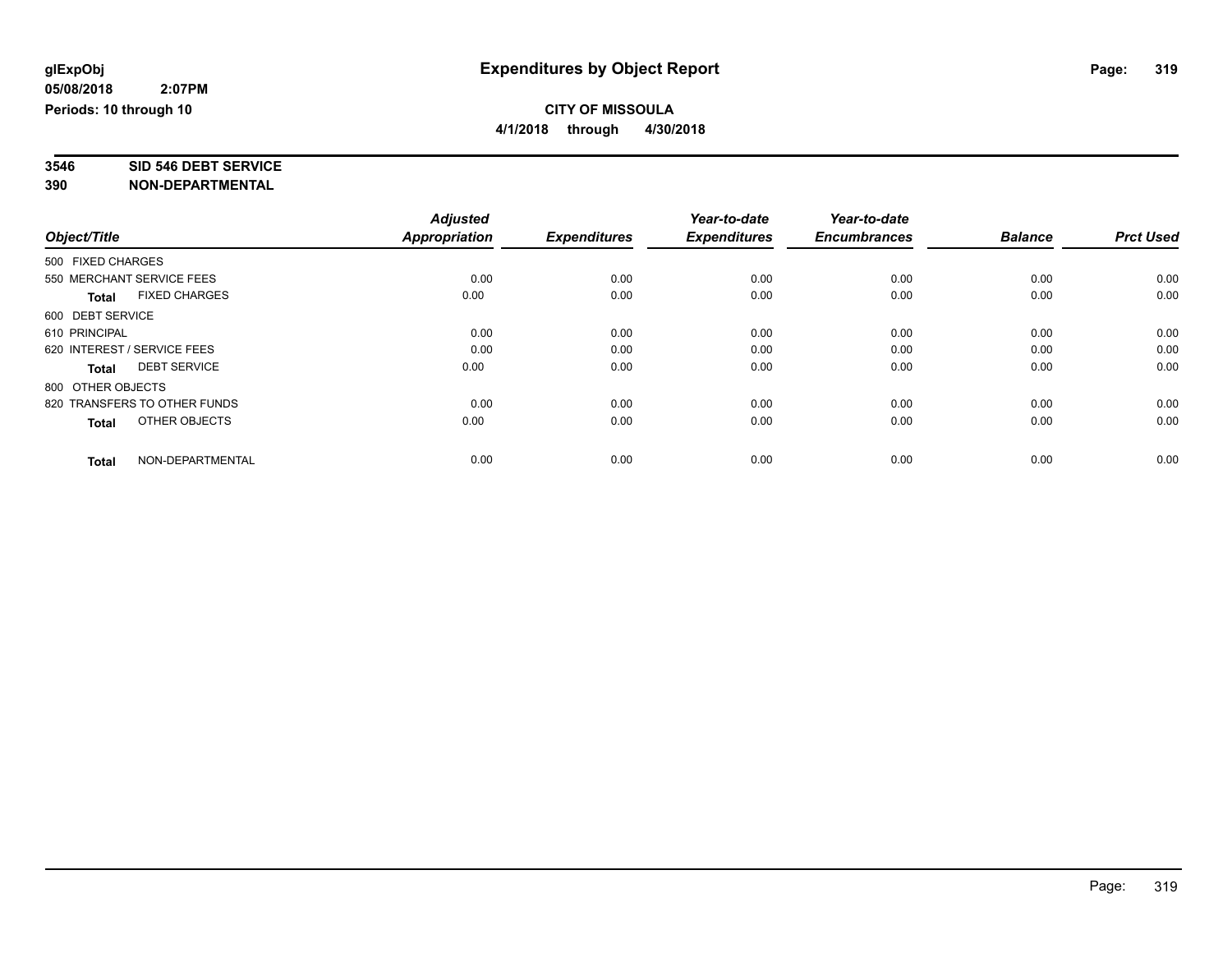#### **3546 SID 546 DEBT SERVICE**

|                              |                      | <b>Adjusted</b>      |                     | Year-to-date        | Year-to-date        |                |                  |
|------------------------------|----------------------|----------------------|---------------------|---------------------|---------------------|----------------|------------------|
| Object/Title                 |                      | <b>Appropriation</b> | <b>Expenditures</b> | <b>Expenditures</b> | <b>Encumbrances</b> | <b>Balance</b> | <b>Prct Used</b> |
| 500 FIXED CHARGES            |                      |                      |                     |                     |                     |                |                  |
| 550 MERCHANT SERVICE FEES    |                      | 0.00                 | 0.00                | 0.00                | 0.00                | 0.00           | 0.00             |
| <b>Total</b>                 | <b>FIXED CHARGES</b> | 0.00                 | 0.00                | 0.00                | 0.00                | 0.00           | 0.00             |
| 600 DEBT SERVICE             |                      |                      |                     |                     |                     |                |                  |
| 610 PRINCIPAL                |                      | 0.00                 | 0.00                | 0.00                | 0.00                | 0.00           | 0.00             |
| 620 INTEREST / SERVICE FEES  |                      | 0.00                 | 0.00                | 0.00                | 0.00                | 0.00           | 0.00             |
| Total                        | <b>DEBT SERVICE</b>  | 0.00                 | 0.00                | 0.00                | 0.00                | 0.00           | 0.00             |
| 800 OTHER OBJECTS            |                      |                      |                     |                     |                     |                |                  |
| 820 TRANSFERS TO OTHER FUNDS |                      | 0.00                 | 0.00                | 0.00                | 0.00                | 0.00           | 0.00             |
| Total                        | OTHER OBJECTS        | 0.00                 | 0.00                | 0.00                | 0.00                | 0.00           | 0.00             |
| <b>Total</b>                 | SID 546 DEBT SERVICE | 0.00                 | 0.00                | 0.00                | 0.00                | 0.00           | 0.00             |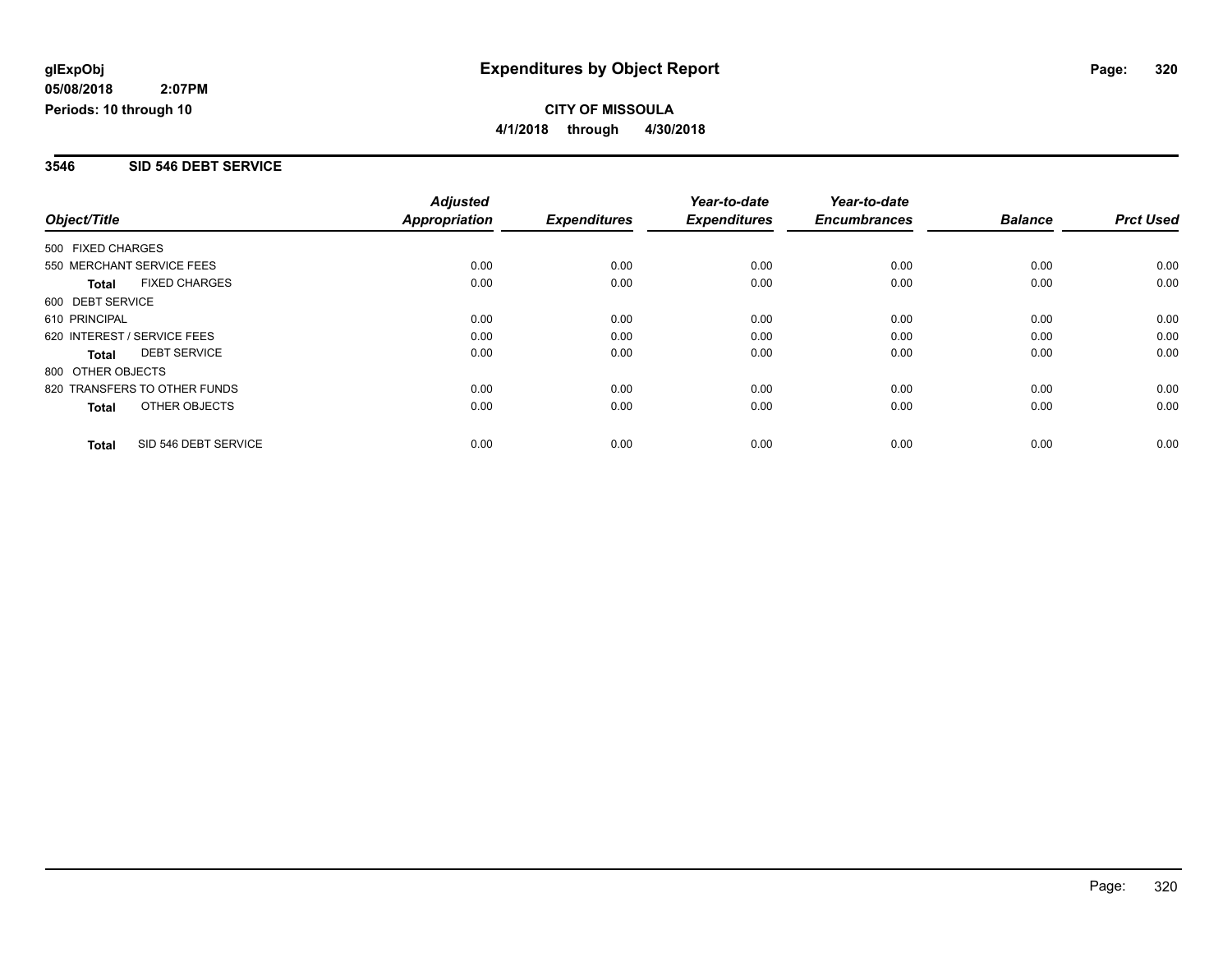**3548 SID 548-5TH, 6TH & ARTHUR**

| Object/Title                |                      | <b>Adjusted</b> | <b>Expenditures</b> | Year-to-date        | Year-to-date        | <b>Balance</b> | <b>Prct Used</b> |
|-----------------------------|----------------------|-----------------|---------------------|---------------------|---------------------|----------------|------------------|
|                             |                      | Appropriation   |                     | <b>Expenditures</b> | <b>Encumbrances</b> |                |                  |
| 500 FIXED CHARGES           |                      |                 |                     |                     |                     |                |                  |
| 550 MERCHANT SERVICE FEES   |                      | 0.00            | 0.00                | 0.00                | 0.00                | 0.00           | 0.00             |
| <b>Total</b>                | <b>FIXED CHARGES</b> | 0.00            | 0.00                | 0.00                | 0.00                | 0.00           | 0.00             |
| 600 DEBT SERVICE            |                      |                 |                     |                     |                     |                |                  |
| 610 PRINCIPAL               |                      | 68.625.00       | 0.00                | 0.00                | 0.00                | 68.625.00      | 0.00             |
| 620 INTEREST / SERVICE FEES |                      | 41,625.00       | 0.00                | 21,162.50           | 0.00                | 20.462.50      | 50.84            |
| <b>Total</b>                | <b>DEBT SERVICE</b>  | 110.250.00      | 0.00                | 21.162.50           | 0.00                | 89.087.50      | 19.20            |
| <b>Total</b>                | NON-DEPARTMENTAL     | 110.250.00      | 0.00                | 21.162.50           | 0.00                | 89.087.50      | 19.20            |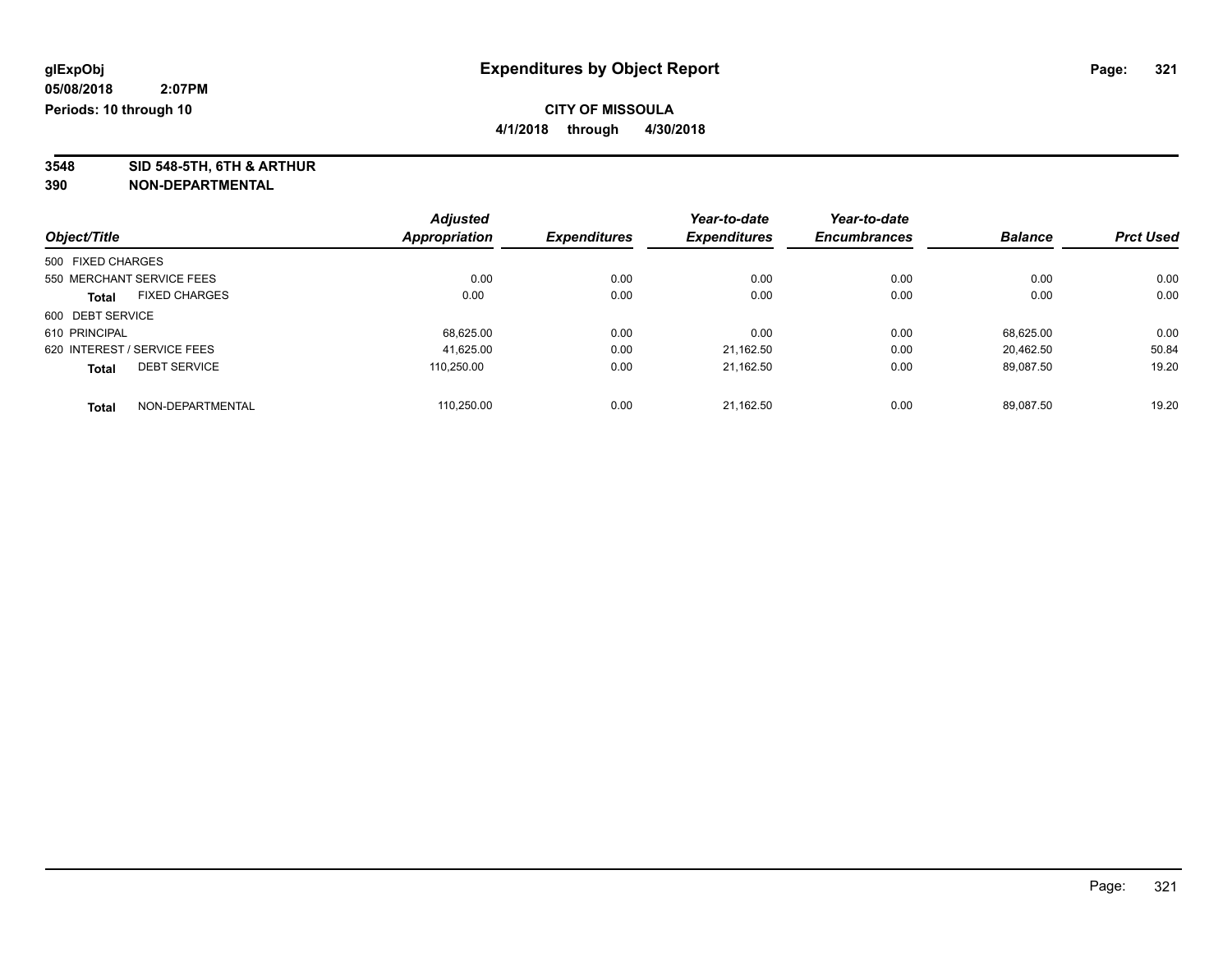### **3548 SID 548-5TH, 6TH & ARTHUR**

| Object/Title                              | <b>Adjusted</b><br>Appropriation | <b>Expenditures</b> | Year-to-date<br><b>Expenditures</b> | Year-to-date<br><b>Encumbrances</b> | <b>Balance</b> | <b>Prct Used</b> |
|-------------------------------------------|----------------------------------|---------------------|-------------------------------------|-------------------------------------|----------------|------------------|
|                                           |                                  |                     |                                     |                                     |                |                  |
| 500 FIXED CHARGES                         |                                  |                     |                                     |                                     |                |                  |
| 550 MERCHANT SERVICE FEES                 | 0.00                             | 0.00                | 0.00                                | 0.00                                | 0.00           | 0.00             |
| <b>FIXED CHARGES</b><br><b>Total</b>      | 0.00                             | 0.00                | 0.00                                | 0.00                                | 0.00           | 0.00             |
| 600 DEBT SERVICE                          |                                  |                     |                                     |                                     |                |                  |
| 610 PRINCIPAL                             | 68,625.00                        | 0.00                | 0.00                                | 0.00                                | 68.625.00      | 0.00             |
| 620 INTEREST / SERVICE FEES               | 41.625.00                        | 0.00                | 21.162.50                           | 0.00                                | 20.462.50      | 50.84            |
| <b>DEBT SERVICE</b><br><b>Total</b>       | 110.250.00                       | 0.00                | 21.162.50                           | 0.00                                | 89.087.50      | 19.20            |
| SID 548-5TH, 6TH & ARTHUR<br><b>Total</b> | 110.250.00                       | 0.00                | 21.162.50                           | 0.00                                | 89.087.50      | 19.20            |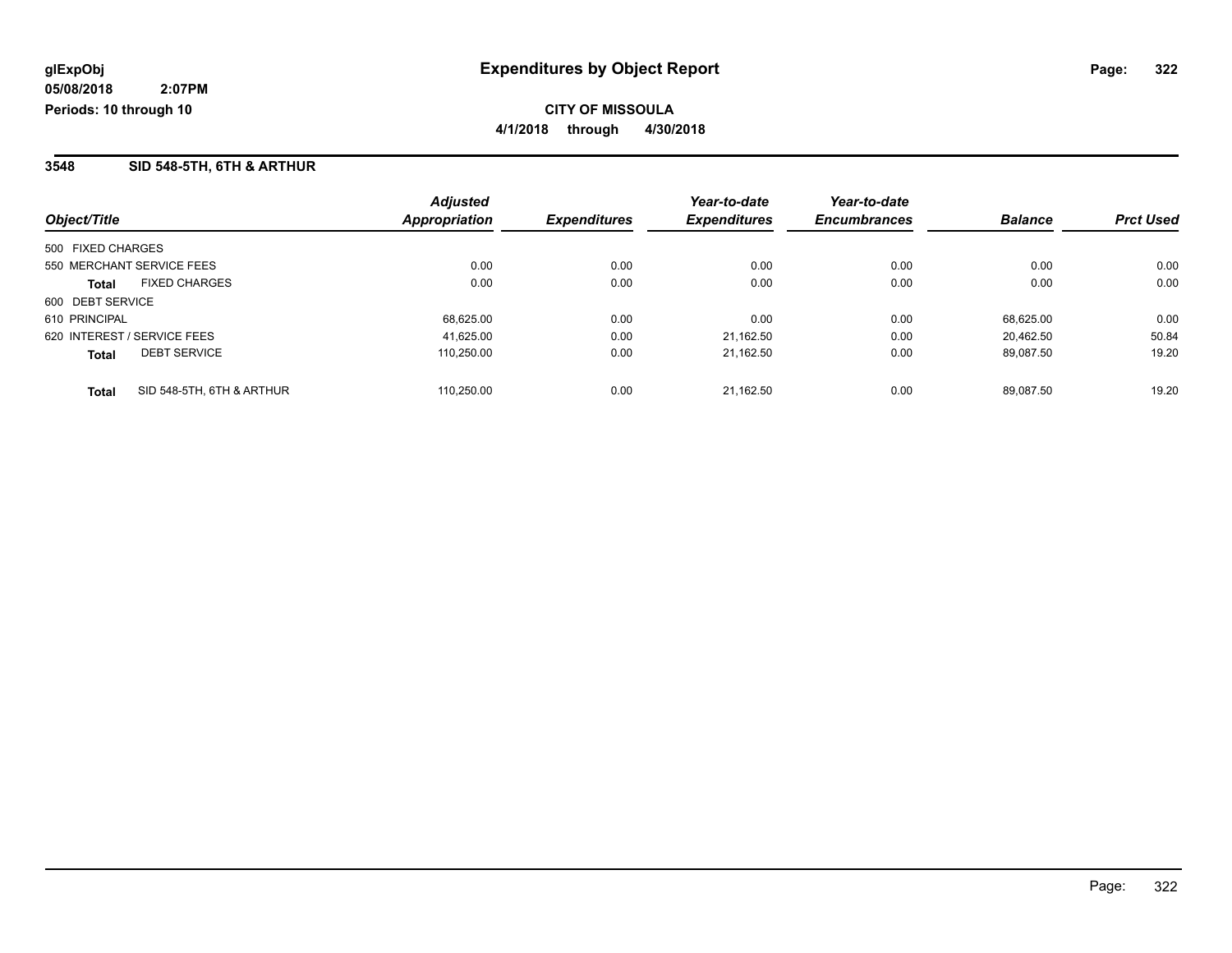# **3549 SID 549 HILLVIEW WAY**

| Object/Title                |                      | <b>Adjusted</b><br>Appropriation | <b>Expenditures</b> | Year-to-date        | Year-to-date        | <b>Balance</b> | <b>Prct Used</b> |
|-----------------------------|----------------------|----------------------------------|---------------------|---------------------|---------------------|----------------|------------------|
|                             |                      |                                  |                     | <b>Expenditures</b> | <b>Encumbrances</b> |                |                  |
| 500 FIXED CHARGES           |                      |                                  |                     |                     |                     |                |                  |
| 550 MERCHANT SERVICE FEES   |                      | 350.00                           | 0.00                | 0.00                | 0.00                | 350.00         | 0.00             |
| <b>Total</b>                | <b>FIXED CHARGES</b> | 350.00                           | 0.00                | 0.00                | 0.00                | 350.00         | 0.00             |
| 600 DEBT SERVICE            |                      |                                  |                     |                     |                     |                |                  |
| 610 PRINCIPAL               |                      | 105.000.00                       | 0.00                | 0.00                | 0.00                | 105.000.00     | 0.00             |
| 620 INTEREST / SERVICE FEES |                      | 67.475.00                        | 0.00                | 34.087.50           | 0.00                | 33.387.50      | 50.52            |
| <b>Total</b>                | <b>DEBT SERVICE</b>  | 172.475.00                       | 0.00                | 34,087.50           | 0.00                | 138,387.50     | 19.76            |
| <b>Total</b>                | NON-DEPARTMENTAL     | 172.825.00                       | 0.00                | 34.087.50           | 0.00                | 138.737.50     | 19.72            |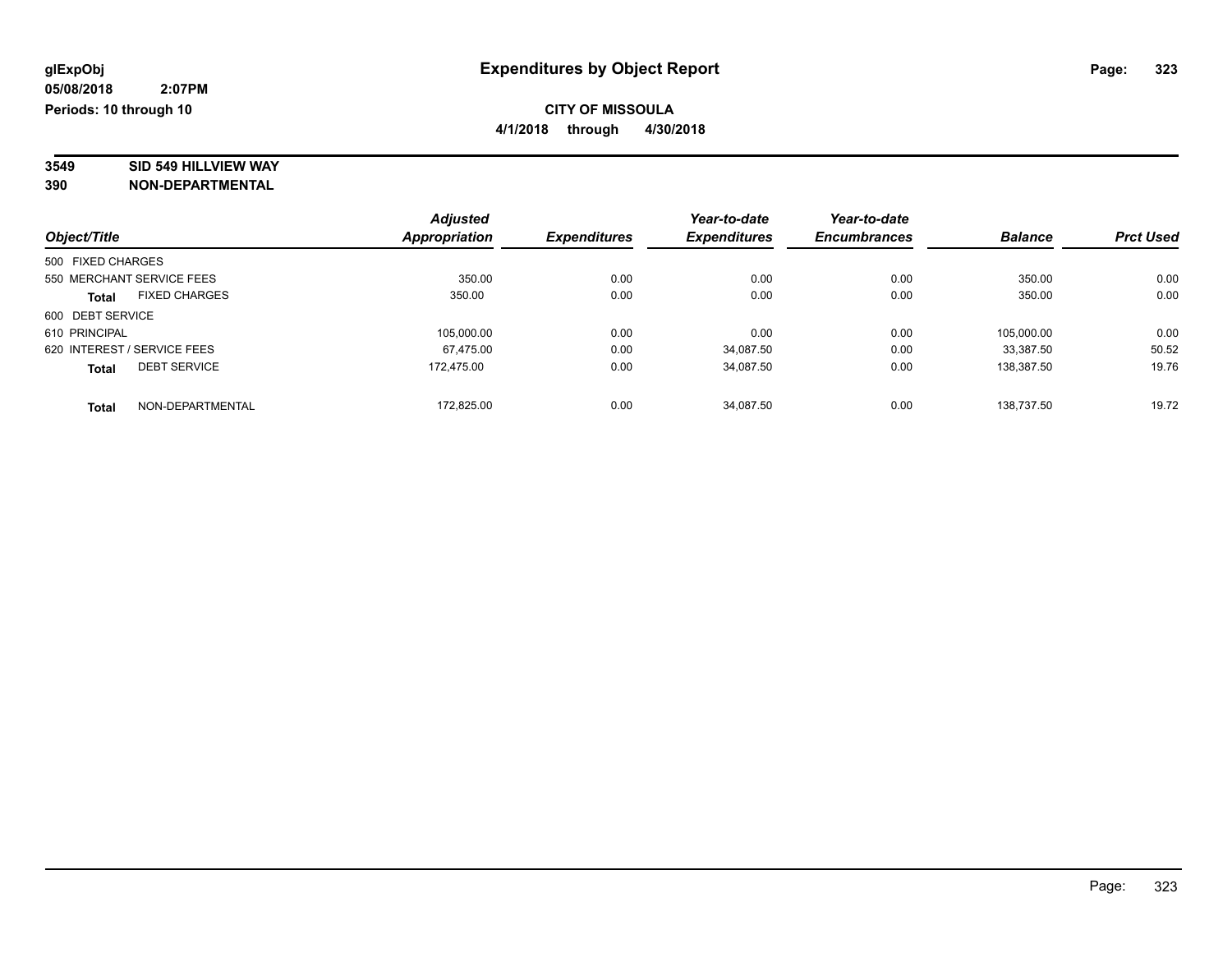#### **3549 SID 549 HILLVIEW WAY**

| Object/Title                         | <b>Adjusted</b><br>Appropriation | <b>Expenditures</b> | Year-to-date<br><b>Expenditures</b> | Year-to-date<br><b>Encumbrances</b> | <b>Balance</b> | <b>Prct Used</b> |
|--------------------------------------|----------------------------------|---------------------|-------------------------------------|-------------------------------------|----------------|------------------|
|                                      |                                  |                     |                                     |                                     |                |                  |
| 500 FIXED CHARGES                    |                                  |                     |                                     |                                     |                |                  |
| 550 MERCHANT SERVICE FEES            | 350.00                           | 0.00                | 0.00                                | 0.00                                | 350.00         | 0.00             |
| <b>FIXED CHARGES</b><br><b>Total</b> | 350.00                           | 0.00                | 0.00                                | 0.00                                | 350.00         | 0.00             |
| 600 DEBT SERVICE                     |                                  |                     |                                     |                                     |                |                  |
| 610 PRINCIPAL                        | 105.000.00                       | 0.00                | 0.00                                | 0.00                                | 105.000.00     | 0.00             |
| 620 INTEREST / SERVICE FEES          | 67.475.00                        | 0.00                | 34.087.50                           | 0.00                                | 33,387.50      | 50.52            |
| <b>DEBT SERVICE</b><br><b>Total</b>  | 172.475.00                       | 0.00                | 34,087.50                           | 0.00                                | 138,387.50     | 19.76            |
| SID 549 HILLVIEW WAY<br>Total        | 172.825.00                       | 0.00                | 34.087.50                           | 0.00                                | 138.737.50     | 19.72            |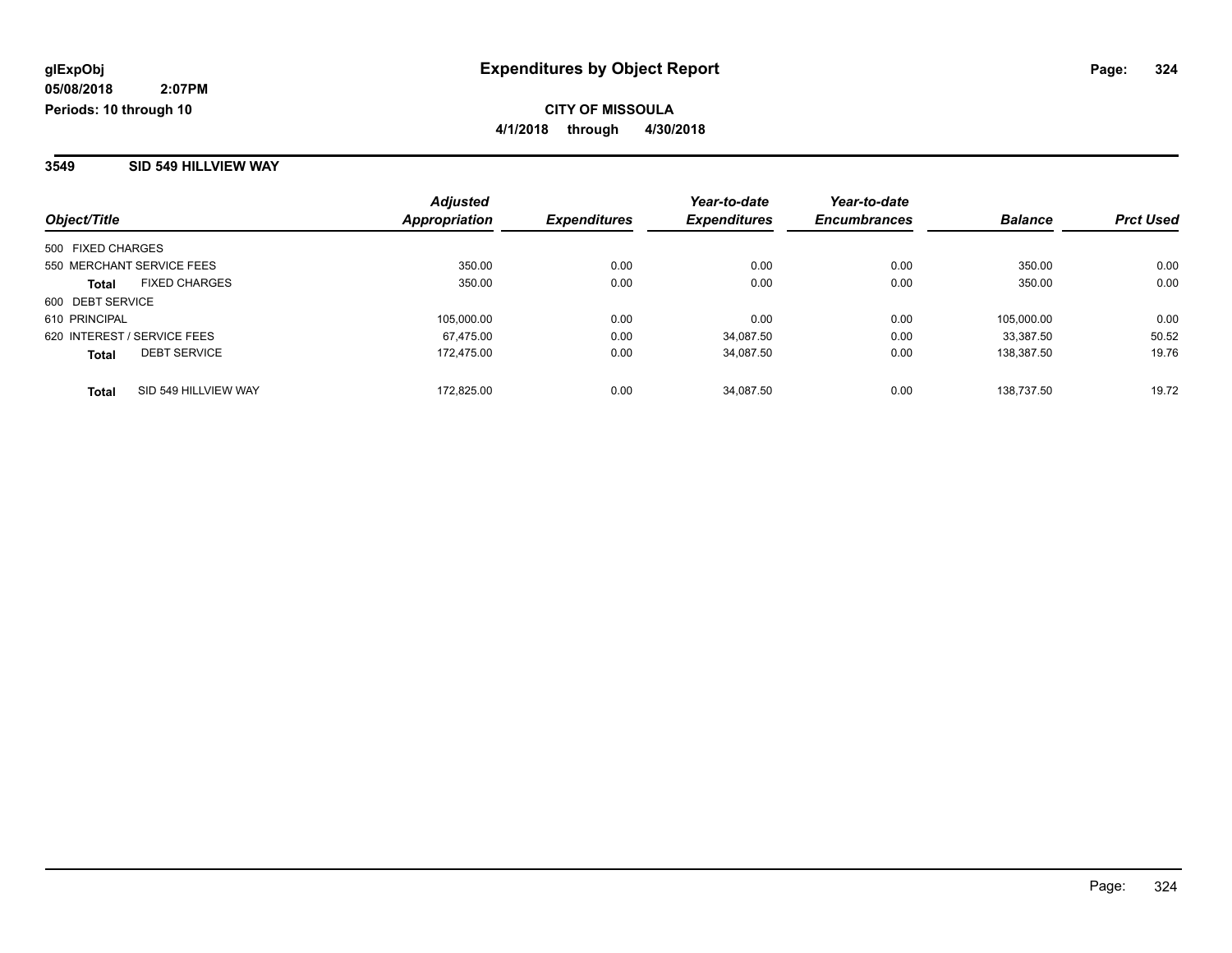# **4060 CAPITAL IMPROVEMENT PROGRAM FUND**

| Object/Title              |                             | <b>Adjusted</b><br>Appropriation | <b>Expenditures</b> | Year-to-date<br><b>Expenditures</b> | Year-to-date<br><b>Encumbrances</b> | <b>Balance</b> | <b>Prct Used</b> |
|---------------------------|-----------------------------|----------------------------------|---------------------|-------------------------------------|-------------------------------------|----------------|------------------|
| 300 PURCHASED SERVICES    |                             |                                  |                     |                                     |                                     |                |                  |
| 350 PROFESSIONAL SERVICES |                             | 0.00                             | 9.476.50            | 36.271.74                           | 0.00                                | $-36.271.74$   | 0.00             |
| <b>Total</b>              | <b>PURCHASED SERVICES</b>   | 0.00                             | 9,476.50            | 36,271.74                           | 0.00                                | $-36,271.74$   | 0.00             |
| 900 CAPITAL OUTLAY        |                             |                                  |                     |                                     |                                     |                |                  |
| 930 IMPROVEMENTS          |                             | 0.00                             | 0.00                | 0.00                                | 0.00                                | 0.00           | 0.00             |
| <b>Total</b>              | <b>CAPITAL OUTLAY</b>       | 0.00                             | 0.00                | 0.00                                | 0.00                                | 0.00           | 0.00             |
| <b>Total</b>              | PUBLIC WORKS ADMINISTRATION | 0.00                             | 9.476.50            | 36.271.74                           | 0.00                                | $-36.271.74$   | 0.00             |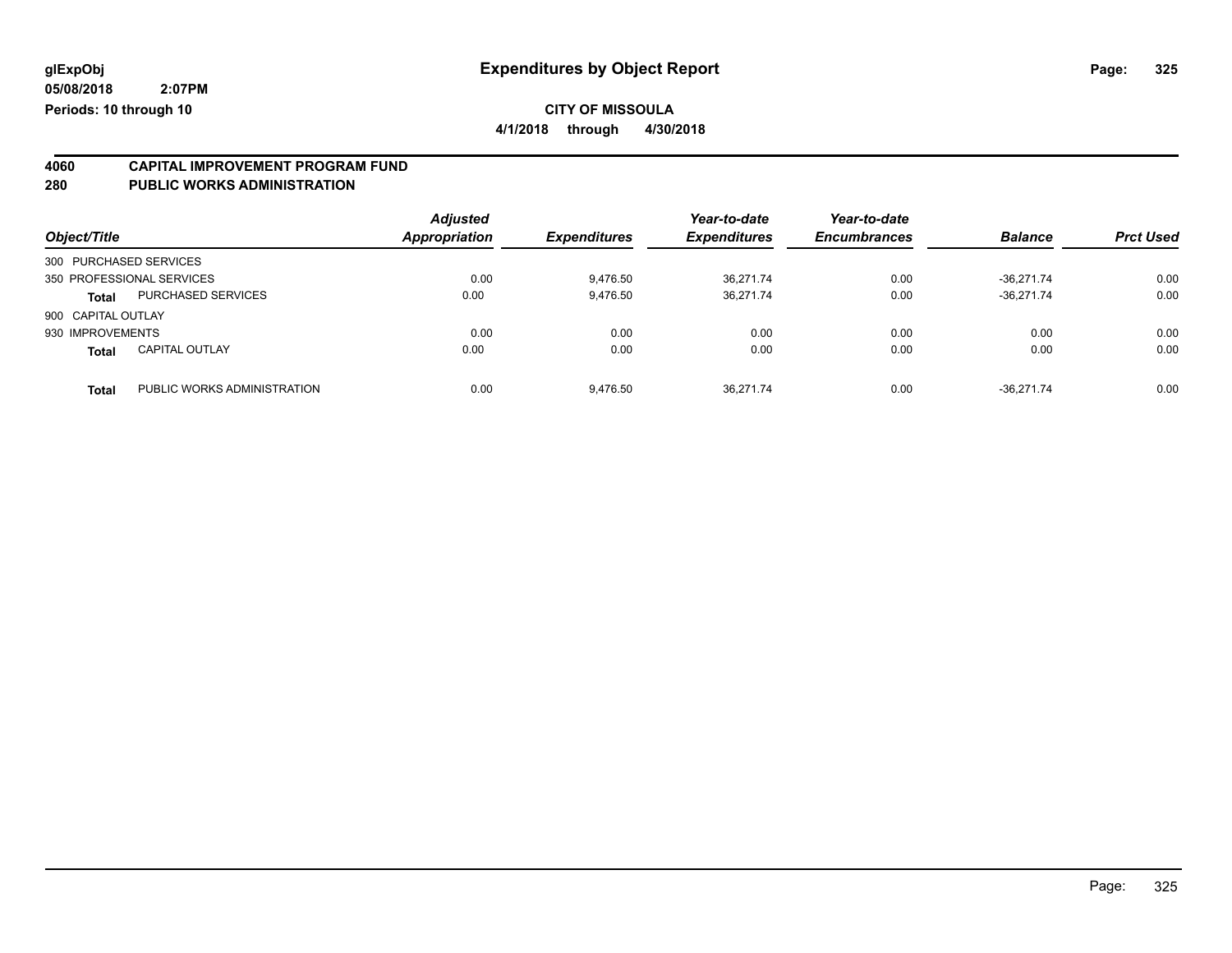# **CITY OF MISSOULA**

**4/1/2018 through 4/30/2018**

# **4060 CAPITAL IMPROVEMENT PROGRAM FUND**

**390 NON-DEPARTMENTAL**

|                             |                                   | <b>Adjusted</b> |                     | Year-to-date        | Year-to-date        |                 |                  |
|-----------------------------|-----------------------------------|-----------------|---------------------|---------------------|---------------------|-----------------|------------------|
| Object/Title                |                                   | Appropriation   | <b>Expenditures</b> | <b>Expenditures</b> | <b>Encumbrances</b> | <b>Balance</b>  | <b>Prct Used</b> |
| 100 PERSONAL SERVICES       |                                   |                 |                     |                     |                     |                 |                  |
| 110 SALARIES AND WAGES      |                                   | 0.00            | 0.00                | 0.00                | 0.00                | 0.00            | 0.00             |
|                             | <b>140 EMPLOYER CONTRIBUTIONS</b> | 0.00            | 0.00                | 0.00                | 0.00                | 0.00            | 0.00             |
| <b>Total</b>                | PERSONAL SERVICES                 | 0.00            | 0.00                | 0.00                | 0.00                | 0.00            | 0.00             |
| 300 PURCHASED SERVICES      |                                   |                 |                     |                     |                     |                 |                  |
| 350 PROFESSIONAL SERVICES   |                                   | 0.00            | 0.00                | 1.356.00            | 0.00                | $-1,356.00$     | 0.00             |
| <b>Total</b>                | PURCHASED SERVICES                | 0.00            | 0.00                | 1,356.00            | 0.00                | $-1,356.00$     | 0.00             |
| 500 FIXED CHARGES           |                                   |                 |                     |                     |                     |                 |                  |
| 550 MERCHANT SERVICE FEES   |                                   | 0.00            | 0.00                | 0.00                | 0.00                | 0.00            | 0.00             |
| <b>Total</b>                | <b>FIXED CHARGES</b>              | 0.00            | 0.00                | 0.00                | 0.00                | 0.00            | 0.00             |
| 600 DEBT SERVICE            |                                   |                 |                     |                     |                     |                 |                  |
| 610 PRINCIPAL               |                                   | 1,177,412.00    | 274,485.07          | 639,536.25          | 0.00                | 537,875.75      | 54.32            |
| 620 INTEREST / SERVICE FEES |                                   | 224,091.00      | 22,802.11           | 154,862.25          | 0.00                | 69,228.75       | 69.11            |
| <b>Total</b>                | <b>DEBT SERVICE</b>               | 1,401,503.00    | 297,287.18          | 794,398.50          | 0.00                | 607,104.50      | 56.68            |
| 800 OTHER OBJECTS           |                                   |                 |                     |                     |                     |                 |                  |
|                             | 820 TRANSFERS TO OTHER FUNDS      | 0.00            | 0.00                | 0.00                | 0.00                | 0.00            | 0.00             |
| <b>Total</b>                | OTHER OBJECTS                     | 0.00            | 0.00                | 0.00                | 0.00                | 0.00            | 0.00             |
| 900 CAPITAL OUTLAY          |                                   |                 |                     |                     |                     |                 |                  |
| 910 LAND                    |                                   | 0.00            | 0.00                | 0.00                | 0.00                | 0.00            | 0.00             |
| 920 BUILDINGS               |                                   | 0.00            | 0.00                | 0.00                | 0.00                | 0.00            | 0.00             |
| 930 IMPROVEMENTS            |                                   | 263,500.00      | 427,879.58          | 1,466,415.91        | 0.00                | $-1,202,915.91$ | 556.51           |
| 940 MACHINERY & EQUIPMENT   |                                   | 0.00            | 132,132.59          | 818,587.19          | 0.00                | $-818,587.19$   | 0.00             |
| 941 DUI DIGITAL EQUIPMENT   |                                   | 0.00            | 0.00                | 0.00                | 0.00                | 0.00            | 0.00             |
| <b>Total</b>                | <b>CAPITAL OUTLAY</b>             | 263,500.00      | 560,012.17          | 2,285,003.10        | 0.00                | $-2,021,503.10$ | 867.17           |
| <b>Total</b>                | NON-DEPARTMENTAL                  | 1,665,003.00    | 857,299.35          | 3,080,757.60        | 0.00                | $-1,415,754.60$ | 185.03           |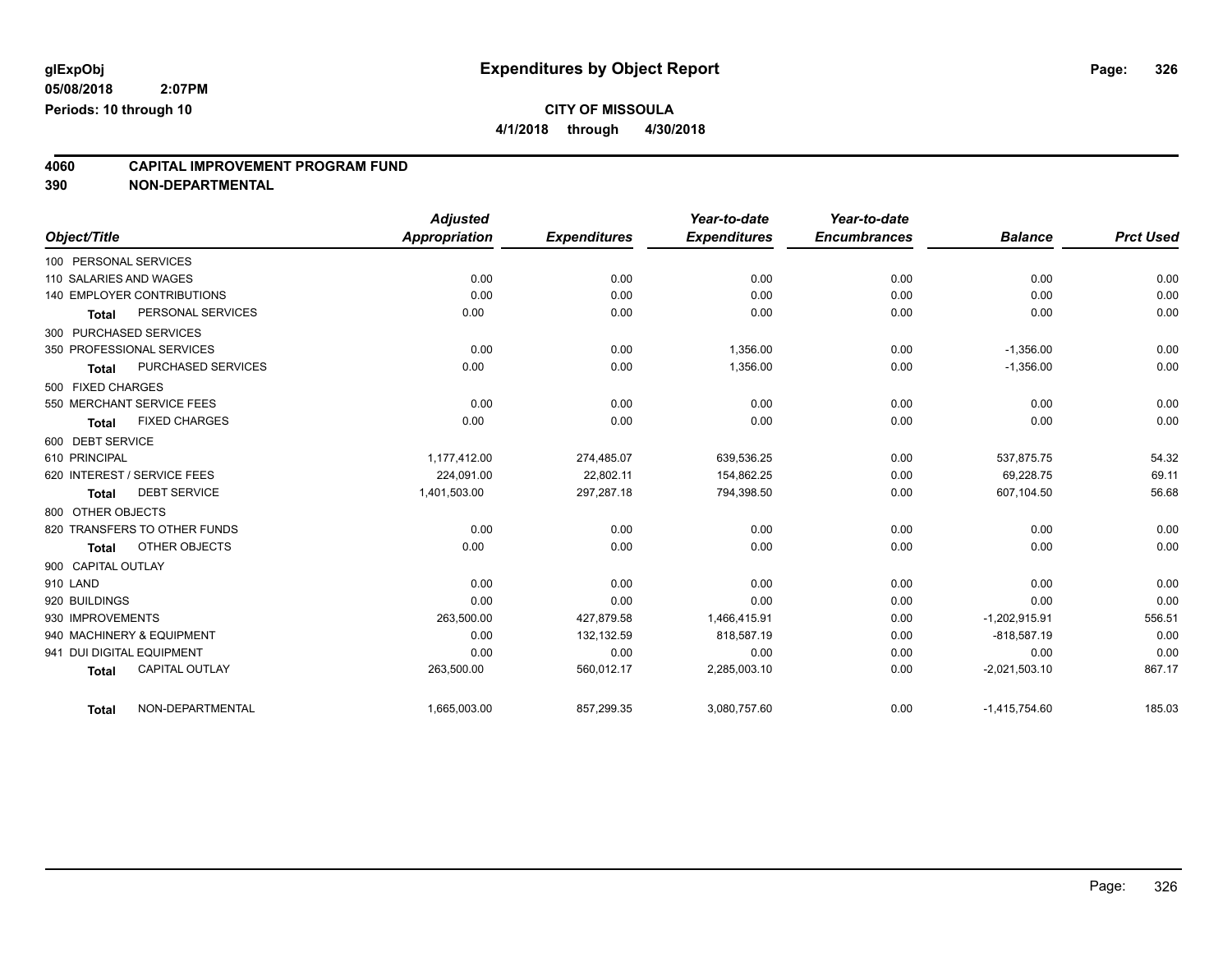### **4060 CAPITAL IMPROVEMENT PROGRAM FUND**

|                        |                                   | <b>Adjusted</b> |                     | Year-to-date        | Year-to-date        |                 |                  |
|------------------------|-----------------------------------|-----------------|---------------------|---------------------|---------------------|-----------------|------------------|
| Object/Title           |                                   | Appropriation   | <b>Expenditures</b> | <b>Expenditures</b> | <b>Encumbrances</b> | <b>Balance</b>  | <b>Prct Used</b> |
| 100 PERSONAL SERVICES  |                                   |                 |                     |                     |                     |                 |                  |
| 110 SALARIES AND WAGES |                                   | 0.00            | 0.00                | 0.00                | 0.00                | 0.00            | 0.00             |
|                        | <b>140 EMPLOYER CONTRIBUTIONS</b> | 0.00            | 0.00                | 0.00                | 0.00                | 0.00            | 0.00             |
| <b>Total</b>           | PERSONAL SERVICES                 | 0.00            | 0.00                | 0.00                | 0.00                | 0.00            | 0.00             |
|                        | 300 PURCHASED SERVICES            |                 |                     |                     |                     |                 |                  |
|                        | 350 PROFESSIONAL SERVICES         | 0.00            | 9,476.50            | 37,627.74           | 0.00                | $-37,627.74$    | 0.00             |
| <b>Total</b>           | PURCHASED SERVICES                | 0.00            | 9,476.50            | 37,627.74           | 0.00                | $-37,627.74$    | 0.00             |
| 500 FIXED CHARGES      |                                   |                 |                     |                     |                     |                 |                  |
|                        | 550 MERCHANT SERVICE FEES         | 0.00            | 0.00                | 0.00                | 0.00                | 0.00            | 0.00             |
| <b>Total</b>           | <b>FIXED CHARGES</b>              | 0.00            | 0.00                | 0.00                | 0.00                | 0.00            | 0.00             |
| 600 DEBT SERVICE       |                                   |                 |                     |                     |                     |                 |                  |
| 610 PRINCIPAL          |                                   | 1,177,412.00    | 274,485.07          | 639,536.25          | 0.00                | 537,875.75      | 54.32            |
|                        | 620 INTEREST / SERVICE FEES       | 224,091.00      | 22,802.11           | 154,862.25          | 0.00                | 69,228.75       | 69.11            |
| <b>Total</b>           | <b>DEBT SERVICE</b>               | 1,401,503.00    | 297,287.18          | 794,398.50          | 0.00                | 607,104.50      | 56.68            |
| 800 OTHER OBJECTS      |                                   |                 |                     |                     |                     |                 |                  |
|                        | 820 TRANSFERS TO OTHER FUNDS      | 0.00            | 0.00                | 0.00                | 0.00                | 0.00            | 0.00             |
| <b>Total</b>           | OTHER OBJECTS                     | 0.00            | 0.00                | 0.00                | 0.00                | 0.00            | 0.00             |
| 900 CAPITAL OUTLAY     |                                   |                 |                     |                     |                     |                 |                  |
| 910 LAND               |                                   | 0.00            | 0.00                | 0.00                | 0.00                | 0.00            | 0.00             |
| 920 BUILDINGS          |                                   | 0.00            | 0.00                | 0.00                | 0.00                | 0.00            | 0.00             |
| 930 IMPROVEMENTS       |                                   | 263,500.00      | 427,879.58          | 1,466,415.91        | 0.00                | $-1,202,915.91$ | 556.51           |
|                        | 940 MACHINERY & EQUIPMENT         | 0.00            | 132,132.59          | 818,587.19          | 0.00                | $-818,587.19$   | 0.00             |
|                        | 941 DUI DIGITAL EQUIPMENT         | 0.00            | 0.00                | 0.00                | 0.00                | 0.00            | 0.00             |
| <b>Total</b>           | <b>CAPITAL OUTLAY</b>             | 263,500.00      | 560,012.17          | 2,285,003.10        | 0.00                | $-2,021,503.10$ | 867.17           |
| <b>Total</b>           | CAPITAL IMPROVEMENT PROGRAM FUN   | 1,665,003.00    | 866,775.85          | 3,117,029.34        | 0.00                | $-1,452,026.34$ | 187.21           |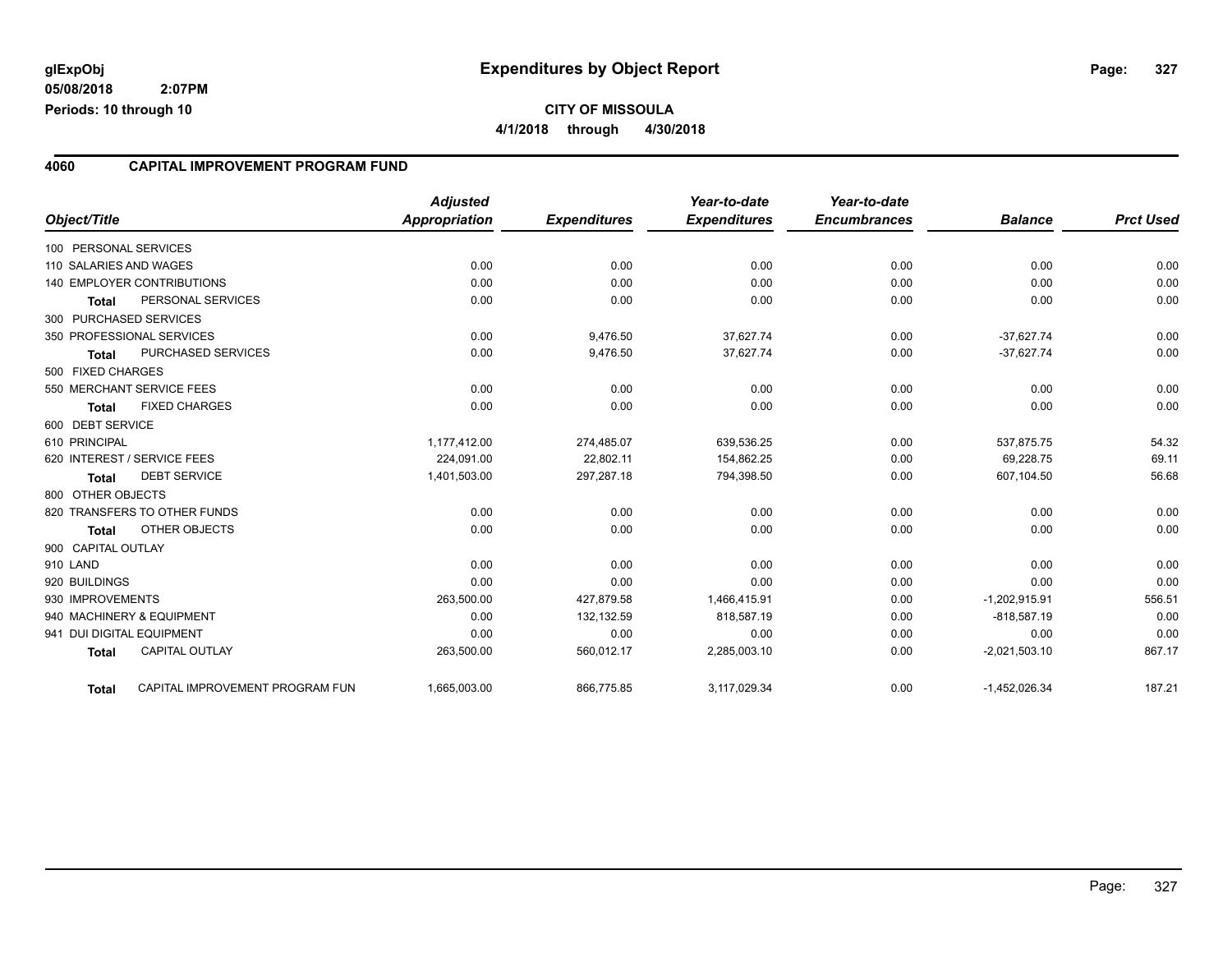# **CITY OF MISSOULA**

**4/1/2018 through 4/30/2018**

# **4130 1997 G O BOND OPEN SPACE PURCHASE FUND**

**390 NON-DEPARTMENTAL**

|                                       | <b>Adjusted</b>      |                     | Year-to-date        | Year-to-date        |                |                  |
|---------------------------------------|----------------------|---------------------|---------------------|---------------------|----------------|------------------|
| Object/Title                          | <b>Appropriation</b> | <b>Expenditures</b> | <b>Expenditures</b> | <b>Encumbrances</b> | <b>Balance</b> | <b>Prct Used</b> |
| 500 FIXED CHARGES                     |                      |                     |                     |                     |                |                  |
| 550 MERCHANT SERVICE FEES             | 0.00                 | 0.00                | 0.00                | 0.00                | 0.00           | 0.00             |
| <b>FIXED CHARGES</b><br><b>Total</b>  | 0.00                 | 0.00                | 0.00                | 0.00                | 0.00           | 0.00             |
| 800 OTHER OBJECTS                     |                      |                     |                     |                     |                |                  |
| 820 TRANSFERS TO OTHER FUNDS          | 0.00                 | 0.00                | 0.00                | 0.00                | 0.00           | 0.00             |
| OTHER OBJECTS<br>Total                | 0.00                 | 0.00                | 0.00                | 0.00                | 0.00           | 0.00             |
| 900 CAPITAL OUTLAY                    |                      |                     |                     |                     |                |                  |
| 930 IMPROVEMENTS                      | 0.00                 | 0.00                | 0.00                | 0.00                | 0.00           | 0.00             |
| <b>CAPITAL OUTLAY</b><br><b>Total</b> | 0.00                 | 0.00                | 0.00                | 0.00                | 0.00           | 0.00             |
| NON-DEPARTMENTAL<br><b>Total</b>      | 0.00                 | 0.00                | 0.00                | 0.00                | 0.00           | 0.00             |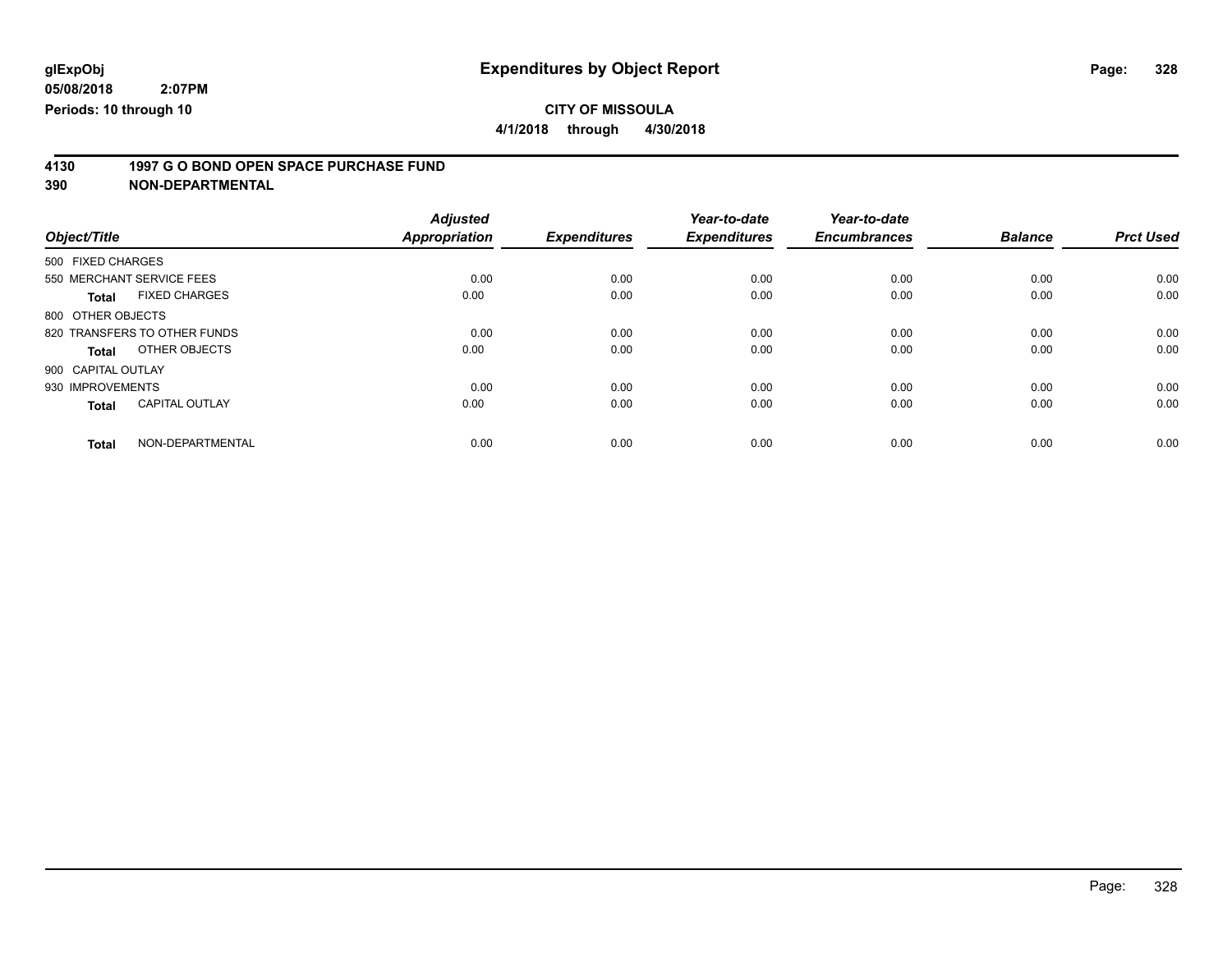### **4130 1997 G O BOND OPEN SPACE PURCHASE FUND**

| Object/Title       |                                   | <b>Adjusted</b><br><b>Appropriation</b> | <b>Expenditures</b> | Year-to-date<br><b>Expenditures</b> | Year-to-date<br><b>Encumbrances</b> | <b>Balance</b> | <b>Prct Used</b> |
|--------------------|-----------------------------------|-----------------------------------------|---------------------|-------------------------------------|-------------------------------------|----------------|------------------|
| 500 FIXED CHARGES  |                                   |                                         |                     |                                     |                                     |                |                  |
|                    | 550 MERCHANT SERVICE FEES         | 0.00                                    | 0.00                | 0.00                                | 0.00                                | 0.00           | 0.00             |
| <b>Total</b>       | <b>FIXED CHARGES</b>              | 0.00                                    | 0.00                | 0.00                                | 0.00                                | 0.00           | 0.00             |
| 800 OTHER OBJECTS  |                                   |                                         |                     |                                     |                                     |                |                  |
|                    | 820 TRANSFERS TO OTHER FUNDS      | 0.00                                    | 0.00                | 0.00                                | 0.00                                | 0.00           | 0.00             |
| Total              | OTHER OBJECTS                     | 0.00                                    | 0.00                | 0.00                                | 0.00                                | 0.00           | 0.00             |
| 900 CAPITAL OUTLAY |                                   |                                         |                     |                                     |                                     |                |                  |
| 930 IMPROVEMENTS   |                                   | 0.00                                    | 0.00                | 0.00                                | 0.00                                | 0.00           | 0.00             |
| <b>Total</b>       | CAPITAL OUTLAY                    | 0.00                                    | 0.00                | 0.00                                | 0.00                                | 0.00           | 0.00             |
| <b>Total</b>       | 1997 G O BOND OPEN SPACE PURCHASI | 0.00                                    | 0.00                | 0.00                                | 0.00                                | 0.00           | 0.00             |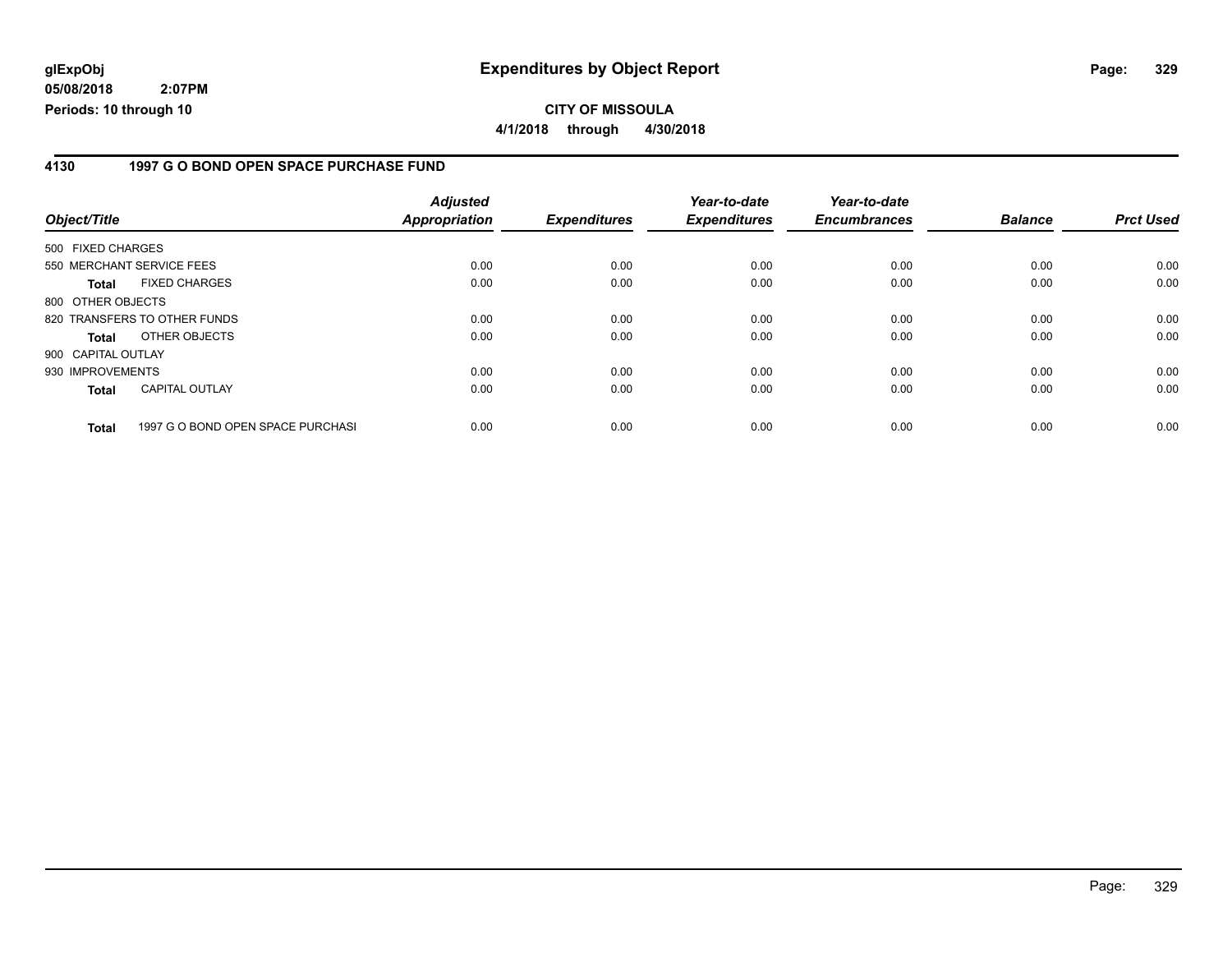# **CITY OF MISSOULA 4/1/2018 through 4/30/2018**

# **4196 NEW FIRE STATION GO BOND**

**300 FIRE**

|                                       | <b>Adjusted</b>      |                     | Year-to-date        | Year-to-date        |                |                  |
|---------------------------------------|----------------------|---------------------|---------------------|---------------------|----------------|------------------|
| Object/Title                          | <b>Appropriation</b> | <b>Expenditures</b> | <b>Expenditures</b> | <b>Encumbrances</b> | <b>Balance</b> | <b>Prct Used</b> |
| 500 FIXED CHARGES                     |                      |                     |                     |                     |                |                  |
| 550 MERCHANT SERVICE FEES             | 0.00                 | 0.00                | 0.00                | 0.00                | 0.00           | 0.00             |
| <b>FIXED CHARGES</b><br>Total         | 0.00                 | 0.00                | 0.00                | 0.00                | 0.00           | 0.00             |
| 800 OTHER OBJECTS                     |                      |                     |                     |                     |                |                  |
| 820 TRANSFERS TO OTHER FUNDS          | 0.00                 | 0.00                | 0.00                | 0.00                | 0.00           | 0.00             |
| OTHER OBJECTS<br>Total                | 0.00                 | 0.00                | 0.00                | 0.00                | 0.00           | 0.00             |
| 900 CAPITAL OUTLAY                    |                      |                     |                     |                     |                |                  |
| 920 BUILDINGS                         | 0.00                 | 0.00                | 0.00                | 0.00                | 0.00           | 0.00             |
| 930 IMPROVEMENTS                      | 0.00                 | 0.00                | 0.00                | 0.00                | 0.00           | 0.00             |
| 940 MACHINERY & EQUIPMENT             | 0.00                 | 0.00                | 0.00                | 0.00                | 0.00           | 0.00             |
| <b>CAPITAL OUTLAY</b><br><b>Total</b> | 0.00                 | 0.00                | 0.00                | 0.00                | 0.00           | 0.00             |
| <b>FIRE</b><br>Total                  | 0.00                 | 0.00                | 0.00                | 0.00                | 0.00           | 0.00             |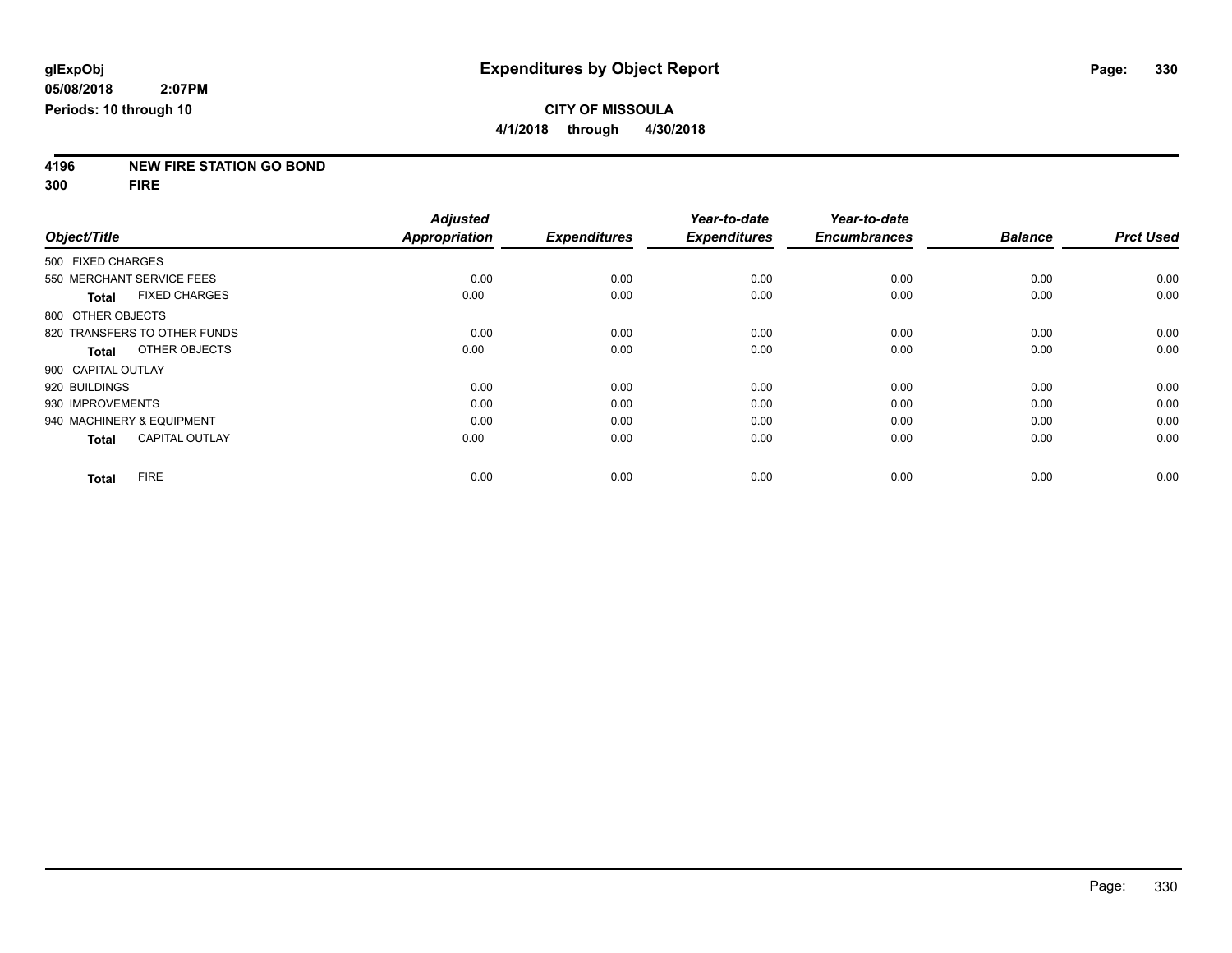# **CITY OF MISSOULA 4/1/2018 through 4/30/2018**

# **4196 NEW FIRE STATION GO BOND**

|                    |                              | <b>Adjusted</b>      |                     | Year-to-date        | Year-to-date        |                |                  |
|--------------------|------------------------------|----------------------|---------------------|---------------------|---------------------|----------------|------------------|
| Object/Title       |                              | <b>Appropriation</b> | <b>Expenditures</b> | <b>Expenditures</b> | <b>Encumbrances</b> | <b>Balance</b> | <b>Prct Used</b> |
| 500 FIXED CHARGES  |                              |                      |                     |                     |                     |                |                  |
|                    | 550 MERCHANT SERVICE FEES    | 0.00                 | 0.00                | 0.00                | 0.00                | 0.00           | 0.00             |
| <b>Total</b>       | <b>FIXED CHARGES</b>         | 0.00                 | 0.00                | 0.00                | 0.00                | 0.00           | 0.00             |
| 800 OTHER OBJECTS  |                              |                      |                     |                     |                     |                |                  |
|                    | 820 TRANSFERS TO OTHER FUNDS | 0.00                 | 0.00                | 0.00                | 0.00                | 0.00           | 0.00             |
| <b>Total</b>       | OTHER OBJECTS                | 0.00                 | 0.00                | 0.00                | 0.00                | 0.00           | 0.00             |
| 900 CAPITAL OUTLAY |                              |                      |                     |                     |                     |                |                  |
| 920 BUILDINGS      |                              | 0.00                 | 0.00                | 0.00                | 0.00                | 0.00           | 0.00             |
| 930 IMPROVEMENTS   |                              | 0.00                 | 0.00                | 0.00                | 0.00                | 0.00           | 0.00             |
|                    | 940 MACHINERY & EQUIPMENT    | 0.00                 | 0.00                | 0.00                | 0.00                | 0.00           | 0.00             |
| <b>Total</b>       | <b>CAPITAL OUTLAY</b>        | 0.00                 | 0.00                | 0.00                | 0.00                | 0.00           | 0.00             |
| <b>Total</b>       | NEW FIRE STATION GO BOND     | 0.00                 | 0.00                | 0.00                | 0.00                | 0.00           | 0.00             |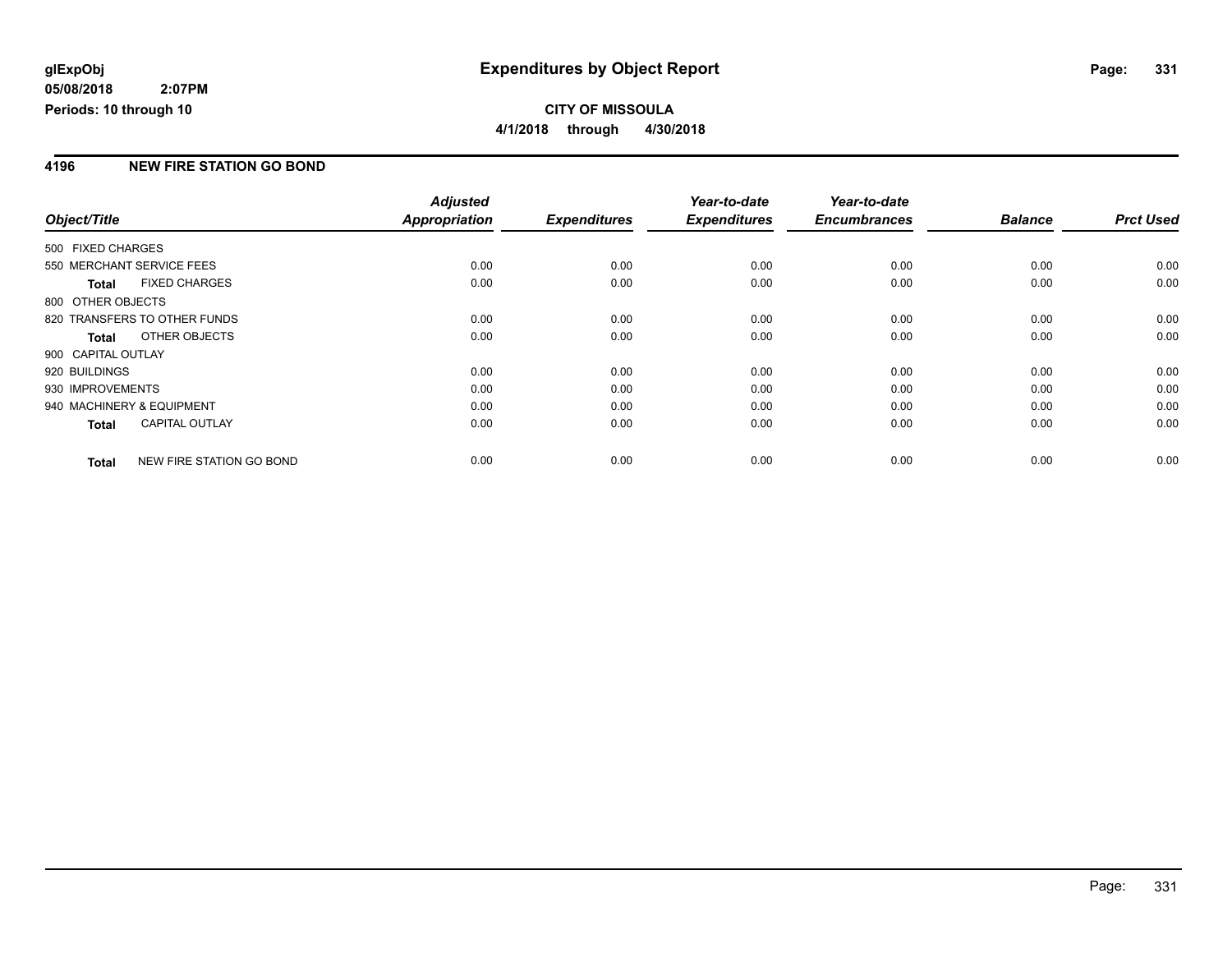# **4450 S/C CONSTRUCTION FUND FOR FY06**

| Object/Title                                | <b>Adjusted</b><br><b>Appropriation</b> | <b>Expenditures</b> | Year-to-date<br><b>Expenditures</b> | Year-to-date<br><b>Encumbrances</b> | <b>Balance</b> | <b>Prct Used</b> |
|---------------------------------------------|-----------------------------------------|---------------------|-------------------------------------|-------------------------------------|----------------|------------------|
| 500 FIXED CHARGES                           |                                         |                     |                                     |                                     |                |                  |
| 550 MERCHANT SERVICE FEES                   | 0.00                                    | 0.00                | 0.00                                | 0.00                                | 0.00           | 0.00             |
| <b>FIXED CHARGES</b><br><b>Total</b>        | 0.00                                    | 0.00                | 0.00                                | 0.00                                | 0.00           | 0.00             |
| 800 OTHER OBJECTS                           |                                         |                     |                                     |                                     |                |                  |
| 820 TRANSFERS TO OTHER FUNDS                | 0.00                                    | 0.00                | 0.00                                | 0.00                                | 0.00           | 0.00             |
| OTHER OBJECTS<br><b>Total</b>               | 0.00                                    | 0.00                | 0.00                                | 0.00                                | 0.00           | 0.00             |
| PUBLIC WORKS ADMINISTRATION<br><b>Total</b> | 0.00                                    | 0.00                | 0.00                                | 0.00                                | 0.00           | 0.00             |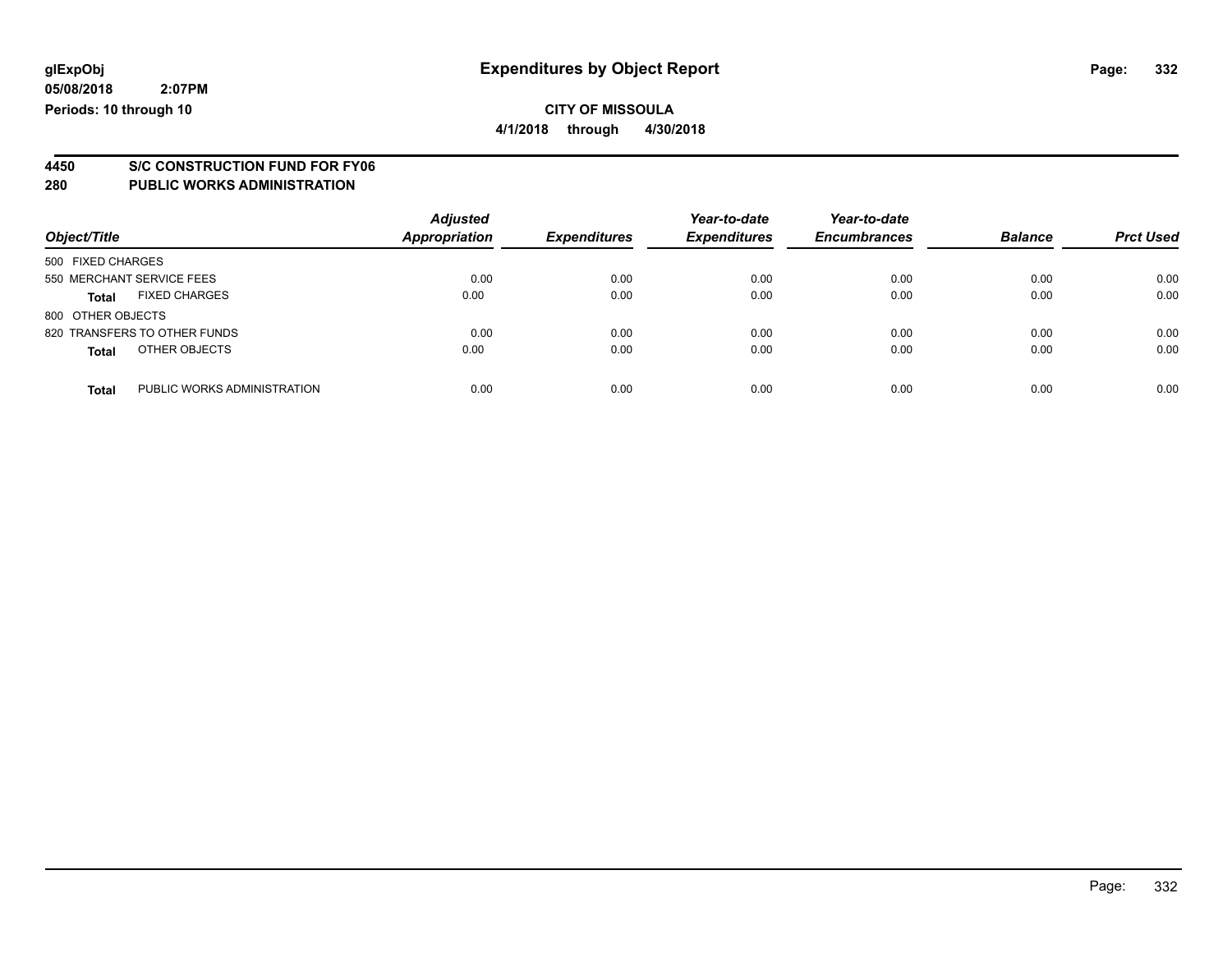**CITY OF MISSOULA 4/1/2018 through 4/30/2018**

### **4450 S/C CONSTRUCTION FUND FOR FY06**

|                   |                                | <b>Adjusted</b> |                     | Year-to-date        | Year-to-date        |                |                  |
|-------------------|--------------------------------|-----------------|---------------------|---------------------|---------------------|----------------|------------------|
| Object/Title      |                                | Appropriation   | <b>Expenditures</b> | <b>Expenditures</b> | <b>Encumbrances</b> | <b>Balance</b> | <b>Prct Used</b> |
| 500 FIXED CHARGES |                                |                 |                     |                     |                     |                |                  |
|                   | 550 MERCHANT SERVICE FEES      | 0.00            | 0.00                | 0.00                | 0.00                | 0.00           | 0.00             |
| <b>Total</b>      | <b>FIXED CHARGES</b>           | 0.00            | 0.00                | 0.00                | 0.00                | 0.00           | 0.00             |
| 800 OTHER OBJECTS |                                |                 |                     |                     |                     |                |                  |
|                   | 820 TRANSFERS TO OTHER FUNDS   | 0.00            | 0.00                | 0.00                | 0.00                | 0.00           | 0.00             |
| <b>Total</b>      | OTHER OBJECTS                  | 0.00            | 0.00                | 0.00                | 0.00                | 0.00           | 0.00             |
| <b>Total</b>      | S/C CONSTRUCTION FUND FOR FY06 | 0.00            | 0.00                | 0.00                | 0.00                | 0.00           | 0.00             |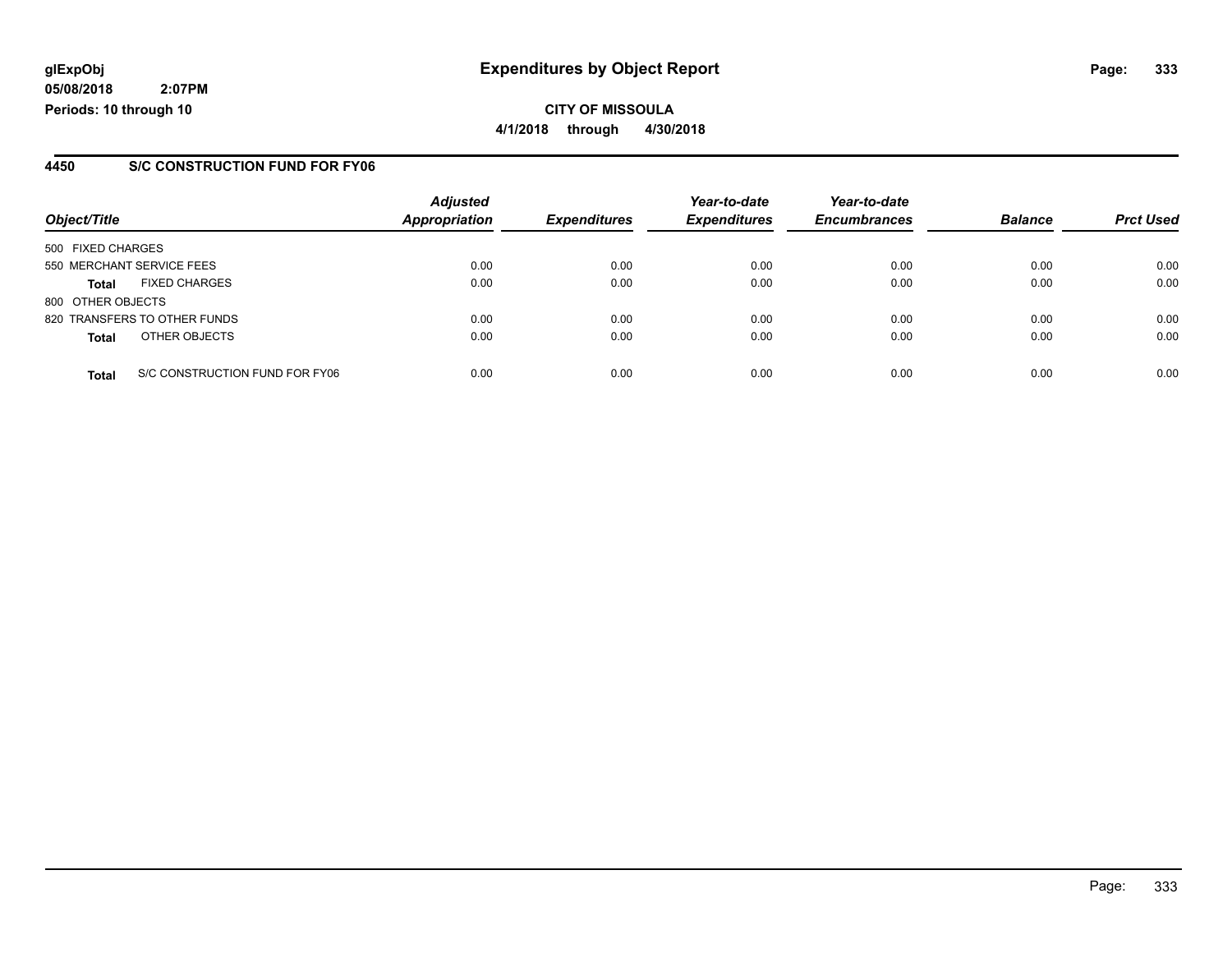# **CITY OF MISSOULA 4/1/2018 through 4/30/2018**

**4451 FY07 S/C BOND FUND 280 PUBLIC WORKS ADMINISTRATION**

|                                      | <b>Adjusted</b>      |                     | Year-to-date        | Year-to-date        |                |                  |
|--------------------------------------|----------------------|---------------------|---------------------|---------------------|----------------|------------------|
| Object/Title                         | <b>Appropriation</b> | <b>Expenditures</b> | <b>Expenditures</b> | <b>Encumbrances</b> | <b>Balance</b> | <b>Prct Used</b> |
| 500 FIXED CHARGES                    |                      |                     |                     |                     |                |                  |
| 550 MERCHANT SERVICE FEES            | 0.00                 | 0.00                | 0.00                | 0.00                | 0.00           | 0.00             |
| <b>FIXED CHARGES</b><br><b>Total</b> | 0.00                 | 0.00                | 0.00                | 0.00                | 0.00           | 0.00             |
| 800 OTHER OBJECTS                    |                      |                     |                     |                     |                |                  |
| 820 TRANSFERS TO OTHER FUNDS         | 0.00                 | 0.00                | 0.00                | 0.00                | 0.00           | 0.00             |
| OTHER OBJECTS<br><b>Total</b>        | 0.00                 | 0.00                | 0.00                | 0.00                | 0.00           | 0.00             |
| PUBLIC WORKS ADMINISTRATION<br>Total | 0.00                 | 0.00                | 0.00                | 0.00                | 0.00           | 0.00             |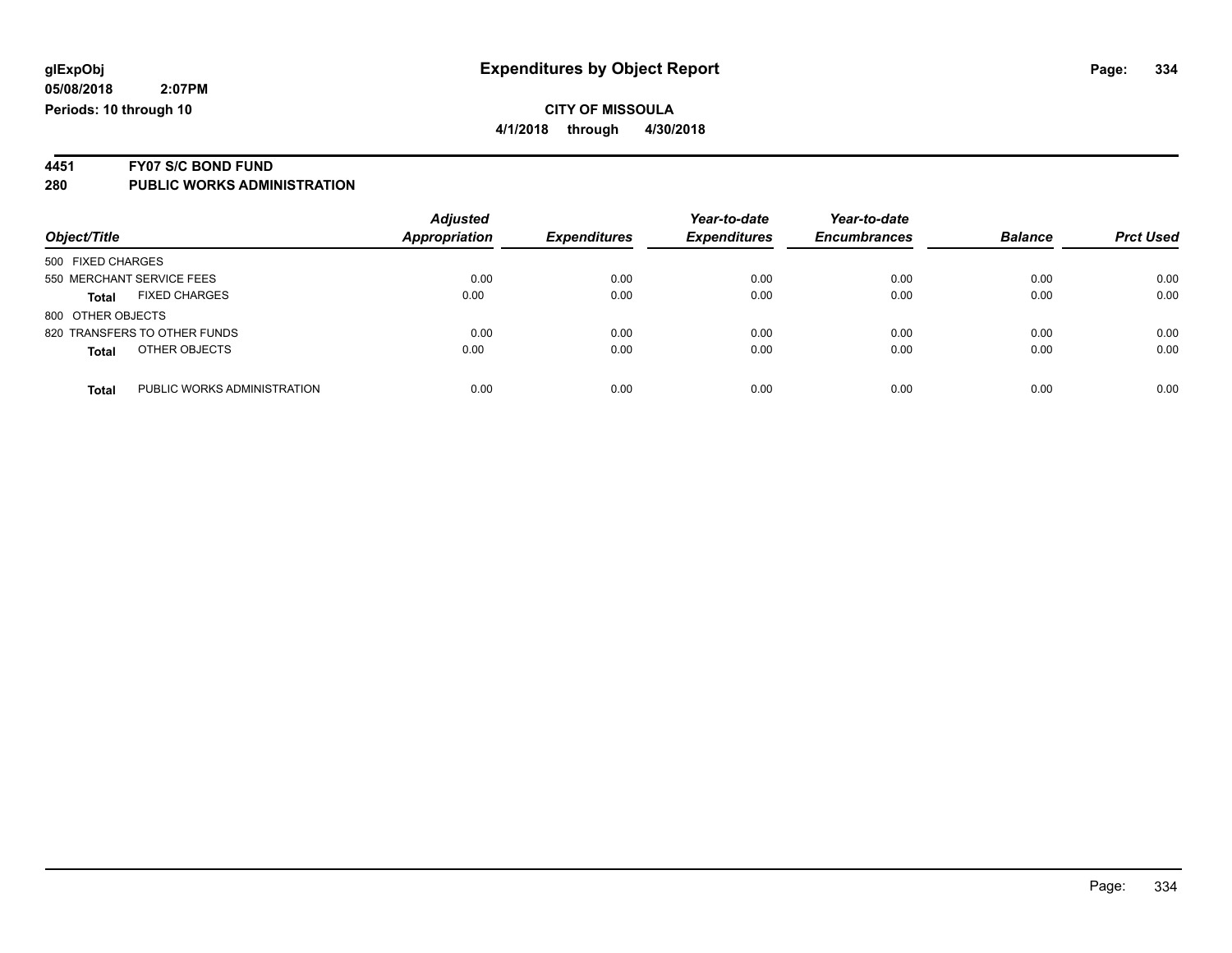**CITY OF MISSOULA 4/1/2018 through 4/30/2018**

### **4451 FY07 S/C BOND FUND**

|                                    | <b>Adjusted</b>      |                     | Year-to-date        | Year-to-date        |                |                  |
|------------------------------------|----------------------|---------------------|---------------------|---------------------|----------------|------------------|
| Object/Title                       | <b>Appropriation</b> | <b>Expenditures</b> | <b>Expenditures</b> | <b>Encumbrances</b> | <b>Balance</b> | <b>Prct Used</b> |
| 500 FIXED CHARGES                  |                      |                     |                     |                     |                |                  |
| 550 MERCHANT SERVICE FEES          | 0.00                 | 0.00                | 0.00                | 0.00                | 0.00           | 0.00             |
| <b>FIXED CHARGES</b><br>Total      | 0.00                 | 0.00                | 0.00                | 0.00                | 0.00           | 0.00             |
| 800 OTHER OBJECTS                  |                      |                     |                     |                     |                |                  |
| 820 TRANSFERS TO OTHER FUNDS       | 0.00                 | 0.00                | 0.00                | 0.00                | 0.00           | 0.00             |
| OTHER OBJECTS<br><b>Total</b>      | 0.00                 | 0.00                | 0.00                | 0.00                | 0.00           | 0.00             |
| FY07 S/C BOND FUND<br><b>Total</b> | 0.00                 | 0.00                | 0.00                | 0.00                | 0.00           | 0.00             |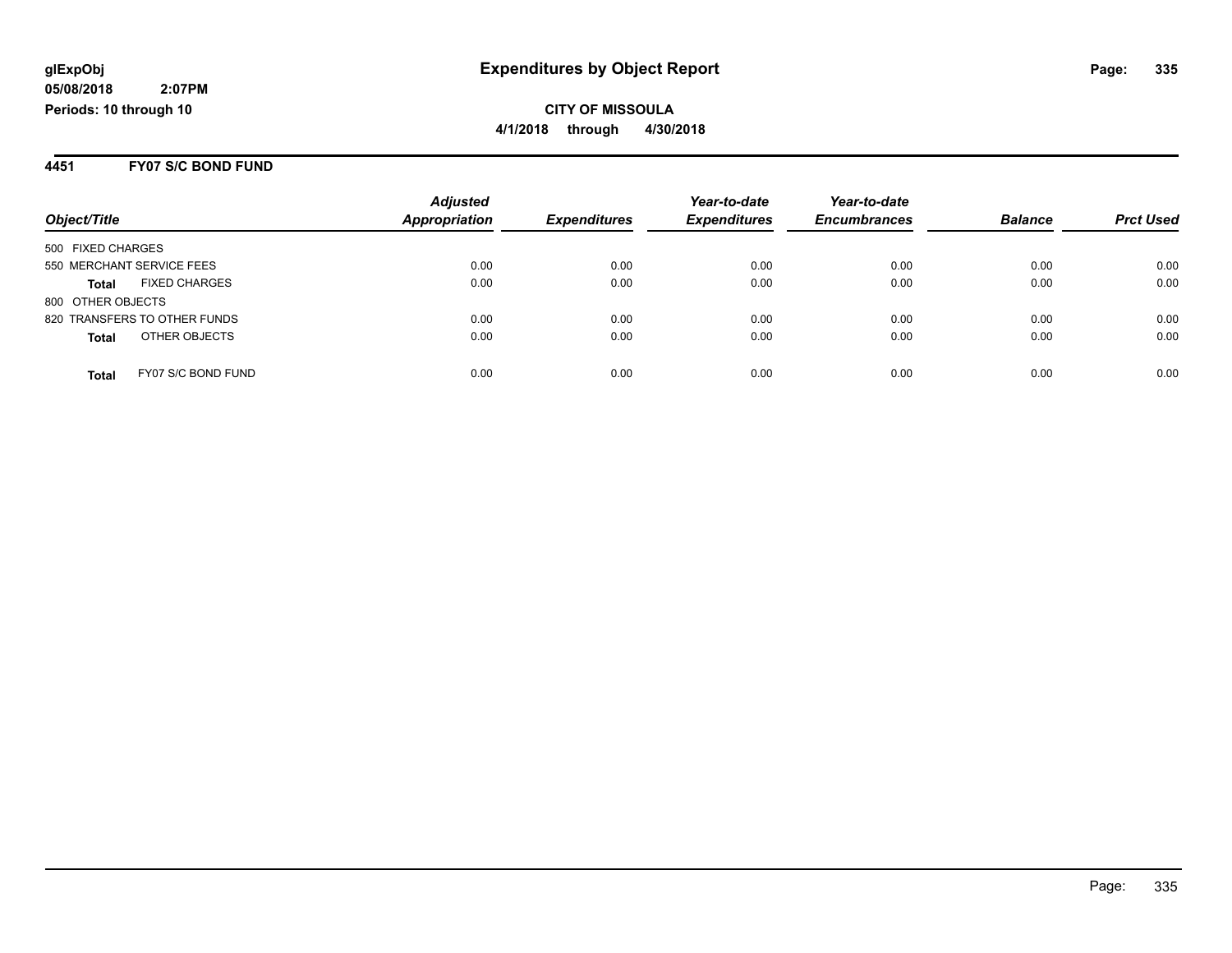# **CITY OF MISSOULA 4/1/2018 through 4/30/2018**

# **4452 S/C CONSTRUCTION FUND FOR FY 08 BOND SAL**

| Object/Title              |                             | <b>Adjusted</b><br>Appropriation | <b>Expenditures</b> | Year-to-date<br><b>Expenditures</b> | Year-to-date<br><b>Encumbrances</b> | <b>Balance</b> | <b>Prct Used</b> |
|---------------------------|-----------------------------|----------------------------------|---------------------|-------------------------------------|-------------------------------------|----------------|------------------|
| 500 FIXED CHARGES         |                             |                                  |                     |                                     |                                     |                |                  |
| 550 MERCHANT SERVICE FEES |                             | 0.00                             | 0.00                | 0.00                                | 0.00                                | 0.00           | 0.00             |
| Total                     | <b>FIXED CHARGES</b>        | 0.00                             | 0.00                | 0.00                                | 0.00                                | 0.00           | 0.00             |
| 900 CAPITAL OUTLAY        |                             |                                  |                     |                                     |                                     |                |                  |
| 930 IMPROVEMENTS          |                             | 0.00                             | 0.00                | 0.00                                | 0.00                                | 0.00           | 0.00             |
| <b>Total</b>              | <b>CAPITAL OUTLAY</b>       | 0.00                             | 0.00                | 0.00                                | 0.00                                | 0.00           | 0.00             |
| <b>Total</b>              | PUBLIC WORKS ADMINISTRATION | 0.00                             | 0.00                | 0.00                                | 0.00                                | 0.00           | 0.00             |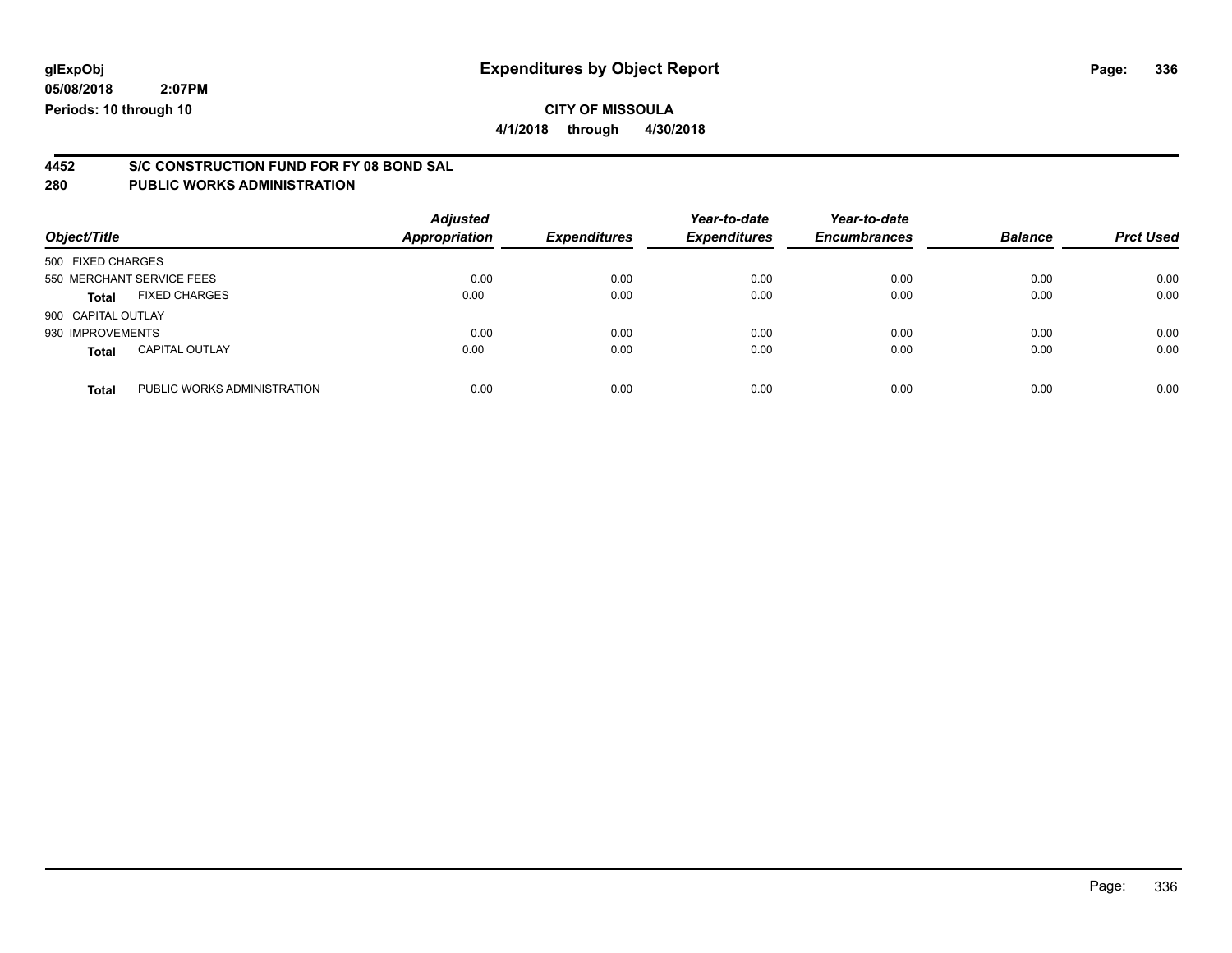# **glExpObj Expenditures by Object Report Page: 337**

**05/08/2018 2:07PM Periods: 10 through 10**

# **4452 S/C CONSTRUCTION FUND FOR FY 08 BOND SAL**

| Object/Title       |                                    | <b>Adjusted</b><br><b>Appropriation</b> | <b>Expenditures</b> | Year-to-date<br><b>Expenditures</b> | Year-to-date<br><b>Encumbrances</b> | <b>Balance</b> | <b>Prct Used</b> |
|--------------------|------------------------------------|-----------------------------------------|---------------------|-------------------------------------|-------------------------------------|----------------|------------------|
| 500 FIXED CHARGES  |                                    |                                         |                     |                                     |                                     |                |                  |
|                    | 550 MERCHANT SERVICE FEES          | 0.00                                    | 0.00                | 0.00                                | 0.00                                | 0.00           | 0.00             |
| <b>Total</b>       | <b>FIXED CHARGES</b>               | 0.00                                    | 0.00                | 0.00                                | 0.00                                | 0.00           | 0.00             |
| 900 CAPITAL OUTLAY |                                    |                                         |                     |                                     |                                     |                |                  |
| 930 IMPROVEMENTS   |                                    | 0.00                                    | 0.00                | 0.00                                | 0.00                                | 0.00           | 0.00             |
| <b>Total</b>       | <b>CAPITAL OUTLAY</b>              | 0.00                                    | 0.00                | 0.00                                | 0.00                                | 0.00           | 0.00             |
| <b>Total</b>       | S/C CONSTRUCTION FUND FOR FY 08 BO | 0.00                                    | 0.00                | 0.00                                | 0.00                                | 0.00           | 0.00             |

Page: 337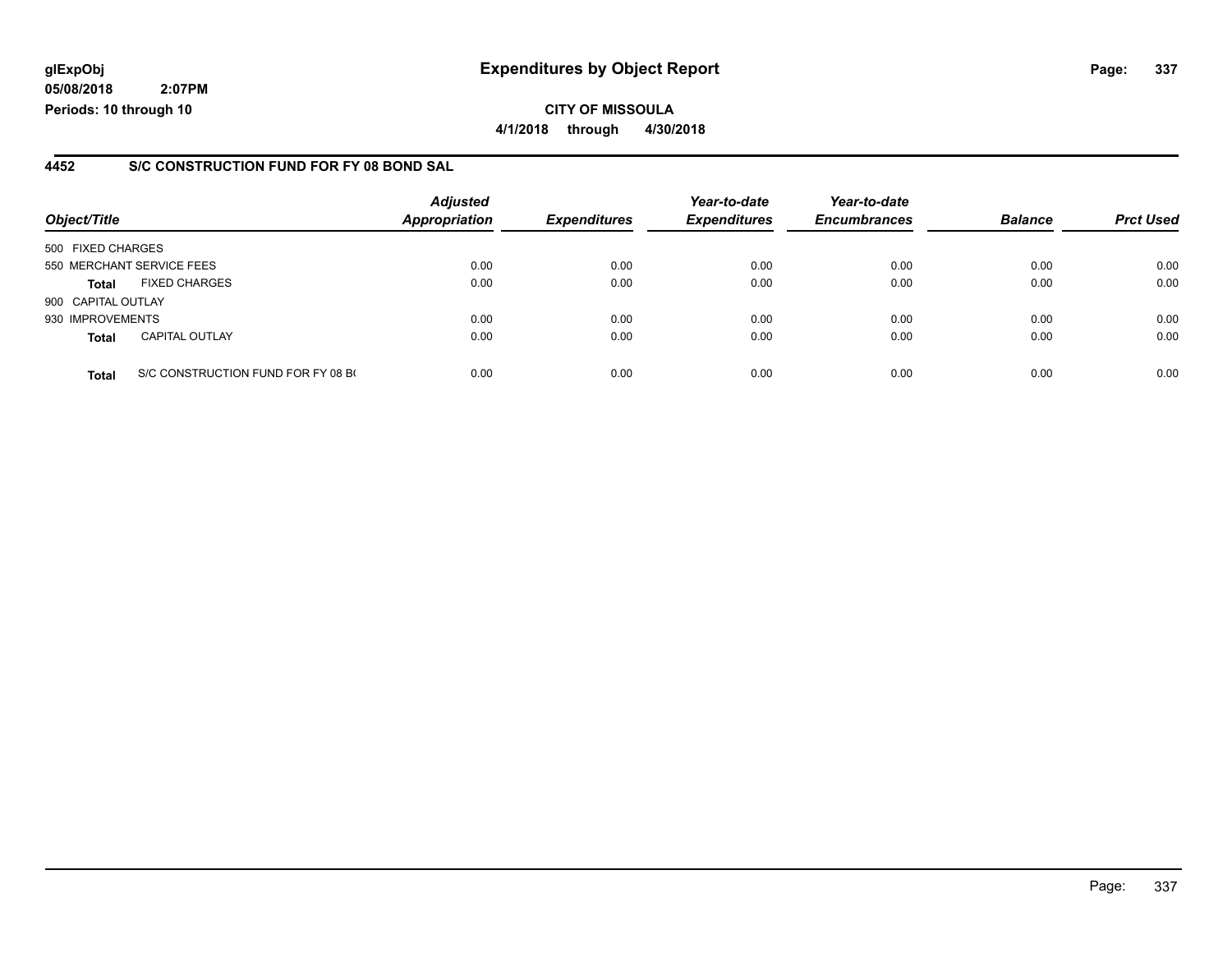# **4453 S/C CONSTRUCTION FUND FY09 BOND**

| Object/Title       |                              | <b>Adjusted</b><br>Appropriation | <b>Expenditures</b> | Year-to-date<br><b>Expenditures</b> | Year-to-date<br><b>Encumbrances</b> | <b>Balance</b> | <b>Prct Used</b> |
|--------------------|------------------------------|----------------------------------|---------------------|-------------------------------------|-------------------------------------|----------------|------------------|
| 500 FIXED CHARGES  |                              |                                  |                     |                                     |                                     |                |                  |
|                    | 550 MERCHANT SERVICE FEES    | 0.00                             | 0.00                | 0.00                                | 0.00                                | 0.00           | 0.00             |
| <b>Total</b>       | <b>FIXED CHARGES</b>         | 0.00                             | 0.00                | 0.00                                | 0.00                                | 0.00           | 0.00             |
| 800 OTHER OBJECTS  |                              |                                  |                     |                                     |                                     |                |                  |
|                    | 820 TRANSFERS TO OTHER FUNDS | 0.00                             | 0.00                | 0.00                                | 0.00                                | 0.00           | 0.00             |
| Total              | OTHER OBJECTS                | 0.00                             | 0.00                | 0.00                                | 0.00                                | 0.00           | 0.00             |
| 900 CAPITAL OUTLAY |                              |                                  |                     |                                     |                                     |                |                  |
| 930 IMPROVEMENTS   |                              | 0.00                             | 0.00                | 0.00                                | 0.00                                | 0.00           | 0.00             |
| <b>Total</b>       | <b>CAPITAL OUTLAY</b>        | 0.00                             | 0.00                | 0.00                                | 0.00                                | 0.00           | 0.00             |
| <b>Total</b>       | PUBLIC WORKS ADMINISTRATION  | 0.00                             | 0.00                | 0.00                                | 0.00                                | 0.00           | 0.00             |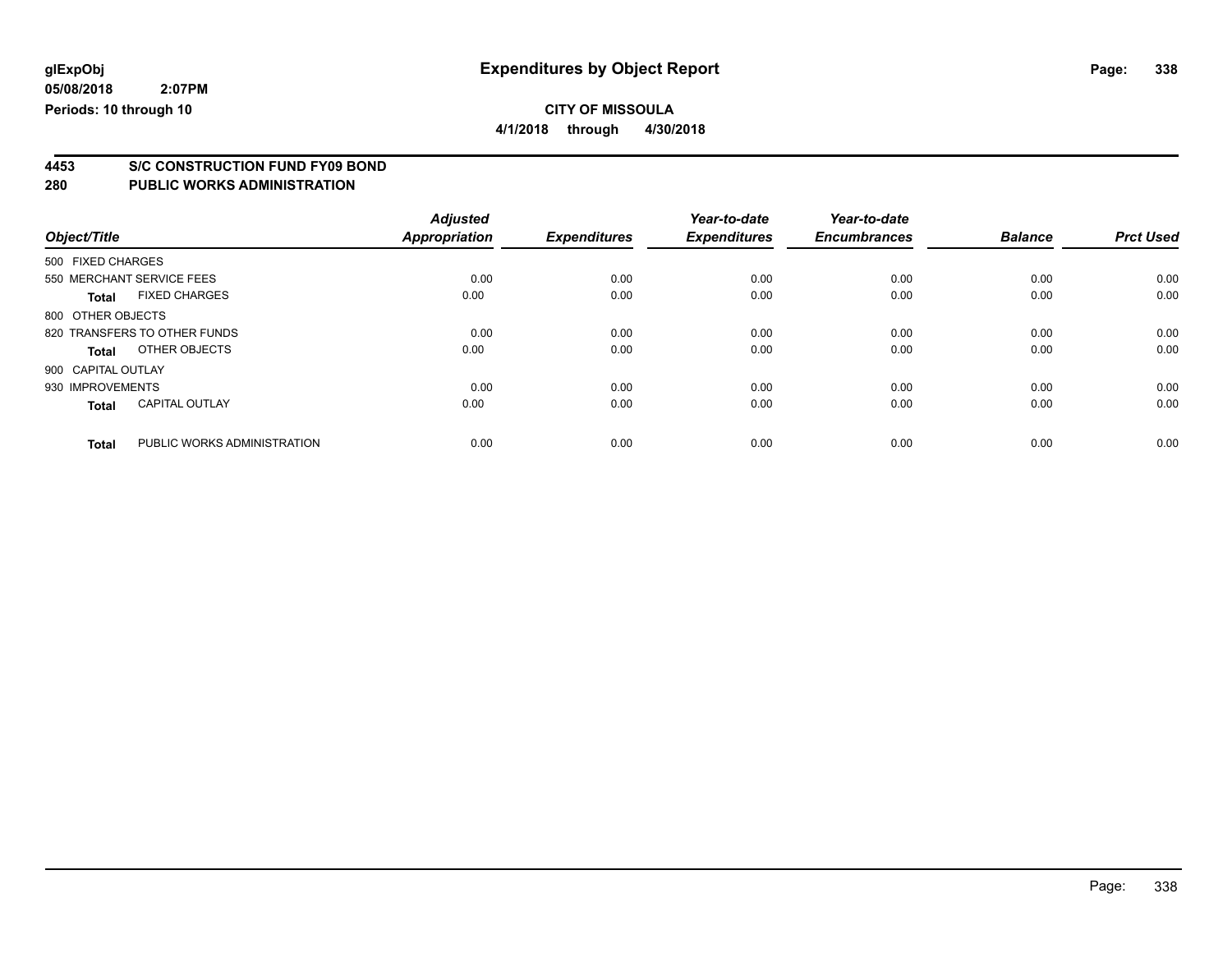# **CITY OF MISSOULA 4/1/2018 through 4/30/2018**

# **4453 S/C CONSTRUCTION FUND FY09 BOND**

**390 NON-DEPARTMENTAL**

| Object/Title                         | <b>Adjusted</b><br>Appropriation | <b>Expenditures</b> | Year-to-date<br><b>Expenditures</b> | Year-to-date<br><b>Encumbrances</b> | <b>Balance</b> | <b>Prct Used</b> |
|--------------------------------------|----------------------------------|---------------------|-------------------------------------|-------------------------------------|----------------|------------------|
| 500 FIXED CHARGES                    |                                  |                     |                                     |                                     |                |                  |
| 500 FIXED CHARGES                    | 0.00                             | 0.00                | 0.00                                | 0.00                                | 0.00           | 0.00             |
| 550 MERCHANT SERVICE FEES            | 0.00                             | 0.00                | 0.00                                | 0.00                                | 0.00           | 0.00             |
| <b>FIXED CHARGES</b><br><b>Total</b> | 0.00                             | 0.00                | 0.00                                | 0.00                                | 0.00           | 0.00             |
| NON-DEPARTMENTAL<br><b>Total</b>     | 0.00                             | 0.00                | 0.00                                | 0.00                                | 0.00           | 0.00             |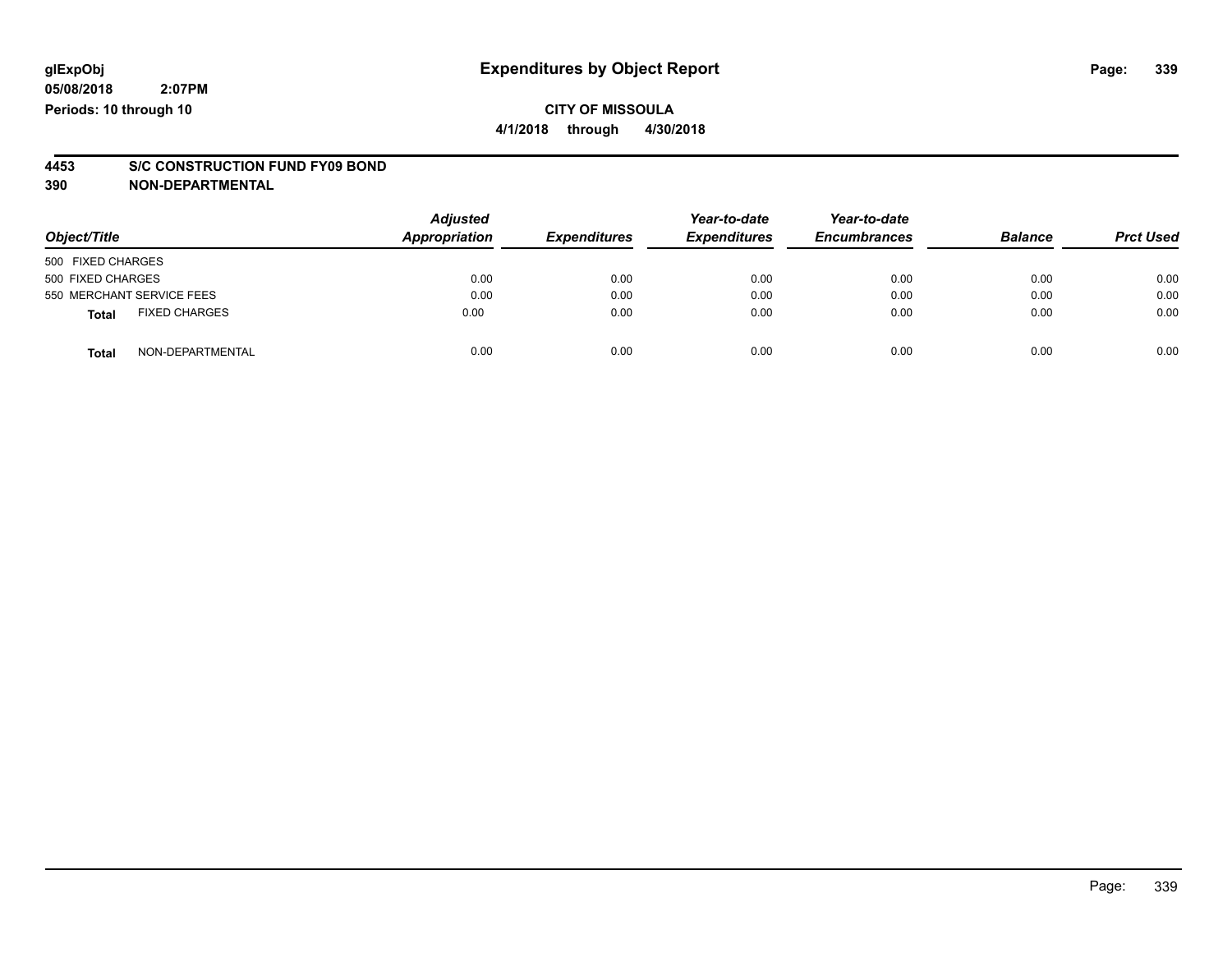**CITY OF MISSOULA 4/1/2018 through 4/30/2018**

## **4453 S/C CONSTRUCTION FUND FY09 BOND**

|                    |                                 | <b>Adjusted</b> |                     | Year-to-date        | Year-to-date        |                |                  |
|--------------------|---------------------------------|-----------------|---------------------|---------------------|---------------------|----------------|------------------|
| Object/Title       |                                 | Appropriation   | <b>Expenditures</b> | <b>Expenditures</b> | <b>Encumbrances</b> | <b>Balance</b> | <b>Prct Used</b> |
| 500 FIXED CHARGES  |                                 |                 |                     |                     |                     |                |                  |
| 500 FIXED CHARGES  |                                 | 0.00            | 0.00                | 0.00                | 0.00                | 0.00           | 0.00             |
|                    | 550 MERCHANT SERVICE FEES       | 0.00            | 0.00                | 0.00                | 0.00                | 0.00           | 0.00             |
| <b>Total</b>       | <b>FIXED CHARGES</b>            | 0.00            | 0.00                | 0.00                | 0.00                | 0.00           | 0.00             |
| 800 OTHER OBJECTS  |                                 |                 |                     |                     |                     |                |                  |
|                    | 820 TRANSFERS TO OTHER FUNDS    | 0.00            | 0.00                | 0.00                | 0.00                | 0.00           | 0.00             |
| Total              | OTHER OBJECTS                   | 0.00            | 0.00                | 0.00                | 0.00                | 0.00           | 0.00             |
| 900 CAPITAL OUTLAY |                                 |                 |                     |                     |                     |                |                  |
| 930 IMPROVEMENTS   |                                 | 0.00            | 0.00                | 0.00                | 0.00                | 0.00           | 0.00             |
| <b>Total</b>       | <b>CAPITAL OUTLAY</b>           | 0.00            | 0.00                | 0.00                | 0.00                | 0.00           | 0.00             |
| <b>Total</b>       | S/C CONSTRUCTION FUND FY09 BOND | 0.00            | 0.00                | 0.00                | 0.00                | 0.00           | 0.00             |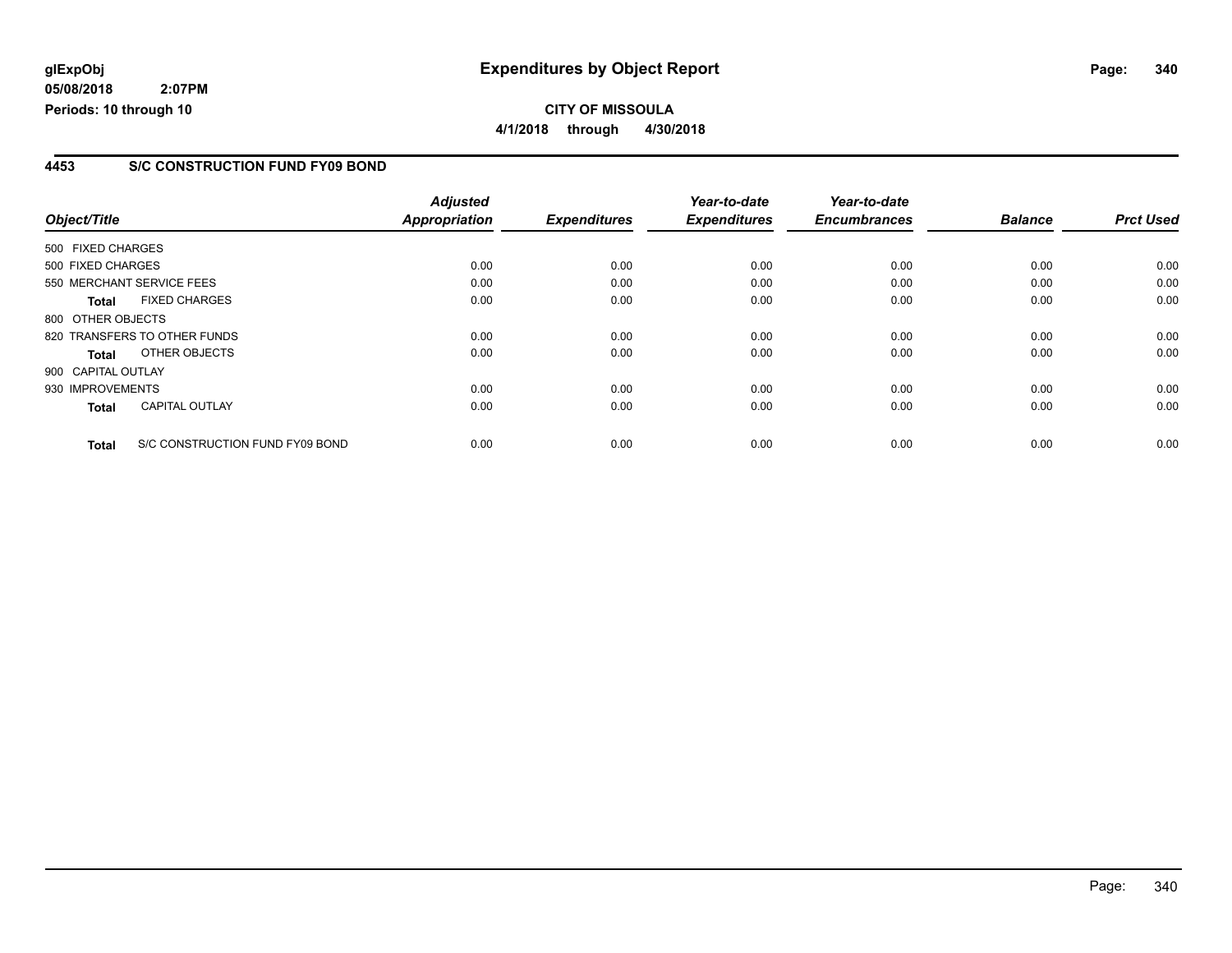# **CITY OF MISSOULA 4/1/2018 through 4/30/2018**

# **4454 S/C CONSTRUCTION FUND FOR FY10**

| Object/Title                                | <b>Adjusted</b><br><b>Appropriation</b> | <b>Expenditures</b> | Year-to-date<br><b>Expenditures</b> | Year-to-date<br><b>Encumbrances</b> | <b>Balance</b> | <b>Prct Used</b> |
|---------------------------------------------|-----------------------------------------|---------------------|-------------------------------------|-------------------------------------|----------------|------------------|
| 500 FIXED CHARGES                           |                                         |                     |                                     |                                     |                |                  |
| 550 MERCHANT SERVICE FEES                   | 0.00                                    | 0.00                | 0.00                                | 0.00                                | 0.00           | 0.00             |
| <b>FIXED CHARGES</b><br><b>Total</b>        | 0.00                                    | 0.00                | 0.00                                | 0.00                                | 0.00           | 0.00             |
| 900 CAPITAL OUTLAY                          |                                         |                     |                                     |                                     |                |                  |
| 930 IMPROVEMENTS                            | 0.00                                    | 0.00                | 0.00                                | 0.00                                | 0.00           | 0.00             |
| <b>CAPITAL OUTLAY</b><br><b>Total</b>       | 0.00                                    | 0.00                | 0.00                                | 0.00                                | 0.00           | 0.00             |
| PUBLIC WORKS ADMINISTRATION<br><b>Total</b> | 0.00                                    | 0.00                | 0.00                                | 0.00                                | 0.00           | 0.00             |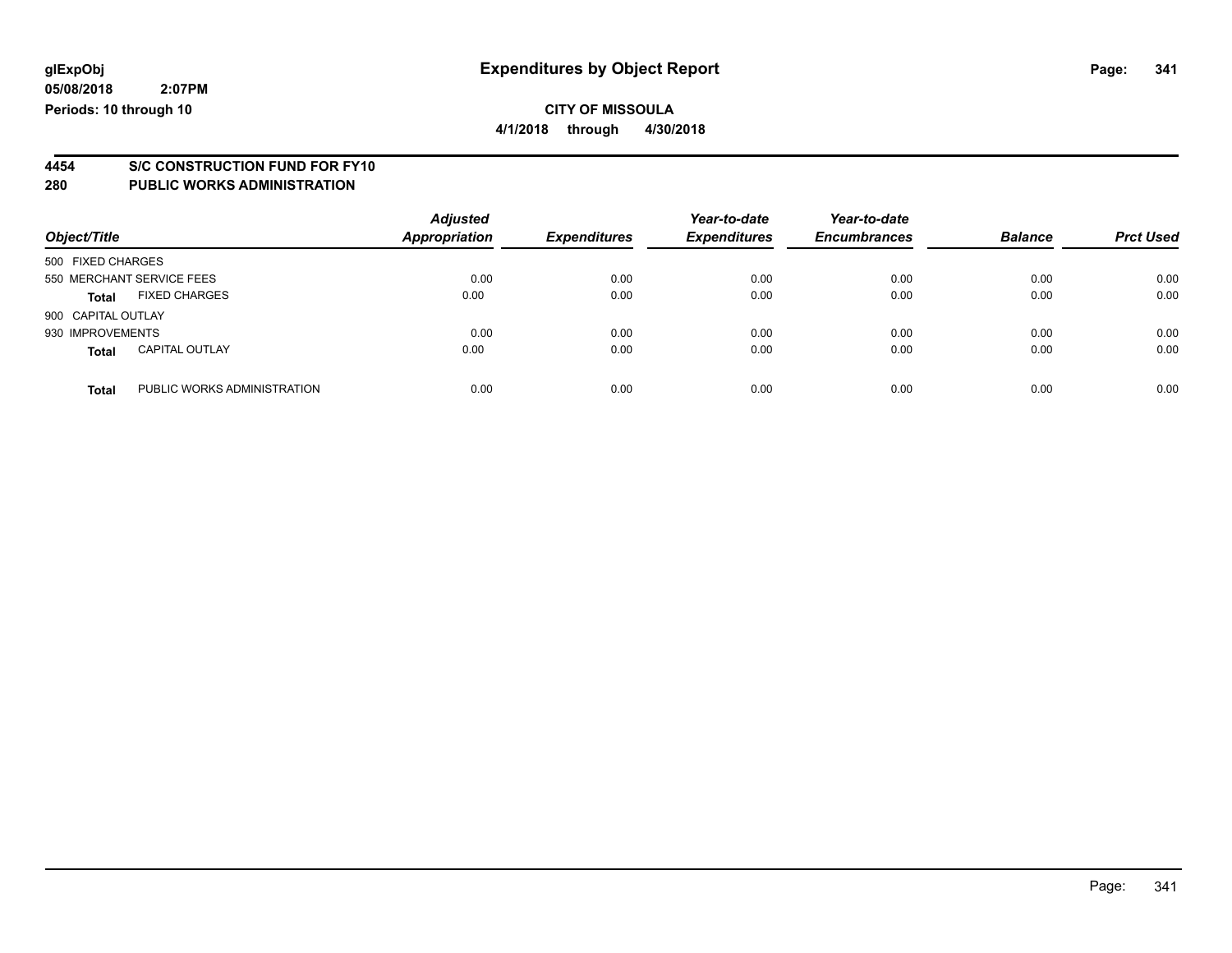**CITY OF MISSOULA 4/1/2018 through 4/30/2018**

### **4454 S/C CONSTRUCTION FUND FOR FY10**

|                    |                                | <b>Adjusted</b>      |                     | Year-to-date        | Year-to-date        |                |                  |
|--------------------|--------------------------------|----------------------|---------------------|---------------------|---------------------|----------------|------------------|
| Object/Title       |                                | <b>Appropriation</b> | <b>Expenditures</b> | <b>Expenditures</b> | <b>Encumbrances</b> | <b>Balance</b> | <b>Prct Used</b> |
| 500 FIXED CHARGES  |                                |                      |                     |                     |                     |                |                  |
|                    | 550 MERCHANT SERVICE FEES      | 0.00                 | 0.00                | 0.00                | 0.00                | 0.00           | 0.00             |
| <b>Total</b>       | <b>FIXED CHARGES</b>           | 0.00                 | 0.00                | 0.00                | 0.00                | 0.00           | 0.00             |
| 900 CAPITAL OUTLAY |                                |                      |                     |                     |                     |                |                  |
| 930 IMPROVEMENTS   |                                | 0.00                 | 0.00                | 0.00                | 0.00                | 0.00           | 0.00             |
| <b>Total</b>       | <b>CAPITAL OUTLAY</b>          | 0.00                 | 0.00                | 0.00                | 0.00                | 0.00           | 0.00             |
| <b>Total</b>       | S/C CONSTRUCTION FUND FOR FY10 | 0.00                 | 0.00                | 0.00                | 0.00                | 0.00           | 0.00             |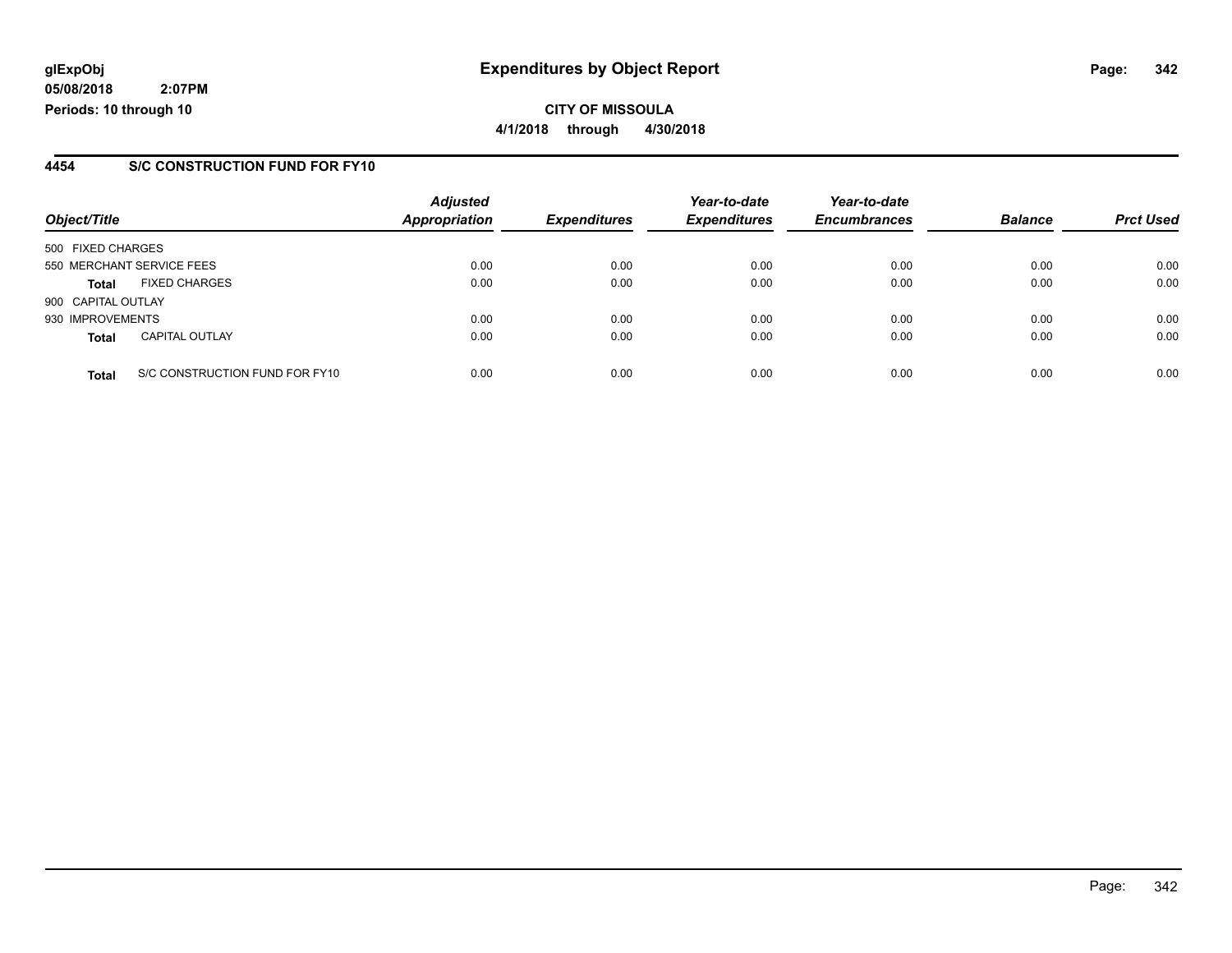# **CITY OF MISSOULA 4/1/2018 through 4/30/2018**

# **4455 FY11 S/C CONSTRUCTION FUND**

| Object/Title                                | <b>Adjusted</b><br><b>Appropriation</b> | <b>Expenditures</b> | Year-to-date<br><b>Expenditures</b> | Year-to-date<br><b>Encumbrances</b> | <b>Balance</b> | <b>Prct Used</b> |
|---------------------------------------------|-----------------------------------------|---------------------|-------------------------------------|-------------------------------------|----------------|------------------|
| 500 FIXED CHARGES                           |                                         |                     |                                     |                                     |                |                  |
| 550 MERCHANT SERVICE FEES                   | 0.00                                    | 0.00                | 0.00                                | 0.00                                | 0.00           | 0.00             |
| <b>FIXED CHARGES</b><br>Total               | 0.00                                    | 0.00                | 0.00                                | 0.00                                | 0.00           | 0.00             |
| 900 CAPITAL OUTLAY                          |                                         |                     |                                     |                                     |                |                  |
| 930 IMPROVEMENTS                            | 0.00                                    | 0.00                | 0.00                                | 0.00                                | 0.00           | 0.00             |
| <b>CAPITAL OUTLAY</b><br><b>Total</b>       | 0.00                                    | 0.00                | 0.00                                | 0.00                                | 0.00           | 0.00             |
| PUBLIC WORKS ADMINISTRATION<br><b>Total</b> | 0.00                                    | 0.00                | 0.00                                | 0.00                                | 0.00           | 0.00             |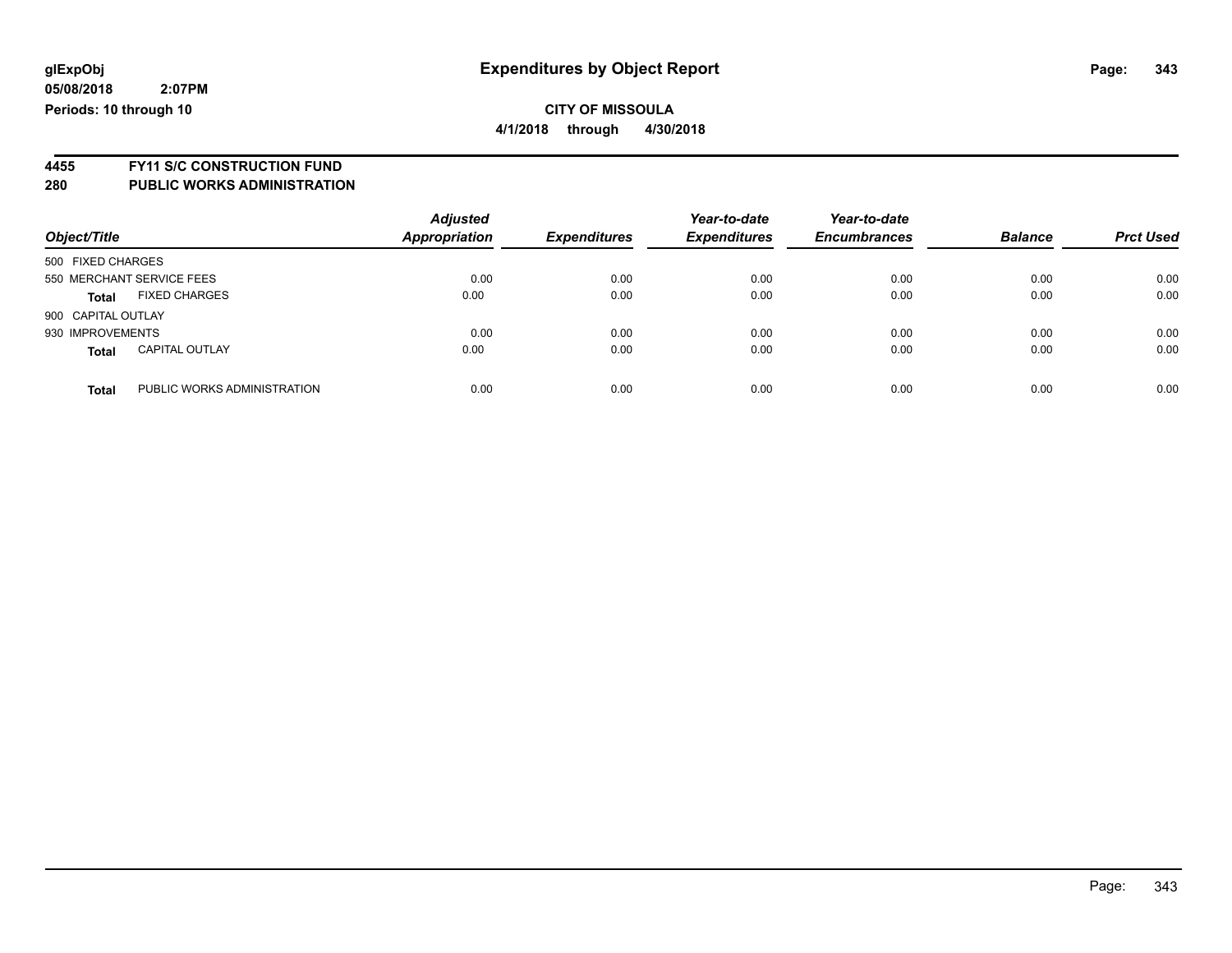**CITY OF MISSOULA 4/1/2018 through 4/30/2018**

### **4455 FY11 S/C CONSTRUCTION FUND**

| Object/Title       |                            | <b>Adjusted</b><br>Appropriation | <b>Expenditures</b> | Year-to-date<br><b>Expenditures</b> | Year-to-date<br><b>Encumbrances</b> | <b>Balance</b> | <b>Prct Used</b> |
|--------------------|----------------------------|----------------------------------|---------------------|-------------------------------------|-------------------------------------|----------------|------------------|
|                    |                            |                                  |                     |                                     |                                     |                |                  |
| 500 FIXED CHARGES  |                            |                                  |                     |                                     |                                     |                |                  |
|                    | 550 MERCHANT SERVICE FEES  | 0.00                             | 0.00                | 0.00                                | 0.00                                | 0.00           | 0.00             |
| <b>Total</b>       | <b>FIXED CHARGES</b>       | 0.00                             | 0.00                | 0.00                                | 0.00                                | 0.00           | 0.00             |
| 900 CAPITAL OUTLAY |                            |                                  |                     |                                     |                                     |                |                  |
| 930 IMPROVEMENTS   |                            | 0.00                             | 0.00                | 0.00                                | 0.00                                | 0.00           | 0.00             |
| <b>Total</b>       | <b>CAPITAL OUTLAY</b>      | 0.00                             | 0.00                | 0.00                                | 0.00                                | 0.00           | 0.00             |
| <b>Total</b>       | FY11 S/C CONSTRUCTION FUND | 0.00                             | 0.00                | 0.00                                | 0.00                                | 0.00           | 0.00             |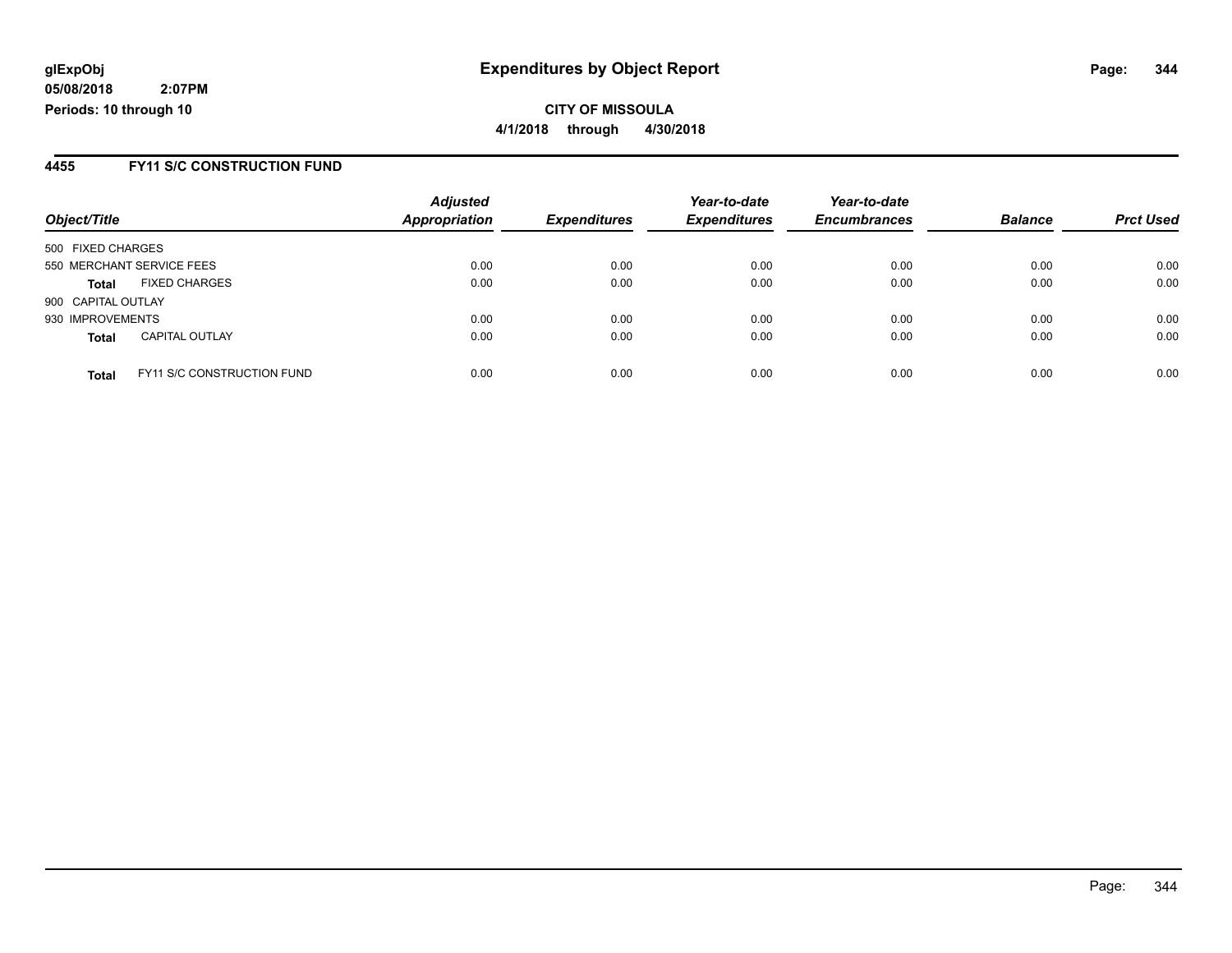**4456 FY12 S/C CONSTRUCTION FUND**

|                                             | <b>Adjusted</b>      |                     | Year-to-date        | Year-to-date        |                |                  |
|---------------------------------------------|----------------------|---------------------|---------------------|---------------------|----------------|------------------|
| Object/Title                                | <b>Appropriation</b> | <b>Expenditures</b> | <b>Expenditures</b> | <b>Encumbrances</b> | <b>Balance</b> | <b>Prct Used</b> |
| 500 FIXED CHARGES                           |                      |                     |                     |                     |                |                  |
| 550 MERCHANT SERVICE FEES                   | 0.00                 | 0.00                | 0.00                | 0.00                | 0.00           | 0.00             |
| <b>FIXED CHARGES</b><br><b>Total</b>        | 0.00                 | 0.00                | 0.00                | 0.00                | 0.00           | 0.00             |
| 800 OTHER OBJECTS                           |                      |                     |                     |                     |                |                  |
| 820 TRANSFERS TO OTHER FUNDS                | 0.00                 | 0.00                | 0.00                | 0.00                | 0.00           | 0.00             |
| OTHER OBJECTS<br><b>Total</b>               | 0.00                 | 0.00                | 0.00                | 0.00                | 0.00           | 0.00             |
| 900 CAPITAL OUTLAY                          |                      |                     |                     |                     |                |                  |
| 930 IMPROVEMENTS                            | 0.00                 | 0.00                | 0.00                | 0.00                | 0.00           | 0.00             |
| <b>CAPITAL OUTLAY</b><br><b>Total</b>       | 0.00                 | 0.00                | 0.00                | 0.00                | 0.00           | 0.00             |
| PUBLIC WORKS ADMINISTRATION<br><b>Total</b> | 0.00                 | 0.00                | 0.00                | 0.00                | 0.00           | 0.00             |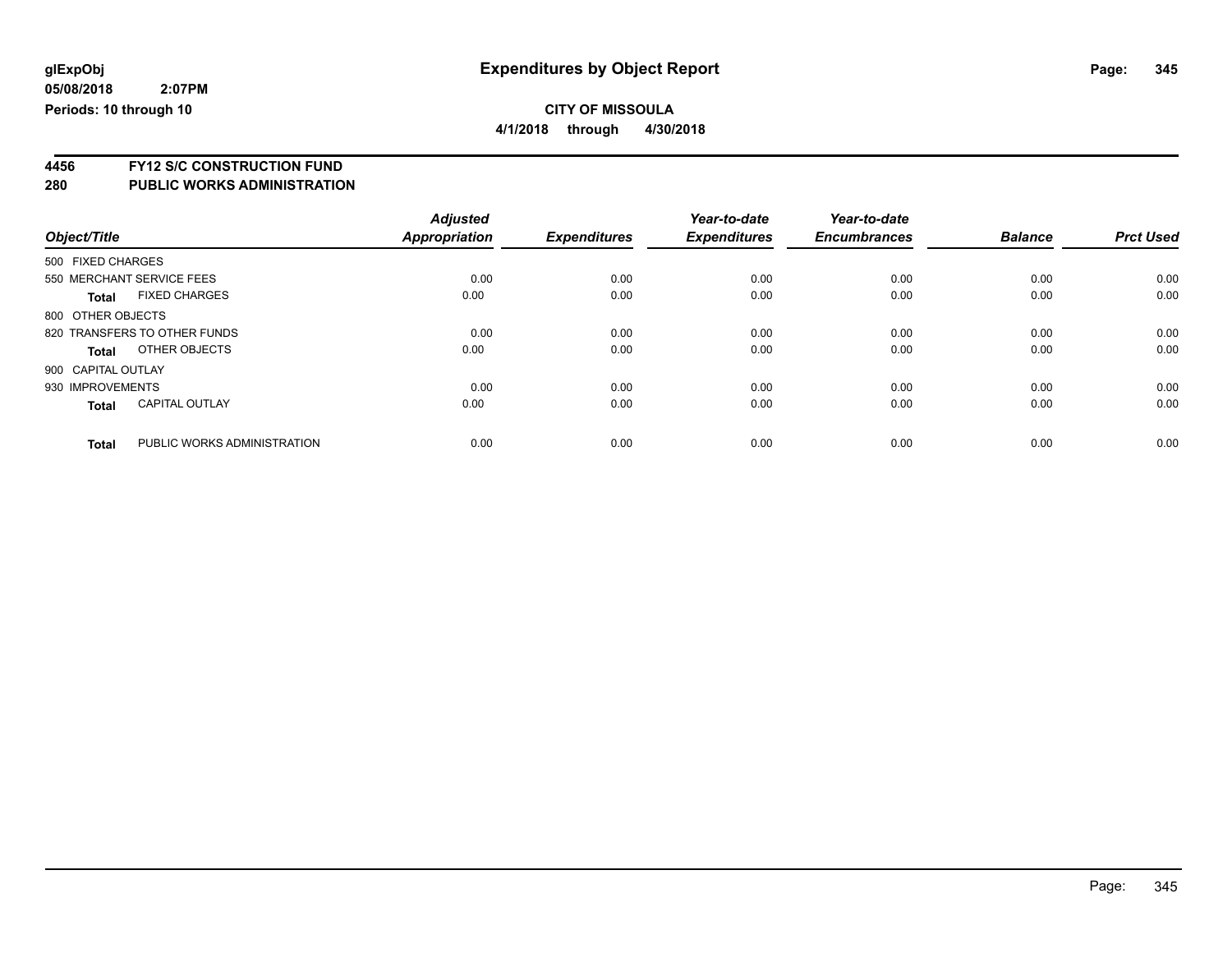**CITY OF MISSOULA 4/1/2018 through 4/30/2018**

## **4456 FY12 S/C CONSTRUCTION FUND**

|                    |                              | <b>Adjusted</b>      |                     | Year-to-date        | Year-to-date        |                |                  |
|--------------------|------------------------------|----------------------|---------------------|---------------------|---------------------|----------------|------------------|
| Object/Title       |                              | <b>Appropriation</b> | <b>Expenditures</b> | <b>Expenditures</b> | <b>Encumbrances</b> | <b>Balance</b> | <b>Prct Used</b> |
| 500 FIXED CHARGES  |                              |                      |                     |                     |                     |                |                  |
|                    | 550 MERCHANT SERVICE FEES    | 0.00                 | 0.00                | 0.00                | 0.00                | 0.00           | 0.00             |
| <b>Total</b>       | <b>FIXED CHARGES</b>         | 0.00                 | 0.00                | 0.00                | 0.00                | 0.00           | 0.00             |
| 800 OTHER OBJECTS  |                              |                      |                     |                     |                     |                |                  |
|                    | 820 TRANSFERS TO OTHER FUNDS | 0.00                 | 0.00                | 0.00                | 0.00                | 0.00           | 0.00             |
| <b>Total</b>       | OTHER OBJECTS                | 0.00                 | 0.00                | 0.00                | 0.00                | 0.00           | 0.00             |
| 900 CAPITAL OUTLAY |                              |                      |                     |                     |                     |                |                  |
| 930 IMPROVEMENTS   |                              | 0.00                 | 0.00                | 0.00                | 0.00                | 0.00           | 0.00             |
| <b>Total</b>       | <b>CAPITAL OUTLAY</b>        | 0.00                 | 0.00                | 0.00                | 0.00                | 0.00           | 0.00             |
| <b>Total</b>       | FY12 S/C CONSTRUCTION FUND   | 0.00                 | 0.00                | 0.00                | 0.00                | 0.00           | 0.00             |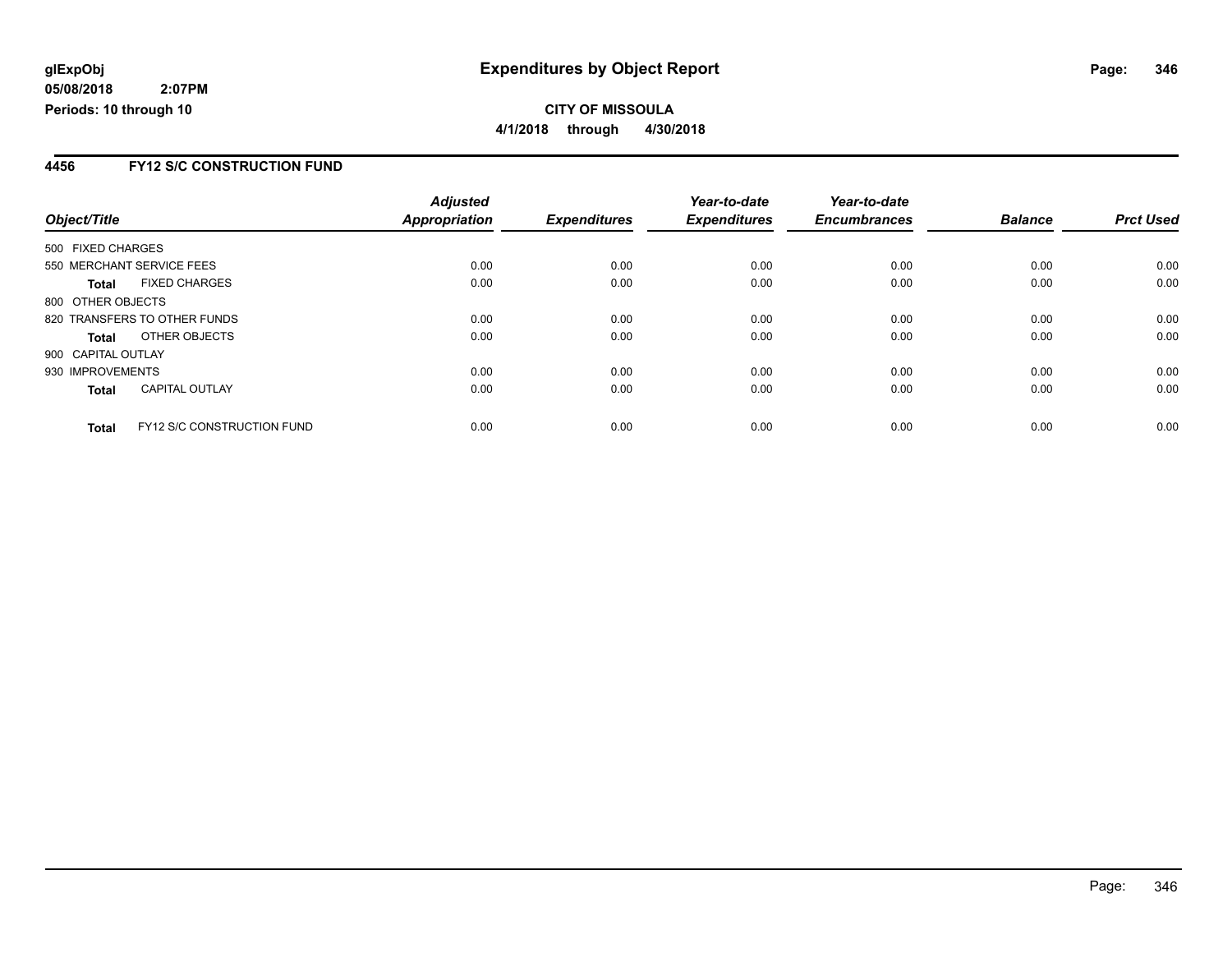**4457 FY13 SIDEWALK/CURB CONSTRUCTION**

| Object/Title       |                              | <b>Adjusted</b><br>Appropriation | <b>Expenditures</b> | Year-to-date<br><b>Expenditures</b> | Year-to-date<br><b>Encumbrances</b> | <b>Balance</b> | <b>Prct Used</b> |
|--------------------|------------------------------|----------------------------------|---------------------|-------------------------------------|-------------------------------------|----------------|------------------|
|                    | 300 PURCHASED SERVICES       |                                  |                     |                                     |                                     |                |                  |
|                    | 350 PROFESSIONAL SERVICES    | 0.00                             | 0.00                | 0.00                                | 0.00                                | 0.00           | 0.00             |
| <b>Total</b>       | <b>PURCHASED SERVICES</b>    | 0.00                             | 0.00                | 0.00                                | 0.00                                | 0.00           | 0.00             |
| 500 FIXED CHARGES  |                              |                                  |                     |                                     |                                     |                |                  |
|                    | 550 MERCHANT SERVICE FEES    | 0.00                             | 0.00                | 0.00                                | 0.00                                | 0.00           | 0.00             |
| Total              | <b>FIXED CHARGES</b>         | 0.00                             | 0.00                | 0.00                                | 0.00                                | 0.00           | 0.00             |
| 800 OTHER OBJECTS  |                              |                                  |                     |                                     |                                     |                |                  |
|                    | 820 TRANSFERS TO OTHER FUNDS | 0.00                             | 0.00                | 0.00                                | 0.00                                | 0.00           | 0.00             |
| <b>Total</b>       | OTHER OBJECTS                | 0.00                             | 0.00                | 0.00                                | 0.00                                | 0.00           | 0.00             |
| 900 CAPITAL OUTLAY |                              |                                  |                     |                                     |                                     |                |                  |
| 930 IMPROVEMENTS   |                              | 0.00                             | 0.00                | 0.00                                | 0.00                                | 0.00           | 0.00             |
| <b>Total</b>       | <b>CAPITAL OUTLAY</b>        | 0.00                             | 0.00                | 0.00                                | 0.00                                | 0.00           | 0.00             |
| <b>Total</b>       | PUBLIC WORKS ADMINISTRATION  | 0.00                             | 0.00                | 0.00                                | 0.00                                | 0.00           | 0.00             |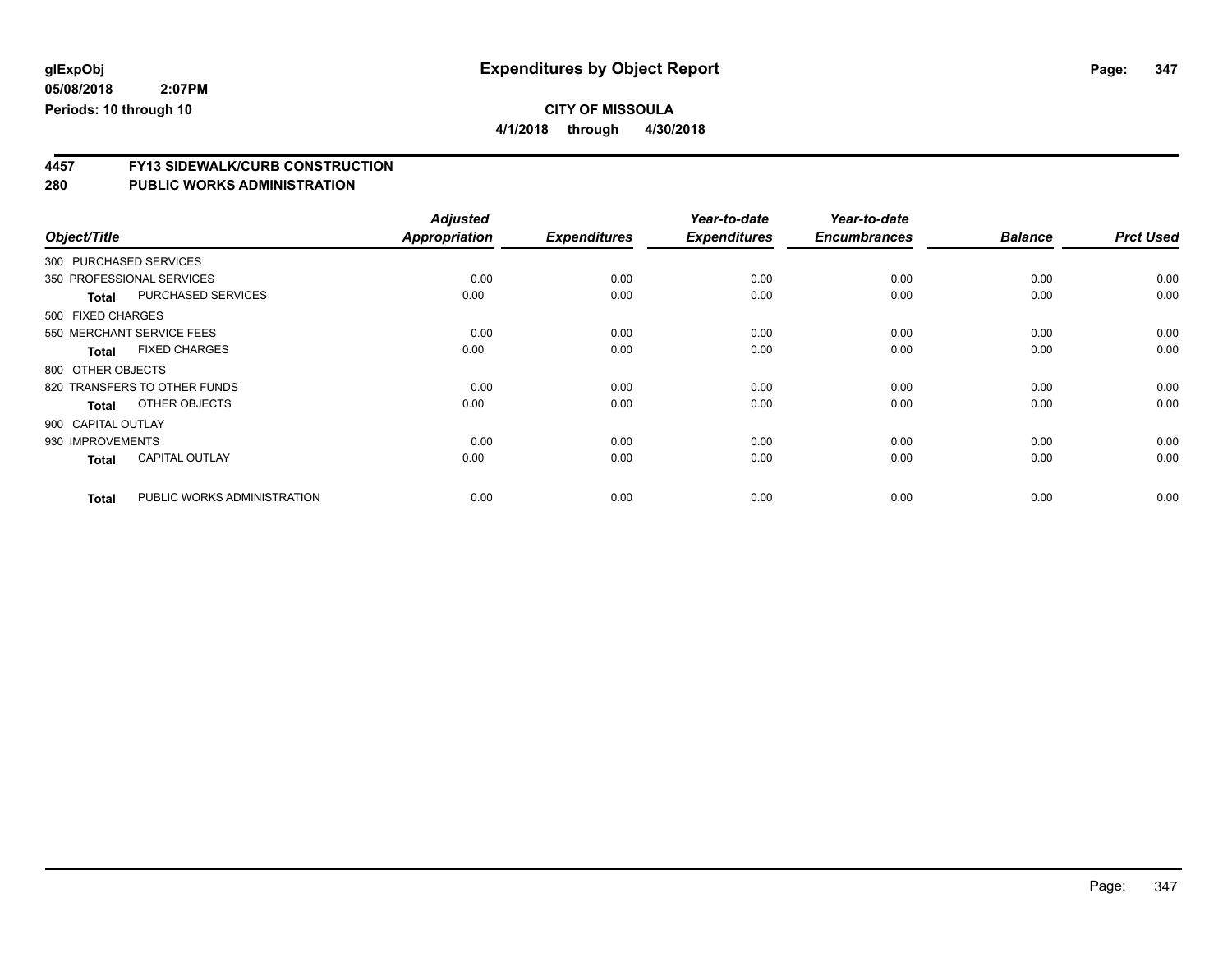# **4457 FY13 SIDEWALK/CURB CONSTRUCTION**

|                    |                                 | <b>Adjusted</b>      |                     | Year-to-date        | Year-to-date        |                |                  |
|--------------------|---------------------------------|----------------------|---------------------|---------------------|---------------------|----------------|------------------|
| Object/Title       |                                 | <b>Appropriation</b> | <b>Expenditures</b> | <b>Expenditures</b> | <b>Encumbrances</b> | <b>Balance</b> | <b>Prct Used</b> |
|                    | 300 PURCHASED SERVICES          |                      |                     |                     |                     |                |                  |
|                    | 350 PROFESSIONAL SERVICES       | 0.00                 | 0.00                | 0.00                | 0.00                | 0.00           | 0.00             |
| <b>Total</b>       | PURCHASED SERVICES              | 0.00                 | 0.00                | 0.00                | 0.00                | 0.00           | 0.00             |
| 500 FIXED CHARGES  |                                 |                      |                     |                     |                     |                |                  |
|                    | 550 MERCHANT SERVICE FEES       | 0.00                 | 0.00                | 0.00                | 0.00                | 0.00           | 0.00             |
| <b>Total</b>       | <b>FIXED CHARGES</b>            | 0.00                 | 0.00                | 0.00                | 0.00                | 0.00           | 0.00             |
| 800 OTHER OBJECTS  |                                 |                      |                     |                     |                     |                |                  |
|                    | 820 TRANSFERS TO OTHER FUNDS    | 0.00                 | 0.00                | 0.00                | 0.00                | 0.00           | 0.00             |
| Total              | OTHER OBJECTS                   | 0.00                 | 0.00                | 0.00                | 0.00                | 0.00           | 0.00             |
| 900 CAPITAL OUTLAY |                                 |                      |                     |                     |                     |                |                  |
| 930 IMPROVEMENTS   |                                 | 0.00                 | 0.00                | 0.00                | 0.00                | 0.00           | 0.00             |
| <b>Total</b>       | <b>CAPITAL OUTLAY</b>           | 0.00                 | 0.00                | 0.00                | 0.00                | 0.00           | 0.00             |
| <b>Total</b>       | FY13 SIDEWALK/CURB CONSTRUCTION | 0.00                 | 0.00                | 0.00                | 0.00                | 0.00           | 0.00             |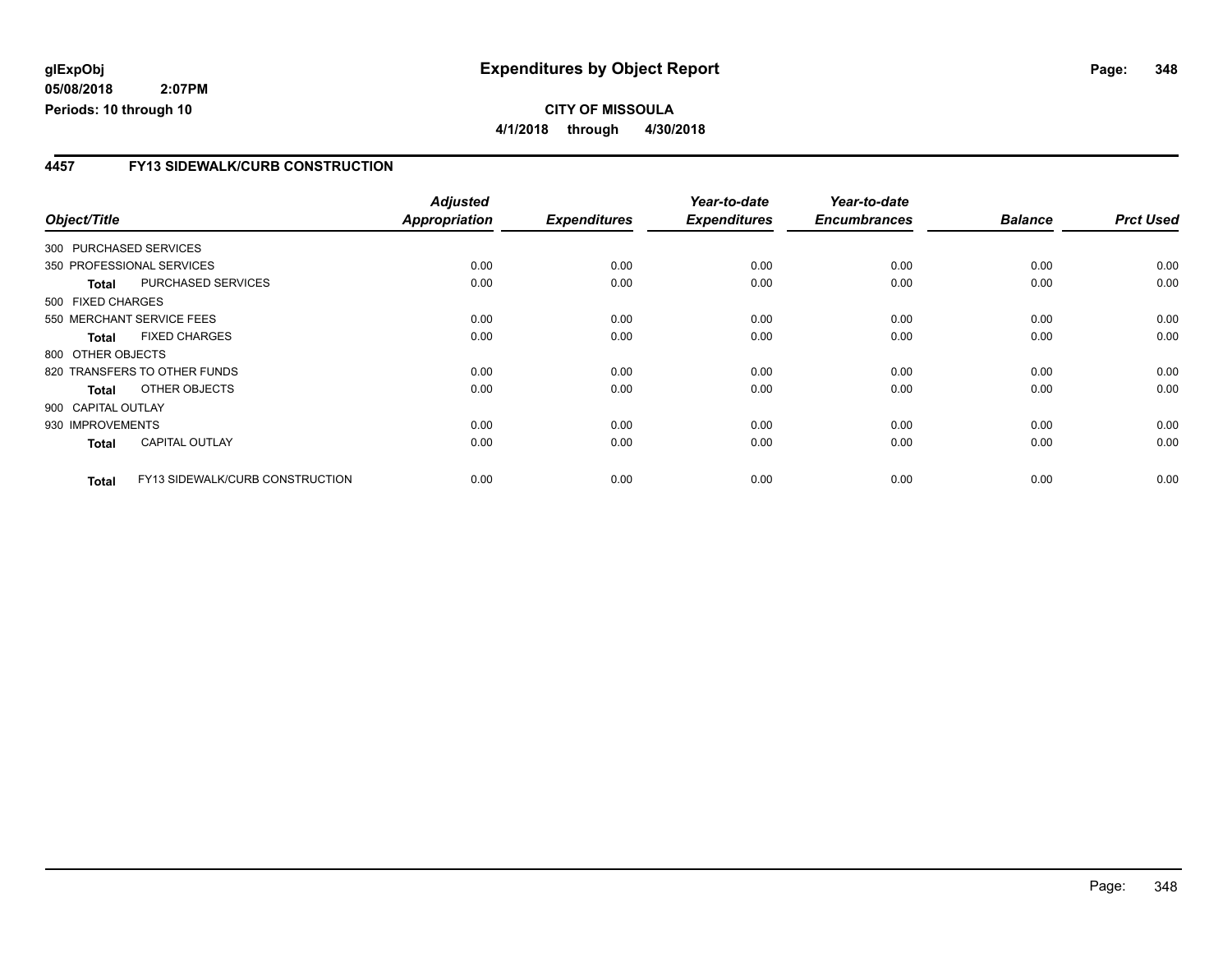# **4458 FY14 SIDEWALK & CURB CONSTRUCTION**

| Object/Title       |                              | <b>Adjusted</b><br><b>Appropriation</b> | <b>Expenditures</b> | Year-to-date<br><b>Expenditures</b> | Year-to-date<br><b>Encumbrances</b> | <b>Balance</b> | <b>Prct Used</b> |
|--------------------|------------------------------|-----------------------------------------|---------------------|-------------------------------------|-------------------------------------|----------------|------------------|
| 500 FIXED CHARGES  |                              |                                         |                     |                                     |                                     |                |                  |
|                    | 550 MERCHANT SERVICE FEES    | 0.00                                    | 0.00                | 0.00                                | 0.00                                | 0.00           | 0.00             |
| <b>Total</b>       | <b>FIXED CHARGES</b>         | 0.00                                    | 0.00                | 0.00                                | 0.00                                | 0.00           | 0.00             |
| 800 OTHER OBJECTS  |                              |                                         |                     |                                     |                                     |                |                  |
|                    | 820 TRANSFERS TO OTHER FUNDS | 0.00                                    | 0.00                | 0.00                                | 0.00                                | 0.00           | 0.00             |
| <b>Total</b>       | OTHER OBJECTS                | 0.00                                    | 0.00                | 0.00                                | 0.00                                | 0.00           | 0.00             |
| 900 CAPITAL OUTLAY |                              |                                         |                     |                                     |                                     |                |                  |
| 930 IMPROVEMENTS   |                              | 0.00                                    | 0.00                | 0.00                                | 0.00                                | 0.00           | 0.00             |
| <b>Total</b>       | <b>CAPITAL OUTLAY</b>        | 0.00                                    | 0.00                | 0.00                                | 0.00                                | 0.00           | 0.00             |
| <b>Total</b>       | PUBLIC WORKS ADMINISTRATION  | 0.00                                    | 0.00                | 0.00                                | 0.00                                | 0.00           | 0.00             |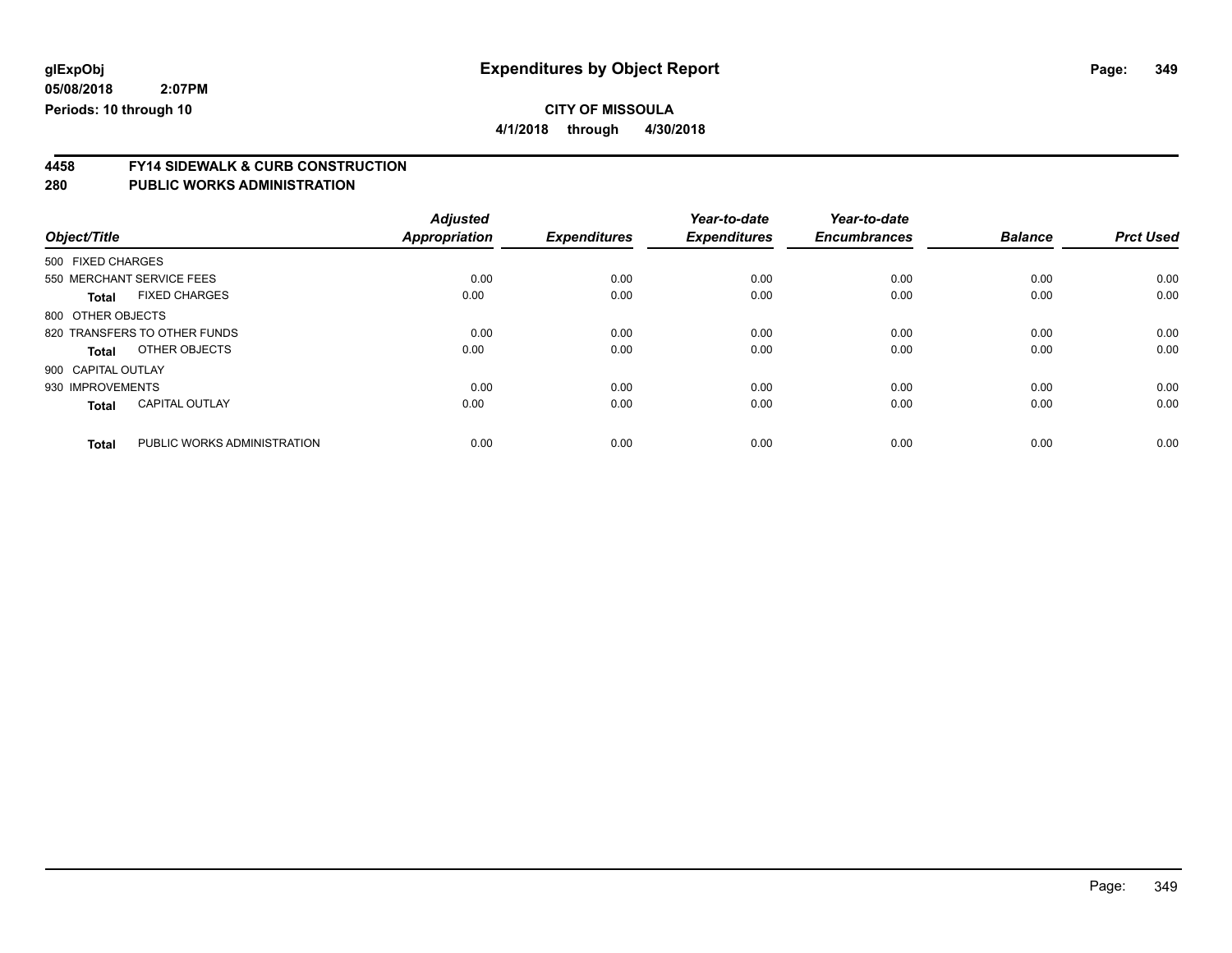# **4458 FY14 SIDEWALK & CURB CONSTRUCTION**

| Object/Title       |                                              | <b>Adjusted</b><br><b>Appropriation</b> | <b>Expenditures</b> | Year-to-date<br><b>Expenditures</b> | Year-to-date<br><b>Encumbrances</b> | <b>Balance</b> | <b>Prct Used</b> |
|--------------------|----------------------------------------------|-----------------------------------------|---------------------|-------------------------------------|-------------------------------------|----------------|------------------|
| 500 FIXED CHARGES  |                                              |                                         |                     |                                     |                                     |                |                  |
|                    | 550 MERCHANT SERVICE FEES                    | 0.00                                    | 0.00                | 0.00                                | 0.00                                | 0.00           | 0.00             |
|                    |                                              |                                         |                     |                                     |                                     |                |                  |
| Total              | <b>FIXED CHARGES</b>                         | 0.00                                    | 0.00                | 0.00                                | 0.00                                | 0.00           | 0.00             |
| 800 OTHER OBJECTS  |                                              |                                         |                     |                                     |                                     |                |                  |
|                    | 820 TRANSFERS TO OTHER FUNDS                 | 0.00                                    | 0.00                | 0.00                                | 0.00                                | 0.00           | 0.00             |
| Total              | OTHER OBJECTS                                | 0.00                                    | 0.00                | 0.00                                | 0.00                                | 0.00           | 0.00             |
| 900 CAPITAL OUTLAY |                                              |                                         |                     |                                     |                                     |                |                  |
| 930 IMPROVEMENTS   |                                              | 0.00                                    | 0.00                | 0.00                                | 0.00                                | 0.00           | 0.00             |
| <b>Total</b>       | <b>CAPITAL OUTLAY</b>                        | 0.00                                    | 0.00                | 0.00                                | 0.00                                | 0.00           | 0.00             |
| <b>Total</b>       | <b>FY14 SIDEWALK &amp; CURB CONSTRUCTIOL</b> | 0.00                                    | 0.00                | 0.00                                | 0.00                                | 0.00           | 0.00             |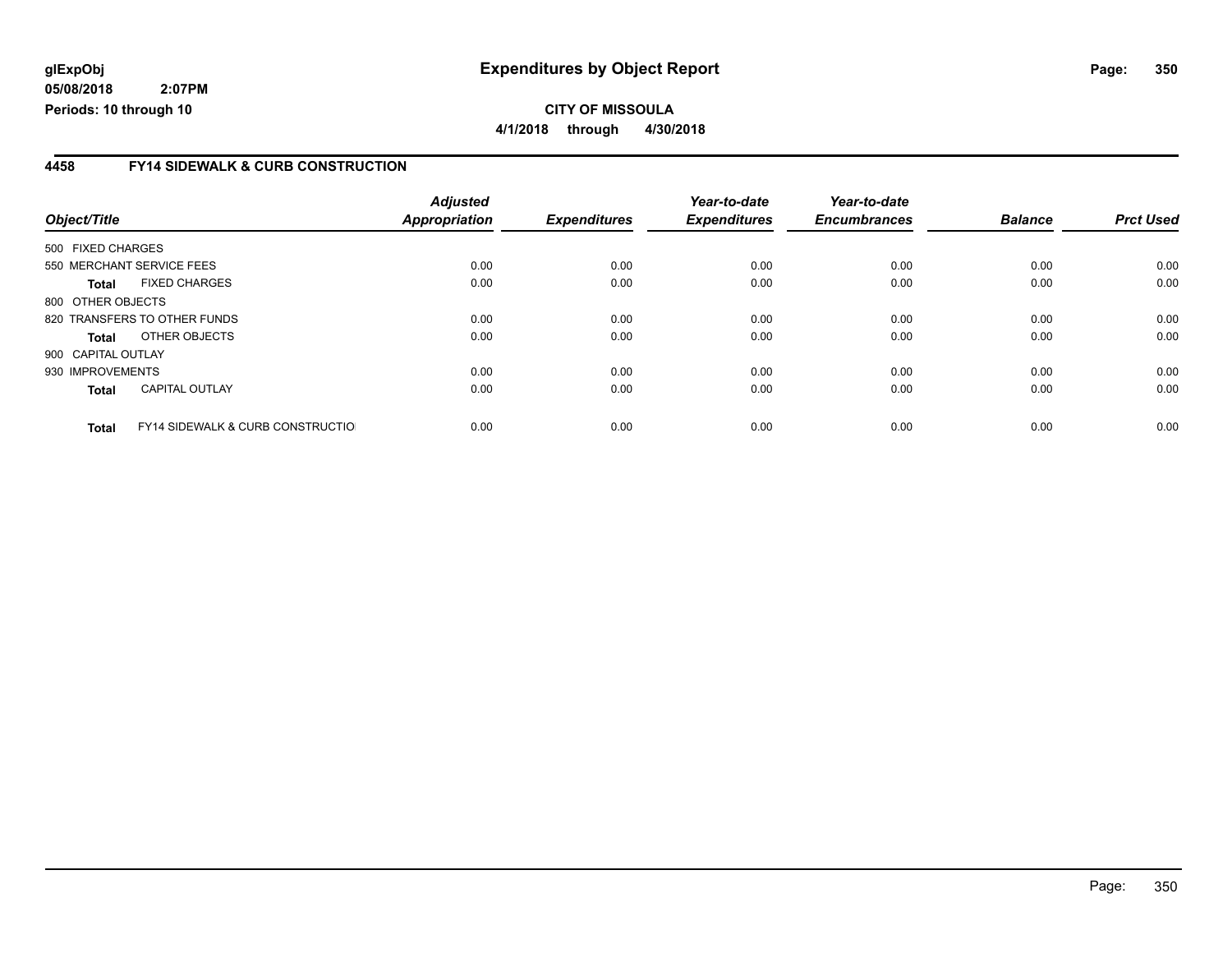# **4459 FY15 SIDEWALK/CURB CONSTRUCTION**

| Object/Title       |                              | <b>Adjusted</b><br><b>Appropriation</b> | <b>Expenditures</b> | Year-to-date<br><b>Expenditures</b> | Year-to-date<br><b>Encumbrances</b> | <b>Balance</b> | <b>Prct Used</b> |
|--------------------|------------------------------|-----------------------------------------|---------------------|-------------------------------------|-------------------------------------|----------------|------------------|
| 500 FIXED CHARGES  |                              |                                         |                     |                                     |                                     |                |                  |
|                    | 550 MERCHANT SERVICE FEES    | 0.00                                    | 0.00                | 0.00                                | 0.00                                | 0.00           | 0.00             |
| <b>Total</b>       | <b>FIXED CHARGES</b>         | 0.00                                    | 0.00                | 0.00                                | 0.00                                | 0.00           | 0.00             |
| 800 OTHER OBJECTS  |                              |                                         |                     |                                     |                                     |                |                  |
|                    | 820 TRANSFERS TO OTHER FUNDS | 0.00                                    | 0.00                | 0.00                                | 0.00                                | 0.00           | 0.00             |
| Total              | OTHER OBJECTS                | 0.00                                    | 0.00                | 0.00                                | 0.00                                | 0.00           | 0.00             |
| 900 CAPITAL OUTLAY |                              |                                         |                     |                                     |                                     |                |                  |
| 930 IMPROVEMENTS   |                              | 0.00                                    | 0.00                | 0.00                                | 0.00                                | 0.00           | 0.00             |
| <b>Total</b>       | <b>CAPITAL OUTLAY</b>        | 0.00                                    | 0.00                | 0.00                                | 0.00                                | 0.00           | 0.00             |
| <b>Total</b>       | PUBLIC WORKS ADMINISTRATION  | 0.00                                    | 0.00                | 0.00                                | 0.00                                | 0.00           | 0.00             |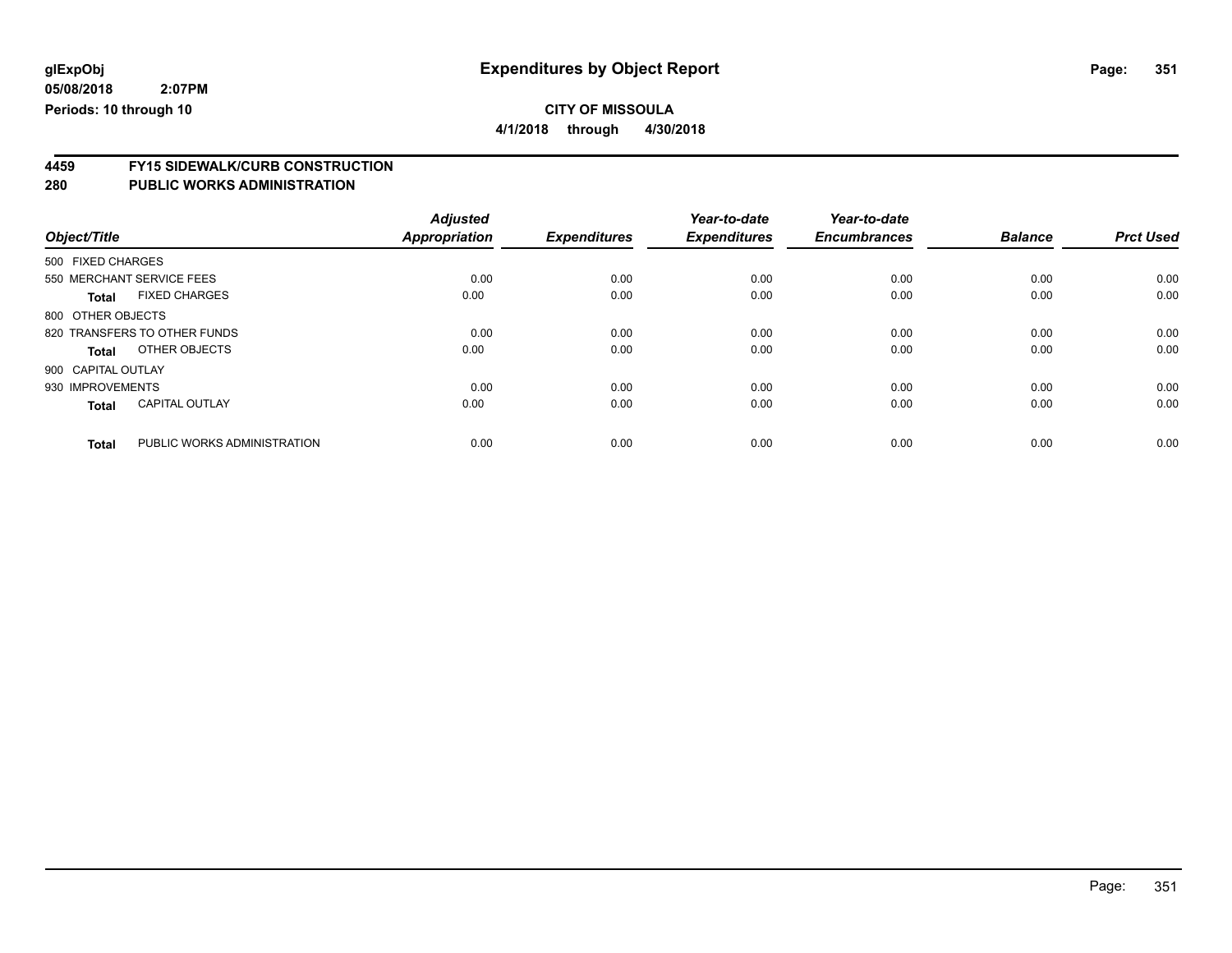**CITY OF MISSOULA 4/1/2018 through 4/30/2018**

### **4459 FY15 SIDEWALK/CURB CONSTRUCTION**

|                                                        | <b>Adjusted</b> |                     | Year-to-date        | Year-to-date        |                |                  |
|--------------------------------------------------------|-----------------|---------------------|---------------------|---------------------|----------------|------------------|
| Object/Title                                           | Appropriation   | <b>Expenditures</b> | <b>Expenditures</b> | <b>Encumbrances</b> | <b>Balance</b> | <b>Prct Used</b> |
| 500 FIXED CHARGES                                      |                 |                     |                     |                     |                |                  |
| 550 MERCHANT SERVICE FEES                              | 0.00            | 0.00                | 0.00                | 0.00                | 0.00           | 0.00             |
| <b>FIXED CHARGES</b><br><b>Total</b>                   | 0.00            | 0.00                | 0.00                | 0.00                | 0.00           | 0.00             |
| 800 OTHER OBJECTS                                      |                 |                     |                     |                     |                |                  |
| 820 TRANSFERS TO OTHER FUNDS                           | 0.00            | 0.00                | 0.00                | 0.00                | 0.00           | 0.00             |
| OTHER OBJECTS<br><b>Total</b>                          | 0.00            | 0.00                | 0.00                | 0.00                | 0.00           | 0.00             |
| 900 CAPITAL OUTLAY                                     |                 |                     |                     |                     |                |                  |
| 930 IMPROVEMENTS                                       | 0.00            | 0.00                | 0.00                | 0.00                | 0.00           | 0.00             |
| <b>CAPITAL OUTLAY</b><br><b>Total</b>                  | 0.00            | 0.00                | 0.00                | 0.00                | 0.00           | 0.00             |
| <b>FY15 SIDEWALK/CURB CONSTRUCTION</b><br><b>Total</b> | 0.00            | 0.00                | 0.00                | 0.00                | 0.00           | 0.00             |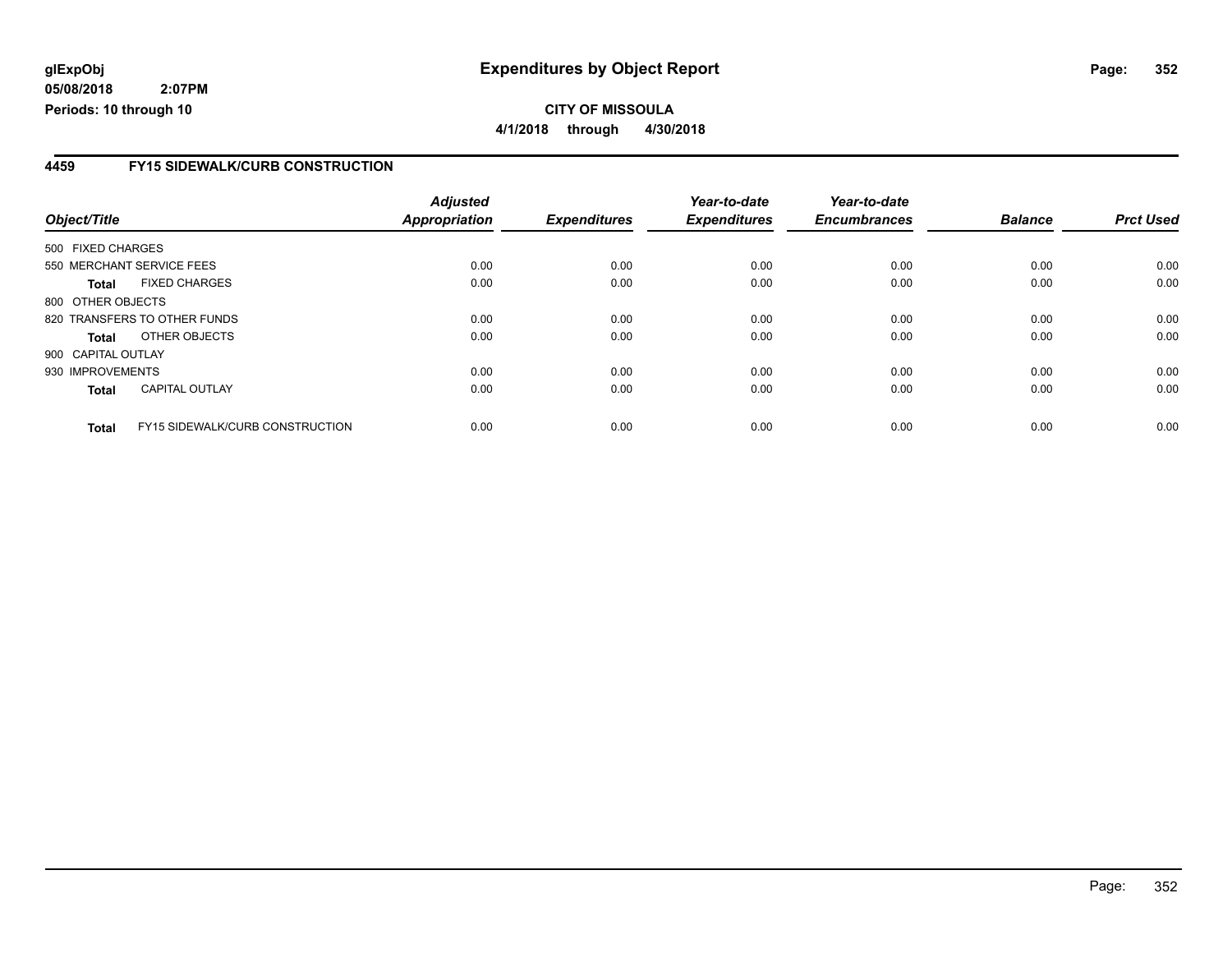# **4460 FY16 SIDEWALK/CURB CONSTRUCTION**

| Object/Title       |                              | <b>Adjusted</b><br><b>Appropriation</b> | <b>Expenditures</b> | Year-to-date<br><b>Expenditures</b> | Year-to-date<br><b>Encumbrances</b> | <b>Balance</b> | <b>Prct Used</b> |
|--------------------|------------------------------|-----------------------------------------|---------------------|-------------------------------------|-------------------------------------|----------------|------------------|
| 500 FIXED CHARGES  |                              |                                         |                     |                                     |                                     |                |                  |
|                    | 550 MERCHANT SERVICE FEES    | 0.00                                    | 0.00                | 0.00                                | 0.00                                | 0.00           | 0.00             |
| <b>Total</b>       | <b>FIXED CHARGES</b>         | 0.00                                    | 0.00                | 0.00                                | 0.00                                | 0.00           | 0.00             |
| 800 OTHER OBJECTS  |                              |                                         |                     |                                     |                                     |                |                  |
|                    | 820 TRANSFERS TO OTHER FUNDS | 0.00                                    | 0.00                | 0.00                                | 0.00                                | 0.00           | 0.00             |
| Total              | OTHER OBJECTS                | 0.00                                    | 0.00                | 0.00                                | 0.00                                | 0.00           | 0.00             |
| 900 CAPITAL OUTLAY |                              |                                         |                     |                                     |                                     |                |                  |
| 930 IMPROVEMENTS   |                              | 0.00                                    | 0.00                | 0.00                                | 0.00                                | 0.00           | 0.00             |
| <b>Total</b>       | <b>CAPITAL OUTLAY</b>        | 0.00                                    | 0.00                | 0.00                                | 0.00                                | 0.00           | 0.00             |
| <b>Total</b>       | PUBLIC WORKS ADMINISTRATION  | 0.00                                    | 0.00                | 0.00                                | 0.00                                | 0.00           | 0.00             |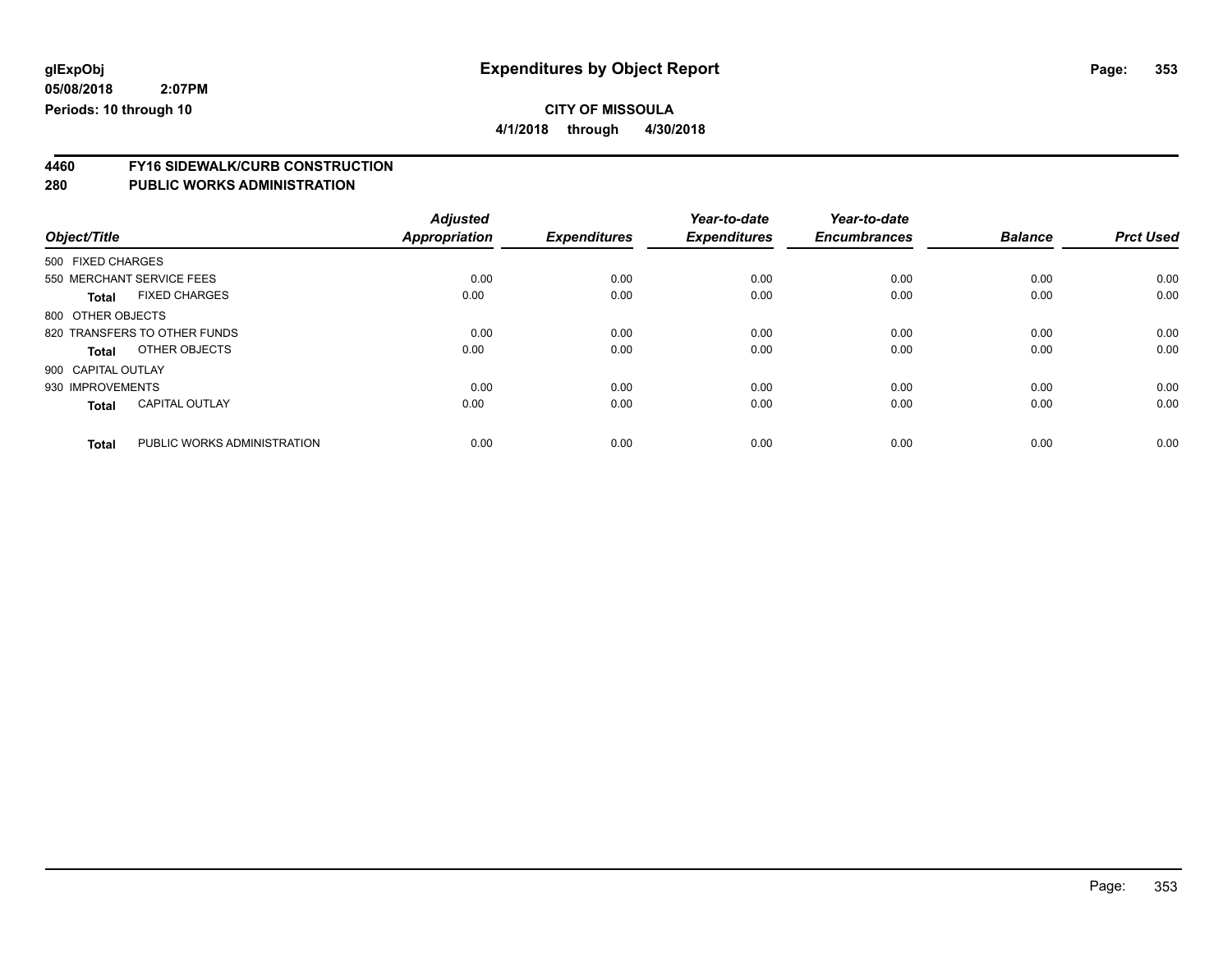**CITY OF MISSOULA 4/1/2018 through 4/30/2018**

### **4460 FY16 SIDEWALK/CURB CONSTRUCTION**

|                    |                                 | <b>Adjusted</b> |                     | Year-to-date        | Year-to-date        |                |                  |
|--------------------|---------------------------------|-----------------|---------------------|---------------------|---------------------|----------------|------------------|
| Object/Title       |                                 | Appropriation   | <b>Expenditures</b> | <b>Expenditures</b> | <b>Encumbrances</b> | <b>Balance</b> | <b>Prct Used</b> |
| 500 FIXED CHARGES  |                                 |                 |                     |                     |                     |                |                  |
|                    | 550 MERCHANT SERVICE FEES       | 0.00            | 0.00                | 0.00                | 0.00                | 0.00           | 0.00             |
| <b>Total</b>       | <b>FIXED CHARGES</b>            | 0.00            | 0.00                | 0.00                | 0.00                | 0.00           | 0.00             |
| 800 OTHER OBJECTS  |                                 |                 |                     |                     |                     |                |                  |
|                    | 820 TRANSFERS TO OTHER FUNDS    | 0.00            | 0.00                | 0.00                | 0.00                | 0.00           | 0.00             |
| Total              | OTHER OBJECTS                   | 0.00            | 0.00                | 0.00                | 0.00                | 0.00           | 0.00             |
| 900 CAPITAL OUTLAY |                                 |                 |                     |                     |                     |                |                  |
| 930 IMPROVEMENTS   |                                 | 0.00            | 0.00                | 0.00                | 0.00                | 0.00           | 0.00             |
| <b>Total</b>       | <b>CAPITAL OUTLAY</b>           | 0.00            | 0.00                | 0.00                | 0.00                | 0.00           | 0.00             |
| <b>Total</b>       | FY16 SIDEWALK/CURB CONSTRUCTION | 0.00            | 0.00                | 0.00                | 0.00                | 0.00           | 0.00             |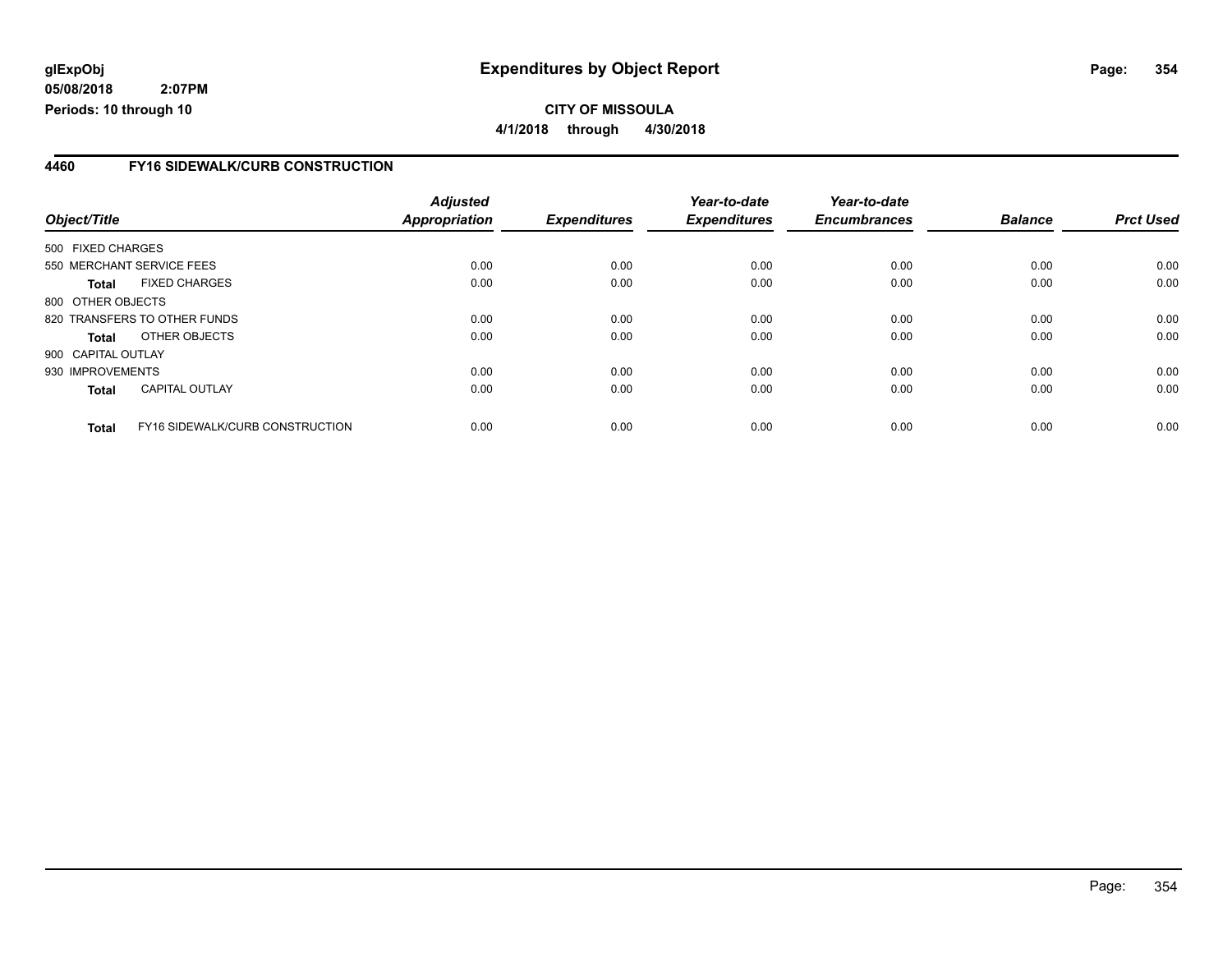**4/1/2018 through 4/30/2018**

# **4461 FY17 SIDEWALK/CURB CONSTRUCTION**

| Object/Title       |                             | <b>Adjusted</b><br><b>Appropriation</b> | <b>Expenditures</b> | Year-to-date<br><b>Expenditures</b> | Year-to-date<br><b>Encumbrances</b> | <b>Balance</b> | <b>Prct Used</b> |
|--------------------|-----------------------------|-----------------------------------------|---------------------|-------------------------------------|-------------------------------------|----------------|------------------|
| 500 FIXED CHARGES  |                             |                                         |                     |                                     |                                     |                |                  |
|                    | 550 MERCHANT SERVICE FEES   | 0.00                                    | 0.00                | 0.00                                | 0.00                                | 0.00           | 0.00             |
| <b>Total</b>       | <b>FIXED CHARGES</b>        | 0.00                                    | 0.00                | 0.00                                | 0.00                                | 0.00           | 0.00             |
| 900 CAPITAL OUTLAY |                             |                                         |                     |                                     |                                     |                |                  |
| 930 IMPROVEMENTS   |                             | 0.00                                    | 0.00                | 7,500.00                            | 0.00                                | $-7,500.00$    | 0.00             |
| <b>Total</b>       | <b>CAPITAL OUTLAY</b>       | 0.00                                    | 0.00                | 7.500.00                            | 0.00                                | $-7,500.00$    | 0.00             |
| <b>Total</b>       | PUBLIC WORKS ADMINISTRATION | 0.00                                    | 0.00                | 7.500.00                            | 0.00                                | $-7,500.00$    | 0.00             |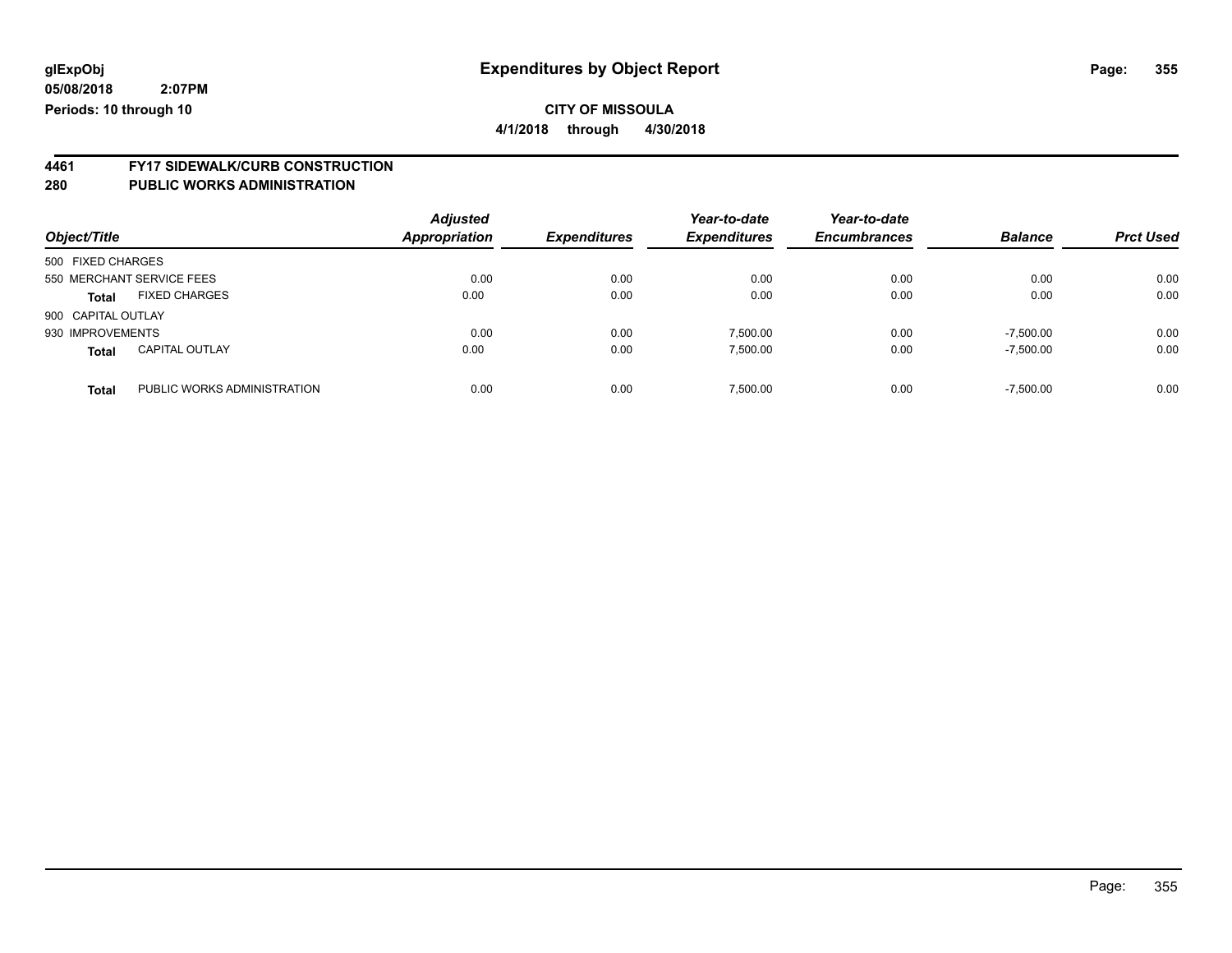**CITY OF MISSOULA 4/1/2018 through 4/30/2018**

### **4461 FY17 SIDEWALK/CURB CONSTRUCTION**

|                    |                                        | <b>Adjusted</b>      |                     | Year-to-date        | Year-to-date        |                |                  |
|--------------------|----------------------------------------|----------------------|---------------------|---------------------|---------------------|----------------|------------------|
| Object/Title       |                                        | <b>Appropriation</b> | <b>Expenditures</b> | <b>Expenditures</b> | <b>Encumbrances</b> | <b>Balance</b> | <b>Prct Used</b> |
| 500 FIXED CHARGES  |                                        |                      |                     |                     |                     |                |                  |
|                    | 550 MERCHANT SERVICE FEES              | 0.00                 | 0.00                | 0.00                | 0.00                | 0.00           | 0.00             |
| <b>Total</b>       | <b>FIXED CHARGES</b>                   | 0.00                 | 0.00                | 0.00                | 0.00                | 0.00           | 0.00             |
| 900 CAPITAL OUTLAY |                                        |                      |                     |                     |                     |                |                  |
| 930 IMPROVEMENTS   |                                        | 0.00                 | 0.00                | 7,500.00            | 0.00                | $-7,500.00$    | 0.00             |
| <b>Total</b>       | <b>CAPITAL OUTLAY</b>                  | 0.00                 | 0.00                | 7.500.00            | 0.00                | $-7,500.00$    | 0.00             |
| <b>Total</b>       | <b>FY17 SIDEWALK/CURB CONSTRUCTION</b> | 0.00                 | 0.00                | 7,500.00            | 0.00                | $-7,500.00$    | 0.00             |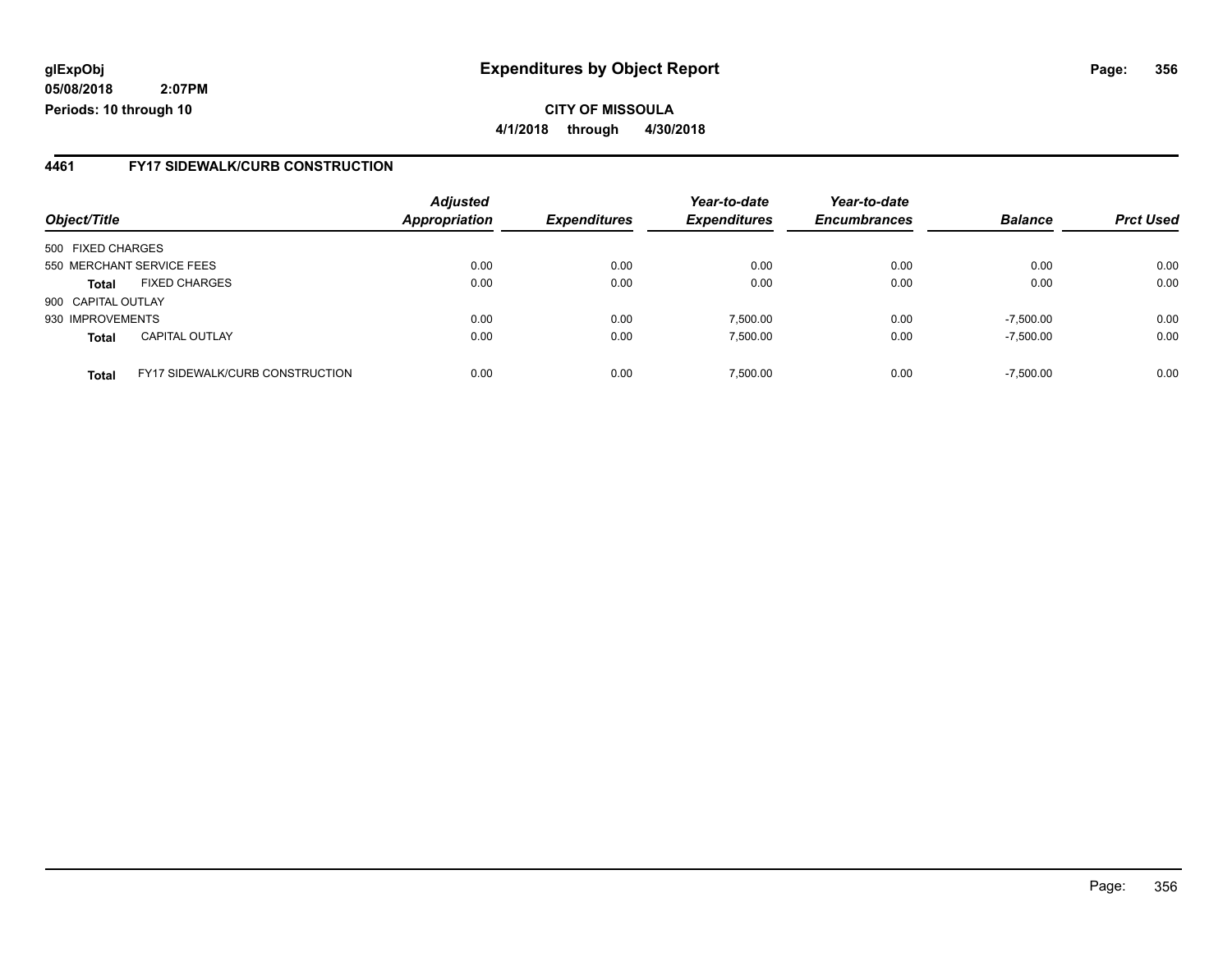**4/1/2018 through 4/30/2018**

# **4462 FY18 SIDEWALK/CURB CONSTRUCTION**

| Object/Title              |                             | <b>Adjusted</b><br><b>Appropriation</b> | <b>Expenditures</b> | Year-to-date<br><b>Expenditures</b> | Year-to-date<br><b>Encumbrances</b> | <b>Balance</b> | <b>Prct Used</b> |
|---------------------------|-----------------------------|-----------------------------------------|---------------------|-------------------------------------|-------------------------------------|----------------|------------------|
| 500 FIXED CHARGES         |                             |                                         |                     |                                     |                                     |                |                  |
| 550 MERCHANT SERVICE FEES |                             | 0.00                                    | 0.00                | 0.00                                | 0.00                                | 0.00           | 0.00             |
| <b>Total</b>              | <b>FIXED CHARGES</b>        | 0.00                                    | 0.00                | 0.00                                | 0.00                                | 0.00           | 0.00             |
| 900 CAPITAL OUTLAY        |                             |                                         |                     |                                     |                                     |                |                  |
| 930 IMPROVEMENTS          |                             | 0.00                                    | 0.00                | 926,300.22                          | 0.00                                | -926.300.22    | 0.00             |
| <b>Total</b>              | <b>CAPITAL OUTLAY</b>       | 0.00                                    | 0.00                | 926,300.22                          | 0.00                                | -926.300.22    | 0.00             |
| <b>Total</b>              | PUBLIC WORKS ADMINISTRATION | 0.00                                    | 0.00                | 926,300.22                          | 0.00                                | -926.300.22    | 0.00             |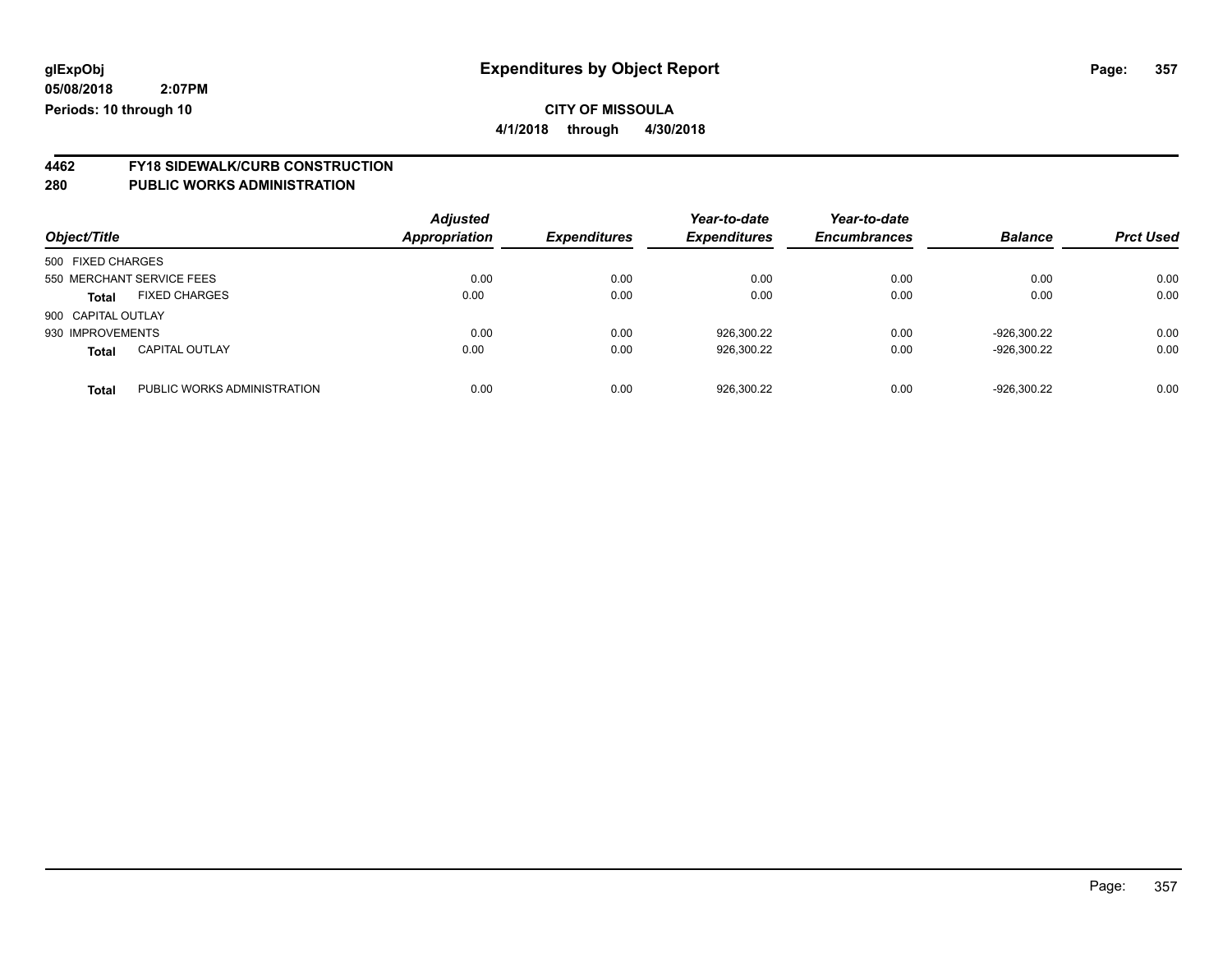**CITY OF MISSOULA 4/1/2018 through 4/30/2018**

### **4462 FY18 SIDEWALK/CURB CONSTRUCTION**

|                    |                                 | <b>Adjusted</b>      |                     | Year-to-date        | Year-to-date        |                |                  |
|--------------------|---------------------------------|----------------------|---------------------|---------------------|---------------------|----------------|------------------|
| Object/Title       |                                 | <b>Appropriation</b> | <b>Expenditures</b> | <b>Expenditures</b> | <b>Encumbrances</b> | <b>Balance</b> | <b>Prct Used</b> |
| 500 FIXED CHARGES  |                                 |                      |                     |                     |                     |                |                  |
|                    | 550 MERCHANT SERVICE FEES       | 0.00                 | 0.00                | 0.00                | 0.00                | 0.00           | 0.00             |
| <b>Total</b>       | <b>FIXED CHARGES</b>            | 0.00                 | 0.00                | 0.00                | 0.00                | 0.00           | 0.00             |
| 900 CAPITAL OUTLAY |                                 |                      |                     |                     |                     |                |                  |
| 930 IMPROVEMENTS   |                                 | 0.00                 | 0.00                | 926,300.22          | 0.00                | -926,300.22    | 0.00             |
| <b>Total</b>       | <b>CAPITAL OUTLAY</b>           | 0.00                 | 0.00                | 926,300.22          | 0.00                | -926,300.22    | 0.00             |
| <b>Total</b>       | FY18 SIDEWALK/CURB CONSTRUCTION | 0.00                 | 0.00                | 926,300.22          | 0.00                | -926,300.22    | 0.00             |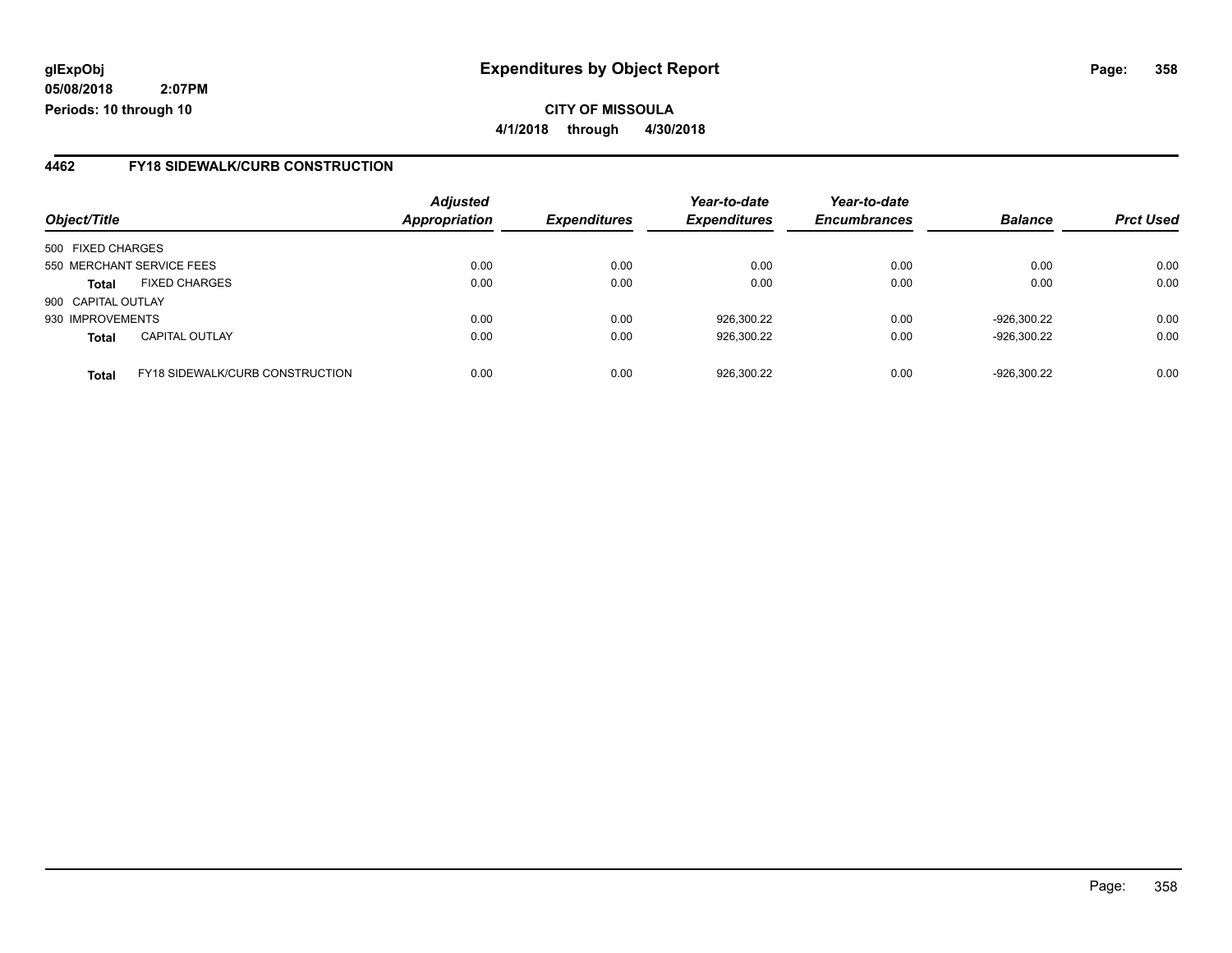# **CITY OF MISSOULA 4/1/2018 through 4/30/2018**

# **4463 FY2019 CURB/SIDEWALK**

**250 DEVELOPMENT SERVICES**

| Object/Title                          | <b>Adjusted</b><br><b>Appropriation</b> | <b>Expenditures</b> | Year-to-date<br><b>Expenditures</b> | Year-to-date<br><b>Encumbrances</b> | <b>Balance</b> | <b>Prct Used</b> |
|---------------------------------------|-----------------------------------------|---------------------|-------------------------------------|-------------------------------------|----------------|------------------|
| 500 FIXED CHARGES                     |                                         |                     |                                     |                                     |                |                  |
| 550 MERCHANT SERVICE FEES             | 0.00                                    | 0.00                | 0.00                                | 0.00                                | 0.00           | 0.00             |
| <b>FIXED CHARGES</b><br><b>Total</b>  | 0.00                                    | 0.00                | 0.00                                | 0.00                                | 0.00           | 0.00             |
| 900 CAPITAL OUTLAY                    |                                         |                     |                                     |                                     |                |                  |
| 930 IMPROVEMENTS                      | 0.00                                    | 0.00                | 0.00                                | 0.00                                | 0.00           | 0.00             |
| <b>CAPITAL OUTLAY</b><br><b>Total</b> | 0.00                                    | 0.00                | 0.00                                | 0.00                                | 0.00           | 0.00             |
| DEVELOPMENT SERVICES<br>Total         | 0.00                                    | 0.00                | 0.00                                | 0.00                                | 0.00           | 0.00             |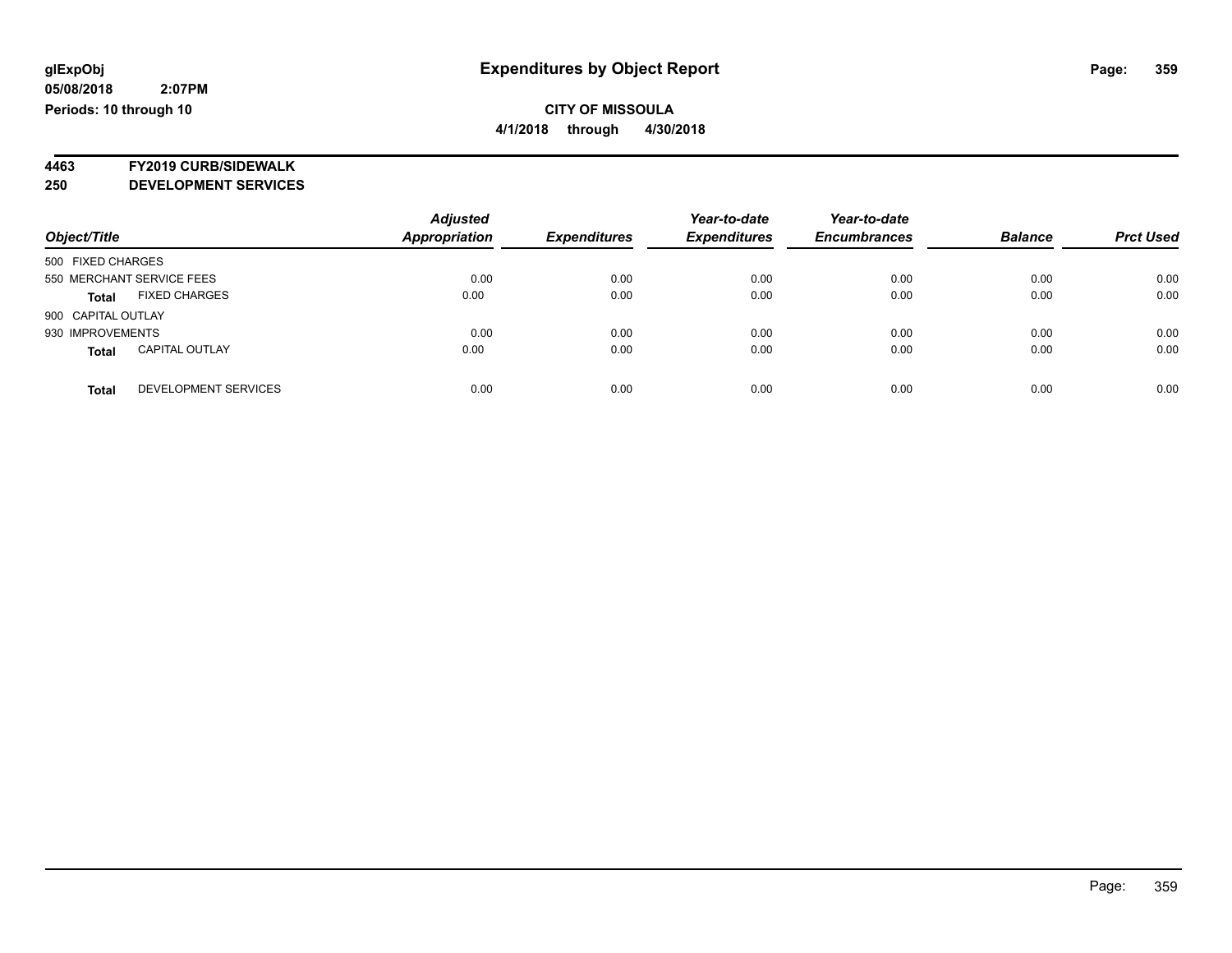**CITY OF MISSOULA 4/1/2018 through 4/30/2018**

### **4463 FY2019 CURB/SIDEWALK**

|                           |                       | <b>Adjusted</b>      |                     | Year-to-date        | Year-to-date        |                |                  |
|---------------------------|-----------------------|----------------------|---------------------|---------------------|---------------------|----------------|------------------|
| Object/Title              |                       | <b>Appropriation</b> | <b>Expenditures</b> | <b>Expenditures</b> | <b>Encumbrances</b> | <b>Balance</b> | <b>Prct Used</b> |
| 500 FIXED CHARGES         |                       |                      |                     |                     |                     |                |                  |
| 550 MERCHANT SERVICE FEES |                       | 0.00                 | 0.00                | 0.00                | 0.00                | 0.00           | 0.00             |
| <b>Total</b>              | <b>FIXED CHARGES</b>  | 0.00                 | 0.00                | 0.00                | 0.00                | 0.00           | 0.00             |
| 900 CAPITAL OUTLAY        |                       |                      |                     |                     |                     |                |                  |
| 930 IMPROVEMENTS          |                       | 0.00                 | 0.00                | 0.00                | 0.00                | 0.00           | 0.00             |
| <b>Total</b>              | <b>CAPITAL OUTLAY</b> | 0.00                 | 0.00                | 0.00                | 0.00                | 0.00           | 0.00             |
| <b>Total</b>              | FY2019 CURB/SIDEWALK  | 0.00                 | 0.00                | 0.00                | 0.00                | 0.00           | 0.00             |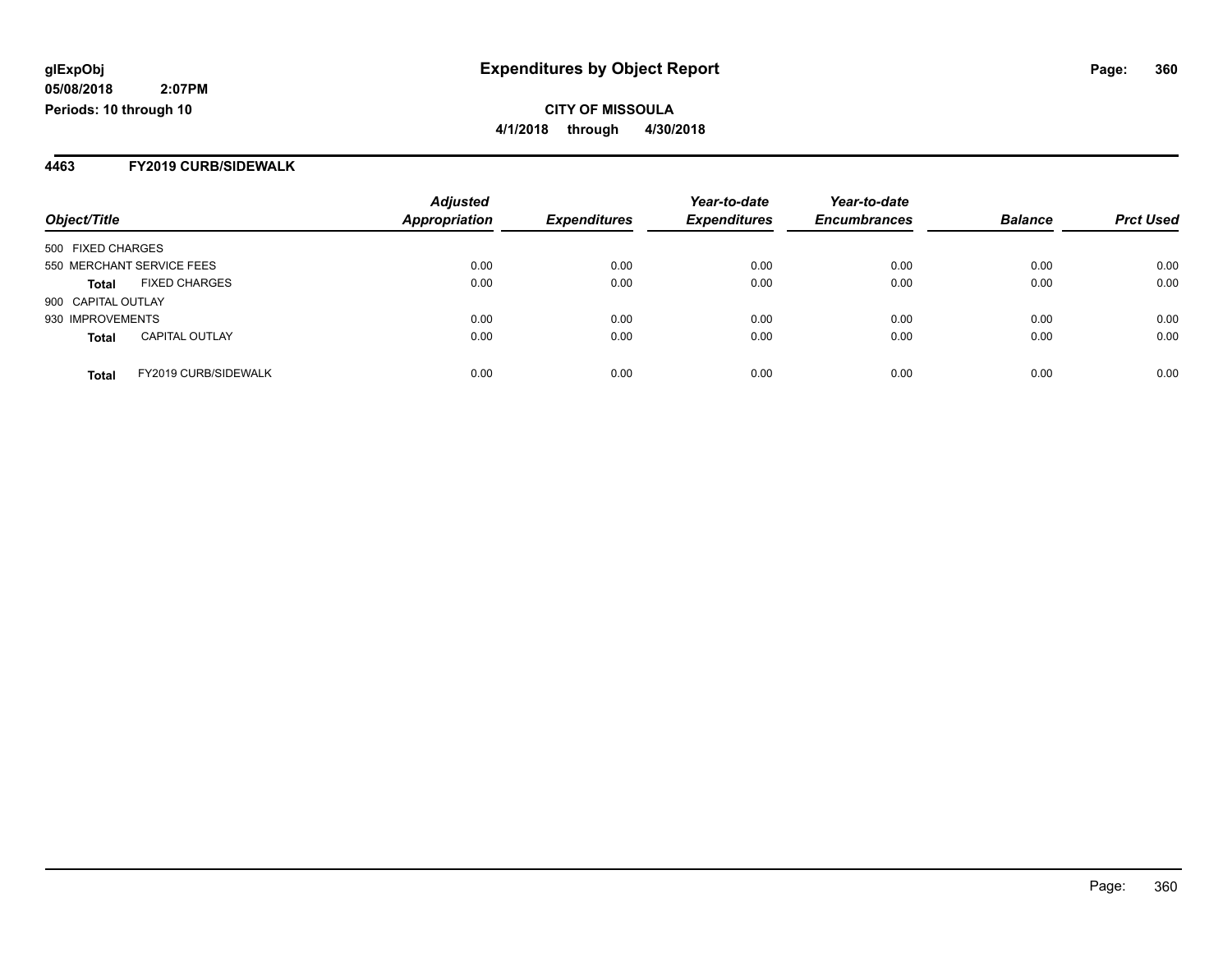**4531 SID 531 TRAFFIC CALMING 390 NON-DEPARTMENTAL**

| Object/Title                          | <b>Adjusted</b><br><b>Appropriation</b> | <b>Expenditures</b> | Year-to-date<br><b>Expenditures</b> | Year-to-date<br><b>Encumbrances</b> | <b>Balance</b> | <b>Prct Used</b> |
|---------------------------------------|-----------------------------------------|---------------------|-------------------------------------|-------------------------------------|----------------|------------------|
| 500 FIXED CHARGES                     |                                         |                     |                                     |                                     |                |                  |
| 550 MERCHANT SERVICE FEES             | 0.00                                    | 0.00                | 0.00                                | 0.00                                | 0.00           | 0.00             |
| <b>FIXED CHARGES</b><br><b>Total</b>  | 0.00                                    | 0.00                | 0.00                                | 0.00                                | 0.00           | 0.00             |
| 900 CAPITAL OUTLAY                    |                                         |                     |                                     |                                     |                |                  |
| 930 IMPROVEMENTS                      | 0.00                                    | 0.00                | 0.00                                | 0.00                                | 0.00           | 0.00             |
| <b>CAPITAL OUTLAY</b><br><b>Total</b> | 0.00                                    | 0.00                | 0.00                                | 0.00                                | 0.00           | 0.00             |
| NON-DEPARTMENTAL<br>Total             | 0.00                                    | 0.00                | 0.00                                | 0.00                                | 0.00           | 0.00             |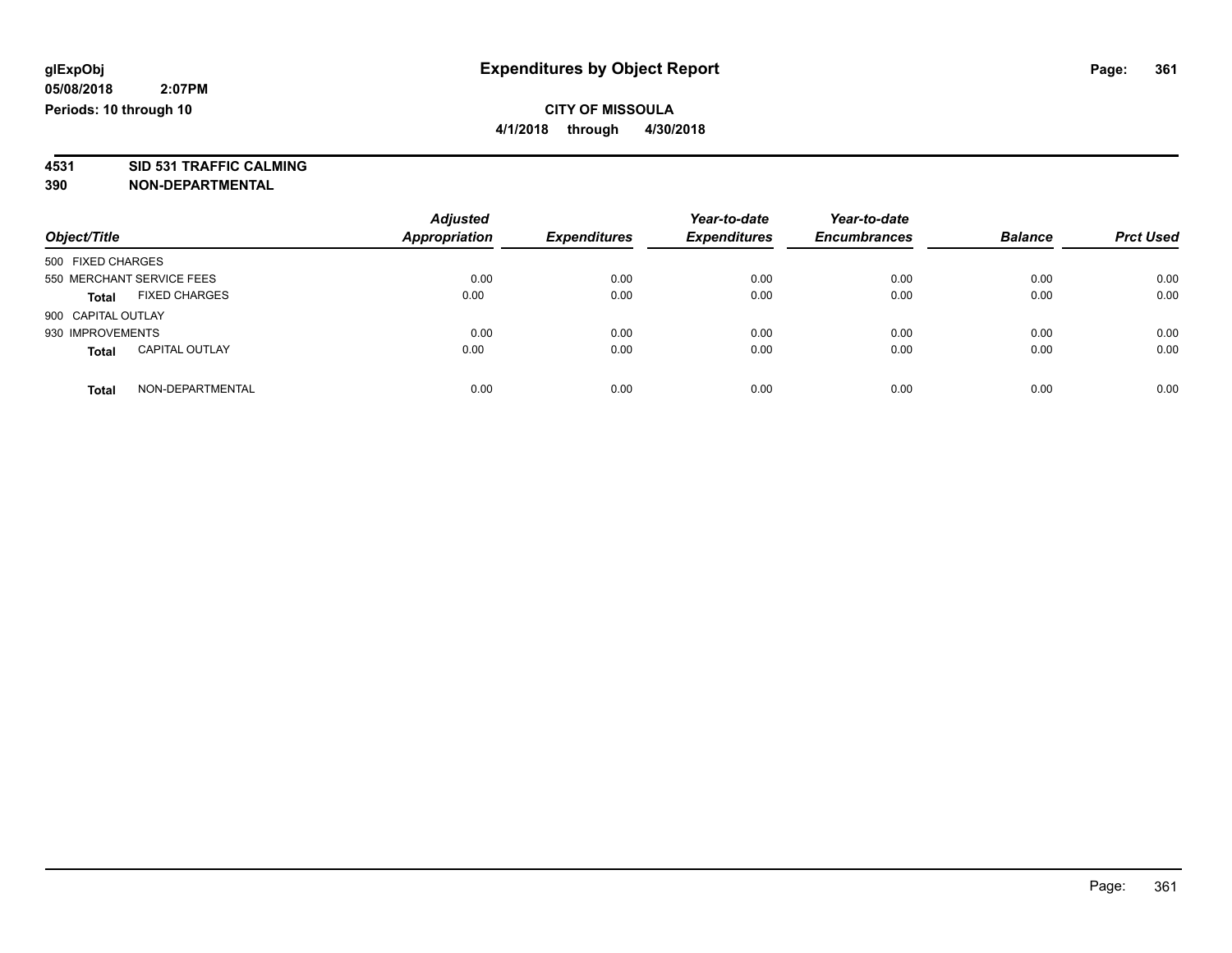#### **4531 SID 531 TRAFFIC CALMING**

|                    |                           | <b>Adjusted</b>      |                     | Year-to-date        | Year-to-date        |                |                  |
|--------------------|---------------------------|----------------------|---------------------|---------------------|---------------------|----------------|------------------|
| Object/Title       |                           | <b>Appropriation</b> | <b>Expenditures</b> | <b>Expenditures</b> | <b>Encumbrances</b> | <b>Balance</b> | <b>Prct Used</b> |
| 500 FIXED CHARGES  |                           |                      |                     |                     |                     |                |                  |
|                    | 550 MERCHANT SERVICE FEES | 0.00                 | 0.00                | 0.00                | 0.00                | 0.00           | 0.00             |
| <b>Total</b>       | <b>FIXED CHARGES</b>      | 0.00                 | 0.00                | 0.00                | 0.00                | 0.00           | 0.00             |
| 900 CAPITAL OUTLAY |                           |                      |                     |                     |                     |                |                  |
| 930 IMPROVEMENTS   |                           | 0.00                 | 0.00                | 0.00                | 0.00                | 0.00           | 0.00             |
| <b>Total</b>       | <b>CAPITAL OUTLAY</b>     | 0.00                 | 0.00                | 0.00                | 0.00                | 0.00           | 0.00             |
| <b>Total</b>       | SID 531 TRAFFIC CALMING   | 0.00                 | 0.00                | 0.00                | 0.00                | 0.00           | 0.00             |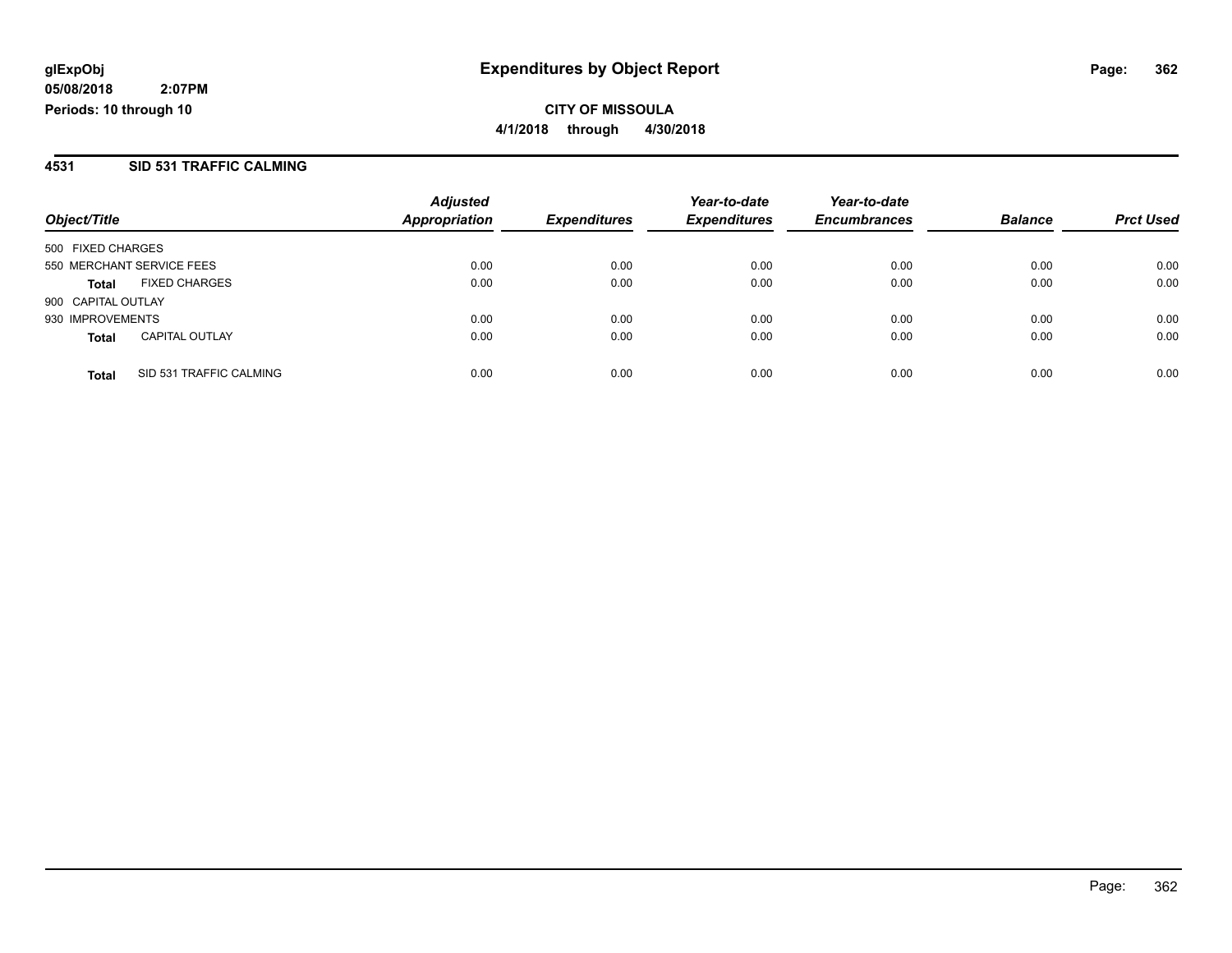# **4532 MALONEY RANCH SID**

| Object/Title                          | <b>Adjusted</b><br><b>Appropriation</b> | <b>Expenditures</b> | Year-to-date<br><b>Expenditures</b> | Year-to-date<br><b>Encumbrances</b> | <b>Balance</b> | <b>Prct Used</b> |
|---------------------------------------|-----------------------------------------|---------------------|-------------------------------------|-------------------------------------|----------------|------------------|
| 500 FIXED CHARGES                     |                                         |                     |                                     |                                     |                |                  |
| 550 MERCHANT SERVICE FEES             | 0.00                                    | 0.00                | 0.00                                | 0.00                                | 0.00           | 0.00             |
| <b>FIXED CHARGES</b><br><b>Total</b>  | 0.00                                    | 0.00                | 0.00                                | 0.00                                | 0.00           | 0.00             |
| 900 CAPITAL OUTLAY                    |                                         |                     |                                     |                                     |                |                  |
| 930 IMPROVEMENTS                      | 0.00                                    | 0.00                | 0.00                                | 0.00                                | 0.00           | 0.00             |
| <b>CAPITAL OUTLAY</b><br><b>Total</b> | 0.00                                    | 0.00                | 0.00                                | 0.00                                | 0.00           | 0.00             |
| NON-DEPARTMENTAL<br><b>Total</b>      | 0.00                                    | 0.00                | 0.00                                | 0.00                                | 0.00           | 0.00             |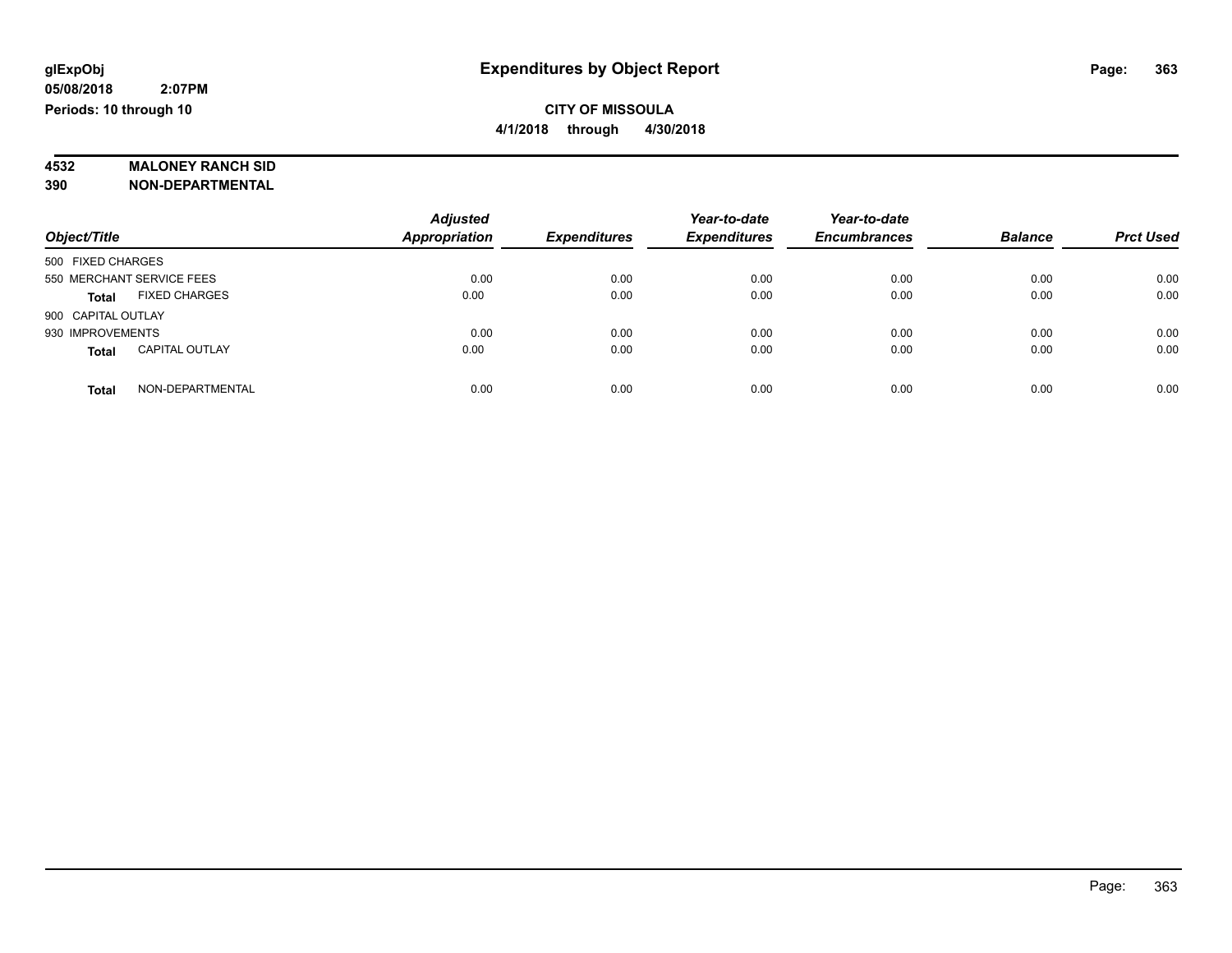#### **4532 MALONEY RANCH SID**

| Object/Title              |                          | <b>Adjusted</b>      |                     | Year-to-date        | Year-to-date<br><b>Encumbrances</b> | <b>Balance</b> | <b>Prct Used</b> |
|---------------------------|--------------------------|----------------------|---------------------|---------------------|-------------------------------------|----------------|------------------|
|                           |                          | <b>Appropriation</b> | <b>Expenditures</b> | <b>Expenditures</b> |                                     |                |                  |
| 500 FIXED CHARGES         |                          |                      |                     |                     |                                     |                |                  |
| 550 MERCHANT SERVICE FEES |                          | 0.00                 | 0.00                | 0.00                | 0.00                                | 0.00           | 0.00             |
| <b>Total</b>              | <b>FIXED CHARGES</b>     | 0.00                 | 0.00                | 0.00                | 0.00                                | 0.00           | 0.00             |
| 900 CAPITAL OUTLAY        |                          |                      |                     |                     |                                     |                |                  |
| 930 IMPROVEMENTS          |                          | 0.00                 | 0.00                | 0.00                | 0.00                                | 0.00           | 0.00             |
| <b>Total</b>              | <b>CAPITAL OUTLAY</b>    | 0.00                 | 0.00                | 0.00                | 0.00                                | 0.00           | 0.00             |
| <b>Total</b>              | <b>MALONEY RANCH SID</b> | 0.00                 | 0.00                | 0.00                | 0.00                                | 0.00           | 0.00             |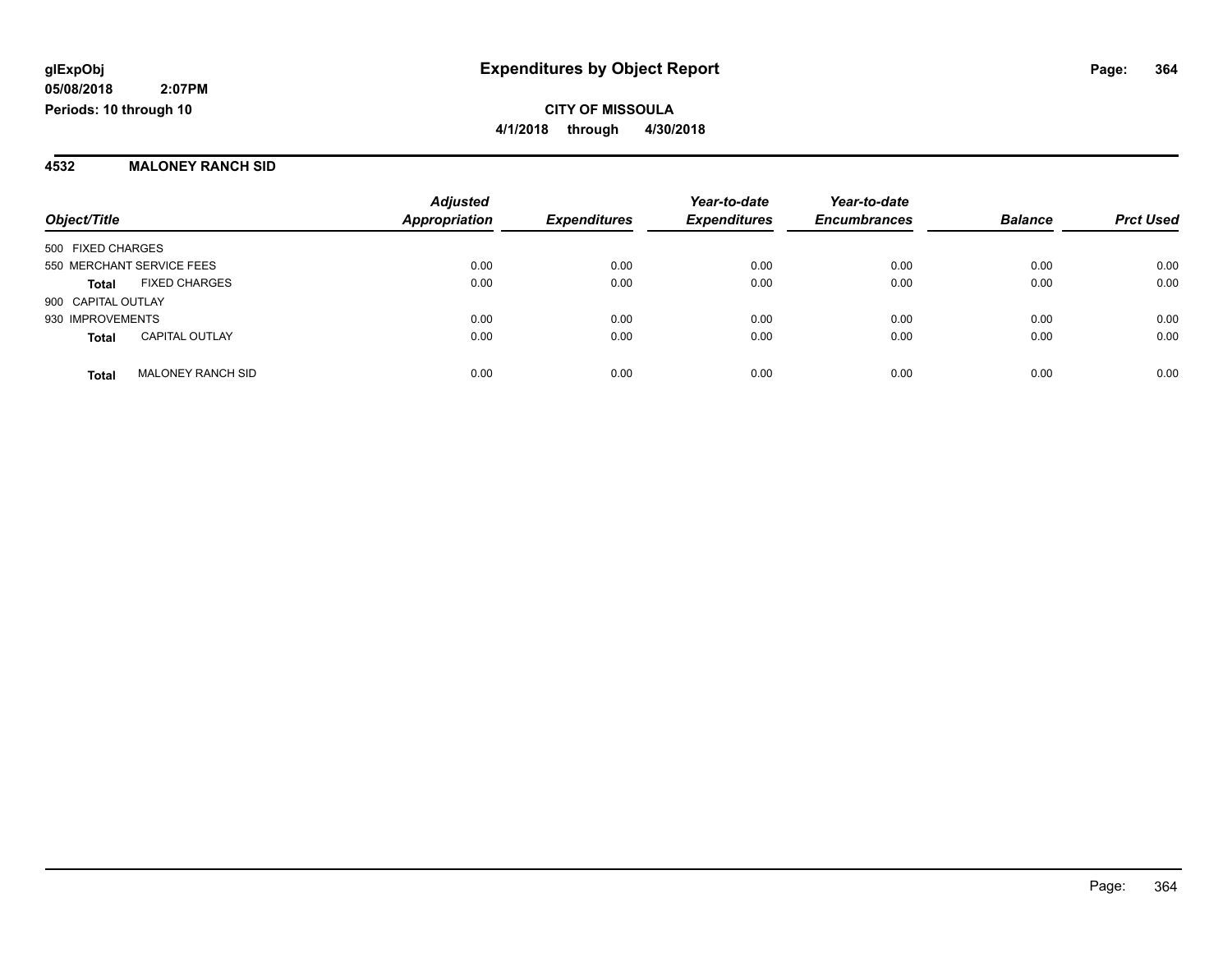**4533 RATTLESNAKE SEWER SID 390 NON-DEPARTMENTAL**

| Object/Title                         | <b>Adjusted</b><br>Appropriation | <b>Expenditures</b> | Year-to-date<br><b>Expenditures</b> | Year-to-date<br><b>Encumbrances</b> | <b>Balance</b> | <b>Prct Used</b> |
|--------------------------------------|----------------------------------|---------------------|-------------------------------------|-------------------------------------|----------------|------------------|
| 500 FIXED CHARGES                    |                                  |                     |                                     |                                     |                |                  |
| 550 MERCHANT SERVICE FEES            | 0.00                             | 0.00                | 0.00                                | 0.00                                | 0.00           | 0.00             |
| <b>FIXED CHARGES</b><br><b>Total</b> | 0.00                             | 0.00                | 0.00                                | 0.00                                | 0.00           | 0.00             |
| NON-DEPARTMENTAL<br><b>Total</b>     | 0.00                             | 0.00                | 0.00                                | 0.00                                | 0.00           | 0.00             |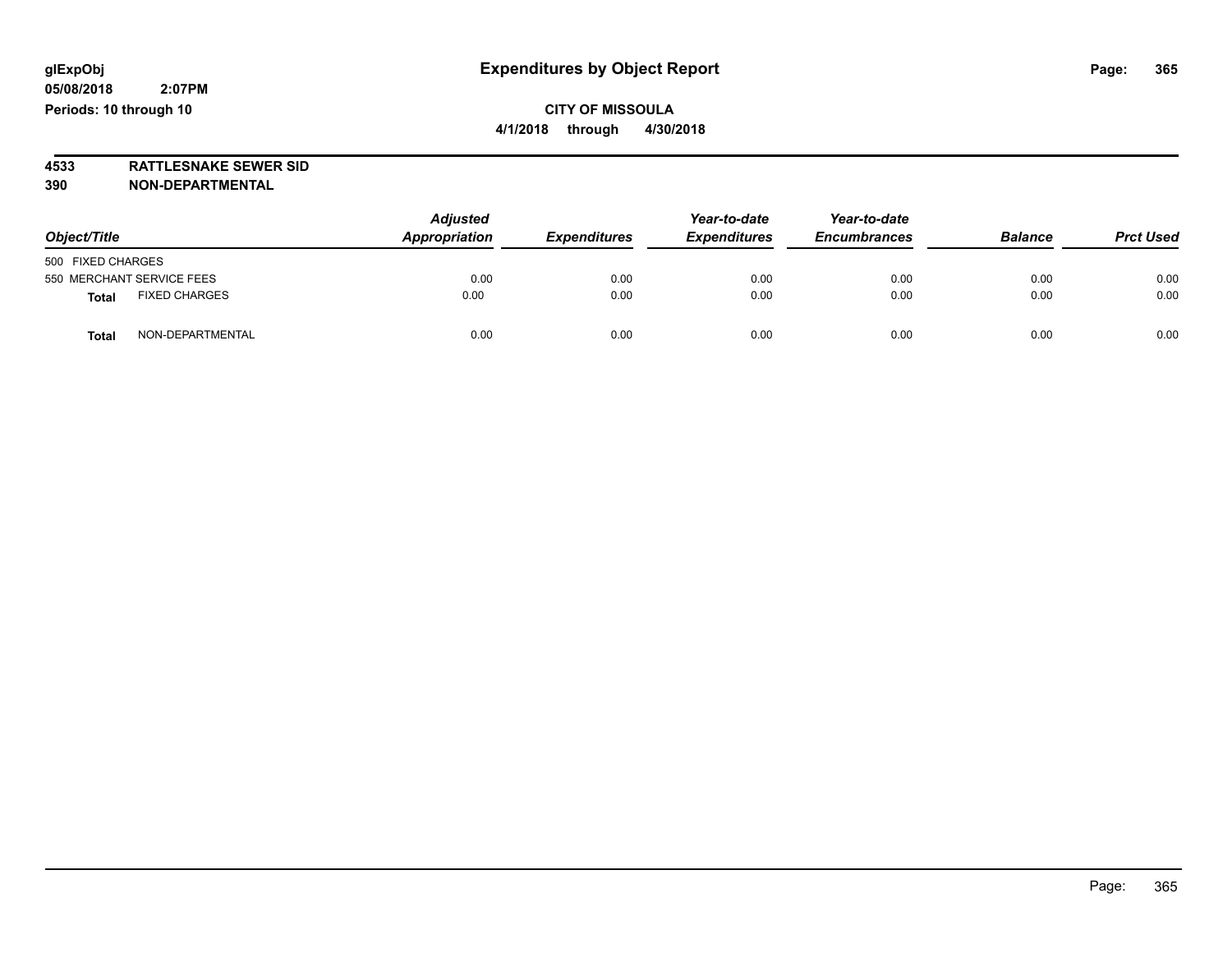**CITY OF MISSOULA 4/1/2018 through 4/30/2018**

#### **4533 RATTLESNAKE SEWER SID**

| Object/Title                   | <b>Adjusted</b><br>Appropriation | <b>Expenditures</b> | Year-to-date<br><b>Expenditures</b> | Year-to-date<br><b>Encumbrances</b> | <b>Balance</b> | <b>Prct Used</b> |
|--------------------------------|----------------------------------|---------------------|-------------------------------------|-------------------------------------|----------------|------------------|
| 500 FIXED CHARGES              |                                  |                     |                                     |                                     |                |                  |
| 550 MERCHANT SERVICE FEES      | 0.00                             | 0.00                | 0.00                                | 0.00                                | 0.00           | 0.00             |
| <b>FIXED CHARGES</b><br>Total  | 0.00                             | 0.00                | 0.00                                | 0.00                                | 0.00           | 0.00             |
| RATTLESNAKE SEWER SID<br>Total | 0.00                             | 0.00                | 0.00                                | 0.00                                | 0.00           | 0.00             |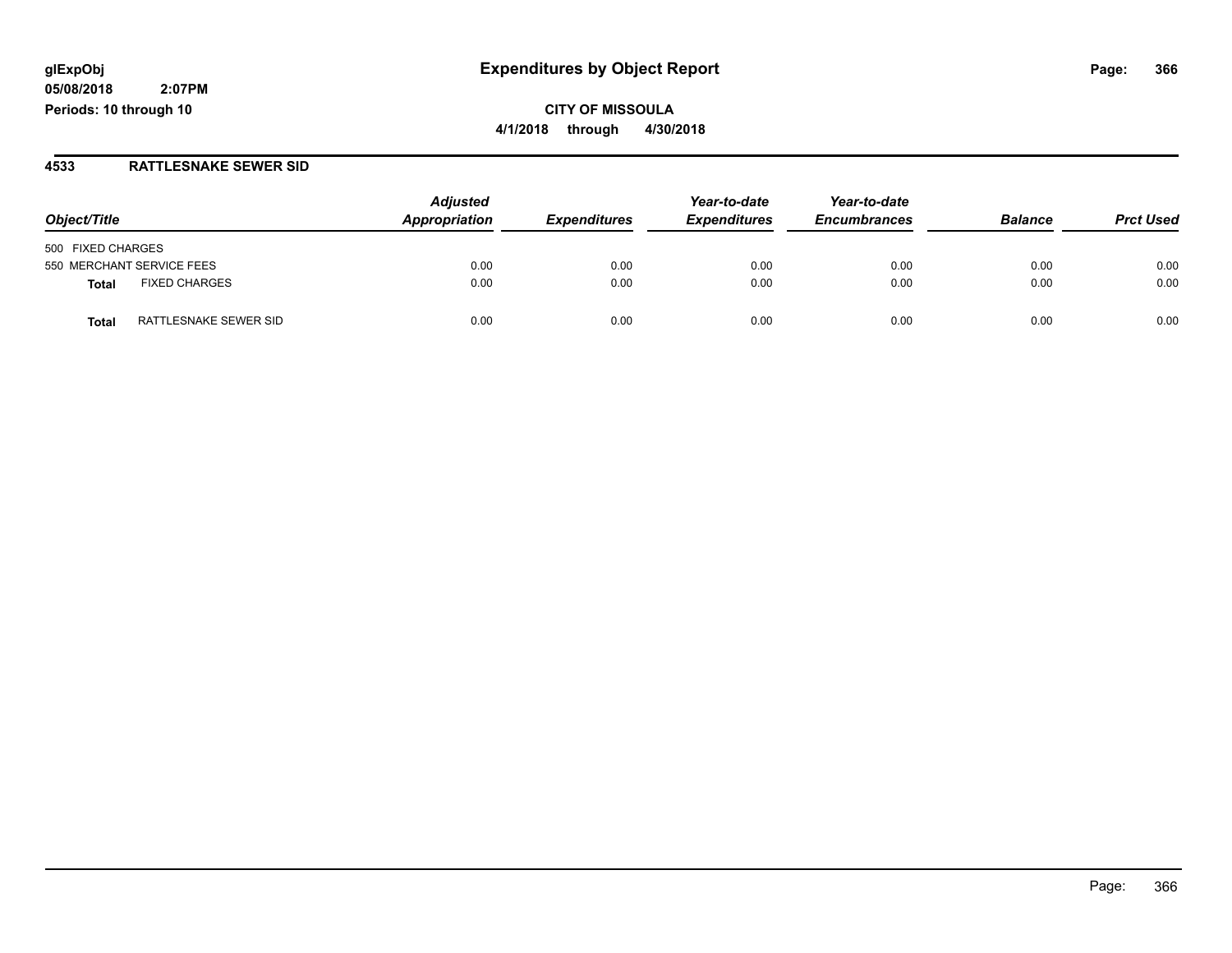# **4534 SID 534 LINCOLNWOOD**

|                                      | <b>Adjusted</b>      |                     | Year-to-date        | Year-to-date        |                |                  |
|--------------------------------------|----------------------|---------------------|---------------------|---------------------|----------------|------------------|
| Object/Title                         | <b>Appropriation</b> | <b>Expenditures</b> | <b>Expenditures</b> | <b>Encumbrances</b> | <b>Balance</b> | <b>Prct Used</b> |
| 500 FIXED CHARGES                    |                      |                     |                     |                     |                |                  |
| 550 MERCHANT SERVICE FEES            | 0.00                 | 0.00                | 0.00                | 0.00                | 0.00           | 0.00             |
| <b>FIXED CHARGES</b><br><b>Total</b> | 0.00                 | 0.00                | 0.00                | 0.00                | 0.00           | 0.00             |
| 800 OTHER OBJECTS                    |                      |                     |                     |                     |                |                  |
| 820 TRANSFERS TO OTHER FUNDS         | 0.00                 | 0.00                | 0.00                | 0.00                | 0.00           | 0.00             |
| OTHER OBJECTS<br><b>Total</b>        | 0.00                 | 0.00                | 0.00                | 0.00                | 0.00           | 0.00             |
| NON-DEPARTMENTAL<br>Total            | 0.00                 | 0.00                | 0.00                | 0.00                | 0.00           | 0.00             |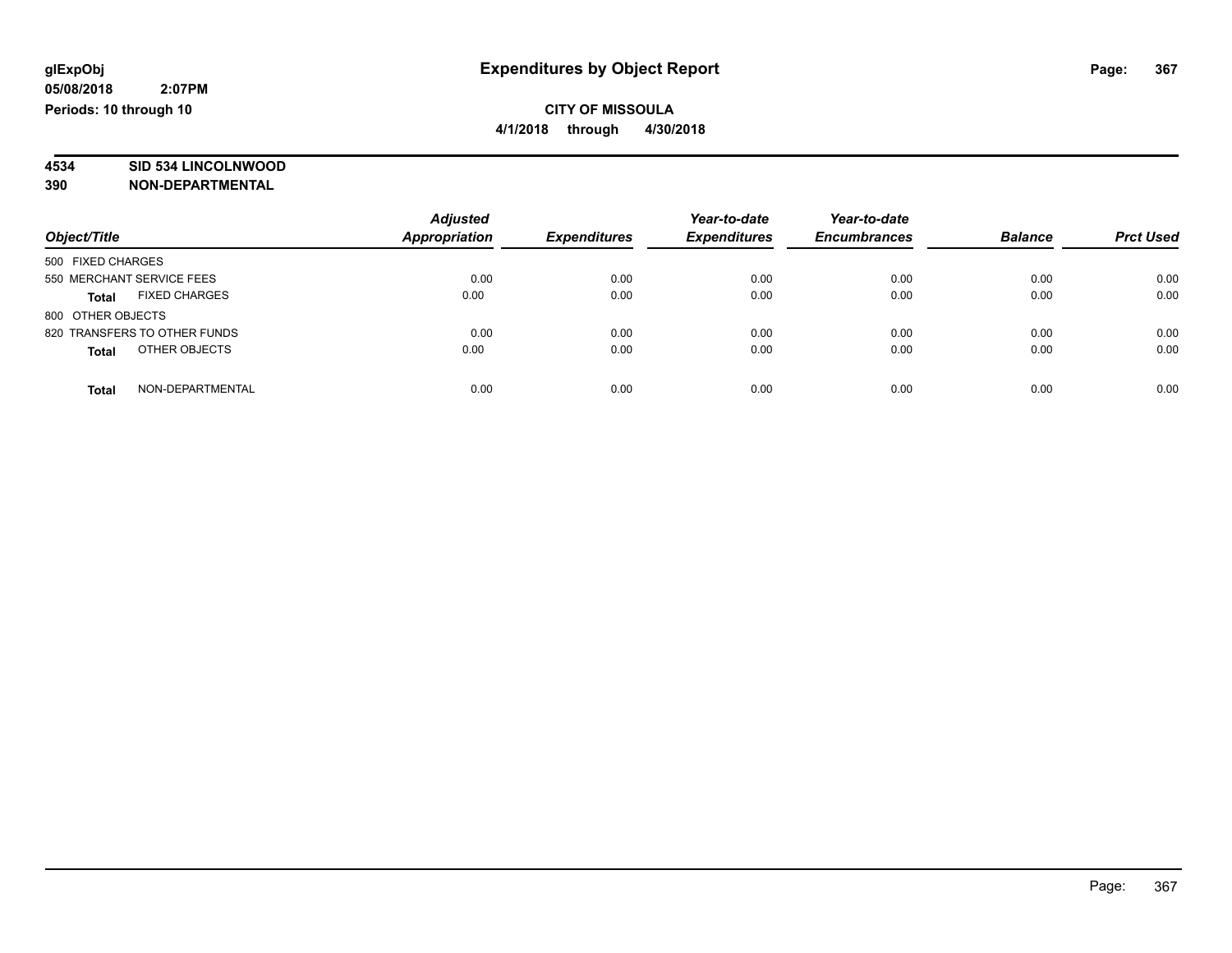#### **4534 SID 534 LINCOLNWOOD**

| Object/Title              |                              | <b>Adjusted</b>      |                     | Year-to-date<br><b>Expenditures</b> | Year-to-date<br><b>Encumbrances</b> | <b>Balance</b> | <b>Prct Used</b> |
|---------------------------|------------------------------|----------------------|---------------------|-------------------------------------|-------------------------------------|----------------|------------------|
|                           |                              | <b>Appropriation</b> | <b>Expenditures</b> |                                     |                                     |                |                  |
| 500 FIXED CHARGES         |                              |                      |                     |                                     |                                     |                |                  |
| 550 MERCHANT SERVICE FEES |                              | 0.00                 | 0.00                | 0.00                                | 0.00                                | 0.00           | 0.00             |
| Total                     | <b>FIXED CHARGES</b>         | 0.00                 | 0.00                | 0.00                                | 0.00                                | 0.00           | 0.00             |
| 800 OTHER OBJECTS         |                              |                      |                     |                                     |                                     |                |                  |
|                           | 820 TRANSFERS TO OTHER FUNDS | 0.00                 | 0.00                | 0.00                                | 0.00                                | 0.00           | 0.00             |
| <b>Total</b>              | OTHER OBJECTS                | 0.00                 | 0.00                | 0.00                                | 0.00                                | 0.00           | 0.00             |
| <b>Total</b>              | SID 534 LINCOLNWOOD          | 0.00                 | 0.00                | 0.00                                | 0.00                                | 0.00           | 0.00             |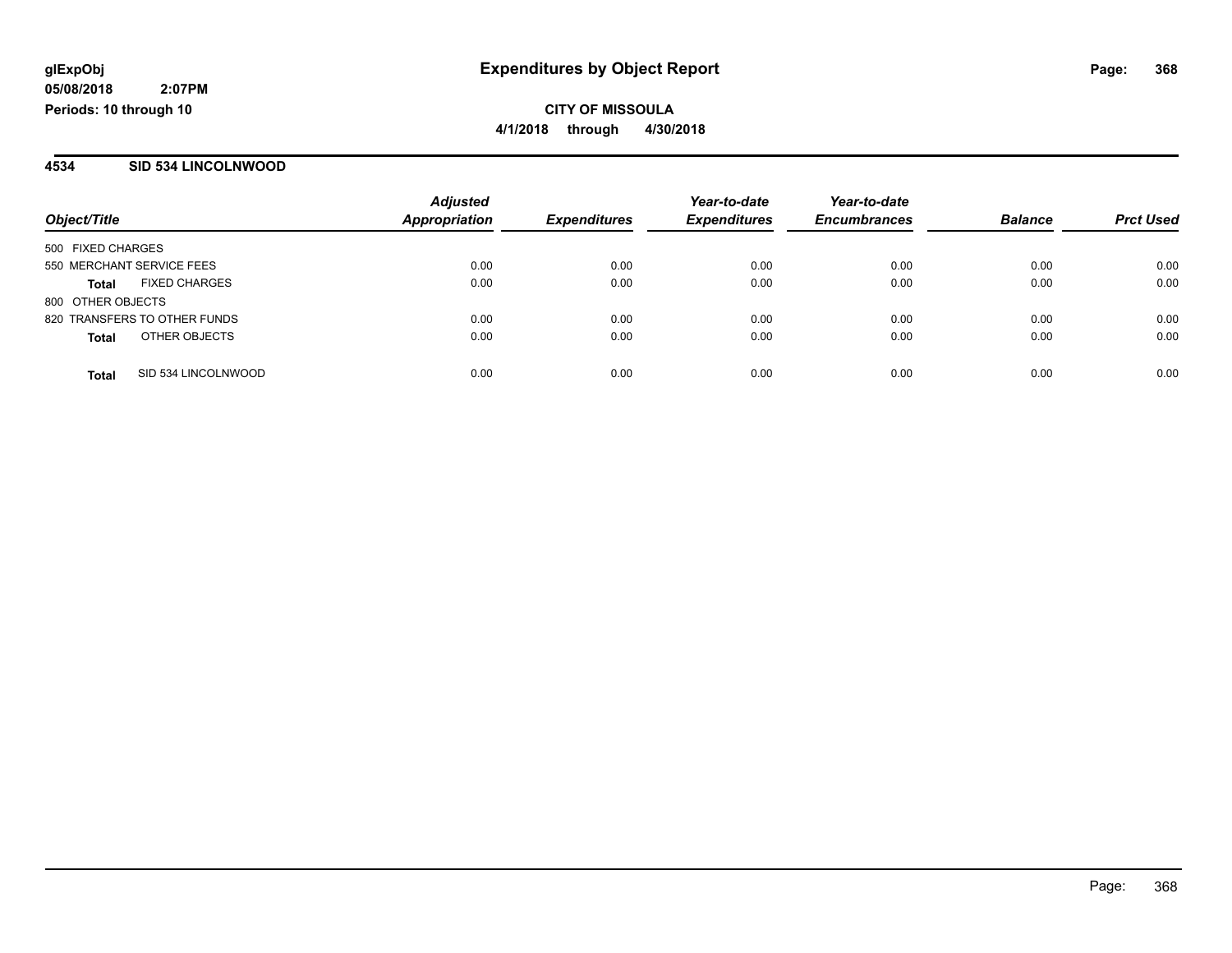# **4536 SID536 LINCOLNWOOD SWR PH2**

| Object/Title                         | <b>Adjusted</b><br>Appropriation | <b>Expenditures</b> | Year-to-date<br><b>Expenditures</b> | Year-to-date<br><b>Encumbrances</b> | <b>Balance</b> | <b>Prct Used</b> |
|--------------------------------------|----------------------------------|---------------------|-------------------------------------|-------------------------------------|----------------|------------------|
| 500 FIXED CHARGES                    |                                  |                     |                                     |                                     |                |                  |
| 550 MERCHANT SERVICE FEES            | 0.00                             | 0.00                | 0.00                                | 0.00                                | 0.00           | 0.00             |
| <b>FIXED CHARGES</b><br><b>Total</b> | 0.00                             | 0.00                | 0.00                                | 0.00                                | 0.00           | 0.00             |
| NON-DEPARTMENTAL<br><b>Total</b>     | 0.00                             | 0.00                | 0.00                                | 0.00                                | 0.00           | 0.00             |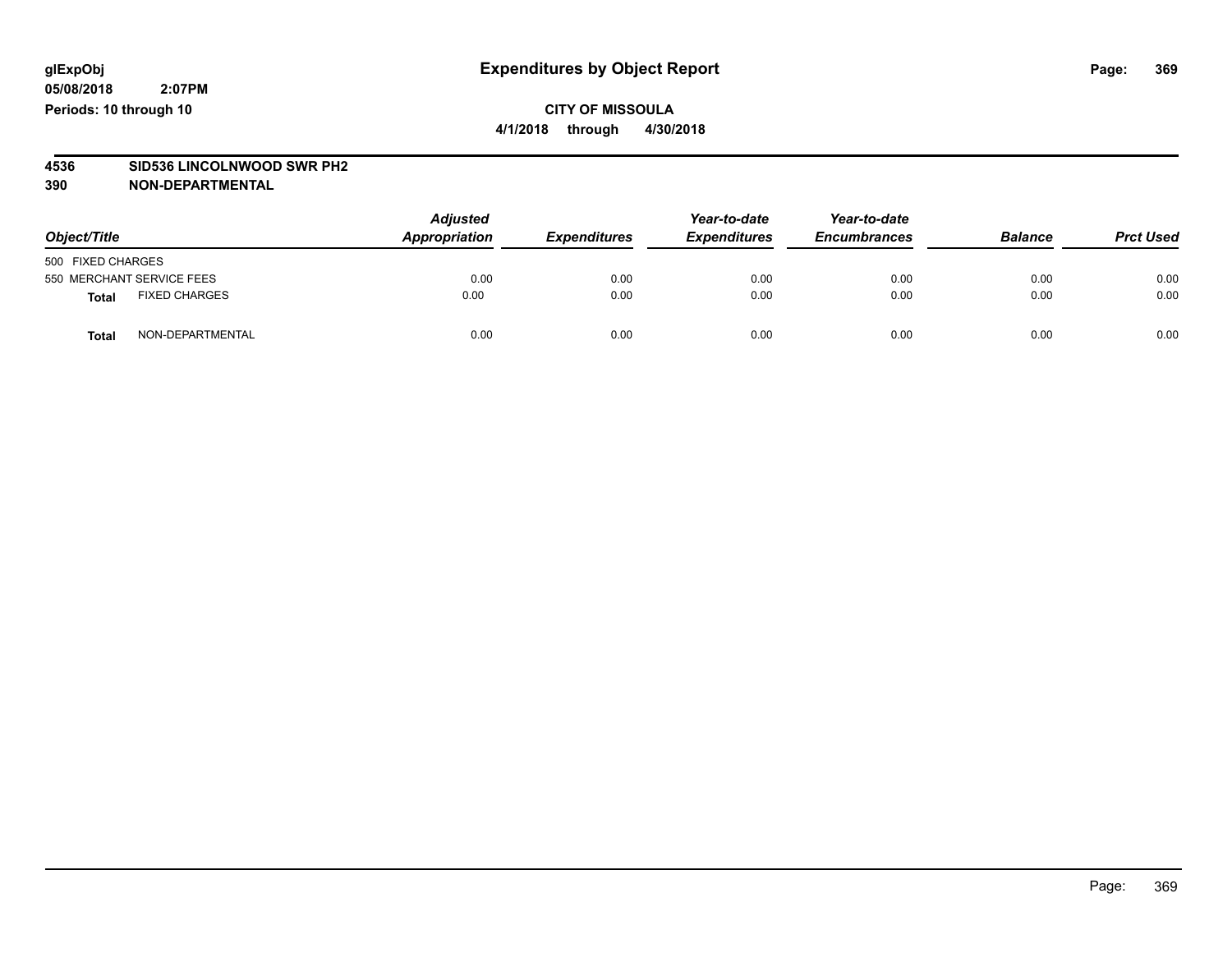**CITY OF MISSOULA 4/1/2018 through 4/30/2018**

#### **4536 SID536 LINCOLNWOOD SWR PH2**

|                                            | <b>Adjusted</b> |                     | Year-to-date        | Year-to-date        | <b>Balance</b> | <b>Prct Used</b> |
|--------------------------------------------|-----------------|---------------------|---------------------|---------------------|----------------|------------------|
| Object/Title                               | Appropriation   | <b>Expenditures</b> | <b>Expenditures</b> | <b>Encumbrances</b> |                |                  |
| 500 FIXED CHARGES                          |                 |                     |                     |                     |                |                  |
| 550 MERCHANT SERVICE FEES                  | 0.00            | 0.00                | 0.00                | 0.00                | 0.00           | 0.00             |
| <b>FIXED CHARGES</b><br>Total              | 0.00            | 0.00                | 0.00                | 0.00                | 0.00           | 0.00             |
| SID536 LINCOLNWOOD SWR PH2<br><b>Total</b> | 0.00            | 0.00                | 0.00                | 0.00                | 0.00           | 0.00             |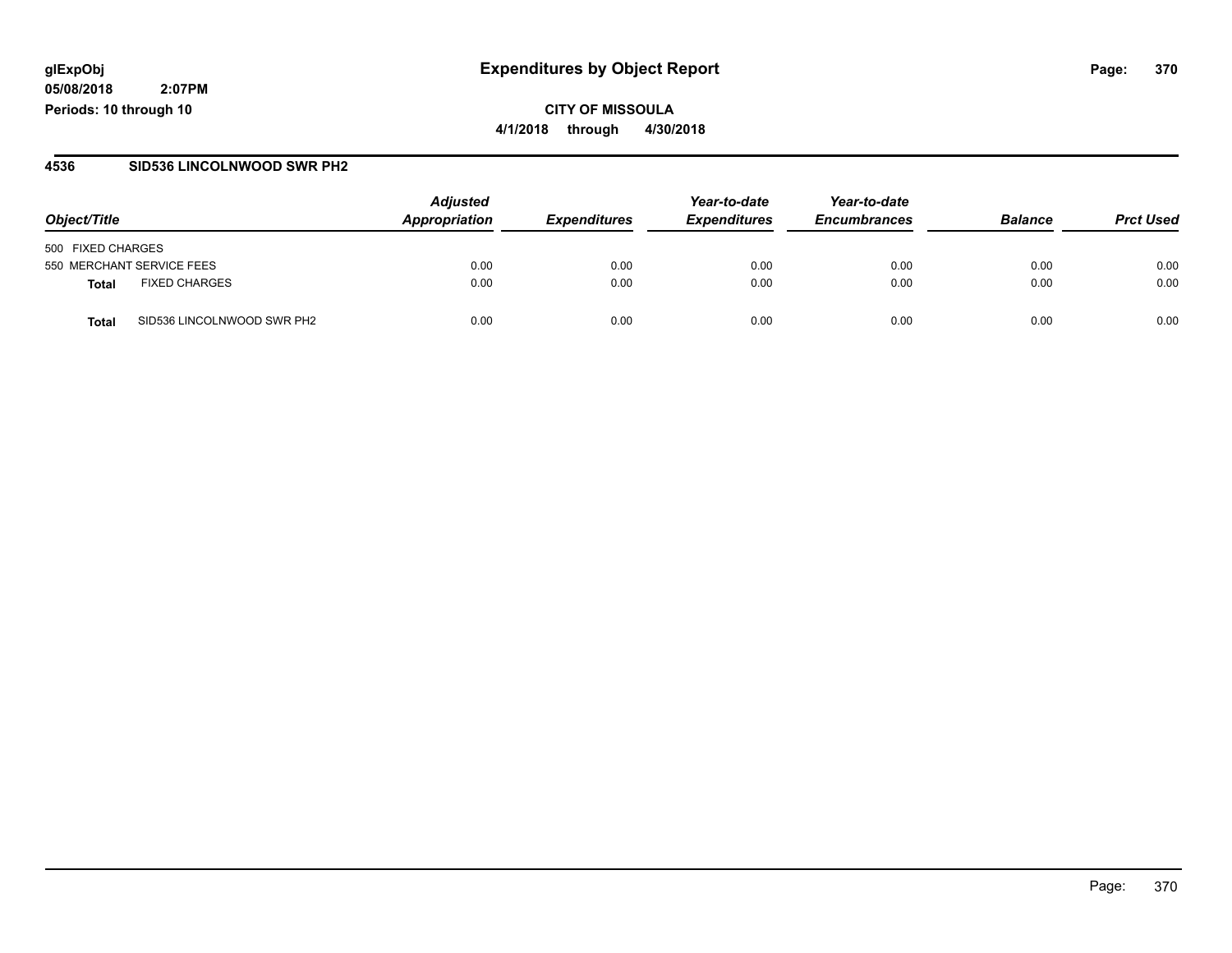**4540 SID 540 ENGLAND BLVD**

|                    |                              | <b>Adjusted</b>      |                     | Year-to-date        | Year-to-date        |                |                  |
|--------------------|------------------------------|----------------------|---------------------|---------------------|---------------------|----------------|------------------|
| Object/Title       |                              | <b>Appropriation</b> | <b>Expenditures</b> | <b>Expenditures</b> | <b>Encumbrances</b> | <b>Balance</b> | <b>Prct Used</b> |
|                    | 300 PURCHASED SERVICES       |                      |                     |                     |                     |                |                  |
|                    | 350 PROFESSIONAL SERVICES    | 0.00                 | 0.00                | 7,726.00            | 0.00                | $-7,726.00$    | 0.00             |
| <b>Total</b>       | PURCHASED SERVICES           | 0.00                 | 0.00                | 7,726.00            | 0.00                | $-7,726.00$    | 0.00             |
| 500 FIXED CHARGES  |                              |                      |                     |                     |                     |                |                  |
|                    | 550 MERCHANT SERVICE FEES    | 0.00                 | 0.00                | 0.00                | 0.00                | 0.00           | 0.00             |
| <b>Total</b>       | <b>FIXED CHARGES</b>         | 0.00                 | 0.00                | 0.00                | 0.00                | 0.00           | 0.00             |
| 800 OTHER OBJECTS  |                              |                      |                     |                     |                     |                |                  |
|                    | 820 TRANSFERS TO OTHER FUNDS | 0.00                 | 0.00                | 0.00                | 0.00                | 0.00           | 0.00             |
| <b>Total</b>       | OTHER OBJECTS                | 0.00                 | 0.00                | 0.00                | 0.00                | 0.00           | 0.00             |
| 900 CAPITAL OUTLAY |                              |                      |                     |                     |                     |                |                  |
| 930 IMPROVEMENTS   |                              | 0.00                 | 0.00                | 0.00                | 0.00                | 0.00           | 0.00             |
| <b>Total</b>       | <b>CAPITAL OUTLAY</b>        | 0.00                 | 0.00                | 0.00                | 0.00                | 0.00           | 0.00             |
| <b>Total</b>       | NON-DEPARTMENTAL             | 0.00                 | 0.00                | 7,726.00            | 0.00                | $-7,726.00$    | 0.00             |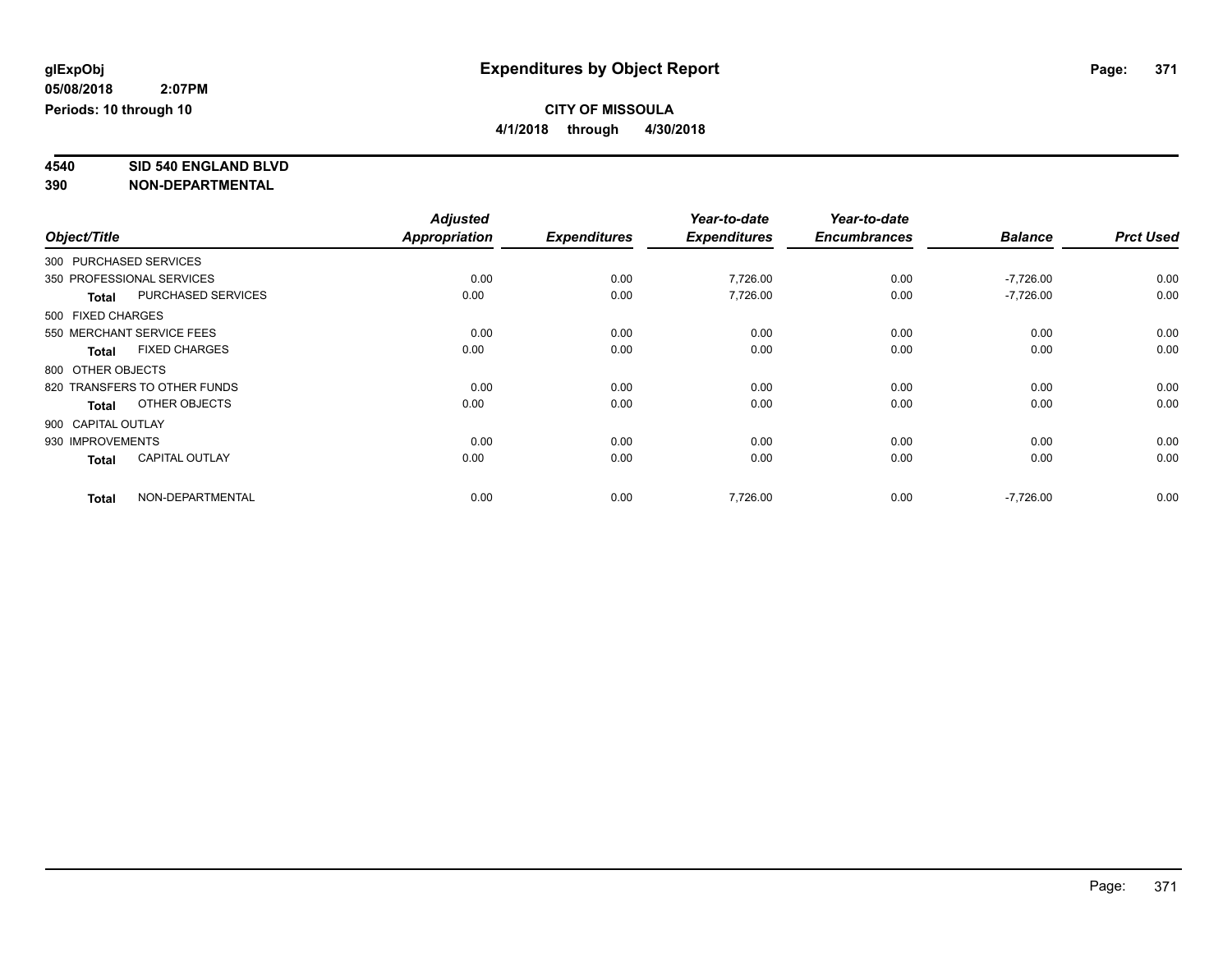#### **4540 SID 540 ENGLAND BLVD**

|                           |                              | <b>Adjusted</b>      |                     | Year-to-date        | Year-to-date        |                |                  |
|---------------------------|------------------------------|----------------------|---------------------|---------------------|---------------------|----------------|------------------|
| Object/Title              |                              | <b>Appropriation</b> | <b>Expenditures</b> | <b>Expenditures</b> | <b>Encumbrances</b> | <b>Balance</b> | <b>Prct Used</b> |
| 300 PURCHASED SERVICES    |                              |                      |                     |                     |                     |                |                  |
| 350 PROFESSIONAL SERVICES |                              | 0.00                 | 0.00                | 7,726.00            | 0.00                | $-7,726.00$    | 0.00             |
| <b>Total</b>              | PURCHASED SERVICES           | 0.00                 | 0.00                | 7,726.00            | 0.00                | $-7,726.00$    | 0.00             |
| 500 FIXED CHARGES         |                              |                      |                     |                     |                     |                |                  |
| 550 MERCHANT SERVICE FEES |                              | 0.00                 | 0.00                | 0.00                | 0.00                | 0.00           | 0.00             |
| <b>Total</b>              | <b>FIXED CHARGES</b>         | 0.00                 | 0.00                | 0.00                | 0.00                | 0.00           | 0.00             |
| 800 OTHER OBJECTS         |                              |                      |                     |                     |                     |                |                  |
|                           | 820 TRANSFERS TO OTHER FUNDS | 0.00                 | 0.00                | 0.00                | 0.00                | 0.00           | 0.00             |
| <b>Total</b>              | OTHER OBJECTS                | 0.00                 | 0.00                | 0.00                | 0.00                | 0.00           | 0.00             |
| 900 CAPITAL OUTLAY        |                              |                      |                     |                     |                     |                |                  |
| 930 IMPROVEMENTS          |                              | 0.00                 | 0.00                | 0.00                | 0.00                | 0.00           | 0.00             |
| <b>Total</b>              | <b>CAPITAL OUTLAY</b>        | 0.00                 | 0.00                | 0.00                | 0.00                | 0.00           | 0.00             |
| <b>Total</b>              | SID 540 ENGLAND BLVD         | 0.00                 | 0.00                | 7,726.00            | 0.00                | $-7,726.00$    | 0.00             |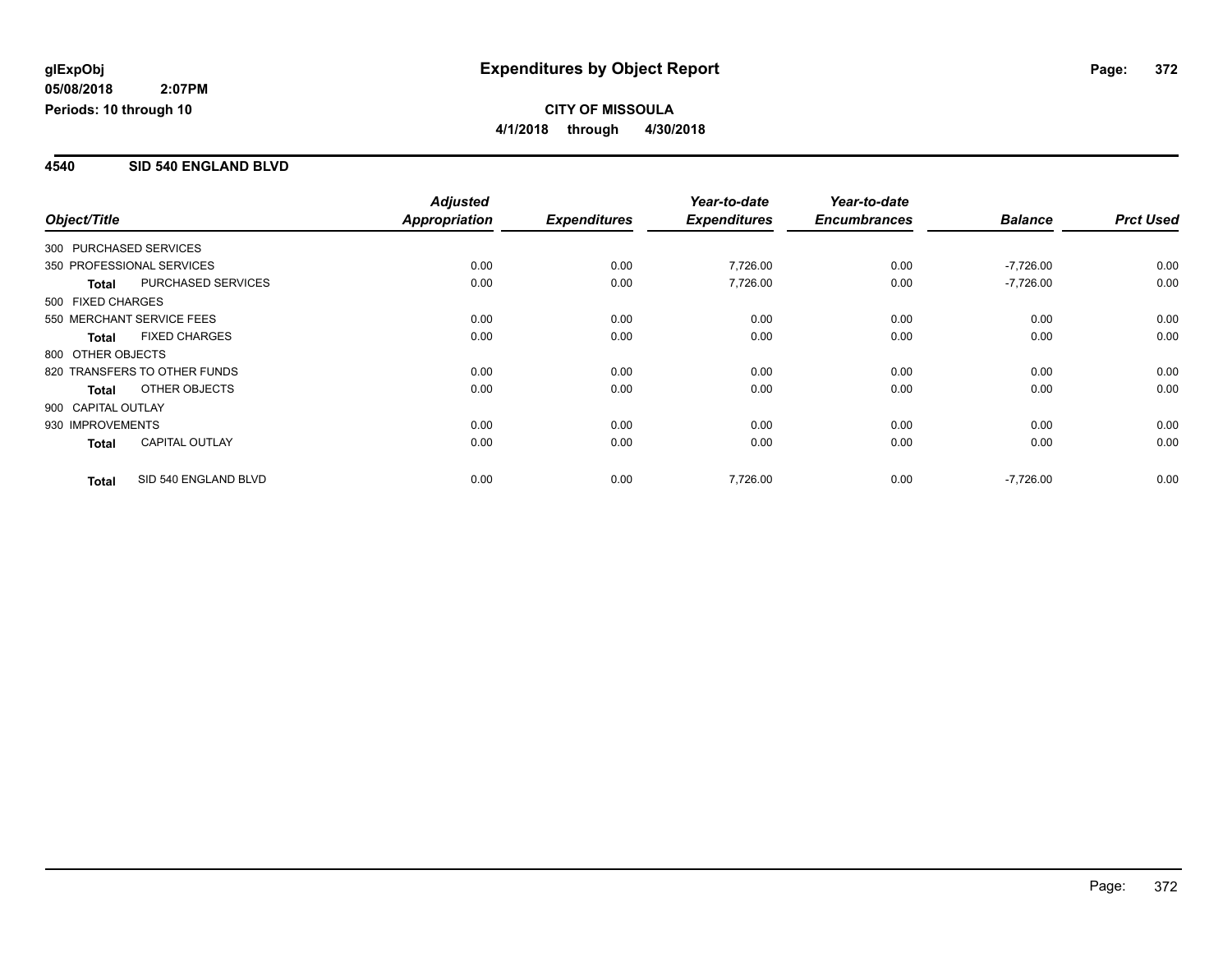# **4541 SID 541 PINEVIEW PARK**

|                                       | <b>Adjusted</b>      |                     | Year-to-date        | Year-to-date        |                |                  |
|---------------------------------------|----------------------|---------------------|---------------------|---------------------|----------------|------------------|
| Object/Title                          | <b>Appropriation</b> | <b>Expenditures</b> | <b>Expenditures</b> | <b>Encumbrances</b> | <b>Balance</b> | <b>Prct Used</b> |
| 500 FIXED CHARGES                     |                      |                     |                     |                     |                |                  |
| 500 FIXED CHARGES                     | 0.00                 | 0.00                | 0.00                | 0.00                | 0.00           | 0.00             |
| 550 MERCHANT SERVICE FEES             | 0.00                 | 0.00                | 0.00                | 0.00                | 0.00           | 0.00             |
| <b>FIXED CHARGES</b><br><b>Total</b>  | 0.00                 | 0.00                | 0.00                | 0.00                | 0.00           | 0.00             |
| 900 CAPITAL OUTLAY                    |                      |                     |                     |                     |                |                  |
| 930 IMPROVEMENTS                      | 0.00                 | 0.00                | 0.00                | 0.00                | 0.00           | 0.00             |
| <b>CAPITAL OUTLAY</b><br><b>Total</b> | 0.00                 | 0.00                | 0.00                | 0.00                | 0.00           | 0.00             |
| NON-DEPARTMENTAL<br><b>Total</b>      | 0.00                 | 0.00                | 0.00                | 0.00                | 0.00           | 0.00             |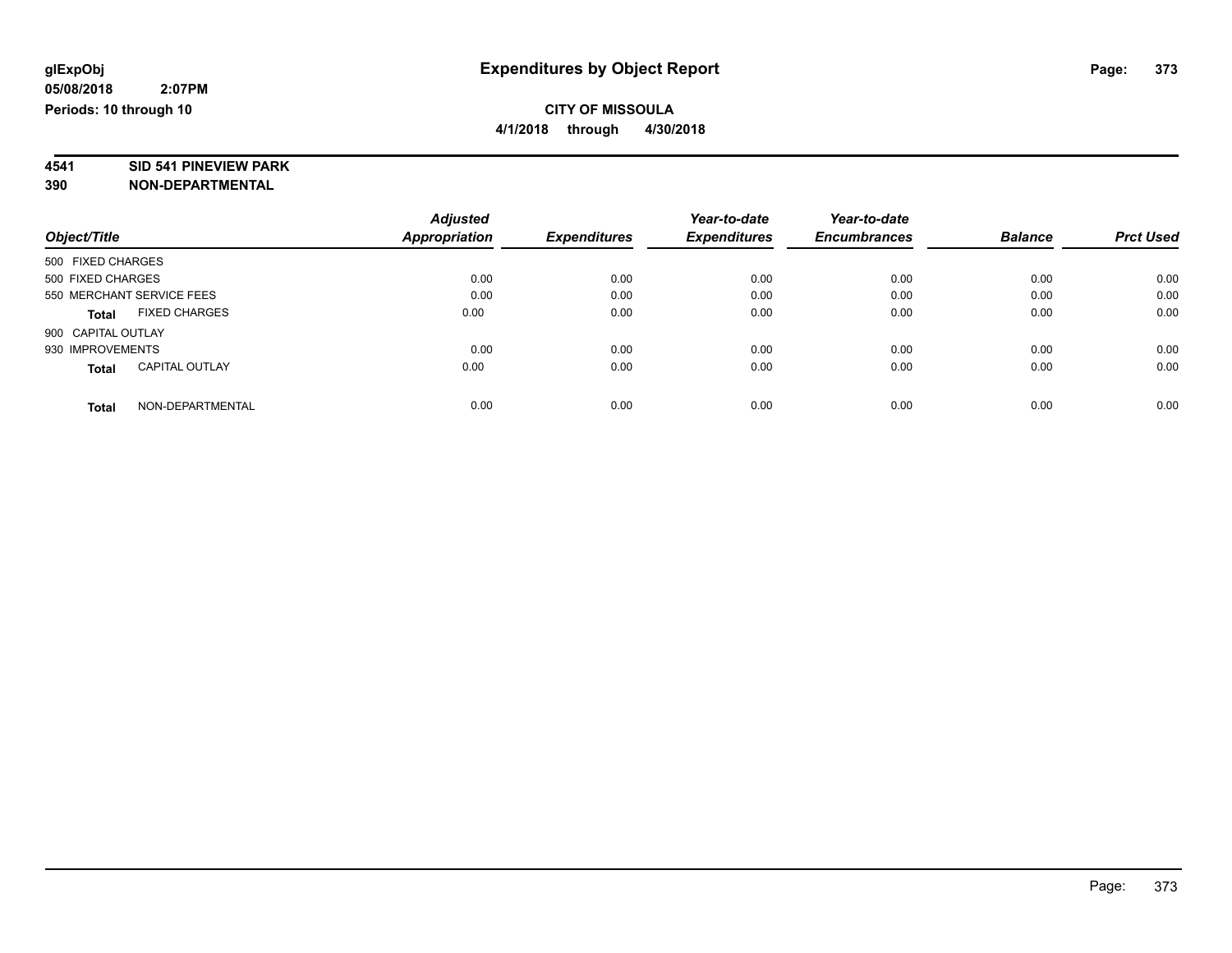#### **4541 SID 541 PINEVIEW PARK**

| Object/Title                          | <b>Adjusted</b><br><b>Appropriation</b> | <b>Expenditures</b> | Year-to-date<br><b>Expenditures</b> | Year-to-date<br><b>Encumbrances</b> | <b>Balance</b> | <b>Prct Used</b> |
|---------------------------------------|-----------------------------------------|---------------------|-------------------------------------|-------------------------------------|----------------|------------------|
| 500 FIXED CHARGES                     |                                         |                     |                                     |                                     |                |                  |
| 500 FIXED CHARGES                     | 0.00                                    | 0.00                | 0.00                                | 0.00                                | 0.00           | 0.00             |
| 550 MERCHANT SERVICE FEES             | 0.00                                    | 0.00                | 0.00                                | 0.00                                | 0.00           | 0.00             |
| <b>FIXED CHARGES</b><br><b>Total</b>  | 0.00                                    | 0.00                | 0.00                                | 0.00                                | 0.00           | 0.00             |
| 900 CAPITAL OUTLAY                    |                                         |                     |                                     |                                     |                |                  |
| 930 IMPROVEMENTS                      | 0.00                                    | 0.00                | 0.00                                | 0.00                                | 0.00           | 0.00             |
| <b>CAPITAL OUTLAY</b><br><b>Total</b> | 0.00                                    | 0.00                | 0.00                                | 0.00                                | 0.00           | 0.00             |
| SID 541 PINEVIEW PARK<br><b>Total</b> | 0.00                                    | 0.00                | 0.00                                | 0.00                                | 0.00           | 0.00             |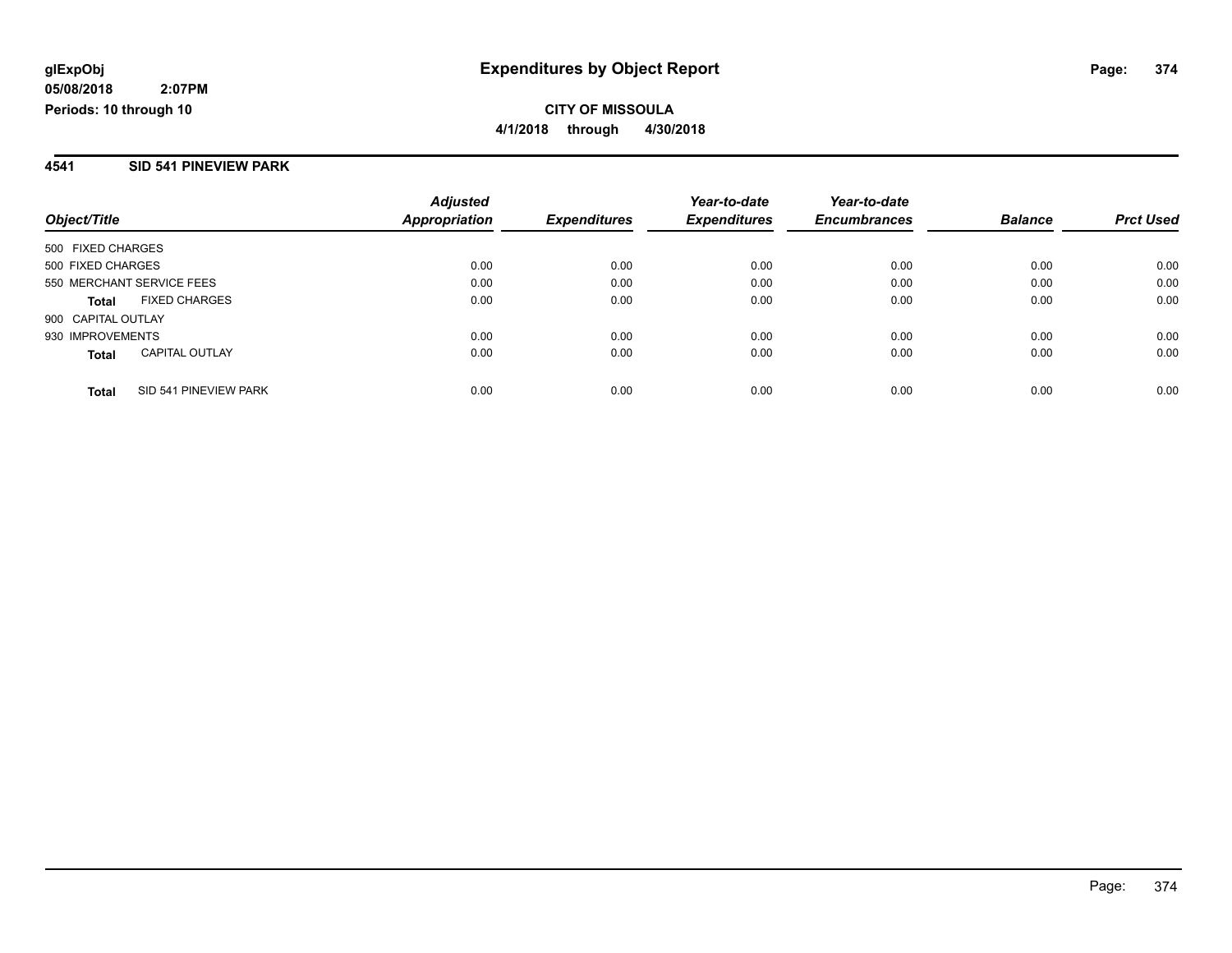# **4542 SID 542 HILLVIEW WAY**

|                                      | <b>Adjusted</b>      |                     | Year-to-date        | Year-to-date        |                |                  |
|--------------------------------------|----------------------|---------------------|---------------------|---------------------|----------------|------------------|
| Object/Title                         | <b>Appropriation</b> | <b>Expenditures</b> | <b>Expenditures</b> | <b>Encumbrances</b> | <b>Balance</b> | <b>Prct Used</b> |
| 300 PURCHASED SERVICES               |                      |                     |                     |                     |                |                  |
| 350 PROFESSIONAL SERVICES            | 0.00                 | 0.00                | 0.00                | 0.00                | 0.00           | 0.00             |
| PURCHASED SERVICES<br><b>Total</b>   | 0.00                 | 0.00                | 0.00                | 0.00                | 0.00           | 0.00             |
| 500 FIXED CHARGES                    |                      |                     |                     |                     |                |                  |
| 550 MERCHANT SERVICE FEES            | 0.00                 | 0.00                | 0.00                | 0.00                | 0.00           | 0.00             |
| <b>FIXED CHARGES</b><br><b>Total</b> | 0.00                 | 0.00                | 0.00                | 0.00                | 0.00           | 0.00             |
| NON-DEPARTMENTAL<br><b>Total</b>     | 0.00                 | 0.00                | 0.00                | 0.00                | 0.00           | 0.00             |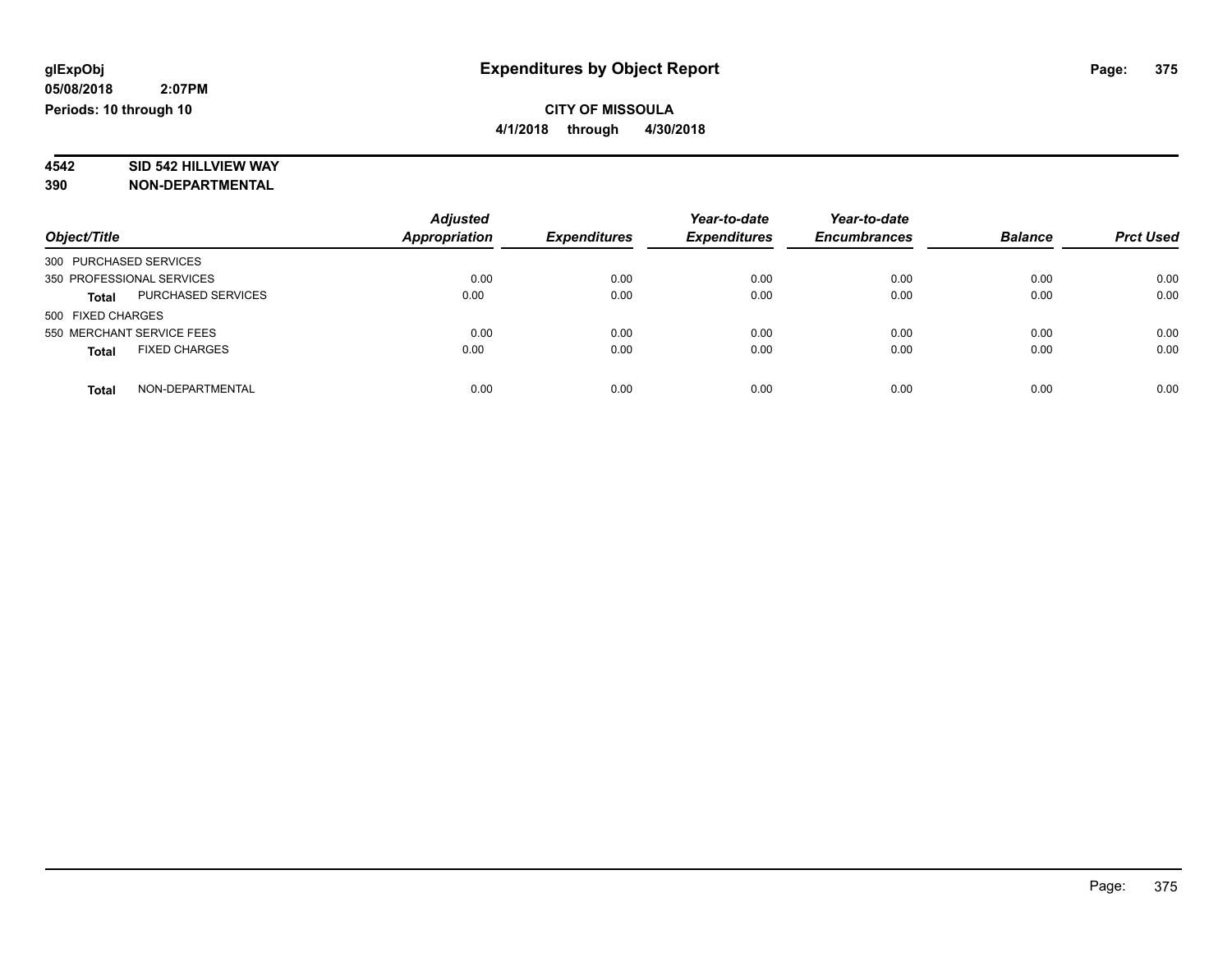#### **4542 SID 542 HILLVIEW WAY**

|                           |                      | <b>Adjusted</b>      |                     | Year-to-date        | Year-to-date        |                |                  |
|---------------------------|----------------------|----------------------|---------------------|---------------------|---------------------|----------------|------------------|
| Object/Title              |                      | <b>Appropriation</b> | <b>Expenditures</b> | <b>Expenditures</b> | <b>Encumbrances</b> | <b>Balance</b> | <b>Prct Used</b> |
| 300 PURCHASED SERVICES    |                      |                      |                     |                     |                     |                |                  |
| 350 PROFESSIONAL SERVICES |                      | 0.00                 | 0.00                | 0.00                | 0.00                | 0.00           | 0.00             |
| <b>Total</b>              | PURCHASED SERVICES   | 0.00                 | 0.00                | 0.00                | 0.00                | 0.00           | 0.00             |
| 500 FIXED CHARGES         |                      |                      |                     |                     |                     |                |                  |
| 550 MERCHANT SERVICE FEES |                      | 0.00                 | 0.00                | 0.00                | 0.00                | 0.00           | 0.00             |
| <b>Total</b>              | <b>FIXED CHARGES</b> | 0.00                 | 0.00                | 0.00                | 0.00                | 0.00           | 0.00             |
| <b>Total</b>              | SID 542 HILLVIEW WAY | 0.00                 | 0.00                | 0.00                | 0.00                | 0.00           | 0.00             |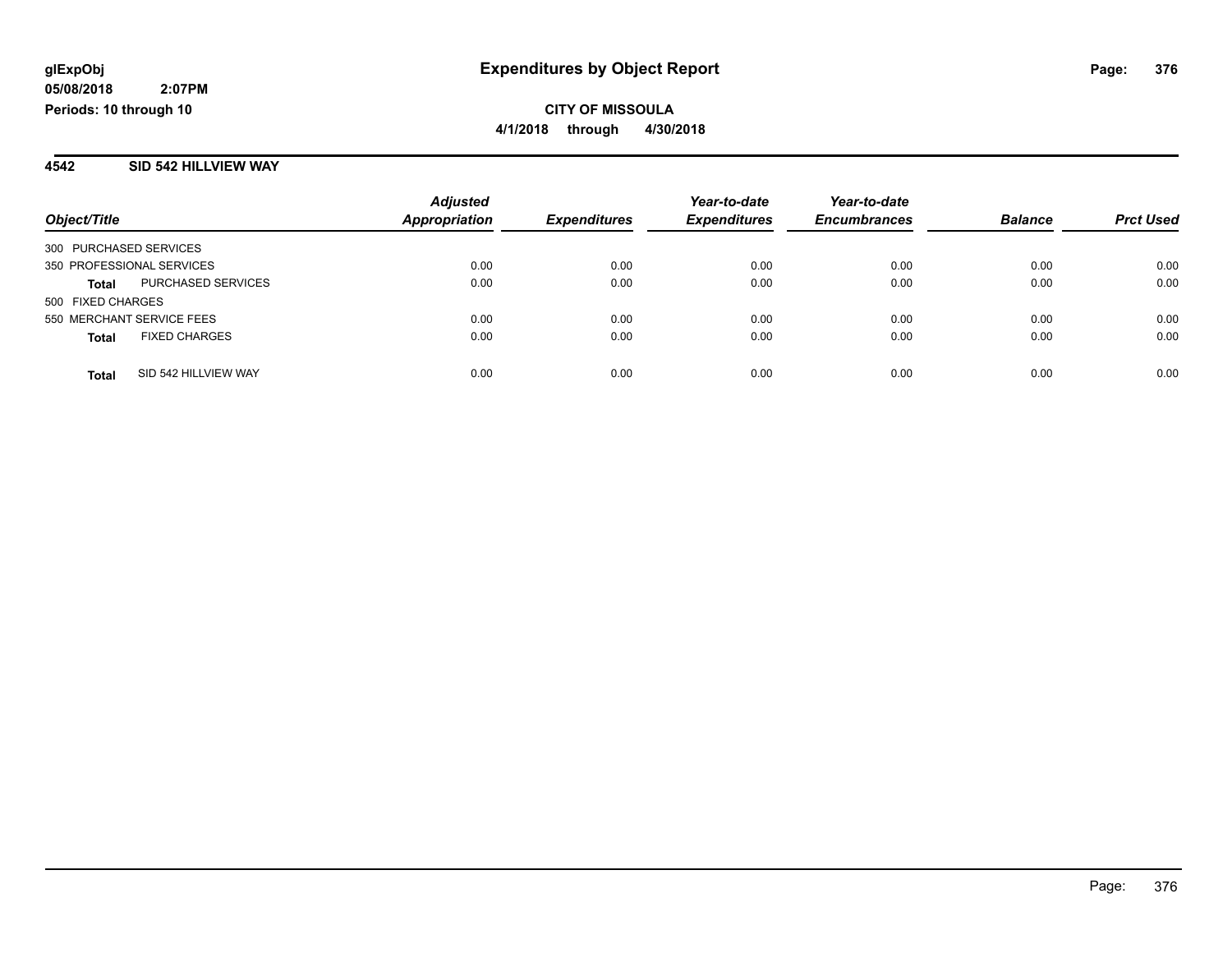**4543 SID 543 TRAFFIC CALMING**

|                                       | <b>Adjusted</b>      |                     | Year-to-date        | Year-to-date        |                |                  |
|---------------------------------------|----------------------|---------------------|---------------------|---------------------|----------------|------------------|
| Object/Title                          | <b>Appropriation</b> | <b>Expenditures</b> | <b>Expenditures</b> | <b>Encumbrances</b> | <b>Balance</b> | <b>Prct Used</b> |
| 300 PURCHASED SERVICES                |                      |                     |                     |                     |                |                  |
| 350 PROFESSIONAL SERVICES             | 0.00                 | 0.00                | 0.00                | 0.00                | 0.00           | 0.00             |
| PURCHASED SERVICES<br>Total           | 0.00                 | 0.00                | 0.00                | 0.00                | 0.00           | 0.00             |
| 500 FIXED CHARGES                     |                      |                     |                     |                     |                |                  |
| 550 MERCHANT SERVICE FEES             | 0.00                 | 0.00                | 0.00                | 0.00                | 0.00           | 0.00             |
| <b>FIXED CHARGES</b><br><b>Total</b>  | 0.00                 | 0.00                | 0.00                | 0.00                | 0.00           | 0.00             |
| 900 CAPITAL OUTLAY                    |                      |                     |                     |                     |                |                  |
| 930 IMPROVEMENTS                      | 0.00                 | 0.00                | 0.00                | 0.00                | 0.00           | 0.00             |
| <b>CAPITAL OUTLAY</b><br><b>Total</b> | 0.00                 | 0.00                | 0.00                | 0.00                | 0.00           | 0.00             |
| NON-DEPARTMENTAL<br><b>Total</b>      | 0.00                 | 0.00                | 0.00                | 0.00                | 0.00           | 0.00             |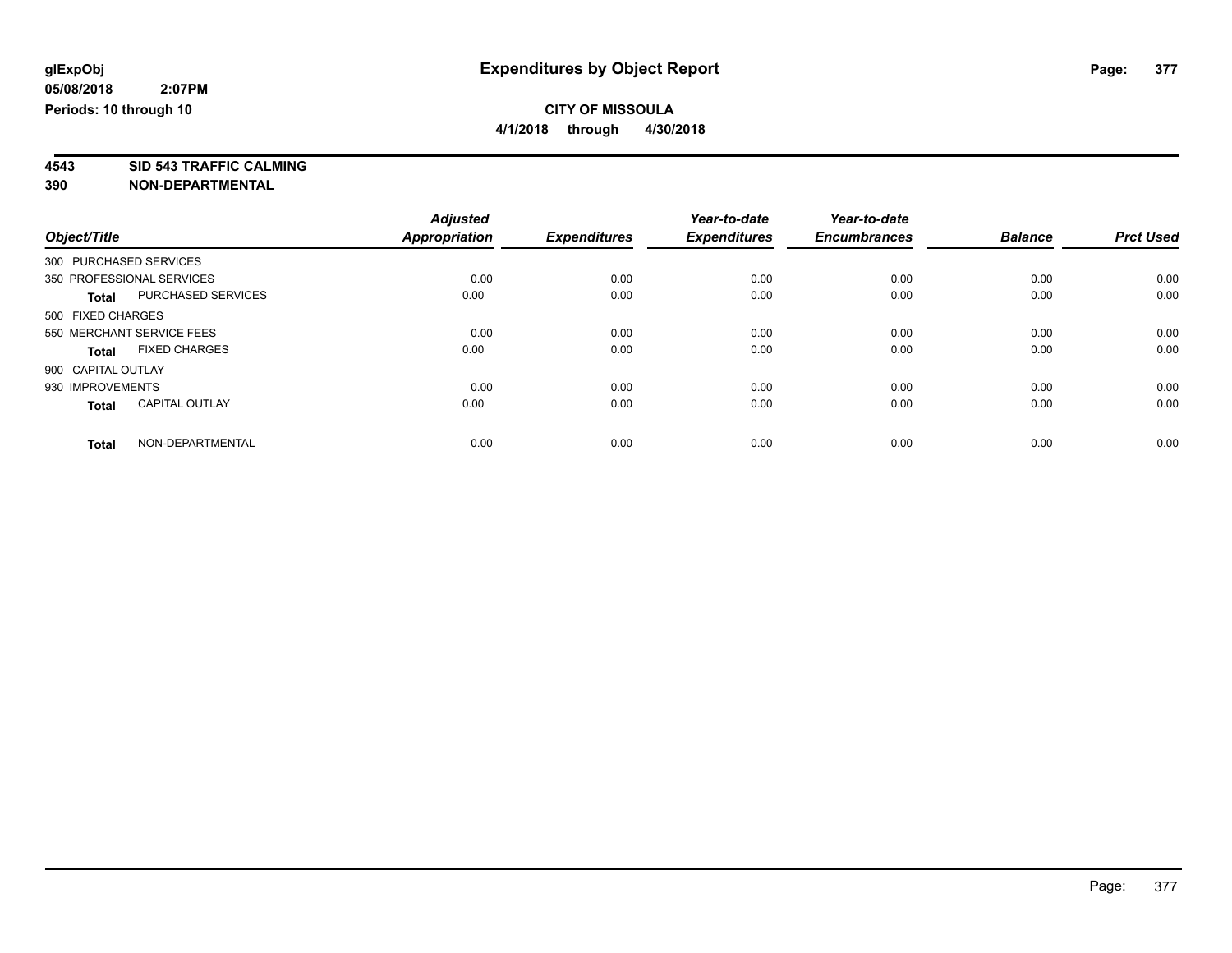#### **4543 SID 543 TRAFFIC CALMING**

|                           |                           | <b>Adjusted</b>      |                     | Year-to-date        | Year-to-date        |                |                  |
|---------------------------|---------------------------|----------------------|---------------------|---------------------|---------------------|----------------|------------------|
| Object/Title              |                           | <b>Appropriation</b> | <b>Expenditures</b> | <b>Expenditures</b> | <b>Encumbrances</b> | <b>Balance</b> | <b>Prct Used</b> |
| 300 PURCHASED SERVICES    |                           |                      |                     |                     |                     |                |                  |
| 350 PROFESSIONAL SERVICES |                           | 0.00                 | 0.00                | 0.00                | 0.00                | 0.00           | 0.00             |
| <b>Total</b>              | <b>PURCHASED SERVICES</b> | 0.00                 | 0.00                | 0.00                | 0.00                | 0.00           | 0.00             |
| 500 FIXED CHARGES         |                           |                      |                     |                     |                     |                |                  |
| 550 MERCHANT SERVICE FEES |                           | 0.00                 | 0.00                | 0.00                | 0.00                | 0.00           | 0.00             |
| <b>Total</b>              | <b>FIXED CHARGES</b>      | 0.00                 | 0.00                | 0.00                | 0.00                | 0.00           | 0.00             |
| 900 CAPITAL OUTLAY        |                           |                      |                     |                     |                     |                |                  |
| 930 IMPROVEMENTS          |                           | 0.00                 | 0.00                | 0.00                | 0.00                | 0.00           | 0.00             |
| <b>Total</b>              | <b>CAPITAL OUTLAY</b>     | 0.00                 | 0.00                | 0.00                | 0.00                | 0.00           | 0.00             |
| <b>Total</b>              | SID 543 TRAFFIC CALMING   | 0.00                 | 0.00                | 0.00                | 0.00                | 0.00           | 0.00             |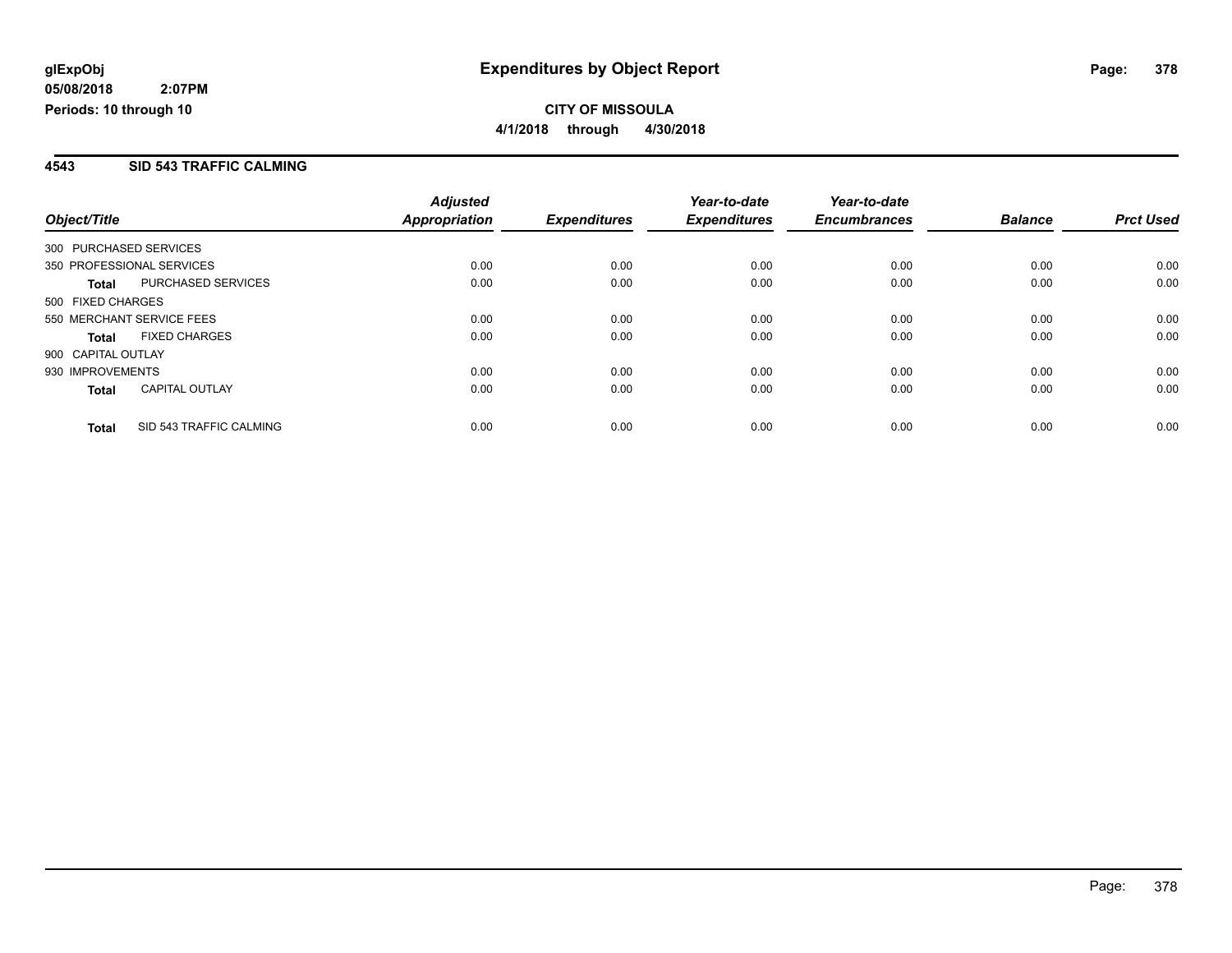# **4544 MILLER CREEK MITIGATION FUND**

| Object/Title                          | <b>Adjusted</b><br><b>Appropriation</b> | <b>Expenditures</b> | Year-to-date<br><b>Expenditures</b> | Year-to-date<br><b>Encumbrances</b> | <b>Balance</b> | <b>Prct Used</b> |
|---------------------------------------|-----------------------------------------|---------------------|-------------------------------------|-------------------------------------|----------------|------------------|
| 500 FIXED CHARGES                     |                                         |                     |                                     |                                     |                |                  |
| 550 MERCHANT SERVICE FEES             | 0.00                                    | 0.00                | 0.00                                | 0.00                                | 0.00           | 0.00             |
| <b>FIXED CHARGES</b><br><b>Total</b>  | 0.00                                    | 0.00                | 0.00                                | 0.00                                | 0.00           | 0.00             |
| 900 CAPITAL OUTLAY                    |                                         |                     |                                     |                                     |                |                  |
| 930 IMPROVEMENTS                      | 0.00                                    | 0.00                | 0.00                                | 0.00                                | 0.00           | 0.00             |
| <b>CAPITAL OUTLAY</b><br><b>Total</b> | 0.00                                    | 0.00                | 0.00                                | 0.00                                | 0.00           | 0.00             |
| NON-DEPARTMENTAL<br>Total             | 0.00                                    | 0.00                | 0.00                                | 0.00                                | 0.00           | 0.00             |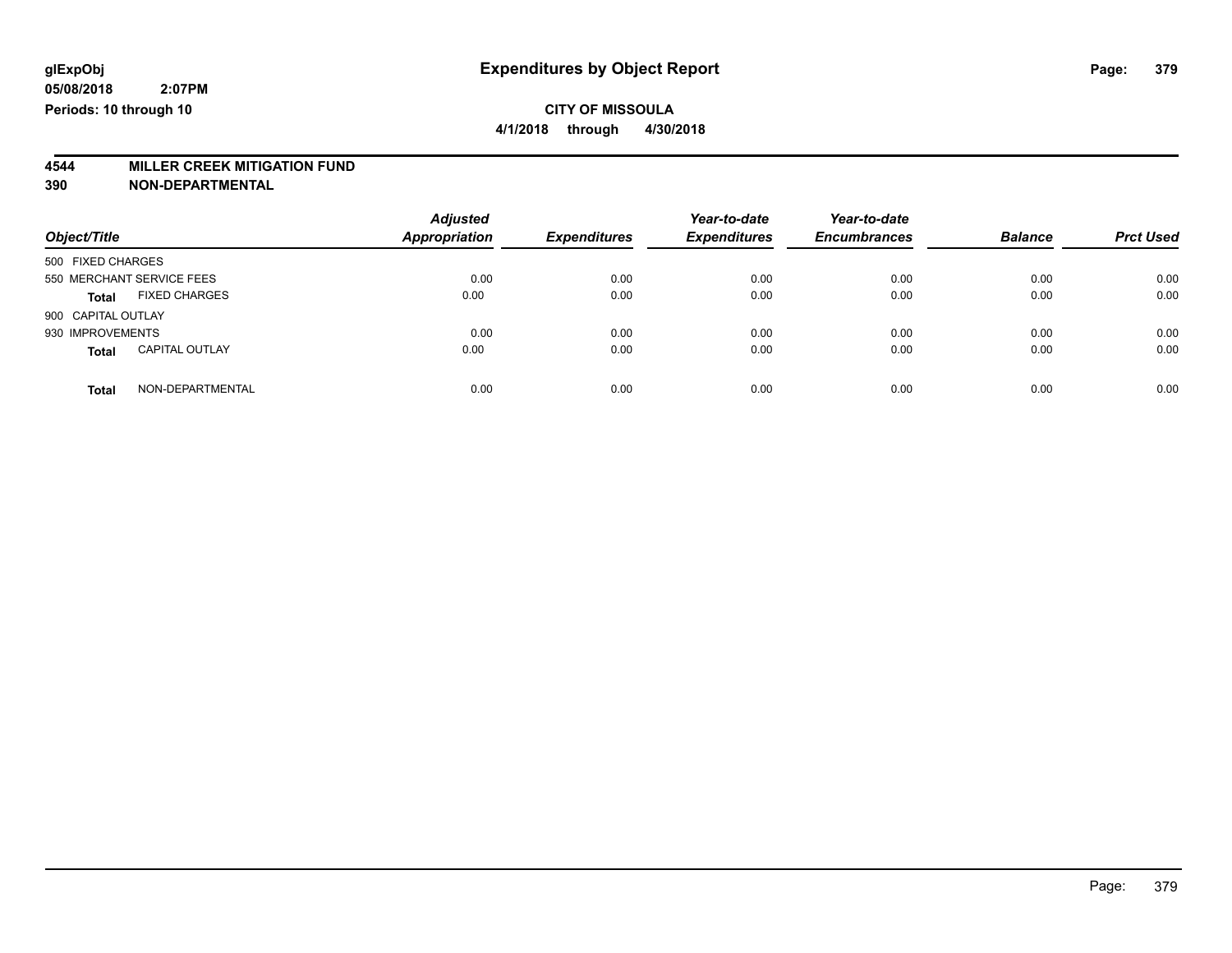**CITY OF MISSOULA 4/1/2018 through 4/30/2018**

#### **4544 MILLER CREEK MITIGATION FUND**

| Object/Title       |                              | <b>Adjusted</b><br><b>Appropriation</b> | <b>Expenditures</b> | Year-to-date<br><b>Expenditures</b> | Year-to-date<br><b>Encumbrances</b> | <b>Balance</b> | <b>Prct Used</b> |
|--------------------|------------------------------|-----------------------------------------|---------------------|-------------------------------------|-------------------------------------|----------------|------------------|
| 500 FIXED CHARGES  |                              |                                         |                     |                                     |                                     |                |                  |
|                    | 550 MERCHANT SERVICE FEES    | 0.00                                    | 0.00                | 0.00                                | 0.00                                | 0.00           | 0.00             |
| <b>Total</b>       | <b>FIXED CHARGES</b>         | 0.00                                    | 0.00                | 0.00                                | 0.00                                | 0.00           | 0.00             |
| 900 CAPITAL OUTLAY |                              |                                         |                     |                                     |                                     |                |                  |
| 930 IMPROVEMENTS   |                              | 0.00                                    | 0.00                | 0.00                                | 0.00                                | 0.00           | 0.00             |
| <b>Total</b>       | <b>CAPITAL OUTLAY</b>        | 0.00                                    | 0.00                | 0.00                                | 0.00                                | 0.00           | 0.00             |
| <b>Total</b>       | MILLER CREEK MITIGATION FUND | 0.00                                    | 0.00                | 0.00                                | 0.00                                | 0.00           | 0.00             |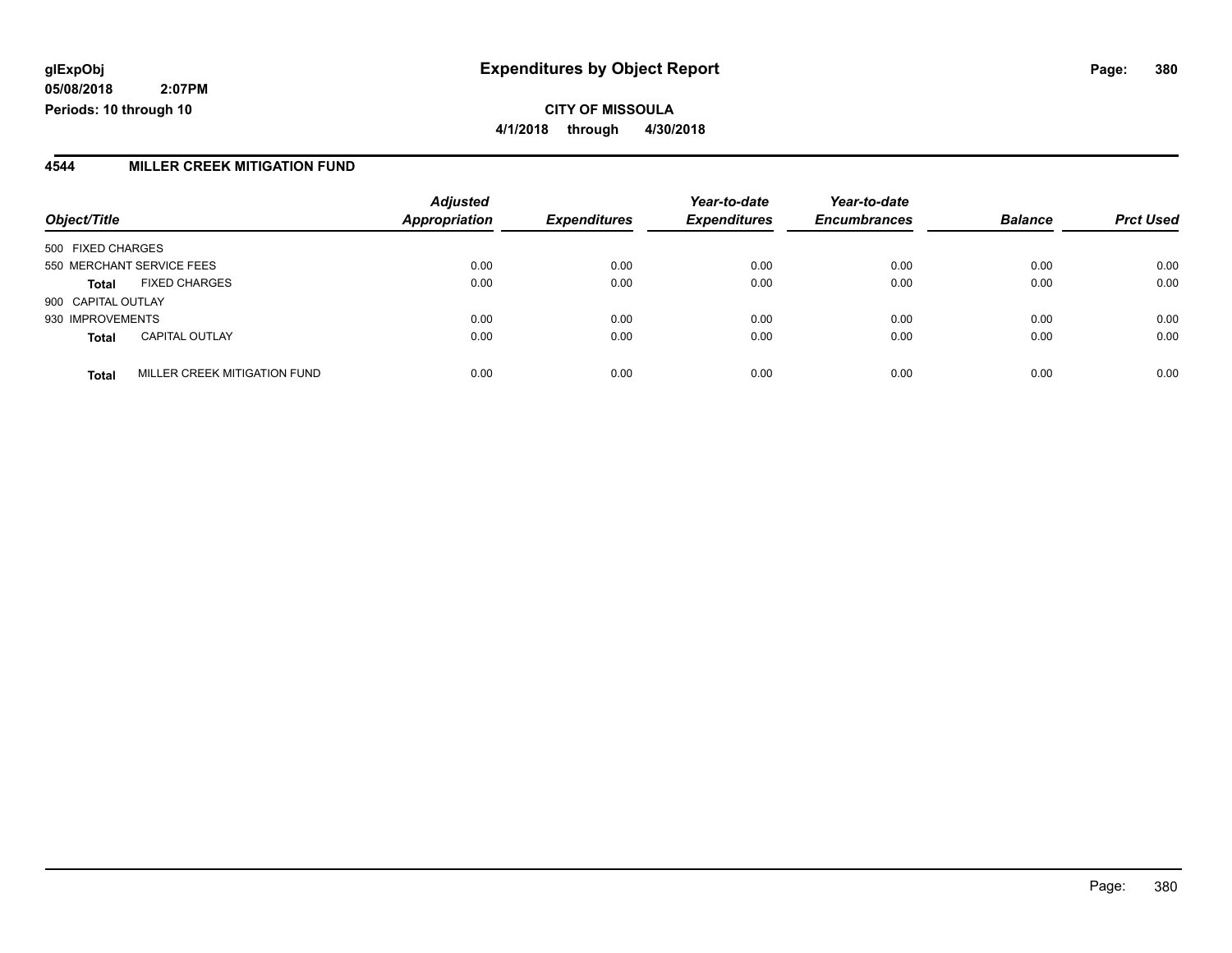**4545 MILLER CREEK TWITE CONSTRUCTION**

|                        |                           | <b>Adjusted</b>      |                     | Year-to-date        | Year-to-date        |                |                  |
|------------------------|---------------------------|----------------------|---------------------|---------------------|---------------------|----------------|------------------|
| Object/Title           |                           | <b>Appropriation</b> | <b>Expenditures</b> | <b>Expenditures</b> | <b>Encumbrances</b> | <b>Balance</b> | <b>Prct Used</b> |
| 300 PURCHASED SERVICES |                           |                      |                     |                     |                     |                |                  |
|                        | 350 PROFESSIONAL SERVICES | 0.00                 | 0.00                | 0.00                | 0.00                | 0.00           | 0.00             |
| <b>Total</b>           | PURCHASED SERVICES        | 0.00                 | 0.00                | 0.00                | 0.00                | 0.00           | 0.00             |
| 500 FIXED CHARGES      |                           |                      |                     |                     |                     |                |                  |
|                        | 550 MERCHANT SERVICE FEES | 0.00                 | 0.00                | 0.00                | 0.00                | 0.00           | 0.00             |
| <b>Total</b>           | <b>FIXED CHARGES</b>      | 0.00                 | 0.00                | 0.00                | 0.00                | 0.00           | 0.00             |
| 900 CAPITAL OUTLAY     |                           |                      |                     |                     |                     |                |                  |
| 930 IMPROVEMENTS       |                           | 0.00                 | 0.00                | 0.00                | 0.00                | 0.00           | 0.00             |
| <b>Total</b>           | <b>CAPITAL OUTLAY</b>     | 0.00                 | 0.00                | 0.00                | 0.00                | 0.00           | 0.00             |
| <b>Total</b>           | NON-DEPARTMENTAL          | 0.00                 | 0.00                | 0.00                | 0.00                | 0.00           | 0.00             |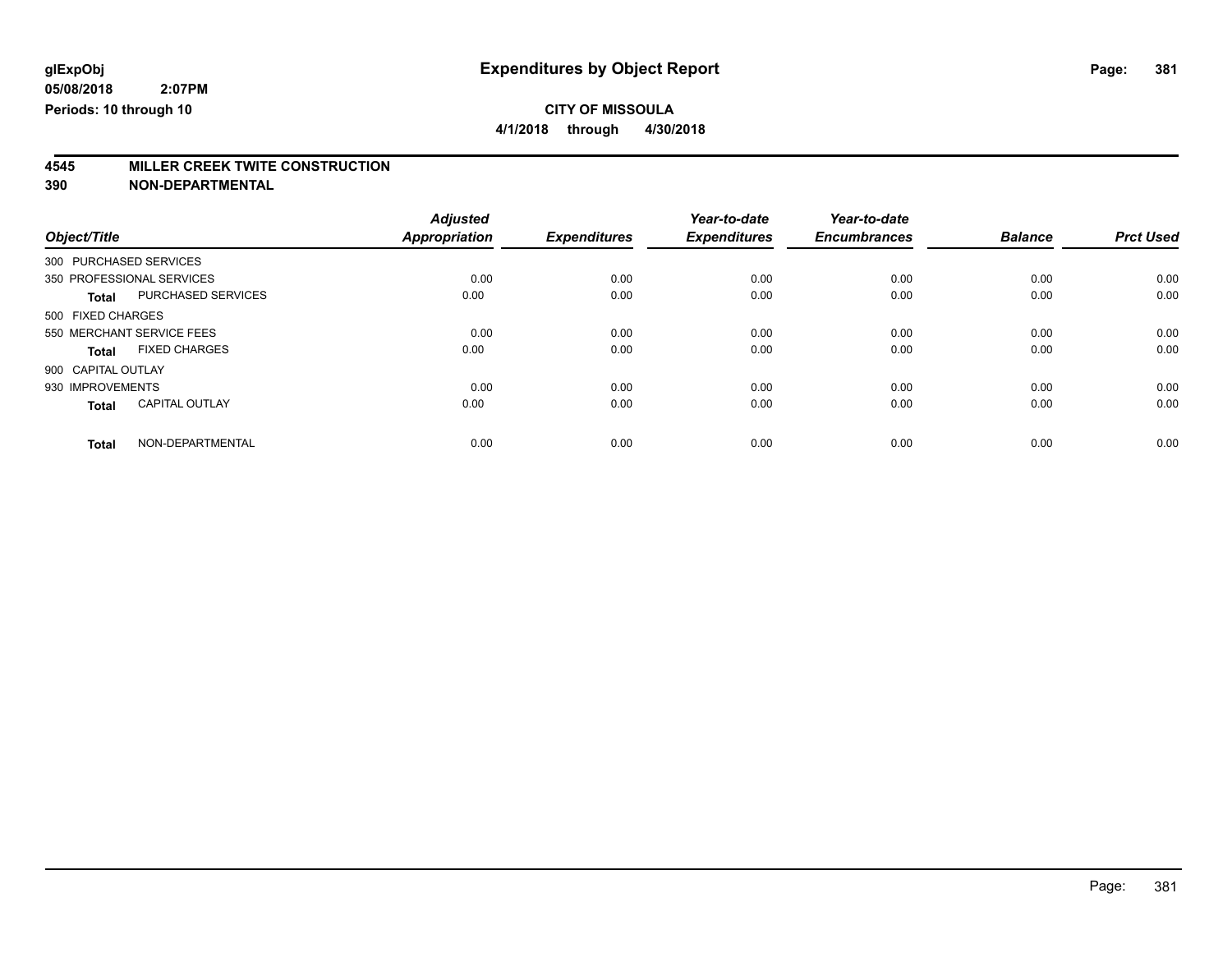**CITY OF MISSOULA 4/1/2018 through 4/30/2018**

#### **4545 MILLER CREEK TWITE CONSTRUCTION**

|                        |                                 | <b>Adjusted</b> |                     | Year-to-date        | Year-to-date        |                |                  |
|------------------------|---------------------------------|-----------------|---------------------|---------------------|---------------------|----------------|------------------|
| Object/Title           |                                 | Appropriation   | <b>Expenditures</b> | <b>Expenditures</b> | <b>Encumbrances</b> | <b>Balance</b> | <b>Prct Used</b> |
| 300 PURCHASED SERVICES |                                 |                 |                     |                     |                     |                |                  |
|                        | 350 PROFESSIONAL SERVICES       | 0.00            | 0.00                | 0.00                | 0.00                | 0.00           | 0.00             |
| <b>Total</b>           | <b>PURCHASED SERVICES</b>       | 0.00            | 0.00                | 0.00                | 0.00                | 0.00           | 0.00             |
| 500 FIXED CHARGES      |                                 |                 |                     |                     |                     |                |                  |
|                        | 550 MERCHANT SERVICE FEES       | 0.00            | 0.00                | 0.00                | 0.00                | 0.00           | 0.00             |
| <b>Total</b>           | <b>FIXED CHARGES</b>            | 0.00            | 0.00                | 0.00                | 0.00                | 0.00           | 0.00             |
| 900 CAPITAL OUTLAY     |                                 |                 |                     |                     |                     |                |                  |
| 930 IMPROVEMENTS       |                                 | 0.00            | 0.00                | 0.00                | 0.00                | 0.00           | 0.00             |
| <b>Total</b>           | <b>CAPITAL OUTLAY</b>           | 0.00            | 0.00                | 0.00                | 0.00                | 0.00           | 0.00             |
| <b>Total</b>           | MILLER CREEK TWITE CONSTRUCTION | 0.00            | 0.00                | 0.00                | 0.00                | 0.00           | 0.00             |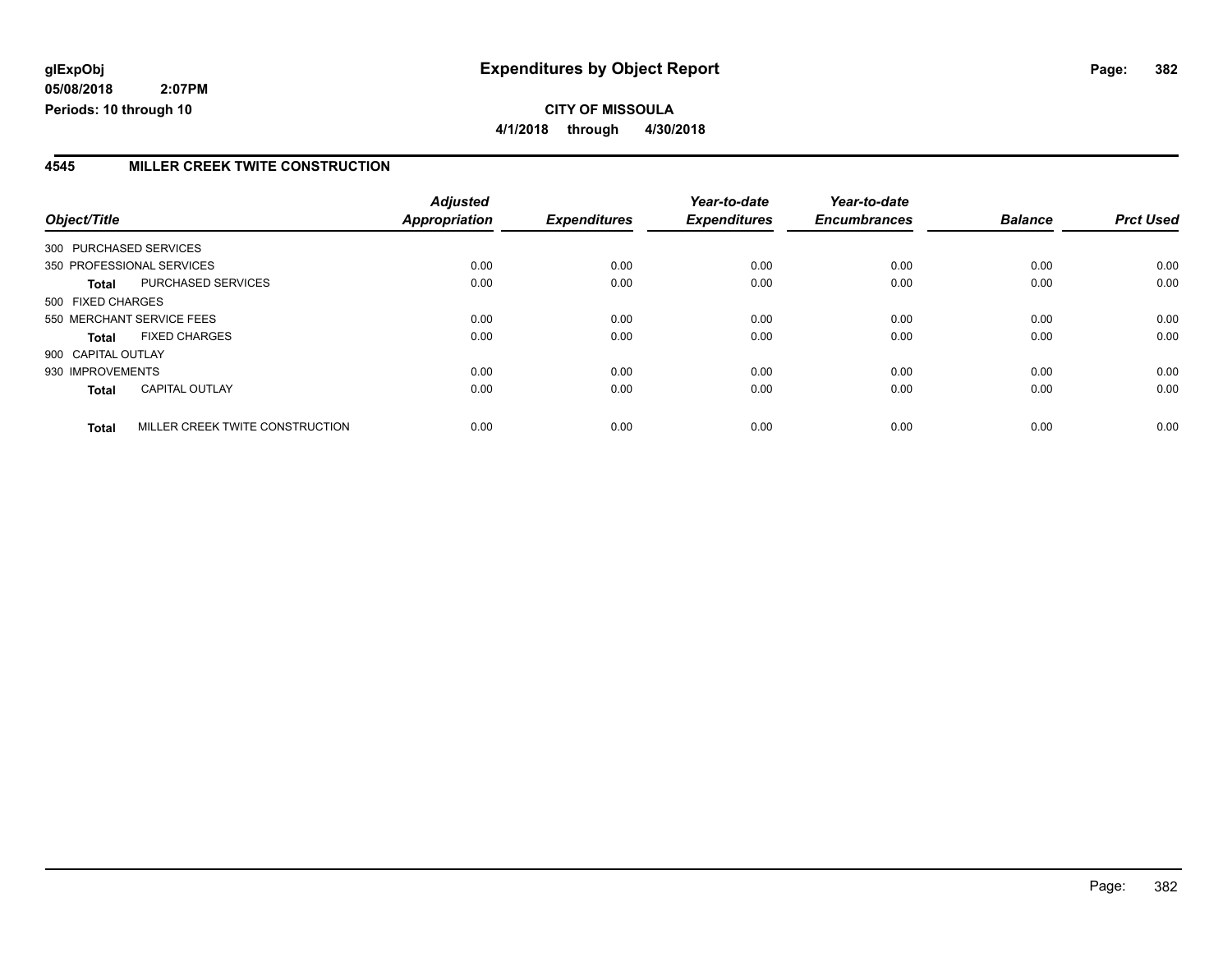# **CITY OF MISSOULA**

**4/1/2018 through 4/30/2018**

# **4546 MILLER CREEK MALOHNEY CONSTRUCTION**

|                        |                           | <b>Adjusted</b> |                     | Year-to-date        | Year-to-date        |                |                  |
|------------------------|---------------------------|-----------------|---------------------|---------------------|---------------------|----------------|------------------|
| Object/Title           |                           | Appropriation   | <b>Expenditures</b> | <b>Expenditures</b> | <b>Encumbrances</b> | <b>Balance</b> | <b>Prct Used</b> |
| 300 PURCHASED SERVICES |                           |                 |                     |                     |                     |                |                  |
|                        | 350 PROFESSIONAL SERVICES | 0.00            | 0.00                | 0.00                | 0.00                | 0.00           | 0.00             |
| <b>Total</b>           | PURCHASED SERVICES        | 0.00            | 0.00                | 0.00                | 0.00                | 0.00           | 0.00             |
| 500 FIXED CHARGES      |                           |                 |                     |                     |                     |                |                  |
|                        | 550 MERCHANT SERVICE FEES | 0.00            | 0.00                | 0.00                | 0.00                | 0.00           | 0.00             |
| <b>Total</b>           | <b>FIXED CHARGES</b>      | 0.00            | 0.00                | 0.00                | 0.00                | 0.00           | 0.00             |
| 900 CAPITAL OUTLAY     |                           |                 |                     |                     |                     |                |                  |
| 930 IMPROVEMENTS       |                           | 0.00            | 0.00                | 0.00                | 0.00                | 0.00           | 0.00             |
| <b>Total</b>           | <b>CAPITAL OUTLAY</b>     | 0.00            | 0.00                | 0.00                | 0.00                | 0.00           | 0.00             |
| <b>Total</b>           | NON-DEPARTMENTAL          | 0.00            | 0.00                | 0.00                | 0.00                | 0.00           | 0.00             |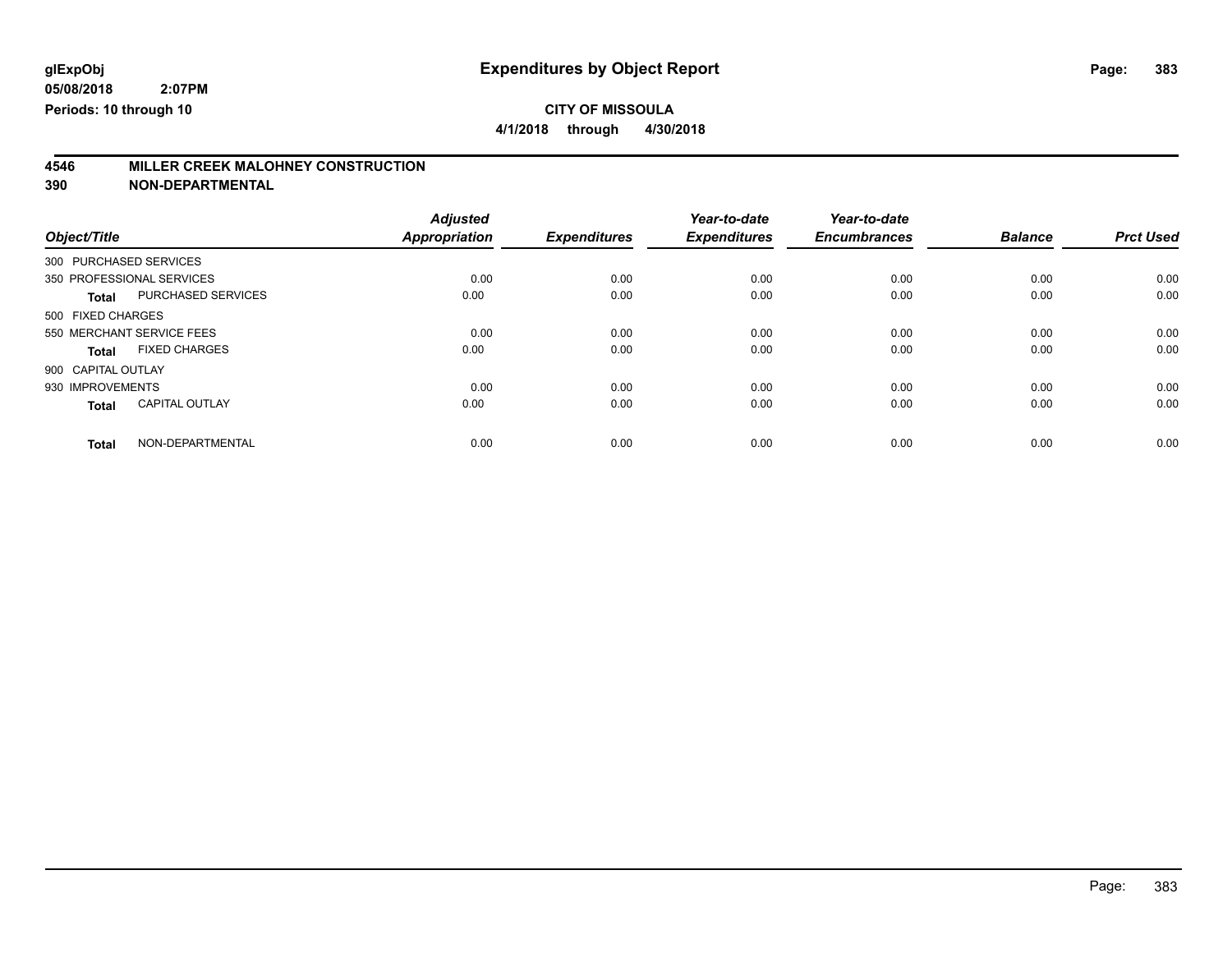### **4546 MILLER CREEK MALOHNEY CONSTRUCTION**

| Object/Title       |                                 | <b>Adjusted</b><br><b>Appropriation</b> | <b>Expenditures</b> | Year-to-date<br><b>Expenditures</b> | Year-to-date<br><b>Encumbrances</b> | <b>Balance</b> | <b>Prct Used</b> |
|--------------------|---------------------------------|-----------------------------------------|---------------------|-------------------------------------|-------------------------------------|----------------|------------------|
|                    | 300 PURCHASED SERVICES          |                                         |                     |                                     |                                     |                |                  |
|                    | 350 PROFESSIONAL SERVICES       | 0.00                                    | 0.00                | 0.00                                | 0.00                                | 0.00           | 0.00             |
| Total              | PURCHASED SERVICES              | 0.00                                    | 0.00                | 0.00                                | 0.00                                | 0.00           | 0.00             |
| 500 FIXED CHARGES  |                                 |                                         |                     |                                     |                                     |                |                  |
|                    | 550 MERCHANT SERVICE FEES       | 0.00                                    | 0.00                | 0.00                                | 0.00                                | 0.00           | 0.00             |
| <b>Total</b>       | <b>FIXED CHARGES</b>            | 0.00                                    | 0.00                | 0.00                                | 0.00                                | 0.00           | 0.00             |
| 900 CAPITAL OUTLAY |                                 |                                         |                     |                                     |                                     |                |                  |
| 930 IMPROVEMENTS   |                                 | 0.00                                    | 0.00                | 0.00                                | 0.00                                | 0.00           | 0.00             |
| <b>Total</b>       | <b>CAPITAL OUTLAY</b>           | 0.00                                    | 0.00                | 0.00                                | 0.00                                | 0.00           | 0.00             |
| <b>Total</b>       | MILLER CREEK MALOHNEY CONSTRUCT | 0.00                                    | 0.00                | 0.00                                | 0.00                                | 0.00           | 0.00             |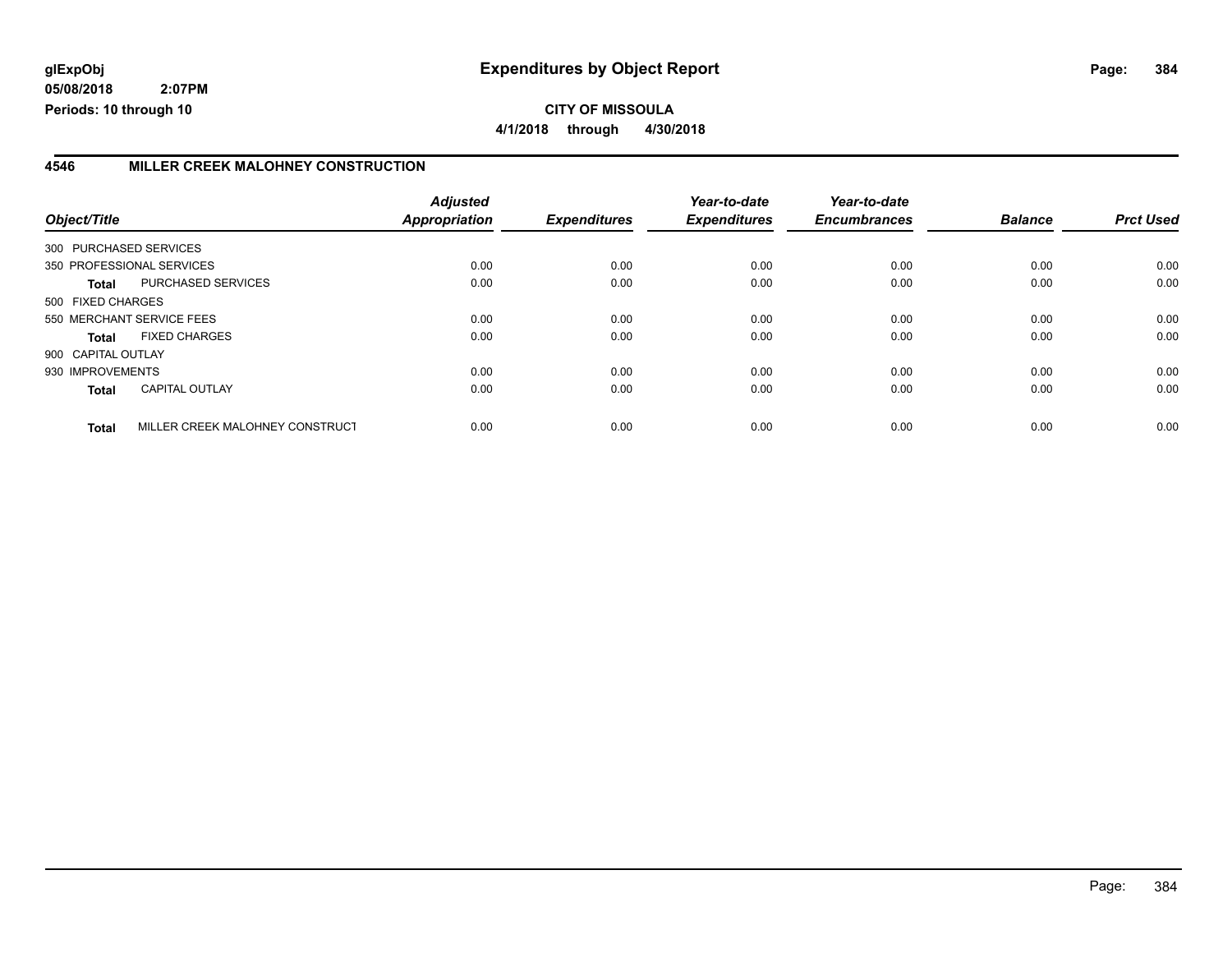# **CITY OF MISSOULA**

**4/1/2018 through 4/30/2018**

# **4547 MILLER CREEK MCCARTHY CONSTRUCTION**

|                           |                       | <b>Adjusted</b> |                     | Year-to-date        | Year-to-date        |                |                  |
|---------------------------|-----------------------|-----------------|---------------------|---------------------|---------------------|----------------|------------------|
| Object/Title              |                       | Appropriation   | <b>Expenditures</b> | <b>Expenditures</b> | <b>Encumbrances</b> | <b>Balance</b> | <b>Prct Used</b> |
| 300 PURCHASED SERVICES    |                       |                 |                     |                     |                     |                |                  |
| 350 PROFESSIONAL SERVICES |                       | 0.00            | 0.00                | 0.00                | 0.00                | 0.00           | 0.00             |
| <b>Total</b>              | PURCHASED SERVICES    | 0.00            | 0.00                | 0.00                | 0.00                | 0.00           | 0.00             |
| 500 FIXED CHARGES         |                       |                 |                     |                     |                     |                |                  |
| 550 MERCHANT SERVICE FEES |                       | 0.00            | 0.00                | 0.00                | 0.00                | 0.00           | 0.00             |
| Total                     | <b>FIXED CHARGES</b>  | 0.00            | 0.00                | 0.00                | 0.00                | 0.00           | 0.00             |
| 900 CAPITAL OUTLAY        |                       |                 |                     |                     |                     |                |                  |
| 930 IMPROVEMENTS          |                       | 0.00            | 0.00                | 0.00                | 0.00                | 0.00           | 0.00             |
| <b>Total</b>              | <b>CAPITAL OUTLAY</b> | 0.00            | 0.00                | 0.00                | 0.00                | 0.00           | 0.00             |
| <b>Total</b>              | NON-DEPARTMENTAL      | 0.00            | 0.00                | 0.00                | 0.00                | 0.00           | 0.00             |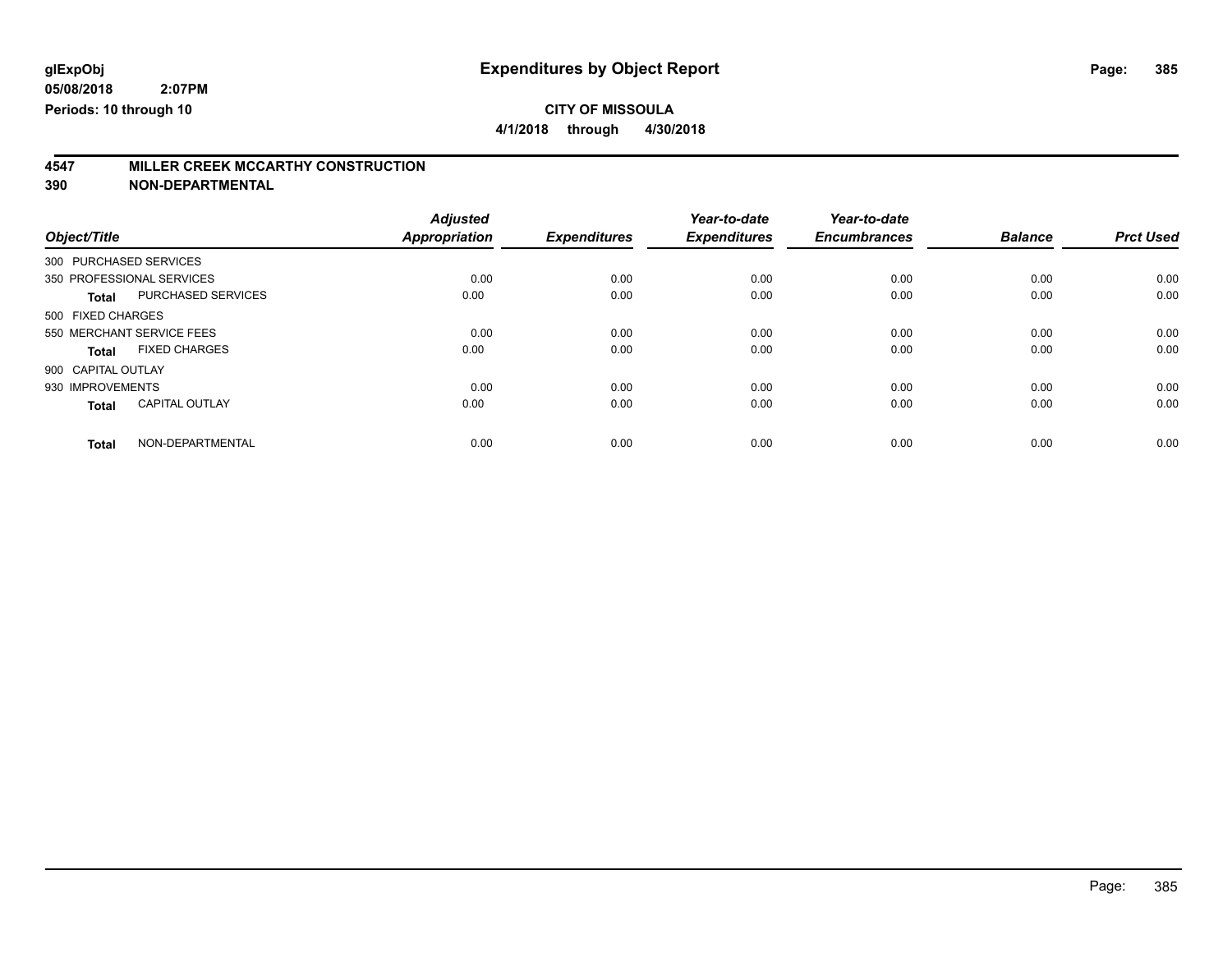#### **4547 MILLER CREEK MCCARTHY CONSTRUCTION**

| Object/Title       |                                 | <b>Adjusted</b><br>Appropriation | <b>Expenditures</b> | Year-to-date<br><b>Expenditures</b> | Year-to-date<br><b>Encumbrances</b> | <b>Balance</b> | <b>Prct Used</b> |
|--------------------|---------------------------------|----------------------------------|---------------------|-------------------------------------|-------------------------------------|----------------|------------------|
|                    |                                 |                                  |                     |                                     |                                     |                |                  |
|                    | 300 PURCHASED SERVICES          |                                  |                     |                                     |                                     |                |                  |
|                    | 350 PROFESSIONAL SERVICES       | 0.00                             | 0.00                | 0.00                                | 0.00                                | 0.00           | 0.00             |
| Total              | PURCHASED SERVICES              | 0.00                             | 0.00                | 0.00                                | 0.00                                | 0.00           | 0.00             |
| 500 FIXED CHARGES  |                                 |                                  |                     |                                     |                                     |                |                  |
|                    | 550 MERCHANT SERVICE FEES       | 0.00                             | 0.00                | 0.00                                | 0.00                                | 0.00           | 0.00             |
| <b>Total</b>       | <b>FIXED CHARGES</b>            | 0.00                             | 0.00                | 0.00                                | 0.00                                | 0.00           | 0.00             |
| 900 CAPITAL OUTLAY |                                 |                                  |                     |                                     |                                     |                |                  |
| 930 IMPROVEMENTS   |                                 | 0.00                             | 0.00                | 0.00                                | 0.00                                | 0.00           | 0.00             |
| <b>Total</b>       | <b>CAPITAL OUTLAY</b>           | 0.00                             | 0.00                | 0.00                                | 0.00                                | 0.00           | 0.00             |
| <b>Total</b>       | MILLER CREEK MCCARTHY CONSTRUCT | 0.00                             | 0.00                | 0.00                                | 0.00                                | 0.00           | 0.00             |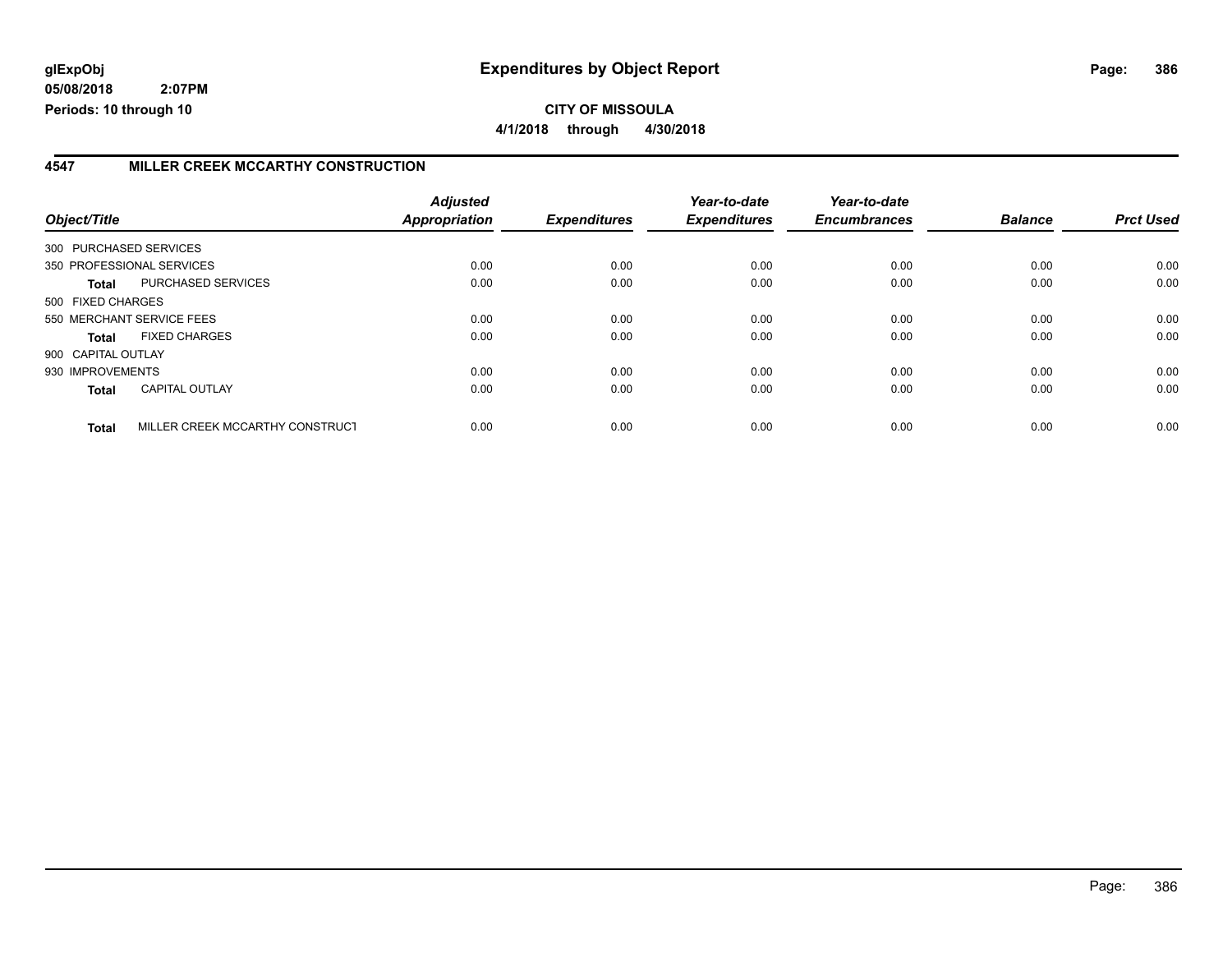# **CITY OF MISSOULA**

**4/1/2018 through 4/30/2018**

# **4548 5TH,6TH & ARTHUR ROAD IMPROVEMENTS**

|                    |                              | <b>Adjusted</b>      |                     | Year-to-date        | Year-to-date        |                |                  |
|--------------------|------------------------------|----------------------|---------------------|---------------------|---------------------|----------------|------------------|
| Object/Title       |                              | <b>Appropriation</b> | <b>Expenditures</b> | <b>Expenditures</b> | <b>Encumbrances</b> | <b>Balance</b> | <b>Prct Used</b> |
|                    | 300 PURCHASED SERVICES       |                      |                     |                     |                     |                |                  |
|                    | 350 PROFESSIONAL SERVICES    | 0.00                 | 0.00                | 0.00                | 0.00                | 0.00           | 0.00             |
| <b>Total</b>       | <b>PURCHASED SERVICES</b>    | 0.00                 | 0.00                | 0.00                | 0.00                | 0.00           | 0.00             |
| 500 FIXED CHARGES  |                              |                      |                     |                     |                     |                |                  |
|                    | 550 MERCHANT SERVICE FEES    | 0.00                 | 0.00                | 0.00                | 0.00                | 0.00           | 0.00             |
| <b>Total</b>       | <b>FIXED CHARGES</b>         | 0.00                 | 0.00                | 0.00                | 0.00                | 0.00           | 0.00             |
| 800 OTHER OBJECTS  |                              |                      |                     |                     |                     |                |                  |
|                    | 820 TRANSFERS TO OTHER FUNDS | 0.00                 | 0.00                | 0.00                | 0.00                | 0.00           | 0.00             |
| <b>Total</b>       | OTHER OBJECTS                | 0.00                 | 0.00                | 0.00                | 0.00                | 0.00           | 0.00             |
| 900 CAPITAL OUTLAY |                              |                      |                     |                     |                     |                |                  |
| 930 IMPROVEMENTS   |                              | 0.00                 | 0.00                | 0.00                | 0.00                | 0.00           | 0.00             |
| <b>Total</b>       | <b>CAPITAL OUTLAY</b>        | 0.00                 | 0.00                | 0.00                | 0.00                | 0.00           | 0.00             |
| <b>Total</b>       | NON-DEPARTMENTAL             | 0.00                 | 0.00                | 0.00                | 0.00                | 0.00           | 0.00             |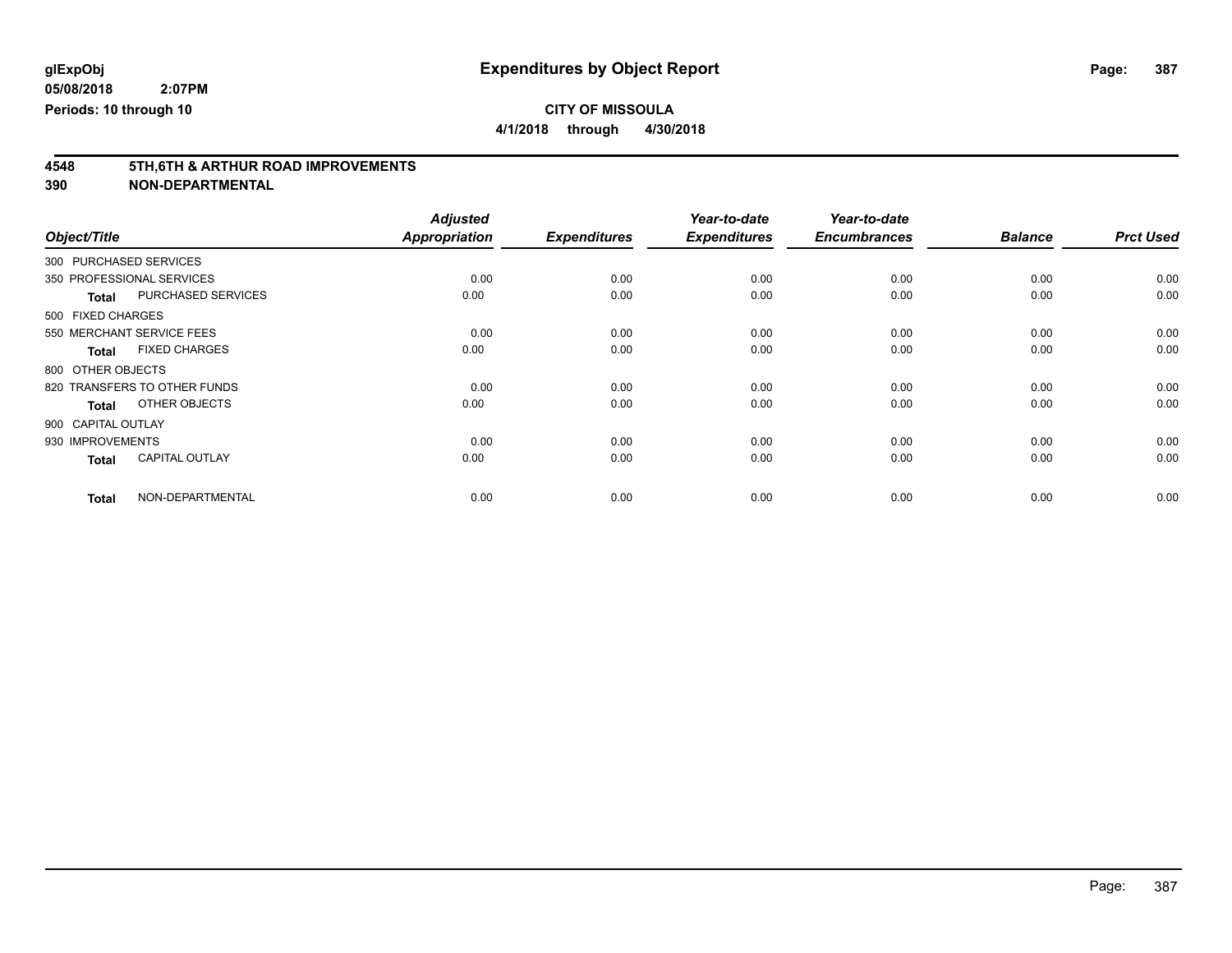#### **4548 5TH,6TH & ARTHUR ROAD IMPROVEMENTS**

| Object/Title |                                                   | <b>Adjusted</b><br><b>Appropriation</b> | <b>Expenditures</b> | Year-to-date<br><b>Expenditures</b> | Year-to-date<br><b>Encumbrances</b> | <b>Balance</b> | <b>Prct Used</b> |
|--------------|---------------------------------------------------|-----------------------------------------|---------------------|-------------------------------------|-------------------------------------|----------------|------------------|
|              |                                                   |                                         |                     |                                     |                                     |                |                  |
|              | 300 PURCHASED SERVICES                            |                                         |                     |                                     |                                     |                |                  |
|              | 350 PROFESSIONAL SERVICES                         | 0.00                                    | 0.00                | 0.00                                | 0.00                                | 0.00           | 0.00             |
|              | PURCHASED SERVICES<br><b>Total</b>                | 0.00                                    | 0.00                | 0.00                                | 0.00                                | 0.00           | 0.00             |
|              | 500 FIXED CHARGES                                 |                                         |                     |                                     |                                     |                |                  |
|              | 550 MERCHANT SERVICE FEES                         | 0.00                                    | 0.00                | 0.00                                | 0.00                                | 0.00           | 0.00             |
|              | <b>FIXED CHARGES</b><br><b>Total</b>              | 0.00                                    | 0.00                | 0.00                                | 0.00                                | 0.00           | 0.00             |
|              | 800 OTHER OBJECTS                                 |                                         |                     |                                     |                                     |                |                  |
|              | 820 TRANSFERS TO OTHER FUNDS                      | 0.00                                    | 0.00                | 0.00                                | 0.00                                | 0.00           | 0.00             |
|              | OTHER OBJECTS<br><b>Total</b>                     | 0.00                                    | 0.00                | 0.00                                | 0.00                                | 0.00           | 0.00             |
|              | 900 CAPITAL OUTLAY                                |                                         |                     |                                     |                                     |                |                  |
|              | 930 IMPROVEMENTS                                  | 0.00                                    | 0.00                | 0.00                                | 0.00                                | 0.00           | 0.00             |
|              | <b>CAPITAL OUTLAY</b><br><b>Total</b>             | 0.00                                    | 0.00                | 0.00                                | 0.00                                | 0.00           | 0.00             |
|              | 5TH, 6TH & ARTHUR ROAD IMPROVEMEN<br><b>Total</b> | 0.00                                    | 0.00                | 0.00                                | 0.00                                | 0.00           | 0.00             |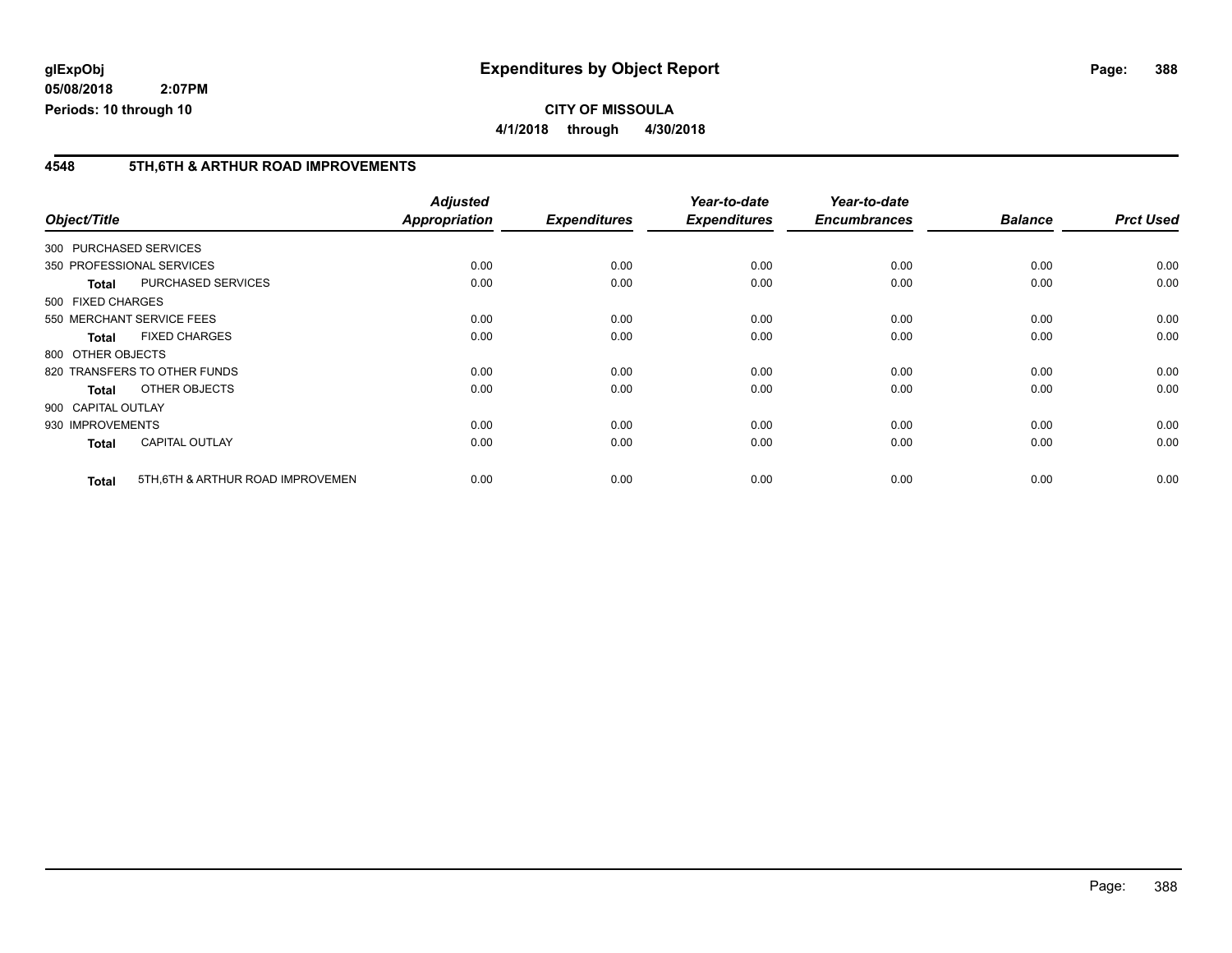# **4549 SID 549 HILLVIEW WAY**

|                        |                              | <b>Adjusted</b> |                     | Year-to-date        | Year-to-date        |                |                  |
|------------------------|------------------------------|-----------------|---------------------|---------------------|---------------------|----------------|------------------|
| Object/Title           |                              | Appropriation   | <b>Expenditures</b> | <b>Expenditures</b> | <b>Encumbrances</b> | <b>Balance</b> | <b>Prct Used</b> |
| 300 PURCHASED SERVICES |                              |                 |                     |                     |                     |                |                  |
|                        | 350 PROFESSIONAL SERVICES    | 0.00            | 0.00                | 0.00                | 0.00                | 0.00           | 0.00             |
| <b>Total</b>           | PURCHASED SERVICES           | 0.00            | 0.00                | 0.00                | 0.00                | 0.00           | 0.00             |
| 500 FIXED CHARGES      |                              |                 |                     |                     |                     |                |                  |
|                        | 550 MERCHANT SERVICE FEES    | 0.00            | 0.00                | 0.00                | 0.00                | 0.00           | 0.00             |
| <b>Total</b>           | <b>FIXED CHARGES</b>         | 0.00            | 0.00                | 0.00                | 0.00                | 0.00           | 0.00             |
| 600 DEBT SERVICE       |                              |                 |                     |                     |                     |                |                  |
| 610 PRINCIPAL          |                              | 0.00            | 0.00                | 0.00                | 0.00                | 0.00           | 0.00             |
|                        | 620 INTEREST / SERVICE FEES  | 0.00            | 0.00                | 0.00                | 0.00                | 0.00           | 0.00             |
| <b>Total</b>           | <b>DEBT SERVICE</b>          | 0.00            | 0.00                | 0.00                | 0.00                | 0.00           | 0.00             |
| 800 OTHER OBJECTS      |                              |                 |                     |                     |                     |                |                  |
|                        | 820 TRANSFERS TO OTHER FUNDS | 0.00            | 0.00                | 0.00                | 0.00                | 0.00           | 0.00             |
| <b>Total</b>           | OTHER OBJECTS                | 0.00            | 0.00                | 0.00                | 0.00                | 0.00           | 0.00             |
| 900 CAPITAL OUTLAY     |                              |                 |                     |                     |                     |                |                  |
| 930 IMPROVEMENTS       |                              | 0.00            | 0.00                | 0.00                | 0.00                | 0.00           | 0.00             |
| <b>Total</b>           | CAPITAL OUTLAY               | 0.00            | 0.00                | 0.00                | 0.00                | 0.00           | 0.00             |
| <b>Total</b>           | NON-DEPARTMENTAL             | 0.00            | 0.00                | 0.00                | 0.00                | 0.00           | 0.00             |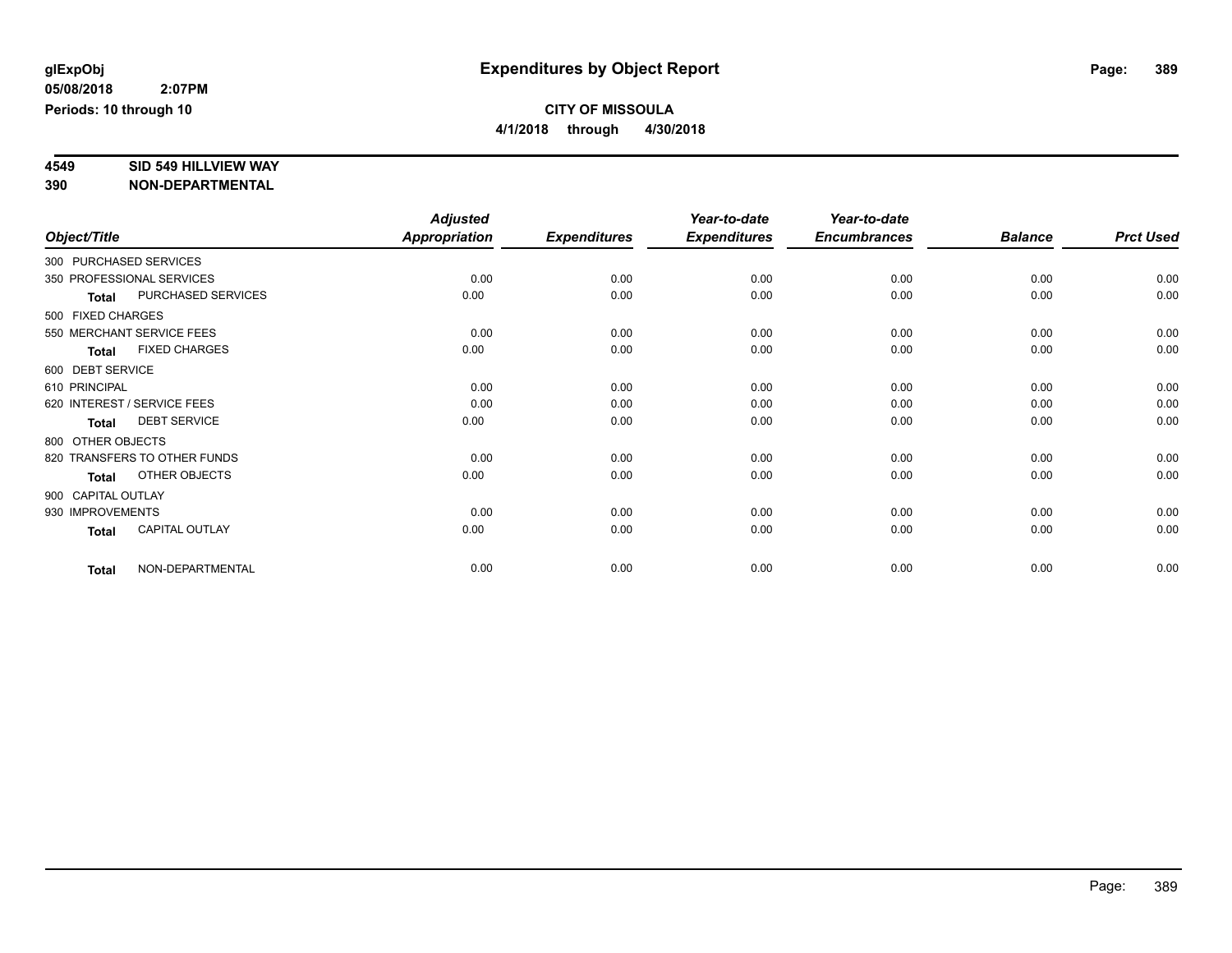#### **4549 SID 549 HILLVIEW WAY**

|                    |                              | <b>Adjusted</b>      |                     | Year-to-date        | Year-to-date        |                |                  |
|--------------------|------------------------------|----------------------|---------------------|---------------------|---------------------|----------------|------------------|
| Object/Title       |                              | <b>Appropriation</b> | <b>Expenditures</b> | <b>Expenditures</b> | <b>Encumbrances</b> | <b>Balance</b> | <b>Prct Used</b> |
|                    | 300 PURCHASED SERVICES       |                      |                     |                     |                     |                |                  |
|                    | 350 PROFESSIONAL SERVICES    | 0.00                 | 0.00                | 0.00                | 0.00                | 0.00           | 0.00             |
| <b>Total</b>       | PURCHASED SERVICES           | 0.00                 | 0.00                | 0.00                | 0.00                | 0.00           | 0.00             |
| 500 FIXED CHARGES  |                              |                      |                     |                     |                     |                |                  |
|                    | 550 MERCHANT SERVICE FEES    | 0.00                 | 0.00                | 0.00                | 0.00                | 0.00           | 0.00             |
| Total              | <b>FIXED CHARGES</b>         | 0.00                 | 0.00                | 0.00                | 0.00                | 0.00           | 0.00             |
| 600 DEBT SERVICE   |                              |                      |                     |                     |                     |                |                  |
| 610 PRINCIPAL      |                              | 0.00                 | 0.00                | 0.00                | 0.00                | 0.00           | 0.00             |
|                    | 620 INTEREST / SERVICE FEES  | 0.00                 | 0.00                | 0.00                | 0.00                | 0.00           | 0.00             |
| <b>Total</b>       | <b>DEBT SERVICE</b>          | 0.00                 | 0.00                | 0.00                | 0.00                | 0.00           | 0.00             |
| 800 OTHER OBJECTS  |                              |                      |                     |                     |                     |                |                  |
|                    | 820 TRANSFERS TO OTHER FUNDS | 0.00                 | 0.00                | 0.00                | 0.00                | 0.00           | 0.00             |
| <b>Total</b>       | OTHER OBJECTS                | 0.00                 | 0.00                | 0.00                | 0.00                | 0.00           | 0.00             |
| 900 CAPITAL OUTLAY |                              |                      |                     |                     |                     |                |                  |
| 930 IMPROVEMENTS   |                              | 0.00                 | 0.00                | 0.00                | 0.00                | 0.00           | 0.00             |
| <b>Total</b>       | <b>CAPITAL OUTLAY</b>        | 0.00                 | 0.00                | 0.00                | 0.00                | 0.00           | 0.00             |
| <b>Total</b>       | SID 549 HILLVIEW WAY         | 0.00                 | 0.00                | 0.00                | 0.00                | 0.00           | 0.00             |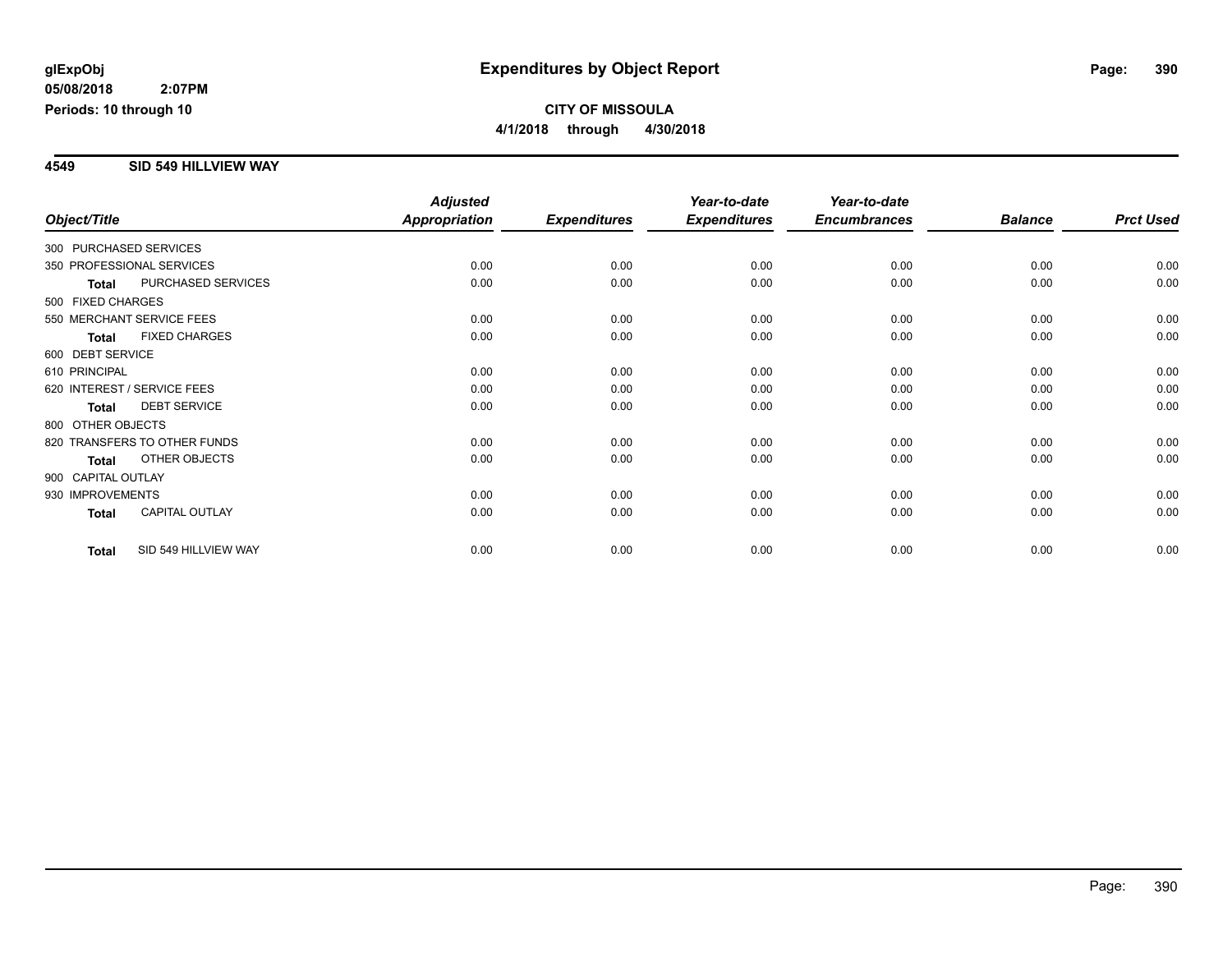## **CITY OF MISSOULA**

**4/1/2018 through 4/30/2018**

# **4745 MALONEY/TWITE MILLER CR \$1.2M CONTRIB**

| Object/Title       |                              | <b>Adjusted</b><br>Appropriation | <b>Expenditures</b> | Year-to-date<br><b>Expenditures</b> | Year-to-date<br><b>Encumbrances</b> | <b>Balance</b> | <b>Prct Used</b> |
|--------------------|------------------------------|----------------------------------|---------------------|-------------------------------------|-------------------------------------|----------------|------------------|
|                    | 300 PURCHASED SERVICES       |                                  |                     |                                     |                                     |                |                  |
|                    | 350 PROFESSIONAL SERVICES    | 0.00                             | 0.00                | 0.00                                | 0.00                                | 0.00           | 0.00             |
| <b>Total</b>       | <b>PURCHASED SERVICES</b>    | 0.00                             | 0.00                | 0.00                                | 0.00                                | 0.00           | 0.00             |
| 500 FIXED CHARGES  |                              |                                  |                     |                                     |                                     |                |                  |
|                    | 550 MERCHANT SERVICE FEES    | 0.00                             | 0.00                | 0.00                                | 0.00                                | 0.00           | 0.00             |
| <b>Total</b>       | <b>FIXED CHARGES</b>         | 0.00                             | 0.00                | 0.00                                | 0.00                                | 0.00           | 0.00             |
| 800 OTHER OBJECTS  |                              |                                  |                     |                                     |                                     |                |                  |
|                    | 820 TRANSFERS TO OTHER FUNDS | 0.00                             | 0.00                | 0.00                                | 0.00                                | 0.00           | 0.00             |
| <b>Total</b>       | OTHER OBJECTS                | 0.00                             | 0.00                | 0.00                                | 0.00                                | 0.00           | 0.00             |
| 900 CAPITAL OUTLAY |                              |                                  |                     |                                     |                                     |                |                  |
| 930 IMPROVEMENTS   |                              | 0.00                             | 0.00                | 0.00                                | 0.00                                | 0.00           | 0.00             |
| <b>Total</b>       | <b>CAPITAL OUTLAY</b>        | 0.00                             | 0.00                | 0.00                                | 0.00                                | 0.00           | 0.00             |
| <b>Total</b>       | NON-DEPARTMENTAL             | 0.00                             | 0.00                | 0.00                                | 0.00                                | 0.00           | 0.00             |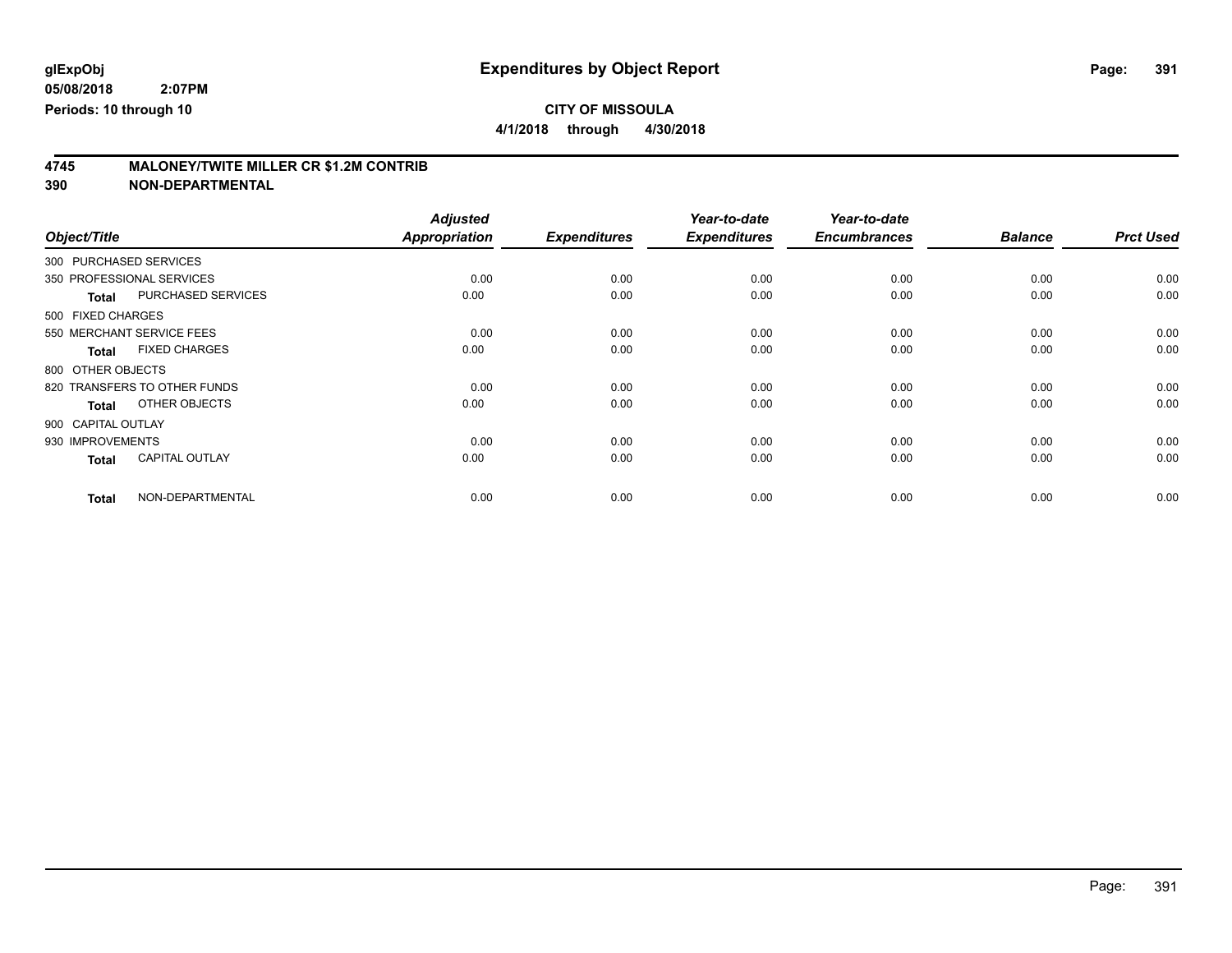#### **4745 MALONEY/TWITE MILLER CR \$1.2M CONTRIB**

| Object/Title           |                                     | <b>Adjusted</b><br>Appropriation | <b>Expenditures</b> | Year-to-date<br><b>Expenditures</b> | Year-to-date<br><b>Encumbrances</b> | <b>Balance</b> | <b>Prct Used</b> |
|------------------------|-------------------------------------|----------------------------------|---------------------|-------------------------------------|-------------------------------------|----------------|------------------|
| 300 PURCHASED SERVICES |                                     |                                  |                     |                                     |                                     |                |                  |
|                        | 350 PROFESSIONAL SERVICES           | 0.00                             | 0.00                | 0.00                                | 0.00                                | 0.00           | 0.00             |
| <b>Total</b>           | PURCHASED SERVICES                  | 0.00                             | 0.00                | 0.00                                | 0.00                                | 0.00           | 0.00             |
| 500 FIXED CHARGES      |                                     |                                  |                     |                                     |                                     |                |                  |
|                        | 550 MERCHANT SERVICE FEES           | 0.00                             | 0.00                | 0.00                                | 0.00                                | 0.00           | 0.00             |
| <b>Total</b>           | <b>FIXED CHARGES</b>                | 0.00                             | 0.00                | 0.00                                | 0.00                                | 0.00           | 0.00             |
| 800 OTHER OBJECTS      |                                     |                                  |                     |                                     |                                     |                |                  |
|                        | 820 TRANSFERS TO OTHER FUNDS        | 0.00                             | 0.00                | 0.00                                | 0.00                                | 0.00           | 0.00             |
| Total                  | OTHER OBJECTS                       | 0.00                             | 0.00                | 0.00                                | 0.00                                | 0.00           | 0.00             |
| 900 CAPITAL OUTLAY     |                                     |                                  |                     |                                     |                                     |                |                  |
| 930 IMPROVEMENTS       |                                     | 0.00                             | 0.00                | 0.00                                | 0.00                                | 0.00           | 0.00             |
| <b>Total</b>           | <b>CAPITAL OUTLAY</b>               | 0.00                             | 0.00                | 0.00                                | 0.00                                | 0.00           | 0.00             |
| <b>Total</b>           | MALONEY/TWITE MILLER CR \$1.2M CONT | 0.00                             | 0.00                | 0.00                                | 0.00                                | 0.00           | 0.00             |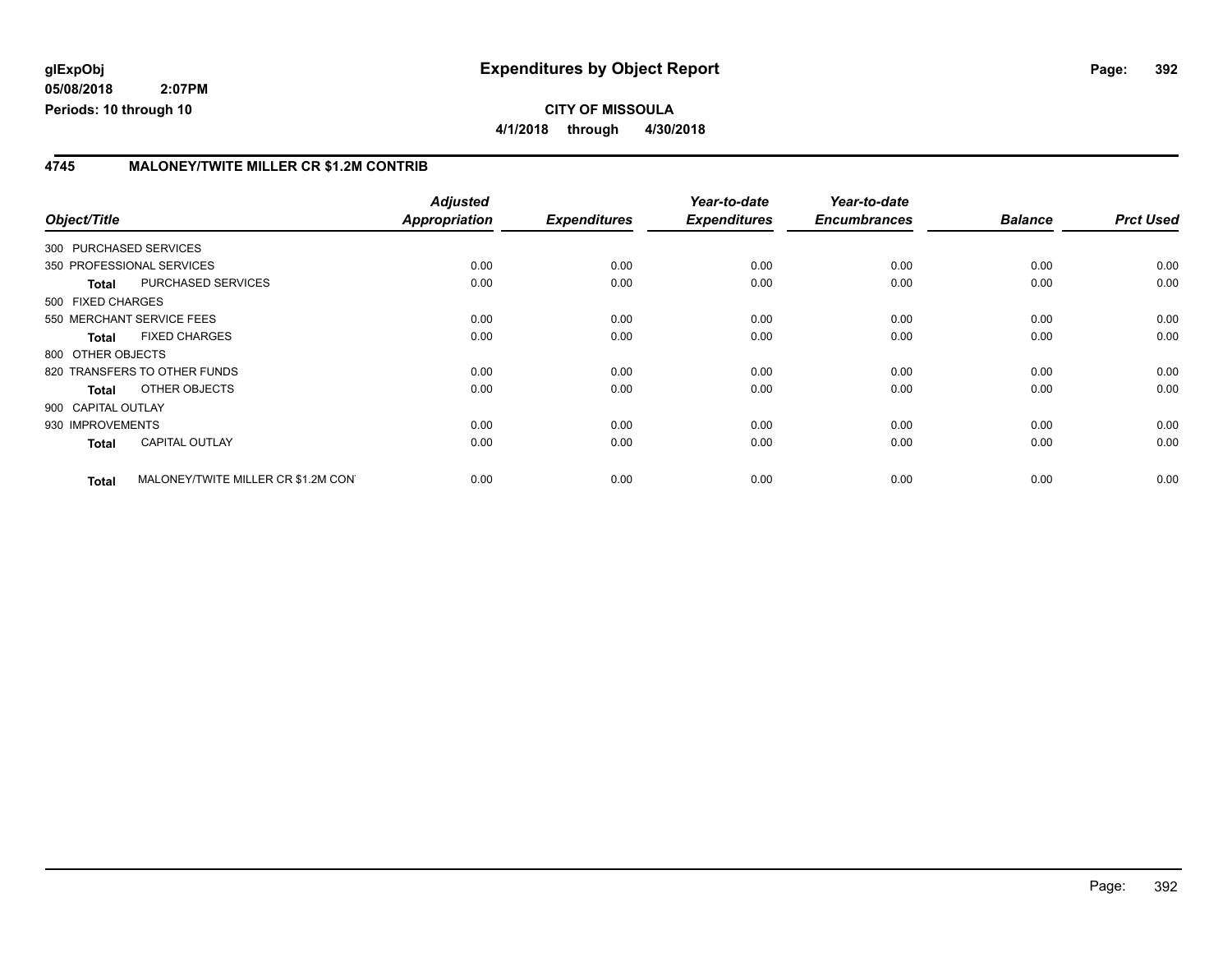# **4941 HILLVIEW WAY CONSTRUCTION**

#### **280 PUBLIC WORKS ADMINISTRATION**

|                            |                              | <b>Adjusted</b> |                     | Year-to-date        | Year-to-date<br><b>Encumbrances</b> |                | <b>Prct Used</b> |
|----------------------------|------------------------------|-----------------|---------------------|---------------------|-------------------------------------|----------------|------------------|
| Object/Title               |                              | Appropriation   | <b>Expenditures</b> | <b>Expenditures</b> |                                     | <b>Balance</b> |                  |
| 200 SUPPLIES               |                              |                 |                     |                     |                                     |                |                  |
| 210 OFFICE SUPPLIES        |                              | 0.00            | 0.00                | 0.00                | 0.00                                | 0.00           | 0.00             |
| Total                      | <b>SUPPLIES</b>              | 0.00            | 0.00                | 0.00                | 0.00                                | 0.00           | 0.00             |
| 300 PURCHASED SERVICES     |                              |                 |                     |                     |                                     |                |                  |
| 310 COMMUNICATIONS         |                              | 0.00            | 0.00                | 0.00                | 0.00                                | 0.00           | 0.00             |
| 320 PRINTING & DUPLICATING |                              | 0.00            | 0.00                | 0.00                | 0.00                                | 0.00           | 0.00             |
| 350 PROFESSIONAL SERVICES  |                              | 0.00            | 0.00                | 26,380.47           | 0.00                                | $-26,380.47$   | 0.00             |
| <b>Total</b>               | PURCHASED SERVICES           | 0.00            | 0.00                | 26,380.47           | 0.00                                | $-26,380.47$   | 0.00             |
| 500 FIXED CHARGES          |                              |                 |                     |                     |                                     |                |                  |
| 550 MERCHANT SERVICE FEES  |                              | 0.00            | 0.00                | 0.00                | 0.00                                | 0.00           | 0.00             |
| <b>Total</b>               | <b>FIXED CHARGES</b>         | 0.00            | 0.00                | 0.00                | 0.00                                | 0.00           | 0.00             |
| 800 OTHER OBJECTS          |                              |                 |                     |                     |                                     |                |                  |
|                            | 820 TRANSFERS TO OTHER FUNDS | 0.00            | 0.00                | 73,764.73           | 0.00                                | $-73,764.73$   | 0.00             |
| Total                      | OTHER OBJECTS                | 0.00            | 0.00                | 73,764.73           | 0.00                                | $-73,764.73$   | 0.00             |
| 900 CAPITAL OUTLAY         |                              |                 |                     |                     |                                     |                |                  |
| 930 IMPROVEMENTS           |                              | 0.00            | 0.00                | 53,521.64           | 0.00                                | $-53,521.64$   | 0.00             |
| <b>Total</b>               | <b>CAPITAL OUTLAY</b>        | 0.00            | 0.00                | 53,521.64           | 0.00                                | $-53,521.64$   | 0.00             |
| <b>Total</b>               | PUBLIC WORKS ADMINISTRATION  | 0.00            | 0.00                | 153,666.84          | 0.00                                | $-153,666.84$  | 0.00             |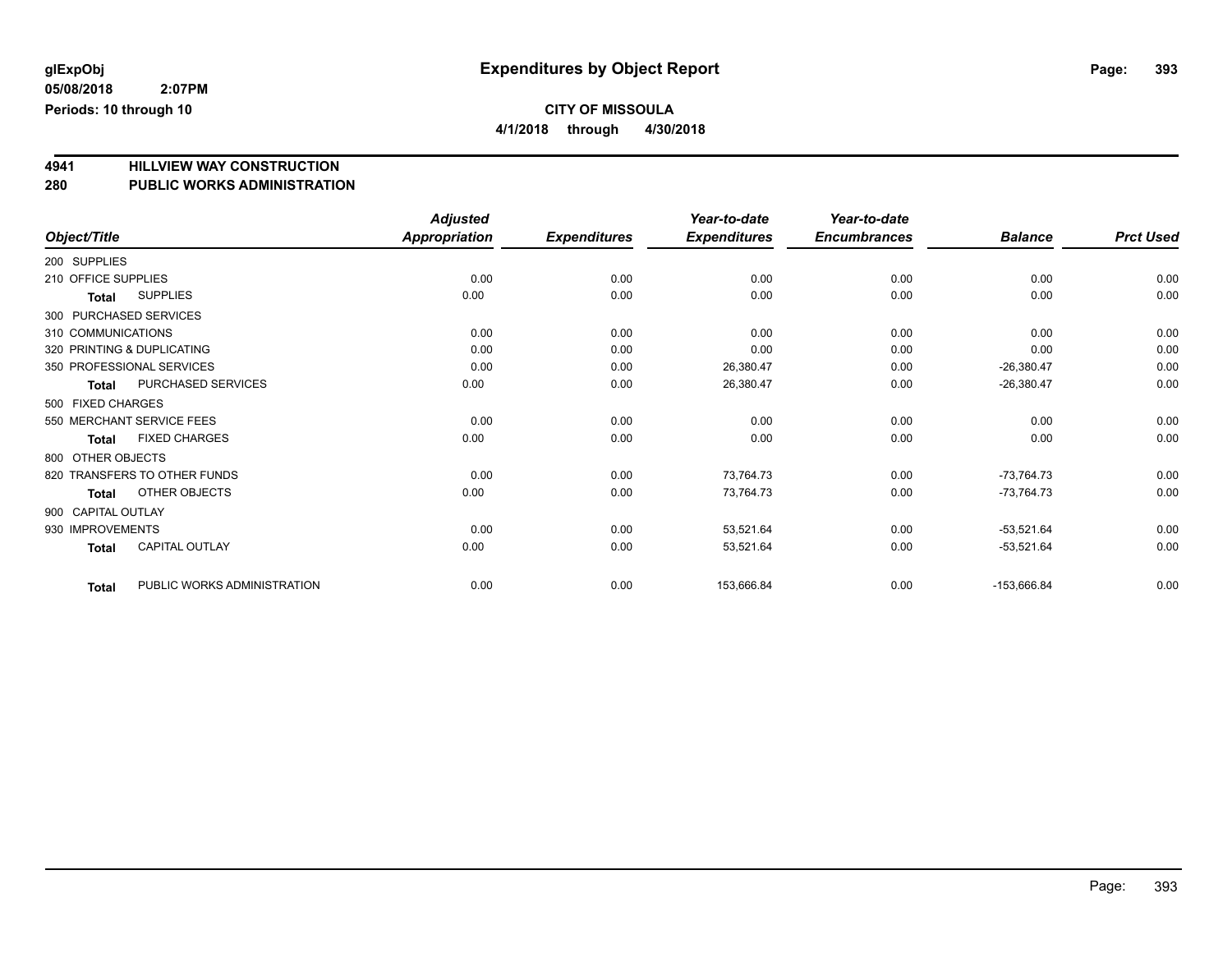### **4941 HILLVIEW WAY CONSTRUCTION**

|                        |                              | <b>Adjusted</b>      |                     | Year-to-date        | Year-to-date        |                |                  |
|------------------------|------------------------------|----------------------|---------------------|---------------------|---------------------|----------------|------------------|
| Object/Title           |                              | <b>Appropriation</b> | <b>Expenditures</b> | <b>Expenditures</b> | <b>Encumbrances</b> | <b>Balance</b> | <b>Prct Used</b> |
| 200 SUPPLIES           |                              |                      |                     |                     |                     |                |                  |
| 210 OFFICE SUPPLIES    |                              | 0.00                 | 0.00                | 0.00                | 0.00                | 0.00           | 0.00             |
| Total                  | <b>SUPPLIES</b>              | 0.00                 | 0.00                | 0.00                | 0.00                | 0.00           | 0.00             |
| 300 PURCHASED SERVICES |                              |                      |                     |                     |                     |                |                  |
| 310 COMMUNICATIONS     |                              | 0.00                 | 0.00                | 0.00                | 0.00                | 0.00           | 0.00             |
|                        | 320 PRINTING & DUPLICATING   | 0.00                 | 0.00                | 0.00                | 0.00                | 0.00           | 0.00             |
|                        | 350 PROFESSIONAL SERVICES    | 0.00                 | 0.00                | 26,380.47           | 0.00                | $-26,380.47$   | 0.00             |
| <b>Total</b>           | PURCHASED SERVICES           | 0.00                 | 0.00                | 26,380.47           | 0.00                | $-26,380.47$   | 0.00             |
| 500 FIXED CHARGES      |                              |                      |                     |                     |                     |                |                  |
|                        | 550 MERCHANT SERVICE FEES    | 0.00                 | 0.00                | 0.00                | 0.00                | 0.00           | 0.00             |
| <b>Total</b>           | <b>FIXED CHARGES</b>         | 0.00                 | 0.00                | 0.00                | 0.00                | 0.00           | 0.00             |
| 800 OTHER OBJECTS      |                              |                      |                     |                     |                     |                |                  |
|                        | 820 TRANSFERS TO OTHER FUNDS | 0.00                 | 0.00                | 73,764.73           | 0.00                | $-73,764.73$   | 0.00             |
| <b>Total</b>           | <b>OTHER OBJECTS</b>         | 0.00                 | 0.00                | 73,764.73           | 0.00                | $-73,764.73$   | 0.00             |
| 900 CAPITAL OUTLAY     |                              |                      |                     |                     |                     |                |                  |
| 930 IMPROVEMENTS       |                              | 0.00                 | 0.00                | 53,521.64           | 0.00                | $-53,521.64$   | 0.00             |
| <b>Total</b>           | <b>CAPITAL OUTLAY</b>        | 0.00                 | 0.00                | 53,521.64           | 0.00                | $-53,521.64$   | 0.00             |
| <b>Total</b>           | HILLVIEW WAY CONSTRUCTION    | 0.00                 | 0.00                | 153,666.84          | 0.00                | $-153,666.84$  | 0.00             |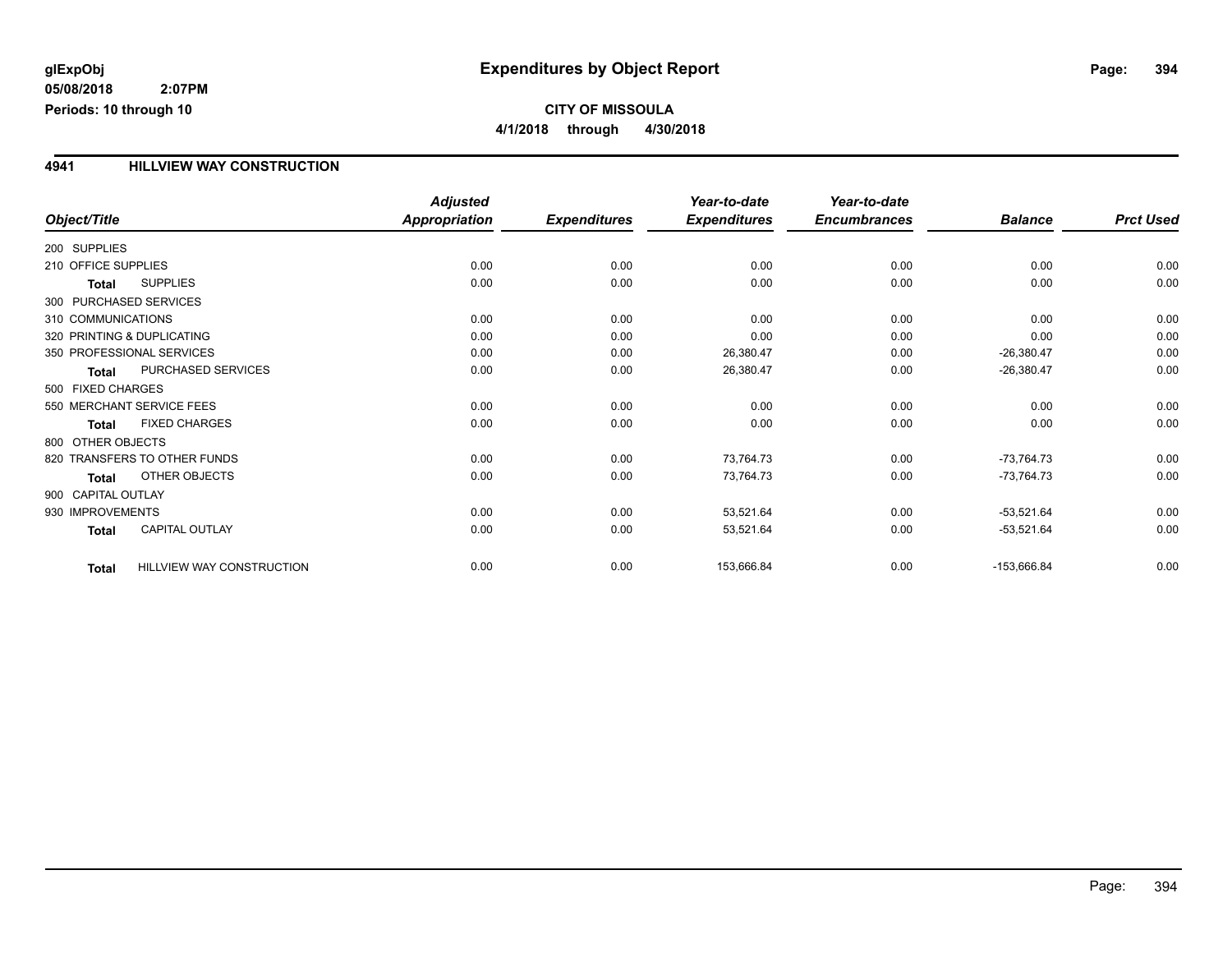### **CITY OF MISSOULA 4/1/2018 through 4/30/2018**

#### **4944 RATTLESNAKE SEWER COLLECTION (544)**

**000 \*\*\* Title Not Found \*\*\***

| Object/Title                            | <b>Adjusted</b><br>Appropriation | <b>Expenditures</b> | Year-to-date<br><b>Expenditures</b> | Year-to-date<br><b>Encumbrances</b> | <b>Balance</b> | <b>Prct Used</b> |
|-----------------------------------------|----------------------------------|---------------------|-------------------------------------|-------------------------------------|----------------|------------------|
| 500 FIXED CHARGES                       |                                  |                     |                                     |                                     |                |                  |
| 550 MERCHANT SERVICE FEES               | 0.00                             | 0.00                | 0.00                                | 0.00                                | 0.00           | 0.00             |
| <b>FIXED CHARGES</b><br>Total           | 0.00                             | 0.00                | 0.00                                | 0.00                                | 0.00           | 0.00             |
| *** Title Not Found ***<br><b>Total</b> | 0.00                             | 0.00                | 0.00                                | 0.00                                | 0.00           | 0.00             |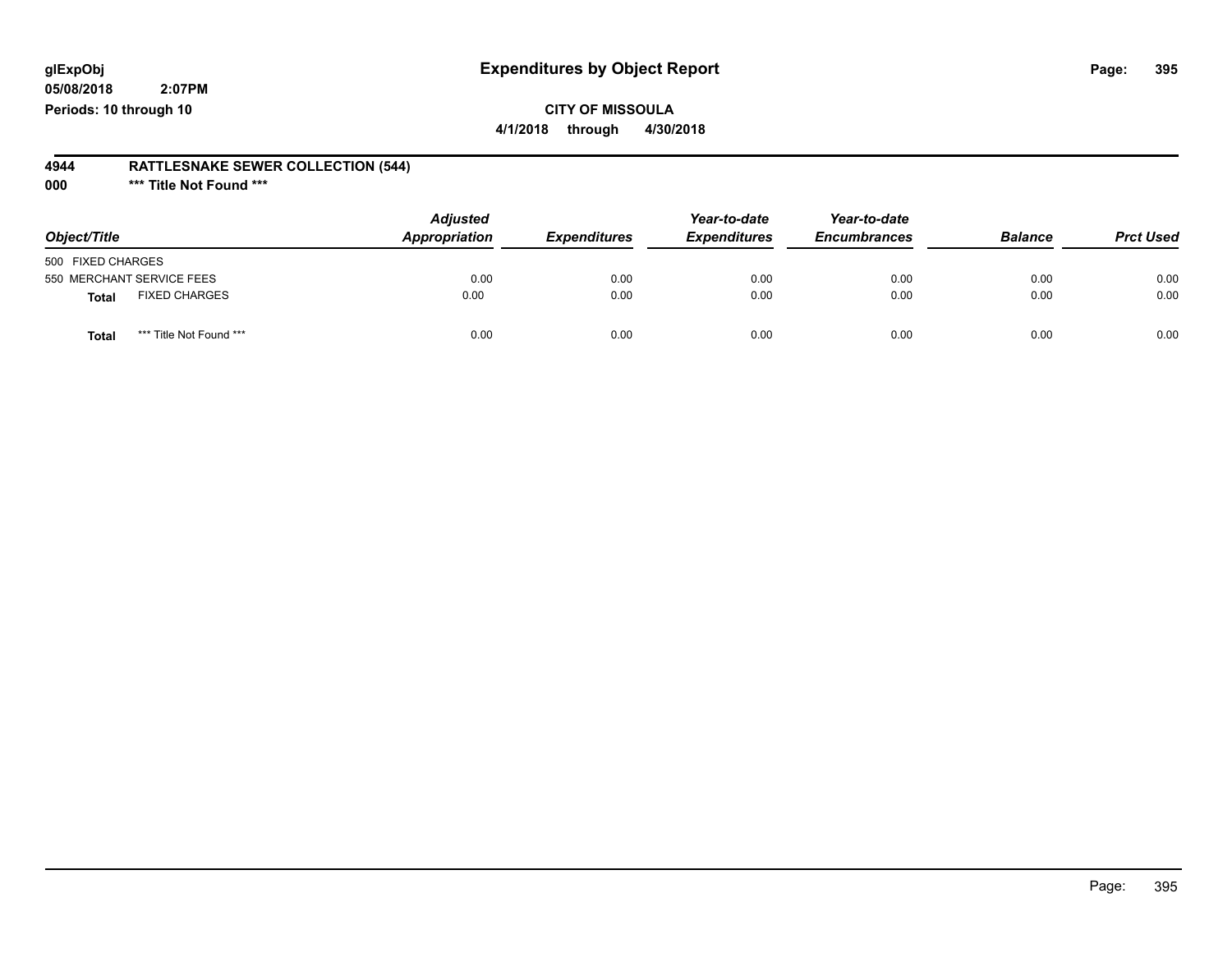# **CITY OF MISSOULA**

**4/1/2018 through 4/30/2018**

# **4944 RATTLESNAKE SEWER COLLECTION (544)**

|                    |                           | <b>Adjusted</b> |                     | Year-to-date        | Year-to-date        |                |                  |
|--------------------|---------------------------|-----------------|---------------------|---------------------|---------------------|----------------|------------------|
| Object/Title       |                           | Appropriation   | <b>Expenditures</b> | <b>Expenditures</b> | <b>Encumbrances</b> | <b>Balance</b> | <b>Prct Used</b> |
|                    | 300 PURCHASED SERVICES    |                 |                     |                     |                     |                |                  |
|                    | 350 PROFESSIONAL SERVICES | 0.00            | 0.00                | 0.00                | 0.00                | 0.00           | 0.00             |
| <b>Total</b>       | PURCHASED SERVICES        | 0.00            | 0.00                | 0.00                | 0.00                | 0.00           | 0.00             |
| 500 FIXED CHARGES  |                           |                 |                     |                     |                     |                |                  |
|                    | 550 MERCHANT SERVICE FEES | 0.00            | 0.00                | 0.00                | 0.00                | 0.00           | 0.00             |
| <b>Total</b>       | <b>FIXED CHARGES</b>      | 0.00            | 0.00                | 0.00                | 0.00                | 0.00           | 0.00             |
| 600 DEBT SERVICE   |                           |                 |                     |                     |                     |                |                  |
| 610 PRINCIPAL      |                           | 0.00            | 0.00                | 0.00                | 0.00                | 0.00           | 0.00             |
| <b>Total</b>       | <b>DEBT SERVICE</b>       | 0.00            | 0.00                | 0.00                | 0.00                | 0.00           | 0.00             |
| 900 CAPITAL OUTLAY |                           |                 |                     |                     |                     |                |                  |
| 930 IMPROVEMENTS   |                           | 0.00            | 0.00                | 0.00                | 0.00                | 0.00           | 0.00             |
| <b>Total</b>       | <b>CAPITAL OUTLAY</b>     | 0.00            | 0.00                | 0.00                | 0.00                | 0.00           | 0.00             |
| <b>Total</b>       | NON-DEPARTMENTAL          | 0.00            | 0.00                | 0.00                | 0.00                | 0.00           | 0.00             |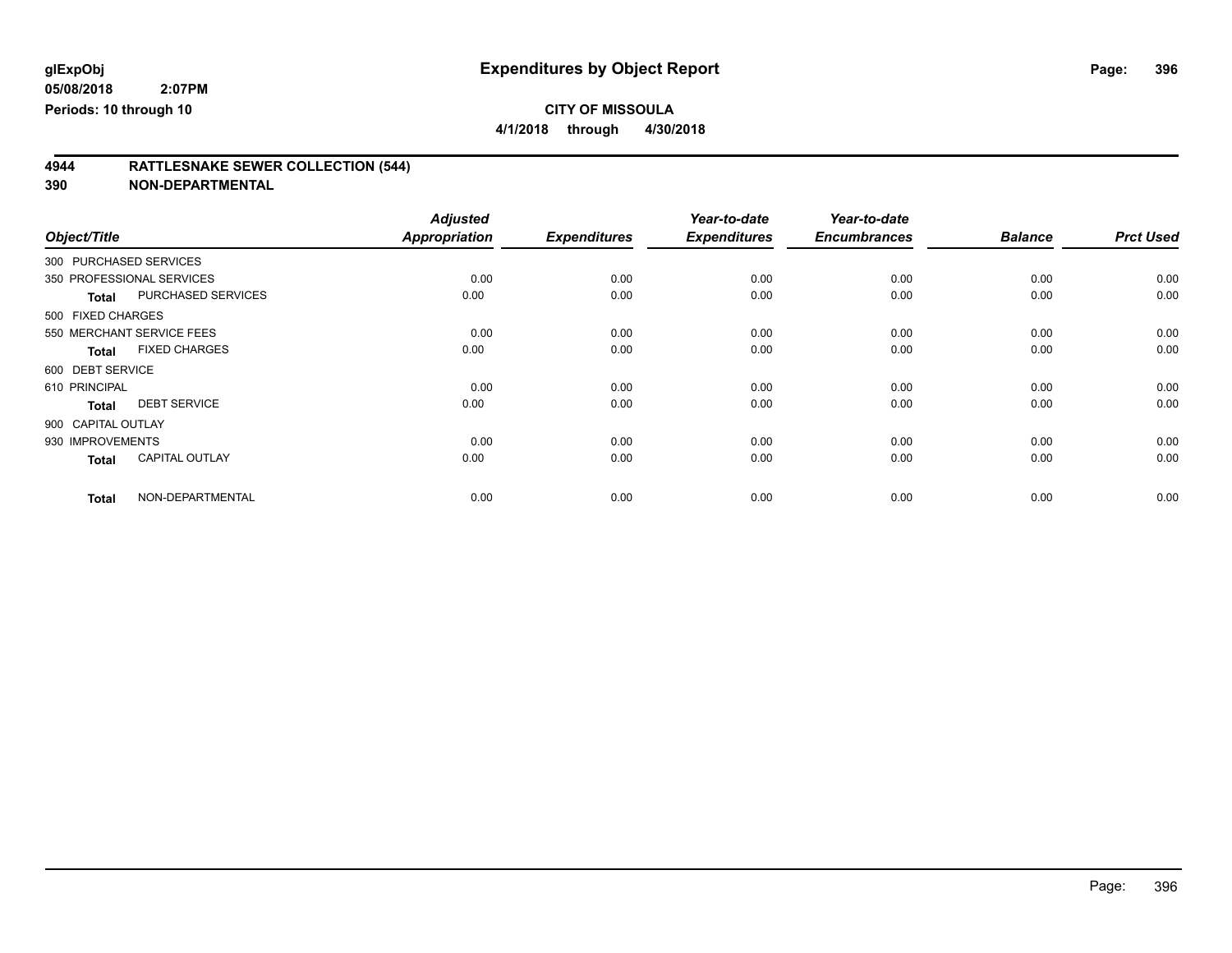## **CITY OF MISSOULA**

**4/1/2018 through 4/30/2018**

#### **4944 RATTLESNAKE SEWER COLLECTION (544)**

|                           |                         | <b>Adjusted</b>      |                     | Year-to-date        | Year-to-date        |                |                  |
|---------------------------|-------------------------|----------------------|---------------------|---------------------|---------------------|----------------|------------------|
| Object/Title              |                         | <b>Appropriation</b> | <b>Expenditures</b> | <b>Expenditures</b> | <b>Encumbrances</b> | <b>Balance</b> | <b>Prct Used</b> |
| 300 PURCHASED SERVICES    |                         |                      |                     |                     |                     |                |                  |
| 350 PROFESSIONAL SERVICES |                         | 0.00                 | 0.00                | 0.00                | 0.00                | 0.00           | 0.00             |
| <b>Total</b>              | PURCHASED SERVICES      | 0.00                 | 0.00                | 0.00                | 0.00                | 0.00           | 0.00             |
| 500 FIXED CHARGES         |                         |                      |                     |                     |                     |                |                  |
| 550 MERCHANT SERVICE FEES |                         | 0.00                 | 0.00                | 0.00                | 0.00                | 0.00           | 0.00             |
| <b>Total</b>              | <b>FIXED CHARGES</b>    | 0.00                 | 0.00                | 0.00                | 0.00                | 0.00           | 0.00             |
| 900 CAPITAL OUTLAY        |                         |                      |                     |                     |                     |                |                  |
| 915 EASEMENTS             |                         | 0.00                 | 0.00                | 0.00                | 0.00                | 0.00           | 0.00             |
| 930 IMPROVEMENTS          |                         | 0.00                 | 0.00                | 0.00                | 0.00                | 0.00           | 0.00             |
| 960 CAPITAL CONTINGENCY   |                         | 0.00                 | 0.00                | 0.00                | 0.00                | 0.00           | 0.00             |
| <b>Total</b>              | <b>CAPITAL OUTLAY</b>   | 0.00                 | 0.00                | 0.00                | 0.00                | 0.00           | 0.00             |
| <b>Total</b>              | *** Title Not Found *** | 0.00                 | 0.00                | 0.00                | 0.00                | 0.00           | 0.00             |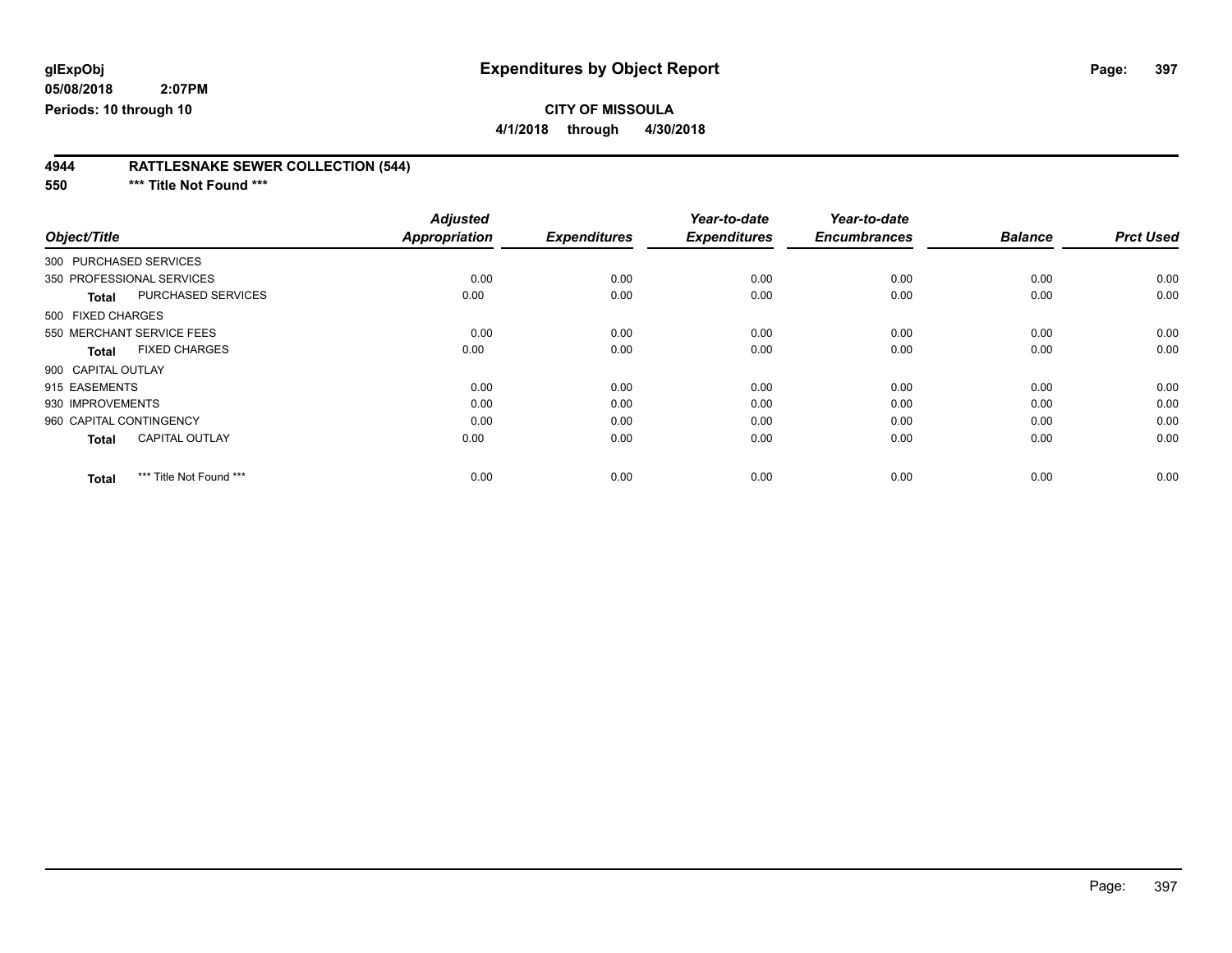## **CITY OF MISSOULA**

**4/1/2018 through 4/30/2018**

#### **4944 RATTLESNAKE SEWER COLLECTION (544)**

|                                         | <b>Adjusted</b>      |                     | Year-to-date        | Year-to-date        |                |                  |
|-----------------------------------------|----------------------|---------------------|---------------------|---------------------|----------------|------------------|
| Object/Title                            | <b>Appropriation</b> | <b>Expenditures</b> | <b>Expenditures</b> | <b>Encumbrances</b> | <b>Balance</b> | <b>Prct Used</b> |
| 500 FIXED CHARGES                       |                      |                     |                     |                     |                |                  |
| 550 MERCHANT SERVICE FEES               | 0.00                 | 0.00                | 0.00                | 0.00                | 0.00           | 0.00             |
| <b>FIXED CHARGES</b><br>Total           | 0.00                 | 0.00                | 0.00                | 0.00                | 0.00           | 0.00             |
| 900 CAPITAL OUTLAY                      |                      |                     |                     |                     |                |                  |
| 930 IMPROVEMENTS                        | 0.00                 | 0.00                | 0.00                | 0.00                | 0.00           | 0.00             |
| 960 CAPITAL CONTINGENCY                 | 0.00                 | 0.00                | 0.00                | 0.00                | 0.00           | 0.00             |
| <b>CAPITAL OUTLAY</b><br><b>Total</b>   | 0.00                 | 0.00                | 0.00                | 0.00                | 0.00           | 0.00             |
|                                         |                      |                     |                     |                     |                |                  |
| *** Title Not Found ***<br><b>Total</b> | 0.00                 | 0.00                | 0.00                | 0.00                | 0.00           | 0.00             |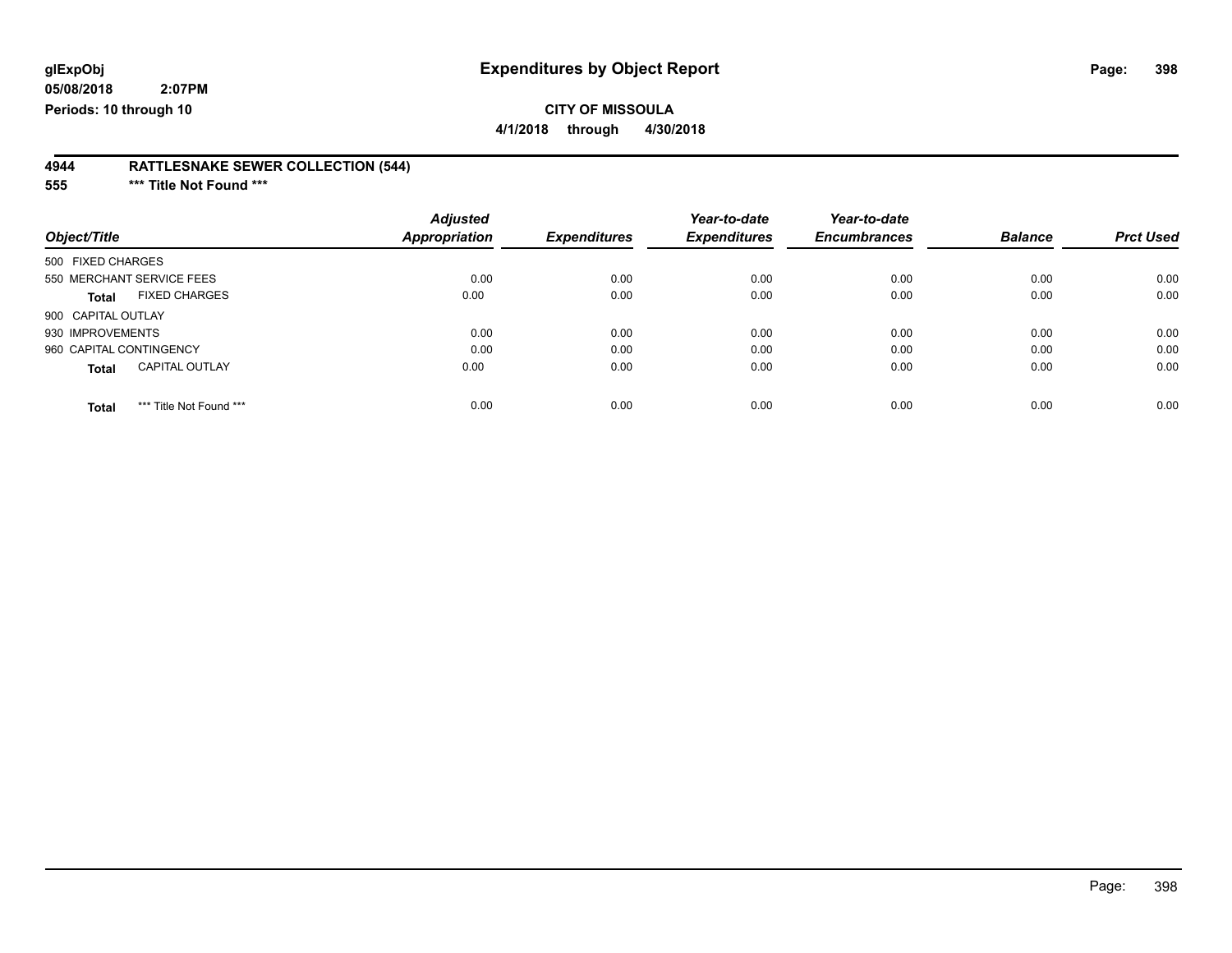**CITY OF MISSOULA 4/1/2018 through 4/30/2018**

### **4944 RATTLESNAKE SEWER COLLECTION (544)**

|                                      | <b>Adjusted</b> |                     | Year-to-date        | Year-to-date        |                |                  |
|--------------------------------------|-----------------|---------------------|---------------------|---------------------|----------------|------------------|
| Object/Title                         | Appropriation   | <b>Expenditures</b> | <b>Expenditures</b> | <b>Encumbrances</b> | <b>Balance</b> | <b>Prct Used</b> |
| 300 PURCHASED SERVICES               |                 |                     |                     |                     |                |                  |
| 350 PROFESSIONAL SERVICES            | 0.00            | 0.00                | 0.00                | 0.00                | 0.00           | 0.00             |
| PURCHASED SERVICES<br><b>Total</b>   | 0.00            | 0.00                | 0.00                | 0.00                | 0.00           | 0.00             |
| 500 FIXED CHARGES                    |                 |                     |                     |                     |                |                  |
| 550 MERCHANT SERVICE FEES            | 0.00            | 0.00                | 0.00                | 0.00                | 0.00           | 0.00             |
| <b>FIXED CHARGES</b><br><b>Total</b> | 0.00            | 0.00                | 0.00                | 0.00                | 0.00           | 0.00             |
| 600 DEBT SERVICE                     |                 |                     |                     |                     |                |                  |
| 610 PRINCIPAL                        | 0.00            | 0.00                | 0.00                | 0.00                | 0.00           | 0.00             |
| <b>DEBT SERVICE</b><br><b>Total</b>  | 0.00            | 0.00                | 0.00                | 0.00                | 0.00           | 0.00             |
| 900 CAPITAL OUTLAY                   |                 |                     |                     |                     |                |                  |
| 915 EASEMENTS                        | 0.00            | 0.00                | 0.00                | 0.00                | 0.00           | 0.00             |
| 930 IMPROVEMENTS                     | 0.00            | 0.00                | 0.00                | 0.00                | 0.00           | 0.00             |
| 960 CAPITAL CONTINGENCY              | 0.00            | 0.00                | 0.00                | 0.00                | 0.00           | 0.00             |
| <b>CAPITAL OUTLAY</b><br>Total       | 0.00            | 0.00                | 0.00                | 0.00                | 0.00           | 0.00             |
| RATTLESNAKE SEWER COLLECTION (54-    | 0.00            | 0.00                | 0.00                | 0.00                | 0.00           | 0.00             |
| <b>Total</b>                         |                 |                     |                     |                     |                |                  |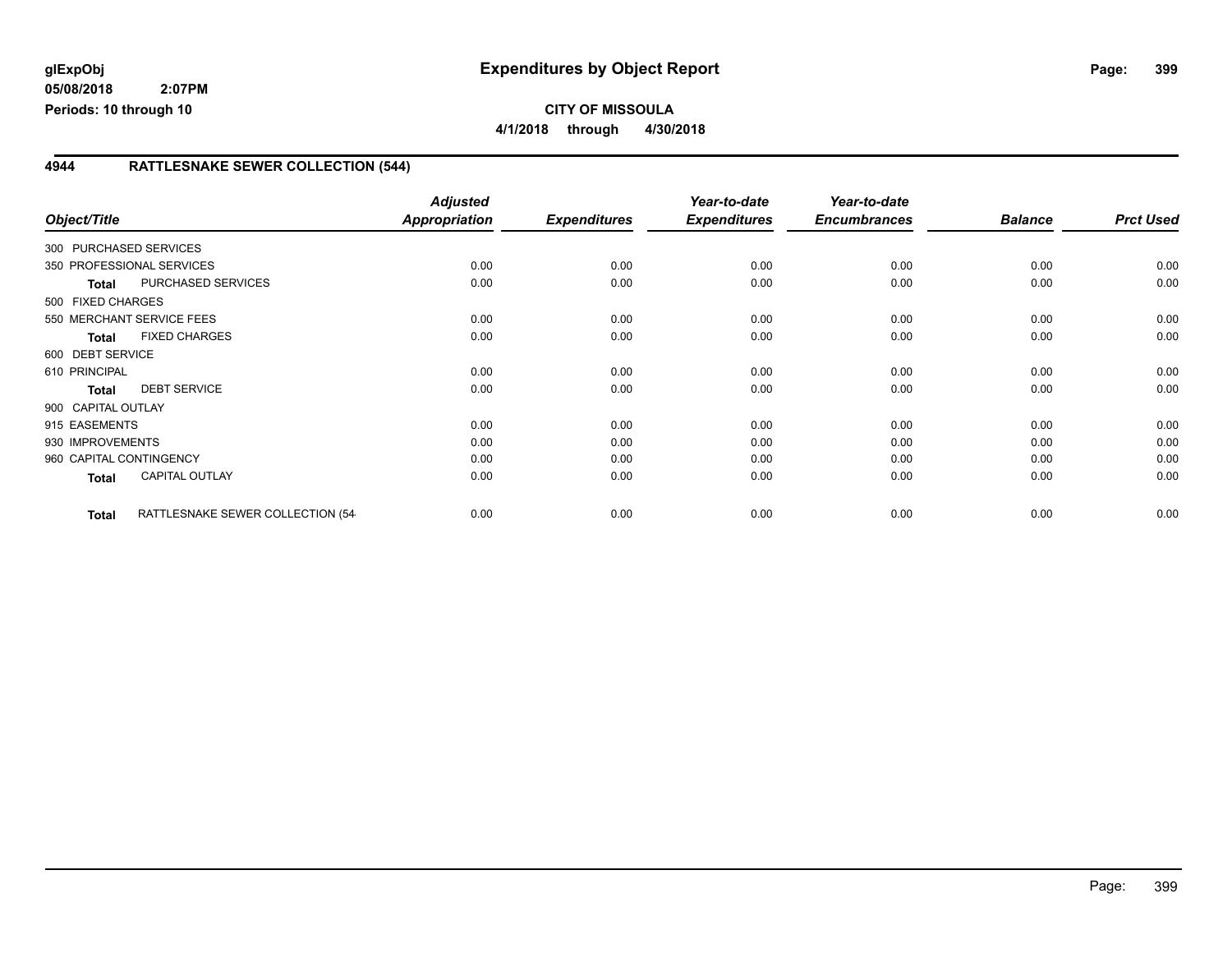### **CITY OF MISSOULA 4/1/2018 through 4/30/2018**

#### **4945 PHILLIPS ST TRAFFIC CALMING**

| Object/Title                            | <b>Adjusted</b><br><b>Appropriation</b> | <b>Expenditures</b> | Year-to-date<br><b>Expenditures</b> | Year-to-date<br><b>Encumbrances</b> | <b>Balance</b> | <b>Prct Used</b> |
|-----------------------------------------|-----------------------------------------|---------------------|-------------------------------------|-------------------------------------|----------------|------------------|
| 500 FIXED CHARGES                       |                                         |                     |                                     |                                     |                |                  |
| 550 MERCHANT SERVICE FEES               | 0.00                                    | 0.00                | 0.00                                | 0.00                                | 0.00           | 0.00             |
| <b>FIXED CHARGES</b><br><b>Total</b>    | 0.00                                    | 0.00                | 0.00                                | 0.00                                | 0.00           | 0.00             |
| 600 DEBT SERVICE                        |                                         |                     |                                     |                                     |                |                  |
| 620 INTEREST / SERVICE FEES             | 0.00                                    | 0.00                | 0.00                                | 0.00                                | 0.00           | 0.00             |
| <b>DEBT SERVICE</b><br><b>Total</b>     | 0.00                                    | 0.00                | 0.00                                | 0.00                                | 0.00           | 0.00             |
| *** Title Not Found ***<br><b>Total</b> | 0.00                                    | 0.00                | 0.00                                | 0.00                                | 0.00           | 0.00             |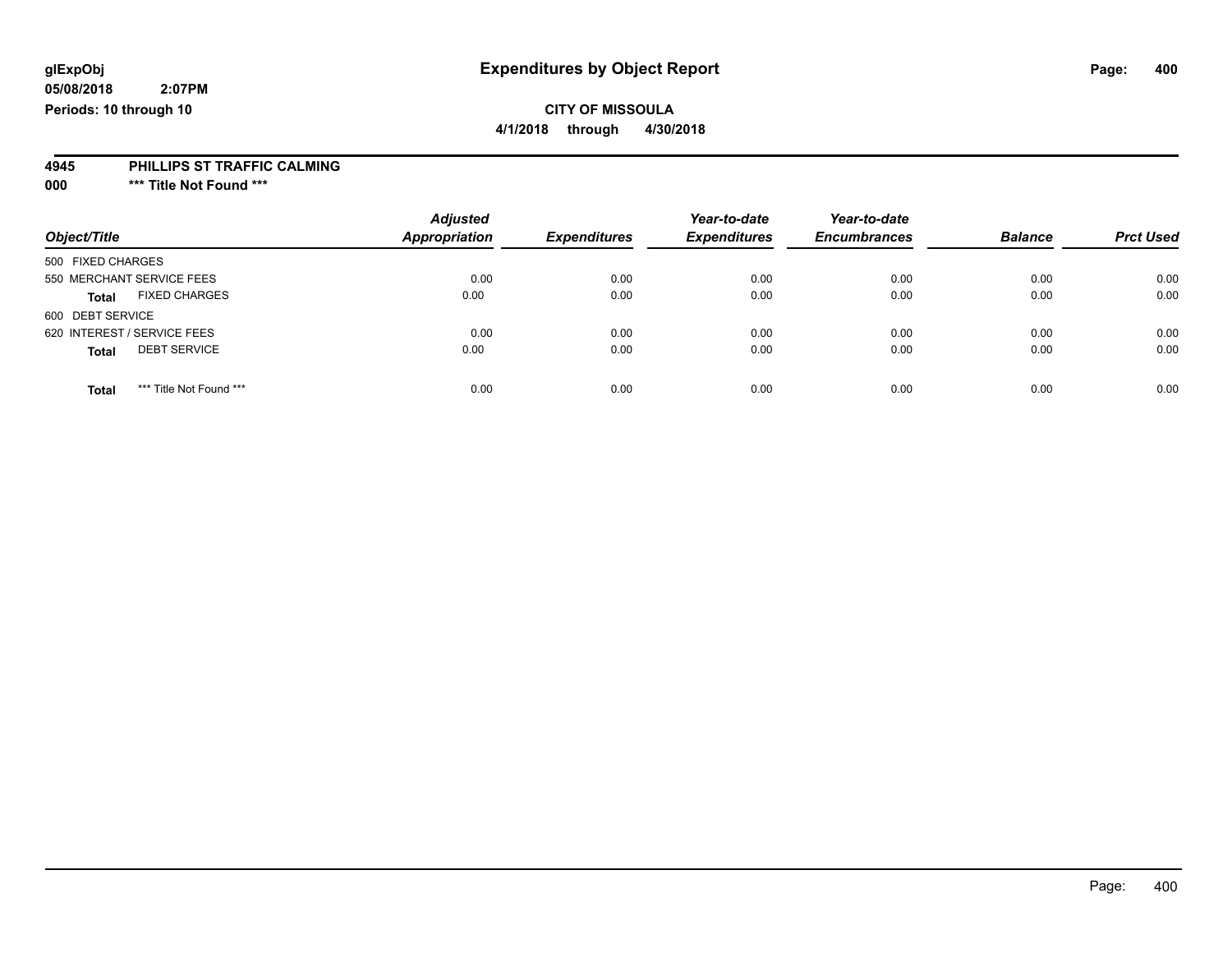**CITY OF MISSOULA 4/1/2018 through 4/30/2018**

#### **4945 PHILLIPS ST TRAFFIC CALMING**

|                             |                             | <b>Adjusted</b>      |                     | Year-to-date        | Year-to-date        |                |                  |
|-----------------------------|-----------------------------|----------------------|---------------------|---------------------|---------------------|----------------|------------------|
| Object/Title                |                             | <b>Appropriation</b> | <b>Expenditures</b> | <b>Expenditures</b> | <b>Encumbrances</b> | <b>Balance</b> | <b>Prct Used</b> |
| 500 FIXED CHARGES           |                             |                      |                     |                     |                     |                |                  |
| 550 MERCHANT SERVICE FEES   |                             | 0.00                 | 0.00                | 0.00                | 0.00                | 0.00           | 0.00             |
| <b>Total</b>                | <b>FIXED CHARGES</b>        | 0.00                 | 0.00                | 0.00                | 0.00                | 0.00           | 0.00             |
| 600 DEBT SERVICE            |                             |                      |                     |                     |                     |                |                  |
| 620 INTEREST / SERVICE FEES |                             | 0.00                 | 0.00                | 0.00                | 0.00                | 0.00           | 0.00             |
| <b>Total</b>                | <b>DEBT SERVICE</b>         | 0.00                 | 0.00                | 0.00                | 0.00                | 0.00           | 0.00             |
| <b>Total</b>                | PHILLIPS ST TRAFFIC CALMING | 0.00                 | 0.00                | 0.00                | 0.00                | 0.00           | 0.00             |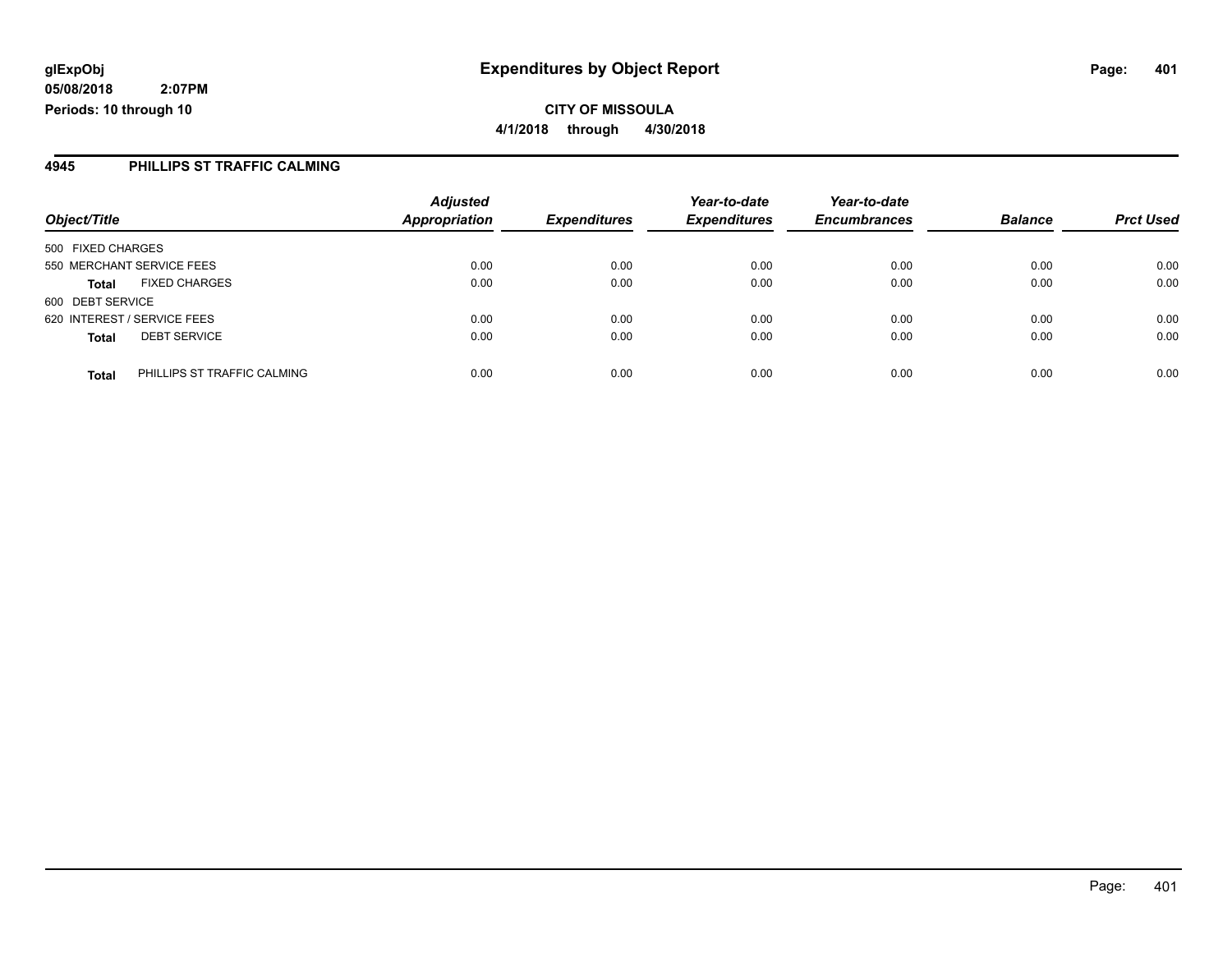## **CITY OF MISSOULA**

**4/1/2018 through 4/30/2018**

#### **4946 PATTEE CREEK DR. TRAFFIC CALMING**

| Object/Title                            | <b>Adjusted</b><br><b>Appropriation</b> | <b>Expenditures</b> | Year-to-date<br><b>Expenditures</b> | Year-to-date<br><b>Encumbrances</b> | <b>Balance</b> | <b>Prct Used</b> |
|-----------------------------------------|-----------------------------------------|---------------------|-------------------------------------|-------------------------------------|----------------|------------------|
|                                         |                                         |                     |                                     |                                     |                |                  |
| 500 FIXED CHARGES                       |                                         |                     |                                     |                                     |                |                  |
| 550 MERCHANT SERVICE FEES               | 0.00                                    | 0.00                | 0.00                                | 0.00                                | 0.00           | 0.00             |
| <b>FIXED CHARGES</b><br><b>Total</b>    | 0.00                                    | 0.00                | 0.00                                | 0.00                                | 0.00           | 0.00             |
| 600 DEBT SERVICE                        |                                         |                     |                                     |                                     |                |                  |
| 620 INTEREST / SERVICE FEES             | 0.00                                    | 0.00                | 0.00                                | 0.00                                | 0.00           | 0.00             |
| <b>DEBT SERVICE</b><br><b>Total</b>     | 0.00                                    | 0.00                | 0.00                                | 0.00                                | 0.00           | 0.00             |
| *** Title Not Found ***<br><b>Total</b> | 0.00                                    | 0.00                | 0.00                                | 0.00                                | 0.00           | 0.00             |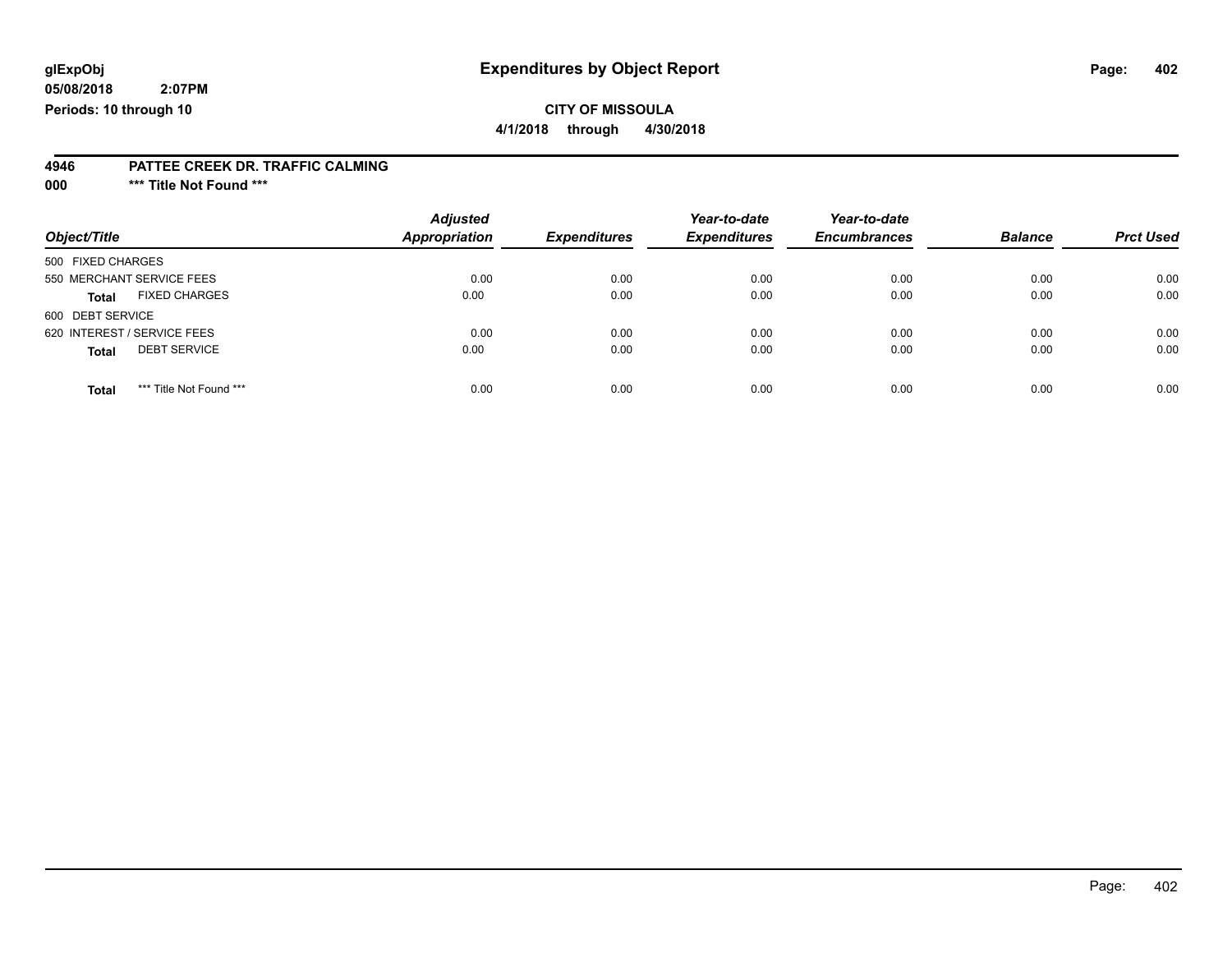**4946 PATTEE CREEK DR. TRAFFIC CALMING**

**390 NON-DEPARTMENTAL**

| Object/Title           |                           | <b>Adjusted</b><br>Appropriation | <b>Expenditures</b> | Year-to-date<br><b>Expenditures</b> | Year-to-date<br><b>Encumbrances</b> | <b>Balance</b> | <b>Prct Used</b> |
|------------------------|---------------------------|----------------------------------|---------------------|-------------------------------------|-------------------------------------|----------------|------------------|
| 300 PURCHASED SERVICES |                           |                                  |                     |                                     |                                     |                |                  |
|                        | 350 PROFESSIONAL SERVICES | 0.00                             | 0.00                | 0.00                                | 0.00                                | 0.00           | 0.00             |
| <b>Total</b>           | <b>PURCHASED SERVICES</b> | 0.00                             | 0.00                | 0.00                                | 0.00                                | 0.00           | 0.00             |
| 500 FIXED CHARGES      |                           |                                  |                     |                                     |                                     |                |                  |
|                        | 550 MERCHANT SERVICE FEES | 0.00                             | 0.00                | 0.00                                | 0.00                                | 0.00           | 0.00             |
| <b>Total</b>           | <b>FIXED CHARGES</b>      | 0.00                             | 0.00                | 0.00                                | 0.00                                | 0.00           | 0.00             |
| 900 CAPITAL OUTLAY     |                           |                                  |                     |                                     |                                     |                |                  |
| 930 IMPROVEMENTS       |                           | 0.00                             | 0.00                | 0.00                                | 0.00                                | 0.00           | 0.00             |
| <b>Total</b>           | <b>CAPITAL OUTLAY</b>     | 0.00                             | 0.00                | 0.00                                | 0.00                                | 0.00           | 0.00             |
| <b>Total</b>           | NON-DEPARTMENTAL          | 0.00                             | 0.00                | 0.00                                | 0.00                                | 0.00           | 0.00             |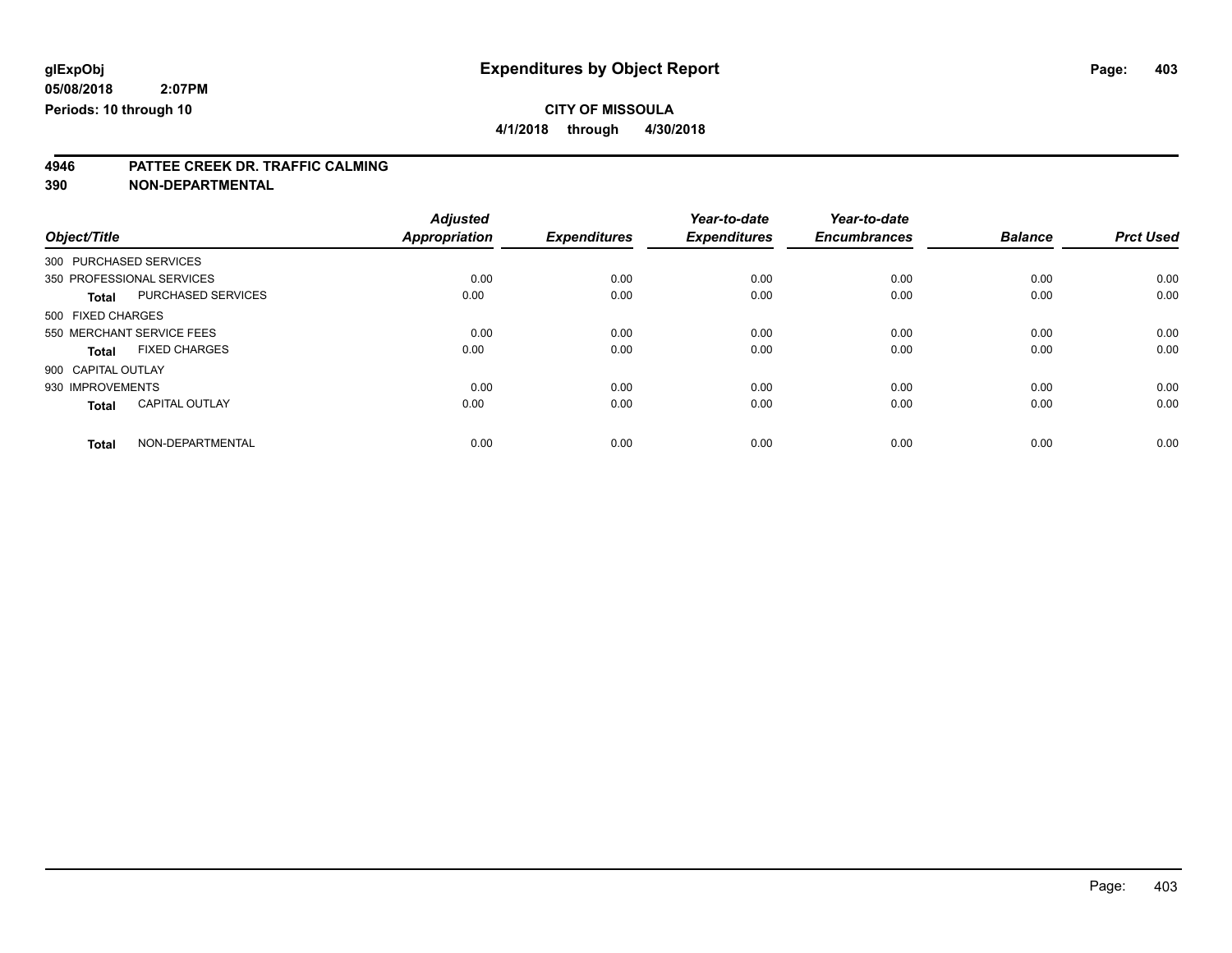#### **4946 PATTEE CREEK DR. TRAFFIC CALMING**

| Object/Title |                                                  | <b>Adjusted</b><br>Appropriation | <b>Expenditures</b> | Year-to-date<br><b>Expenditures</b> | Year-to-date<br><b>Encumbrances</b> | <b>Balance</b> | <b>Prct Used</b> |
|--------------|--------------------------------------------------|----------------------------------|---------------------|-------------------------------------|-------------------------------------|----------------|------------------|
|              | 300 PURCHASED SERVICES                           |                                  |                     |                                     |                                     |                |                  |
|              | 350 PROFESSIONAL SERVICES                        | 0.00                             | 0.00                | 0.00                                | 0.00                                | 0.00           | 0.00             |
|              | PURCHASED SERVICES<br><b>Total</b>               | 0.00                             | 0.00                | 0.00                                | 0.00                                | 0.00           | 0.00             |
|              | 500 FIXED CHARGES                                |                                  |                     |                                     |                                     |                |                  |
|              | 550 MERCHANT SERVICE FEES                        | 0.00                             | 0.00                | 0.00                                | 0.00                                | 0.00           | 0.00             |
|              | <b>FIXED CHARGES</b><br><b>Total</b>             | 0.00                             | 0.00                | 0.00                                | 0.00                                | 0.00           | 0.00             |
|              | 600 DEBT SERVICE                                 |                                  |                     |                                     |                                     |                |                  |
|              | 620 INTEREST / SERVICE FEES                      | 0.00                             | 0.00                | 0.00                                | 0.00                                | 0.00           | 0.00             |
|              | <b>DEBT SERVICE</b><br><b>Total</b>              | 0.00                             | 0.00                | 0.00                                | 0.00                                | 0.00           | 0.00             |
|              | 900 CAPITAL OUTLAY                               |                                  |                     |                                     |                                     |                |                  |
|              | 930 IMPROVEMENTS                                 | 0.00                             | 0.00                | 0.00                                | 0.00                                | 0.00           | 0.00             |
|              | <b>CAPITAL OUTLAY</b><br><b>Total</b>            | 0.00                             | 0.00                | 0.00                                | 0.00                                | 0.00           | 0.00             |
|              | PATTEE CREEK DR. TRAFFIC CALMING<br><b>Total</b> | 0.00                             | 0.00                | 0.00                                | 0.00                                | 0.00           | 0.00             |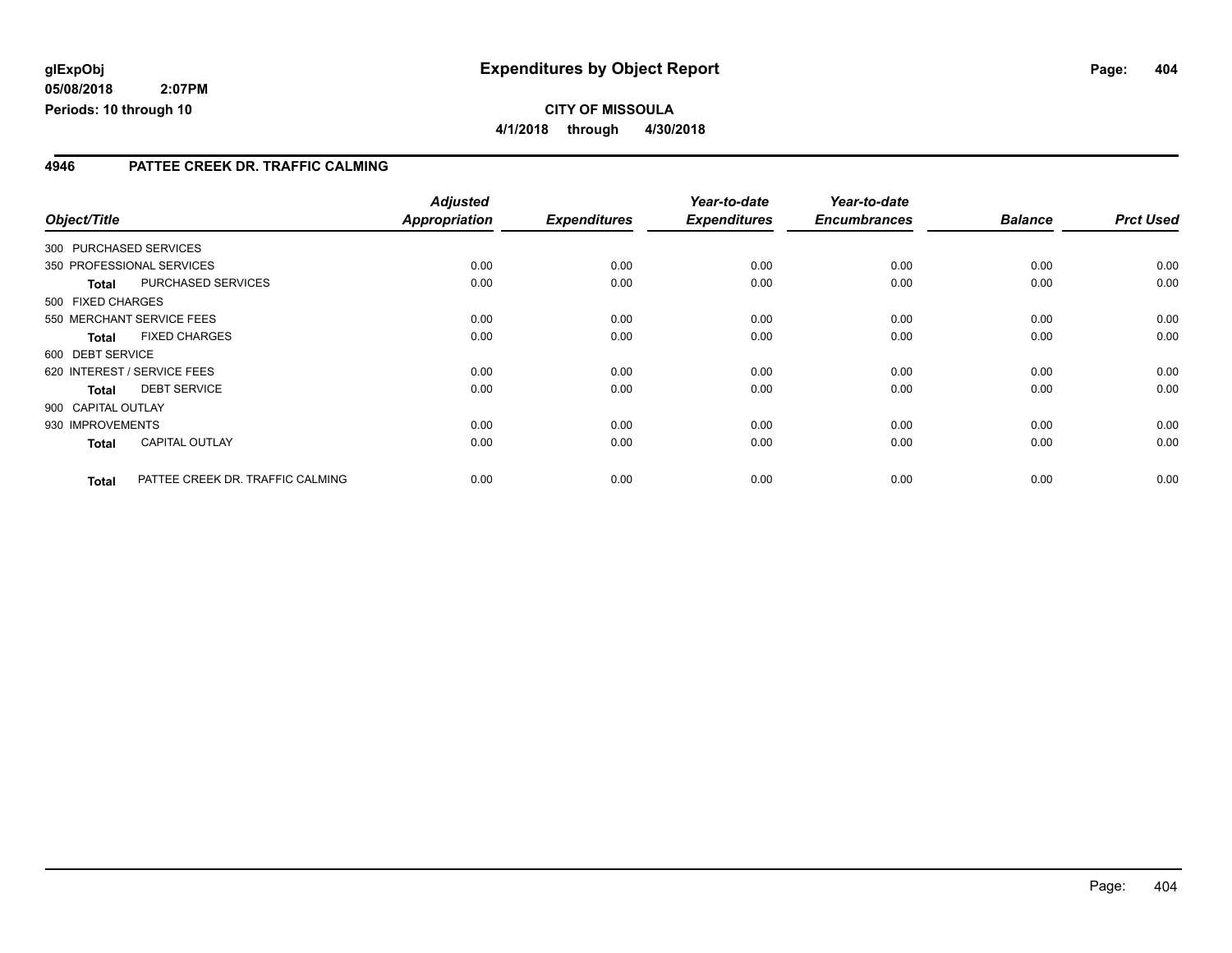# **4948 STORMWATER OUTFALL RETROFITS**

**390 NON-DEPARTMENTAL**

|                                       | <b>Adjusted</b>      |                     | Year-to-date        | Year-to-date        |                |                  |
|---------------------------------------|----------------------|---------------------|---------------------|---------------------|----------------|------------------|
| Object/Title                          | <b>Appropriation</b> | <b>Expenditures</b> | <b>Expenditures</b> | <b>Encumbrances</b> | <b>Balance</b> | <b>Prct Used</b> |
| 300 PURCHASED SERVICES                |                      |                     |                     |                     |                |                  |
| 350 PROFESSIONAL SERVICES             | 0.00                 | 0.00                | 1,136.49            | 0.00                | $-1,136.49$    | 0.00             |
| PURCHASED SERVICES<br><b>Total</b>    | 0.00                 | 0.00                | 1.136.49            | 0.00                | $-1.136.49$    | 0.00             |
| 500 FIXED CHARGES                     |                      |                     |                     |                     |                |                  |
| 550 MERCHANT SERVICE FEES             | 0.00                 | 0.00                | 0.00                | 0.00                | 0.00           | 0.00             |
| <b>FIXED CHARGES</b><br>Total         | 0.00                 | 0.00                | 0.00                | 0.00                | 0.00           | 0.00             |
| 900 CAPITAL OUTLAY                    |                      |                     |                     |                     |                |                  |
| 930 IMPROVEMENTS                      | 0.00                 | 0.00                | 48.912.21           | 0.00                | $-48.912.21$   | 0.00             |
| <b>CAPITAL OUTLAY</b><br><b>Total</b> | 0.00                 | 0.00                | 48,912.21           | 0.00                | $-48,912.21$   | 0.00             |
| NON-DEPARTMENTAL<br><b>Total</b>      | 0.00                 | 0.00                | 50.048.70           | 0.00                | $-50.048.70$   | 0.00             |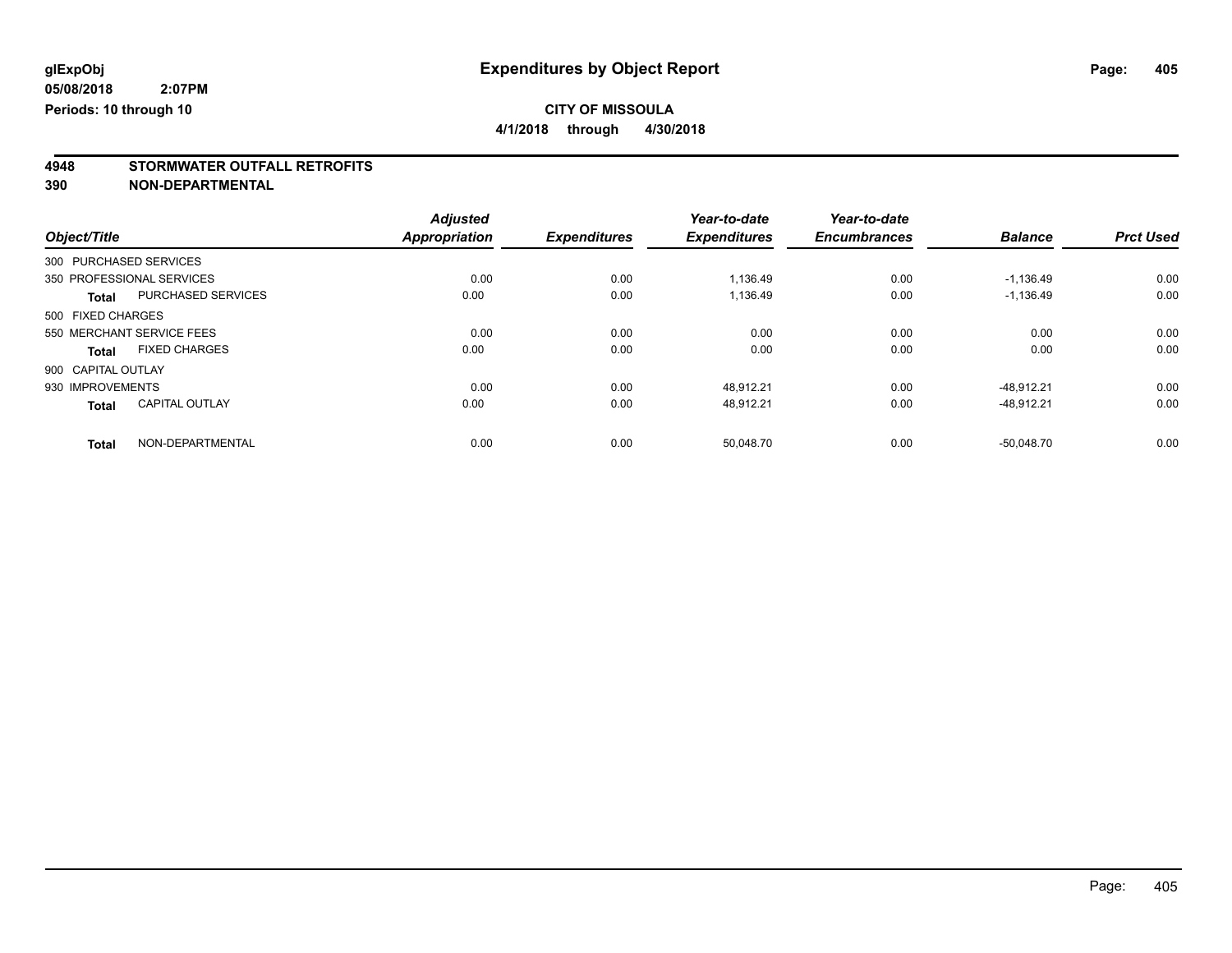**CITY OF MISSOULA 4/1/2018 through 4/30/2018**

#### **4948 STORMWATER OUTFALL RETROFITS**

|                    |                              | <b>Adjusted</b>      |                     | Year-to-date        | Year-to-date        |                |                  |
|--------------------|------------------------------|----------------------|---------------------|---------------------|---------------------|----------------|------------------|
| Object/Title       |                              | <b>Appropriation</b> | <b>Expenditures</b> | <b>Expenditures</b> | <b>Encumbrances</b> | <b>Balance</b> | <b>Prct Used</b> |
|                    | 300 PURCHASED SERVICES       |                      |                     |                     |                     |                |                  |
|                    | 350 PROFESSIONAL SERVICES    | 0.00                 | 0.00                | 1.136.49            | 0.00                | $-1.136.49$    | 0.00             |
| Total              | PURCHASED SERVICES           | 0.00                 | 0.00                | 1,136.49            | 0.00                | $-1,136.49$    | 0.00             |
| 500 FIXED CHARGES  |                              |                      |                     |                     |                     |                |                  |
|                    | 550 MERCHANT SERVICE FEES    | 0.00                 | 0.00                | 0.00                | 0.00                | 0.00           | 0.00             |
| <b>Total</b>       | <b>FIXED CHARGES</b>         | 0.00                 | 0.00                | 0.00                | 0.00                | 0.00           | 0.00             |
| 900 CAPITAL OUTLAY |                              |                      |                     |                     |                     |                |                  |
| 930 IMPROVEMENTS   |                              | 0.00                 | 0.00                | 48.912.21           | 0.00                | $-48.912.21$   | 0.00             |
| <b>Total</b>       | <b>CAPITAL OUTLAY</b>        | 0.00                 | 0.00                | 48.912.21           | 0.00                | $-48.912.21$   | 0.00             |
| <b>Total</b>       | STORMWATER OUTFALL RETROFITS | 0.00                 | 0.00                | 50.048.70           | 0.00                | $-50.048.70$   | 0.00             |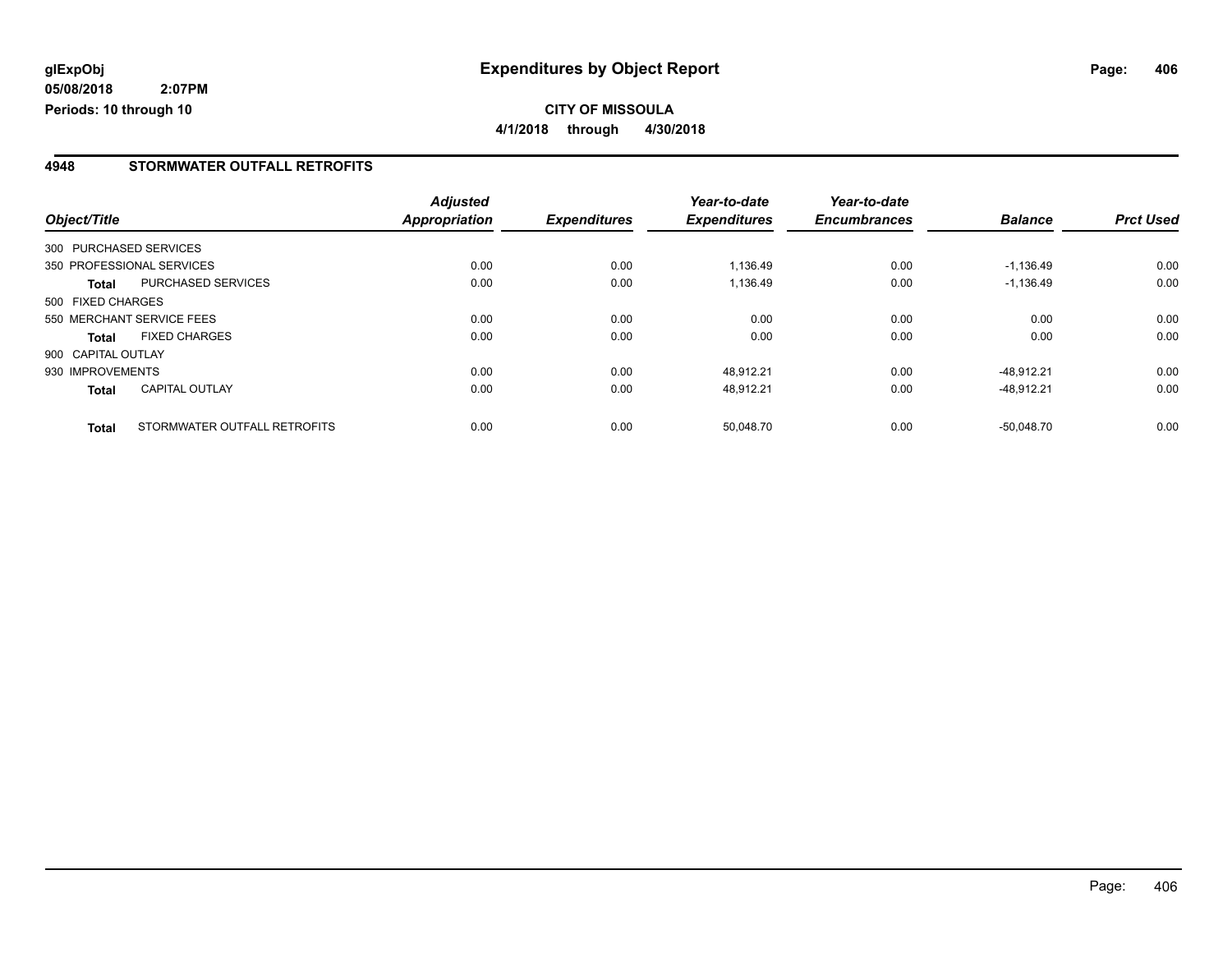# **4949 WAYFINDING PROJECT**

**390 NON-DEPARTMENTAL**

|                                           | <b>Adjusted</b>      |                     | Year-to-date        | Year-to-date        |                |                  |
|-------------------------------------------|----------------------|---------------------|---------------------|---------------------|----------------|------------------|
| Object/Title                              | <b>Appropriation</b> | <b>Expenditures</b> | <b>Expenditures</b> | <b>Encumbrances</b> | <b>Balance</b> | <b>Prct Used</b> |
| 100 PERSONAL SERVICES                     |                      |                     |                     |                     |                |                  |
| 110 SALARIES AND WAGES                    | 0.00                 | 0.00                | 0.00                | 0.00                | 0.00           | 0.00             |
| 140 EMPLOYER CONTRIBUTIONS                | 0.00                 | 0.00                | 0.00                | 0.00                | 0.00           | 0.00             |
| PERSONAL SERVICES<br><b>Total</b>         | 0.00                 | 0.00                | 0.00                | 0.00                | 0.00           | 0.00             |
| 200 SUPPLIES                              |                      |                     |                     |                     |                |                  |
| 210 OFFICE SUPPLIES                       | 0.00                 | 0.00                | 0.00                | 0.00                | 0.00           | 0.00             |
| <b>SUPPLIES</b><br><b>Total</b>           | 0.00                 | 0.00                | 0.00                | 0.00                | 0.00           | 0.00             |
| 300 PURCHASED SERVICES                    |                      |                     |                     |                     |                |                  |
| 330 PUBLICITY, SUBSCRIPTIONS & DUES       | 0.00                 | 55.00               | 55.00               | 0.00                | $-55.00$       | 0.00             |
| 350 PROFESSIONAL SERVICES                 | 0.00                 | 9,600.00            | 23,303.05           | 0.00                | $-23,303.05$   | 0.00             |
| 360 REPAIR & MAINTENANCE                  | 0.00                 | 0.00                | 0.00                | 0.00                | 0.00           | 0.00             |
| 390 OTHER PURCHASED SERVICES              | 0.00                 | 0.00                | 1,315.00            | 0.00                | $-1,315.00$    | 0.00             |
| <b>PURCHASED SERVICES</b><br><b>Total</b> | 0.00                 | 9,655.00            | 24,673.05           | 0.00                | $-24,673.05$   | 0.00             |
| 500 FIXED CHARGES                         |                      |                     |                     |                     |                |                  |
| 550 MERCHANT SERVICE FEES                 | 0.00                 | 0.00                | 0.00                | 0.00                | 0.00           | 0.00             |
| <b>FIXED CHARGES</b><br><b>Total</b>      | 0.00                 | 0.00                | 0.00                | 0.00                | 0.00           | 0.00             |
| 900 CAPITAL OUTLAY                        |                      |                     |                     |                     |                |                  |
| 930 IMPROVEMENTS                          | 0.00                 | 0.00                | 0.00                | 0.00                | 0.00           | 0.00             |
| 940 MACHINERY & EQUIPMENT                 | 0.00                 | 0.00                | 0.00                | 0.00                | 0.00           | 0.00             |
| <b>CAPITAL OUTLAY</b><br><b>Total</b>     | 0.00                 | 0.00                | 0.00                | 0.00                | 0.00           | 0.00             |
| NON-DEPARTMENTAL<br><b>Total</b>          | 0.00                 | 9,655.00            | 24,673.05           | 0.00                | $-24,673.05$   | 0.00             |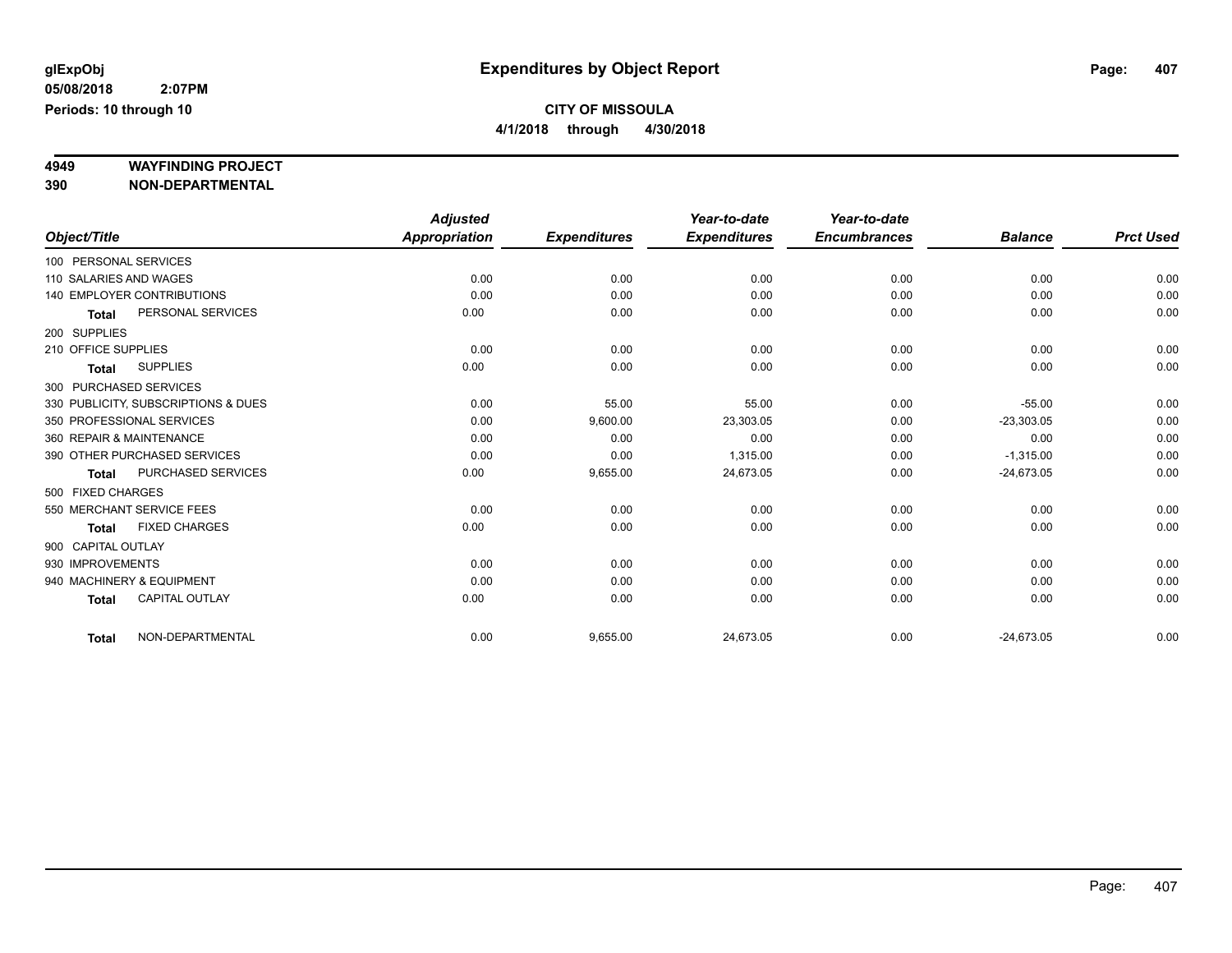#### **4949 WAYFINDING PROJECT**

|                                     |                           | <b>Adjusted</b>      |                     | Year-to-date        | Year-to-date        |                |                  |
|-------------------------------------|---------------------------|----------------------|---------------------|---------------------|---------------------|----------------|------------------|
| Object/Title                        |                           | <b>Appropriation</b> | <b>Expenditures</b> | <b>Expenditures</b> | <b>Encumbrances</b> | <b>Balance</b> | <b>Prct Used</b> |
| 100 PERSONAL SERVICES               |                           |                      |                     |                     |                     |                |                  |
| 110 SALARIES AND WAGES              |                           | 0.00                 | 0.00                | 0.00                | 0.00                | 0.00           | 0.00             |
| <b>140 EMPLOYER CONTRIBUTIONS</b>   |                           | 0.00                 | 0.00                | 0.00                | 0.00                | 0.00           | 0.00             |
| <b>Total</b>                        | PERSONAL SERVICES         | 0.00                 | 0.00                | 0.00                | 0.00                | 0.00           | 0.00             |
| 200 SUPPLIES                        |                           |                      |                     |                     |                     |                |                  |
| 210 OFFICE SUPPLIES                 |                           | 0.00                 | 0.00                | 0.00                | 0.00                | 0.00           | 0.00             |
| <b>Total</b>                        | <b>SUPPLIES</b>           | 0.00                 | 0.00                | 0.00                | 0.00                | 0.00           | 0.00             |
| 300 PURCHASED SERVICES              |                           |                      |                     |                     |                     |                |                  |
| 330 PUBLICITY, SUBSCRIPTIONS & DUES |                           | 0.00                 | 55.00               | 55.00               | 0.00                | $-55.00$       | 0.00             |
| 350 PROFESSIONAL SERVICES           |                           | 0.00                 | 9,600.00            | 23,303.05           | 0.00                | $-23,303.05$   | 0.00             |
| 360 REPAIR & MAINTENANCE            |                           | 0.00                 | 0.00                | 0.00                | 0.00                | 0.00           | 0.00             |
| 390 OTHER PURCHASED SERVICES        |                           | 0.00                 | 0.00                | 1,315.00            | 0.00                | $-1,315.00$    | 0.00             |
| <b>Total</b>                        | PURCHASED SERVICES        | 0.00                 | 9,655.00            | 24,673.05           | 0.00                | $-24,673.05$   | 0.00             |
| 500 FIXED CHARGES                   |                           |                      |                     |                     |                     |                |                  |
| 550 MERCHANT SERVICE FEES           |                           | 0.00                 | 0.00                | 0.00                | 0.00                | 0.00           | 0.00             |
| <b>Total</b>                        | <b>FIXED CHARGES</b>      | 0.00                 | 0.00                | 0.00                | 0.00                | 0.00           | 0.00             |
| 900 CAPITAL OUTLAY                  |                           |                      |                     |                     |                     |                |                  |
| 930 IMPROVEMENTS                    |                           | 0.00                 | 0.00                | 0.00                | 0.00                | 0.00           | 0.00             |
| 940 MACHINERY & EQUIPMENT           |                           | 0.00                 | 0.00                | 0.00                | 0.00                | 0.00           | 0.00             |
| <b>Total</b>                        | <b>CAPITAL OUTLAY</b>     | 0.00                 | 0.00                | 0.00                | 0.00                | 0.00           | 0.00             |
| <b>Total</b>                        | <b>WAYFINDING PROJECT</b> | 0.00                 | 9,655.00            | 24,673.05           | 0.00                | $-24,673.05$   | 0.00             |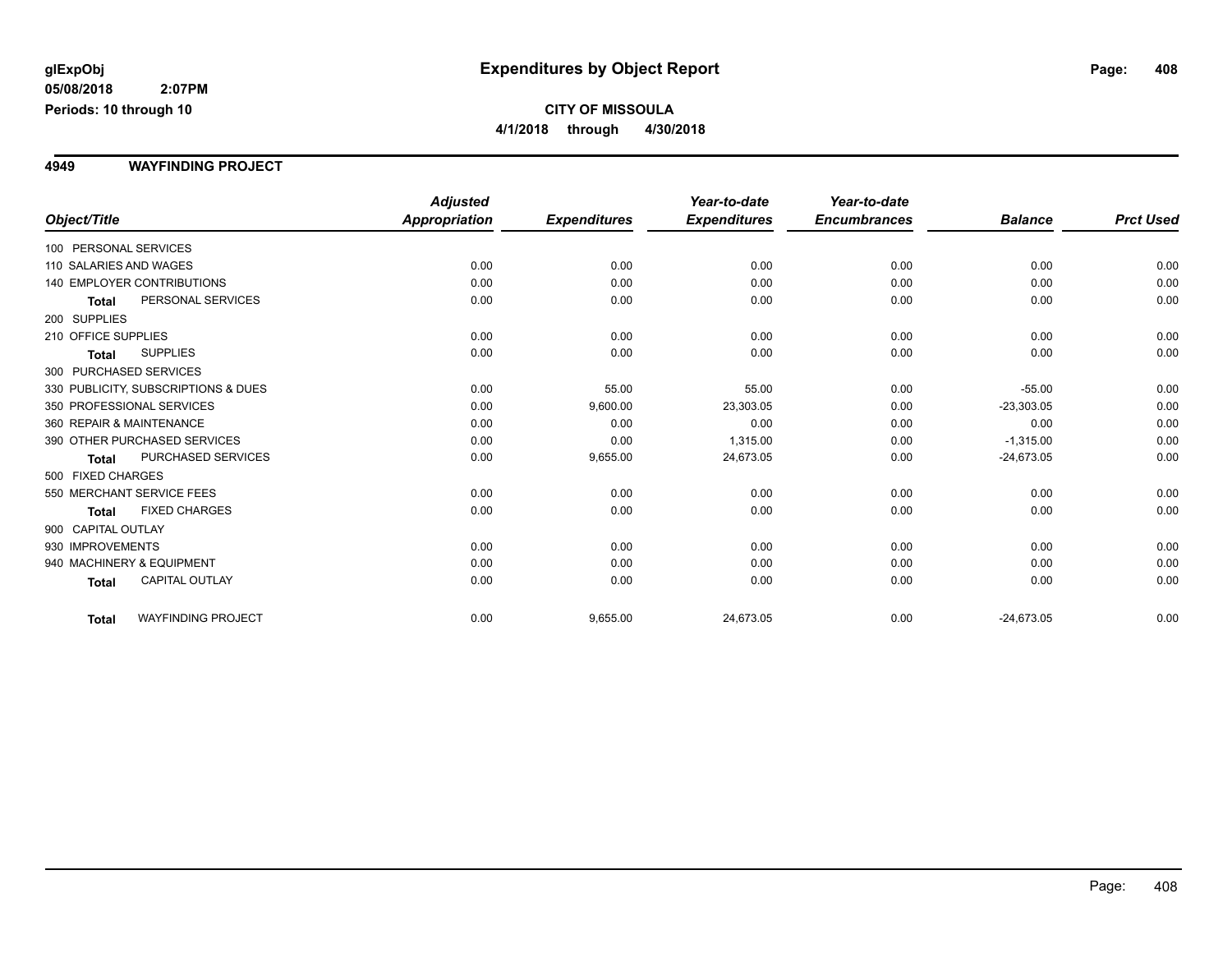### **CITY OF MISSOULA 4/1/2018 through 4/30/2018**

#### **4990 ARRA ENHANCEMENTS**

| Object/Title                            | <b>Adjusted</b><br><b>Appropriation</b> | <b>Expenditures</b> | Year-to-date<br><b>Expenditures</b> | Year-to-date<br><b>Encumbrances</b> | <b>Balance</b> | <b>Prct Used</b> |
|-----------------------------------------|-----------------------------------------|---------------------|-------------------------------------|-------------------------------------|----------------|------------------|
| 500 FIXED CHARGES                       |                                         |                     |                                     |                                     |                |                  |
| 550 MERCHANT SERVICE FEES               | 0.00                                    | 0.00                | 0.00                                | 0.00                                | 0.00           | 0.00             |
| <b>FIXED CHARGES</b><br><b>Total</b>    | 0.00                                    | 0.00                | 0.00                                | 0.00                                | 0.00           | 0.00             |
| 900 CAPITAL OUTLAY                      |                                         |                     |                                     |                                     |                |                  |
| 930 IMPROVEMENTS                        | 0.00                                    | 0.00                | 0.00                                | 0.00                                | 0.00           | 0.00             |
| <b>CAPITAL OUTLAY</b><br><b>Total</b>   | 0.00                                    | 0.00                | 0.00                                | 0.00                                | 0.00           | 0.00             |
| *** Title Not Found ***<br><b>Total</b> | 0.00                                    | 0.00                | 0.00                                | 0.00                                | 0.00           | 0.00             |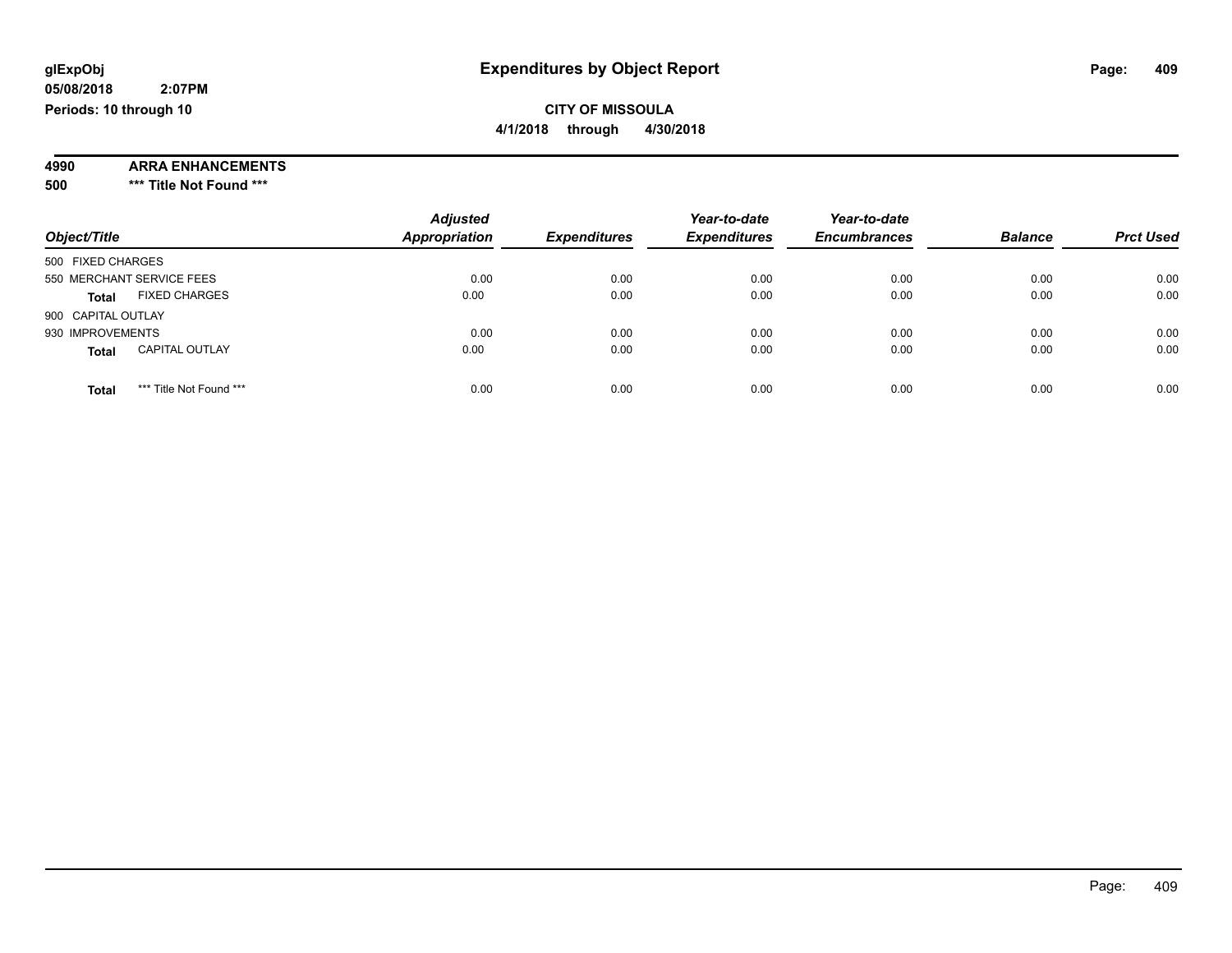| Object/Title                            | <b>Adjusted</b><br><b>Appropriation</b> | <b>Expenditures</b> | Year-to-date<br><b>Expenditures</b> | Year-to-date<br><b>Encumbrances</b> | <b>Balance</b> | <b>Prct Used</b> |
|-----------------------------------------|-----------------------------------------|---------------------|-------------------------------------|-------------------------------------|----------------|------------------|
| 500 FIXED CHARGES                       |                                         |                     |                                     |                                     |                |                  |
| 550 MERCHANT SERVICE FEES               | 0.00                                    | 0.00                | 0.00                                | 0.00                                | 0.00           | 0.00             |
| <b>FIXED CHARGES</b><br><b>Total</b>    | 0.00                                    | 0.00                | 0.00                                | 0.00                                | 0.00           | 0.00             |
| 900 CAPITAL OUTLAY                      |                                         |                     |                                     |                                     |                |                  |
| 930 IMPROVEMENTS                        | 0.00                                    | 0.00                | 0.00                                | 0.00                                | 0.00           | 0.00             |
| <b>CAPITAL OUTLAY</b><br><b>Total</b>   | 0.00                                    | 0.00                | 0.00                                | 0.00                                | 0.00           | 0.00             |
| *** Title Not Found ***<br><b>Total</b> | 0.00                                    | 0.00                | 0.00                                | 0.00                                | 0.00           | 0.00             |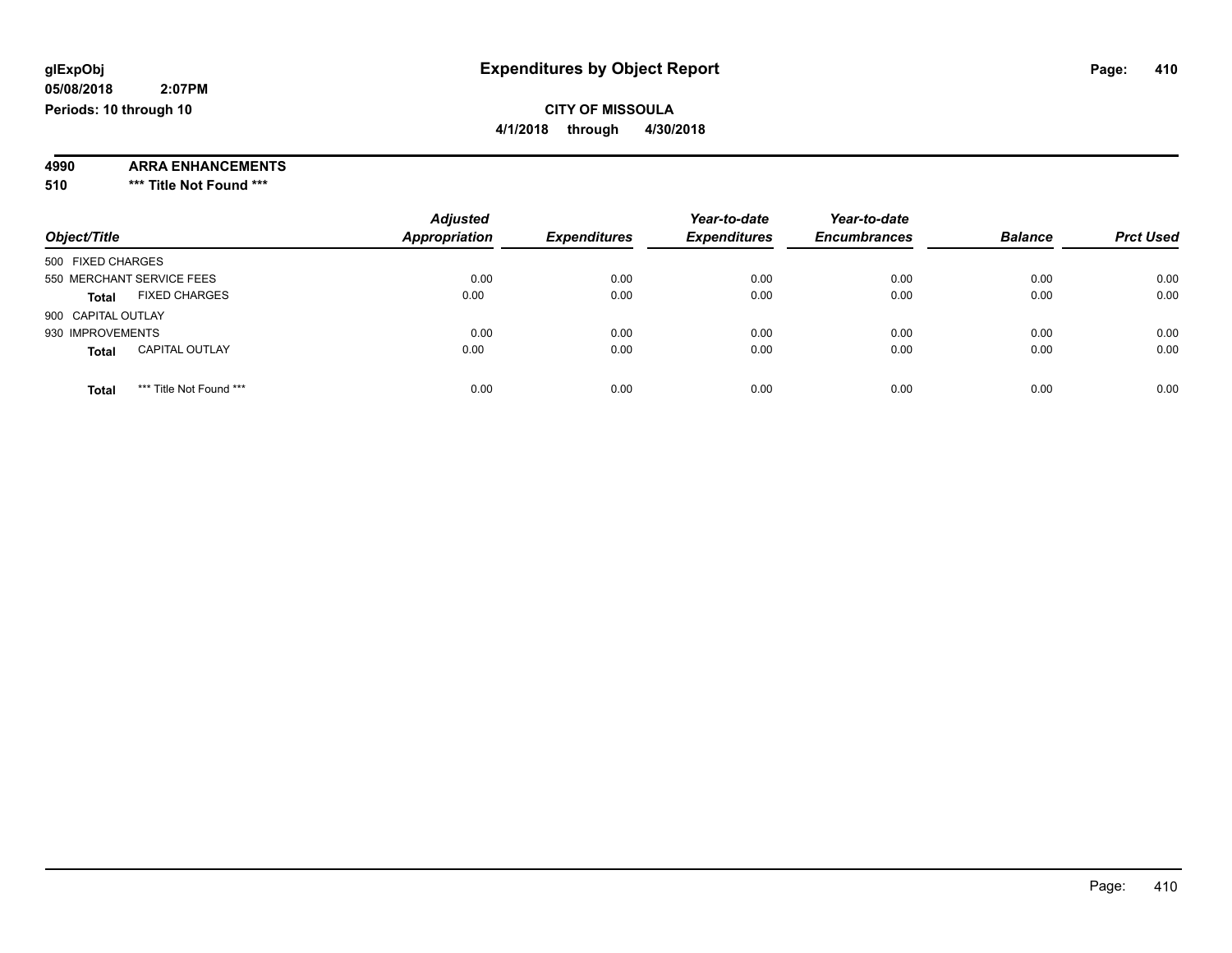| Object/Title                            | <b>Adjusted</b><br><b>Appropriation</b> | <b>Expenditures</b> | Year-to-date<br><b>Expenditures</b> | Year-to-date<br><b>Encumbrances</b> | <b>Balance</b> | <b>Prct Used</b> |
|-----------------------------------------|-----------------------------------------|---------------------|-------------------------------------|-------------------------------------|----------------|------------------|
| 500 FIXED CHARGES                       |                                         |                     |                                     |                                     |                |                  |
| 550 MERCHANT SERVICE FEES               | 0.00                                    | 0.00                | 0.00                                | 0.00                                | 0.00           | 0.00             |
| <b>FIXED CHARGES</b><br><b>Total</b>    | 0.00                                    | 0.00                | 0.00                                | 0.00                                | 0.00           | 0.00             |
| 900 CAPITAL OUTLAY                      |                                         |                     |                                     |                                     |                |                  |
| 930 IMPROVEMENTS                        | 0.00                                    | 0.00                | 0.00                                | 0.00                                | 0.00           | 0.00             |
| <b>CAPITAL OUTLAY</b><br><b>Total</b>   | 0.00                                    | 0.00                | 0.00                                | 0.00                                | 0.00           | 0.00             |
| *** Title Not Found ***<br><b>Total</b> | 0.00                                    | 0.00                | 0.00                                | 0.00                                | 0.00           | 0.00             |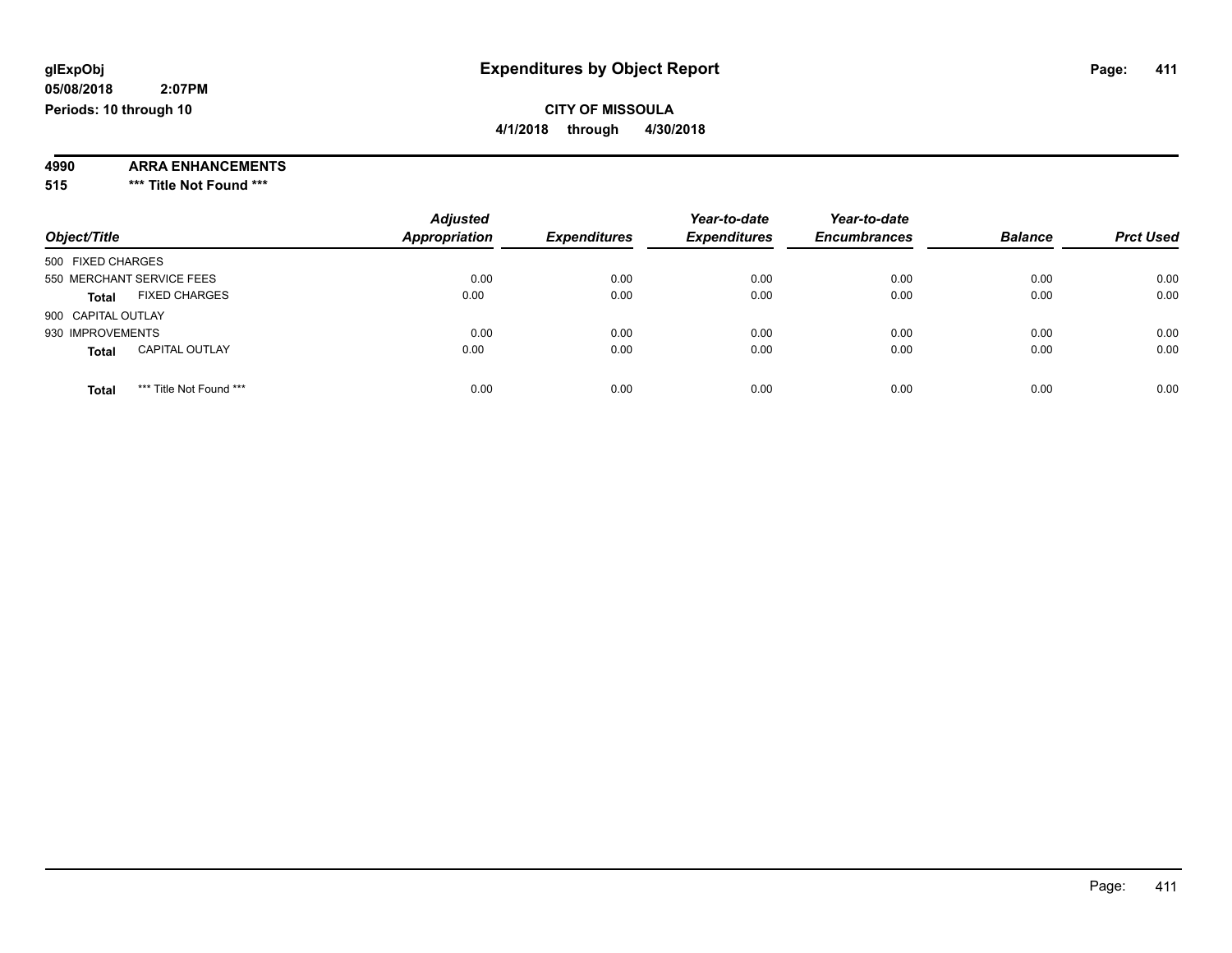#### **4990 ARRA ENHANCEMENTS**

| Object/Title       |                           | <b>Adjusted</b><br><b>Appropriation</b> | <b>Expenditures</b> | Year-to-date<br><b>Expenditures</b> | Year-to-date<br><b>Encumbrances</b> | <b>Balance</b> | <b>Prct Used</b> |
|--------------------|---------------------------|-----------------------------------------|---------------------|-------------------------------------|-------------------------------------|----------------|------------------|
| 500 FIXED CHARGES  |                           |                                         |                     |                                     |                                     |                |                  |
|                    | 550 MERCHANT SERVICE FEES | 0.00                                    | 0.00                | 0.00                                | 0.00                                | 0.00           | 0.00             |
| <b>Total</b>       | <b>FIXED CHARGES</b>      | 0.00                                    | 0.00                | 0.00                                | 0.00                                | 0.00           | 0.00             |
| 900 CAPITAL OUTLAY |                           |                                         |                     |                                     |                                     |                |                  |
| 930 IMPROVEMENTS   |                           | 0.00                                    | 0.00                | 0.00                                | 0.00                                | 0.00           | 0.00             |
| <b>Total</b>       | <b>CAPITAL OUTLAY</b>     | 0.00                                    | 0.00                | 0.00                                | 0.00                                | 0.00           | 0.00             |
| <b>Total</b>       | ARRA ENHANCEMENTS         | 0.00                                    | 0.00                | 0.00                                | 0.00                                | 0.00           | 0.00             |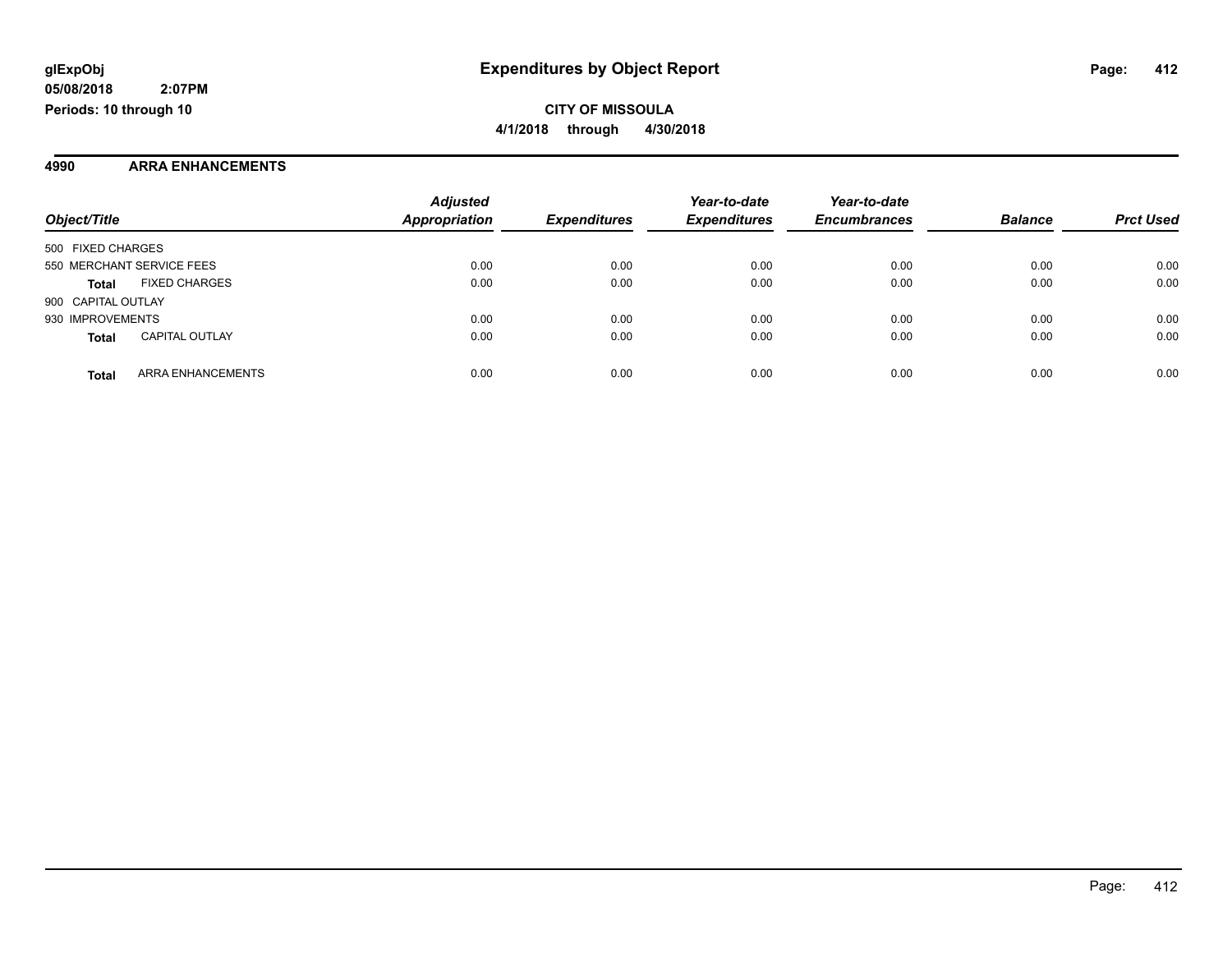## **CITY OF MISSOULA 4/1/2018 through 4/30/2018**

#### **4991 ARRA HB645**

| Object/Title                            | <b>Adjusted</b><br><b>Appropriation</b> | <b>Expenditures</b> | Year-to-date<br><b>Expenditures</b> | Year-to-date<br><b>Encumbrances</b> | <b>Balance</b> | <b>Prct Used</b> |
|-----------------------------------------|-----------------------------------------|---------------------|-------------------------------------|-------------------------------------|----------------|------------------|
|                                         |                                         |                     |                                     |                                     |                |                  |
| 500 FIXED CHARGES                       |                                         |                     |                                     |                                     |                |                  |
| 550 MERCHANT SERVICE FEES               | 0.00                                    | 0.00                | 0.00                                | 0.00                                | 0.00           | 0.00             |
| <b>FIXED CHARGES</b><br><b>Total</b>    | 0.00                                    | 0.00                | 0.00                                | 0.00                                | 0.00           | 0.00             |
| 900 CAPITAL OUTLAY                      |                                         |                     |                                     |                                     |                |                  |
| 930 IMPROVEMENTS                        | 0.00                                    | 0.00                | 0.00                                | 0.00                                | 0.00           | 0.00             |
| <b>CAPITAL OUTLAY</b><br><b>Total</b>   | 0.00                                    | 0.00                | 0.00                                | 0.00                                | 0.00           | 0.00             |
| *** Title Not Found ***<br><b>Total</b> | 0.00                                    | 0.00                | 0.00                                | 0.00                                | 0.00           | 0.00             |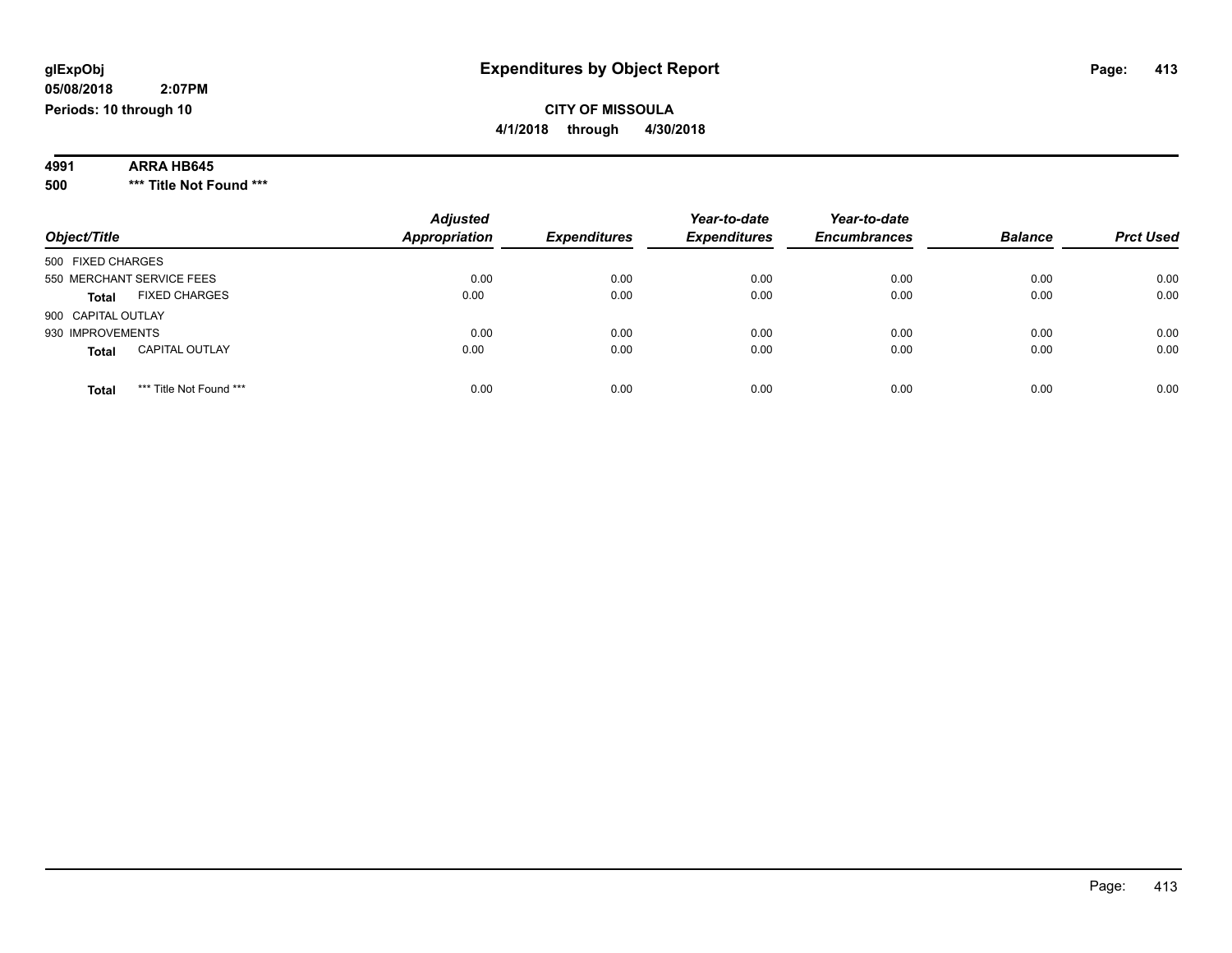## **CITY OF MISSOULA 4/1/2018 through 4/30/2018**

#### **4991 ARRA HB645**

| Object/Title                            | <b>Adjusted</b><br><b>Appropriation</b> | <b>Expenditures</b> | Year-to-date<br><b>Expenditures</b> | Year-to-date<br><b>Encumbrances</b> | <b>Balance</b> | <b>Prct Used</b> |
|-----------------------------------------|-----------------------------------------|---------------------|-------------------------------------|-------------------------------------|----------------|------------------|
| 500 FIXED CHARGES                       |                                         |                     |                                     |                                     |                |                  |
| 550 MERCHANT SERVICE FEES               | 0.00                                    | 0.00                | 0.00                                | 0.00                                | 0.00           | 0.00             |
| <b>FIXED CHARGES</b><br><b>Total</b>    | 0.00                                    | 0.00                | 0.00                                | 0.00                                | 0.00           | 0.00             |
| 900 CAPITAL OUTLAY                      |                                         |                     |                                     |                                     |                |                  |
| 930 IMPROVEMENTS                        | 0.00                                    | 0.00                | 0.00                                | 0.00                                | 0.00           | 0.00             |
| <b>CAPITAL OUTLAY</b><br><b>Total</b>   | 0.00                                    | 0.00                | 0.00                                | 0.00                                | 0.00           | 0.00             |
| *** Title Not Found ***<br><b>Total</b> | 0.00                                    | 0.00                | 0.00                                | 0.00                                | 0.00           | 0.00             |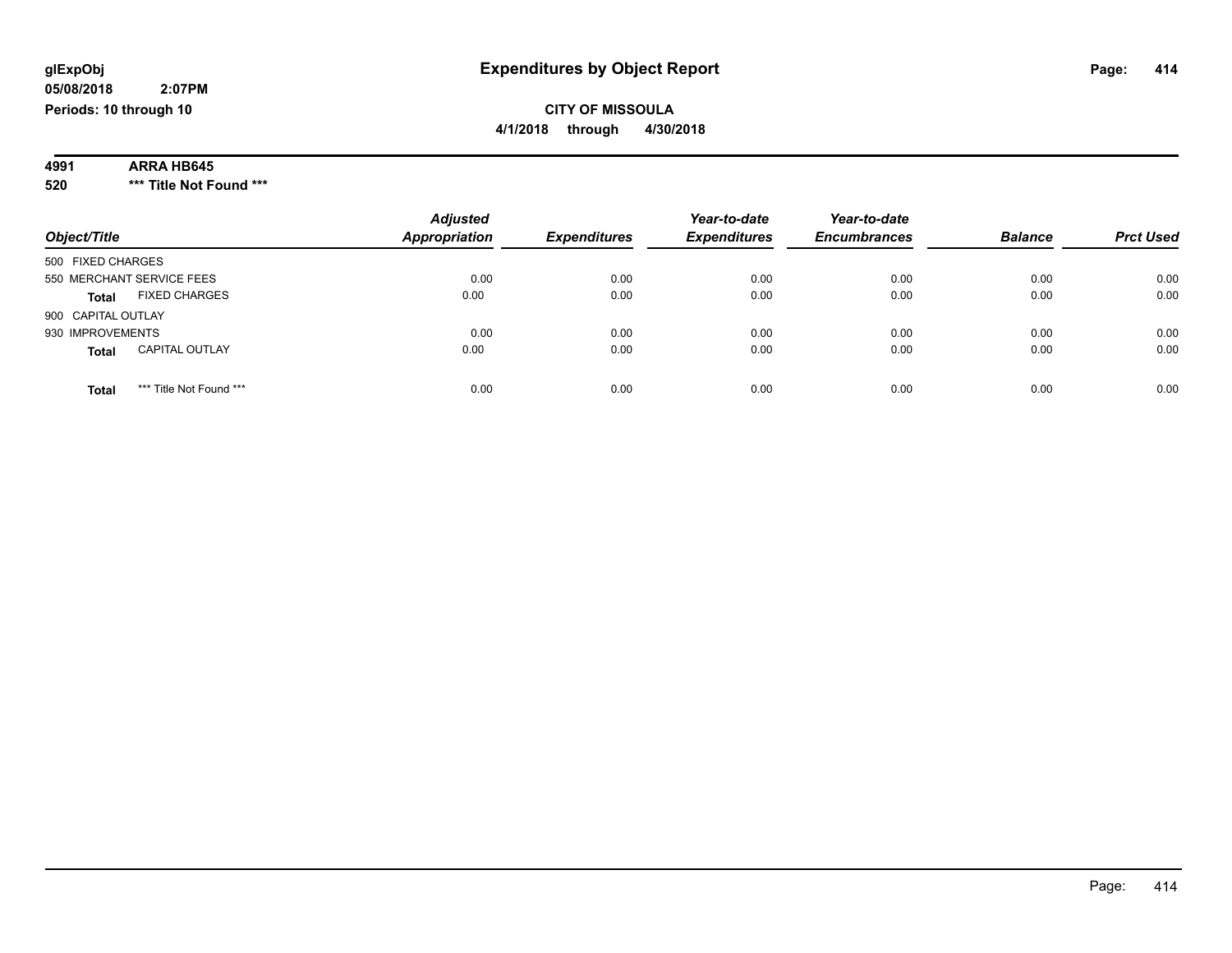## **CITY OF MISSOULA 4/1/2018 through 4/30/2018**

# **4991 ARRA HB645**

| Object/Title                            | <b>Adjusted</b><br><b>Appropriation</b> | <b>Expenditures</b> | Year-to-date<br><b>Expenditures</b> | Year-to-date<br><b>Encumbrances</b> | <b>Balance</b> | <b>Prct Used</b> |
|-----------------------------------------|-----------------------------------------|---------------------|-------------------------------------|-------------------------------------|----------------|------------------|
| 500 FIXED CHARGES                       |                                         |                     |                                     |                                     |                |                  |
| 550 MERCHANT SERVICE FEES               | 0.00                                    | 0.00                | 0.00                                | 0.00                                | 0.00           | 0.00             |
| <b>FIXED CHARGES</b><br><b>Total</b>    | 0.00                                    | 0.00                | 0.00                                | 0.00                                | 0.00           | 0.00             |
| 900 CAPITAL OUTLAY                      |                                         |                     |                                     |                                     |                |                  |
| 930 IMPROVEMENTS                        | 0.00                                    | 0.00                | 0.00                                | 0.00                                | 0.00           | 0.00             |
| <b>CAPITAL OUTLAY</b><br><b>Total</b>   | 0.00                                    | 0.00                | 0.00                                | 0.00                                | 0.00           | 0.00             |
| *** Title Not Found ***<br><b>Total</b> | 0.00                                    | 0.00                | 0.00                                | 0.00                                | 0.00           | 0.00             |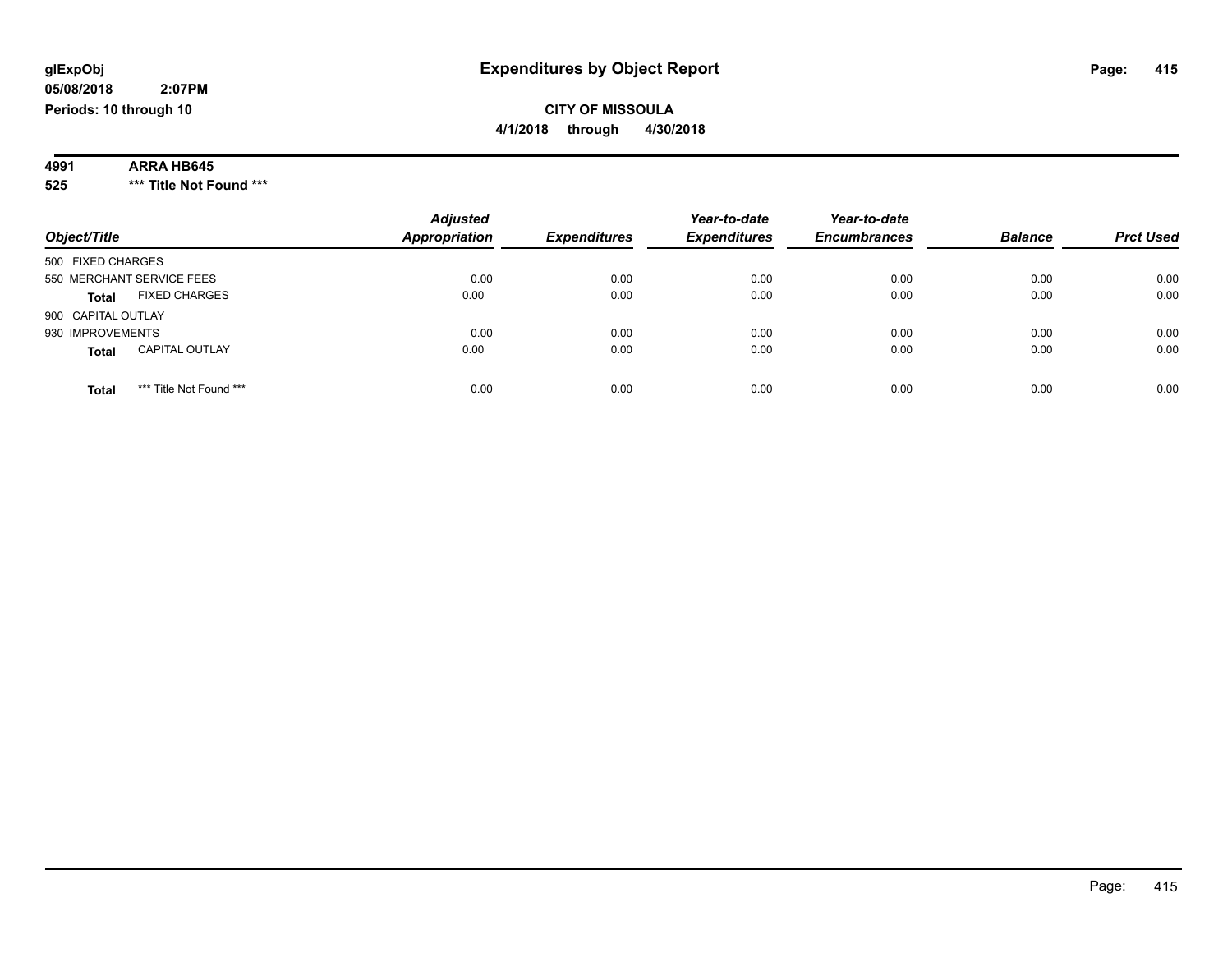|                                         | <b>Adjusted</b> |                     | Year-to-date        | Year-to-date        |                |                  |
|-----------------------------------------|-----------------|---------------------|---------------------|---------------------|----------------|------------------|
| Object/Title                            | Appropriation   | <b>Expenditures</b> | <b>Expenditures</b> | <b>Encumbrances</b> | <b>Balance</b> | <b>Prct Used</b> |
| 100 PERSONAL SERVICES                   |                 |                     |                     |                     |                |                  |
| 140 EMPLOYER CONTRIBUTIONS              | 0.00            | 0.00                | 0.00                | 0.00                | 0.00           | 0.00             |
| PERSONAL SERVICES<br><b>Total</b>       | 0.00            | 0.00                | 0.00                | 0.00                | 0.00           | 0.00             |
| 500 FIXED CHARGES                       |                 |                     |                     |                     |                |                  |
| 550 MERCHANT SERVICE FEES               | 0.00            | 0.00                | 0.00                | 0.00                | 0.00           | 0.00             |
| <b>FIXED CHARGES</b><br><b>Total</b>    | 0.00            | 0.00                | 0.00                | 0.00                | 0.00           | 0.00             |
| 900 CAPITAL OUTLAY                      |                 |                     |                     |                     |                |                  |
| 930 IMPROVEMENTS                        | 0.00            | 0.00                | 0.00                | 0.00                | 0.00           | 0.00             |
| <b>CAPITAL OUTLAY</b><br><b>Total</b>   | 0.00            | 0.00                | 0.00                | 0.00                | 0.00           | 0.00             |
| *** Title Not Found ***<br><b>Total</b> | 0.00            | 0.00                | 0.00                | 0.00                | 0.00           | 0.00             |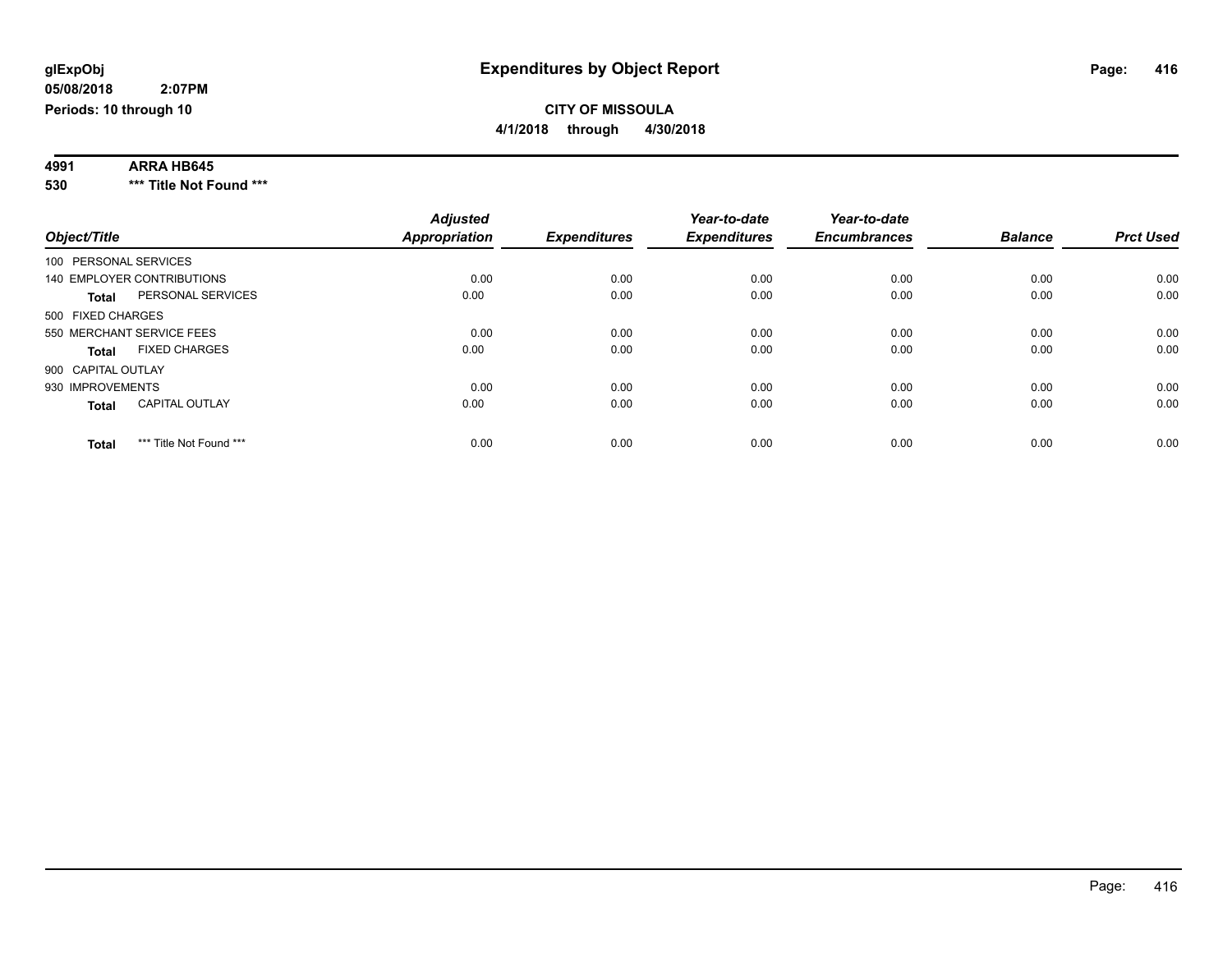# **4991 ARRA HB645**

|                            |                         | <b>Adjusted</b>      |                     | Year-to-date        | Year-to-date        |                |                  |
|----------------------------|-------------------------|----------------------|---------------------|---------------------|---------------------|----------------|------------------|
| Object/Title               |                         | <b>Appropriation</b> | <b>Expenditures</b> | <b>Expenditures</b> | <b>Encumbrances</b> | <b>Balance</b> | <b>Prct Used</b> |
| 100 PERSONAL SERVICES      |                         |                      |                     |                     |                     |                |                  |
| 110 SALARIES AND WAGES     |                         | 0.00                 | 0.00                | 0.00                | 0.00                | 0.00           | 0.00             |
| 120 OVERTIME               |                         | 0.00                 | 0.00                | 0.00                | 0.00                | 0.00           | 0.00             |
| 140 EMPLOYER CONTRIBUTIONS |                         | 0.00                 | 0.00                | 0.00                | 0.00                | 0.00           | 0.00             |
| <b>Total</b>               | PERSONAL SERVICES       | 0.00                 | 0.00                | 0.00                | 0.00                | 0.00           | 0.00             |
| 500 FIXED CHARGES          |                         |                      |                     |                     |                     |                |                  |
| 550 MERCHANT SERVICE FEES  |                         | 0.00                 | 0.00                | 0.00                | 0.00                | 0.00           | 0.00             |
| <b>Total</b>               | <b>FIXED CHARGES</b>    | 0.00                 | 0.00                | 0.00                | 0.00                | 0.00           | 0.00             |
| 900 CAPITAL OUTLAY         |                         |                      |                     |                     |                     |                |                  |
| 930 IMPROVEMENTS           |                         | 0.00                 | 0.00                | 0.00                | 0.00                | 0.00           | 0.00             |
| <b>Total</b>               | <b>CAPITAL OUTLAY</b>   | 0.00                 | 0.00                | 0.00                | 0.00                | 0.00           | 0.00             |
| <b>Total</b>               | *** Title Not Found *** | 0.00                 | 0.00                | 0.00                | 0.00                | 0.00           | 0.00             |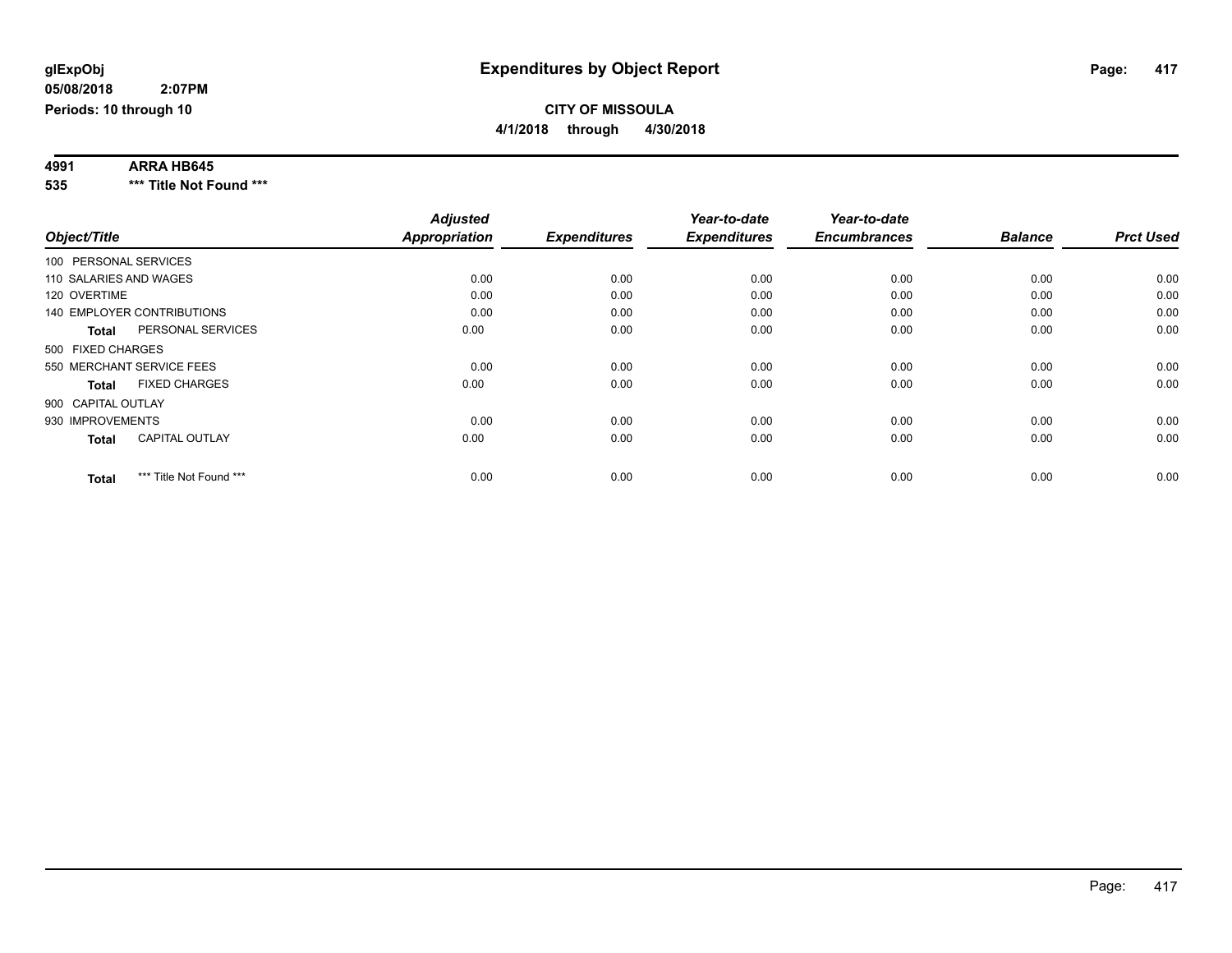# **4991 ARRA HB645**

|                                         | <b>Adjusted</b>      |                     | Year-to-date        | Year-to-date        |                |                  |
|-----------------------------------------|----------------------|---------------------|---------------------|---------------------|----------------|------------------|
| Object/Title                            | <b>Appropriation</b> | <b>Expenditures</b> | <b>Expenditures</b> | <b>Encumbrances</b> | <b>Balance</b> | <b>Prct Used</b> |
| 100 PERSONAL SERVICES                   |                      |                     |                     |                     |                |                  |
| 120 OVERTIME                            | 0.00                 | 0.00                | 0.00                | 0.00                | 0.00           | 0.00             |
| 140 EMPLOYER CONTRIBUTIONS              | 0.00                 | 0.00                | 0.00                | 0.00                | 0.00           | 0.00             |
| PERSONAL SERVICES<br><b>Total</b>       | 0.00                 | 0.00                | 0.00                | 0.00                | 0.00           | 0.00             |
| 500 FIXED CHARGES                       |                      |                     |                     |                     |                |                  |
| 550 MERCHANT SERVICE FEES               | 0.00                 | 0.00                | 0.00                | 0.00                | 0.00           | 0.00             |
| <b>FIXED CHARGES</b><br><b>Total</b>    | 0.00                 | 0.00                | 0.00                | 0.00                | 0.00           | 0.00             |
| 900 CAPITAL OUTLAY                      |                      |                     |                     |                     |                |                  |
| 930 IMPROVEMENTS                        | 0.00                 | 0.00                | 0.00                | 0.00                | 0.00           | 0.00             |
| <b>CAPITAL OUTLAY</b><br><b>Total</b>   | 0.00                 | 0.00                | 0.00                | 0.00                | 0.00           | 0.00             |
|                                         |                      |                     |                     |                     |                |                  |
| *** Title Not Found ***<br><b>Total</b> | 0.00                 | 0.00                | 0.00                | 0.00                | 0.00           | 0.00             |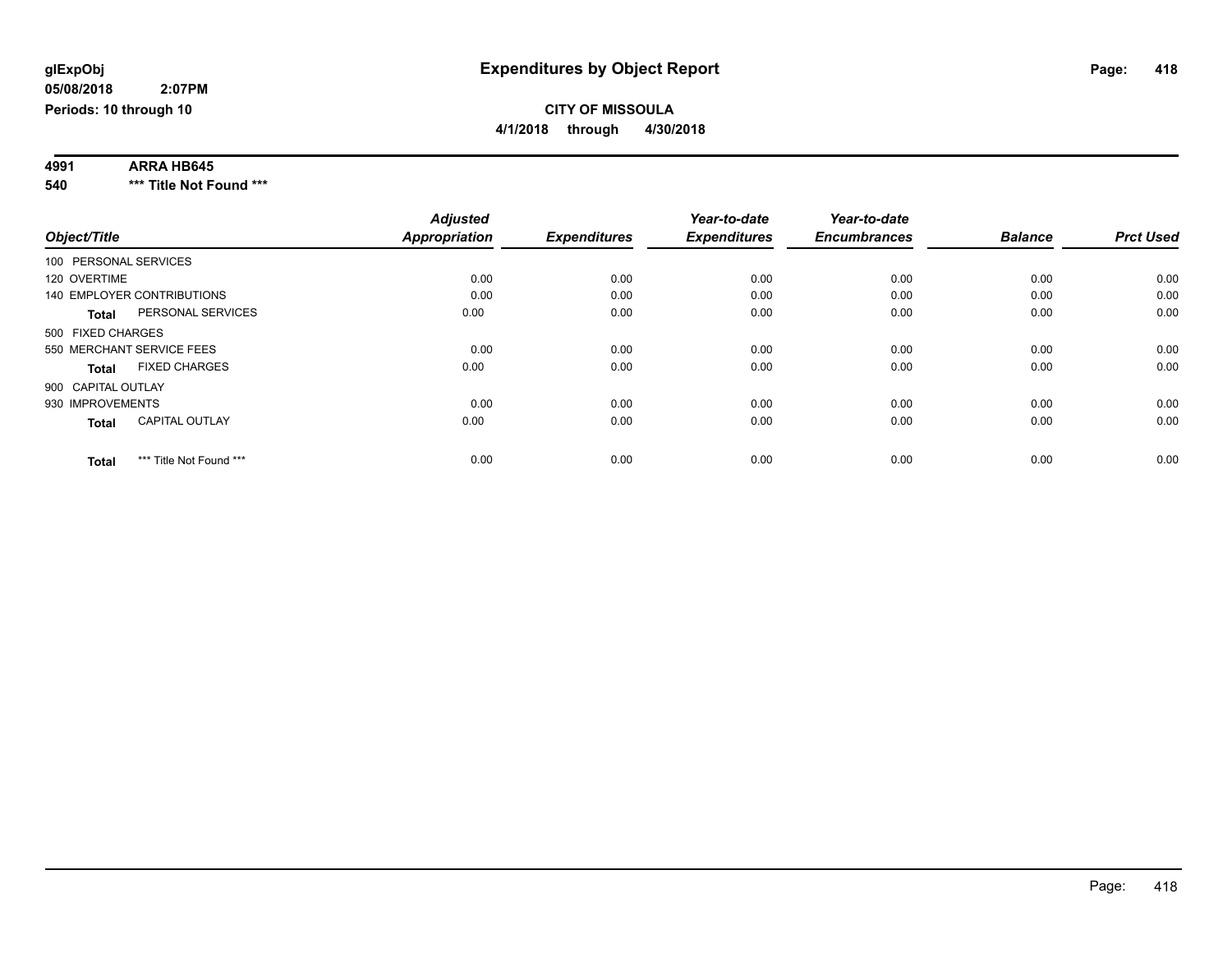**4991 ARRA HB645**

|                                       | <b>Adjusted</b>      |                     | Year-to-date        | Year-to-date        |                |                  |
|---------------------------------------|----------------------|---------------------|---------------------|---------------------|----------------|------------------|
| Object/Title                          | <b>Appropriation</b> | <b>Expenditures</b> | <b>Expenditures</b> | <b>Encumbrances</b> | <b>Balance</b> | <b>Prct Used</b> |
| 100 PERSONAL SERVICES                 |                      |                     |                     |                     |                |                  |
| 110 SALARIES AND WAGES                | 0.00                 | 0.00                | 0.00                | 0.00                | 0.00           | 0.00             |
| 120 OVERTIME                          | 0.00                 | 0.00                | 0.00                | 0.00                | 0.00           | 0.00             |
| <b>140 EMPLOYER CONTRIBUTIONS</b>     | 0.00                 | 0.00                | 0.00                | 0.00                | 0.00           | 0.00             |
| PERSONAL SERVICES<br>Total            | 0.00                 | 0.00                | 0.00                | 0.00                | 0.00           | 0.00             |
| 500 FIXED CHARGES                     |                      |                     |                     |                     |                |                  |
| 550 MERCHANT SERVICE FEES             | 0.00                 | 0.00                | 0.00                | 0.00                | 0.00           | 0.00             |
| <b>FIXED CHARGES</b><br>Total         | 0.00                 | 0.00                | 0.00                | 0.00                | 0.00           | 0.00             |
| 900 CAPITAL OUTLAY                    |                      |                     |                     |                     |                |                  |
| 930 IMPROVEMENTS                      | 0.00                 | 0.00                | 0.00                | 0.00                | 0.00           | 0.00             |
| <b>CAPITAL OUTLAY</b><br><b>Total</b> | 0.00                 | 0.00                | 0.00                | 0.00                | 0.00           | 0.00             |
| ARRA HB645<br><b>Total</b>            | 0.00                 | 0.00                | 0.00                | 0.00                | 0.00           | 0.00             |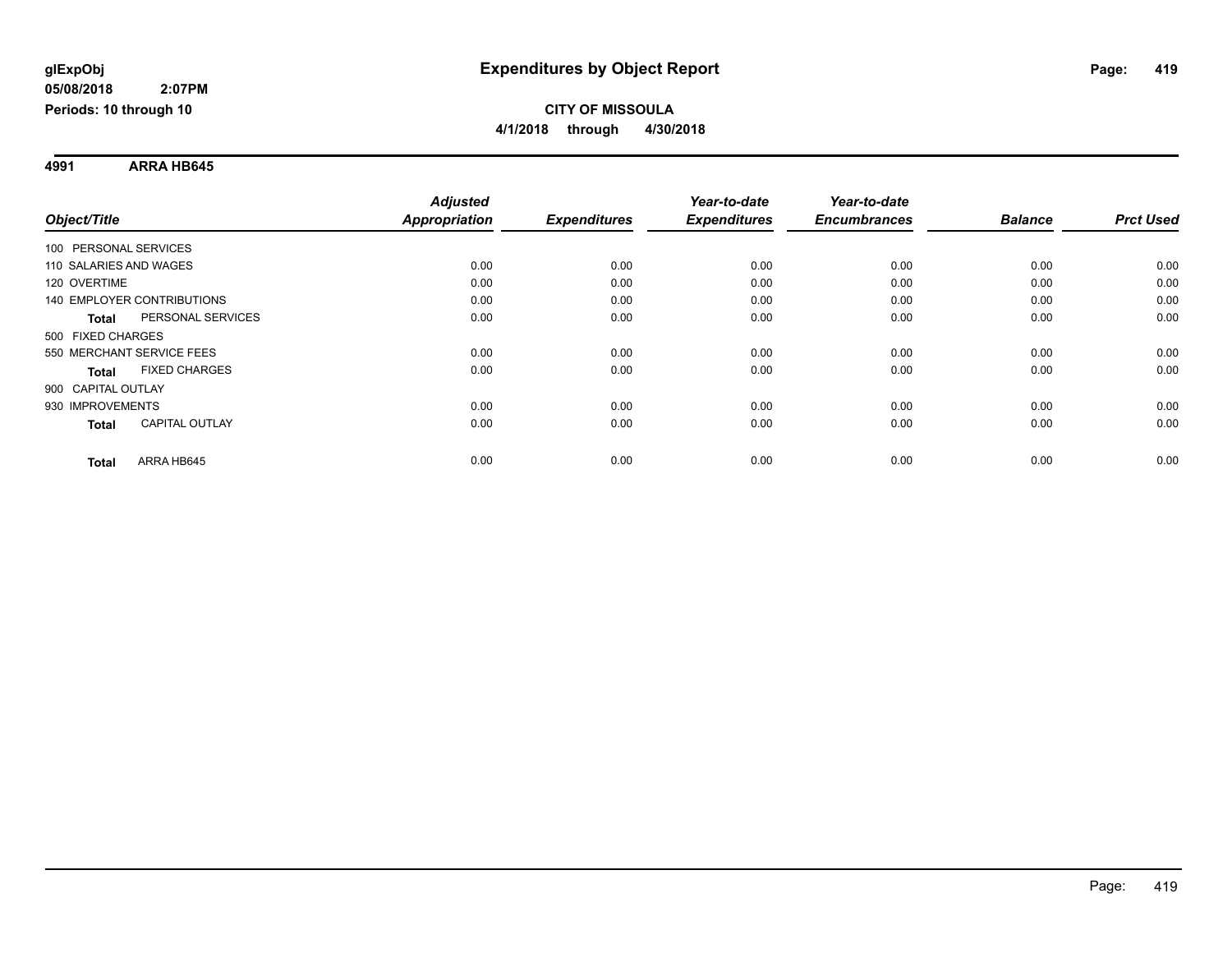**4992 WFL MILLER CREEK ROAD 390 NON-DEPARTMENTAL**

| Object/Title       |                           | <b>Adjusted</b><br><b>Appropriation</b> | <b>Expenditures</b> | Year-to-date<br><b>Expenditures</b> | Year-to-date<br><b>Encumbrances</b> | <b>Balance</b> | <b>Prct Used</b> |
|--------------------|---------------------------|-----------------------------------------|---------------------|-------------------------------------|-------------------------------------|----------------|------------------|
| 500 FIXED CHARGES  |                           |                                         |                     |                                     |                                     |                |                  |
|                    | 550 MERCHANT SERVICE FEES | 0.00                                    | 0.00                | 0.00                                | 0.00                                | 0.00           | 0.00             |
| Total              | <b>FIXED CHARGES</b>      | 0.00                                    | 0.00                | 0.00                                | 0.00                                | 0.00           | 0.00             |
| 900 CAPITAL OUTLAY |                           |                                         |                     |                                     |                                     |                |                  |
| 930 IMPROVEMENTS   |                           | 0.00                                    | 0.00                | 0.00                                | 0.00                                | 0.00           | 0.00             |
| Total              | <b>CAPITAL OUTLAY</b>     | 0.00                                    | 0.00                | 0.00                                | 0.00                                | 0.00           | 0.00             |
| <b>Total</b>       | NON-DEPARTMENTAL          | 0.00                                    | 0.00                | 0.00                                | 0.00                                | 0.00           | 0.00             |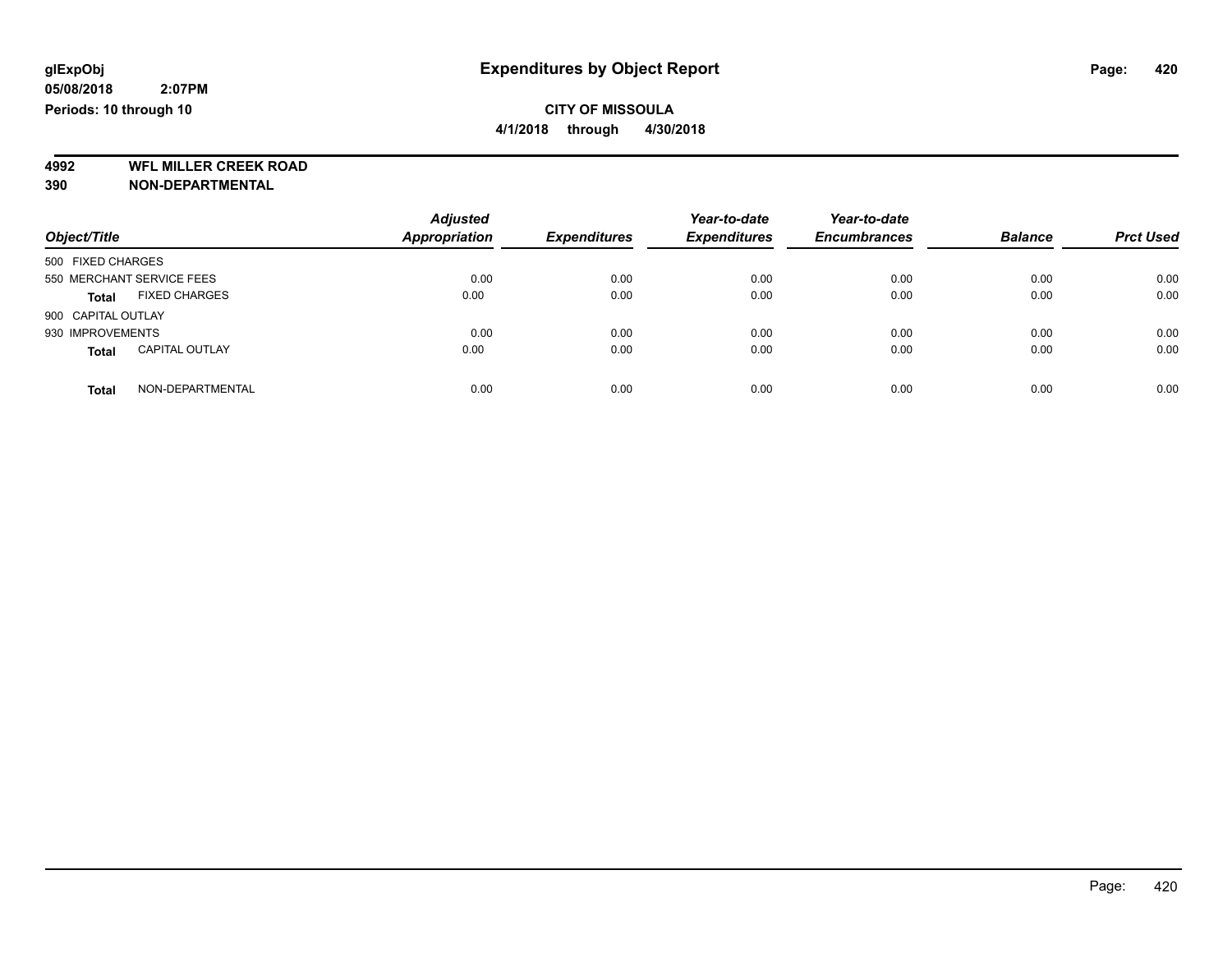#### **4992 WFL MILLER CREEK ROAD**

|                    |                           | <b>Adjusted</b>      |                     | Year-to-date        | Year-to-date        |                |                  |
|--------------------|---------------------------|----------------------|---------------------|---------------------|---------------------|----------------|------------------|
| Object/Title       |                           | <b>Appropriation</b> | <b>Expenditures</b> | <b>Expenditures</b> | <b>Encumbrances</b> | <b>Balance</b> | <b>Prct Used</b> |
| 500 FIXED CHARGES  |                           |                      |                     |                     |                     |                |                  |
|                    | 550 MERCHANT SERVICE FEES | 0.00                 | 0.00                | 0.00                | 0.00                | 0.00           | 0.00             |
| <b>Total</b>       | <b>FIXED CHARGES</b>      | 0.00                 | 0.00                | 0.00                | 0.00                | 0.00           | 0.00             |
| 900 CAPITAL OUTLAY |                           |                      |                     |                     |                     |                |                  |
| 930 IMPROVEMENTS   |                           | 0.00                 | 0.00                | 0.00                | 0.00                | 0.00           | 0.00             |
| <b>Total</b>       | <b>CAPITAL OUTLAY</b>     | 0.00                 | 0.00                | 0.00                | 0.00                | 0.00           | 0.00             |
| <b>Total</b>       | WFL MILLER CREEK ROAD     | 0.00                 | 0.00                | 0.00                | 0.00                | 0.00           | 0.00             |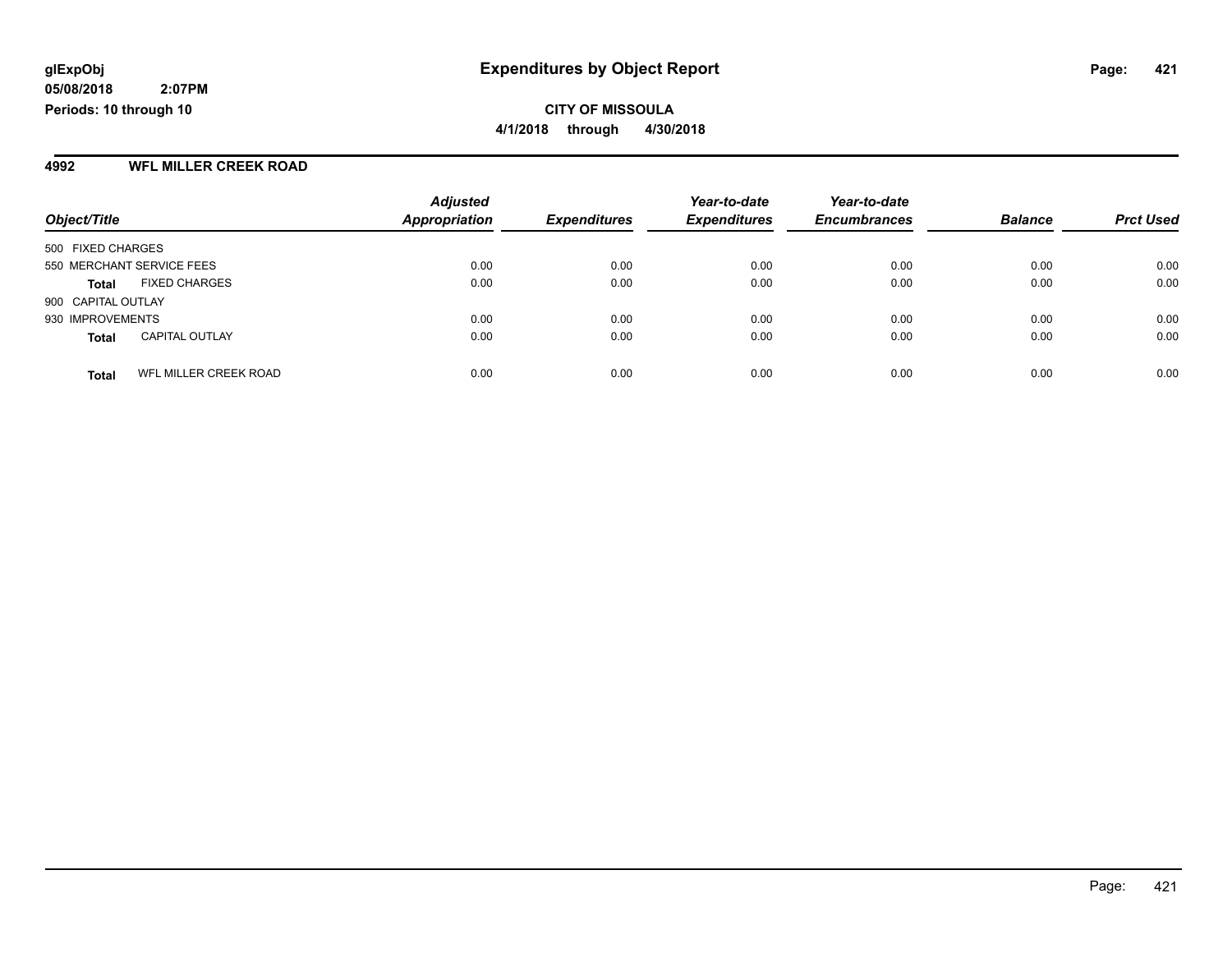### **CITY OF MISSOULA 4/1/2018 through 4/30/2018**

# **4993 WESTERN FEDERAL LANDS**

#### **280 PUBLIC WORKS ADMINISTRATION**

| Object/Title           |                                   | <b>Adjusted</b><br><b>Appropriation</b> | <b>Expenditures</b> | Year-to-date<br><b>Expenditures</b> | Year-to-date<br><b>Encumbrances</b> | <b>Balance</b> | <b>Prct Used</b> |
|------------------------|-----------------------------------|-----------------------------------------|---------------------|-------------------------------------|-------------------------------------|----------------|------------------|
|                        |                                   |                                         |                     |                                     |                                     |                |                  |
| 100 PERSONAL SERVICES  |                                   |                                         |                     |                                     |                                     |                |                  |
| 110 SALARIES AND WAGES |                                   | 0.00                                    | 0.00                | 0.00                                | 0.00                                | 0.00           | 0.00             |
|                        | <b>140 EMPLOYER CONTRIBUTIONS</b> | 0.00                                    | 0.00                | 0.00                                | 0.00                                | 0.00           | 0.00             |
| <b>Total</b>           | PERSONAL SERVICES                 | 0.00                                    | 0.00                | 0.00                                | 0.00                                | 0.00           | 0.00             |
| 300 PURCHASED SERVICES |                                   |                                         |                     |                                     |                                     |                |                  |
|                        | 350 PROFESSIONAL SERVICES         | 0.00                                    | 0.00                | 0.00                                | 0.00                                | 0.00           | 0.00             |
| <b>Total</b>           | PURCHASED SERVICES                | 0.00                                    | 0.00                | 0.00                                | 0.00                                | 0.00           | 0.00             |
| 500 FIXED CHARGES      |                                   |                                         |                     |                                     |                                     |                |                  |
|                        | 550 MERCHANT SERVICE FEES         | 0.00                                    | 0.00                | 0.00                                | 0.00                                | 0.00           | 0.00             |
| <b>Total</b>           | <b>FIXED CHARGES</b>              | 0.00                                    | 0.00                | 0.00                                | 0.00                                | 0.00           | 0.00             |
| 900 CAPITAL OUTLAY     |                                   |                                         |                     |                                     |                                     |                |                  |
| 930 IMPROVEMENTS       |                                   | 0.00                                    | 0.00                | 0.00                                | 0.00                                | 0.00           | 0.00             |
| <b>Total</b>           | <b>CAPITAL OUTLAY</b>             | 0.00                                    | 0.00                | 0.00                                | 0.00                                | 0.00           | 0.00             |
| <b>Total</b>           | PUBLIC WORKS ADMINISTRATION       | 0.00                                    | 0.00                | 0.00                                | 0.00                                | 0.00           | 0.00             |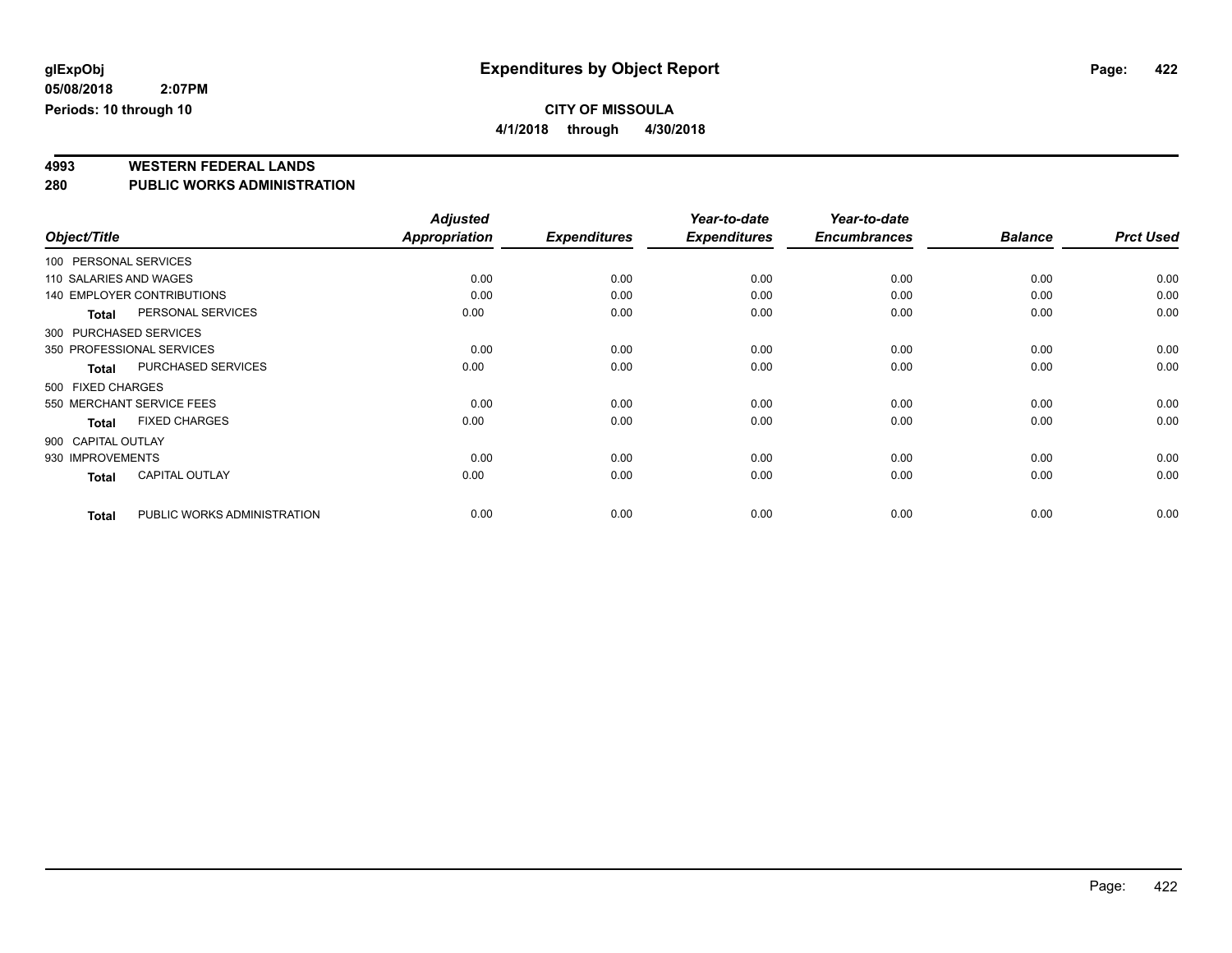#### **4993 WESTERN FEDERAL LANDS**

|                        |                              | <b>Adjusted</b>      |                     | Year-to-date        | Year-to-date        |                |                  |
|------------------------|------------------------------|----------------------|---------------------|---------------------|---------------------|----------------|------------------|
| Object/Title           |                              | <b>Appropriation</b> | <b>Expenditures</b> | <b>Expenditures</b> | <b>Encumbrances</b> | <b>Balance</b> | <b>Prct Used</b> |
| 100 PERSONAL SERVICES  |                              |                      |                     |                     |                     |                |                  |
| 110 SALARIES AND WAGES |                              | 0.00                 | 0.00                | 0.00                | 0.00                | 0.00           | 0.00             |
|                        | 140 EMPLOYER CONTRIBUTIONS   | 0.00                 | 0.00                | 0.00                | 0.00                | 0.00           | 0.00             |
| <b>Total</b>           | PERSONAL SERVICES            | 0.00                 | 0.00                | 0.00                | 0.00                | 0.00           | 0.00             |
|                        | 300 PURCHASED SERVICES       |                      |                     |                     |                     |                |                  |
|                        | 350 PROFESSIONAL SERVICES    | 0.00                 | 0.00                | 0.00                | 0.00                | 0.00           | 0.00             |
| <b>Total</b>           | PURCHASED SERVICES           | 0.00                 | 0.00                | 0.00                | 0.00                | 0.00           | 0.00             |
| 500 FIXED CHARGES      |                              |                      |                     |                     |                     |                |                  |
|                        | 550 MERCHANT SERVICE FEES    | 0.00                 | 0.00                | 0.00                | 0.00                | 0.00           | 0.00             |
| <b>Total</b>           | <b>FIXED CHARGES</b>         | 0.00                 | 0.00                | 0.00                | 0.00                | 0.00           | 0.00             |
| 900 CAPITAL OUTLAY     |                              |                      |                     |                     |                     |                |                  |
| 930 IMPROVEMENTS       |                              | 0.00                 | 0.00                | 0.00                | 0.00                | 0.00           | 0.00             |
| Total                  | <b>CAPITAL OUTLAY</b>        | 0.00                 | 0.00                | 0.00                | 0.00                | 0.00           | 0.00             |
| <b>Total</b>           | <b>WESTERN FEDERAL LANDS</b> | 0.00                 | 0.00                | 0.00                | 0.00                | 0.00           | 0.00             |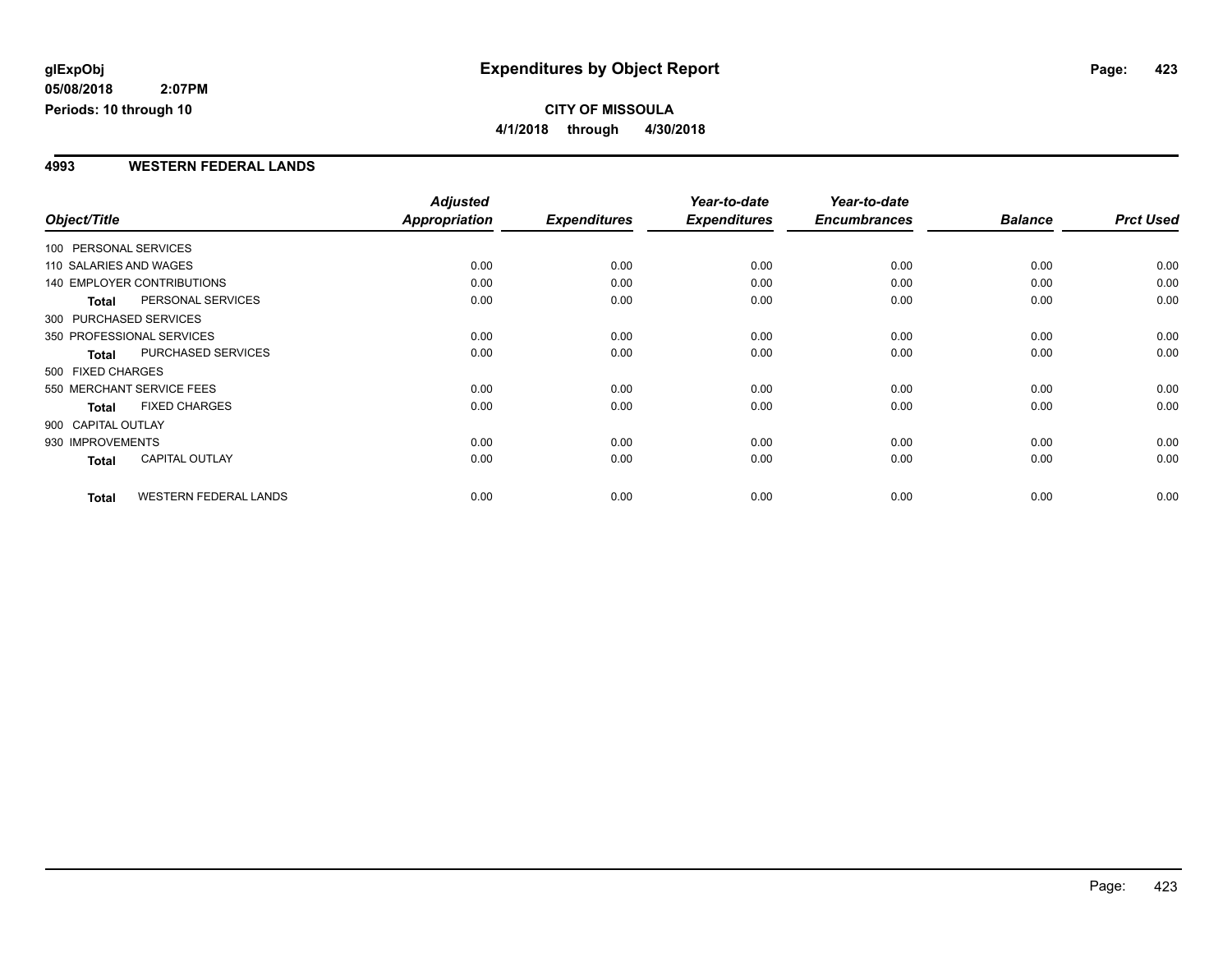# **5020 CIVIC STADIUM**

**395 PARKING COMMISSION**

|                   |                             | <b>Adjusted</b>      |                     | Year-to-date        | Year-to-date        |                |                  |
|-------------------|-----------------------------|----------------------|---------------------|---------------------|---------------------|----------------|------------------|
| Object/Title      |                             | <b>Appropriation</b> | <b>Expenditures</b> | <b>Expenditures</b> | <b>Encumbrances</b> | <b>Balance</b> | <b>Prct Used</b> |
| 500 FIXED CHARGES |                             |                      |                     |                     |                     |                |                  |
| 500 FIXED CHARGES |                             | 0.00                 | 0.00                | 0.00                | 0.00                | 0.00           | 0.00             |
|                   | 550 MERCHANT SERVICE FEES   | 0.00                 | 0.00                | 0.00                | 0.00                | 0.00           | 0.00             |
| <b>Total</b>      | <b>FIXED CHARGES</b>        | 0.00                 | 0.00                | 0.00                | 0.00                | 0.00           | 0.00             |
| 600 DEBT SERVICE  |                             |                      |                     |                     |                     |                |                  |
| 610 PRINCIPAL     |                             | 41,510.00            | 0.00                | 0.00                | 0.00                | 41,510.00      | 0.00             |
|                   | 620 INTEREST / SERVICE FEES | 75,006.00            | 0.00                | 550.00              | 0.00                | 74,456.00      | 0.73             |
| <b>Total</b>      | <b>DEBT SERVICE</b>         | 116,516.00           | 0.00                | 550.00              | 0.00                | 115,966.00     | 0.47             |
| 800 OTHER OBJECTS |                             |                      |                     |                     |                     |                |                  |
| 830 DEPRECIATION  |                             | 0.00                 | 0.00                | 0.00                | 0.00                | 0.00           | 0.00             |
| 845 CONTINGENCY   |                             | 3,484.00             | 0.00                | 0.00                | 0.00                | 3,484.00       | 0.00             |
| <b>Total</b>      | OTHER OBJECTS               | 3,484.00             | 0.00                | 0.00                | 0.00                | 3,484.00       | 0.00             |
| <b>Total</b>      | PARKING COMMISSION          | 120,000.00           | 0.00                | 550.00              | 0.00                | 119,450.00     | 0.46             |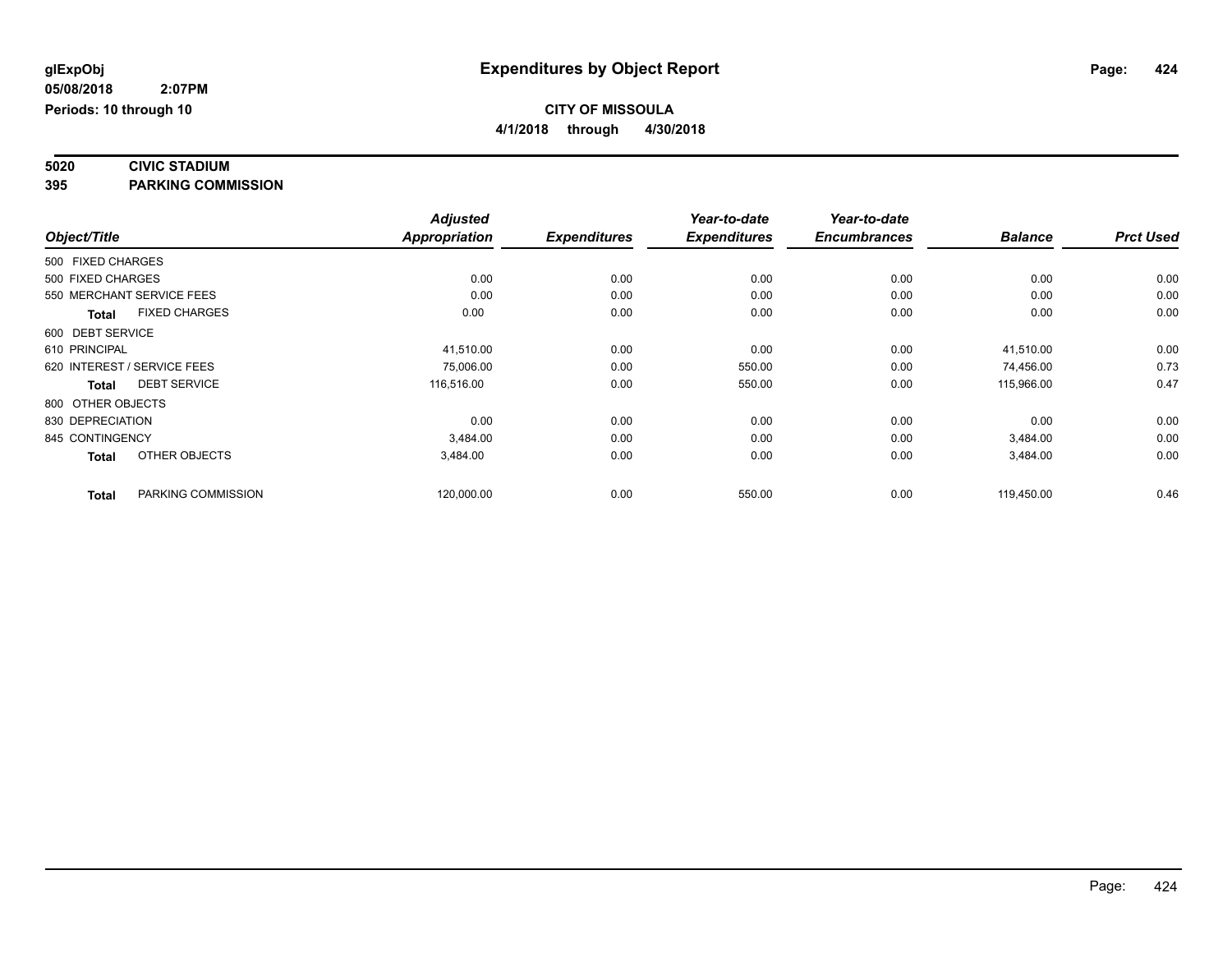#### **5020 CIVIC STADIUM**

|                             |                      | <b>Adjusted</b> |                     | Year-to-date        | Year-to-date        |                |                  |
|-----------------------------|----------------------|-----------------|---------------------|---------------------|---------------------|----------------|------------------|
| Object/Title                |                      | Appropriation   | <b>Expenditures</b> | <b>Expenditures</b> | <b>Encumbrances</b> | <b>Balance</b> | <b>Prct Used</b> |
| 500 FIXED CHARGES           |                      |                 |                     |                     |                     |                |                  |
| 500 FIXED CHARGES           |                      | 0.00            | 0.00                | 0.00                | 0.00                | 0.00           | 0.00             |
| 550 MERCHANT SERVICE FEES   |                      | 0.00            | 0.00                | 0.00                | 0.00                | 0.00           | 0.00             |
| <b>Total</b>                | <b>FIXED CHARGES</b> | 0.00            | 0.00                | 0.00                | 0.00                | 0.00           | 0.00             |
| 600 DEBT SERVICE            |                      |                 |                     |                     |                     |                |                  |
| 610 PRINCIPAL               |                      | 41,510.00       | 0.00                | 0.00                | 0.00                | 41,510.00      | 0.00             |
| 620 INTEREST / SERVICE FEES |                      | 75,006.00       | 0.00                | 550.00              | 0.00                | 74,456.00      | 0.73             |
| <b>Total</b>                | <b>DEBT SERVICE</b>  | 116,516.00      | 0.00                | 550.00              | 0.00                | 115,966.00     | 0.47             |
| 800 OTHER OBJECTS           |                      |                 |                     |                     |                     |                |                  |
| 830 DEPRECIATION            |                      | 0.00            | 0.00                | 0.00                | 0.00                | 0.00           | 0.00             |
| 845 CONTINGENCY             |                      | 3.484.00        | 0.00                | 0.00                | 0.00                | 3,484.00       | 0.00             |
| <b>Total</b>                | OTHER OBJECTS        | 3,484.00        | 0.00                | 0.00                | 0.00                | 3,484.00       | 0.00             |
| <b>Total</b>                | <b>CIVIC STADIUM</b> | 120,000.00      | 0.00                | 550.00              | 0.00                | 119,450.00     | 0.46             |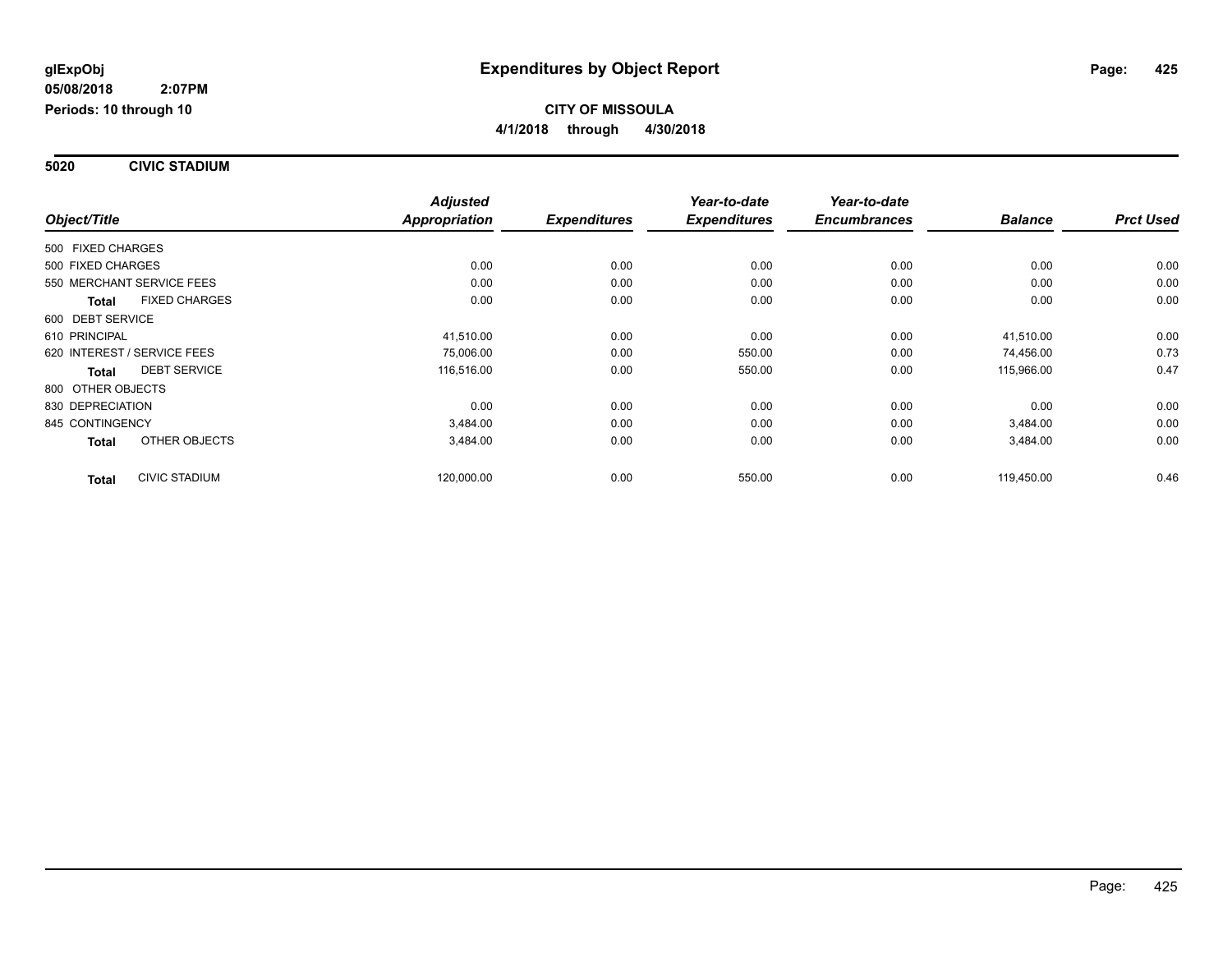# **5210 WATER**

**335 WATER UTILITY**

|                                     | <b>Adjusted</b> |                     | Year-to-date        | Year-to-date        |                 |                  |
|-------------------------------------|-----------------|---------------------|---------------------|---------------------|-----------------|------------------|
| Object/Title                        | Appropriation   | <b>Expenditures</b> | <b>Expenditures</b> | <b>Encumbrances</b> | <b>Balance</b>  | <b>Prct Used</b> |
| 100 PERSONAL SERVICES               |                 |                     |                     |                     |                 |                  |
| 110 SALARIES AND WAGES              | 2,602,627.00    | 194,068.66          | 2,025,715.24        | 0.00                | 576,911.76      | 77.83            |
| 120 OVERTIME                        | 0.00            | 480.18              | 12.175.21           | 0.00                | $-12,175.21$    | 0.00             |
| 140 EMPLOYER CONTRIBUTIONS          | 1,485,306.00    | 86,293.39           | 915,747.12          | 0.00                | 569,558.88      | 61.65            |
| 141 STATE RETIREMENT CONTRIBUTIONS  | 2,539.00        | 0.00                | 2,007.14            | 0.00                | 531.86          | 79.05            |
| 190 PENSION EXPENSE                 | 0.00            | 0.00                | 0.00                | 0.00                | 0.00            | 0.00             |
| PERSONAL SERVICES<br><b>Total</b>   | 4,090,472.00    | 280,842.23          | 2,955,644.71        | 0.00                | 1,134,827.29    | 72.26            |
| 200 SUPPLIES                        |                 |                     |                     |                     |                 |                  |
| 210 OFFICE SUPPLIES                 | 22,000.00       | 906.47              | 17,706.73           | 0.00                | 4,293.27        | 80.49            |
| 220 OPERATING SUPPLIES              | 232,000.00      | 15,492.10           | 153,969.75          | 0.00                | 78,030.25       | 66.37            |
| 230 REPAIR/MAINTENANCE              | 55,000.00       | 24,774.93           | 141,435.50          | 0.00                | $-86,435.50$    | 257.16           |
| 231 GASOLINE                        | 32,760.00       | 3,184.47            | 26,868.36           | 0.00                | 5,891.64        | 82.02            |
| <b>SUPPLIES</b><br><b>Total</b>     | 341,760.00      | 44,357.97           | 339,980.34          | 0.00                | 1,779.66        | 99.48            |
| 300 PURCHASED SERVICES              |                 |                     |                     |                     |                 |                  |
| 310 COMMUNICATIONS                  | 170,000.00      | 11,918.83           | 153,127.10          | 0.00                | 16,872.90       | 90.07            |
| 320 PRINTING & DUPLICATING          | 0.00            | 0.00                | 0.00                | 0.00                | 0.00            | 0.00             |
| 330 PUBLICITY, SUBSCRIPTIONS & DUES | 20,000.00       | 383.80              | 32,542.89           | 0.00                | $-12,542.89$    | 162.71           |
| 340 SEWER                           | 500.00          | 0.00                | 384.96              | 0.00                | 115.04          | 76.99            |
| 341 ELECTRICITY & NATURAL GAS       | 1,645,000.00    | 106,694.85          | 1,216,114.20        | 0.00                | 428,885.80      | 73.93            |
| 342 STORM WATER                     | 140.00          | 0.00                | 0.00                | 0.00                | 140.00          | 0.00             |
| 343 WATER CHARGES                   | 7,000.00        | 0.00                | 0.00                | 0.00                | 7,000.00        | 0.00             |
| 344 TELEPHONE SERVICE               | 55,000.00       | 2,687.21            | 19,895.32           | 0.00                | 35,104.68       | 36.17            |
| 345 GARBAGE                         | 2,500.00        | 453.44              | 1,986.02            | 0.00                | 513.98          | 79.44            |
| 350 PROFESSIONAL SERVICES           | 0.00            | 6,964.43            | 1,861,624.17        | 0.00                | $-1,861,624.17$ | 0.00             |
| 360 REPAIR & MAINTENANCE            | 433,275.00      | 15,055.13           | 307,230.74          | 0.00                | 126,044.26      | 70.91            |
| 370 TRAVEL                          | 6,000.00        | 5,881.56            | 16,855.00           | 0.00                | $-10,855.00$    | 280.92           |
| 380 TRAINING                        | 3,000.00        | 5,240.00            | 16,308.66           | 0.00                | $-13,308.66$    | 543.62           |
| 390 OTHER PURCHASED SERVICES        | 0.00            | 0.00                | 0.00                | 0.00                | 0.00            | 0.00             |
| PURCHASED SERVICES<br><b>Total</b>  | 2,342,415.00    | 155,279.25          | 3,626,069.06        | 0.00                | $-1,283,654.06$ | 154.80           |
| 500 FIXED CHARGES                   |                 |                     |                     |                     |                 |                  |
| 500 FIXED CHARGES                   | 0.00            | 0.00                | 19,881.43           | 0.00                | $-19,881.43$    | 0.00             |
| 510 INSURANCE                       | 0.00            | 0.00                | 58,257.00           | 0.00                | $-58,257.00$    | 0.00             |
| <b>530 RENT</b>                     | 0.00            | 1,099.72            | 6,108.86            | 0.00                | $-6,108.86$     | 0.00             |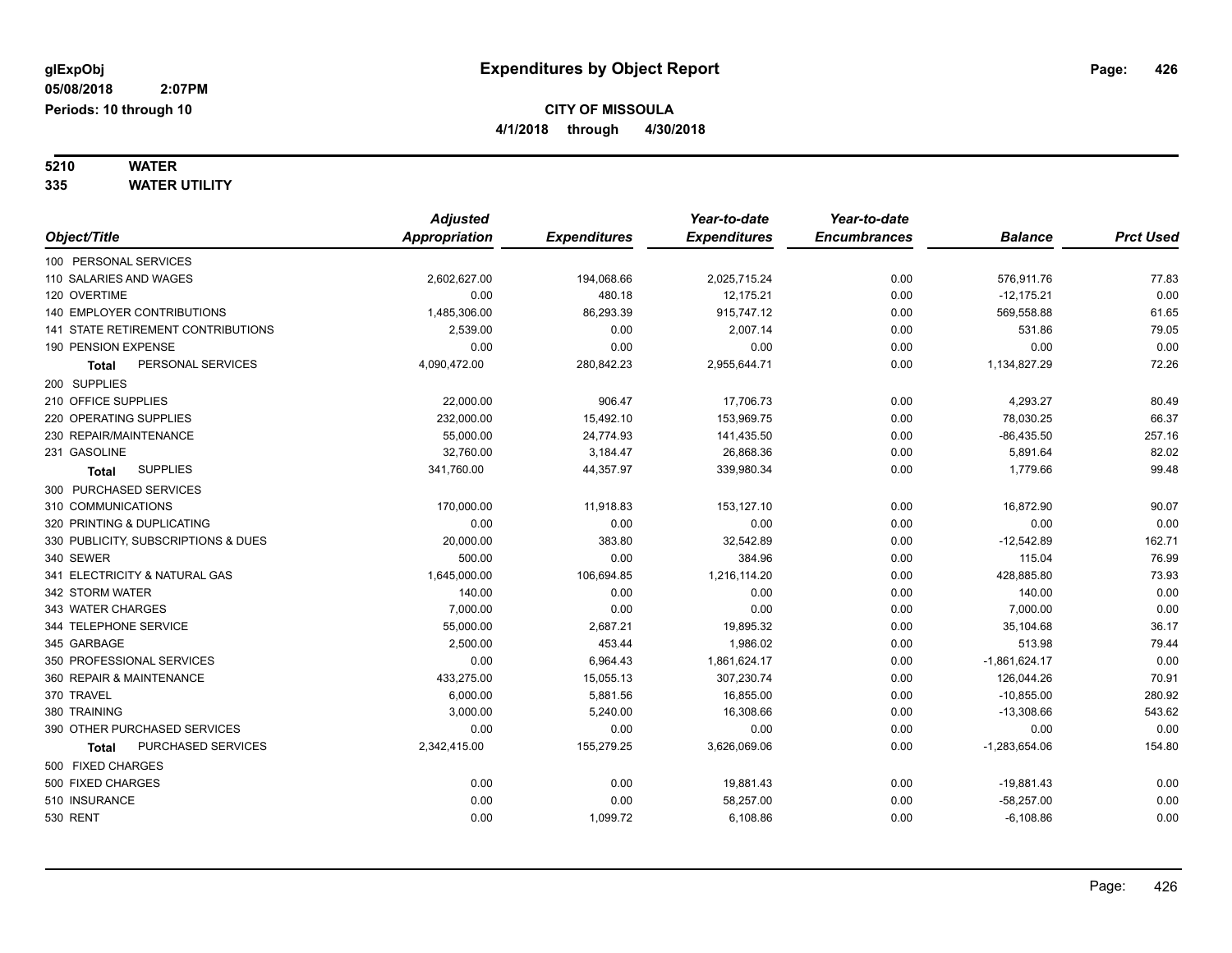# **5210 WATER**

**335 WATER UTILITY**

|                                       | <b>Adjusted</b> |                     | Year-to-date        | Year-to-date        |                |                  |
|---------------------------------------|-----------------|---------------------|---------------------|---------------------|----------------|------------------|
| Object/Title                          | Appropriation   | <b>Expenditures</b> | <b>Expenditures</b> | <b>Encumbrances</b> | <b>Balance</b> | <b>Prct Used</b> |
| 550 MERCHANT SERVICE FEES             | 15,000.00       | 0.00                | 9,696.65            | 0.00                | 5,303.35       | 64.64            |
| 590 *** Title Not Found ***           | 1,342,474.00    | 0.00                | 660,890.14          | 0.00                | 681,583.86     | 49.23            |
| <b>FIXED CHARGES</b><br><b>Total</b>  | 1,357,474.00    | 1,099.72            | 754,834.08          | 0.00                | 602,639.92     | 55.61            |
| 600 DEBT SERVICE                      |                 |                     |                     |                     |                |                  |
| 610 PRINCIPAL                         | 0.00            | 0.00                | 0.00                | 0.00                | 0.00           | 0.00             |
| 620 INTEREST / SERVICE FEES           | 4,481,960.00    | 783,253.54          | 3,487,789.14        | 0.00                | 994,170.86     | 77.82            |
| <b>DEBT SERVICE</b><br>Total          | 4,481,960.00    | 783,253.54          | 3,487,789.14        | 0.00                | 994,170.86     | 77.82            |
| 800 OTHER OBJECTS                     |                 |                     |                     |                     |                |                  |
| 820 TRANSFERS TO OTHER FUNDS          | 28,733.00       | 0.00                | 15,318.76           | 0.00                | 13,414.24      | 53.31            |
| 830 DEPRECIATION                      | 0.00            | 0.00                | 0.00                | 0.00                | 0.00           | 0.00             |
| 845 CONTINGENCY                       | 400,000.00      | 0.00                | 0.00                | 0.00                | 400,000.00     | 0.00             |
| OTHER OBJECTS<br><b>Total</b>         | 428,733.00      | 0.00                | 15,318.76           | 0.00                | 413,414.24     | 3.57             |
| 900 CAPITAL OUTLAY                    |                 |                     |                     |                     |                |                  |
| 910 LAND                              | 0.00            | 0.00                | 0.00                | 0.00                | 0.00           | 0.00             |
| 920 BUILDINGS                         | 0.00            | 0.00                | 0.00                | 0.00                | 0.00           | 0.00             |
| 930 IMPROVEMENTS                      | 5,381,699.00    | 118,064.06          | 1,632,607.97        | 0.00                | 3,749,091.03   | 30.34            |
| 940 MACHINERY & EQUIPMENT             | 1,203,301.00    | 0.00                | 854,246.79          | 0.00                | 349,054.21     | 70.99            |
| <b>CAPITAL OUTLAY</b><br><b>Total</b> | 6,585,000.00    | 118,064.06          | 2,486,854.76        | 0.00                | 4,098,145.24   | 37.77            |
| <b>WATER UTILITY</b><br><b>Total</b>  | 19,627,814.00   | 1,382,896.77        | 13,666,490.85       | 0.00                | 5,961,323.15   | 69.63            |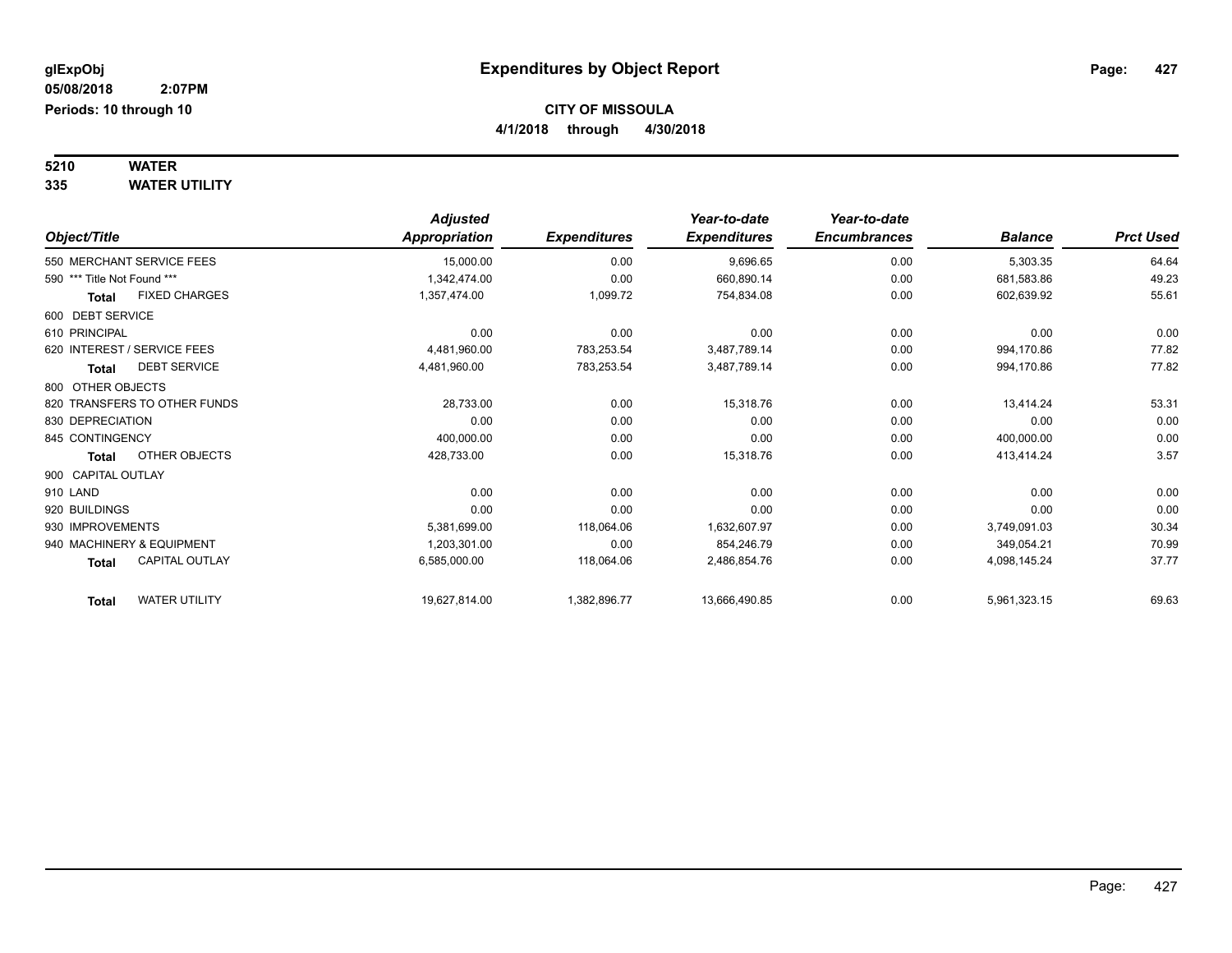**5210 WATER**

|                                           | <b>Adjusted</b> |                     | Year-to-date        | Year-to-date        |                 |                  |
|-------------------------------------------|-----------------|---------------------|---------------------|---------------------|-----------------|------------------|
| Object/Title                              | Appropriation   | <b>Expenditures</b> | <b>Expenditures</b> | <b>Encumbrances</b> | <b>Balance</b>  | <b>Prct Used</b> |
| 100 PERSONAL SERVICES                     |                 |                     |                     |                     |                 |                  |
| 110 SALARIES AND WAGES                    | 2,602,627.00    | 194,068.66          | 2,025,715.24        | 0.00                | 576,911.76      | 77.83            |
| 120 OVERTIME                              | 0.00            | 480.18              | 12,175.21           | 0.00                | $-12,175.21$    | 0.00             |
| <b>140 EMPLOYER CONTRIBUTIONS</b>         | 1,485,306.00    | 86,293.39           | 915,747.12          | 0.00                | 569,558.88      | 61.65            |
| <b>141 STATE RETIREMENT CONTRIBUTIONS</b> | 2,539.00        | 0.00                | 2,007.14            | 0.00                | 531.86          | 79.05            |
| 190 PENSION EXPENSE                       | 0.00            | 0.00                | 0.00                | 0.00                | 0.00            | 0.00             |
| PERSONAL SERVICES<br><b>Total</b>         | 4,090,472.00    | 280,842.23          | 2,955,644.71        | 0.00                | 1,134,827.29    | 72.26            |
| 200 SUPPLIES                              |                 |                     |                     |                     |                 |                  |
| 210 OFFICE SUPPLIES                       | 22,000.00       | 906.47              | 17,706.73           | 0.00                | 4,293.27        | 80.49            |
| 220 OPERATING SUPPLIES                    | 232,000.00      | 15,492.10           | 153,969.75          | 0.00                | 78,030.25       | 66.37            |
| 230 REPAIR/MAINTENANCE                    | 55,000.00       | 24,774.93           | 141,435.50          | 0.00                | $-86,435.50$    | 257.16           |
| 231 GASOLINE                              | 32,760.00       | 3,184.47            | 26,868.36           | 0.00                | 5,891.64        | 82.02            |
| <b>SUPPLIES</b><br><b>Total</b>           | 341,760.00      | 44,357.97           | 339,980.34          | 0.00                | 1,779.66        | 99.48            |
| 300 PURCHASED SERVICES                    |                 |                     |                     |                     |                 |                  |
| 310 COMMUNICATIONS                        | 170,000.00      | 11,918.83           | 153,127.10          | 0.00                | 16,872.90       | 90.07            |
| 320 PRINTING & DUPLICATING                | 0.00            | 0.00                | 0.00                | 0.00                | 0.00            | 0.00             |
| 330 PUBLICITY, SUBSCRIPTIONS & DUES       | 20,000.00       | 383.80              | 32,542.89           | 0.00                | $-12,542.89$    | 162.71           |
| 340 SEWER                                 | 500.00          | 0.00                | 384.96              | 0.00                | 115.04          | 76.99            |
| 341 ELECTRICITY & NATURAL GAS             | 1,645,000.00    | 106,694.85          | 1,216,114.20        | 0.00                | 428,885.80      | 73.93            |
| 342 STORM WATER                           | 140.00          | 0.00                | 0.00                | 0.00                | 140.00          | 0.00             |
| 343 WATER CHARGES                         | 7,000.00        | 0.00                | 0.00                | 0.00                | 7,000.00        | 0.00             |
| 344 TELEPHONE SERVICE                     | 55,000.00       | 2,687.21            | 19,895.32           | 0.00                | 35,104.68       | 36.17            |
| 345 GARBAGE                               | 2,500.00        | 453.44              | 1,986.02            | 0.00                | 513.98          | 79.44            |
| 350 PROFESSIONAL SERVICES                 | 0.00            | 6,964.43            | 1,861,624.17        | 0.00                | $-1,861,624.17$ | 0.00             |
| 360 REPAIR & MAINTENANCE                  | 433,275.00      | 15,055.13           | 307,230.74          | 0.00                | 126,044.26      | 70.91            |
| 370 TRAVEL                                | 6,000.00        | 5,881.56            | 16,855.00           | 0.00                | $-10,855.00$    | 280.92           |
| 380 TRAINING                              | 3,000.00        | 5,240.00            | 16,308.66           | 0.00                | $-13,308.66$    | 543.62           |
| 390 OTHER PURCHASED SERVICES              | 0.00            | 0.00                | 0.00                | 0.00                | 0.00            | 0.00             |
| <b>PURCHASED SERVICES</b><br>Total        | 2,342,415.00    | 155,279.25          | 3,626,069.06        | 0.00                | $-1,283,654.06$ | 154.80           |
| 500 FIXED CHARGES                         |                 |                     |                     |                     |                 |                  |
| 500 FIXED CHARGES                         | 0.00            | 0.00                | 19,881.43           | 0.00                | $-19,881.43$    | 0.00             |
| 510 INSURANCE                             | 0.00            | 0.00                | 58,257.00           | 0.00                | $-58,257.00$    | 0.00             |
| 530 RENT                                  | 0.00            | 1,099.72            | 6,108.86            | 0.00                | $-6,108.86$     | 0.00             |
| 550 MERCHANT SERVICE FEES                 | 15,000.00       | 0.00                | 9,696.65            | 0.00                | 5,303.35        | 64.64            |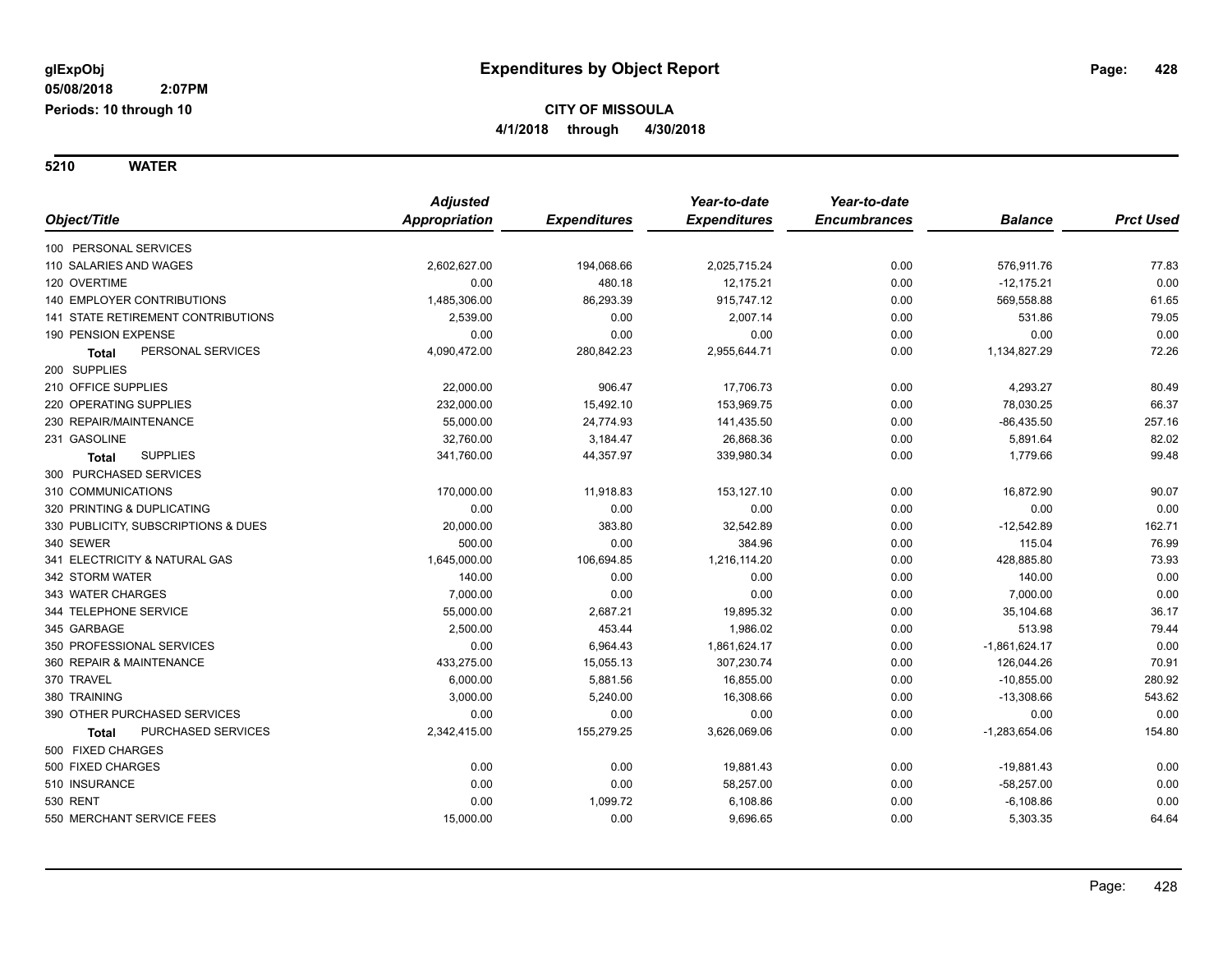**5210 WATER**

|                                      | <b>Adjusted</b> |                     | Year-to-date        | Year-to-date        |                |                  |
|--------------------------------------|-----------------|---------------------|---------------------|---------------------|----------------|------------------|
| Object/Title                         | Appropriation   | <b>Expenditures</b> | <b>Expenditures</b> | <b>Encumbrances</b> | <b>Balance</b> | <b>Prct Used</b> |
| 590 *** Title Not Found ***          | 1,342,474.00    | 0.00                | 660,890.14          | 0.00                | 681,583.86     | 49.23            |
| <b>FIXED CHARGES</b><br><b>Total</b> | 1,357,474.00    | 1,099.72            | 754,834.08          | 0.00                | 602,639.92     | 55.61            |
| 600 DEBT SERVICE                     |                 |                     |                     |                     |                |                  |
| 610 PRINCIPAL                        | 0.00            | 0.00                | 0.00                | 0.00                | 0.00           | 0.00             |
| 620 INTEREST / SERVICE FEES          | 4,481,960.00    | 783,253.54          | 3,487,789.14        | 0.00                | 994,170.86     | 77.82            |
| <b>DEBT SERVICE</b><br><b>Total</b>  | 4,481,960.00    | 783,253.54          | 3,487,789.14        | 0.00                | 994,170.86     | 77.82            |
| 800 OTHER OBJECTS                    |                 |                     |                     |                     |                |                  |
| 820 TRANSFERS TO OTHER FUNDS         | 28,733.00       | 0.00                | 15,318.76           | 0.00                | 13,414.24      | 53.31            |
| 830 DEPRECIATION                     | 0.00            | 0.00                | 0.00                | 0.00                | 0.00           | 0.00             |
| 845 CONTINGENCY                      | 400,000.00      | 0.00                | 0.00                | 0.00                | 400,000.00     | 0.00             |
| OTHER OBJECTS<br>Total               | 428,733.00      | 0.00                | 15,318.76           | 0.00                | 413,414.24     | 3.57             |
| 900 CAPITAL OUTLAY                   |                 |                     |                     |                     |                |                  |
| 910 LAND                             | 0.00            | 0.00                | 0.00                | 0.00                | 0.00           | 0.00             |
| 920 BUILDINGS                        | 0.00            | 0.00                | 0.00                | 0.00                | 0.00           | 0.00             |
| 930 IMPROVEMENTS                     | 5,381,699.00    | 118,064.06          | 1,632,607.97        | 0.00                | 3,749,091.03   | 30.34            |
| 940 MACHINERY & EQUIPMENT            | 1,203,301.00    | 0.00                | 854.246.79          | 0.00                | 349,054.21     | 70.99            |
| <b>CAPITAL OUTLAY</b><br>Total       | 6,585,000.00    | 118,064.06          | 2,486,854.76        | 0.00                | 4,098,145.24   | 37.77            |
| <b>WATER</b><br><b>Total</b>         | 19,627,814.00   | 1,382,896.77        | 13,666,490.85       | 0.00                | 5,961,323.15   | 69.63            |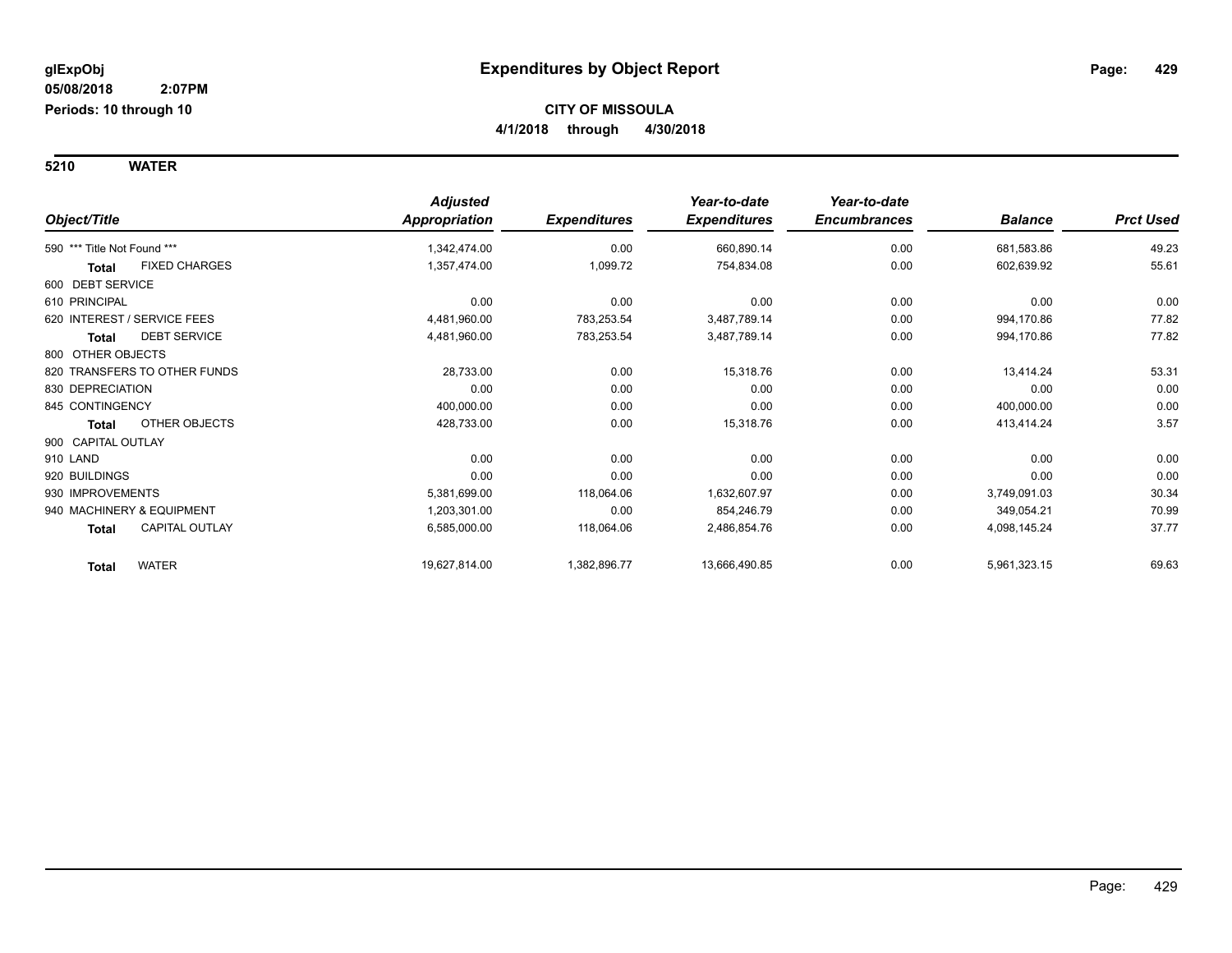# **5215 WATER LOAN FUND**

**335 WATER UTILITY**

|                                      | <b>Adjusted</b>      |                     | Year-to-date<br><b>Expenditures</b> | Year-to-date<br><b>Encumbrances</b> | <b>Balance</b> | <b>Prct Used</b> |
|--------------------------------------|----------------------|---------------------|-------------------------------------|-------------------------------------|----------------|------------------|
| Object/Title                         | <b>Appropriation</b> | <b>Expenditures</b> |                                     |                                     |                |                  |
| 500 FIXED CHARGES                    |                      |                     |                                     |                                     |                |                  |
| 550 MERCHANT SERVICE FEES            | 0.00                 | 0.00                | 0.00                                | 0.00                                | 0.00           | 0.00             |
| <b>FIXED CHARGES</b><br><b>Total</b> | 0.00                 | 0.00                | 0.00                                | 0.00                                | 0.00           | 0.00             |
| 800 OTHER OBJECTS                    |                      |                     |                                     |                                     |                |                  |
| 820 TRANSFERS TO OTHER FUNDS         | 0.00                 | 0.00                | 0.00                                | 0.00                                | 0.00           | 0.00             |
| OTHER OBJECTS<br><b>Total</b>        | 0.00                 | 0.00                | 0.00                                | 0.00                                | 0.00           | 0.00             |
| <b>WATER UTILITY</b><br><b>Total</b> | 0.00                 | 0.00                | 0.00                                | 0.00                                | 0.00           | 0.00             |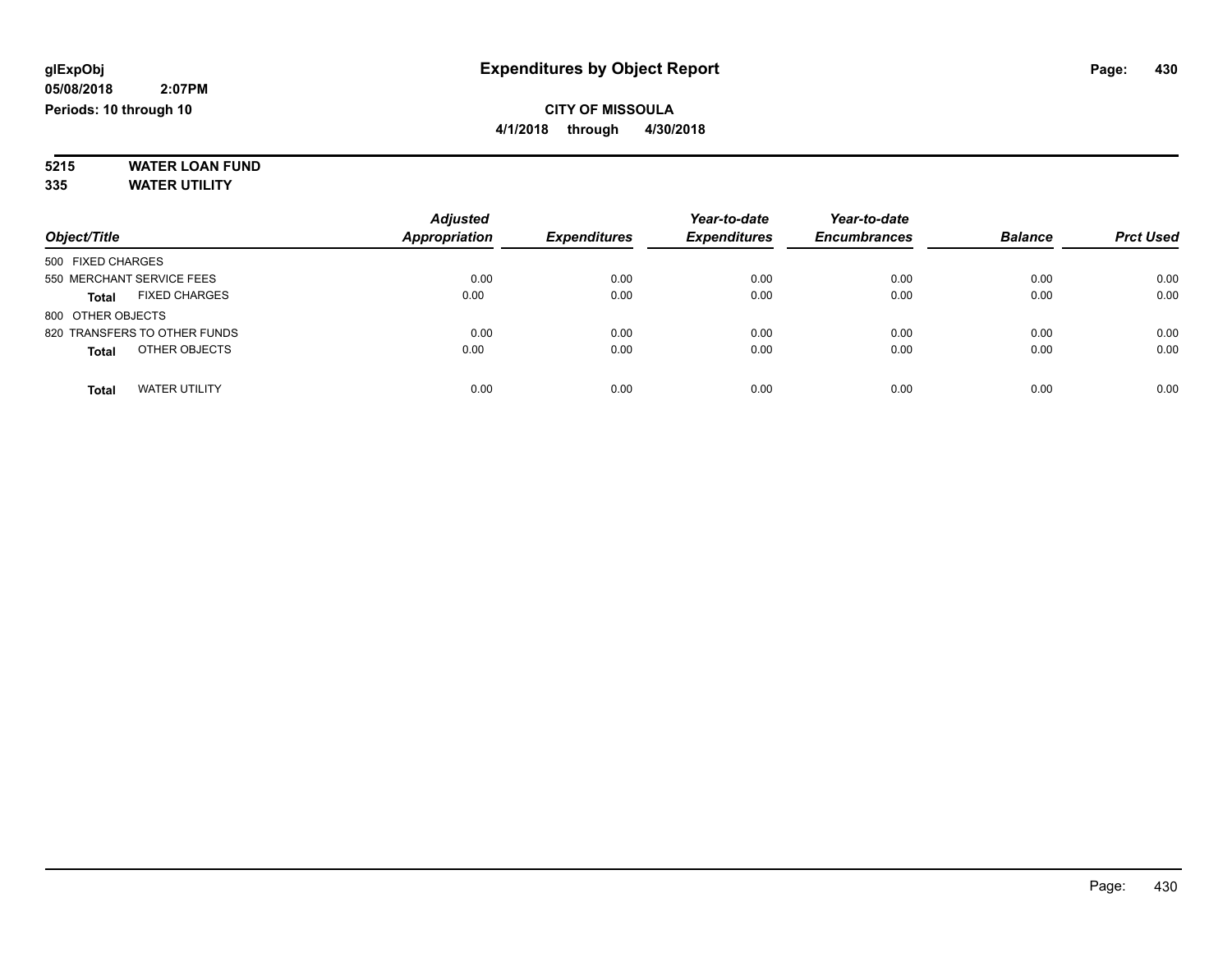#### **5215 WATER LOAN FUND**

|                                        | <b>Adjusted</b><br><b>Appropriation</b> | <b>Expenditures</b> | Year-to-date<br><b>Expenditures</b> | Year-to-date<br><b>Encumbrances</b> | <b>Balance</b> | <b>Prct Used</b> |
|----------------------------------------|-----------------------------------------|---------------------|-------------------------------------|-------------------------------------|----------------|------------------|
| Object/Title                           |                                         |                     |                                     |                                     |                |                  |
| 500 FIXED CHARGES                      |                                         |                     |                                     |                                     |                |                  |
| 550 MERCHANT SERVICE FEES              | 0.00                                    | 0.00                | 0.00                                | 0.00                                | 0.00           | 0.00             |
| <b>FIXED CHARGES</b><br><b>Total</b>   | 0.00                                    | 0.00                | 0.00                                | 0.00                                | 0.00           | 0.00             |
| 800 OTHER OBJECTS                      |                                         |                     |                                     |                                     |                |                  |
| 820 TRANSFERS TO OTHER FUNDS           | 0.00                                    | 0.00                | 0.00                                | 0.00                                | 0.00           | 0.00             |
| OTHER OBJECTS<br><b>Total</b>          | 0.00                                    | 0.00                | 0.00                                | 0.00                                | 0.00           | 0.00             |
| <b>WATER LOAN FUND</b><br><b>Total</b> | 0.00                                    | 0.00                | 0.00                                | 0.00                                | 0.00           | 0.00             |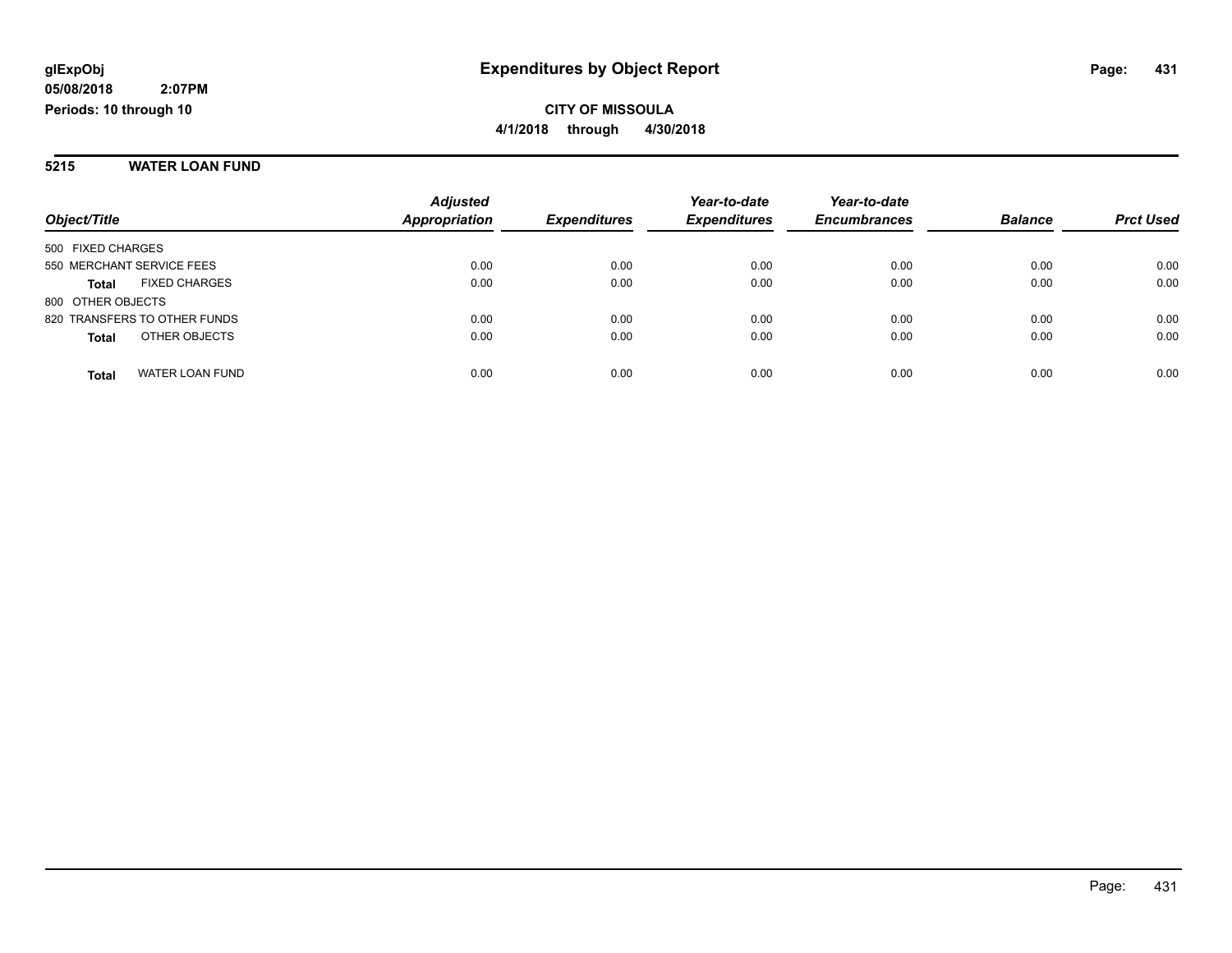| 5220 | <b>WATER R&amp;D FUND</b> |  |
|------|---------------------------|--|
|      |                           |  |

**335 WATER UTILITY**

|               |                                      | <b>Adjusted</b>      |                     | Year-to-date        | Year-to-date        |                |                  |
|---------------|--------------------------------------|----------------------|---------------------|---------------------|---------------------|----------------|------------------|
| Object/Title  |                                      | <b>Appropriation</b> | <b>Expenditures</b> | <b>Expenditures</b> | <b>Encumbrances</b> | <b>Balance</b> | <b>Prct Used</b> |
| 200 SUPPLIES  |                                      |                      |                     |                     |                     |                |                  |
|               | 210 OFFICE SUPPLIES                  | 0.00                 | 0.00                | 0.00                | 0.00                | 0.00           | 0.00             |
|               | <b>SUPPLIES</b><br><b>Total</b>      | 0.00                 | 0.00                | 0.00                | 0.00                | 0.00           | 0.00             |
|               | 500 FIXED CHARGES                    |                      |                     |                     |                     |                |                  |
|               | 550 MERCHANT SERVICE FEES            | 0.00                 | 0.00                | 0.00                | 0.00                | 0.00           | 0.00             |
|               | <b>FIXED CHARGES</b><br><b>Total</b> | 0.00                 | 0.00                | 0.00                | 0.00                | 0.00           | 0.00             |
|               | 600 DEBT SERVICE                     |                      |                     |                     |                     |                |                  |
| 610 PRINCIPAL |                                      | 0.00                 | 0.00                | 0.00                | 0.00                | 0.00           | 0.00             |
|               | 620 INTEREST / SERVICE FEES          | 0.00                 | 0.00                | 0.00                | 0.00                | 0.00           | 0.00             |
|               | <b>DEBT SERVICE</b><br><b>Total</b>  | 0.00                 | 0.00                | 0.00                | 0.00                | 0.00           | 0.00             |
|               | 800 OTHER OBJECTS                    |                      |                     |                     |                     |                |                  |
|               | 820 TRANSFERS TO OTHER FUNDS         | 0.00                 | 0.00                | 0.00                | 0.00                | 0.00           | 0.00             |
|               | OTHER OBJECTS<br><b>Total</b>        | 0.00                 | 0.00                | 0.00                | 0.00                | 0.00           | 0.00             |
|               | <b>WATER UTILITY</b><br><b>Total</b> | 0.00                 | 0.00                | 0.00                | 0.00                | 0.00           | 0.00             |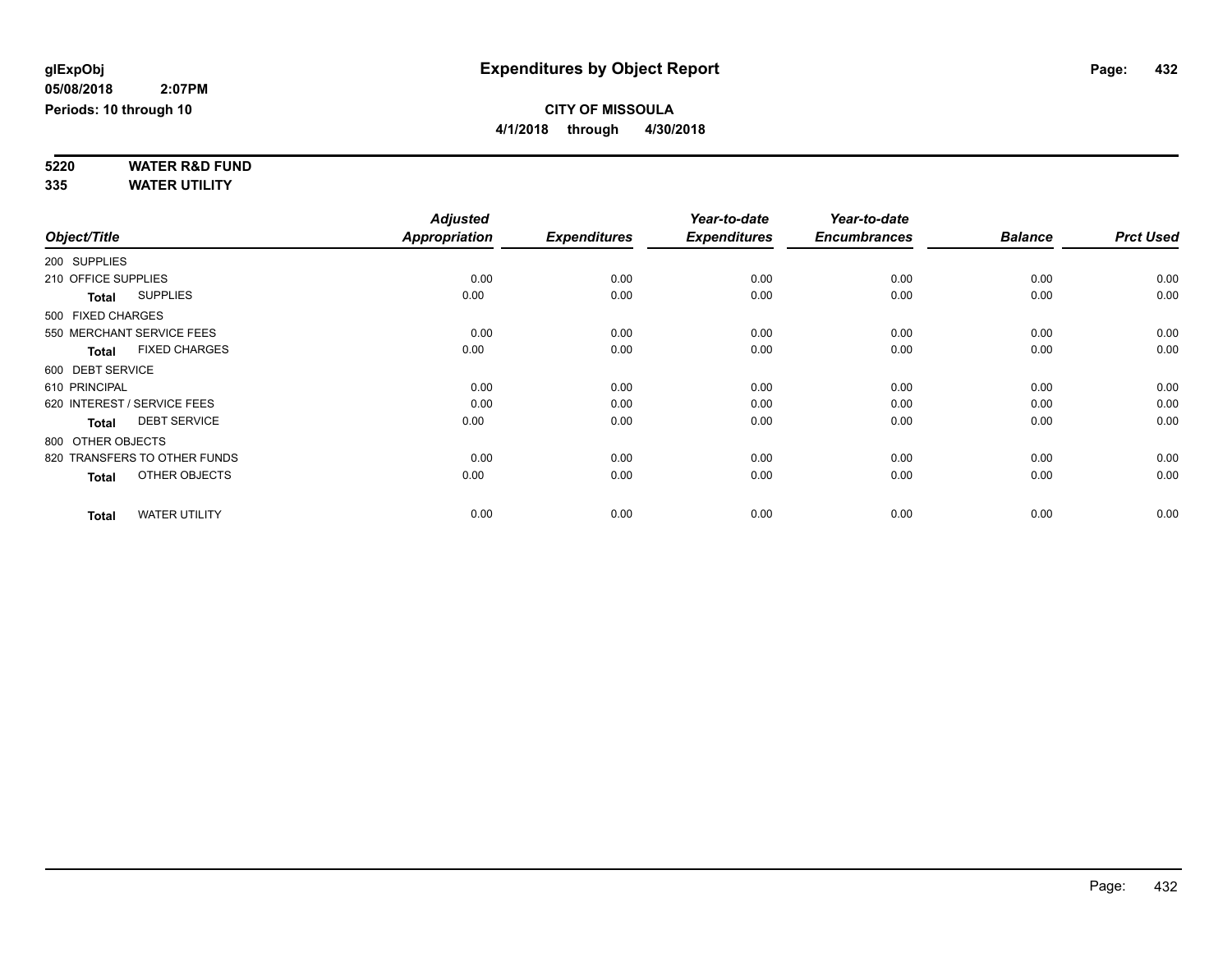#### **5220 WATER R&D FUND**

|                                           | <b>Adjusted</b>      |                     | Year-to-date        | Year-to-date        |                |                  |
|-------------------------------------------|----------------------|---------------------|---------------------|---------------------|----------------|------------------|
| Object/Title                              | <b>Appropriation</b> | <b>Expenditures</b> | <b>Expenditures</b> | <b>Encumbrances</b> | <b>Balance</b> | <b>Prct Used</b> |
| 200 SUPPLIES                              |                      |                     |                     |                     |                |                  |
| 210 OFFICE SUPPLIES                       | 0.00                 | 0.00                | 0.00                | 0.00                | 0.00           | 0.00             |
| <b>SUPPLIES</b><br>Total                  | 0.00                 | 0.00                | 0.00                | 0.00                | 0.00           | 0.00             |
| 500 FIXED CHARGES                         |                      |                     |                     |                     |                |                  |
| 550 MERCHANT SERVICE FEES                 | 0.00                 | 0.00                | 0.00                | 0.00                | 0.00           | 0.00             |
| <b>FIXED CHARGES</b><br><b>Total</b>      | 0.00                 | 0.00                | 0.00                | 0.00                | 0.00           | 0.00             |
| 600 DEBT SERVICE                          |                      |                     |                     |                     |                |                  |
| 610 PRINCIPAL                             | 0.00                 | 0.00                | 0.00                | 0.00                | 0.00           | 0.00             |
| 620 INTEREST / SERVICE FEES               | 0.00                 | 0.00                | 0.00                | 0.00                | 0.00           | 0.00             |
| <b>DEBT SERVICE</b><br><b>Total</b>       | 0.00                 | 0.00                | 0.00                | 0.00                | 0.00           | 0.00             |
| 800 OTHER OBJECTS                         |                      |                     |                     |                     |                |                  |
| 820 TRANSFERS TO OTHER FUNDS              | 0.00                 | 0.00                | 0.00                | 0.00                | 0.00           | 0.00             |
| OTHER OBJECTS<br>Total                    | 0.00                 | 0.00                | 0.00                | 0.00                | 0.00           | 0.00             |
| <b>WATER R&amp;D FUND</b><br><b>Total</b> | 0.00                 | 0.00                | 0.00                | 0.00                | 0.00           | 0.00             |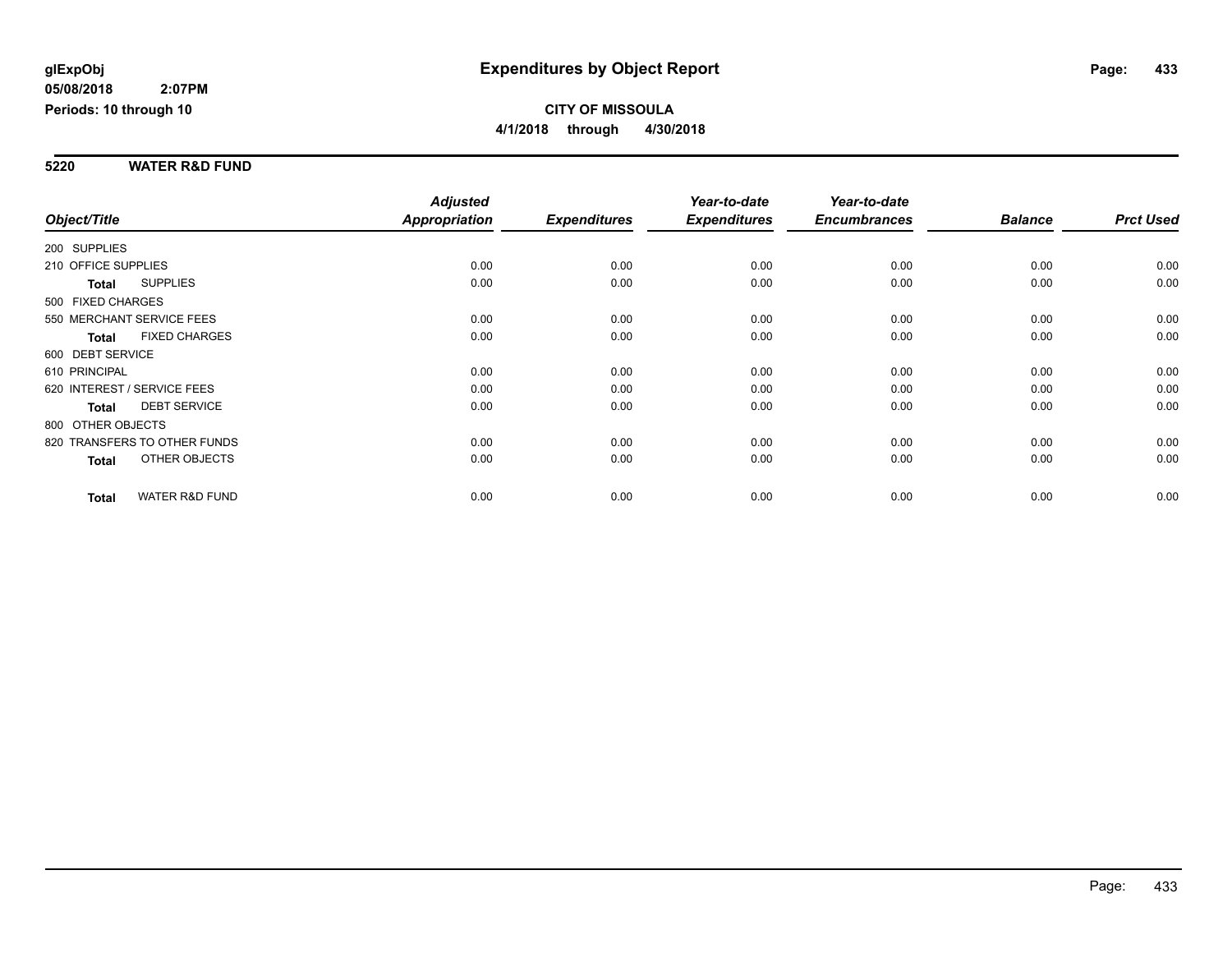# **5240 WATER CONSTRUCTION FUND**

**335 WATER UTILITY**

| Object/Title                         | <b>Adjusted</b><br><b>Appropriation</b> | <b>Expenditures</b> | Year-to-date<br><b>Expenditures</b> | Year-to-date<br><b>Encumbrances</b> | <b>Balance</b> | <b>Prct Used</b> |
|--------------------------------------|-----------------------------------------|---------------------|-------------------------------------|-------------------------------------|----------------|------------------|
| 500 FIXED CHARGES                    |                                         |                     |                                     |                                     |                |                  |
| 550 MERCHANT SERVICE FEES            | 0.00                                    | 0.00                | 0.00                                | 0.00                                | 0.00           | 0.00             |
| <b>FIXED CHARGES</b><br><b>Total</b> | 0.00                                    | 0.00                | 0.00                                | 0.00                                | 0.00           | 0.00             |
| <b>WATER UTILITY</b><br><b>Total</b> | 0.00                                    | 0.00                | 0.00                                | 0.00                                | 0.00           | 0.00             |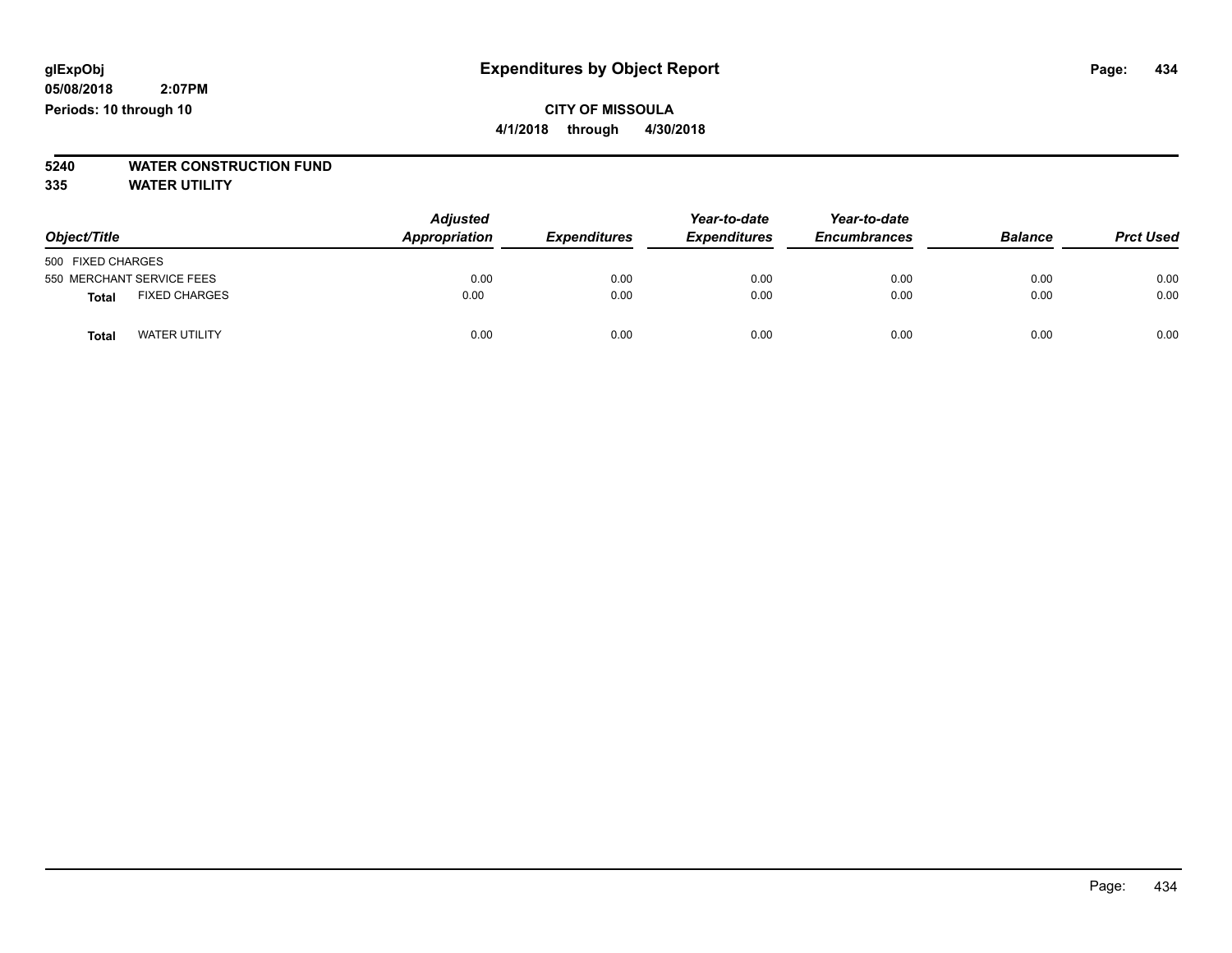**CITY OF MISSOULA 4/1/2018 through 4/30/2018**

#### **5240 WATER CONSTRUCTION FUND**

| Object/Title                     | <b>Adjusted</b><br>Appropriation | <i><b>Expenditures</b></i> | Year-to-date<br><b>Expenditures</b> | Year-to-date<br><b>Encumbrances</b> | <b>Balance</b> | <b>Prct Used</b> |
|----------------------------------|----------------------------------|----------------------------|-------------------------------------|-------------------------------------|----------------|------------------|
|                                  |                                  |                            |                                     |                                     |                |                  |
| 500 FIXED CHARGES                |                                  |                            |                                     |                                     |                |                  |
| 550 MERCHANT SERVICE FEES        | 0.00                             | 0.00                       | 0.00                                | 0.00                                | 0.00           | 0.00             |
| <b>FIXED CHARGES</b><br>Total    | 0.00                             | 0.00                       | 0.00                                | 0.00                                | 0.00           | 0.00             |
| WATER CONSTRUCTION FUND<br>Total | 0.00                             | 0.00                       | 0.00                                | 0.00                                | 0.00           | 0.00             |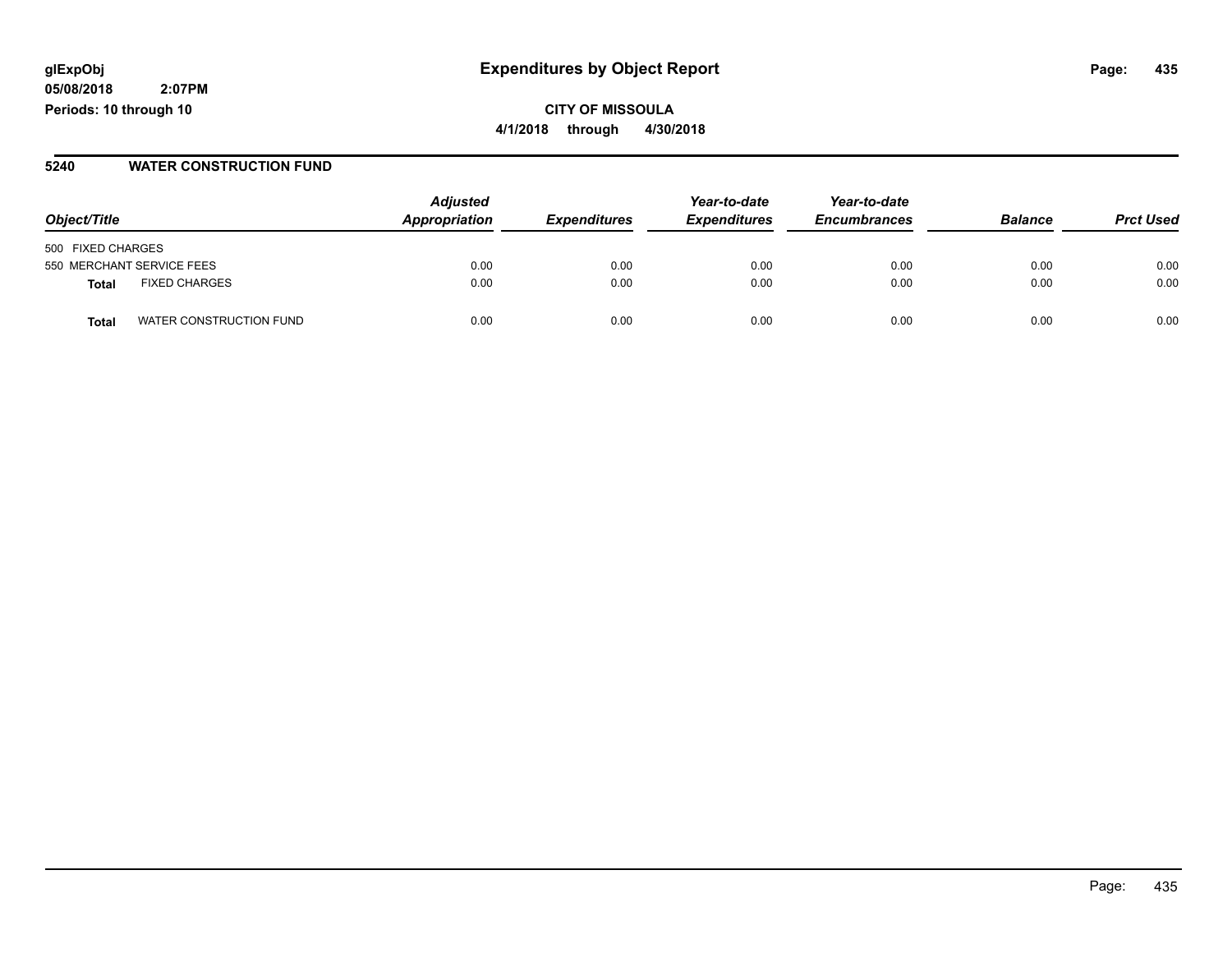### **CITY OF MISSOULA 4/1/2018 through 4/30/2018**

# **5250 WATER PURCHASE LOAN**

| Object/Title                |                                    | <b>Adjusted</b><br>Appropriation | <b>Expenditures</b> | Year-to-date<br><b>Expenditures</b> | Year-to-date<br><b>Encumbrances</b> | <b>Balance</b> | <b>Prct Used</b> |
|-----------------------------|------------------------------------|----------------------------------|---------------------|-------------------------------------|-------------------------------------|----------------|------------------|
|                             |                                    |                                  |                     |                                     |                                     |                |                  |
| 500 FIXED CHARGES           |                                    |                                  |                     |                                     |                                     |                |                  |
| 550 MERCHANT SERVICE FEES   |                                    | 0.00                             | 0.00                | 0.00                                | 0.00                                | 0.00           | 0.00             |
| <b>Total</b>                | <b>FIXED CHARGES</b>               | 0.00                             | 0.00                | 0.00                                | 0.00                                | 0.00           | 0.00             |
| 600 DEBT SERVICE            |                                    |                                  |                     |                                     |                                     |                |                  |
| 610 PRINCIPAL               |                                    | 0.00                             | 0.00                | 0.00                                | 0.00                                | 0.00           | 0.00             |
| 620 INTEREST / SERVICE FEES |                                    | 0.00                             | 0.00                | 0.00                                | 0.00                                | 0.00           | 0.00             |
| <b>Total</b>                | <b>DEBT SERVICE</b>                | 0.00                             | 0.00                | 0.00                                | 0.00                                | 0.00           | 0.00             |
| <b>Total</b>                | <b>WASTEWATER\ COMPOST UTILITY</b> | 0.00                             | 0.00                | 0.00                                | 0.00                                | 0.00           | 0.00             |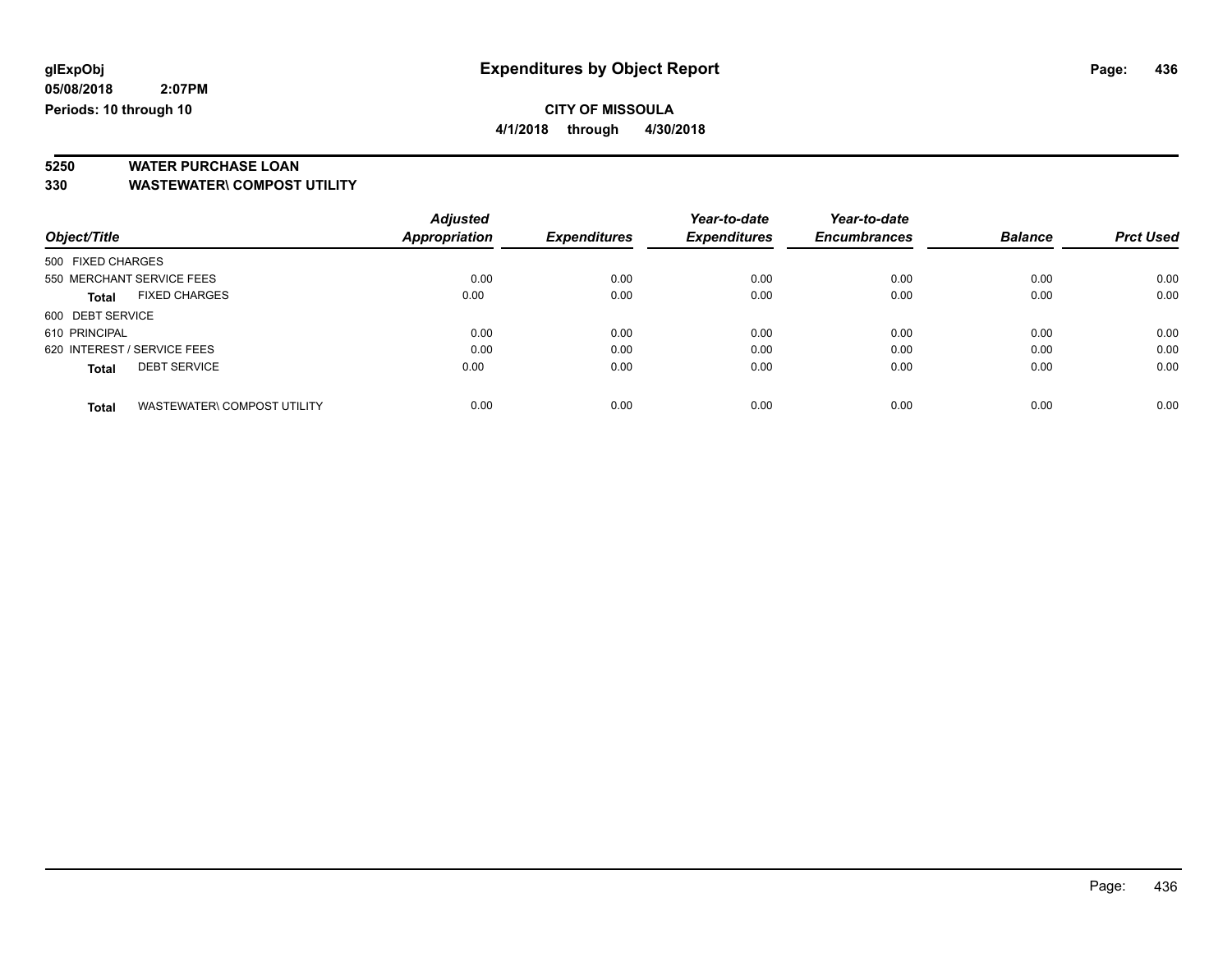#### **5250 WATER PURCHASE LOAN**

| Object/Title                               | <b>Adjusted</b><br><b>Appropriation</b> | <b>Expenditures</b> | Year-to-date<br><b>Expenditures</b> | Year-to-date<br><b>Encumbrances</b> | <b>Balance</b> | <b>Prct Used</b> |
|--------------------------------------------|-----------------------------------------|---------------------|-------------------------------------|-------------------------------------|----------------|------------------|
|                                            |                                         |                     |                                     |                                     |                |                  |
| 500 FIXED CHARGES                          |                                         |                     |                                     |                                     |                |                  |
| 550 MERCHANT SERVICE FEES                  | 0.00                                    | 0.00                | 0.00                                | 0.00                                | 0.00           | 0.00             |
| <b>FIXED CHARGES</b><br><b>Total</b>       | 0.00                                    | 0.00                | 0.00                                | 0.00                                | 0.00           | 0.00             |
| 600 DEBT SERVICE                           |                                         |                     |                                     |                                     |                |                  |
| 610 PRINCIPAL                              | 0.00                                    | 0.00                | 0.00                                | 0.00                                | 0.00           | 0.00             |
| 620 INTEREST / SERVICE FEES                | 0.00                                    | 0.00                | 0.00                                | 0.00                                | 0.00           | 0.00             |
| <b>DEBT SERVICE</b><br><b>Total</b>        | 0.00                                    | 0.00                | 0.00                                | 0.00                                | 0.00           | 0.00             |
| <b>WATER PURCHASE LOAN</b><br><b>Total</b> | 0.00                                    | 0.00                | 0.00                                | 0.00                                | 0.00           | 0.00             |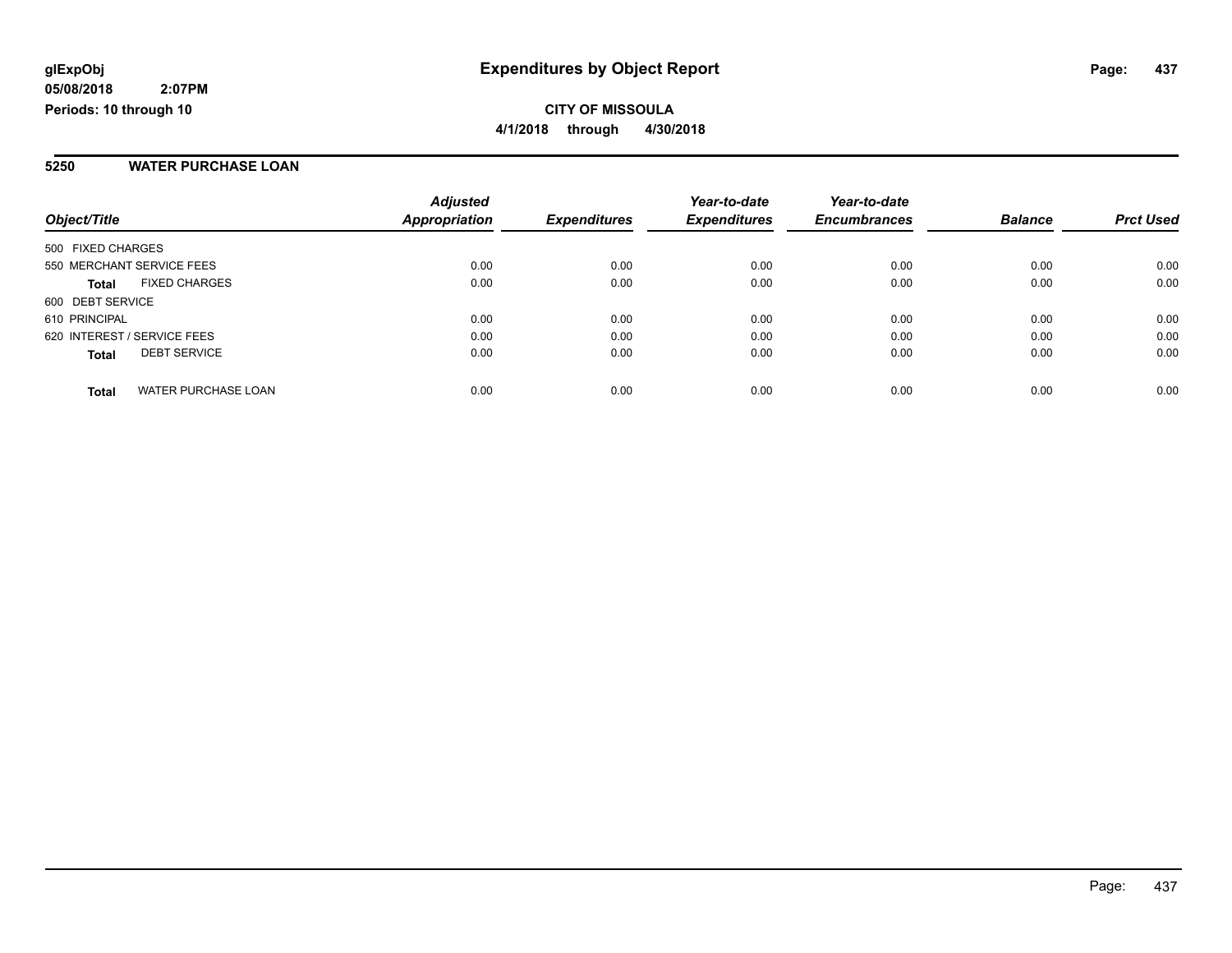**CITY OF MISSOULA 4/1/2018 through 4/30/2018**

# **5310 SEWER OPERATING BUDGET FUND<br>330 WASTEWATER\ COMPOST UTILITY**

|                                           | <b>Adjusted</b>      |                     | Year-to-date        | Year-to-date        |                |                  |
|-------------------------------------------|----------------------|---------------------|---------------------|---------------------|----------------|------------------|
| Object/Title                              | <b>Appropriation</b> | <b>Expenditures</b> | <b>Expenditures</b> | <b>Encumbrances</b> | <b>Balance</b> | <b>Prct Used</b> |
| 100 PERSONAL SERVICES                     |                      |                     |                     |                     |                |                  |
| 110 SALARIES AND WAGES                    | 0.00                 | 0.00                | 0.00                | 0.00                | 0.00           | 0.00             |
| 115 SALARIES/HEALTH INSURANCE BENEFIT     | 0.00                 | 0.00                | 0.00                | 0.00                | 0.00           | 0.00             |
| 120 OVERTIME                              | 0.00                 | 0.00                | 0.00                | 0.00                | 0.00           | 0.00             |
| 130 OTHER                                 | 0.00                 | 0.00                | 0.00                | 0.00                | 0.00           | 0.00             |
| 135 OPEB EXPENSE                          | 0.00                 | 0.00                | 0.00                | 0.00                | 0.00           | 0.00             |
| <b>140 EMPLOYER CONTRIBUTIONS</b>         | 0.00                 | 0.00                | 0.00                | 0.00                | 0.00           | 0.00             |
| <b>141 STATE RETIREMENT CONTRIBUTIONS</b> | 0.00                 | 0.00                | $-1.51$             | 0.00                | 1.51           | 0.00             |
| 145 OPEB CONTRIBUTION                     | 0.00                 | 0.00                | 0.00                | 0.00                | 0.00           | 0.00             |
| 190 PENSION EXPENSE                       | 0.00                 | 0.00                | 0.00                | 0.00                | 0.00           | 0.00             |
| PERSONAL SERVICES<br><b>Total</b>         | 0.00                 | 0.00                | $-1.51$             | 0.00                | 1.51           | 0.00             |
| 200 SUPPLIES                              |                      |                     |                     |                     |                |                  |
| 210 OFFICE SUPPLIES                       | 0.00                 | 0.00                | 0.00                | 0.00                | 0.00           | 0.00             |
| 220 OPERATING SUPPLIES                    | 0.00                 | 0.00                | 0.00                | 0.00                | 0.00           | 0.00             |
| 230 REPAIR/MAINTENANCE                    | 0.00                 | 0.00                | 0.00                | 0.00                | 0.00           | 0.00             |
| 231 GASOLINE                              | 0.00                 | 0.00                | 0.00                | 0.00                | 0.00           | 0.00             |
| 240 OTHER SUPPLIES                        | 0.00                 | 0.00                | 0.00                | 0.00                | 0.00           | 0.00             |
| 250 SUPPLIES FOR RESALE                   | 0.00                 | 0.00                | 0.00                | 0.00                | 0.00           | 0.00             |
| <b>SUPPLIES</b><br><b>Total</b>           | 0.00                 | 0.00                | 0.00                | 0.00                | 0.00           | 0.00             |
| 300 PURCHASED SERVICES                    |                      |                     |                     |                     |                |                  |
| 310 COMMUNICATIONS                        | 0.00                 | 0.00                | 0.00                | 0.00                | 0.00           | 0.00             |
| 320 PRINTING & DUPLICATING                | 0.00                 | 0.00                | 0.00                | 0.00                | 0.00           | 0.00             |
| 330 PUBLICITY, SUBSCRIPTIONS & DUES       | 0.00                 | 0.00                | 0.00                | 0.00                | 0.00           | 0.00             |
| 341 ELECTRICITY & NATURAL GAS             | 0.00                 | 0.00                | 0.00                | 0.00                | 0.00           | 0.00             |
| 343 WATER CHARGES                         | 0.00                 | 0.00                | 0.00                | 0.00                | 0.00           | 0.00             |
| 344 TELEPHONE SERVICE                     | 0.00                 | 0.00                | $-1,804.57$         | 0.00                | 1,804.57       | 0.00             |
| 345 GARBAGE                               | 0.00                 | 0.00                | 0.00                | 0.00                | 0.00           | 0.00             |
| 350 PROFESSIONAL SERVICES                 | 0.00                 | 0.00                | 0.00                | 0.00                | 0.00           | 0.00             |
| 360 REPAIR & MAINTENANCE                  | 0.00                 | 0.00                | 0.00                | 0.00                | 0.00           | 0.00             |
| 370 TRAVEL                                | 0.00                 | 0.00                | 0.00                | 0.00                | 0.00           | 0.00             |
| 380 TRAINING                              | 0.00                 | 0.00                | 0.00                | 0.00                | 0.00           | 0.00             |
| 390 OTHER PURCHASED SERVICES              | 0.00                 | 0.00                | 0.00                | 0.00                | 0.00           | 0.00             |
| PURCHASED SERVICES<br><b>Total</b>        | 0.00                 | 0.00                | $-1,804.57$         | 0.00                | 1,804.57       | 0.00             |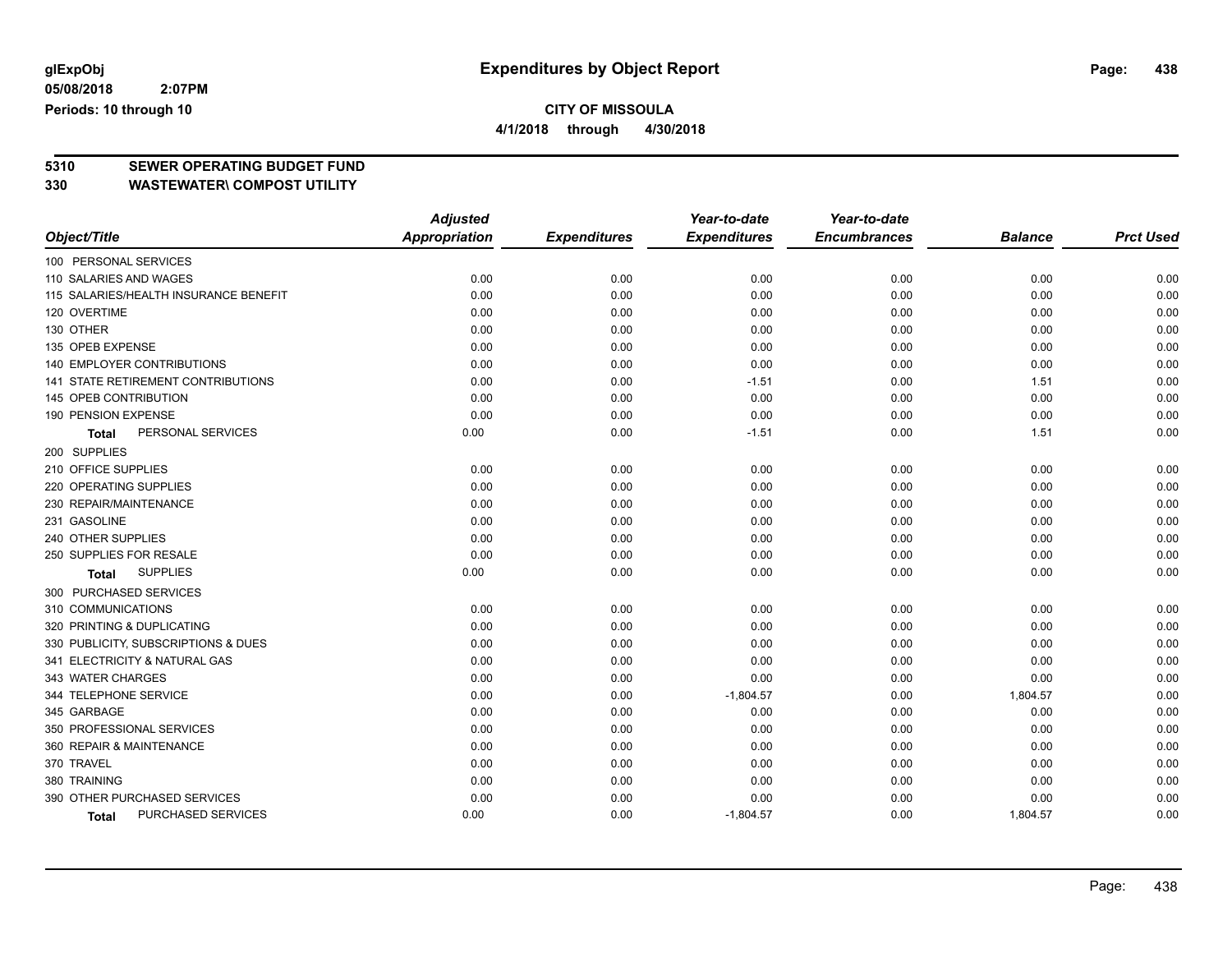# **5310 SEWER OPERATING BUDGET FUND<br>330 WASTEWATER\ COMPOST UTILITY**

|                    |                                   | <b>Adjusted</b> |                     | Year-to-date        | Year-to-date        |                |                  |
|--------------------|-----------------------------------|-----------------|---------------------|---------------------|---------------------|----------------|------------------|
| Object/Title       |                                   | Appropriation   | <b>Expenditures</b> | <b>Expenditures</b> | <b>Encumbrances</b> | <b>Balance</b> | <b>Prct Used</b> |
| 500 FIXED CHARGES  |                                   |                 |                     |                     |                     |                |                  |
| 500 FIXED CHARGES  |                                   | 0.00            | 0.00                | 0.00                | 0.00                | 0.00           | 0.00             |
| <b>Total</b>       | <b>FIXED CHARGES</b>              | 0.00            | 0.00                | 0.00                | 0.00                | 0.00           | 0.00             |
| 600 DEBT SERVICE   |                                   |                 |                     |                     |                     |                |                  |
| 610 PRINCIPAL      |                                   | 0.00            | 0.00                | 0.00                | 0.00                | 0.00           | 0.00             |
|                    | 620 INTEREST / SERVICE FEES       | 0.00            | 0.00                | 0.00                | 0.00                | 0.00           | 0.00             |
| <b>Total</b>       | <b>DEBT SERVICE</b>               | 0.00            | 0.00                | 0.00                | 0.00                | 0.00           | 0.00             |
|                    | 700 GRANTS & CONTRIBUTIONS        |                 |                     |                     |                     |                |                  |
|                    | 700 GRANTS & CONTRIBUTIONS        | 0.00            | 0.00                | 0.00                | 0.00                | 0.00           | 0.00             |
| <b>Total</b>       | <b>GRANTS &amp; CONTRIBUTIONS</b> | 0.00            | 0.00                | 0.00                | 0.00                | 0.00           | 0.00             |
| 800 OTHER OBJECTS  |                                   |                 |                     |                     |                     |                |                  |
|                    | 820 TRANSFERS TO OTHER FUNDS      | 0.00            | 0.00                | 0.00                | 0.00                | 0.00           | 0.00             |
| 830 DEPRECIATION   |                                   | 0.00            | 0.00                | 0.00                | 0.00                | 0.00           | 0.00             |
| <b>Total</b>       | OTHER OBJECTS                     | 0.00            | 0.00                | 0.00                | 0.00                | 0.00           | 0.00             |
| 900 CAPITAL OUTLAY |                                   |                 |                     |                     |                     |                |                  |
| 910 LAND           |                                   | 0.00            | 0.00                | 0.00                | 0.00                | 0.00           | 0.00             |
| 920 BUILDINGS      |                                   | 0.00            | 0.00                | 0.00                | 0.00                | 0.00           | 0.00             |
| 930 IMPROVEMENTS   |                                   | 0.00            | 0.00                | 0.00                | 0.00                | 0.00           | 0.00             |
|                    | 940 MACHINERY & EQUIPMENT         | 0.00            | 0.00                | 0.00                | 0.00                | 0.00           | 0.00             |
| <b>Total</b>       | <b>CAPITAL OUTLAY</b>             | 0.00            | 0.00                | 0.00                | 0.00                | 0.00           | 0.00             |
| <b>Total</b>       | WASTEWATER\ COMPOST UTILITY       | 0.00            | 0.00                | $-1,806.08$         | 0.00                | 1,806.08       | 0.00             |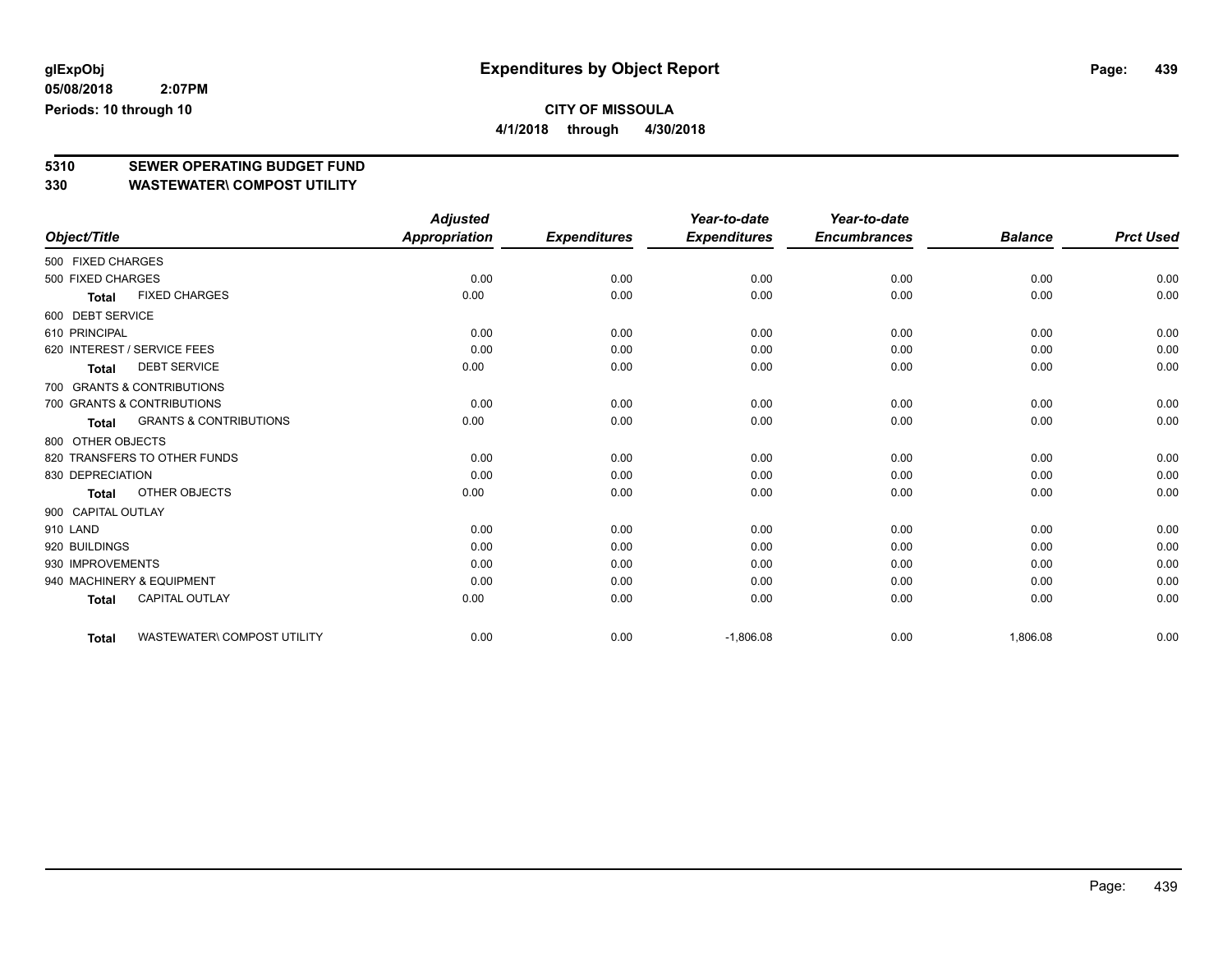# **5310 SEWER OPERATING BUDGET FUND**

**335 WATER UTILITY**

| Object/Title                              | <b>Adjusted</b><br>Appropriation | <b>Expenditures</b> | Year-to-date<br><b>Expenditures</b> | Year-to-date<br><b>Encumbrances</b> | <b>Balance</b> | <b>Prct Used</b> |
|-------------------------------------------|----------------------------------|---------------------|-------------------------------------|-------------------------------------|----------------|------------------|
| 300 PURCHASED SERVICES                    |                                  |                     |                                     |                                     |                |                  |
| 310 COMMUNICATIONS                        | 0.00                             | 0.00                | 0.00                                | 0.00                                | 0.00           | 0.00             |
| 330 PUBLICITY, SUBSCRIPTIONS & DUES       | 0.00                             | 0.00                | 0.00                                | 0.00                                | 0.00           | 0.00             |
| <b>PURCHASED SERVICES</b><br><b>Total</b> | 0.00                             | 0.00                | 0.00                                | 0.00                                | 0.00           | 0.00             |
| <b>WATER UTILITY</b><br><b>Total</b>      | 0.00                             | 0.00                | 0.00                                | 0.00                                | 0.00           | 0.00             |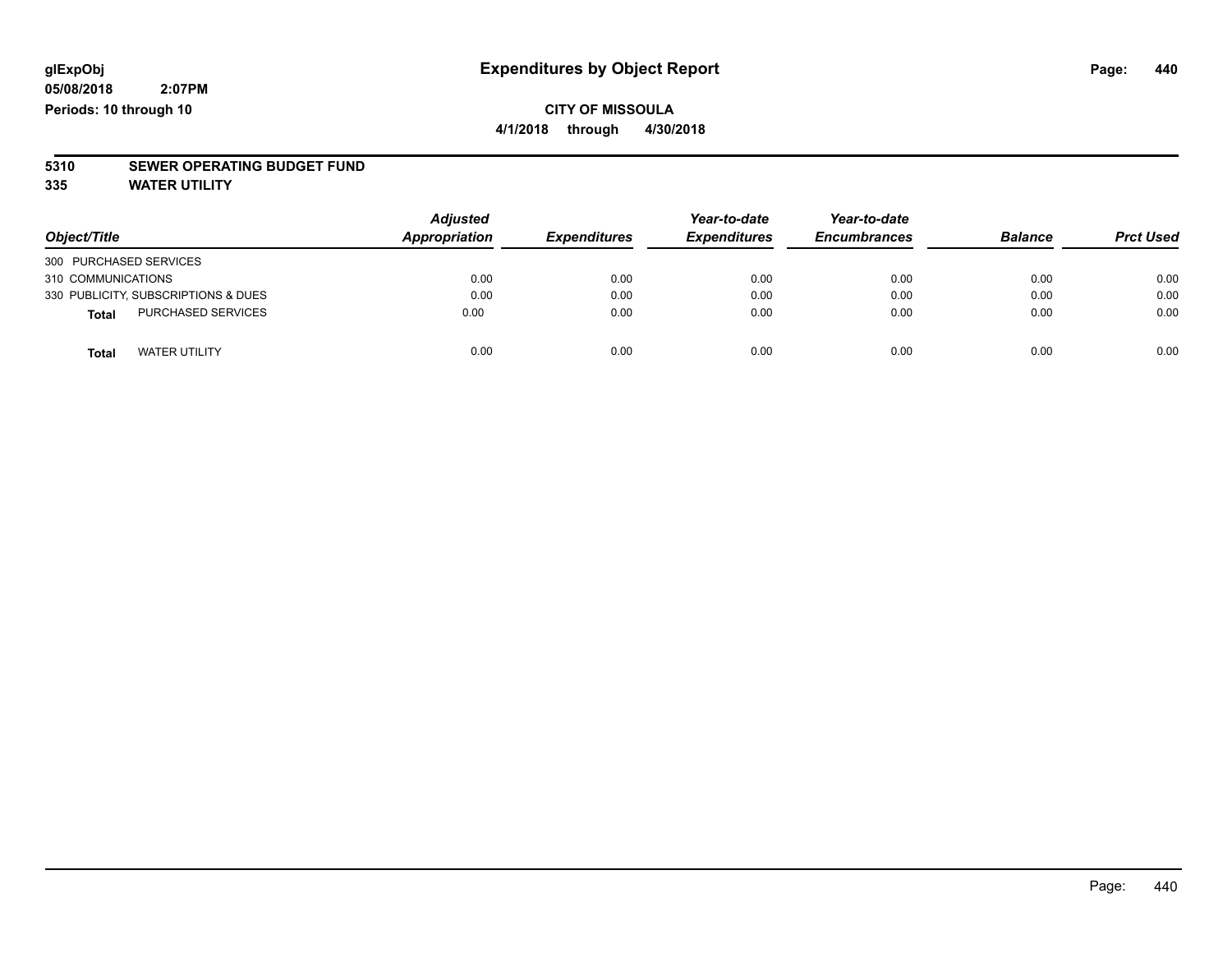# **glExpObj Expenditures by Object Report Page: 441**

**05/08/2018 2:07PM Periods: 10 through 10**

# **CITY OF MISSOULA 4/1/2018 through 4/30/2018**

#### **5310 SEWER OPERATING BUDGET FUND**

|                                           | <b>Adjusted</b> |                     | Year-to-date        | Year-to-date        |                |                  |
|-------------------------------------------|-----------------|---------------------|---------------------|---------------------|----------------|------------------|
| Object/Title                              | Appropriation   | <b>Expenditures</b> | <b>Expenditures</b> | <b>Encumbrances</b> | <b>Balance</b> | <b>Prct Used</b> |
| 100 PERSONAL SERVICES                     |                 |                     |                     |                     |                |                  |
| 110 SALARIES AND WAGES                    | 0.00            | 0.00                | 0.00                | 0.00                | 0.00           | 0.00             |
| 115 SALARIES/HEALTH INSURANCE BENEFIT     | 0.00            | 0.00                | 0.00                | 0.00                | 0.00           | 0.00             |
| 120 OVERTIME                              | 0.00            | 0.00                | 0.00                | 0.00                | 0.00           | 0.00             |
| 130 OTHER                                 | 0.00            | 0.00                | 0.00                | 0.00                | 0.00           | 0.00             |
| 135 OPEB EXPENSE                          | 0.00            | 0.00                | 0.00                | 0.00                | 0.00           | 0.00             |
| 140 EMPLOYER CONTRIBUTIONS                | 0.00            | 0.00                | 0.00                | 0.00                | 0.00           | 0.00             |
| 141 STATE RETIREMENT CONTRIBUTIONS        | 0.00            | 0.00                | $-1.51$             | 0.00                | 1.51           | 0.00             |
| 145 OPEB CONTRIBUTION                     | 0.00            | 0.00                | 0.00                | 0.00                | 0.00           | 0.00             |
| 190 PENSION EXPENSE                       | 0.00            | 0.00                | 0.00                | 0.00                | 0.00           | 0.00             |
| PERSONAL SERVICES<br><b>Total</b>         | 0.00            | 0.00                | $-1.51$             | 0.00                | 1.51           | 0.00             |
| 200 SUPPLIES                              |                 |                     |                     |                     |                |                  |
| 210 OFFICE SUPPLIES                       | 0.00            | 0.00                | 0.00                | 0.00                | 0.00           | 0.00             |
| 220 OPERATING SUPPLIES                    | 0.00            | 0.00                | 0.00                | 0.00                | 0.00           | 0.00             |
| 230 REPAIR/MAINTENANCE                    | 0.00            | 0.00                | 0.00                | 0.00                | 0.00           | 0.00             |
| 231 GASOLINE                              | 0.00            | 0.00                | 0.00                | 0.00                | 0.00           | 0.00             |
| 240 OTHER SUPPLIES                        | 0.00            | 0.00                | 0.00                | 0.00                | 0.00           | 0.00             |
| 250 SUPPLIES FOR RESALE                   | 0.00            | 0.00                | 0.00                | 0.00                | 0.00           | 0.00             |
| <b>SUPPLIES</b><br><b>Total</b>           | 0.00            | 0.00                | 0.00                | 0.00                | 0.00           | 0.00             |
| 300 PURCHASED SERVICES                    |                 |                     |                     |                     |                |                  |
| 310 COMMUNICATIONS                        | 0.00            | 0.00                | 0.00                | 0.00                | 0.00           | 0.00             |
| 320 PRINTING & DUPLICATING                | 0.00            | 0.00                | 0.00                | 0.00                | 0.00           | 0.00             |
| 330 PUBLICITY, SUBSCRIPTIONS & DUES       | 0.00            | 0.00                | 0.00                | 0.00                | 0.00           | 0.00             |
| 341 ELECTRICITY & NATURAL GAS             | 0.00            | 0.00                | 0.00                | 0.00                | 0.00           | 0.00             |
| 343 WATER CHARGES                         | 0.00            | 0.00                | 0.00                | 0.00                | 0.00           | 0.00             |
| 344 TELEPHONE SERVICE                     | 0.00            | 0.00                | $-1,804.57$         | 0.00                | 1,804.57       | 0.00             |
| 345 GARBAGE                               | 0.00            | 0.00                | 0.00                | 0.00                | 0.00           | 0.00             |
| 350 PROFESSIONAL SERVICES                 | 0.00            | 0.00                | 0.00                | 0.00                | 0.00           | 0.00             |
| 360 REPAIR & MAINTENANCE                  | 0.00            | 0.00                | 0.00                | 0.00                | 0.00           | 0.00             |
| 370 TRAVEL                                | 0.00            | 0.00                | 0.00                | 0.00                | 0.00           | 0.00             |
| 380 TRAINING                              | 0.00            | 0.00                | 0.00                | 0.00                | 0.00           | 0.00             |
| 390 OTHER PURCHASED SERVICES              | 0.00            | 0.00                | 0.00                | 0.00                | 0.00           | 0.00             |
| <b>PURCHASED SERVICES</b><br><b>Total</b> | 0.00            | 0.00                | $-1,804.57$         | 0.00                | 1,804.57       | 0.00             |
| FOR FIVED OURDOED                         |                 |                     |                     |                     |                |                  |

500 FIXED CHARGES

Page: 441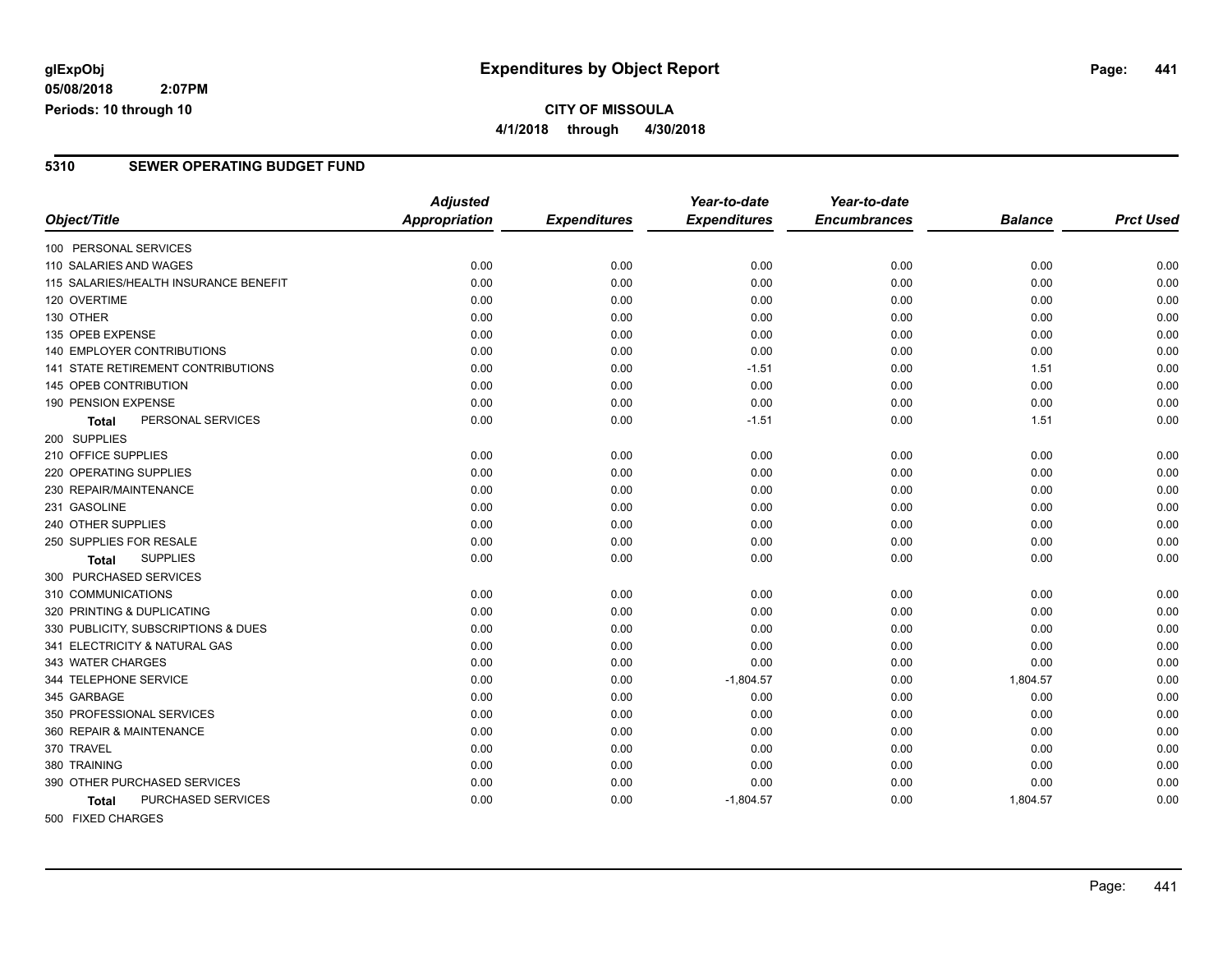# **glExpObj Expenditures by Object Report Page: 442**

**05/08/2018 2:07PM Periods: 10 through 10**

# **CITY OF MISSOULA 4/1/2018 through 4/30/2018**

#### **5310 SEWER OPERATING BUDGET FUND**

|                             |                                   | <b>Adjusted</b>      |                     | Year-to-date        | Year-to-date        |                |                  |
|-----------------------------|-----------------------------------|----------------------|---------------------|---------------------|---------------------|----------------|------------------|
| Object/Title                |                                   | <b>Appropriation</b> | <b>Expenditures</b> | <b>Expenditures</b> | <b>Encumbrances</b> | <b>Balance</b> | <b>Prct Used</b> |
| 500 FIXED CHARGES           |                                   | 0.00                 | 0.00                | 0.00                | 0.00                | 0.00           | 0.00             |
| <b>Total</b>                | <b>FIXED CHARGES</b>              | 0.00                 | 0.00                | 0.00                | 0.00                | 0.00           | 0.00             |
| 600 DEBT SERVICE            |                                   |                      |                     |                     |                     |                |                  |
| 610 PRINCIPAL               |                                   | 0.00                 | 0.00                | 0.00                | 0.00                | 0.00           | 0.00             |
| 620 INTEREST / SERVICE FEES |                                   | 0.00                 | 0.00                | 0.00                | 0.00                | 0.00           | 0.00             |
| <b>Total</b>                | <b>DEBT SERVICE</b>               | 0.00                 | 0.00                | 0.00                | 0.00                | 0.00           | 0.00             |
|                             | 700 GRANTS & CONTRIBUTIONS        |                      |                     |                     |                     |                |                  |
| 700 GRANTS & CONTRIBUTIONS  |                                   | 0.00                 | 0.00                | 0.00                | 0.00                | 0.00           | 0.00             |
| <b>Total</b>                | <b>GRANTS &amp; CONTRIBUTIONS</b> | 0.00                 | 0.00                | 0.00                | 0.00                | 0.00           | 0.00             |
| 800 OTHER OBJECTS           |                                   |                      |                     |                     |                     |                |                  |
|                             | 820 TRANSFERS TO OTHER FUNDS      | 0.00                 | 0.00                | 0.00                | 0.00                | 0.00           | 0.00             |
| 830 DEPRECIATION            |                                   | 0.00                 | 0.00                | 0.00                | 0.00                | 0.00           | 0.00             |
| Total                       | OTHER OBJECTS                     | 0.00                 | 0.00                | 0.00                | 0.00                | 0.00           | 0.00             |
| 900 CAPITAL OUTLAY          |                                   |                      |                     |                     |                     |                |                  |
| 910 LAND                    |                                   | 0.00                 | 0.00                | 0.00                | 0.00                | 0.00           | 0.00             |
| 920 BUILDINGS               |                                   | 0.00                 | 0.00                | 0.00                | 0.00                | 0.00           | 0.00             |
| 930 IMPROVEMENTS            |                                   | 0.00                 | 0.00                | 0.00                | 0.00                | 0.00           | 0.00             |
| 940 MACHINERY & EQUIPMENT   |                                   | 0.00                 | 0.00                | 0.00                | 0.00                | 0.00           | 0.00             |
| <b>Total</b>                | <b>CAPITAL OUTLAY</b>             | 0.00                 | 0.00                | 0.00                | 0.00                | 0.00           | 0.00             |
| <b>Total</b>                | SEWER OPERATING BUDGET FUND       | 0.00                 | 0.00                | $-1,806.08$         | 0.00                | 1,806.08       | 0.00             |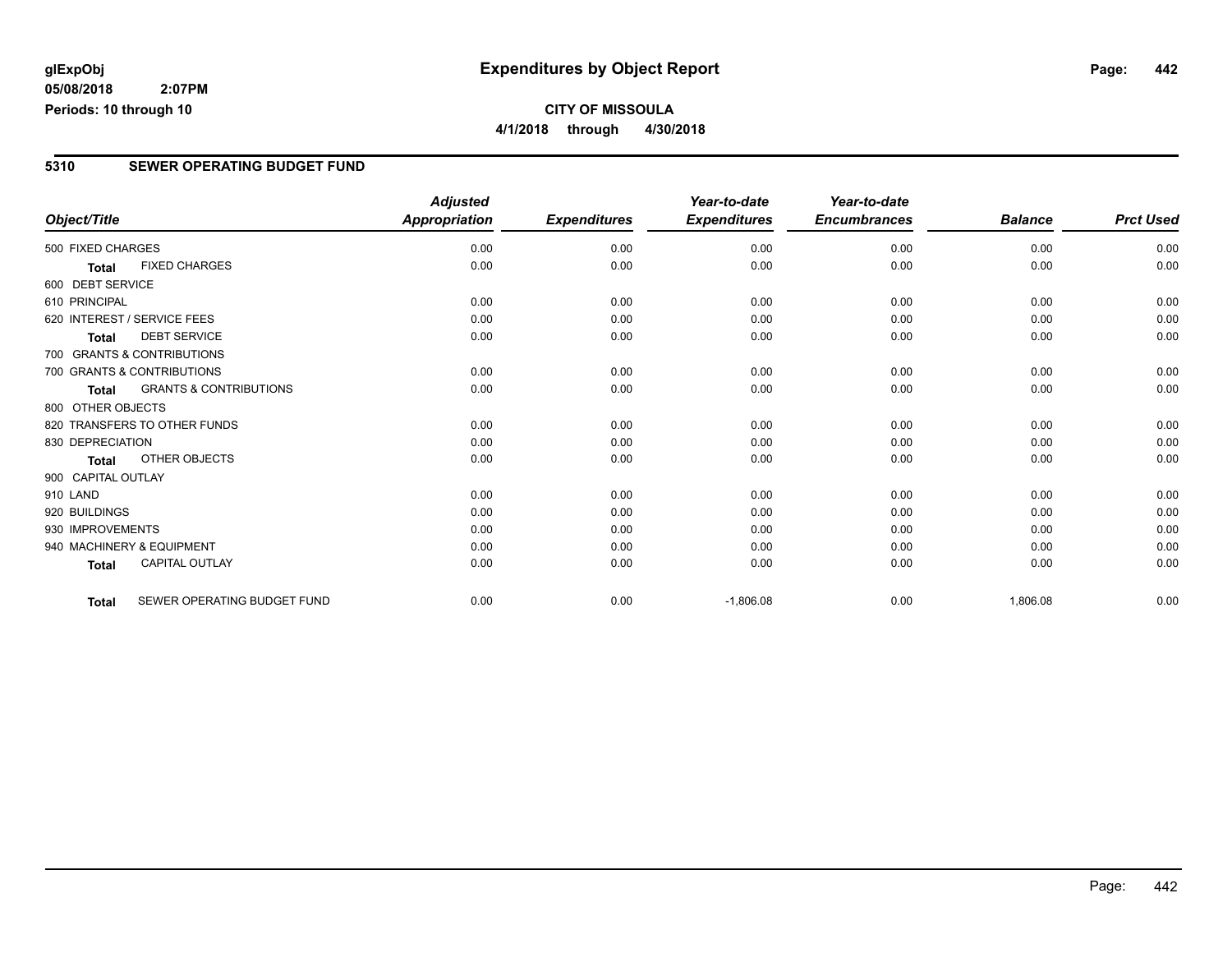# **5311 WASTEWATER UTILITY FUND**<br>330 WASTEWATER\ COMPOST UTI

|                                     | <b>Adjusted</b> |                     | Year-to-date        | Year-to-date        |                |                  |
|-------------------------------------|-----------------|---------------------|---------------------|---------------------|----------------|------------------|
| Object/Title                        | Appropriation   | <b>Expenditures</b> | <b>Expenditures</b> | <b>Encumbrances</b> | <b>Balance</b> | <b>Prct Used</b> |
| 100 PERSONAL SERVICES               |                 |                     |                     |                     |                |                  |
| 110 SALARIES AND WAGES              | 1,539,450.00    | 124,226.67          | 1,270,197.40        | 0.00                | 269,252.60     | 82.51            |
| 120 OVERTIME                        | 19,000.00       | 5,066.52            | 33,253.75           | 0.00                | $-14,253.75$   | 175.02           |
| 130 OTHER                           | 51,957.00       | 0.00                | 0.00                | 0.00                | 51,957.00      | 0.00             |
| 140 EMPLOYER CONTRIBUTIONS          | 732,295.00      | 53,390.36           | 570,032.13          | 0.00                | 162,262.87     | 77.84            |
| 141 STATE RETIREMENT CONTRIBUTIONS  | 1,558.00        | 0.00                | 1,357.04            | 0.00                | 200.96         | 87.10            |
| 190 PENSION EXPENSE                 | 0.00            | 0.00                | 0.00                | 0.00                | 0.00           | 0.00             |
| PERSONAL SERVICES<br>Total          | 2,344,260.00    | 182,683.55          | 1,874,840.32        | 0.00                | 469,419.68     | 79.98            |
| 200 SUPPLIES                        |                 |                     |                     |                     |                |                  |
| 210 OFFICE SUPPLIES                 | 3,400.00        | 108.51              | 2,217.66            | 0.00                | 1,182.34       | 65.23            |
| 220 OPERATING SUPPLIES              | 343,220.00      | 36,522.40           | 264,737.44          | 0.00                | 78,482.56      | 77.13            |
| 230 REPAIR/MAINTENANCE              | 422,000.00      | 24,602.22           | 304,604.30          | 0.00                | 117,395.70     | 72.18            |
| 231 GASOLINE                        | 130,000.00      | 3,323.66            | 29,763.73           | 0.00                | 100,236.27     | 22.90            |
| 240 OTHER SUPPLIES                  | 4,000.00        | 478.42              | 4,374.38            | 0.00                | $-374.38$      | 109.36           |
| <b>SUPPLIES</b><br><b>Total</b>     | 902,620.00      | 65,035.21           | 605,697.51          | 0.00                | 296,922.49     | 67.10            |
| 300 PURCHASED SERVICES              |                 |                     |                     |                     |                |                  |
| 310 COMMUNICATIONS                  | 3,684.00        | 0.00                | 623.10              | 0.00                | 3,060.90       | 16.91            |
| 320 PRINTING & DUPLICATING          | 8,000.00        | 7.23                | 1,272.83            | 0.00                | 6,727.17       | 15.91            |
| 330 PUBLICITY, SUBSCRIPTIONS & DUES | 3,000.00        | 933.74              | 18,222.41           | 0.00                | $-15,222.41$   | 607.41           |
| 341 ELECTRICITY & NATURAL GAS       | 658,036.00      | 53,984.61           | 472,937.02          | 0.00                | 185,098.98     | 71.87            |
| 343 WATER CHARGES                   | 10,248.00       | 514.27              | 5,415.71            | 0.00                | 4,832.29       | 52.85            |
| 344 TELEPHONE SERVICE               | 19,604.00       | 1,698.25            | 20,517.21           | 0.00                | $-913.21$      | 104.66           |
| 345 GARBAGE                         | 22,285.00       | 0.00                | 22,696.27           | 0.00                | $-411.27$      | 101.85           |
| 350 PROFESSIONAL SERVICES           | 358,700.00      | 4,901.42            | 51,987.88           | 0.00                | 306,712.12     | 14.49            |
| 360 REPAIR & MAINTENANCE            | 827,212.00      | 27,776.11           | 419,479.79          | 0.00                | 407,732.21     | 50.71            |
| 370 TRAVEL                          | 14,500.00       | 177.00              | 4,558.12            | 0.00                | 9,941.88       | 31.44            |
| 380 TRAINING                        | 10,600.00       | 219.56              | 3,584.23            | 0.00                | 7,015.77       | 33.81            |
| 390 OTHER PURCHASED SERVICES        | 445,887.00      | 0.00                | 222,943.50          | 0.00                | 222,943.50     | 50.00            |
| PURCHASED SERVICES<br><b>Total</b>  | 2,381,756.00    | 90,212.19           | 1,244,238.07        | 0.00                | 1,137,517.93   | 52.24            |
| 500 FIXED CHARGES                   |                 |                     |                     |                     |                |                  |
| 500 FIXED CHARGES                   | 1,460,940.00    | 0.00                | 696,485.39          | 0.00                | 764,454.61     | 47.67            |
| 530 RENT                            | 0.00            | 200.00              | 500.00              | 0.00                | $-500.00$      | 0.00             |
| 550 MERCHANT SERVICE FEES           | 0.00            | 0.00                | 0.00                | 0.00                | 0.00           | 0.00             |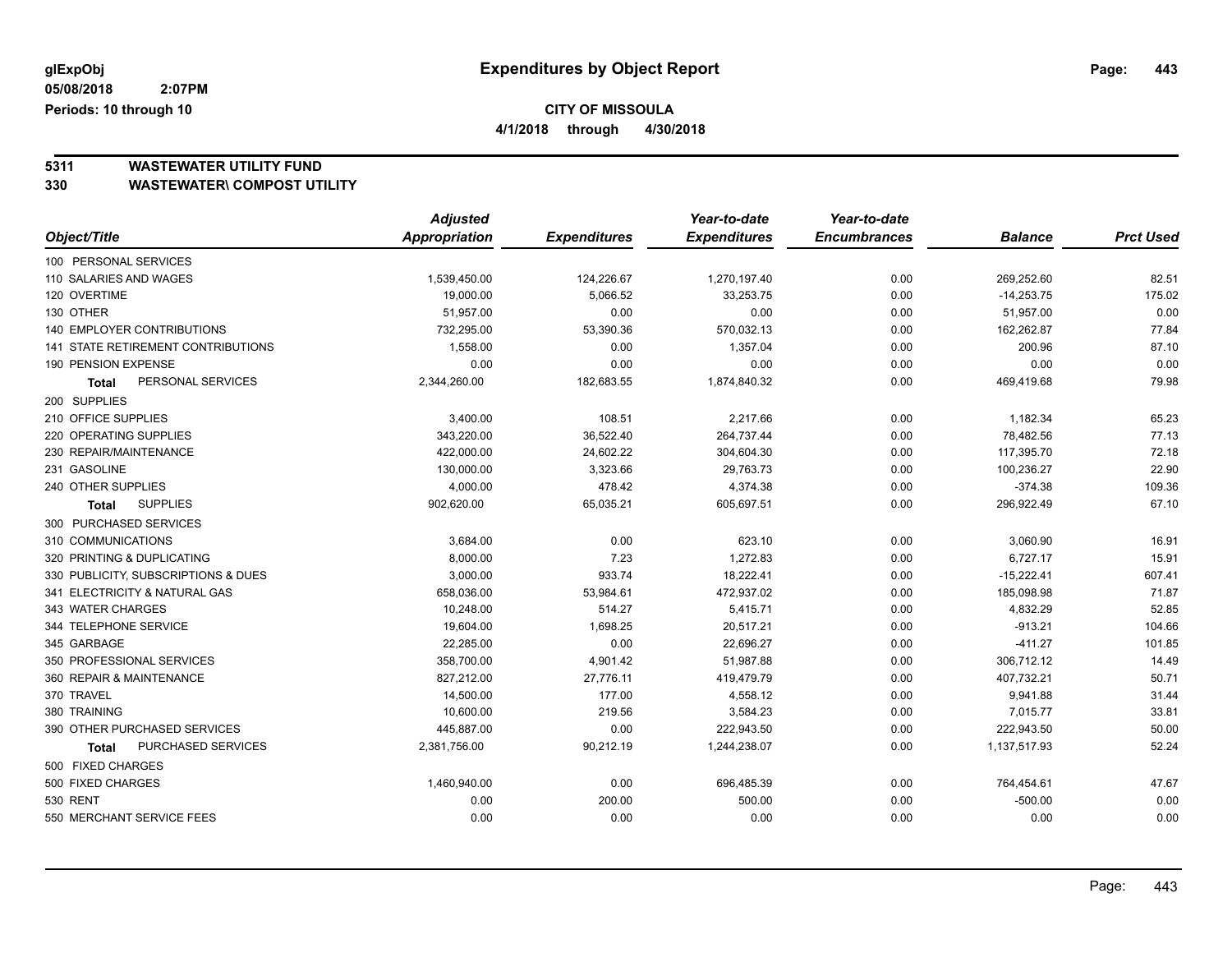# **5311 WASTEWATER UTILITY FUND**<br>330 WASTEWATER\ COMPOST UTI

|                    |                                    | <b>Adjusted</b>      |                     | Year-to-date        | Year-to-date        |                |                  |
|--------------------|------------------------------------|----------------------|---------------------|---------------------|---------------------|----------------|------------------|
| Object/Title       |                                    | <b>Appropriation</b> | <b>Expenditures</b> | <b>Expenditures</b> | <b>Encumbrances</b> | <b>Balance</b> | <b>Prct Used</b> |
| <b>Total</b>       | <b>FIXED CHARGES</b>               | 1,460,940.00         | 200.00              | 696,985.39          | 0.00                | 763,954.61     | 47.71            |
| 600 DEBT SERVICE   |                                    |                      |                     |                     |                     |                |                  |
| 610 PRINCIPAL      |                                    | 1.868.107.00         | 16.611.20           | 680,595.08          | 0.00                | 1,187,511.92   | 36.43            |
|                    | 620 INTEREST / SERVICE FEES        | 876,202.00           | 2,006.89            | 416,460.09          | 0.00                | 459.741.91     | 47.53            |
| <b>Total</b>       | <b>DEBT SERVICE</b>                | 2,744,309.00         | 18,618.09           | 1,097,055.17        | 0.00                | 1,647,253.83   | 39.98            |
|                    | 700 GRANTS & CONTRIBUTIONS         |                      |                     |                     |                     |                |                  |
|                    | 700 GRANTS & CONTRIBUTIONS         | 1,500.00             | 0.00                | 0.00                | 0.00                | 1,500.00       | 0.00             |
| <b>Total</b>       | <b>GRANTS &amp; CONTRIBUTIONS</b>  | 1,500.00             | 0.00                | 0.00                | 0.00                | 1,500.00       | 0.00             |
|                    | 800 OTHER OBJECTS                  |                      |                     |                     |                     |                |                  |
| 800 OTHER OBJECTS  |                                    | 0.00                 | 0.00                | 0.00                | 0.00                | 0.00           | 0.00             |
|                    | 820 TRANSFERS TO OTHER FUNDS       | 0.00                 | 0.00                | 0.00                | 0.00                | 0.00           | 0.00             |
| <b>Total</b>       | OTHER OBJECTS                      | 0.00                 | 0.00                | 0.00                | 0.00                | 0.00           | 0.00             |
| 900 CAPITAL OUTLAY |                                    |                      |                     |                     |                     |                |                  |
| 910 LAND           |                                    | 0.00                 | 0.00                | 999.60              | 0.00                | $-999.60$      | 0.00             |
| 920 BUILDINGS      |                                    | 0.00                 | 0.00                | 32.373.59           | 0.00                | $-32,373.59$   | 0.00             |
| 930 IMPROVEMENTS   |                                    | 1,694,223.00         | 21,372.50           | 1,058,942.85        | 0.00                | 635,280.15     | 62.50            |
|                    | 940 MACHINERY & EQUIPMENT          | 0.00                 | 45.89               | 52,993.72           | 0.00                | $-52,993.72$   | 0.00             |
| <b>Total</b>       | <b>CAPITAL OUTLAY</b>              | 1,694,223.00         | 21,418.39           | 1,145,309.76        | 0.00                | 548,913.24     | 67.60            |
| <b>Total</b>       | <b>WASTEWATER\ COMPOST UTILITY</b> | 11,529,608.00        | 378,167.43          | 6,664,126.22        | 0.00                | 4,865,481.78   | 57.80            |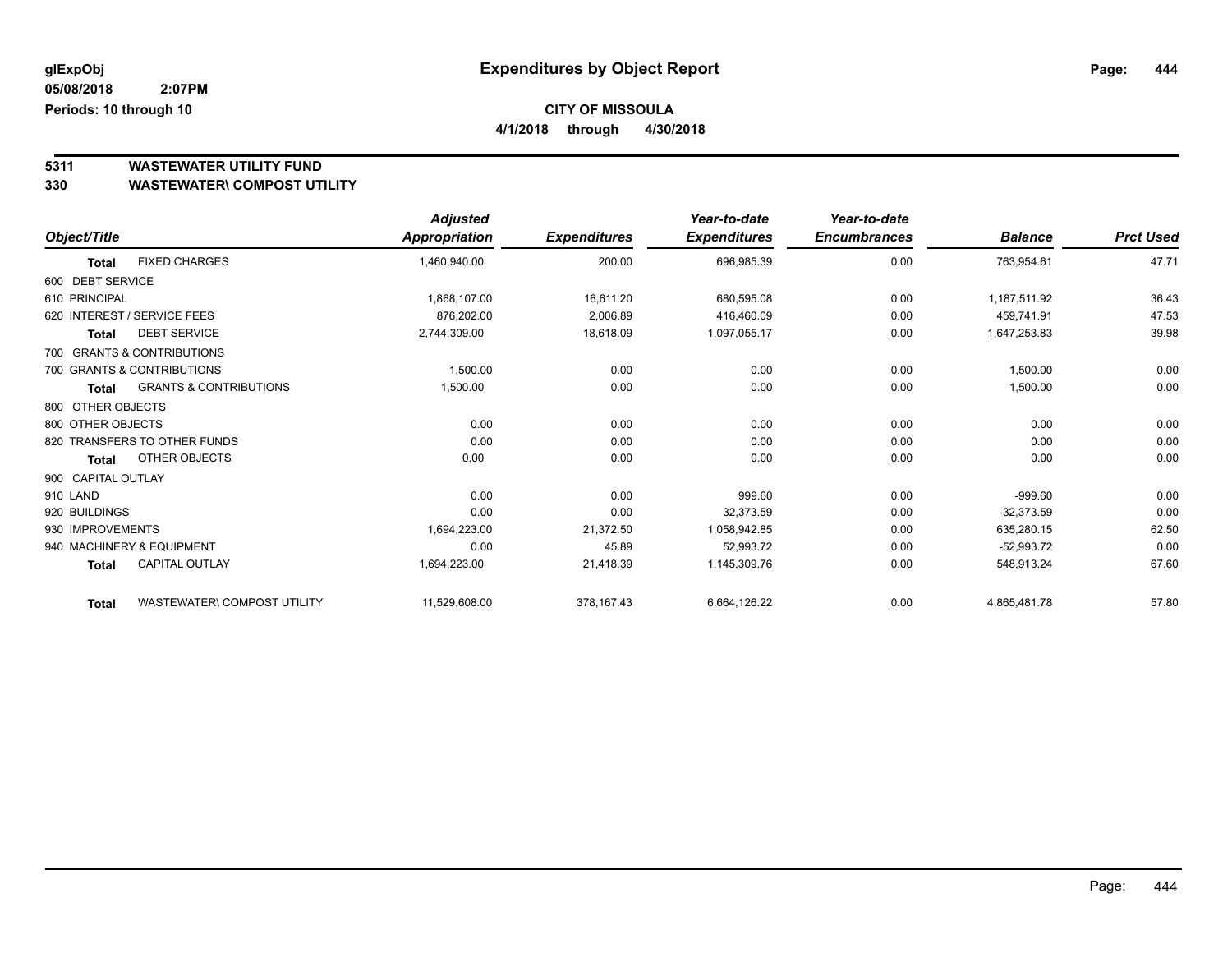#### **5311 WASTEWATER UTILITY FUND**

|                                      | <b>Adjusted</b> |                     | Year-to-date        | Year-to-date        |                |                  |
|--------------------------------------|-----------------|---------------------|---------------------|---------------------|----------------|------------------|
| Object/Title                         | Appropriation   | <b>Expenditures</b> | <b>Expenditures</b> | <b>Encumbrances</b> | <b>Balance</b> | <b>Prct Used</b> |
| 100 PERSONAL SERVICES                |                 |                     |                     |                     |                |                  |
| 110 SALARIES AND WAGES               | 1,539,450.00    | 124,226.67          | 1,270,197.40        | 0.00                | 269,252.60     | 82.51            |
| 120 OVERTIME                         | 19,000.00       | 5,066.52            | 33,253.75           | 0.00                | $-14,253.75$   | 175.02           |
| 130 OTHER                            | 51,957.00       | 0.00                | 0.00                | 0.00                | 51,957.00      | 0.00             |
| <b>140 EMPLOYER CONTRIBUTIONS</b>    | 732,295.00      | 53,390.36           | 570,032.13          | 0.00                | 162,262.87     | 77.84            |
| 141 STATE RETIREMENT CONTRIBUTIONS   | 1,558.00        | 0.00                | 1,357.04            | 0.00                | 200.96         | 87.10            |
| 190 PENSION EXPENSE                  | 0.00            | 0.00                | 0.00                | 0.00                | 0.00           | 0.00             |
| PERSONAL SERVICES<br><b>Total</b>    | 2,344,260.00    | 182,683.55          | 1,874,840.32        | 0.00                | 469,419.68     | 79.98            |
| 200 SUPPLIES                         |                 |                     |                     |                     |                |                  |
| 210 OFFICE SUPPLIES                  | 3,400.00        | 108.51              | 2,217.66            | 0.00                | 1,182.34       | 65.23            |
| 220 OPERATING SUPPLIES               | 343,220.00      | 36,522.40           | 264,737.44          | 0.00                | 78,482.56      | 77.13            |
| 230 REPAIR/MAINTENANCE               | 422,000.00      | 24,602.22           | 304,604.30          | 0.00                | 117,395.70     | 72.18            |
| 231 GASOLINE                         | 130,000.00      | 3,323.66            | 29,763.73           | 0.00                | 100,236.27     | 22.90            |
| 240 OTHER SUPPLIES                   | 4,000.00        | 478.42              | 4,374.38            | 0.00                | $-374.38$      | 109.36           |
| <b>SUPPLIES</b><br><b>Total</b>      | 902,620.00      | 65,035.21           | 605,697.51          | 0.00                | 296,922.49     | 67.10            |
| 300 PURCHASED SERVICES               |                 |                     |                     |                     |                |                  |
| 310 COMMUNICATIONS                   | 3,684.00        | 0.00                | 623.10              | 0.00                | 3,060.90       | 16.91            |
| 320 PRINTING & DUPLICATING           | 8,000.00        | 7.23                | 1,272.83            | 0.00                | 6,727.17       | 15.91            |
| 330 PUBLICITY, SUBSCRIPTIONS & DUES  | 3,000.00        | 933.74              | 18,222.41           | 0.00                | $-15,222.41$   | 607.41           |
| 341 ELECTRICITY & NATURAL GAS        | 658,036.00      | 53,984.61           | 472,937.02          | 0.00                | 185,098.98     | 71.87            |
| 343 WATER CHARGES                    | 10,248.00       | 514.27              | 5,415.71            | 0.00                | 4,832.29       | 52.85            |
| 344 TELEPHONE SERVICE                | 19,604.00       | 1,698.25            | 20,517.21           | 0.00                | $-913.21$      | 104.66           |
| 345 GARBAGE                          | 22,285.00       | 0.00                | 22,696.27           | 0.00                | $-411.27$      | 101.85           |
| 350 PROFESSIONAL SERVICES            | 358,700.00      | 4,901.42            | 51,987.88           | 0.00                | 306,712.12     | 14.49            |
| 360 REPAIR & MAINTENANCE             | 827,212.00      | 27,776.11           | 419,479.79          | 0.00                | 407,732.21     | 50.71            |
| 370 TRAVEL                           | 14,500.00       | 177.00              | 4,558.12            | 0.00                | 9,941.88       | 31.44            |
| 380 TRAINING                         | 10,600.00       | 219.56              | 3,584.23            | 0.00                | 7,015.77       | 33.81            |
| 390 OTHER PURCHASED SERVICES         | 445,887.00      | 0.00                | 222,943.50          | 0.00                | 222,943.50     | 50.00            |
| PURCHASED SERVICES<br><b>Total</b>   | 2,381,756.00    | 90,212.19           | 1,244,238.07        | 0.00                | 1,137,517.93   | 52.24            |
| 500 FIXED CHARGES                    |                 |                     |                     |                     |                |                  |
| 500 FIXED CHARGES                    | 1,460,940.00    | 0.00                | 696,485.39          | 0.00                | 764,454.61     | 47.67            |
| 530 RENT                             | 0.00            | 200.00              | 500.00              | 0.00                | $-500.00$      | 0.00             |
| 550 MERCHANT SERVICE FEES            | 0.00            | 0.00                | 0.00                | 0.00                | 0.00           | 0.00             |
| <b>FIXED CHARGES</b><br><b>Total</b> | 1,460,940.00    | 200.00              | 696,985.39          | 0.00                | 763,954.61     | 47.71            |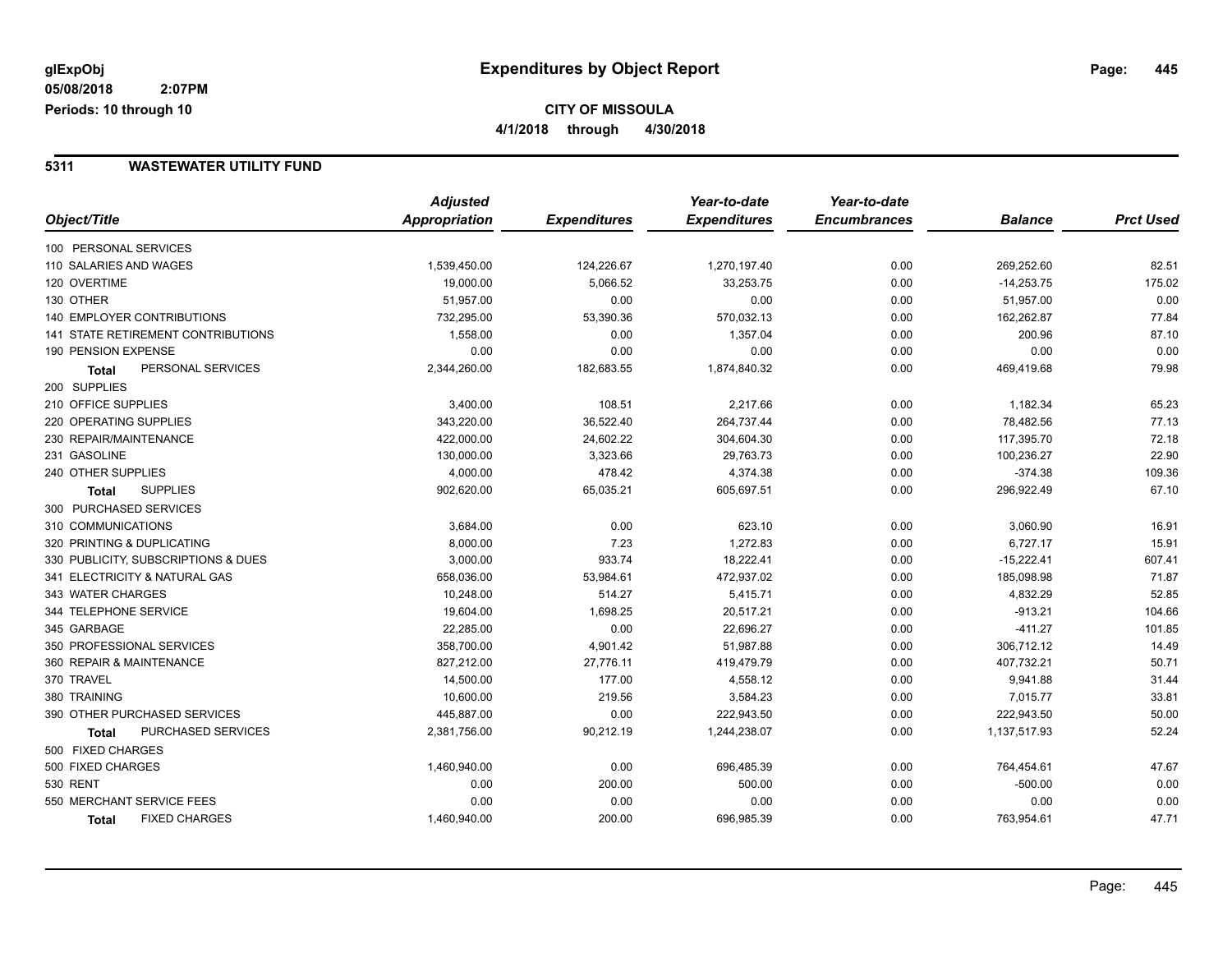### **5311 WASTEWATER UTILITY FUND**

|                    |                                   | <b>Adjusted</b> |                     | Year-to-date        | Year-to-date        |                |                  |
|--------------------|-----------------------------------|-----------------|---------------------|---------------------|---------------------|----------------|------------------|
| Object/Title       |                                   | Appropriation   | <b>Expenditures</b> | <b>Expenditures</b> | <b>Encumbrances</b> | <b>Balance</b> | <b>Prct Used</b> |
| 600 DEBT SERVICE   |                                   |                 |                     |                     |                     |                |                  |
| 610 PRINCIPAL      |                                   | 1,868,107.00    | 16,611.20           | 680,595.08          | 0.00                | 1,187,511.92   | 36.43            |
|                    | 620 INTEREST / SERVICE FEES       | 876,202.00      | 2,006.89            | 416,460.09          | 0.00                | 459,741.91     | 47.53            |
| <b>Total</b>       | <b>DEBT SERVICE</b>               | 2,744,309.00    | 18,618.09           | 1,097,055.17        | 0.00                | 1,647,253.83   | 39.98            |
|                    | 700 GRANTS & CONTRIBUTIONS        |                 |                     |                     |                     |                |                  |
|                    | 700 GRANTS & CONTRIBUTIONS        | 1,500.00        | 0.00                | 0.00                | 0.00                | 1,500.00       | 0.00             |
| <b>Total</b>       | <b>GRANTS &amp; CONTRIBUTIONS</b> | 1,500.00        | 0.00                | 0.00                | 0.00                | 1,500.00       | 0.00             |
| 800 OTHER OBJECTS  |                                   |                 |                     |                     |                     |                |                  |
| 800 OTHER OBJECTS  |                                   | 0.00            | 0.00                | 0.00                | 0.00                | 0.00           | 0.00             |
|                    | 820 TRANSFERS TO OTHER FUNDS      | 0.00            | 0.00                | 0.00                | 0.00                | 0.00           | 0.00             |
| Total              | OTHER OBJECTS                     | 0.00            | 0.00                | 0.00                | 0.00                | 0.00           | 0.00             |
| 900 CAPITAL OUTLAY |                                   |                 |                     |                     |                     |                |                  |
| 910 LAND           |                                   | 0.00            | 0.00                | 999.60              | 0.00                | $-999.60$      | 0.00             |
| 920 BUILDINGS      |                                   | 0.00            | 0.00                | 32,373.59           | 0.00                | $-32,373.59$   | 0.00             |
| 930 IMPROVEMENTS   |                                   | 1,694,223.00    | 21,372.50           | 1,058,942.85        | 0.00                | 635,280.15     | 62.50            |
|                    | 940 MACHINERY & EQUIPMENT         | 0.00            | 45.89               | 52,993.72           | 0.00                | $-52,993.72$   | 0.00             |
| Total              | <b>CAPITAL OUTLAY</b>             | 1,694,223.00    | 21,418.39           | 1,145,309.76        | 0.00                | 548,913.24     | 67.60            |
| <b>Total</b>       | WASTEWATER UTILITY FUND           | 11,529,608.00   | 378, 167.43         | 6,664,126.22        | 0.00                | 4,865,481.78   | 57.80            |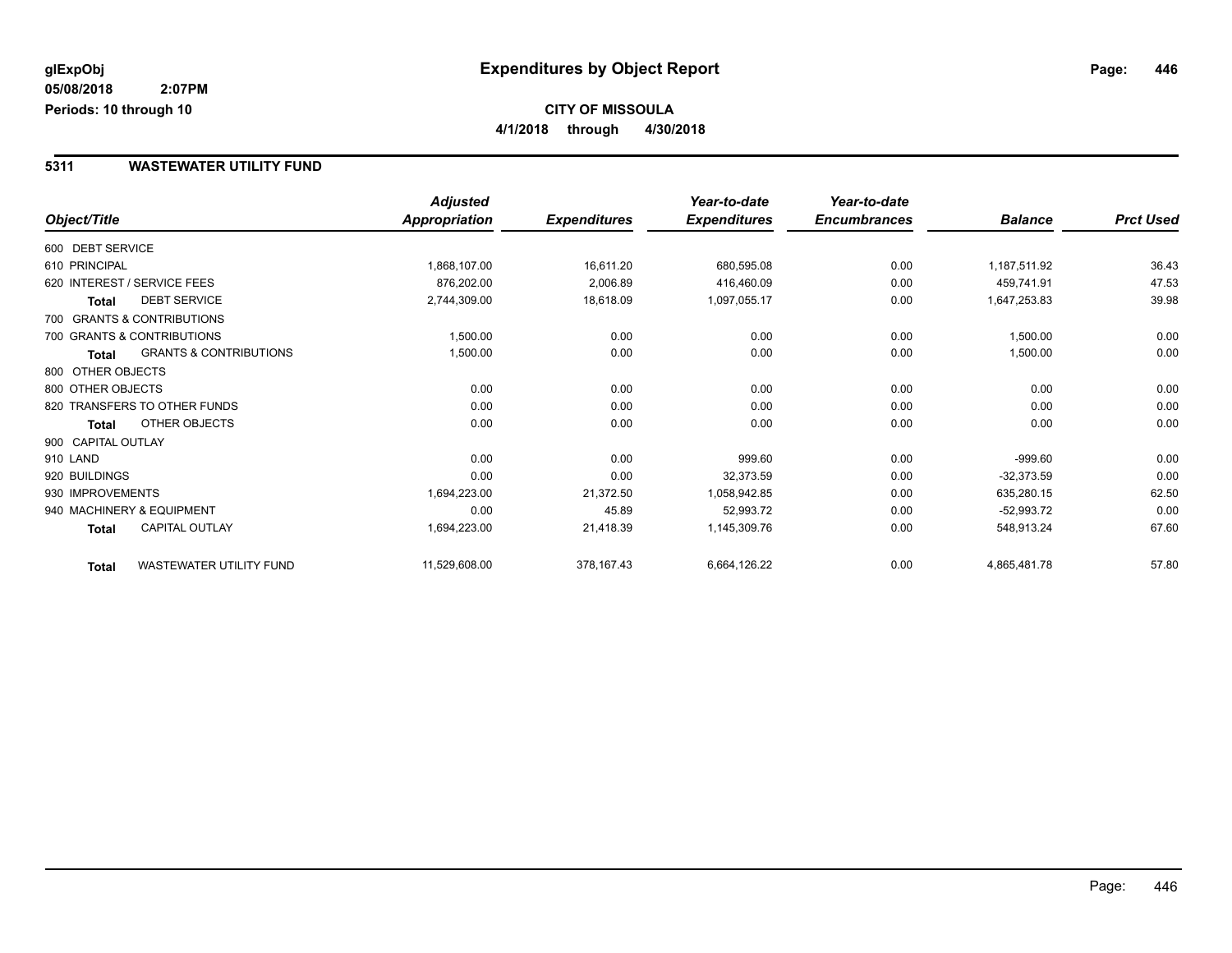**CITY OF MISSOULA 4/1/2018 through 4/30/2018**

**5315 SEWER LOAN FUND 330 WASTEWATER\ COMPOST UTILITY**

|                        |                                    | <b>Adjusted</b>      |                     | Year-to-date        | Year-to-date        |                |                  |
|------------------------|------------------------------------|----------------------|---------------------|---------------------|---------------------|----------------|------------------|
| Object/Title           |                                    | <b>Appropriation</b> | <b>Expenditures</b> | <b>Expenditures</b> | <b>Encumbrances</b> | <b>Balance</b> | <b>Prct Used</b> |
| 300 PURCHASED SERVICES |                                    |                      |                     |                     |                     |                |                  |
|                        | 390 OTHER PURCHASED SERVICES       | 0.00                 | 0.00                | 18.285.37           | 0.00                | $-18.285.37$   | 0.00             |
| <b>Total</b>           | <b>PURCHASED SERVICES</b>          | 0.00                 | 0.00                | 18,285.37           | 0.00                | $-18.285.37$   | 0.00             |
| 800 OTHER OBJECTS      |                                    |                      |                     |                     |                     |                |                  |
|                        | 820 TRANSFERS TO OTHER FUNDS       | 0.00                 | 0.00                | 0.00                | 0.00                | 0.00           | 0.00             |
| 845 CONTINGENCY        |                                    | 0.00                 | 0.00                | 0.00                | 0.00                | 0.00           | 0.00             |
| <b>Total</b>           | OTHER OBJECTS                      | 0.00                 | 0.00                | 0.00                | 0.00                | 0.00           | 0.00             |
| <b>Total</b>           | <b>WASTEWATER\ COMPOST UTILITY</b> | 0.00                 | 0.00                | 18.285.37           | 0.00                | $-18.285.37$   | 0.00             |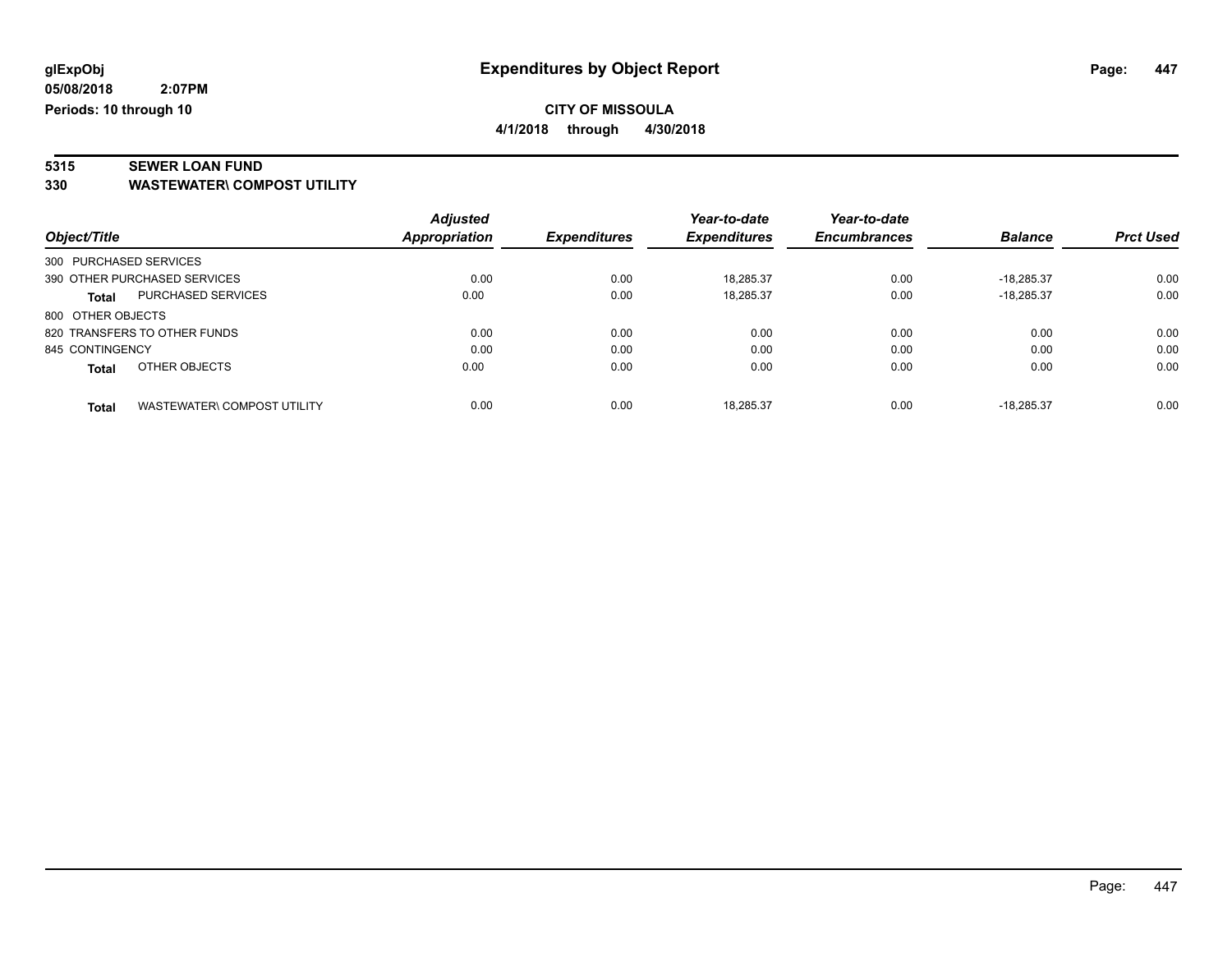#### **5315 SEWER LOAN FUND**

|                                        | <b>Adjusted</b> |                     | Year-to-date        | Year-to-date        |                |                  |
|----------------------------------------|-----------------|---------------------|---------------------|---------------------|----------------|------------------|
| Object/Title                           | Appropriation   | <b>Expenditures</b> | <b>Expenditures</b> | <b>Encumbrances</b> | <b>Balance</b> | <b>Prct Used</b> |
| 300 PURCHASED SERVICES                 |                 |                     |                     |                     |                |                  |
| 390 OTHER PURCHASED SERVICES           | 0.00            | 0.00                | 18.285.37           | 0.00                | $-18.285.37$   | 0.00             |
| PURCHASED SERVICES<br><b>Total</b>     | 0.00            | 0.00                | 18,285.37           | 0.00                | $-18.285.37$   | 0.00             |
| 800 OTHER OBJECTS                      |                 |                     |                     |                     |                |                  |
| 820 TRANSFERS TO OTHER FUNDS           | 0.00            | 0.00                | 0.00                | 0.00                | 0.00           | 0.00             |
| 845 CONTINGENCY                        | 0.00            | 0.00                | 0.00                | 0.00                | 0.00           | 0.00             |
| OTHER OBJECTS<br><b>Total</b>          | 0.00            | 0.00                | 0.00                | 0.00                | 0.00           | 0.00             |
| <b>SEWER LOAN FUND</b><br><b>Total</b> | 0.00            | 0.00                | 18.285.37           | 0.00                | $-18.285.37$   | 0.00             |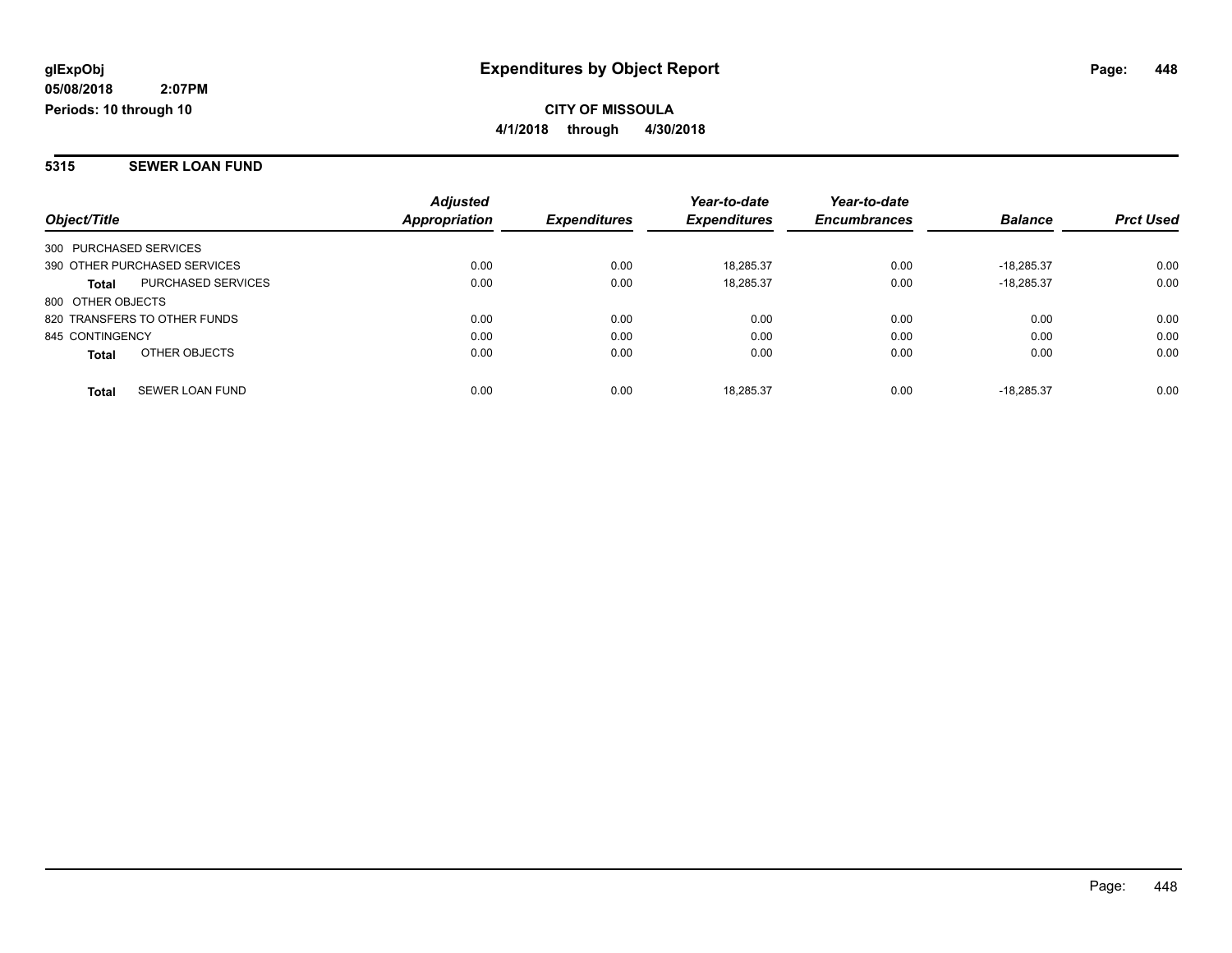# **5320 SEWER REPLACEMENT & DEPRECIATION FUND**

|                              |                             | <b>Adjusted</b> |                     | Year-to-date        | Year-to-date        |                |                  |
|------------------------------|-----------------------------|-----------------|---------------------|---------------------|---------------------|----------------|------------------|
| Object/Title                 |                             | Appropriation   | <b>Expenditures</b> | <b>Expenditures</b> | <b>Encumbrances</b> | <b>Balance</b> | <b>Prct Used</b> |
| 300 PURCHASED SERVICES       |                             |                 |                     |                     |                     |                |                  |
| 350 PROFESSIONAL SERVICES    |                             | 0.00            | 0.00                | 0.00                | 0.00                | 0.00           | 0.00             |
| 360 REPAIR & MAINTENANCE     |                             | 0.00            | 0.00                | 0.00                | 0.00                | 0.00           | 0.00             |
| <b>Total</b>                 | PURCHASED SERVICES          | 0.00            | 0.00                | 0.00                | 0.00                | 0.00           | 0.00             |
| 600 DEBT SERVICE             |                             |                 |                     |                     |                     |                |                  |
| 610 PRINCIPAL                |                             | 0.00            | 27,185.96           | 27,185.96           | 0.00                | $-27,185.96$   | 0.00             |
| 620 INTEREST / SERVICE FEES  |                             | 0.00            | 874.88              | 874.88              | 0.00                | $-874.88$      | 0.00             |
| <b>Total</b>                 | <b>DEBT SERVICE</b>         | 0.00            | 28,060.84           | 28,060.84           | 0.00                | $-28,060.84$   | 0.00             |
| 800 OTHER OBJECTS            |                             |                 |                     |                     |                     |                |                  |
| 820 TRANSFERS TO OTHER FUNDS |                             | 0.00            | 0.00                | 0.00                | 0.00                | 0.00           | 0.00             |
| 830 DEPRECIATION             |                             | 0.00            | 0.00                | 0.00                | 0.00                | 0.00           | 0.00             |
| <b>Total</b>                 | OTHER OBJECTS               | 0.00            | 0.00                | 0.00                | 0.00                | 0.00           | 0.00             |
| 900 CAPITAL OUTLAY           |                             |                 |                     |                     |                     |                |                  |
| 910 LAND                     |                             | 0.00            | 0.00                | 0.00                | 0.00                | 0.00           | 0.00             |
| 920 BUILDINGS                |                             | 0.00            | 0.00                | 0.00                | 0.00                | 0.00           | 0.00             |
| 930 IMPROVEMENTS             |                             | 0.00            | 0.00                | 0.00                | 0.00                | 0.00           | 0.00             |
| 940 MACHINERY & EQUIPMENT    |                             | 0.00            | 0.00                | 0.00                | 0.00                | 0.00           | 0.00             |
| <b>Total</b>                 | CAPITAL OUTLAY              | 0.00            | 0.00                | 0.00                | 0.00                | 0.00           | 0.00             |
| <b>Total</b>                 | WASTEWATER\ COMPOST UTILITY | 0.00            | 28,060.84           | 28,060.84           | 0.00                | $-28,060.84$   | 0.00             |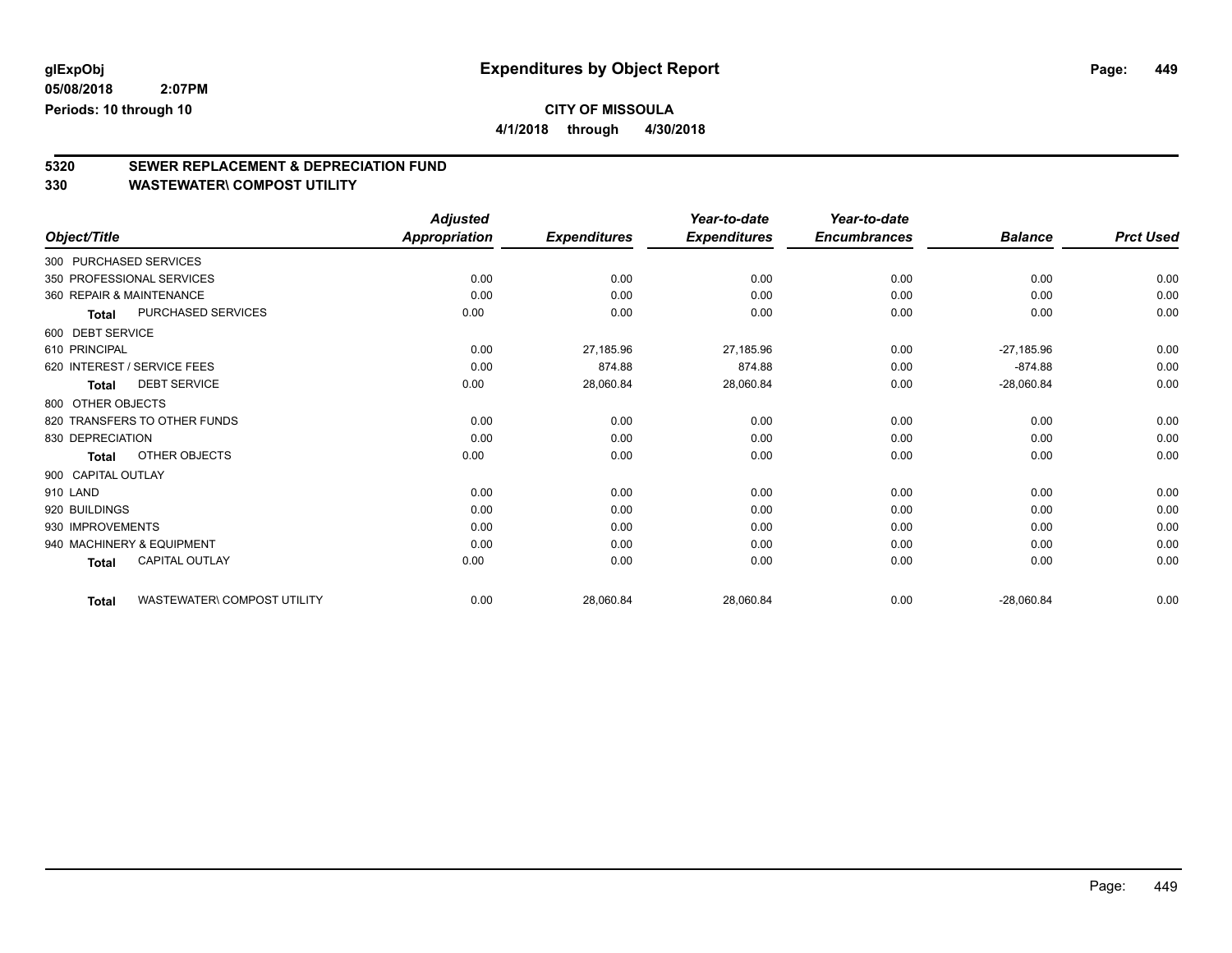#### **5320 SEWER REPLACEMENT & DEPRECIATION FUND**

|                          |                                  | <b>Adjusted</b>      |                     | Year-to-date        | Year-to-date        |                |                  |
|--------------------------|----------------------------------|----------------------|---------------------|---------------------|---------------------|----------------|------------------|
| Object/Title             |                                  | <b>Appropriation</b> | <b>Expenditures</b> | <b>Expenditures</b> | <b>Encumbrances</b> | <b>Balance</b> | <b>Prct Used</b> |
| 300 PURCHASED SERVICES   |                                  |                      |                     |                     |                     |                |                  |
|                          | 350 PROFESSIONAL SERVICES        | 0.00                 | 0.00                | 0.00                | 0.00                | 0.00           | 0.00             |
| 360 REPAIR & MAINTENANCE |                                  | 0.00                 | 0.00                | 0.00                | 0.00                | 0.00           | 0.00             |
| <b>Total</b>             | PURCHASED SERVICES               | 0.00                 | 0.00                | 0.00                | 0.00                | 0.00           | 0.00             |
| 600 DEBT SERVICE         |                                  |                      |                     |                     |                     |                |                  |
| 610 PRINCIPAL            |                                  | 0.00                 | 27,185.96           | 27,185.96           | 0.00                | $-27,185.96$   | 0.00             |
|                          | 620 INTEREST / SERVICE FEES      | 0.00                 | 874.88              | 874.88              | 0.00                | $-874.88$      | 0.00             |
| <b>Total</b>             | <b>DEBT SERVICE</b>              | 0.00                 | 28,060.84           | 28,060.84           | 0.00                | $-28,060.84$   | 0.00             |
| 800 OTHER OBJECTS        |                                  |                      |                     |                     |                     |                |                  |
|                          | 820 TRANSFERS TO OTHER FUNDS     | 0.00                 | 0.00                | 0.00                | 0.00                | 0.00           | 0.00             |
| 830 DEPRECIATION         |                                  | 0.00                 | 0.00                | 0.00                | 0.00                | 0.00           | 0.00             |
| <b>Total</b>             | OTHER OBJECTS                    | 0.00                 | 0.00                | 0.00                | 0.00                | 0.00           | 0.00             |
| 900 CAPITAL OUTLAY       |                                  |                      |                     |                     |                     |                |                  |
| 910 LAND                 |                                  | 0.00                 | 0.00                | 0.00                | 0.00                | 0.00           | 0.00             |
| 920 BUILDINGS            |                                  | 0.00                 | 0.00                | 0.00                | 0.00                | 0.00           | 0.00             |
| 930 IMPROVEMENTS         |                                  | 0.00                 | 0.00                | 0.00                | 0.00                | 0.00           | 0.00             |
|                          | 940 MACHINERY & EQUIPMENT        | 0.00                 | 0.00                | 0.00                | 0.00                | 0.00           | 0.00             |
| <b>Total</b>             | <b>CAPITAL OUTLAY</b>            | 0.00                 | 0.00                | 0.00                | 0.00                | 0.00           | 0.00             |
| <b>Total</b>             | SEWER REPLACEMENT & DEPRECIATIOI | 0.00                 | 28,060.84           | 28,060.84           | 0.00                | $-28,060.84$   | 0.00             |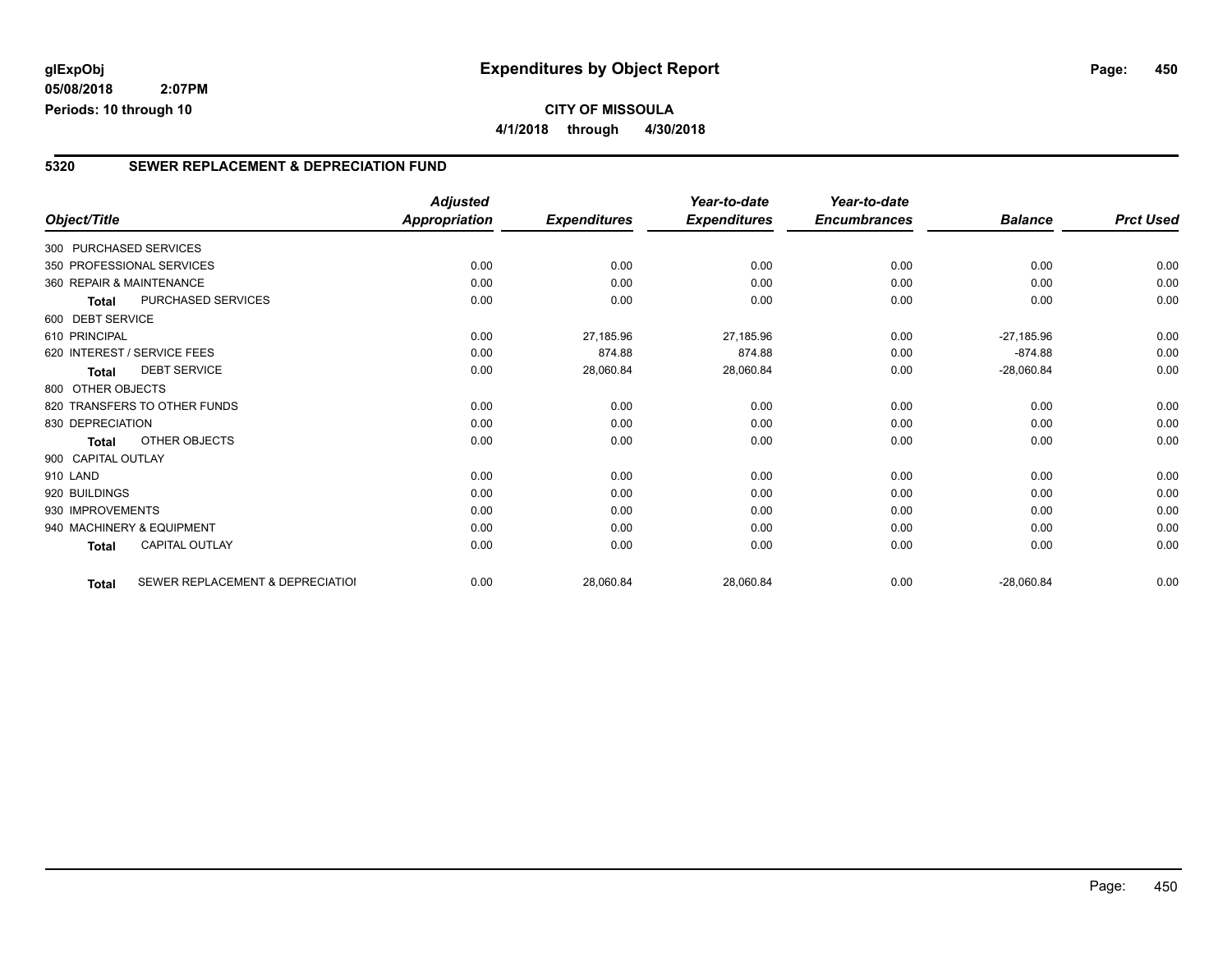**CITY OF MISSOULA 4/1/2018 through 4/30/2018**

# **5325 SEWER DEVELOPMENT FEE FUND<br>330 WASTEWATER\ COMPOST UTILITY**

|                          |                                    | <b>Adjusted</b>      |                     | Year-to-date        | Year-to-date        |                |                  |
|--------------------------|------------------------------------|----------------------|---------------------|---------------------|---------------------|----------------|------------------|
| Object/Title             |                                    | <b>Appropriation</b> | <b>Expenditures</b> | <b>Expenditures</b> | <b>Encumbrances</b> | <b>Balance</b> | <b>Prct Used</b> |
| 300 PURCHASED SERVICES   |                                    |                      |                     |                     |                     |                |                  |
|                          | 350 PROFESSIONAL SERVICES          | 0.00                 | 0.00                | 0.00                | 0.00                | 0.00           | 0.00             |
| 360 REPAIR & MAINTENANCE |                                    | 0.00                 | 0.00                | 0.00                | 0.00                | 0.00           | 0.00             |
| <b>Total</b>             | PURCHASED SERVICES                 | 0.00                 | 0.00                | 0.00                | 0.00                | 0.00           | 0.00             |
| 500 FIXED CHARGES        |                                    |                      |                     |                     |                     |                |                  |
|                          | 550 MERCHANT SERVICE FEES          | 0.00                 | 0.00                | 0.00                | 0.00                | 0.00           | 0.00             |
| <b>Total</b>             | <b>FIXED CHARGES</b>               | 0.00                 | 0.00                | 0.00                | 0.00                | 0.00           | 0.00             |
| 600 DEBT SERVICE         |                                    |                      |                     |                     |                     |                |                  |
| 610 PRINCIPAL            |                                    | 0.00                 | 0.00                | 0.00                | 0.00                | 0.00           | 0.00             |
|                          | 620 INTEREST / SERVICE FEES        | 0.00                 | 0.00                | 0.00                | 0.00                | 0.00           | 0.00             |
| <b>Total</b>             | <b>DEBT SERVICE</b>                | 0.00                 | 0.00                | 0.00                | 0.00                | 0.00           | 0.00             |
| 800 OTHER OBJECTS        |                                    |                      |                     |                     |                     |                |                  |
|                          | 820 TRANSFERS TO OTHER FUNDS       | 0.00                 | 0.00                | 0.00                | 0.00                | 0.00           | 0.00             |
| Total                    | OTHER OBJECTS                      | 0.00                 | 0.00                | 0.00                | 0.00                | 0.00           | 0.00             |
| 900 CAPITAL OUTLAY       |                                    |                      |                     |                     |                     |                |                  |
| 900 CAPITAL OUTLAY       |                                    | 0.00                 | 0.00                | 0.00                | 0.00                | 0.00           | 0.00             |
| 910 LAND                 |                                    | 0.00                 | 0.00                | 0.00                | 0.00                | 0.00           | 0.00             |
| 920 BUILDINGS            |                                    | 0.00                 | 0.00                | 0.00                | 0.00                | 0.00           | 0.00             |
| 930 IMPROVEMENTS         |                                    | 0.00                 | 0.00                | 89,624.33           | 0.00                | $-89,624.33$   | 0.00             |
| <b>Total</b>             | <b>CAPITAL OUTLAY</b>              | 0.00                 | 0.00                | 89,624.33           | 0.00                | $-89,624.33$   | 0.00             |
| <b>Total</b>             | <b>WASTEWATER\ COMPOST UTILITY</b> | 0.00                 | 0.00                | 89,624.33           | 0.00                | $-89,624.33$   | 0.00             |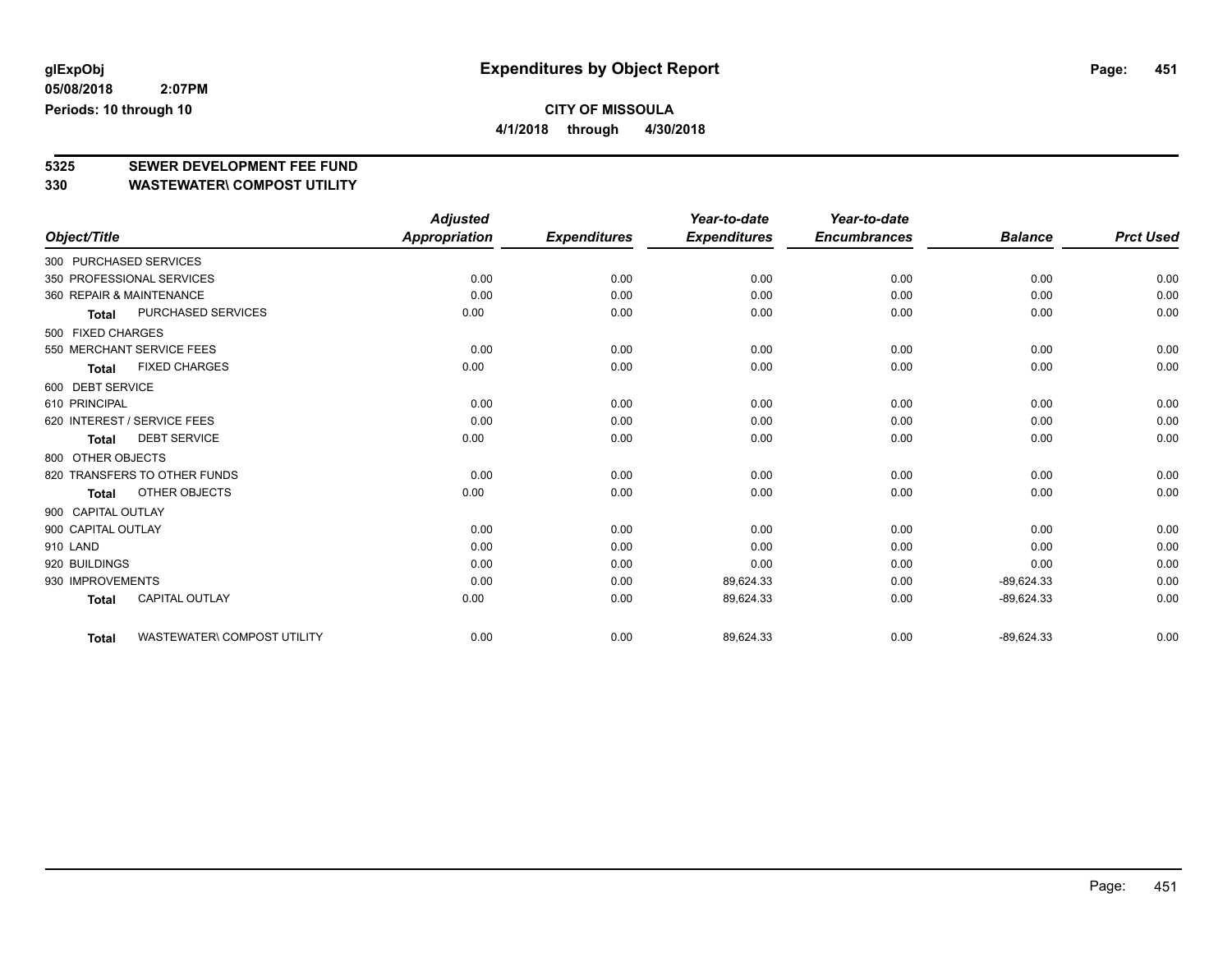### **5325 SEWER DEVELOPMENT FEE FUND**

|                          |                              | <b>Adjusted</b>      |                     | Year-to-date        | Year-to-date        |                |                  |
|--------------------------|------------------------------|----------------------|---------------------|---------------------|---------------------|----------------|------------------|
| Object/Title             |                              | <b>Appropriation</b> | <b>Expenditures</b> | <b>Expenditures</b> | <b>Encumbrances</b> | <b>Balance</b> | <b>Prct Used</b> |
| 300 PURCHASED SERVICES   |                              |                      |                     |                     |                     |                |                  |
|                          | 350 PROFESSIONAL SERVICES    | 0.00                 | 0.00                | 0.00                | 0.00                | 0.00           | 0.00             |
| 360 REPAIR & MAINTENANCE |                              | 0.00                 | 0.00                | 0.00                | 0.00                | 0.00           | 0.00             |
| Total                    | PURCHASED SERVICES           | 0.00                 | 0.00                | 0.00                | 0.00                | 0.00           | 0.00             |
| 500 FIXED CHARGES        |                              |                      |                     |                     |                     |                |                  |
|                          | 550 MERCHANT SERVICE FEES    | 0.00                 | 0.00                | 0.00                | 0.00                | 0.00           | 0.00             |
| <b>Total</b>             | <b>FIXED CHARGES</b>         | 0.00                 | 0.00                | 0.00                | 0.00                | 0.00           | 0.00             |
| 600 DEBT SERVICE         |                              |                      |                     |                     |                     |                |                  |
| 610 PRINCIPAL            |                              | 0.00                 | 0.00                | 0.00                | 0.00                | 0.00           | 0.00             |
|                          | 620 INTEREST / SERVICE FEES  | 0.00                 | 0.00                | 0.00                | 0.00                | 0.00           | 0.00             |
| <b>Total</b>             | <b>DEBT SERVICE</b>          | 0.00                 | 0.00                | 0.00                | 0.00                | 0.00           | 0.00             |
| 800 OTHER OBJECTS        |                              |                      |                     |                     |                     |                |                  |
|                          | 820 TRANSFERS TO OTHER FUNDS | 0.00                 | 0.00                | 0.00                | 0.00                | 0.00           | 0.00             |
| <b>Total</b>             | OTHER OBJECTS                | 0.00                 | 0.00                | 0.00                | 0.00                | 0.00           | 0.00             |
| 900 CAPITAL OUTLAY       |                              |                      |                     |                     |                     |                |                  |
| 900 CAPITAL OUTLAY       |                              | 0.00                 | 0.00                | 0.00                | 0.00                | 0.00           | 0.00             |
| 910 LAND                 |                              | 0.00                 | 0.00                | 0.00                | 0.00                | 0.00           | 0.00             |
| 920 BUILDINGS            |                              | 0.00                 | 0.00                | 0.00                | 0.00                | 0.00           | 0.00             |
| 930 IMPROVEMENTS         |                              | 0.00                 | 0.00                | 89,624.33           | 0.00                | $-89,624.33$   | 0.00             |
| <b>Total</b>             | <b>CAPITAL OUTLAY</b>        | 0.00                 | 0.00                | 89,624.33           | 0.00                | $-89,624.33$   | 0.00             |
| <b>Total</b>             | SEWER DEVELOPMENT FEE FUND   | 0.00                 | 0.00                | 89,624.33           | 0.00                | $-89,624.33$   | 0.00             |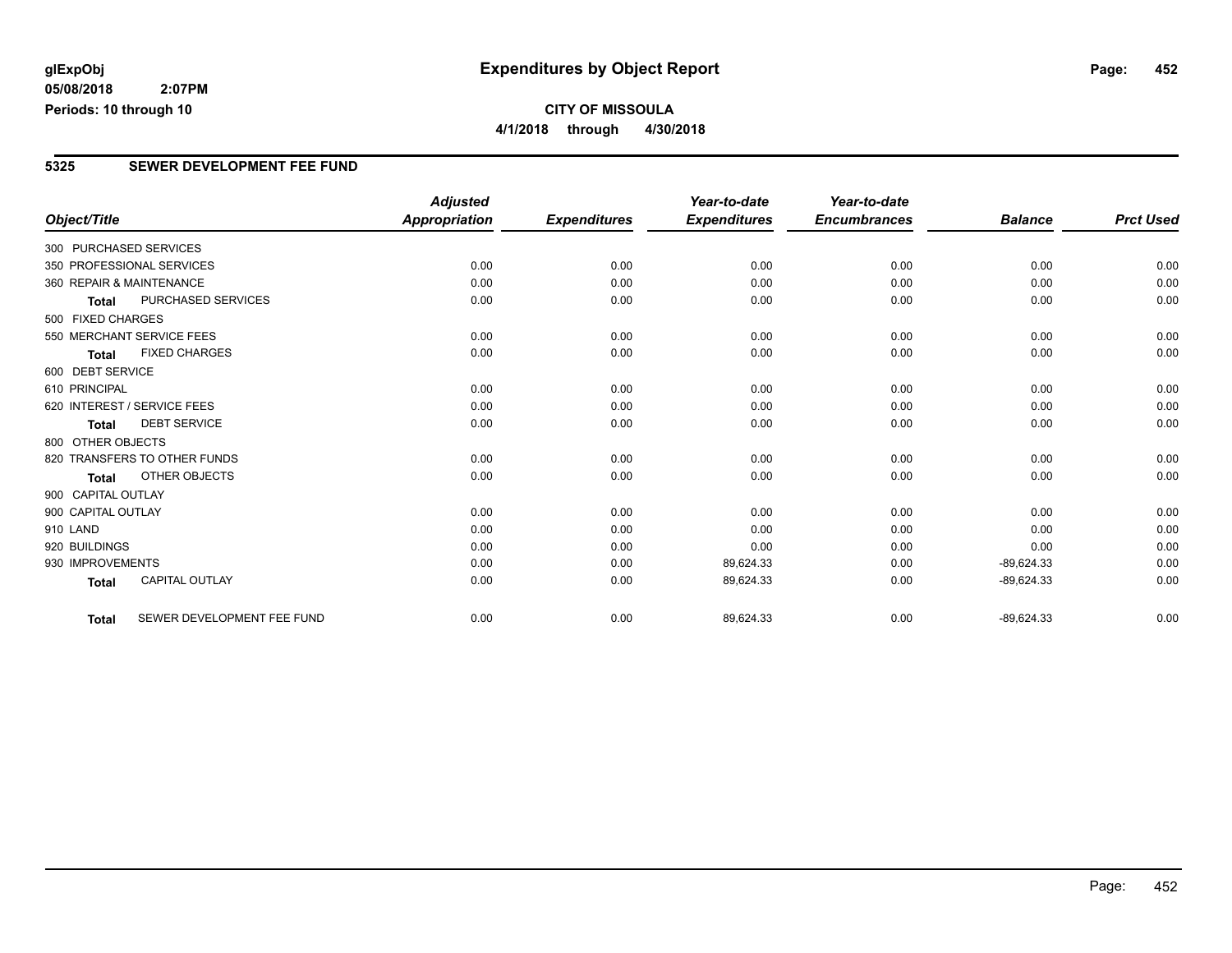# **5340 SEWER CONSTRUCTION FUND<br>330 WASTEWATER\ COMPOST UTILI**

| Object/Title             |                                    | <b>Adjusted</b><br>Appropriation | <b>Expenditures</b> | Year-to-date<br><b>Expenditures</b> | Year-to-date<br><b>Encumbrances</b> | <b>Balance</b> | <b>Prct Used</b> |
|--------------------------|------------------------------------|----------------------------------|---------------------|-------------------------------------|-------------------------------------|----------------|------------------|
| 300 PURCHASED SERVICES   |                                    |                                  |                     |                                     |                                     |                |                  |
|                          | 350 PROFESSIONAL SERVICES          | 0.00                             | 0.00                | 0.00                                | 0.00                                | 0.00           | 0.00             |
| 360 REPAIR & MAINTENANCE |                                    | 0.00                             | 0.00                | 0.00                                | 0.00                                | 0.00           | 0.00             |
| Total                    | <b>PURCHASED SERVICES</b>          | 0.00                             | 0.00                | 0.00                                | 0.00                                | 0.00           | 0.00             |
| 500 FIXED CHARGES        |                                    |                                  |                     |                                     |                                     |                |                  |
|                          | 550 MERCHANT SERVICE FEES          | 0.00                             | 0.00                | 0.00                                | 0.00                                | 0.00           | 0.00             |
| Total                    | <b>FIXED CHARGES</b>               | 0.00                             | 0.00                | 0.00                                | 0.00                                | 0.00           | 0.00             |
| 800 OTHER OBJECTS        |                                    |                                  |                     |                                     |                                     |                |                  |
|                          | 820 TRANSFERS TO OTHER FUNDS       | 0.00                             | 0.00                | 0.00                                | 0.00                                | 0.00           | 0.00             |
| <b>Total</b>             | OTHER OBJECTS                      | 0.00                             | 0.00                | 0.00                                | 0.00                                | 0.00           | 0.00             |
| 900 CAPITAL OUTLAY       |                                    |                                  |                     |                                     |                                     |                |                  |
| 930 IMPROVEMENTS         |                                    | 0.00                             | 0.00                | 0.00                                | 0.00                                | 0.00           | 0.00             |
|                          | 940 MACHINERY & EQUIPMENT          | 0.00                             | 0.00                | 0.00                                | 0.00                                | 0.00           | 0.00             |
| <b>Total</b>             | <b>CAPITAL OUTLAY</b>              | 0.00                             | 0.00                | 0.00                                | 0.00                                | 0.00           | 0.00             |
| <b>Total</b>             | <b>WASTEWATER\ COMPOST UTILITY</b> | 0.00                             | 0.00                | 0.00                                | 0.00                                | 0.00           | 0.00             |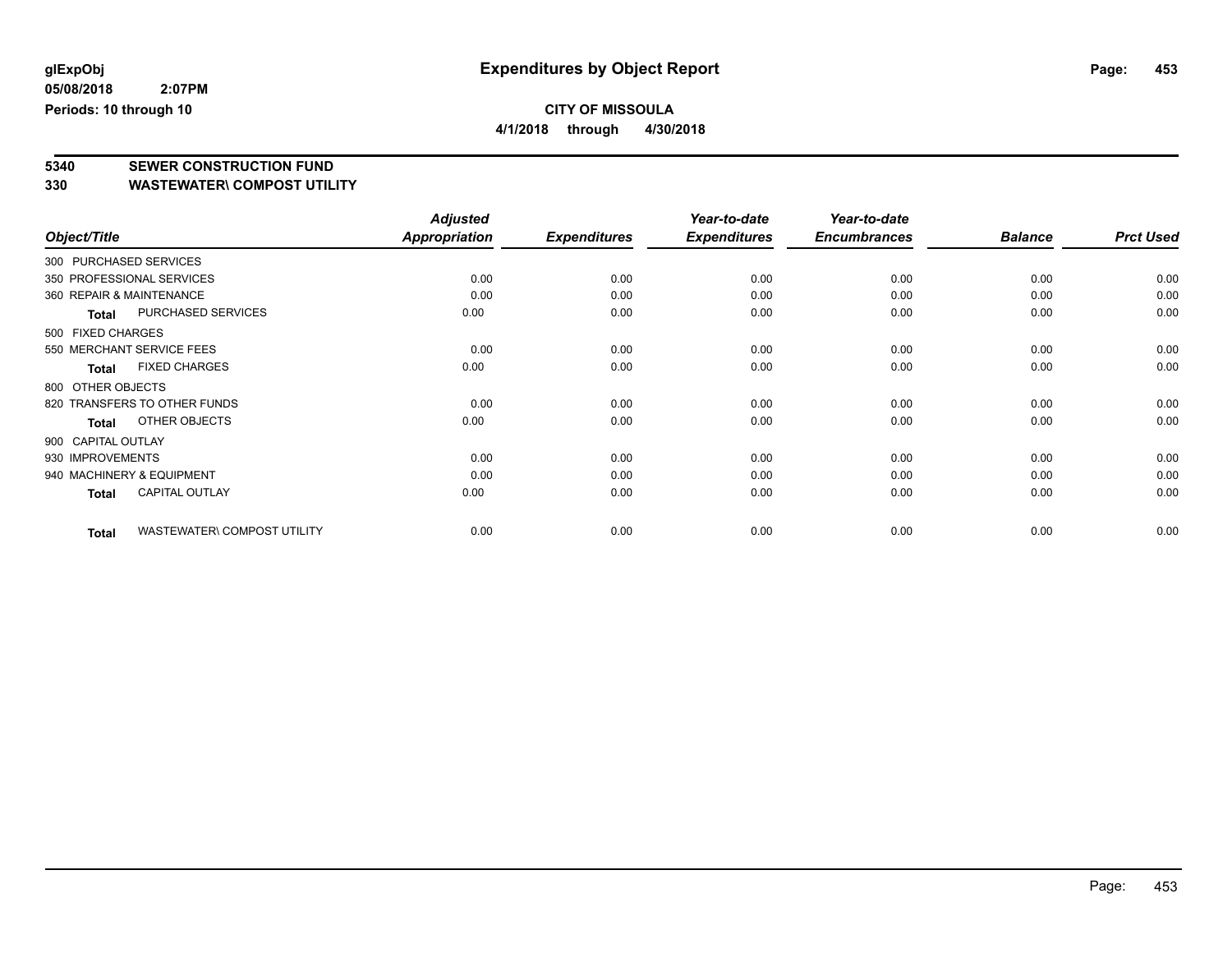# **CITY OF MISSOULA 4/1/2018 through 4/30/2018**

# **5340 SEWER CONSTRUCTION FUND**

**390 NON-DEPARTMENTAL**

| Object/Title       |                       | <b>Adjusted</b><br><b>Appropriation</b> | <b>Expenditures</b> | Year-to-date<br><b>Expenditures</b> | Year-to-date<br><b>Encumbrances</b> | <b>Balance</b> | <b>Prct Used</b> |
|--------------------|-----------------------|-----------------------------------------|---------------------|-------------------------------------|-------------------------------------|----------------|------------------|
| 900 CAPITAL OUTLAY |                       |                                         |                     |                                     |                                     |                |                  |
| 930 IMPROVEMENTS   |                       | 0.00                                    | 0.00                | 0.00                                | 0.00                                | 0.00           | 0.00             |
| Total              | <b>CAPITAL OUTLAY</b> | 0.00                                    | 0.00                | 0.00                                | 0.00                                | 0.00           | 0.00             |
| <b>Total</b>       | NON-DEPARTMENTAL      | 0.00                                    | 0.00                | 0.00                                | 0.00                                | 0.00           | 0.00             |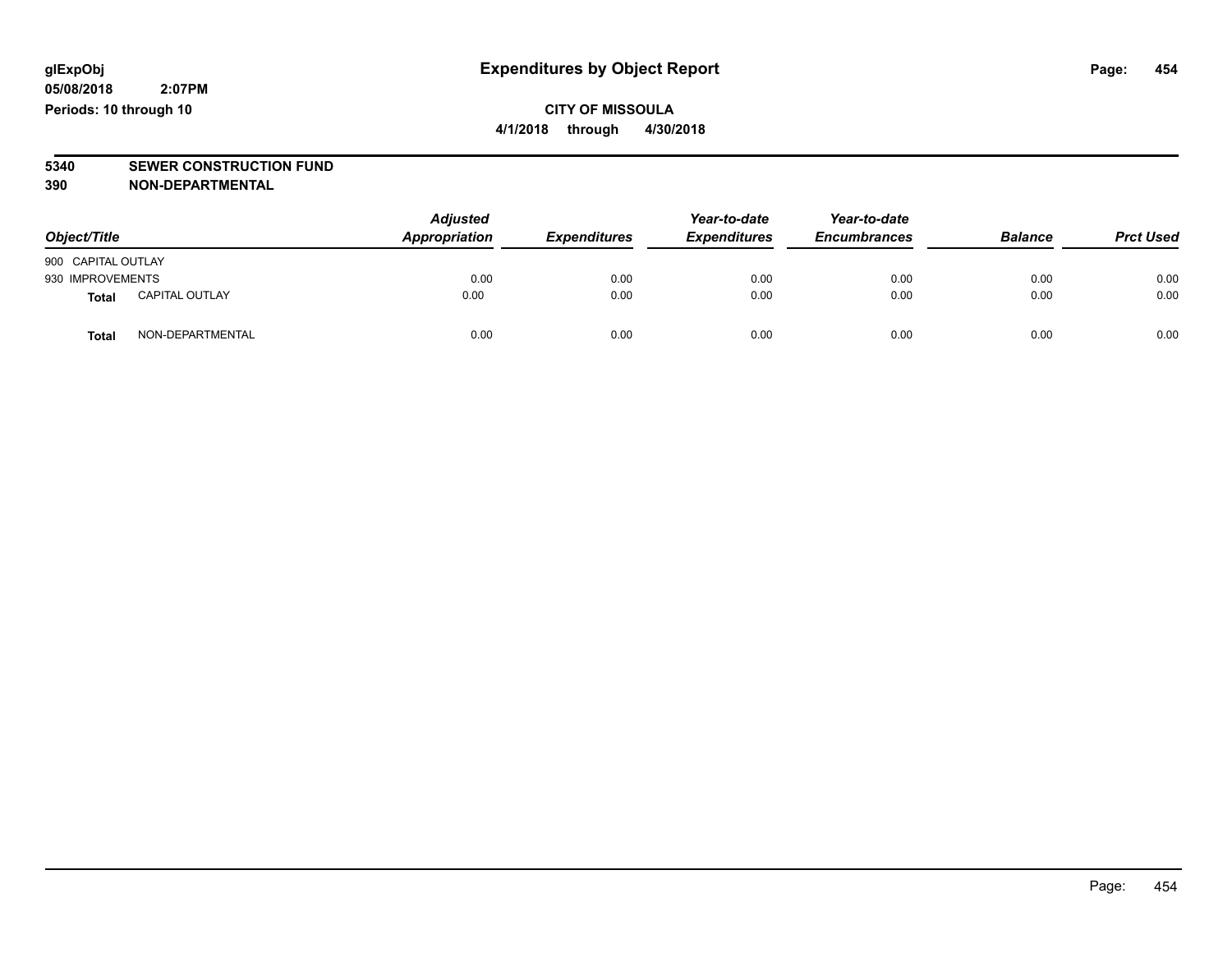**CITY OF MISSOULA 4/1/2018 through 4/30/2018**

### **5340 SEWER CONSTRUCTION FUND**

|                          |                              | <b>Adjusted</b>      |                     | Year-to-date        | Year-to-date        |                |                  |
|--------------------------|------------------------------|----------------------|---------------------|---------------------|---------------------|----------------|------------------|
| Object/Title             |                              | <b>Appropriation</b> | <b>Expenditures</b> | <b>Expenditures</b> | <b>Encumbrances</b> | <b>Balance</b> | <b>Prct Used</b> |
| 300 PURCHASED SERVICES   |                              |                      |                     |                     |                     |                |                  |
|                          | 350 PROFESSIONAL SERVICES    | 0.00                 | 0.00                | 0.00                | 0.00                | 0.00           | 0.00             |
| 360 REPAIR & MAINTENANCE |                              | 0.00                 | 0.00                | 0.00                | 0.00                | 0.00           | 0.00             |
| <b>Total</b>             | PURCHASED SERVICES           | 0.00                 | 0.00                | 0.00                | 0.00                | 0.00           | 0.00             |
| 500 FIXED CHARGES        |                              |                      |                     |                     |                     |                |                  |
|                          | 550 MERCHANT SERVICE FEES    | 0.00                 | 0.00                | 0.00                | 0.00                | 0.00           | 0.00             |
| <b>Total</b>             | <b>FIXED CHARGES</b>         | 0.00                 | 0.00                | 0.00                | 0.00                | 0.00           | 0.00             |
| 800 OTHER OBJECTS        |                              |                      |                     |                     |                     |                |                  |
|                          | 820 TRANSFERS TO OTHER FUNDS | 0.00                 | 0.00                | 0.00                | 0.00                | 0.00           | 0.00             |
| <b>Total</b>             | OTHER OBJECTS                | 0.00                 | 0.00                | 0.00                | 0.00                | 0.00           | 0.00             |
| 900 CAPITAL OUTLAY       |                              |                      |                     |                     |                     |                |                  |
| 930 IMPROVEMENTS         |                              | 0.00                 | 0.00                | 0.00                | 0.00                | 0.00           | 0.00             |
|                          | 940 MACHINERY & EQUIPMENT    | 0.00                 | 0.00                | 0.00                | 0.00                | 0.00           | 0.00             |
| <b>Total</b>             | <b>CAPITAL OUTLAY</b>        | 0.00                 | 0.00                | 0.00                | 0.00                | 0.00           | 0.00             |
| <b>Total</b>             | SEWER CONSTRUCTION FUND      | 0.00                 | 0.00                | 0.00                | 0.00                | 0.00           | 0.00             |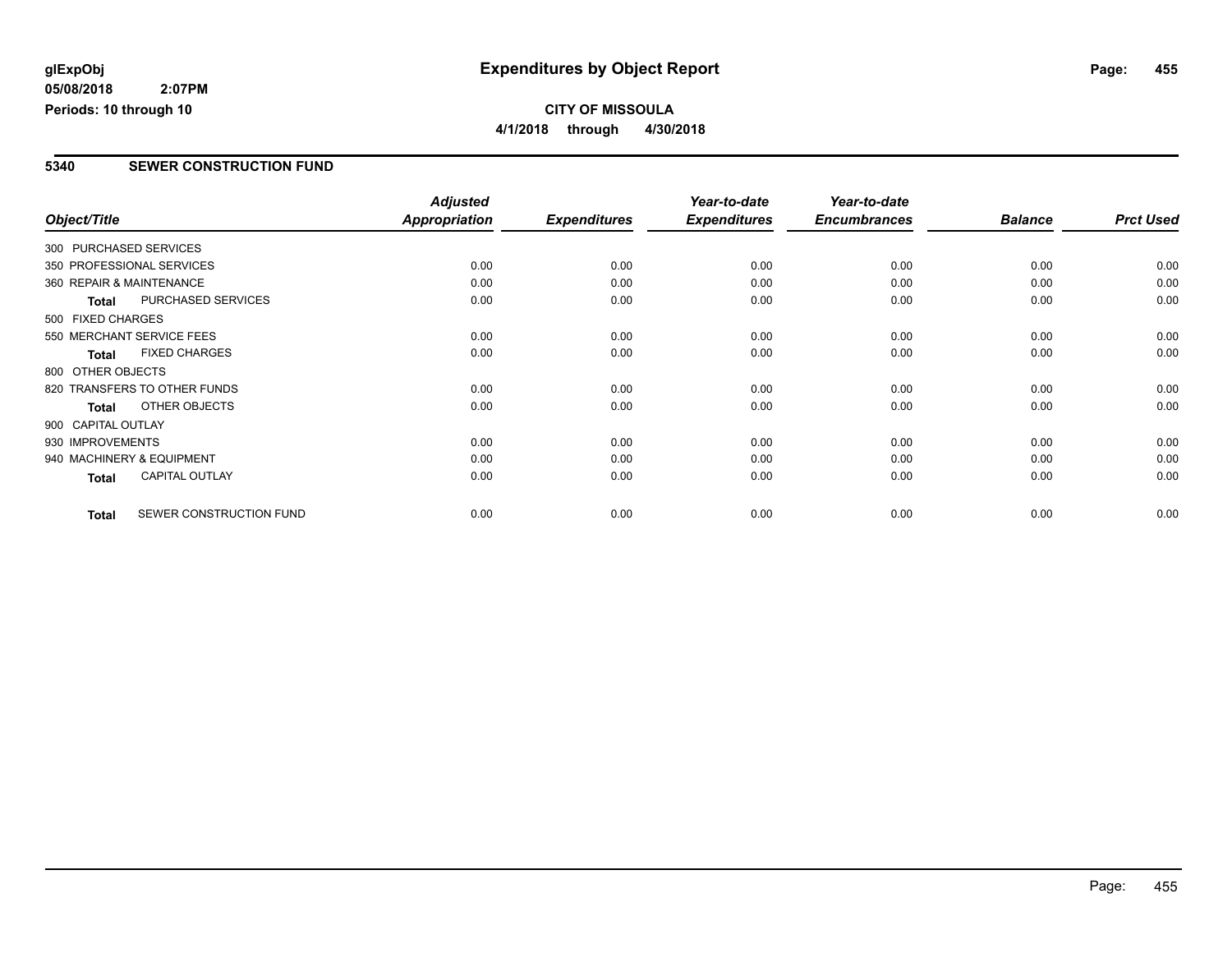### **CITY OF MISSOULA 4/1/2018 through 4/30/2018**

#### **5360 UNASSIGNED WASTEWATER DEBT SERVICE 330 WASTEWATER\ COMPOST UTILITY**

| Object/Title                                       | <b>Adjusted</b><br>Appropriation | <b>Expenditures</b> | Year-to-date<br><b>Expenditures</b> | Year-to-date<br><b>Encumbrances</b> | <b>Balance</b> | <b>Prct Used</b> |
|----------------------------------------------------|----------------------------------|---------------------|-------------------------------------|-------------------------------------|----------------|------------------|
| 600 DEBT SERVICE                                   |                                  |                     |                                     |                                     |                |                  |
| 610 PRINCIPAL                                      | 0.00                             | 0.00                | 0.00                                | 0.00                                | 0.00           | 0.00             |
| 620 INTEREST / SERVICE FEES                        | 0.00                             | 0.00                | 0.00                                | 0.00                                | 0.00           | 0.00             |
| <b>DEBT SERVICE</b><br><b>Total</b>                | 0.00                             | 0.00                | 0.00                                | 0.00                                | 0.00           | 0.00             |
| <b>WASTEWATER\ COMPOST UTILITY</b><br><b>Total</b> | 0.00                             | 0.00                | 0.00                                | 0.00                                | 0.00           | 0.00             |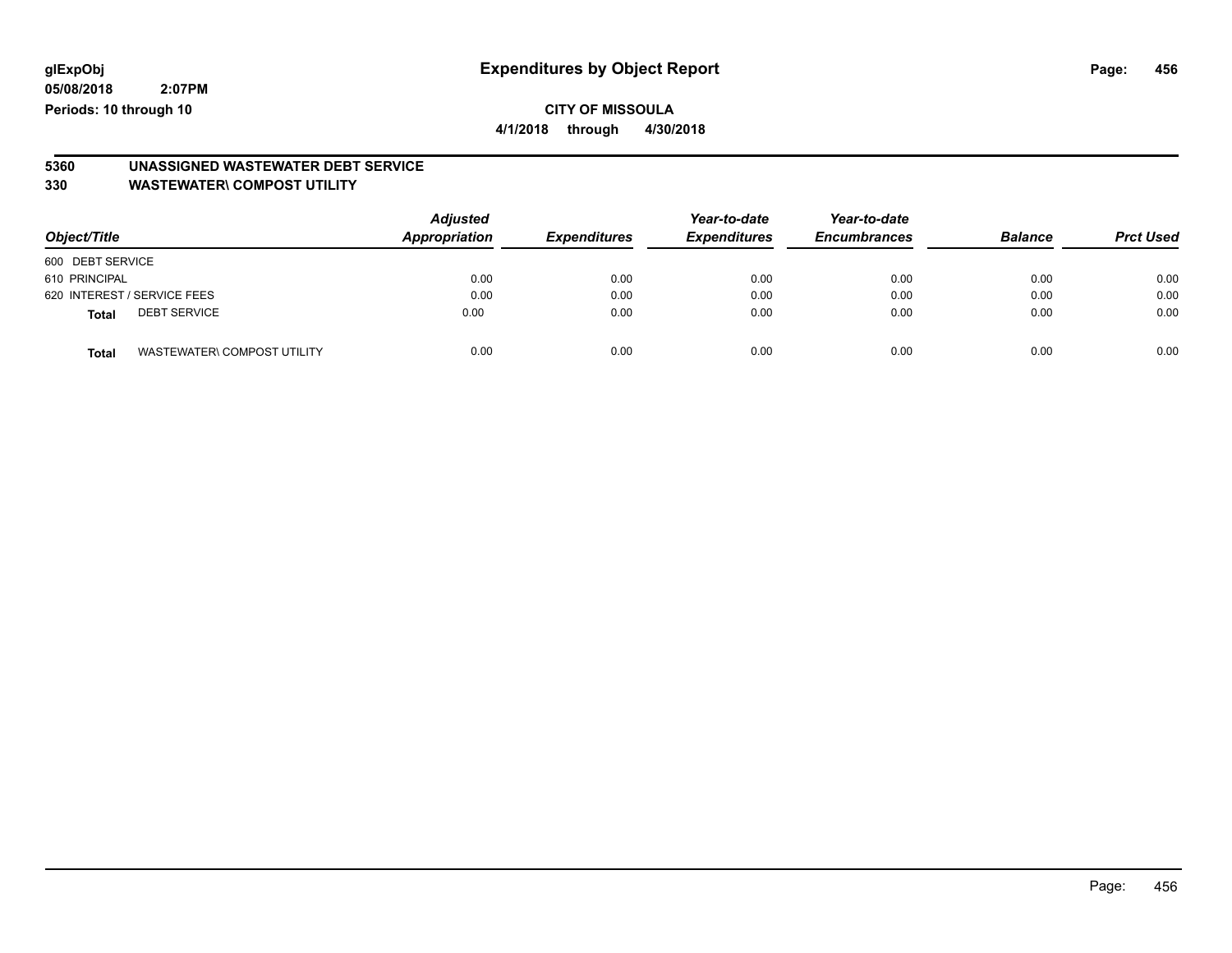# **glExpObj Expenditures by Object Report Page: 457**

**05/08/2018 2:07PM Periods: 10 through 10**

**CITY OF MISSOULA 4/1/2018 through 4/30/2018**

#### **5360 UNASSIGNED WASTEWATER DEBT SERVICE**

| Object/Title                                    | <b>Adjusted</b><br><b>Appropriation</b> | <b>Expenditures</b> | Year-to-date<br><b>Expenditures</b> | Year-to-date<br><b>Encumbrances</b> | <b>Balance</b> | <b>Prct Used</b> |
|-------------------------------------------------|-----------------------------------------|---------------------|-------------------------------------|-------------------------------------|----------------|------------------|
| 600 DEBT SERVICE                                |                                         |                     |                                     |                                     |                |                  |
| 610 PRINCIPAL                                   | 0.00                                    | 0.00                | 0.00                                | 0.00                                | 0.00           | 0.00             |
| 620 INTEREST / SERVICE FEES                     | 0.00                                    | 0.00                | 0.00                                | 0.00                                | 0.00           | 0.00             |
| <b>DEBT SERVICE</b><br><b>Total</b>             | 0.00                                    | 0.00                | 0.00                                | 0.00                                | 0.00           | 0.00             |
| UNASSIGNED WASTEWATER DEBT SERV<br><b>Total</b> | 0.00                                    | 0.00                | 0.00                                | 0.00                                | 0.00           | 0.00             |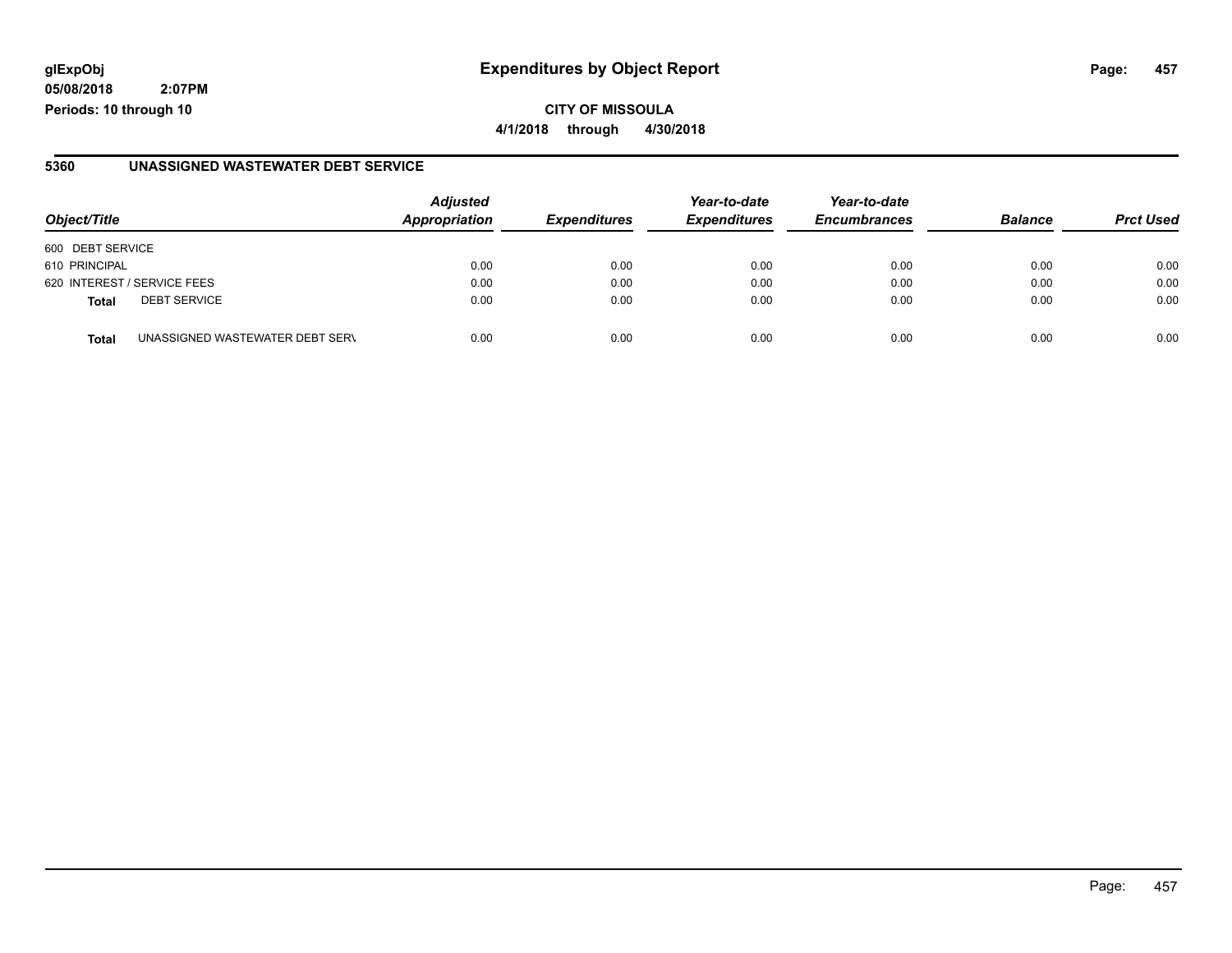### **CITY OF MISSOULA 4/1/2018 through 4/30/2018**

**5361 2001 SEWER REVENUE BONDS-DEBT SERVICE**

|                             |                                    | <b>Adjusted</b>      |                     | Year-to-date        | Year-to-date        |                |                  |
|-----------------------------|------------------------------------|----------------------|---------------------|---------------------|---------------------|----------------|------------------|
| Object/Title                |                                    | <b>Appropriation</b> | <b>Expenditures</b> | <b>Expenditures</b> | <b>Encumbrances</b> | <b>Balance</b> | <b>Prct Used</b> |
| 500 FIXED CHARGES           |                                    |                      |                     |                     |                     |                |                  |
| 550 MERCHANT SERVICE FEES   |                                    | 0.00                 | 0.00                | 0.00                | 0.00                | 0.00           | 0.00             |
| Total                       | <b>FIXED CHARGES</b>               | 0.00                 | 0.00                | 0.00                | 0.00                | 0.00           | 0.00             |
| 600 DEBT SERVICE            |                                    |                      |                     |                     |                     |                |                  |
| 610 PRINCIPAL               |                                    | 0.00                 | 0.00                | 0.00                | 0.00                | 0.00           | 0.00             |
| 620 INTEREST / SERVICE FEES |                                    | 0.00                 | 0.00                | 0.00                | 0.00                | 0.00           | 0.00             |
| <b>Total</b>                | <b>DEBT SERVICE</b>                | 0.00                 | 0.00                | 0.00                | 0.00                | 0.00           | 0.00             |
| <b>Total</b>                | <b>WASTEWATER\ COMPOST UTILITY</b> | 0.00                 | 0.00                | 0.00                | 0.00                | 0.00           | 0.00             |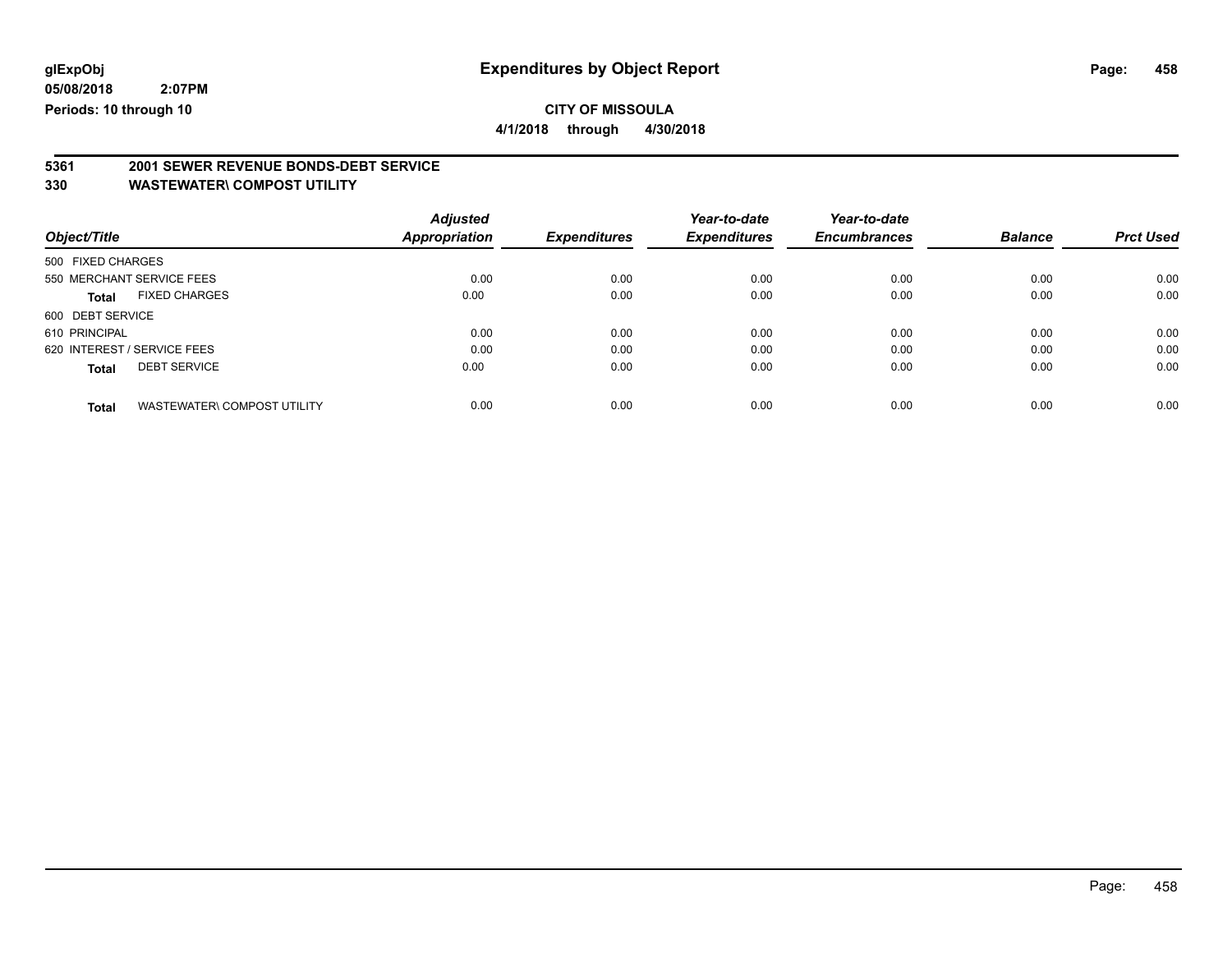# **glExpObj Expenditures by Object Report Page: 459**

**05/08/2018 2:07PM Periods: 10 through 10**

#### **5361 2001 SEWER REVENUE BONDS-DEBT SERVICE**

| Object/Title                |                                  | <b>Adjusted</b><br><b>Appropriation</b> | <b>Expenditures</b> | Year-to-date<br><b>Expenditures</b> | Year-to-date<br><b>Encumbrances</b> | <b>Balance</b> | <b>Prct Used</b> |
|-----------------------------|----------------------------------|-----------------------------------------|---------------------|-------------------------------------|-------------------------------------|----------------|------------------|
|                             |                                  |                                         |                     |                                     |                                     |                |                  |
| 500 FIXED CHARGES           |                                  |                                         |                     |                                     |                                     |                |                  |
| 550 MERCHANT SERVICE FEES   |                                  | 0.00                                    | 0.00                | 0.00                                | 0.00                                | 0.00           | 0.00             |
| <b>Total</b>                | <b>FIXED CHARGES</b>             | 0.00                                    | 0.00                | 0.00                                | 0.00                                | 0.00           | 0.00             |
| 600 DEBT SERVICE            |                                  |                                         |                     |                                     |                                     |                |                  |
| 610 PRINCIPAL               |                                  | 0.00                                    | 0.00                | 0.00                                | 0.00                                | 0.00           | 0.00             |
| 620 INTEREST / SERVICE FEES |                                  | 0.00                                    | 0.00                | 0.00                                | 0.00                                | 0.00           | 0.00             |
| <b>Total</b>                | <b>DEBT SERVICE</b>              | 0.00                                    | 0.00                | 0.00                                | 0.00                                | 0.00           | 0.00             |
| <b>Total</b>                | 2001 SEWER REVENUE BONDS-DEBT SE | 0.00                                    | 0.00                | 0.00                                | 0.00                                | 0.00           | 0.00             |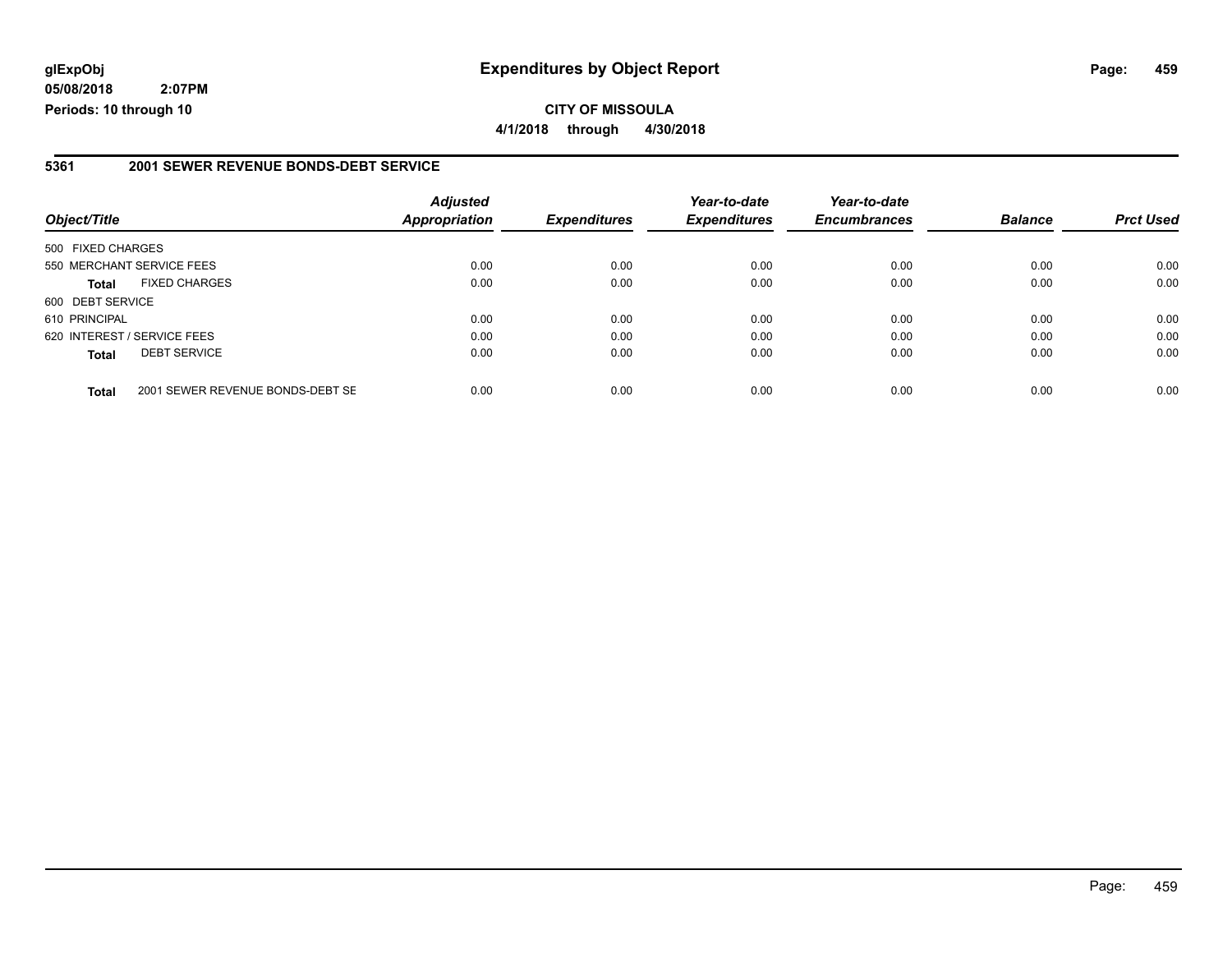**4/1/2018 through 4/30/2018**

# **5362 00 SEWER REVENUE BOND - SERIES B DEBT SE**

| Object/Title                                       | <b>Adjusted</b><br><b>Appropriation</b> | <b>Expenditures</b> | Year-to-date<br><b>Expenditures</b> | Year-to-date<br><b>Encumbrances</b> | <b>Balance</b> | <b>Prct Used</b> |
|----------------------------------------------------|-----------------------------------------|---------------------|-------------------------------------|-------------------------------------|----------------|------------------|
|                                                    |                                         |                     |                                     |                                     |                |                  |
| 500 FIXED CHARGES                                  |                                         |                     |                                     |                                     |                |                  |
| 550 MERCHANT SERVICE FEES                          | 0.00                                    | 0.00                | 0.00                                | 0.00                                | 0.00           | 0.00             |
| <b>FIXED CHARGES</b><br><b>Total</b>               | 0.00                                    | 0.00                | 0.00                                | 0.00                                | 0.00           | 0.00             |
| 600 DEBT SERVICE                                   |                                         |                     |                                     |                                     |                |                  |
| 610 PRINCIPAL                                      | 0.00                                    | 0.00                | 0.00                                | 0.00                                | 0.00           | 0.00             |
| 620 INTEREST / SERVICE FEES                        | 0.00                                    | 0.00                | 0.00                                | 0.00                                | 0.00           | 0.00             |
| <b>DEBT SERVICE</b><br><b>Total</b>                | 0.00                                    | 0.00                | 0.00                                | 0.00                                | 0.00           | 0.00             |
| 800 OTHER OBJECTS                                  |                                         |                     |                                     |                                     |                |                  |
| 820 TRANSFERS TO OTHER FUNDS                       | 0.00                                    | 0.00                | 0.00                                | 0.00                                | 0.00           | 0.00             |
| OTHER OBJECTS<br><b>Total</b>                      | 0.00                                    | 0.00                | 0.00                                | 0.00                                | 0.00           | 0.00             |
| <b>WASTEWATER\ COMPOST UTILITY</b><br><b>Total</b> | 0.00                                    | 0.00                | 0.00                                | 0.00                                | 0.00           | 0.00             |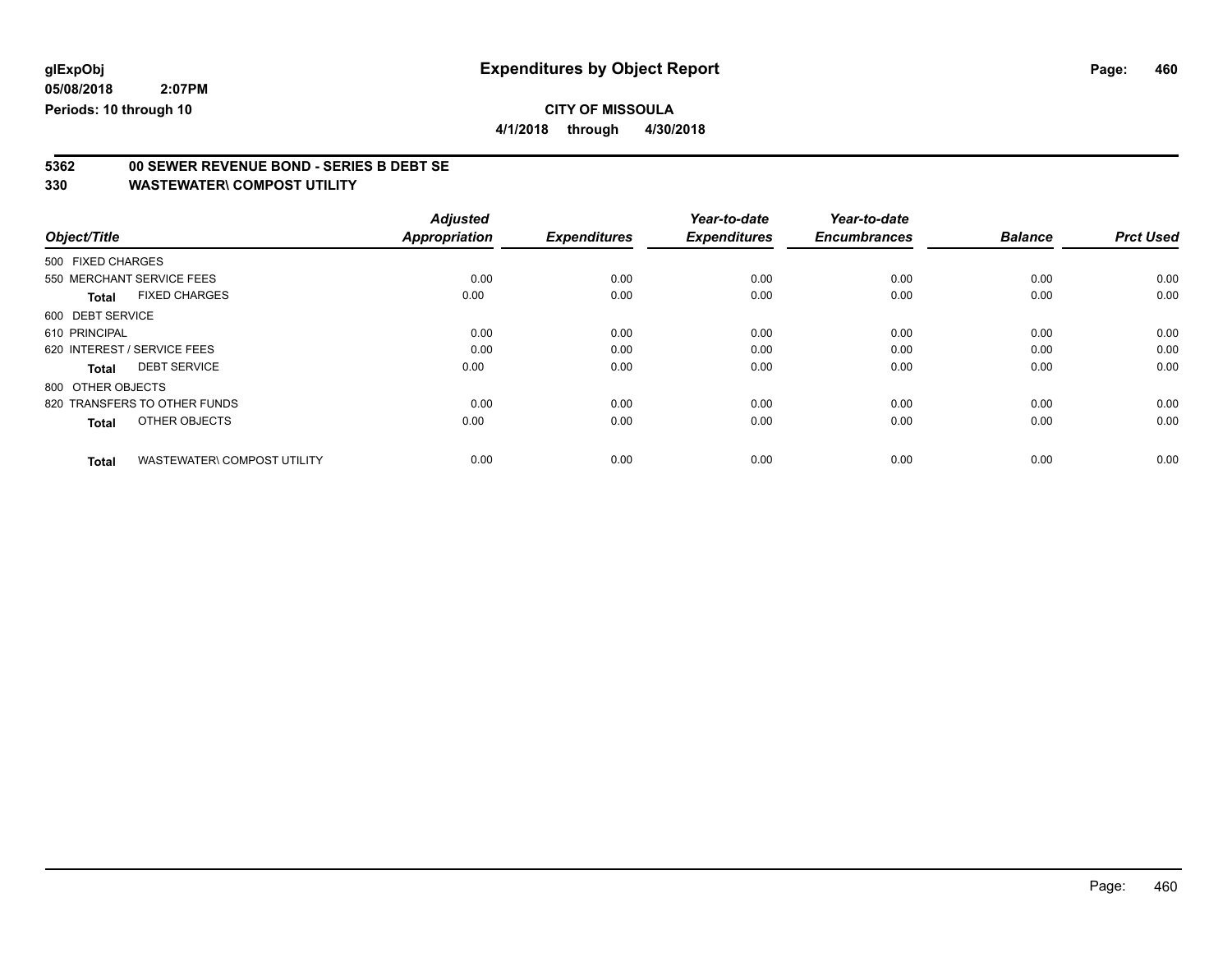#### **5362 00 SEWER REVENUE BOND - SERIES B DEBT SE**

|                   |                                    | <b>Adjusted</b>      |                     | Year-to-date        | Year-to-date        |                |                  |
|-------------------|------------------------------------|----------------------|---------------------|---------------------|---------------------|----------------|------------------|
| Object/Title      |                                    | <b>Appropriation</b> | <b>Expenditures</b> | <b>Expenditures</b> | <b>Encumbrances</b> | <b>Balance</b> | <b>Prct Used</b> |
| 500 FIXED CHARGES |                                    |                      |                     |                     |                     |                |                  |
|                   | 550 MERCHANT SERVICE FEES          | 0.00                 | 0.00                | 0.00                | 0.00                | 0.00           | 0.00             |
| Total             | <b>FIXED CHARGES</b>               | 0.00                 | 0.00                | 0.00                | 0.00                | 0.00           | 0.00             |
| 600 DEBT SERVICE  |                                    |                      |                     |                     |                     |                |                  |
| 610 PRINCIPAL     |                                    | 0.00                 | 0.00                | 0.00                | 0.00                | 0.00           | 0.00             |
|                   | 620 INTEREST / SERVICE FEES        | 0.00                 | 0.00                | 0.00                | 0.00                | 0.00           | 0.00             |
| Total             | <b>DEBT SERVICE</b>                | 0.00                 | 0.00                | 0.00                | 0.00                | 0.00           | 0.00             |
| 800 OTHER OBJECTS |                                    |                      |                     |                     |                     |                |                  |
|                   | 820 TRANSFERS TO OTHER FUNDS       | 0.00                 | 0.00                | 0.00                | 0.00                | 0.00           | 0.00             |
| <b>Total</b>      | OTHER OBJECTS                      | 0.00                 | 0.00                | 0.00                | 0.00                | 0.00           | 0.00             |
| <b>Total</b>      | 00 SEWER REVENUE BOND - SERIES B L | 0.00                 | 0.00                | 0.00                | 0.00                | 0.00           | 0.00             |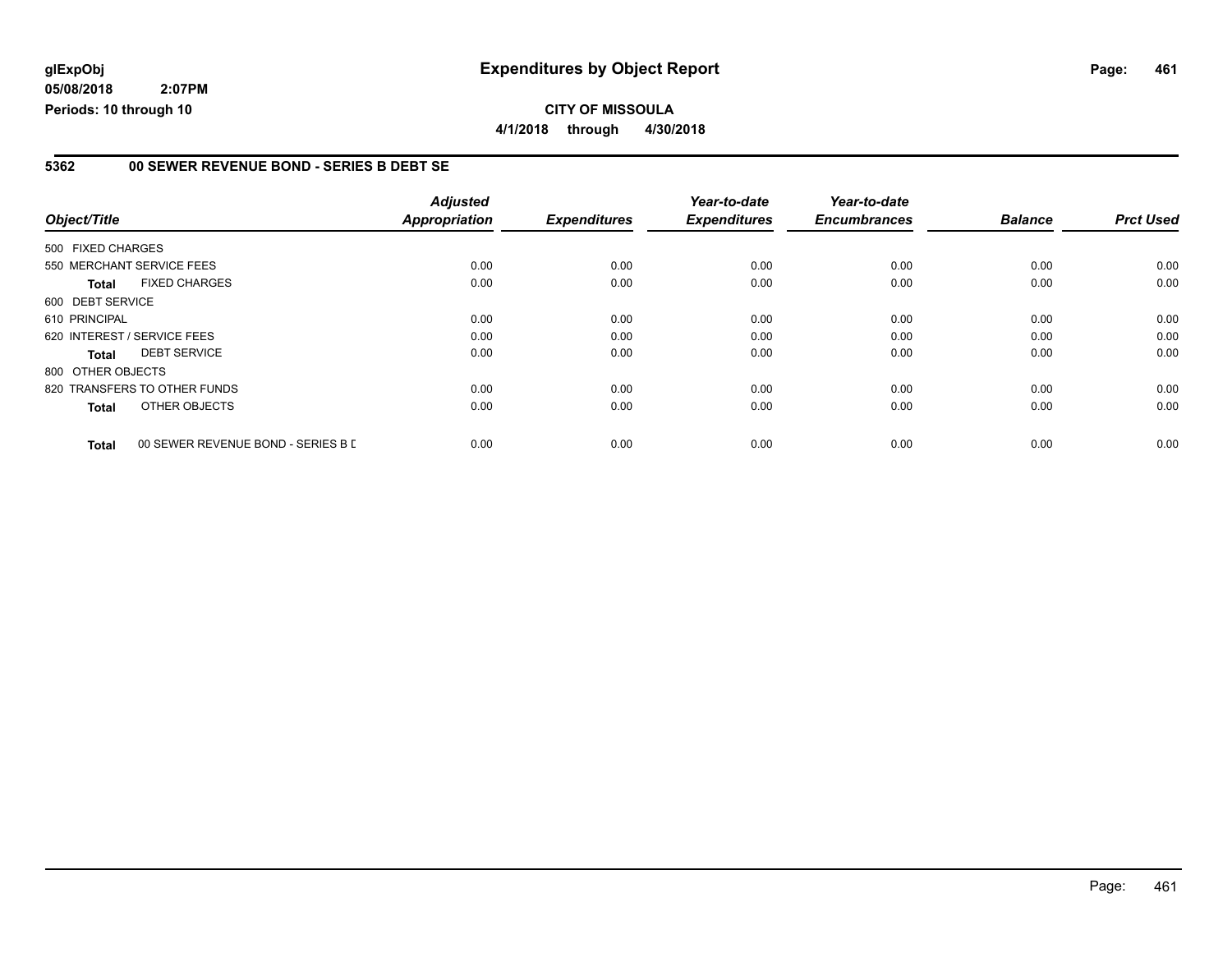**4/1/2018 through 4/30/2018**

# **5363 92 SEWER REVENUE BOND SERIES A DEBT SERV**

| Object/Title      |                                    | <b>Adjusted</b><br><b>Appropriation</b> | <b>Expenditures</b> | Year-to-date<br><b>Expenditures</b> | Year-to-date<br><b>Encumbrances</b> | <b>Balance</b> | <b>Prct Used</b> |
|-------------------|------------------------------------|-----------------------------------------|---------------------|-------------------------------------|-------------------------------------|----------------|------------------|
| 500 FIXED CHARGES |                                    |                                         |                     |                                     |                                     |                |                  |
|                   | 550 MERCHANT SERVICE FEES          | 0.00                                    | 0.00                | 0.00                                | 0.00                                | 0.00           | 0.00             |
| <b>Total</b>      | <b>FIXED CHARGES</b>               | 0.00                                    | 0.00                | 0.00                                | 0.00                                | 0.00           | 0.00             |
| 600 DEBT SERVICE  |                                    |                                         |                     |                                     |                                     |                |                  |
| 610 PRINCIPAL     |                                    | 0.00                                    | 0.00                | 0.00                                | 0.00                                | 0.00           | 0.00             |
|                   | 620 INTEREST / SERVICE FEES        | 0.00                                    | 0.00                | 0.00                                | 0.00                                | 0.00           | 0.00             |
| <b>Total</b>      | <b>DEBT SERVICE</b>                | 0.00                                    | 0.00                | 0.00                                | 0.00                                | 0.00           | 0.00             |
| <b>Total</b>      | <b>WASTEWATER\ COMPOST UTILITY</b> | 0.00                                    | 0.00                | 0.00                                | 0.00                                | 0.00           | 0.00             |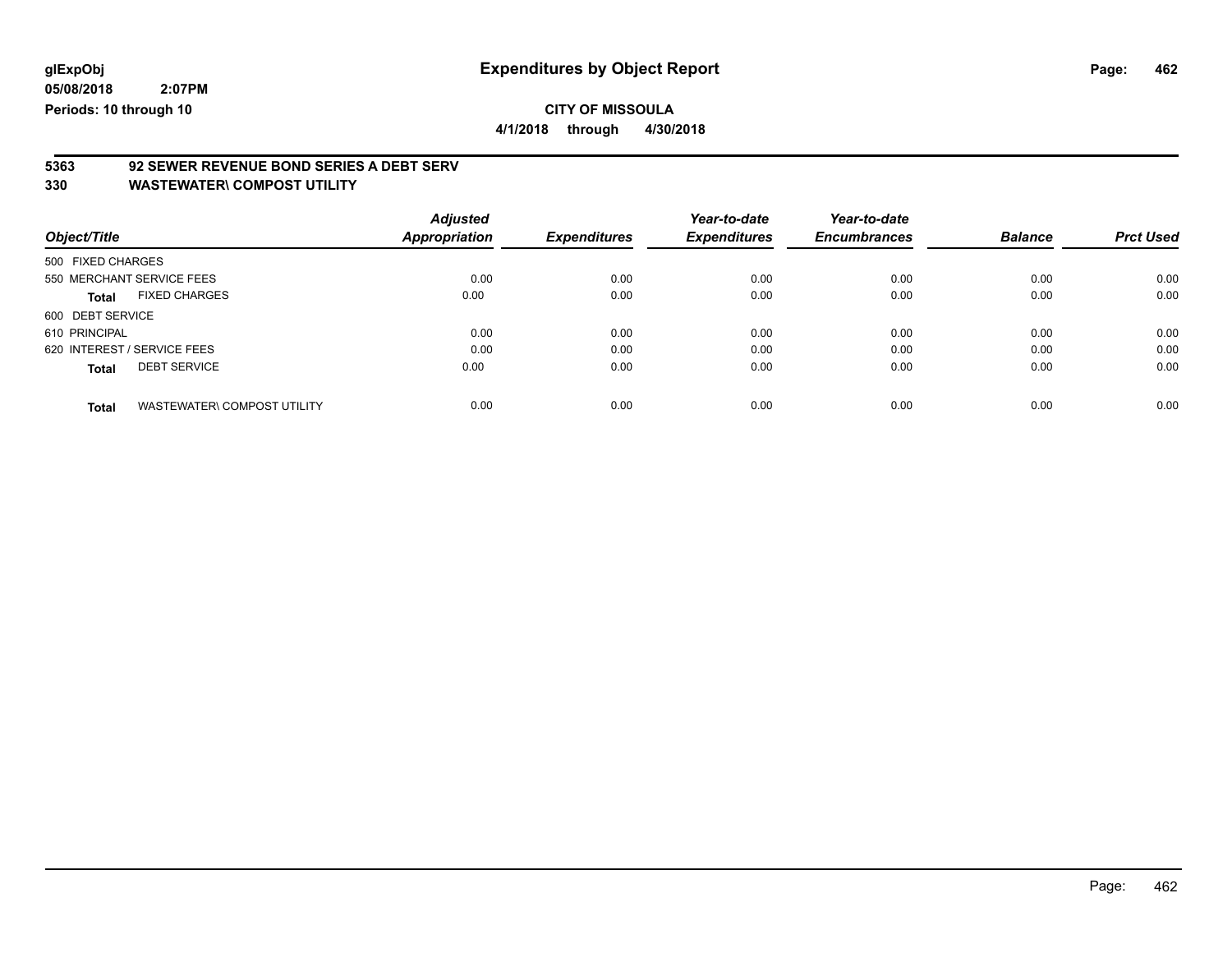# **glExpObj Expenditures by Object Report Page: 463**

**05/08/2018 2:07PM Periods: 10 through 10**

#### **5363 92 SEWER REVENUE BOND SERIES A DEBT SERV**

| Object/Title                |                                   | <b>Adjusted</b><br><b>Appropriation</b> | <b>Expenditures</b> | Year-to-date<br><b>Expenditures</b> | Year-to-date<br><b>Encumbrances</b> | <b>Balance</b> | <b>Prct Used</b> |
|-----------------------------|-----------------------------------|-----------------------------------------|---------------------|-------------------------------------|-------------------------------------|----------------|------------------|
| 500 FIXED CHARGES           |                                   |                                         |                     |                                     |                                     |                |                  |
| 550 MERCHANT SERVICE FEES   |                                   | 0.00                                    | 0.00                | 0.00                                | 0.00                                | 0.00           | 0.00             |
| <b>Total</b>                | <b>FIXED CHARGES</b>              | 0.00                                    | 0.00                | 0.00                                | 0.00                                | 0.00           | 0.00             |
| 600 DEBT SERVICE            |                                   |                                         |                     |                                     |                                     |                |                  |
| 610 PRINCIPAL               |                                   | 0.00                                    | 0.00                | 0.00                                | 0.00                                | 0.00           | 0.00             |
| 620 INTEREST / SERVICE FEES |                                   | 0.00                                    | 0.00                | 0.00                                | 0.00                                | 0.00           | 0.00             |
| <b>Total</b>                | <b>DEBT SERVICE</b>               | 0.00                                    | 0.00                | 0.00                                | 0.00                                | 0.00           | 0.00             |
| <b>Total</b>                | 92 SEWER REVENUE BOND SERIES A DE | 0.00                                    | 0.00                | 0.00                                | 0.00                                | 0.00           | 0.00             |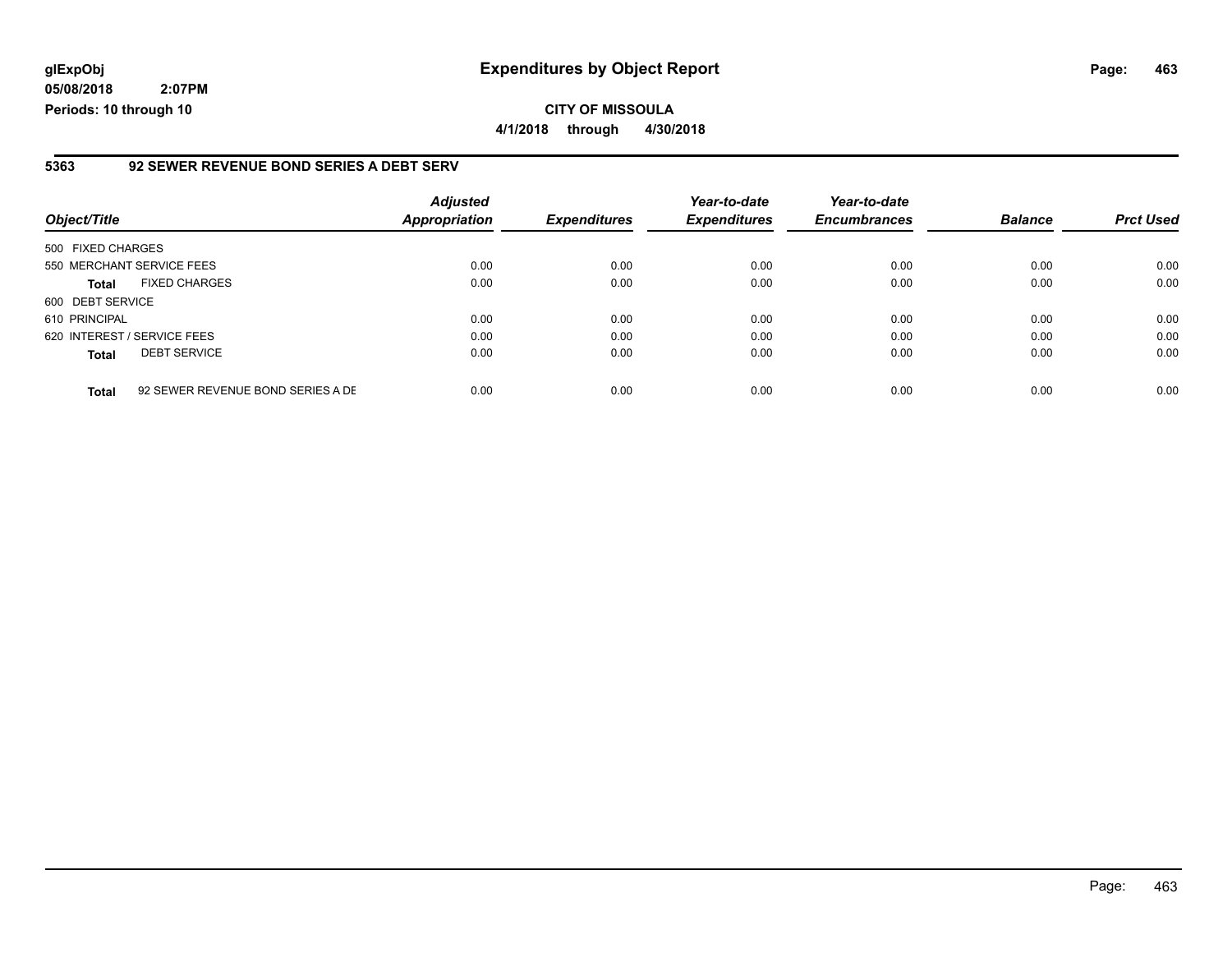### **CITY OF MISSOULA 4/1/2018 through 4/30/2018**

# **5364 92 SEWER REVENUE BOND - SERIES B DEBT S**

|                             |                                    | <b>Adjusted</b>      |                     | Year-to-date        | Year-to-date        |                |                  |
|-----------------------------|------------------------------------|----------------------|---------------------|---------------------|---------------------|----------------|------------------|
| Object/Title                |                                    | <b>Appropriation</b> | <b>Expenditures</b> | <b>Expenditures</b> | <b>Encumbrances</b> | <b>Balance</b> | <b>Prct Used</b> |
| 500 FIXED CHARGES           |                                    |                      |                     |                     |                     |                |                  |
|                             | 550 MERCHANT SERVICE FEES          | 0.00                 | 0.00                | 0.00                | 0.00                | 0.00           | 0.00             |
| <b>Total</b>                | <b>FIXED CHARGES</b>               | 0.00                 | 0.00                | 0.00                | 0.00                | 0.00           | 0.00             |
| 600 DEBT SERVICE            |                                    |                      |                     |                     |                     |                |                  |
| 610 PRINCIPAL               |                                    | 0.00                 | 0.00                | 0.00                | 0.00                | 0.00           | 0.00             |
| 620 INTEREST / SERVICE FEES |                                    | 0.00                 | 0.00                | 0.00                | 0.00                | 0.00           | 0.00             |
| <b>Total</b>                | <b>DEBT SERVICE</b>                | 0.00                 | 0.00                | 0.00                | 0.00                | 0.00           | 0.00             |
| <b>Total</b>                | <b>WASTEWATER\ COMPOST UTILITY</b> | 0.00                 | 0.00                | 0.00                | 0.00                | 0.00           | 0.00             |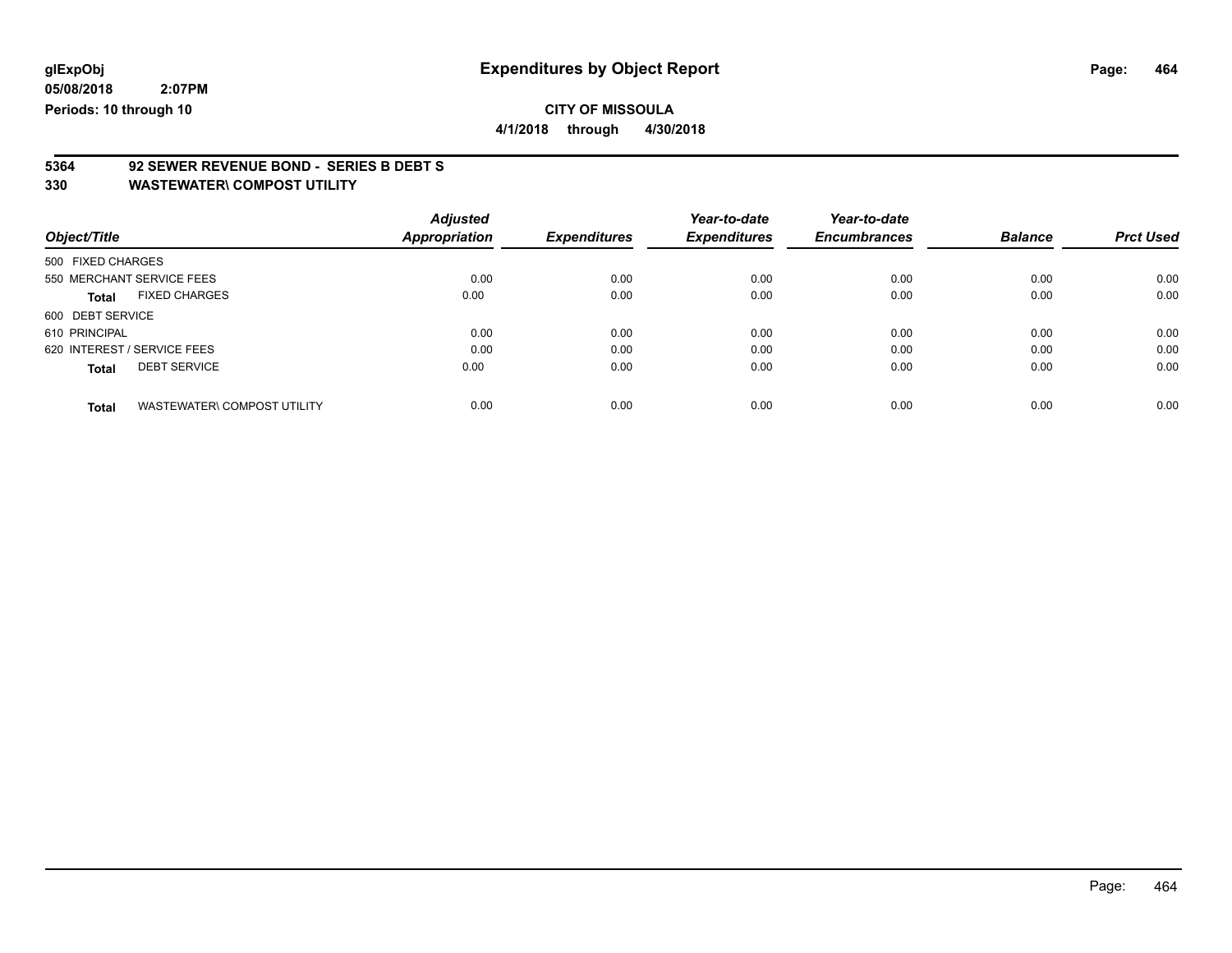#### **5364 92 SEWER REVENUE BOND - SERIES B DEBT S**

| Object/Title                         | <b>Appropriation</b>               | <b>Adjusted</b> | <b>Expenditures</b> | Year-to-date<br><b>Expenditures</b> | Year-to-date<br><b>Encumbrances</b> | <b>Balance</b> | <b>Prct Used</b> |
|--------------------------------------|------------------------------------|-----------------|---------------------|-------------------------------------|-------------------------------------|----------------|------------------|
| 500 FIXED CHARGES                    |                                    |                 |                     |                                     |                                     |                |                  |
| 550 MERCHANT SERVICE FEES            |                                    | 0.00            | 0.00                | 0.00                                | 0.00                                | 0.00           | 0.00             |
| <b>FIXED CHARGES</b><br><b>Total</b> |                                    | 0.00            | 0.00                | 0.00                                | 0.00                                | 0.00           | 0.00             |
| 600 DEBT SERVICE                     |                                    |                 |                     |                                     |                                     |                |                  |
| 610 PRINCIPAL                        |                                    | 0.00            | 0.00                | 0.00                                | 0.00                                | 0.00           | 0.00             |
| 620 INTEREST / SERVICE FEES          |                                    | 0.00            | 0.00                | 0.00                                | 0.00                                | 0.00           | 0.00             |
| <b>DEBT SERVICE</b><br><b>Total</b>  |                                    | 0.00            | 0.00                | 0.00                                | 0.00                                | 0.00           | 0.00             |
| <b>Total</b>                         | 92 SEWER REVENUE BOND - SERIES B I | 0.00            | 0.00                | 0.00                                | 0.00                                | 0.00           | 0.00             |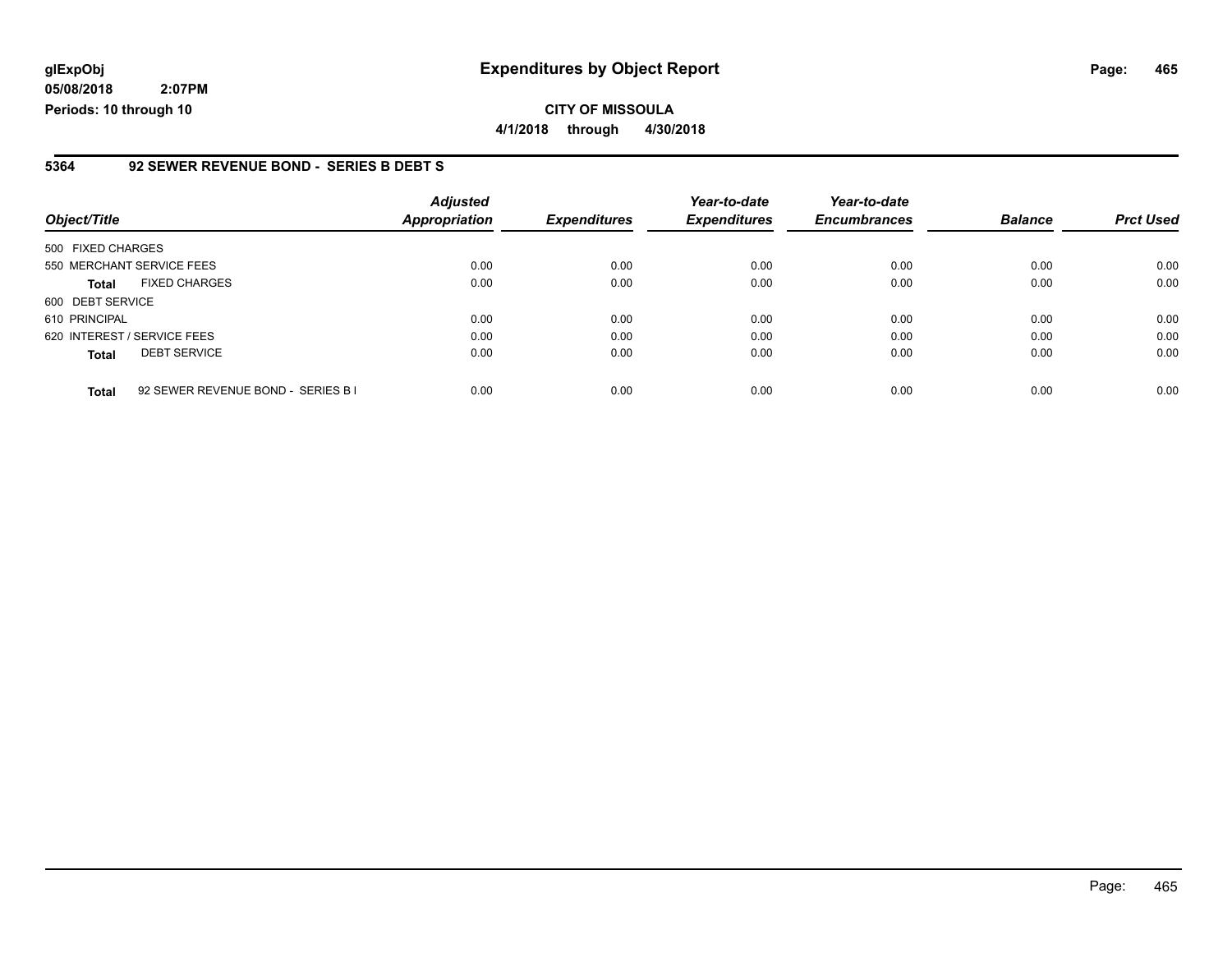### **CITY OF MISSOULA 4/1/2018 through 4/30/2018**

# **5365 99 SEWER REVENUE BONDS DEBT SERVICE FUND**

| Object/Title                |                                    | <b>Adjusted</b><br><b>Appropriation</b> | <b>Expenditures</b> | Year-to-date<br><b>Expenditures</b> | Year-to-date<br><b>Encumbrances</b> | <b>Balance</b> | <b>Prct Used</b> |
|-----------------------------|------------------------------------|-----------------------------------------|---------------------|-------------------------------------|-------------------------------------|----------------|------------------|
| 500 FIXED CHARGES           |                                    |                                         |                     |                                     |                                     |                |                  |
|                             | 550 MERCHANT SERVICE FEES          | 0.00                                    | 0.00                | 0.00                                | 0.00                                | 0.00           | 0.00             |
| <b>Total</b>                | <b>FIXED CHARGES</b>               | 0.00                                    | 0.00                | 0.00                                | 0.00                                | 0.00           | 0.00             |
| 600 DEBT SERVICE            |                                    |                                         |                     |                                     |                                     |                |                  |
| 610 PRINCIPAL               |                                    | 0.00                                    | 0.00                | 0.00                                | 0.00                                | 0.00           | 0.00             |
| 620 INTEREST / SERVICE FEES |                                    | 0.00                                    | 0.00                | 0.00                                | 0.00                                | 0.00           | 0.00             |
| <b>Total</b>                | <b>DEBT SERVICE</b>                | 0.00                                    | 0.00                | 0.00                                | 0.00                                | 0.00           | 0.00             |
| <b>Total</b>                | <b>WASTEWATER\ COMPOST UTILITY</b> | 0.00                                    | 0.00                | 0.00                                | 0.00                                | 0.00           | 0.00             |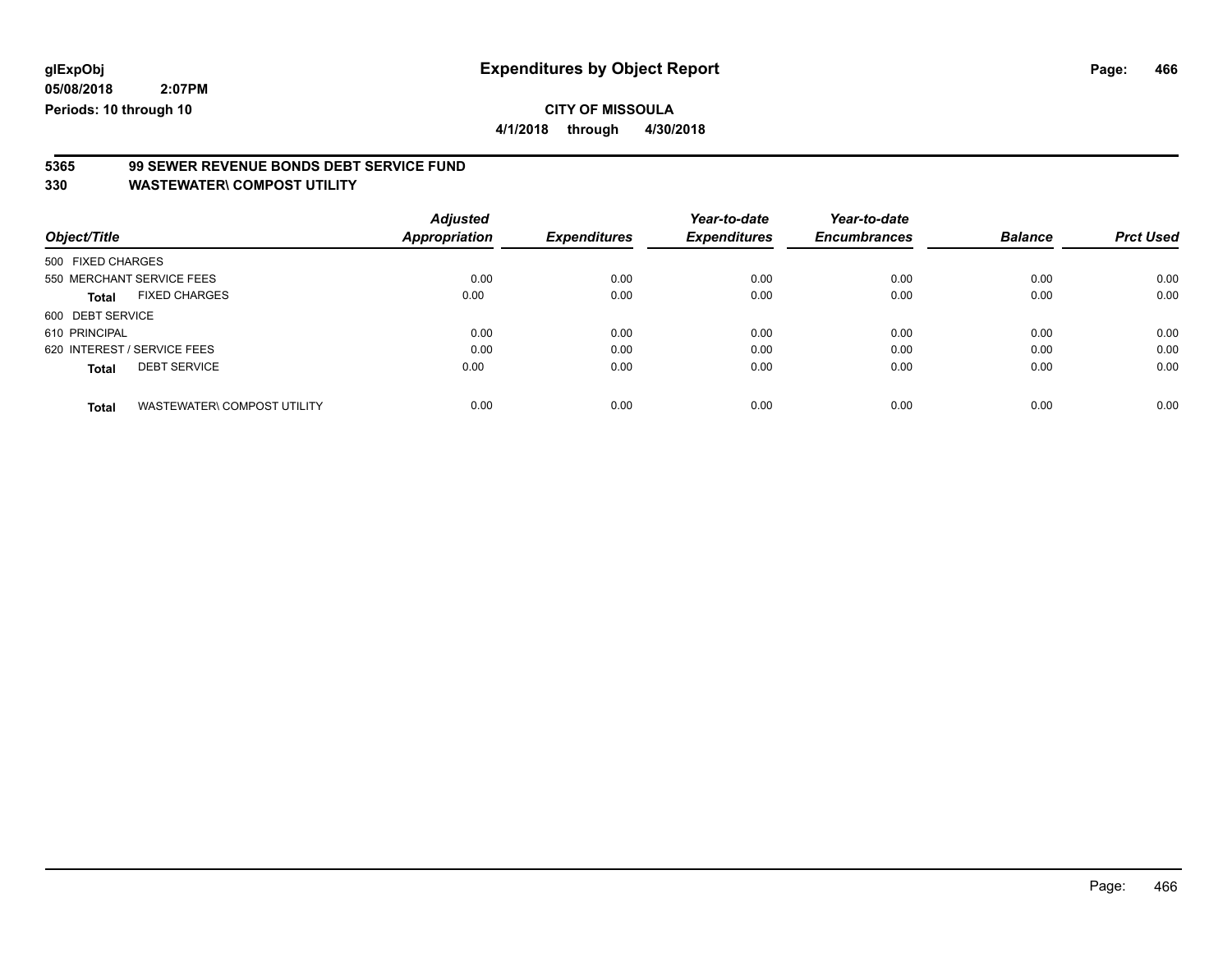# **glExpObj Expenditures by Object Report Page: 467**

**05/08/2018 2:07PM Periods: 10 through 10**

#### **5365 99 SEWER REVENUE BONDS DEBT SERVICE FUND**

| Object/Title                |                                  | <b>Adjusted</b><br><b>Appropriation</b> | <b>Expenditures</b> | Year-to-date<br><b>Expenditures</b> | Year-to-date<br><b>Encumbrances</b> | <b>Balance</b> | <b>Prct Used</b> |
|-----------------------------|----------------------------------|-----------------------------------------|---------------------|-------------------------------------|-------------------------------------|----------------|------------------|
| 500 FIXED CHARGES           |                                  |                                         |                     |                                     |                                     |                |                  |
| 550 MERCHANT SERVICE FEES   |                                  | 0.00                                    | 0.00                | 0.00                                | 0.00                                | 0.00           | 0.00             |
| <b>Total</b>                | <b>FIXED CHARGES</b>             | 0.00                                    | 0.00                | 0.00                                | 0.00                                | 0.00           | 0.00             |
| 600 DEBT SERVICE            |                                  |                                         |                     |                                     |                                     |                |                  |
| 610 PRINCIPAL               |                                  | 0.00                                    | 0.00                | 0.00                                | 0.00                                | 0.00           | 0.00             |
| 620 INTEREST / SERVICE FEES |                                  | 0.00                                    | 0.00                | 0.00                                | 0.00                                | 0.00           | 0.00             |
| <b>Total</b>                | <b>DEBT SERVICE</b>              | 0.00                                    | 0.00                | 0.00                                | 0.00                                | 0.00           | 0.00             |
| <b>Total</b>                | 99 SEWER REVENUE BONDS DEBT SERV | 0.00                                    | 0.00                | 0.00                                | 0.00                                | 0.00           | 0.00             |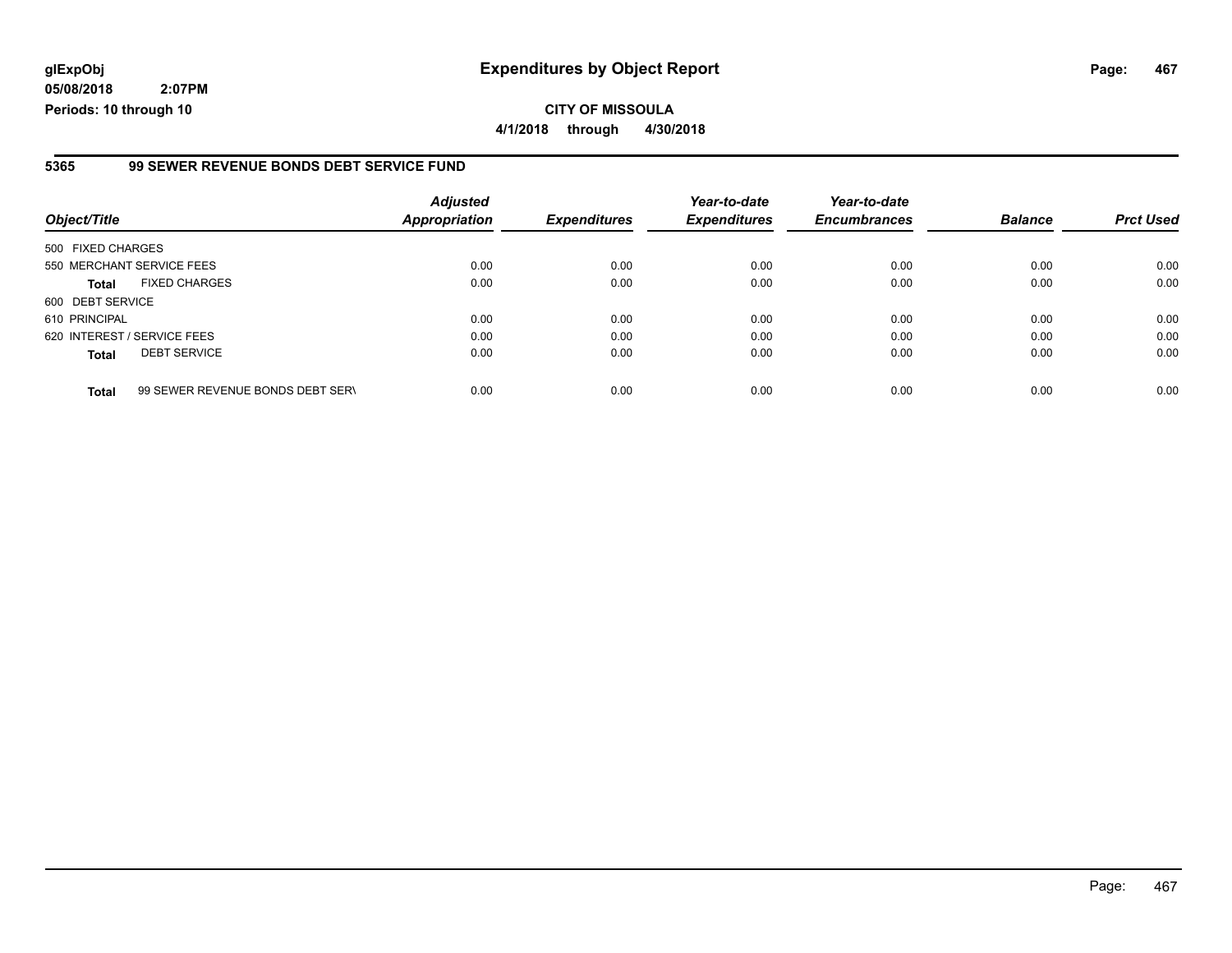### **CITY OF MISSOULA 4/1/2018 through 4/30/2018**

# **5366 92 SEWER REVENUE BOND - SERIES A BOND RE**

| Object/Title                                       | <b>Adjusted</b><br><b>Appropriation</b> | <b>Expenditures</b> | Year-to-date<br><b>Expenditures</b> | Year-to-date<br><b>Encumbrances</b> | <b>Balance</b> | <b>Prct Used</b> |
|----------------------------------------------------|-----------------------------------------|---------------------|-------------------------------------|-------------------------------------|----------------|------------------|
| 500 FIXED CHARGES                                  |                                         |                     |                                     |                                     |                |                  |
| 550 MERCHANT SERVICE FEES                          | 0.00                                    | 0.00                | 0.00                                | 0.00                                | 0.00           | 0.00             |
| <b>FIXED CHARGES</b><br><b>Total</b>               | 0.00                                    | 0.00                | 0.00                                | 0.00                                | 0.00           | 0.00             |
| 800 OTHER OBJECTS                                  |                                         |                     |                                     |                                     |                |                  |
| 820 TRANSFERS TO OTHER FUNDS                       | 0.00                                    | 0.00                | 0.00                                | 0.00                                | 0.00           | 0.00             |
| OTHER OBJECTS<br><b>Total</b>                      | 0.00                                    | 0.00                | 0.00                                | 0.00                                | 0.00           | 0.00             |
| <b>WASTEWATER\ COMPOST UTILITY</b><br><b>Total</b> | 0.00                                    | 0.00                | 0.00                                | 0.00                                | 0.00           | 0.00             |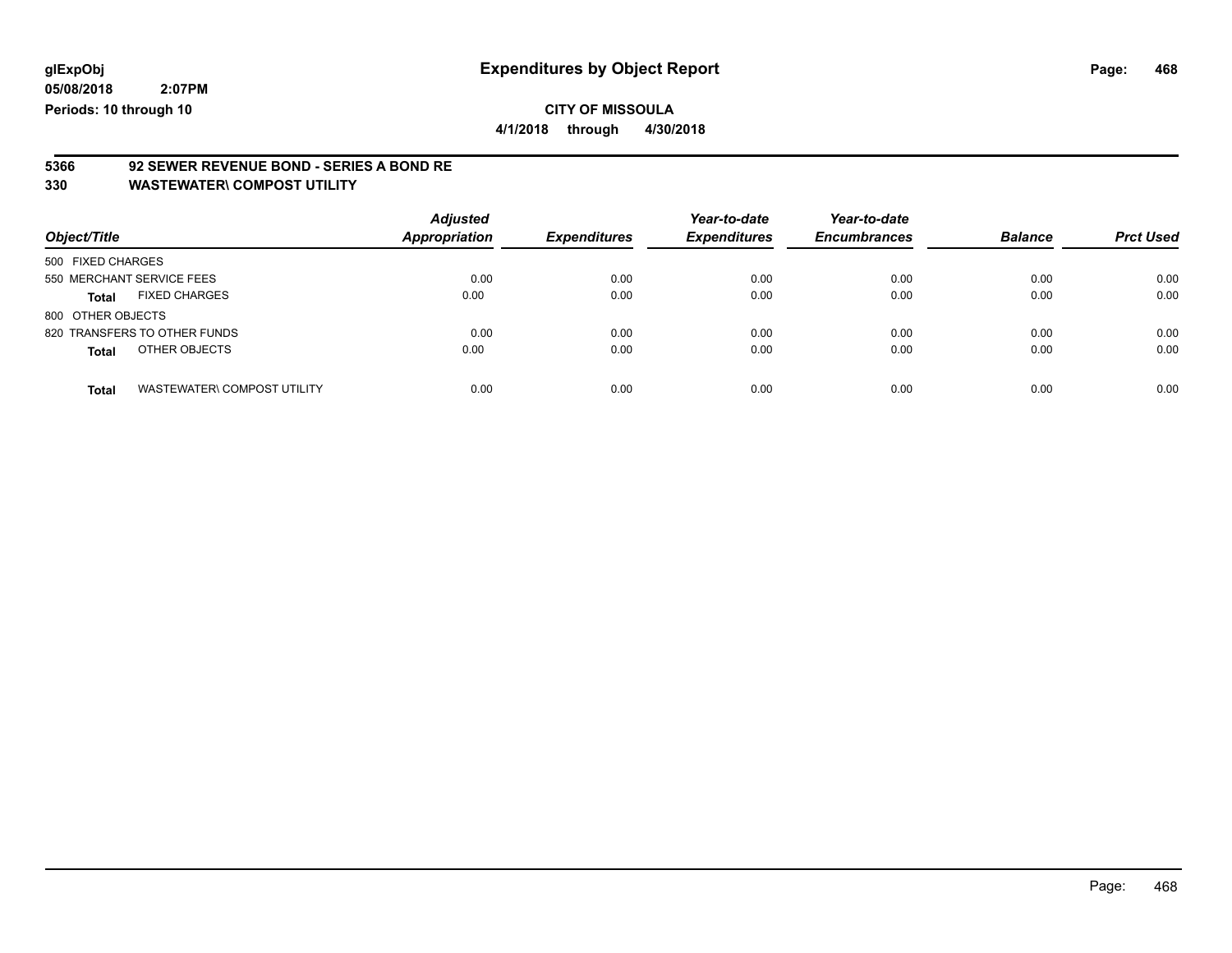#### **glExpObj Expenditures by Object Report Page: 469**

**05/08/2018 2:07PM Periods: 10 through 10**

#### **5366 92 SEWER REVENUE BOND - SERIES A BOND RE**

| Object/Title              |                                    | <b>Adjusted</b><br><b>Appropriation</b> | <b>Expenditures</b> | Year-to-date<br><b>Expenditures</b> | Year-to-date<br><b>Encumbrances</b> | <b>Balance</b> | <b>Prct Used</b> |
|---------------------------|------------------------------------|-----------------------------------------|---------------------|-------------------------------------|-------------------------------------|----------------|------------------|
| 500 FIXED CHARGES         |                                    |                                         |                     |                                     |                                     |                |                  |
| 550 MERCHANT SERVICE FEES |                                    | 0.00                                    | 0.00                | 0.00                                | 0.00                                | 0.00           | 0.00             |
| <b>Total</b>              | <b>FIXED CHARGES</b>               | 0.00                                    | 0.00                | 0.00                                | 0.00                                | 0.00           | 0.00             |
| 800 OTHER OBJECTS         |                                    |                                         |                     |                                     |                                     |                |                  |
|                           | 820 TRANSFERS TO OTHER FUNDS       | 0.00                                    | 0.00                | 0.00                                | 0.00                                | 0.00           | 0.00             |
| <b>Total</b>              | OTHER OBJECTS                      | 0.00                                    | 0.00                | 0.00                                | 0.00                                | 0.00           | 0.00             |
| <b>Total</b>              | 92 SEWER REVENUE BOND - SERIES A B | 0.00                                    | 0.00                | 0.00                                | 0.00                                | 0.00           | 0.00             |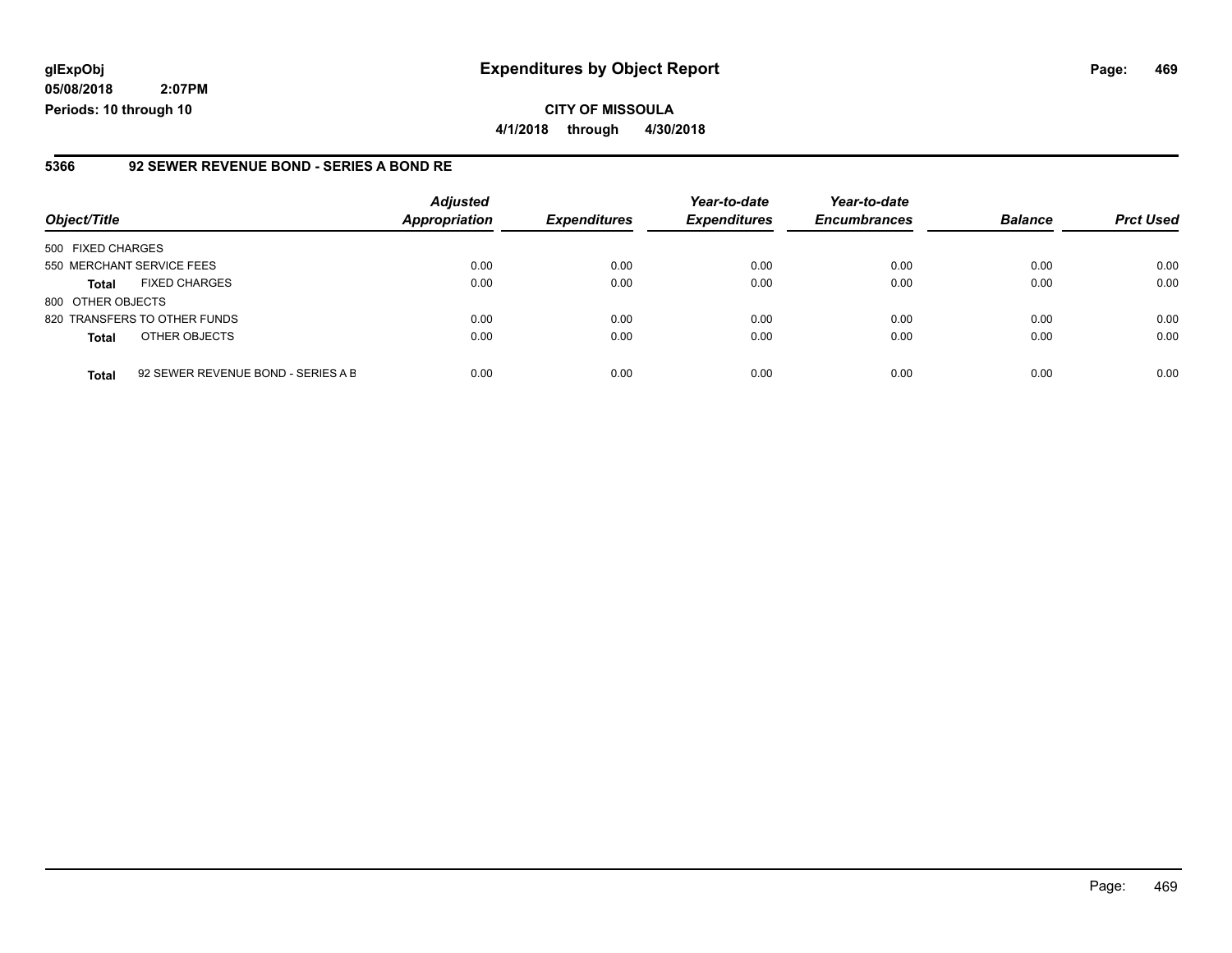#### **CITY OF MISSOULA 4/1/2018 through 4/30/2018**

# **5367 92 SEWER REVENUE BOND - SERIES B BOND RE**

| Object/Title                                       | <b>Adjusted</b><br><b>Appropriation</b> | <b>Expenditures</b> | Year-to-date<br><b>Expenditures</b> | Year-to-date<br><b>Encumbrances</b> | <b>Balance</b> | <b>Prct Used</b> |
|----------------------------------------------------|-----------------------------------------|---------------------|-------------------------------------|-------------------------------------|----------------|------------------|
| 500 FIXED CHARGES                                  |                                         |                     |                                     |                                     |                |                  |
| 550 MERCHANT SERVICE FEES                          | 0.00                                    | 0.00                | 0.00                                | 0.00                                | 0.00           | 0.00             |
| <b>FIXED CHARGES</b><br><b>Total</b>               | 0.00                                    | 0.00                | 0.00                                | 0.00                                | 0.00           | 0.00             |
| 800 OTHER OBJECTS                                  |                                         |                     |                                     |                                     |                |                  |
| 820 TRANSFERS TO OTHER FUNDS                       | 0.00                                    | 0.00                | 0.00                                | 0.00                                | 0.00           | 0.00             |
| OTHER OBJECTS<br><b>Total</b>                      | 0.00                                    | 0.00                | 0.00                                | 0.00                                | 0.00           | 0.00             |
| <b>WASTEWATER\ COMPOST UTILITY</b><br><b>Total</b> | 0.00                                    | 0.00                | 0.00                                | 0.00                                | 0.00           | 0.00             |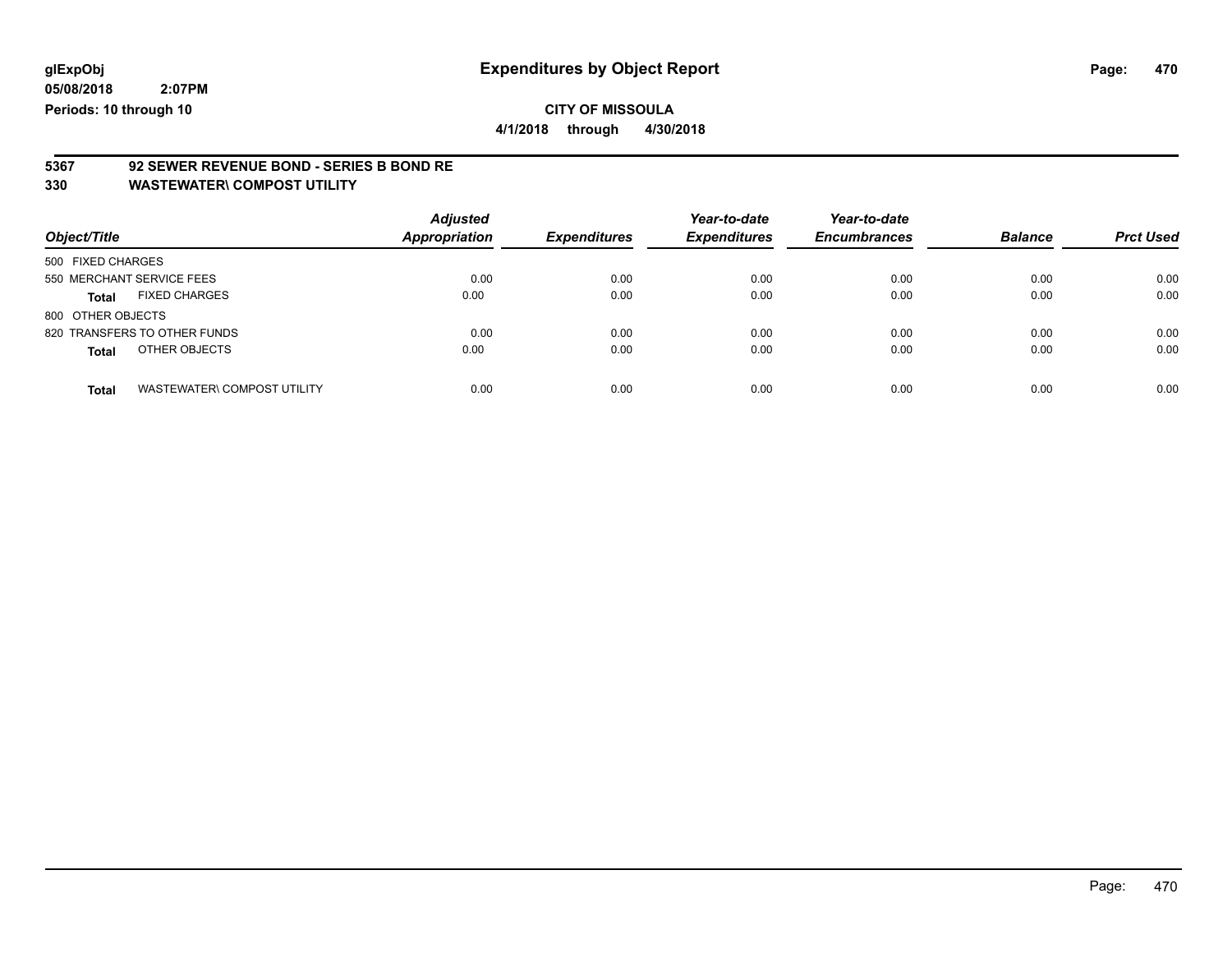### **glExpObj Expenditures by Object Report Page: 471**

**05/08/2018 2:07PM Periods: 10 through 10**

#### **5367 92 SEWER REVENUE BOND - SERIES B BOND RE**

| Object/Title              |                                    | <b>Adjusted</b><br><b>Appropriation</b> | <b>Expenditures</b> | Year-to-date<br><b>Expenditures</b> | Year-to-date<br><b>Encumbrances</b> | <b>Balance</b> | <b>Prct Used</b> |
|---------------------------|------------------------------------|-----------------------------------------|---------------------|-------------------------------------|-------------------------------------|----------------|------------------|
| 500 FIXED CHARGES         |                                    |                                         |                     |                                     |                                     |                |                  |
| 550 MERCHANT SERVICE FEES |                                    | 0.00                                    | 0.00                | 0.00                                | 0.00                                | 0.00           | 0.00             |
| <b>Total</b>              | <b>FIXED CHARGES</b>               | 0.00                                    | 0.00                | 0.00                                | 0.00                                | 0.00           | 0.00             |
| 800 OTHER OBJECTS         |                                    |                                         |                     |                                     |                                     |                |                  |
|                           | 820 TRANSFERS TO OTHER FUNDS       | 0.00                                    | 0.00                | 0.00                                | 0.00                                | 0.00           | 0.00             |
| <b>Total</b>              | OTHER OBJECTS                      | 0.00                                    | 0.00                | 0.00                                | 0.00                                | 0.00           | 0.00             |
| <b>Total</b>              | 92 SEWER REVENUE BOND - SERIES B E | 0.00                                    | 0.00                | 0.00                                | 0.00                                | 0.00           | 0.00             |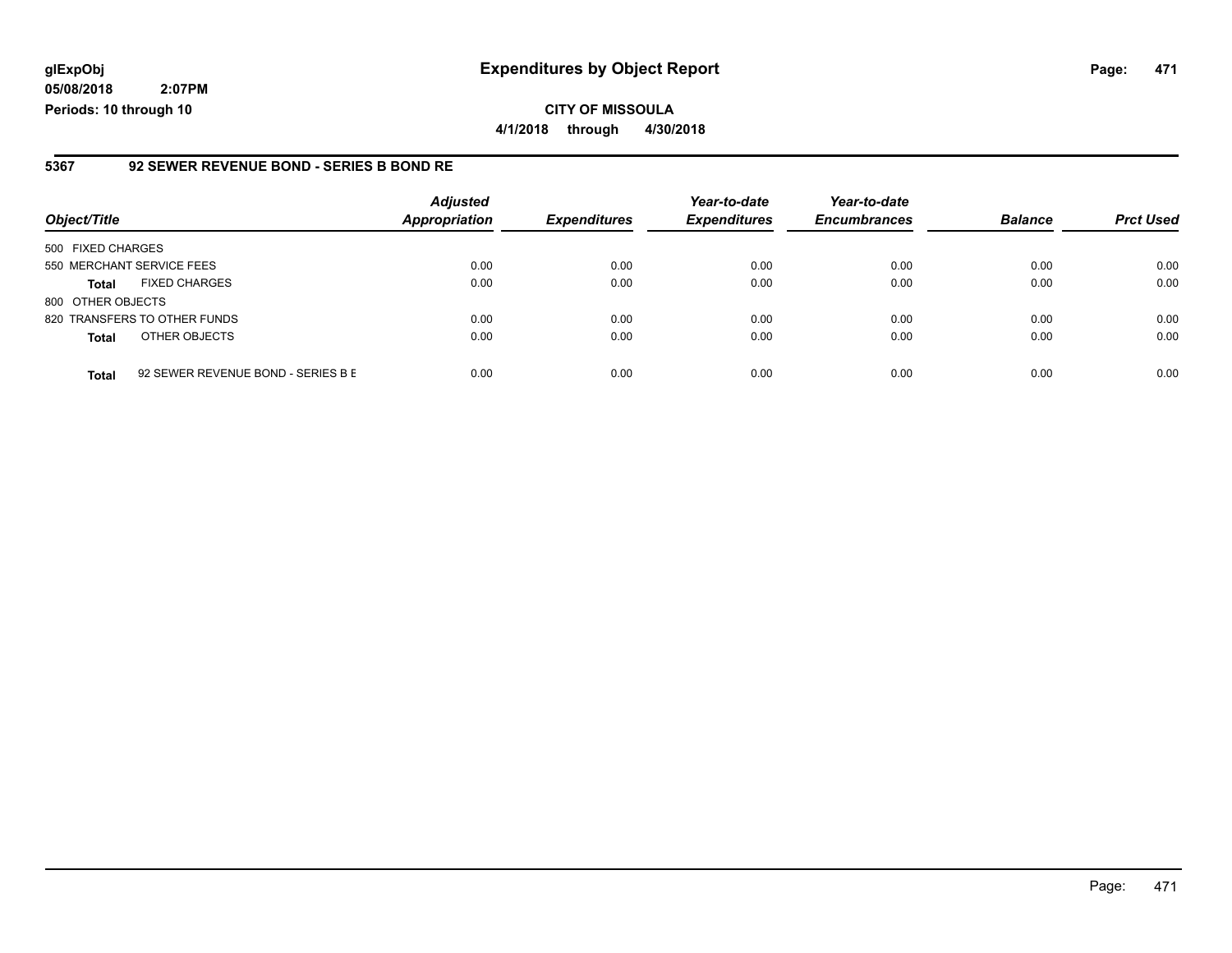**4/1/2018 through 4/30/2018**

### **5368 00 SEWER REVENUE BOND RESERVE FUND**

| Object/Title                                       | <b>Adjusted</b><br><b>Appropriation</b> | <b>Expenditures</b> | Year-to-date<br><b>Expenditures</b> | Year-to-date<br><b>Encumbrances</b> | <b>Balance</b> | <b>Prct Used</b> |
|----------------------------------------------------|-----------------------------------------|---------------------|-------------------------------------|-------------------------------------|----------------|------------------|
| 500 FIXED CHARGES                                  |                                         |                     |                                     |                                     |                |                  |
| 550 MERCHANT SERVICE FEES                          | 0.00                                    | 0.00                | 0.00                                | 0.00                                | 0.00           | 0.00             |
| <b>FIXED CHARGES</b><br><b>Total</b>               | 0.00                                    | 0.00                | 0.00                                | 0.00                                | 0.00           | 0.00             |
| 800 OTHER OBJECTS                                  |                                         |                     |                                     |                                     |                |                  |
| 820 TRANSFERS TO OTHER FUNDS                       | 0.00                                    | 0.00                | 0.00                                | 0.00                                | 0.00           | 0.00             |
| OTHER OBJECTS<br><b>Total</b>                      | 0.00                                    | 0.00                | 0.00                                | 0.00                                | 0.00           | 0.00             |
| <b>WASTEWATER\ COMPOST UTILITY</b><br><b>Total</b> | 0.00                                    | 0.00                | 0.00                                | 0.00                                | 0.00           | 0.00             |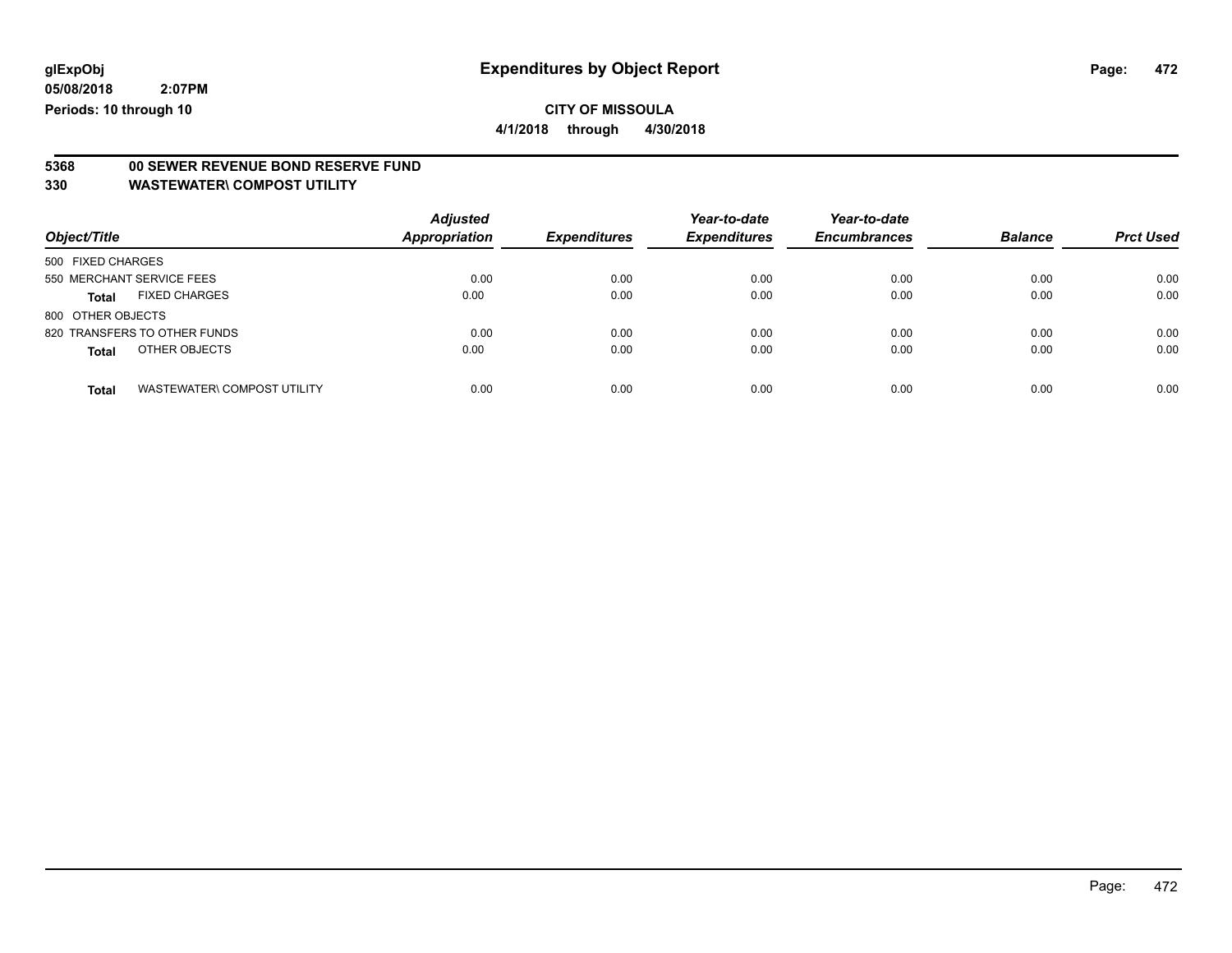**CITY OF MISSOULA 4/1/2018 through 4/30/2018**

#### **5368 00 SEWER REVENUE BOND RESERVE FUND**

| Object/Title      |                                  | <b>Adjusted</b><br><b>Appropriation</b> |                     | Year-to-date        | Year-to-date        | <b>Balance</b> |                  |
|-------------------|----------------------------------|-----------------------------------------|---------------------|---------------------|---------------------|----------------|------------------|
|                   |                                  |                                         | <b>Expenditures</b> | <b>Expenditures</b> | <b>Encumbrances</b> |                | <b>Prct Used</b> |
| 500 FIXED CHARGES |                                  |                                         |                     |                     |                     |                |                  |
|                   | 550 MERCHANT SERVICE FEES        | 0.00                                    | 0.00                | 0.00                | 0.00                | 0.00           | 0.00             |
| <b>Total</b>      | <b>FIXED CHARGES</b>             | 0.00                                    | 0.00                | 0.00                | 0.00                | 0.00           | 0.00             |
| 800 OTHER OBJECTS |                                  |                                         |                     |                     |                     |                |                  |
|                   | 820 TRANSFERS TO OTHER FUNDS     | 0.00                                    | 0.00                | 0.00                | 0.00                | 0.00           | 0.00             |
| <b>Total</b>      | OTHER OBJECTS                    | 0.00                                    | 0.00                | 0.00                | 0.00                | 0.00           | 0.00             |
| <b>Total</b>      | 00 SEWER REVENUE BOND RESERVE FU | 0.00                                    | 0.00                | 0.00                | 0.00                | 0.00           | 0.00             |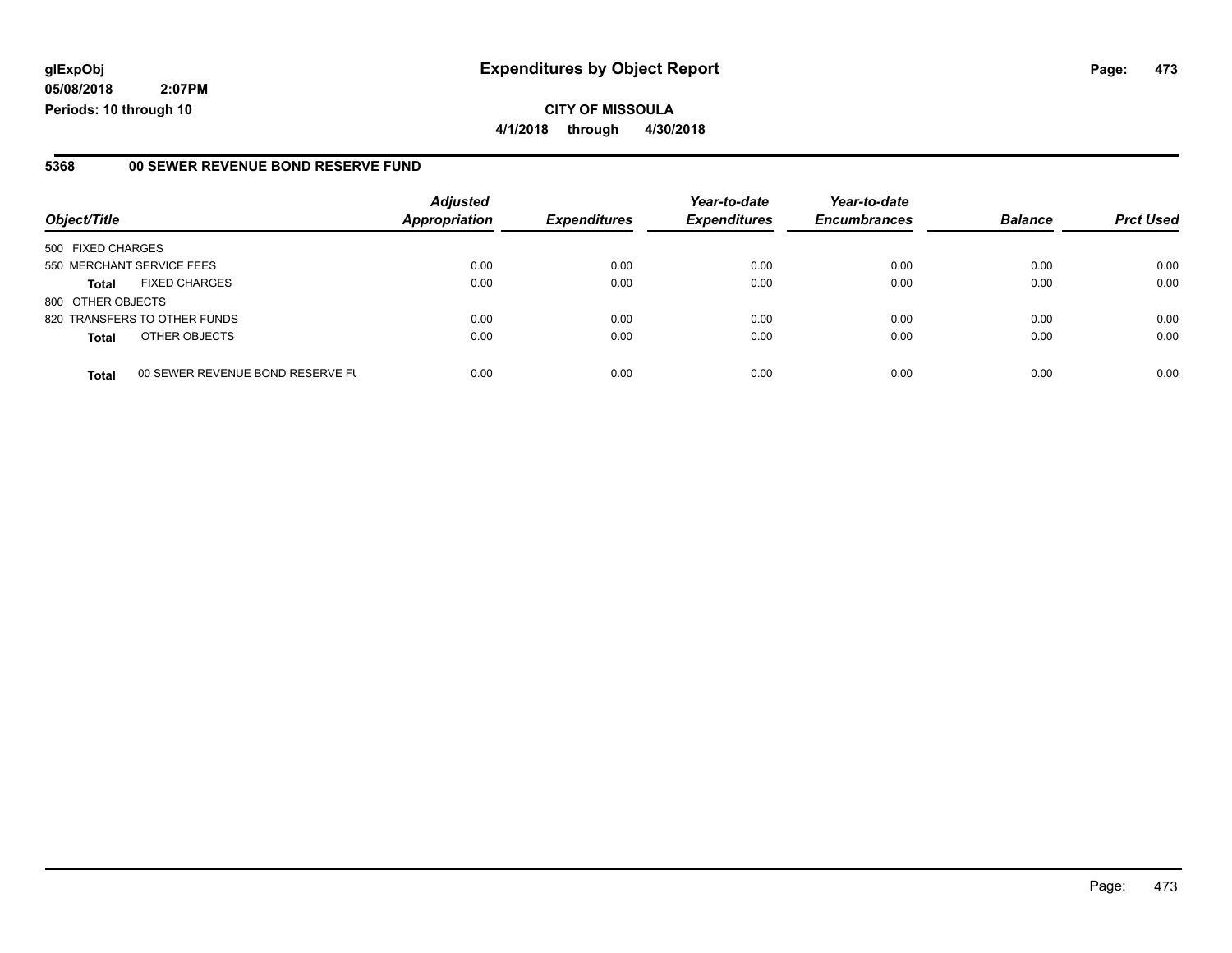#### **CITY OF MISSOULA 4/1/2018 through 4/30/2018**

# **5369 2001 SEWER REVENUE BOND<br>330 WASTEWATER\ COMPOST UTIL**

| Object/Title                                       | <b>Adjusted</b><br><b>Appropriation</b> | <b>Expenditures</b> | Year-to-date<br><b>Expenditures</b> | Year-to-date<br><b>Encumbrances</b> | <b>Balance</b> | <b>Prct Used</b> |
|----------------------------------------------------|-----------------------------------------|---------------------|-------------------------------------|-------------------------------------|----------------|------------------|
| 500 FIXED CHARGES                                  |                                         |                     |                                     |                                     |                |                  |
| 550 MERCHANT SERVICE FEES                          | 0.00                                    | 0.00                | 0.00                                | 0.00                                | 0.00           | 0.00             |
| <b>FIXED CHARGES</b><br><b>Total</b>               | 0.00                                    | 0.00                | 0.00                                | 0.00                                | 0.00           | 0.00             |
| 800 OTHER OBJECTS                                  |                                         |                     |                                     |                                     |                |                  |
| 820 TRANSFERS TO OTHER FUNDS                       | 0.00                                    | 0.00                | 0.00                                | 0.00                                | 0.00           | 0.00             |
| OTHER OBJECTS<br><b>Total</b>                      | 0.00                                    | 0.00                | 0.00                                | 0.00                                | 0.00           | 0.00             |
| <b>WASTEWATER\ COMPOST UTILITY</b><br><b>Total</b> | 0.00                                    | 0.00                | 0.00                                | 0.00                                | 0.00           | 0.00             |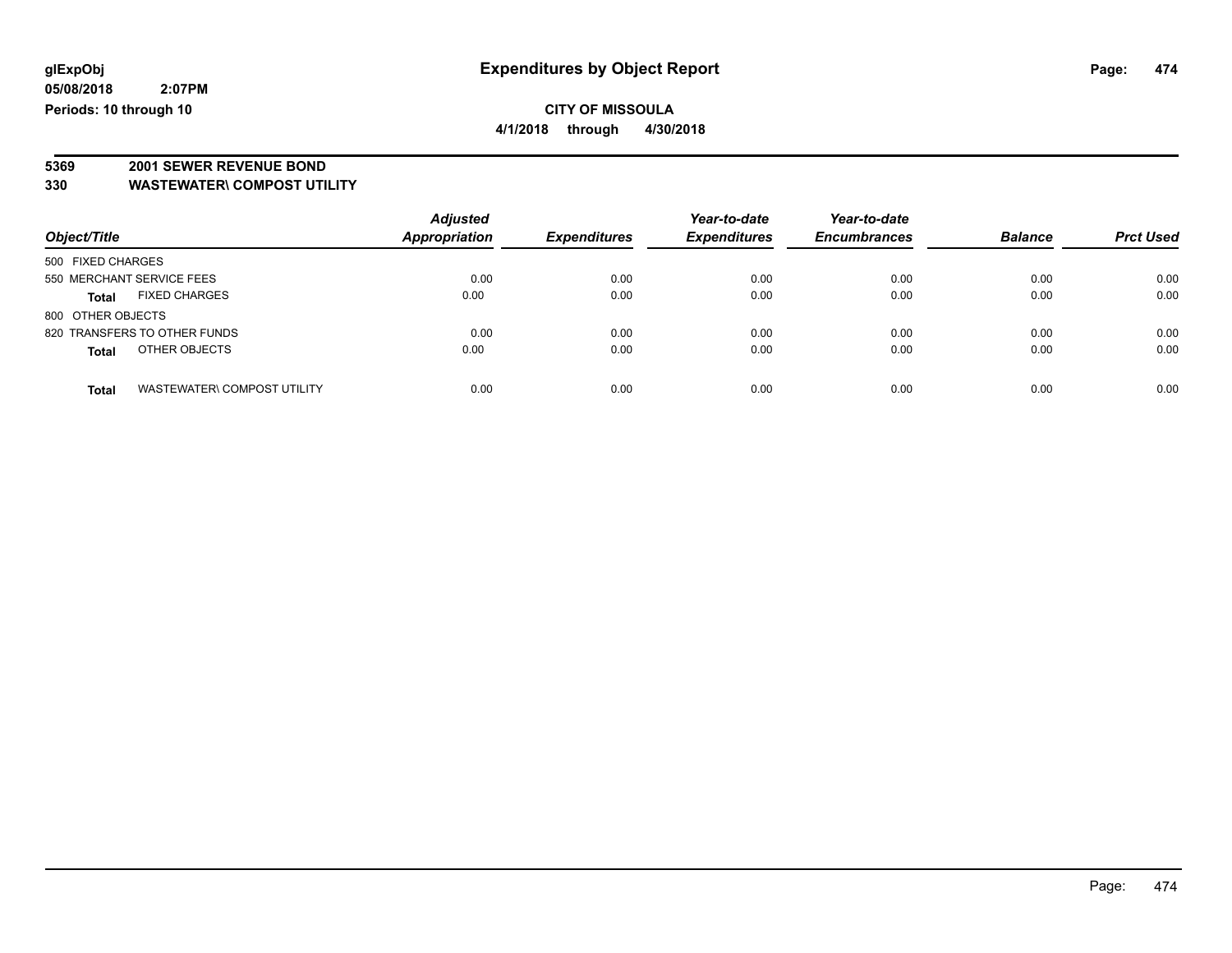**CITY OF MISSOULA 4/1/2018 through 4/30/2018**

#### **5369 2001 SEWER REVENUE BOND**

|                                         | <b>Adjusted</b>      |                     | Year-to-date        | Year-to-date        |                |                  |
|-----------------------------------------|----------------------|---------------------|---------------------|---------------------|----------------|------------------|
| Object/Title                            | <b>Appropriation</b> | <b>Expenditures</b> | <b>Expenditures</b> | <b>Encumbrances</b> | <b>Balance</b> | <b>Prct Used</b> |
| 500 FIXED CHARGES                       |                      |                     |                     |                     |                |                  |
| 550 MERCHANT SERVICE FEES               | 0.00                 | 0.00                | 0.00                | 0.00                | 0.00           | 0.00             |
| <b>FIXED CHARGES</b><br>Total           | 0.00                 | 0.00                | 0.00                | 0.00                | 0.00           | 0.00             |
| 800 OTHER OBJECTS                       |                      |                     |                     |                     |                |                  |
| 820 TRANSFERS TO OTHER FUNDS            | 0.00                 | 0.00                | 0.00                | 0.00                | 0.00           | 0.00             |
| OTHER OBJECTS<br><b>Total</b>           | 0.00                 | 0.00                | 0.00                | 0.00                | 0.00           | 0.00             |
| 2001 SEWER REVENUE BOND<br><b>Total</b> | 0.00                 | 0.00                | 0.00                | 0.00                | 0.00           | 0.00             |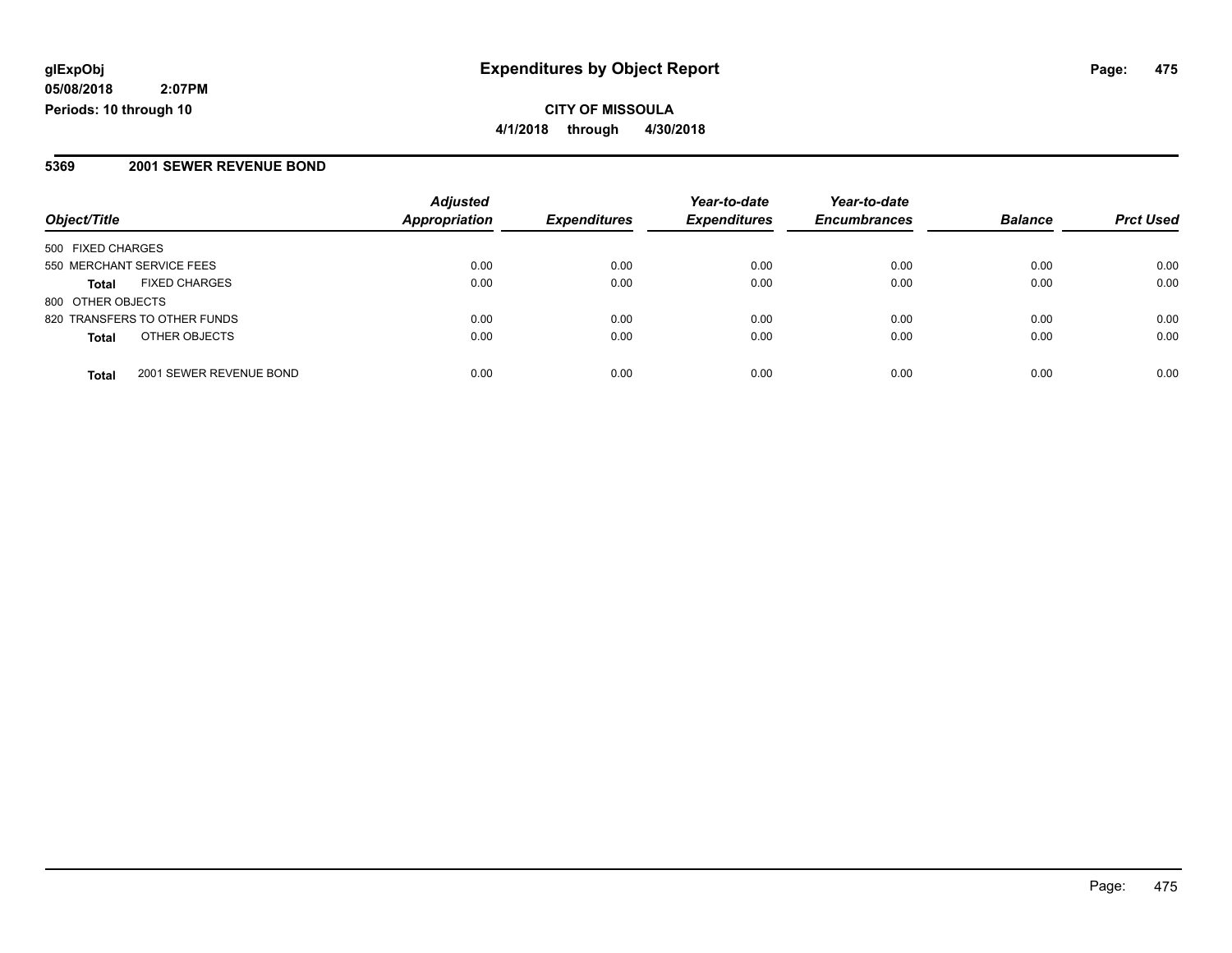**4/1/2018 through 4/30/2018**

# **5370 99 SEWER REVENUE BOND RESERVE FUND**

| Object/Title                                       | <b>Adjusted</b><br><b>Appropriation</b> | <b>Expenditures</b> | Year-to-date<br><b>Expenditures</b> | Year-to-date<br><b>Encumbrances</b> | <b>Balance</b> | <b>Prct Used</b> |
|----------------------------------------------------|-----------------------------------------|---------------------|-------------------------------------|-------------------------------------|----------------|------------------|
| 500 FIXED CHARGES                                  |                                         |                     |                                     |                                     |                |                  |
| 550 MERCHANT SERVICE FEES                          | 0.00                                    | 0.00                | 0.00                                | 0.00                                | 0.00           | 0.00             |
| <b>FIXED CHARGES</b><br><b>Total</b>               | 0.00                                    | 0.00                | 0.00                                | 0.00                                | 0.00           | 0.00             |
| 800 OTHER OBJECTS                                  |                                         |                     |                                     |                                     |                |                  |
| 820 TRANSFERS TO OTHER FUNDS                       | 0.00                                    | 0.00                | 0.00                                | 0.00                                | 0.00           | 0.00             |
| OTHER OBJECTS<br><b>Total</b>                      | 0.00                                    | 0.00                | 0.00                                | 0.00                                | 0.00           | 0.00             |
| <b>WASTEWATER\ COMPOST UTILITY</b><br><b>Total</b> | 0.00                                    | 0.00                | 0.00                                | 0.00                                | 0.00           | 0.00             |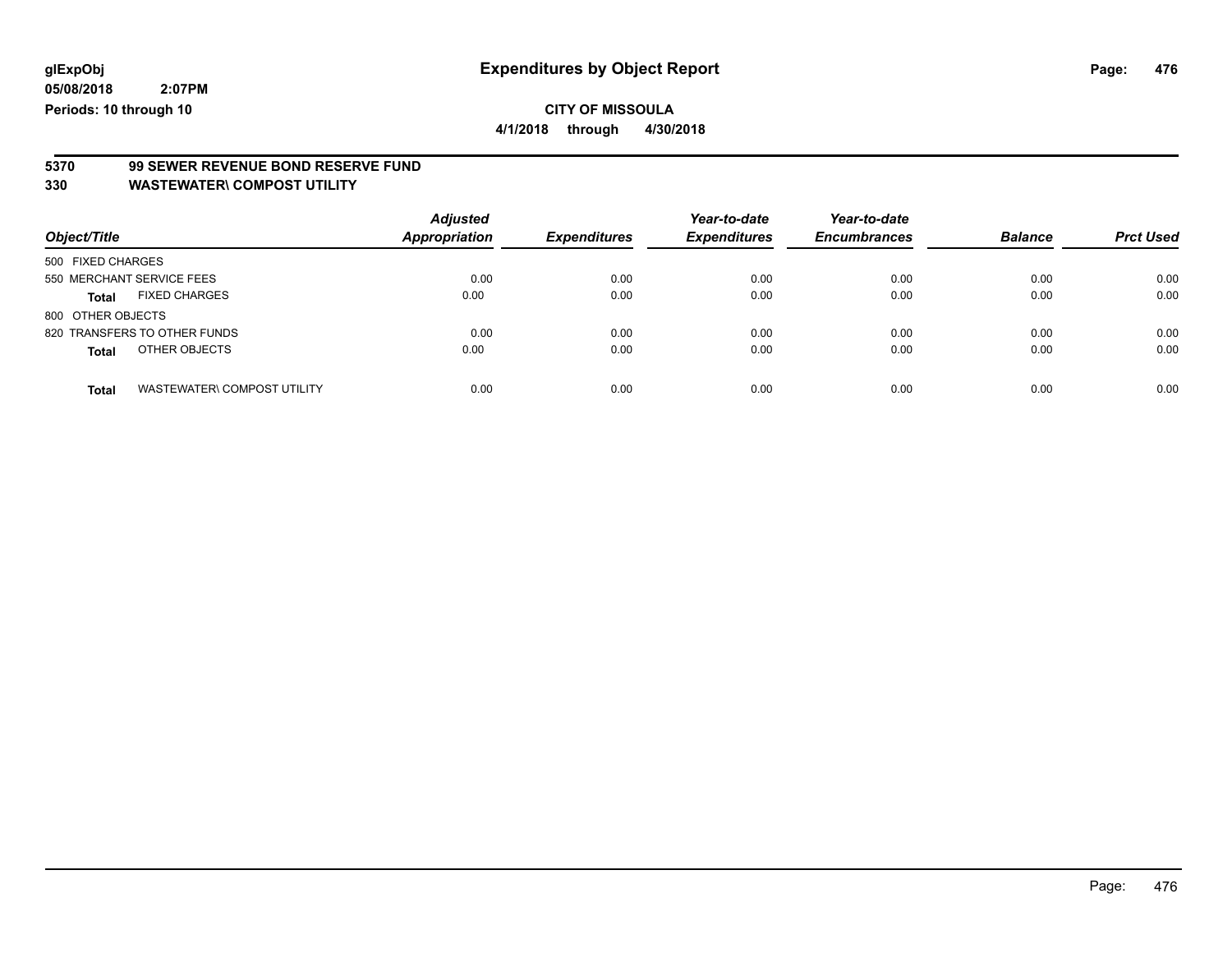**CITY OF MISSOULA 4/1/2018 through 4/30/2018**

#### **5370 99 SEWER REVENUE BOND RESERVE FUND**

|                           |                                  | <b>Adjusted</b>      |                     | Year-to-date        | Year-to-date        |                |                  |
|---------------------------|----------------------------------|----------------------|---------------------|---------------------|---------------------|----------------|------------------|
| Object/Title              |                                  | <b>Appropriation</b> | <b>Expenditures</b> | <b>Expenditures</b> | <b>Encumbrances</b> | <b>Balance</b> | <b>Prct Used</b> |
| 500 FIXED CHARGES         |                                  |                      |                     |                     |                     |                |                  |
| 550 MERCHANT SERVICE FEES |                                  | 0.00                 | 0.00                | 0.00                | 0.00                | 0.00           | 0.00             |
| <b>Total</b>              | <b>FIXED CHARGES</b>             | 0.00                 | 0.00                | 0.00                | 0.00                | 0.00           | 0.00             |
| 800 OTHER OBJECTS         |                                  |                      |                     |                     |                     |                |                  |
|                           | 820 TRANSFERS TO OTHER FUNDS     | 0.00                 | 0.00                | 0.00                | 0.00                | 0.00           | 0.00             |
| <b>Total</b>              | OTHER OBJECTS                    | 0.00                 | 0.00                | 0.00                | 0.00                | 0.00           | 0.00             |
| <b>Total</b>              | 99 SEWER REVENUE BOND RESERVE FL | 0.00                 | 0.00                | 0.00                | 0.00                | 0.00           | 0.00             |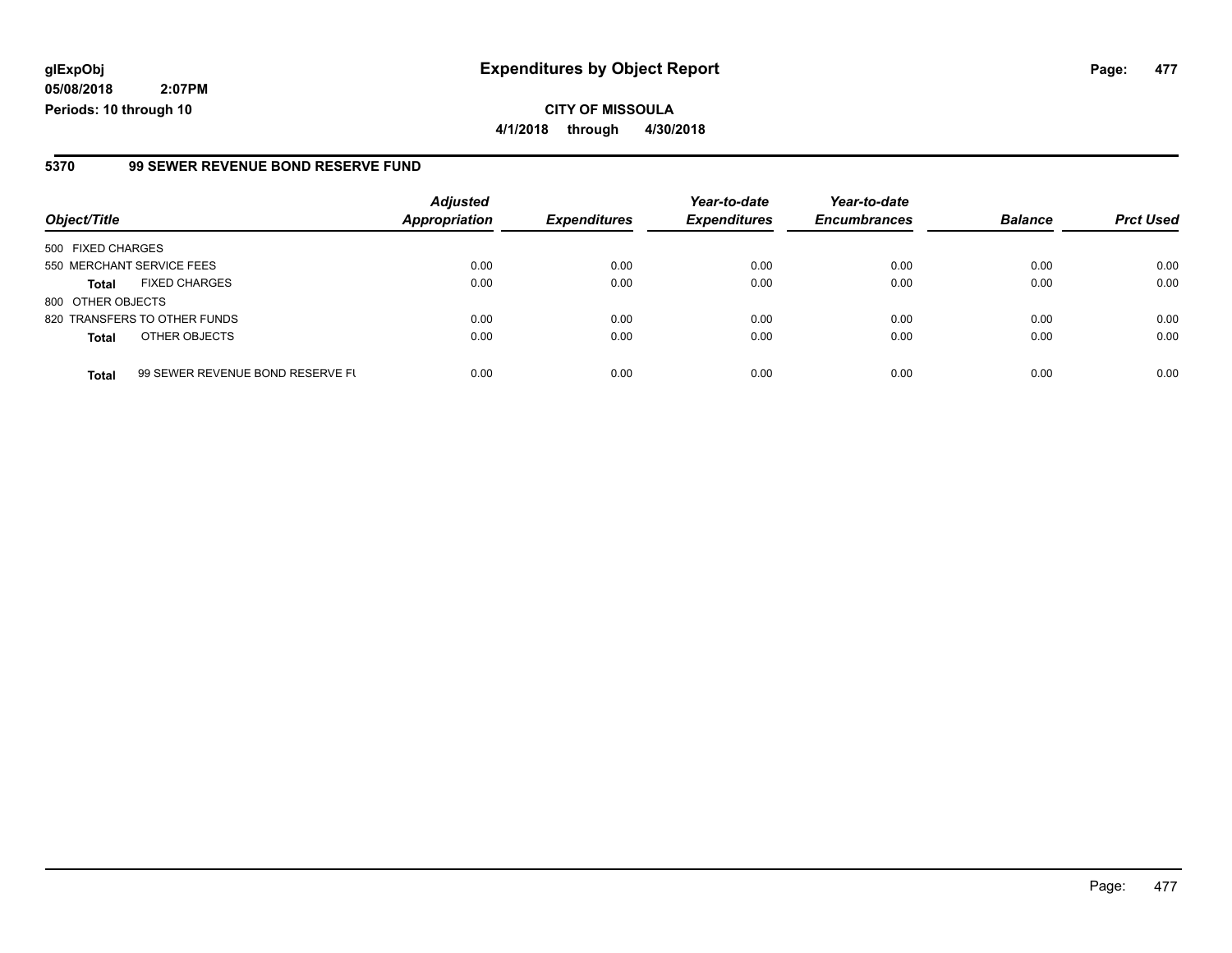#### **CITY OF MISSOULA 4/1/2018 through 4/30/2018**

**5371 2002 SEWER BONDS 330 WASTEWATER\ COMPOST UTILITY**

|                             |                                    | <b>Adjusted</b> |                     | Year-to-date        | Year-to-date        |                |                  |
|-----------------------------|------------------------------------|-----------------|---------------------|---------------------|---------------------|----------------|------------------|
| Object/Title                |                                    | Appropriation   | <b>Expenditures</b> | <b>Expenditures</b> | <b>Encumbrances</b> | <b>Balance</b> | <b>Prct Used</b> |
| 500 FIXED CHARGES           |                                    |                 |                     |                     |                     |                |                  |
| 550 MERCHANT SERVICE FEES   |                                    | 0.00            | 0.00                | 0.00                | 0.00                | 0.00           | 0.00             |
| <b>Total</b>                | <b>FIXED CHARGES</b>               | 0.00            | 0.00                | 0.00                | 0.00                | 0.00           | 0.00             |
| 600 DEBT SERVICE            |                                    |                 |                     |                     |                     |                |                  |
| 610 PRINCIPAL               |                                    | 0.00            | 0.00                | 0.00                | 0.00                | 0.00           | 0.00             |
| 620 INTEREST / SERVICE FEES |                                    | 0.00            | 0.00                | 0.00                | 0.00                | 0.00           | 0.00             |
| <b>Total</b>                | <b>DEBT SERVICE</b>                | 0.00            | 0.00                | 0.00                | 0.00                | 0.00           | 0.00             |
| <b>Total</b>                | <b>WASTEWATER\ COMPOST UTILITY</b> | 0.00            | 0.00                | 0.00                | 0.00                | 0.00           | 0.00             |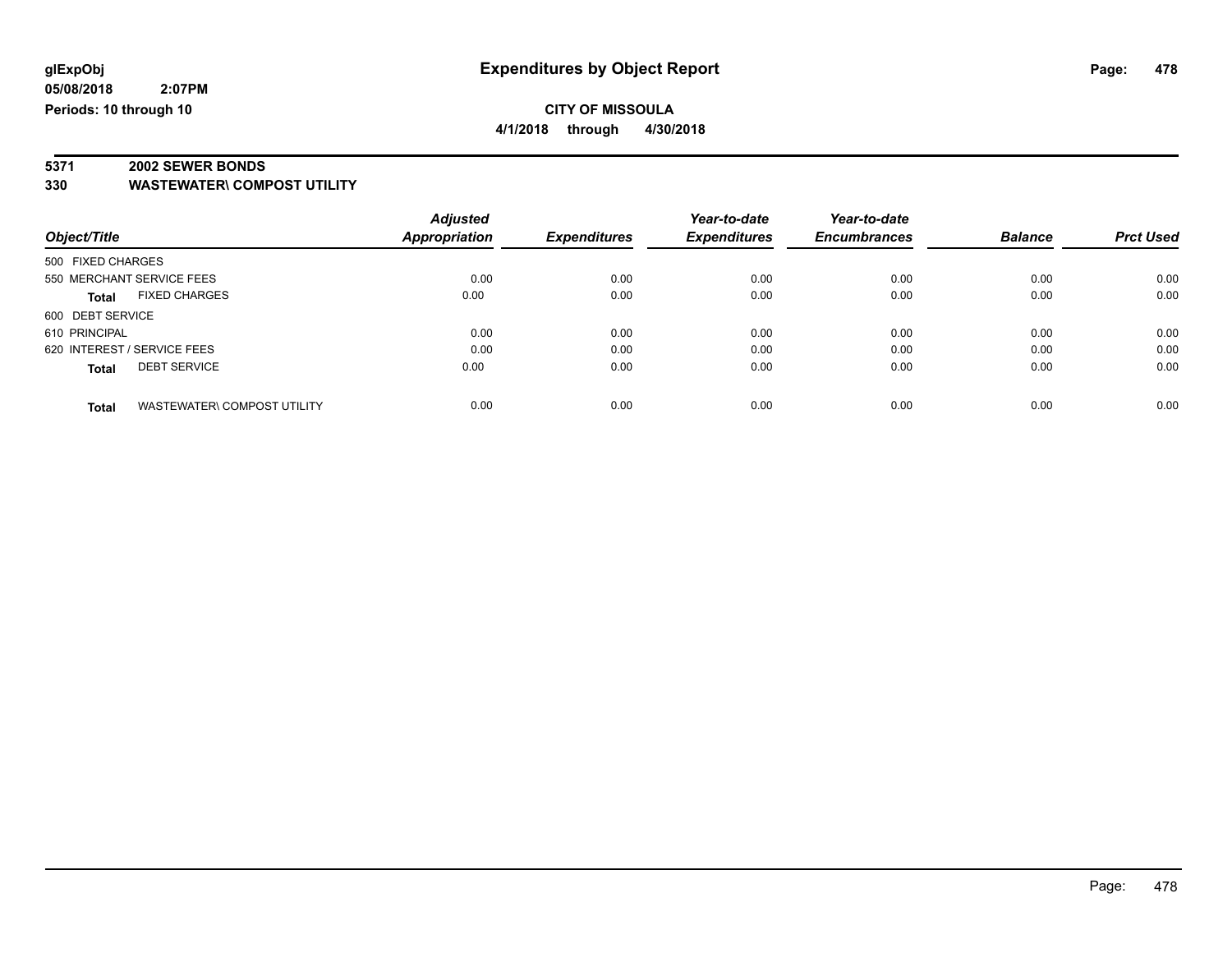**2:07PM Periods: 10 through 10**

#### **CITY OF MISSOULA 4/1/2018 through 4/30/2018**

#### **5371 2002 SEWER BONDS**

|                                      | <b>Adjusted</b>      |                     | Year-to-date        | Year-to-date        |                |                  |
|--------------------------------------|----------------------|---------------------|---------------------|---------------------|----------------|------------------|
| Object/Title                         | <b>Appropriation</b> | <b>Expenditures</b> | <b>Expenditures</b> | <b>Encumbrances</b> | <b>Balance</b> | <b>Prct Used</b> |
| 500 FIXED CHARGES                    |                      |                     |                     |                     |                |                  |
| 550 MERCHANT SERVICE FEES            | 0.00                 | 0.00                | 0.00                | 0.00                | 0.00           | 0.00             |
| <b>FIXED CHARGES</b><br><b>Total</b> | 0.00                 | 0.00                | 0.00                | 0.00                | 0.00           | 0.00             |
| 600 DEBT SERVICE                     |                      |                     |                     |                     |                |                  |
| 610 PRINCIPAL                        | 0.00                 | 0.00                | 0.00                | 0.00                | 0.00           | 0.00             |
| 620 INTEREST / SERVICE FEES          | 0.00                 | 0.00                | 0.00                | 0.00                | 0.00           | 0.00             |
| <b>DEBT SERVICE</b><br><b>Total</b>  | 0.00                 | 0.00                | 0.00                | 0.00                | 0.00           | 0.00             |
| 2002 SEWER BONDS<br>Total            | 0.00                 | 0.00                | 0.00                | 0.00                | 0.00           | 0.00             |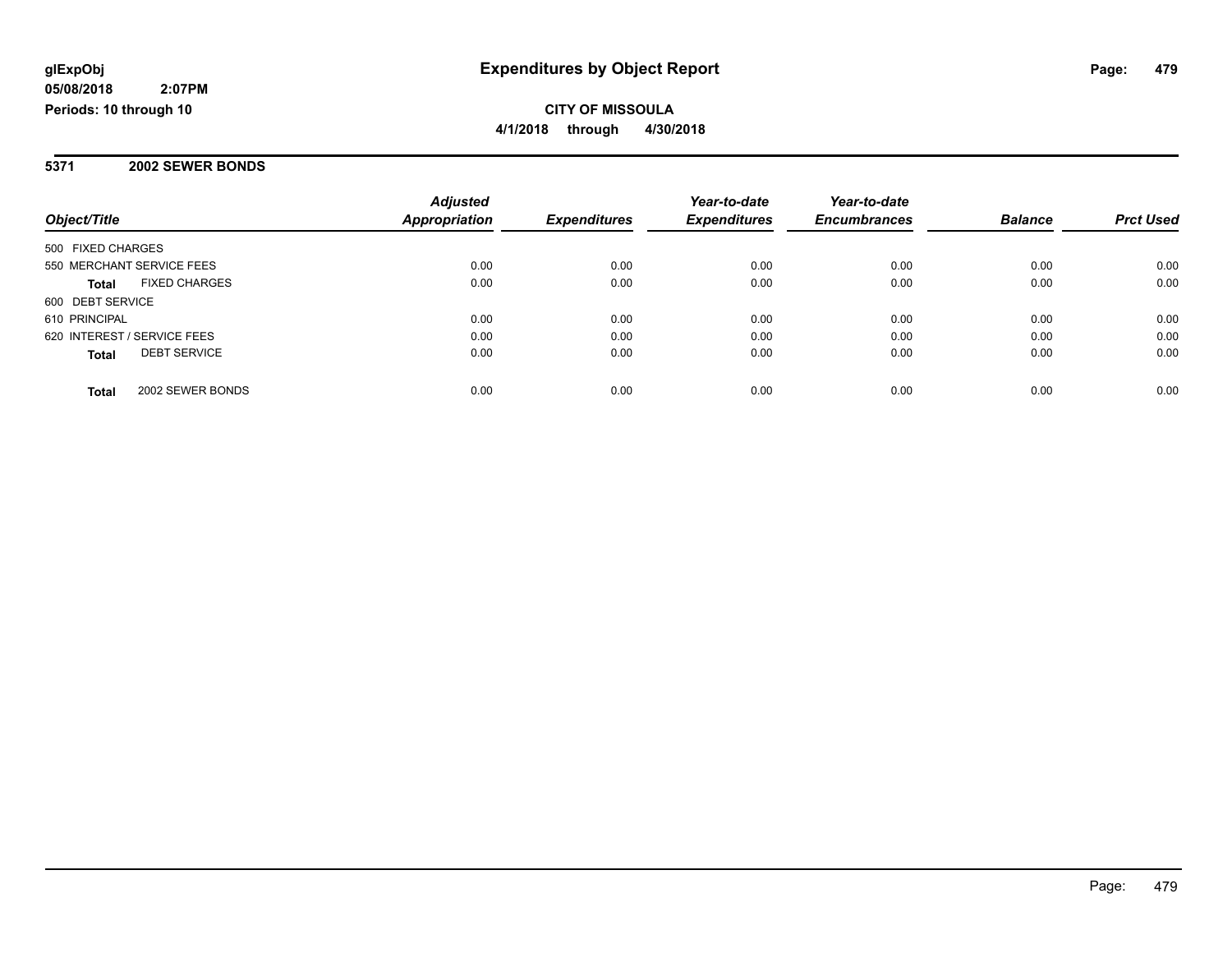#### **CITY OF MISSOULA 4/1/2018 through 4/30/2018**

# **5372 2002 SEWER REVENUE BOND**<br>**330 WASTEWATER\ COMPOST UTIL**

| Object/Title                                       | <b>Adjusted</b><br>Appropriation | <b>Expenditures</b> | Year-to-date<br><b>Expenditures</b> | Year-to-date<br><b>Encumbrances</b> | <b>Balance</b> | <b>Prct Used</b> |
|----------------------------------------------------|----------------------------------|---------------------|-------------------------------------|-------------------------------------|----------------|------------------|
| 500 FIXED CHARGES                                  |                                  |                     |                                     |                                     |                |                  |
| 550 MERCHANT SERVICE FEES                          | 0.00                             | 0.00                | 0.00                                | 0.00                                | 0.00           | 0.00             |
| <b>FIXED CHARGES</b><br><b>Total</b>               | 0.00                             | 0.00                | 0.00                                | 0.00                                | 0.00           | 0.00             |
| 800 OTHER OBJECTS                                  |                                  |                     |                                     |                                     |                |                  |
| 820 TRANSFERS TO OTHER FUNDS                       | 0.00                             | 0.00                | 0.00                                | 0.00                                | 0.00           | 0.00             |
| OTHER OBJECTS<br><b>Total</b>                      | 0.00                             | 0.00                | 0.00                                | 0.00                                | 0.00           | 0.00             |
|                                                    |                                  |                     |                                     |                                     |                |                  |
| <b>WASTEWATER\ COMPOST UTILITY</b><br><b>Total</b> | 0.00                             | 0.00                | 0.00                                | 0.00                                | 0.00           | 0.00             |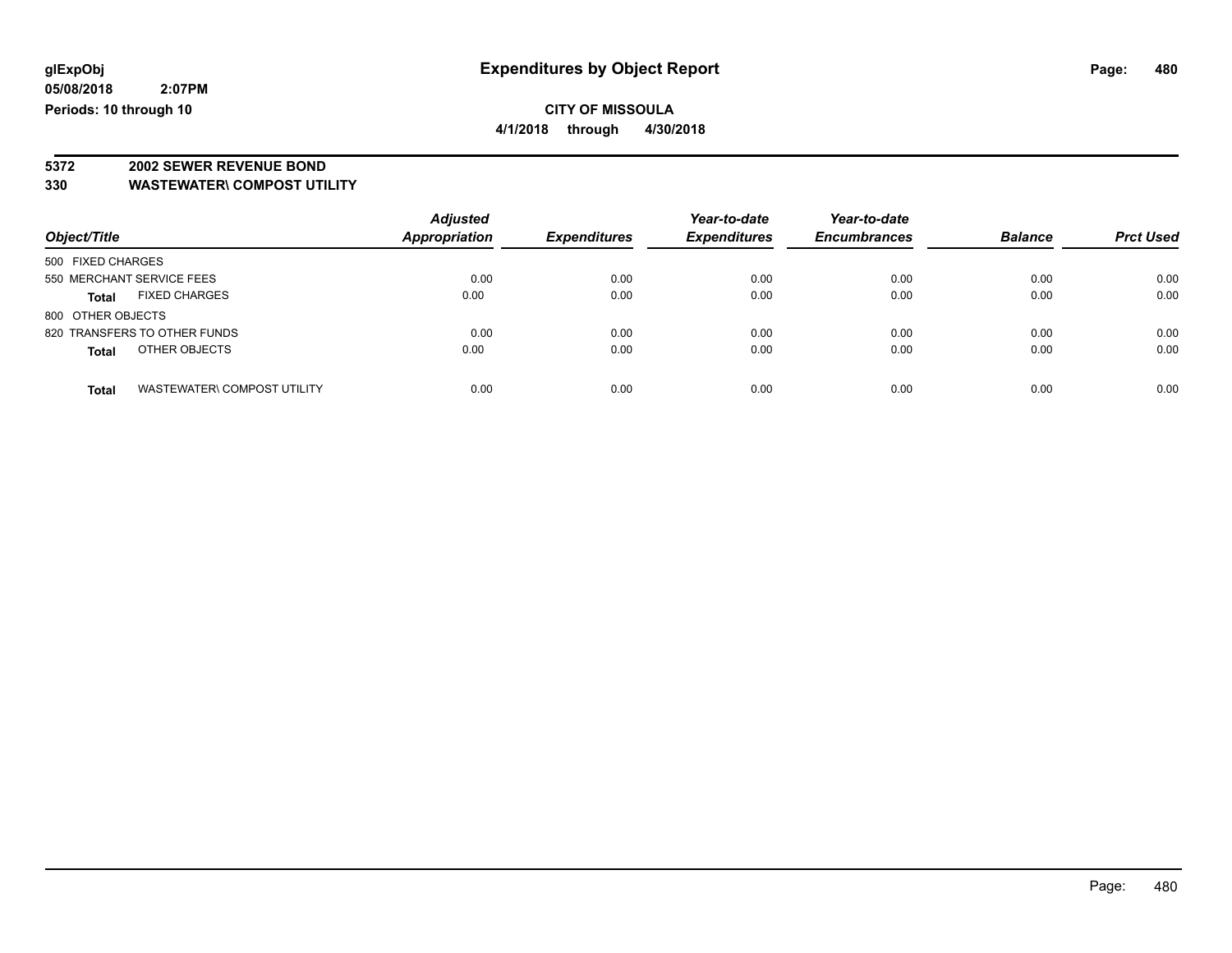**CITY OF MISSOULA 4/1/2018 through 4/30/2018**

#### **5372 2002 SEWER REVENUE BOND**

|                              |                         | <b>Adjusted</b>      |                     | Year-to-date        | Year-to-date        |                |                  |
|------------------------------|-------------------------|----------------------|---------------------|---------------------|---------------------|----------------|------------------|
| Object/Title                 |                         | <b>Appropriation</b> | <b>Expenditures</b> | <b>Expenditures</b> | <b>Encumbrances</b> | <b>Balance</b> | <b>Prct Used</b> |
| 500 FIXED CHARGES            |                         |                      |                     |                     |                     |                |                  |
| 550 MERCHANT SERVICE FEES    |                         | 0.00                 | 0.00                | 0.00                | 0.00                | 0.00           | 0.00             |
| <b>Total</b>                 | <b>FIXED CHARGES</b>    | 0.00                 | 0.00                | 0.00                | 0.00                | 0.00           | 0.00             |
| 800 OTHER OBJECTS            |                         |                      |                     |                     |                     |                |                  |
| 820 TRANSFERS TO OTHER FUNDS |                         | 0.00                 | 0.00                | 0.00                | 0.00                | 0.00           | 0.00             |
| <b>Total</b>                 | OTHER OBJECTS           | 0.00                 | 0.00                | 0.00                | 0.00                | 0.00           | 0.00             |
| <b>Total</b>                 | 2002 SEWER REVENUE BOND | 0.00                 | 0.00                | 0.00                | 0.00                | 0.00           | 0.00             |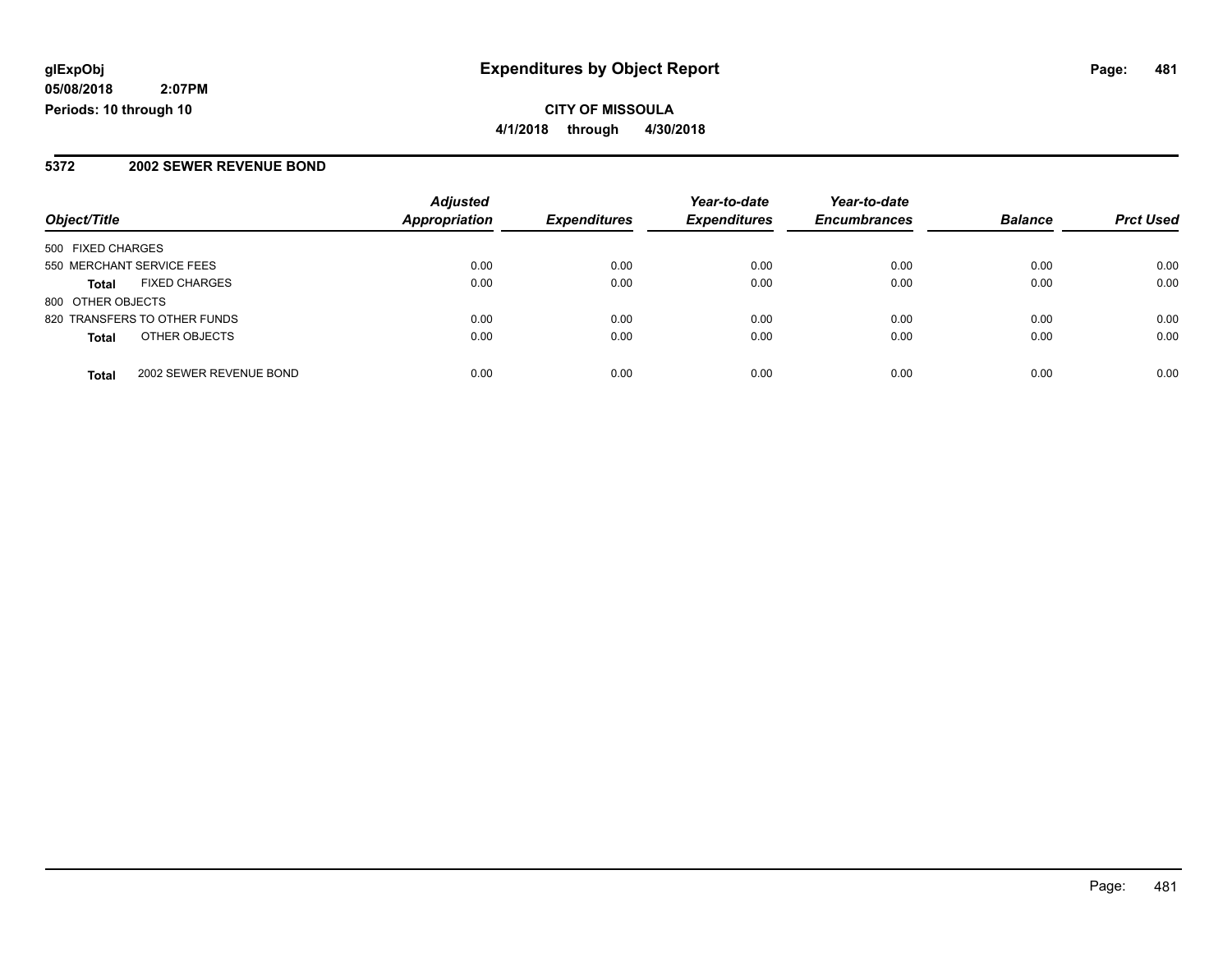# **5373 2002 WWTP UPGRADE REVENUE BOND**

| Object/Title                |                                    | <b>Adjusted</b><br><b>Appropriation</b> | <b>Expenditures</b> | Year-to-date<br><b>Expenditures</b> | Year-to-date<br><b>Encumbrances</b> | <b>Balance</b> | <b>Prct Used</b> |
|-----------------------------|------------------------------------|-----------------------------------------|---------------------|-------------------------------------|-------------------------------------|----------------|------------------|
| 500 FIXED CHARGES           |                                    |                                         |                     |                                     |                                     |                |                  |
| 550 MERCHANT SERVICE FEES   |                                    | 0.00                                    | 0.00                | 0.00                                | 0.00                                | 0.00           | 0.00             |
| <b>Total</b>                | <b>FIXED CHARGES</b>               | 0.00                                    | 0.00                | 0.00                                | 0.00                                | 0.00           | 0.00             |
| 600 DEBT SERVICE            |                                    |                                         |                     |                                     |                                     |                |                  |
| 610 PRINCIPAL               |                                    | 0.00                                    | 0.00                | 0.00                                | 0.00                                | 0.00           | 0.00             |
| 620 INTEREST / SERVICE FEES |                                    | 0.00                                    | 0.00                | 0.00                                | 0.00                                | 0.00           | 0.00             |
| <b>Total</b>                | <b>DEBT SERVICE</b>                | 0.00                                    | 0.00                | 0.00                                | 0.00                                | 0.00           | 0.00             |
| <b>Total</b>                | <b>WASTEWATER\ COMPOST UTILITY</b> | 0.00                                    | 0.00                | 0.00                                | 0.00                                | 0.00           | 0.00             |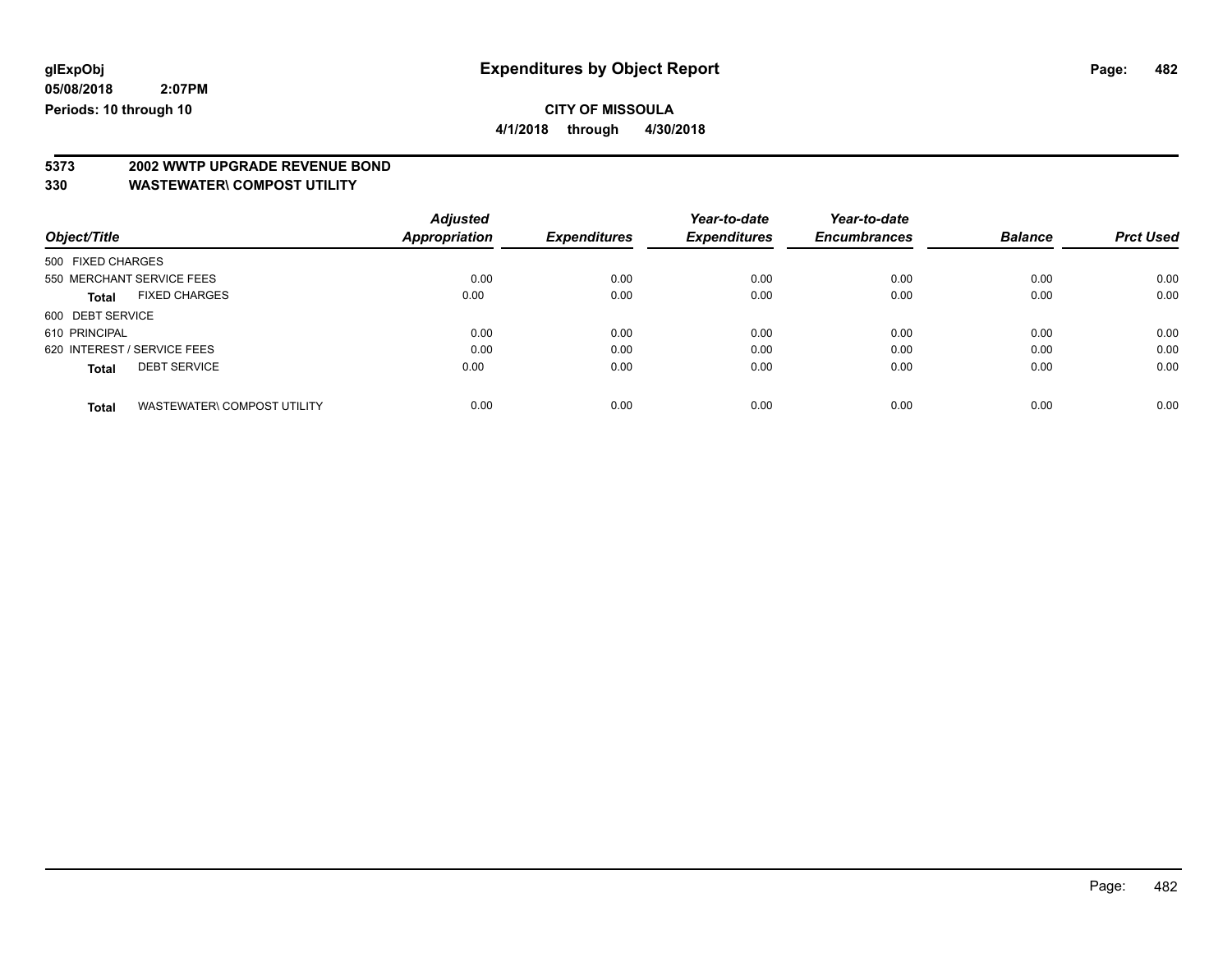**CITY OF MISSOULA 4/1/2018 through 4/30/2018**

#### **5373 2002 WWTP UPGRADE REVENUE BOND**

| Object/Title                |                                | <b>Adjusted</b><br><b>Appropriation</b> | <b>Expenditures</b> | Year-to-date<br><b>Expenditures</b> | Year-to-date<br><b>Encumbrances</b> | <b>Balance</b> | <b>Prct Used</b> |
|-----------------------------|--------------------------------|-----------------------------------------|---------------------|-------------------------------------|-------------------------------------|----------------|------------------|
| 500 FIXED CHARGES           |                                |                                         |                     |                                     |                                     |                |                  |
| 550 MERCHANT SERVICE FEES   |                                | 0.00                                    | 0.00                | 0.00                                | 0.00                                | 0.00           | 0.00             |
| <b>Total</b>                | <b>FIXED CHARGES</b>           | 0.00                                    | 0.00                | 0.00                                | 0.00                                | 0.00           | 0.00             |
| 600 DEBT SERVICE            |                                |                                         |                     |                                     |                                     |                |                  |
| 610 PRINCIPAL               |                                | 0.00                                    | 0.00                | 0.00                                | 0.00                                | 0.00           | 0.00             |
| 620 INTEREST / SERVICE FEES |                                | 0.00                                    | 0.00                | 0.00                                | 0.00                                | 0.00           | 0.00             |
| <b>Total</b>                | <b>DEBT SERVICE</b>            | 0.00                                    | 0.00                | 0.00                                | 0.00                                | 0.00           | 0.00             |
| <b>Total</b>                | 2002 WWTP UPGRADE REVENUE BOND | 0.00                                    | 0.00                | 0.00                                | 0.00                                | 0.00           | 0.00             |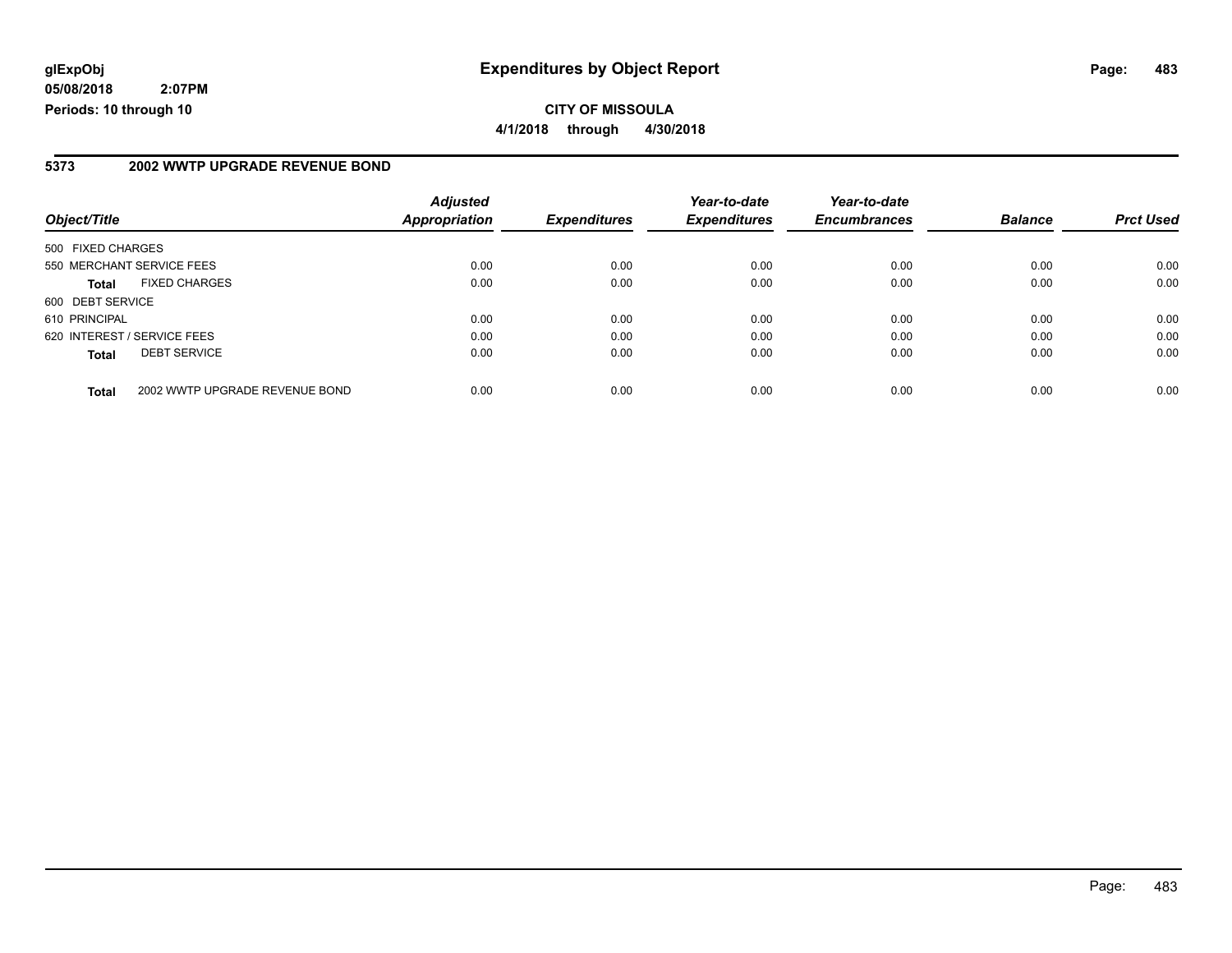#### **CITY OF MISSOULA 4/1/2018 through 4/30/2018**

# **5374 2002 WWTP UPGRADE RESERVE**

| Object/Title                         |                                    | <b>Adjusted</b><br><b>Appropriation</b> | <b>Expenditures</b> | Year-to-date<br><b>Expenditures</b> | Year-to-date<br><b>Encumbrances</b> | <b>Balance</b> | <b>Prct Used</b> |
|--------------------------------------|------------------------------------|-----------------------------------------|---------------------|-------------------------------------|-------------------------------------|----------------|------------------|
|                                      |                                    |                                         |                     |                                     |                                     |                |                  |
| 500 FIXED CHARGES                    |                                    |                                         |                     |                                     |                                     |                |                  |
| 550 MERCHANT SERVICE FEES            |                                    | 0.00                                    | 0.00                | 0.00                                | 0.00                                | 0.00           | 0.00             |
| <b>FIXED CHARGES</b><br><b>Total</b> |                                    | 0.00                                    | 0.00                | 0.00                                | 0.00                                | 0.00           | 0.00             |
| 600 DEBT SERVICE                     |                                    |                                         |                     |                                     |                                     |                |                  |
| 610 PRINCIPAL                        |                                    | 0.00                                    | 0.00                | 0.00                                | 0.00                                | 0.00           | 0.00             |
| 620 INTEREST / SERVICE FEES          |                                    | 0.00                                    | 0.00                | 0.00                                | 0.00                                | 0.00           | 0.00             |
| <b>DEBT SERVICE</b><br>Total         |                                    | 0.00                                    | 0.00                | 0.00                                | 0.00                                | 0.00           | 0.00             |
| 800 OTHER OBJECTS                    |                                    |                                         |                     |                                     |                                     |                |                  |
| 820 TRANSFERS TO OTHER FUNDS         |                                    | 0.00                                    | 0.00                | 0.00                                | 0.00                                | 0.00           | 0.00             |
| OTHER OBJECTS<br><b>Total</b>        |                                    | 0.00                                    | 0.00                | 0.00                                | 0.00                                | 0.00           | 0.00             |
| <b>Total</b>                         | <b>WASTEWATER\ COMPOST UTILITY</b> | 0.00                                    | 0.00                | 0.00                                | 0.00                                | 0.00           | 0.00             |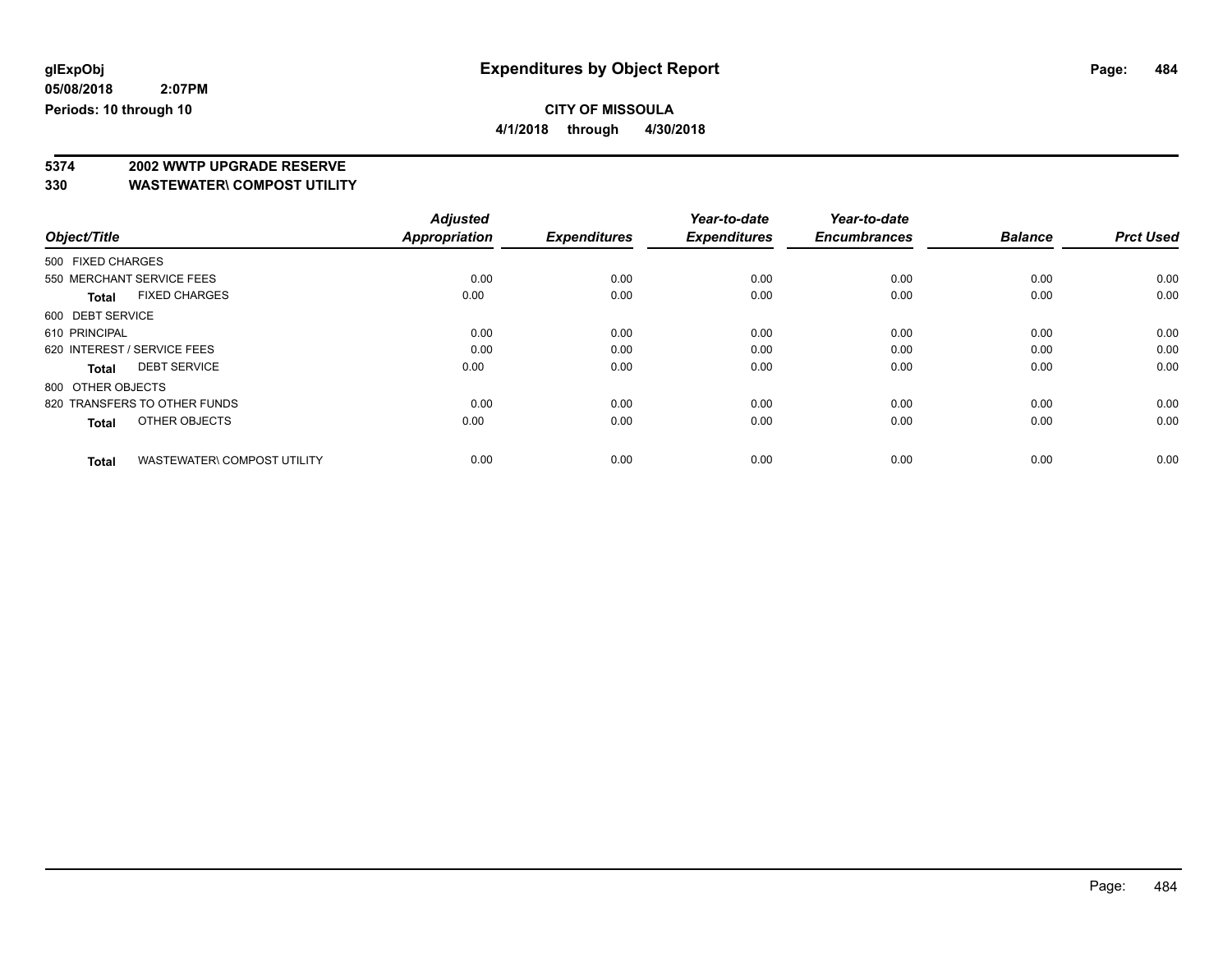**CITY OF MISSOULA 4/1/2018 through 4/30/2018**

#### **5374 2002 WWTP UPGRADE RESERVE**

|                                      |                           | <b>Adjusted</b>      |                     | Year-to-date        | Year-to-date        |                |                  |
|--------------------------------------|---------------------------|----------------------|---------------------|---------------------|---------------------|----------------|------------------|
| Object/Title                         |                           | <b>Appropriation</b> | <b>Expenditures</b> | <b>Expenditures</b> | <b>Encumbrances</b> | <b>Balance</b> | <b>Prct Used</b> |
| 500 FIXED CHARGES                    |                           |                      |                     |                     |                     |                |                  |
| 550 MERCHANT SERVICE FEES            |                           | 0.00                 | 0.00                | 0.00                | 0.00                | 0.00           | 0.00             |
| <b>FIXED CHARGES</b><br><b>Total</b> |                           | 0.00                 | 0.00                | 0.00                | 0.00                | 0.00           | 0.00             |
| 600 DEBT SERVICE                     |                           |                      |                     |                     |                     |                |                  |
| 610 PRINCIPAL                        |                           | 0.00                 | 0.00                | 0.00                | 0.00                | 0.00           | 0.00             |
| 620 INTEREST / SERVICE FEES          |                           | 0.00                 | 0.00                | 0.00                | 0.00                | 0.00           | 0.00             |
| <b>DEBT SERVICE</b><br>Total         |                           | 0.00                 | 0.00                | 0.00                | 0.00                | 0.00           | 0.00             |
| 800 OTHER OBJECTS                    |                           |                      |                     |                     |                     |                |                  |
| 820 TRANSFERS TO OTHER FUNDS         |                           | 0.00                 | 0.00                | 0.00                | 0.00                | 0.00           | 0.00             |
| OTHER OBJECTS<br>Total               |                           | 0.00                 | 0.00                | 0.00                | 0.00                | 0.00           | 0.00             |
| <b>Total</b>                         | 2002 WWTP UPGRADE RESERVE | 0.00                 | 0.00                | 0.00                | 0.00                | 0.00           | 0.00             |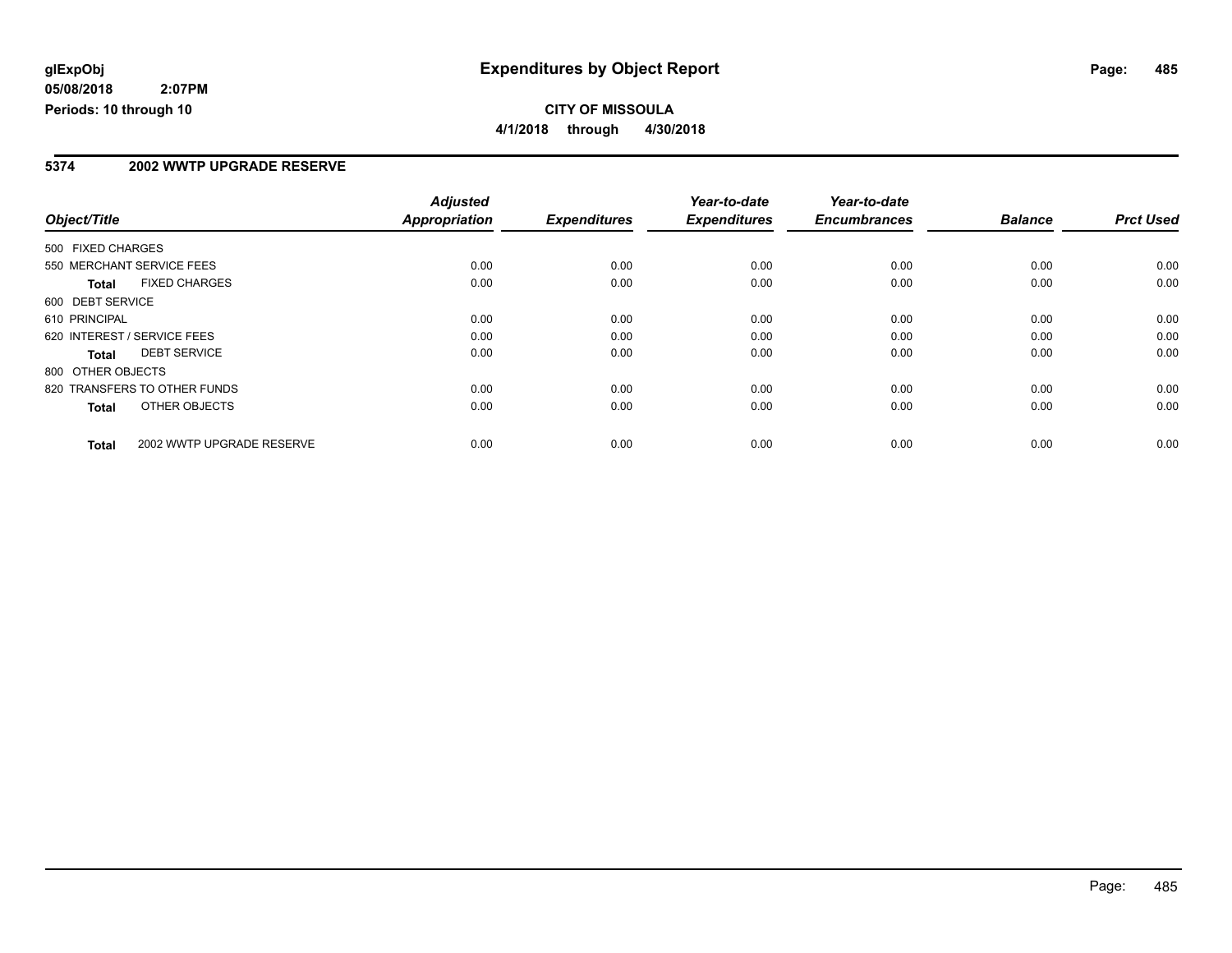#### **CITY OF MISSOULA 4/1/2018 through 4/30/2018**

# **5375 2003 WWTP SRF \$3.8M EPA DEBT**

| Object/Title                |                                    | <b>Adjusted</b><br><b>Appropriation</b> | <b>Expenditures</b> | Year-to-date<br><b>Expenditures</b> | Year-to-date<br><b>Encumbrances</b> | <b>Balance</b> | <b>Prct Used</b> |
|-----------------------------|------------------------------------|-----------------------------------------|---------------------|-------------------------------------|-------------------------------------|----------------|------------------|
| 500 FIXED CHARGES           |                                    |                                         |                     |                                     |                                     |                |                  |
| 550 MERCHANT SERVICE FEES   |                                    | 0.00                                    | 0.00                | 0.00                                | 0.00                                | 0.00           | 0.00             |
| <b>Total</b>                | <b>FIXED CHARGES</b>               | 0.00                                    | 0.00                | 0.00                                | 0.00                                | 0.00           | 0.00             |
| 600 DEBT SERVICE            |                                    |                                         |                     |                                     |                                     |                |                  |
| 610 PRINCIPAL               |                                    | 0.00                                    | 0.00                | 0.00                                | 0.00                                | 0.00           | 0.00             |
| 620 INTEREST / SERVICE FEES |                                    | 0.00                                    | 0.00                | 0.00                                | 0.00                                | 0.00           | 0.00             |
| <b>Total</b>                | <b>DEBT SERVICE</b>                | 0.00                                    | 0.00                | 0.00                                | 0.00                                | 0.00           | 0.00             |
| <b>Total</b>                | <b>WASTEWATER\ COMPOST UTILITY</b> | 0.00                                    | 0.00                | 0.00                                | 0.00                                | 0.00           | 0.00             |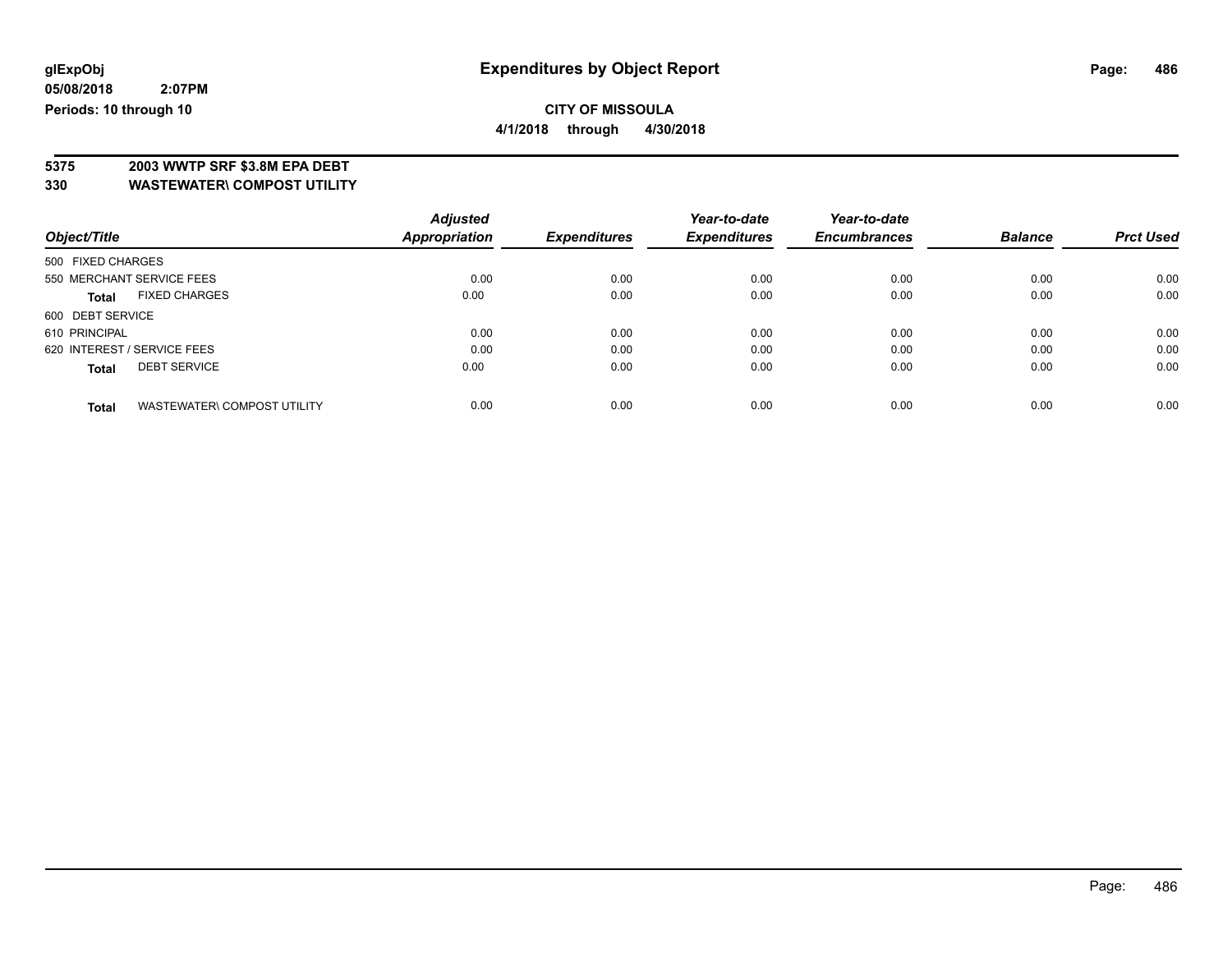**CITY OF MISSOULA 4/1/2018 through 4/30/2018**

#### **5375 2003 WWTP SRF \$3.8M EPA DEBT**

| Object/Title                                  | <b>Adjusted</b><br>Appropriation | <b>Expenditures</b> | Year-to-date<br><b>Expenditures</b> | Year-to-date<br><b>Encumbrances</b> | <b>Balance</b> | <b>Prct Used</b> |
|-----------------------------------------------|----------------------------------|---------------------|-------------------------------------|-------------------------------------|----------------|------------------|
|                                               |                                  |                     |                                     |                                     |                |                  |
| 500 FIXED CHARGES                             |                                  |                     |                                     |                                     |                |                  |
| 550 MERCHANT SERVICE FEES                     | 0.00                             | 0.00                | 0.00                                | 0.00                                | 0.00           | 0.00             |
| <b>FIXED CHARGES</b><br><b>Total</b>          | 0.00                             | 0.00                | 0.00                                | 0.00                                | 0.00           | 0.00             |
| 600 DEBT SERVICE                              |                                  |                     |                                     |                                     |                |                  |
| 610 PRINCIPAL                                 | 0.00                             | 0.00                | 0.00                                | 0.00                                | 0.00           | 0.00             |
| 620 INTEREST / SERVICE FEES                   | 0.00                             | 0.00                | 0.00                                | 0.00                                | 0.00           | 0.00             |
| <b>DEBT SERVICE</b><br><b>Total</b>           | 0.00                             | 0.00                | 0.00                                | 0.00                                | 0.00           | 0.00             |
| 2003 WWTP SRF \$3.8M EPA DEBT<br><b>Total</b> | 0.00                             | 0.00                | 0.00                                | 0.00                                | 0.00           | 0.00             |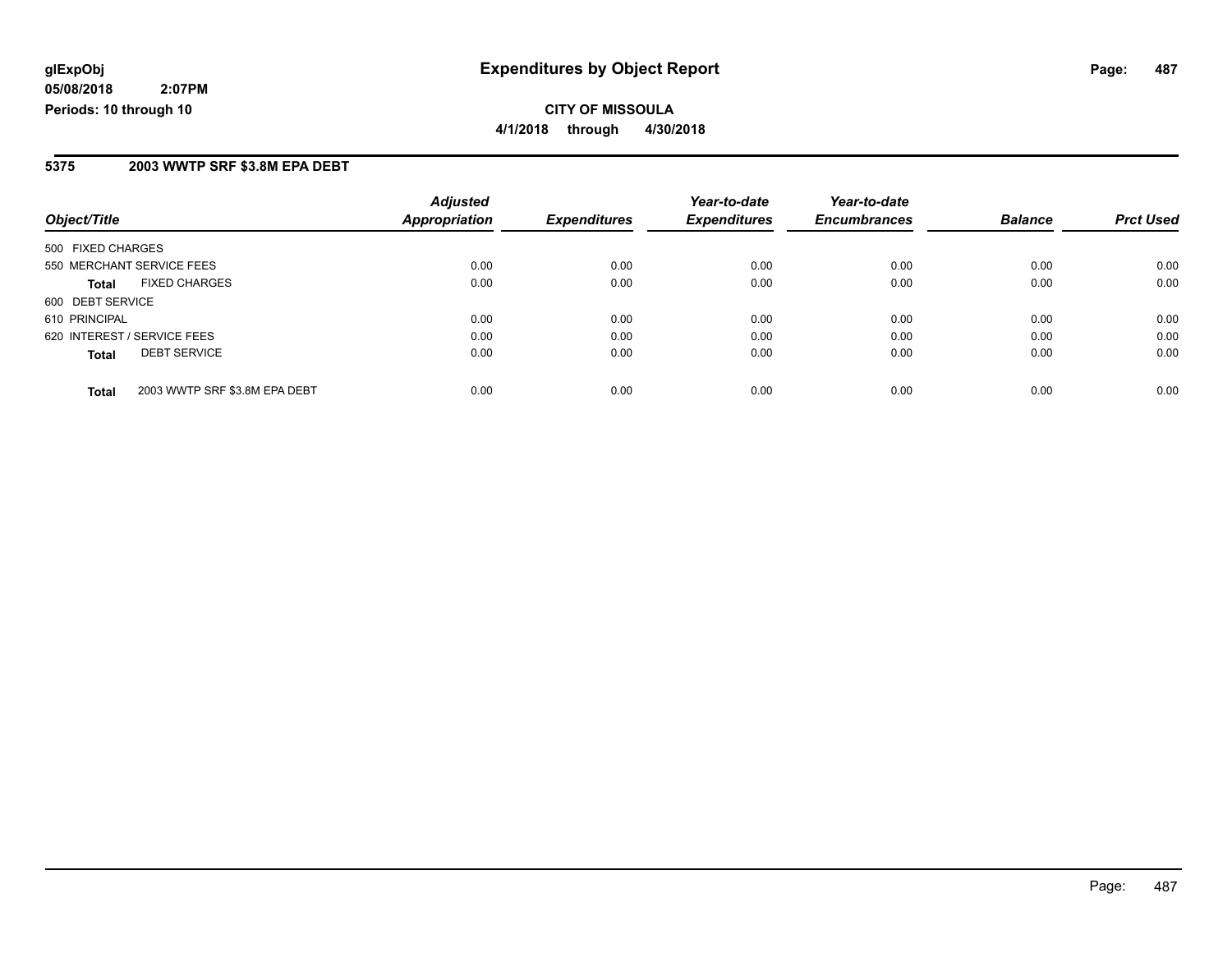#### **CITY OF MISSOULA 4/1/2018 through 4/30/2018**

# **5376 2003 WWTP SRF \$3.8M EPA RESERVE**

| Object/Title                                | <b>Adjusted</b><br><b>Appropriation</b> | <b>Expenditures</b> | Year-to-date<br><b>Expenditures</b> | Year-to-date<br><b>Encumbrances</b> | <b>Balance</b> | <b>Prct Used</b> |
|---------------------------------------------|-----------------------------------------|---------------------|-------------------------------------|-------------------------------------|----------------|------------------|
| 500 FIXED CHARGES                           |                                         |                     |                                     |                                     |                |                  |
| 550 MERCHANT SERVICE FEES                   | 0.00                                    | 0.00                | 0.00                                | 0.00                                | 0.00           | 0.00             |
| <b>FIXED CHARGES</b><br><b>Total</b>        | 0.00                                    | 0.00                | 0.00                                | 0.00                                | 0.00           | 0.00             |
| 800 OTHER OBJECTS                           |                                         |                     |                                     |                                     |                |                  |
| 820 TRANSFERS TO OTHER FUNDS                | 0.00                                    | 0.00                | 0.00                                | 0.00                                | 0.00           | 0.00             |
| OTHER OBJECTS<br><b>Total</b>               | 0.00                                    | 0.00                | 0.00                                | 0.00                                | 0.00           | 0.00             |
| <b>WASTEWATER\ COMPOST UTILITY</b><br>Total | 0.00                                    | 0.00                | 0.00                                | 0.00                                | 0.00           | 0.00             |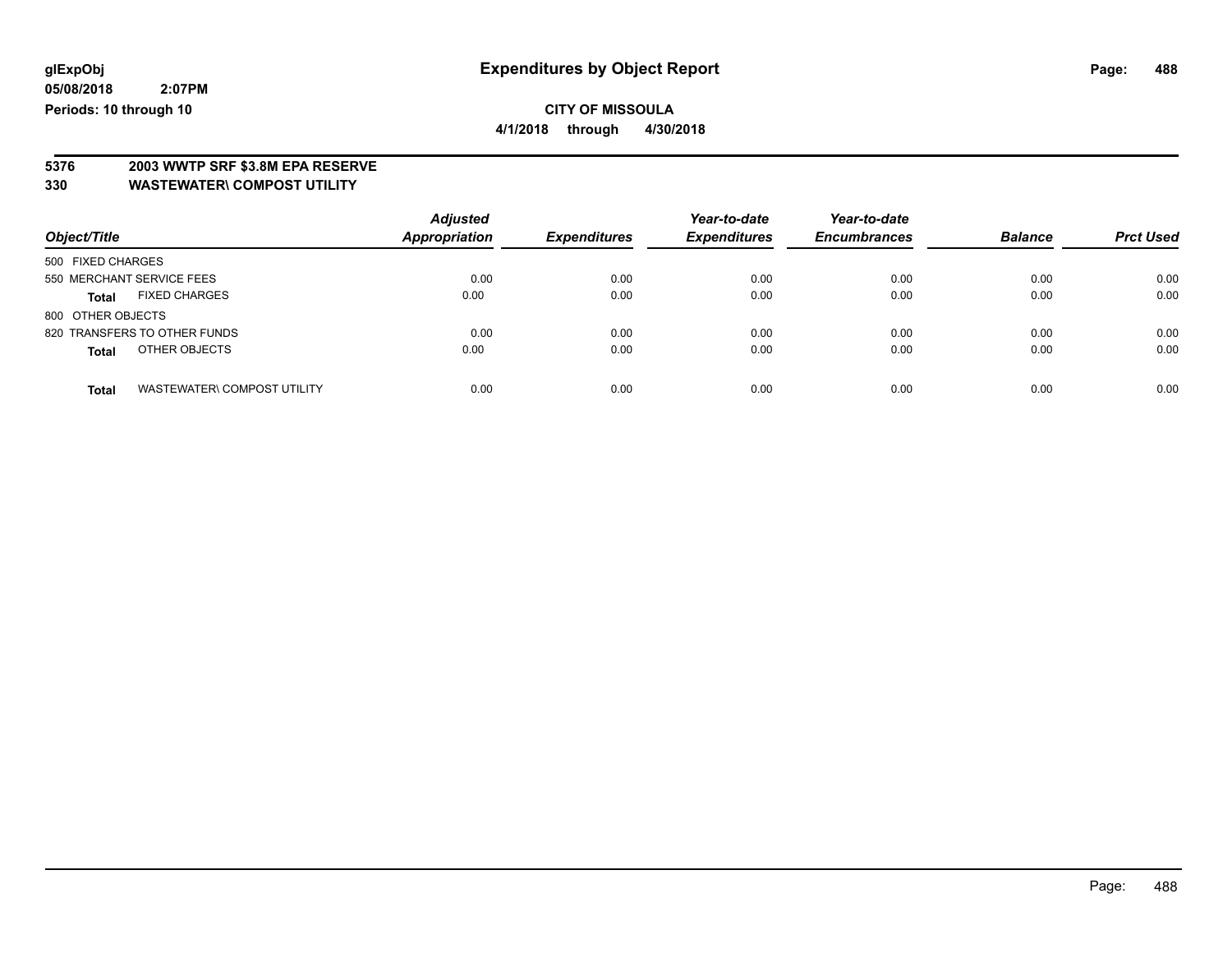**CITY OF MISSOULA 4/1/2018 through 4/30/2018**

#### **5376 2003 WWTP SRF \$3.8M EPA RESERVE**

|                                                  | <b>Adjusted</b>      |                     | Year-to-date        | Year-to-date        |                |                  |
|--------------------------------------------------|----------------------|---------------------|---------------------|---------------------|----------------|------------------|
| Object/Title                                     | <b>Appropriation</b> | <b>Expenditures</b> | <b>Expenditures</b> | <b>Encumbrances</b> | <b>Balance</b> | <b>Prct Used</b> |
| 500 FIXED CHARGES                                |                      |                     |                     |                     |                |                  |
| 550 MERCHANT SERVICE FEES                        | 0.00                 | 0.00                | 0.00                | 0.00                | 0.00           | 0.00             |
| <b>FIXED CHARGES</b><br><b>Total</b>             | 0.00                 | 0.00                | 0.00                | 0.00                | 0.00           | 0.00             |
| 800 OTHER OBJECTS                                |                      |                     |                     |                     |                |                  |
| 820 TRANSFERS TO OTHER FUNDS                     | 0.00                 | 0.00                | 0.00                | 0.00                | 0.00           | 0.00             |
| OTHER OBJECTS<br><b>Total</b>                    | 0.00                 | 0.00                | 0.00                | 0.00                | 0.00           | 0.00             |
| 2003 WWTP SRF \$3.8M EPA RESERVE<br><b>Total</b> | 0.00                 | 0.00                | 0.00                | 0.00                | 0.00           | 0.00             |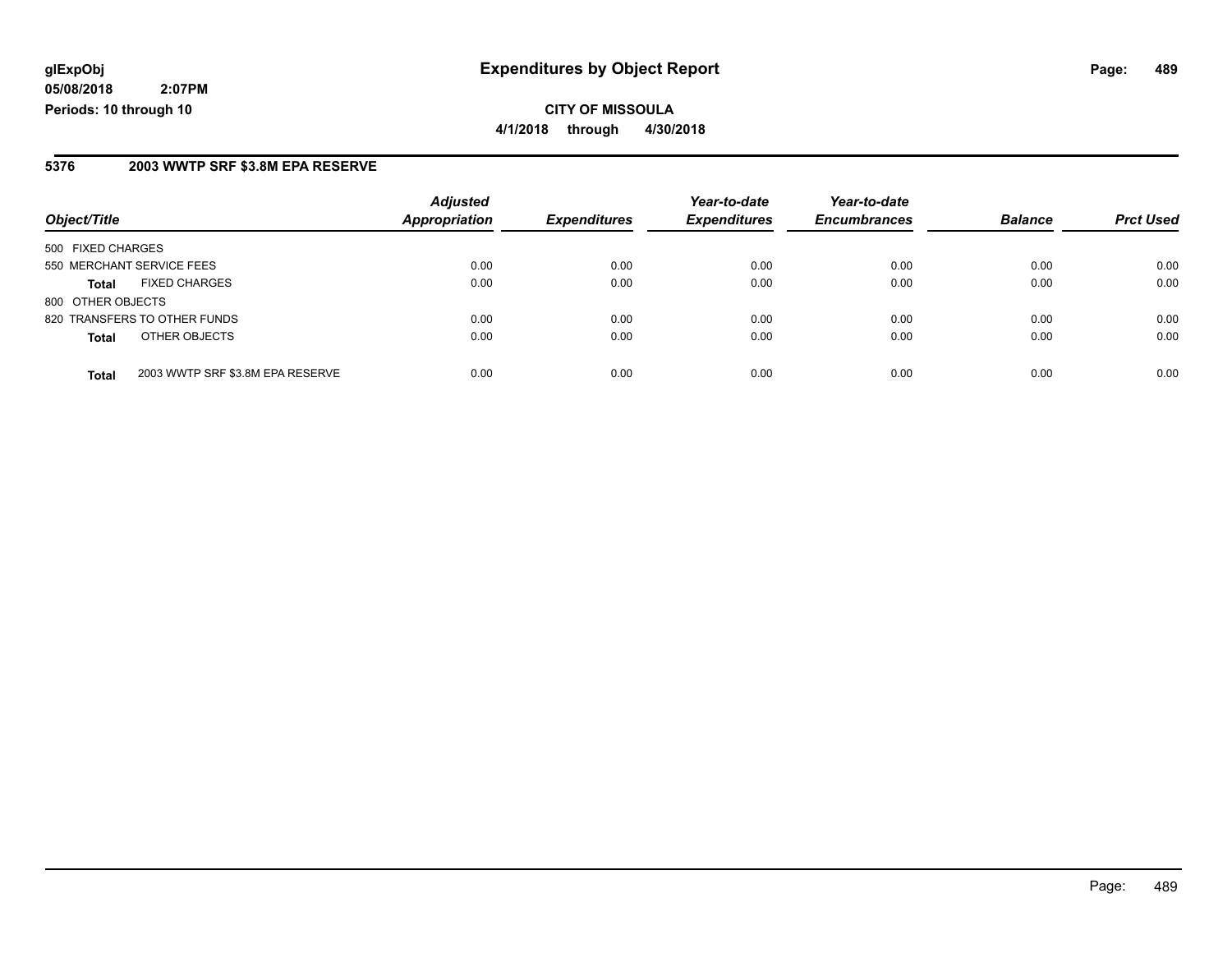**4/1/2018 through 4/30/2018**

# **5377 2004 WWTP \$3.023 LOAN DEBT SERVICE**

| Object/Title                |                                    | <b>Adjusted</b><br><b>Appropriation</b> | <b>Expenditures</b> | Year-to-date<br><b>Expenditures</b> | Year-to-date<br><b>Encumbrances</b> | <b>Balance</b> | <b>Prct Used</b> |
|-----------------------------|------------------------------------|-----------------------------------------|---------------------|-------------------------------------|-------------------------------------|----------------|------------------|
| 500 FIXED CHARGES           |                                    |                                         |                     |                                     |                                     |                |                  |
| 550 MERCHANT SERVICE FEES   |                                    | 0.00                                    | 0.00                | 0.00                                | 0.00                                | 0.00           | 0.00             |
| <b>Total</b>                | <b>FIXED CHARGES</b>               | 0.00                                    | 0.00                | 0.00                                | 0.00                                | 0.00           | 0.00             |
| 600 DEBT SERVICE            |                                    |                                         |                     |                                     |                                     |                |                  |
| 610 PRINCIPAL               |                                    | 0.00                                    | 0.00                | 0.00                                | 0.00                                | 0.00           | 0.00             |
| 620 INTEREST / SERVICE FEES |                                    | 0.00                                    | 0.00                | 0.00                                | 0.00                                | 0.00           | 0.00             |
| <b>Total</b>                | <b>DEBT SERVICE</b>                | 0.00                                    | 0.00                | 0.00                                | 0.00                                | 0.00           | 0.00             |
| <b>Total</b>                | <b>WASTEWATER\ COMPOST UTILITY</b> | 0.00                                    | 0.00                | 0.00                                | 0.00                                | 0.00           | 0.00             |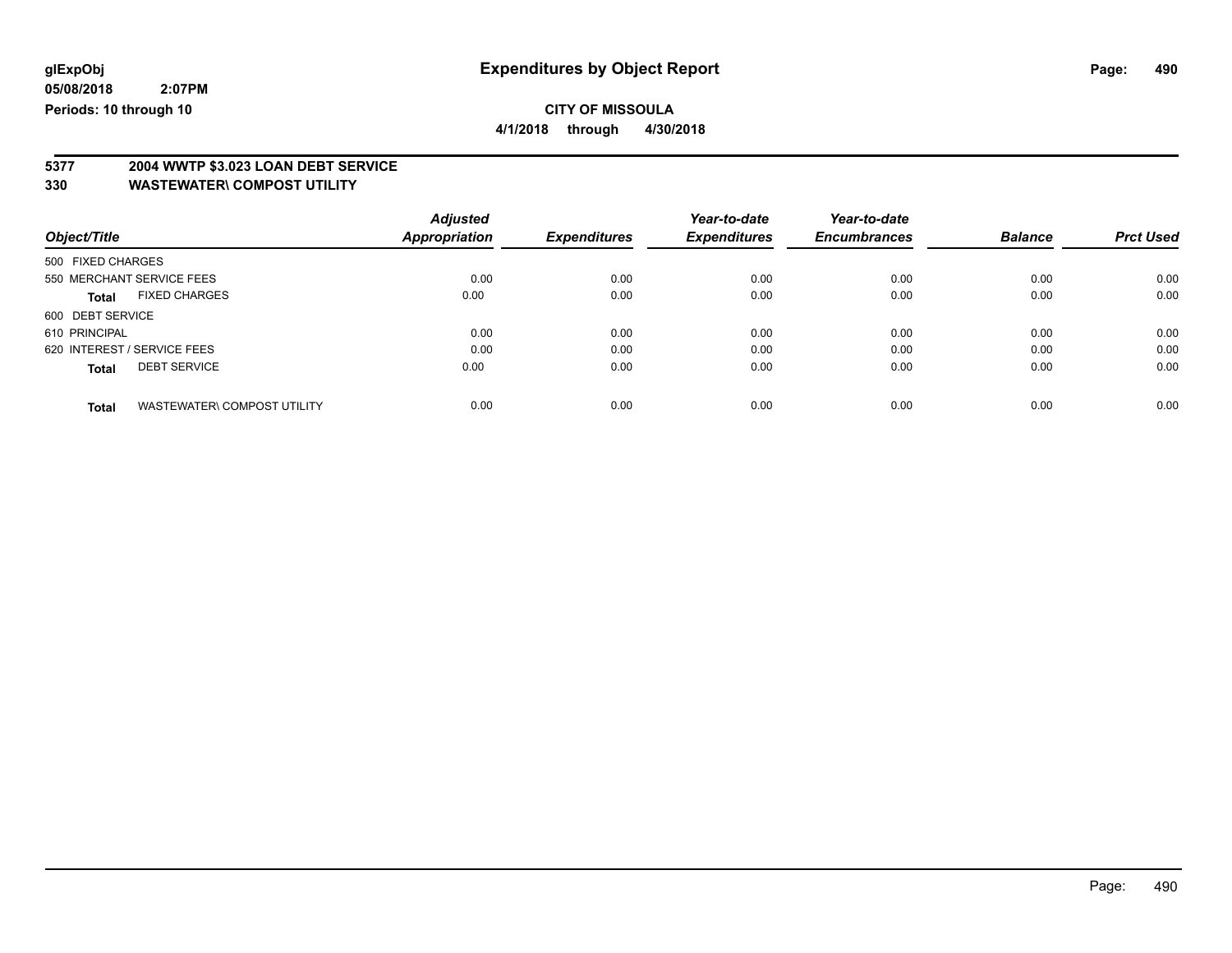**CITY OF MISSOULA 4/1/2018 through 4/30/2018**

#### **5377 2004 WWTP \$3.023 LOAN DEBT SERVICE**

| Object/Title                                        | <b>Adjusted</b><br><b>Appropriation</b> | <b>Expenditures</b> | Year-to-date<br><b>Expenditures</b> | Year-to-date<br><b>Encumbrances</b> | <b>Balance</b> | <b>Prct Used</b> |
|-----------------------------------------------------|-----------------------------------------|---------------------|-------------------------------------|-------------------------------------|----------------|------------------|
| 500 FIXED CHARGES                                   |                                         |                     |                                     |                                     |                |                  |
| 550 MERCHANT SERVICE FEES                           | 0.00                                    | 0.00                | 0.00                                | 0.00                                | 0.00           | 0.00             |
| <b>FIXED CHARGES</b><br><b>Total</b>                | 0.00                                    | 0.00                | 0.00                                | 0.00                                | 0.00           | 0.00             |
| 600 DEBT SERVICE                                    |                                         |                     |                                     |                                     |                |                  |
| 610 PRINCIPAL                                       | 0.00                                    | 0.00                | 0.00                                | 0.00                                | 0.00           | 0.00             |
| 620 INTEREST / SERVICE FEES                         | 0.00                                    | 0.00                | 0.00                                | 0.00                                | 0.00           | 0.00             |
| <b>DEBT SERVICE</b><br><b>Total</b>                 | 0.00                                    | 0.00                | 0.00                                | 0.00                                | 0.00           | 0.00             |
| 2004 WWTP \$3.023 LOAN DEBT SERVICE<br><b>Total</b> | 0.00                                    | 0.00                | 0.00                                | 0.00                                | 0.00           | 0.00             |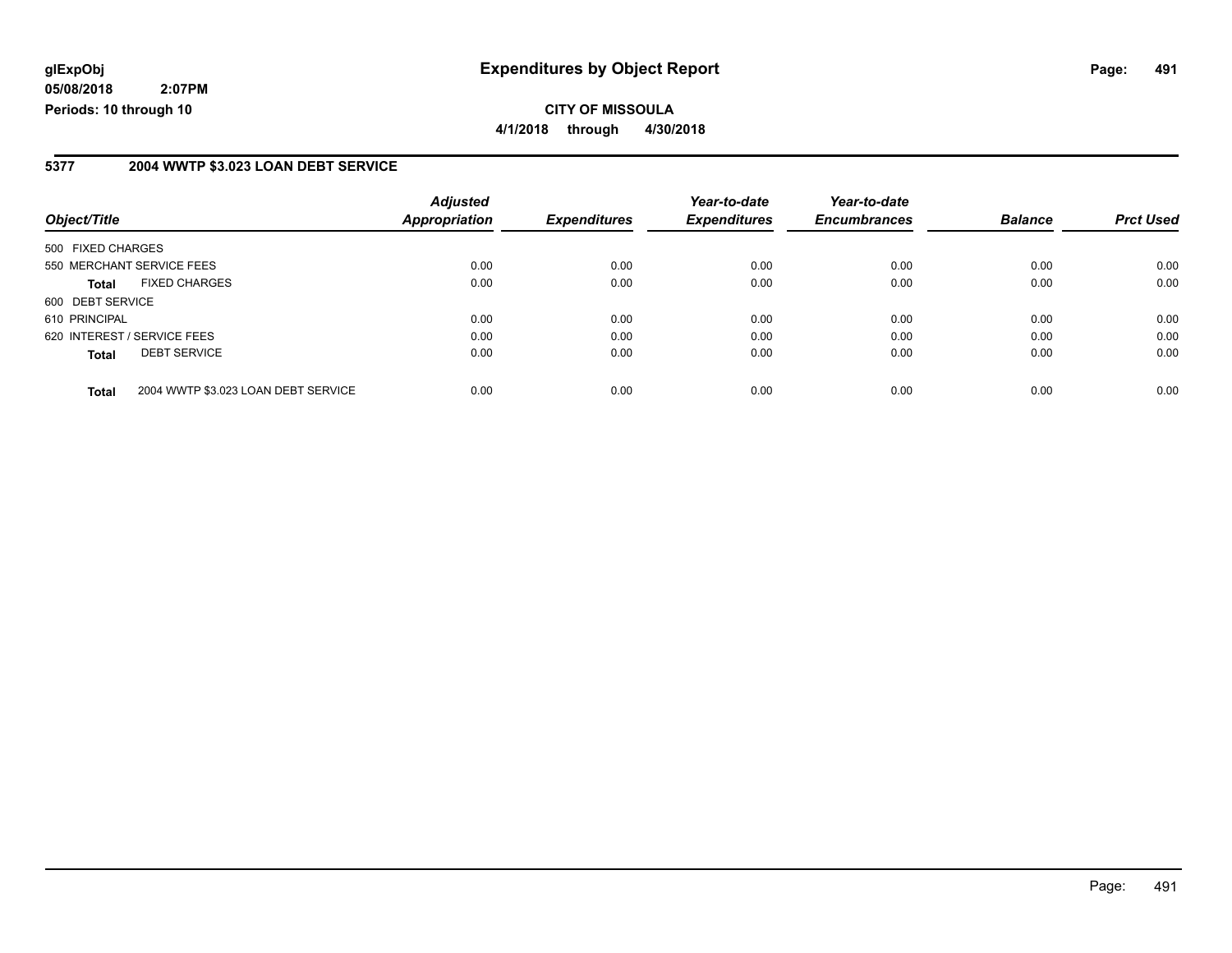# **5378 2004 WWTP \$3.023 LOAN RESERVE**

| Object/Title                                       | <b>Adjusted</b><br><b>Appropriation</b> | <b>Expenditures</b> | Year-to-date<br><b>Expenditures</b> | Year-to-date<br><b>Encumbrances</b> | <b>Balance</b> | <b>Prct Used</b> |
|----------------------------------------------------|-----------------------------------------|---------------------|-------------------------------------|-------------------------------------|----------------|------------------|
| 500 FIXED CHARGES                                  |                                         |                     |                                     |                                     |                |                  |
| 550 MERCHANT SERVICE FEES                          | 0.00                                    | 0.00                | 0.00                                | 0.00                                | 0.00           | 0.00             |
| <b>FIXED CHARGES</b><br><b>Total</b>               | 0.00                                    | 0.00                | 0.00                                | 0.00                                | 0.00           | 0.00             |
| 800 OTHER OBJECTS                                  |                                         |                     |                                     |                                     |                |                  |
| 820 TRANSFERS TO OTHER FUNDS                       | 0.00                                    | 0.00                | 0.00                                | 0.00                                | 0.00           | 0.00             |
| OTHER OBJECTS<br><b>Total</b>                      | 0.00                                    | 0.00                | 0.00                                | 0.00                                | 0.00           | 0.00             |
| <b>WASTEWATER\ COMPOST UTILITY</b><br><b>Total</b> | 0.00                                    | 0.00                | 0.00                                | 0.00                                | 0.00           | 0.00             |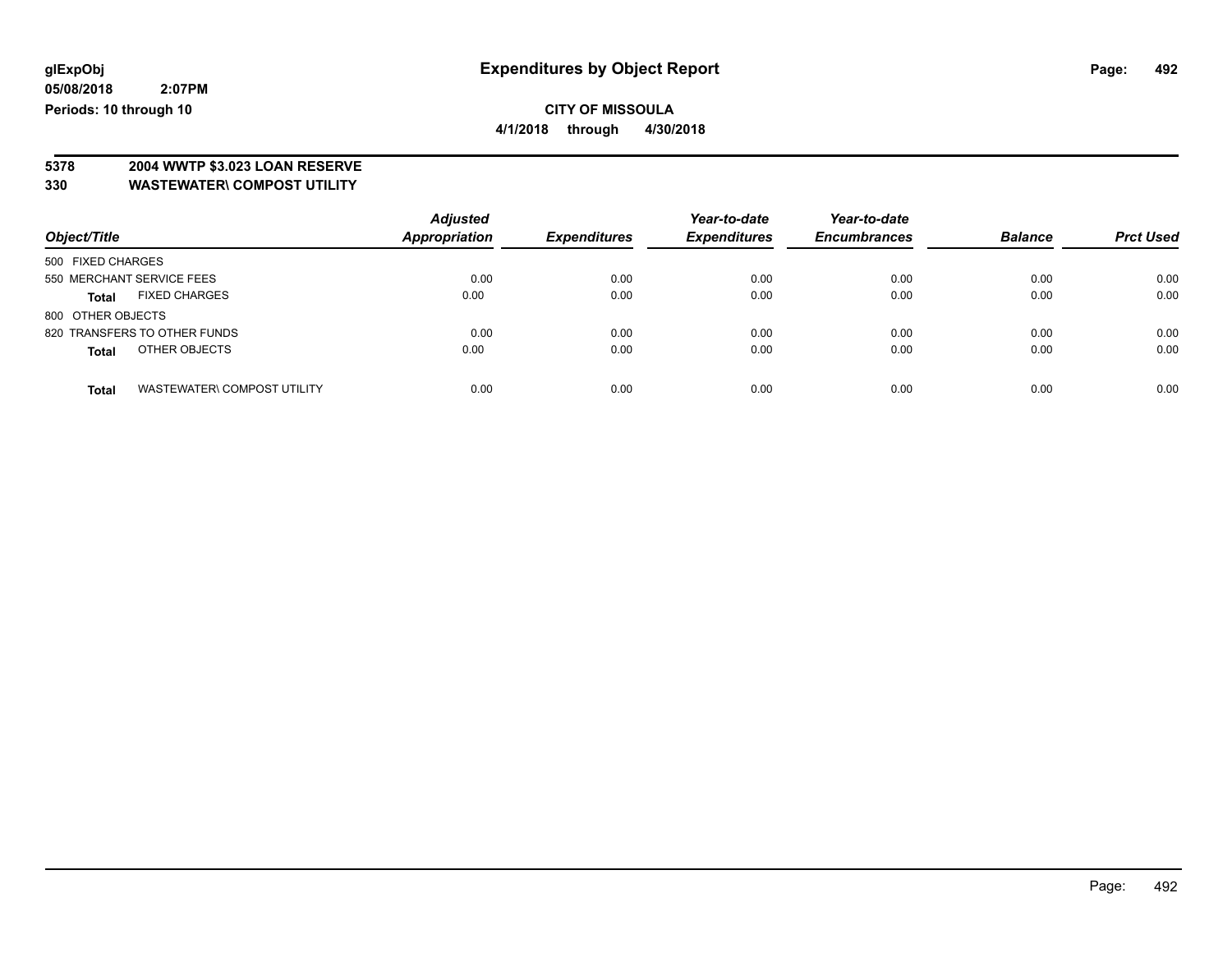#### **5378 2004 WWTP \$3.023 LOAN RESERVE**

|                              |                                | <b>Adjusted</b>      |                     | Year-to-date        | Year-to-date        |                |                  |
|------------------------------|--------------------------------|----------------------|---------------------|---------------------|---------------------|----------------|------------------|
| Object/Title                 |                                | <b>Appropriation</b> | <b>Expenditures</b> | <b>Expenditures</b> | <b>Encumbrances</b> | <b>Balance</b> | <b>Prct Used</b> |
| 500 FIXED CHARGES            |                                |                      |                     |                     |                     |                |                  |
| 550 MERCHANT SERVICE FEES    |                                | 0.00                 | 0.00                | 0.00                | 0.00                | 0.00           | 0.00             |
| Total                        | <b>FIXED CHARGES</b>           | 0.00                 | 0.00                | 0.00                | 0.00                | 0.00           | 0.00             |
| 800 OTHER OBJECTS            |                                |                      |                     |                     |                     |                |                  |
| 820 TRANSFERS TO OTHER FUNDS |                                | 0.00                 | 0.00                | 0.00                | 0.00                | 0.00           | 0.00             |
| <b>Total</b>                 | OTHER OBJECTS                  | 0.00                 | 0.00                | 0.00                | 0.00                | 0.00           | 0.00             |
| <b>Total</b>                 | 2004 WWTP \$3.023 LOAN RESERVE | 0.00                 | 0.00                | 0.00                | 0.00                | 0.00           | 0.00             |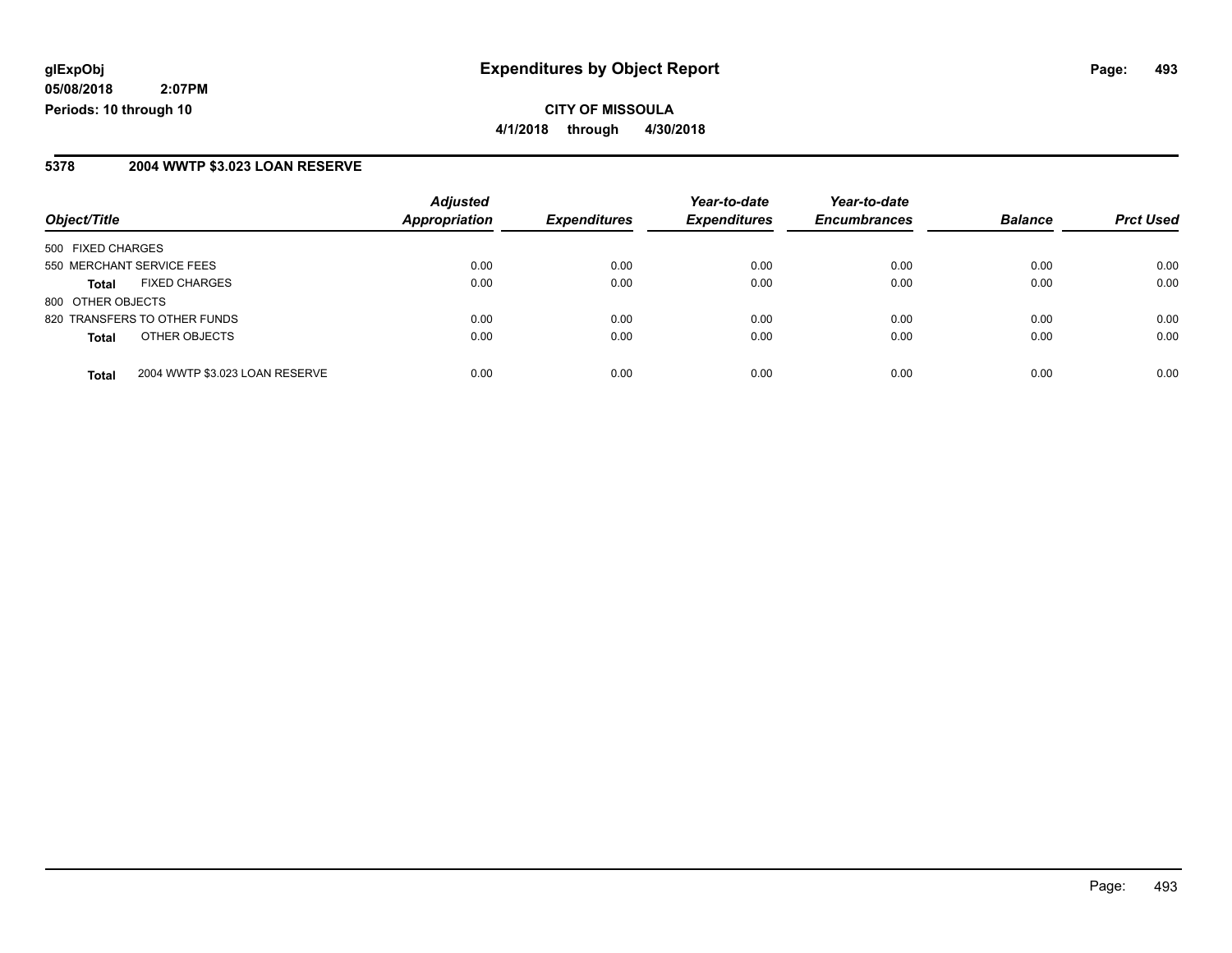**5379 2005 BRICH/BRDY/LIN/GIL SRF DEBT**

| Object/Title                                       | <b>Adjusted</b><br><b>Appropriation</b> | <b>Expenditures</b> | Year-to-date<br><b>Expenditures</b> | Year-to-date<br><b>Encumbrances</b> | <b>Balance</b> | <b>Prct Used</b> |
|----------------------------------------------------|-----------------------------------------|---------------------|-------------------------------------|-------------------------------------|----------------|------------------|
| 500 FIXED CHARGES                                  |                                         |                     |                                     |                                     |                |                  |
|                                                    |                                         |                     |                                     |                                     |                |                  |
| 550 MERCHANT SERVICE FEES                          | 0.00                                    | 0.00                | 0.00                                | 0.00                                | 0.00           | 0.00             |
| <b>FIXED CHARGES</b><br><b>Total</b>               | 0.00                                    | 0.00                | 0.00                                | 0.00                                | 0.00           | 0.00             |
| 600 DEBT SERVICE                                   |                                         |                     |                                     |                                     |                |                  |
| 610 PRINCIPAL                                      | 0.00                                    | 0.00                | 0.00                                | 0.00                                | 0.00           | 0.00             |
| 620 INTEREST / SERVICE FEES                        | 0.00                                    | 0.00                | 0.00                                | 0.00                                | 0.00           | 0.00             |
| <b>DEBT SERVICE</b><br>Total                       | 0.00                                    | 0.00                | 0.00                                | 0.00                                | 0.00           | 0.00             |
| 800 OTHER OBJECTS                                  |                                         |                     |                                     |                                     |                |                  |
| 820 TRANSFERS TO OTHER FUNDS                       | 0.00                                    | 0.00                | 0.00                                | 0.00                                | 0.00           | 0.00             |
| OTHER OBJECTS<br><b>Total</b>                      | 0.00                                    | 0.00                | 0.00                                | 0.00                                | 0.00           | 0.00             |
|                                                    |                                         |                     |                                     |                                     |                |                  |
| <b>WASTEWATER\ COMPOST UTILITY</b><br><b>Total</b> | 0.00                                    | 0.00                | 0.00                                | 0.00                                | 0.00           | 0.00             |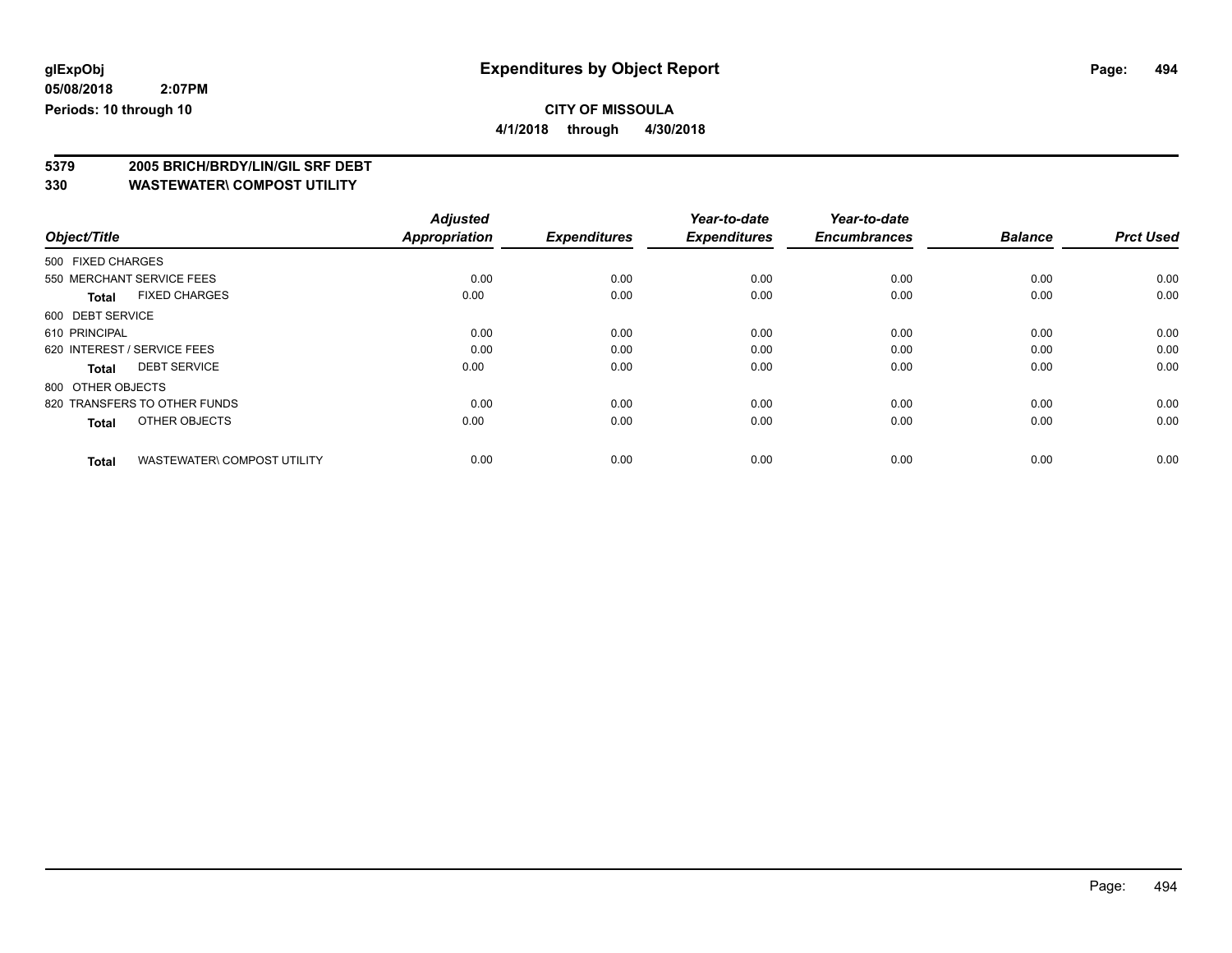#### **5379 2005 BRICH/BRDY/LIN/GIL SRF DEBT**

|                   |                                  | <b>Adjusted</b>      |                     | Year-to-date        | Year-to-date        |                |                  |
|-------------------|----------------------------------|----------------------|---------------------|---------------------|---------------------|----------------|------------------|
| Object/Title      |                                  | <b>Appropriation</b> | <b>Expenditures</b> | <b>Expenditures</b> | <b>Encumbrances</b> | <b>Balance</b> | <b>Prct Used</b> |
| 500 FIXED CHARGES |                                  |                      |                     |                     |                     |                |                  |
|                   | 550 MERCHANT SERVICE FEES        | 0.00                 | 0.00                | 0.00                | 0.00                | 0.00           | 0.00             |
| <b>Total</b>      | <b>FIXED CHARGES</b>             | 0.00                 | 0.00                | 0.00                | 0.00                | 0.00           | 0.00             |
| 600 DEBT SERVICE  |                                  |                      |                     |                     |                     |                |                  |
| 610 PRINCIPAL     |                                  | 0.00                 | 0.00                | 0.00                | 0.00                | 0.00           | 0.00             |
|                   | 620 INTEREST / SERVICE FEES      | 0.00                 | 0.00                | 0.00                | 0.00                | 0.00           | 0.00             |
| Total             | <b>DEBT SERVICE</b>              | 0.00                 | 0.00                | 0.00                | 0.00                | 0.00           | 0.00             |
| 800 OTHER OBJECTS |                                  |                      |                     |                     |                     |                |                  |
|                   | 820 TRANSFERS TO OTHER FUNDS     | 0.00                 | 0.00                | 0.00                | 0.00                | 0.00           | 0.00             |
| <b>Total</b>      | OTHER OBJECTS                    | 0.00                 | 0.00                | 0.00                | 0.00                | 0.00           | 0.00             |
| <b>Total</b>      | 2005 BRICH/BRDY/LIN/GIL SRF DEBT | 0.00                 | 0.00                | 0.00                | 0.00                | 0.00           | 0.00             |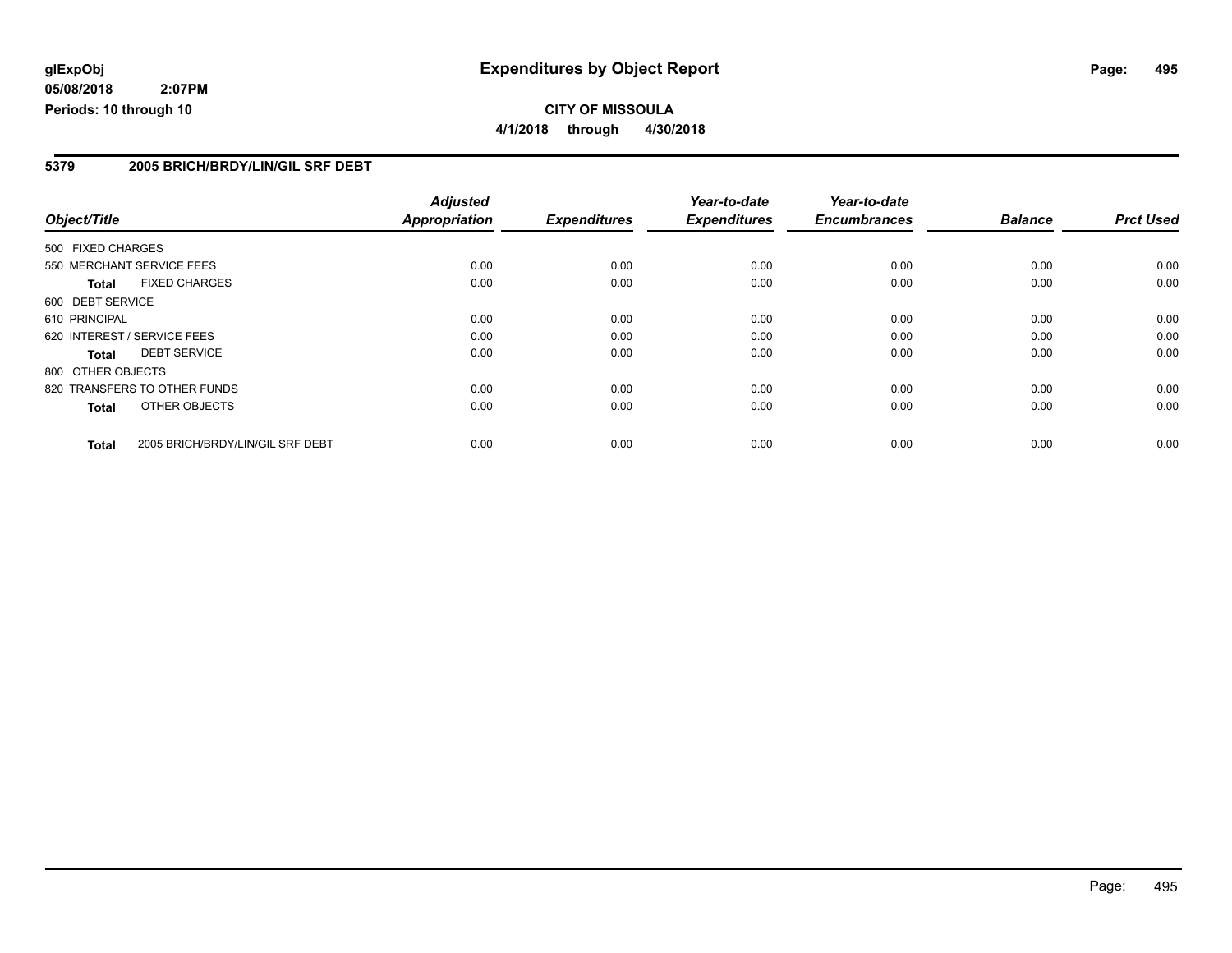# **5380 BRDWY/BIRCH/GILBERT/LINCOLNWOOD**

|                                                    | <b>Adjusted</b>      |                     | Year-to-date        | Year-to-date        |                |                  |
|----------------------------------------------------|----------------------|---------------------|---------------------|---------------------|----------------|------------------|
| Object/Title                                       | <b>Appropriation</b> | <b>Expenditures</b> | <b>Expenditures</b> | <b>Encumbrances</b> | <b>Balance</b> | <b>Prct Used</b> |
| 500 FIXED CHARGES                                  |                      |                     |                     |                     |                |                  |
| 550 MERCHANT SERVICE FEES                          | 0.00                 | 0.00                | 0.00                | 0.00                | 0.00           | 0.00             |
| <b>FIXED CHARGES</b><br>Total                      | 0.00                 | 0.00                | 0.00                | 0.00                | 0.00           | 0.00             |
| 600 DEBT SERVICE                                   |                      |                     |                     |                     |                |                  |
| 610 PRINCIPAL                                      | 0.00                 | 0.00                | 0.00                | 0.00                | 0.00           | 0.00             |
| 620 INTEREST / SERVICE FEES                        | 0.00                 | 0.00                | 0.00                | 0.00                | 0.00           | 0.00             |
| <b>DEBT SERVICE</b><br>Total                       | 0.00                 | 0.00                | 0.00                | 0.00                | 0.00           | 0.00             |
| 800 OTHER OBJECTS                                  |                      |                     |                     |                     |                |                  |
| 820 TRANSFERS TO OTHER FUNDS                       | 0.00                 | 0.00                | 0.00                | 0.00                | 0.00           | 0.00             |
| OTHER OBJECTS<br><b>Total</b>                      | 0.00                 | 0.00                | 0.00                | 0.00                | 0.00           | 0.00             |
| <b>WASTEWATER\ COMPOST UTILITY</b><br><b>Total</b> | 0.00                 | 0.00                | 0.00                | 0.00                | 0.00           | 0.00             |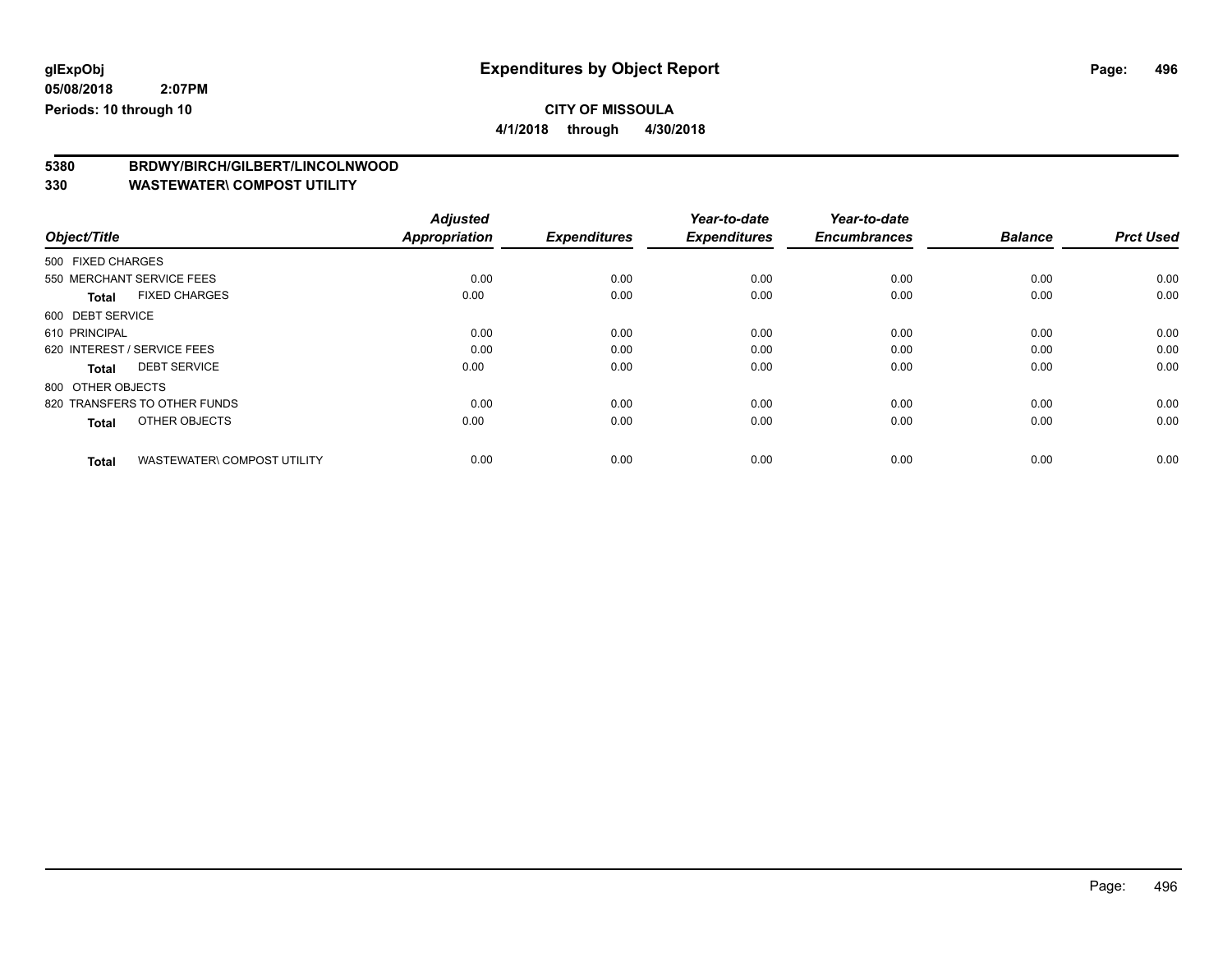**4/1/2018 through 4/30/2018**

#### **5380 BRDWY/BIRCH/GILBERT/LINCOLNWOOD**

|                              |                                 | <b>Adjusted</b>      |                     | Year-to-date        | Year-to-date        |                |                  |
|------------------------------|---------------------------------|----------------------|---------------------|---------------------|---------------------|----------------|------------------|
| Object/Title                 |                                 | <b>Appropriation</b> | <b>Expenditures</b> | <b>Expenditures</b> | <b>Encumbrances</b> | <b>Balance</b> | <b>Prct Used</b> |
| 500 FIXED CHARGES            |                                 |                      |                     |                     |                     |                |                  |
| 550 MERCHANT SERVICE FEES    |                                 | 0.00                 | 0.00                | 0.00                | 0.00                | 0.00           | 0.00             |
| Total                        | <b>FIXED CHARGES</b>            | 0.00                 | 0.00                | 0.00                | 0.00                | 0.00           | 0.00             |
| 600 DEBT SERVICE             |                                 |                      |                     |                     |                     |                |                  |
| 610 PRINCIPAL                |                                 | 0.00                 | 0.00                | 0.00                | 0.00                | 0.00           | 0.00             |
| 620 INTEREST / SERVICE FEES  |                                 | 0.00                 | 0.00                | 0.00                | 0.00                | 0.00           | 0.00             |
| <b>Total</b>                 | <b>DEBT SERVICE</b>             | 0.00                 | 0.00                | 0.00                | 0.00                | 0.00           | 0.00             |
| 800 OTHER OBJECTS            |                                 |                      |                     |                     |                     |                |                  |
| 820 TRANSFERS TO OTHER FUNDS |                                 | 0.00                 | 0.00                | 0.00                | 0.00                | 0.00           | 0.00             |
| <b>Total</b>                 | OTHER OBJECTS                   | 0.00                 | 0.00                | 0.00                | 0.00                | 0.00           | 0.00             |
| <b>Total</b>                 | BRDWY/BIRCH/GILBERT/LINCOLNWOOD | 0.00                 | 0.00                | 0.00                | 0.00                | 0.00           | 0.00             |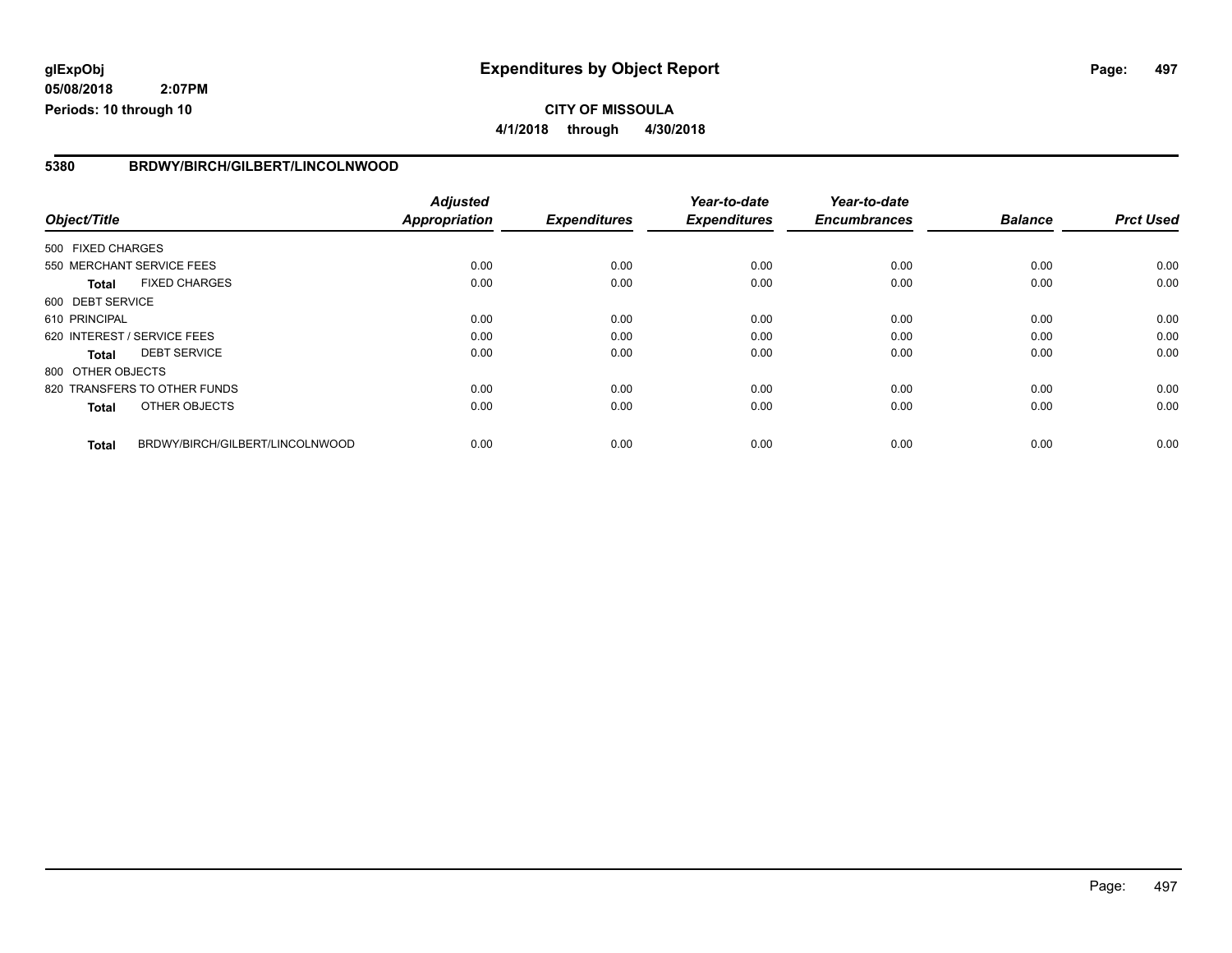# **5381 LINCOLNWOOD PH2 DEBT SERVICE**

| Object/Title                                       | <b>Adjusted</b><br><b>Appropriation</b> | <b>Expenditures</b> | Year-to-date<br><b>Expenditures</b> | Year-to-date<br><b>Encumbrances</b> | <b>Balance</b> | <b>Prct Used</b> |
|----------------------------------------------------|-----------------------------------------|---------------------|-------------------------------------|-------------------------------------|----------------|------------------|
|                                                    |                                         |                     |                                     |                                     |                |                  |
| 500 FIXED CHARGES                                  |                                         |                     |                                     |                                     |                |                  |
| 550 MERCHANT SERVICE FEES                          | 0.00                                    | 0.00                | 0.00                                | 0.00                                | 0.00           | 0.00             |
| <b>FIXED CHARGES</b><br><b>Total</b>               | 0.00                                    | 0.00                | 0.00                                | 0.00                                | 0.00           | 0.00             |
| 600 DEBT SERVICE                                   |                                         |                     |                                     |                                     |                |                  |
| 610 PRINCIPAL                                      | 0.00                                    | 0.00                | 0.00                                | 0.00                                | 0.00           | 0.00             |
| 620 INTEREST / SERVICE FEES                        | 0.00                                    | 0.00                | 0.00                                | 0.00                                | 0.00           | 0.00             |
| <b>DEBT SERVICE</b><br><b>Total</b>                | 0.00                                    | 0.00                | 0.00                                | 0.00                                | 0.00           | 0.00             |
| 800 OTHER OBJECTS                                  |                                         |                     |                                     |                                     |                |                  |
| 820 TRANSFERS TO OTHER FUNDS                       | 0.00                                    | 0.00                | 0.00                                | 0.00                                | 0.00           | 0.00             |
| OTHER OBJECTS<br><b>Total</b>                      | 0.00                                    | 0.00                | 0.00                                | 0.00                                | 0.00           | 0.00             |
| <b>WASTEWATER\ COMPOST UTILITY</b><br><b>Total</b> | 0.00                                    | 0.00                | 0.00                                | 0.00                                | 0.00           | 0.00             |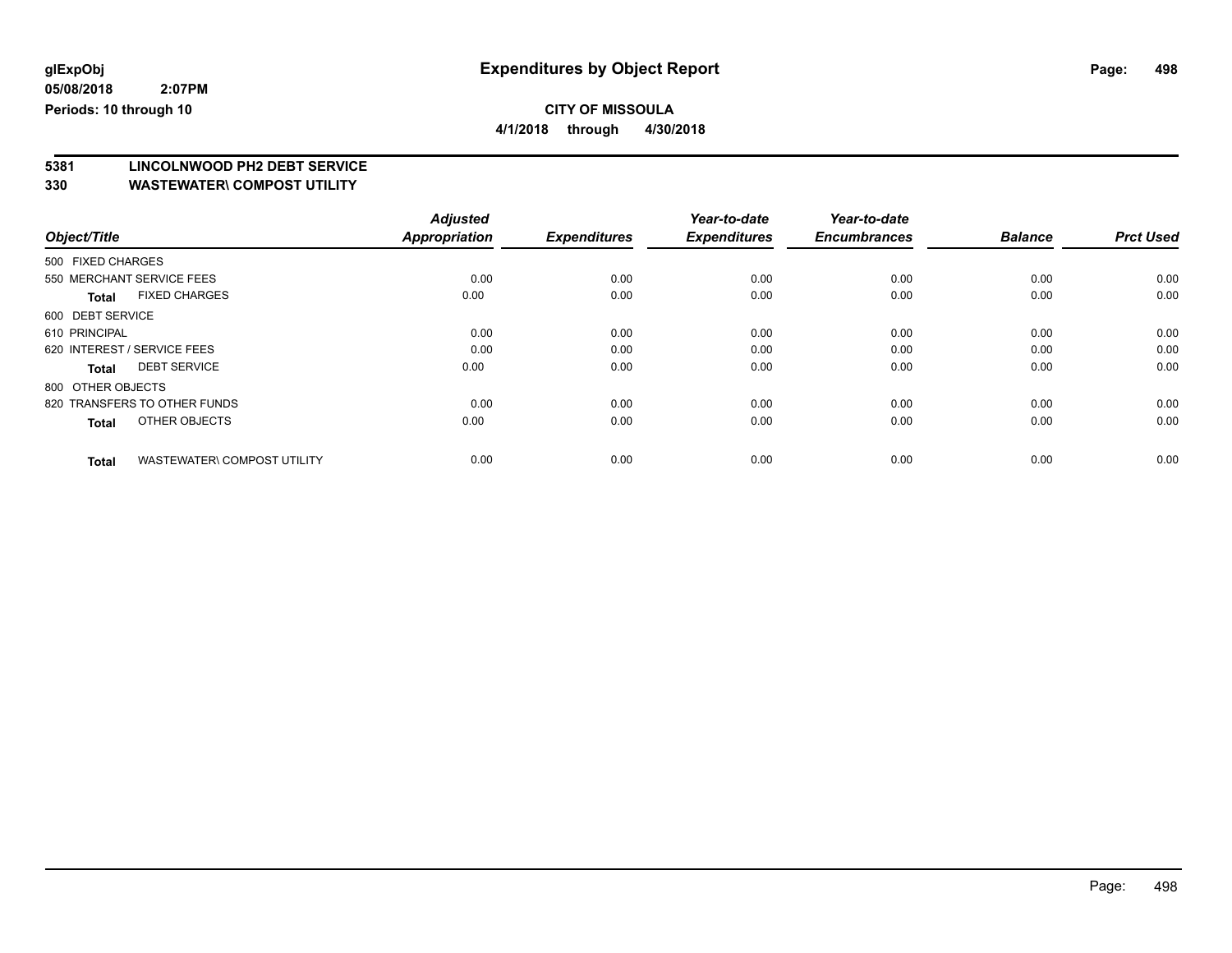### **CITY OF MISSOULA 4/1/2018 through 4/30/2018**

#### **5381 LINCOLNWOOD PH2 DEBT SERVICE**

|                                              | <b>Adjusted</b>      |                     | Year-to-date        | Year-to-date        |                |                  |
|----------------------------------------------|----------------------|---------------------|---------------------|---------------------|----------------|------------------|
| Object/Title                                 | <b>Appropriation</b> | <b>Expenditures</b> | <b>Expenditures</b> | <b>Encumbrances</b> | <b>Balance</b> | <b>Prct Used</b> |
| 500 FIXED CHARGES                            |                      |                     |                     |                     |                |                  |
| 550 MERCHANT SERVICE FEES                    | 0.00                 | 0.00                | 0.00                | 0.00                | 0.00           | 0.00             |
| <b>FIXED CHARGES</b><br><b>Total</b>         | 0.00                 | 0.00                | 0.00                | 0.00                | 0.00           | 0.00             |
| 600 DEBT SERVICE                             |                      |                     |                     |                     |                |                  |
| 610 PRINCIPAL                                | 0.00                 | 0.00                | 0.00                | 0.00                | 0.00           | 0.00             |
| 620 INTEREST / SERVICE FEES                  | 0.00                 | 0.00                | 0.00                | 0.00                | 0.00           | 0.00             |
| <b>DEBT SERVICE</b><br><b>Total</b>          | 0.00                 | 0.00                | 0.00                | 0.00                | 0.00           | 0.00             |
| 800 OTHER OBJECTS                            |                      |                     |                     |                     |                |                  |
| 820 TRANSFERS TO OTHER FUNDS                 | 0.00                 | 0.00                | 0.00                | 0.00                | 0.00           | 0.00             |
| OTHER OBJECTS<br><b>Total</b>                | 0.00                 | 0.00                | 0.00                | 0.00                | 0.00           | 0.00             |
| LINCOLNWOOD PH2 DEBT SERVICE<br><b>Total</b> | 0.00                 | 0.00                | 0.00                | 0.00                | 0.00           | 0.00             |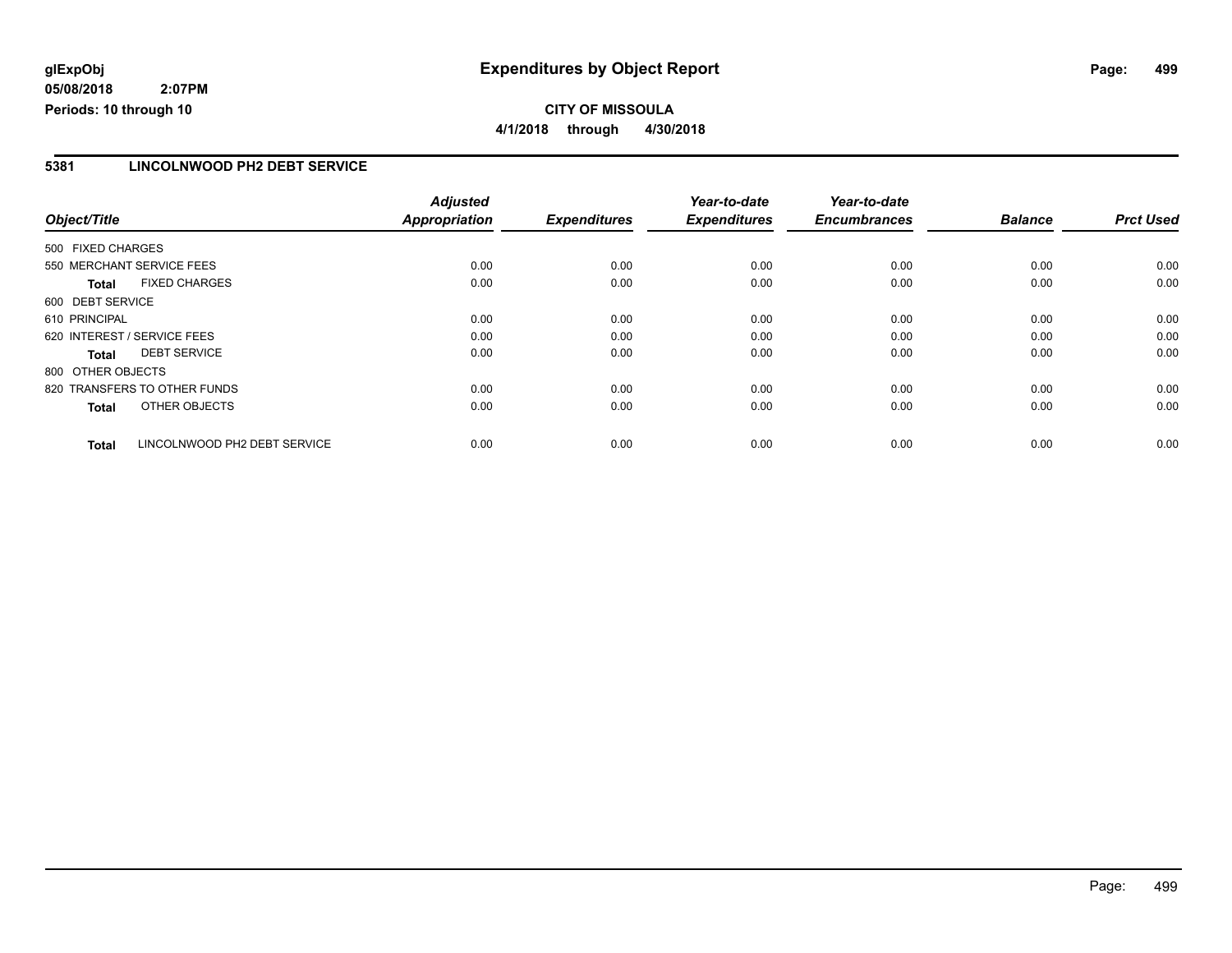# **5382 LINCOLNWOOD PH2 RESERVE FUND**<br>330 WASTEWATER\ COMPOST UTILITY

| Object/Title      |                                    | <b>Adjusted</b><br>Appropriation | <b>Expenditures</b> | Year-to-date<br><b>Expenditures</b> | Year-to-date<br><b>Encumbrances</b> | <b>Balance</b> | <b>Prct Used</b> |
|-------------------|------------------------------------|----------------------------------|---------------------|-------------------------------------|-------------------------------------|----------------|------------------|
| 500 FIXED CHARGES |                                    |                                  |                     |                                     |                                     |                |                  |
|                   | 550 MERCHANT SERVICE FEES          | 0.00                             | 0.00                | 0.00                                | 0.00                                | 0.00           | 0.00             |
| Total             | <b>FIXED CHARGES</b>               | 0.00                             | 0.00                | 0.00                                | 0.00                                | 0.00           | 0.00             |
| 600 DEBT SERVICE  |                                    |                                  |                     |                                     |                                     |                |                  |
| 610 PRINCIPAL     |                                    | 0.00                             | 0.00                | 0.00                                | 0.00                                | 0.00           | 0.00             |
|                   | 620 INTEREST / SERVICE FEES        | 0.00                             | 0.00                | 0.00                                | 0.00                                | 0.00           | 0.00             |
| Total             | <b>DEBT SERVICE</b>                | 0.00                             | 0.00                | 0.00                                | 0.00                                | 0.00           | 0.00             |
| 800 OTHER OBJECTS |                                    |                                  |                     |                                     |                                     |                |                  |
|                   | 820 TRANSFERS TO OTHER FUNDS       | 0.00                             | 0.00                | 0.00                                | 0.00                                | 0.00           | 0.00             |
| <b>Total</b>      | OTHER OBJECTS                      | 0.00                             | 0.00                | 0.00                                | 0.00                                | 0.00           | 0.00             |
| <b>Total</b>      | <b>WASTEWATER\ COMPOST UTILITY</b> | 0.00                             | 0.00                | 0.00                                | 0.00                                | 0.00           | 0.00             |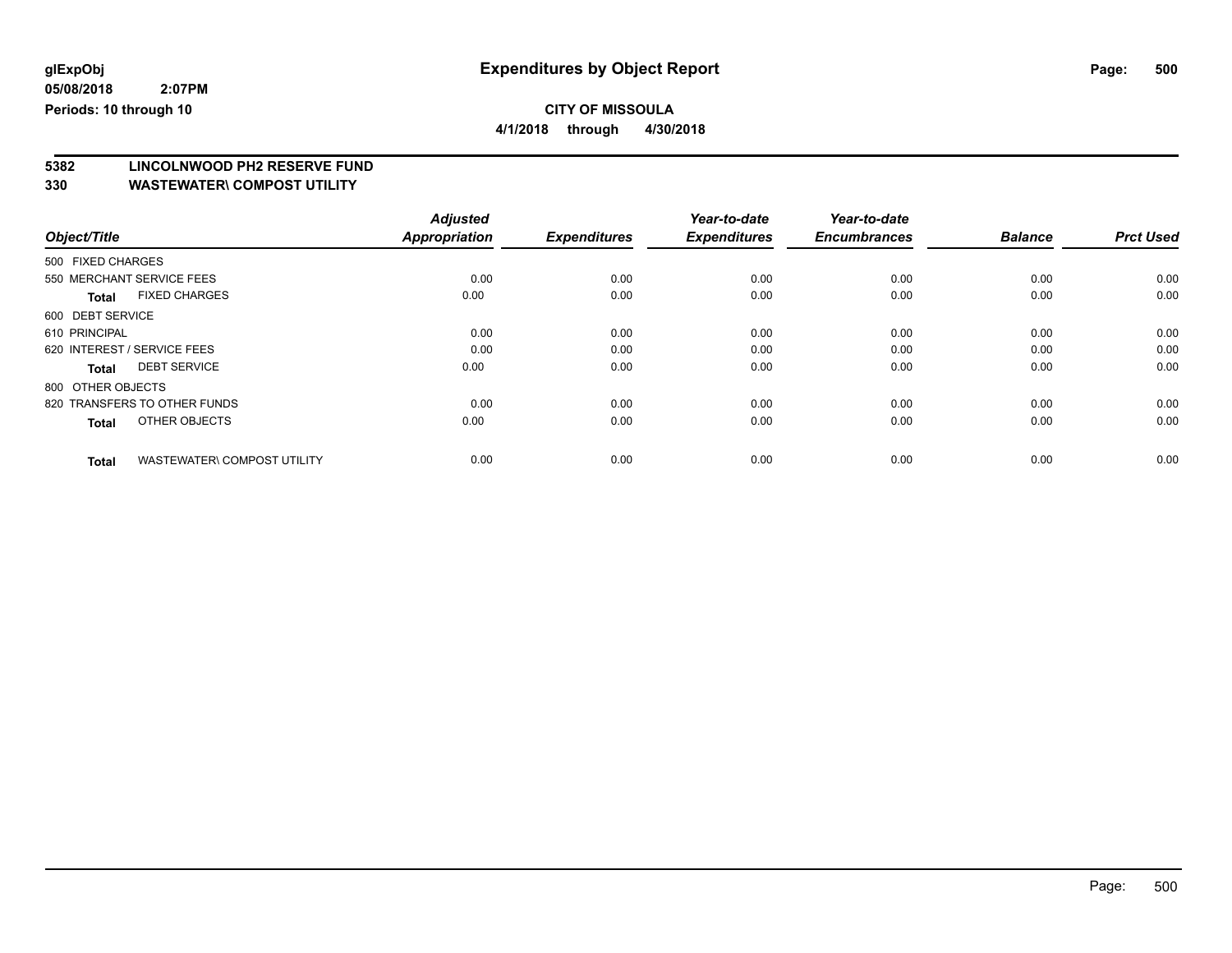### **CITY OF MISSOULA 4/1/2018 through 4/30/2018**

#### **5382 LINCOLNWOOD PH2 RESERVE FUND**

|                   |                              | <b>Adjusted</b>      |                     | Year-to-date        | Year-to-date        |                |                  |
|-------------------|------------------------------|----------------------|---------------------|---------------------|---------------------|----------------|------------------|
| Object/Title      |                              | <b>Appropriation</b> | <b>Expenditures</b> | <b>Expenditures</b> | <b>Encumbrances</b> | <b>Balance</b> | <b>Prct Used</b> |
| 500 FIXED CHARGES |                              |                      |                     |                     |                     |                |                  |
|                   | 550 MERCHANT SERVICE FEES    | 0.00                 | 0.00                | 0.00                | 0.00                | 0.00           | 0.00             |
| <b>Total</b>      | <b>FIXED CHARGES</b>         | 0.00                 | 0.00                | 0.00                | 0.00                | 0.00           | 0.00             |
| 600 DEBT SERVICE  |                              |                      |                     |                     |                     |                |                  |
| 610 PRINCIPAL     |                              | 0.00                 | 0.00                | 0.00                | 0.00                | 0.00           | 0.00             |
|                   | 620 INTEREST / SERVICE FEES  | 0.00                 | 0.00                | 0.00                | 0.00                | 0.00           | 0.00             |
| <b>Total</b>      | <b>DEBT SERVICE</b>          | 0.00                 | 0.00                | 0.00                | 0.00                | 0.00           | 0.00             |
| 800 OTHER OBJECTS |                              |                      |                     |                     |                     |                |                  |
|                   | 820 TRANSFERS TO OTHER FUNDS | 0.00                 | 0.00                | 0.00                | 0.00                | 0.00           | 0.00             |
| <b>Total</b>      | OTHER OBJECTS                | 0.00                 | 0.00                | 0.00                | 0.00                | 0.00           | 0.00             |
| <b>Total</b>      | LINCOLNWOOD PH2 RESERVE FUND | 0.00                 | 0.00                | 0.00                | 0.00                | 0.00           | 0.00             |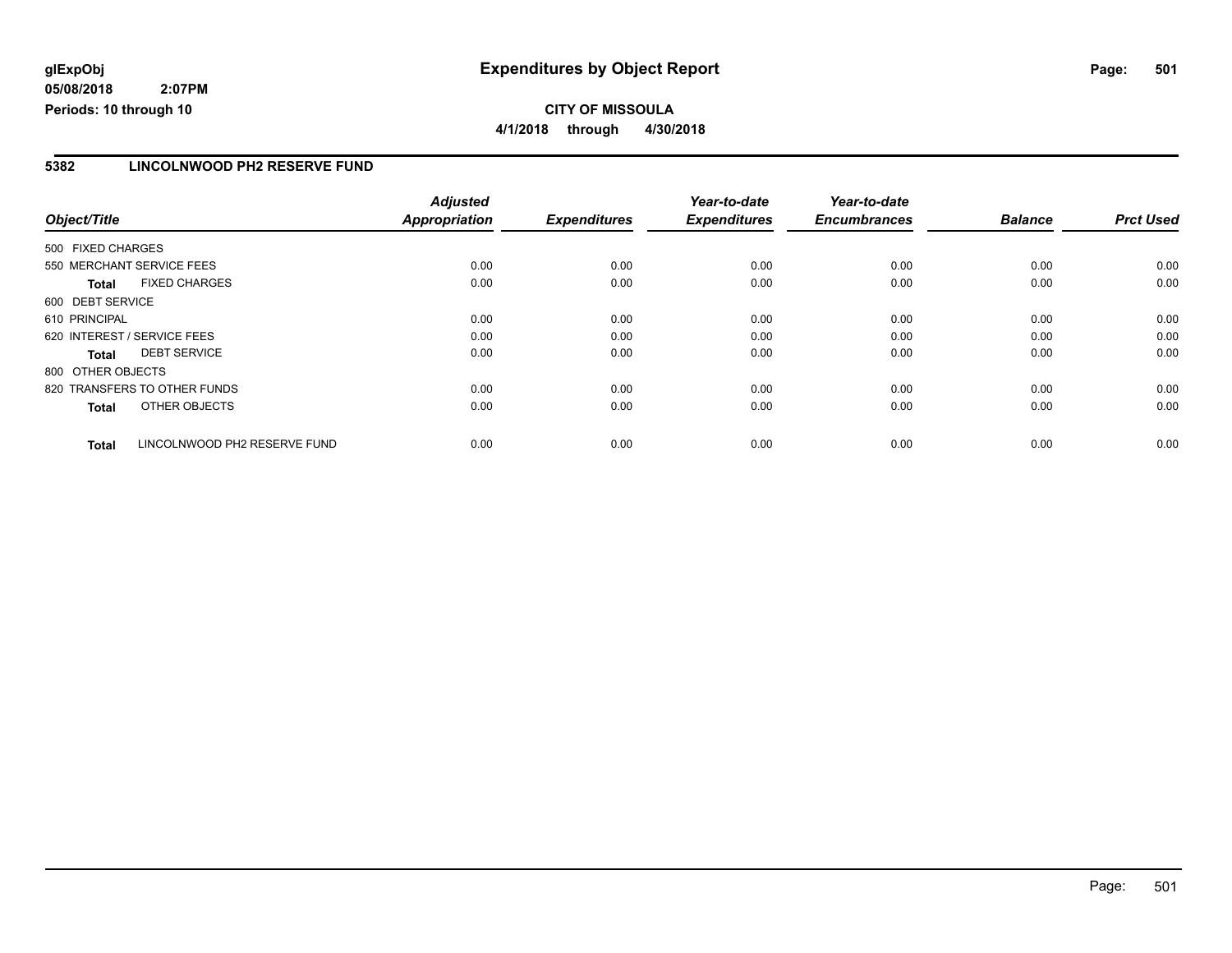### **CITY OF MISSOULA**

**4/1/2018 through 4/30/2018**

#### **5383 FY09 RATTLESNAKE SEWER DEBT SVS**

**550 \*\*\* Title Not Found \*\*\***

|                                         | <b>Adjusted</b>      |                     | Year-to-date        | Year-to-date        |                |                  |
|-----------------------------------------|----------------------|---------------------|---------------------|---------------------|----------------|------------------|
| Object/Title                            | <b>Appropriation</b> | <b>Expenditures</b> | <b>Expenditures</b> | <b>Encumbrances</b> | <b>Balance</b> | <b>Prct Used</b> |
| 500 FIXED CHARGES                       |                      |                     |                     |                     |                |                  |
| 550 MERCHANT SERVICE FEES               | 0.00                 | 0.00                | 0.00                | 0.00                | 0.00           | 0.00             |
| <b>FIXED CHARGES</b><br><b>Total</b>    | 0.00                 | 0.00                | 0.00                | 0.00                | 0.00           | 0.00             |
| 600 DEBT SERVICE                        |                      |                     |                     |                     |                |                  |
| 610 PRINCIPAL                           | 0.00                 | 0.00                | 0.00                | 0.00                | 0.00           | 0.00             |
| 620 INTEREST / SERVICE FEES             | 0.00                 | 0.00                | 0.00                | 0.00                | 0.00           | 0.00             |
| <b>DEBT SERVICE</b><br><b>Total</b>     | 0.00                 | 0.00                | 0.00                | 0.00                | 0.00           | 0.00             |
| *** Title Not Found ***<br><b>Total</b> | 0.00                 | 0.00                | 0.00                | 0.00                | 0.00           | 0.00             |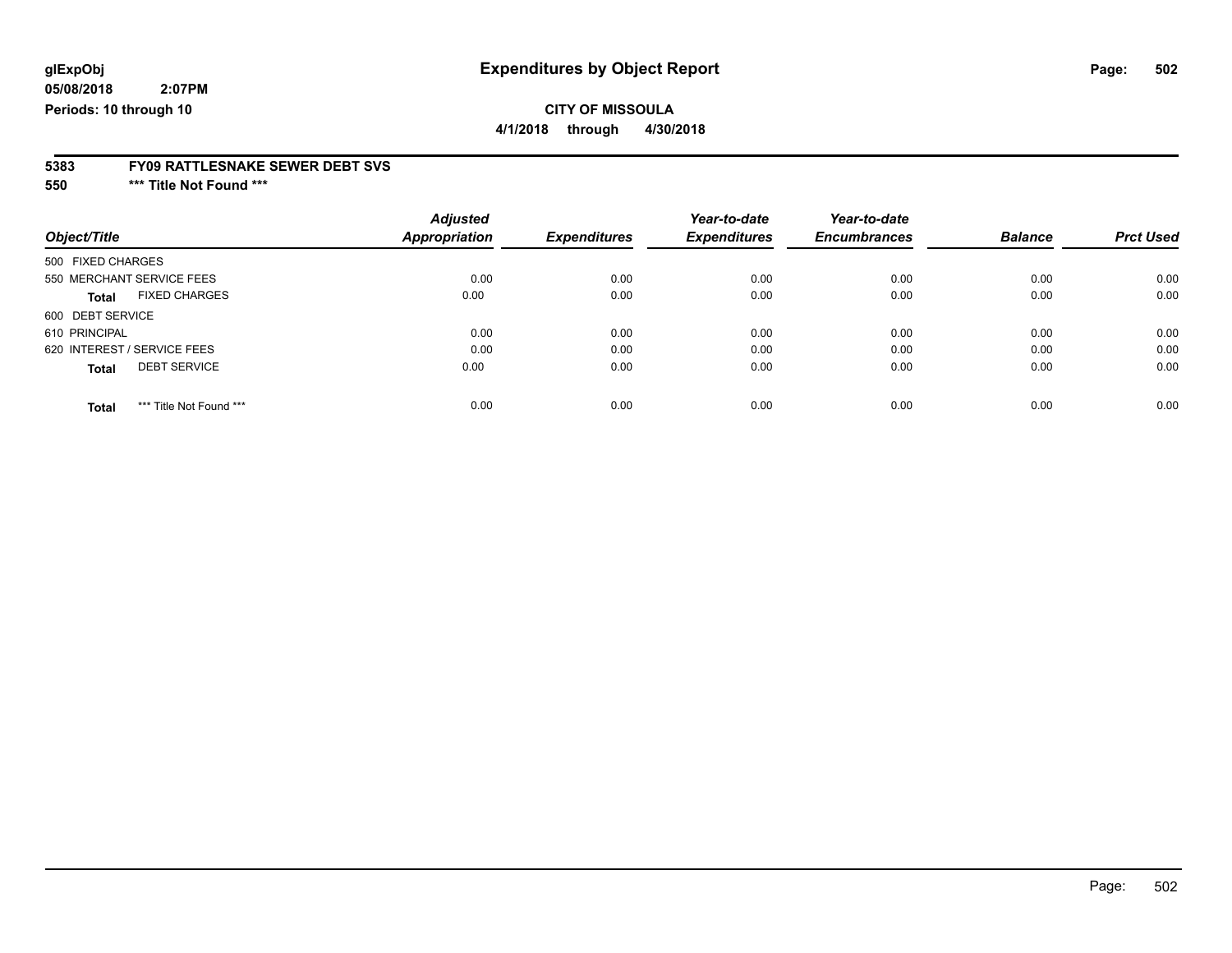**CITY OF MISSOULA 4/1/2018 through 4/30/2018**

#### **5383 FY09 RATTLESNAKE SEWER DEBT SVS**

| Object/Title      |                                 | <b>Adjusted</b><br><b>Appropriation</b> | <b>Expenditures</b> | Year-to-date<br><b>Expenditures</b> | Year-to-date<br><b>Encumbrances</b> | <b>Balance</b> | <b>Prct Used</b> |
|-------------------|---------------------------------|-----------------------------------------|---------------------|-------------------------------------|-------------------------------------|----------------|------------------|
| 500 FIXED CHARGES |                                 |                                         |                     |                                     |                                     |                |                  |
|                   | 550 MERCHANT SERVICE FEES       | 0.00                                    | 0.00                | 0.00                                | 0.00                                | 0.00           | 0.00             |
| <b>Total</b>      | <b>FIXED CHARGES</b>            | 0.00                                    | 0.00                | 0.00                                | 0.00                                | 0.00           | 0.00             |
| 600 DEBT SERVICE  |                                 |                                         |                     |                                     |                                     |                |                  |
| 610 PRINCIPAL     |                                 | 0.00                                    | 0.00                | 0.00                                | 0.00                                | 0.00           | 0.00             |
|                   | 620 INTEREST / SERVICE FEES     | 0.00                                    | 0.00                | 0.00                                | 0.00                                | 0.00           | 0.00             |
| <b>Total</b>      | <b>DEBT SERVICE</b>             | 0.00                                    | 0.00                | 0.00                                | 0.00                                | 0.00           | 0.00             |
| <b>Total</b>      | FY09 RATTLESNAKE SEWER DEBT SVS | 0.00                                    | 0.00                | 0.00                                | 0.00                                | 0.00           | 0.00             |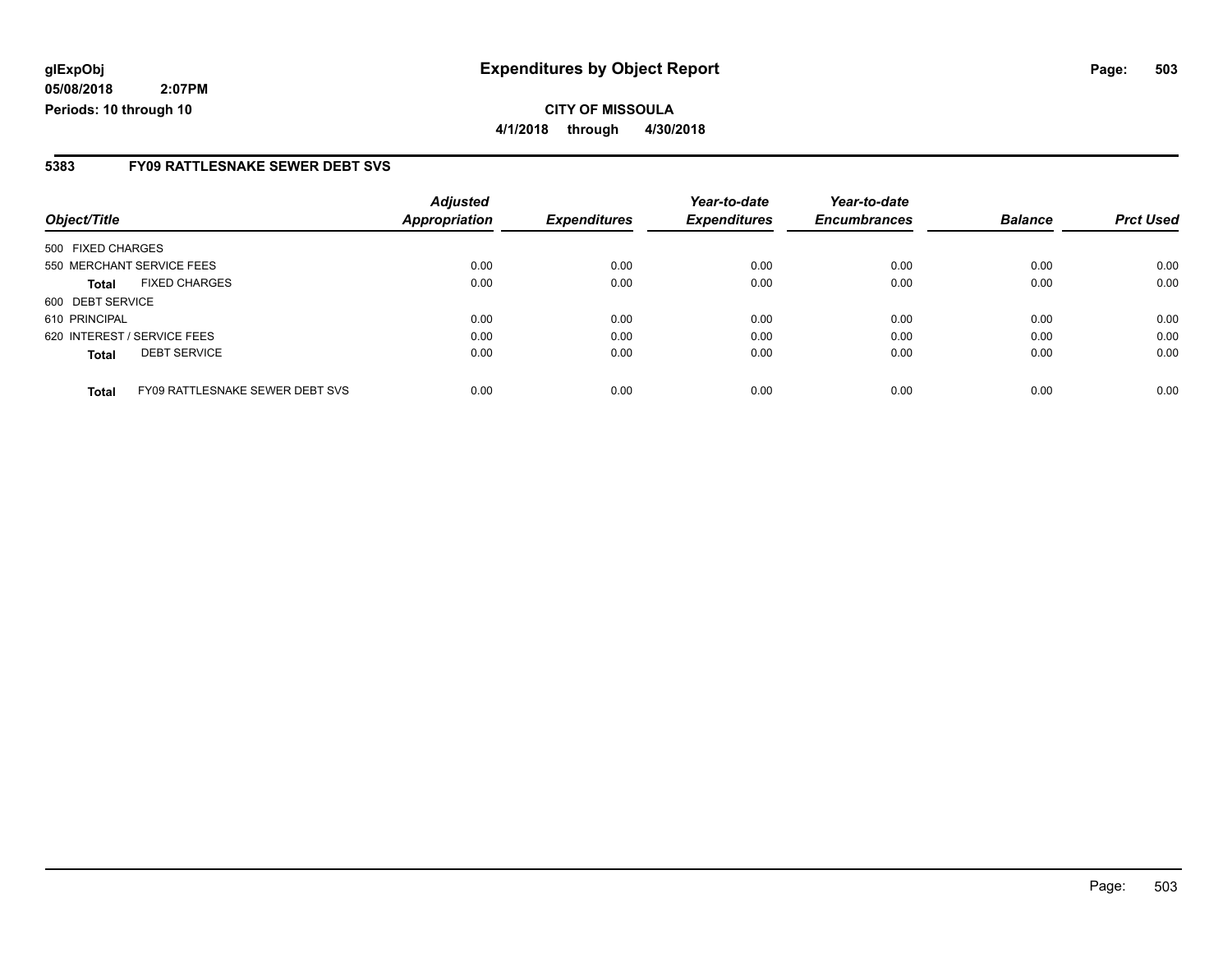#### **CITY OF MISSOULA 4/1/2018 through 4/30/2018**

# **5384 09 LOLO BOND RESERVE**

| Object/Title                                | <b>Adjusted</b><br><b>Appropriation</b> | <b>Expenditures</b> | Year-to-date<br><b>Expenditures</b> | Year-to-date<br><b>Encumbrances</b> | <b>Balance</b> | <b>Prct Used</b> |
|---------------------------------------------|-----------------------------------------|---------------------|-------------------------------------|-------------------------------------|----------------|------------------|
|                                             |                                         |                     |                                     |                                     |                |                  |
| 500 FIXED CHARGES                           |                                         |                     |                                     |                                     |                |                  |
| 550 MERCHANT SERVICE FEES                   | 0.00                                    | 0.00                | 0.00                                | 0.00                                | 0.00           | 0.00             |
| <b>FIXED CHARGES</b><br><b>Total</b>        | 0.00                                    | 0.00                | 0.00                                | 0.00                                | 0.00           | 0.00             |
| 800 OTHER OBJECTS                           |                                         |                     |                                     |                                     |                |                  |
| 820 TRANSFERS TO OTHER FUNDS                | 0.00                                    | 0.00                | 0.00                                | 0.00                                | 0.00           | 0.00             |
| OTHER OBJECTS<br><b>Total</b>               | 0.00                                    | 0.00                | 0.00                                | 0.00                                | 0.00           | 0.00             |
|                                             |                                         |                     |                                     |                                     |                |                  |
| <b>WASTEWATER\ COMPOST UTILITY</b><br>Total | 0.00                                    | 0.00                | 0.00                                | 0.00                                | 0.00           | 0.00             |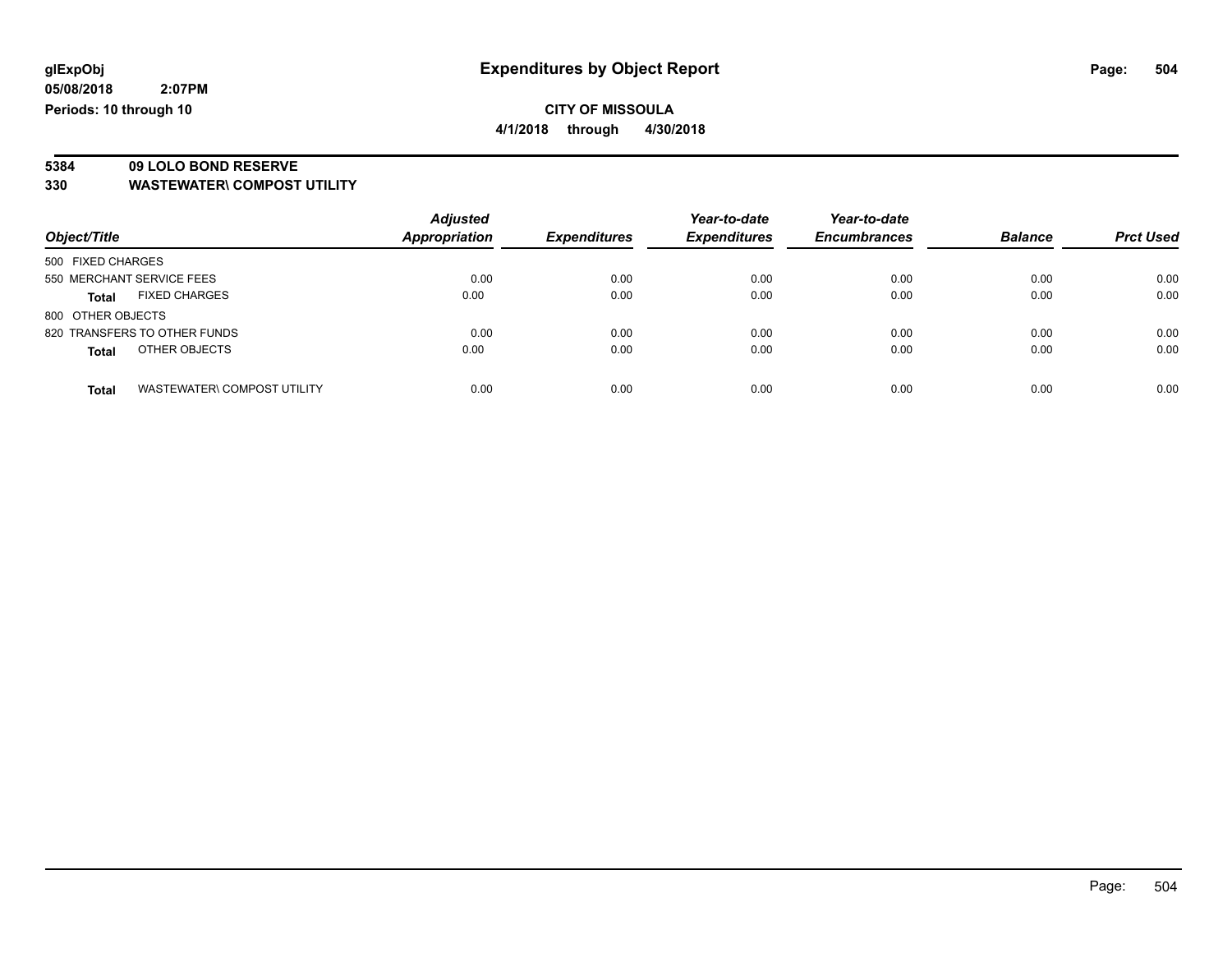### **5384 09 LOLO BOND RESERVE**

| Object/Title              |                              | <b>Adjusted</b><br><b>Appropriation</b> |                     | Year-to-date        | Year-to-date<br><b>Encumbrances</b> |                | <b>Prct Used</b> |
|---------------------------|------------------------------|-----------------------------------------|---------------------|---------------------|-------------------------------------|----------------|------------------|
|                           |                              |                                         | <b>Expenditures</b> | <b>Expenditures</b> |                                     | <b>Balance</b> |                  |
| 500 FIXED CHARGES         |                              |                                         |                     |                     |                                     |                |                  |
| 550 MERCHANT SERVICE FEES |                              | 0.00                                    | 0.00                | 0.00                | 0.00                                | 0.00           | 0.00             |
| Total                     | <b>FIXED CHARGES</b>         | 0.00                                    | 0.00                | 0.00                | 0.00                                | 0.00           | 0.00             |
| 800 OTHER OBJECTS         |                              |                                         |                     |                     |                                     |                |                  |
|                           | 820 TRANSFERS TO OTHER FUNDS | 0.00                                    | 0.00                | 0.00                | 0.00                                | 0.00           | 0.00             |
| <b>Total</b>              | OTHER OBJECTS                | 0.00                                    | 0.00                | 0.00                | 0.00                                | 0.00           | 0.00             |
| <b>Total</b>              | 09 LOLO BOND RESERVE         | 0.00                                    | 0.00                | 0.00                | 0.00                                | 0.00           | 0.00             |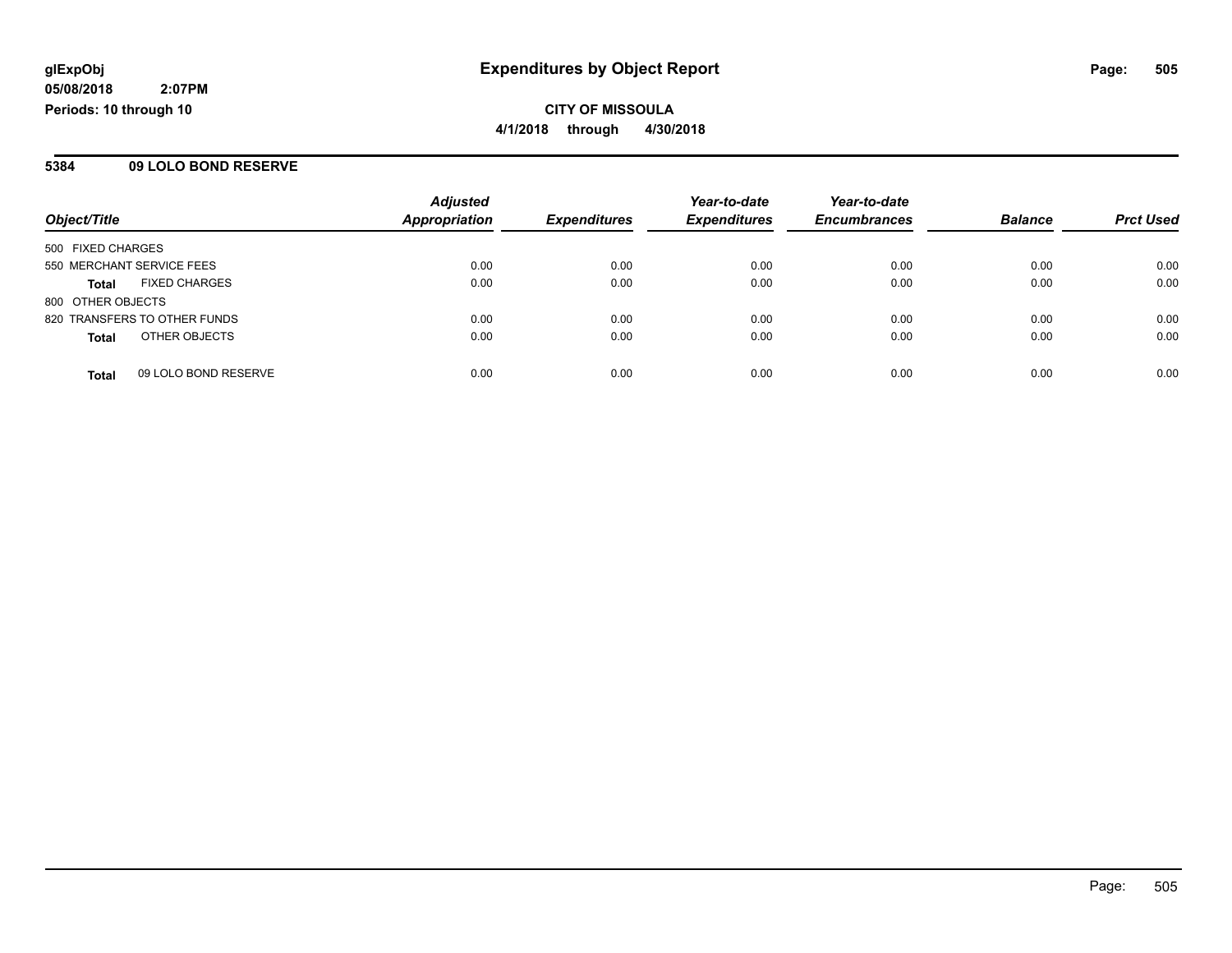### **5385 HEADWORKS 2010 BOND RESERVE 330 WASTEWATER\ COMPOST UTILITY**

| Object/Title                 |                                    | <b>Adjusted</b><br>Appropriation | Expenditures | Year-to-date<br><b>Expenditures</b> | Year-to-date<br><b>Encumbrances</b> | <b>Balance</b> | <b>Prct Used</b> |
|------------------------------|------------------------------------|----------------------------------|--------------|-------------------------------------|-------------------------------------|----------------|------------------|
| 800 OTHER OBJECTS            |                                    |                                  |              |                                     |                                     |                |                  |
| 820 TRANSFERS TO OTHER FUNDS |                                    | 0.00                             | 0.00         | 0.00                                | 0.00                                | 0.00           | 0.00             |
| OTHER OBJECTS<br>Total       |                                    | 0.00                             | 0.00         | 0.00                                | 0.00                                | 0.00           | 0.00             |
| <b>Total</b>                 | <b>WASTEWATER\ COMPOST UTILITY</b> | 0.00                             | 0.00         | 0.00                                | 0.00                                | 0.00           | 0.00             |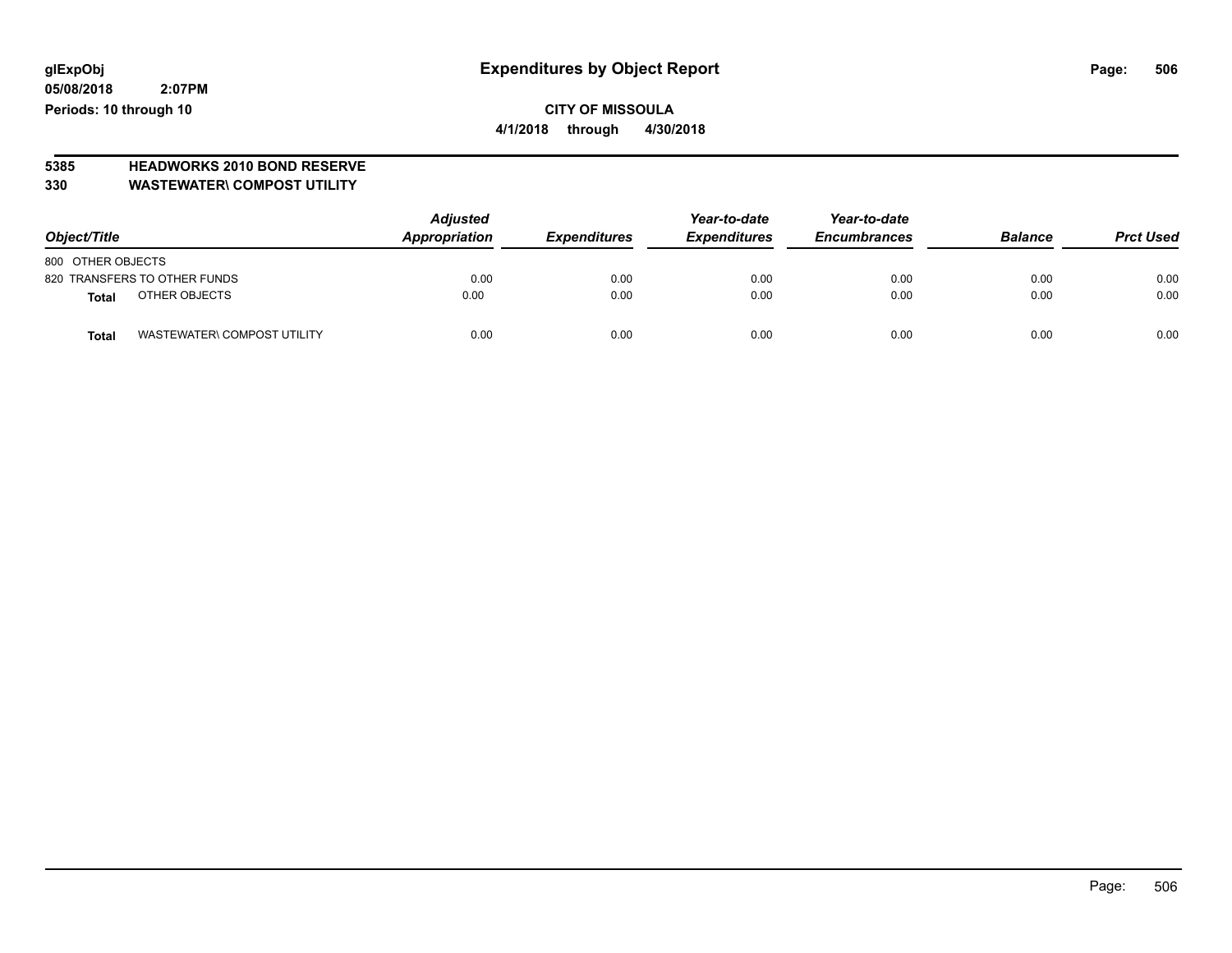### **glExpObj Expenditures by Object Report Page: 507**

**05/08/2018 2:07PM Periods: 10 through 10**

### **5385 HEADWORKS 2010 BOND RESERVE**

| Object/Title                                | <b>Adjusted</b><br>Appropriation | <b>Expenditures</b> | Year-to-date<br><b>Expenditures</b> | Year-to-date<br><b>Encumbrances</b> | <b>Balance</b> | <b>Prct Used</b> |
|---------------------------------------------|----------------------------------|---------------------|-------------------------------------|-------------------------------------|----------------|------------------|
| 800 OTHER OBJECTS                           |                                  |                     |                                     |                                     |                |                  |
| 820 TRANSFERS TO OTHER FUNDS                | 0.00                             | 0.00                | 0.00                                | 0.00                                | 0.00           | 0.00             |
| OTHER OBJECTS<br><b>Total</b>               | 0.00                             | 0.00                | 0.00                                | 0.00                                | 0.00           | 0.00             |
| <b>HEADWORKS 2010 BOND RESERVE</b><br>Total | 0.00                             | 0.00                | 0.00                                | 0.00                                | 0.00           | 0.00             |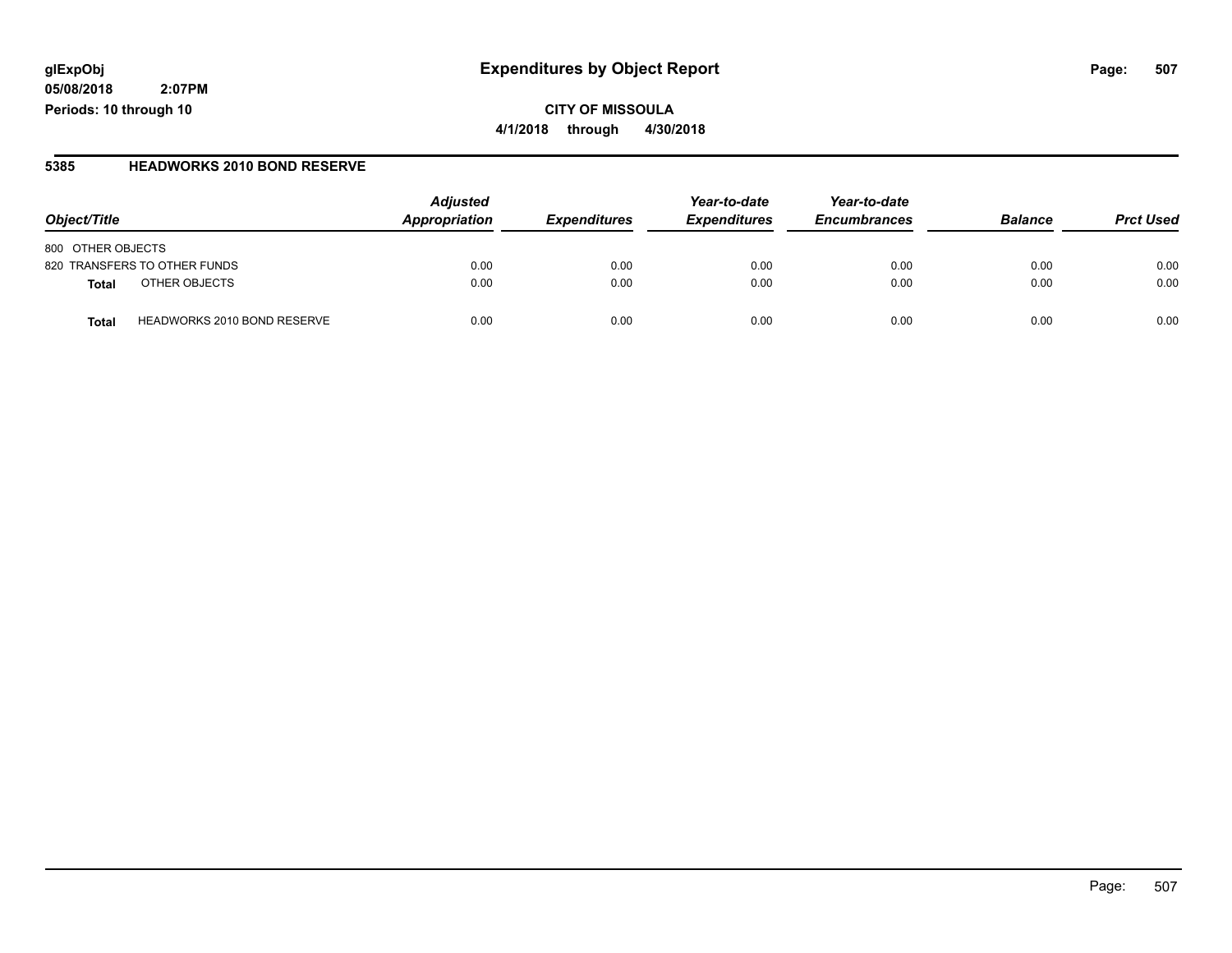# **5386 FY10 HEADWORKS DEBT SERVICE**

**330 WASTEWATER\ COMPOST UTILITY**

|                                                    | <b>Adjusted</b> | <b>Expenditures</b> | Year-to-date<br><b>Expenditures</b> | Year-to-date<br><b>Encumbrances</b> | <b>Balance</b> | <b>Prct Used</b> |
|----------------------------------------------------|-----------------|---------------------|-------------------------------------|-------------------------------------|----------------|------------------|
| Object/Title                                       | Appropriation   |                     |                                     |                                     |                |                  |
| 500 FIXED CHARGES                                  |                 |                     |                                     |                                     |                |                  |
| 550 MERCHANT SERVICE FEES                          | 0.00            | 0.00                | 0.00                                | 0.00                                | 0.00           | 0.00             |
| <b>FIXED CHARGES</b><br>Total                      | 0.00            | 0.00                | 0.00                                | 0.00                                | 0.00           | 0.00             |
| 600 DEBT SERVICE                                   |                 |                     |                                     |                                     |                |                  |
| 610 PRINCIPAL                                      | 0.00            | 0.00                | 0.00                                | 0.00                                | 0.00           | 0.00             |
| 620 INTEREST / SERVICE FEES                        | 0.00            | 0.00                | 0.00                                | 0.00                                | 0.00           | 0.00             |
| <b>DEBT SERVICE</b><br><b>Total</b>                | 0.00            | 0.00                | 0.00                                | 0.00                                | 0.00           | 0.00             |
| <b>WASTEWATER\ COMPOST UTILITY</b><br><b>Total</b> | 0.00            | 0.00                | 0.00                                | 0.00                                | 0.00           | 0.00             |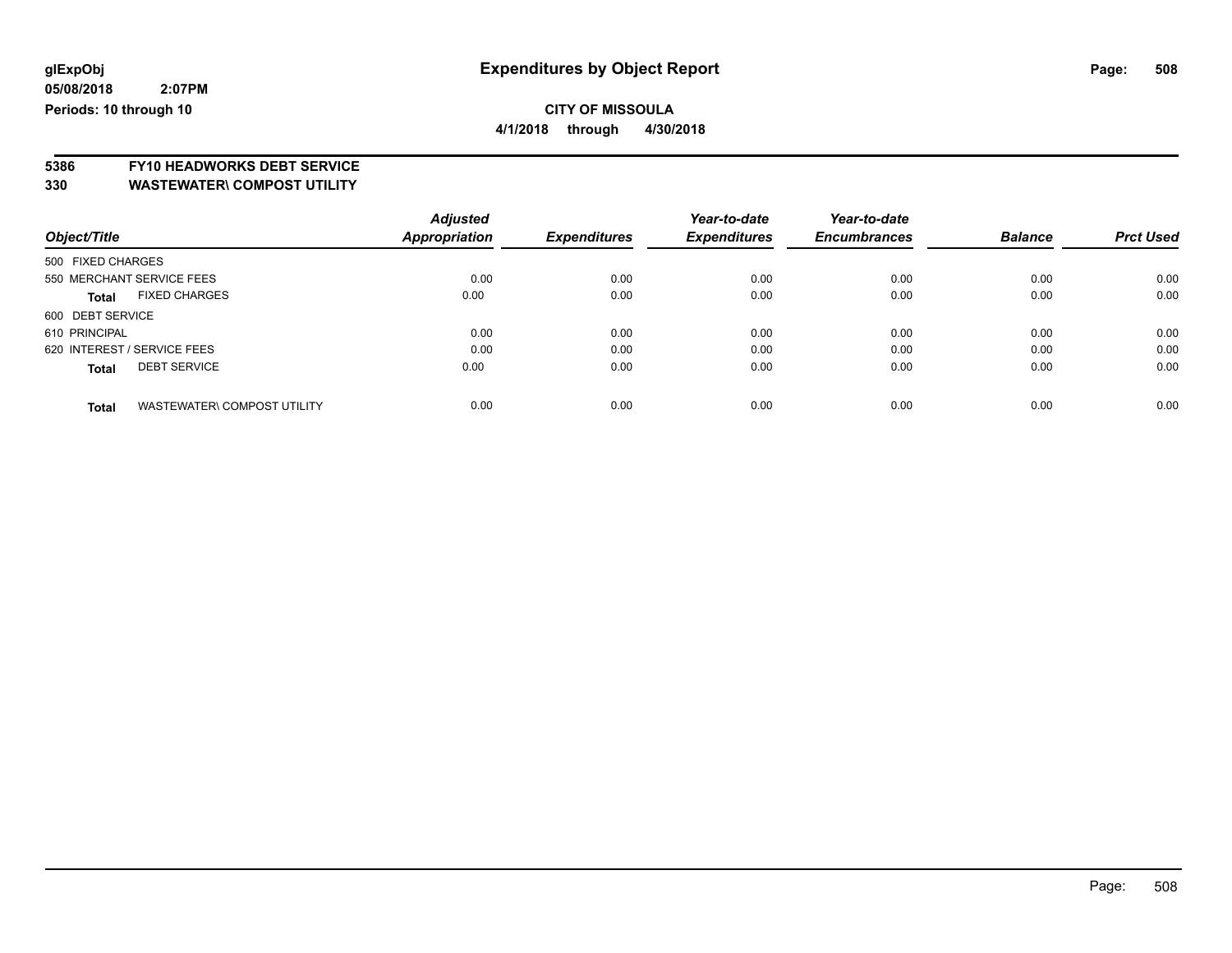**CITY OF MISSOULA 4/1/2018 through 4/30/2018**

### **5386 FY10 HEADWORKS DEBT SERVICE**

|                                             | <b>Adjusted</b> |                     | Year-to-date        | Year-to-date        |                |                  |
|---------------------------------------------|-----------------|---------------------|---------------------|---------------------|----------------|------------------|
| Object/Title                                | Appropriation   | <b>Expenditures</b> | <b>Expenditures</b> | <b>Encumbrances</b> | <b>Balance</b> | <b>Prct Used</b> |
| 500 FIXED CHARGES                           |                 |                     |                     |                     |                |                  |
| 550 MERCHANT SERVICE FEES                   | 0.00            | 0.00                | 0.00                | 0.00                | 0.00           | 0.00             |
| <b>FIXED CHARGES</b><br><b>Total</b>        | 0.00            | 0.00                | 0.00                | 0.00                | 0.00           | 0.00             |
| 600 DEBT SERVICE                            |                 |                     |                     |                     |                |                  |
| 610 PRINCIPAL                               | 0.00            | 0.00                | 0.00                | 0.00                | 0.00           | 0.00             |
| 620 INTEREST / SERVICE FEES                 | 0.00            | 0.00                | 0.00                | 0.00                | 0.00           | 0.00             |
| <b>DEBT SERVICE</b><br><b>Total</b>         | 0.00            | 0.00                | 0.00                | 0.00                | 0.00           | 0.00             |
| FY10 HEADWORKS DEBT SERVICE<br><b>Total</b> | 0.00            | 0.00                | 0.00                | 0.00                | 0.00           | 0.00             |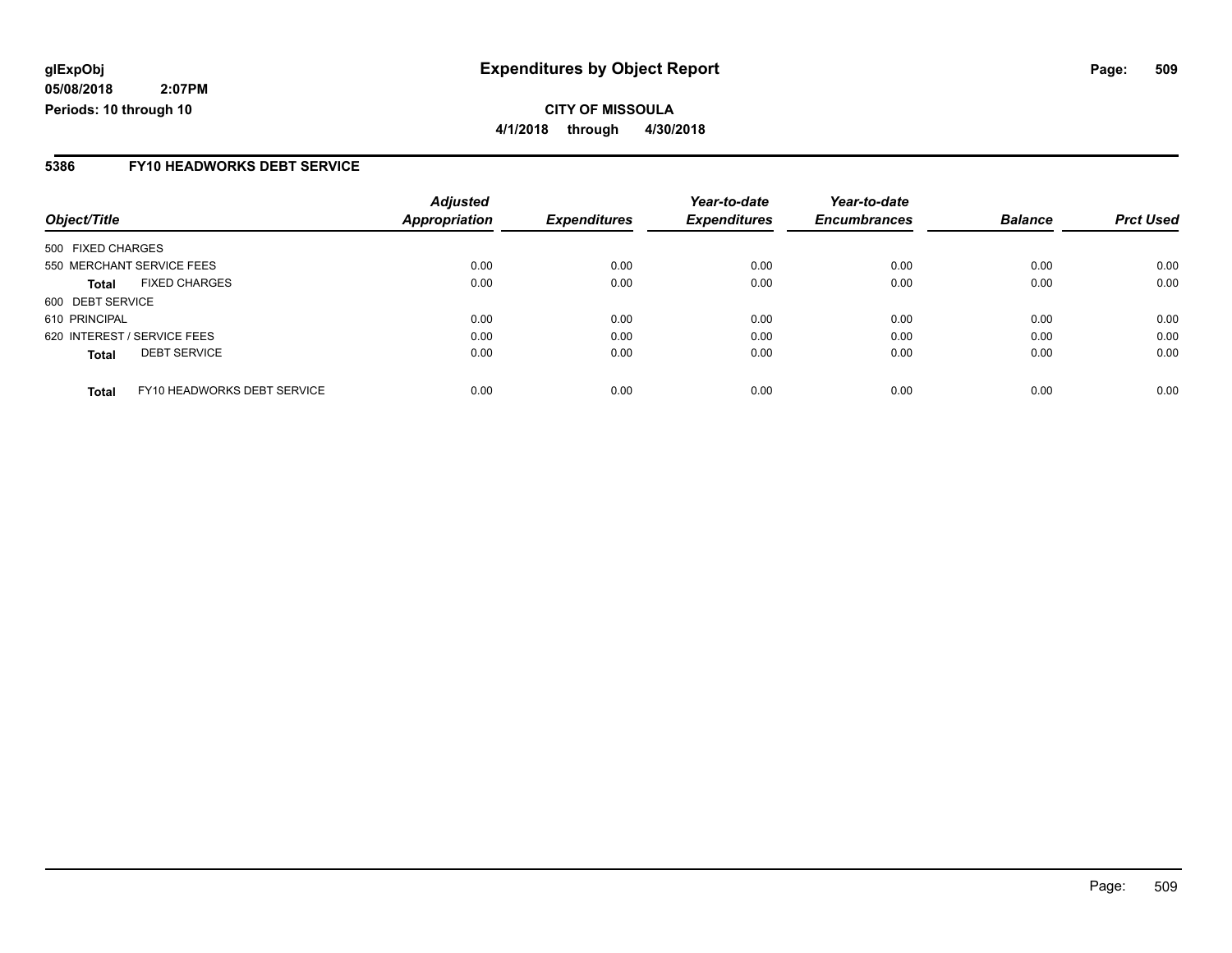### **CITY OF MISSOULA 4/1/2018 through 4/30/2018**

# **5387 FY11 SEWER \$1.29M BOND DEBT SERVICE**

### **330 WASTEWATER\ COMPOST UTILITY**

| Object/Title                |                                    | <b>Adjusted</b><br><b>Appropriation</b> | <b>Expenditures</b> | Year-to-date<br><b>Expenditures</b> | Year-to-date<br><b>Encumbrances</b> | <b>Balance</b> | <b>Prct Used</b> |
|-----------------------------|------------------------------------|-----------------------------------------|---------------------|-------------------------------------|-------------------------------------|----------------|------------------|
| 500 FIXED CHARGES           |                                    |                                         |                     |                                     |                                     |                |                  |
| 550 MERCHANT SERVICE FEES   |                                    | 0.00                                    | 0.00                | 0.00                                | 0.00                                | 0.00           | 0.00             |
| <b>Total</b>                | <b>FIXED CHARGES</b>               | 0.00                                    | 0.00                | 0.00                                | 0.00                                | 0.00           | 0.00             |
| 600 DEBT SERVICE            |                                    |                                         |                     |                                     |                                     |                |                  |
| 610 PRINCIPAL               |                                    | 0.00                                    | 0.00                | 0.00                                | 0.00                                | 0.00           | 0.00             |
| 620 INTEREST / SERVICE FEES |                                    | 0.00                                    | 0.00                | 0.00                                | 0.00                                | 0.00           | 0.00             |
| <b>Total</b>                | <b>DEBT SERVICE</b>                | 0.00                                    | 0.00                | 0.00                                | 0.00                                | 0.00           | 0.00             |
| <b>Total</b>                | <b>WASTEWATER\ COMPOST UTILITY</b> | 0.00                                    | 0.00                | 0.00                                | 0.00                                | 0.00           | 0.00             |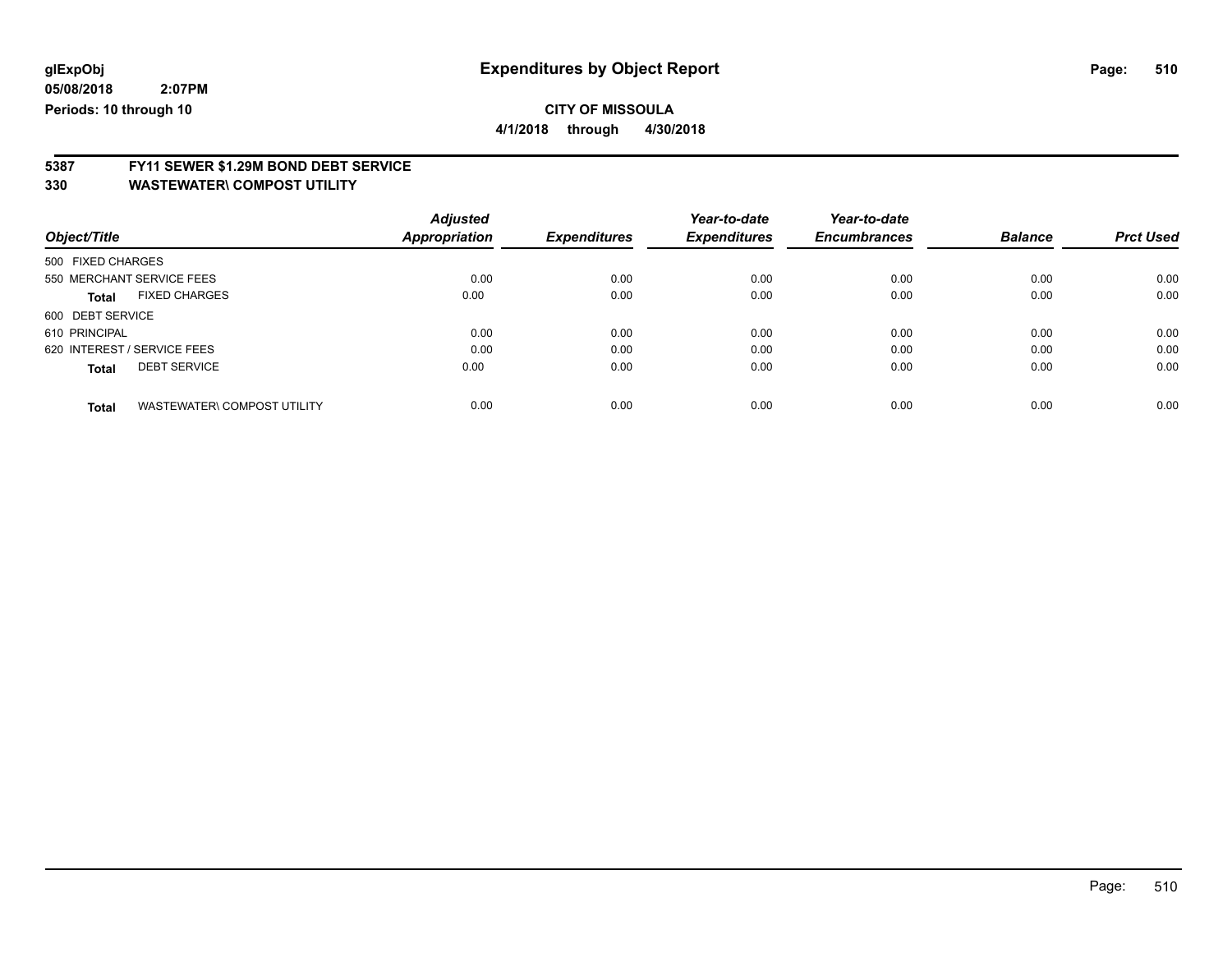**CITY OF MISSOULA 4/1/2018 through 4/30/2018**

### **5387 FY11 SEWER \$1.29M BOND DEBT SERVICE**

| Object/Title                |                                     | <b>Adjusted</b><br><b>Appropriation</b> | <b>Expenditures</b> | Year-to-date<br><b>Expenditures</b> | Year-to-date<br><b>Encumbrances</b> | <b>Balance</b> | <b>Prct Used</b> |
|-----------------------------|-------------------------------------|-----------------------------------------|---------------------|-------------------------------------|-------------------------------------|----------------|------------------|
| 500 FIXED CHARGES           |                                     |                                         |                     |                                     |                                     |                |                  |
| 550 MERCHANT SERVICE FEES   |                                     | 0.00                                    | 0.00                | 0.00                                | 0.00                                | 0.00           | 0.00             |
| Total                       | <b>FIXED CHARGES</b>                | 0.00                                    | 0.00                | 0.00                                | 0.00                                | 0.00           | 0.00             |
| 600 DEBT SERVICE            |                                     |                                         |                     |                                     |                                     |                |                  |
| 610 PRINCIPAL               |                                     | 0.00                                    | 0.00                | 0.00                                | 0.00                                | 0.00           | 0.00             |
| 620 INTEREST / SERVICE FEES |                                     | 0.00                                    | 0.00                | 0.00                                | 0.00                                | 0.00           | 0.00             |
| <b>Total</b>                | <b>DEBT SERVICE</b>                 | 0.00                                    | 0.00                | 0.00                                | 0.00                                | 0.00           | 0.00             |
| <b>Total</b>                | FY11 SEWER \$1.29M BOND DEBT SERVIC | 0.00                                    | 0.00                | 0.00                                | 0.00                                | 0.00           | 0.00             |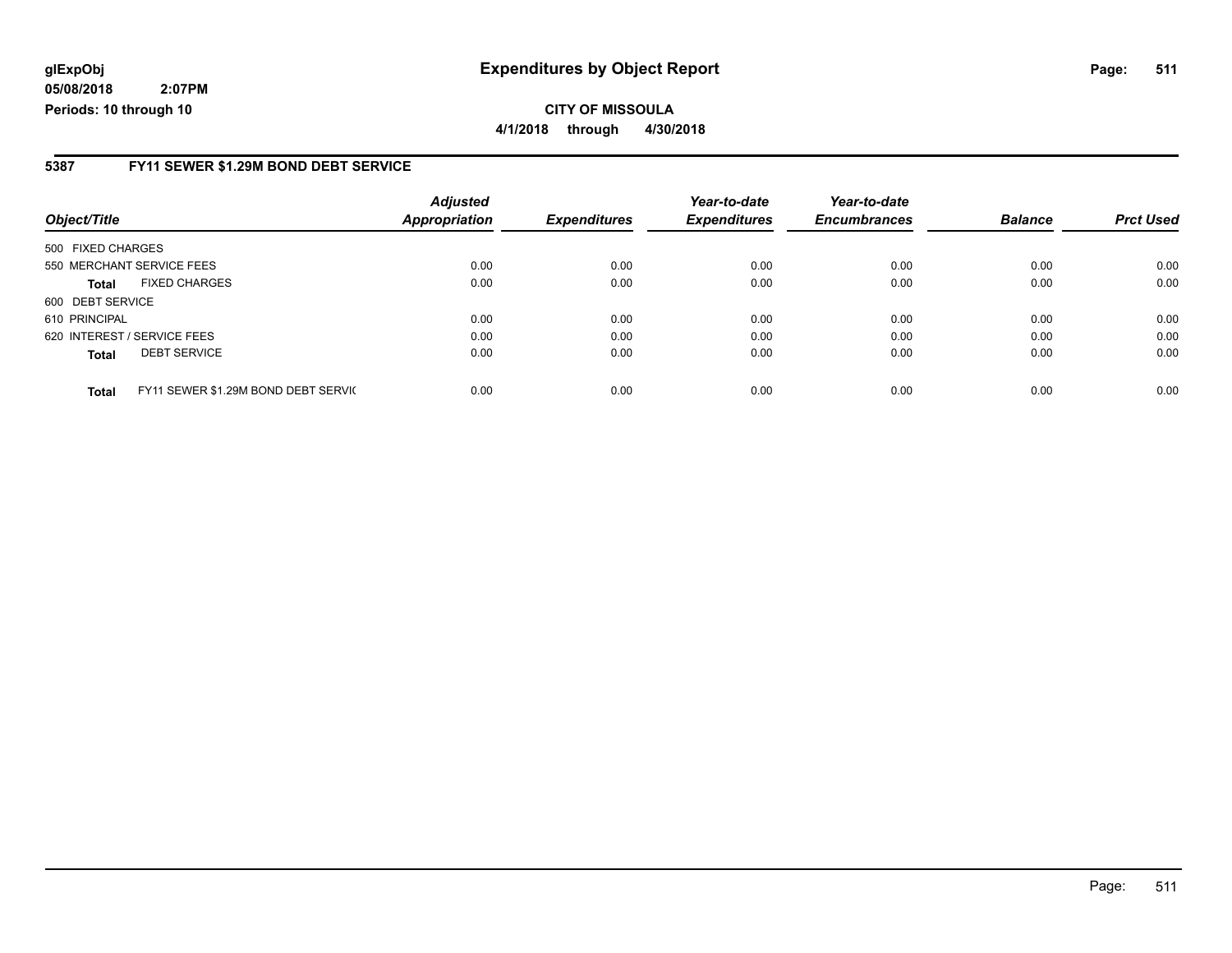**4/1/2018 through 4/30/2018**

# **5388 FY11 \$1.29M SEWER BOND RESERVE**

### **330 WASTEWATER\ COMPOST UTILITY**

| Object/Title                                       | <b>Adjusted</b><br><b>Appropriation</b> | <b>Expenditures</b> | Year-to-date<br><b>Expenditures</b> | Year-to-date<br><b>Encumbrances</b> | <b>Balance</b> | <b>Prct Used</b> |
|----------------------------------------------------|-----------------------------------------|---------------------|-------------------------------------|-------------------------------------|----------------|------------------|
| 500 FIXED CHARGES                                  |                                         |                     |                                     |                                     |                |                  |
| 550 MERCHANT SERVICE FEES                          | 0.00                                    | 0.00                | 0.00                                | 0.00                                | 0.00           | 0.00             |
| <b>FIXED CHARGES</b><br><b>Total</b>               | 0.00                                    | 0.00                | 0.00                                | 0.00                                | 0.00           | 0.00             |
| 800 OTHER OBJECTS                                  |                                         |                     |                                     |                                     |                |                  |
| 820 TRANSFERS TO OTHER FUNDS                       | 0.00                                    | 0.00                | 0.00                                | 0.00                                | 0.00           | 0.00             |
| OTHER OBJECTS<br><b>Total</b>                      | 0.00                                    | 0.00                | 0.00                                | 0.00                                | 0.00           | 0.00             |
| <b>WASTEWATER\ COMPOST UTILITY</b><br><b>Total</b> | 0.00                                    | 0.00                | 0.00                                | 0.00                                | 0.00           | 0.00             |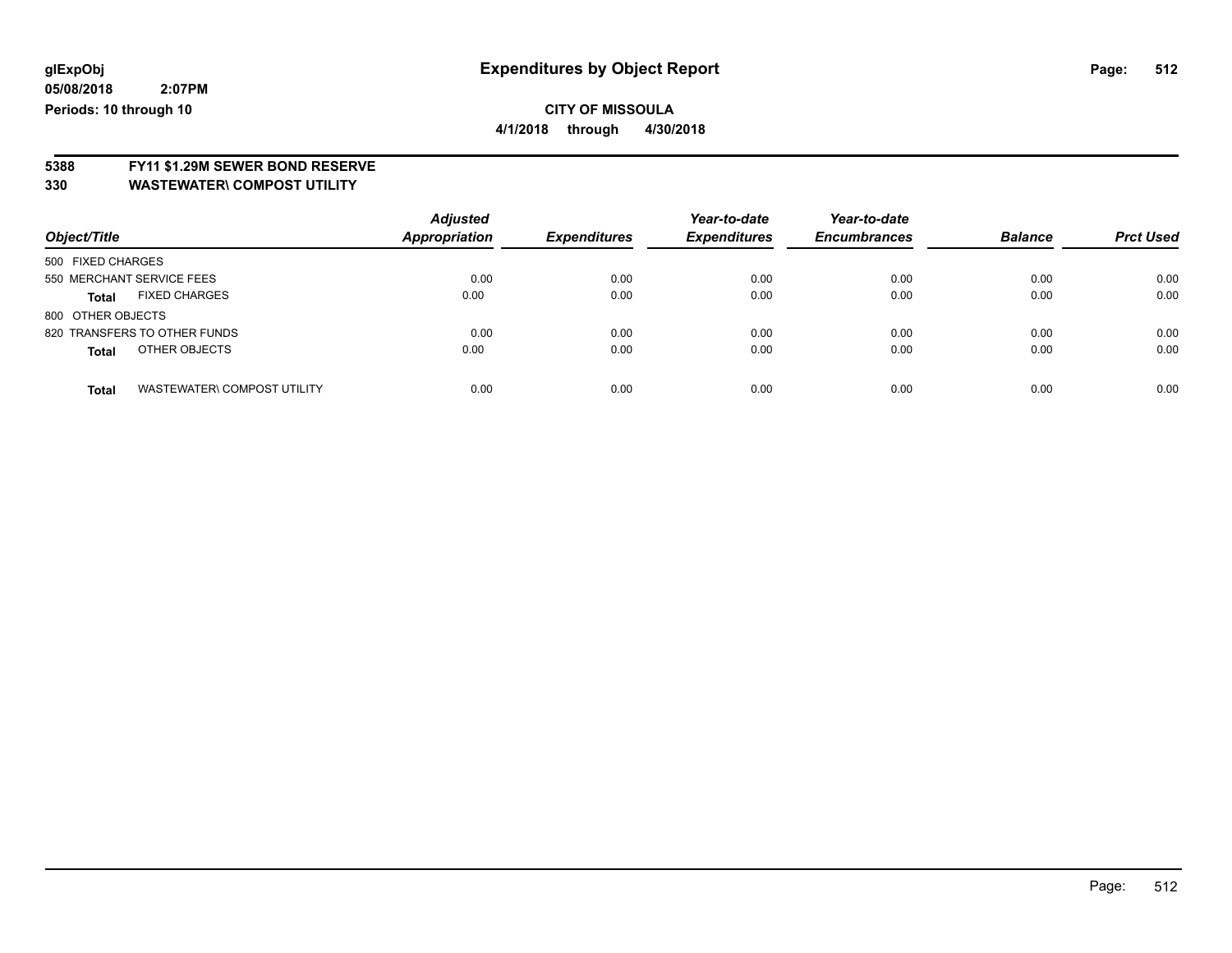**CITY OF MISSOULA 4/1/2018 through 4/30/2018**

### **5388 FY11 \$1.29M SEWER BOND RESERVE**

| Object/Title              |                                 | <b>Adjusted</b><br>Appropriation | <b>Expenditures</b> | Year-to-date        | Year-to-date        | <b>Balance</b> |                  |
|---------------------------|---------------------------------|----------------------------------|---------------------|---------------------|---------------------|----------------|------------------|
|                           |                                 |                                  |                     | <b>Expenditures</b> | <b>Encumbrances</b> |                | <b>Prct Used</b> |
| 500 FIXED CHARGES         |                                 |                                  |                     |                     |                     |                |                  |
| 550 MERCHANT SERVICE FEES |                                 | 0.00                             | 0.00                | 0.00                | 0.00                | 0.00           | 0.00             |
| <b>Total</b>              | <b>FIXED CHARGES</b>            | 0.00                             | 0.00                | 0.00                | 0.00                | 0.00           | 0.00             |
| 800 OTHER OBJECTS         |                                 |                                  |                     |                     |                     |                |                  |
|                           | 820 TRANSFERS TO OTHER FUNDS    | 0.00                             | 0.00                | 0.00                | 0.00                | 0.00           | 0.00             |
| <b>Total</b>              | OTHER OBJECTS                   | 0.00                             | 0.00                | 0.00                | 0.00                | 0.00           | 0.00             |
| <b>Total</b>              | FY11 \$1.29M SEWER BOND RESERVE | 0.00                             | 0.00                | 0.00                | 0.00                | 0.00           | 0.00             |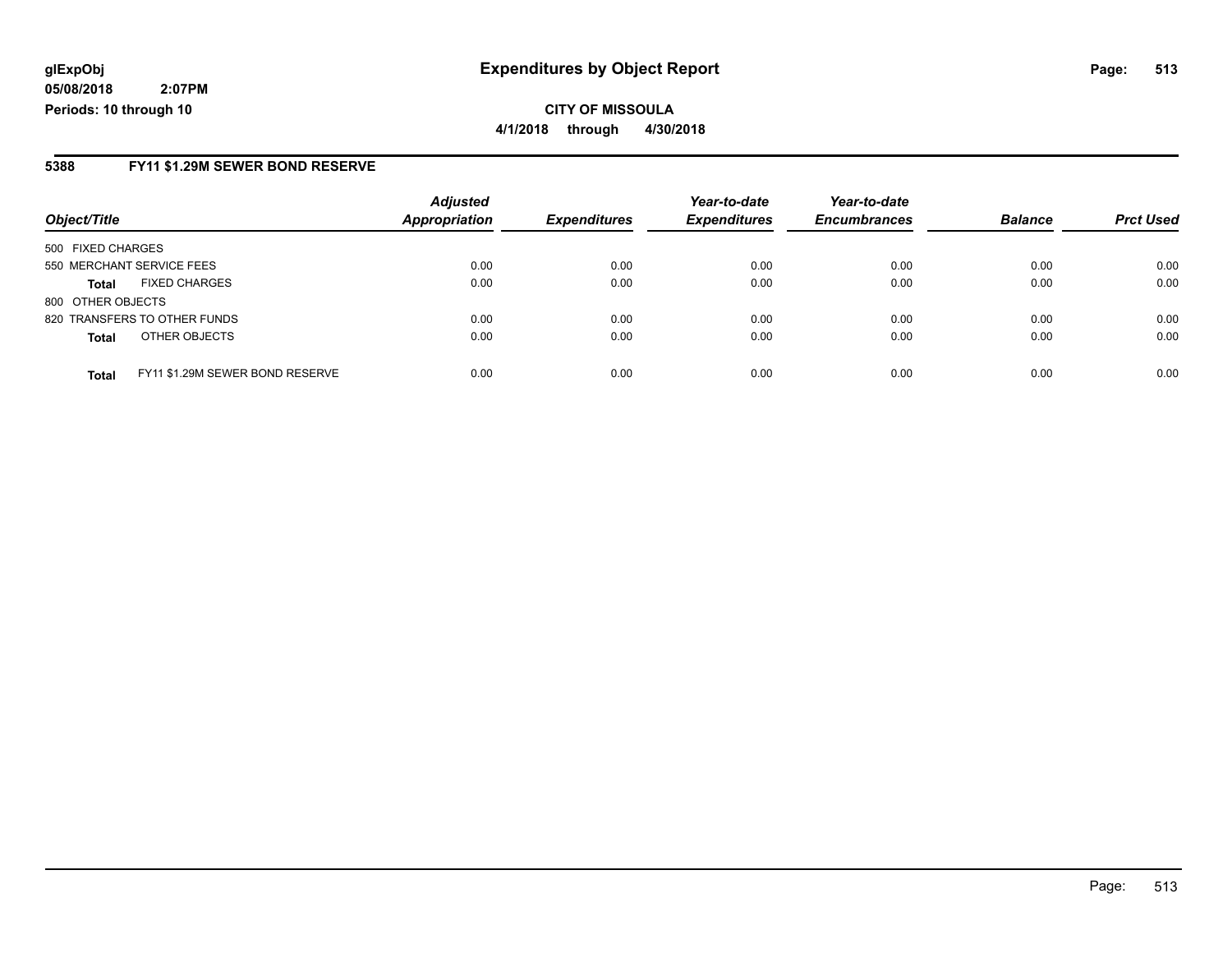# **5389 FY15 SEWER REVENUE BOND DEBT SERVICE**

### **330 WASTEWATER\ COMPOST UTILITY**

| Object/Title      |                                    | <b>Adjusted</b><br>Appropriation | <b>Expenditures</b> | Year-to-date<br><b>Expenditures</b> | Year-to-date<br><b>Encumbrances</b> | <b>Balance</b> | <b>Prct Used</b> |
|-------------------|------------------------------------|----------------------------------|---------------------|-------------------------------------|-------------------------------------|----------------|------------------|
| 500 FIXED CHARGES |                                    |                                  |                     |                                     |                                     |                |                  |
|                   | 550 MERCHANT SERVICE FEES          | 0.00                             | 0.00                | 0.00                                | 0.00                                | 0.00           | 0.00             |
| <b>Total</b>      | <b>FIXED CHARGES</b>               | 0.00                             | 0.00                | 0.00                                | 0.00                                | 0.00           | 0.00             |
| 600 DEBT SERVICE  |                                    |                                  |                     |                                     |                                     |                |                  |
| 610 PRINCIPAL     |                                    | 0.00                             | 0.00                | 0.00                                | 0.00                                | 0.00           | 0.00             |
|                   | 620 INTEREST / SERVICE FEES        | 0.00                             | 0.00                | 0.00                                | 0.00                                | 0.00           | 0.00             |
| <b>Total</b>      | <b>DEBT SERVICE</b>                | 0.00                             | 0.00                | 0.00                                | 0.00                                | 0.00           | 0.00             |
| <b>Total</b>      | <b>WASTEWATER\ COMPOST UTILITY</b> | 0.00                             | 0.00                | 0.00                                | 0.00                                | 0.00           | 0.00             |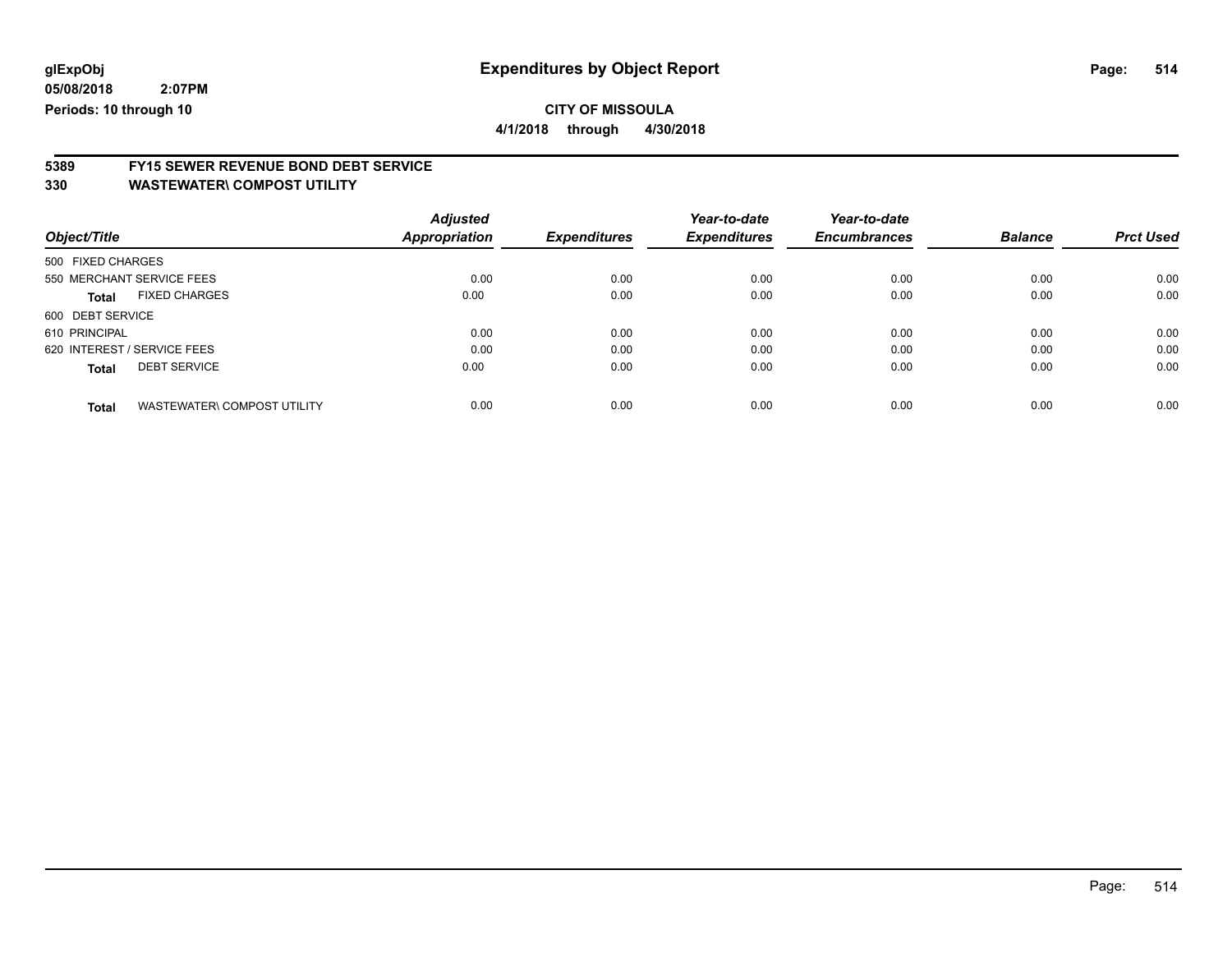### **CITY OF MISSOULA 4/1/2018 through 4/30/2018**

### **5389 FY15 SEWER REVENUE BOND DEBT SERVICE**

| Object/Title      |                                  | <b>Adjusted</b><br><b>Appropriation</b> | <b>Expenditures</b> | Year-to-date<br><b>Expenditures</b> | Year-to-date<br><b>Encumbrances</b> | <b>Balance</b> | <b>Prct Used</b> |
|-------------------|----------------------------------|-----------------------------------------|---------------------|-------------------------------------|-------------------------------------|----------------|------------------|
| 500 FIXED CHARGES |                                  |                                         |                     |                                     |                                     |                |                  |
|                   | 550 MERCHANT SERVICE FEES        | 0.00                                    | 0.00                | 0.00                                | 0.00                                | 0.00           | 0.00             |
| <b>Total</b>      | <b>FIXED CHARGES</b>             | 0.00                                    | 0.00                | 0.00                                | 0.00                                | 0.00           | 0.00             |
| 600 DEBT SERVICE  |                                  |                                         |                     |                                     |                                     |                |                  |
| 610 PRINCIPAL     |                                  | 0.00                                    | 0.00                | 0.00                                | 0.00                                | 0.00           | 0.00             |
|                   | 620 INTEREST / SERVICE FEES      | 0.00                                    | 0.00                | 0.00                                | 0.00                                | 0.00           | 0.00             |
| <b>Total</b>      | <b>DEBT SERVICE</b>              | 0.00                                    | 0.00                | 0.00                                | 0.00                                | 0.00           | 0.00             |
| <b>Total</b>      | FY15 SEWER REVENUE BOND DEBT SEF | 0.00                                    | 0.00                | 0.00                                | 0.00                                | 0.00           | 0.00             |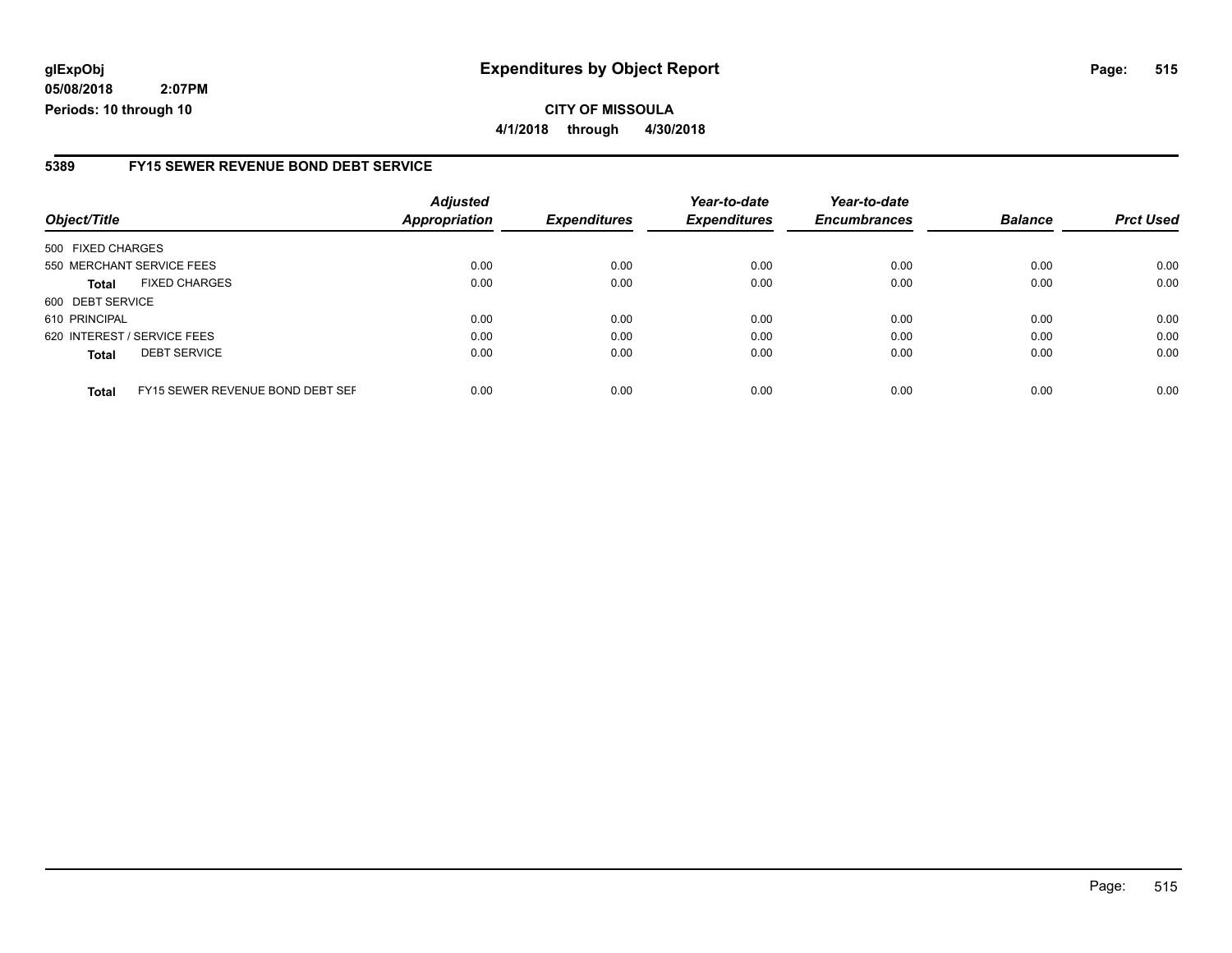# **5390 FY15 SEWER BOND DEBT RESERVE**

**330 WASTEWATER\ COMPOST UTILITY**

| Object/Title                         | <b>Adjusted</b><br><b>Appropriation</b> | <b>Expenditures</b> | Year-to-date<br><b>Expenditures</b> | Year-to-date<br><b>Encumbrances</b> | <b>Balance</b> | <b>Prct Used</b> |
|--------------------------------------|-----------------------------------------|---------------------|-------------------------------------|-------------------------------------|----------------|------------------|
| 500 FIXED CHARGES                    |                                         |                     |                                     |                                     |                |                  |
| 550 MERCHANT SERVICE FEES            | 0.00                                    | 0.00                | 0.00                                | 0.00                                | 0.00           | 0.00             |
| <b>FIXED CHARGES</b><br><b>Total</b> | 0.00                                    | 0.00                | 0.00                                | 0.00                                | 0.00           | 0.00             |
| 800 OTHER OBJECTS                    |                                         |                     |                                     |                                     |                |                  |
| 820 TRANSFERS TO OTHER FUNDS         | 0.00                                    | 0.00                | 0.00                                | 0.00                                | 0.00           | 0.00             |
| OTHER OBJECTS<br><b>Total</b>        | 0.00                                    | 0.00                | 0.00                                | 0.00                                | 0.00           | 0.00             |
| <b>WASTEWATER\ COMPOST UTILITY</b>   | 0.00                                    | 0.00                | 0.00                                | 0.00                                | 0.00           | 0.00             |
| <b>Total</b>                         |                                         |                     |                                     |                                     |                |                  |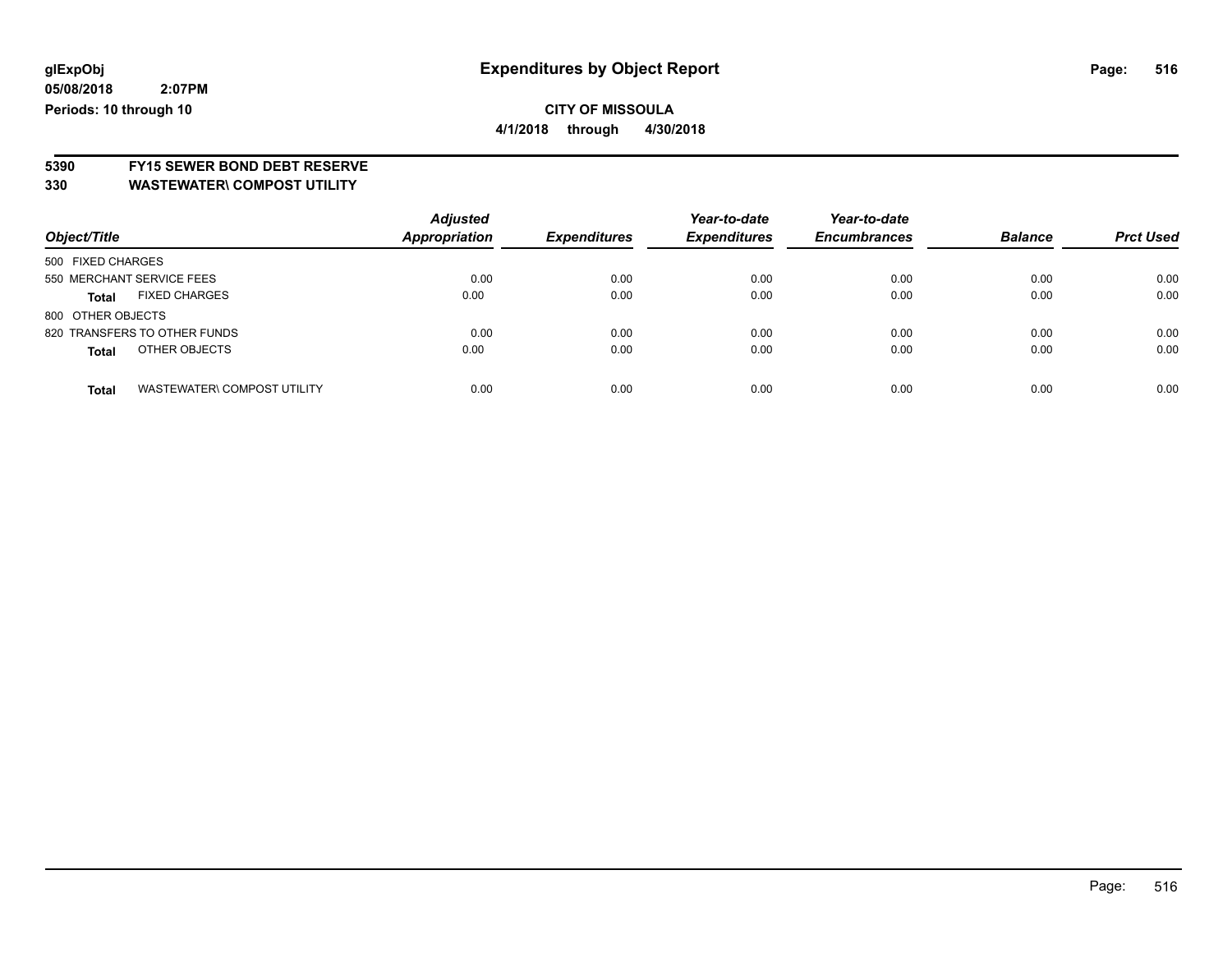**CITY OF MISSOULA 4/1/2018 through 4/30/2018**

### **5390 FY15 SEWER BOND DEBT RESERVE**

|                           |                                     | <b>Adjusted</b> |                     | Year-to-date        | Year-to-date        |                |                  |
|---------------------------|-------------------------------------|-----------------|---------------------|---------------------|---------------------|----------------|------------------|
| Object/Title              |                                     | Appropriation   | <b>Expenditures</b> | <b>Expenditures</b> | <b>Encumbrances</b> | <b>Balance</b> | <b>Prct Used</b> |
| 500 FIXED CHARGES         |                                     |                 |                     |                     |                     |                |                  |
| 550 MERCHANT SERVICE FEES |                                     | 0.00            | 0.00                | 0.00                | 0.00                | 0.00           | 0.00             |
| <b>Total</b>              | <b>FIXED CHARGES</b>                | 0.00            | 0.00                | 0.00                | 0.00                | 0.00           | 0.00             |
| 800 OTHER OBJECTS         |                                     |                 |                     |                     |                     |                |                  |
|                           | 820 TRANSFERS TO OTHER FUNDS        | 0.00            | 0.00                | 0.00                | 0.00                | 0.00           | 0.00             |
| <b>Total</b>              | OTHER OBJECTS                       | 0.00            | 0.00                | 0.00                | 0.00                | 0.00           | 0.00             |
| <b>Total</b>              | <b>FY15 SEWER BOND DEBT RESERVE</b> | 0.00            | 0.00                | 0.00                | 0.00                | 0.00           | 0.00             |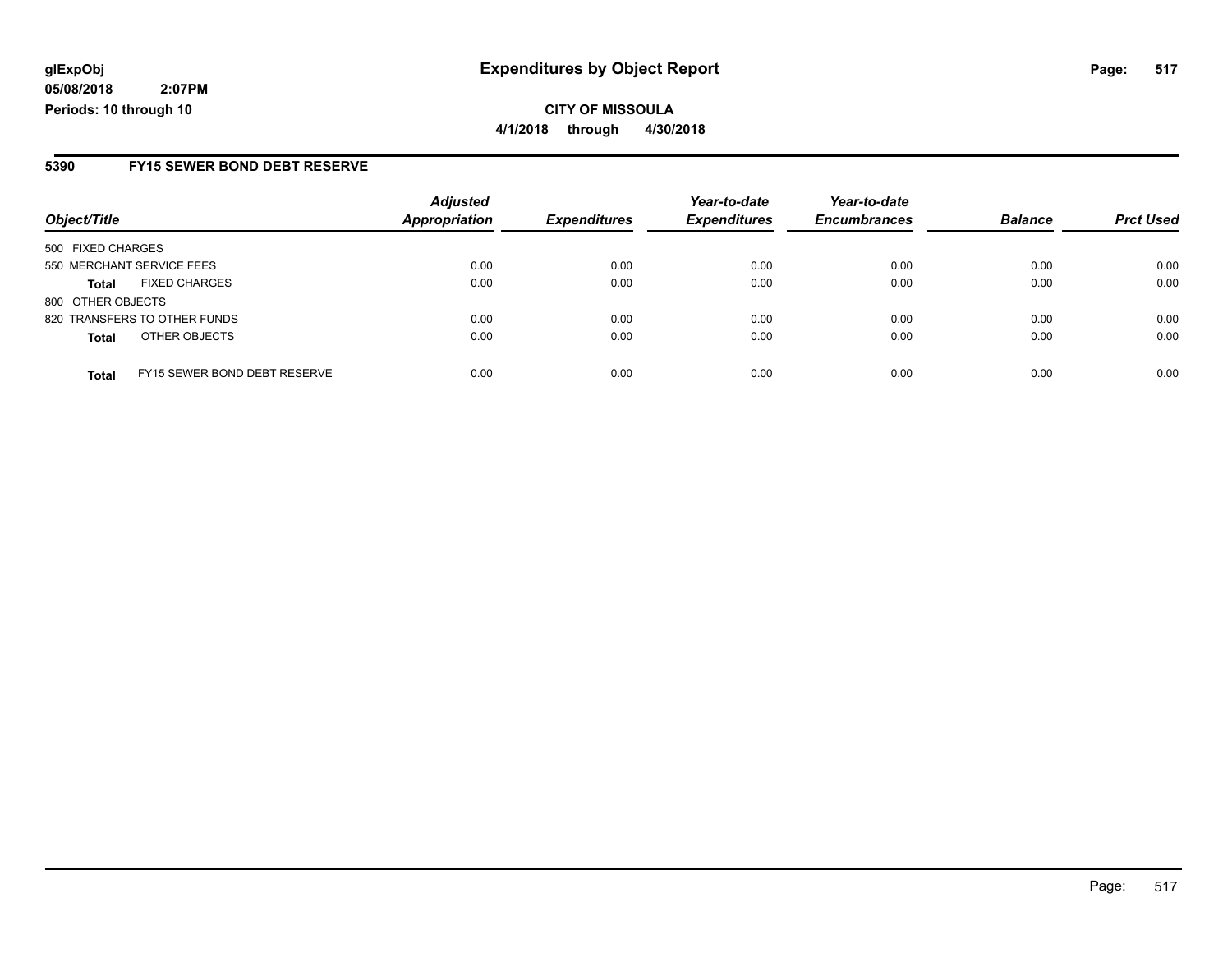# **5450 STORMWATER UTILITIY**

**334 STORM WATER UTILITY**

|                                     | <b>Adjusted</b> |                     | Year-to-date        | Year-to-date        |                |                  |
|-------------------------------------|-----------------|---------------------|---------------------|---------------------|----------------|------------------|
| Object/Title                        | Appropriation   | <b>Expenditures</b> | <b>Expenditures</b> | <b>Encumbrances</b> | <b>Balance</b> | <b>Prct Used</b> |
| 100 PERSONAL SERVICES               |                 |                     |                     |                     |                |                  |
| 110 SALARIES AND WAGES              | 155,543.00      | 7,357.02            | 71,587.02           | 0.00                | 83,955.98      | 46.02            |
| 120 OVERTIME                        | 0.00            | 0.00                | 0.00                | 0.00                | 0.00           | 0.00             |
| 130 OTHER                           | 0.00            | 0.00                | 0.00                | 0.00                | 0.00           | 0.00             |
| 140 EMPLOYER CONTRIBUTIONS          | 60,621.00       | 2,923.42            | 27,857.39           | 0.00                | 32,763.61      | 45.95            |
| 141 STATE RETIREMENT CONTRIBUTIONS  | 153.00          | 0.00                | 76.92               | 0.00                | 76.08          | 50.27            |
| 190 PENSION EXPENSE                 | 0.00            | 0.00                | 0.00                | 0.00                | 0.00           | 0.00             |
| PERSONAL SERVICES<br>Total          | 216,317.00      | 10,280.44           | 99,521.33           | 0.00                | 116,795.67     | 46.01            |
| 200 SUPPLIES                        |                 |                     |                     |                     |                |                  |
| 210 OFFICE SUPPLIES                 | 728.00          | 0.00                | 2,884.17            | 0.00                | $-2,156.17$    | 396.18           |
| 220 OPERATING SUPPLIES              | 24,970.00       | 0.00                | 744.82              | 0.00                | 24,225.18      | 2.98             |
| 230 REPAIR/MAINTENANCE              | 1,020.00        | 0.00                | 270.00              | 0.00                | 750.00         | 26.47            |
| 231 GASOLINE                        | 7,308.00        | 0.00                | 198.12              | 0.00                | 7,109.88       | 2.71             |
| 240 OTHER SUPPLIES                  | 520.00          | 0.00                | 25.98               | 0.00                | 494.02         | 5.00             |
| <b>SUPPLIES</b><br><b>Total</b>     | 34,546.00       | 0.00                | 4,123.09            | 0.00                | 30,422.91      | 11.94            |
| 300 PURCHASED SERVICES              |                 |                     |                     |                     |                |                  |
| 310 COMMUNICATIONS                  | 0.00            | 4.00                | 10.70               | 0.00                | $-10.70$       | 0.00             |
| 320 PRINTING & DUPLICATING          | 2,000.00        | 34.72               | 195.63              | 0.00                | 1,804.37       | 9.78             |
| 330 PUBLICITY, SUBSCRIPTIONS & DUES | 10,803.00       | $-105.00$           | 348.92              | 0.00                | 10,454.08      | 3.23             |
| 344 TELEPHONE SERVICE               | 1,710.00        | 44.63               | 403.70              | 0.00                | 1,306.30       | 23.61            |
| 350 PROFESSIONAL SERVICES           | 0.00            | 0.00                | 192.50              | 0.00                | $-192.50$      | 0.00             |
| 360 REPAIR & MAINTENANCE            | 4,950.00        | 2,250.00            | 2,916.86            | 0.00                | 2,033.14       | 58.93            |
| 370 TRAVEL                          | 2,700.00        | 0.00                | 2,334.60            | 0.00                | 365.40         | 86.47            |
| 380 TRAINING                        | 5,400.00        | 0.00                | 5,543.00            | 0.00                | $-143.00$      | 102.65           |
| PURCHASED SERVICES<br><b>Total</b>  | 27,563.00       | 2,228.35            | 11,945.91           | 0.00                | 15,617.09      | 43.34            |
| 500 FIXED CHARGES                   |                 |                     |                     |                     |                |                  |
| 500 FIXED CHARGES                   | 0.00            | 0.00                | 17,244.00           | 0.00                | $-17,244.00$   | 0.00             |
| <b>FIXED CHARGES</b><br>Total       | 0.00            | 0.00                | 17,244.00           | 0.00                | $-17,244.00$   | 0.00             |
| 600 DEBT SERVICE                    |                 |                     |                     |                     |                |                  |
| 610 PRINCIPAL                       | 0.00            | 4,776.12            | 4,776.12            | 0.00                | $-4,776.12$    | 0.00             |
| 620 INTEREST / SERVICE FEES         | 53,772.00       | 269.80              | 269.80              | 0.00                | 53,502.20      | 0.50             |
| <b>DEBT SERVICE</b><br>Total        | 53,772.00       | 5,045.92            | 5,045.92            | 0.00                | 48,726.08      | 9.38             |
| 800 OTHER OBJECTS                   |                 |                     |                     |                     |                |                  |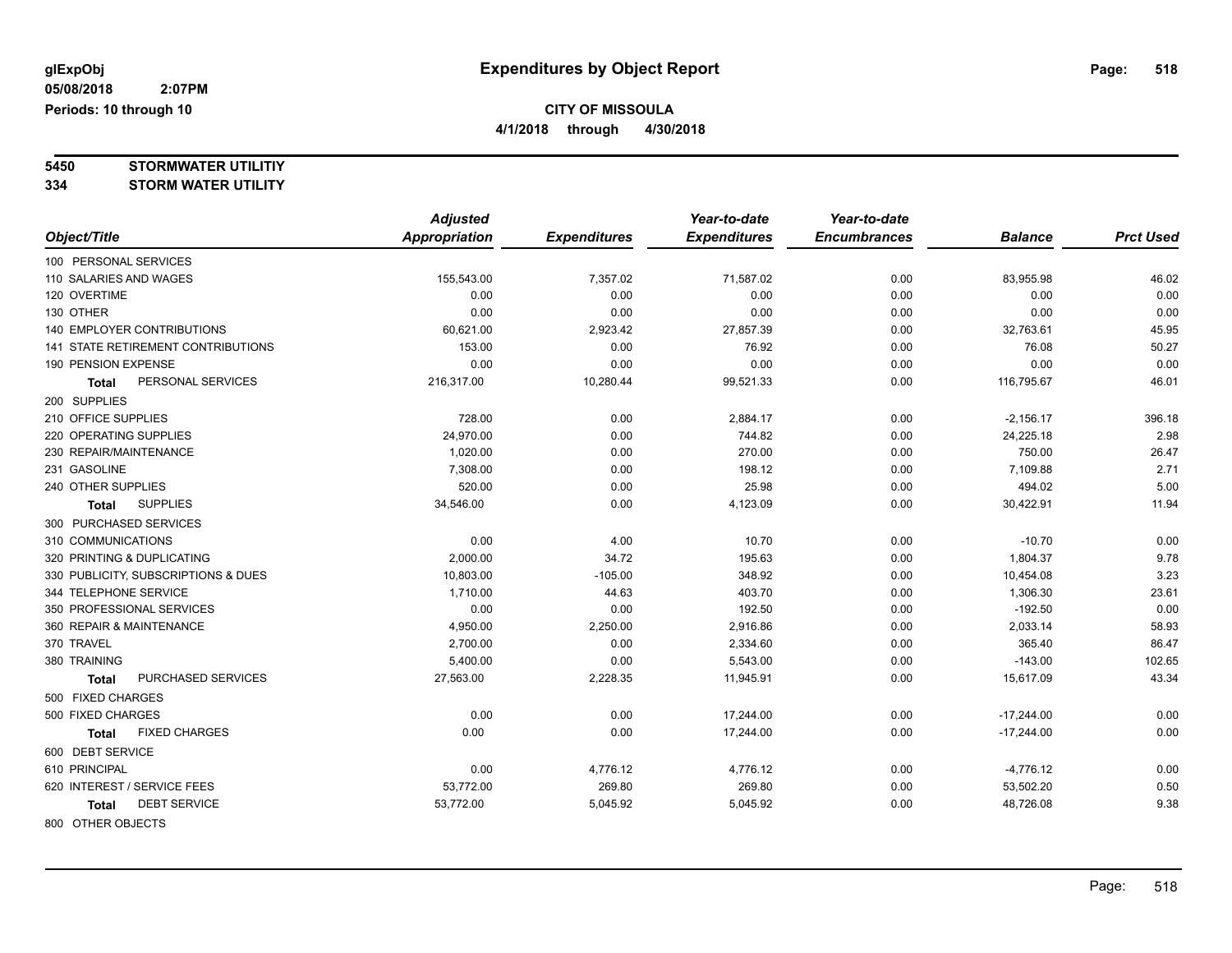**5450 STORMWATER UTILITIY**

**334 STORM WATER UTILITY**

| Object/Title                               | <b>Adjusted</b><br>Appropriation | <b>Expenditures</b> | Year-to-date<br><b>Expenditures</b> | Year-to-date<br><b>Encumbrances</b> | <b>Balance</b> | <b>Prct Used</b> |
|--------------------------------------------|----------------------------------|---------------------|-------------------------------------|-------------------------------------|----------------|------------------|
|                                            |                                  |                     |                                     |                                     |                |                  |
| 820 TRANSFERS TO OTHER FUNDS               | 26.988.00                        | 0.00                | 0.00                                | 0.00                                | 26.988.00      | 0.00             |
| 830 DEPRECIATION                           | 0.00                             | 0.00                | 0.00                                | 0.00                                | 0.00           | 0.00             |
| 845 CONTINGENCY                            | 0.00                             | 0.00                | 0.00                                | 0.00                                | 0.00           | 0.00             |
| OTHER OBJECTS<br><b>Total</b>              | 26.988.00                        | 0.00                | 0.00                                | 0.00                                | 26.988.00      | 0.00             |
| 900 CAPITAL OUTLAY                         |                                  |                     |                                     |                                     |                |                  |
| 930 IMPROVEMENTS                           | 26.498.00                        | 31.839.00           | 248.470.06                          | 0.00                                | $-221.972.06$  | 937.69           |
| 940 MACHINERY & EQUIPMENT                  | 0.00                             | 0.00                | 0.00                                | 0.00                                | 0.00           | 0.00             |
| <b>CAPITAL OUTLAY</b><br><b>Total</b>      | 26.498.00                        | 31.839.00           | 248.470.06                          | 0.00                                | $-221.972.06$  | 937.69           |
| <b>STORM WATER UTILITY</b><br><b>Total</b> | 385.684.00                       | 49,393.71           | 386.350.31                          | 0.00                                | $-666.31$      | 100.17           |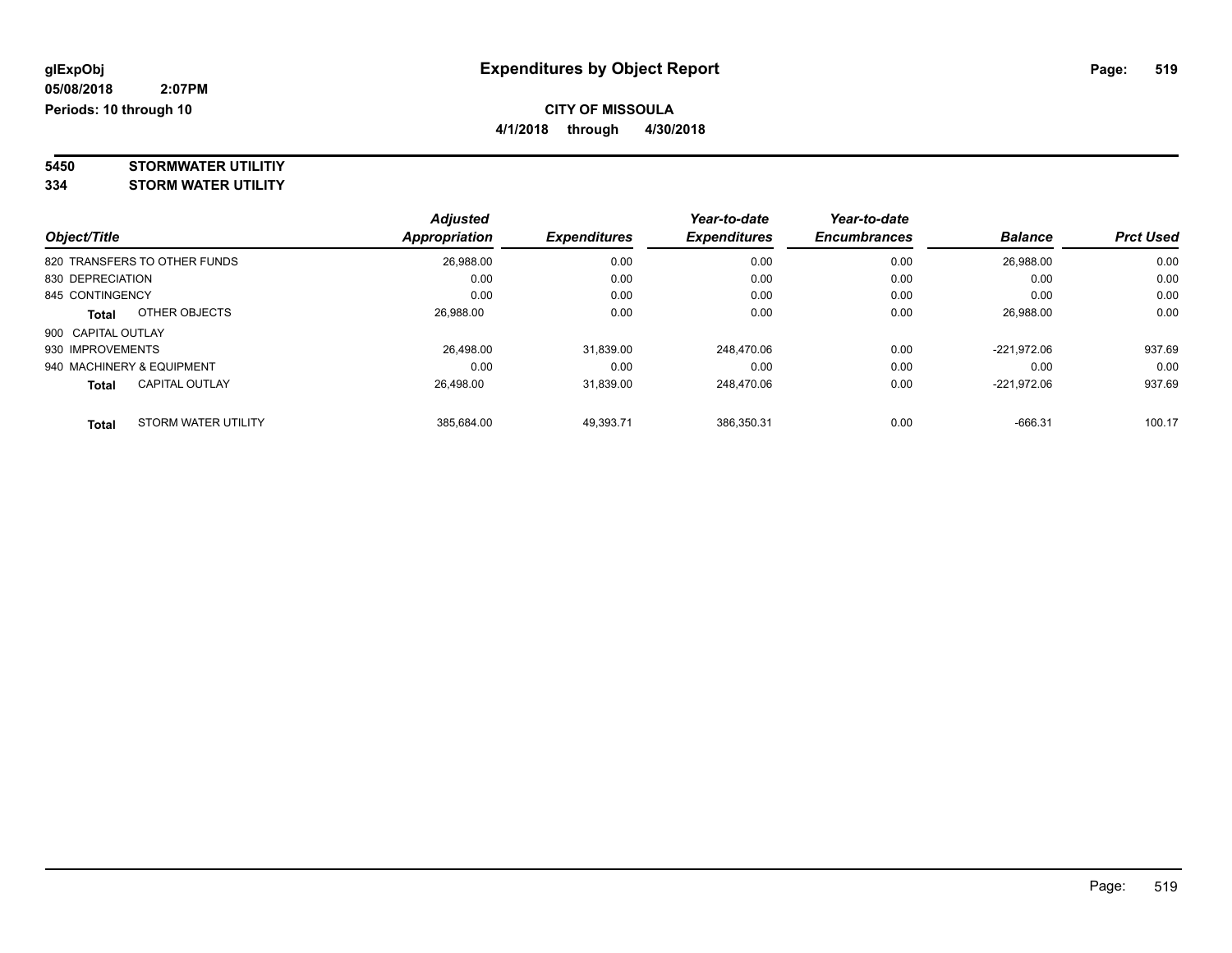### **5450 STORMWATER UTILITIY**

|                                      | <b>Adjusted</b> |                     | Year-to-date        | Year-to-date        |                |                  |
|--------------------------------------|-----------------|---------------------|---------------------|---------------------|----------------|------------------|
| Object/Title                         | Appropriation   | <b>Expenditures</b> | <b>Expenditures</b> | <b>Encumbrances</b> | <b>Balance</b> | <b>Prct Used</b> |
| 100 PERSONAL SERVICES                |                 |                     |                     |                     |                |                  |
| 110 SALARIES AND WAGES               | 155,543.00      | 7,357.02            | 71,587.02           | 0.00                | 83,955.98      | 46.02            |
| 120 OVERTIME                         | 0.00            | 0.00                | 0.00                | 0.00                | 0.00           | 0.00             |
| 130 OTHER                            | 0.00            | 0.00                | 0.00                | 0.00                | 0.00           | 0.00             |
| <b>140 EMPLOYER CONTRIBUTIONS</b>    | 60,621.00       | 2,923.42            | 27,857.39           | 0.00                | 32,763.61      | 45.95            |
| 141 STATE RETIREMENT CONTRIBUTIONS   | 153.00          | 0.00                | 76.92               | 0.00                | 76.08          | 50.27            |
| 190 PENSION EXPENSE                  | 0.00            | 0.00                | 0.00                | 0.00                | 0.00           | 0.00             |
| PERSONAL SERVICES<br>Total           | 216,317.00      | 10,280.44           | 99,521.33           | 0.00                | 116,795.67     | 46.01            |
| 200 SUPPLIES                         |                 |                     |                     |                     |                |                  |
| 210 OFFICE SUPPLIES                  | 728.00          | 0.00                | 2,884.17            | 0.00                | $-2,156.17$    | 396.18           |
| 220 OPERATING SUPPLIES               | 24,970.00       | 0.00                | 744.82              | 0.00                | 24,225.18      | 2.98             |
| 230 REPAIR/MAINTENANCE               | 1,020.00        | 0.00                | 270.00              | 0.00                | 750.00         | 26.47            |
| 231 GASOLINE                         | 7,308.00        | 0.00                | 198.12              | 0.00                | 7,109.88       | 2.71             |
| 240 OTHER SUPPLIES                   | 520.00          | 0.00                | 25.98               | 0.00                | 494.02         | 5.00             |
| <b>SUPPLIES</b><br><b>Total</b>      | 34,546.00       | 0.00                | 4,123.09            | 0.00                | 30,422.91      | 11.94            |
| 300 PURCHASED SERVICES               |                 |                     |                     |                     |                |                  |
| 310 COMMUNICATIONS                   | 0.00            | 4.00                | 10.70               | 0.00                | $-10.70$       | 0.00             |
| 320 PRINTING & DUPLICATING           | 2,000.00        | 34.72               | 195.63              | 0.00                | 1,804.37       | 9.78             |
| 330 PUBLICITY, SUBSCRIPTIONS & DUES  | 10,803.00       | $-105.00$           | 348.92              | 0.00                | 10,454.08      | 3.23             |
| 344 TELEPHONE SERVICE                | 1,710.00        | 44.63               | 403.70              | 0.00                | 1,306.30       | 23.61            |
| 350 PROFESSIONAL SERVICES            | 0.00            | 0.00                | 192.50              | 0.00                | $-192.50$      | 0.00             |
| 360 REPAIR & MAINTENANCE             | 4,950.00        | 2,250.00            | 2,916.86            | 0.00                | 2,033.14       | 58.93            |
| 370 TRAVEL                           | 2,700.00        | 0.00                | 2,334.60            | 0.00                | 365.40         | 86.47            |
| 380 TRAINING                         | 5,400.00        | 0.00                | 5,543.00            | 0.00                | $-143.00$      | 102.65           |
| PURCHASED SERVICES<br><b>Total</b>   | 27,563.00       | 2,228.35            | 11,945.91           | 0.00                | 15,617.09      | 43.34            |
| 500 FIXED CHARGES                    |                 |                     |                     |                     |                |                  |
| 500 FIXED CHARGES                    | 0.00            | 0.00                | 17,244.00           | 0.00                | $-17,244.00$   | 0.00             |
| <b>FIXED CHARGES</b><br><b>Total</b> | 0.00            | 0.00                | 17,244.00           | 0.00                | $-17,244.00$   | 0.00             |
| 600 DEBT SERVICE                     |                 |                     |                     |                     |                |                  |
| 610 PRINCIPAL                        | 0.00            | 4,776.12            | 4,776.12            | 0.00                | $-4,776.12$    | 0.00             |
| 620 INTEREST / SERVICE FEES          | 53,772.00       | 269.80              | 269.80              | 0.00                | 53,502.20      | 0.50             |
| <b>DEBT SERVICE</b><br>Total         | 53,772.00       | 5,045.92            | 5,045.92            | 0.00                | 48,726.08      | 9.38             |
| 800 OTHER OBJECTS                    |                 |                     |                     |                     |                |                  |
| 820 TRANSFERS TO OTHER FUNDS         | 26,988.00       | 0.00                | 0.00                | 0.00                | 26,988.00      | 0.00             |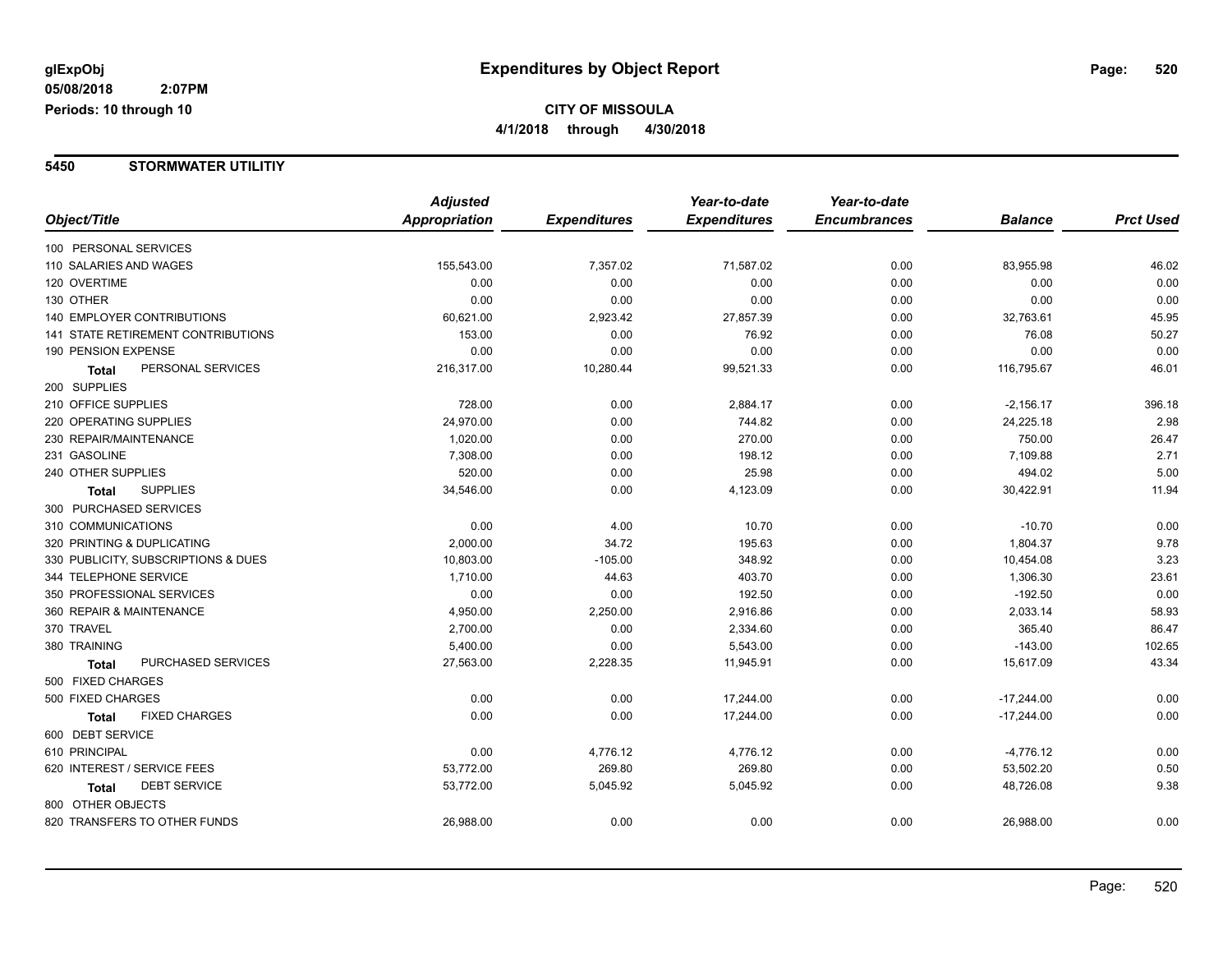### **5450 STORMWATER UTILITIY**

| Object/Title                        | <b>Adjusted</b><br>Appropriation | <b>Expenditures</b> | Year-to-date<br><b>Expenditures</b> | Year-to-date<br><b>Encumbrances</b> | <b>Balance</b> | <b>Prct Used</b> |
|-------------------------------------|----------------------------------|---------------------|-------------------------------------|-------------------------------------|----------------|------------------|
| 830 DEPRECIATION                    | 0.00                             | 0.00                | 0.00                                | 0.00                                | 0.00           | 0.00             |
| 845 CONTINGENCY                     | 0.00                             | 0.00                | 0.00                                | 0.00                                | 0.00           | 0.00             |
| OTHER OBJECTS<br>Total              | 26,988.00                        | 0.00                | 0.00                                | 0.00                                | 26,988.00      | 0.00             |
| 900 CAPITAL OUTLAY                  |                                  |                     |                                     |                                     |                |                  |
| 930 IMPROVEMENTS                    | 26,498.00                        | 31,839.00           | 248.470.06                          | 0.00                                | -221.972.06    | 937.69           |
| 940 MACHINERY & EQUIPMENT           | 0.00                             | 0.00                | 0.00                                | 0.00                                | 0.00           | 0.00             |
| CAPITAL OUTLAY<br><b>Total</b>      | 26.498.00                        | 31.839.00           | 248.470.06                          | 0.00                                | $-221.972.06$  | 937.69           |
| STORMWATER UTILITIY<br><b>Total</b> | 385.684.00                       | 49.393.71           | 386.350.31                          | 0.00                                | $-666.31$      | 100.17           |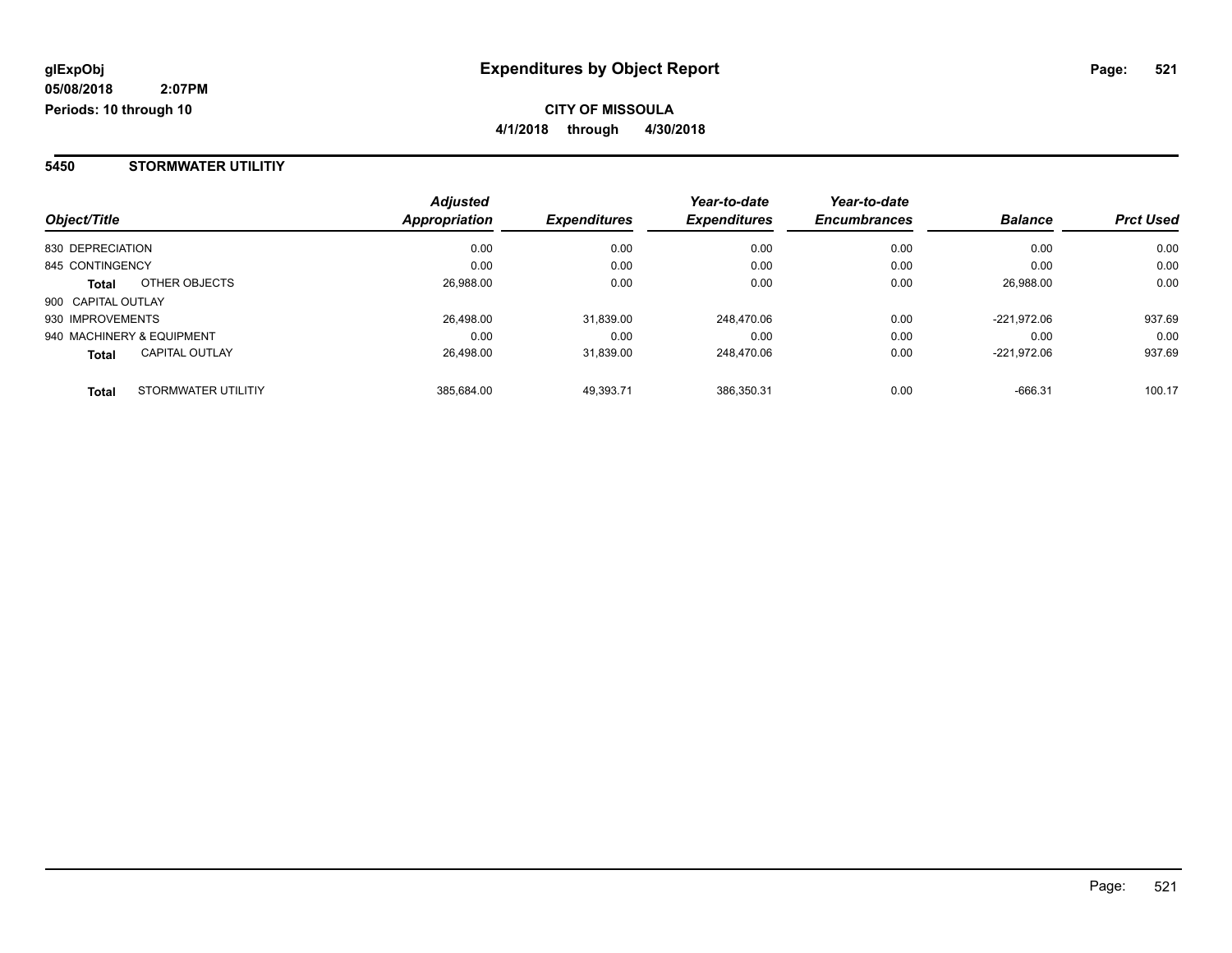**5711 AQUATICS 370 PARKS & RECREATION**

|                                           | <b>Adjusted</b>      |                     | Year-to-date        | Year-to-date        |                |                  |
|-------------------------------------------|----------------------|---------------------|---------------------|---------------------|----------------|------------------|
| Object/Title                              | <b>Appropriation</b> | <b>Expenditures</b> | <b>Expenditures</b> | <b>Encumbrances</b> | <b>Balance</b> | <b>Prct Used</b> |
| 100 PERSONAL SERVICES                     |                      |                     |                     |                     |                |                  |
| 110 SALARIES AND WAGES                    | 616,930.00           | 41,748.61           | 542,063.89          | 0.00                | 74,866.11      | 87.86            |
| 111 INTERMITTENT SALARY & WAGES           | 0.00                 | 0.00                | 0.00                | 0.00                | 0.00           | 0.00             |
| 115 SALARIES/HEALTH INSURANCE BENEFIT     | 0.00                 | 0.00                | 0.00                | 0.00                | 0.00           | 0.00             |
| 120 OVERTIME                              | 1,000.00             | 7.01                | 914.09              | 0.00                | 85.91          | 91.41            |
| 135 OPEB EXPENSE                          | 0.00                 | 0.00                | 0.00                | 0.00                | 0.00           | 0.00             |
| <b>140 EMPLOYER CONTRIBUTIONS</b>         | 153,663.00           | 11,458.97           | 134,967.67          | 0.00                | 18,695.33      | 87.83            |
| <b>141 STATE RETIREMENT CONTRIBUTIONS</b> | 220.00               | 0.00                | 634.43              | 0.00                | $-414.43$      | 288.38           |
| 143 INTERMITTENT EMPLOYER CONTRIBUTIONS   | 0.00                 | 0.00                | 0.00                | 0.00                | 0.00           | 0.00             |
| 145 OPEB CONTRIBUTION                     | 0.00                 | 0.00                | 0.00                | 0.00                | 0.00           | 0.00             |
| 190 PENSION EXPENSE                       | 0.00                 | 0.00                | 0.00                | 0.00                | 0.00           | 0.00             |
| PERSONAL SERVICES<br>Total                | 771,813.00           | 53,214.59           | 678,580.08          | 0.00                | 93,232.92      | 87.92            |
| 200 SUPPLIES                              |                      |                     |                     |                     |                |                  |
| 210 OFFICE SUPPLIES                       | 2,000.00             | 158.52              | 606.13              | 0.00                | 1,393.87       | 30.31            |
| 220 OPERATING SUPPLIES                    | 10,000.00            | 1,616.40            | $-37,540.88$        | 0.00                | 47,540.88      | $-375.41$        |
| 230 REPAIR/MAINTENANCE                    | 80,500.00            | 1,417.94            | 60,125.05           | 0.00                | 20,374.95      | 74.69            |
| 231 GASOLINE                              | 0.00                 | 0.00                | 0.00                | 0.00                | 0.00           | 0.00             |
| 240 OTHER SUPPLIES                        | 121,000.00           | 241.57              | 62,386.44           | 0.00                | 58,613.56      | 51.56            |
| 250 SUPPLIES FOR RESALE                   | 0.00                 | 0.00                | 0.00                | 0.00                | 0.00           | 0.00             |
| <b>SUPPLIES</b><br><b>Total</b>           | 213,500.00           | 3,434.43            | 85,576.74           | 0.00                | 127,923.26     | 40.08            |
| 300 PURCHASED SERVICES                    |                      |                     |                     |                     |                |                  |
| 310 COMMUNICATIONS                        | 500.00               | 0.00                | 0.00                | 0.00                | 500.00         | 0.00             |
| 320 PRINTING & DUPLICATING                | 10,500.00            | 0.00                | 876.33              | 0.00                | 9,623.67       | 8.35             |
| 330 PUBLICITY, SUBSCRIPTIONS & DUES       | 17,200.00            | 1,567.16            | 13,989.92           | 0.00                | 3,210.08       | 81.34            |
| 340 SEWER                                 | 13,711.00            | 0.00                | 13,423.56           | 0.00                | 287.44         | 97.90            |
| 341 ELECTRICITY & NATURAL GAS             | 202,390.00           | 11,124.94           | 95,963.42           | 0.00                | 106,426.58     | 47.42            |
| 342 STORM WATER                           | 0.00                 | 0.00                | 0.00                | 0.00                | 0.00           | 0.00             |
| 343 WATER CHARGES                         | 19,644.00            | 0.00                | 13,594.42           | 0.00                | 6,049.58       | 69.20            |
| 344 TELEPHONE SERVICE                     | 8,160.00             | 844.81              | 6,355.57            | 0.00                | 1,804.43       | 77.89            |
| 345 GARBAGE                               | 4,152.00             | 272.21              | 3,083.89            | 0.00                | 1,068.11       | 74.27            |
| 350 PROFESSIONAL SERVICES                 | 35,000.00            | 0.00                | 17,595.70           | 0.00                | 17,404.30      | 50.27            |
| 360 REPAIR & MAINTENANCE                  | 21,594.00            | 0.00                | 35,053.98           | 0.00                | $-13,459.98$   | 162.33           |
| 370 TRAVEL                                | 2,000.00             | 0.00                | 0.00                | 0.00                | 2,000.00       | 0.00             |
| 380 TRAINING                              | 5,000.00             | 0.00                | 378.00              | 0.00                | 4,622.00       | 7.56             |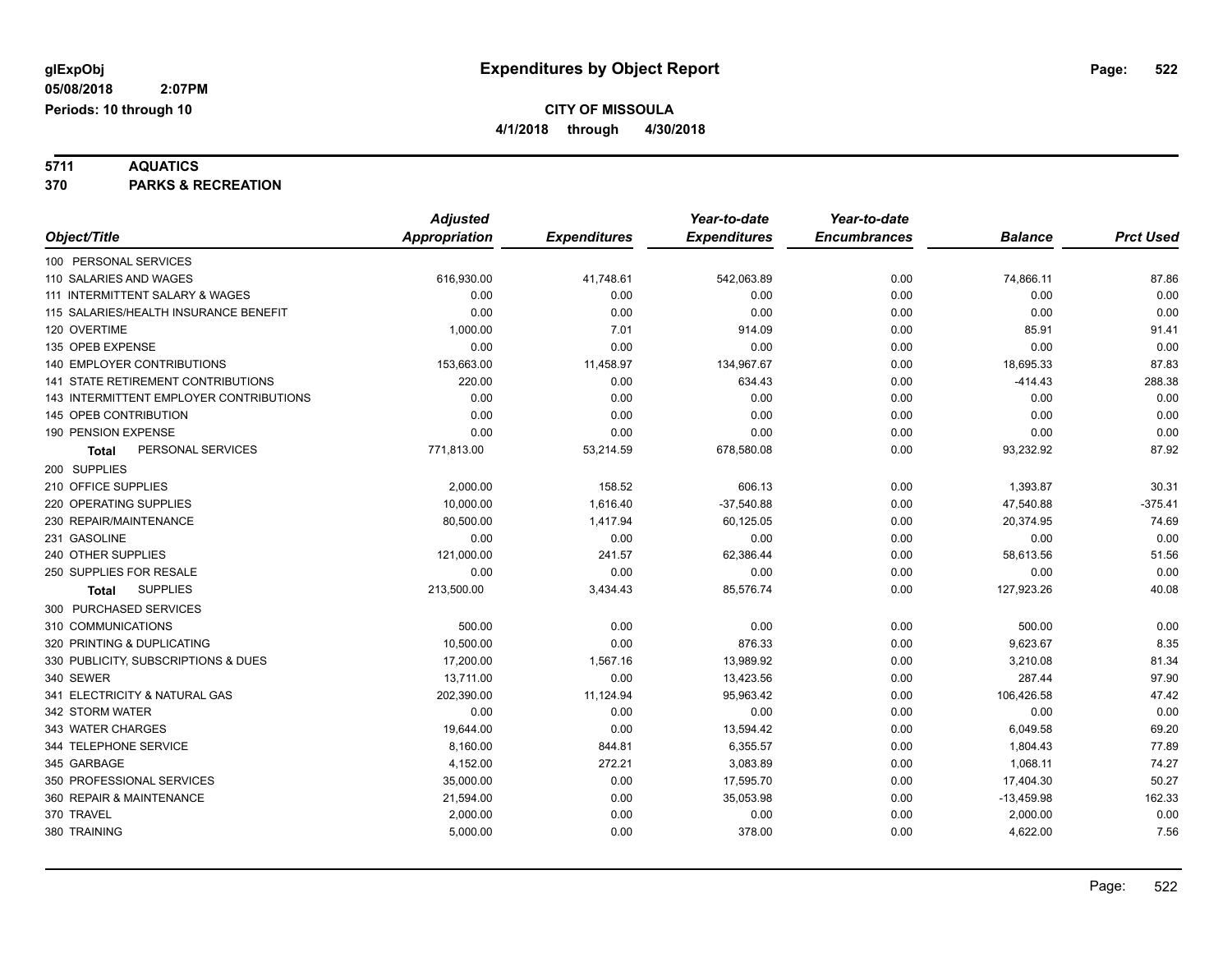**5711 AQUATICS 370 PARKS & RECREATION**

|                           |                              | <b>Adjusted</b> |                     | Year-to-date        | Year-to-date        |                |                  |
|---------------------------|------------------------------|-----------------|---------------------|---------------------|---------------------|----------------|------------------|
| Object/Title              |                              | Appropriation   | <b>Expenditures</b> | <b>Expenditures</b> | <b>Encumbrances</b> | <b>Balance</b> | <b>Prct Used</b> |
|                           | 390 OTHER PURCHASED SERVICES | 3,206.00        | 92.48               | 1,961.12            | 0.00                | 1,244.88       | 61.17            |
| <b>Total</b>              | PURCHASED SERVICES           | 343,057.00      | 13,901.60           | 202,275.91          | 0.00                | 140,781.09     | 58.96            |
| 500 FIXED CHARGES         |                              |                 |                     |                     |                     |                |                  |
| 500 FIXED CHARGES         |                              | 4,647.00        | 0.00                | 2,323.50            | 0.00                | 2,323.50       | 50.00            |
| 550 MERCHANT SERVICE FEES |                              | 12,000.00       | 0.00                | 0.00                | 0.00                | 12,000.00      | 0.00             |
| <b>Total</b>              | <b>FIXED CHARGES</b>         | 16,647.00       | 0.00                | 2,323.50            | 0.00                | 14,323.50      | 13.96            |
| 600 DEBT SERVICE          |                              |                 |                     |                     |                     |                |                  |
| 610 PRINCIPAL             |                              | 0.00            | 0.00                | 0.00                | 0.00                | 0.00           | 0.00             |
| <b>Total</b>              | <b>DEBT SERVICE</b>          | 0.00            | 0.00                | 0.00                | 0.00                | 0.00           | 0.00             |
| 800 OTHER OBJECTS         |                              |                 |                     |                     |                     |                |                  |
|                           | 820 TRANSFERS TO OTHER FUNDS | 0.00            | 0.00                | 0.00                | 0.00                | 0.00           | 0.00             |
| <b>Total</b>              | OTHER OBJECTS                | 0.00            | 0.00                | 0.00                | 0.00                | 0.00           | 0.00             |
| 900 CAPITAL OUTLAY        |                              |                 |                     |                     |                     |                |                  |
| 920 BUILDINGS             |                              | 35,000.00       | 0.00                | 0.00                | 0.00                | 35,000.00      | 0.00             |
| 930 IMPROVEMENTS          |                              | 0.00            | 0.00                | 0.00                | 0.00                | 0.00           | 0.00             |
| 940 MACHINERY & EQUIPMENT |                              | 0.00            | 0.00                | 0.00                | 0.00                | 0.00           | 0.00             |
| <b>Total</b>              | <b>CAPITAL OUTLAY</b>        | 35,000.00       | 0.00                | 0.00                | 0.00                | 35,000.00      | 0.00             |
| <b>Total</b>              | PARKS & RECREATION           | 1,380,017.00    | 70,550.62           | 968,756.23          | 0.00                | 411,260.77     | 70.20            |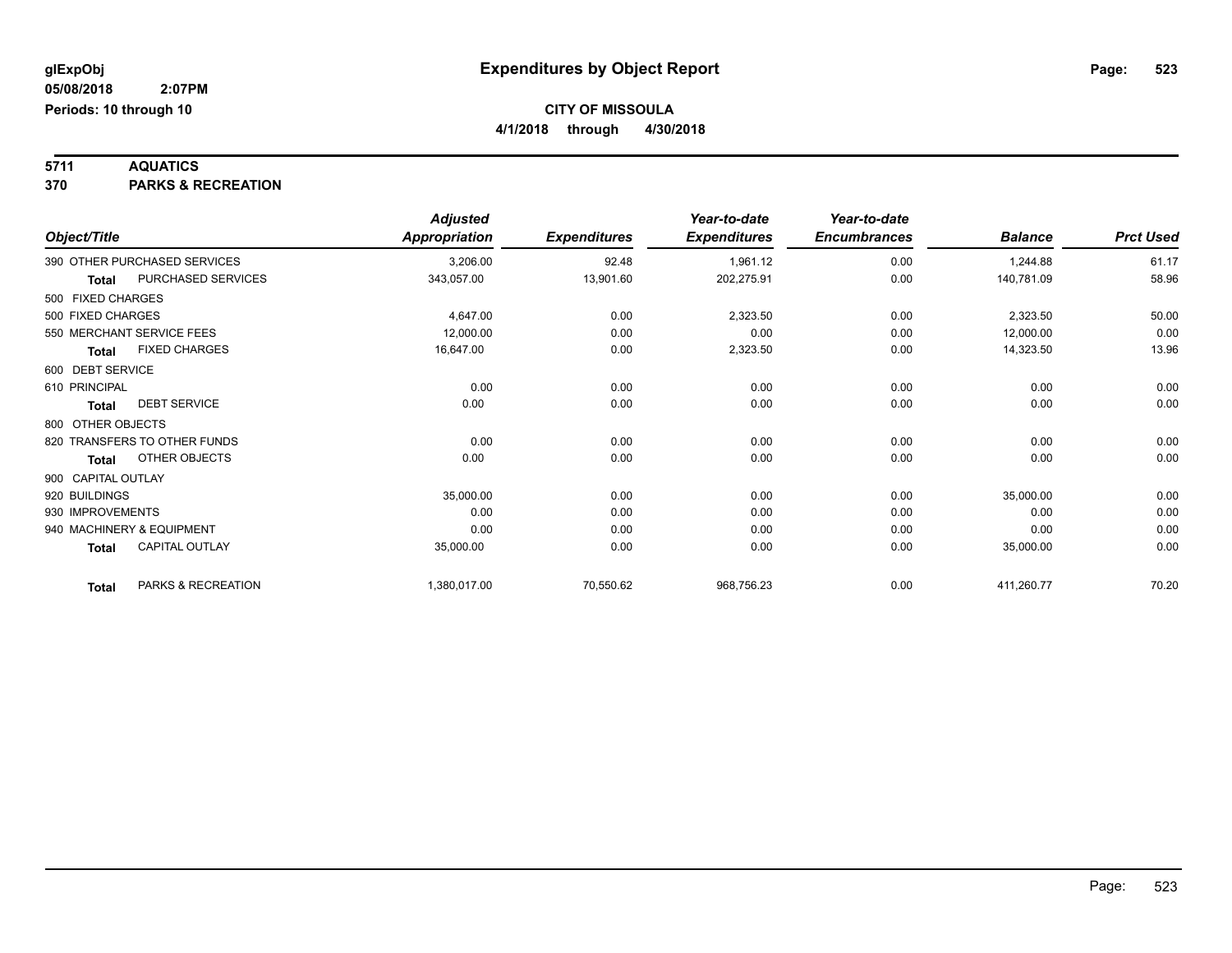# **5711 AQUATICS**

**390 NON-DEPARTMENTAL**

| Object/Title                          | <b>Adjusted</b><br><b>Appropriation</b> | <b>Expenditures</b> | Year-to-date<br><b>Expenditures</b> | Year-to-date<br><b>Encumbrances</b> | <b>Balance</b> | <b>Prct Used</b> |
|---------------------------------------|-----------------------------------------|---------------------|-------------------------------------|-------------------------------------|----------------|------------------|
| 800 OTHER OBJECTS                     |                                         |                     |                                     |                                     |                |                  |
| 830 DEPRECIATION                      | 0.00                                    | 0.00                | 0.00                                | 0.00                                | 0.00           | 0.00             |
| OTHER OBJECTS<br><b>Total</b>         | 0.00                                    | 0.00                | 0.00                                | 0.00                                | 0.00           | 0.00             |
| 900 CAPITAL OUTLAY                    |                                         |                     |                                     |                                     |                |                  |
| 900 CAPITAL OUTLAY                    | 0.00                                    | 0.00                | 0.00                                | 0.00                                | 0.00           | 0.00             |
| <b>CAPITAL OUTLAY</b><br><b>Total</b> | 0.00                                    | 0.00                | 0.00                                | 0.00                                | 0.00           | 0.00             |
| NON-DEPARTMENTAL<br>Total             | 0.00                                    | 0.00                | 0.00                                | 0.00                                | 0.00           | 0.00             |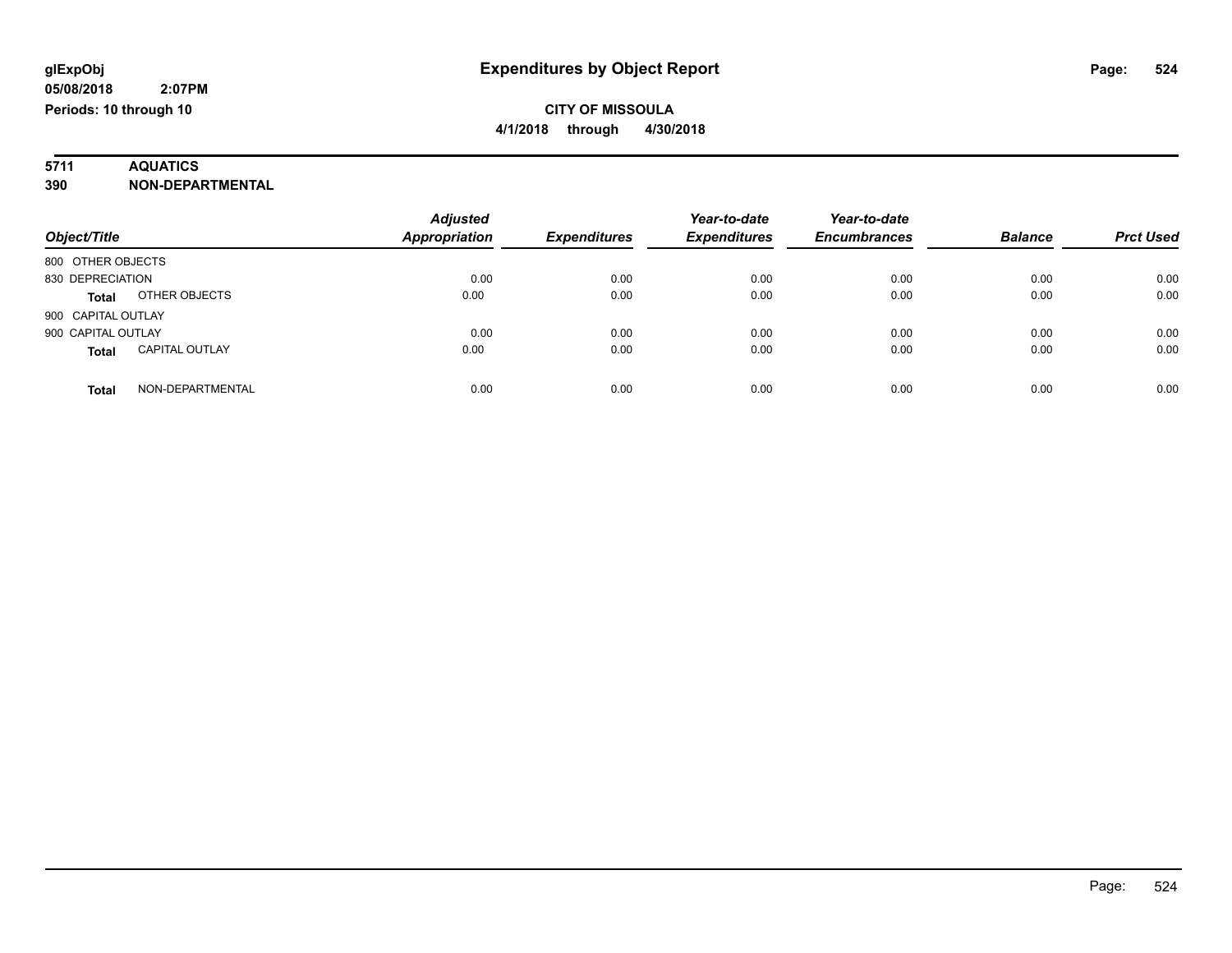**5711 AQUATICS**

|                                           | <b>Adjusted</b>      |                     | Year-to-date        | Year-to-date        |                |                  |
|-------------------------------------------|----------------------|---------------------|---------------------|---------------------|----------------|------------------|
| Object/Title                              | <b>Appropriation</b> | <b>Expenditures</b> | <b>Expenditures</b> | <b>Encumbrances</b> | <b>Balance</b> | <b>Prct Used</b> |
| 100 PERSONAL SERVICES                     |                      |                     |                     |                     |                |                  |
| 110 SALARIES AND WAGES                    | 616,930.00           | 41,748.61           | 542,063.89          | 0.00                | 74,866.11      | 87.86            |
| 111 INTERMITTENT SALARY & WAGES           | 0.00                 | 0.00                | 0.00                | 0.00                | 0.00           | 0.00             |
| 115 SALARIES/HEALTH INSURANCE BENEFIT     | 0.00                 | 0.00                | 0.00                | 0.00                | 0.00           | 0.00             |
| 120 OVERTIME                              | 1,000.00             | 7.01                | 914.09              | 0.00                | 85.91          | 91.41            |
| 135 OPEB EXPENSE                          | 0.00                 | 0.00                | 0.00                | 0.00                | 0.00           | 0.00             |
| <b>140 EMPLOYER CONTRIBUTIONS</b>         | 153,663.00           | 11,458.97           | 134,967.67          | 0.00                | 18,695.33      | 87.83            |
| <b>141 STATE RETIREMENT CONTRIBUTIONS</b> | 220.00               | 0.00                | 634.43              | 0.00                | $-414.43$      | 288.38           |
| 143 INTERMITTENT EMPLOYER CONTRIBUTIONS   | 0.00                 | 0.00                | 0.00                | 0.00                | 0.00           | 0.00             |
| 145 OPEB CONTRIBUTION                     | 0.00                 | 0.00                | 0.00                | 0.00                | 0.00           | 0.00             |
| 190 PENSION EXPENSE                       | 0.00                 | 0.00                | 0.00                | 0.00                | 0.00           | 0.00             |
| PERSONAL SERVICES<br>Total                | 771,813.00           | 53,214.59           | 678,580.08          | 0.00                | 93,232.92      | 87.92            |
| 200 SUPPLIES                              |                      |                     |                     |                     |                |                  |
| 210 OFFICE SUPPLIES                       | 2,000.00             | 158.52              | 606.13              | 0.00                | 1,393.87       | 30.31            |
| 220 OPERATING SUPPLIES                    | 10,000.00            | 1,616.40            | $-37,540.88$        | 0.00                | 47,540.88      | $-375.41$        |
| 230 REPAIR/MAINTENANCE                    | 80,500.00            | 1,417.94            | 60,125.05           | 0.00                | 20,374.95      | 74.69            |
| 231 GASOLINE                              | 0.00                 | 0.00                | 0.00                | 0.00                | 0.00           | 0.00             |
| 240 OTHER SUPPLIES                        | 121,000.00           | 241.57              | 62,386.44           | 0.00                | 58,613.56      | 51.56            |
| 250 SUPPLIES FOR RESALE                   | 0.00                 | 0.00                | 0.00                | 0.00                | 0.00           | 0.00             |
| <b>SUPPLIES</b><br>Total                  | 213,500.00           | 3,434.43            | 85,576.74           | 0.00                | 127,923.26     | 40.08            |
| 300 PURCHASED SERVICES                    |                      |                     |                     |                     |                |                  |
| 310 COMMUNICATIONS                        | 500.00               | 0.00                | 0.00                | 0.00                | 500.00         | 0.00             |
| 320 PRINTING & DUPLICATING                | 10,500.00            | 0.00                | 876.33              | 0.00                | 9,623.67       | 8.35             |
| 330 PUBLICITY, SUBSCRIPTIONS & DUES       | 17,200.00            | 1,567.16            | 13,989.92           | 0.00                | 3,210.08       | 81.34            |
| 340 SEWER                                 | 13,711.00            | 0.00                | 13,423.56           | 0.00                | 287.44         | 97.90            |
| 341 ELECTRICITY & NATURAL GAS             | 202,390.00           | 11,124.94           | 95,963.42           | 0.00                | 106,426.58     | 47.42            |
| 342 STORM WATER                           | 0.00                 | 0.00                | 0.00                | 0.00                | 0.00           | 0.00             |
| 343 WATER CHARGES                         | 19,644.00            | 0.00                | 13,594.42           | 0.00                | 6,049.58       | 69.20            |
| 344 TELEPHONE SERVICE                     | 8,160.00             | 844.81              | 6,355.57            | 0.00                | 1,804.43       | 77.89            |
| 345 GARBAGE                               | 4,152.00             | 272.21              | 3,083.89            | 0.00                | 1,068.11       | 74.27            |
| 350 PROFESSIONAL SERVICES                 | 35,000.00            | 0.00                | 17,595.70           | 0.00                | 17,404.30      | 50.27            |
| 360 REPAIR & MAINTENANCE                  | 21,594.00            | 0.00                | 35,053.98           | 0.00                | $-13,459.98$   | 162.33           |
| 370 TRAVEL                                | 2,000.00             | 0.00                | 0.00                | 0.00                | 2,000.00       | 0.00             |
| 380 TRAINING                              | 5,000.00             | 0.00                | 378.00              | 0.00                | 4,622.00       | 7.56             |
| 390 OTHER PURCHASED SERVICES              | 3,206.00             | 92.48               | 1,961.12            | 0.00                | 1,244.88       | 61.17            |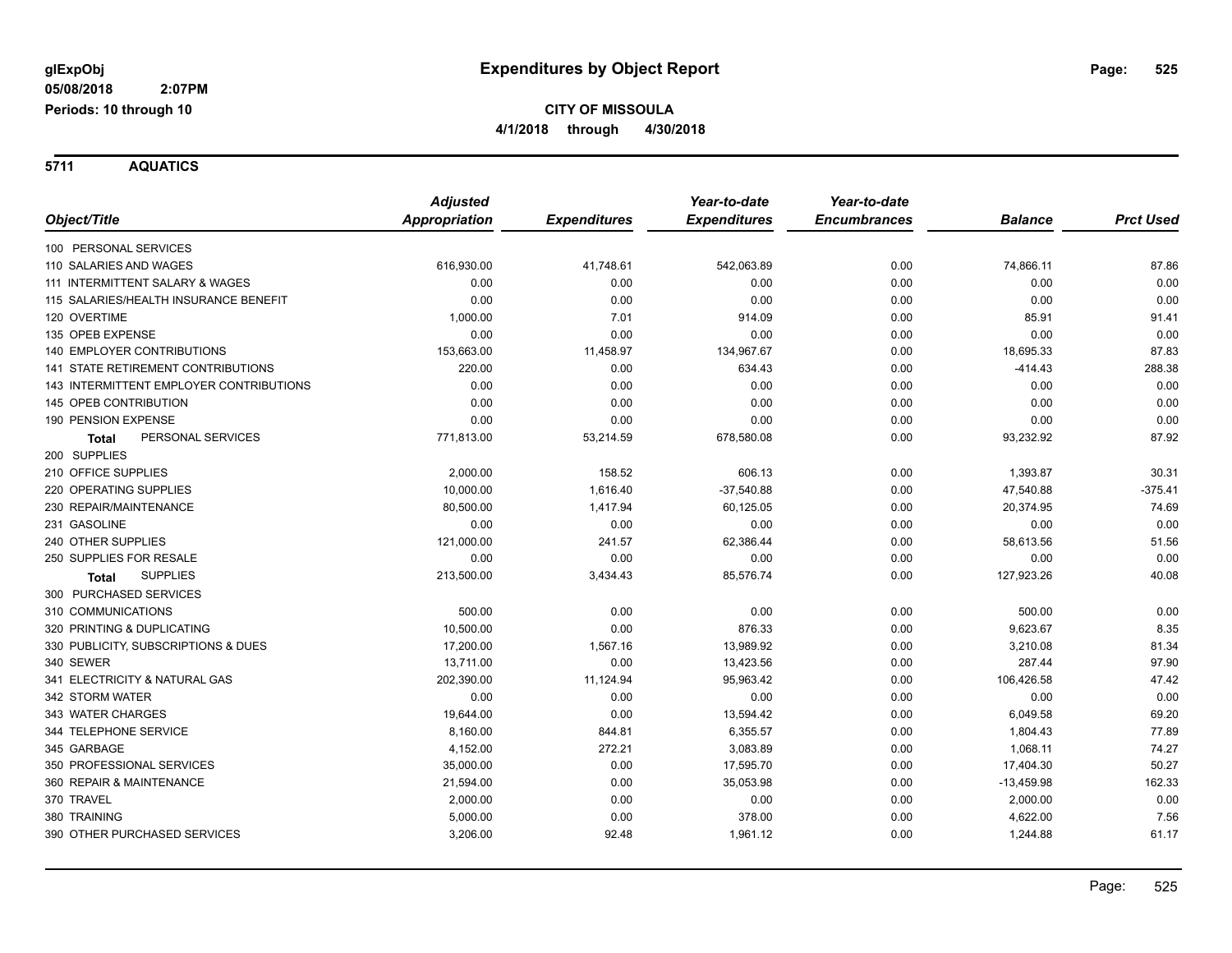**5711 AQUATICS**

|                                       | <b>Adjusted</b> |                     | Year-to-date        | Year-to-date        |                |                  |
|---------------------------------------|-----------------|---------------------|---------------------|---------------------|----------------|------------------|
| Object/Title                          | Appropriation   | <b>Expenditures</b> | <b>Expenditures</b> | <b>Encumbrances</b> | <b>Balance</b> | <b>Prct Used</b> |
| PURCHASED SERVICES<br><b>Total</b>    | 343,057.00      | 13,901.60           | 202,275.91          | 0.00                | 140,781.09     | 58.96            |
| 500 FIXED CHARGES                     |                 |                     |                     |                     |                |                  |
| 500 FIXED CHARGES                     | 4,647.00        | 0.00                | 2,323.50            | 0.00                | 2,323.50       | 50.00            |
| 550 MERCHANT SERVICE FEES             | 12,000.00       | 0.00                | 0.00                | 0.00                | 12,000.00      | 0.00             |
| <b>FIXED CHARGES</b><br><b>Total</b>  | 16,647.00       | 0.00                | 2,323.50            | 0.00                | 14,323.50      | 13.96            |
| 600 DEBT SERVICE                      |                 |                     |                     |                     |                |                  |
| 610 PRINCIPAL                         | 0.00            | 0.00                | 0.00                | 0.00                | 0.00           | 0.00             |
| <b>DEBT SERVICE</b><br><b>Total</b>   | 0.00            | 0.00                | 0.00                | 0.00                | 0.00           | 0.00             |
| 800 OTHER OBJECTS                     |                 |                     |                     |                     |                |                  |
| 820 TRANSFERS TO OTHER FUNDS          | 0.00            | 0.00                | 0.00                | 0.00                | 0.00           | 0.00             |
| 830 DEPRECIATION                      | 0.00            | 0.00                | 0.00                | 0.00                | 0.00           | 0.00             |
| OTHER OBJECTS<br><b>Total</b>         | 0.00            | 0.00                | 0.00                | 0.00                | 0.00           | 0.00             |
| 900 CAPITAL OUTLAY                    |                 |                     |                     |                     |                |                  |
| 900 CAPITAL OUTLAY                    | 0.00            | 0.00                | 0.00                | 0.00                | 0.00           | 0.00             |
| 920 BUILDINGS                         | 35,000.00       | 0.00                | 0.00                | 0.00                | 35,000.00      | 0.00             |
| 930 IMPROVEMENTS                      | 0.00            | 0.00                | 0.00                | 0.00                | 0.00           | 0.00             |
| 940 MACHINERY & EQUIPMENT             | 0.00            | 0.00                | 0.00                | 0.00                | 0.00           | 0.00             |
| <b>CAPITAL OUTLAY</b><br><b>Total</b> | 35,000.00       | 0.00                | 0.00                | 0.00                | 35,000.00      | 0.00             |
| <b>AQUATICS</b><br><b>Total</b>       | 1,380,017.00    | 70,550.62           | 968,756.23          | 0.00                | 411,260.77     | 70.20            |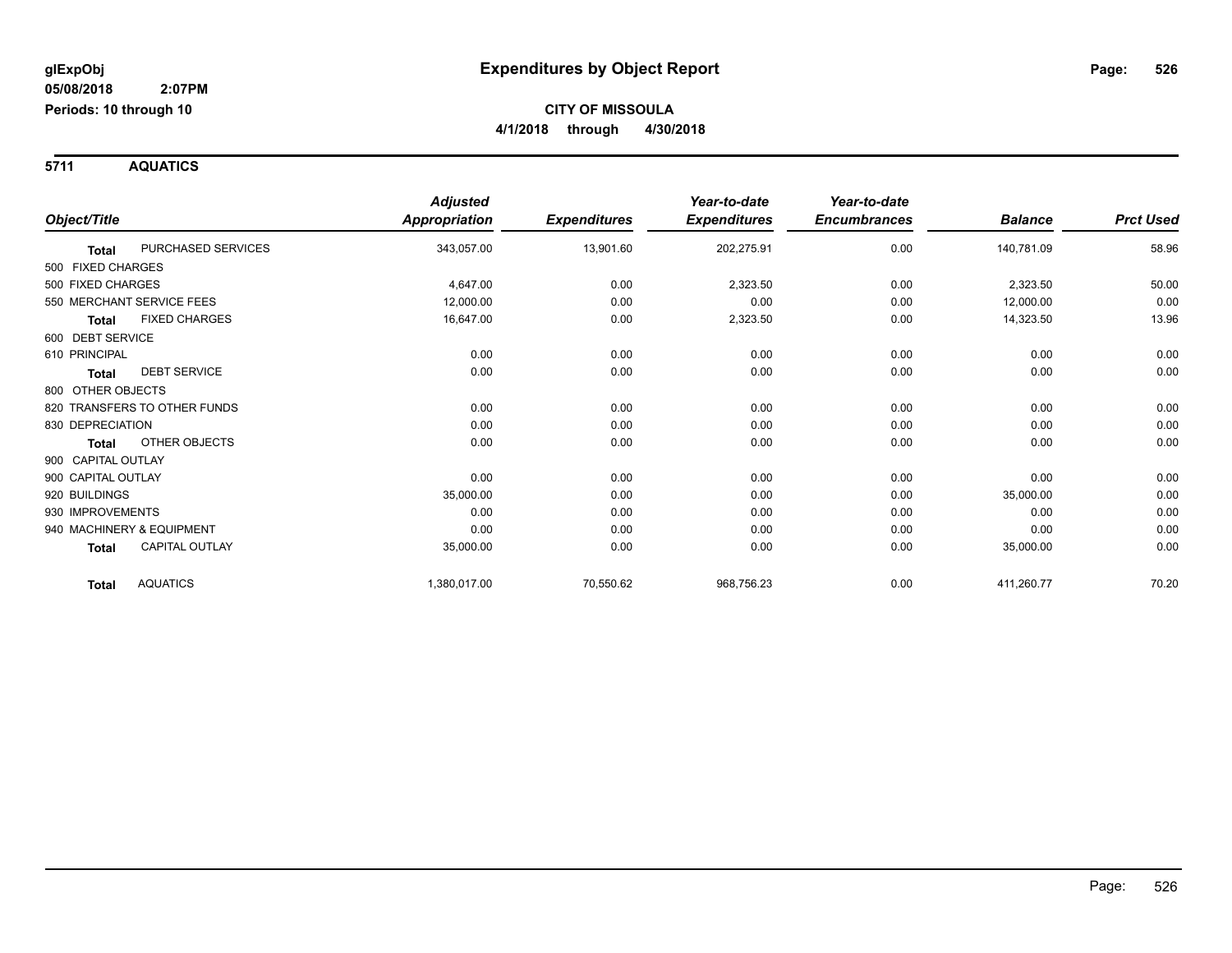## **CITY OF MISSOULA**

**4/1/2018 through 4/30/2018**

**6050 EMPLOYEE BENEFIT PLAN FUND**<br>390 NON-DEPARTMENTAL

**390 NON-DEPARTMENTAL**

|                        |                                      | <b>Adjusted</b>      |                     | Year-to-date        | Year-to-date        |                |                  |
|------------------------|--------------------------------------|----------------------|---------------------|---------------------|---------------------|----------------|------------------|
| Object/Title           |                                      | <b>Appropriation</b> | <b>Expenditures</b> | <b>Expenditures</b> | <b>Encumbrances</b> | <b>Balance</b> | <b>Prct Used</b> |
| 300 PURCHASED SERVICES |                                      |                      |                     |                     |                     |                |                  |
|                        | 350 PROFESSIONAL SERVICES            | 50,325.00            | 3,541.67            | 31,612.25           | 0.00                | 18,712.75      | 62.82            |
| 351 INSURANCE CLAIMS   |                                      | 6,490,000.00         | $-134,510.77$       | 4,626,002.77        | 0.00                | 1,863,997.23   | 71.28            |
| 352 HEALTH PROGRAMS    |                                      | 100,000.00           | 15,356.00           | 47,017.01           | 0.00                | 52,982.99      | 47.02            |
|                        | 353 ADMINISTRATION EXPENDITURES      | 846,720.00           | 70,258.00           | 680,135.35          | 0.00                | 166,584.65     | 80.33            |
|                        | 354 TRANSITIONAL REINSURANCE PROGRAM | 16,432.00            | 0.00                | 2,947.88            | 0.00                | 13,484.12      | 17.94            |
| Total                  | PURCHASED SERVICES                   | 7,503,477.00         | $-45,355.10$        | 5,387,715.26        | 0.00                | 2,115,761.74   | 71.80            |
| 500 FIXED CHARGES      |                                      |                      |                     |                     |                     |                |                  |
|                        | 550 MERCHANT SERVICE FEES            | 0.00                 | 0.00                | 0.00                | 0.00                | 0.00           | 0.00             |
| <b>Total</b>           | <b>FIXED CHARGES</b>                 | 0.00                 | 0.00                | 0.00                | 0.00                | 0.00           | 0.00             |
|                        | 700 GRANTS & CONTRIBUTIONS           |                      |                     |                     |                     |                |                  |
|                        | 700 GRANTS & CONTRIBUTIONS           | 0.00                 | 0.00                | 0.00                | 0.00                | 0.00           | 0.00             |
| Total                  | <b>GRANTS &amp; CONTRIBUTIONS</b>    | 0.00                 | 0.00                | 0.00                | 0.00                | 0.00           | 0.00             |
| 800 OTHER OBJECTS      |                                      |                      |                     |                     |                     |                |                  |
|                        | 820 TRANSFERS TO OTHER FUNDS         | 0.00                 | 0.00                | 0.00                | 0.00                | 0.00           | 0.00             |
| <b>Total</b>           | OTHER OBJECTS                        | 0.00                 | 0.00                | 0.00                | 0.00                | 0.00           | 0.00             |
| <b>Total</b>           | NON-DEPARTMENTAL                     | 7,503,477.00         | $-45,355.10$        | 5,387,715.26        | 0.00                | 2,115,761.74   | 71.80            |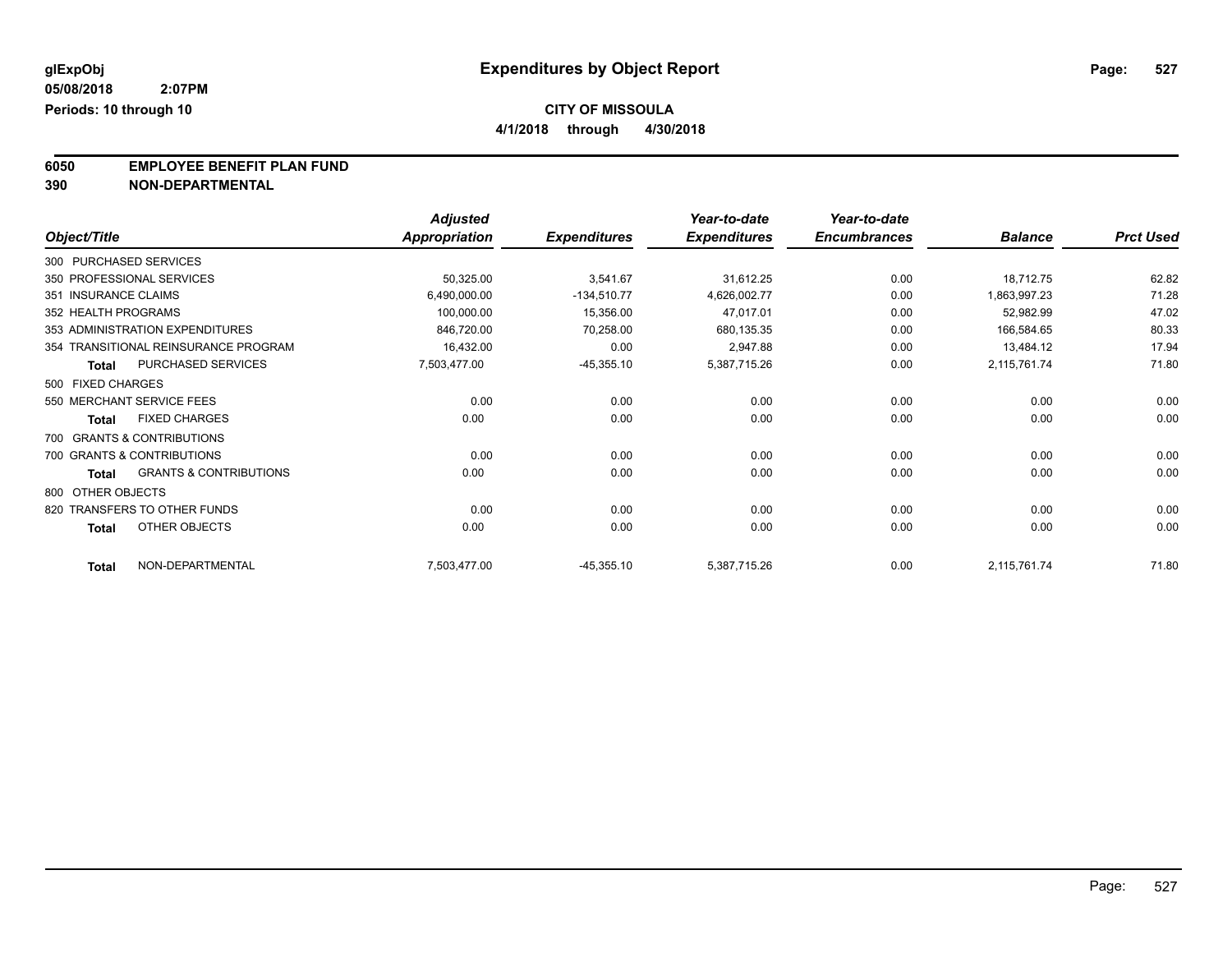### **6050 EMPLOYEE BENEFIT PLAN FUND**

|                      |                                      | <b>Adjusted</b>      |                     | Year-to-date        | Year-to-date        |                |                  |
|----------------------|--------------------------------------|----------------------|---------------------|---------------------|---------------------|----------------|------------------|
| Object/Title         |                                      | <b>Appropriation</b> | <b>Expenditures</b> | <b>Expenditures</b> | <b>Encumbrances</b> | <b>Balance</b> | <b>Prct Used</b> |
|                      | 300 PURCHASED SERVICES               |                      |                     |                     |                     |                |                  |
|                      | 350 PROFESSIONAL SERVICES            | 50,325.00            | 3,541.67            | 31,612.25           | 0.00                | 18,712.75      | 62.82            |
| 351 INSURANCE CLAIMS |                                      | 6,490,000.00         | $-134,510.77$       | 4,626,002.77        | 0.00                | 1,863,997.23   | 71.28            |
| 352 HEALTH PROGRAMS  |                                      | 100,000.00           | 15,356.00           | 47,017.01           | 0.00                | 52,982.99      | 47.02            |
|                      | 353 ADMINISTRATION EXPENDITURES      | 846,720.00           | 70,258.00           | 680,135.35          | 0.00                | 166,584.65     | 80.33            |
|                      | 354 TRANSITIONAL REINSURANCE PROGRAM | 16,432.00            | 0.00                | 2,947.88            | 0.00                | 13,484.12      | 17.94            |
| <b>Total</b>         | PURCHASED SERVICES                   | 7,503,477.00         | $-45,355.10$        | 5,387,715.26        | 0.00                | 2,115,761.74   | 71.80            |
| 500 FIXED CHARGES    |                                      |                      |                     |                     |                     |                |                  |
|                      | 550 MERCHANT SERVICE FEES            | 0.00                 | 0.00                | 0.00                | 0.00                | 0.00           | 0.00             |
| <b>Total</b>         | <b>FIXED CHARGES</b>                 | 0.00                 | 0.00                | 0.00                | 0.00                | 0.00           | 0.00             |
|                      | 700 GRANTS & CONTRIBUTIONS           |                      |                     |                     |                     |                |                  |
|                      | 700 GRANTS & CONTRIBUTIONS           | 0.00                 | 0.00                | 0.00                | 0.00                | 0.00           | 0.00             |
| Total                | <b>GRANTS &amp; CONTRIBUTIONS</b>    | 0.00                 | 0.00                | 0.00                | 0.00                | 0.00           | 0.00             |
| 800 OTHER OBJECTS    |                                      |                      |                     |                     |                     |                |                  |
|                      | 820 TRANSFERS TO OTHER FUNDS         | 0.00                 | 0.00                | 0.00                | 0.00                | 0.00           | 0.00             |
| <b>Total</b>         | OTHER OBJECTS                        | 0.00                 | 0.00                | 0.00                | 0.00                | 0.00           | 0.00             |
| <b>Total</b>         | EMPLOYEE BENEFIT PLAN FUND           | 7,503,477.00         | $-45,355.10$        | 5,387,715.26        | 0.00                | 2,115,761.74   | 71.80            |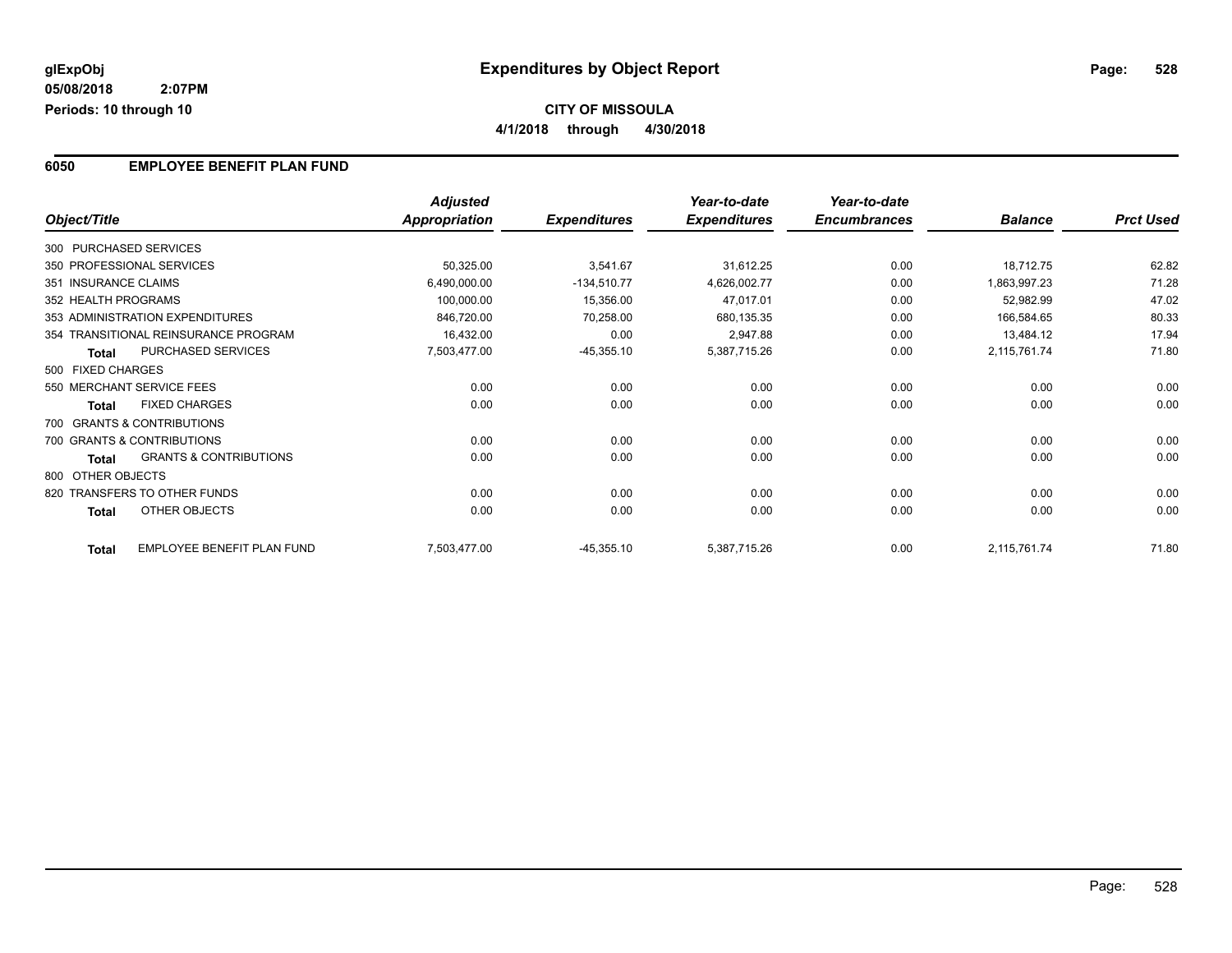## **CITY OF MISSOULA**

**4/1/2018 through 4/30/2018**

**7370 PARKING COMMISSION FUND**

**395 PARKING COMMISSION**

|                                           | <b>Adjusted</b>      |                     | Year-to-date        | Year-to-date        |                |                  |
|-------------------------------------------|----------------------|---------------------|---------------------|---------------------|----------------|------------------|
| Object/Title                              | <b>Appropriation</b> | <b>Expenditures</b> | <b>Expenditures</b> | <b>Encumbrances</b> | <b>Balance</b> | <b>Prct Used</b> |
| 100 PERSONAL SERVICES                     |                      |                     |                     |                     |                |                  |
| 110 SALARIES AND WAGES                    | 504,505.00           | 39,001.58           | 390,796.10          | 0.00                | 113,708.90     | 77.46            |
| 115 SALARIES/HEALTH INSURANCE BENEFIT     | 0.00                 | 0.00                | 0.00                | 0.00                | 0.00           | 0.00             |
| 120 OVERTIME                              | 7,234.00             | 46.32               | 392.96              | 0.00                | 6,841.04       | 5.43             |
| 130 OTHER                                 | 0.00                 | 0.00                | 0.00                | 0.00                | 0.00           | 0.00             |
| 135 OPEB EXPENSE                          | 0.00                 | 0.00                | 0.00                | 0.00                | 0.00           | 0.00             |
| 140 EMPLOYER CONTRIBUTIONS                | 230,229.00           | 18,864.13           | 193,912.57          | 0.00                | 36,316.43      | 84.23            |
| <b>141 STATE RETIREMENT CONTRIBUTIONS</b> | 510.00               | 0.00                | 412.73              | 0.00                | 97.27          | 80.93            |
| <b>145 OPEB CONTRIBUTION</b>              | 0.00                 | 0.00                | 0.00                | 0.00                | 0.00           | 0.00             |
| 190 PENSION EXPENSE                       | 0.00                 | 0.00                | 0.00                | 0.00                | 0.00           | 0.00             |
| PERSONAL SERVICES<br><b>Total</b>         | 742,478.00           | 57,912.03           | 585,514.36          | 0.00                | 156,963.64     | 78.86            |
| 200 SUPPLIES                              |                      |                     |                     |                     |                |                  |
| 210 OFFICE SUPPLIES                       | 8,700.00             | 494.36              | 3,977.22            | 0.00                | 4,722.78       | 45.72            |
| 220 OPERATING SUPPLIES                    | 33,050.00            | 1,248.95            | 14,840.91           | 0.00                | 18,209.09      | 44.90            |
| 230 REPAIR/MAINTENANCE                    | 18,000.00            | 4,587.84            | 11,405.46           | 0.00                | 6,594.54       | 63.36            |
| 231 GASOLINE                              | 7,200.00             | 580.08              | 5,069.89            | 0.00                | 2,130.11       | 70.42            |
| <b>SUPPLIES</b><br>Total                  | 66,950.00            | 6,911.23            | 35,293.48           | 0.00                | 31,656.52      | 52.72            |
| 300 PURCHASED SERVICES                    |                      |                     |                     |                     |                |                  |
| 310 COMMUNICATIONS                        | 18,075.00            | 29.64               | 3,700.94            | 0.00                | 14,374.06      | 20.48            |
| 320 PRINTING & DUPLICATING                | 10,000.00            | 68.85               | 8,173.02            | 0.00                | 1,826.98       | 81.73            |
| 330 PUBLICITY, SUBSCRIPTIONS & DUES       | 5,000.00             | 150.00              | 4,237.92            | 0.00                | 762.08         | 84.76            |
| 340 SEWER                                 | 145.00               | 0.00                | 160.96              | 0.00                | $-15.96$       | 111.01           |
| 341 ELECTRICITY & NATURAL GAS             | 40,096.00            | 4,307.71            | 33,038.73           | 0.00                | 7,057.27       | 82.40            |
| 342 STORM WATER                           | 0.00                 | 0.00                | 11.50               | 0.00                | $-11.50$       | 0.00             |
| 343 WATER CHARGES                         | 4,000.00             | 395.19              | 4,551.79            | 0.00                | $-551.79$      | 113.79           |
| 344 TELEPHONE SERVICE                     | 6,325.00             | 549.14              | 5,065.31            | 0.00                | 1,259.69       | 80.08            |
| 345 GARBAGE                               | 3,856.00             | 510.63              | 5,471.21            | 0.00                | $-1,615.21$    | 141.89           |
| 350 PROFESSIONAL SERVICES                 | 100,250.00           | 11,607.25           | 137,724.65          | 0.00                | $-37,474.65$   | 137.38           |
| 360 REPAIR & MAINTENANCE                  | 174,800.00           | 3,495.22            | 47,506.09           | 0.00                | 127,293.91     | 27.18            |
| 370 TRAVEL                                | 12,050.00            | 92.00               | 2,491.31            | 0.00                | 9,558.69       | 20.67            |
| 380 TRAINING                              | 8,950.00             | 0.00                | 1,463.97            | 0.00                | 7,486.03       | 16.36            |
| 390 OTHER PURCHASED SERVICES              | 199,699.00           | 614.27              | 106,545.09          | 0.00                | 93,153.91      | 53.35            |
| PURCHASED SERVICES<br>Total               | 583,246.00           | 21,819.90           | 360,142.49          | 0.00                | 223,103.51     | 61.75            |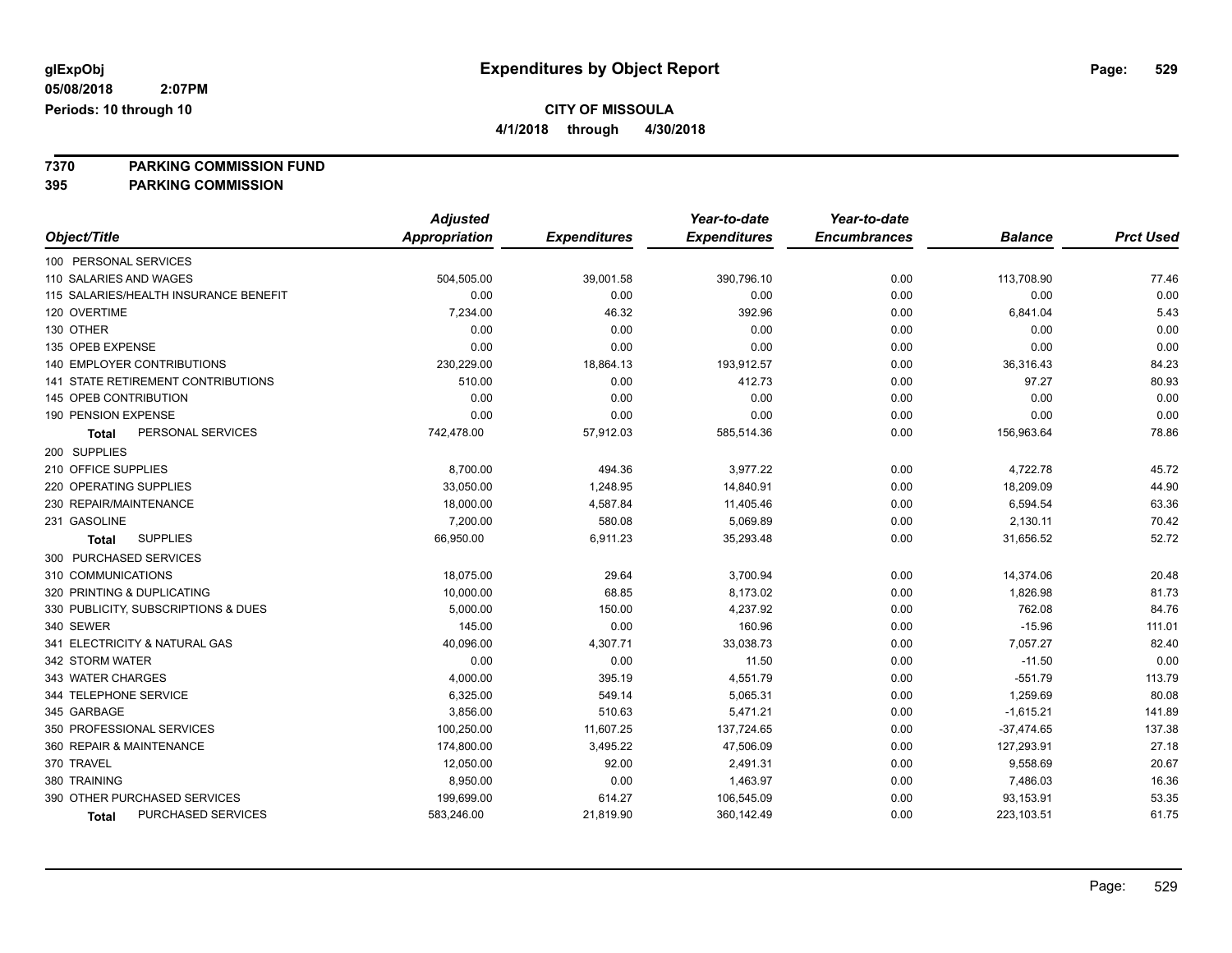## **CITY OF MISSOULA**

**4/1/2018 through 4/30/2018**

**7370 PARKING COMMISSION FUND**

**395 PARKING COMMISSION**

|                             |                                   | <b>Adjusted</b> |                     | Year-to-date        | Year-to-date        |                |                  |
|-----------------------------|-----------------------------------|-----------------|---------------------|---------------------|---------------------|----------------|------------------|
| Object/Title                |                                   | Appropriation   | <b>Expenditures</b> | <b>Expenditures</b> | <b>Encumbrances</b> | <b>Balance</b> | <b>Prct Used</b> |
| 500 FIXED CHARGES           |                                   |                 |                     |                     |                     |                |                  |
| 500 FIXED CHARGES           |                                   | 168,621.00      | 0.00                | 30,565.30           | 0.00                | 138,055.70     | 18.13            |
| 510 INSURANCE               |                                   | 0.00            | 0.00                | 11,999.61           | 0.00                | $-11,999.61$   | 0.00             |
| 550 MERCHANT SERVICE FEES   |                                   | 21,500.00       | 0.00                | 0.00                | 0.00                | 21,500.00      | 0.00             |
| <b>Total</b>                | <b>FIXED CHARGES</b>              | 190,121.00      | 0.00                | 42,564.91           | 0.00                | 147,556.09     | 22.39            |
| 600 DEBT SERVICE            |                                   |                 |                     |                     |                     |                |                  |
| 610 PRINCIPAL               |                                   | 185,600.00      | 0.00                | 185,600.00          | 0.00                | 0.00           | 100.00           |
| 620 INTEREST / SERVICE FEES |                                   | 25.478.00       | 0.00                | 25,483.08           | 0.00                | $-5.08$        | 100.02           |
| <b>Total</b>                | <b>DEBT SERVICE</b>               | 211.078.00      | 0.00                | 211,083.08          | 0.00                | $-5.08$        | 100.00           |
|                             | 700 GRANTS & CONTRIBUTIONS        |                 |                     |                     |                     |                |                  |
|                             | 700 GRANTS & CONTRIBUTIONS        | 85,000.00       | 2,500.00            | 85,747.13           | 0.00                | $-747.13$      | 100.88           |
| <b>Total</b>                | <b>GRANTS &amp; CONTRIBUTIONS</b> | 85,000.00       | 2,500.00            | 85,747.13           | 0.00                | $-747.13$      | 100.88           |
| 800 OTHER OBJECTS           |                                   |                 |                     |                     |                     |                |                  |
|                             | 820 TRANSFERS TO OTHER FUNDS      | 307,290.00      | 26,416.25           | 262,310.00          | 0.00                | 44,980.00      | 85.36            |
| 845 CONTINGENCY             |                                   | 48,965.00       | 0.00                | 0.00                | 0.00                | 48,965.00      | 0.00             |
| <b>Total</b>                | <b>OTHER OBJECTS</b>              | 356,255.00      | 26,416.25           | 262,310.00          | 0.00                | 93,945.00      | 73.63            |
| 900 CAPITAL OUTLAY          |                                   |                 |                     |                     |                     |                |                  |
| 930 IMPROVEMENTS            |                                   | 0.00            | 0.00                | 16,875.00           | 0.00                | $-16,875.00$   | 0.00             |
| 940 MACHINERY & EQUIPMENT   |                                   | 0.00            | 252,908.23          | 256,343.13          | 0.00                | $-256,343.13$  | 0.00             |
| <b>Total</b>                | <b>CAPITAL OUTLAY</b>             | 0.00            | 252,908.23          | 273.218.13          | 0.00                | $-273,218.13$  | 0.00             |
| <b>Total</b>                | PARKING COMMISSION                | 2,235,128.00    | 368,467.64          | 1,855,873.58        | 0.00                | 379,254.42     | 83.03            |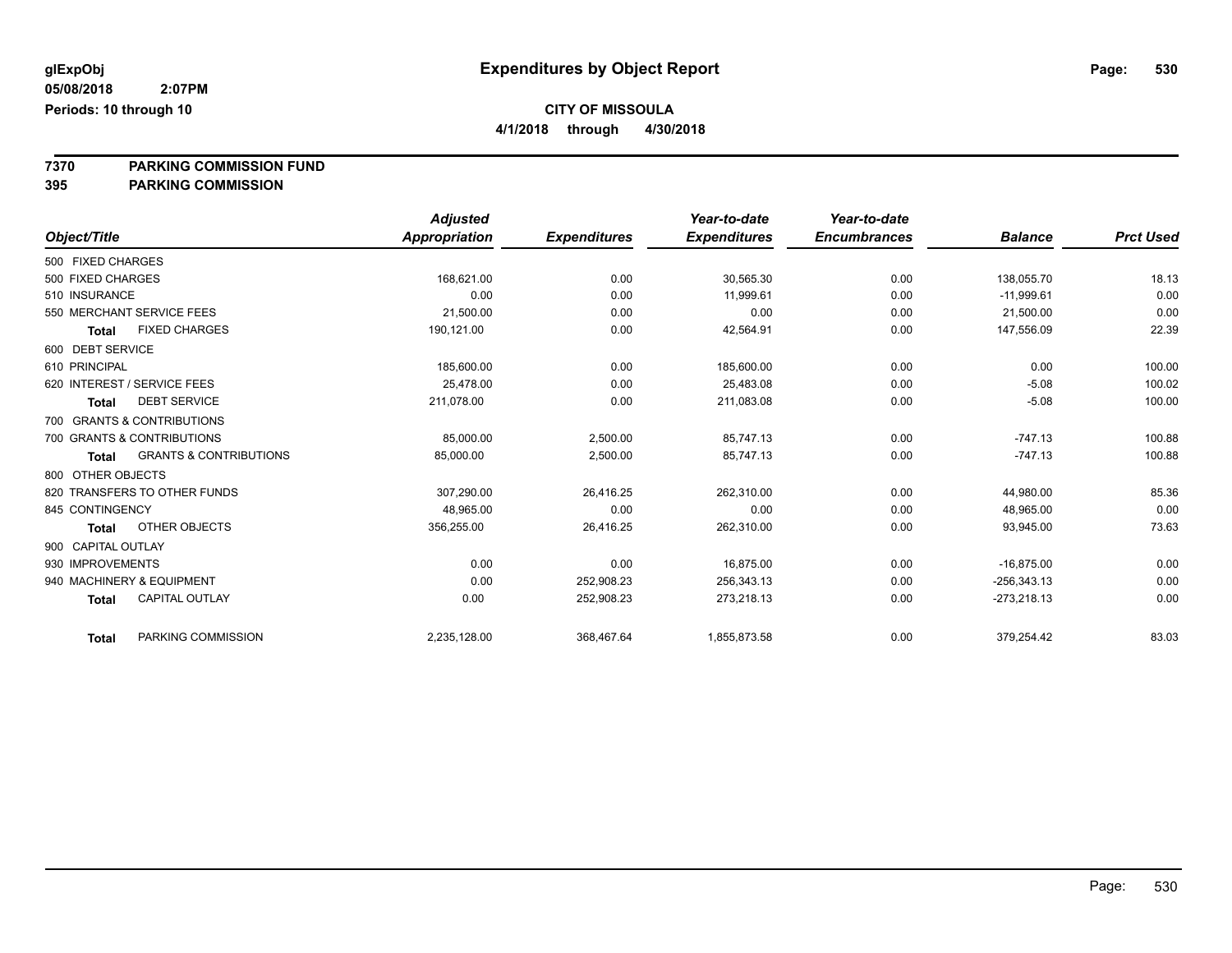# **7370 PARKING COMMISSION FUND**

**900 DEPRECIATION**

|                           | <b>Adjusted</b>     |                              | Year-to-date                | Year-to-date                |                             |                        |
|---------------------------|---------------------|------------------------------|-----------------------------|-----------------------------|-----------------------------|------------------------|
|                           |                     |                              |                             |                             |                             | <b>Prct Used</b>       |
| 800 OTHER OBJECTS         |                     |                              |                             |                             |                             |                        |
|                           | 0.00                | 0.00                         | 0.00                        | 0.00                        | 0.00                        | 0.00                   |
| OTHER OBJECTS             | 0.00                | 0.00                         | 0.00                        | 0.00                        | 0.00                        | 0.00                   |
|                           |                     |                              |                             |                             |                             |                        |
| 940 MACHINERY & EQUIPMENT | 0.00                | 0.00                         | 0.00                        | 0.00                        | 0.00                        | 0.00                   |
| <b>CAPITAL OUTLAY</b>     | 0.00                | 0.00                         | 0.00                        | 0.00                        | 0.00                        | 0.00                   |
|                           |                     |                              |                             |                             |                             | 0.00                   |
|                           | <b>DEPRECIATION</b> | <b>Appropriation</b><br>0.00 | <b>Expenditures</b><br>0.00 | <b>Expenditures</b><br>0.00 | <b>Encumbrances</b><br>0.00 | <b>Balance</b><br>0.00 |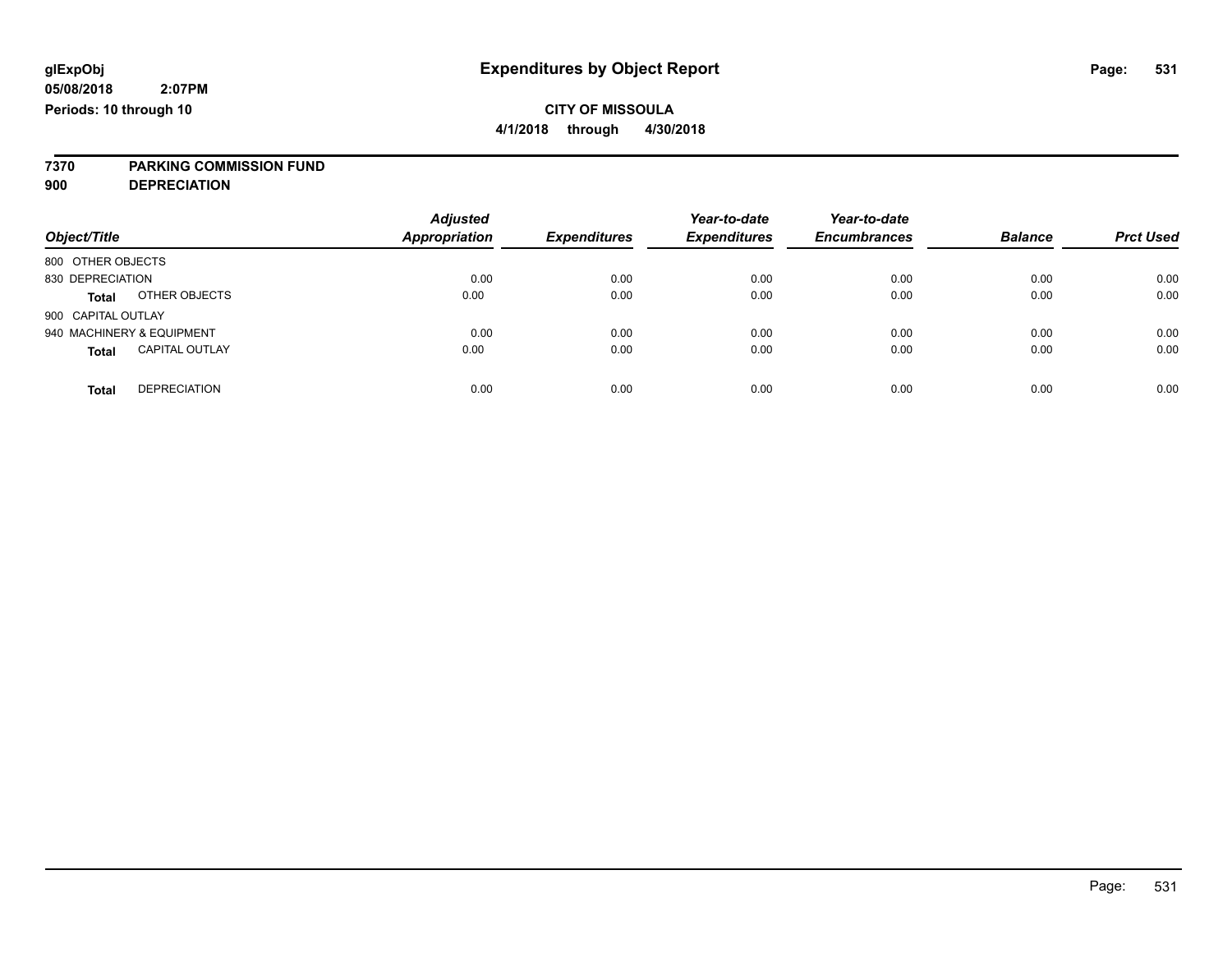### **7370 PARKING COMMISSION FUND**

|                                           | <b>Adjusted</b> |                     | Year-to-date        | Year-to-date        |                |                  |
|-------------------------------------------|-----------------|---------------------|---------------------|---------------------|----------------|------------------|
| Object/Title                              | Appropriation   | <b>Expenditures</b> | <b>Expenditures</b> | <b>Encumbrances</b> | <b>Balance</b> | <b>Prct Used</b> |
| 100 PERSONAL SERVICES                     |                 |                     |                     |                     |                |                  |
| 110 SALARIES AND WAGES                    | 504,505.00      | 39,001.58           | 390,796.10          | 0.00                | 113,708.90     | 77.46            |
| 115 SALARIES/HEALTH INSURANCE BENEFIT     | 0.00            | 0.00                | 0.00                | 0.00                | 0.00           | 0.00             |
| 120 OVERTIME                              | 7,234.00        | 46.32               | 392.96              | 0.00                | 6,841.04       | 5.43             |
| 130 OTHER                                 | 0.00            | 0.00                | 0.00                | 0.00                | 0.00           | 0.00             |
| 135 OPEB EXPENSE                          | 0.00            | 0.00                | 0.00                | 0.00                | 0.00           | 0.00             |
| <b>140 EMPLOYER CONTRIBUTIONS</b>         | 230,229.00      | 18,864.13           | 193,912.57          | 0.00                | 36,316.43      | 84.23            |
| 141 STATE RETIREMENT CONTRIBUTIONS        | 510.00          | 0.00                | 412.73              | 0.00                | 97.27          | 80.93            |
| <b>145 OPEB CONTRIBUTION</b>              | 0.00            | 0.00                | 0.00                | 0.00                | 0.00           | 0.00             |
| 190 PENSION EXPENSE                       | 0.00            | 0.00                | 0.00                | 0.00                | 0.00           | 0.00             |
| PERSONAL SERVICES<br><b>Total</b>         | 742,478.00      | 57,912.03           | 585,514.36          | 0.00                | 156,963.64     | 78.86            |
| 200 SUPPLIES                              |                 |                     |                     |                     |                |                  |
| 210 OFFICE SUPPLIES                       | 8,700.00        | 494.36              | 3,977.22            | 0.00                | 4,722.78       | 45.72            |
| 220 OPERATING SUPPLIES                    | 33,050.00       | 1,248.95            | 14,840.91           | 0.00                | 18,209.09      | 44.90            |
| 230 REPAIR/MAINTENANCE                    | 18,000.00       | 4,587.84            | 11,405.46           | 0.00                | 6,594.54       | 63.36            |
| 231 GASOLINE                              | 7,200.00        | 580.08              | 5,069.89            | 0.00                | 2,130.11       | 70.42            |
| <b>SUPPLIES</b><br>Total                  | 66,950.00       | 6,911.23            | 35,293.48           | 0.00                | 31,656.52      | 52.72            |
| 300 PURCHASED SERVICES                    |                 |                     |                     |                     |                |                  |
| 310 COMMUNICATIONS                        | 18,075.00       | 29.64               | 3,700.94            | 0.00                | 14,374.06      | 20.48            |
| 320 PRINTING & DUPLICATING                | 10,000.00       | 68.85               | 8,173.02            | 0.00                | 1,826.98       | 81.73            |
| 330 PUBLICITY, SUBSCRIPTIONS & DUES       | 5,000.00        | 150.00              | 4,237.92            | 0.00                | 762.08         | 84.76            |
| 340 SEWER                                 | 145.00          | 0.00                | 160.96              | 0.00                | $-15.96$       | 111.01           |
| 341 ELECTRICITY & NATURAL GAS             | 40,096.00       | 4,307.71            | 33,038.73           | 0.00                | 7,057.27       | 82.40            |
| 342 STORM WATER                           | 0.00            | 0.00                | 11.50               | 0.00                | $-11.50$       | 0.00             |
| 343 WATER CHARGES                         | 4,000.00        | 395.19              | 4,551.79            | 0.00                | $-551.79$      | 113.79           |
| 344 TELEPHONE SERVICE                     | 6,325.00        | 549.14              | 5,065.31            | 0.00                | 1,259.69       | 80.08            |
| 345 GARBAGE                               | 3,856.00        | 510.63              | 5,471.21            | 0.00                | $-1,615.21$    | 141.89           |
| 350 PROFESSIONAL SERVICES                 | 100,250.00      | 11,607.25           | 137,724.65          | 0.00                | $-37,474.65$   | 137.38           |
| 360 REPAIR & MAINTENANCE                  | 174,800.00      | 3,495.22            | 47,506.09           | 0.00                | 127,293.91     | 27.18            |
| 370 TRAVEL                                | 12,050.00       | 92.00               | 2,491.31            | 0.00                | 9,558.69       | 20.67            |
| 380 TRAINING                              | 8,950.00        | 0.00                | 1,463.97            | 0.00                | 7,486.03       | 16.36            |
| 390 OTHER PURCHASED SERVICES              | 199,699.00      | 614.27              | 106,545.09          | 0.00                | 93,153.91      | 53.35            |
| <b>PURCHASED SERVICES</b><br><b>Total</b> | 583,246.00      | 21,819.90           | 360,142.49          | 0.00                | 223,103.51     | 61.75            |
|                                           |                 |                     |                     |                     |                |                  |

500 FIXED CHARGES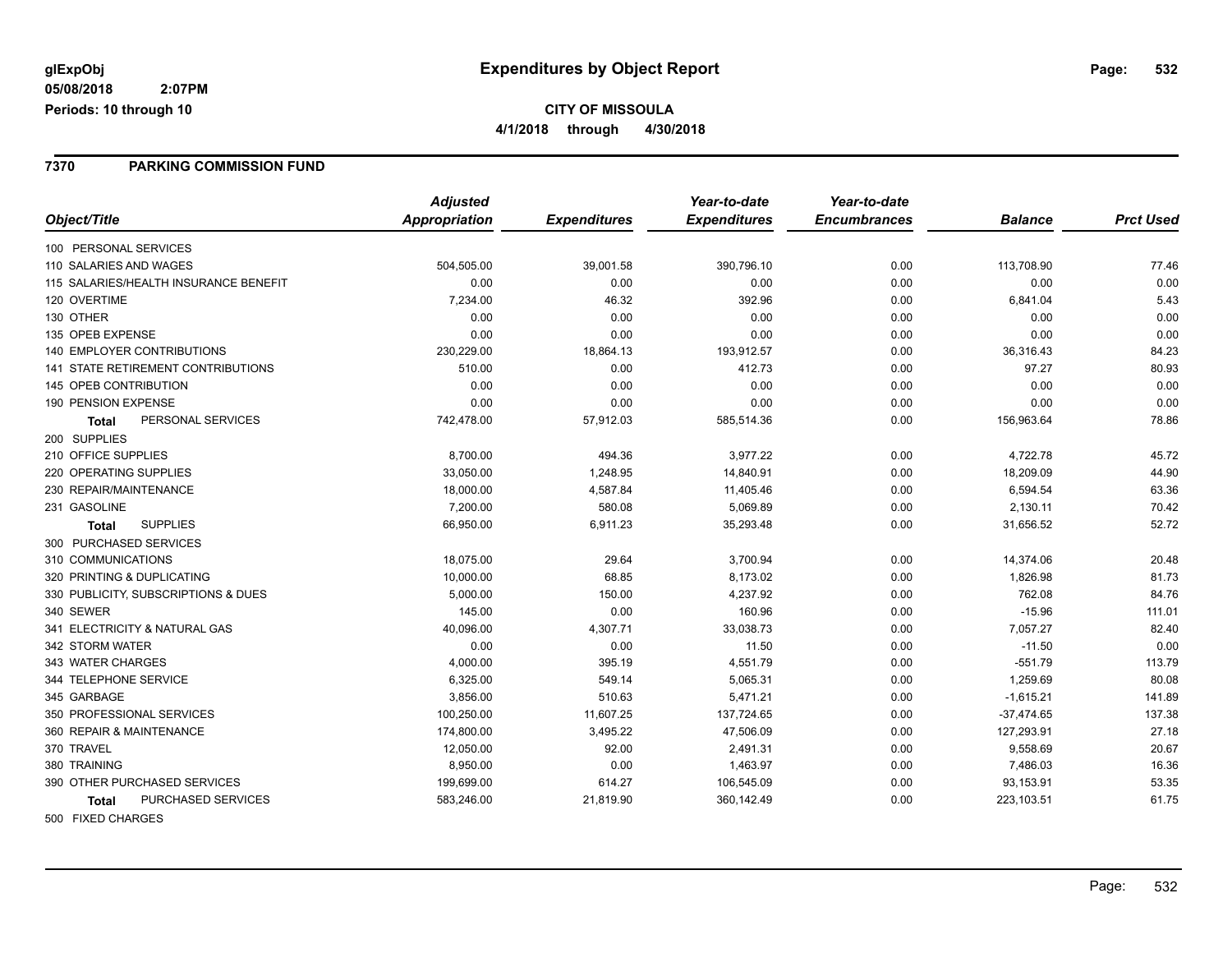### **7370 PARKING COMMISSION FUND**

|                    |                                   | <b>Adjusted</b> |                     | Year-to-date        | Year-to-date        |                |                  |
|--------------------|-----------------------------------|-----------------|---------------------|---------------------|---------------------|----------------|------------------|
| Object/Title       |                                   | Appropriation   | <b>Expenditures</b> | <b>Expenditures</b> | <b>Encumbrances</b> | <b>Balance</b> | <b>Prct Used</b> |
| 500 FIXED CHARGES  |                                   | 168,621.00      | 0.00                | 30,565.30           | 0.00                | 138,055.70     | 18.13            |
| 510 INSURANCE      |                                   | 0.00            | 0.00                | 11,999.61           | 0.00                | $-11,999.61$   | 0.00             |
|                    | 550 MERCHANT SERVICE FEES         | 21,500.00       | 0.00                | 0.00                | 0.00                | 21,500.00      | 0.00             |
| <b>Total</b>       | <b>FIXED CHARGES</b>              | 190,121.00      | 0.00                | 42,564.91           | 0.00                | 147,556.09     | 22.39            |
| 600 DEBT SERVICE   |                                   |                 |                     |                     |                     |                |                  |
| 610 PRINCIPAL      |                                   | 185,600.00      | 0.00                | 185,600.00          | 0.00                | 0.00           | 100.00           |
|                    | 620 INTEREST / SERVICE FEES       | 25,478.00       | 0.00                | 25,483.08           | 0.00                | $-5.08$        | 100.02           |
| <b>Total</b>       | <b>DEBT SERVICE</b>               | 211,078.00      | 0.00                | 211,083.08          | 0.00                | $-5.08$        | 100.00           |
|                    | 700 GRANTS & CONTRIBUTIONS        |                 |                     |                     |                     |                |                  |
|                    | 700 GRANTS & CONTRIBUTIONS        | 85,000.00       | 2,500.00            | 85,747.13           | 0.00                | $-747.13$      | 100.88           |
| <b>Total</b>       | <b>GRANTS &amp; CONTRIBUTIONS</b> | 85,000.00       | 2,500.00            | 85,747.13           | 0.00                | $-747.13$      | 100.88           |
| 800 OTHER OBJECTS  |                                   |                 |                     |                     |                     |                |                  |
|                    | 820 TRANSFERS TO OTHER FUNDS      | 307,290.00      | 26,416.25           | 262,310.00          | 0.00                | 44,980.00      | 85.36            |
| 830 DEPRECIATION   |                                   | 0.00            | 0.00                | 0.00                | 0.00                | 0.00           | 0.00             |
| 845 CONTINGENCY    |                                   | 48,965.00       | 0.00                | 0.00                | 0.00                | 48,965.00      | 0.00             |
| <b>Total</b>       | OTHER OBJECTS                     | 356,255.00      | 26,416.25           | 262,310.00          | 0.00                | 93,945.00      | 73.63            |
| 900 CAPITAL OUTLAY |                                   |                 |                     |                     |                     |                |                  |
| 930 IMPROVEMENTS   |                                   | 0.00            | 0.00                | 16,875.00           | 0.00                | $-16,875.00$   | 0.00             |
|                    | 940 MACHINERY & EQUIPMENT         | 0.00            | 252,908.23          | 256,343.13          | 0.00                | $-256,343.13$  | 0.00             |
| <b>Total</b>       | CAPITAL OUTLAY                    | 0.00            | 252,908.23          | 273,218.13          | 0.00                | $-273,218.13$  | 0.00             |
| <b>Total</b>       | PARKING COMMISSION FUND           | 2,235,128.00    | 368,467.64          | 1,855,873.58        | 0.00                | 379,254.42     | 83.03            |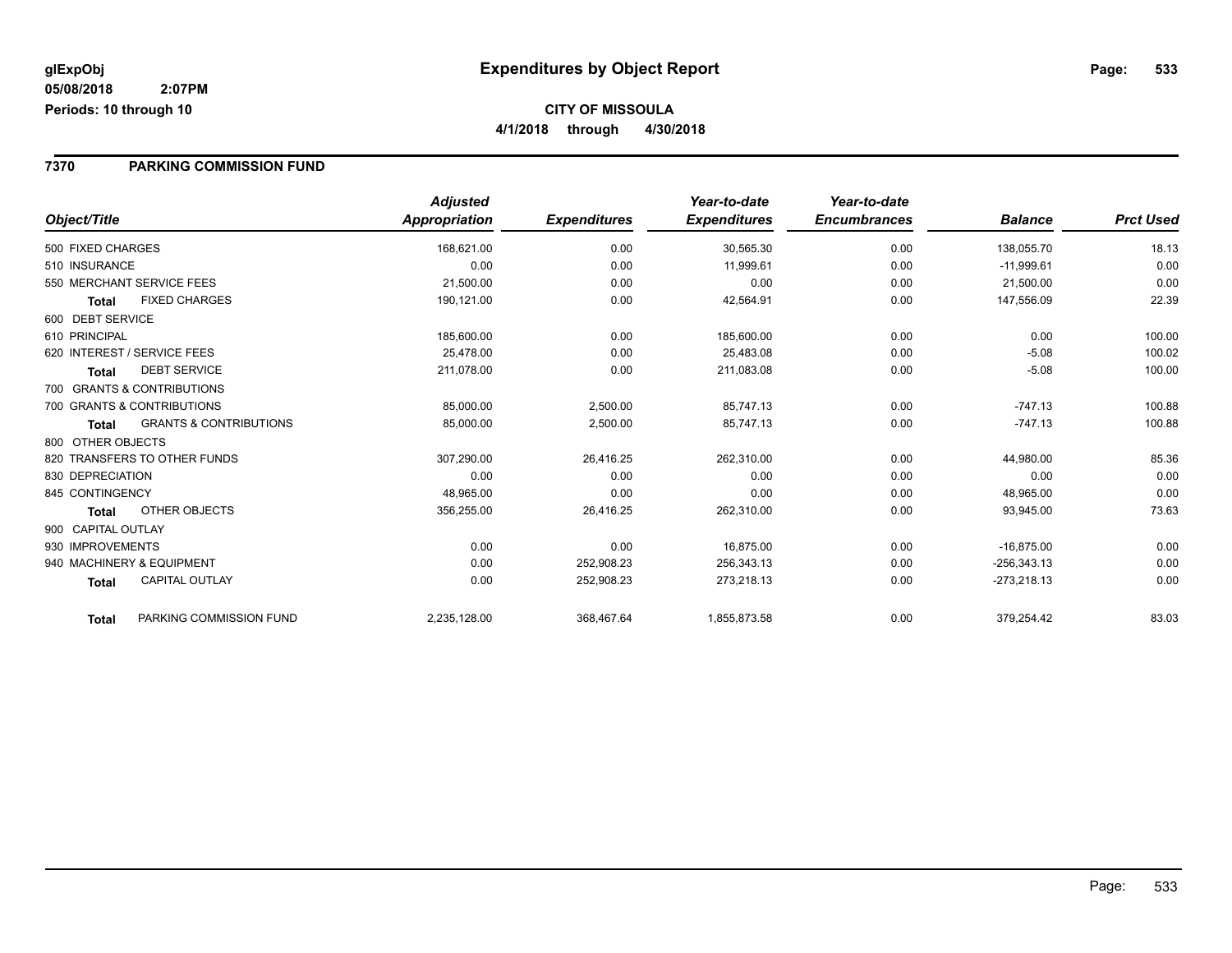**7371 FRONT STREET PARKING BONDS**

**395 PARKING COMMISSION**

| Object/Title                         |                    | <b>Adjusted</b> | <b>Expenditures</b> | Year-to-date<br><b>Expenditures</b> | Year-to-date<br><b>Encumbrances</b> |                | <b>Prct Used</b> |
|--------------------------------------|--------------------|-----------------|---------------------|-------------------------------------|-------------------------------------|----------------|------------------|
|                                      |                    | Appropriation   |                     |                                     |                                     | <b>Balance</b> |                  |
| 500 FIXED CHARGES                    |                    |                 |                     |                                     |                                     |                |                  |
| 550 MERCHANT SERVICE FEES            |                    | 350.00          | 0.00                | 0.00                                | 0.00                                | 350.00         | 0.00             |
| <b>FIXED CHARGES</b><br><b>Total</b> |                    | 350.00          | 0.00                | 0.00                                | 0.00                                | 350.00         | 0.00             |
| 600 DEBT SERVICE                     |                    |                 |                     |                                     |                                     |                |                  |
| 610 PRINCIPAL                        |                    | 154,290.00      | 0.00                | 0.00                                | 0.00                                | 154,290.00     | 0.00             |
| 620 INTEREST / SERVICE FEES          |                    | 102.860.00      | 0.00                | 192.623.23                          | 0.00                                | $-89.763.23$   | 187.27           |
| <b>DEBT SERVICE</b><br><b>Total</b>  |                    | 257.150.00      | 0.00                | 192.623.23                          | 0.00                                | 64.526.77      | 74.91            |
| <b>Total</b>                         | PARKING COMMISSION | 257.500.00      | 0.00                | 192.623.23                          | 0.00                                | 64.876.77      | 74.81            |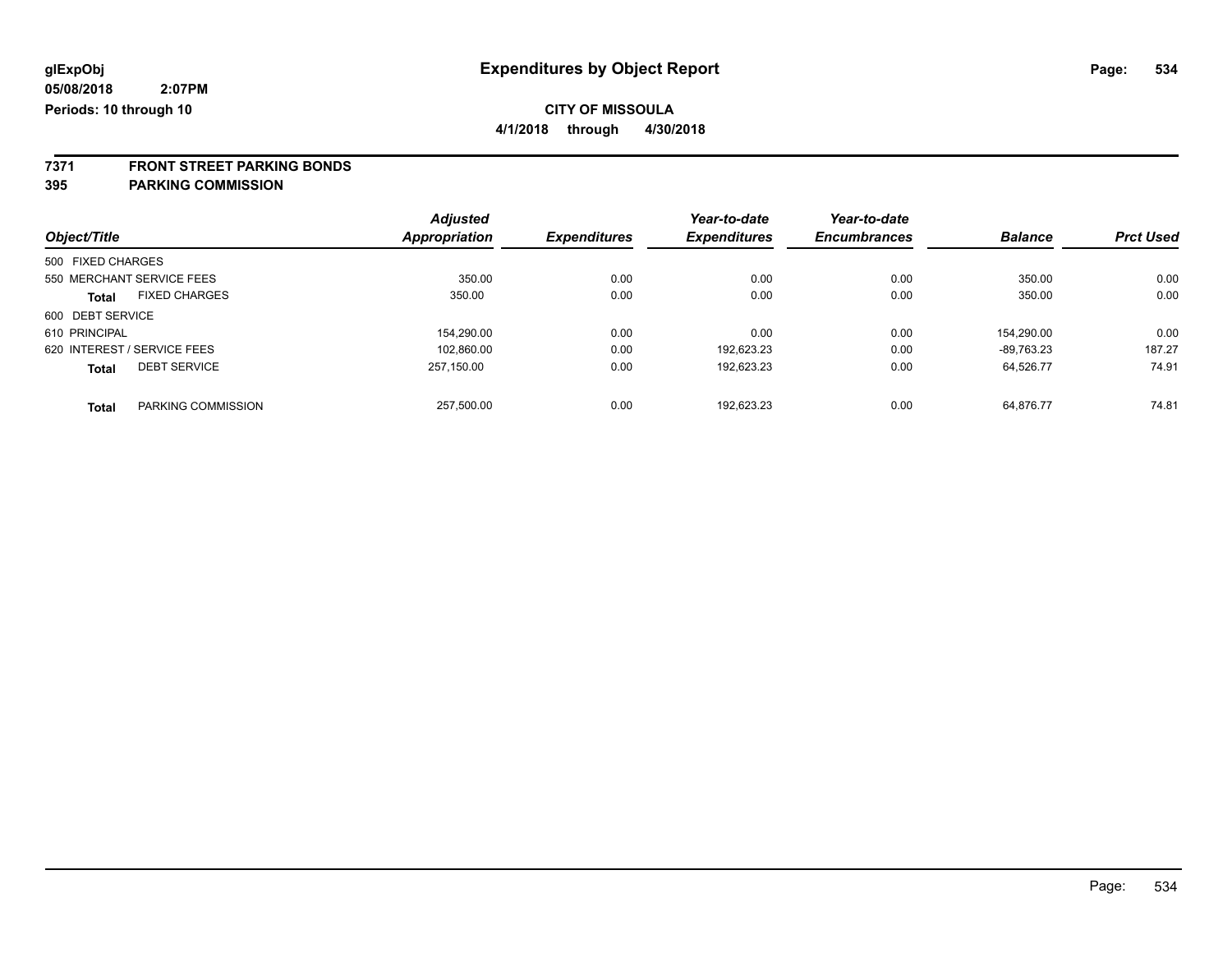### **7371 FRONT STREET PARKING BONDS**

| Object/Title                |                                   | <b>Adjusted</b><br>Appropriation | <b>Expenditures</b> | Year-to-date<br><b>Expenditures</b> | Year-to-date<br><b>Encumbrances</b> | <b>Balance</b> | <b>Prct Used</b> |
|-----------------------------|-----------------------------------|----------------------------------|---------------------|-------------------------------------|-------------------------------------|----------------|------------------|
|                             |                                   |                                  |                     |                                     |                                     |                |                  |
| 500 FIXED CHARGES           |                                   |                                  |                     |                                     |                                     |                |                  |
| 550 MERCHANT SERVICE FEES   |                                   | 350.00                           | 0.00                | 0.00                                | 0.00                                | 350.00         | 0.00             |
| <b>Total</b>                | <b>FIXED CHARGES</b>              | 350.00                           | 0.00                | 0.00                                | 0.00                                | 350.00         | 0.00             |
| 600 DEBT SERVICE            |                                   |                                  |                     |                                     |                                     |                |                  |
| 610 PRINCIPAL               |                                   | 154.290.00                       | 0.00                | 0.00                                | 0.00                                | 154.290.00     | 0.00             |
| 620 INTEREST / SERVICE FEES |                                   | 102.860.00                       | 0.00                | 192.623.23                          | 0.00                                | -89.763.23     | 187.27           |
| <b>Total</b>                | <b>DEBT SERVICE</b>               | 257.150.00                       | 0.00                | 192.623.23                          | 0.00                                | 64.526.77      | 74.91            |
| <b>Total</b>                | <b>FRONT STREET PARKING BONDS</b> | 257.500.00                       | 0.00                | 192.623.23                          | 0.00                                | 64.876.77      | 74.81            |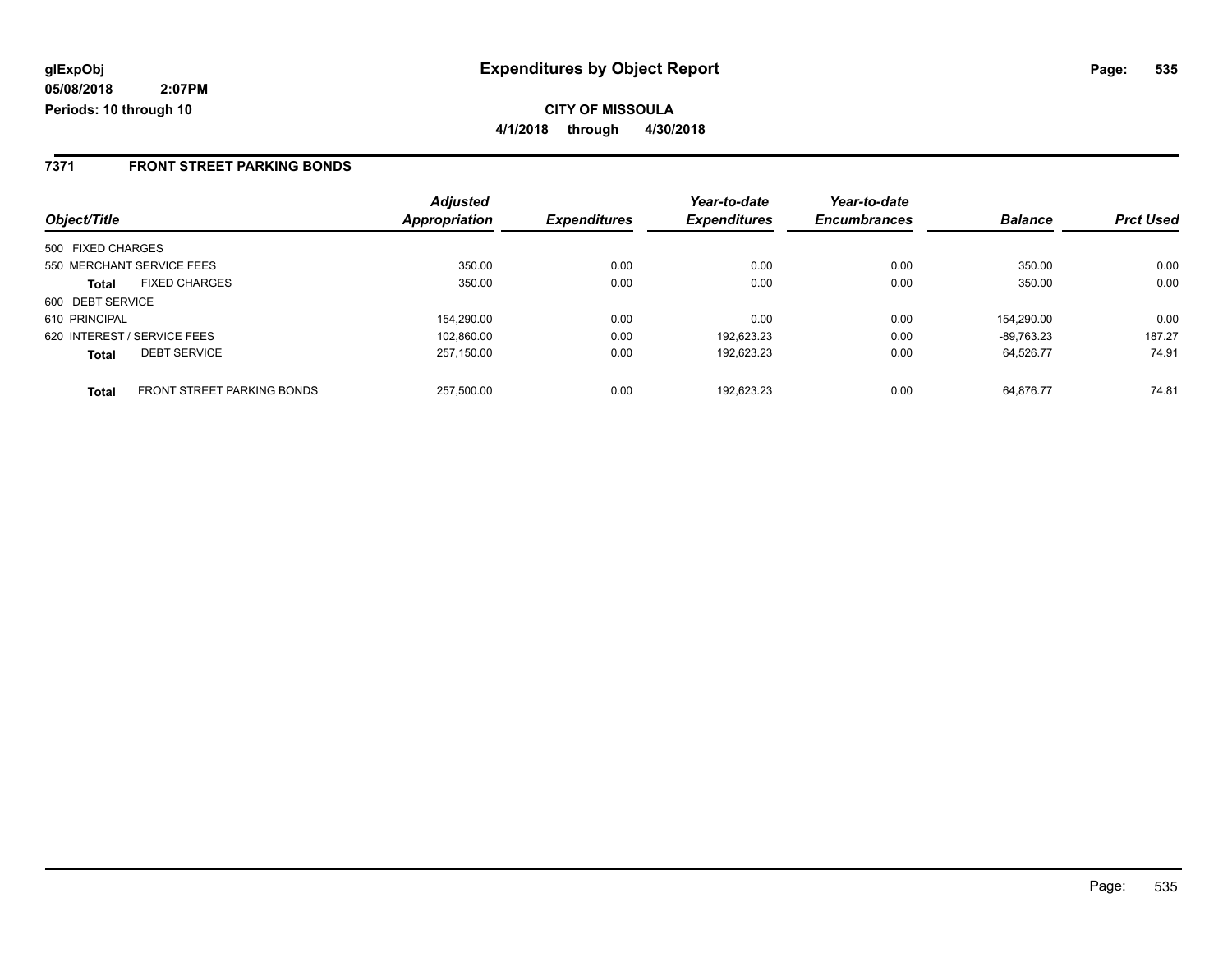## **CITY OF MISSOULA**

**4/1/2018 through 4/30/2018**

# **7372 SINKING FUND/FRONT ST PARKING BONDS**

**395 PARKING COMMISSION**

| Object/Title                        | <b>Adjusted</b><br>Appropriation | <b>Expenditures</b> | Year-to-date<br><i><b>Expenditures</b></i> | Year-to-date<br><b>Encumbrances</b> | <b>Balance</b> | <b>Prct Used</b> |
|-------------------------------------|----------------------------------|---------------------|--------------------------------------------|-------------------------------------|----------------|------------------|
| 600 DEBT SERVICE                    |                                  |                     |                                            |                                     |                |                  |
| 610 PRINCIPAL                       | 153.000.00                       | 0.00                | 255,000.00                                 | 0.00                                | $-102.000.00$  | 166.67           |
| 620 INTEREST / SERVICE FEES         | 102,000.00                       | 0.00                | 0.00                                       | 0.00                                | 102.000.00     | 0.00             |
| <b>DEBT SERVICE</b><br><b>Total</b> | 255.000.00                       | 0.00                | 255,000.00                                 | 0.00                                | 0.00           | 100.00           |
| PARKING COMMISSION<br><b>Total</b>  | 255,000.00                       | 0.00                | 255.000.00                                 | 0.00                                | 0.00           | 100.00           |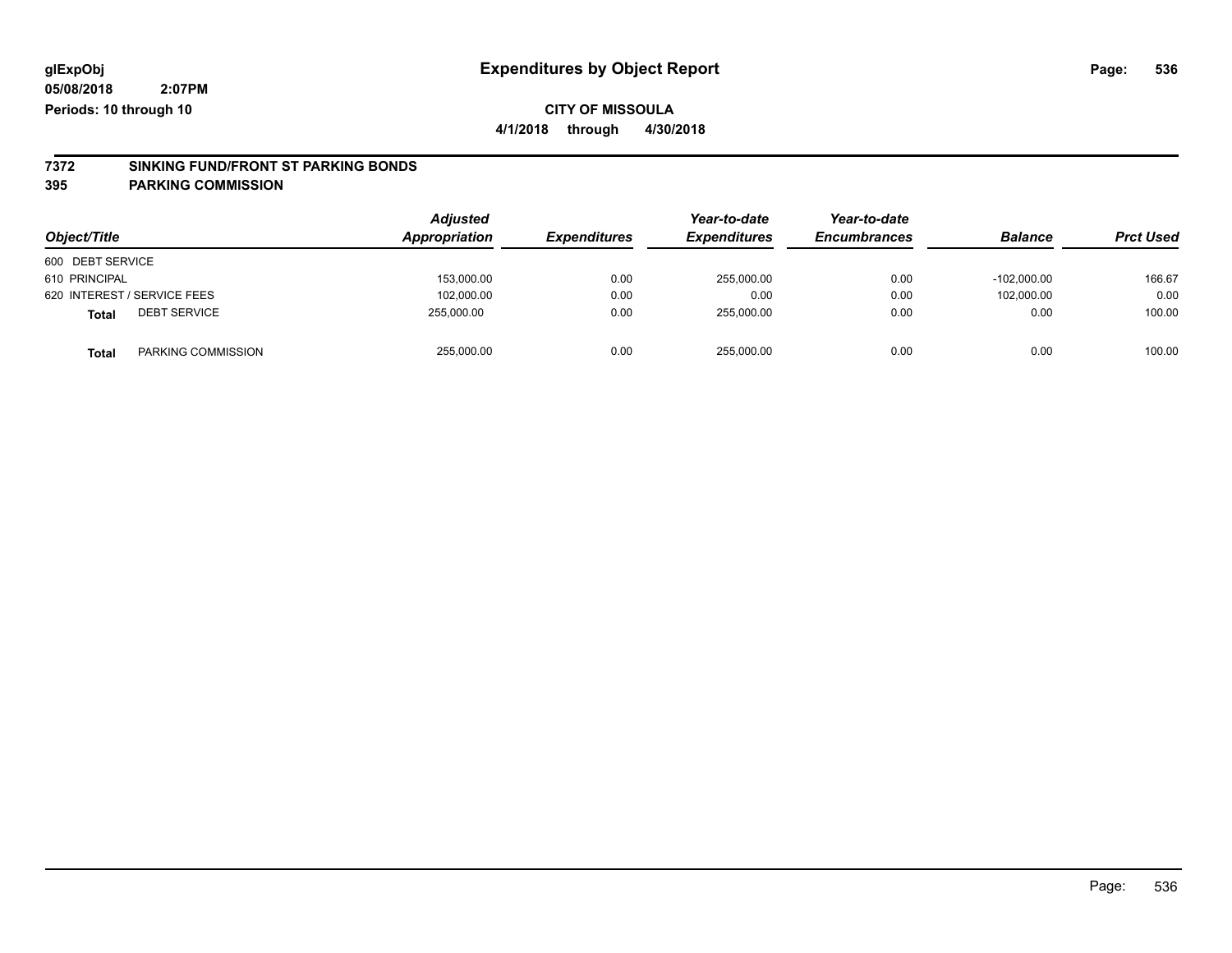**CITY OF MISSOULA 4/1/2018 through 4/30/2018**

### **7372 SINKING FUND/FRONT ST PARKING BONDS**

| Object/Title                                      | Adjusted<br><b>Appropriation</b> | <b>Expenditures</b> | Year-to-date<br><b>Expenditures</b> | Year-to-date<br><b>Encumbrances</b> | <b>Balance</b> | <b>Prct Used</b> |
|---------------------------------------------------|----------------------------------|---------------------|-------------------------------------|-------------------------------------|----------------|------------------|
| 600 DEBT SERVICE                                  |                                  |                     |                                     |                                     |                |                  |
| 610 PRINCIPAL                                     | 153,000.00                       | 0.00                | 255,000.00                          | 0.00                                | $-102.000.00$  | 166.67           |
| 620 INTEREST / SERVICE FEES                       | 102,000.00                       | 0.00                | 0.00                                | 0.00                                | 102.000.00     | 0.00             |
| <b>DEBT SERVICE</b><br><b>Total</b>               | 255,000.00                       | 0.00                | 255.000.00                          | 0.00                                | 0.00           | 100.00           |
| SINKING FUND/FRONT ST PARKING BON<br><b>Total</b> | 255.000.00                       | 0.00                | 255.000.00                          | 0.00                                | 0.00           | 100.00           |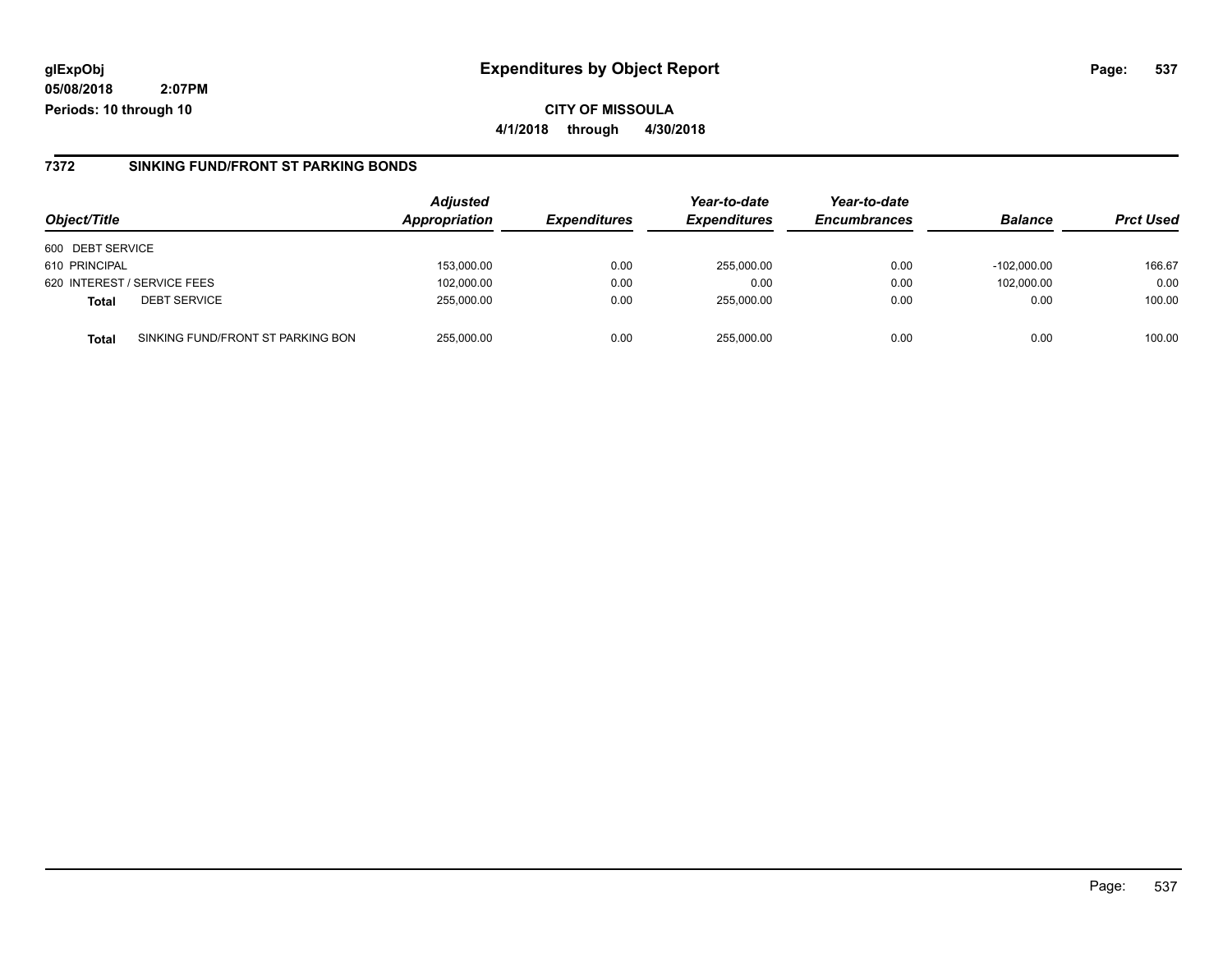**7375 PLEDGED TAX INCREMENT-2010B BOND**

**395 PARKING COMMISSION**

| Object/Title      |                              | <b>Adjusted</b><br>Appropriation | <b>Expenditures</b> | Year-to-date<br><b>Expenditures</b> | Year-to-date<br><b>Encumbrances</b> | <b>Balance</b> | <b>Prct Used</b> |
|-------------------|------------------------------|----------------------------------|---------------------|-------------------------------------|-------------------------------------|----------------|------------------|
| 800 OTHER OBJECTS |                              |                                  |                     |                                     |                                     |                |                  |
|                   | 820 TRANSFERS TO OTHER FUNDS | 204,860.00                       | 0.00                | 0.00                                | 0.00                                | 204.860.00     | 0.00             |
| <b>Total</b>      | OTHER OBJECTS                | 204.860.00                       | 0.00                | 0.00                                | 0.00                                | 204.860.00     | 0.00             |
| Total             | PARKING COMMISSION           | 204,860.00                       | 0.00                | 0.00                                | 0.00                                | 204,860.00     | 0.00             |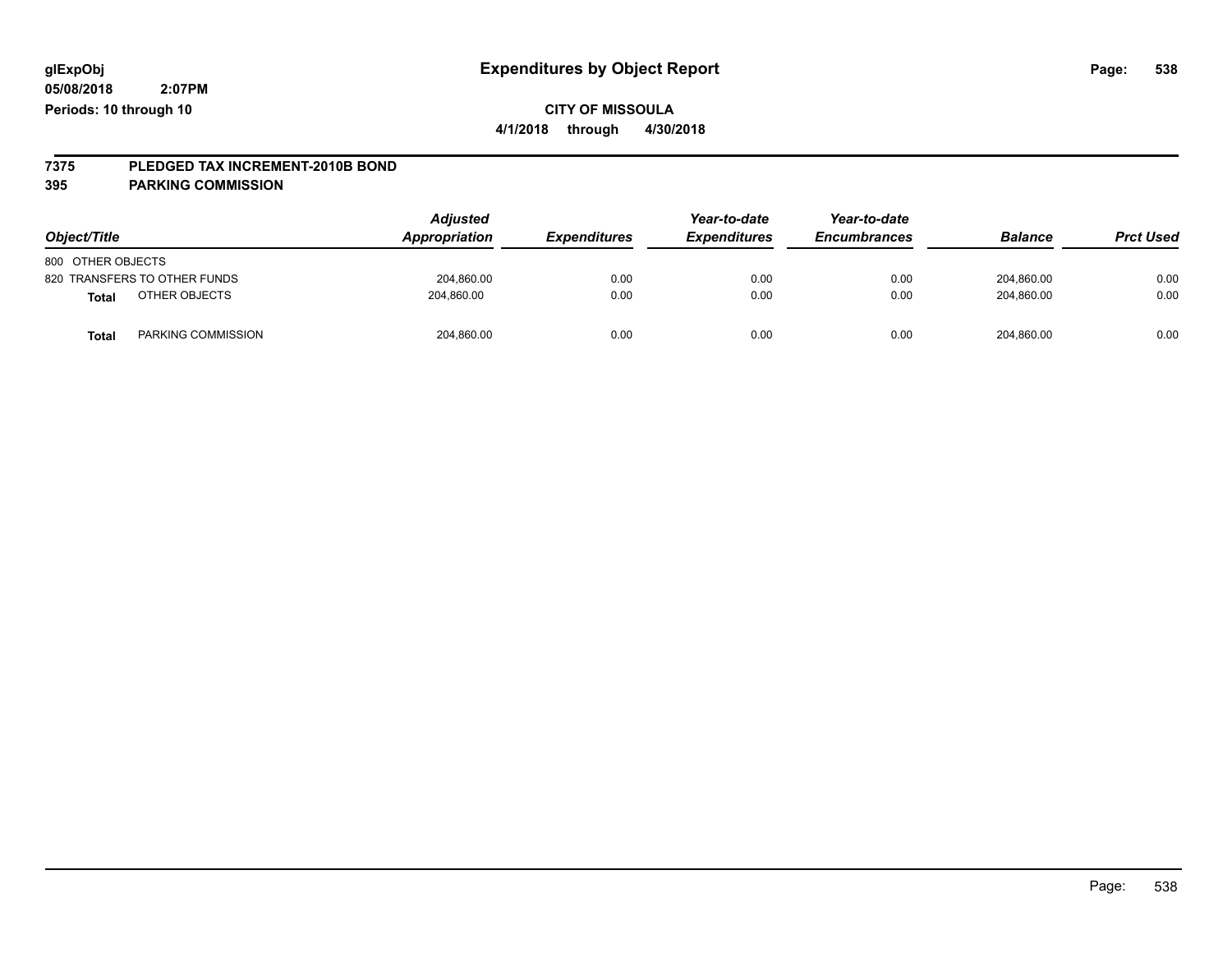**CITY OF MISSOULA 4/1/2018 through 4/30/2018**

### **7375 PLEDGED TAX INCREMENT-2010B BOND**

|                                           | <b>Adjusted</b> |                            | Year-to-date               | Year-to-date        | <b>Balance</b> |                  |
|-------------------------------------------|-----------------|----------------------------|----------------------------|---------------------|----------------|------------------|
| Object/Title                              | Appropriation   | <i><b>Expenditures</b></i> | <i><b>Expenditures</b></i> | <b>Encumbrances</b> |                | <b>Prct Used</b> |
| 800 OTHER OBJECTS                         |                 |                            |                            |                     |                |                  |
| 820 TRANSFERS TO OTHER FUNDS              | 204,860.00      | 0.00                       | 0.00                       | 0.00                | 204.860.00     | 0.00             |
| OTHER OBJECTS<br>Total                    | 204,860.00      | 0.00                       | 0.00                       | 0.00                | 204.860.00     | 0.00             |
| PLEDGED TAX INCREMENT-2010B BOND<br>Total | 204.860.00      | 0.00                       | 0.00                       | 0.00                | 204.860.00     | 0.00             |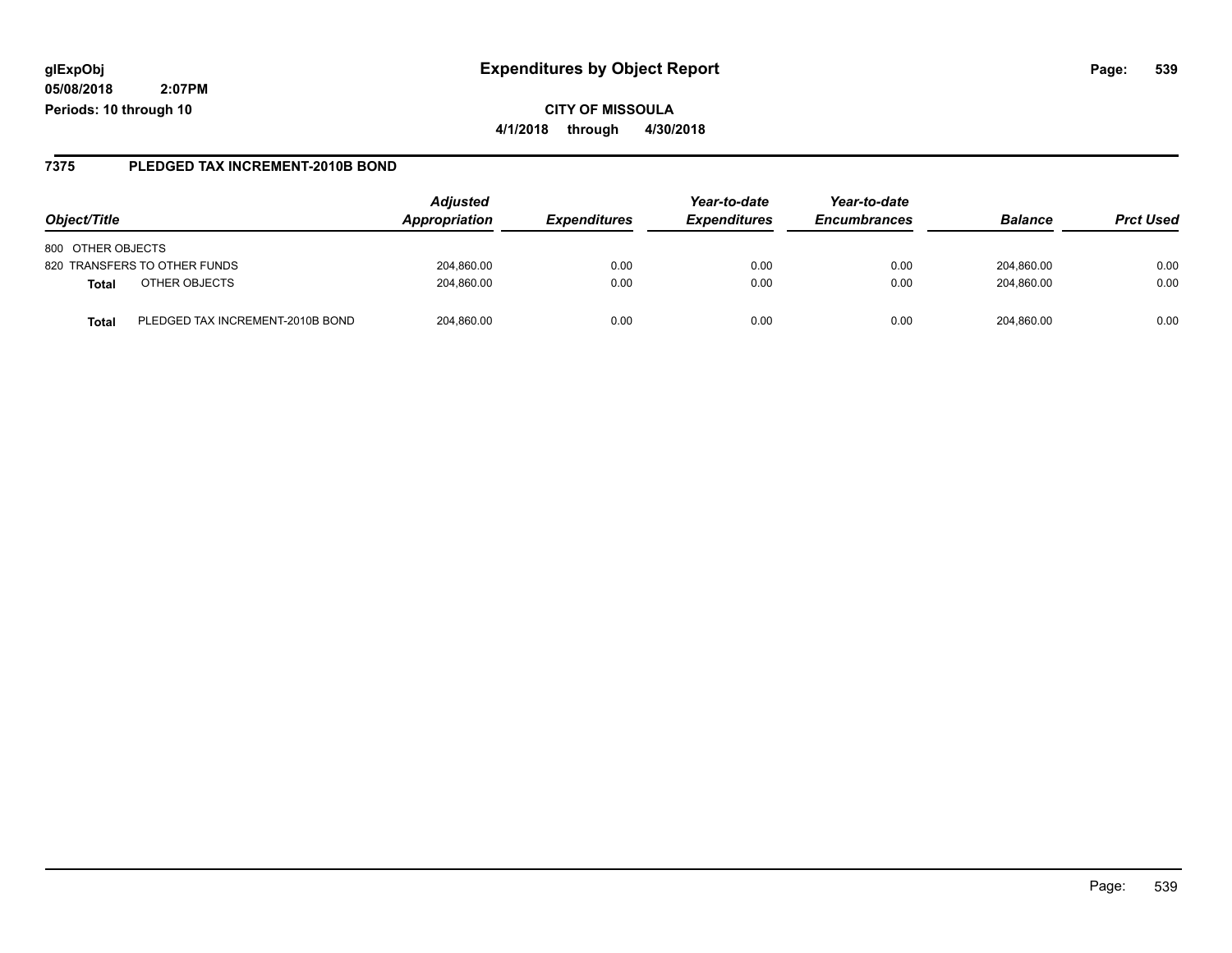**CITY OF MISSOULA 4/1/2018 through 4/30/2018**

# **7380 BUSINESS IMPROVEMENT DISTRICT**

**375 BUSINESS IMPROVEMENT DISTRICT**

| Object/Title                                         | <b>Adjusted</b><br>Appropriation | <b>Expenditures</b> | Year-to-date<br><b>Expenditures</b> | Year-to-date<br><b>Encumbrances</b> | <b>Balance</b> | <b>Prct Used</b> |
|------------------------------------------------------|----------------------------------|---------------------|-------------------------------------|-------------------------------------|----------------|------------------|
| 300 PURCHASED SERVICES                               |                                  |                     |                                     |                                     |                |                  |
| 345 GARBAGE                                          | 0.00                             | 0.00                | 0.00                                | 0.00                                | 0.00           | 0.00             |
| 350 PROFESSIONAL SERVICES                            | 457.737.00                       | 110,000.00          | 315,000.00                          | 0.00                                | 142.737.00     | 68.82            |
| <b>PURCHASED SERVICES</b><br><b>Total</b>            | 457.737.00                       | 110,000.00          | 315,000.00                          | 0.00                                | 142.737.00     | 68.82            |
| <b>BUSINESS IMPROVEMENT DISTRICT</b><br><b>Total</b> | 457,737.00                       | 110,000.00          | 315,000.00                          | 0.00                                | 142.737.00     | 68.82            |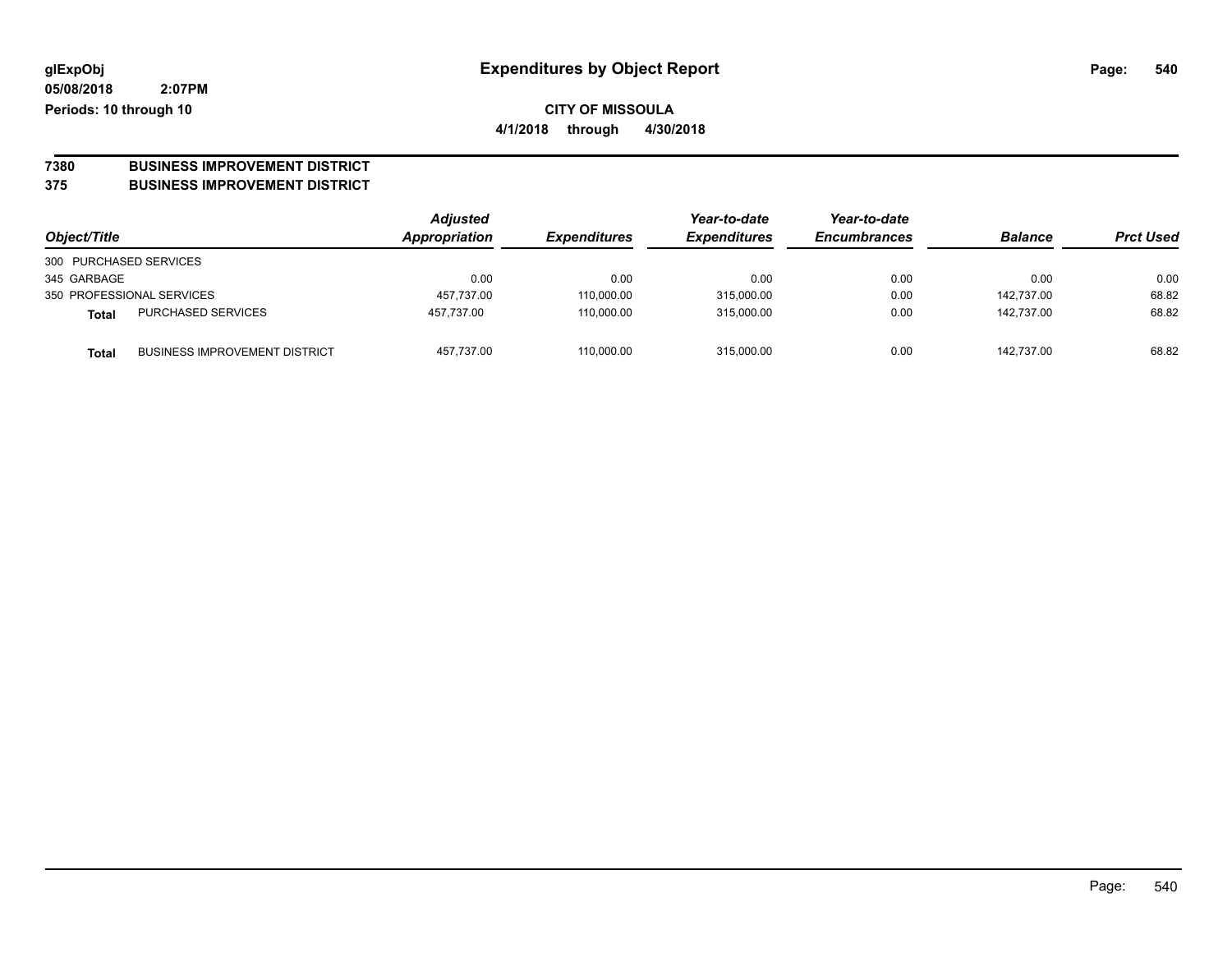**CITY OF MISSOULA 4/1/2018 through 4/30/2018**

#### **7380 BUSINESS IMPROVEMENT DISTRICT**

| Object/Title           |                                      | Adjusted<br>Appropriation | <i><b>Expenditures</b></i> | Year-to-date<br><b>Expenditures</b> | Year-to-date<br><b>Encumbrances</b> | <b>Balance</b> | <b>Prct Used</b> |
|------------------------|--------------------------------------|---------------------------|----------------------------|-------------------------------------|-------------------------------------|----------------|------------------|
| 300 PURCHASED SERVICES |                                      |                           |                            |                                     |                                     |                |                  |
| 345 GARBAGE            |                                      | 0.00                      | 0.00                       | 0.00                                | 0.00                                | 0.00           | 0.00             |
|                        | 350 PROFESSIONAL SERVICES            | 457,737.00                | 110,000.00                 | 315,000.00                          | 0.00                                | 142.737.00     | 68.82            |
| <b>Total</b>           | <b>PURCHASED SERVICES</b>            | 457,737.00                | 110.000.00                 | 315,000.00                          | 0.00                                | 142.737.00     | 68.82            |
| <b>Total</b>           | <b>BUSINESS IMPROVEMENT DISTRICT</b> | 457.737.00                | 110.000.00                 | 315.000.00                          | 0.00                                | 142.737.00     | 68.82            |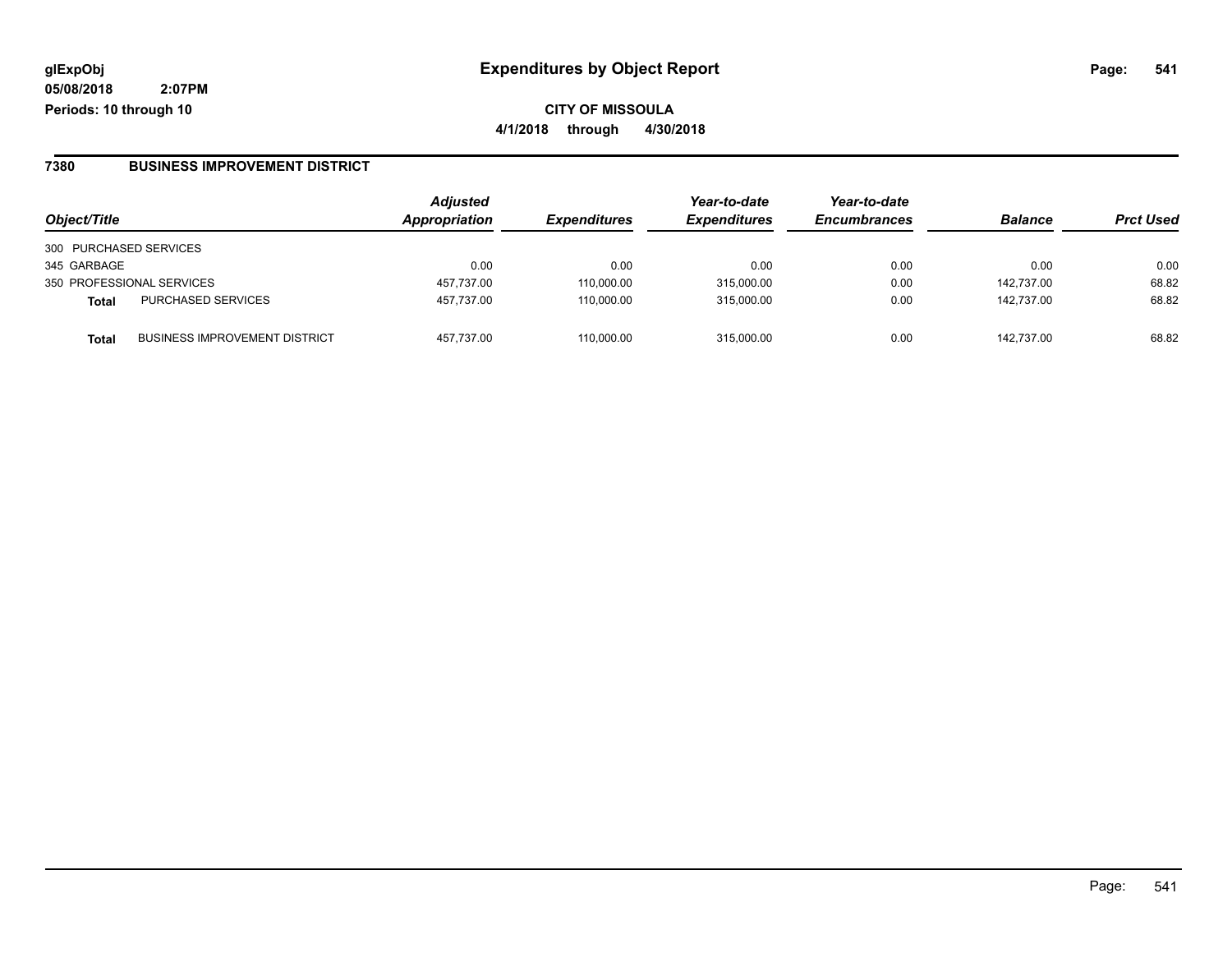# **7381 TOURISM BUSINESS IMPROVEMENT DISTRICT**

### **375 BUSINESS IMPROVEMENT DISTRICT**

| Object/Title                                         | Adjusted<br><b>Appropriation</b> | <i><b>Expenditures</b></i> | Year-to-date<br><b>Expenditures</b> | Year-to-date<br><b>Encumbrances</b> | <b>Balance</b> | <b>Prct Used</b> |
|------------------------------------------------------|----------------------------------|----------------------------|-------------------------------------|-------------------------------------|----------------|------------------|
| 300 PURCHASED SERVICES                               |                                  |                            |                                     |                                     |                |                  |
| 390 OTHER PURCHASED SERVICES                         | 837.644.00                       | 0.00                       | 0.00                                | 0.00                                | 837.644.00     | 0.00             |
| <b>PURCHASED SERVICES</b><br><b>Total</b>            | 837,644.00                       | 0.00                       | 0.00                                | 0.00                                | 837.644.00     | 0.00             |
| <b>BUSINESS IMPROVEMENT DISTRICT</b><br><b>Total</b> | 837.644.00                       | 0.00                       | 0.00                                | 0.00                                | 837.644.00     | 0.00             |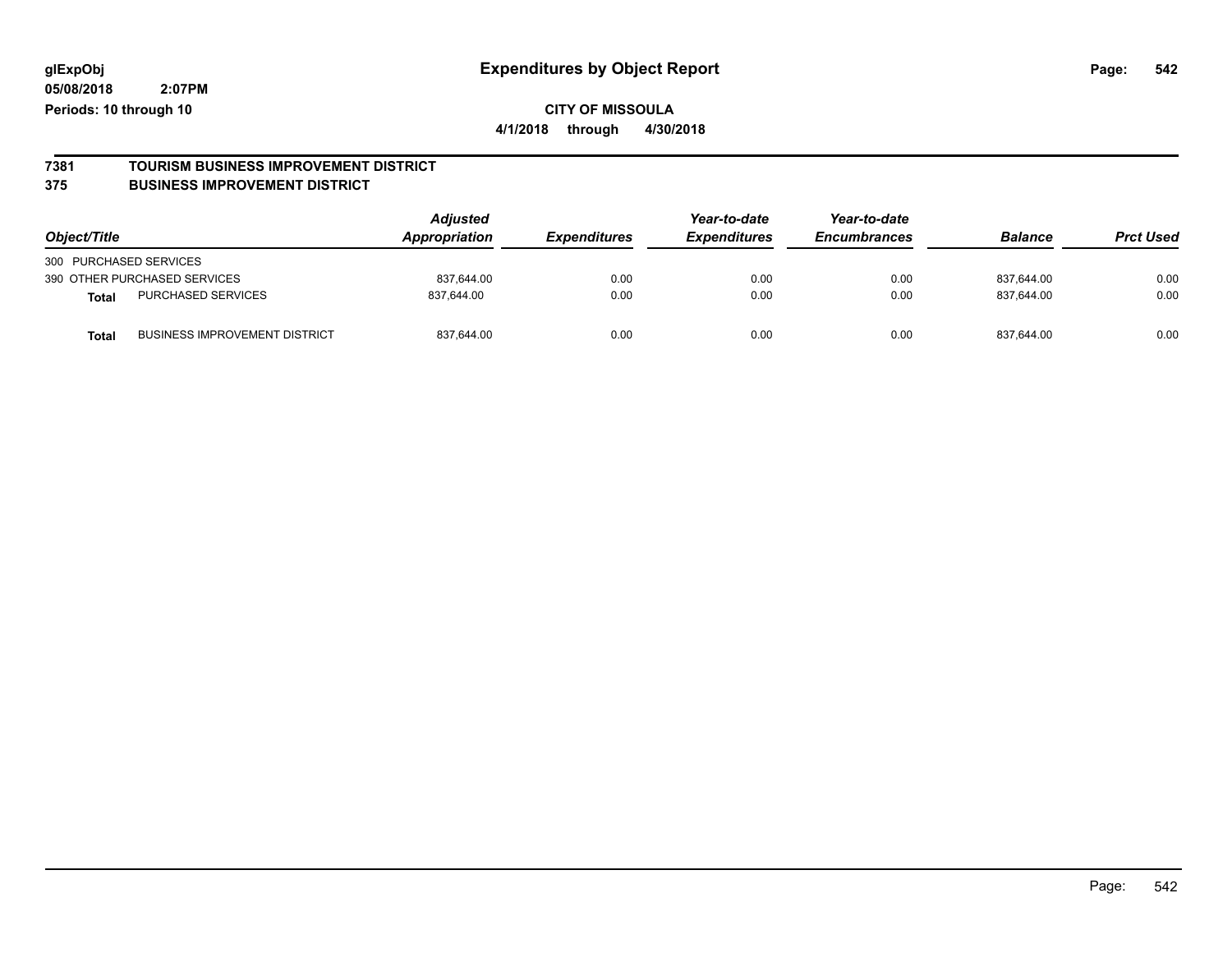**CITY OF MISSOULA 4/1/2018 through 4/30/2018**

#### **7381 TOURISM BUSINESS IMPROVEMENT DISTRICT**

| Object/Title                             | <b>Adjusted</b><br>Appropriation | <i><b>Expenditures</b></i> | Year-to-date<br><b>Expenditures</b> | Year-to-date<br><b>Encumbrances</b> | <b>Balance</b> | <b>Prct Used</b> |
|------------------------------------------|----------------------------------|----------------------------|-------------------------------------|-------------------------------------|----------------|------------------|
| 300 PURCHASED SERVICES                   |                                  |                            |                                     |                                     |                |                  |
| 390 OTHER PURCHASED SERVICES             | 837.644.00                       | 0.00                       | 0.00                                | 0.00                                | 837.644.00     | 0.00             |
| PURCHASED SERVICES<br><b>Total</b>       | 837.644.00                       | 0.00                       | 0.00                                | 0.00                                | 837.644.00     | 0.00             |
| TOURISM BUSINESS IMPROVEMENT DIS<br>Tota | 837.644.00                       | 0.00                       | 0.00                                | 0.00                                | 837.644.00     | 0.00             |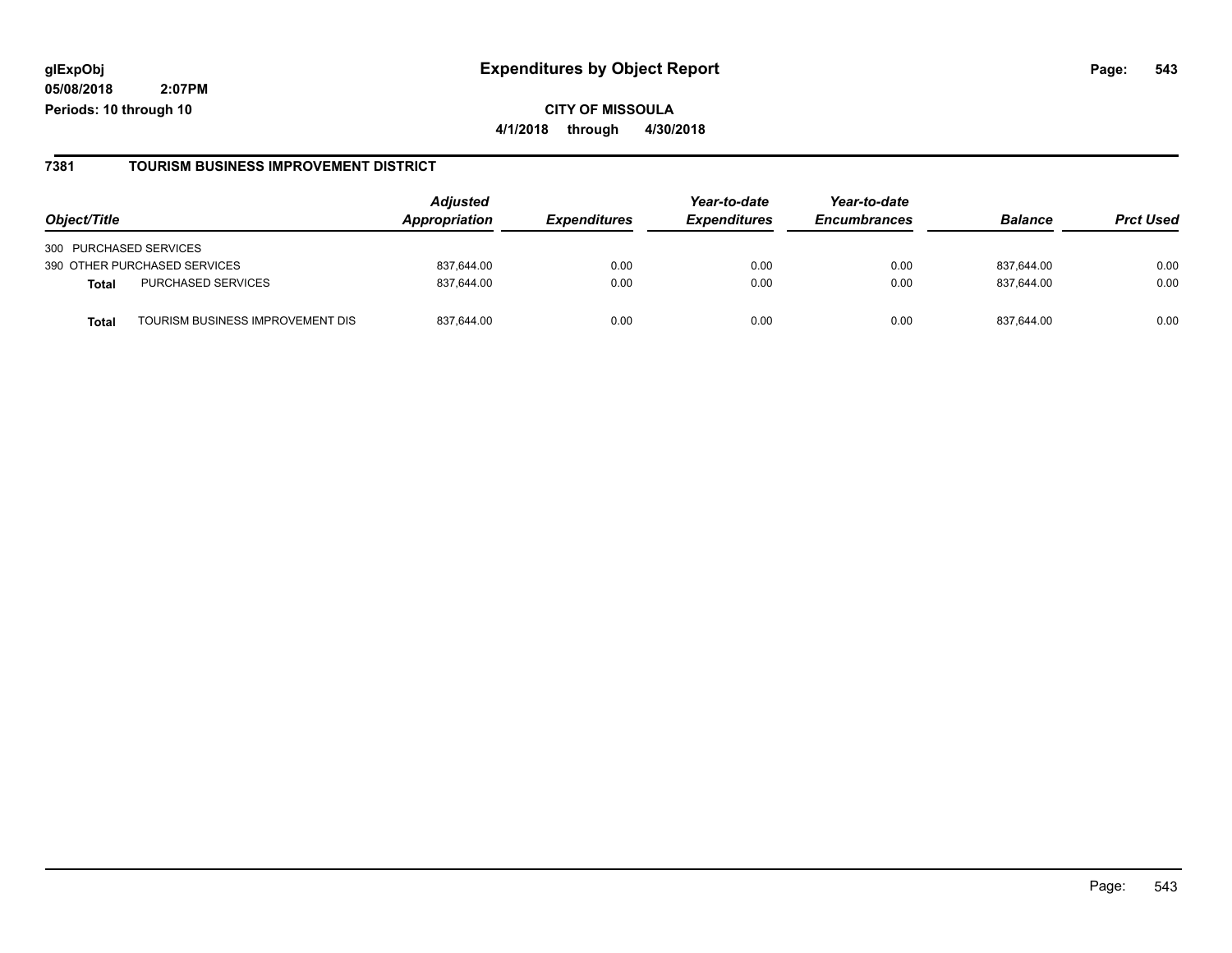**7383 RIVERFRONT TRIANGLE URD**

|                    |                                   | <b>Adjusted</b>      |                     | Year-to-date        | Year-to-date        |                |                  |
|--------------------|-----------------------------------|----------------------|---------------------|---------------------|---------------------|----------------|------------------|
| Object/Title       |                                   | <b>Appropriation</b> | <b>Expenditures</b> | <b>Expenditures</b> | <b>Encumbrances</b> | <b>Balance</b> | <b>Prct Used</b> |
|                    | 300 PURCHASED SERVICES            |                      |                     |                     |                     |                |                  |
|                    | 350 PROFESSIONAL SERVICES         | 0.00                 | 0.00                | 500.00              | 0.00                | $-500.00$      | 0.00             |
| <b>Total</b>       | <b>PURCHASED SERVICES</b>         | 0.00                 | 0.00                | 500.00              | 0.00                | $-500.00$      | 0.00             |
|                    | 700 GRANTS & CONTRIBUTIONS        |                      |                     |                     |                     |                |                  |
|                    | 700 GRANTS & CONTRIBUTIONS        | 1,512,105.00         | 0.00                | 0.00                | 0.00                | 1,512,105.00   | 0.00             |
| <b>Total</b>       | <b>GRANTS &amp; CONTRIBUTIONS</b> | 1,512,105.00         | 0.00                | 0.00                | 0.00                | 1,512,105.00   | 0.00             |
| 800 OTHER OBJECTS  |                                   |                      |                     |                     |                     |                |                  |
| 845 CONTINGENCY    |                                   | 46,277.00            | 0.00                | 0.00                | 0.00                | 46,277.00      | 0.00             |
| <b>Total</b>       | OTHER OBJECTS                     | 46,277.00            | 0.00                | 0.00                | 0.00                | 46,277.00      | 0.00             |
| 900 CAPITAL OUTLAY |                                   |                      |                     |                     |                     |                |                  |
|                    | 940 MACHINERY & EQUIPMENT         | 0.00                 | 0.00                | 16,680.50           | 0.00                | $-16,680.50$   | 0.00             |
| <b>Total</b>       | <b>CAPITAL OUTLAY</b>             | 0.00                 | 0.00                | 16,680.50           | 0.00                | $-16,680.50$   | 0.00             |
| <b>Total</b>       | <b>MRA</b>                        | 1,558,382.00         | 0.00                | 17.180.50           | 0.00                | 1.541.201.50   | 1.10             |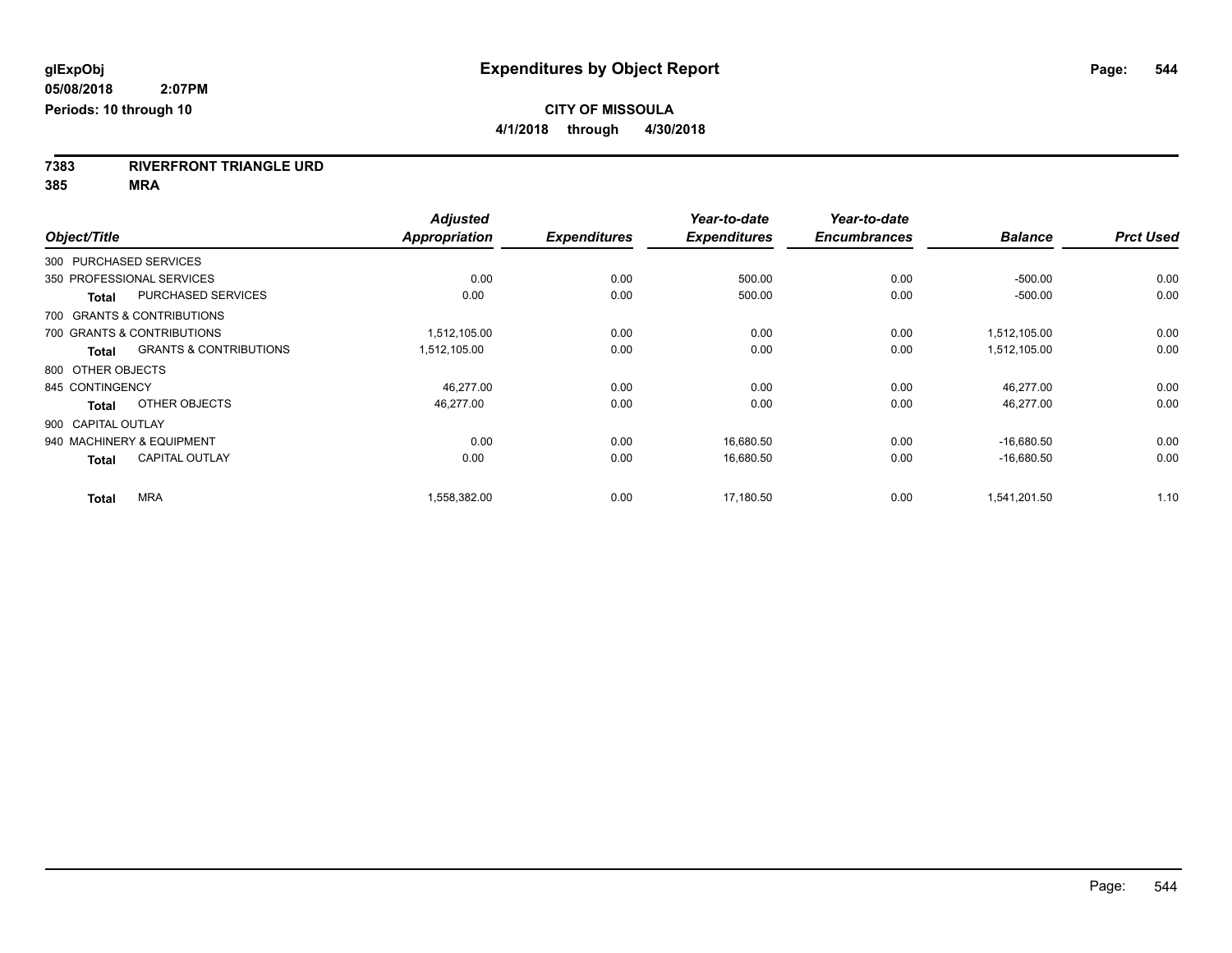#### **7383 RIVERFRONT TRIANGLE URD**

|                    |                                   | <b>Adjusted</b> |                     | Year-to-date        | Year-to-date        |                |                  |
|--------------------|-----------------------------------|-----------------|---------------------|---------------------|---------------------|----------------|------------------|
| Object/Title       |                                   | Appropriation   | <b>Expenditures</b> | <b>Expenditures</b> | <b>Encumbrances</b> | <b>Balance</b> | <b>Prct Used</b> |
|                    | 300 PURCHASED SERVICES            |                 |                     |                     |                     |                |                  |
|                    | 350 PROFESSIONAL SERVICES         | 0.00            | 0.00                | 500.00              | 0.00                | $-500.00$      | 0.00             |
| Total              | PURCHASED SERVICES                | 0.00            | 0.00                | 500.00              | 0.00                | $-500.00$      | 0.00             |
|                    | 700 GRANTS & CONTRIBUTIONS        |                 |                     |                     |                     |                |                  |
|                    | 700 GRANTS & CONTRIBUTIONS        | 1,512,105.00    | 0.00                | 0.00                | 0.00                | 1.512.105.00   | 0.00             |
| <b>Total</b>       | <b>GRANTS &amp; CONTRIBUTIONS</b> | 1,512,105.00    | 0.00                | 0.00                | 0.00                | 1,512,105.00   | 0.00             |
| 800 OTHER OBJECTS  |                                   |                 |                     |                     |                     |                |                  |
| 845 CONTINGENCY    |                                   | 46,277.00       | 0.00                | 0.00                | 0.00                | 46,277.00      | 0.00             |
| Total              | OTHER OBJECTS                     | 46,277.00       | 0.00                | 0.00                | 0.00                | 46,277.00      | 0.00             |
| 900 CAPITAL OUTLAY |                                   |                 |                     |                     |                     |                |                  |
|                    | 940 MACHINERY & EQUIPMENT         | 0.00            | 0.00                | 16,680.50           | 0.00                | $-16.680.50$   | 0.00             |
| Total              | <b>CAPITAL OUTLAY</b>             | 0.00            | 0.00                | 16,680.50           | 0.00                | $-16,680.50$   | 0.00             |
| <b>Total</b>       | <b>RIVERFRONT TRIANGLE URD</b>    | 1,558,382.00    | 0.00                | 17,180.50           | 0.00                | 1,541,201.50   | 1.10             |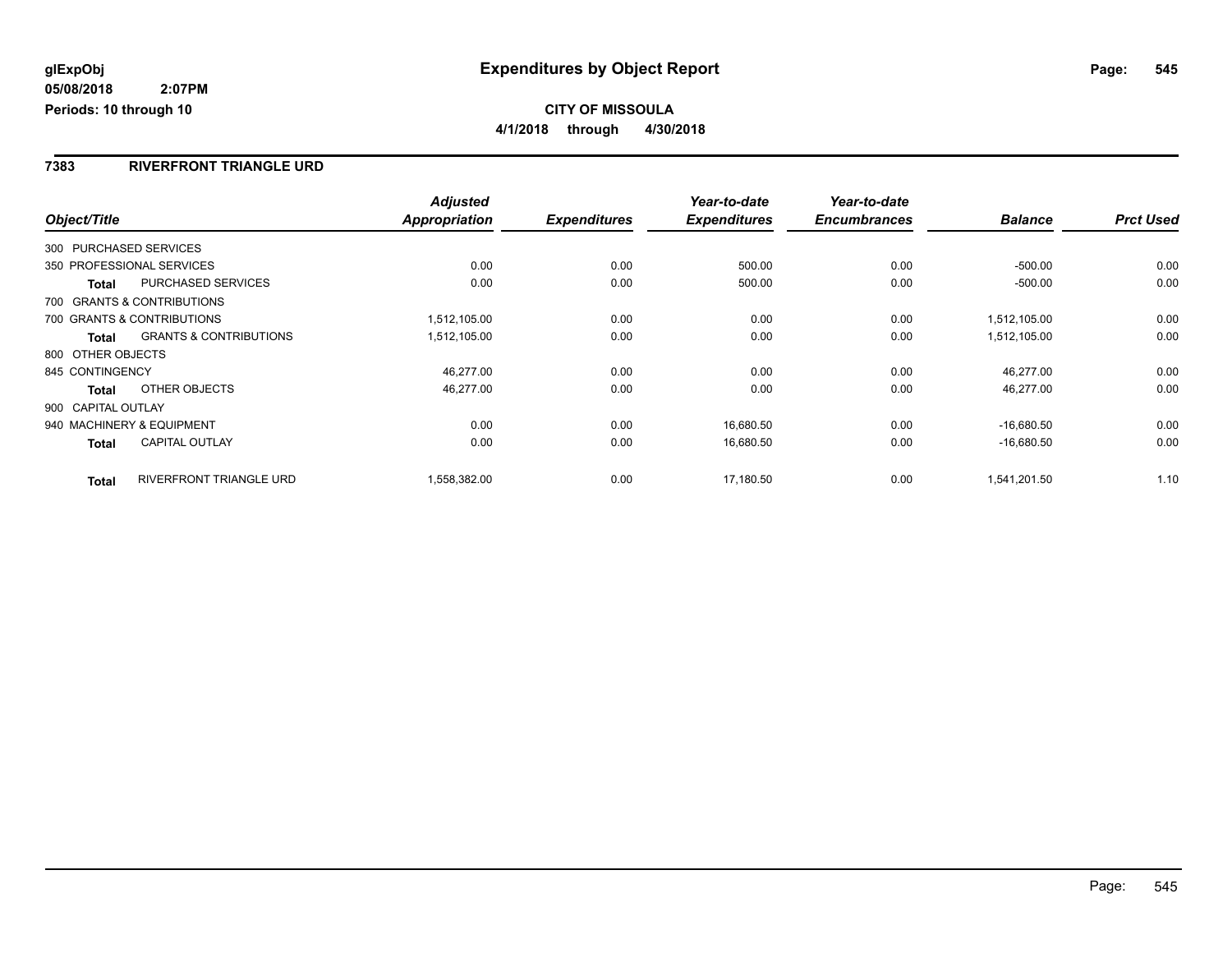# **7384 NRSS DEBT SERVICE CLEARING**

| Object/Title                  | <b>Adjusted</b><br>Appropriation | <i><b>Expenditures</b></i> | Year-to-date<br><b>Expenditures</b> | Year-to-date<br><b>Encumbrances</b> | <b>Balance</b> | <b>Prct Used</b> |
|-------------------------------|----------------------------------|----------------------------|-------------------------------------|-------------------------------------|----------------|------------------|
| 800 OTHER OBJECTS             |                                  |                            |                                     |                                     |                |                  |
| 820 TRANSFERS TO OTHER FUNDS  | 60,183.00                        | 1.727.20                   | 450,809.93                          | 0.00                                | -390.626.93    | 749.07           |
| OTHER OBJECTS<br><b>Total</b> | 60,183.00                        | 1.727.20                   | 450,809.93                          | 0.00                                | $-390.626.93$  | 749.07           |
| <b>MRA</b><br>Total           | 60,183.00                        | 1,727.20                   | 450,809.93                          | 0.00                                | $-390,626.93$  | 749.07           |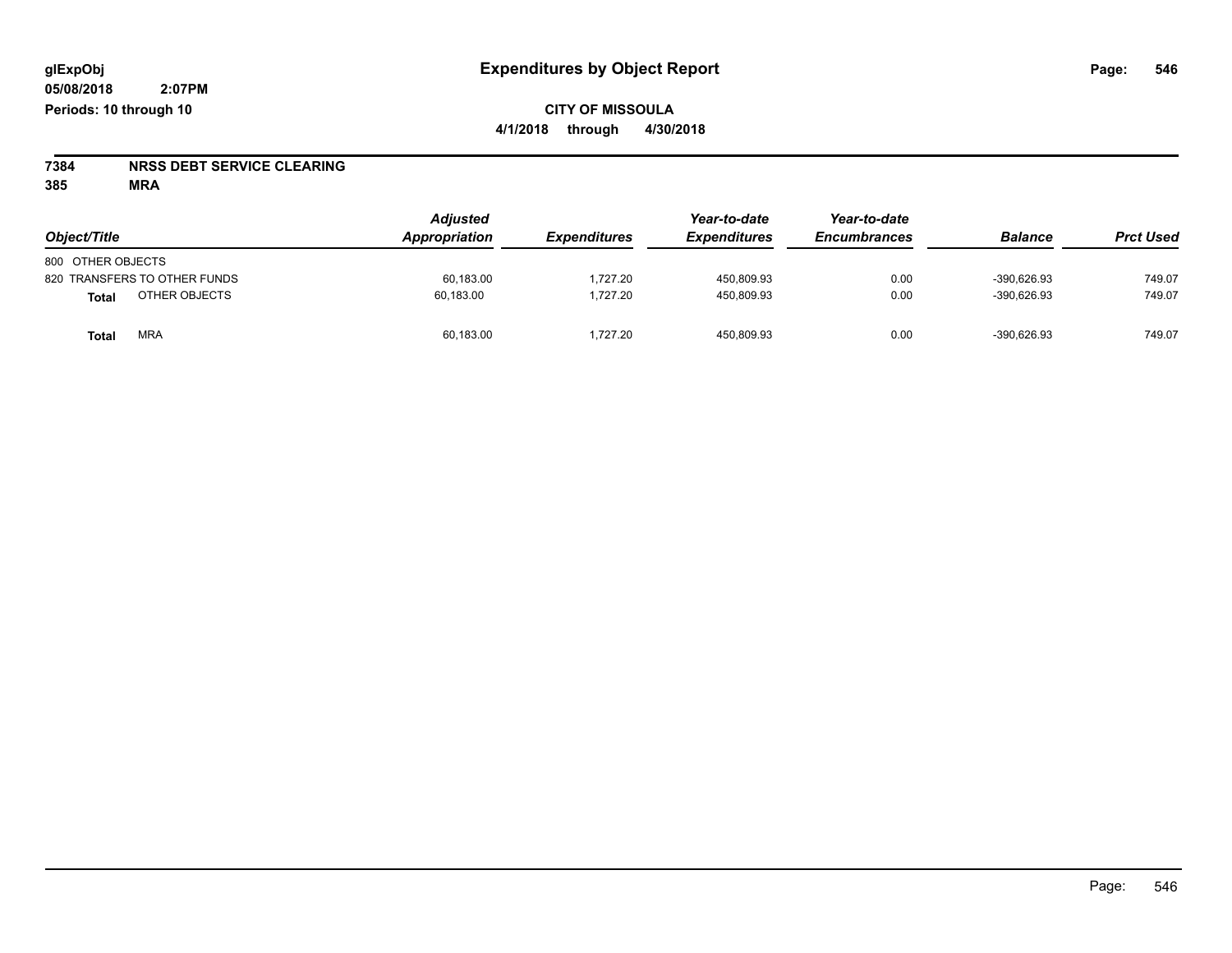**CITY OF MISSOULA 4/1/2018 through 4/30/2018**

#### **7384 NRSS DEBT SERVICE CLEARING**

|                                    | <b>Adjusted</b> |                            | Year-to-date               | Year-to-date        |                |                  |
|------------------------------------|-----------------|----------------------------|----------------------------|---------------------|----------------|------------------|
| Object/Title                       | Appropriation   | <i><b>Expenditures</b></i> | <i><b>Expenditures</b></i> | <b>Encumbrances</b> | <b>Balance</b> | <b>Prct Used</b> |
| 800 OTHER OBJECTS                  |                 |                            |                            |                     |                |                  |
| 820 TRANSFERS TO OTHER FUNDS       | 60,183.00       | 1.727.20                   | 450.809.93                 | 0.00                | $-390.626.93$  | 749.07           |
| OTHER OBJECTS<br>Total             | 60.183.00       | 1.727.20                   | 450.809.93                 | 0.00                | -390.626.93    | 749.07           |
| NRSS DEBT SERVICE CLEARING<br>Tota | 60.183.00       | 1.727.20                   | 450.809.93                 | 0.00                | $-390.626.93$  | 749.07           |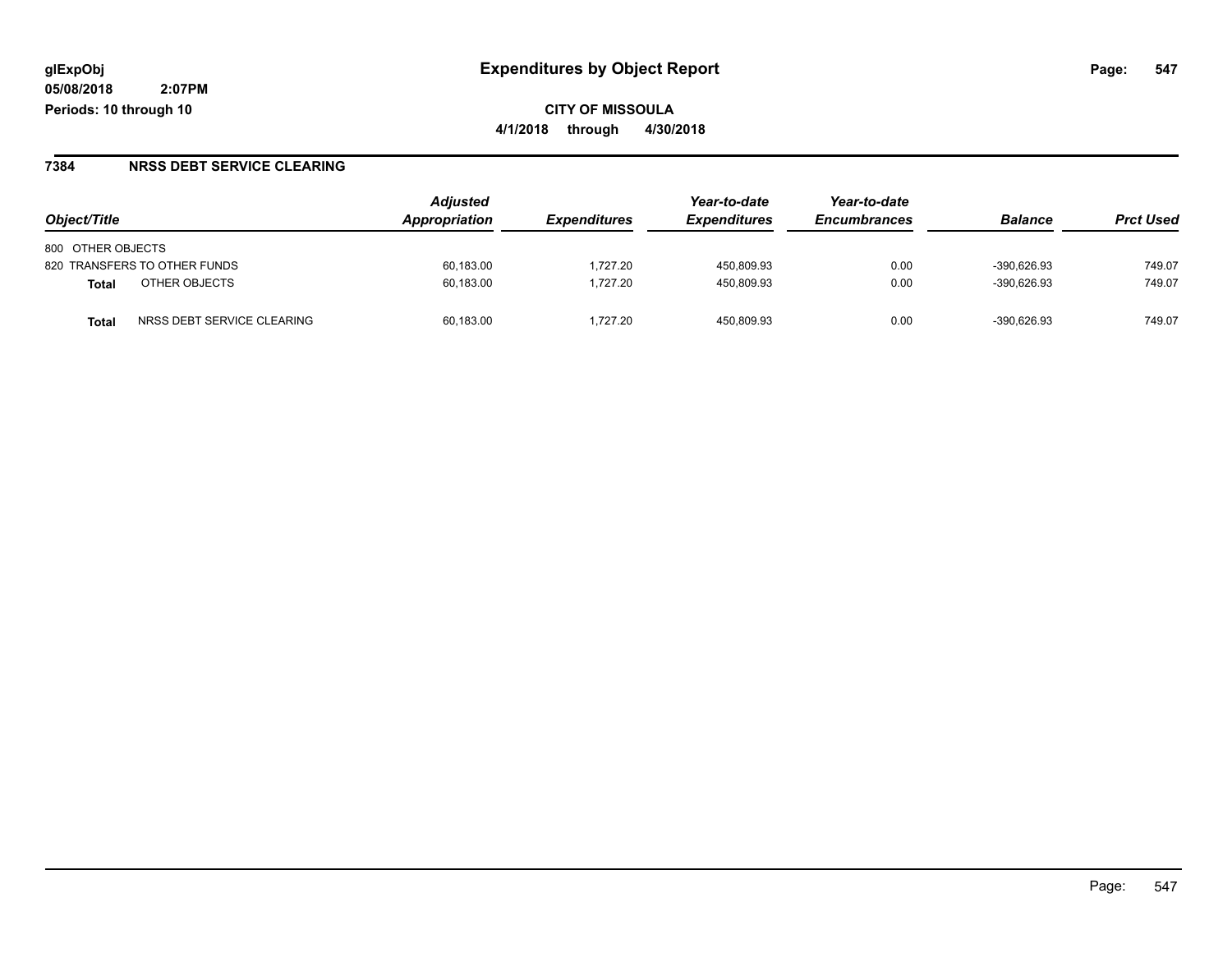**7385 FRONT STREET URD 385 MRA**

|                        |                                   | <b>Adjusted</b>      |                     | Year-to-date        | Year-to-date        |                |                  |
|------------------------|-----------------------------------|----------------------|---------------------|---------------------|---------------------|----------------|------------------|
| Object/Title           |                                   | <b>Appropriation</b> | <b>Expenditures</b> | <b>Expenditures</b> | <b>Encumbrances</b> | <b>Balance</b> | <b>Prct Used</b> |
| 300 PURCHASED SERVICES |                                   |                      |                     |                     |                     |                |                  |
|                        | 350 PROFESSIONAL SERVICES         | 0.00                 | 0.00                | 20,499.74           | 0.00                | $-20,499.74$   | 0.00             |
| Total                  | <b>PURCHASED SERVICES</b>         | 0.00                 | 0.00                | 20,499.74           | 0.00                | $-20,499.74$   | 0.00             |
|                        | 700 GRANTS & CONTRIBUTIONS        |                      |                     |                     |                     |                |                  |
|                        | 700 GRANTS & CONTRIBUTIONS        | 91.220.00            | 0.00                | 50,266.50           | 0.00                | 40,953.50      | 55.10            |
| Total                  | <b>GRANTS &amp; CONTRIBUTIONS</b> | 91,220.00            | 0.00                | 50,266.50           | 0.00                | 40,953.50      | 55.10            |
| 800 OTHER OBJECTS      |                                   |                      |                     |                     |                     |                |                  |
| 845 CONTINGENCY        |                                   | 717.447.00           | 0.00                | 0.00                | 0.00                | 717.447.00     | 0.00             |
| Total                  | OTHER OBJECTS                     | 717,447.00           | 0.00                | 0.00                | 0.00                | 717,447.00     | 0.00             |
| 900 CAPITAL OUTLAY     |                                   |                      |                     |                     |                     |                |                  |
| 920 BUILDINGS          |                                   | 3,200,012.00         | 0.00                | 0.00                | 0.00                | 3,200,012.00   | 0.00             |
| 930 IMPROVEMENTS       |                                   | 56,103.00            | 0.00                | 34,500.00           | 0.00                | 21,603.00      | 61.49            |
| <b>Total</b>           | <b>CAPITAL OUTLAY</b>             | 3,256,115.00         | 0.00                | 34,500.00           | 0.00                | 3,221,615.00   | 1.06             |
| <b>Total</b>           | <b>MRA</b>                        | 4,064,782.00         | 0.00                | 105,266.24          | 0.00                | 3,959,515.76   | 2.59             |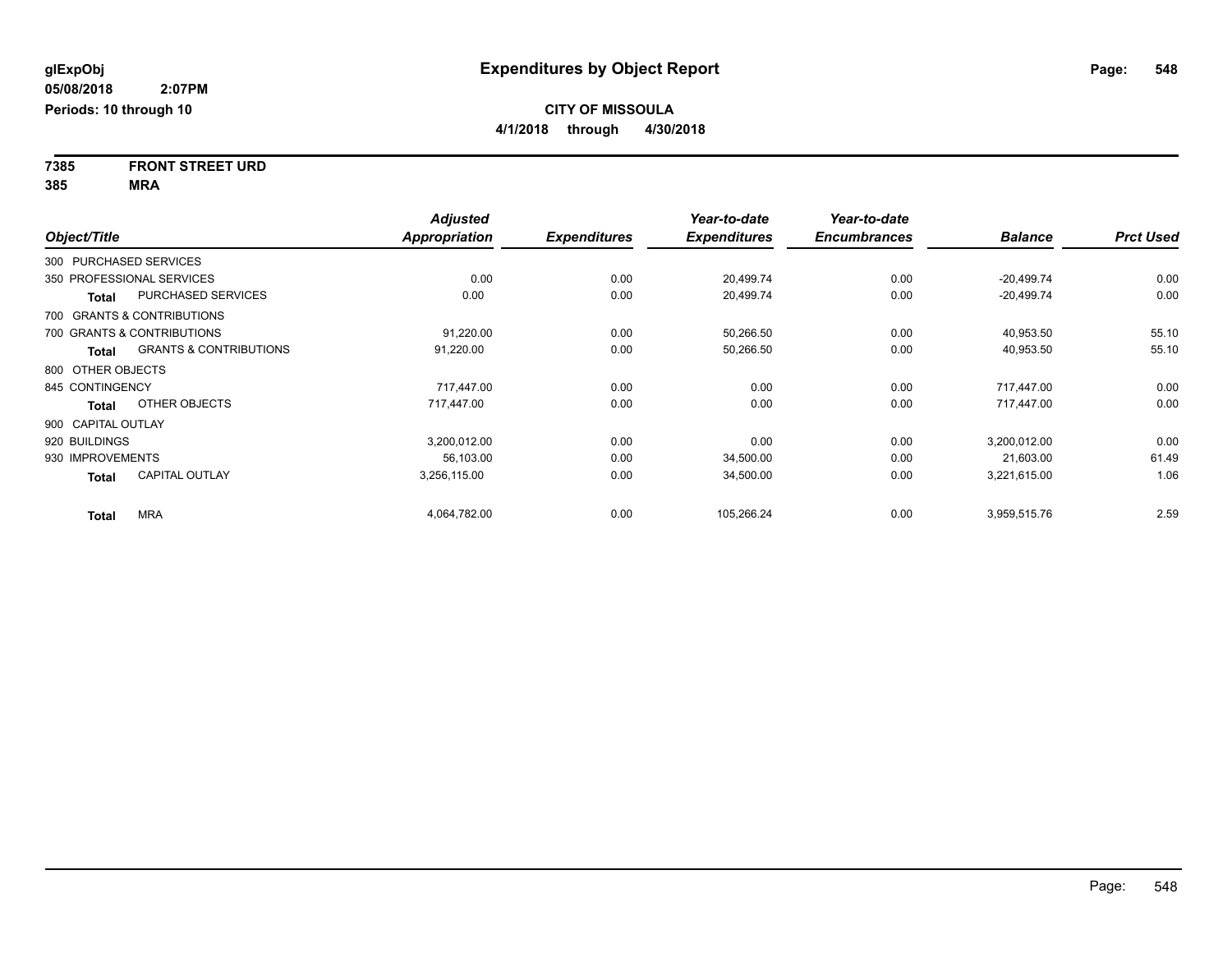#### **7385 FRONT STREET URD**

|                        |                                   | <b>Adjusted</b> |                     | Year-to-date        | Year-to-date        |                |                  |
|------------------------|-----------------------------------|-----------------|---------------------|---------------------|---------------------|----------------|------------------|
| Object/Title           |                                   | Appropriation   | <b>Expenditures</b> | <b>Expenditures</b> | <b>Encumbrances</b> | <b>Balance</b> | <b>Prct Used</b> |
| 300 PURCHASED SERVICES |                                   |                 |                     |                     |                     |                |                  |
|                        | 350 PROFESSIONAL SERVICES         | 0.00            | 0.00                | 20,499.74           | 0.00                | $-20,499.74$   | 0.00             |
| Total                  | <b>PURCHASED SERVICES</b>         | 0.00            | 0.00                | 20,499.74           | 0.00                | $-20,499.74$   | 0.00             |
|                        | 700 GRANTS & CONTRIBUTIONS        |                 |                     |                     |                     |                |                  |
|                        | 700 GRANTS & CONTRIBUTIONS        | 91,220.00       | 0.00                | 50,266.50           | 0.00                | 40,953.50      | 55.10            |
| <b>Total</b>           | <b>GRANTS &amp; CONTRIBUTIONS</b> | 91,220.00       | 0.00                | 50,266.50           | 0.00                | 40,953.50      | 55.10            |
| 800 OTHER OBJECTS      |                                   |                 |                     |                     |                     |                |                  |
| 845 CONTINGENCY        |                                   | 717,447.00      | 0.00                | 0.00                | 0.00                | 717,447.00     | 0.00             |
| Total                  | OTHER OBJECTS                     | 717.447.00      | 0.00                | 0.00                | 0.00                | 717.447.00     | 0.00             |
| 900 CAPITAL OUTLAY     |                                   |                 |                     |                     |                     |                |                  |
| 920 BUILDINGS          |                                   | 3,200,012.00    | 0.00                | 0.00                | 0.00                | 3,200,012.00   | 0.00             |
| 930 IMPROVEMENTS       |                                   | 56,103.00       | 0.00                | 34,500.00           | 0.00                | 21,603.00      | 61.49            |
| Total                  | <b>CAPITAL OUTLAY</b>             | 3,256,115.00    | 0.00                | 34,500.00           | 0.00                | 3,221,615.00   | 1.06             |
| <b>Total</b>           | <b>FRONT STREET URD</b>           | 4,064,782.00    | 0.00                | 105,266.24          | 0.00                | 3,959,515.76   | 2.59             |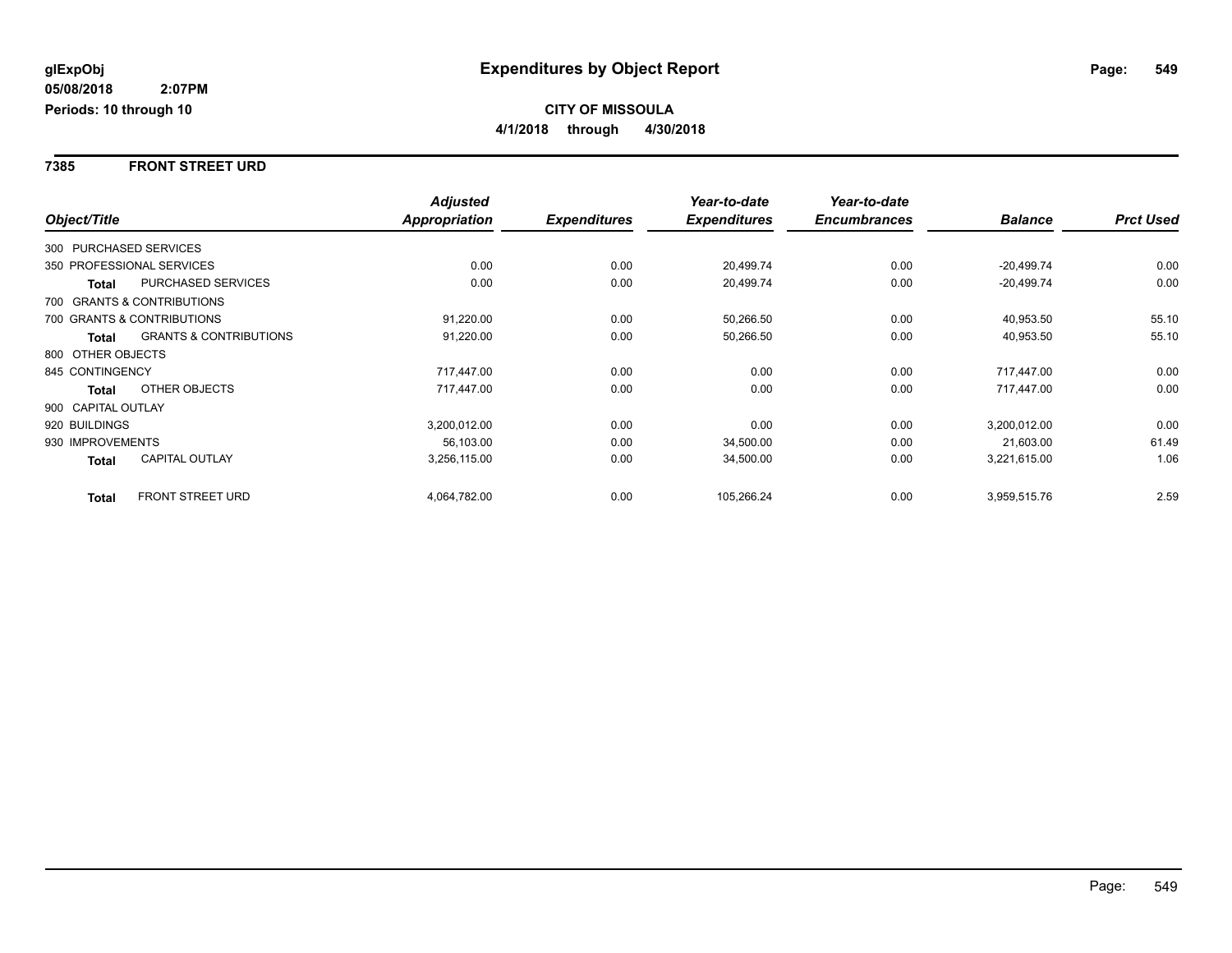# **7386 DEBT SERVICE-SAFEWAY/ST PAT 1.5M**

**390 NON-DEPARTMENTAL**

| Object/Title                        | <b>Adjusted</b><br>Appropriation | <i><b>Expenditures</b></i> | Year-to-date<br><b>Expenditures</b> | Year-to-date<br><b>Encumbrances</b> | <b>Balance</b> | <b>Prct Used</b> |
|-------------------------------------|----------------------------------|----------------------------|-------------------------------------|-------------------------------------|----------------|------------------|
| 600 DEBT SERVICE                    |                                  |                            |                                     |                                     |                |                  |
| 610 PRINCIPAL                       | 30,279.00                        | 0.00                       | 34.708.25                           | 0.00                                | $-4,429.25$    | 114.63           |
| 620 INTEREST / SERVICE FEES         | 84,824.00                        | 0.00                       | 84,823.75                           | 0.00                                | 0.25           | 100.00           |
| <b>DEBT SERVICE</b><br><b>Total</b> | 115.103.00                       | 0.00                       | 119.532.00                          | 0.00                                | $-4,429.00$    | 103.85           |
| NON-DEPARTMENTAL<br>Total           | 115,103.00                       | 0.00                       | 119.532.00                          | 0.00                                | $-4,429.00$    | 103.85           |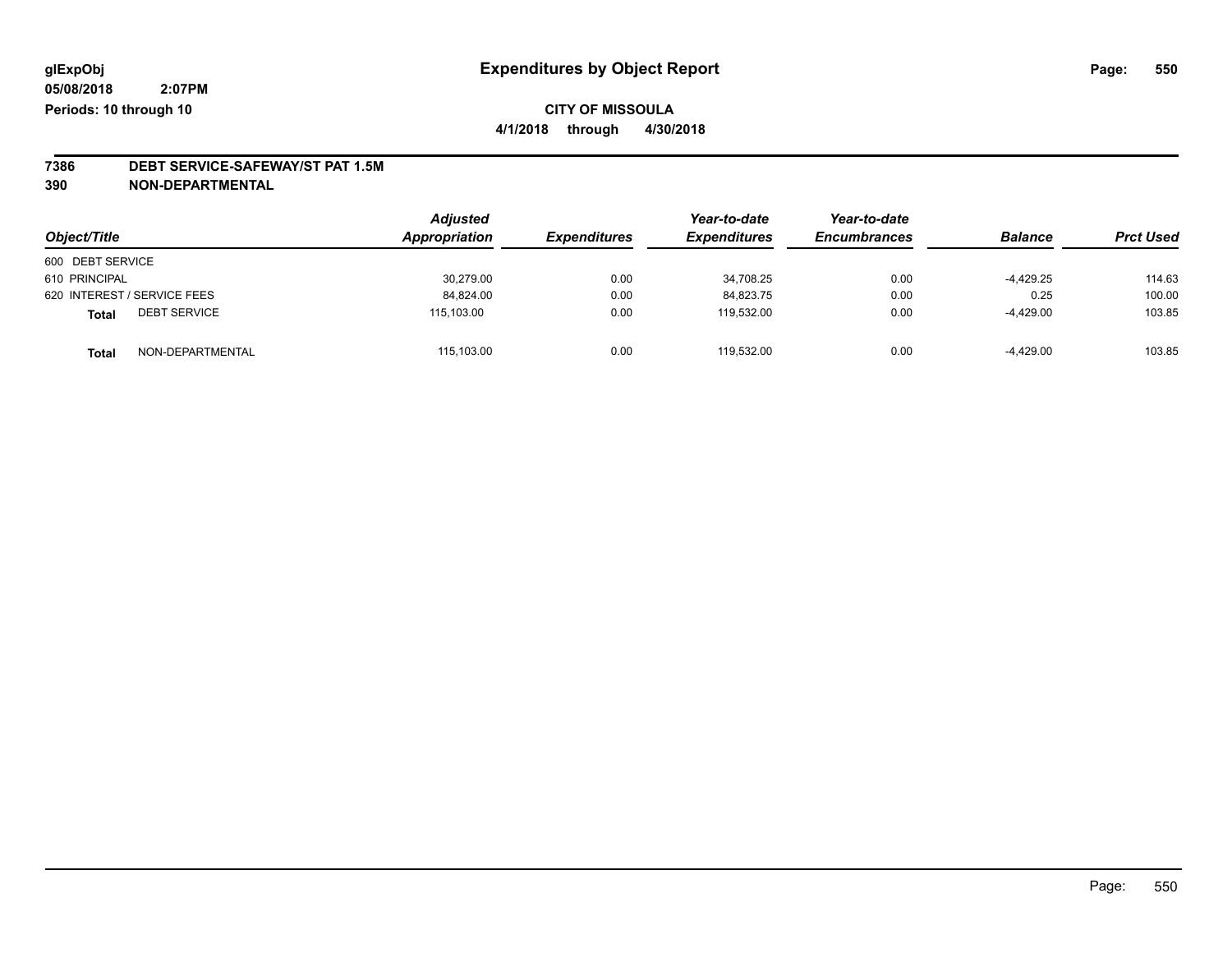**CITY OF MISSOULA 4/1/2018 through 4/30/2018**

#### **7386 DEBT SERVICE-SAFEWAY/ST PAT 1.5M**

| Object/Title                                     | Adjusted<br>Appropriation | <i><b>Expenditures</b></i> | Year-to-date<br><b>Expenditures</b> | Year-to-date<br><b>Encumbrances</b> | <b>Balance</b> | <b>Prct Used</b> |
|--------------------------------------------------|---------------------------|----------------------------|-------------------------------------|-------------------------------------|----------------|------------------|
| 600 DEBT SERVICE                                 |                           |                            |                                     |                                     |                |                  |
| 610 PRINCIPAL                                    | 30.279.00                 | 0.00                       | 34.708.25                           | 0.00                                | $-4.429.25$    | 114.63           |
| 620 INTEREST / SERVICE FEES                      | 84,824.00                 | 0.00                       | 84,823.75                           | 0.00                                | 0.25           | 100.00           |
| <b>DEBT SERVICE</b><br><b>Total</b>              | 115.103.00                | 0.00                       | 119.532.00                          | 0.00                                | $-4,429.00$    | 103.85           |
| DEBT SERVICE-SAFEWAY/ST PAT 1.5M<br><b>Total</b> | 115.103.00                | 0.00                       | 119.532.00                          | 0.00                                | $-4.429.00$    | 103.85           |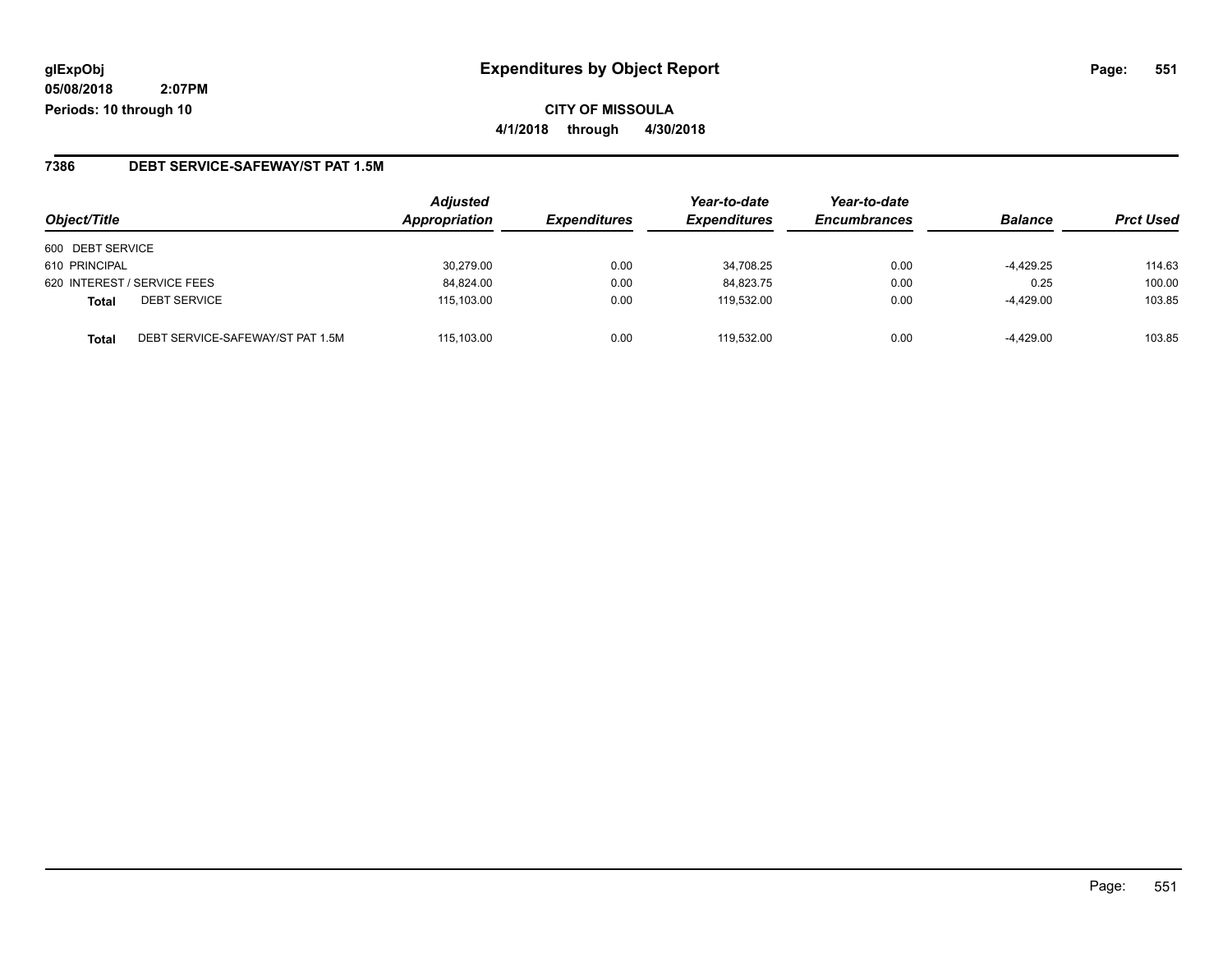# **7387 DEBT SERVICE-BROWNFIELD RLF 1.125M**

**390 NON-DEPARTMENTAL**

| Object/Title                     | <b>Adjusted</b><br>Appropriation | <b>Expenditures</b> | Year-to-date<br><b>Expenditures</b> | Year-to-date<br><b>Encumbrances</b> | <b>Balance</b> | <b>Prct Used</b> |
|----------------------------------|----------------------------------|---------------------|-------------------------------------|-------------------------------------|----------------|------------------|
| 600 DEBT SERVICE                 |                                  |                     |                                     |                                     |                |                  |
| 610 PRINCIPAL                    | 33,623.00                        | 0.00                | 0.00                                | 0.00                                | 33.623.00      | 0.00             |
| 620 INTEREST / SERVICE FEES      | 24,469.00                        | 0.00                | 11.955.52                           | 0.00                                | 12.513.48      | 48.86            |
| <b>DEBT SERVICE</b><br>Total     | 58,092.00                        | 0.00                | 11,955.52                           | 0.00                                | 46,136.48      | 20.58            |
| NON-DEPARTMENTAL<br><b>Total</b> | 58,092.00                        | 0.00                | 11.955.52                           | 0.00                                | 46,136.48      | 20.58            |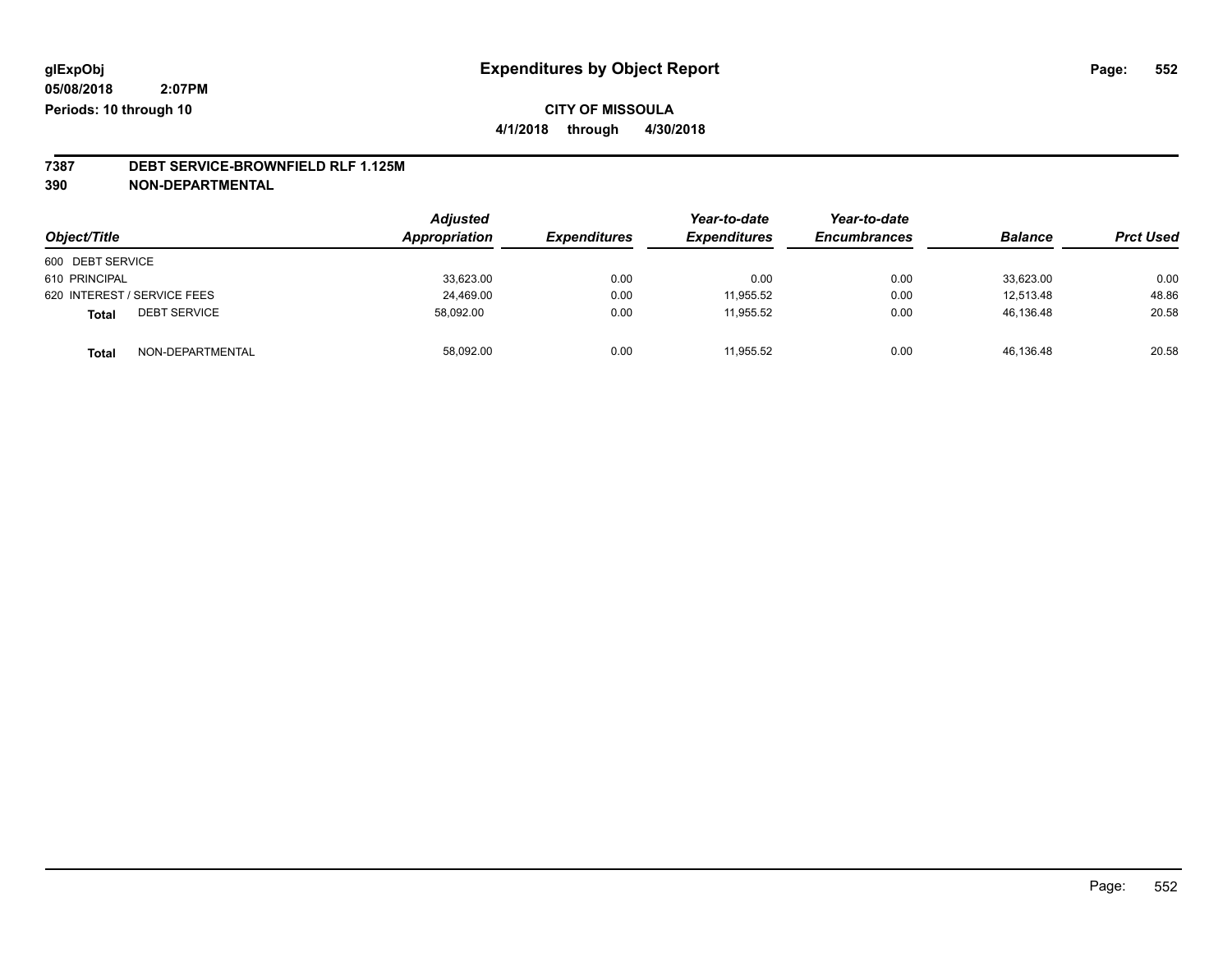## **glExpObj Expenditures by Object Report Page: 553**

**05/08/2018 2:07PM Periods: 10 through 10**

**CITY OF MISSOULA 4/1/2018 through 4/30/2018**

#### **7387 DEBT SERVICE-BROWNFIELD RLF 1.125M**

| Object/Title                                       | <b>Adjusted</b><br>Appropriation | <b>Expenditures</b> | Year-to-date<br><b>Expenditures</b> | Year-to-date<br><b>Encumbrances</b> | <b>Balance</b> | <b>Prct Used</b> |
|----------------------------------------------------|----------------------------------|---------------------|-------------------------------------|-------------------------------------|----------------|------------------|
| 600 DEBT SERVICE                                   |                                  |                     |                                     |                                     |                |                  |
| 610 PRINCIPAL                                      | 33,623.00                        | 0.00                | 0.00                                | 0.00                                | 33,623.00      | 0.00             |
| 620 INTEREST / SERVICE FEES                        | 24.469.00                        | 0.00                | 11.955.52                           | 0.00                                | 12.513.48      | 48.86            |
| <b>DEBT SERVICE</b><br><b>Total</b>                | 58,092.00                        | 0.00                | 11.955.52                           | 0.00                                | 46.136.48      | 20.58            |
| DEBT SERVICE-BROWNFIELD RLF 1.125M<br><b>Total</b> | 58.092.00                        | 0.00                | 11.955.52                           | 0.00                                | 46.136.48      | 20.58            |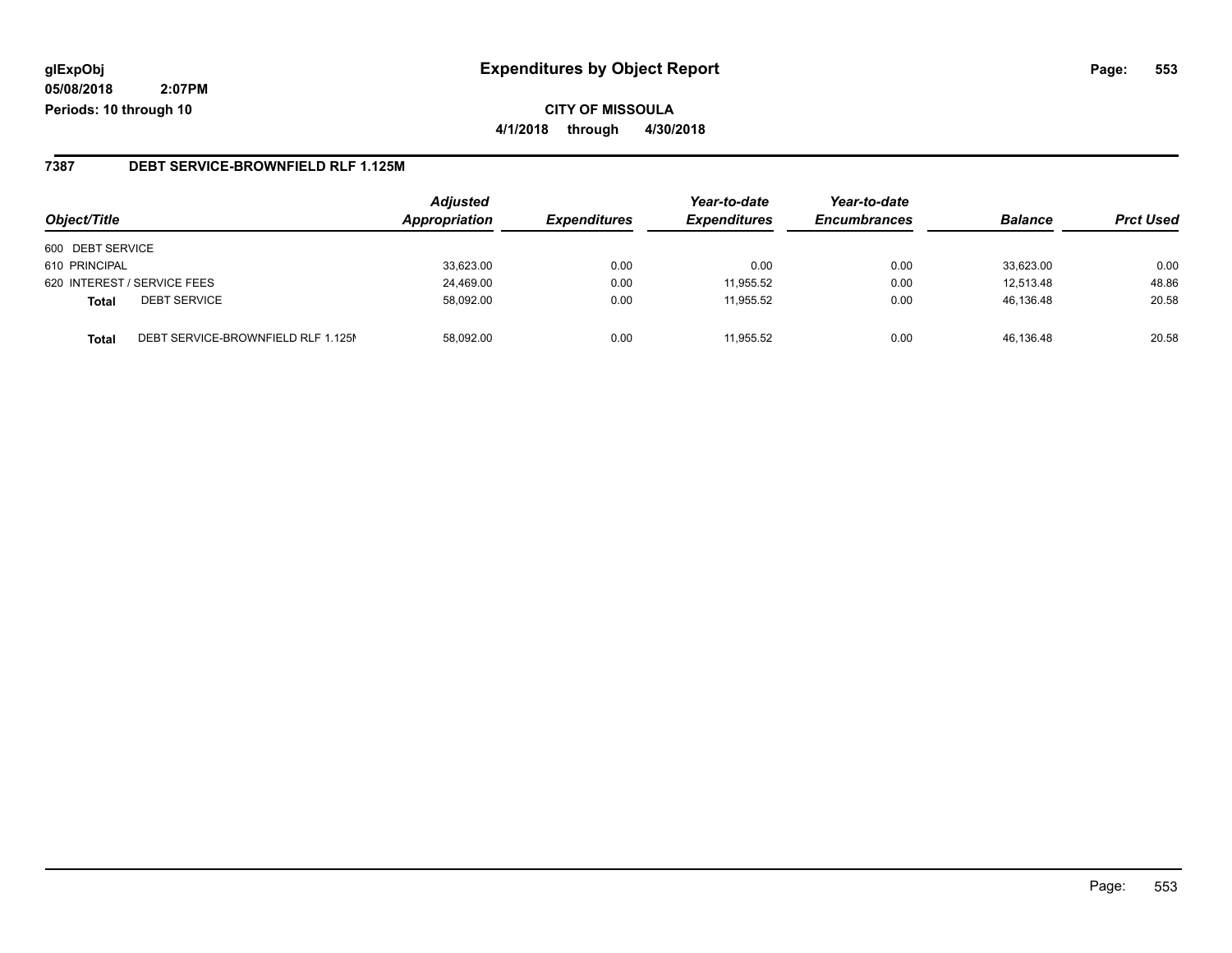**7389 DEBT SERVICE - 3.6M/5.75M**

**390 NON-DEPARTMENTAL**

|                                     | <b>Adjusted</b> |                     | Year-to-date        | Year-to-date        |                |                  |
|-------------------------------------|-----------------|---------------------|---------------------|---------------------|----------------|------------------|
| Object/Title                        | Appropriation   | <b>Expenditures</b> | <b>Expenditures</b> | <b>Encumbrances</b> | <b>Balance</b> | <b>Prct Used</b> |
| 600 DEBT SERVICE                    |                 |                     |                     |                     |                |                  |
| 610 PRINCIPAL                       | 406,000.00      | 0.00                | 137,000.00          | 0.00                | 269.000.00     | 33.74            |
| 620 INTEREST / SERVICE FEES         | 269,282.00      | 600.00              | 135,969.75          | 0.00                | 133.312.25     | 50.49            |
| <b>DEBT SERVICE</b><br><b>Total</b> | 675,282.00      | 600.00              | 272,969.75          | 0.00                | 402.312.25     | 40.42            |
| NON-DEPARTMENTAL<br><b>Total</b>    | 675,282.00      | 600.00              | 272,969.75          | 0.00                | 402.312.25     | 40.42            |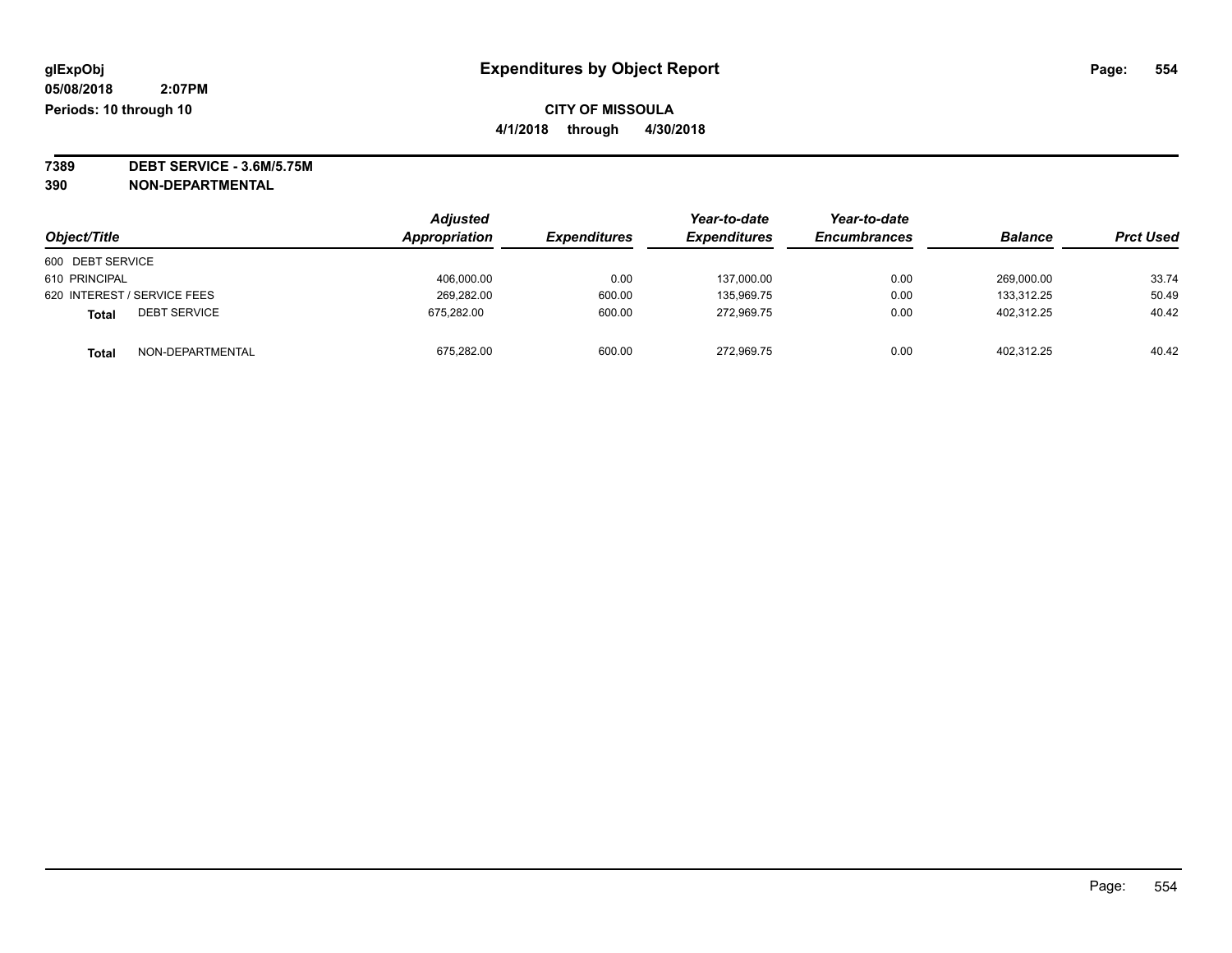**7389 DEBT SERVICE - 3.6M/5.75M**

| Object/Title                              | <b>Adjusted</b><br>Appropriation | <i><b>Expenditures</b></i> | Year-to-date<br><b>Expenditures</b> | Year-to-date<br><b>Encumbrances</b> | <b>Balance</b> | <b>Prct Used</b> |
|-------------------------------------------|----------------------------------|----------------------------|-------------------------------------|-------------------------------------|----------------|------------------|
| 600 DEBT SERVICE                          |                                  |                            |                                     |                                     |                |                  |
| 610 PRINCIPAL                             | 406.000.00                       | 0.00                       | 137.000.00                          | 0.00                                | 269.000.00     | 33.74            |
| 620 INTEREST / SERVICE FEES               | 269,282.00                       | 600.00                     | 135,969.75                          | 0.00                                | 133.312.25     | 50.49            |
| <b>DEBT SERVICE</b><br><b>Total</b>       | 675.282.00                       | 600.00                     | 272.969.75                          | 0.00                                | 402.312.25     | 40.42            |
| DEBT SERVICE - 3.6M/5.75M<br><b>Total</b> | 675.282.00                       | 600.00                     | 272.969.75                          | 0.00                                | 402.312.25     | 40.42            |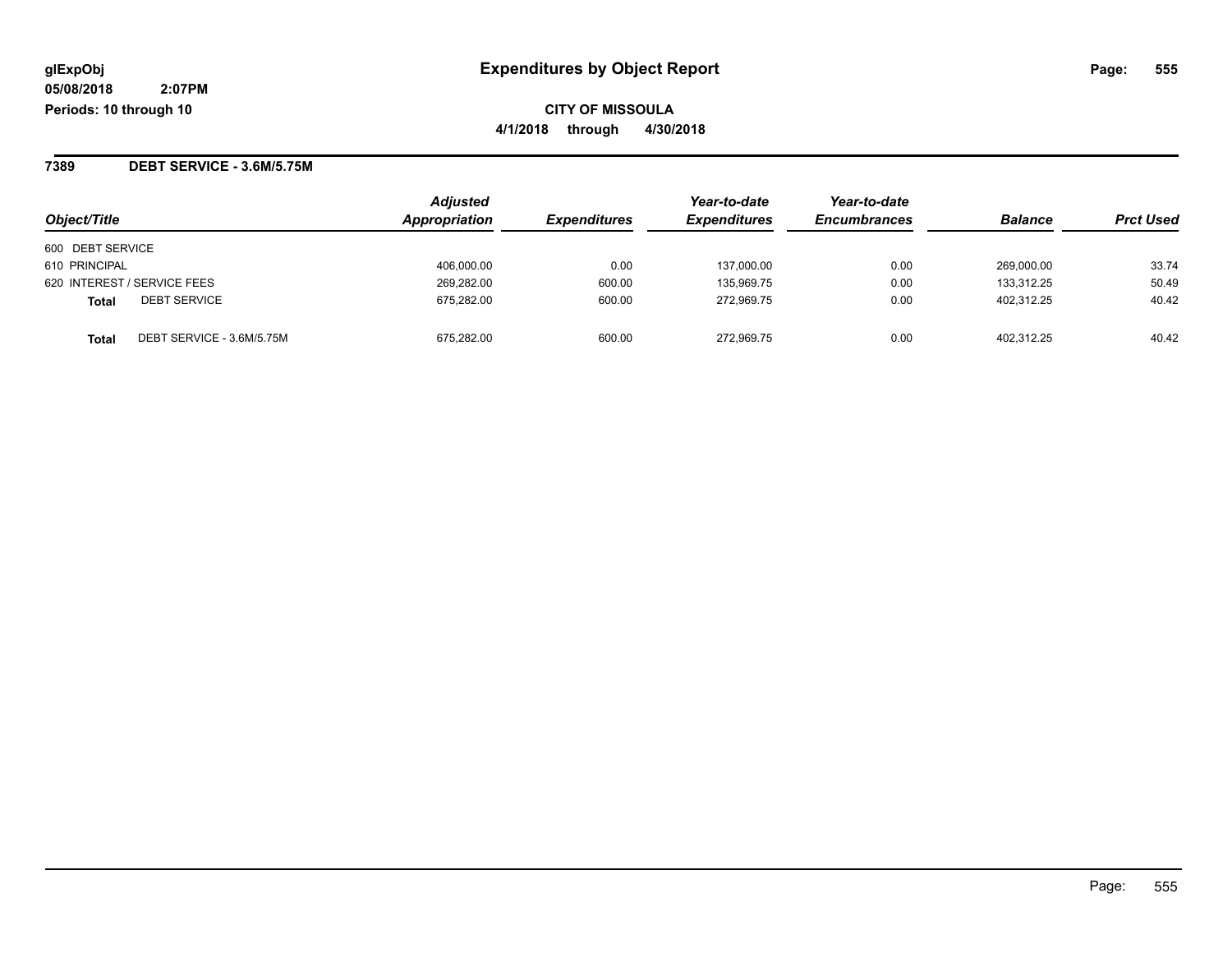**CITY OF MISSOULA 4/1/2018 through 4/30/2018**

**7390 URDII CLEARING - 3.6M TIF**

| Object/Title                  | <b>Adjusted</b><br>Appropriation | <b>Expenditures</b> | Year-to-date<br><b>Expenditures</b> | Year-to-date<br><b>Encumbrances</b> | <b>Balance</b> | <b>Prct Used</b> |
|-------------------------------|----------------------------------|---------------------|-------------------------------------|-------------------------------------|----------------|------------------|
| 800 OTHER OBJECTS             |                                  |                     |                                     |                                     |                |                  |
| 820 TRANSFERS TO OTHER FUNDS  | 0.00                             | 0.00                | 0.00                                | 0.00                                | 0.00           | 0.00             |
| OTHER OBJECTS<br><b>Total</b> | 0.00                             | 0.00                | 0.00                                | 0.00                                | 0.00           | 0.00             |
| <b>MRA</b><br>Total           | 0.00                             | 0.00                | 0.00                                | 0.00                                | 0.00           | 0.00             |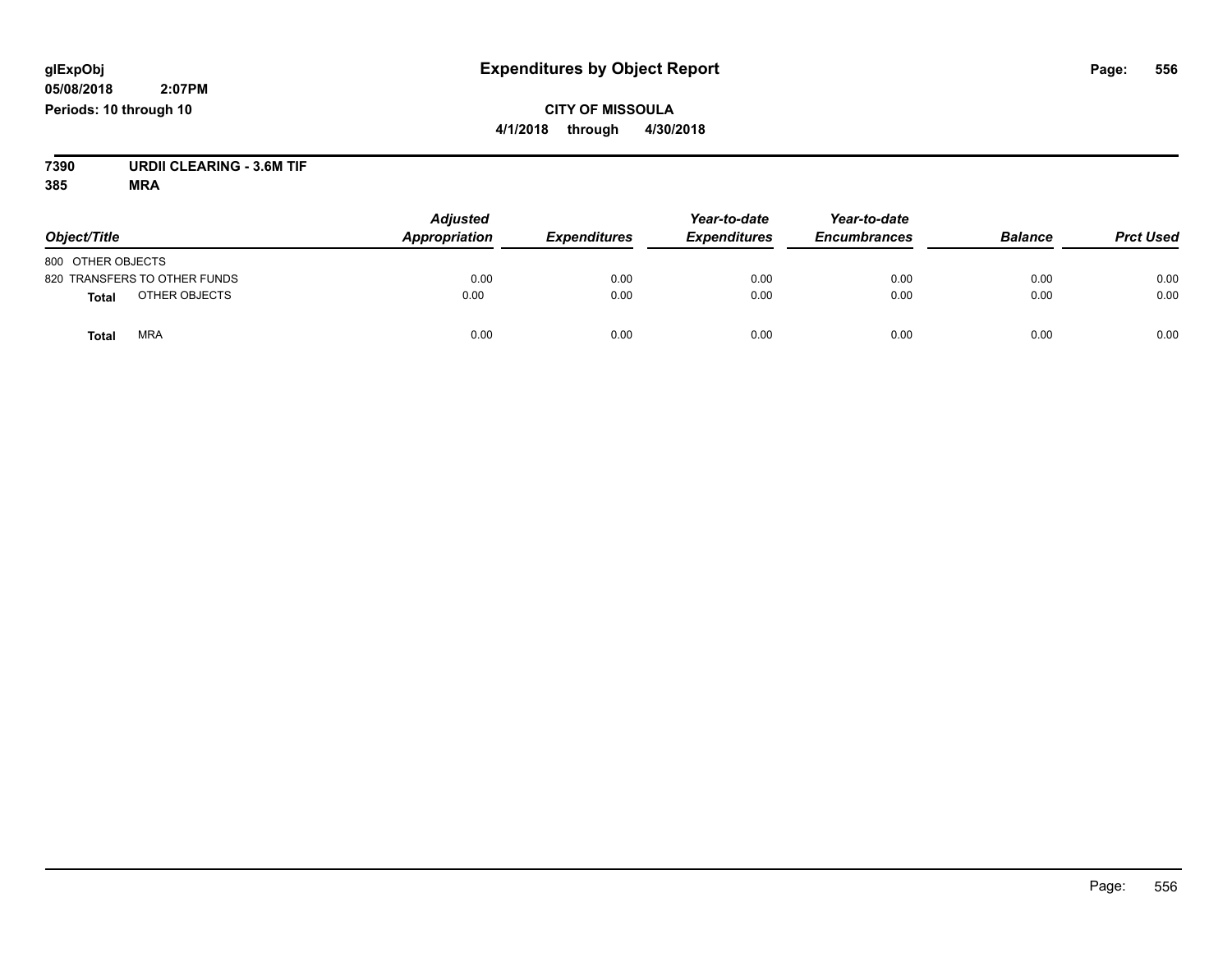**7390 URDII CLEARING - 3.6M TIF 390 NON-DEPARTMENTAL**

| Object/Title      |                              | <b>Adjusted</b><br>Appropriation | <i><b>Expenditures</b></i> | Year-to-date<br><b>Expenditures</b> | Year-to-date<br><b>Encumbrances</b> | <b>Balance</b> | <b>Prct Used</b> |
|-------------------|------------------------------|----------------------------------|----------------------------|-------------------------------------|-------------------------------------|----------------|------------------|
| 800 OTHER OBJECTS |                              |                                  |                            |                                     |                                     |                |                  |
|                   | 820 TRANSFERS TO OTHER FUNDS | 2,274,167.00                     | 102,062.54                 | 1,555,794.48                        | 0.00                                | 718.372.52     | 68.41            |
| <b>Total</b>      | OTHER OBJECTS                | 2,274,167.00                     | 102,062.54                 | 1,555,794.48                        | 0.00                                | 718.372.52     | 68.41            |
| <b>Total</b>      | NON-DEPARTMENTAL             | 2,274,167.00                     | 102,062.54                 | 1,555,794.48                        | 0.00                                | 718.372.52     | 68.41            |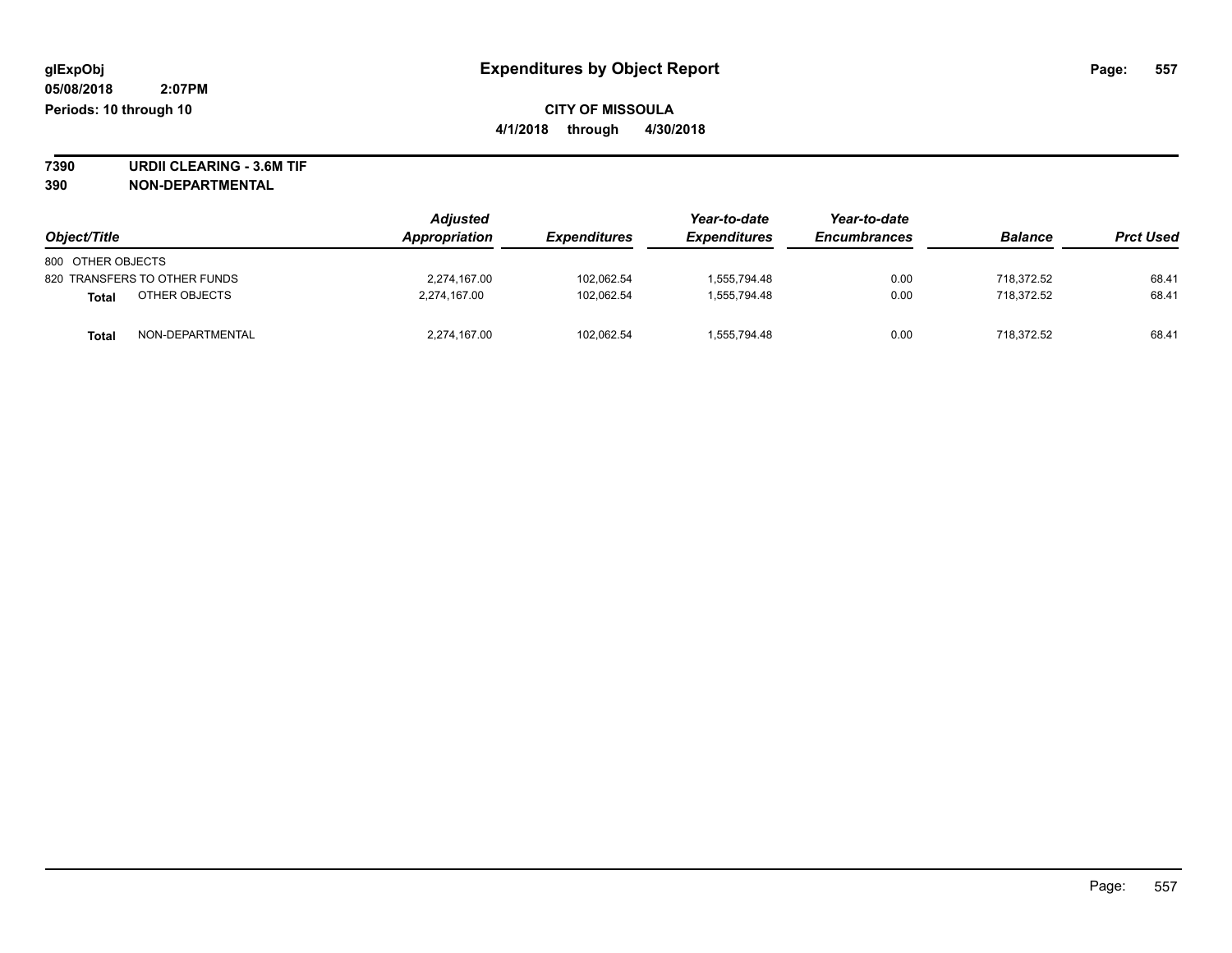**7390 URDII CLEARING - 3.6M TIF**

|                                    | <b>Adjusted</b><br>Appropriation<br><i><b>Expenditures</b></i> | Year-to-date | Year-to-date        |                     |                |                  |
|------------------------------------|----------------------------------------------------------------|--------------|---------------------|---------------------|----------------|------------------|
| Object/Title                       |                                                                |              | <b>Expenditures</b> | <b>Encumbrances</b> | <b>Balance</b> | <b>Prct Used</b> |
| 800 OTHER OBJECTS                  |                                                                |              |                     |                     |                |                  |
| 820 TRANSFERS TO OTHER FUNDS       | 2,274,167.00                                                   | 102,062.54   | 1.555.794.48        | 0.00                | 718.372.52     | 68.41            |
| OTHER OBJECTS<br><b>Total</b>      | 2,274,167.00                                                   | 102.062.54   | 1.555.794.48        | 0.00                | 718.372.52     | 68.41            |
| URDII CLEARING - 3.6M TIF<br>Total | 2,274,167.00                                                   | 102.062.54   | 1.555.794.48        | 0.00                | 718.372.52     | 68.41            |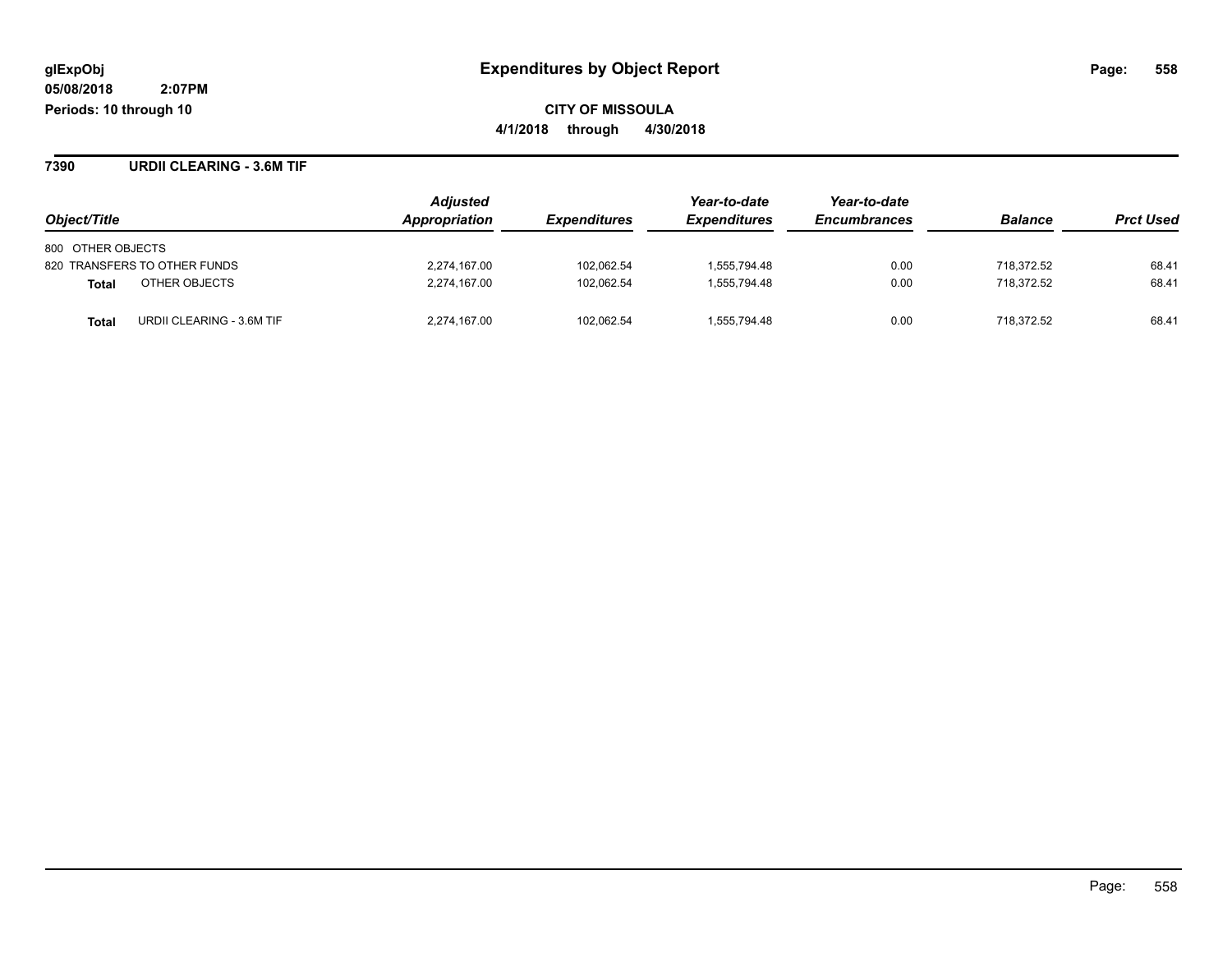**7392 MRA - URD II FUND 385 MRA**

|                    |                                   | <b>Adjusted</b>      |                     | Year-to-date        | Year-to-date        |                |                  |
|--------------------|-----------------------------------|----------------------|---------------------|---------------------|---------------------|----------------|------------------|
| Object/Title       |                                   | <b>Appropriation</b> | <b>Expenditures</b> | <b>Expenditures</b> | <b>Encumbrances</b> | <b>Balance</b> | <b>Prct Used</b> |
|                    | 300 PURCHASED SERVICES            |                      |                     |                     |                     |                |                  |
|                    | 350 PROFESSIONAL SERVICES         | 32,551.00            | 7,643.95            | 79.440.09           | 0.00                | $-46,889.09$   | 244.05           |
| <b>Total</b>       | PURCHASED SERVICES                | 32,551.00            | 7,643.95            | 79,440.09           | 0.00                | $-46,889.09$   | 244.05           |
|                    | 700 GRANTS & CONTRIBUTIONS        |                      |                     |                     |                     |                |                  |
|                    | 700 GRANTS & CONTRIBUTIONS        | 261,500.00           | 0.00                | 311,054.01          | 0.00                | $-49,554.01$   | 118.95           |
| <b>Total</b>       | <b>GRANTS &amp; CONTRIBUTIONS</b> | 261,500.00           | 0.00                | 311,054.01          | 0.00                | $-49,554.01$   | 118.95           |
| 800 OTHER OBJECTS  |                                   |                      |                     |                     |                     |                |                  |
|                    | 820 TRANSFERS TO OTHER FUNDS      | 250,000.00           | 0.00                | 0.00                | 0.00                | 250,000.00     | 0.00             |
| 845 CONTINGENCY    |                                   | 2,432,132.00         | 0.00                | 0.00                | 0.00                | 2,432,132.00   | 0.00             |
| <b>Total</b>       | OTHER OBJECTS                     | 2,682,132.00         | 0.00                | 0.00                | 0.00                | 2,682,132.00   | 0.00             |
| 900 CAPITAL OUTLAY |                                   |                      |                     |                     |                     |                |                  |
| 930 IMPROVEMENTS   |                                   | 77,750.00            | 0.00                | 0.00                | 0.00                | 77,750.00      | 0.00             |
| <b>Total</b>       | <b>CAPITAL OUTLAY</b>             | 77,750.00            | 0.00                | 0.00                | 0.00                | 77.750.00      | 0.00             |
| <b>Total</b>       | <b>MRA</b>                        | 3,053,933.00         | 7,643.95            | 390,494.10          | 0.00                | 2,663,438.90   | 12.79            |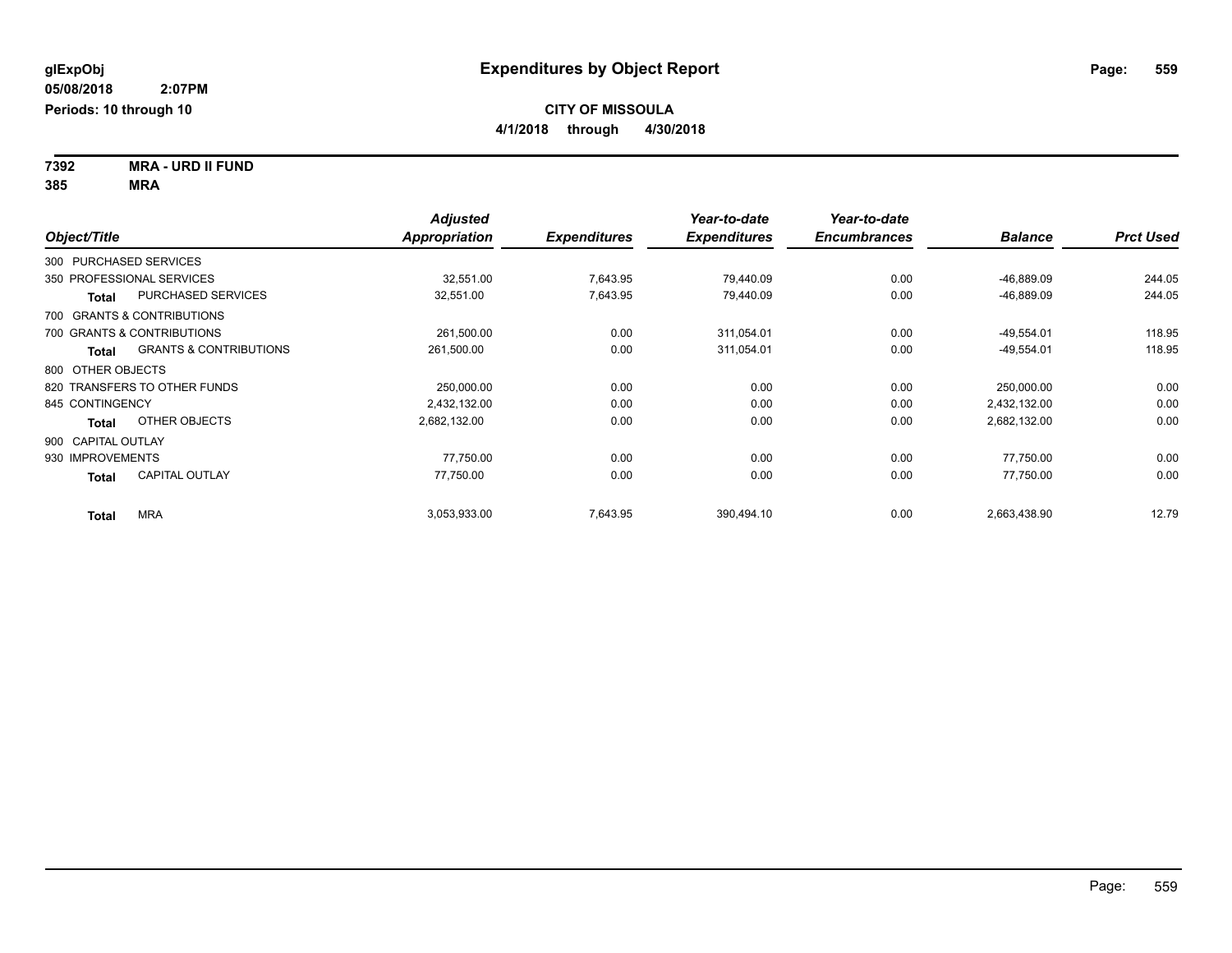**7392 MRA - URD II FUND**

|                        |                                   | <b>Adjusted</b> |                     | Year-to-date        | Year-to-date        |                |                  |
|------------------------|-----------------------------------|-----------------|---------------------|---------------------|---------------------|----------------|------------------|
| Object/Title           |                                   | Appropriation   | <b>Expenditures</b> | <b>Expenditures</b> | <b>Encumbrances</b> | <b>Balance</b> | <b>Prct Used</b> |
| 300 PURCHASED SERVICES |                                   |                 |                     |                     |                     |                |                  |
|                        | 350 PROFESSIONAL SERVICES         | 32,551.00       | 7,643.95            | 79,440.09           | 0.00                | -46,889.09     | 244.05           |
| <b>Total</b>           | <b>PURCHASED SERVICES</b>         | 32,551.00       | 7,643.95            | 79,440.09           | 0.00                | $-46,889.09$   | 244.05           |
|                        | 700 GRANTS & CONTRIBUTIONS        |                 |                     |                     |                     |                |                  |
|                        | 700 GRANTS & CONTRIBUTIONS        | 261,500.00      | 0.00                | 311,054.01          | 0.00                | $-49,554.01$   | 118.95           |
| <b>Total</b>           | <b>GRANTS &amp; CONTRIBUTIONS</b> | 261,500.00      | 0.00                | 311,054.01          | 0.00                | $-49,554.01$   | 118.95           |
| 800 OTHER OBJECTS      |                                   |                 |                     |                     |                     |                |                  |
|                        | 820 TRANSFERS TO OTHER FUNDS      | 250,000.00      | 0.00                | 0.00                | 0.00                | 250,000.00     | 0.00             |
| 845 CONTINGENCY        |                                   | 2,432,132.00    | 0.00                | 0.00                | 0.00                | 2,432,132.00   | 0.00             |
| <b>Total</b>           | OTHER OBJECTS                     | 2,682,132.00    | 0.00                | 0.00                | 0.00                | 2,682,132.00   | 0.00             |
| 900 CAPITAL OUTLAY     |                                   |                 |                     |                     |                     |                |                  |
| 930 IMPROVEMENTS       |                                   | 77,750.00       | 0.00                | 0.00                | 0.00                | 77.750.00      | 0.00             |
| Total                  | <b>CAPITAL OUTLAY</b>             | 77,750.00       | 0.00                | 0.00                | 0.00                | 77,750.00      | 0.00             |
| <b>Total</b>           | <b>MRA - URD II FUND</b>          | 3,053,933.00    | 7,643.95            | 390,494.10          | 0.00                | 2,663,438.90   | 12.79            |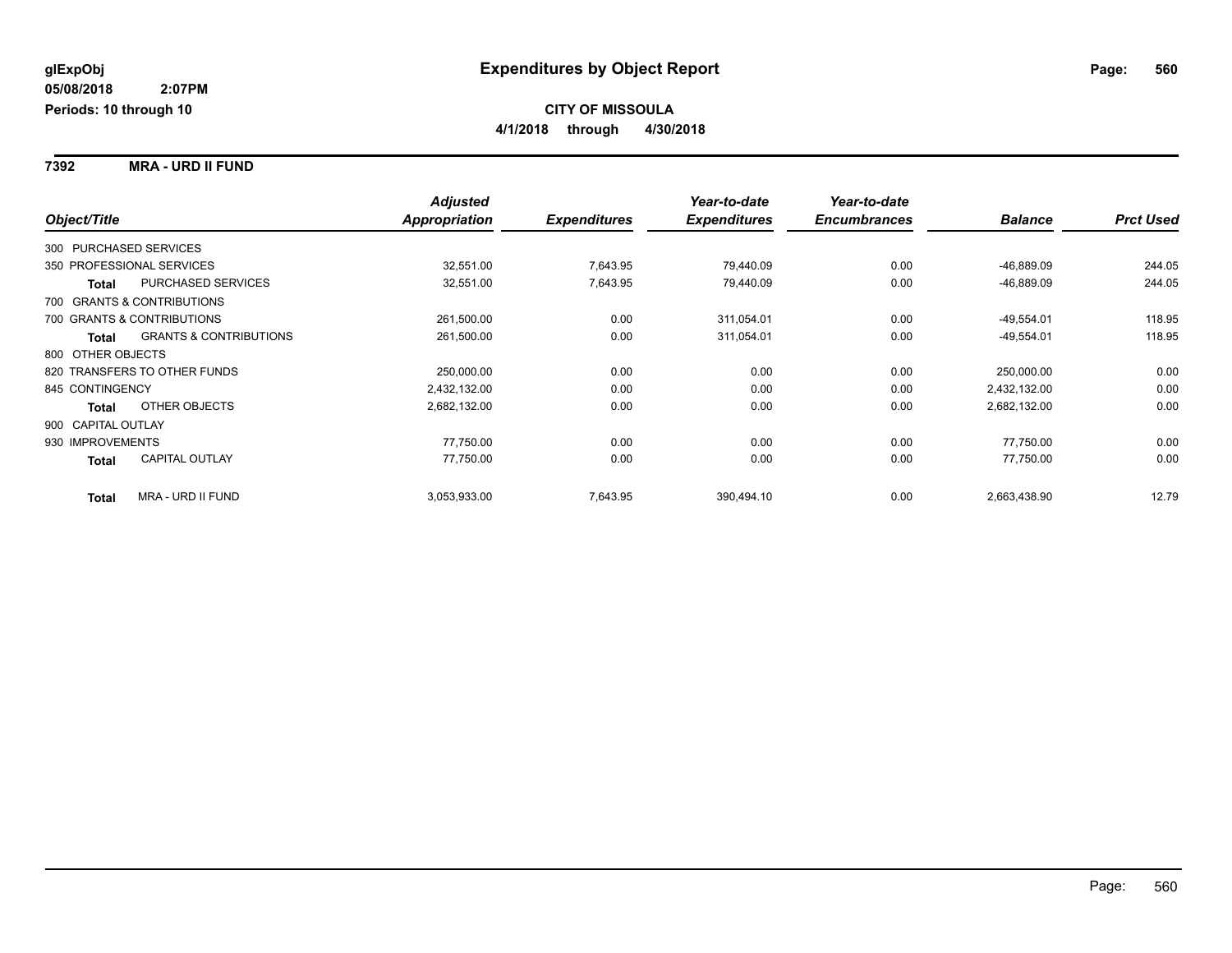**7393 MRA - URD III FUND 385 MRA**

|                                            | <b>Adjusted</b>      |                     | Year-to-date        | Year-to-date        |                |                  |
|--------------------------------------------|----------------------|---------------------|---------------------|---------------------|----------------|------------------|
| Object/Title                               | <b>Appropriation</b> | <b>Expenditures</b> | <b>Expenditures</b> | <b>Encumbrances</b> | <b>Balance</b> | <b>Prct Used</b> |
| 100 PERSONAL SERVICES                      |                      |                     |                     |                     |                |                  |
| 110 SALARIES AND WAGES                     | 420,876.00           | 29,743.12           | 329,317.85          | 0.00                | 91,558.15      | 78.25            |
| 120 OVERTIME                               | 5.000.00             | 0.00                | 20.80               | 0.00                | 4,979.20       | 0.42             |
| 140 EMPLOYER CONTRIBUTIONS                 | 135,737.00           | 10,178.55           | 113,472.63          | 0.00                | 22,264.37      | 83.60            |
| 141 STATE RETIREMENT CONTRIBUTIONS         | 426.00               | 0.00                | 362.39              | 0.00                | 63.61          | 85.07            |
| 190 PENSION EXPENSE                        | 0.00                 | 0.00                | 0.00                | 0.00                | 0.00           | 0.00             |
| PERSONAL SERVICES<br>Total                 | 562,039.00           | 39,921.67           | 443,173.67          | 0.00                | 118,865.33     | 78.85            |
| 200 SUPPLIES                               |                      |                     |                     |                     |                |                  |
| 210 OFFICE SUPPLIES                        | 4,000.00             | 85.36               | 1,216.20            | 0.00                | 2,783.80       | 30.41            |
| 220 OPERATING SUPPLIES                     | 500.00               | 0.00                | 0.00                | 0.00                | 500.00         | 0.00             |
| 230 REPAIR/MAINTENANCE                     | 828.00               | 0.00                | 415.96              | 0.00                | 412.04         | 50.24            |
| 231 GASOLINE                               | 400.00               | 72.34               | 225.53              | 0.00                | 174.47         | 56.38            |
| 240 OTHER SUPPLIES                         | 3,398.00             | 0.00                | 922.08              | 0.00                | 2,475.92       | 27.14            |
| <b>SUPPLIES</b><br>Total                   | 9,126.00             | 157.70              | 2,779.77            | 0.00                | 6,346.23       | 30.46            |
| 300 PURCHASED SERVICES                     |                      |                     |                     |                     |                |                  |
| 310 COMMUNICATIONS                         | 800.00               | 55.00               | 114.88              | 0.00                | 685.12         | 14.36            |
| 320 PRINTING & DUPLICATING                 | 3,000.00             | 603.04              | 1,753.38            | 0.00                | 1,246.62       | 58.45            |
| 330 PUBLICITY, SUBSCRIPTIONS & DUES        | 3,000.00             | 520.00              | 3,580.82            | 0.00                | $-580.82$      | 119.36           |
| 344 TELEPHONE SERVICE                      | 1,300.00             | 0.00                | 25.05               | 0.00                | 1,274.95       | 1.93             |
| 345 GARBAGE                                | 565.00               | 0.00                | 0.00                | 0.00                | 565.00         | 0.00             |
| 350 PROFESSIONAL SERVICES                  | 1,076,507.00         | 47,195.90           | 445,524.72          | 0.00                | 630,982.28     | 41.39            |
| 360 REPAIR & MAINTENANCE                   | 6,990.00             | 347.30              | 3,125.70            | 0.00                | 3,864.30       | 44.72            |
| 370 TRAVEL                                 | 3,500.00             | 473.20              | 3,673.52            | 0.00                | $-173.52$      | 104.96           |
| 380 TRAINING                               | 4,500.00             | 227.10              | 2,264.84            | 0.00                | 2,235.16       | 50.33            |
| 390 OTHER PURCHASED SERVICES               | 500.00               | 0.00                | 0.00                | 0.00                | 500.00         | 0.00             |
| PURCHASED SERVICES<br><b>Total</b>         | 1,100,662.00         | 49,421.54           | 460,062.91          | 0.00                | 640,599.09     | 41.80            |
| 600 DEBT SERVICE                           |                      |                     |                     |                     |                |                  |
| 610 PRINCIPAL                              | 0.00                 | 0.00                | 0.00                | 0.00                | 0.00           | 0.00             |
| <b>DEBT SERVICE</b><br>Total               | 0.00                 | 0.00                | 0.00                | 0.00                | 0.00           | 0.00             |
| 700 GRANTS & CONTRIBUTIONS                 |                      |                     |                     |                     |                |                  |
| 700 GRANTS & CONTRIBUTIONS                 | 6,514,995.00         | 156,957.00          | 2,367,963.86        | 0.00                | 4,147,031.14   | 36.35            |
| <b>GRANTS &amp; CONTRIBUTIONS</b><br>Total | 6,514,995.00         | 156,957.00          | 2,367,963.86        | 0.00                | 4,147,031.14   | 36.35            |
|                                            |                      |                     |                     |                     |                |                  |
| 800 OTHER OBJECTS                          |                      |                     |                     |                     |                |                  |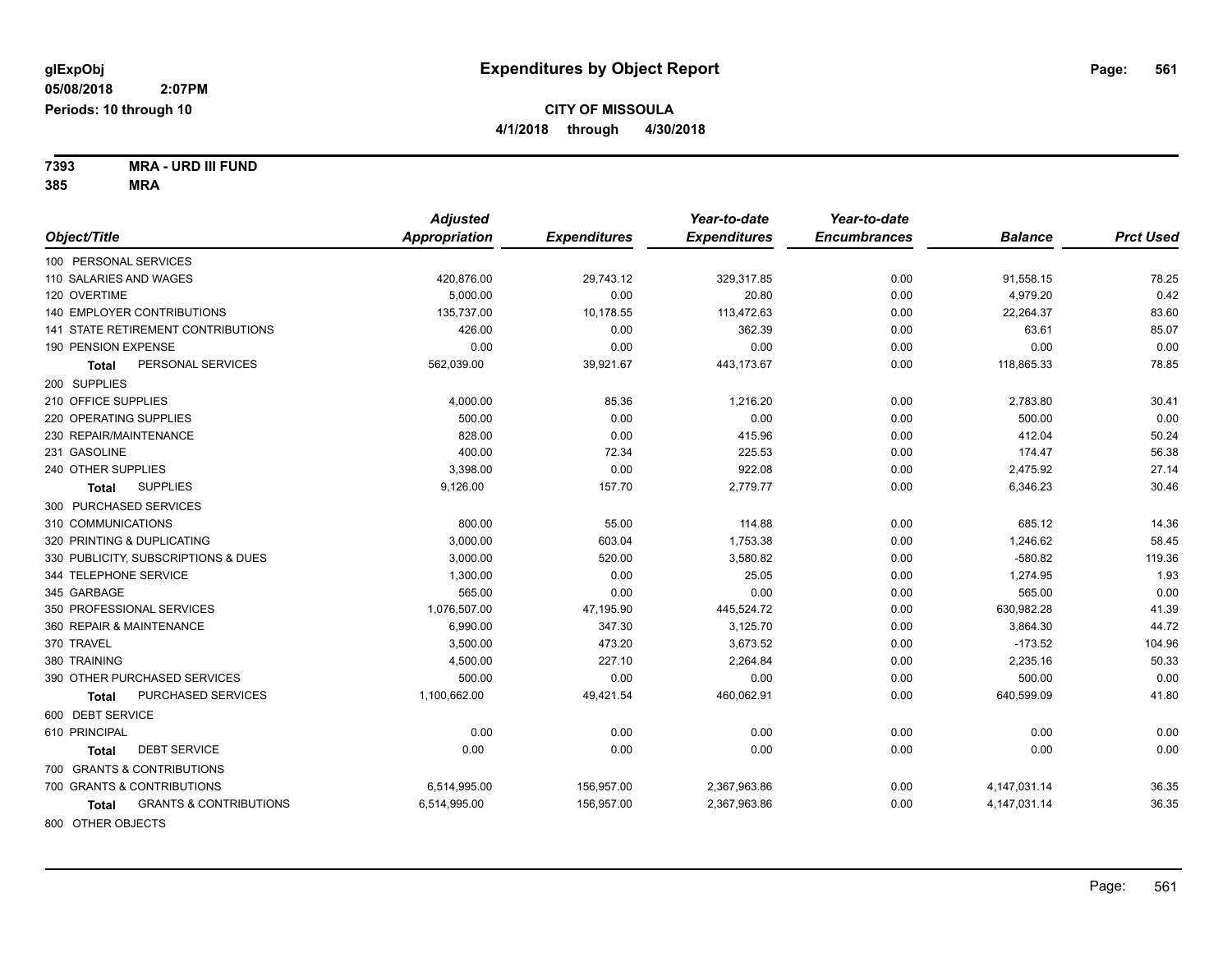| 7393 | <b>MRA - URD III FUND</b> |
|------|---------------------------|
| 385  | MRA                       |

|                    |                              | <b>Adjusted</b> |                     | Year-to-date        | Year-to-date        |                |                  |
|--------------------|------------------------------|-----------------|---------------------|---------------------|---------------------|----------------|------------------|
| Object/Title       |                              | Appropriation   | <b>Expenditures</b> | <b>Expenditures</b> | <b>Encumbrances</b> | <b>Balance</b> | <b>Prct Used</b> |
|                    | 820 TRANSFERS TO OTHER FUNDS | 0.00            | 0.00                | 151.674.45          | 0.00                | $-151.674.45$  | 0.00             |
| 845 CONTINGENCY    |                              | 166.188.00      | 0.00                | 0.00                | 0.00                | 166.188.00     | 0.00             |
| Total              | OTHER OBJECTS                | 166.188.00      | 0.00                | 151.674.45          | 0.00                | 14.513.55      | 91.27            |
| 900 CAPITAL OUTLAY |                              |                 |                     |                     |                     |                |                  |
| 910 LAND           |                              | 1.611.000.00    | 0.00                | $-6.564.55$         | 0.00                | 1,617,564.55   | $-0.41$          |
| 930 IMPROVEMENTS   |                              | 4.546.517.00    | 0.00                | 1.424.665.92        | 0.00                | 3.121.851.08   | 31.34            |
| Total              | <b>CAPITAL OUTLAY</b>        | 6.157.517.00    | 0.00                | 1,418,101.37        | 0.00                | 4,739,415.63   | 23.03            |
| <b>Total</b>       | <b>MRA</b>                   | 14.510.527.00   | 246.457.91          | 4.843.756.03        | 0.00                | 9.666.770.97   | 33.38            |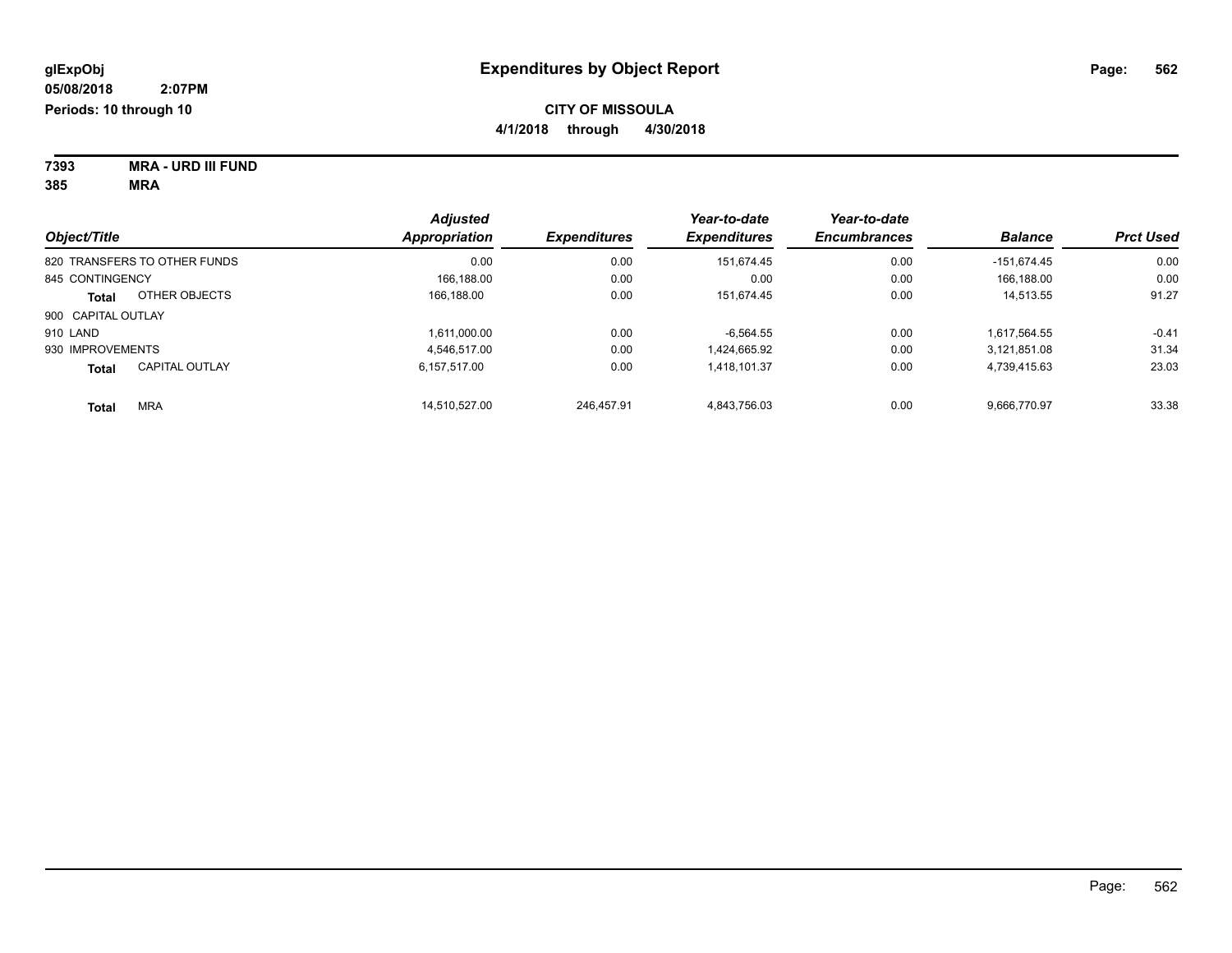**7393 MRA - URD III FUND**

|                                            | <b>Adjusted</b> |                     | Year-to-date        | Year-to-date        |                 |                  |
|--------------------------------------------|-----------------|---------------------|---------------------|---------------------|-----------------|------------------|
| Object/Title                               | Appropriation   | <b>Expenditures</b> | <b>Expenditures</b> | <b>Encumbrances</b> | <b>Balance</b>  | <b>Prct Used</b> |
| 100 PERSONAL SERVICES                      |                 |                     |                     |                     |                 |                  |
| 110 SALARIES AND WAGES                     | 420,876.00      | 29,743.12           | 329,317.85          | 0.00                | 91,558.15       | 78.25            |
| 120 OVERTIME                               | 5,000.00        | 0.00                | 20.80               | 0.00                | 4,979.20        | 0.42             |
| <b>140 EMPLOYER CONTRIBUTIONS</b>          | 135,737.00      | 10,178.55           | 113,472.63          | 0.00                | 22,264.37       | 83.60            |
| 141 STATE RETIREMENT CONTRIBUTIONS         | 426.00          | 0.00                | 362.39              | 0.00                | 63.61           | 85.07            |
| 190 PENSION EXPENSE                        | 0.00            | 0.00                | 0.00                | 0.00                | 0.00            | 0.00             |
| PERSONAL SERVICES<br>Total                 | 562,039.00      | 39,921.67           | 443,173.67          | 0.00                | 118,865.33      | 78.85            |
| 200 SUPPLIES                               |                 |                     |                     |                     |                 |                  |
| 210 OFFICE SUPPLIES                        | 4,000.00        | 85.36               | 1,216.20            | 0.00                | 2,783.80        | 30.41            |
| 220 OPERATING SUPPLIES                     | 500.00          | 0.00                | 0.00                | 0.00                | 500.00          | 0.00             |
| 230 REPAIR/MAINTENANCE                     | 828.00          | 0.00                | 415.96              | 0.00                | 412.04          | 50.24            |
| 231 GASOLINE                               | 400.00          | 72.34               | 225.53              | 0.00                | 174.47          | 56.38            |
| 240 OTHER SUPPLIES                         | 3,398.00        | 0.00                | 922.08              | 0.00                | 2,475.92        | 27.14            |
| <b>SUPPLIES</b><br><b>Total</b>            | 9,126.00        | 157.70              | 2,779.77            | 0.00                | 6,346.23        | 30.46            |
| 300 PURCHASED SERVICES                     |                 |                     |                     |                     |                 |                  |
| 310 COMMUNICATIONS                         | 800.00          | 55.00               | 114.88              | 0.00                | 685.12          | 14.36            |
| 320 PRINTING & DUPLICATING                 | 3,000.00        | 603.04              | 1,753.38            | 0.00                | 1,246.62        | 58.45            |
| 330 PUBLICITY, SUBSCRIPTIONS & DUES        | 3,000.00        | 520.00              | 3,580.82            | 0.00                | $-580.82$       | 119.36           |
| 344 TELEPHONE SERVICE                      | 1,300.00        | 0.00                | 25.05               | 0.00                | 1,274.95        | 1.93             |
| 345 GARBAGE                                | 565.00          | 0.00                | 0.00                | 0.00                | 565.00          | 0.00             |
| 350 PROFESSIONAL SERVICES                  | 1,076,507.00    | 47,195.90           | 445,524.72          | 0.00                | 630,982.28      | 41.39            |
| 360 REPAIR & MAINTENANCE                   | 6,990.00        | 347.30              | 3,125.70            | 0.00                | 3,864.30        | 44.72            |
| 370 TRAVEL                                 | 3,500.00        | 473.20              | 3,673.52            | 0.00                | $-173.52$       | 104.96           |
| 380 TRAINING                               | 4,500.00        | 227.10              | 2,264.84            | 0.00                | 2,235.16        | 50.33            |
| 390 OTHER PURCHASED SERVICES               | 500.00          | 0.00                | 0.00                | 0.00                | 500.00          | 0.00             |
| PURCHASED SERVICES<br><b>Total</b>         | 1,100,662.00    | 49,421.54           | 460,062.91          | 0.00                | 640,599.09      | 41.80            |
| 600 DEBT SERVICE                           |                 |                     |                     |                     |                 |                  |
| 610 PRINCIPAL                              | 0.00            | 0.00                | 0.00                | 0.00                | 0.00            | 0.00             |
| <b>DEBT SERVICE</b><br><b>Total</b>        | 0.00            | 0.00                | 0.00                | 0.00                | 0.00            | 0.00             |
| 700 GRANTS & CONTRIBUTIONS                 |                 |                     |                     |                     |                 |                  |
| 700 GRANTS & CONTRIBUTIONS                 | 6,514,995.00    | 156,957.00          | 2,367,963.86        | 0.00                | 4, 147, 031. 14 | 36.35            |
| <b>GRANTS &amp; CONTRIBUTIONS</b><br>Total | 6,514,995.00    | 156,957.00          | 2,367,963.86        | 0.00                | 4, 147, 031. 14 | 36.35            |
| 800 OTHER OBJECTS                          |                 |                     |                     |                     |                 |                  |
| 820 TRANSFERS TO OTHER FUNDS               | 0.00            | 0.00                | 151,674.45          | 0.00                | $-151,674.45$   | 0.00             |
|                                            |                 |                     |                     |                     |                 |                  |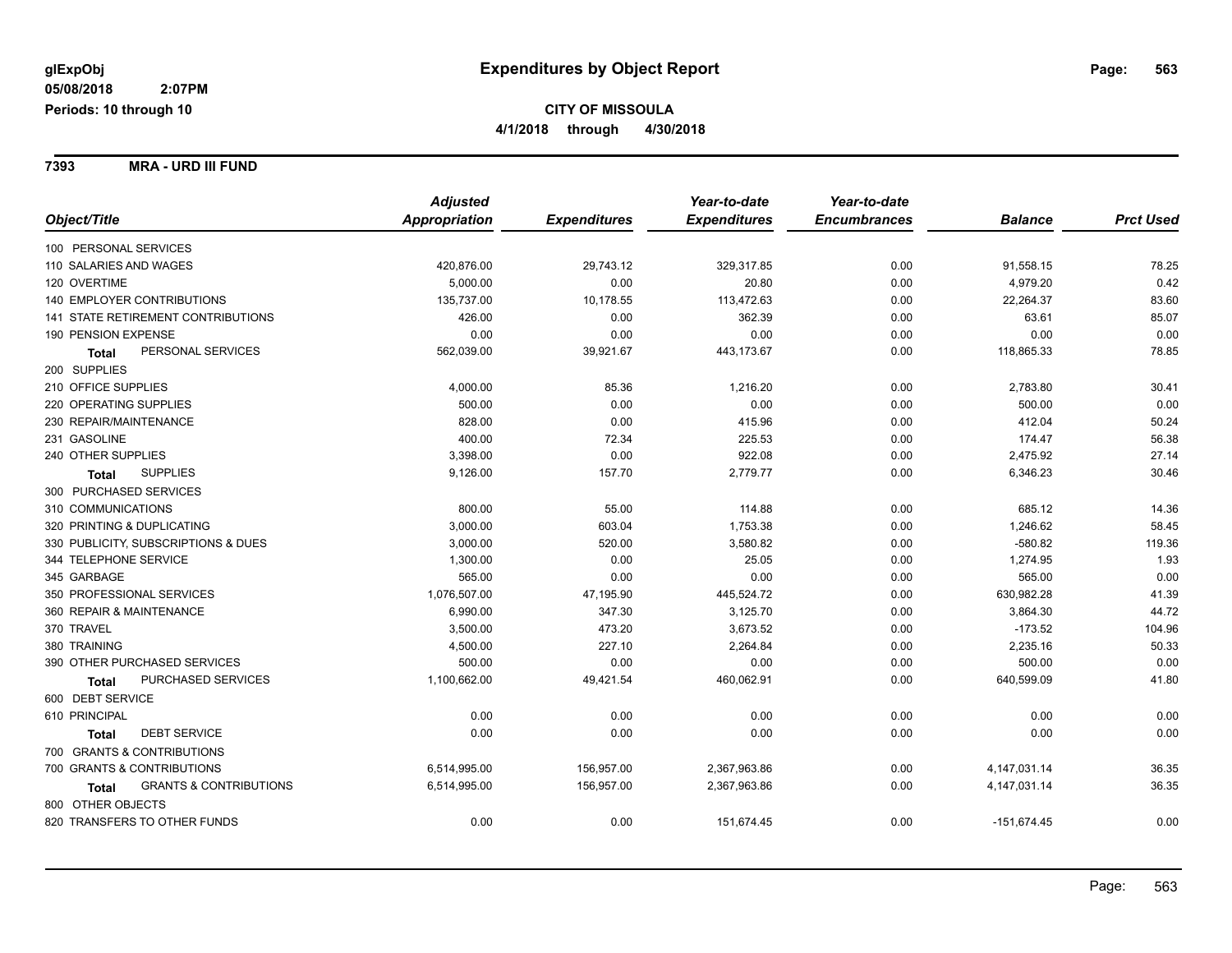**7393 MRA - URD III FUND**

| Object/Title       |                       | <b>Adjusted</b><br>Appropriation | <b>Expenditures</b> | Year-to-date<br><b>Expenditures</b> | Year-to-date<br><b>Encumbrances</b> | <b>Balance</b> | <b>Prct Used</b> |
|--------------------|-----------------------|----------------------------------|---------------------|-------------------------------------|-------------------------------------|----------------|------------------|
| 845 CONTINGENCY    |                       | 166,188.00                       | 0.00                | 0.00                                | 0.00                                | 166.188.00     | 0.00             |
| <b>Total</b>       | OTHER OBJECTS         | 166,188.00                       | 0.00                | 151,674.45                          | 0.00                                | 14,513.55      | 91.27            |
| 900 CAPITAL OUTLAY |                       |                                  |                     |                                     |                                     |                |                  |
| 910 LAND           |                       | 1,611,000.00                     | 0.00                | $-6,564.55$                         | 0.00                                | 1,617,564.55   | $-0.41$          |
| 930 IMPROVEMENTS   |                       | 4,546,517.00                     | 0.00                | 1,424,665.92                        | 0.00                                | 3,121,851.08   | 31.34            |
| <b>Total</b>       | <b>CAPITAL OUTLAY</b> | 6,157,517.00                     | 0.00                | 1,418,101.37                        | 0.00                                | 4,739,415.63   | 23.03            |
| <b>Total</b>       | MRA - URD III FUND    | 14,510,527.00                    | 246.457.91          | 4,843,756.03                        | 0.00                                | 9,666,770.97   | 33.38            |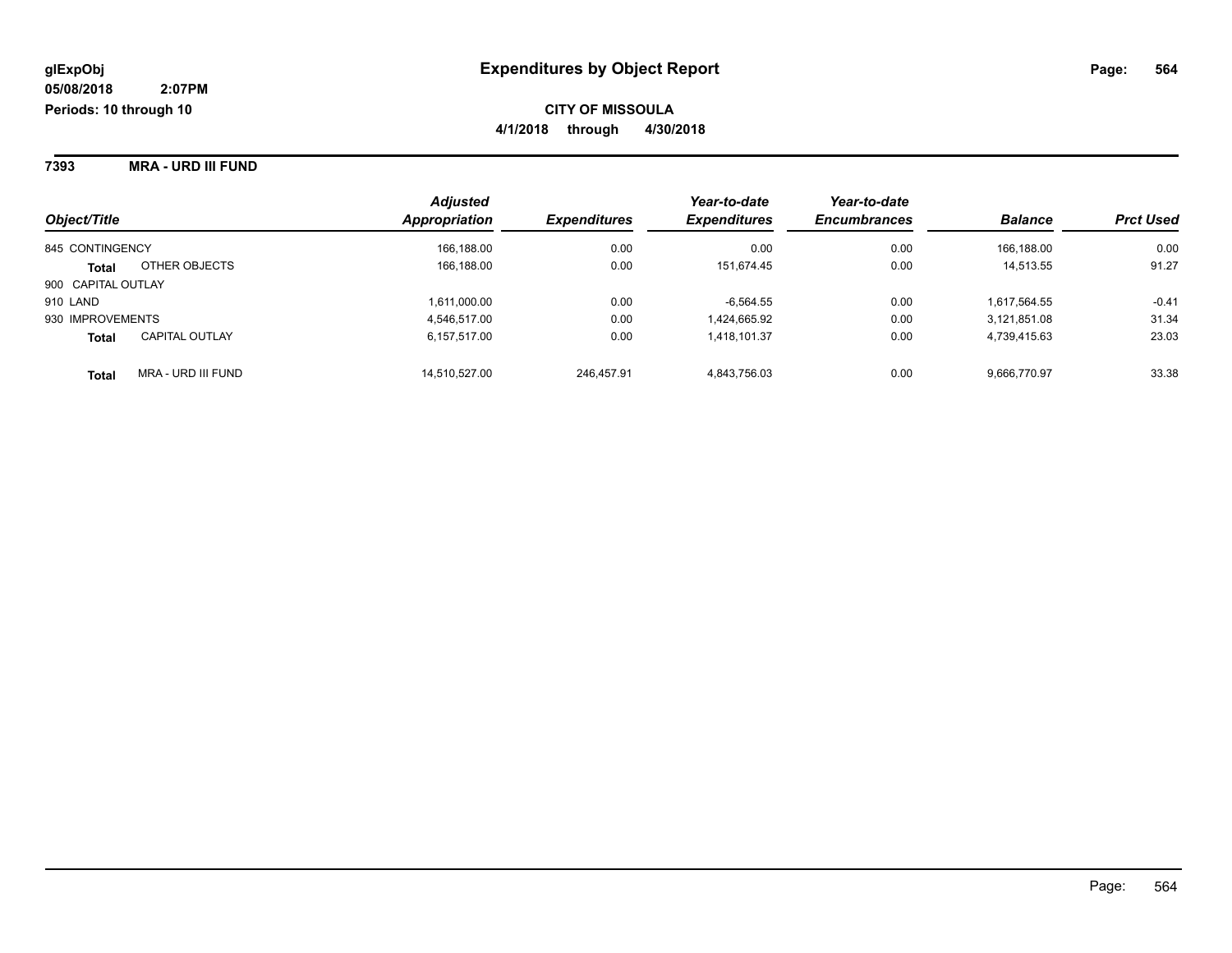# **7394 MRA URD III TI DEBT CLEARING FUND**

| Object/Title                  | <b>Adjusted</b><br>Appropriation | <b>Expenditures</b> | Year-to-date<br><b>Expenditures</b> | Year-to-date<br><b>Encumbrances</b> | <b>Balance</b> | <b>Prct Used</b> |
|-------------------------------|----------------------------------|---------------------|-------------------------------------|-------------------------------------|----------------|------------------|
|                               |                                  |                     |                                     |                                     |                |                  |
| 800 OTHER OBJECTS             |                                  |                     |                                     |                                     |                |                  |
| 820 TRANSFERS TO OTHER FUNDS  | 1,975,456.00                     | 17,432.92           | 1,650,703.32                        | 0.00                                | 324,752.68     | 83.56            |
| OTHER OBJECTS<br><b>Total</b> | 1,975,456.00                     | 17,432.92           | 1,650,703.32                        | 0.00                                | 324,752.68     | 83.56            |
| <b>MRA</b><br><b>Total</b>    | 1,975,456.00                     | 17.432.92           | 1,650,703.32                        | 0.00                                | 324.752.68     | 83.56            |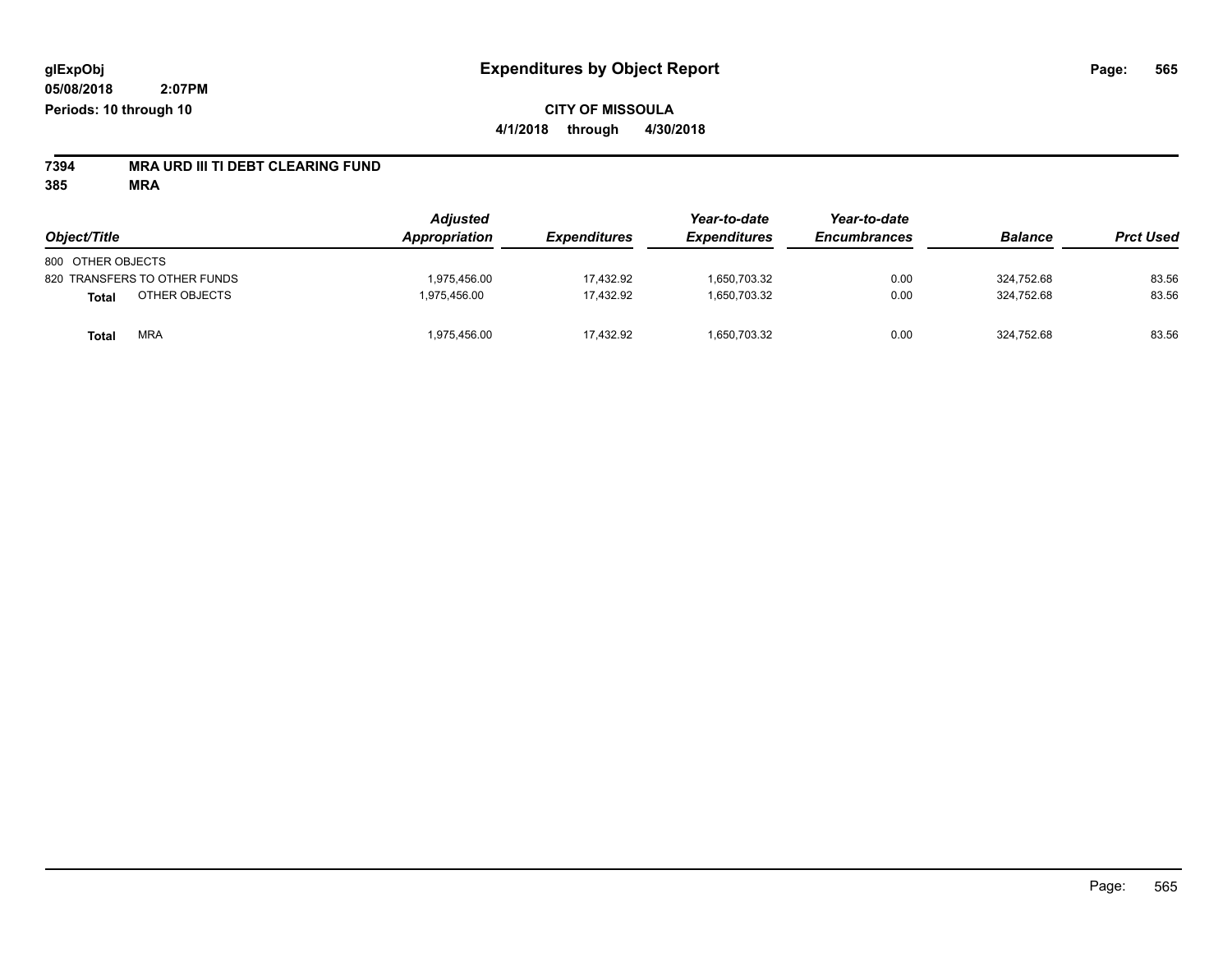**CITY OF MISSOULA 4/1/2018 through 4/30/2018**

#### **7394 MRA URD III TI DEBT CLEARING FUND**

|                                            | <b>Adjusted</b><br>Appropriation | <i><b>Expenditures</b></i> | Year-to-date               | Year-to-date        | <b>Balance</b> |                  |
|--------------------------------------------|----------------------------------|----------------------------|----------------------------|---------------------|----------------|------------------|
| Object/Title                               |                                  |                            | <i><b>Expenditures</b></i> | <b>Encumbrances</b> |                | <b>Prct Used</b> |
| 800 OTHER OBJECTS                          |                                  |                            |                            |                     |                |                  |
| 820 TRANSFERS TO OTHER FUNDS               | 1.975.456.00                     | 17.432.92                  | 1,650,703.32               | 0.00                | 324.752.68     | 83.56            |
| OTHER OBJECTS<br><b>Total</b>              | 1.975.456.00                     | 17.432.92                  | 1,650,703.32               | 0.00                | 324.752.68     | 83.56            |
| MRA URD III TI DEBT CLEARING FUND<br>Total | 1.975.456.00                     | 17.432.92                  | 1.650.703.32               | 0.00                | 324.752.68     | 83.56            |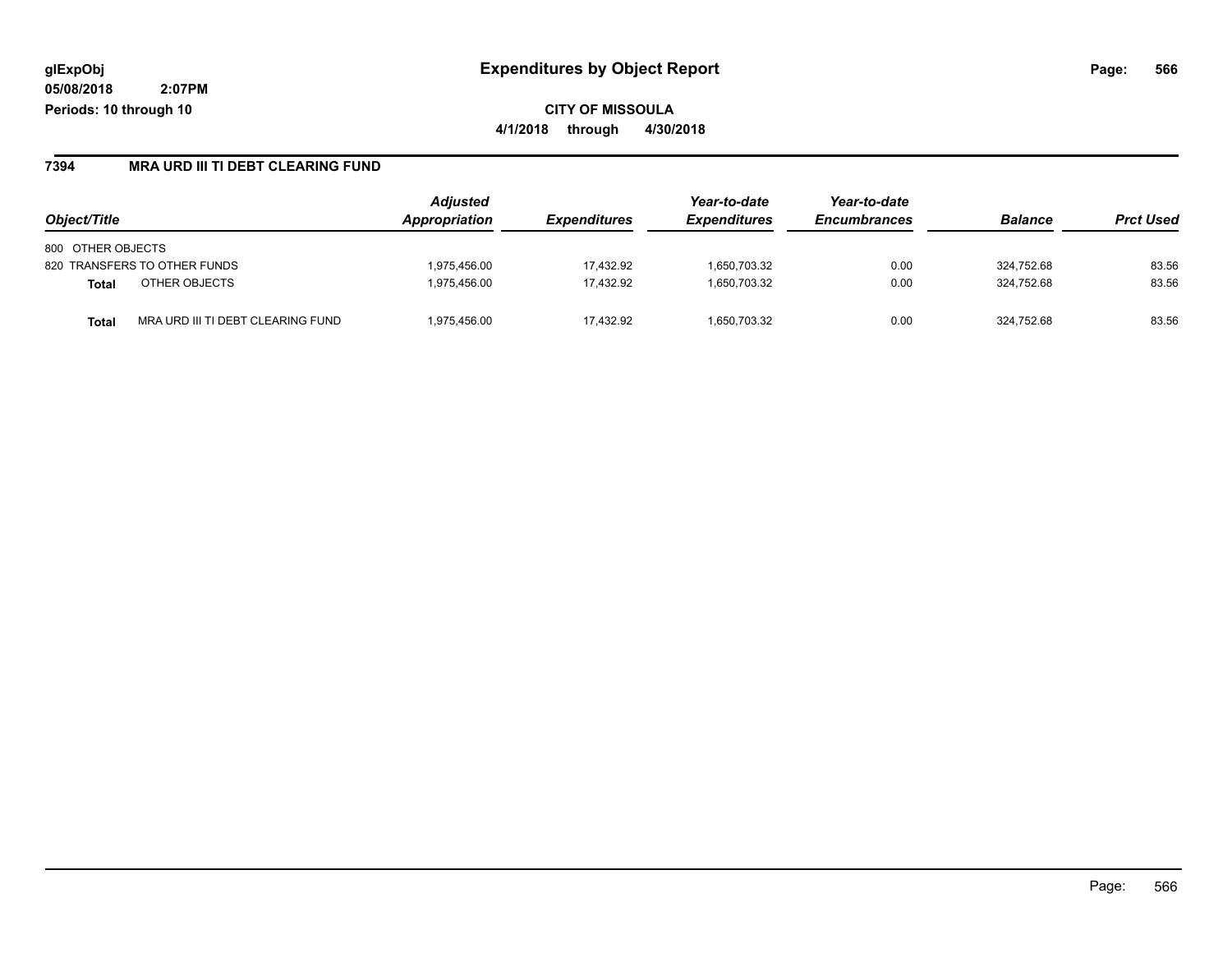## **CITY OF MISSOULA 4/1/2018 through 4/30/2018**

# **7395 MRA TAX INCREMENT DEBT SERVICE**

| Object/Title                 | <b>Adjusted</b><br>Appropriation | <b>Expenditures</b> | Year-to-date<br><b>Expenditures</b> | Year-to-date<br><b>Encumbrances</b> | <b>Balance</b> | <b>Prct Used</b> |
|------------------------------|----------------------------------|---------------------|-------------------------------------|-------------------------------------|----------------|------------------|
| 600 DEBT SERVICE             |                                  |                     |                                     |                                     |                |                  |
| 610 PRINCIPAL                | 440,000.00                       | 0.00                | 0.00                                | 0.00                                | 440.000.00     | 0.00             |
| 620 INTEREST / SERVICE FEES  | 744,513.00                       | 0.00                | 294,398.13                          | 0.00                                | 450.114.87     | 39.54            |
| <b>DEBT SERVICE</b><br>Total | 1,184,513.00                     | 0.00                | 294,398.13                          | 0.00                                | 890.114.87     | 24.85            |
| <b>MRA</b><br><b>Total</b>   | 184,513.00                       | 0.00                | 294,398.13                          | 0.00                                | 890,114.87     | 24.85            |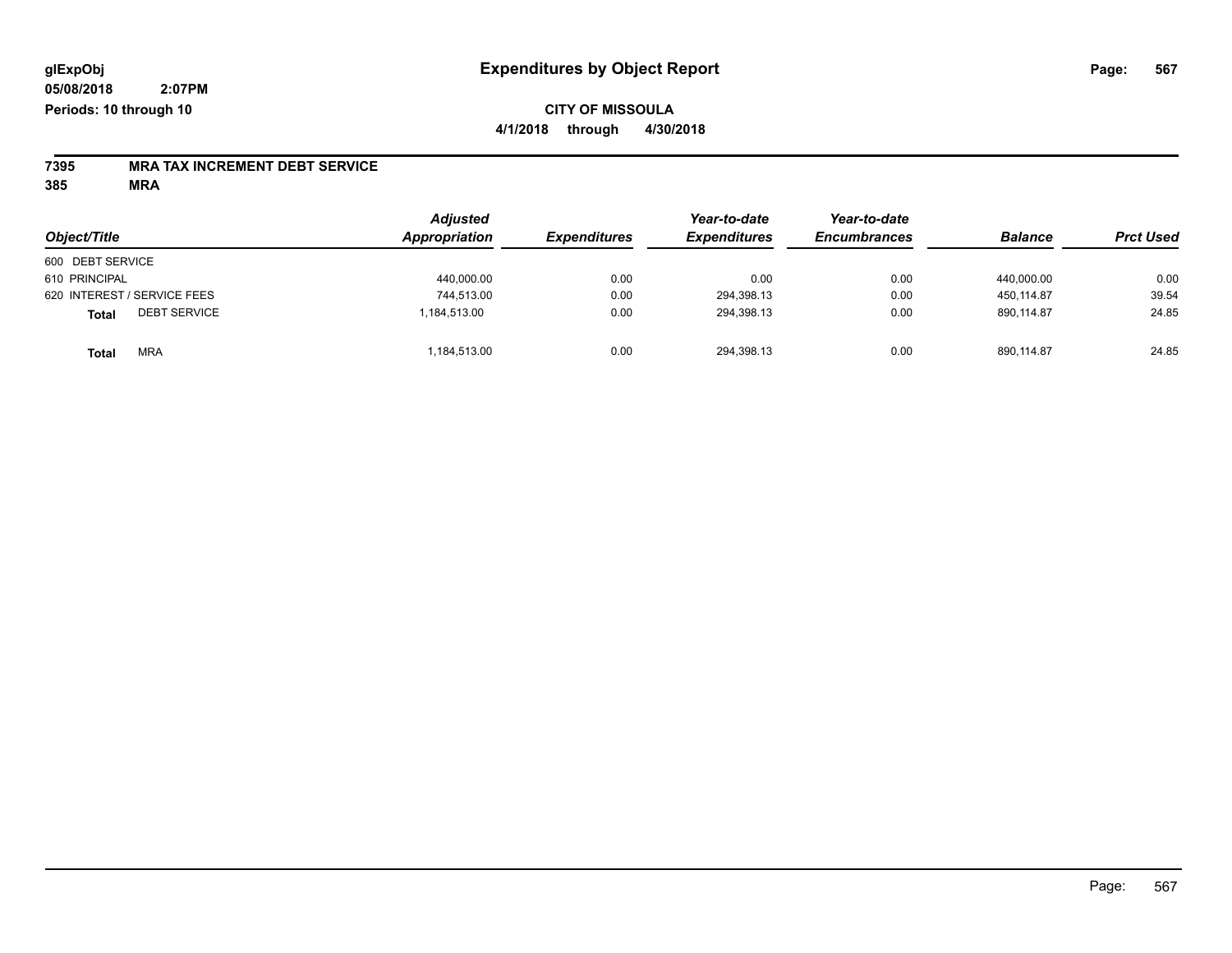**CITY OF MISSOULA 4/1/2018 through 4/30/2018**

#### **7395 MRA TAX INCREMENT DEBT SERVICE**

| Object/Title                            | <b>Adjusted</b><br>Appropriation | <b>Expenditures</b> | Year-to-date<br><b>Expenditures</b> | Year-to-date<br><b>Encumbrances</b> | <b>Balance</b> | <b>Prct Used</b> |
|-----------------------------------------|----------------------------------|---------------------|-------------------------------------|-------------------------------------|----------------|------------------|
| 600 DEBT SERVICE                        |                                  |                     |                                     |                                     |                |                  |
| 610 PRINCIPAL                           | 440,000.00                       | 0.00                | 0.00                                | 0.00                                | 440.000.00     | 0.00             |
| 620 INTEREST / SERVICE FEES             | 744,513.00                       | 0.00                | 294,398.13                          | 0.00                                | 450.114.87     | 39.54            |
| <b>DEBT SERVICE</b><br><b>Total</b>     | 1,184,513.00                     | 0.00                | 294.398.13                          | 0.00                                | 890.114.87     | 24.85            |
| MRA TAX INCREMENT DEBT SERVICE<br>Total | 1.184.513.00                     | 0.00                | 294.398.13                          | 0.00                                | 890.114.87     | 24.85            |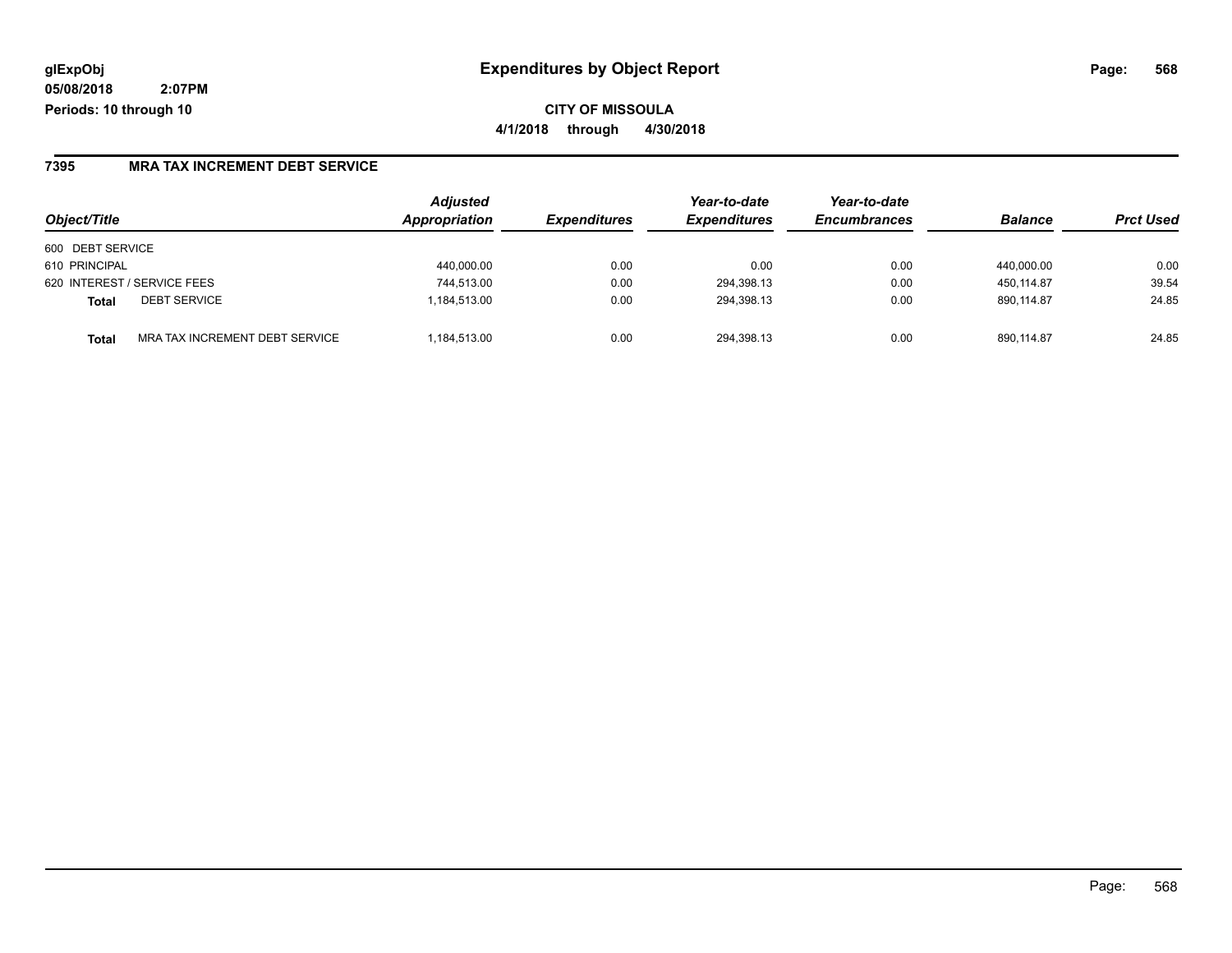# **7396 NRSS DEBT SERVICE SINKING FUND**

|                               | <b>Adjusted</b> | <b>Expenditures</b> | Year-to-date        | Year-to-date<br><b>Encumbrances</b> | <b>Balance</b> | <b>Prct Used</b> |
|-------------------------------|-----------------|---------------------|---------------------|-------------------------------------|----------------|------------------|
| Object/Title                  | Appropriation   |                     | <b>Expenditures</b> |                                     |                |                  |
| 600 DEBT SERVICE              |                 |                     |                     |                                     |                |                  |
| 610 PRINCIPAL                 | 30.300.00       | 0.00                | 15,000.00           | 0.00                                | 15.300.00      | 49.50            |
| 620 INTEREST / SERVICE FEES   | 57.524.00       | 0.00                | 27.862.10           | 0.00                                | 29.661.90      | 48.44            |
| <b>DEBT SERVICE</b><br>Total  | 87.824.00       | 0.00                | 42.862.10           | 0.00                                | 44.961.90      | 48.80            |
| 800 OTHER OBJECTS             |                 |                     |                     |                                     |                |                  |
| 820 TRANSFERS TO OTHER FUNDS  | 0.00            | 0.00                | 0.00                | 0.00                                | 0.00           | 0.00             |
| OTHER OBJECTS<br><b>Total</b> | 0.00            | 0.00                | 0.00                | 0.00                                | 0.00           | 0.00             |
| <b>MRA</b><br><b>Total</b>    | 87.824.00       | 0.00                | 42.862.10           | 0.00                                | 44.961.90      | 48.80            |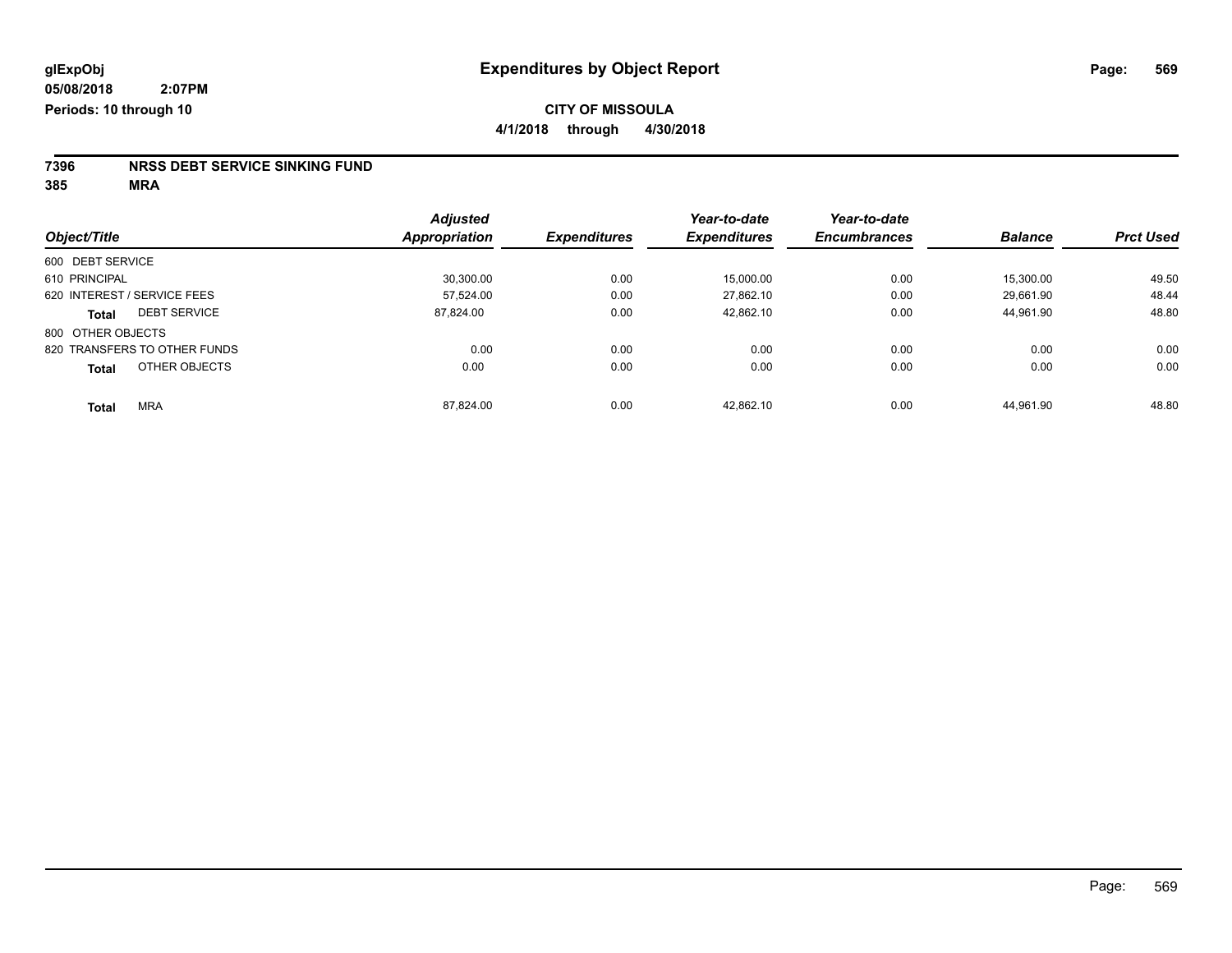**CITY OF MISSOULA 4/1/2018 through 4/30/2018**

#### **7396 NRSS DEBT SERVICE SINKING FUND**

|                                                | <b>Adjusted</b> |                     | Year-to-date        | Year-to-date        |                |                  |
|------------------------------------------------|-----------------|---------------------|---------------------|---------------------|----------------|------------------|
| Object/Title                                   | Appropriation   | <b>Expenditures</b> | <b>Expenditures</b> | <b>Encumbrances</b> | <b>Balance</b> | <b>Prct Used</b> |
| 600 DEBT SERVICE                               |                 |                     |                     |                     |                |                  |
| 610 PRINCIPAL                                  | 30.300.00       | 0.00                | 15.000.00           | 0.00                | 15.300.00      | 49.50            |
| 620 INTEREST / SERVICE FEES                    | 57.524.00       | 0.00                | 27.862.10           | 0.00                | 29.661.90      | 48.44            |
| <b>DEBT SERVICE</b><br><b>Total</b>            | 87.824.00       | 0.00                | 42.862.10           | 0.00                | 44.961.90      | 48.80            |
| 800 OTHER OBJECTS                              |                 |                     |                     |                     |                |                  |
| 820 TRANSFERS TO OTHER FUNDS                   | 0.00            | 0.00                | 0.00                | 0.00                | 0.00           | 0.00             |
| OTHER OBJECTS<br><b>Total</b>                  | 0.00            | 0.00                | 0.00                | 0.00                | 0.00           | 0.00             |
| NRSS DEBT SERVICE SINKING FUND<br><b>Total</b> | 87.824.00       | 0.00                | 42.862.10           | 0.00                | 44.961.90      | 48.80            |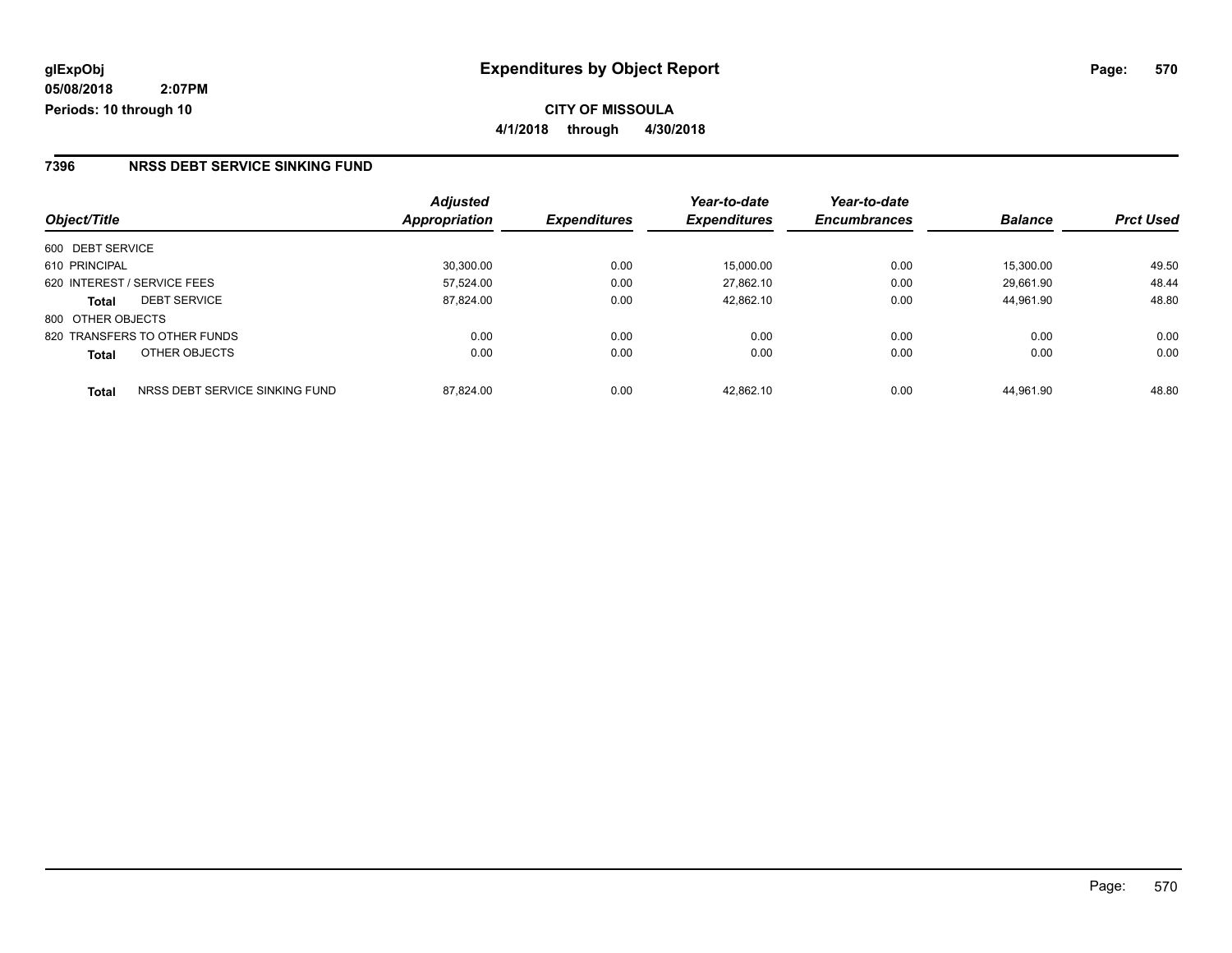**7397 NORTH RESERVE/SCOTT ST URD**

|                                            | <b>Adjusted</b>      |                     | Year-to-date        | Year-to-date        |                |                  |
|--------------------------------------------|----------------------|---------------------|---------------------|---------------------|----------------|------------------|
| Object/Title                               | <b>Appropriation</b> | <b>Expenditures</b> | <b>Expenditures</b> | <b>Encumbrances</b> | <b>Balance</b> | <b>Prct Used</b> |
| 300 PURCHASED SERVICES                     |                      |                     |                     |                     |                |                  |
| 350 PROFESSIONAL SERVICES                  | 47.000.00            | 0.00                | 34.917.07           | 0.00                | 12.082.93      | 74.29            |
| <b>PURCHASED SERVICES</b><br><b>Total</b>  | 47,000.00            | 0.00                | 34.917.07           | 0.00                | 12,082.93      | 74.29            |
| 700 GRANTS & CONTRIBUTIONS                 |                      |                     |                     |                     |                |                  |
| 700 GRANTS & CONTRIBUTIONS                 | 865,730.00           | 0.00                | 518,230.00          | 0.00                | 347,500.00     | 59.86            |
| <b>GRANTS &amp; CONTRIBUTIONS</b><br>Total | 865,730.00           | 0.00                | 518,230.00          | 0.00                | 347,500.00     | 59.86            |
| 800 OTHER OBJECTS                          |                      |                     |                     |                     |                |                  |
| 820 TRANSFERS TO OTHER FUNDS               | 49.431.00            | 0.00                | 15.881.03           | 0.00                | 33.549.97      | 32.13            |
| 845 CONTINGENCY                            | 99.624.00            | 0.00                | 0.00                | 0.00                | 99.624.00      | 0.00             |
| OTHER OBJECTS<br><b>Total</b>              | 149.055.00           | 0.00                | 15.881.03           | 0.00                | 133.173.97     | 10.65            |
| <b>MRA</b><br><b>Total</b>                 | 1,061,785.00         | 0.00                | 569,028.10          | 0.00                | 492,756.90     | 53.59            |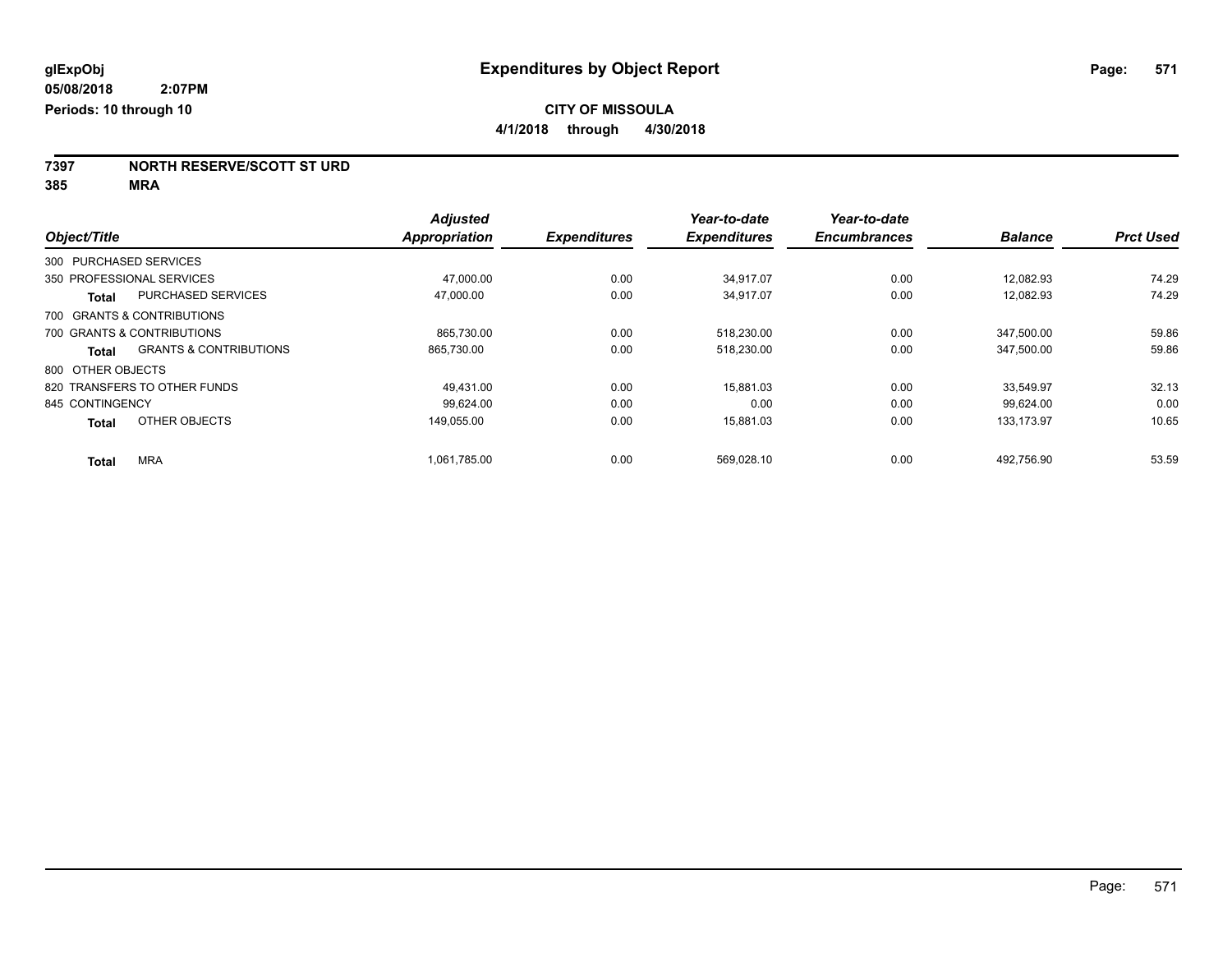#### **7397 NORTH RESERVE/SCOTT ST URD**

|                              |                                   | <b>Adjusted</b> |                     | Year-to-date        | Year-to-date        |                |                  |
|------------------------------|-----------------------------------|-----------------|---------------------|---------------------|---------------------|----------------|------------------|
| Object/Title                 |                                   | Appropriation   | <b>Expenditures</b> | <b>Expenditures</b> | <b>Encumbrances</b> | <b>Balance</b> | <b>Prct Used</b> |
| 300 PURCHASED SERVICES       |                                   |                 |                     |                     |                     |                |                  |
| 350 PROFESSIONAL SERVICES    |                                   | 47,000.00       | 0.00                | 34,917.07           | 0.00                | 12,082.93      | 74.29            |
| Total                        | <b>PURCHASED SERVICES</b>         | 47,000.00       | 0.00                | 34,917.07           | 0.00                | 12,082.93      | 74.29            |
| 700 GRANTS & CONTRIBUTIONS   |                                   |                 |                     |                     |                     |                |                  |
| 700 GRANTS & CONTRIBUTIONS   |                                   | 865,730.00      | 0.00                | 518,230.00          | 0.00                | 347.500.00     | 59.86            |
| Total                        | <b>GRANTS &amp; CONTRIBUTIONS</b> | 865,730.00      | 0.00                | 518,230.00          | 0.00                | 347,500.00     | 59.86            |
| 800 OTHER OBJECTS            |                                   |                 |                     |                     |                     |                |                  |
| 820 TRANSFERS TO OTHER FUNDS |                                   | 49.431.00       | 0.00                | 15,881.03           | 0.00                | 33.549.97      | 32.13            |
| 845 CONTINGENCY              |                                   | 99.624.00       | 0.00                | 0.00                | 0.00                | 99.624.00      | 0.00             |
| <b>Total</b>                 | OTHER OBJECTS                     | 149,055.00      | 0.00                | 15,881.03           | 0.00                | 133, 173. 97   | 10.65            |
| <b>Total</b>                 | NORTH RESERVE/SCOTT ST URD        | 1,061,785.00    | 0.00                | 569.028.10          | 0.00                | 492.756.90     | 53.59            |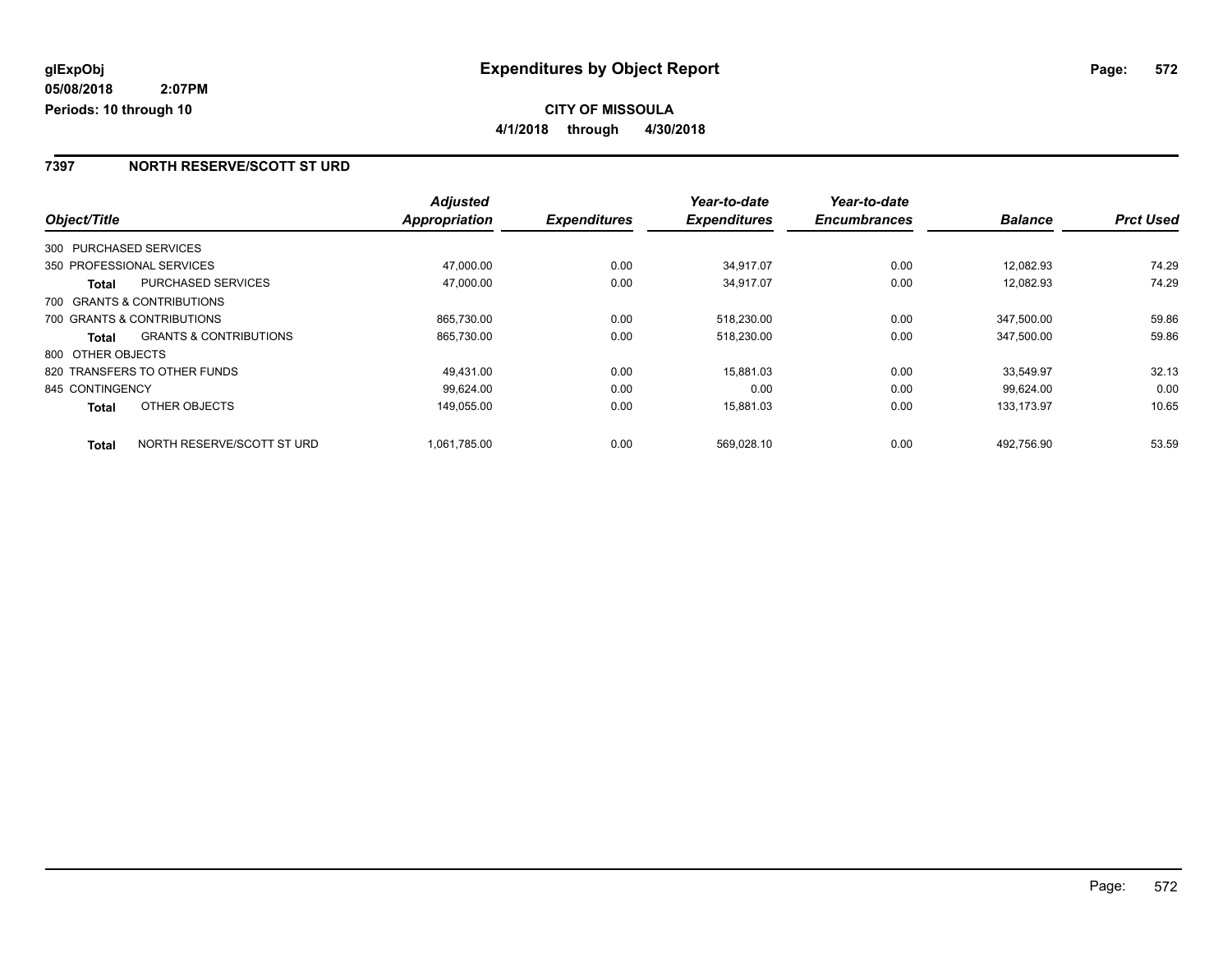## **CITY OF MISSOULA 4/1/2018 through 4/30/2018**

# **7399 INTERMOUNTAIN BOND DEBT SERVICE**

|                              | <b>Adjusted</b> |                     | Year-to-date        | Year-to-date        |                |                  |
|------------------------------|-----------------|---------------------|---------------------|---------------------|----------------|------------------|
| Object/Title                 | Appropriation   | <b>Expenditures</b> | <b>Expenditures</b> | <b>Encumbrances</b> | <b>Balance</b> | <b>Prct Used</b> |
| 600 DEBT SERVICE             |                 |                     |                     |                     |                |                  |
| 610 PRINCIPAL                | 81,500.00       | 0.00                | 40,500.00           | 0.00                | 41,000.00      | 49.69            |
| 620 INTEREST / SERVICE FEES  | 64,658.00       | 0.00                | 32,459.38           | 0.00                | 32,198.62      | 50.20            |
| <b>DEBT SERVICE</b><br>Total | 146,158.00      | 0.00                | 72,959.38           | 0.00                | 73,198.62      | 49.92            |
| <b>MRA</b><br><b>Total</b>   | 146,158.00      | 0.00                | 72,959.38           | 0.00                | 73,198.62      | 49.92            |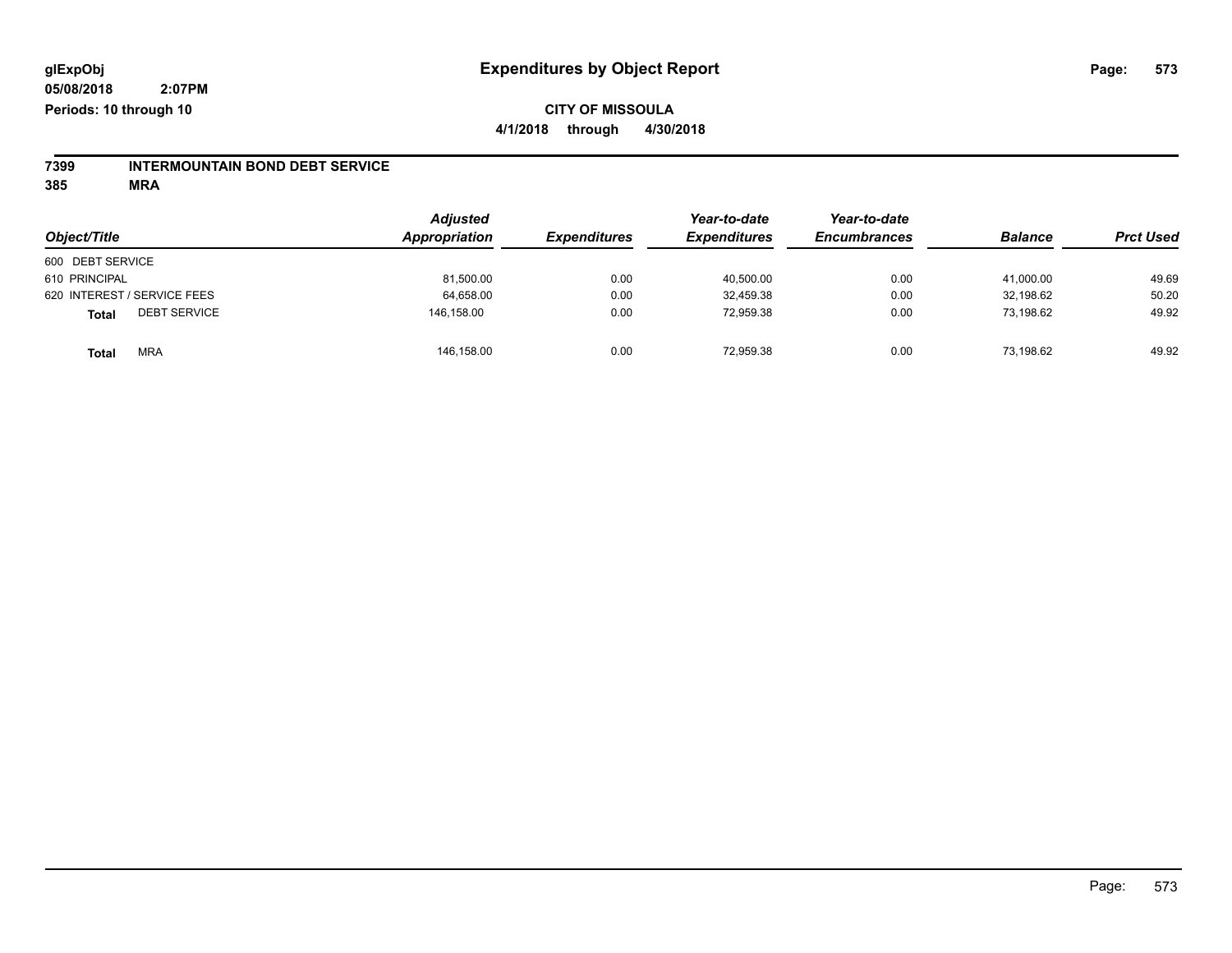**CITY OF MISSOULA 4/1/2018 through 4/30/2018**

#### **7399 INTERMOUNTAIN BOND DEBT SERVICE**

| Object/Title                             | <b>Adjusted</b><br>Appropriation | <b>Expenditures</b> | Year-to-date<br><b>Expenditures</b> | Year-to-date<br><b>Encumbrances</b> | <b>Balance</b> | <b>Prct Used</b> |
|------------------------------------------|----------------------------------|---------------------|-------------------------------------|-------------------------------------|----------------|------------------|
| 600 DEBT SERVICE                         |                                  |                     |                                     |                                     |                |                  |
| 610 PRINCIPAL                            | 81,500.00                        | 0.00                | 40,500.00                           | 0.00                                | 41,000.00      | 49.69            |
| 620 INTEREST / SERVICE FEES              | 64,658.00                        | 0.00                | 32,459.38                           | 0.00                                | 32,198.62      | 50.20            |
| <b>DEBT SERVICE</b><br>Total             | 146,158.00                       | 0.00                | 72.959.38                           | 0.00                                | 73,198.62      | 49.92            |
| INTERMOUNTAIN BOND DEBT SERVICE<br>Total | 146.158.00                       | 0.00                | 72.959.38                           | 0.00                                | 73.198.62      | 49.92            |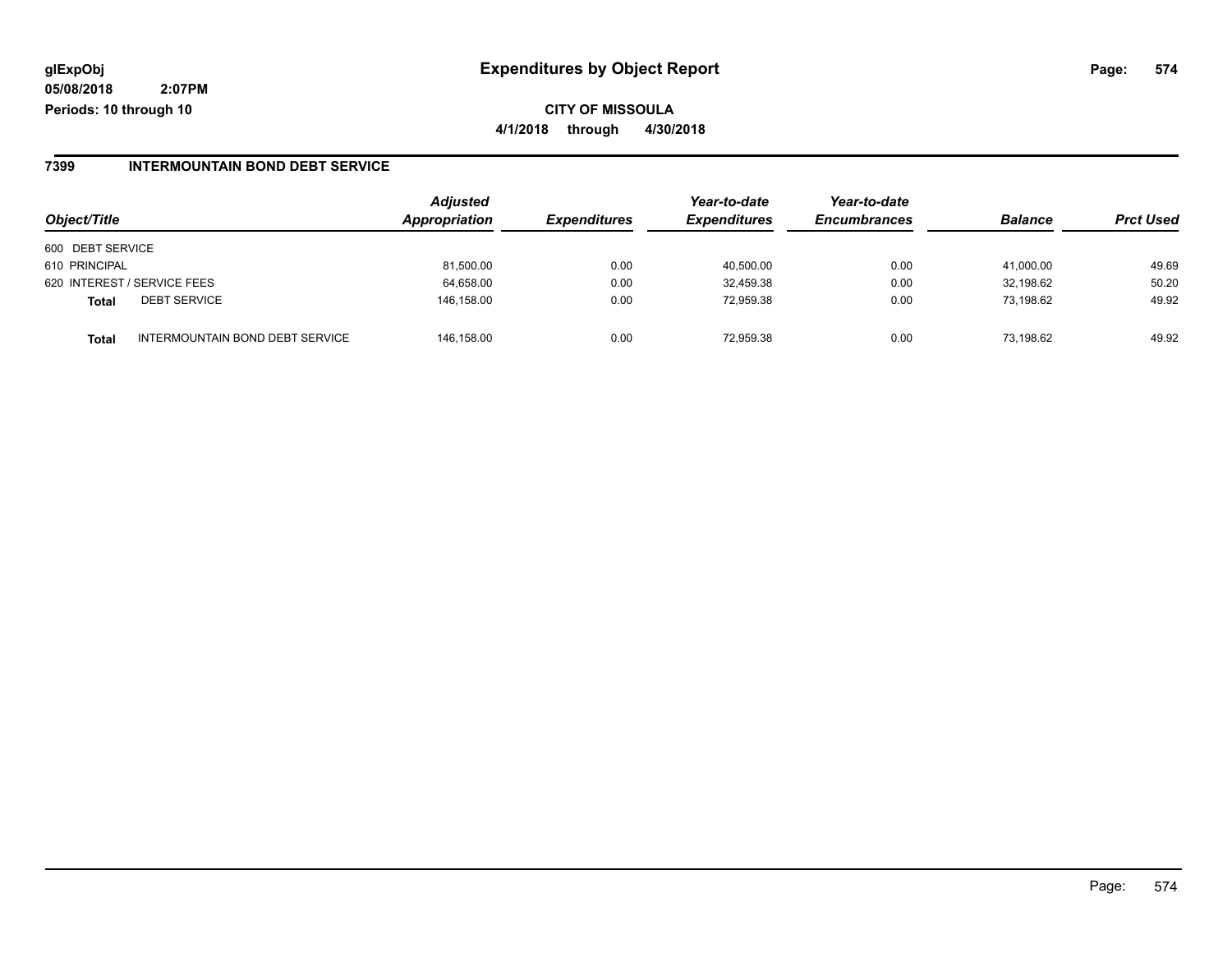**7400 FRONT ST BOND CLEARING**

| Object/Title                 | <b>Adjusted</b><br><b>Appropriation</b> | <i><b>Expenditures</b></i> | Year-to-date<br><b>Expenditures</b> | Year-to-date<br><b>Encumbrances</b> | <b>Balance</b> | <b>Prct Used</b> |
|------------------------------|-----------------------------------------|----------------------------|-------------------------------------|-------------------------------------|----------------|------------------|
| 800 OTHER OBJECTS            |                                         |                            |                                     |                                     |                |                  |
| 820 TRANSFERS TO OTHER FUNDS | 411,730.00                              | 25,631.70                  | 299,639.98                          | 0.00                                | 112.090.02     | 72.78            |
| OTHER OBJECTS<br>Total       | 411.730.00                              | 25.631.70                  | 299.639.98                          | 0.00                                | 112.090.02     | 72.78            |
| <b>MRA</b><br>Total          | 411,730.00                              | 25,631.70                  | 299,639.98                          | 0.00                                | 112,090.02     | 72.78            |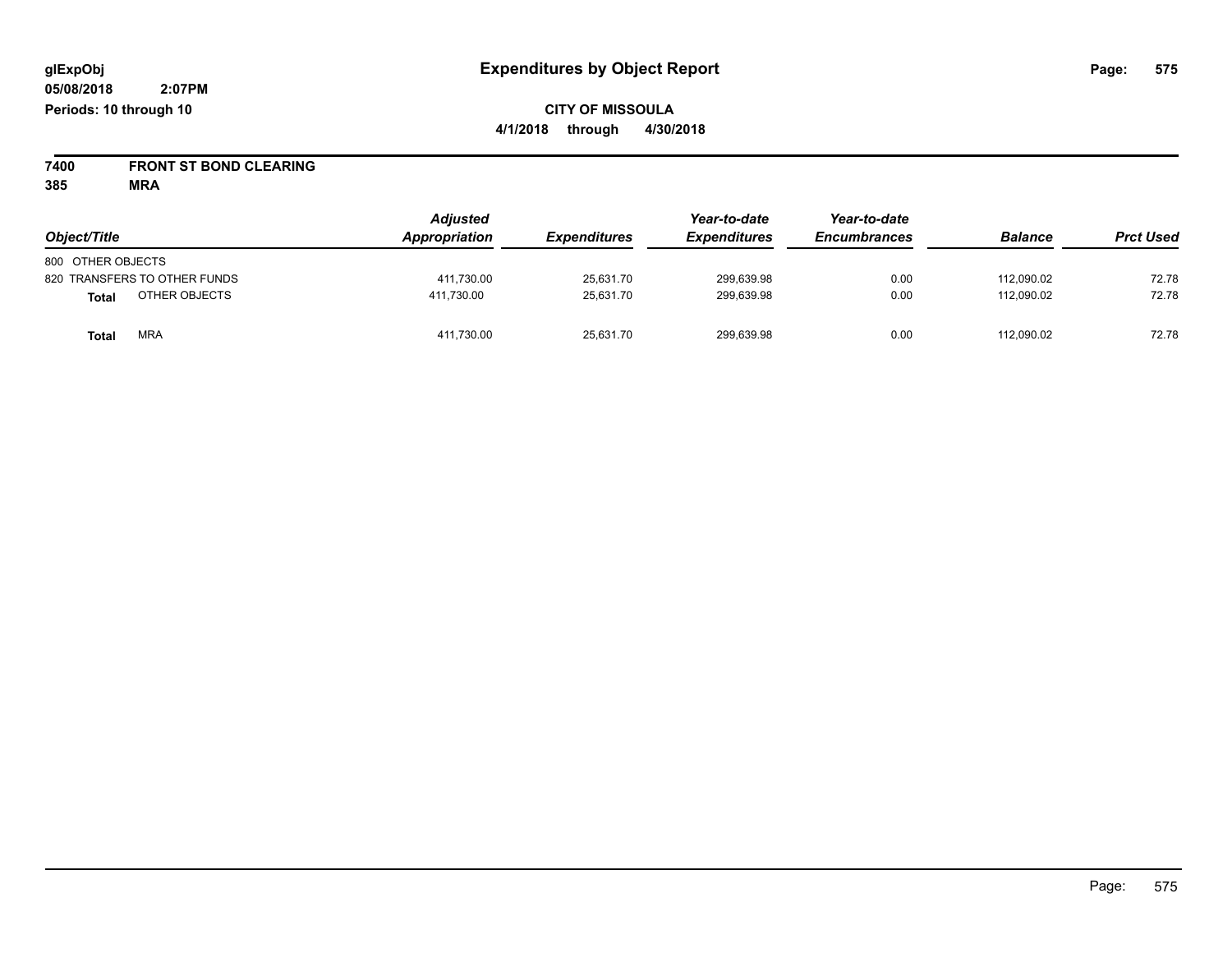#### **7400 FRONT ST BOND CLEARING**

| Object/Title                           | <b>Adjusted</b><br>Appropriation | <i><b>Expenditures</b></i> | Year-to-date<br><b>Expenditures</b> | Year-to-date<br><b>Encumbrances</b> | <b>Balance</b> | <b>Prct Used</b> |
|----------------------------------------|----------------------------------|----------------------------|-------------------------------------|-------------------------------------|----------------|------------------|
|                                        |                                  |                            |                                     |                                     |                |                  |
| 820 TRANSFERS TO OTHER FUNDS           | 411,730.00                       | 25,631.70                  | 299,639.98                          | 0.00                                | 112.090.02     | 72.78            |
| OTHER OBJECTS<br><b>Total</b>          | 411,730.00                       | 25.631.70                  | 299,639.98                          | 0.00                                | 112.090.02     | 72.78            |
| FRONT ST BOND CLEARING<br><b>Total</b> | 411.730.00                       | 25.631.70                  | 299.639.98                          | 0.00                                | 112.090.02     | 72.78            |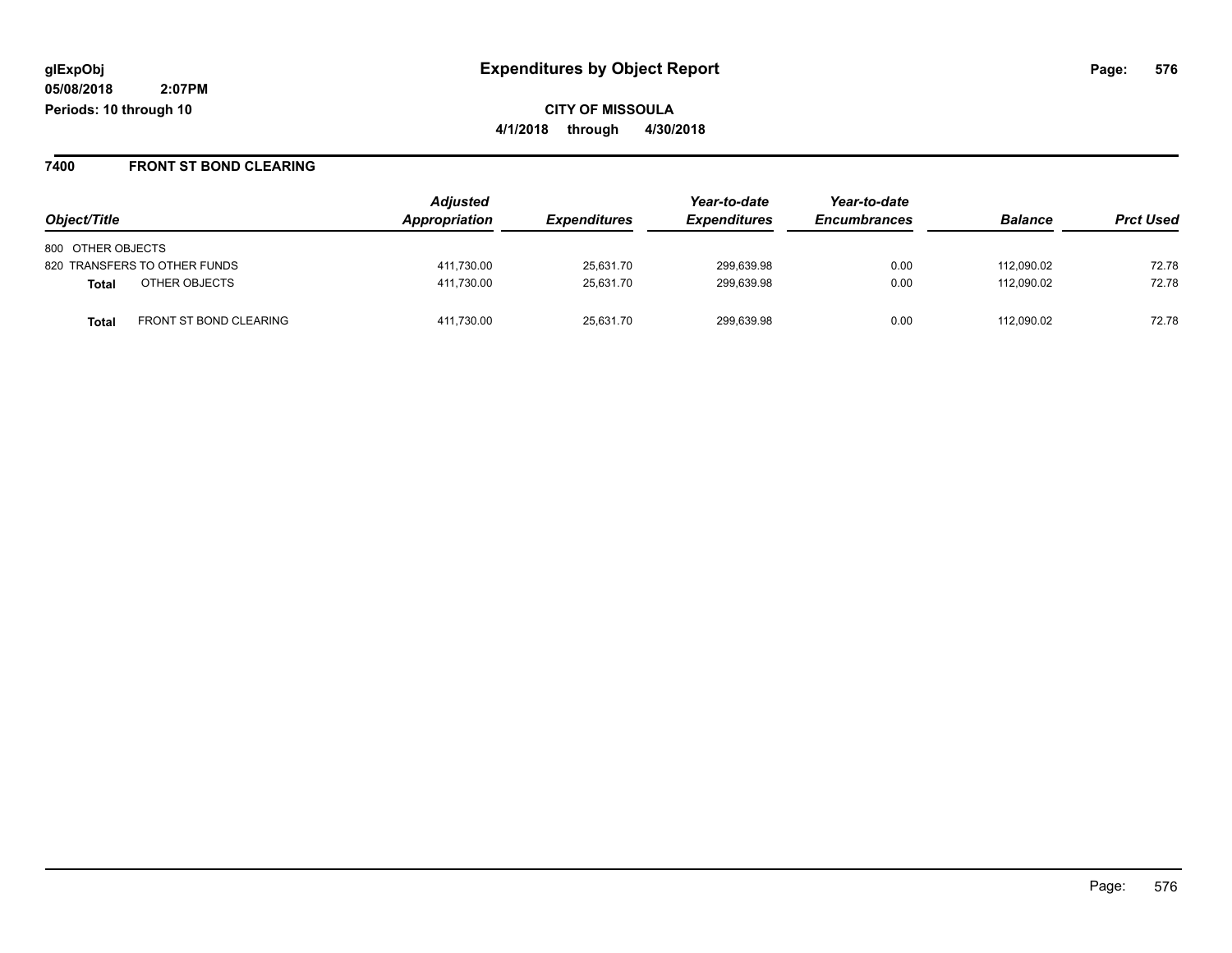# **7401 FRONT ST PARKING STRUCTURE**

**385 MRA**

|                                     | <b>Adjusted</b>      | <b>Expenditures</b> | Year-to-date<br><b>Expenditures</b> | Year-to-date        | <b>Balance</b> | <b>Prct Used</b> |
|-------------------------------------|----------------------|---------------------|-------------------------------------|---------------------|----------------|------------------|
| Object/Title                        | <b>Appropriation</b> |                     |                                     | <b>Encumbrances</b> |                |                  |
| 600 DEBT SERVICE                    |                      |                     |                                     |                     |                |                  |
| 610 PRINCIPAL                       | 102,000.00           | 0.00                | 102.000.00                          | 0.00                | 0.00           | 100.00           |
| 620 INTEREST / SERVICE FEES         | 102,860.00           | 0.00                | 102,860.00                          | 0.00                | 0.00           | 100.00           |
| <b>DEBT SERVICE</b><br><b>Total</b> | 204,860.00           | 0.00                | 204,860.00                          | 0.00                | 0.00           | 100.00           |
| 800 OTHER OBJECTS                   |                      |                     |                                     |                     |                |                  |
| 820 TRANSFERS TO OTHER FUNDS        | 0.00                 | 0.00                | 0.00                                | 0.00                | 0.00           | 0.00             |
| OTHER OBJECTS<br><b>Total</b>       | 0.00                 | 0.00                | 0.00                                | 0.00                | 0.00           | 0.00             |
| <b>MRA</b><br><b>Total</b>          | 204.860.00           | 0.00                | 204.860.00                          | 0.00                | 0.00           | 100.00           |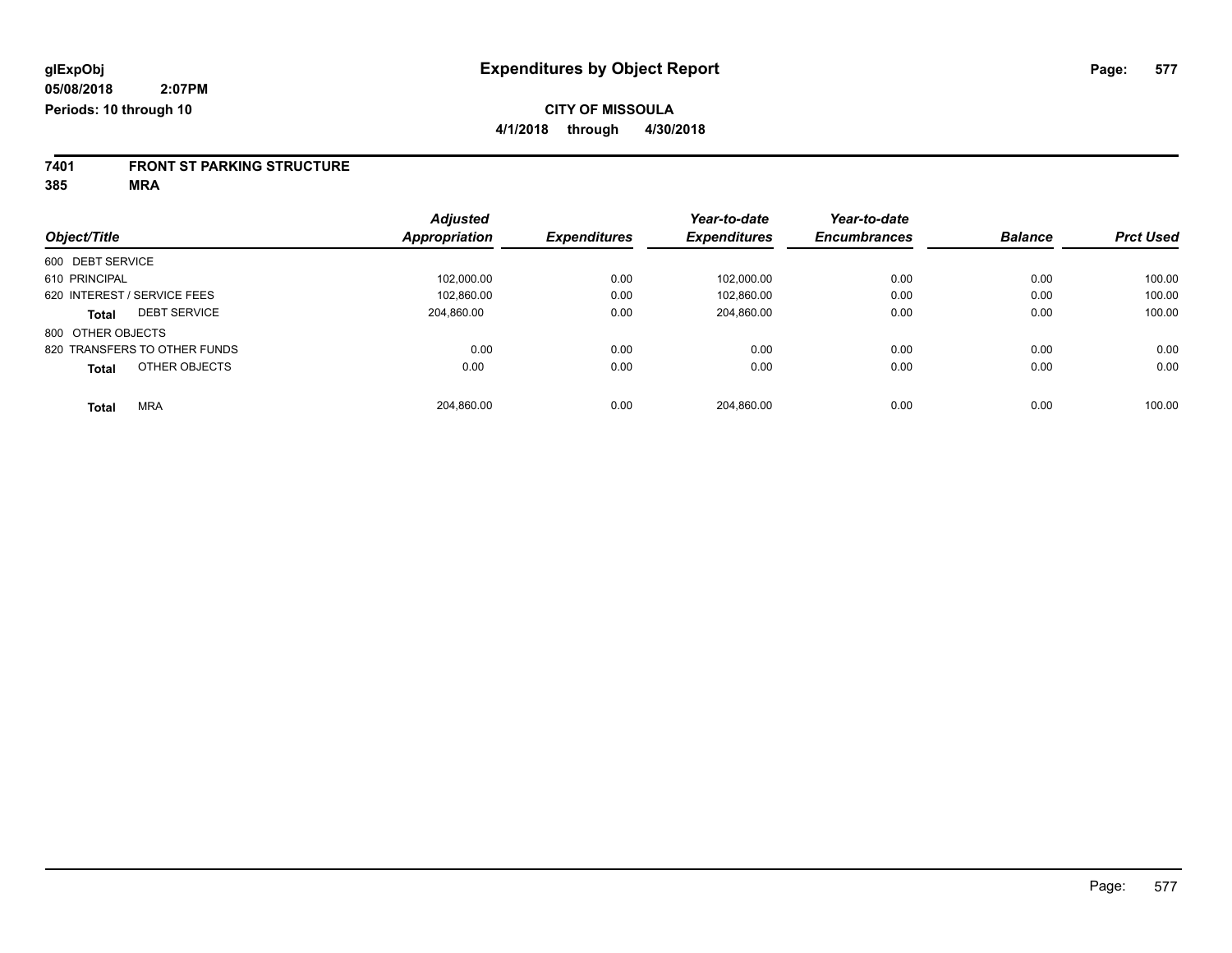**CITY OF MISSOULA 4/1/2018 through 4/30/2018**

#### **7401 FRONT ST PARKING STRUCTURE**

|                                                   | <b>Adjusted</b><br><b>Appropriation</b> |                     | Year-to-date<br><b>Expenditures</b> | Year-to-date        | <b>Balance</b> | <b>Prct Used</b> |
|---------------------------------------------------|-----------------------------------------|---------------------|-------------------------------------|---------------------|----------------|------------------|
| Object/Title                                      |                                         | <b>Expenditures</b> |                                     | <b>Encumbrances</b> |                |                  |
| 600 DEBT SERVICE                                  |                                         |                     |                                     |                     |                |                  |
| 610 PRINCIPAL                                     | 102.000.00                              | 0.00                | 102.000.00                          | 0.00                | 0.00           | 100.00           |
| 620 INTEREST / SERVICE FEES                       | 102,860.00                              | 0.00                | 102,860.00                          | 0.00                | 0.00           | 100.00           |
| <b>DEBT SERVICE</b><br><b>Total</b>               | 204.860.00                              | 0.00                | 204,860.00                          | 0.00                | 0.00           | 100.00           |
| 800 OTHER OBJECTS                                 |                                         |                     |                                     |                     |                |                  |
| 820 TRANSFERS TO OTHER FUNDS                      | 0.00                                    | 0.00                | 0.00                                | 0.00                | 0.00           | 0.00             |
| OTHER OBJECTS<br><b>Total</b>                     | 0.00                                    | 0.00                | 0.00                                | 0.00                | 0.00           | 0.00             |
| <b>FRONT ST PARKING STRUCTURE</b><br><b>Total</b> | 204.860.00                              | 0.00                | 204.860.00                          | 0.00                | 0.00           | 100.00           |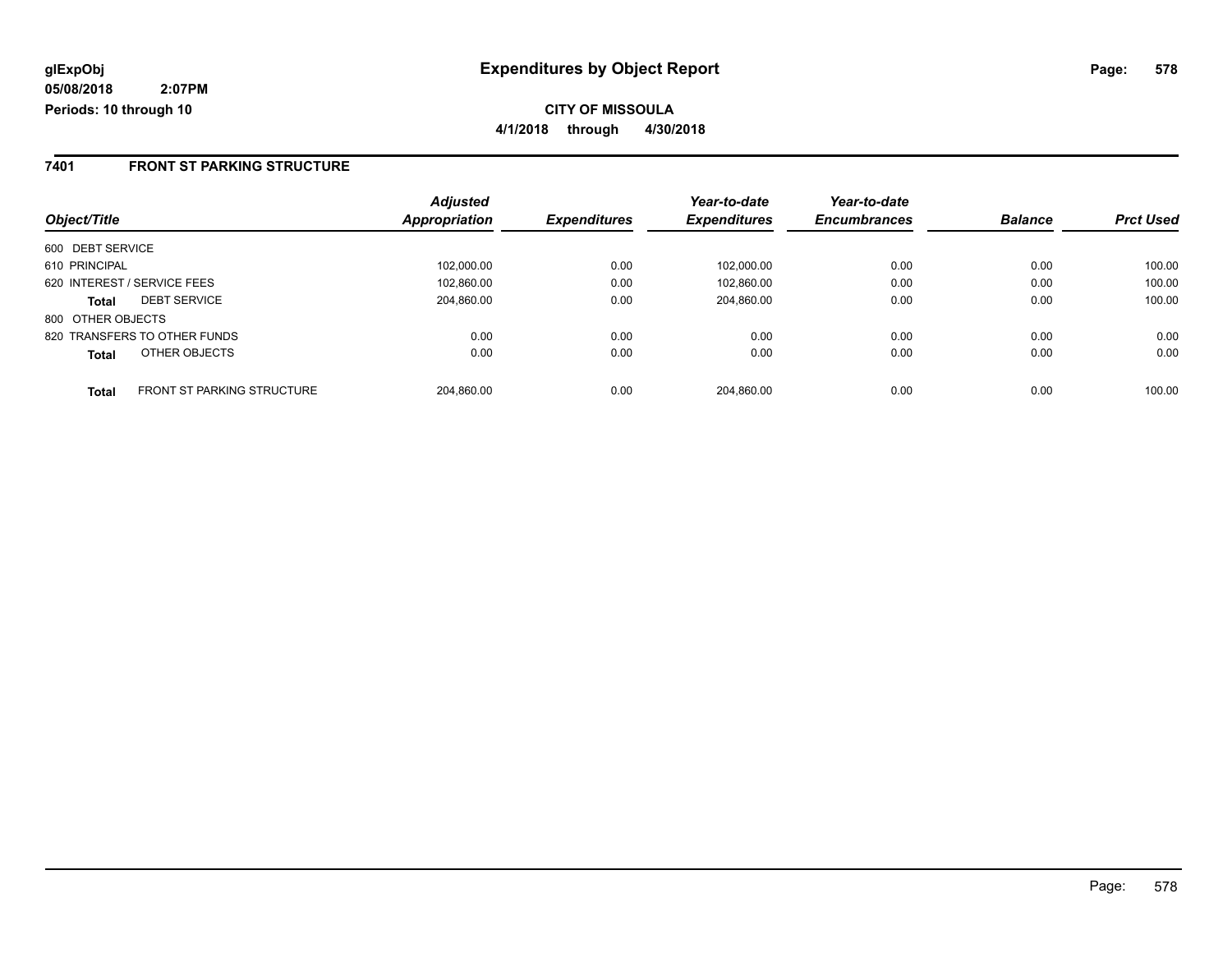# **7402 FRONT ST SUBORDINATE LIEN NOTE**

**385 MRA**

|                                      | <b>Adjusted</b>      |                     | Year-to-date        | Year-to-date        |                |                  |
|--------------------------------------|----------------------|---------------------|---------------------|---------------------|----------------|------------------|
| Object/Title                         | <b>Appropriation</b> | <b>Expenditures</b> | <b>Expenditures</b> | <b>Encumbrances</b> | <b>Balance</b> | <b>Prct Used</b> |
| 500 FIXED CHARGES                    |                      |                     |                     |                     |                |                  |
| 550 MERCHANT SERVICE FEES            | 0.00                 | 0.00                | 0.00                | 0.00                | 0.00           | 0.00             |
| <b>FIXED CHARGES</b><br><b>Total</b> | 0.00                 | 0.00                | 0.00                | 0.00                | 0.00           | 0.00             |
| 600 DEBT SERVICE                     |                      |                     |                     |                     |                |                  |
| 610 PRINCIPAL                        | 30,000.00            | 0.00                | 0.00                | 0.00                | 30.000.00      | 0.00             |
| 620 INTEREST / SERVICE FEES          | 95.717.00            | 0.00                | 41,626.62           | 0.00                | 54,090.38      | 43.49            |
| <b>DEBT SERVICE</b><br><b>Total</b>  | 125.717.00           | 0.00                | 41,626.62           | 0.00                | 84,090.38      | 33.11            |
| <b>MRA</b><br><b>Total</b>           | 125.717.00           | 0.00                | 41,626.62           | 0.00                | 84.090.38      | 33.11            |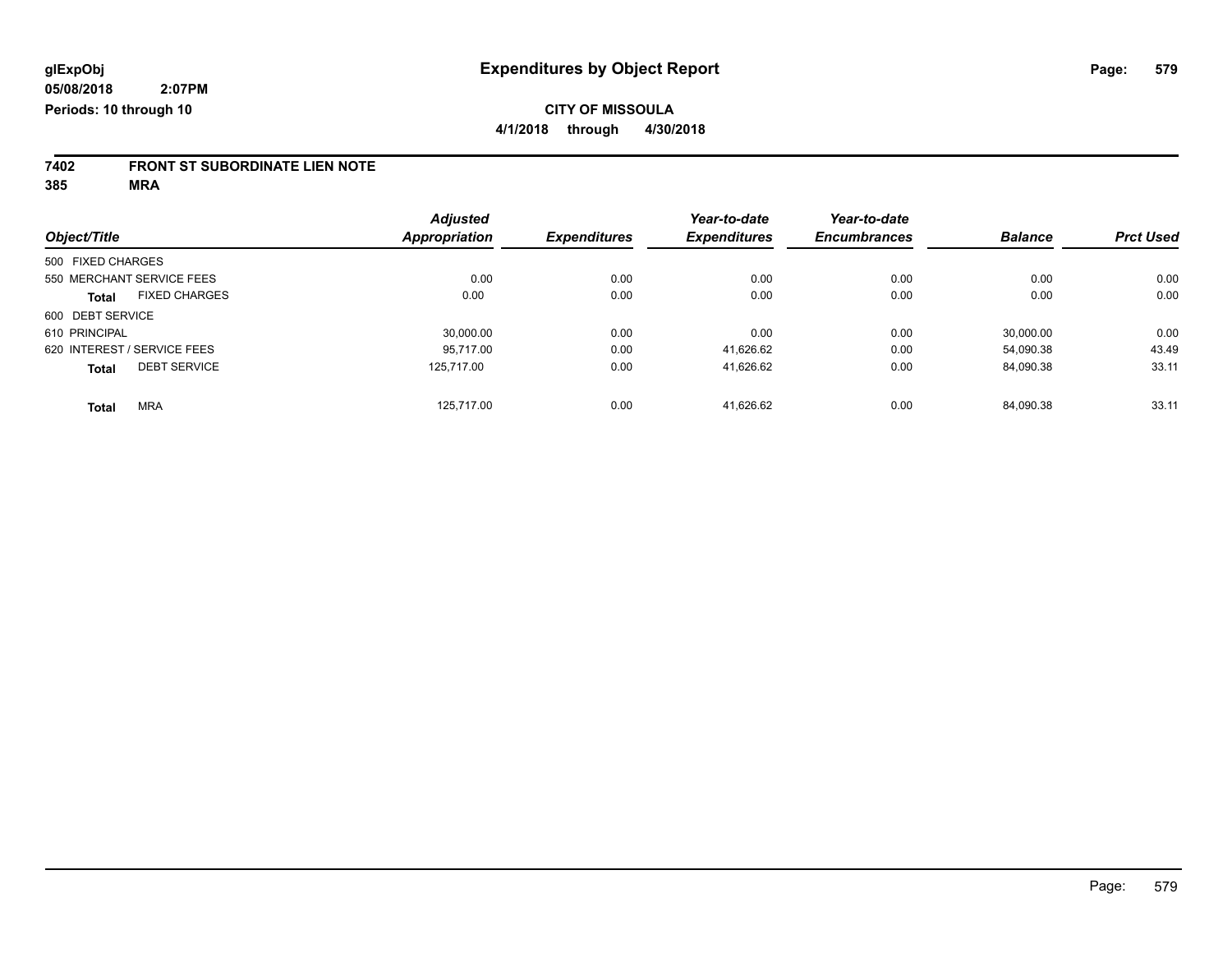**CITY OF MISSOULA 4/1/2018 through 4/30/2018**

#### **7402 FRONT ST SUBORDINATE LIEN NOTE**

| Object/Title                                          | <b>Adjusted</b><br>Appropriation | <b>Expenditures</b> | Year-to-date<br><b>Expenditures</b> | Year-to-date<br><b>Encumbrances</b> | <b>Balance</b> | <b>Prct Used</b> |
|-------------------------------------------------------|----------------------------------|---------------------|-------------------------------------|-------------------------------------|----------------|------------------|
|                                                       |                                  |                     |                                     |                                     |                |                  |
| 500 FIXED CHARGES                                     |                                  |                     |                                     |                                     |                |                  |
| 550 MERCHANT SERVICE FEES                             | 0.00                             | 0.00                | 0.00                                | 0.00                                | 0.00           | 0.00             |
| <b>FIXED CHARGES</b><br><b>Total</b>                  | 0.00                             | 0.00                | 0.00                                | 0.00                                | 0.00           | 0.00             |
| 600 DEBT SERVICE                                      |                                  |                     |                                     |                                     |                |                  |
| 610 PRINCIPAL                                         | 30.000.00                        | 0.00                | 0.00                                | 0.00                                | 30.000.00      | 0.00             |
| 620 INTEREST / SERVICE FEES                           | 95.717.00                        | 0.00                | 41,626.62                           | 0.00                                | 54,090.38      | 43.49            |
| <b>DEBT SERVICE</b><br><b>Total</b>                   | 125.717.00                       | 0.00                | 41,626.62                           | 0.00                                | 84,090.38      | 33.11            |
| <b>FRONT ST SUBORDINATE LIEN NOTE</b><br><b>Total</b> | 125.717.00                       | 0.00                | 41.626.62                           | 0.00                                | 84.090.38      | 33.11            |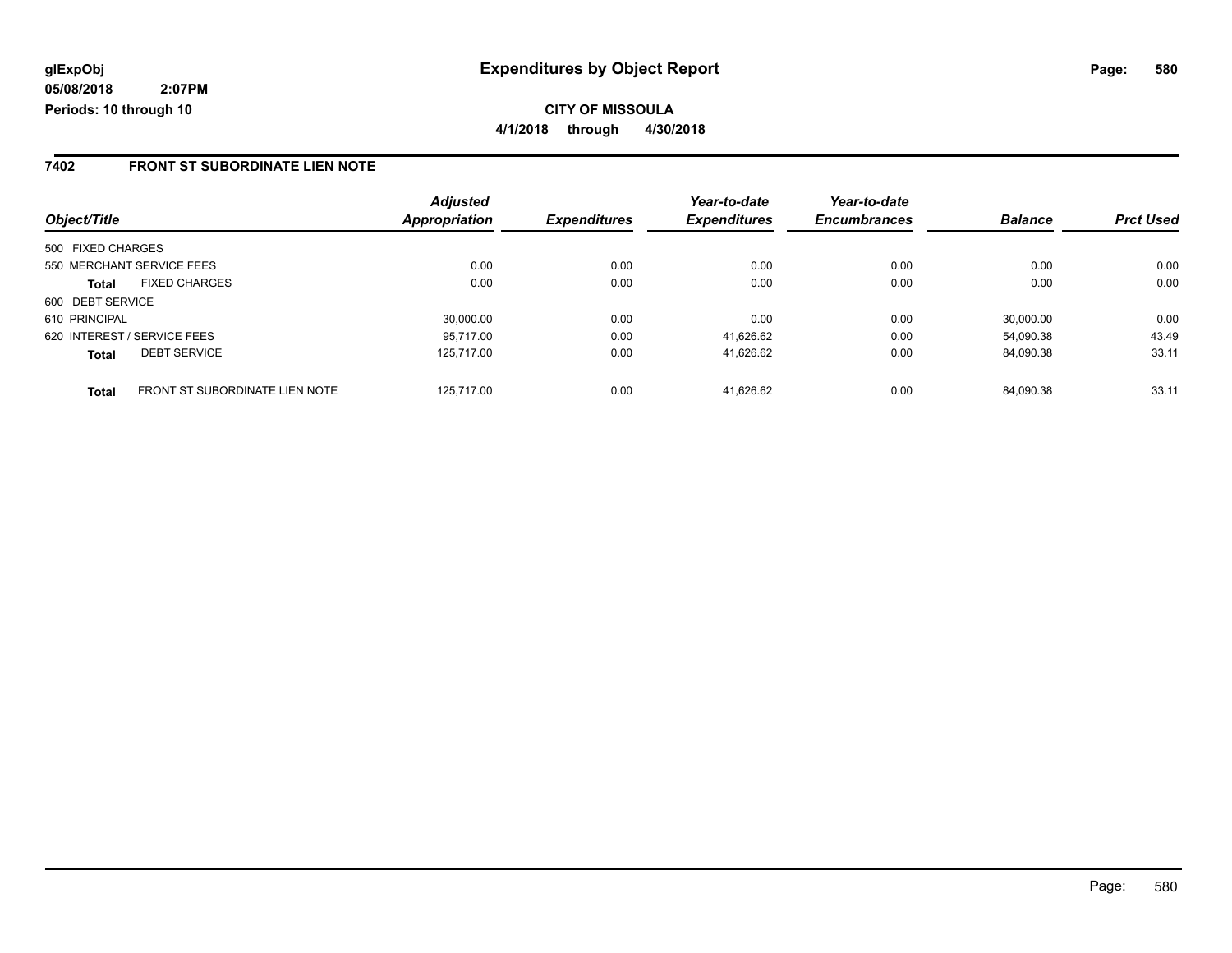#### **CITY OF MISSOULA 4/1/2018 through 4/30/2018**

# **7447 COURT COLLECTED PARKING FINES**

**230 MUNICIPAL COURT**

| Object/Title      |                        | <b>Adjusted</b><br>Appropriation | <b>Expenditures</b> | Year-to-date<br><b>Expenditures</b> | Year-to-date<br><b>Encumbrances</b> | <b>Balance</b> | <b>Prct Used</b> |
|-------------------|------------------------|----------------------------------|---------------------|-------------------------------------|-------------------------------------|----------------|------------------|
| 500 FIXED CHARGES |                        |                                  |                     |                                     |                                     |                |                  |
| 500 FIXED CHARGES |                        | 0.00                             | 0.00                | 0.00                                | 0.00                                | 0.00           | 0.00             |
| <b>Total</b>      | <b>FIXED CHARGES</b>   | 0.00                             | 0.00                | 0.00                                | 0.00                                | 0.00           | 0.00             |
| <b>Total</b>      | <b>MUNICIPAL COURT</b> | 0.00                             | 0.00                | 0.00                                | 0.00                                | 0.00           | 0.00             |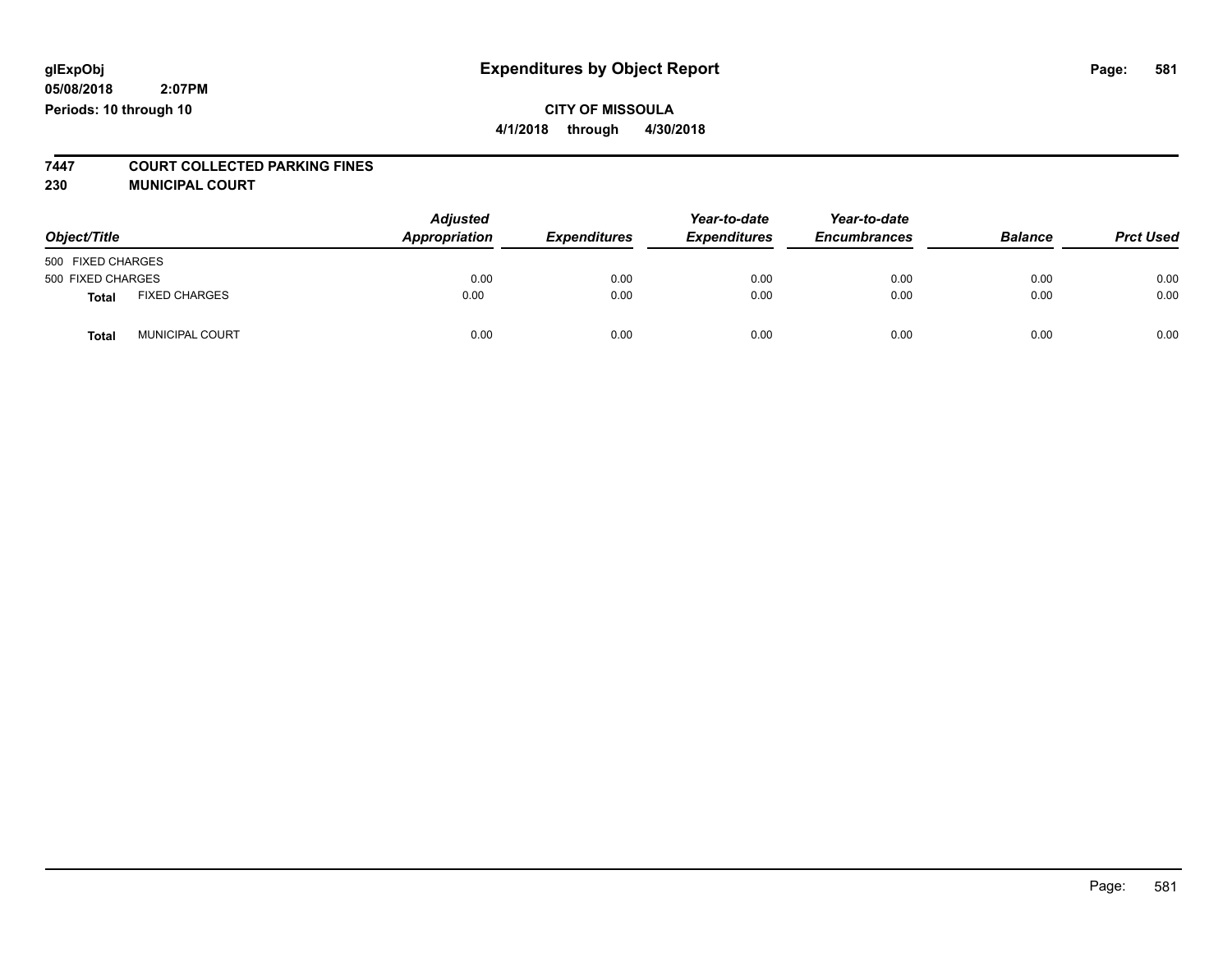#### **glExpObj Expenditures by Object Report Page: 582**

**05/08/2018 2:07PM Periods: 10 through 10**

**CITY OF MISSOULA 4/1/2018 through 4/30/2018**

#### **7447 COURT COLLECTED PARKING FINES**

| Object/Title                                         | <b>Adjusted</b><br>Appropriation | <b>Expenditures</b> | Year-to-date<br><b>Expenditures</b> | Year-to-date<br><b>Encumbrances</b> | <b>Balance</b> | <b>Prct Used</b> |
|------------------------------------------------------|----------------------------------|---------------------|-------------------------------------|-------------------------------------|----------------|------------------|
| 500 FIXED CHARGES                                    |                                  |                     |                                     |                                     |                |                  |
| 500 FIXED CHARGES                                    | 0.00                             | 0.00                | 0.00                                | 0.00                                | 0.00           | 0.00             |
| <b>FIXED CHARGES</b><br>Total                        | 0.00                             | 0.00                | 0.00                                | 0.00                                | 0.00           | 0.00             |
| <b>COURT COLLECTED PARKING FINES</b><br><b>Total</b> | 0.00                             | 0.00                | 0.00                                | 0.00                                | 0.00           | 0.00             |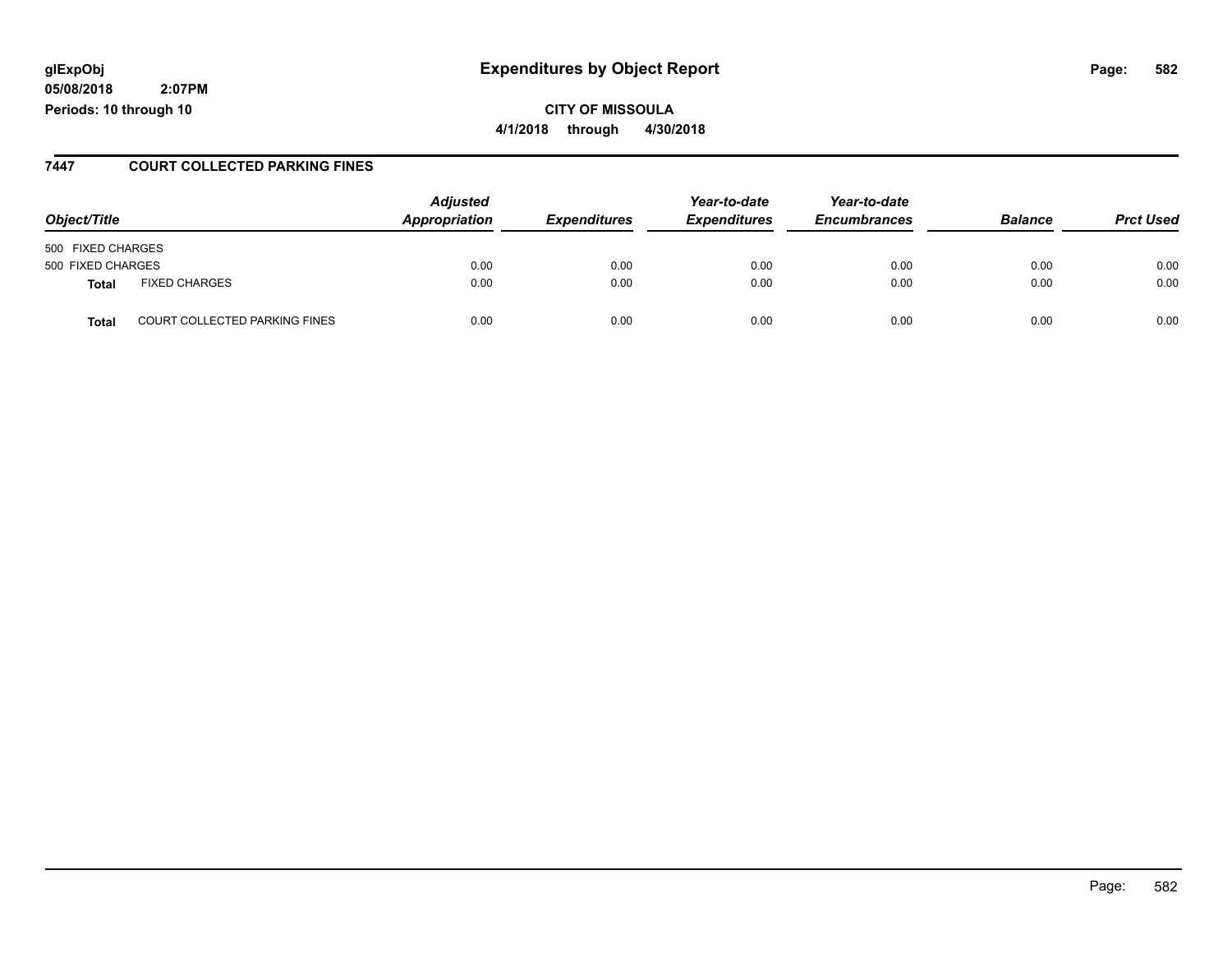**7458 COURT SURCHARGE 230 MUNICIPAL COURT**

| Object/Title      |                        | <b>Adjusted</b><br>Appropriation | <b>Expenditures</b> | Year-to-date<br><b>Expenditures</b> | Year-to-date<br><b>Encumbrances</b> | <b>Balance</b> | <b>Prct Used</b> |
|-------------------|------------------------|----------------------------------|---------------------|-------------------------------------|-------------------------------------|----------------|------------------|
| 500 FIXED CHARGES |                        |                                  |                     |                                     |                                     |                |                  |
| 500 FIXED CHARGES |                        | 0.00                             | 0.00                | 0.00                                | 0.00                                | 0.00           | 0.00             |
| <b>Total</b>      | <b>FIXED CHARGES</b>   | 0.00                             | 0.00                | 0.00                                | 0.00                                | 0.00           | 0.00             |
| <b>Total</b>      | <b>MUNICIPAL COURT</b> | 0.00                             | 0.00                | 0.00                                | 0.00                                | 0.00           | 0.00             |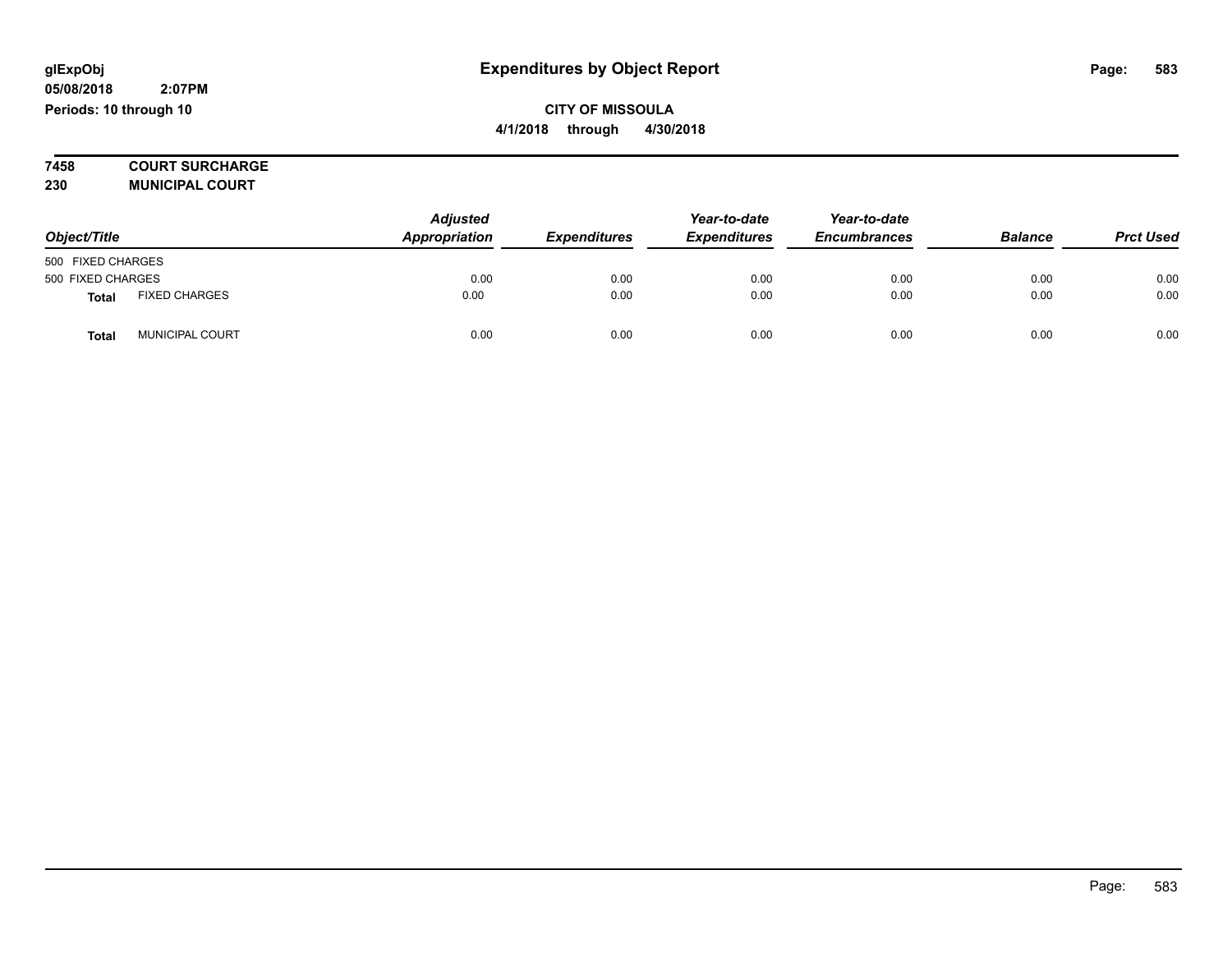**CITY OF MISSOULA 4/1/2018 through 4/30/2018**

#### **7458 COURT SURCHARGE**

| Object/Title      |                        | <b>Adjusted</b><br>Appropriation<br><b>Expenditures</b> | Year-to-date | Year-to-date        |                     |                |                  |
|-------------------|------------------------|---------------------------------------------------------|--------------|---------------------|---------------------|----------------|------------------|
|                   |                        |                                                         |              | <b>Expenditures</b> | <b>Encumbrances</b> | <b>Balance</b> | <b>Prct Used</b> |
| 500 FIXED CHARGES |                        |                                                         |              |                     |                     |                |                  |
| 500 FIXED CHARGES |                        | 0.00                                                    | 0.00         | 0.00                | 0.00                | 0.00           | 0.00             |
| Total             | <b>FIXED CHARGES</b>   | 0.00                                                    | 0.00         | 0.00                | 0.00                | 0.00           | 0.00             |
| <b>Total</b>      | <b>COURT SURCHARGE</b> | 0.00                                                    | 0.00         | 0.00                | 0.00                | 0.00           | 0.00             |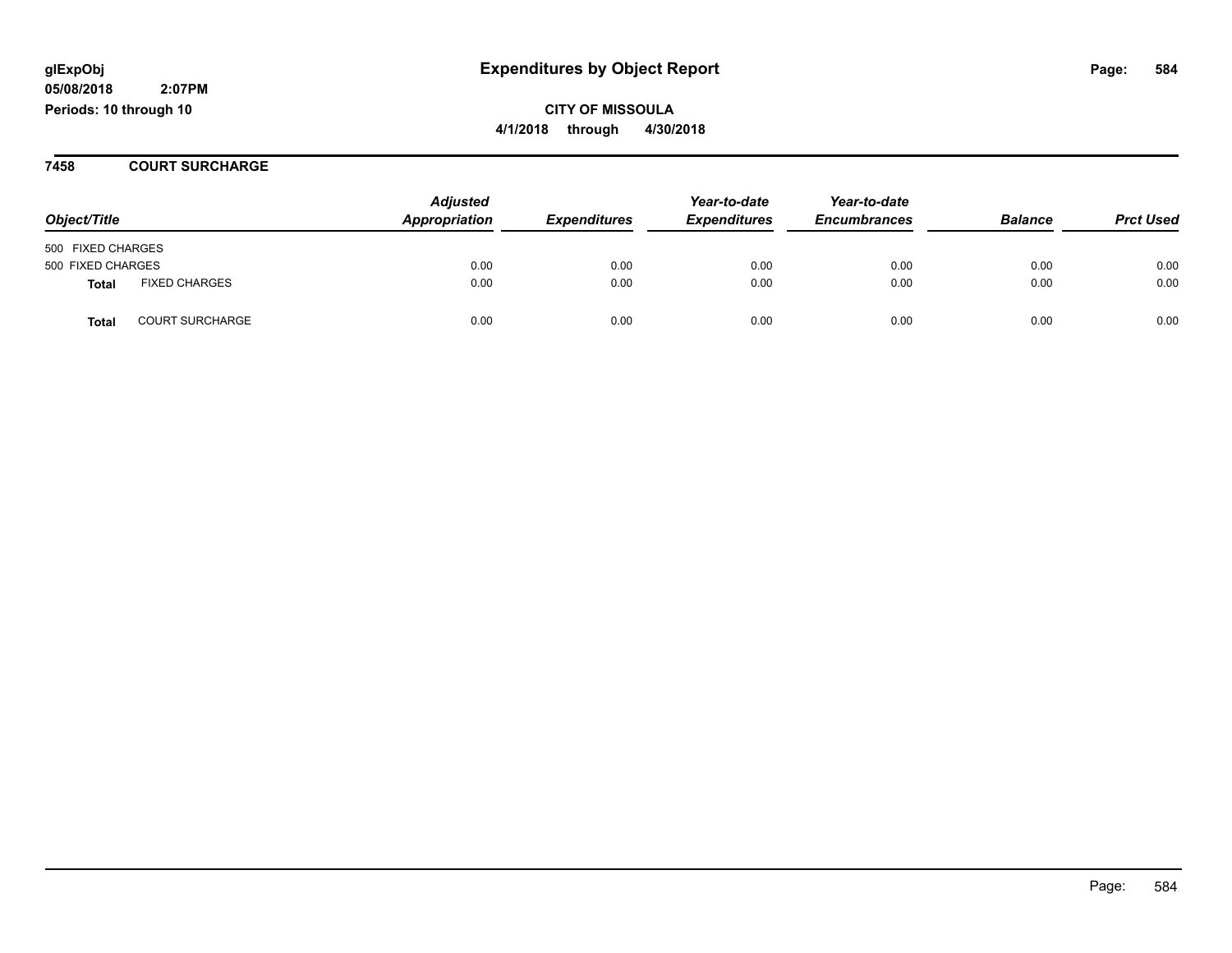**7469 PUBLIC DEFENDER FEES 230 MUNICIPAL COURT**

| Object/Title      |                        | <b>Adjusted</b><br>Appropriation | <b>Expenditures</b> | Year-to-date<br><b>Expenditures</b> | Year-to-date<br><b>Encumbrances</b> | <b>Balance</b> | <b>Prct Used</b> |
|-------------------|------------------------|----------------------------------|---------------------|-------------------------------------|-------------------------------------|----------------|------------------|
| 500 FIXED CHARGES |                        |                                  |                     |                                     |                                     |                |                  |
| 500 FIXED CHARGES |                        | 0.00                             | 0.00                | 0.00                                | 0.00                                | 0.00           | 0.00             |
| Total             | <b>FIXED CHARGES</b>   | 0.00                             | 0.00                | 0.00                                | 0.00                                | 0.00           | 0.00             |
| <b>Total</b>      | <b>MUNICIPAL COURT</b> | 0.00                             | 0.00                | 0.00                                | 0.00                                | 0.00           | 0.00             |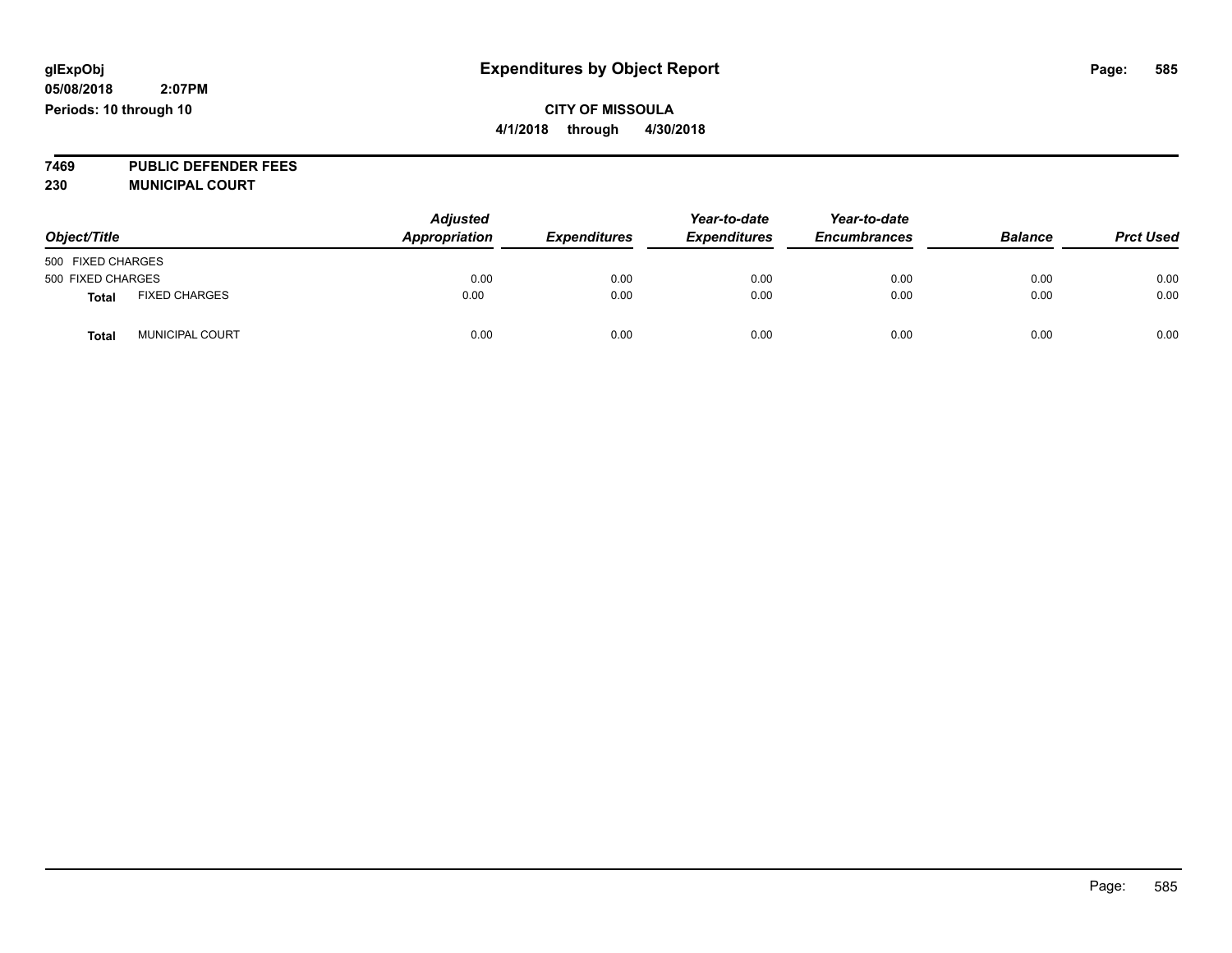**CITY OF MISSOULA 4/1/2018 through 4/30/2018**

#### **7469 PUBLIC DEFENDER FEES**

| Object/Title                  | <b>Adjusted</b><br>Appropriation | <b>Expenditures</b> | Year-to-date<br><b>Expenditures</b> | Year-to-date<br><b>Encumbrances</b> | <b>Balance</b> | <b>Prct Used</b> |
|-------------------------------|----------------------------------|---------------------|-------------------------------------|-------------------------------------|----------------|------------------|
|                               |                                  |                     |                                     |                                     |                |                  |
| 500 FIXED CHARGES             |                                  |                     |                                     |                                     |                |                  |
| 500 FIXED CHARGES             | 0.00                             | 0.00                | 0.00                                | 0.00                                | 0.00           | 0.00             |
| <b>FIXED CHARGES</b><br>Total | 0.00                             | 0.00                | 0.00                                | 0.00                                | 0.00           | 0.00             |
| PUBLIC DEFENDER FEES<br>Total | 0.00                             | 0.00                | 0.00                                | 0.00                                | 0.00           | 0.00             |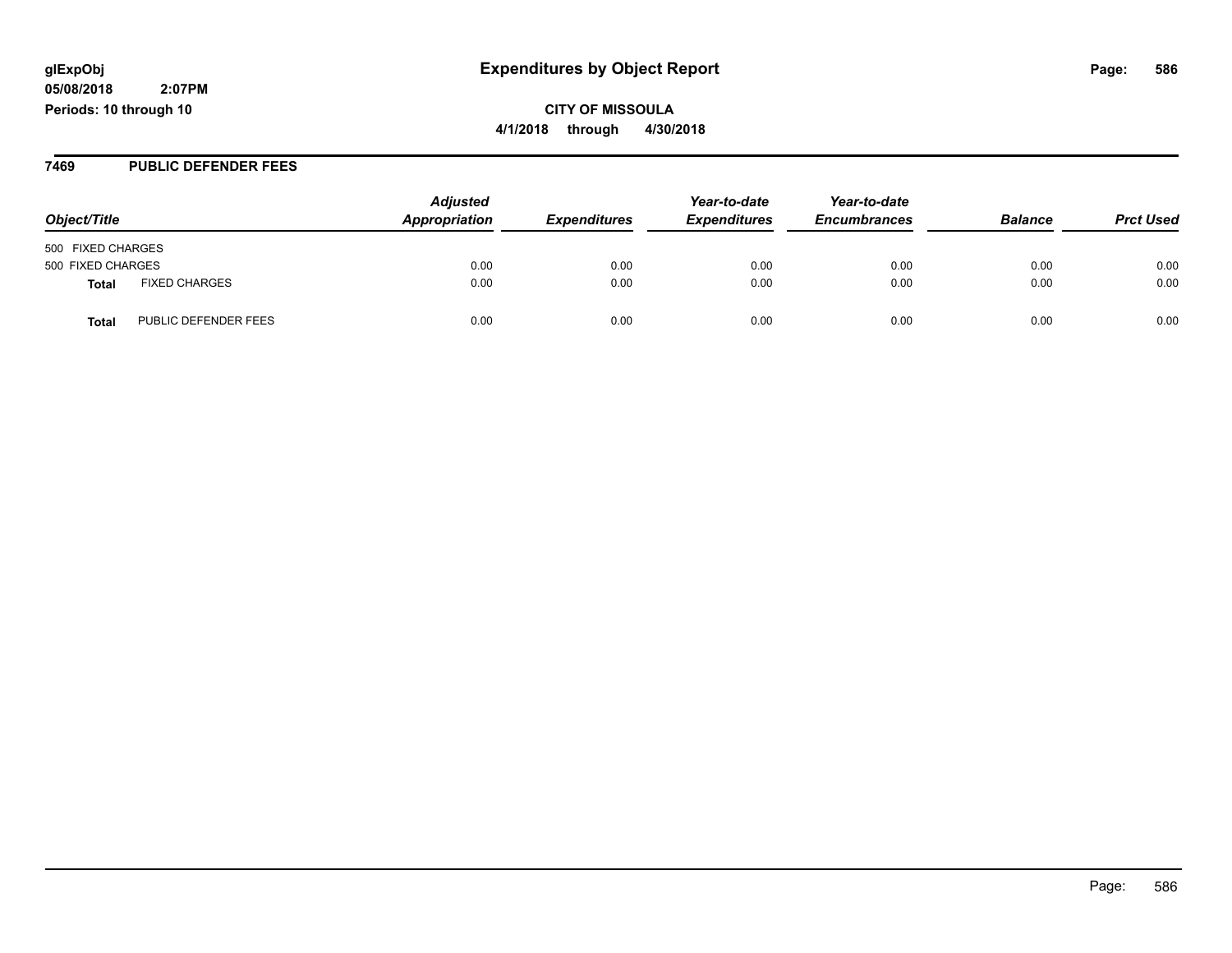#### **7903 COUNTY CLEARING 390 NON-DEPARTMENTAL**

| Object/Title              | <b>Adjusted</b><br>Appropriation | <b>Expenditures</b> | Year-to-date<br><b>Expenditures</b> | Year-to-date<br><b>Encumbrances</b> | <b>Balance</b> | <b>Prct Used</b> |
|---------------------------|----------------------------------|---------------------|-------------------------------------|-------------------------------------|----------------|------------------|
| 800 OTHER OBJECTS         |                                  |                     |                                     |                                     |                |                  |
| 845 CONTINGENCY           | 0.00                             | 2.192.00            | 6.070.67                            | 0.00                                | $-6.070.67$    | 0.00             |
| OTHER OBJECTS<br>Total    | 0.00                             | 2,192.00            | 6,070.67                            | 0.00                                | $-6.070.67$    | 0.00             |
| NON-DEPARTMENTAL<br>Total | 0.00                             | 2,192.00            | 6,070.67                            | 0.00                                | $-6,070.67$    | 0.00             |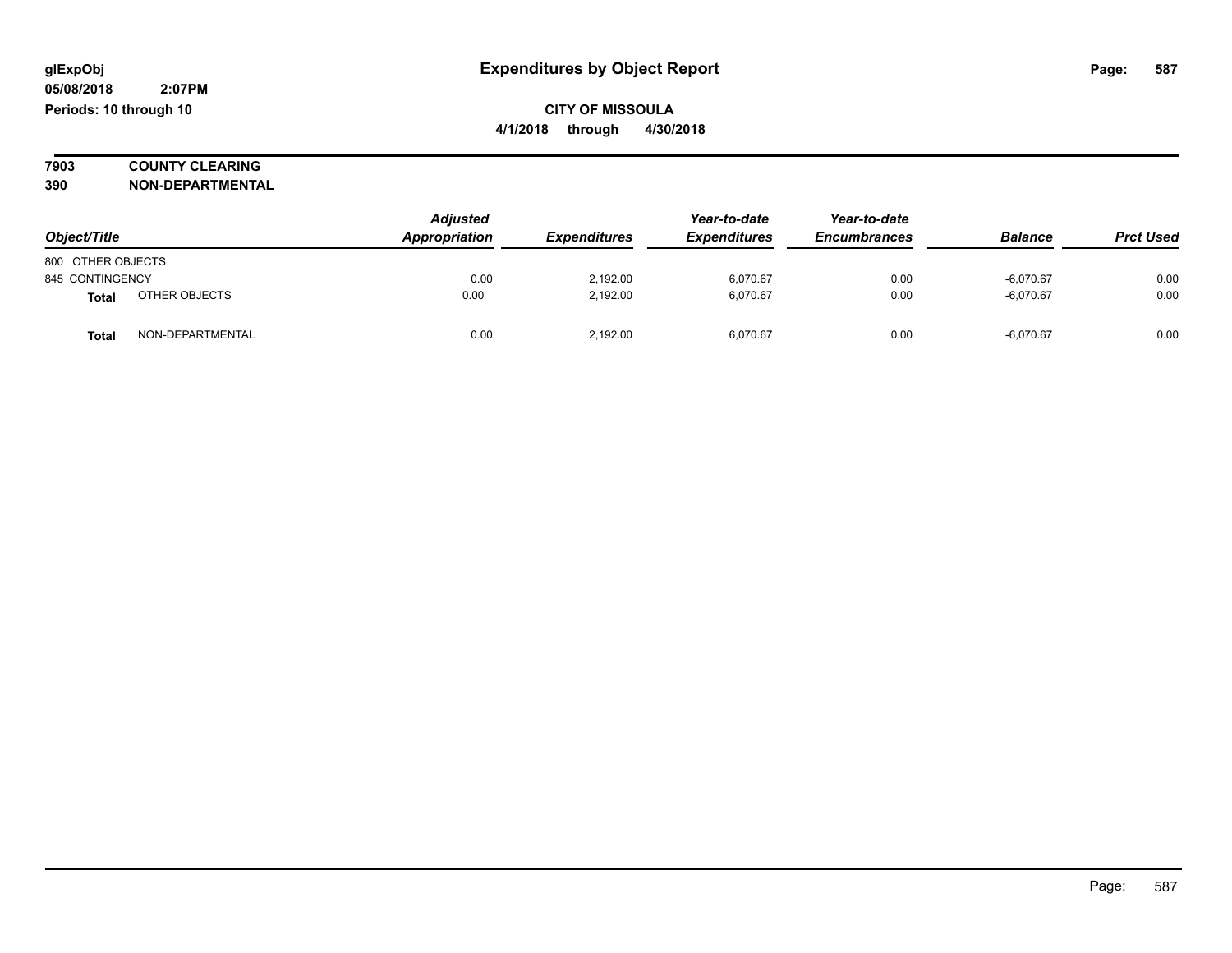**2:07PM Periods: 10 through 10**

#### **CITY OF MISSOULA 4/1/2018 through 4/30/2018**

#### **7903 COUNTY CLEARING**

| Object/Title      |                        | <b>Adjusted</b><br><b>Appropriation</b><br><b>Expenditures</b> | Year-to-date | Year-to-date        |                     |                |                  |
|-------------------|------------------------|----------------------------------------------------------------|--------------|---------------------|---------------------|----------------|------------------|
|                   |                        |                                                                |              | <b>Expenditures</b> | <b>Encumbrances</b> | <b>Balance</b> | <b>Prct Used</b> |
| 800 OTHER OBJECTS |                        |                                                                |              |                     |                     |                |                  |
| 845 CONTINGENCY   |                        | 0.00                                                           | 2,192.00     | 6,070.67            | 0.00                | $-6,070.67$    | 0.00             |
| <b>Total</b>      | OTHER OBJECTS          | 0.00                                                           | 2.192.00     | 6,070.67            | 0.00                | $-6.070.67$    | 0.00             |
| <b>Total</b>      | <b>COUNTY CLEARING</b> | 0.00                                                           | 2.192.00     | 6.070.67            | 0.00                | $-6.070.67$    | 0.00             |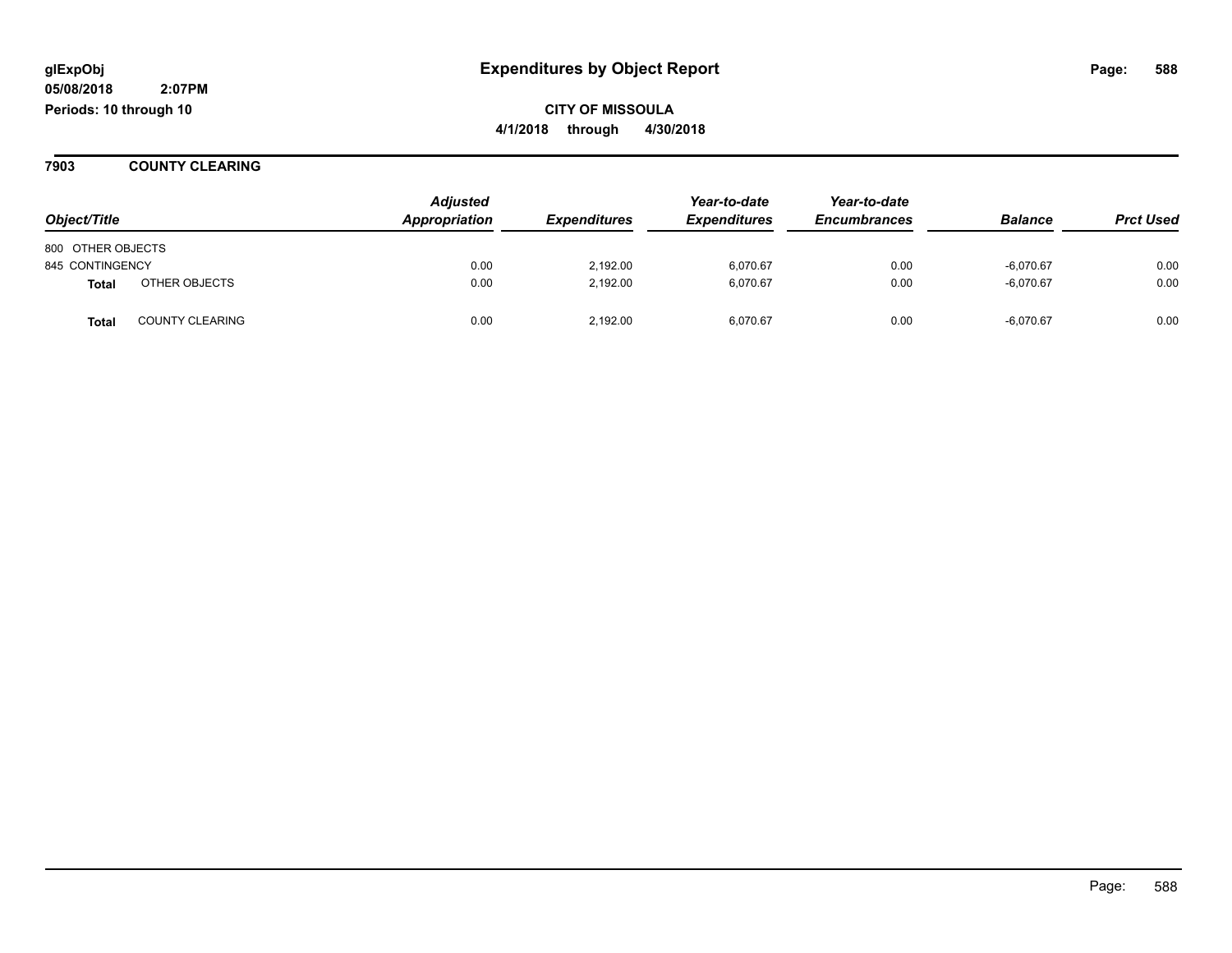# **7904 SEWER REBATE**

**280 PUBLIC WORKS ADMINISTRATION**

|                                             | <b>Adjusted</b> |                            | Year-to-date        | Year-to-date        |                |                  |
|---------------------------------------------|-----------------|----------------------------|---------------------|---------------------|----------------|------------------|
| Object/Title                                | Appropriation   | <i><b>Expenditures</b></i> | <b>Expenditures</b> | <b>Encumbrances</b> | <b>Balance</b> | <b>Prct Used</b> |
| 500 FIXED CHARGES                           |                 |                            |                     |                     |                |                  |
| 500 FIXED CHARGES                           | 0.00            | 0.00                       | 0.00                | 0.00                | 0.00           | 0.00             |
| 550 MERCHANT SERVICE FEES                   | 0.00            | 0.00                       | 0.00                | 0.00                | 0.00           | 0.00             |
| <b>FIXED CHARGES</b><br><b>Total</b>        | 0.00            | 0.00                       | 0.00                | 0.00                | 0.00           | 0.00             |
| 800 OTHER OBJECTS                           |                 |                            |                     |                     |                |                  |
| 820 TRANSFERS TO OTHER FUNDS                | 0.00            | 0.00                       | 0.00                | 0.00                | 0.00           | 0.00             |
| OTHER OBJECTS<br><b>Total</b>               | 0.00            | 0.00                       | 0.00                | 0.00                | 0.00           | 0.00             |
| PUBLIC WORKS ADMINISTRATION<br><b>Total</b> | 0.00            | 0.00                       | 0.00                | 0.00                | 0.00           | 0.00             |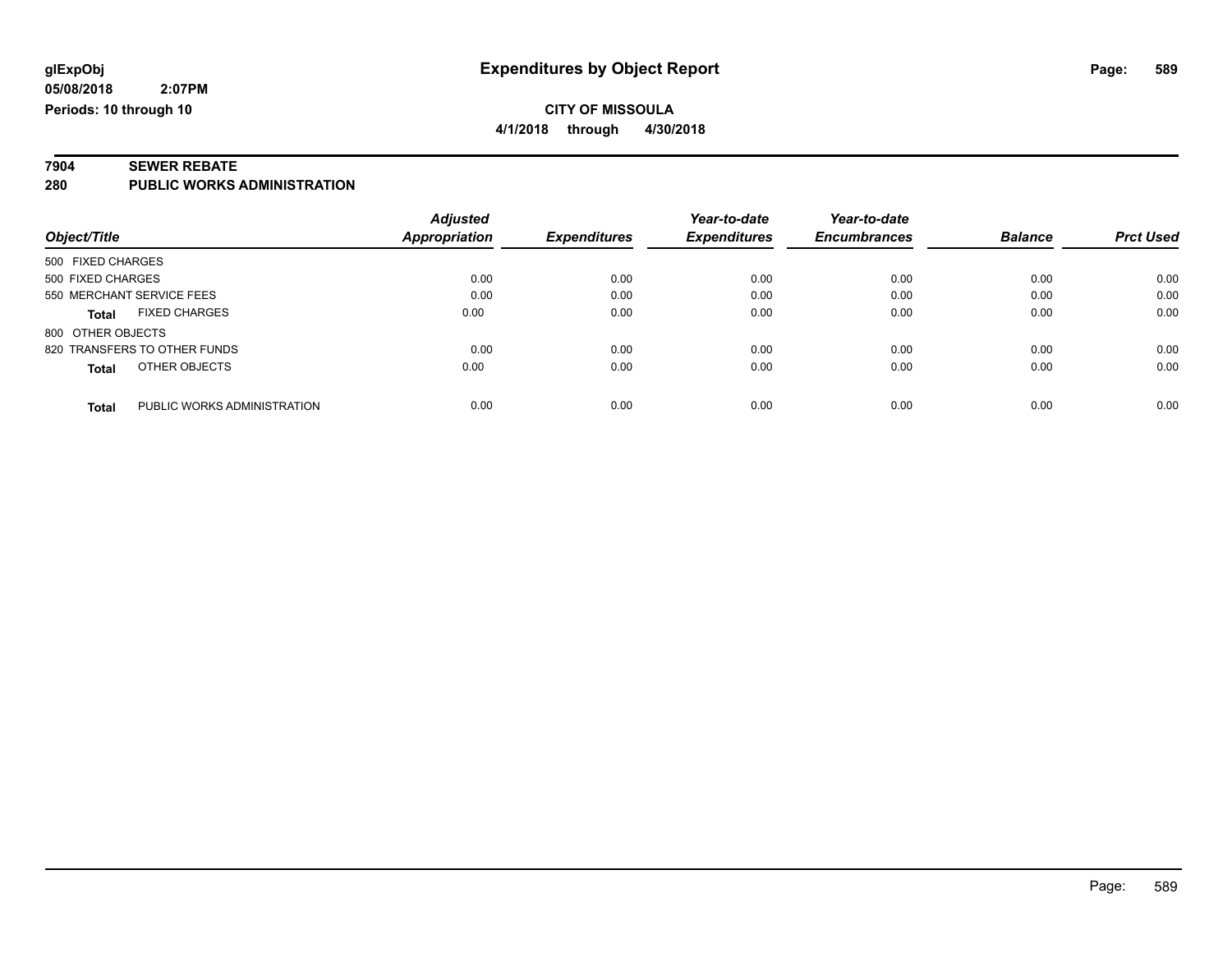**7904 SEWER REBATE**

|                                      | <b>Adjusted</b> |                     | Year-to-date        | Year-to-date        |                |                  |
|--------------------------------------|-----------------|---------------------|---------------------|---------------------|----------------|------------------|
| Object/Title                         | Appropriation   | <b>Expenditures</b> | <b>Expenditures</b> | <b>Encumbrances</b> | <b>Balance</b> | <b>Prct Used</b> |
| 500 FIXED CHARGES                    |                 |                     |                     |                     |                |                  |
| 500 FIXED CHARGES                    | 0.00            | 0.00                | 0.00                | 0.00                | 0.00           | 0.00             |
| 550 MERCHANT SERVICE FEES            | 0.00            | 0.00                | 0.00                | 0.00                | 0.00           | 0.00             |
| <b>FIXED CHARGES</b><br><b>Total</b> | 0.00            | 0.00                | 0.00                | 0.00                | 0.00           | 0.00             |
| 800 OTHER OBJECTS                    |                 |                     |                     |                     |                |                  |
| 820 TRANSFERS TO OTHER FUNDS         | 0.00            | 0.00                | 0.00                | 0.00                | 0.00           | 0.00             |
| OTHER OBJECTS<br><b>Total</b>        | 0.00            | 0.00                | 0.00                | 0.00                | 0.00           | 0.00             |
| <b>SEWER REBATE</b><br><b>Total</b>  | 0.00            | 0.00                | 0.00                | 0.00                | 0.00           | 0.00             |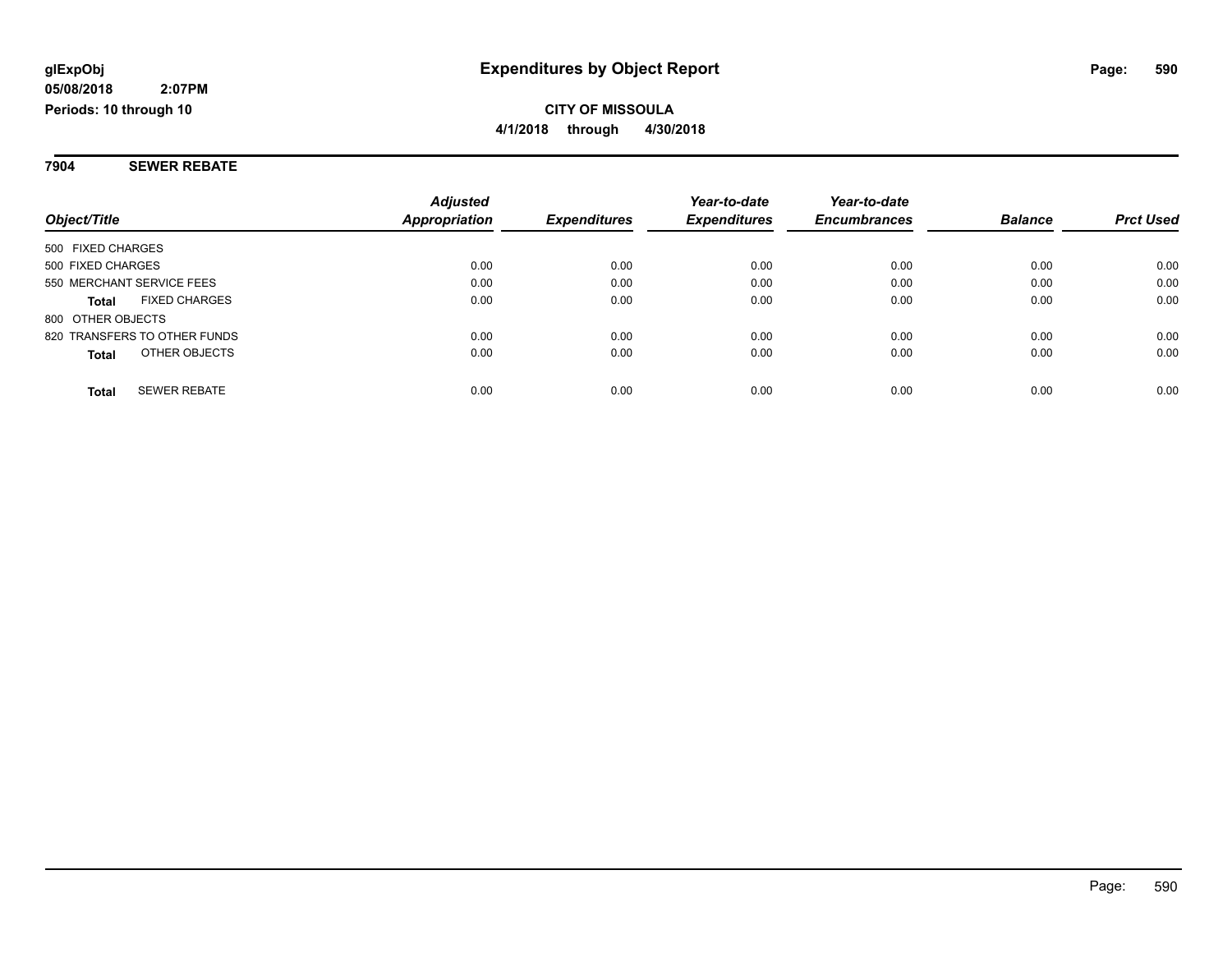**CITY OF MISSOULA 4/1/2018 through 4/30/2018**

# **7905 WYE SEWER RSID 8489**

**280 PUBLIC WORKS ADMINISTRATION**

|                                             | <b>Adjusted</b> |      | Year-to-date<br><b>Expenditures</b><br><b>Expenditures</b> | Year-to-date<br><b>Encumbrances</b> |                |                  |
|---------------------------------------------|-----------------|------|------------------------------------------------------------|-------------------------------------|----------------|------------------|
| Object/Title                                | Appropriation   |      |                                                            |                                     | <b>Balance</b> | <b>Prct Used</b> |
| 500 FIXED CHARGES                           |                 |      |                                                            |                                     |                |                  |
| 500 FIXED CHARGES                           | 0.00            | 0.00 | 0.00                                                       | 0.00                                | 0.00           | 0.00             |
| 550 MERCHANT SERVICE FEES                   | 0.00            | 0.00 | 0.00                                                       | 0.00                                | 0.00           | 0.00             |
| <b>FIXED CHARGES</b><br><b>Total</b>        | 0.00            | 0.00 | 0.00                                                       | 0.00                                | 0.00           | 0.00             |
| PUBLIC WORKS ADMINISTRATION<br><b>Total</b> | 0.00            | 0.00 | 0.00                                                       | 0.00                                | 0.00           | 0.00             |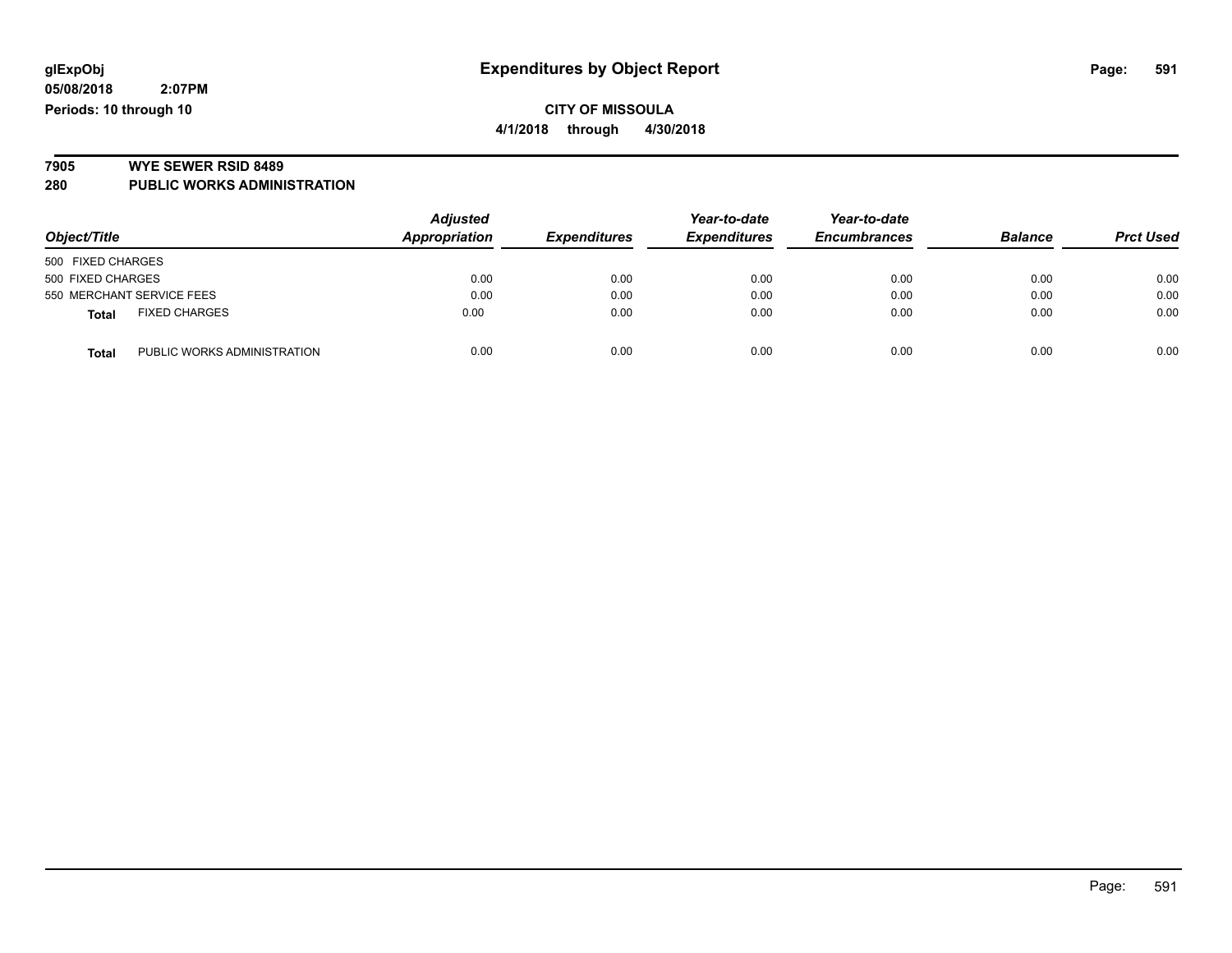**CITY OF MISSOULA 4/1/2018 through 4/30/2018**

**7905 WYE SEWER RSID 8489**

| Object/Title                         | <b>Adjusted</b><br>Appropriation | <b>Expenditures</b> | Year-to-date<br><b>Expenditures</b> | Year-to-date<br><b>Encumbrances</b> | <b>Balance</b> | <b>Prct Used</b> |
|--------------------------------------|----------------------------------|---------------------|-------------------------------------|-------------------------------------|----------------|------------------|
| 500 FIXED CHARGES                    |                                  |                     |                                     |                                     |                |                  |
| 500 FIXED CHARGES                    | 0.00                             | 0.00                | 0.00                                | 0.00                                | 0.00           | 0.00             |
| 550 MERCHANT SERVICE FEES            | 0.00                             | 0.00                | 0.00                                | 0.00                                | 0.00           | 0.00             |
| <b>FIXED CHARGES</b><br><b>Total</b> | 0.00                             | 0.00                | 0.00                                | 0.00                                | 0.00           | 0.00             |
| WYE SEWER RSID 8489<br><b>Total</b>  | 0.00                             | 0.00                | 0.00                                | 0.00                                | 0.00           | 0.00             |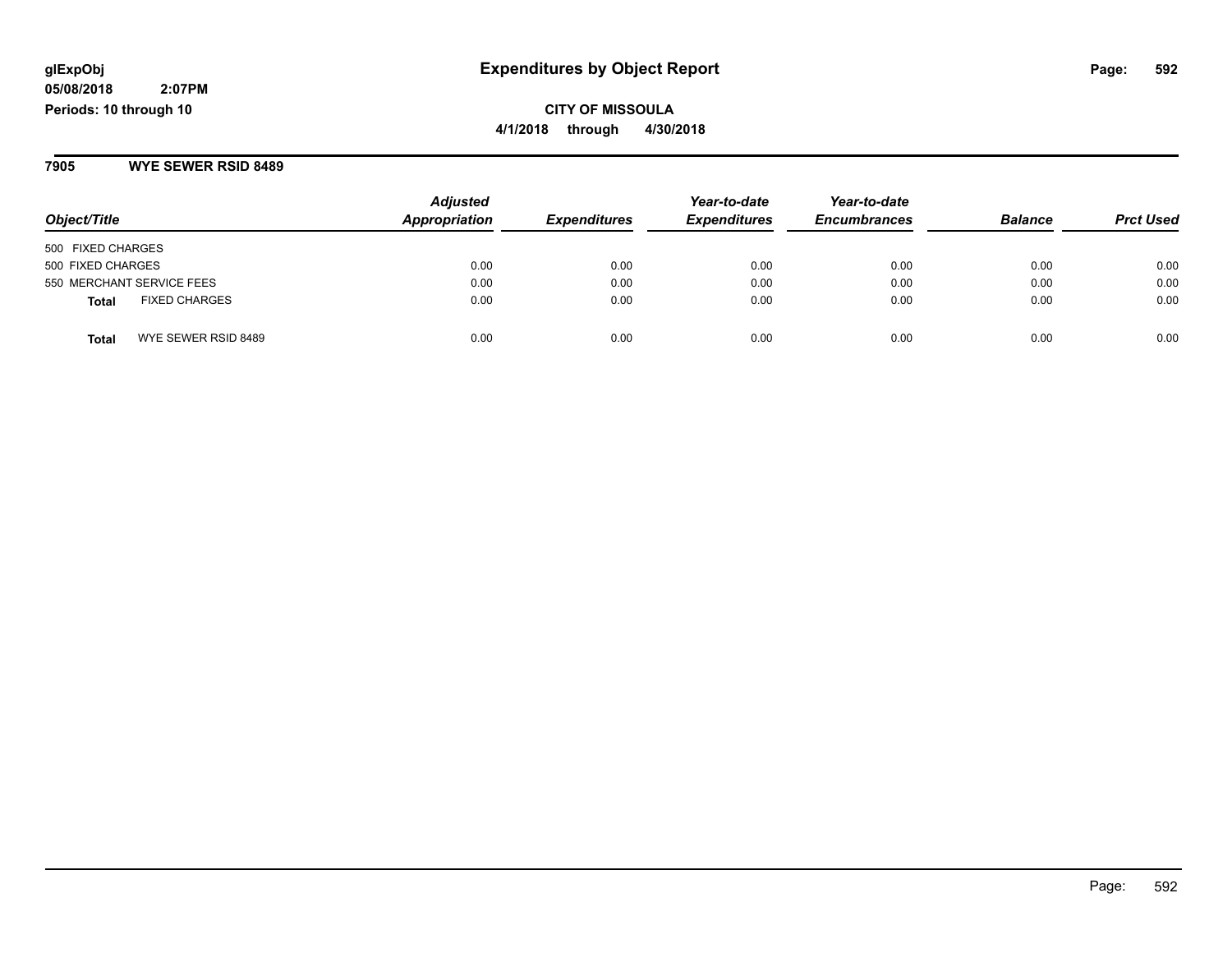# **7911 RESIDENTIAL INSPECTION FUND**

**310 BUILDING INSPECTION**

|                                            | <b>Adjusted</b> |                     | Year-to-date        | Year-to-date        |                |                  |
|--------------------------------------------|-----------------|---------------------|---------------------|---------------------|----------------|------------------|
| Object/Title                               | Appropriation   | <b>Expenditures</b> | <b>Expenditures</b> | <b>Encumbrances</b> | <b>Balance</b> | <b>Prct Used</b> |
| 200 SUPPLIES                               |                 |                     |                     |                     |                |                  |
| 220 OPERATING SUPPLIES                     | 0.00            | 0.00                | 0.00                | 0.00                | 0.00           | 0.00             |
| 240 OTHER SUPPLIES                         | 0.00            | 0.00                | 0.00                | 0.00                | 0.00           | 0.00             |
| <b>SUPPLIES</b><br><b>Total</b>            | 0.00            | 0.00                | 0.00                | 0.00                | 0.00           | 0.00             |
| 300 PURCHASED SERVICES                     |                 |                     |                     |                     |                |                  |
| 310 COMMUNICATIONS                         | 0.00            | 0.00                | 0.00                | 0.00                | 0.00           | 0.00             |
| 320 PRINTING & DUPLICATING                 | 0.00            | 0.00                | 0.00                | 0.00                | 0.00           | 0.00             |
| 330 PUBLICITY, SUBSCRIPTIONS & DUES        | 0.00            | 0.00                | 0.00                | 0.00                | 0.00           | 0.00             |
| PURCHASED SERVICES<br><b>Total</b>         | 0.00            | 0.00                | 0.00                | 0.00                | 0.00           | 0.00             |
| 500 FIXED CHARGES                          |                 |                     |                     |                     |                |                  |
| 550 MERCHANT SERVICE FEES                  | 0.00            | 0.00                | 0.00                | 0.00                | 0.00           | 0.00             |
| <b>FIXED CHARGES</b><br><b>Total</b>       | 0.00            | 0.00                | 0.00                | 0.00                | 0.00           | 0.00             |
| <b>BUILDING INSPECTION</b><br><b>Total</b> | 0.00            | 0.00                | 0.00                | 0.00                | 0.00           | 0.00             |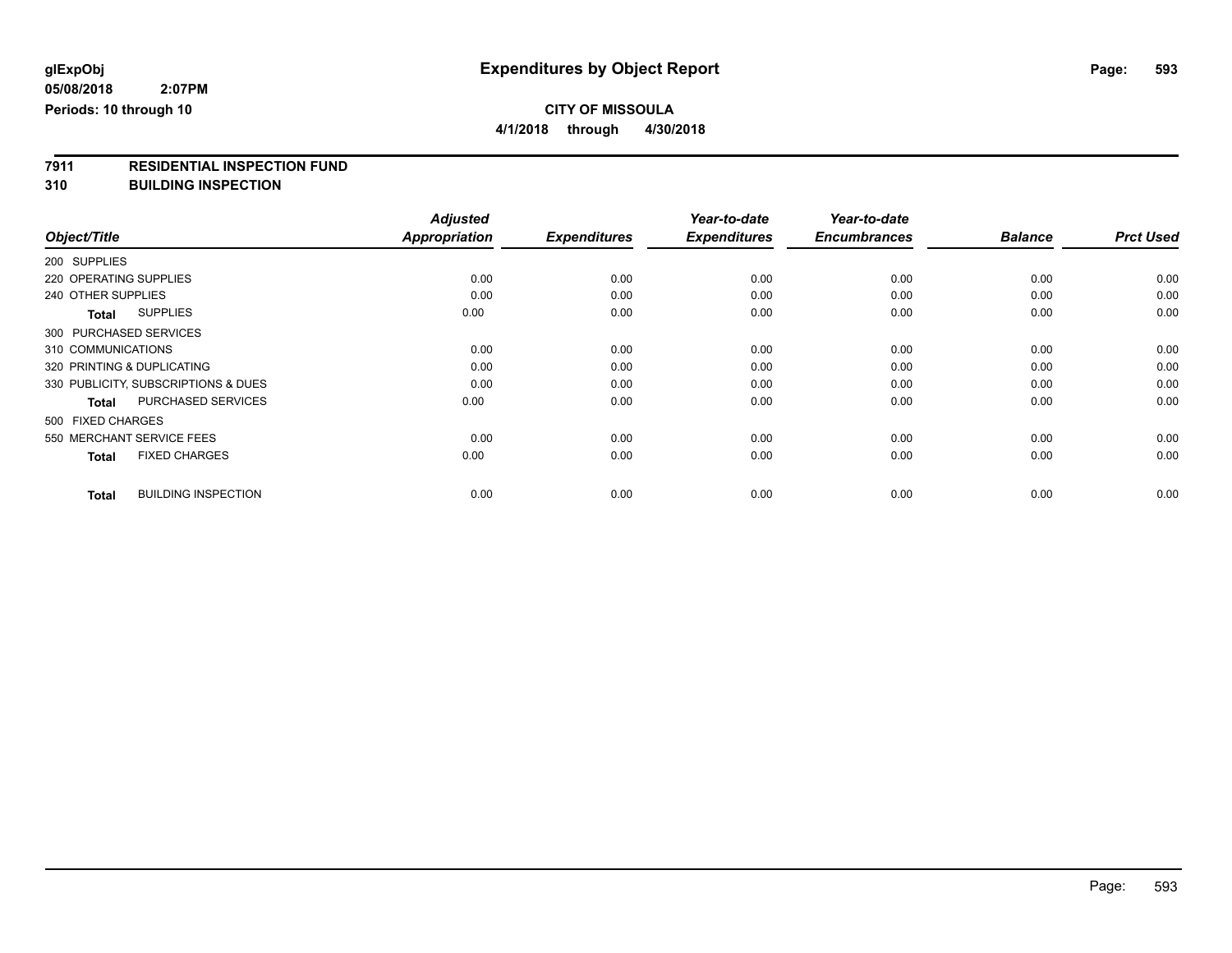**CITY OF MISSOULA 4/1/2018 through 4/30/2018**

#### **7911 RESIDENTIAL INSPECTION FUND**

|                        |                                     | <b>Adjusted</b> |                     | Year-to-date        | Year-to-date        |                |                  |
|------------------------|-------------------------------------|-----------------|---------------------|---------------------|---------------------|----------------|------------------|
| Object/Title           |                                     | Appropriation   | <b>Expenditures</b> | <b>Expenditures</b> | <b>Encumbrances</b> | <b>Balance</b> | <b>Prct Used</b> |
| 200 SUPPLIES           |                                     |                 |                     |                     |                     |                |                  |
| 220 OPERATING SUPPLIES |                                     | 0.00            | 0.00                | 0.00                | 0.00                | 0.00           | 0.00             |
| 240 OTHER SUPPLIES     |                                     | 0.00            | 0.00                | 0.00                | 0.00                | 0.00           | 0.00             |
| <b>Total</b>           | <b>SUPPLIES</b>                     | 0.00            | 0.00                | 0.00                | 0.00                | 0.00           | 0.00             |
|                        | 300 PURCHASED SERVICES              |                 |                     |                     |                     |                |                  |
| 310 COMMUNICATIONS     |                                     | 0.00            | 0.00                | 0.00                | 0.00                | 0.00           | 0.00             |
|                        | 320 PRINTING & DUPLICATING          | 0.00            | 0.00                | 0.00                | 0.00                | 0.00           | 0.00             |
|                        | 330 PUBLICITY, SUBSCRIPTIONS & DUES | 0.00            | 0.00                | 0.00                | 0.00                | 0.00           | 0.00             |
| Total                  | <b>PURCHASED SERVICES</b>           | 0.00            | 0.00                | 0.00                | 0.00                | 0.00           | 0.00             |
| 500 FIXED CHARGES      |                                     |                 |                     |                     |                     |                |                  |
|                        | 550 MERCHANT SERVICE FEES           | 0.00            | 0.00                | 0.00                | 0.00                | 0.00           | 0.00             |
| <b>Total</b>           | <b>FIXED CHARGES</b>                | 0.00            | 0.00                | 0.00                | 0.00                | 0.00           | 0.00             |
| <b>Total</b>           | <b>RESIDENTIAL INSPECTION FUND</b>  | 0.00            | 0.00                | 0.00                | 0.00                | 0.00           | 0.00             |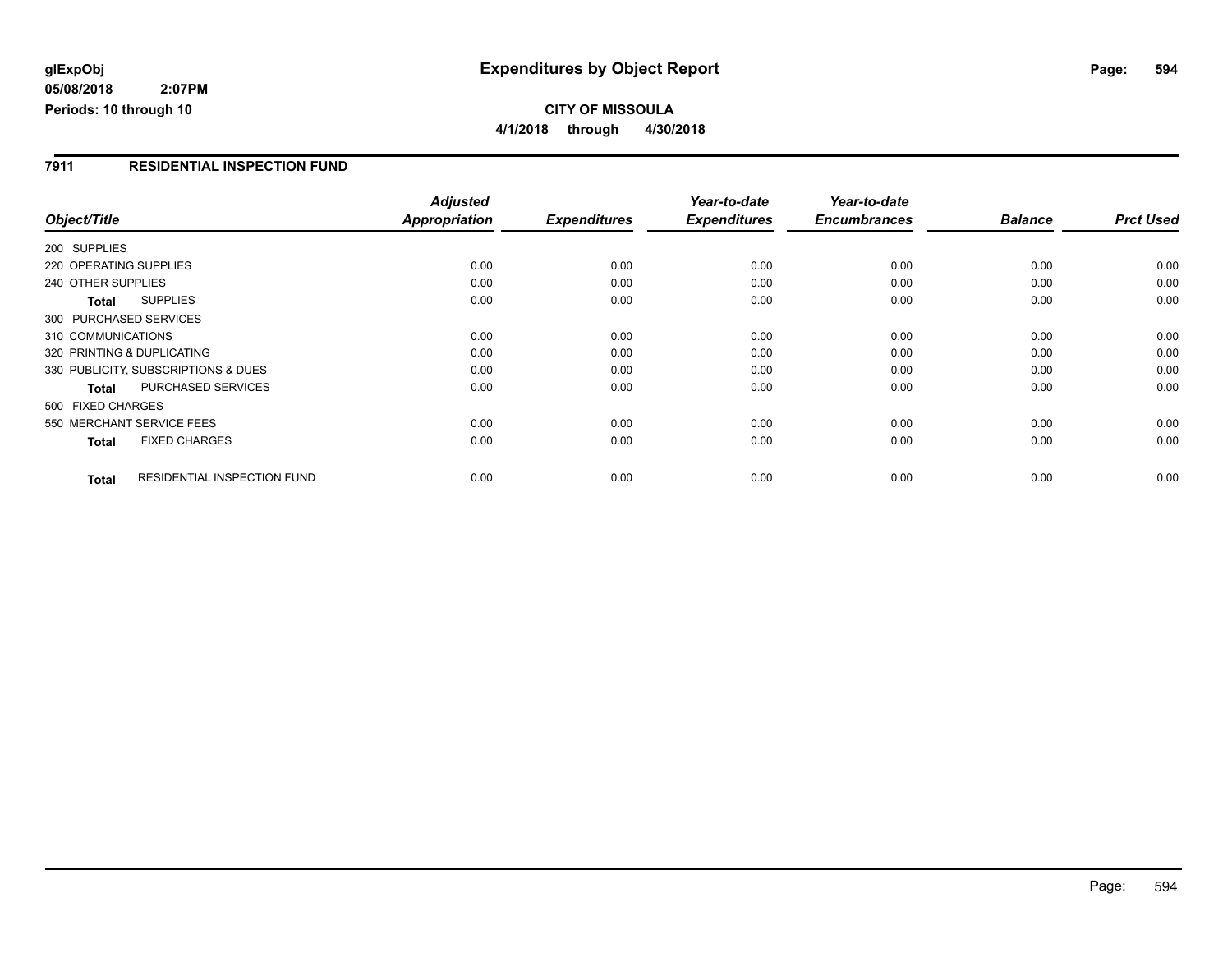### **CITY OF MISSOULA**

**4/1/2018 through 4/30/2018**

# **9000 GENERAL FIXED ASSETS ACCOUNT GROUP**

**900 DEPRECIATION**

| Object/Title                          | <b>Adjusted</b><br>Appropriation | <b>Expenditures</b> | Year-to-date<br><b>Expenditures</b> | Year-to-date<br><b>Encumbrances</b> | <b>Balance</b> | <b>Prct Used</b> |
|---------------------------------------|----------------------------------|---------------------|-------------------------------------|-------------------------------------|----------------|------------------|
| 800 OTHER OBJECTS                     |                                  |                     |                                     |                                     |                |                  |
| 830 DEPRECIATION                      | 0.00                             | 0.00                | 0.00                                | 0.00                                | 0.00           | 0.00             |
| OTHER OBJECTS<br><b>Total</b>         | 0.00                             | 0.00                | 0.00                                | 0.00                                | 0.00           | 0.00             |
| 900 CAPITAL OUTLAY                    |                                  |                     |                                     |                                     |                |                  |
| 900 CAPITAL OUTLAY                    | 0.00                             | 0.00                | 0.00                                | 0.00                                | 0.00           | 0.00             |
| <b>CAPITAL OUTLAY</b><br><b>Total</b> | 0.00                             | 0.00                | 0.00                                | 0.00                                | 0.00           | 0.00             |
| <b>DEPRECIATION</b><br><b>Total</b>   | 0.00                             | 0.00                | 0.00                                | 0.00                                | 0.00           | 0.00             |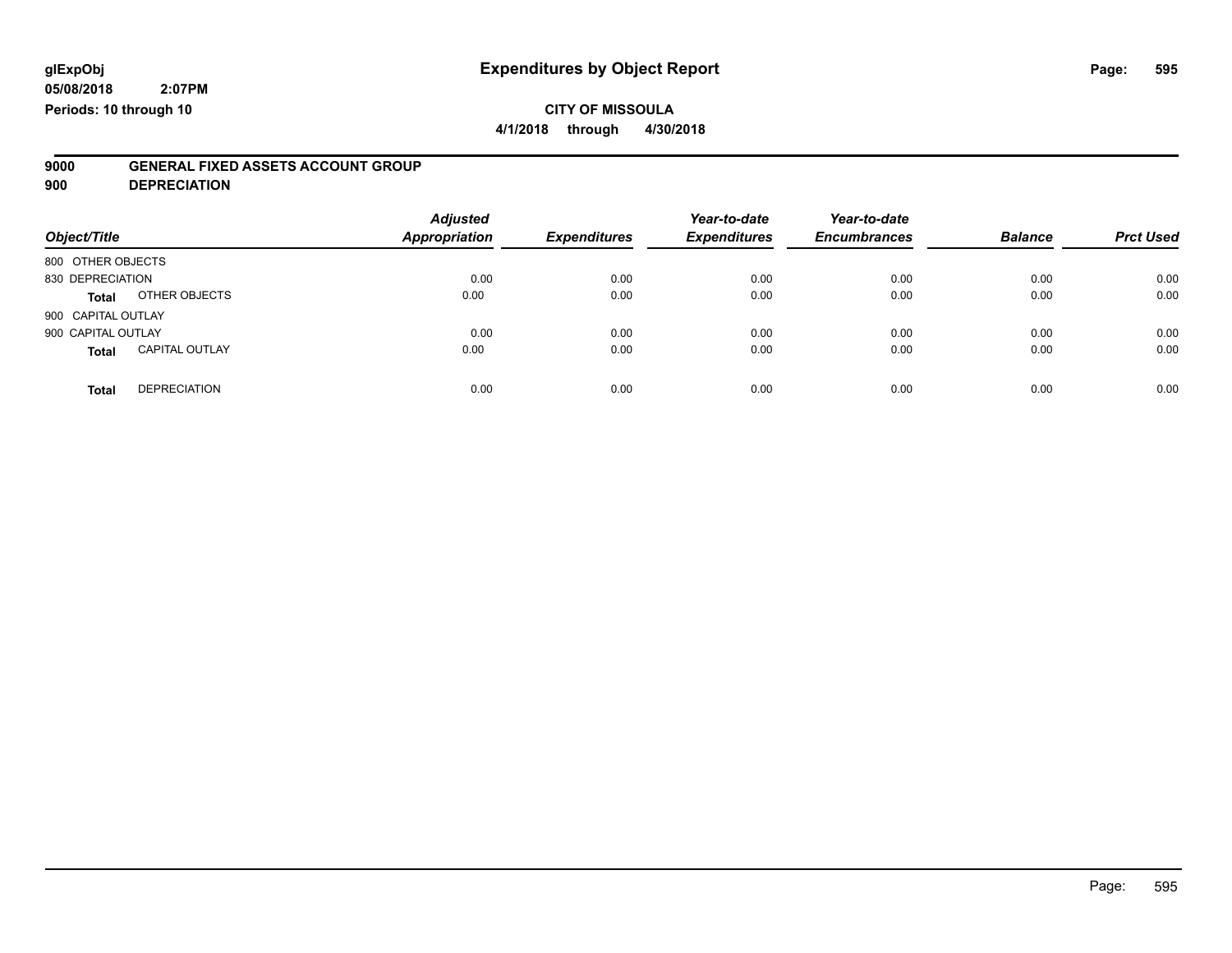### **glExpObj Expenditures by Object Report Page: 596**

**05/08/2018 2:07PM Periods: 10 through 10**

#### **9000 GENERAL FIXED ASSETS ACCOUNT GROUP**

| Object/Title       |                                         | <b>Adjusted</b><br>Appropriation | <b>Expenditures</b> | Year-to-date<br><b>Expenditures</b> | Year-to-date<br><b>Encumbrances</b> | <b>Balance</b> | <b>Prct Used</b> |
|--------------------|-----------------------------------------|----------------------------------|---------------------|-------------------------------------|-------------------------------------|----------------|------------------|
| 800 OTHER OBJECTS  |                                         |                                  |                     |                                     |                                     |                |                  |
| 830 DEPRECIATION   |                                         | 0.00                             | 0.00                | 0.00                                | 0.00                                | 0.00           | 0.00             |
| <b>Total</b>       | OTHER OBJECTS                           | 0.00                             | 0.00                | 0.00                                | 0.00                                | 0.00           | 0.00             |
| 900 CAPITAL OUTLAY |                                         |                                  |                     |                                     |                                     |                |                  |
| 900 CAPITAL OUTLAY |                                         | 0.00                             | 0.00                | 0.00                                | 0.00                                | 0.00           | 0.00             |
| <b>Total</b>       | <b>CAPITAL OUTLAY</b>                   | 0.00                             | 0.00                | 0.00                                | 0.00                                | 0.00           | 0.00             |
| <b>Total</b>       | <b>GENERAL FIXED ASSETS ACCOUNT GRC</b> | 0.00                             | 0.00                | 0.00                                | 0.00                                | 0.00           | 0.00             |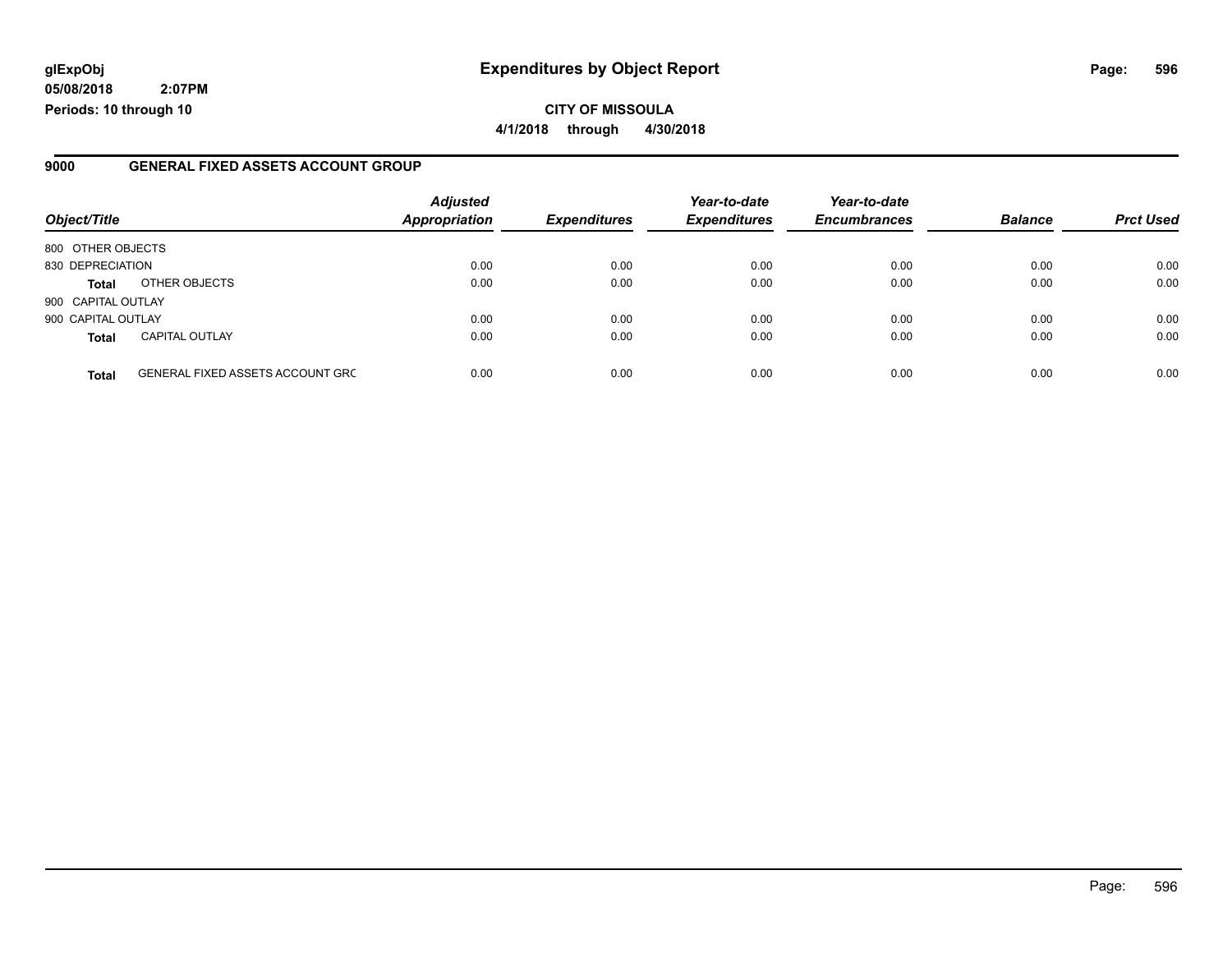#### *Grand Totals*

|                                         | <b>Adjusted</b> |                     | Year-to-date        | Year-to-date        |                |                  |
|-----------------------------------------|-----------------|---------------------|---------------------|---------------------|----------------|------------------|
| Object/Title                            | Appropriation   | <b>Expenditures</b> | <b>Expenditures</b> | <b>Encumbrances</b> | <b>Balance</b> | <b>Prct Uset</b> |
| 100 PERSONAL SERVICES                   |                 |                     |                     |                     |                |                  |
| 110 SALARIES AND WAGES                  | 35,607,979.00   | 2,640,405.81        | 27,405,802.90       | 0.00                | 8,202,176.10   | 76.9             |
| 111 INTERMITTENT SALARY & WAGES         | 0.00            | 0.00                | 0.00                | 0.00                | 0.00           | 0.0              |
| 115 SALARIES/HEALTH INSURANCE BENEFIT   | 1,828,434.00    | 146,688.00          | 1,455,042.00        | 0.00                | 373,392.00     | 79.5             |
| 120 OVERTIME                            | 1,337,281.00    | 53,942.07           | 1,392,659.68        | 0.00                | $-55,378.68$   | 104.1            |
| 121 OUTSIDE HIRE OVERTIME               | 604,665.00      | 4,048.22            | 108,170.55          | 0.00                | 496,494.45     | 17.8             |
| 122 COURT OVERTIME                      | 23,364.00       | 1,248.77            | 39,091.98           | 0.00                | $-15,727.98$   | 167.3            |
| 123 CELL PHONE OVERTIME                 | 60,690.00       | 0.00                | 9,971.71            | 0.00                | 50,718.29      | 16.4             |
| 130 OTHER                               | 404,947.00      | 660.00              | 137,495.24          | 0.00                | 267,451.76     | 33.9             |
| 133 EDUCATION COMPENSATION              | 0.00            | 1,430.00            | 14,582.50           | 0.00                | $-14,582.50$   | 0.0              |
| 135 OPEB EXPENSE                        | 0.00            | 0.00                | 0.00                | 0.00                | 0.00           | 0.0              |
| 140 EMPLOYER CONTRIBUTIONS              | 12,437,253.00   | 897,570.94          | 9,540,168.35        | 0.00                | 2,897,084.65   | 76.7             |
| 141 STATE RETIREMENT CONTRIBUTIONS      | 5,127,474.00    | 0.00                | 3,697,422.46        | 0.00                | 1,430,051.54   | 72.1             |
| 143 INTERMITTENT EMPLOYER CONTRIBUTIONS | 0.00            | 0.00                | 0.00                | 0.00                | 0.00           | 0.0              |
| 145 OPEB CONTRIBUTION                   | 0.00            | 0.00                | 0.00                | 0.00                | 0.00           | 0.0              |
| <b>150 STATE RETIREMENT</b>             | 119.00          | 0.00                | 0.00                | 0.00                | 119.00         | 0.0              |
| 190 PENSION EXPENSE                     | 0.00            | 0.00                | 0.00                | 0.00                | 0.00           | 0.0              |
| PERSONAL SERVICES<br>Total              | 57,432,206.00   | 3,745,993.81        | 43,800,407.37       | 0.00                | 13,631,798.63  | 76.2             |
| 200 SUPPLIES                            |                 |                     |                     |                     |                |                  |
| 210 OFFICE SUPPLIES                     | 189,906.00      | 10,047.56           | 134,582.18          | 0.00                | 55,323.82      | 70.8             |
| 220 OPERATING SUPPLIES                  | 2,047,352.00    | 97,377.72           | 1,537,804.40        | 0.00                | 509,547.60     | 75.1             |
| 230 REPAIR/MAINTENANCE                  | 1,289,814.00    | 107,680.20          | 938,105.44          | 0.00                | 351,708.56     | 72.7             |
| 231 GASOLINE                            | 804,803.00      | 30,512.75           | 458,396.60          | 0.00                | 346,406.40     | 56.9             |
| 240 OTHER SUPPLIES                      | 208,140.00      | 1,568.35            | 98,648.13           | 0.00                | 109,491.87     | 47.4             |
| 250 SUPPLIES FOR RESALE                 | 1,500.00        | 0.00                | 0.00                | 0.00                | 1,500.00       | 0.0              |
| <b>SUPPLIES</b><br><b>Total</b>         | 4,541,515.00    | 247,186.58          | 3, 167, 536.75      | 0.00                | 1,373,978.25   | 69.7             |
| 300 PURCHASED SERVICES                  |                 |                     |                     |                     |                |                  |
| 300 PURCHASED SERVICES                  | 0.00            | 0.00                | 0.00                | 0.00                | 0.00           | 0.0              |
| 310 COMMUNICATIONS                      | 321,424.00      | 17,193.90           | 256,607.97          | 0.00                | 64,816.03      | 79.8             |
| 320 PRINTING & DUPLICATING              | 120,401.00      | 4,104.33            | 42,247.03           | 0.00                | 78,153.97      | 35.0             |
|                                         |                 |                     |                     |                     |                |                  |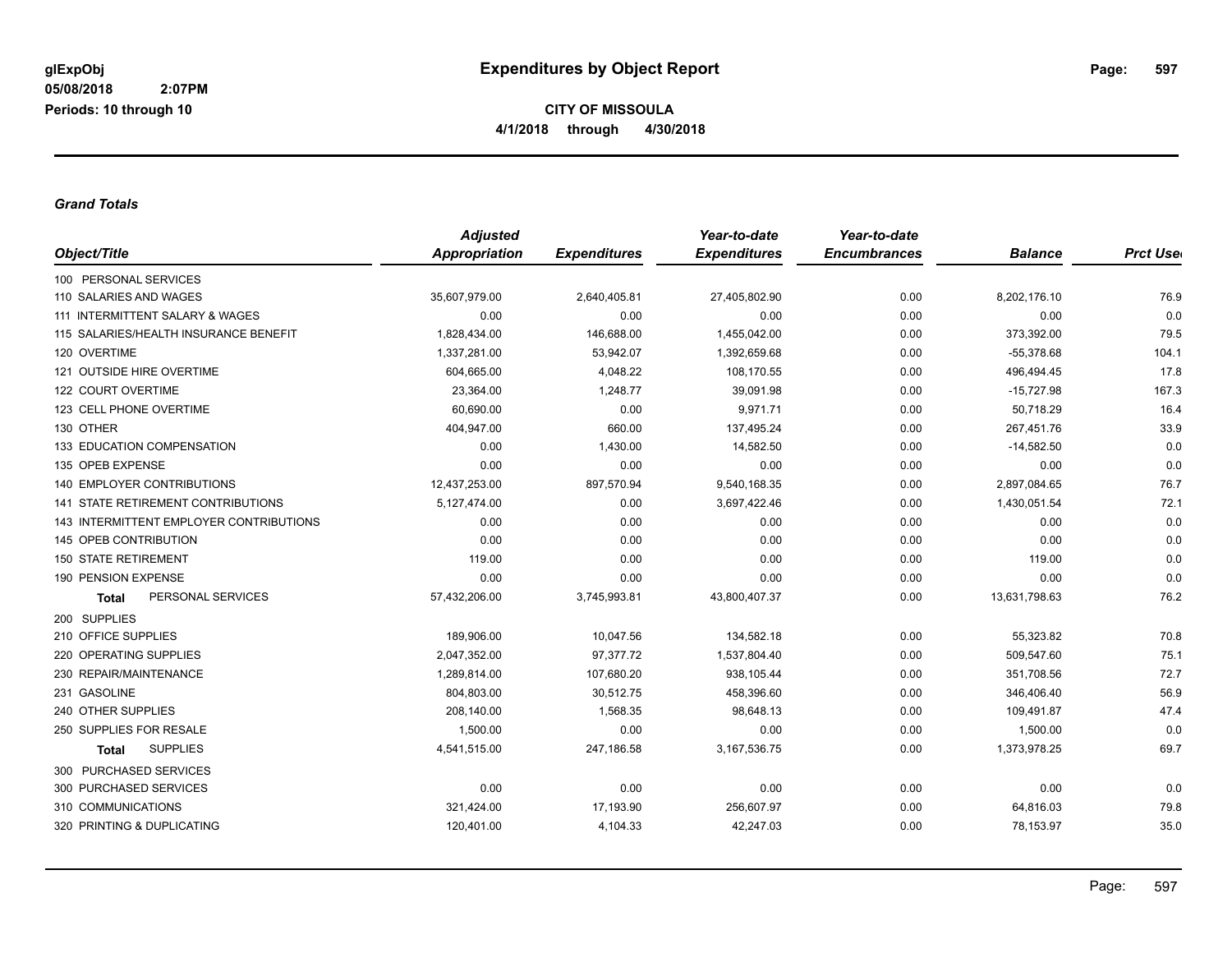*Grand Totals [Continued]*

|                                           | <b>Adjusted</b>      |                     | Year-to-date        | Year-to-date        |                |                  |
|-------------------------------------------|----------------------|---------------------|---------------------|---------------------|----------------|------------------|
| Object/Title                              | <b>Appropriation</b> | <b>Expenditures</b> | <b>Expenditures</b> | <b>Encumbrances</b> | <b>Balance</b> | <b>Prct Uset</b> |
| 330 PUBLICITY, SUBSCRIPTIONS & DUES       | 239,378.00           | 15,011.42           | 213,148.68          | 0.00                | 26,229.32      | 89.0             |
| 340 SEWER                                 | 21,957.00            | 0.00                | 19,723.81           | 0.00                | 2,233.19       | 89.8             |
| 341 ELECTRICITY & NATURAL GAS             | 3,589,048.00         | 247,974.77          | 2,504,994.52        | 0.00                | 1,084,053.48   | 69.8             |
| 342 STORM WATER                           | 22,163.00            | 0.00                | 11.50               | 0.00                | 22,151.50      | 0.0              |
| 343 WATER CHARGES                         | 246,092.00           | 4,980.62            | 201,155.12          | 0.00                | 44,936.88      | 81.7             |
| 344 TELEPHONE SERVICE                     | 407,778.00           | 36,835.29           | 293,445.61          | 0.00                | 114,332.39     | 71.9             |
| 345 GARBAGE                               | 166,691.00           | 7,917.06            | 134,227.39          | 0.00                | 32,463.61      | 80.5             |
| 350 PROFESSIONAL SERVICES                 | 3,900,452.00         | 310,784.37          | 4,121,572.42        | 0.00                | $-221,120.42$  | 105.6            |
| 351 INSURANCE CLAIMS                      | 6,490,000.00         | $-134,510.77$       | 4,626,002.77        | 0.00                | 1,863,997.23   | 71.2             |
| 352 HEALTH PROGRAMS                       | 100,000.00           | 15,356.00           | 47,017.01           | 0.00                | 52,982.99      | 47.0             |
| 353 ADMINISTRATION EXPENDITURES           | 846,720.00           | 70,258.00           | 680,135.35          | 0.00                | 166,584.65     | 80.3             |
| 354 TRANSITIONAL REINSURANCE PROGRAM      | 16,432.00            | 0.00                | 2,947.88            | 0.00                | 13,484.12      | 17.9             |
| 360 REPAIR & MAINTENANCE                  | 2,758,359.00         | 92,441.34           | 1,826,589.61        | 0.00                | 931,769.39     | 66.2             |
| 370 TRAVEL                                | 234,683.00           | 27,760.62           | 139,380.72          | 0.00                | 95,302.28      | 59.3             |
| 380 TRAINING                              | 217,106.00           | 18,791.12           | 111,768.64          | 0.00                | 105,337.36     | 51.4             |
| 390 OTHER PURCHASED SERVICES              | 1,756,287.00         | 25,031.58           | 463,034.45          | 0.00                | 1,293,252.55   | 26.3             |
| 392 DONATIONS AND SALES                   | 0.00                 | 108.25              | 4,641.44            | 0.00                | $-4,641.44$    | 0.0              |
| PURCHASED SERVICES<br><b>Total</b>        | 21,454,971.00        | 760,037.90          | 15,688,651.92       | 0.00                | 5,766,319.08   | 73.1             |
| 400 BUILDING MATERIALS                    |                      |                     |                     |                     |                |                  |
| <b>400 BUILDING MATERIALS</b>             | 337,464.00           | 0.00                | 268,135.59          | 0.00                | 69,328.41      | 79.4             |
| <b>BUILDING MATERIALS</b><br><b>Total</b> | 337,464.00           | 0.00                | 268,135.59          | 0.00                | 69,328.41      | 79.4             |
| 500 FIXED CHARGES                         |                      |                     |                     |                     |                |                  |
| 500 FIXED CHARGES                         | 3,508,060.00         | 32,386.59           | 1,890,748.17        | 0.00                | 1,617,311.83   | 53.9             |
| 510 INSURANCE                             | 0.00                 | 0.00                | 70,256.61           | 0.00                | $-70,256.61$   | 0.0              |
| <b>530 RENT</b>                           | 117,714.00           | 1,550.22            | 12.289.64           | 0.00                | 105,424.36     | 10.4             |
| 550 MERCHANT SERVICE FEES                 | 51,300.00            | 0.00                | 9,696.65            | 0.00                | 41,603.35      | 18.9             |
| 590 *** Title Not Found ***               | 1,342,474.00         | 0.00                | 660,890.14          | 0.00                | 681,583.86     | 49.2             |
| <b>FIXED CHARGES</b><br>Total             | 5,019,548.00         | 33,936.81           | 2,643,881.21        | 0.00                | 2,375,666.79   | 52.6             |
| 600 DEBT SERVICE                          |                      |                     |                     |                     |                |                  |
| 610 PRINCIPAL                             | 8,183,365.00         | 492,329.29          | 3,328,430.51        | 0.00                | 4,854,934.49   | 40.6             |
| 615 JUDGMENT LEVY DEBT PAYMENT            | 0.00                 | 0.00                | 0.00                | 0.00                | 0.00           | 0.0              |